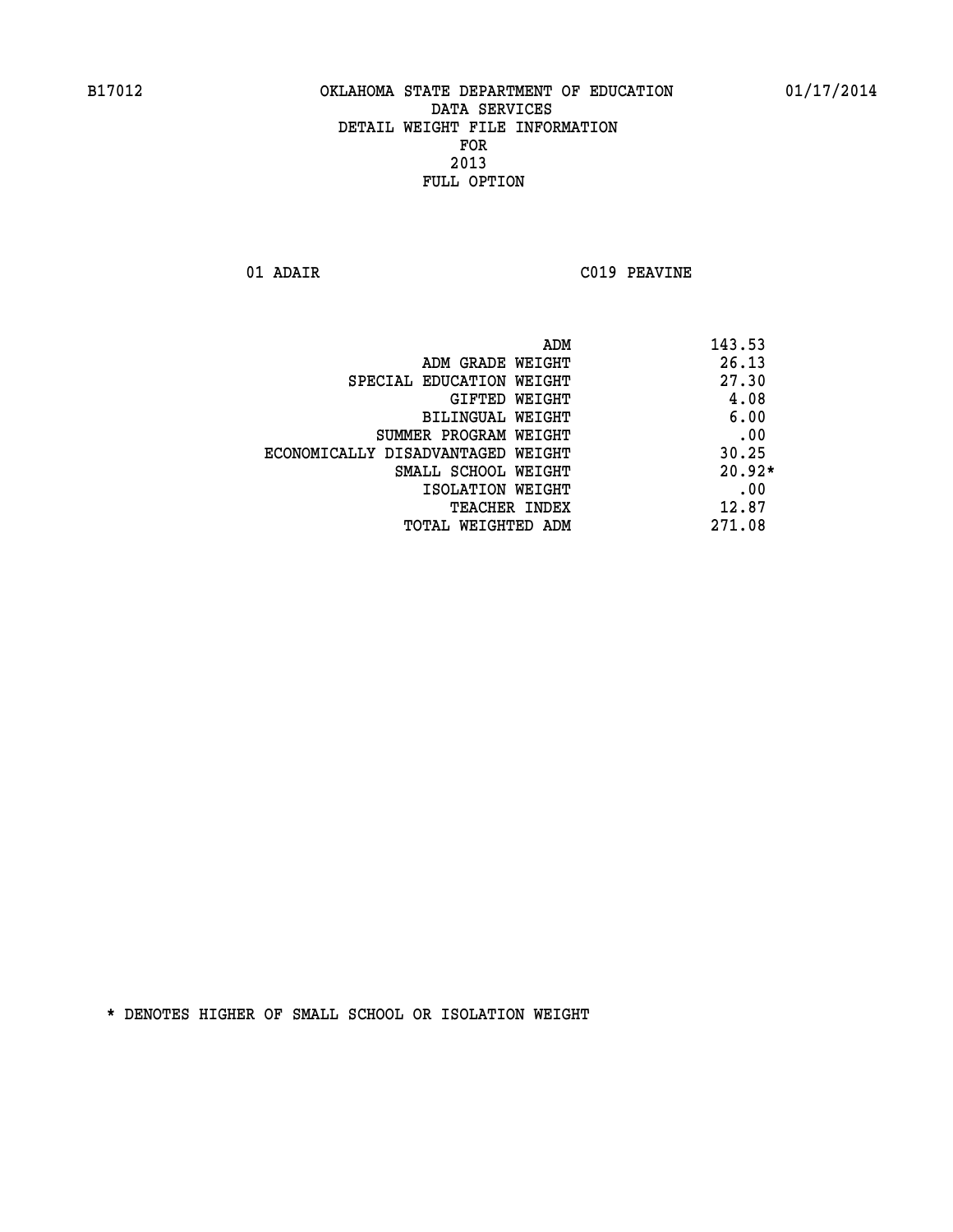**01 ADAIR C022 MARYETTA** 

| ADM<br>673.10                               |
|---------------------------------------------|
| 139.47<br>ADM GRADE WEIGHT                  |
| 51.00<br>SPECIAL EDUCATION WEIGHT           |
| 27.54<br>GIFTED WEIGHT                      |
| 64.50<br>BILINGUAL WEIGHT                   |
| .00<br>SUMMER PROGRAM WEIGHT                |
| 132.00<br>ECONOMICALLY DISADVANTAGED WEIGHT |
| .00<br>SMALL SCHOOL WEIGHT                  |
| .00<br>ISOLATION WEIGHT                     |
| .00<br>TEACHER INDEX                        |
| 1,087.61<br>TOTAL WEIGHTED ADM              |
|                                             |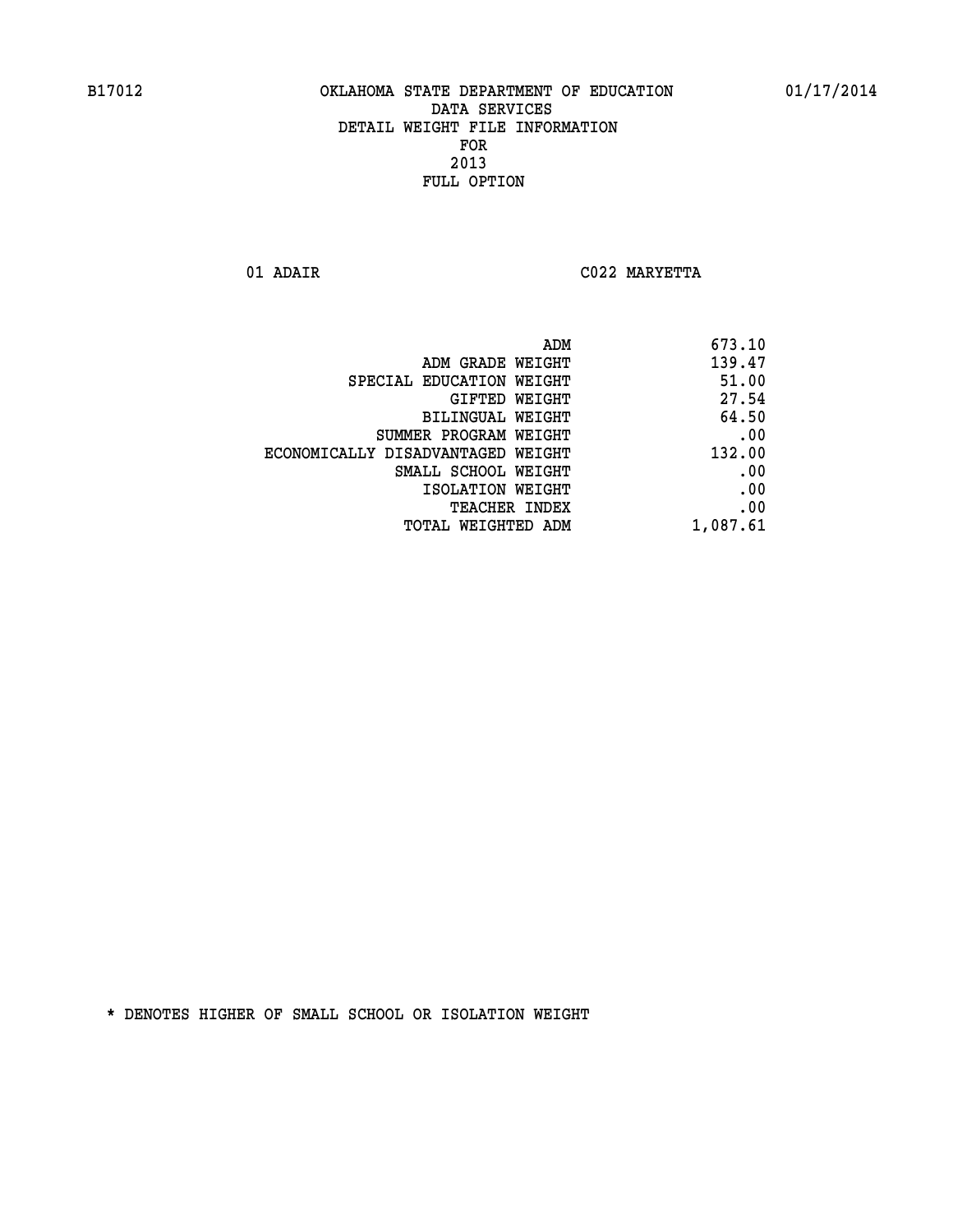**01 ADAIR C024 ROCKY MOUNTAIN** 

|                                   | 176.19<br>ADM |      |
|-----------------------------------|---------------|------|
| ADM GRADE WEIGHT                  | 34.69         |      |
| SPECIAL EDUCATION WEIGHT          | 9.20          |      |
| GIFTED WEIGHT                     | 5.10          |      |
| BILINGUAL WEIGHT                  | 31.50         |      |
| SUMMER PROGRAM WEIGHT             |               | .00  |
| ECONOMICALLY DISADVANTAGED WEIGHT | 41.50         |      |
| SMALL SCHOOL WEIGHT               | $23.50*$      |      |
| ISOLATION WEIGHT                  |               | .00  |
| <b>TEACHER INDEX</b>              |               | 8.00 |
| TOTAL WEIGHTED ADM                | 329.68        |      |
|                                   |               |      |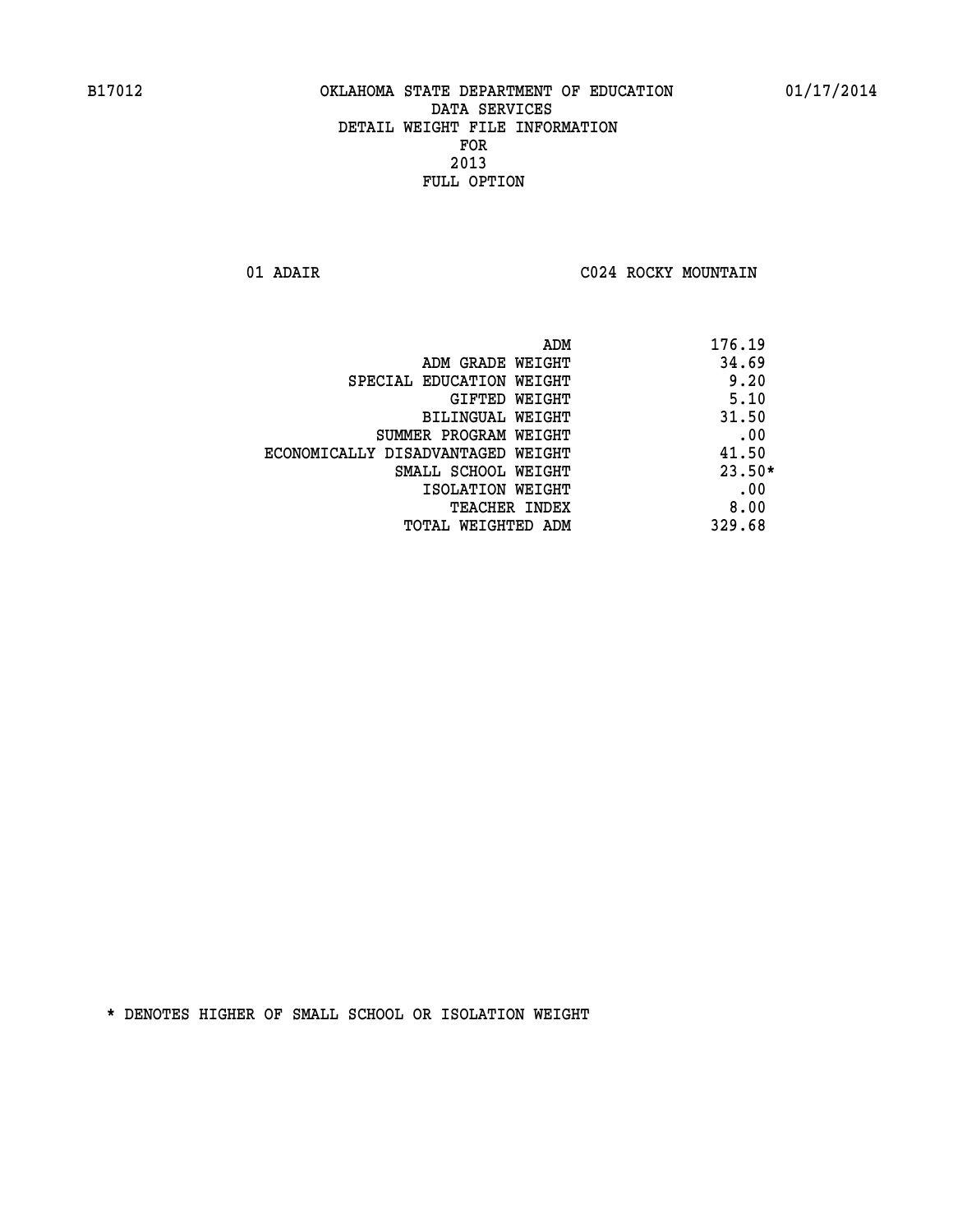**01 ADAIR C028 ZION** 

|                                   | ADM | 329.03   |
|-----------------------------------|-----|----------|
| ADM GRADE WEIGHT                  |     | 65.19    |
| SPECIAL EDUCATION WEIGHT          |     | 27.80    |
| GIFTED WEIGHT                     |     | 11.56    |
| BILINGUAL WEIGHT                  |     | 16.75    |
| SUMMER PROGRAM WEIGHT             |     | 1.20     |
| ECONOMICALLY DISADVANTAGED WEIGHT |     | 66.50    |
| SMALL SCHOOL WEIGHT               |     | $24.88*$ |
| ISOLATION WEIGHT                  |     | .00      |
| <b>TEACHER INDEX</b>              |     | 2.86     |
| TOTAL WEIGHTED ADM                |     | 545.77   |
|                                   |     |          |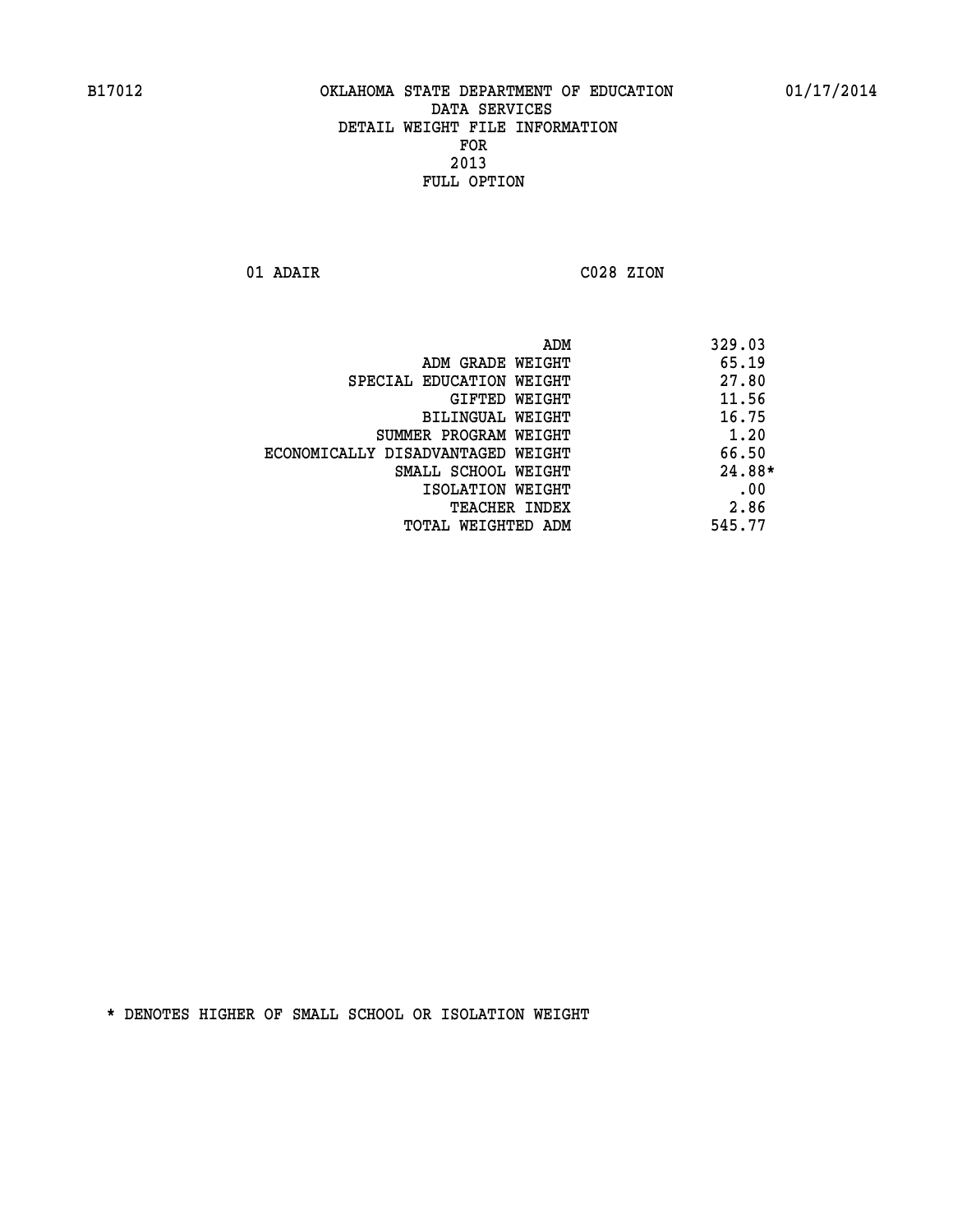**01 ADAIR C029 DAHLONEGAH** 

| ADM                               | 144.03   |
|-----------------------------------|----------|
| ADM GRADE WEIGHT                  | 30.99    |
| SPECIAL EDUCATION WEIGHT          | 10.50    |
| <b>GIFTED WEIGHT</b>              | 3.74     |
| BILINGUAL WEIGHT                  | 15.50    |
| SUMMER PROGRAM WEIGHT             | .00      |
| ECONOMICALLY DISADVANTAGED WEIGHT | 32.50    |
| SMALL SCHOOL WEIGHT               | $20.96*$ |
| ISOLATION WEIGHT                  | .00      |
| <b>TEACHER INDEX</b>              | .00      |
| TOTAL WEIGHTED ADM                | 258.22   |
|                                   |          |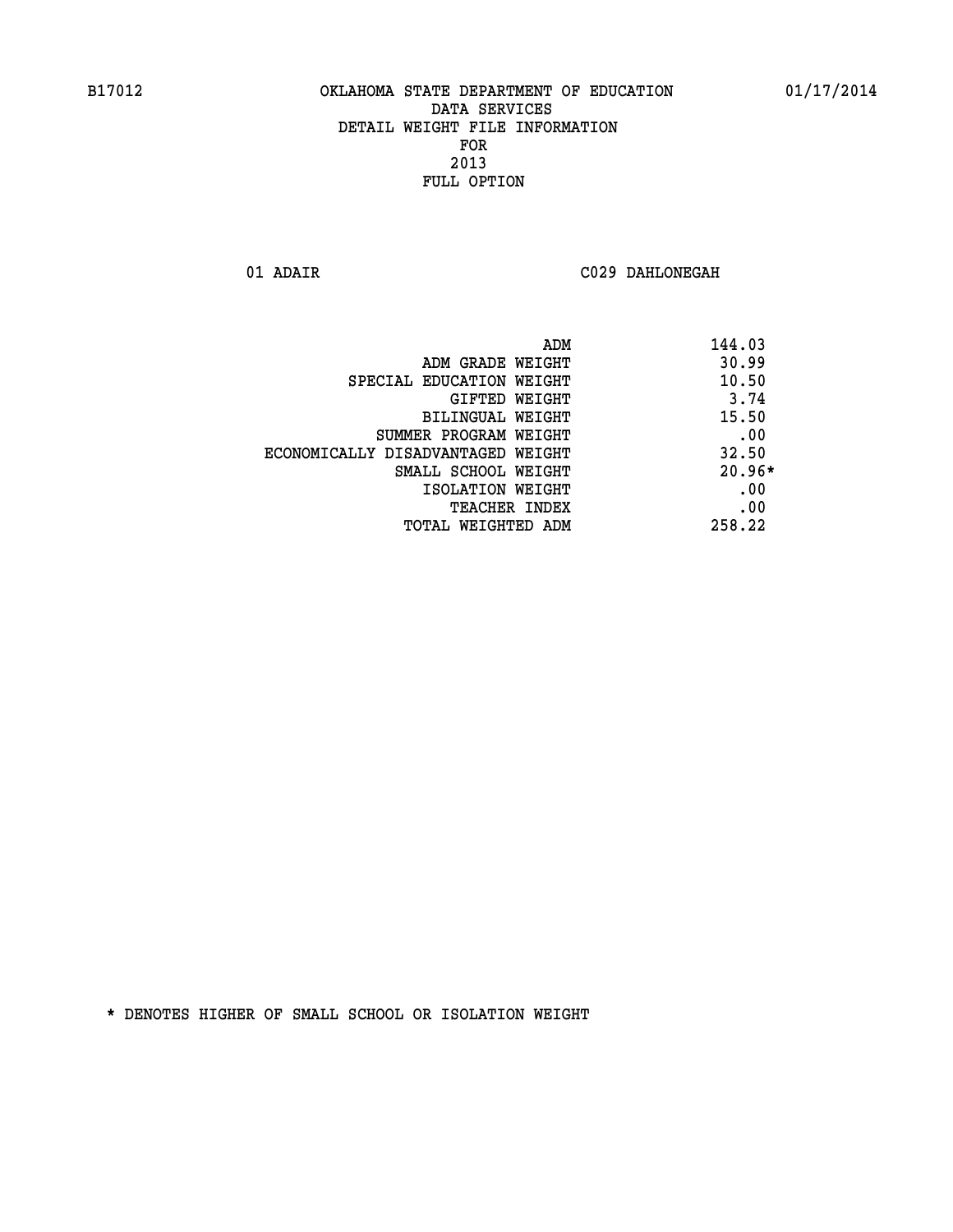**01 ADAIR C032 GREASY** 

|                                   | ADM | 46.48 |
|-----------------------------------|-----|-------|
| ADM GRADE WEIGHT                  |     | 9.07  |
| SPECIAL EDUCATION WEIGHT          |     | 6.80  |
| <b>GIFTED WEIGHT</b>              |     | 1.36  |
| BILINGUAL WEIGHT                  |     | 2.50  |
| SUMMER PROGRAM WEIGHT             |     | .00   |
| ECONOMICALLY DISADVANTAGED WEIGHT |     | 10.50 |
| SMALL SCHOOL WEIGHT               |     | 8.48* |
| ISOLATION WEIGHT                  |     | .00   |
| TEACHER INDEX                     |     | 5.18  |
| TOTAL WEIGHTED ADM                |     | 90.37 |
|                                   |     |       |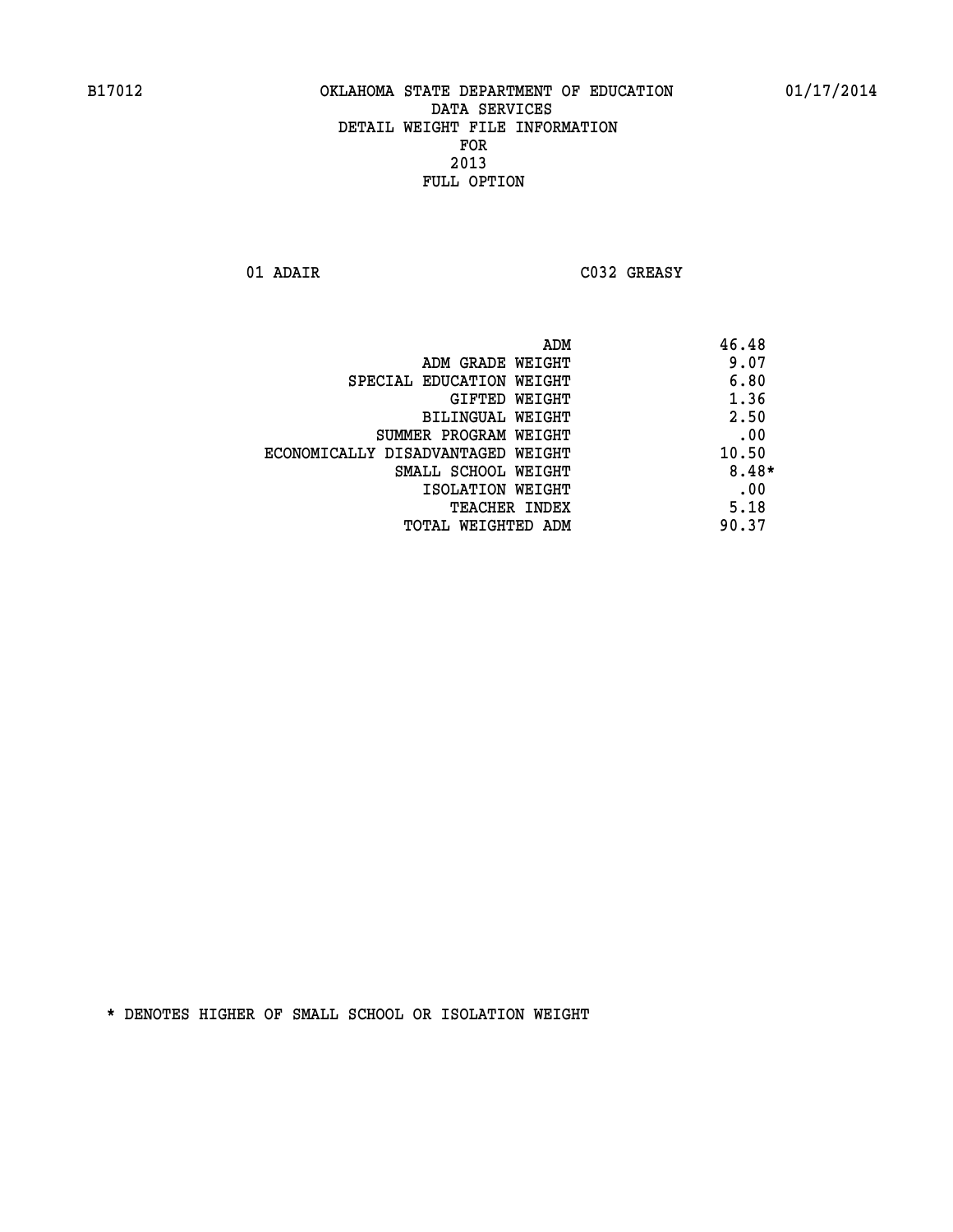**01 ADAIR I004 WATTS** 

|                                   | 380.53<br>ADM |
|-----------------------------------|---------------|
| ADM GRADE WEIGHT                  | 70.70         |
| SPECIAL EDUCATION WEIGHT          | 37.70         |
| GIFTED WEIGHT                     | 14.96         |
| BILINGUAL WEIGHT                  | 3.50          |
| SUMMER PROGRAM WEIGHT             | .00           |
| ECONOMICALLY DISADVANTAGED WEIGHT | 76.50         |
| SMALL SCHOOL WEIGHT               | $21.36*$      |
| ISOLATION WEIGHT                  | .00           |
| <b>TEACHER INDEX</b>              | .00           |
| TOTAL WEIGHTED ADM                | 605.25        |
|                                   |               |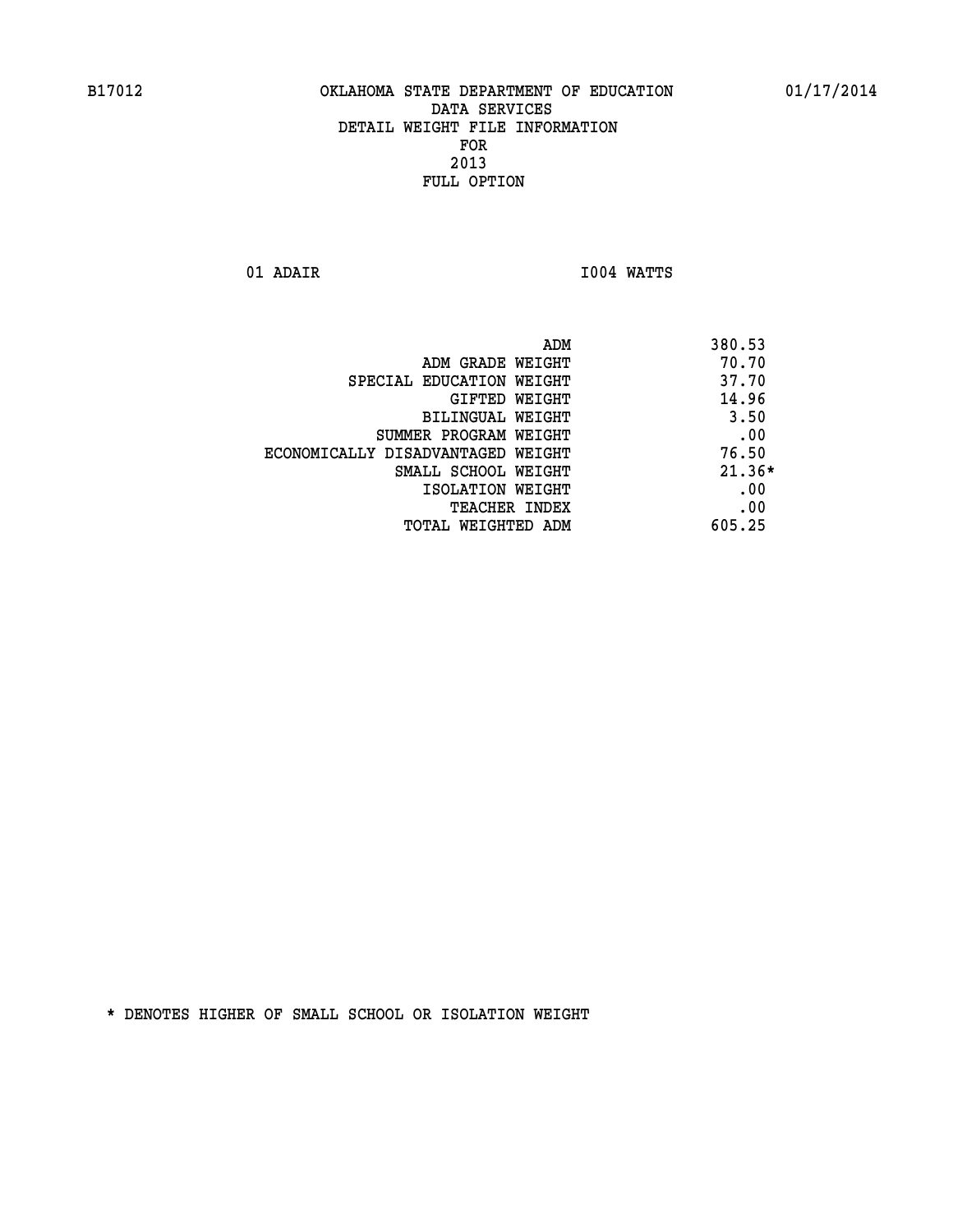**01 ADAIR I011 WESTVILLE** 

|                                   | 1,204.26<br>ADM |
|-----------------------------------|-----------------|
| ADM GRADE WEIGHT                  | 239.38          |
| SPECIAL EDUCATION WEIGHT          | 145.90          |
| GIFTED WEIGHT                     | 34.00           |
| BILINGUAL WEIGHT                  | 14.50           |
| SUMMER PROGRAM WEIGHT             | .00             |
| ECONOMICALLY DISADVANTAGED WEIGHT | 236.00          |
| SMALL SCHOOL WEIGHT               | $11.12*$        |
| ISOLATION WEIGHT                  | .00             |
| <b>TEACHER INDEX</b>              | .00             |
| TOTAL WEIGHTED ADM                | 1,885.16        |
|                                   |                 |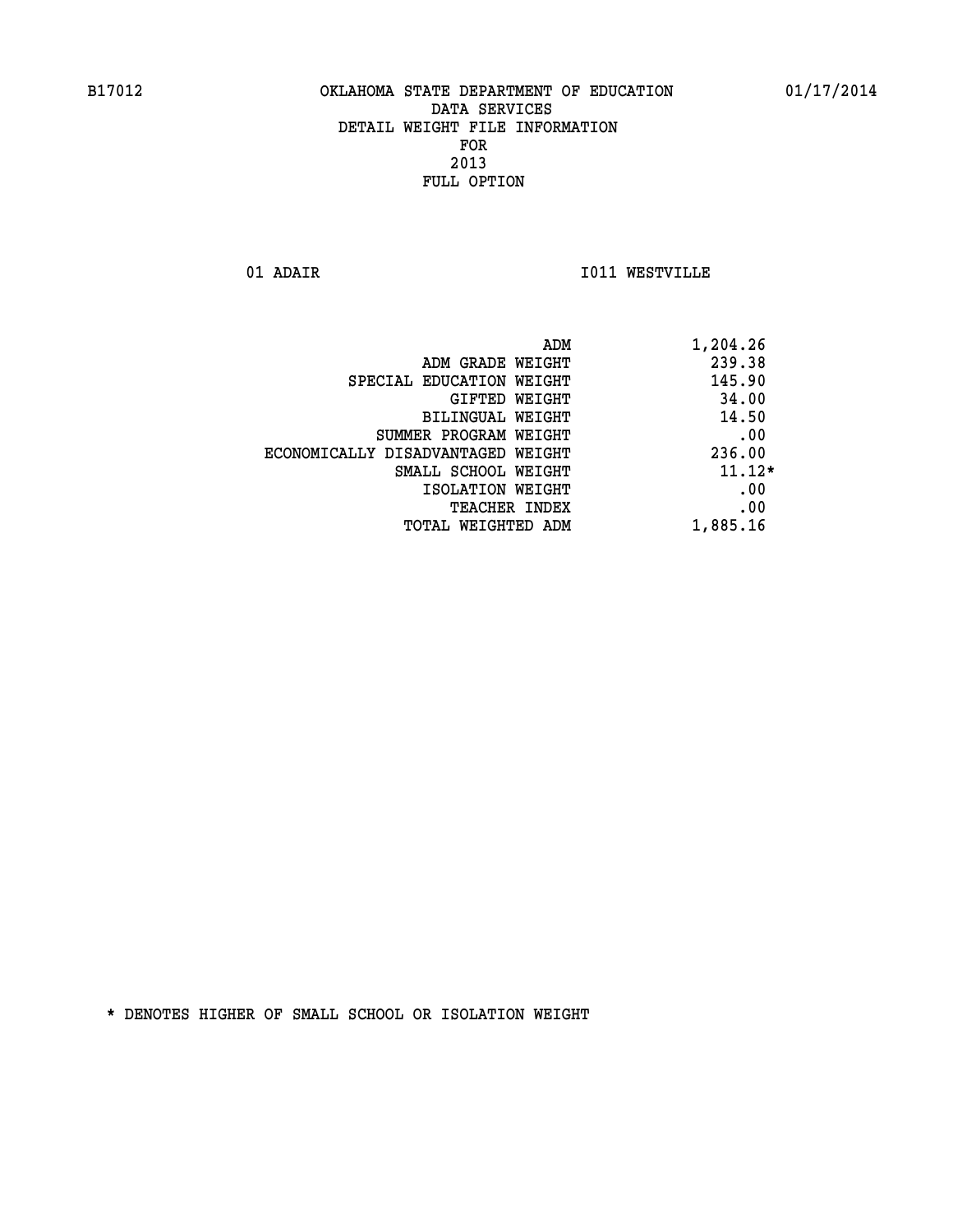**01 ADAIR I025 STILWELL** 

| 1,394.07 |
|----------|
| 278.98   |
| 238.25   |
| 46.58    |
| 62.25    |
| .00      |
| 279.50   |
| .00      |
| .00      |
| 35.15    |
| 2,334.78 |
|          |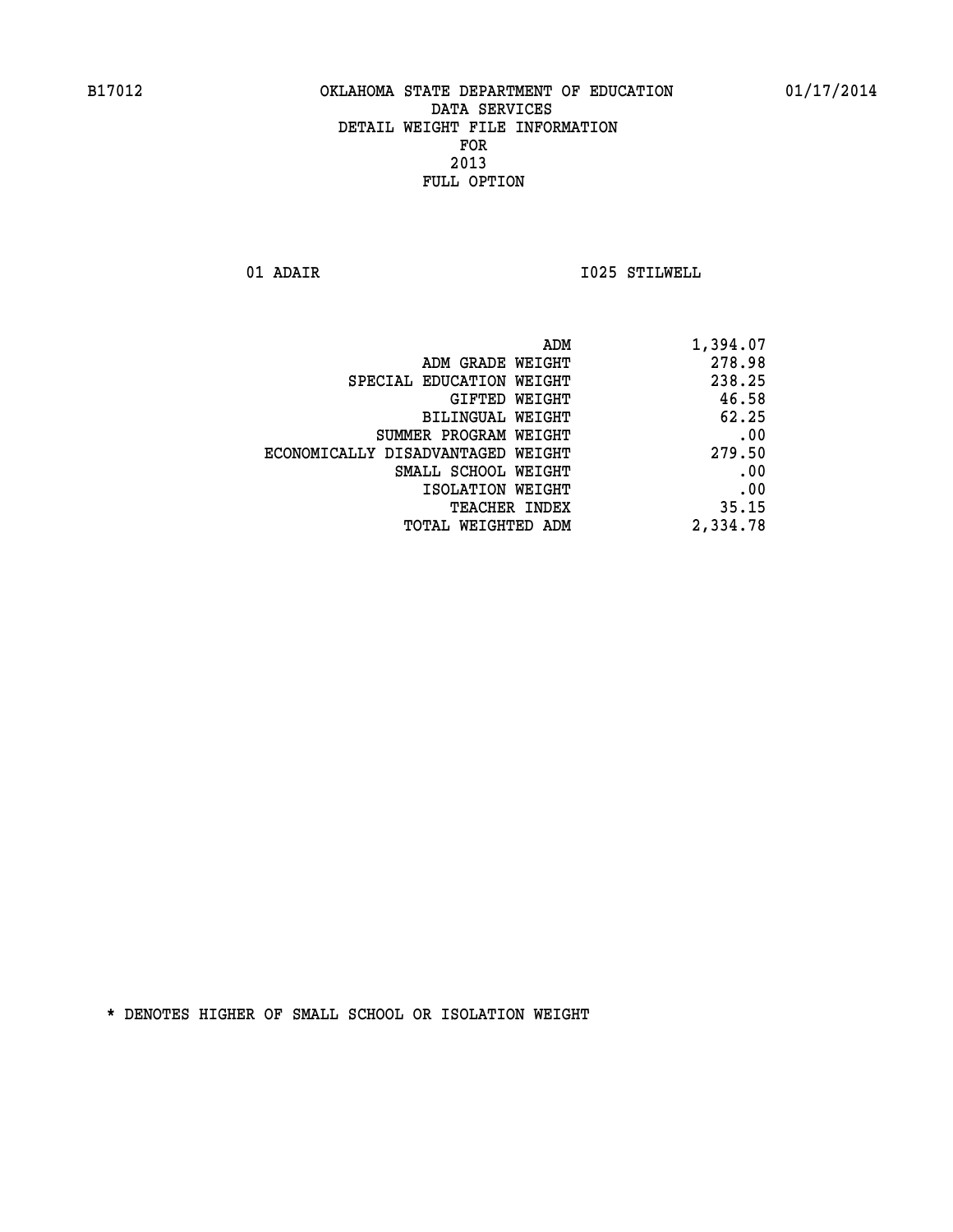**01 ADAIR I030 CAVE SPRINGS** 

| ADM                               | 162.60   |
|-----------------------------------|----------|
| ADM GRADE WEIGHT                  | 31.43    |
| SPECIAL EDUCATION WEIGHT          | 19.20    |
| GIFTED WEIGHT                     | 2.72     |
| BILINGUAL WEIGHT                  | 8.75     |
| SUMMER PROGRAM WEIGHT             | .00      |
| ECONOMICALLY DISADVANTAGED WEIGHT | 37.00    |
| SMALL SCHOOL WEIGHT               | $22.52*$ |
| ISOLATION WEIGHT                  | .00      |
| <b>TEACHER INDEX</b>              | 4.37     |
| TOTAL WEIGHTED ADM                | 288.59   |
|                                   |          |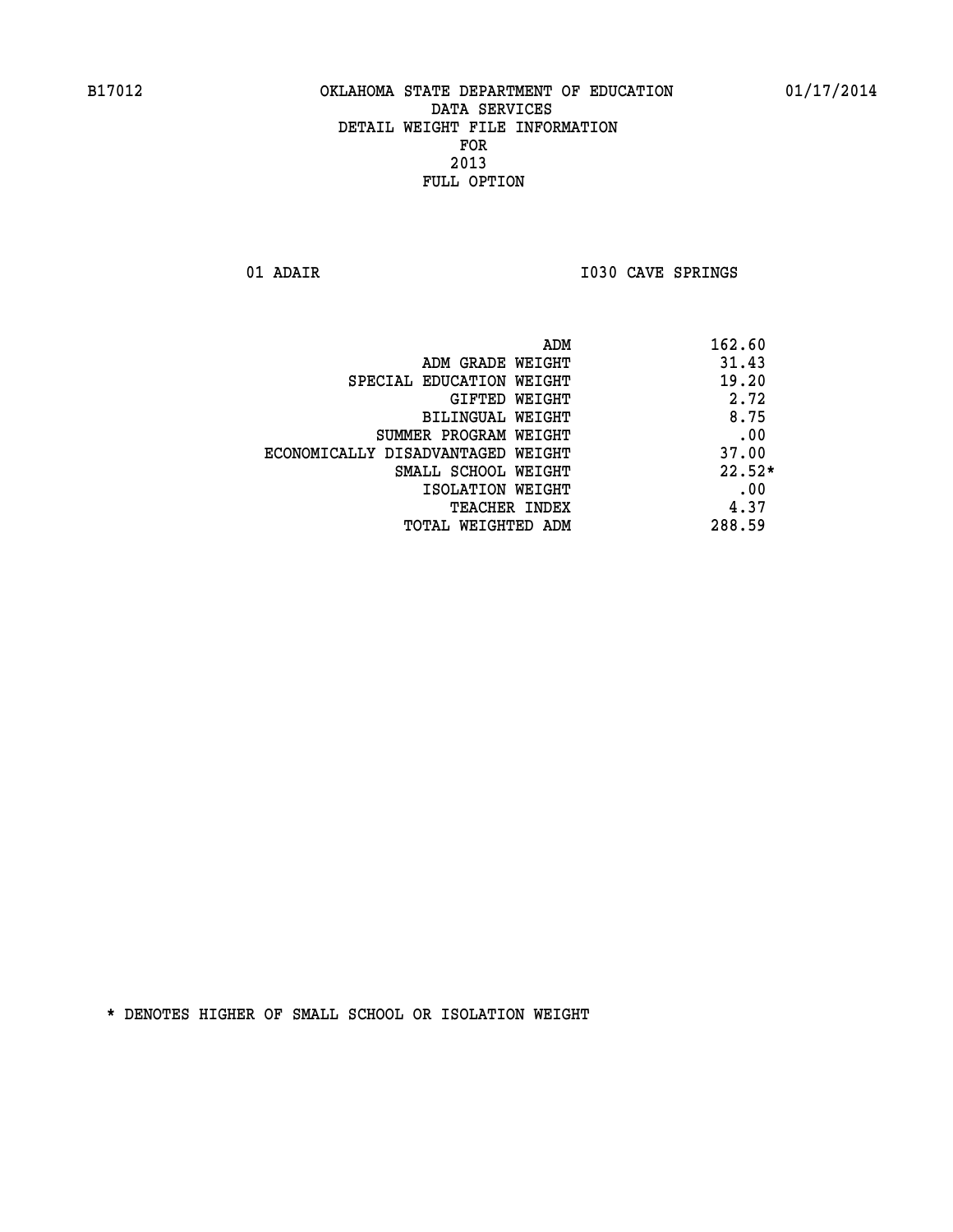02 ALFALFA **I001 BURLINGTON** 

| ADM                               | 157.33    |
|-----------------------------------|-----------|
| ADM GRADE WEIGHT                  | 22.72     |
| SPECIAL EDUCATION WEIGHT          | 26.90     |
| GIFTED WEIGHT                     | 6.12      |
| BILINGUAL WEIGHT                  | .00       |
| SUMMER PROGRAM WEIGHT             | 1.20      |
| ECONOMICALLY DISADVANTAGED WEIGHT | 20.75     |
| SMALL SCHOOL WEIGHT               | 22.11     |
| ISOLATION WEIGHT                  | $126.43*$ |
| <b>TEACHER INDEX</b>              | 8.01      |
| TOTAL WEIGHTED ADM                | 369.46    |
|                                   |           |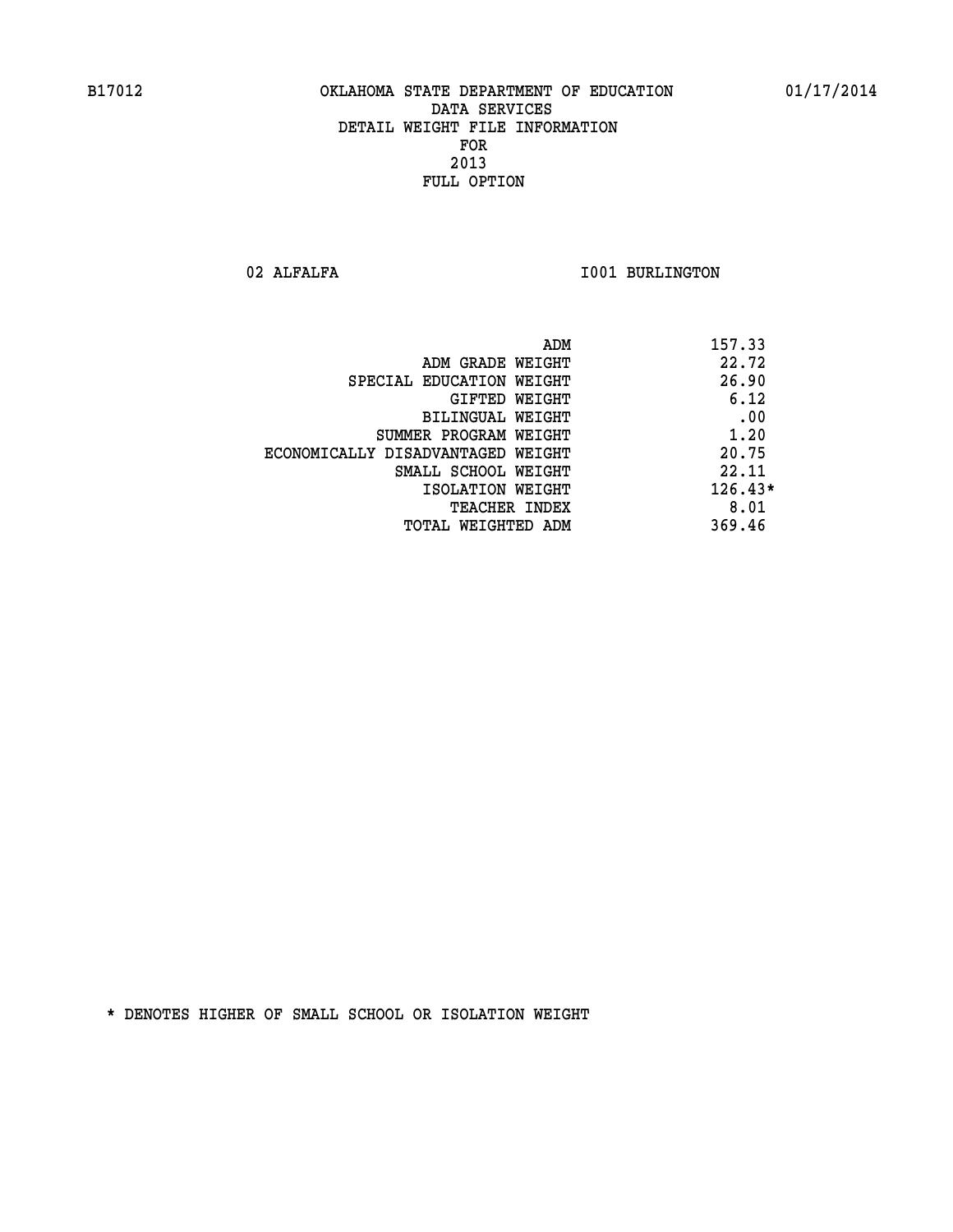02 ALFALFA **I046 CHEROKEE** 

|                                   | 348.38<br>ADM |
|-----------------------------------|---------------|
| ADM GRADE WEIGHT                  | 69.11         |
| SPECIAL EDUCATION WEIGHT          | 35.30         |
| GIFTED WEIGHT                     | 9.18          |
| BILINGUAL WEIGHT                  | 1.50          |
| SUMMER PROGRAM WEIGHT             | .00           |
| ECONOMICALLY DISADVANTAGED WEIGHT | 39.75         |
| SMALL SCHOOL WEIGHT               | 23.79         |
| ISOLATION WEIGHT                  | $56.33*$      |
| TEACHER INDEX                     | 19.30         |
| TOTAL WEIGHTED ADM                | 578.85        |
|                                   |               |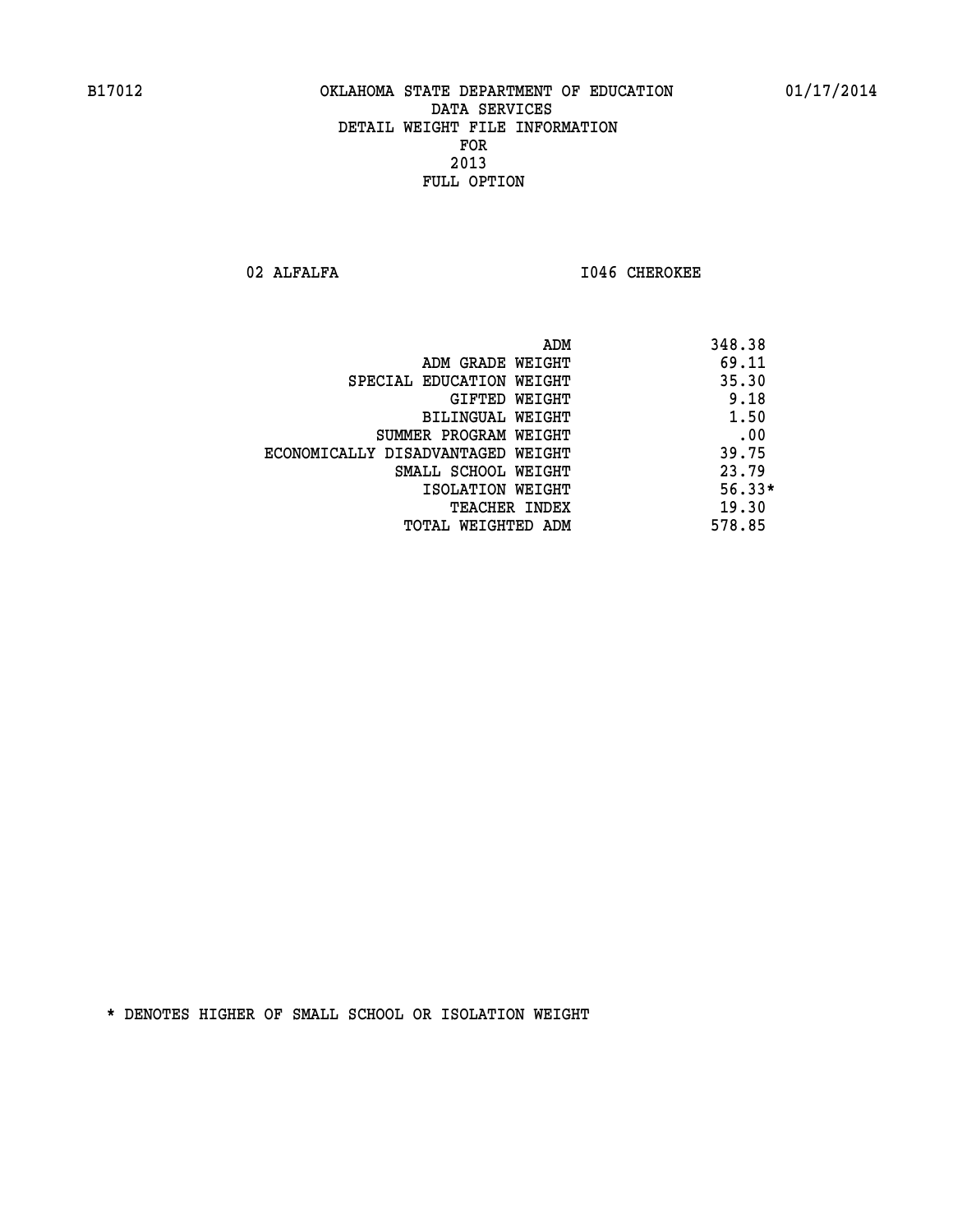02 ALFALFA **I093 TIMBERLAKE** 

| 253.92<br>ADM                              |  |
|--------------------------------------------|--|
| 51.20<br>ADM GRADE WEIGHT                  |  |
| 27.55<br>SPECIAL EDUCATION WEIGHT          |  |
| 6.80<br>GIFTED WEIGHT                      |  |
| .00<br>BILINGUAL WEIGHT                    |  |
| .00<br>SUMMER PROGRAM WEIGHT               |  |
| 33.75<br>ECONOMICALLY DISADVANTAGED WEIGHT |  |
| 26.41<br>SMALL SCHOOL WEIGHT               |  |
| $159.97*$<br>ISOLATION WEIGHT              |  |
| 11.83<br><b>TEACHER INDEX</b>              |  |
| 545.02<br>TOTAL WEIGHTED ADM               |  |
|                                            |  |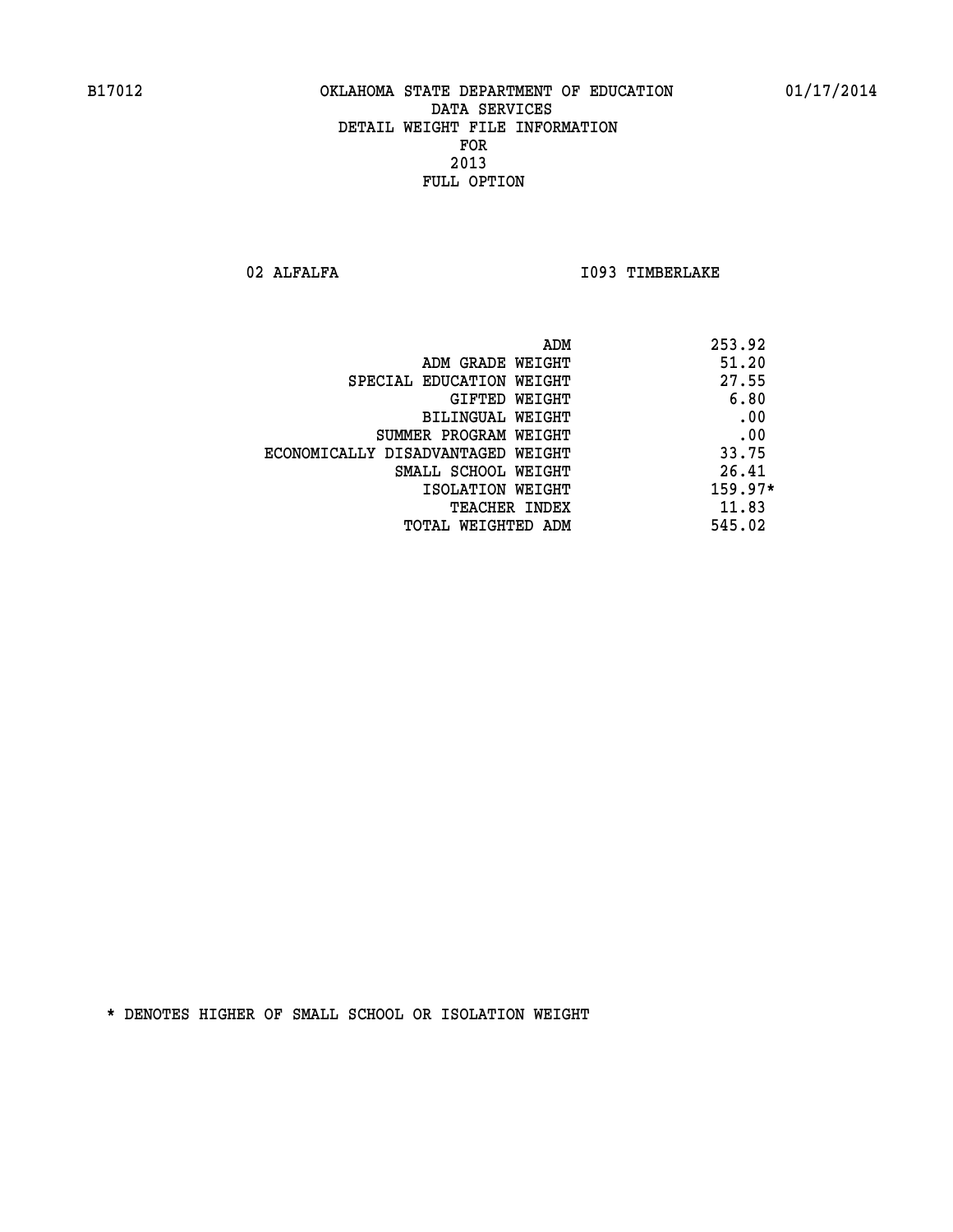03 ATOKA C021 HARMONY

|                                   | 231.63<br>ADM |
|-----------------------------------|---------------|
| ADM GRADE WEIGHT                  | 44.81         |
| SPECIAL EDUCATION WEIGHT          | 67.00         |
| GIFTED WEIGHT                     | 6.12          |
| BILINGUAL WEIGHT                  | 1.25          |
| SUMMER PROGRAM WEIGHT             | .00           |
| ECONOMICALLY DISADVANTAGED WEIGHT | 45.25         |
| SMALL SCHOOL WEIGHT               | $26.04*$      |
| ISOLATION WEIGHT                  | .00           |
| <b>TEACHER INDEX</b>              | 25.22         |
| TOTAL WEIGHTED ADM                | 447.32        |
|                                   |               |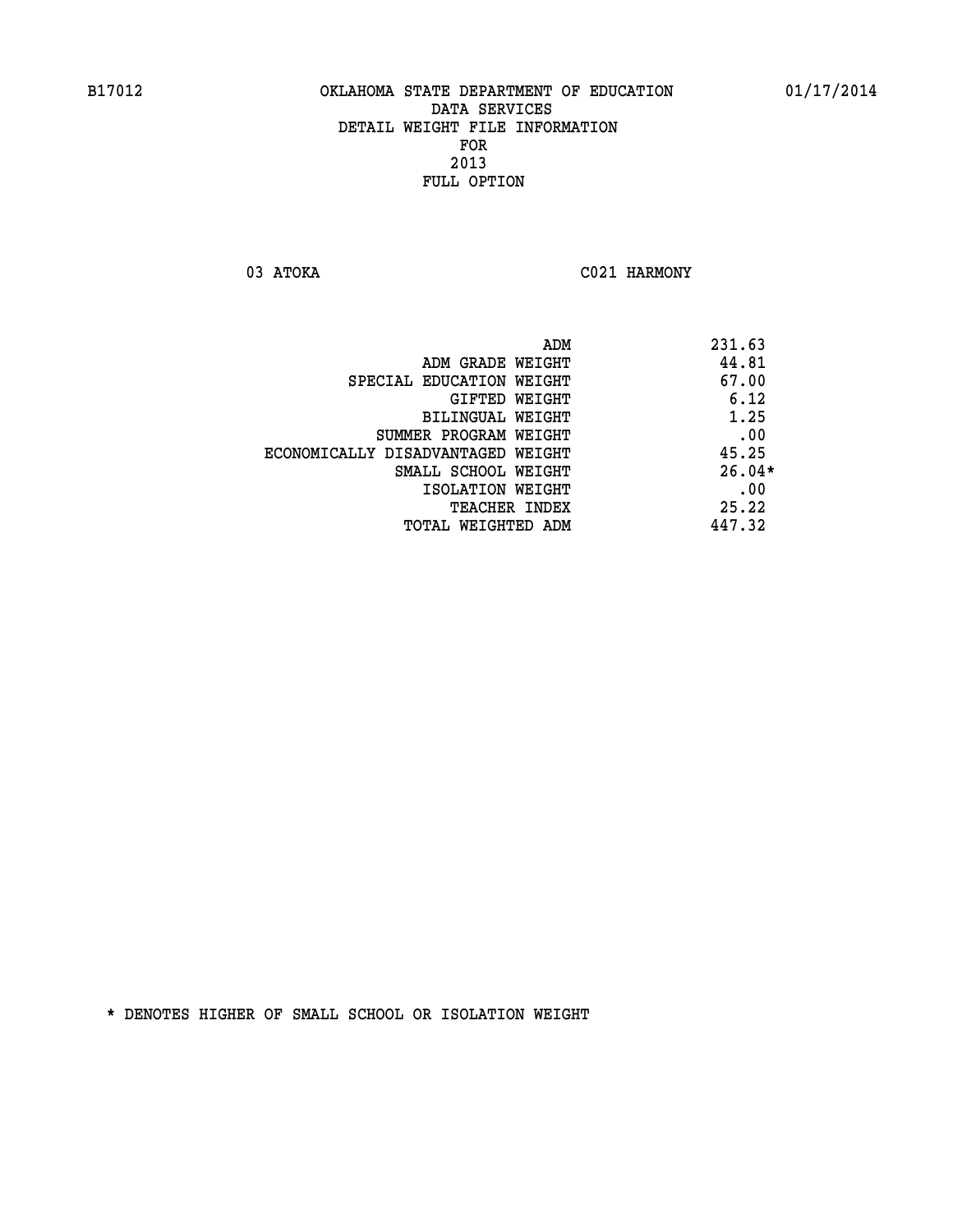**03 ATOKA C022 LANE** 

| 60.76<br>ADM GRADE WEIGHT<br>SPECIAL EDUCATION WEIGHT<br>GIFTED WEIGHT<br>BILINGUAL WEIGHT<br>SUMMER PROGRAM WEIGHT<br>ECONOMICALLY DISADVANTAGED WEIGHT<br>SMALL SCHOOL WEIGHT<br>ISOLATION WEIGHT | 295.77   |
|-----------------------------------------------------------------------------------------------------------------------------------------------------------------------------------------------------|----------|
|                                                                                                                                                                                                     |          |
|                                                                                                                                                                                                     | 80.05    |
|                                                                                                                                                                                                     | 11.56    |
|                                                                                                                                                                                                     | .00      |
|                                                                                                                                                                                                     | .00      |
|                                                                                                                                                                                                     | 60.25    |
|                                                                                                                                                                                                     | 34.33    |
|                                                                                                                                                                                                     | $57.68*$ |
| <b>TEACHER INDEX</b>                                                                                                                                                                                | .00      |
| 566.07<br>TOTAL WEIGHTED ADM                                                                                                                                                                        |          |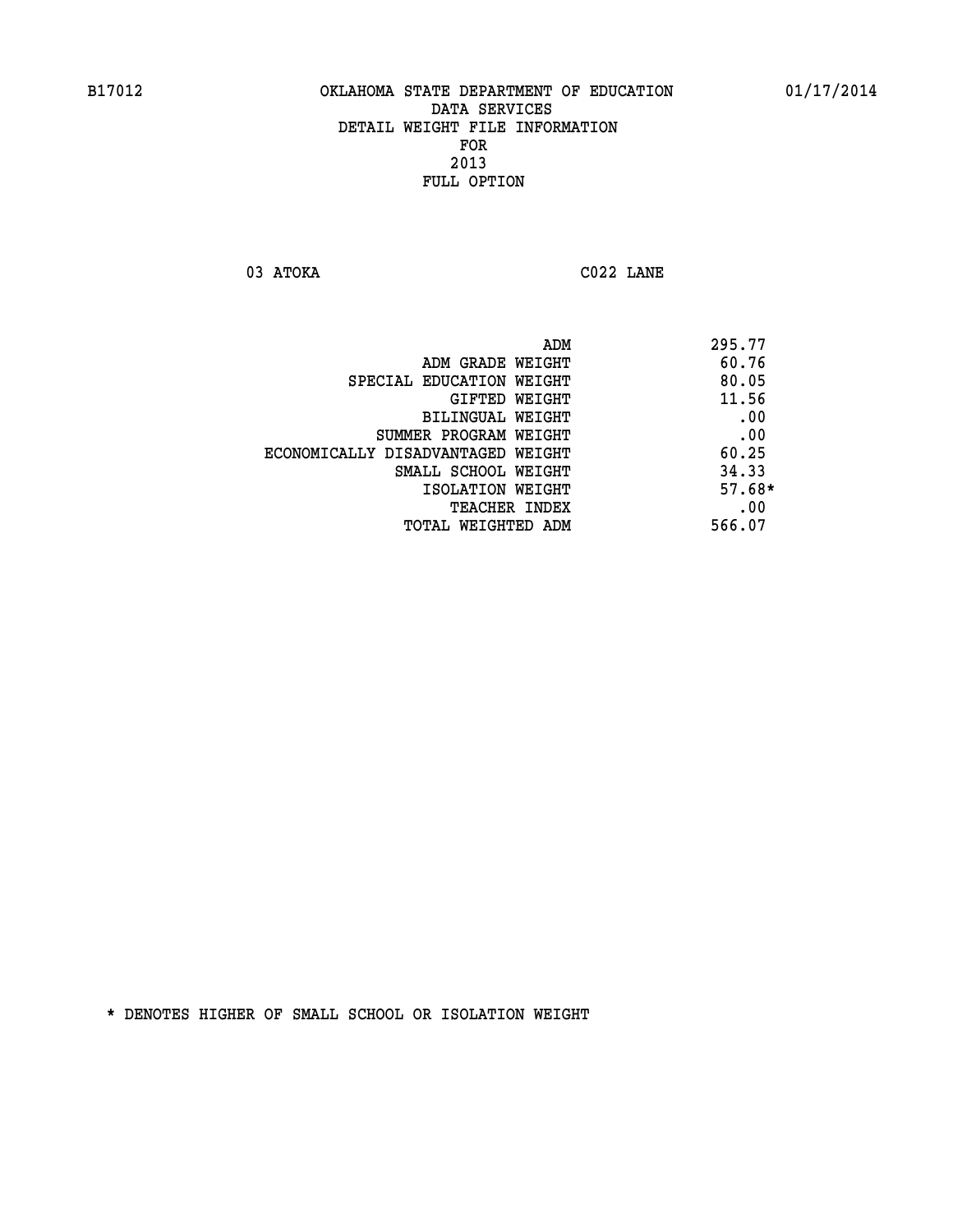03 ATOKA **I007 STRINGTOWN** 

| ADM<br>217.97                              |  |
|--------------------------------------------|--|
| 44.04<br>ADM GRADE WEIGHT                  |  |
| 46.70<br>SPECIAL EDUCATION WEIGHT          |  |
| 13.26<br>GIFTED WEIGHT                     |  |
| .00<br><b>BILINGUAL WEIGHT</b>             |  |
| .00<br>SUMMER PROGRAM WEIGHT               |  |
| 45.75<br>ECONOMICALLY DISADVANTAGED WEIGHT |  |
| 25.63<br>SMALL SCHOOL WEIGHT               |  |
| $51.66*$<br>ISOLATION WEIGHT               |  |
| .00<br><b>TEACHER INDEX</b>                |  |
| 419.38<br>TOTAL WEIGHTED ADM               |  |
|                                            |  |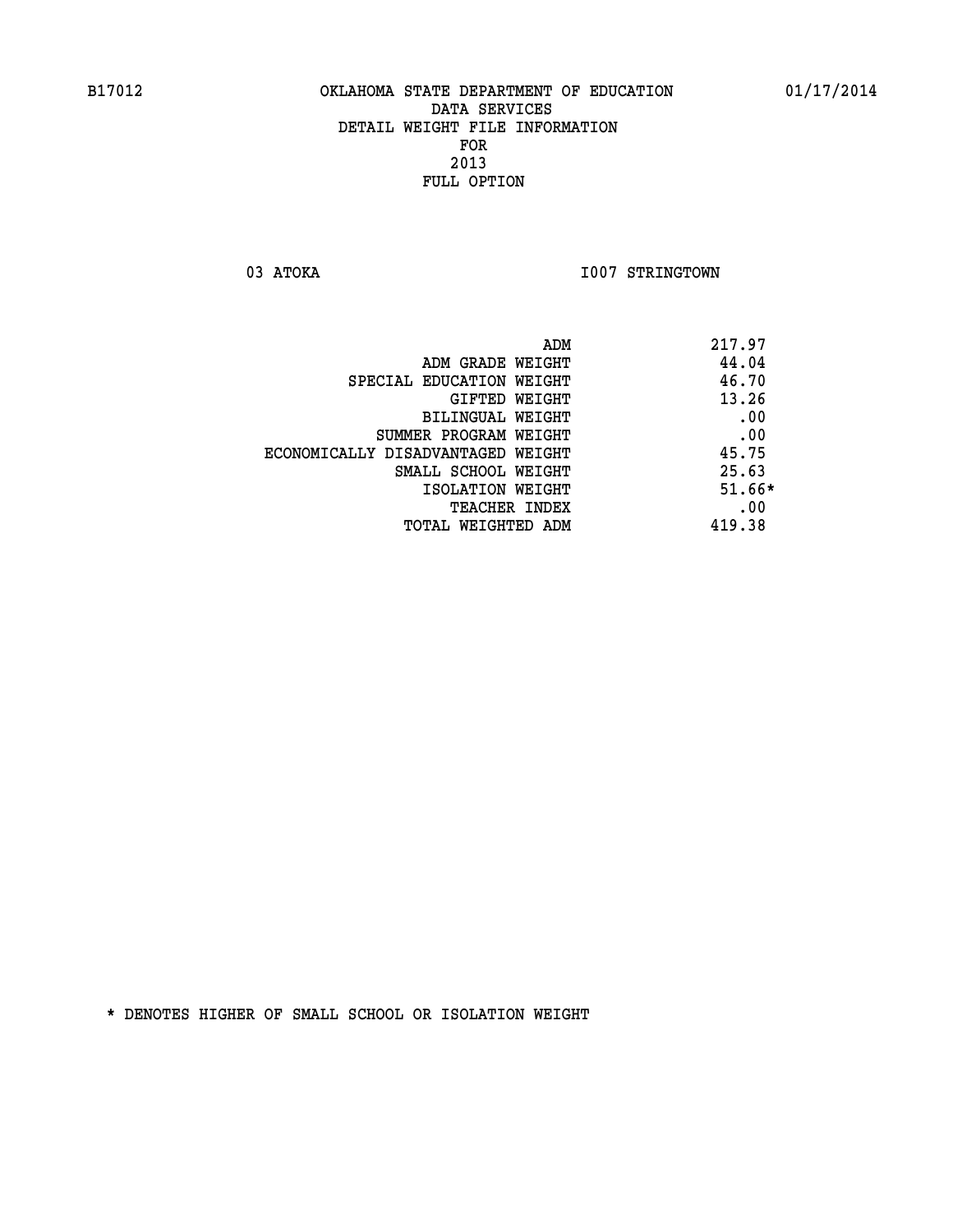**03 ATOKA I015 ATOKA** 

| 825.57<br>ADM                               |  |
|---------------------------------------------|--|
| 159.75<br>ADM GRADE WEIGHT                  |  |
| 184.40<br>SPECIAL EDUCATION WEIGHT          |  |
| 38.76<br>GIFTED WEIGHT                      |  |
| .00<br>BILINGUAL WEIGHT                     |  |
| .00<br>SUMMER PROGRAM WEIGHT                |  |
| 139.75<br>ECONOMICALLY DISADVANTAGED WEIGHT |  |
| .00<br>SMALL SCHOOL WEIGHT                  |  |
| .00<br>ISOLATION WEIGHT                     |  |
| .00<br><b>TEACHER INDEX</b>                 |  |
| 1,348.23<br>TOTAL WEIGHTED ADM              |  |
|                                             |  |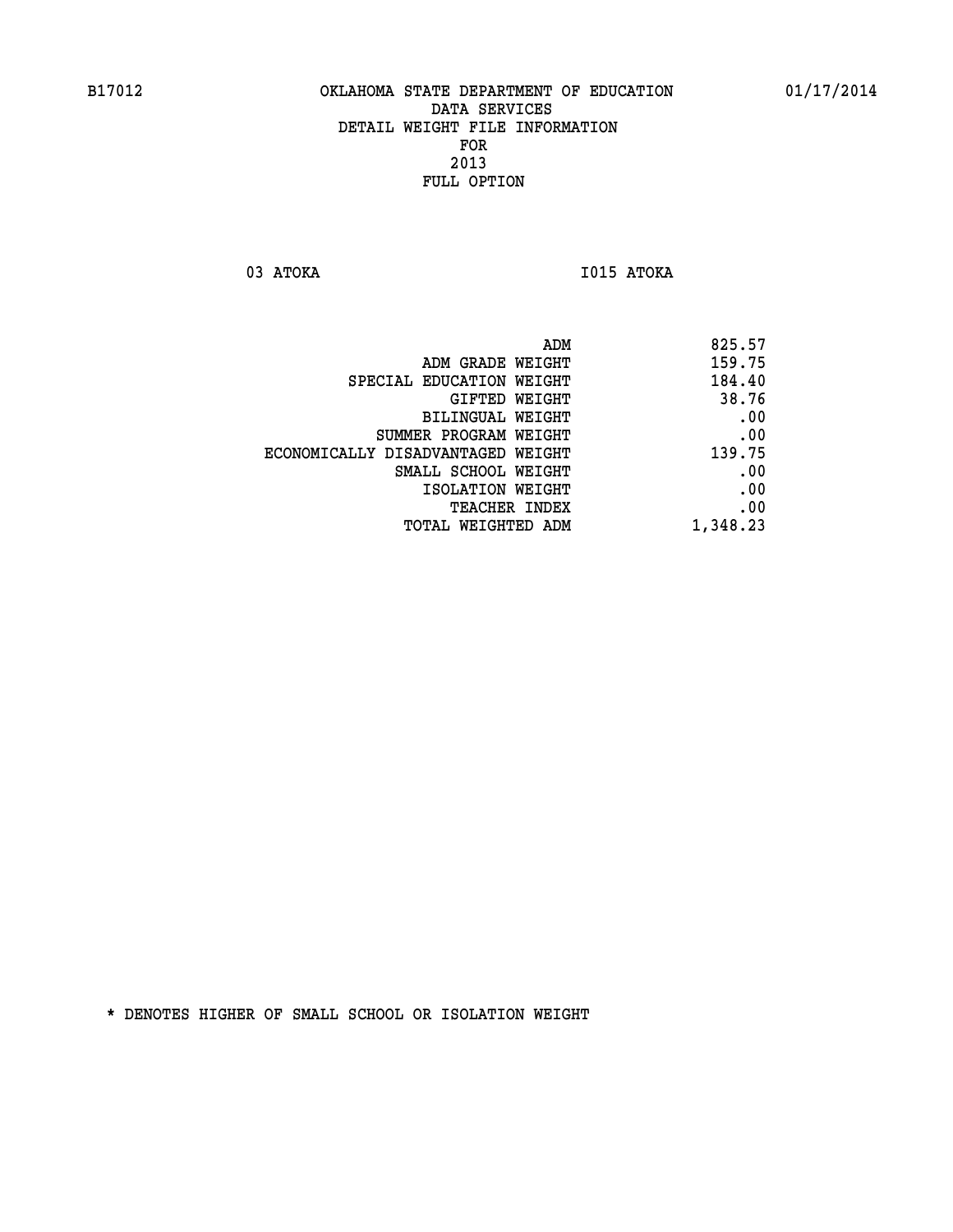03 ATOKA **I019 TUSHKA** 

| ADM<br>442.24                              |  |
|--------------------------------------------|--|
| 87.04<br>ADM GRADE WEIGHT                  |  |
| 64.25<br>SPECIAL EDUCATION WEIGHT          |  |
| 17.00<br>GIFTED WEIGHT                     |  |
| .00<br>BILINGUAL WEIGHT                    |  |
| .00<br>SUMMER PROGRAM WEIGHT               |  |
| 75.75<br>ECONOMICALLY DISADVANTAGED WEIGHT |  |
| $14.51*$<br>SMALL SCHOOL WEIGHT            |  |
| .00<br>ISOLATION WEIGHT                    |  |
| 2.72<br><b>TEACHER INDEX</b>               |  |
| 703.51<br>TOTAL WEIGHTED ADM               |  |
|                                            |  |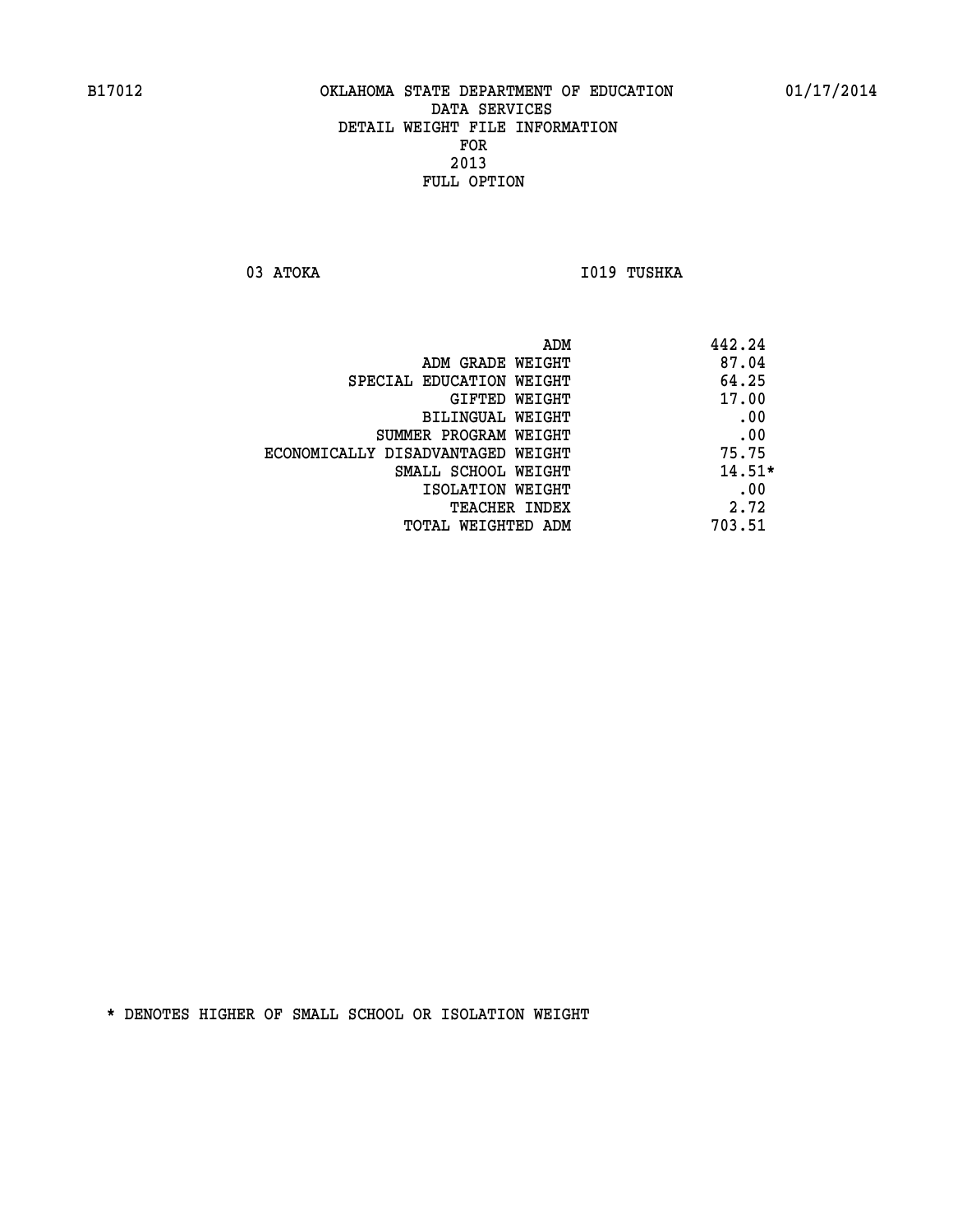**03 ATOKA I026 CANEY** 

|                                   | ADM | 250.04   |
|-----------------------------------|-----|----------|
| ADM GRADE WEIGHT                  |     | 52.33    |
| SPECIAL EDUCATION WEIGHT          |     | 46.00    |
| GIFTED WEIGHT                     |     | 6.46     |
| BILINGUAL WEIGHT                  |     | 1.50     |
| SUMMER PROGRAM WEIGHT             |     | .00      |
| ECONOMICALLY DISADVANTAGED WEIGHT |     | 45.00    |
| SMALL SCHOOL WEIGHT               |     | $26.37*$ |
| ISOLATION WEIGHT                  |     | .00      |
| <b>TEACHER INDEX</b>              |     | .00      |
| TOTAL WEIGHTED ADM                |     | 427.70   |
|                                   |     |          |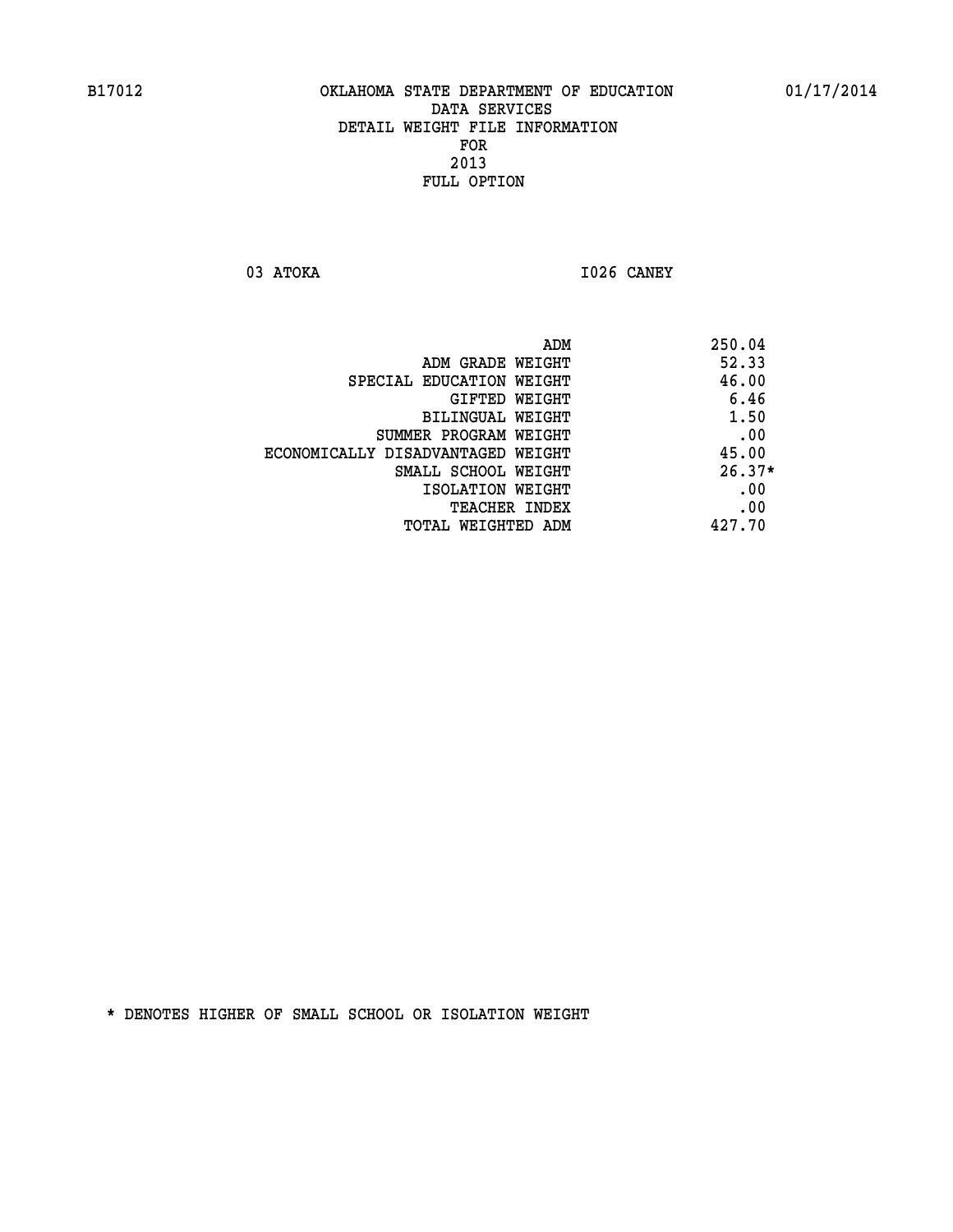04 BEAVER 1022 BEAVER

| 345.06<br>ADM                     |           |
|-----------------------------------|-----------|
| ADM GRADE WEIGHT                  | 52.97     |
| SPECIAL EDUCATION WEIGHT          | 19.65     |
| GIFTED WEIGHT                     | 9.52      |
| BILINGUAL WEIGHT                  | 18.00     |
| SUMMER PROGRAM WEIGHT             | .00       |
| ECONOMICALLY DISADVANTAGED WEIGHT | 46.50     |
| SMALL SCHOOL WEIGHT               | 24.00     |
| ISOLATION WEIGHT                  | $169.08*$ |
| TEACHER INDEX                     | 22.05     |
| 682.83<br>TOTAL WEIGHTED ADM      |           |
|                                   |           |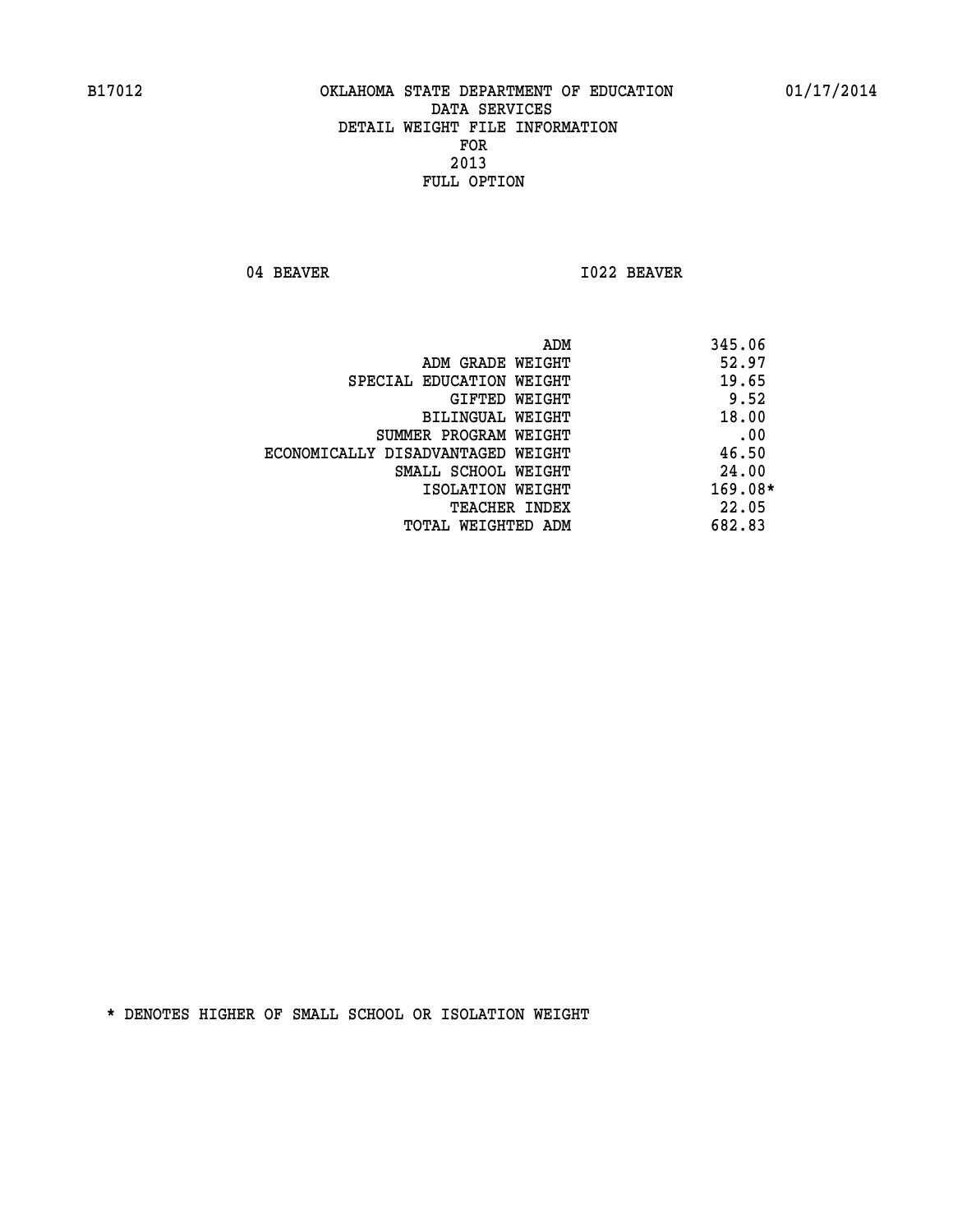04 BEAVER 1075 BALKO

| ADM                               | 163.77    |
|-----------------------------------|-----------|
| ADM GRADE WEIGHT                  | 30.85     |
| SPECIAL EDUCATION WEIGHT          | 18.40     |
| GIFTED WEIGHT                     | 5.78      |
| BILINGUAL WEIGHT                  | 5.00      |
| SUMMER PROGRAM WEIGHT             | .00       |
| ECONOMICALLY DISADVANTAGED WEIGHT | 18.50     |
| SMALL SCHOOL WEIGHT               | 22.61     |
| ISOLATION WEIGHT                  | $131.02*$ |
| <b>TEACHER INDEX</b>              | .00       |
| TOTAL WEIGHTED ADM                | 373.32    |
|                                   |           |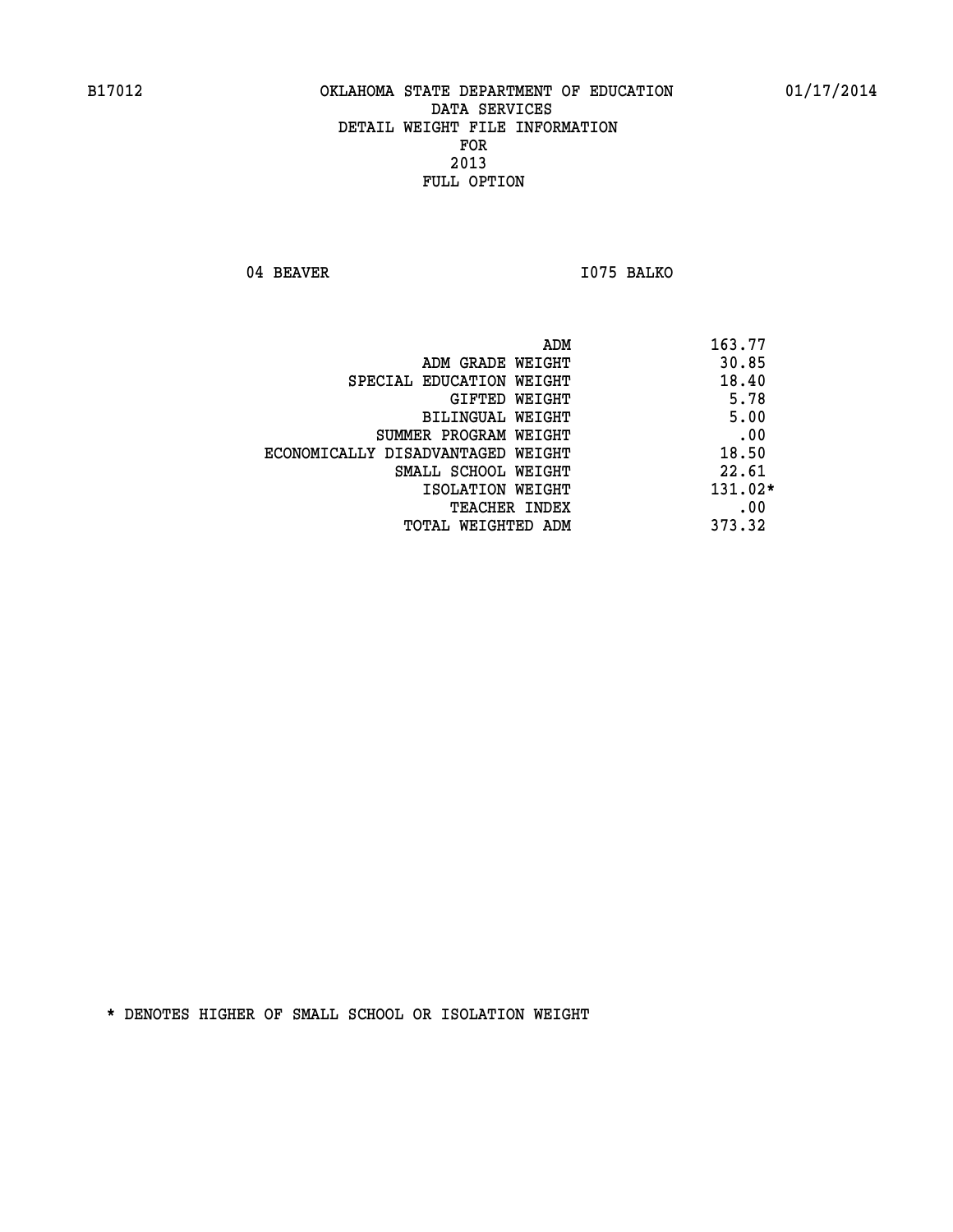04 BEAVER 1123 FORGAN

|                                   | ADM | 172.53    |
|-----------------------------------|-----|-----------|
| ADM GRADE WEIGHT                  |     | 25.32     |
| SPECIAL EDUCATION WEIGHT          |     | 22.45     |
| GIFTED WEIGHT                     |     | 5.10      |
| BILINGUAL WEIGHT                  |     | 7.00      |
| SUMMER PROGRAM WEIGHT             |     | .00       |
| ECONOMICALLY DISADVANTAGED WEIGHT |     | 25.50     |
| SMALL SCHOOL WEIGHT               |     | 23.25     |
| ISOLATION WEIGHT                  |     | $132.85*$ |
| TEACHER INDEX                     |     | 7.33      |
| TOTAL WEIGHTED ADM                |     | 398.08    |
|                                   |     |           |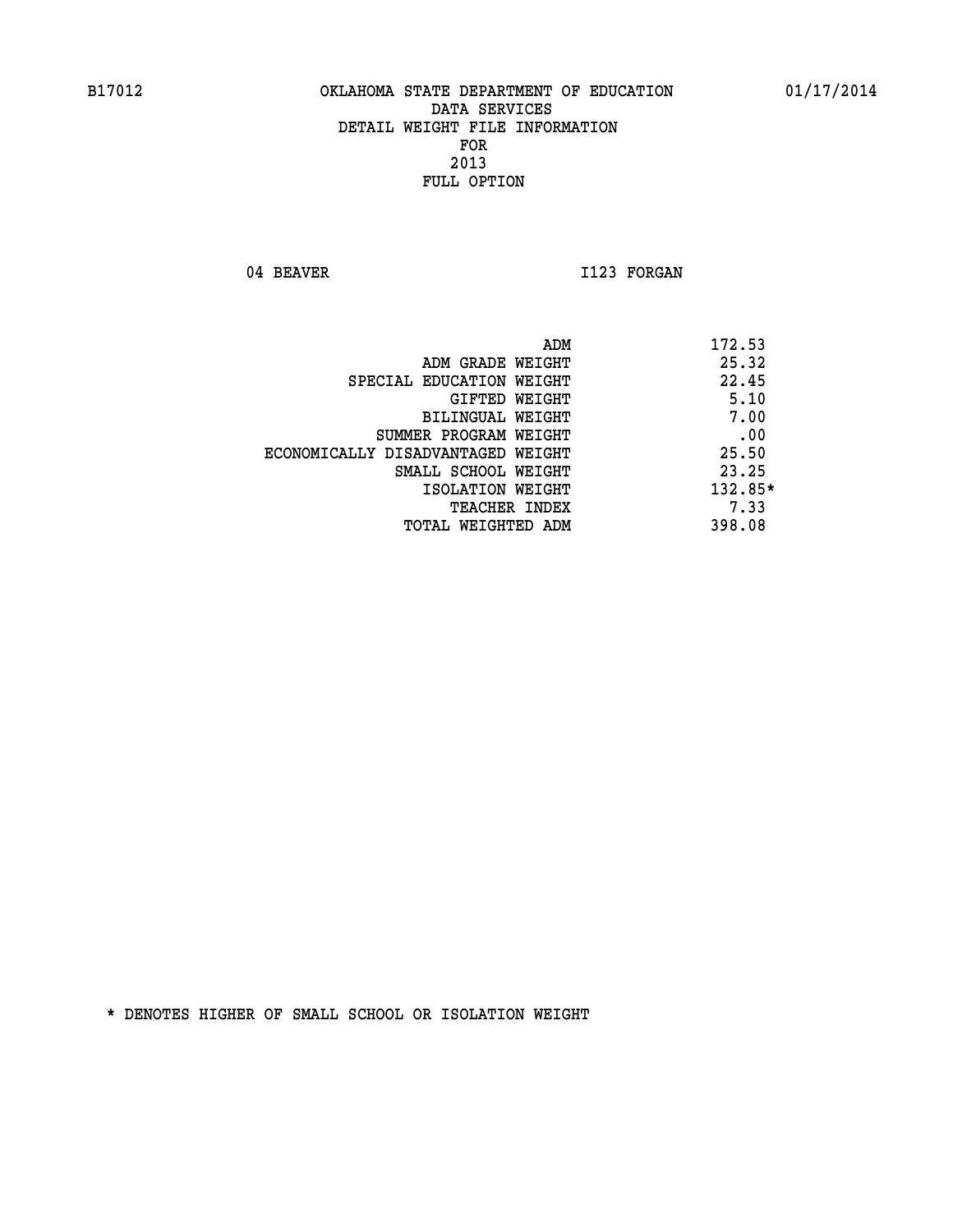04 BEAVER 1128 TURPIN

| ADM<br>408.03                              |  |
|--------------------------------------------|--|
| 84.04<br>ADM GRADE WEIGHT                  |  |
| 28.85<br>SPECIAL EDUCATION WEIGHT          |  |
| 11.22<br>GIFTED WEIGHT                     |  |
| 41.00<br>BILINGUAL WEIGHT                  |  |
| .00<br>SUMMER PROGRAM WEIGHT               |  |
| 66.00<br>ECONOMICALLY DISADVANTAGED WEIGHT |  |
| 18.66<br>SMALL SCHOOL WEIGHT               |  |
| $175.45*$<br>ISOLATION WEIGHT              |  |
| .00<br><b>TEACHER INDEX</b>                |  |
| 814.59<br>TOTAL WEIGHTED ADM               |  |
|                                            |  |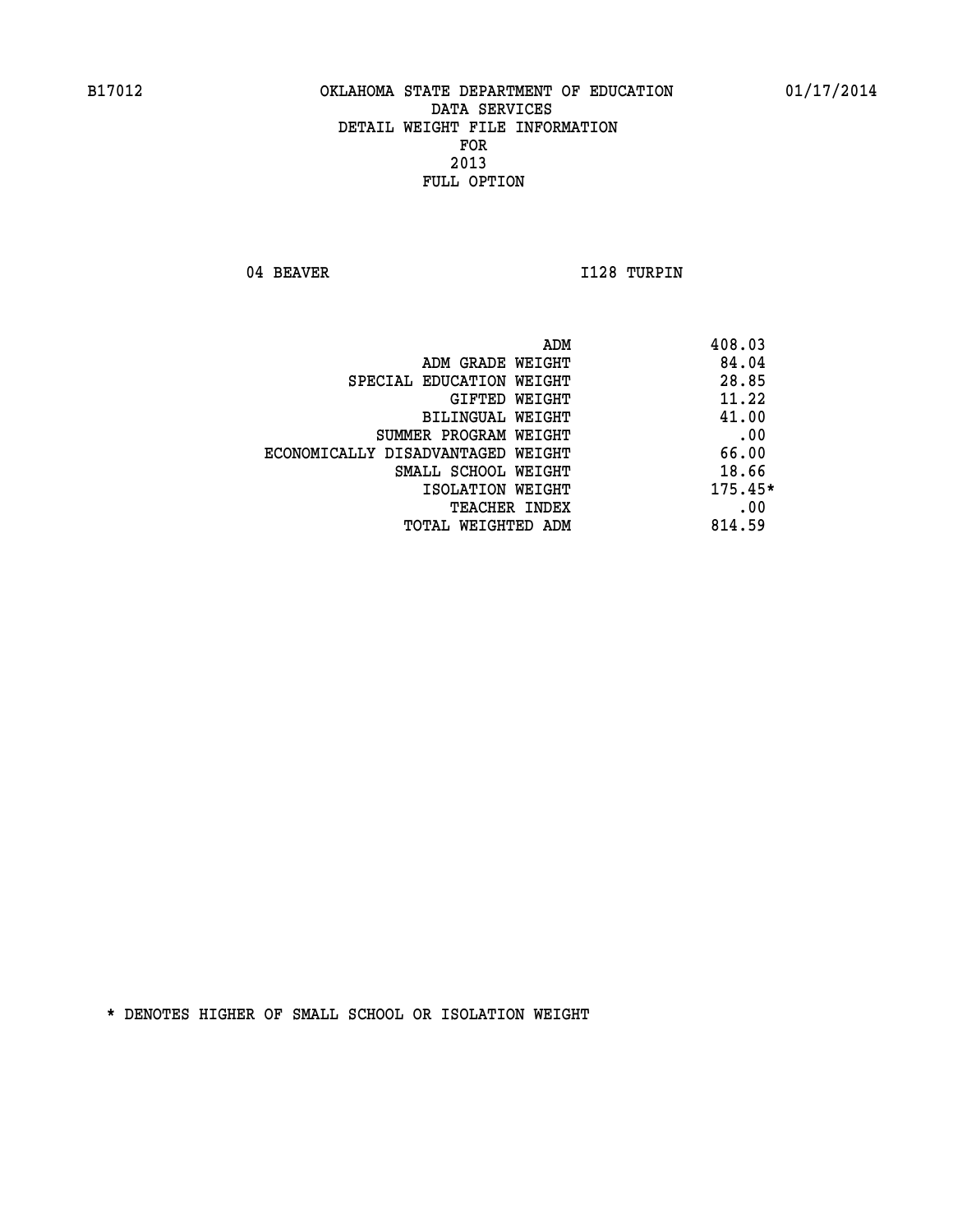05 BECKHAM 1002 MERRITT

|                                   | ADM<br>664.67 |
|-----------------------------------|---------------|
| ADM GRADE WEIGHT                  | 116.54        |
| SPECIAL EDUCATION WEIGHT          | 79.35         |
| GIFTED WEIGHT                     | 19.72         |
| BILINGUAL WEIGHT                  | 8.25          |
| SUMMER PROGRAM WEIGHT             | .00           |
| ECONOMICALLY DISADVANTAGED WEIGHT | 90.25         |
| SMALL SCHOOL WEIGHT               | .00           |
| ISOLATION WEIGHT                  | .00           |
| TEACHER INDEX                     | 20.57         |
| TOTAL WEIGHTED ADM                | 999.35        |
|                                   |               |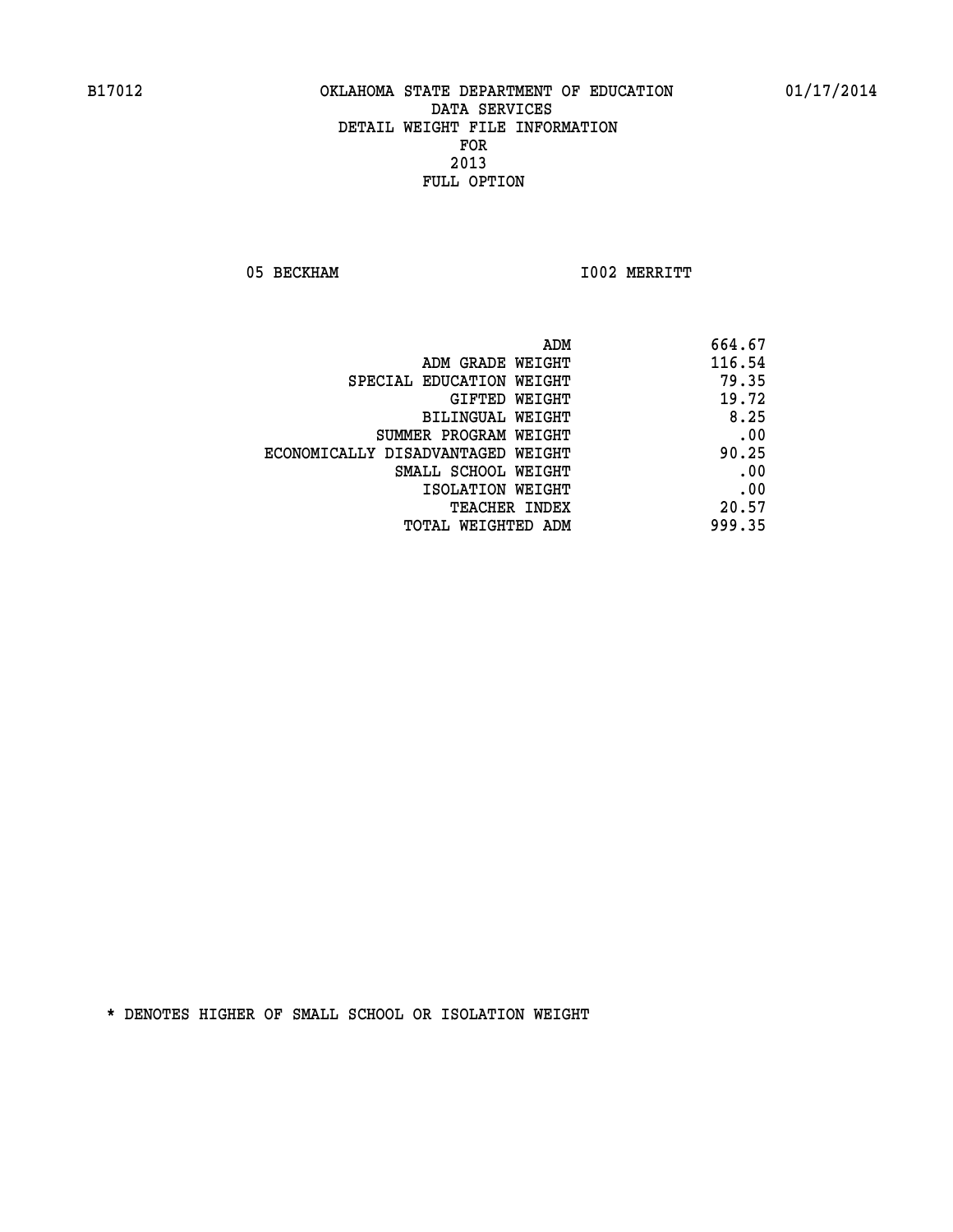05 BECKHAM 1006 ELK CITY

| 2,356.20 |
|----------|
| 398.31   |
| 211.65   |
| 46.24    |
| 50.25    |
| .00      |
| 300.00   |
| .00      |
| .00      |
| 39.40    |
| 3,402.05 |
|          |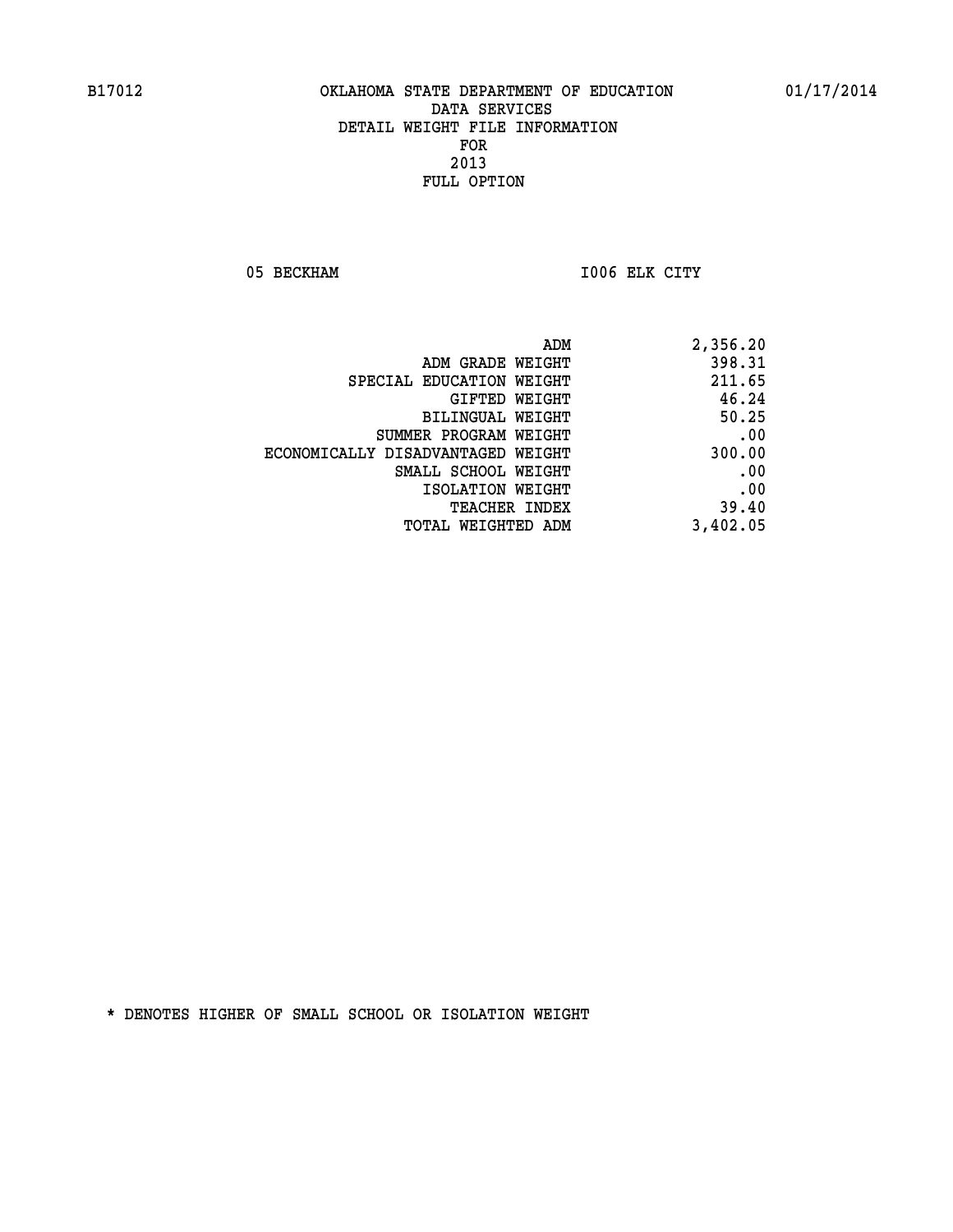05 BECKHAM 1031 SAYRE

| ADM                               | 717.72   |
|-----------------------------------|----------|
| ADM GRADE WEIGHT                  | 140.42   |
| SPECIAL EDUCATION WEIGHT          | 67.55    |
| GIFTED WEIGHT                     | 13.94    |
| BILINGUAL WEIGHT                  | 4.50     |
| SUMMER PROGRAM WEIGHT             | .00      |
| ECONOMICALLY DISADVANTAGED WEIGHT | 95.50    |
| SMALL SCHOOL WEIGHT               | .00      |
| ISOLATION WEIGHT                  | .00      |
| <b>TEACHER INDEX</b>              | 32.81    |
| TOTAL WEIGHTED ADM                | 1,072.44 |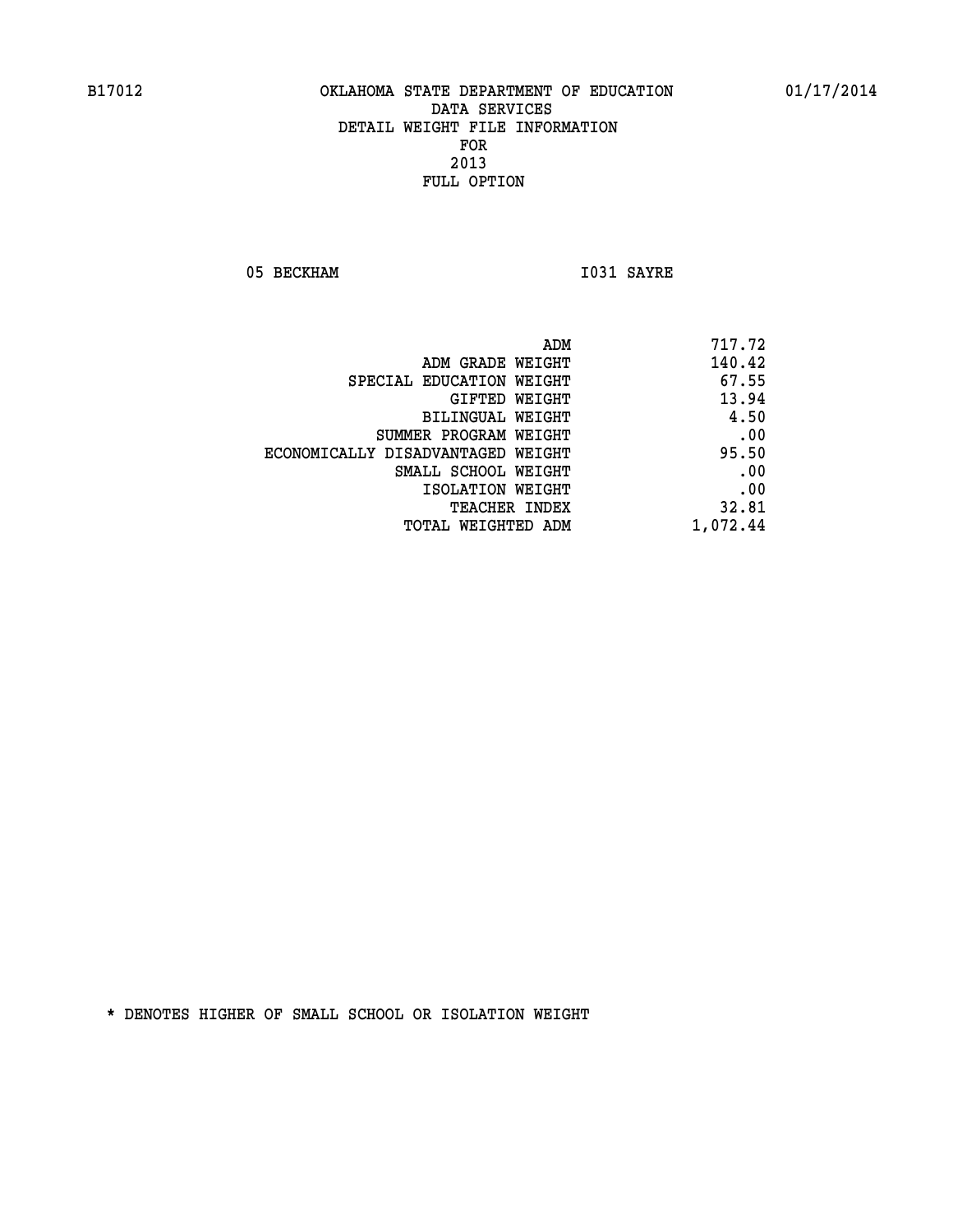05 BECKHAM 1051 ERICK

|                                   | ADM | 268.94    |
|-----------------------------------|-----|-----------|
| ADM GRADE WEIGHT                  |     | 53.92     |
| SPECIAL EDUCATION WEIGHT          |     | 25.85     |
| GIFTED WEIGHT                     |     | 7.48      |
| BILINGUAL WEIGHT                  |     | .00       |
| SUMMER PROGRAM WEIGHT             |     | .00       |
| ECONOMICALLY DISADVANTAGED WEIGHT |     | 33.00     |
| SMALL SCHOOL WEIGHT               |     | 26.44     |
| ISOLATION WEIGHT                  |     | $157.09*$ |
| TEACHER INDEX                     |     | .00       |
| TOTAL WEIGHTED ADM                |     | 546.28    |
|                                   |     |           |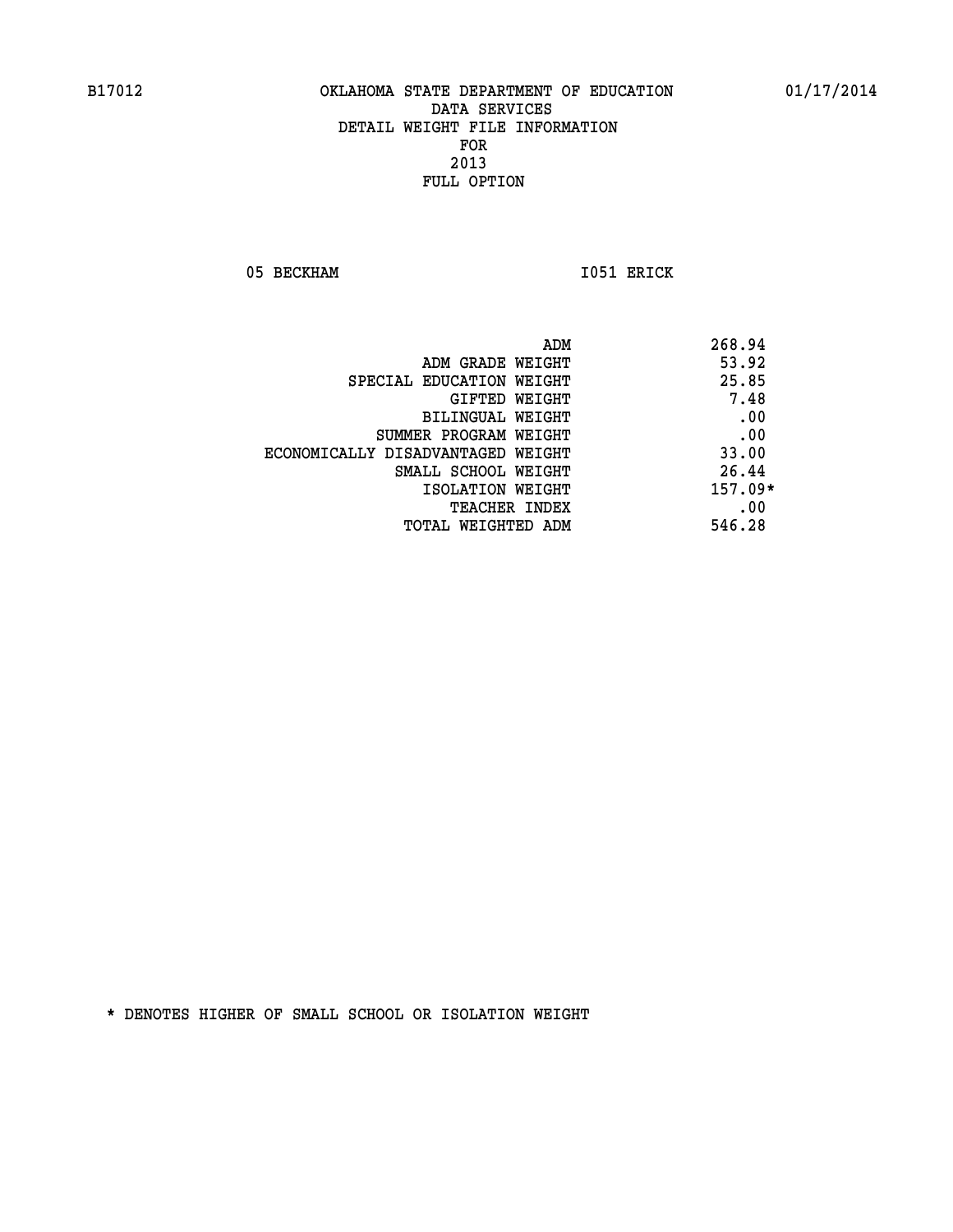06 BLAINE 1009 OKEENE

|                                   | ADM | 313.79    |
|-----------------------------------|-----|-----------|
| ADM GRADE WEIGHT                  |     | 48.69     |
| SPECIAL EDUCATION WEIGHT          |     | 55.35     |
| GIFTED WEIGHT                     |     | 5.44      |
| BILINGUAL WEIGHT                  |     | 5.75      |
| SUMMER PROGRAM WEIGHT             |     | .00       |
| ECONOMICALLY DISADVANTAGED WEIGHT |     | 44.00     |
| SMALL SCHOOL WEIGHT               |     | 25.53     |
| ISOLATION WEIGHT                  |     | $111.43*$ |
| <b>TEACHER INDEX</b>              |     | 35.93     |
| TOTAL WEIGHTED ADM                |     | 620.38    |
|                                   |     |           |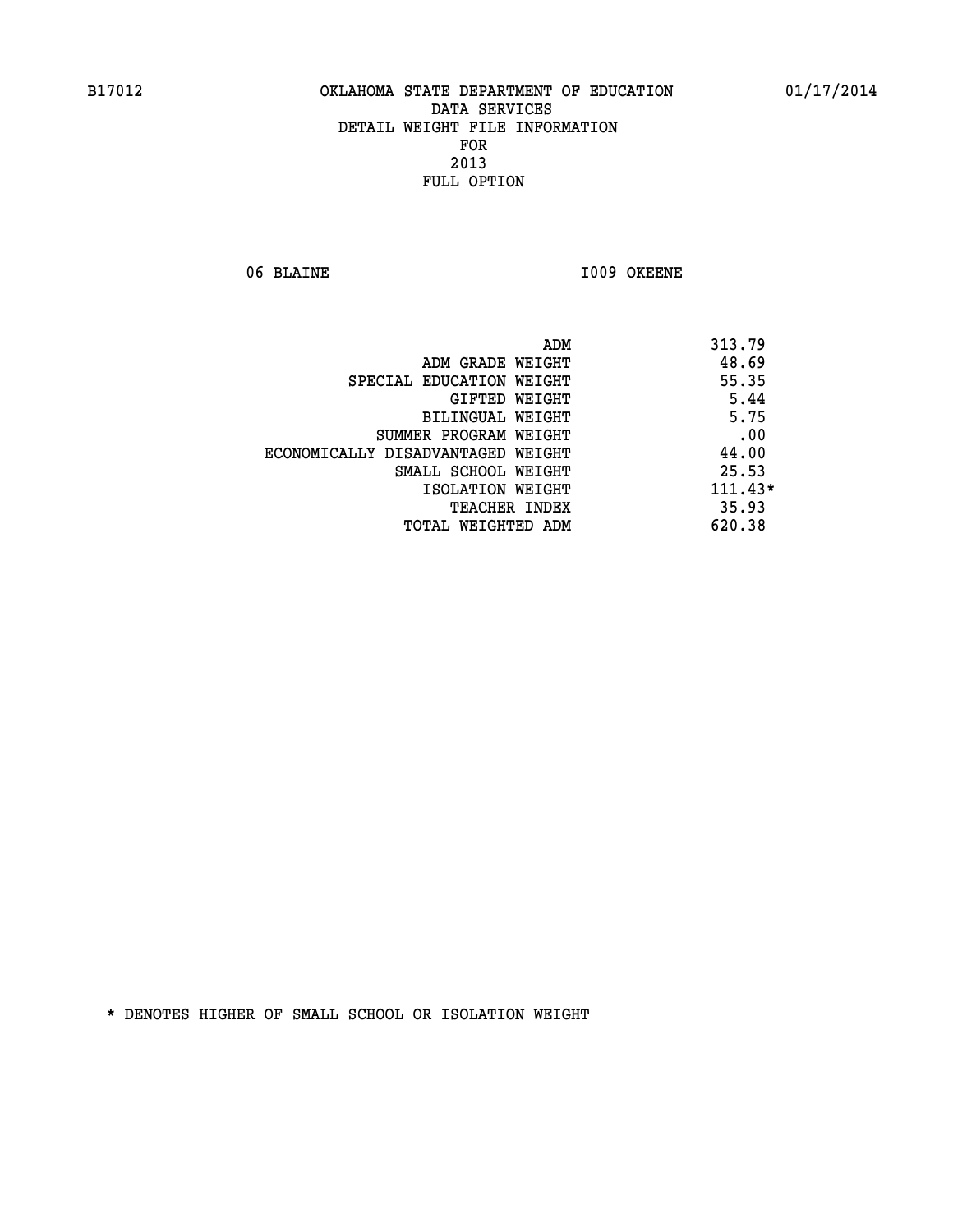06 BLAINE **I042 WATONGA** 

| 769.94   |
|----------|
| 140.07   |
| 77.65    |
| 22.44    |
| 21.25    |
| .00      |
| 142.50   |
| .00      |
| .00      |
| 46.31    |
| 1,220.16 |
|          |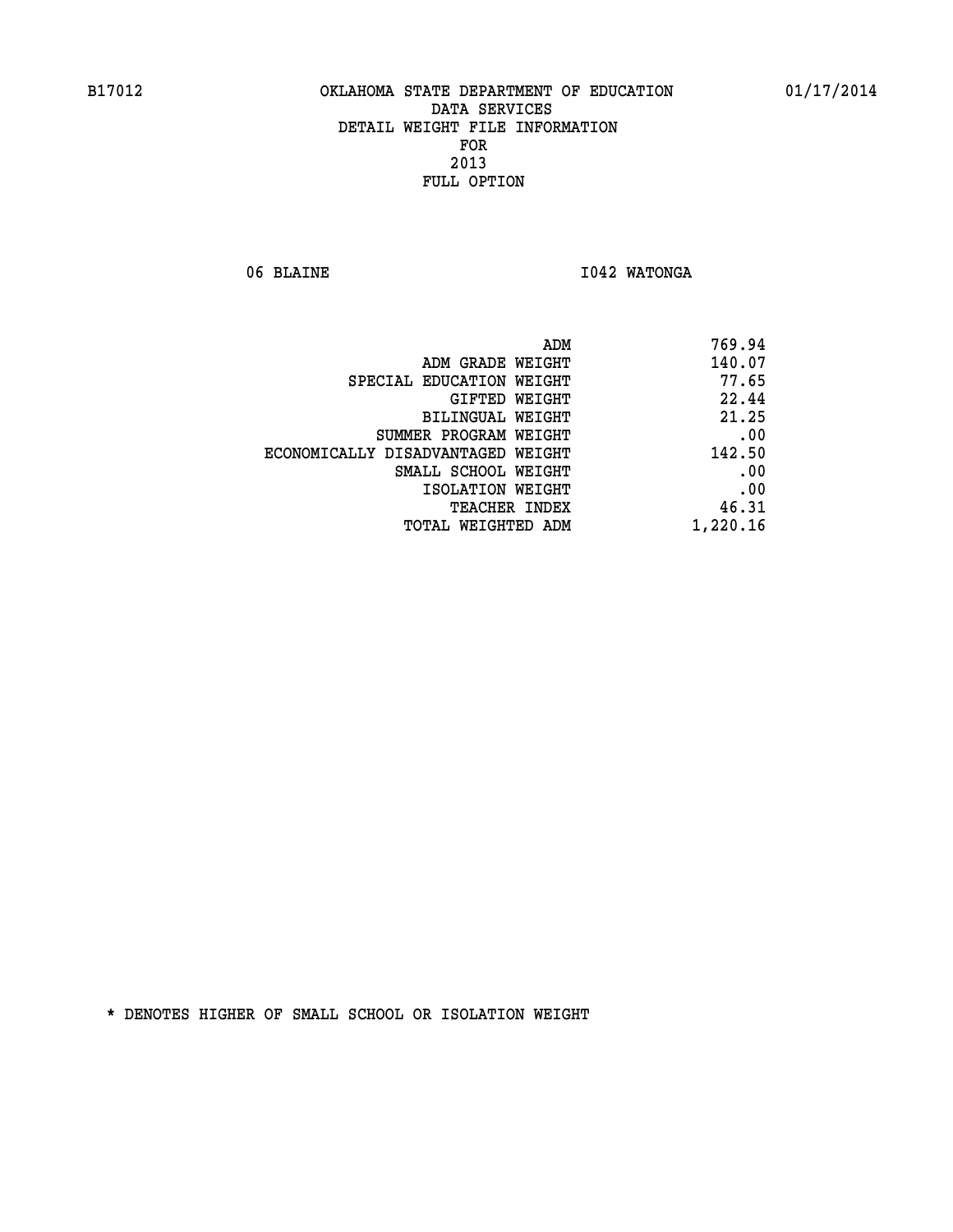06 BLAINE **I080 GEARY** 

| ADM                               | 401.99  |
|-----------------------------------|---------|
| ADM GRADE WEIGHT                  | 84.67   |
| SPECIAL EDUCATION WEIGHT          | 38.85   |
| GIFTED WEIGHT                     | 13.60   |
| BILINGUAL WEIGHT                  | 8.75    |
| SUMMER PROGRAM WEIGHT             | .00     |
| ECONOMICALLY DISADVANTAGED WEIGHT | 84.25   |
| SMALL SCHOOL WEIGHT               | 19.30   |
| ISOLATION WEIGHT                  | 176.88* |
| <b>TEACHER INDEX</b>              | .00     |
| TOTAL WEIGHTED ADM                | 808.99  |
|                                   |         |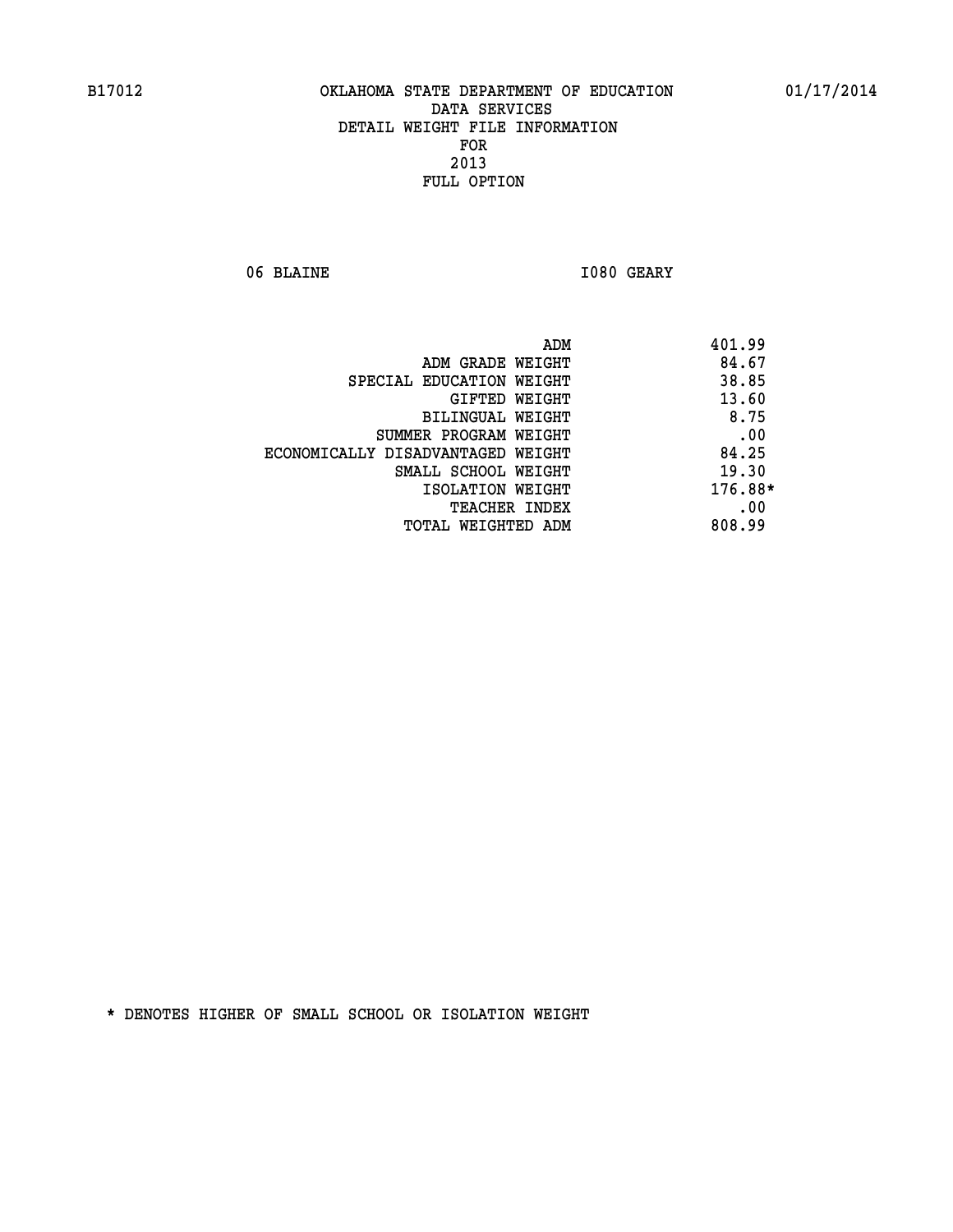06 BLAINE 1105 CANTON

| ADM<br>378.04 |                                   |
|---------------|-----------------------------------|
| 75.84         | ADM GRADE WEIGHT                  |
| 43.05         | SPECIAL EDUCATION WEIGHT          |
| 10.54         | GIFTED WEIGHT                     |
| 7.25          | <b>BILINGUAL WEIGHT</b>           |
| .00           | SUMMER PROGRAM WEIGHT             |
| 60.50         | ECONOMICALLY DISADVANTAGED WEIGHT |
| 21.58         | SMALL SCHOOL WEIGHT               |
| 157.87*       | ISOLATION WEIGHT                  |
| .00           | <b>TEACHER INDEX</b>              |
| 733.09        | TOTAL WEIGHTED ADM                |
|               |                                   |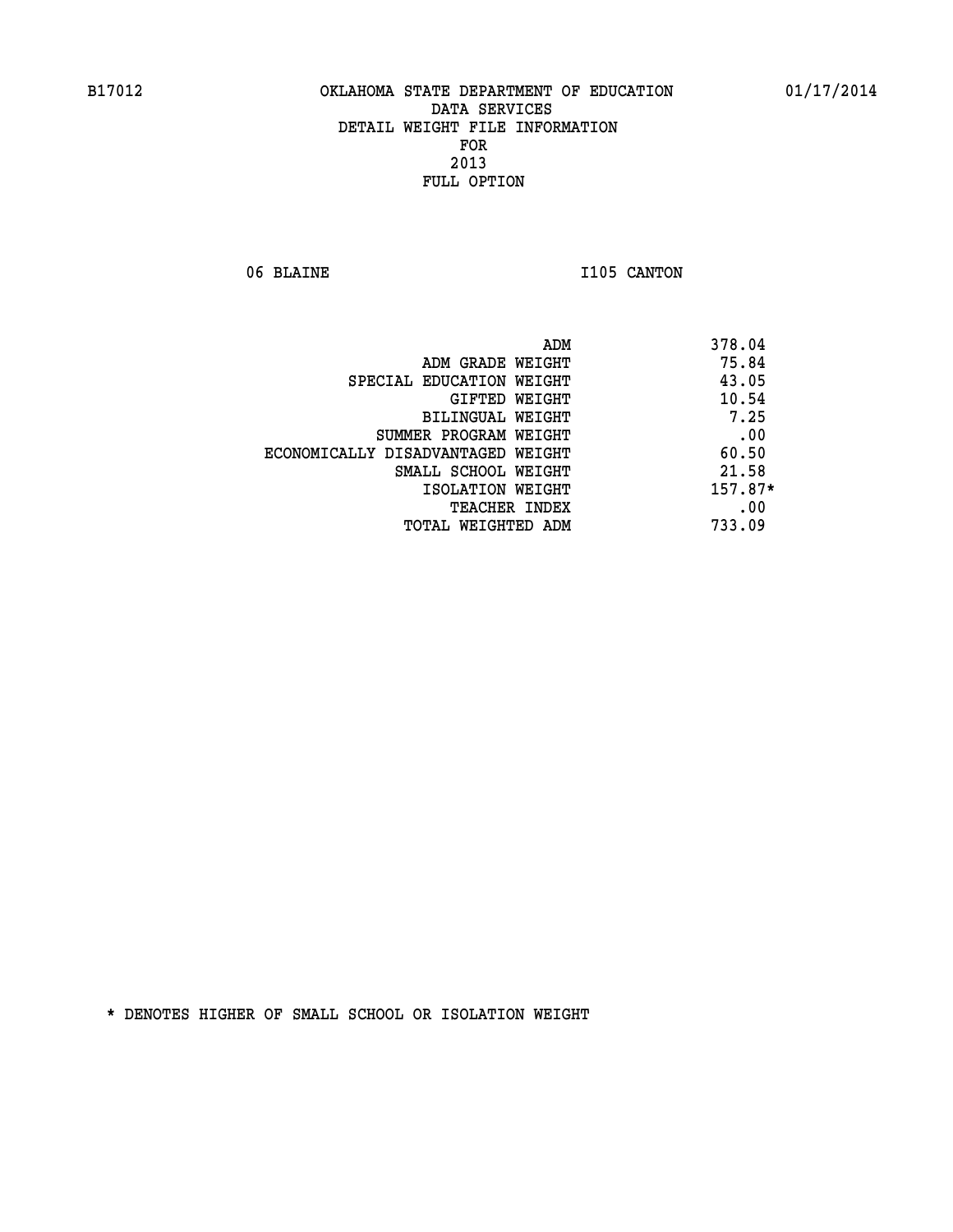**07 BRYAN I001 SILO** 

| 842.87                                                                                                                                                                                                                                   |
|------------------------------------------------------------------------------------------------------------------------------------------------------------------------------------------------------------------------------------------|
| 171.28                                                                                                                                                                                                                                   |
| 167.80                                                                                                                                                                                                                                   |
| 45.90                                                                                                                                                                                                                                    |
| 4.50                                                                                                                                                                                                                                     |
| .00                                                                                                                                                                                                                                      |
| 160.75                                                                                                                                                                                                                                   |
| .00                                                                                                                                                                                                                                      |
| .00                                                                                                                                                                                                                                      |
| 18.09                                                                                                                                                                                                                                    |
| 1,411.19                                                                                                                                                                                                                                 |
| ADM GRADE WEIGHT<br>SPECIAL EDUCATION WEIGHT<br>GIFTED WEIGHT<br>BILINGUAL WEIGHT<br>SUMMER PROGRAM WEIGHT<br>ECONOMICALLY DISADVANTAGED WEIGHT<br>SMALL SCHOOL WEIGHT<br>ISOLATION WEIGHT<br><b>TEACHER INDEX</b><br>TOTAL WEIGHTED ADM |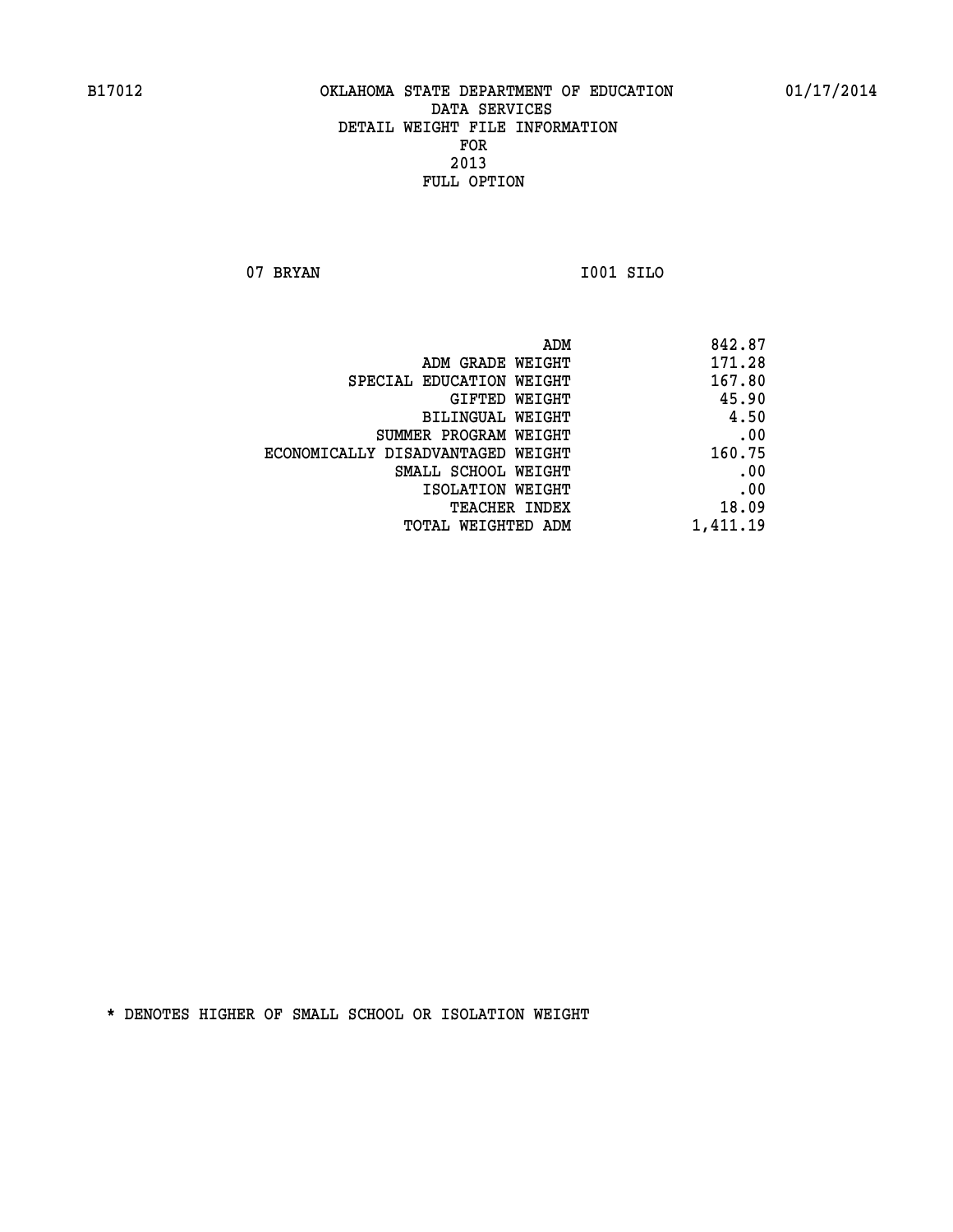07 BRYAN 1002 ROCK CREEK

|                                   | ADM | 483.48  |
|-----------------------------------|-----|---------|
| ADM GRADE WEIGHT                  |     | 88.36   |
| SPECIAL EDUCATION WEIGHT          |     | 118.80  |
| GIFTED WEIGHT                     |     | 28.56   |
| BILINGUAL WEIGHT                  |     | .00     |
| SUMMER PROGRAM WEIGHT             |     | .00     |
| ECONOMICALLY DISADVANTAGED WEIGHT |     | 99.00   |
| SMALL SCHOOL WEIGHT               |     | 8.32    |
| ISOLATION WEIGHT                  |     | 124.45* |
| TEACHER INDEX                     |     | 18.52   |
| TOTAL WEIGHTED ADM                |     | 961.17  |
|                                   |     |         |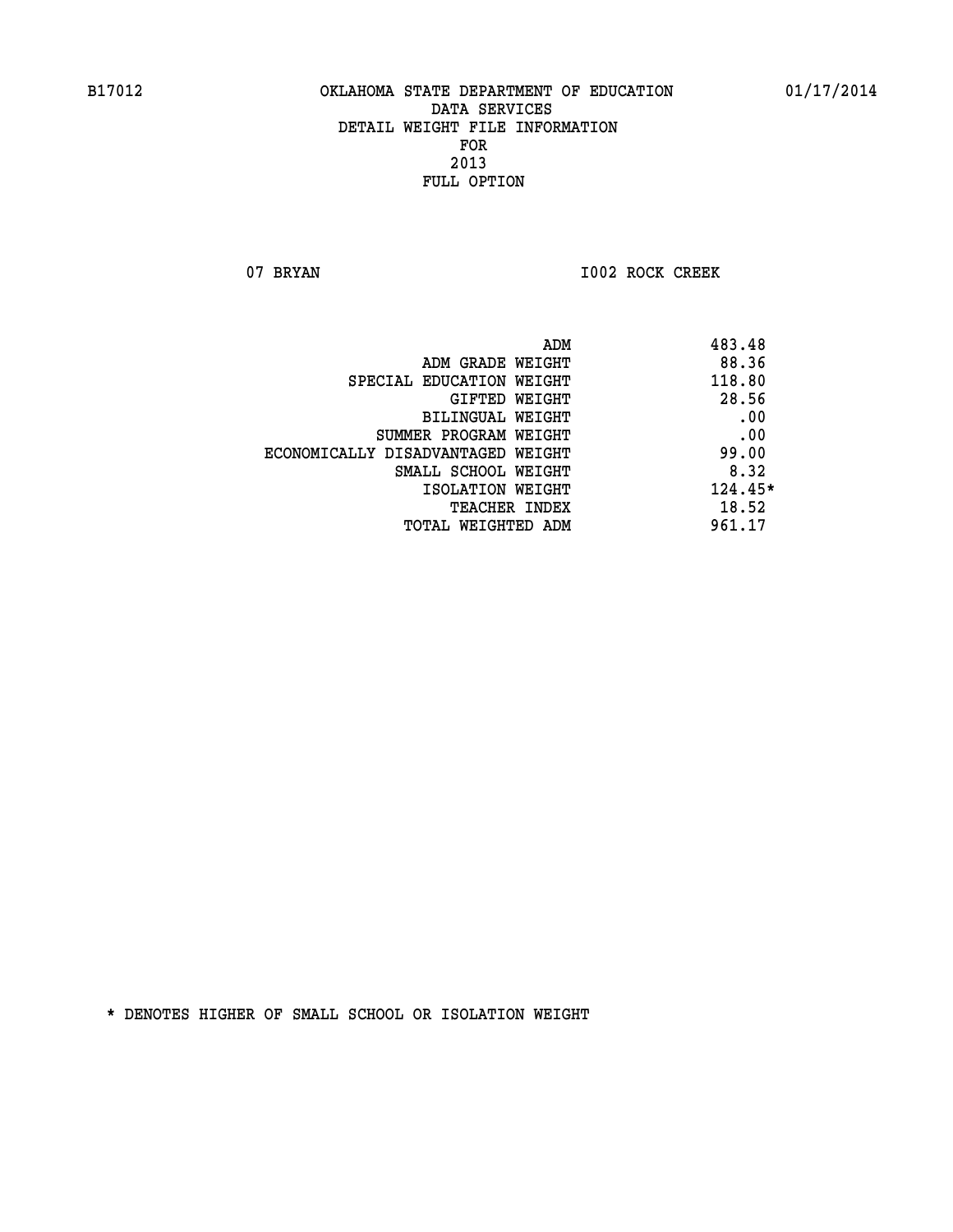07 BRYAN 1003 ACHILLE

|                                   | ADM | 313.66   |
|-----------------------------------|-----|----------|
| ADM GRADE WEIGHT                  |     | 60.43    |
| SPECIAL EDUCATION WEIGHT          |     | 47.90    |
| GIFTED WEIGHT                     |     | 8.50     |
| BILINGUAL WEIGHT                  |     | .00      |
| SUMMER PROGRAM WEIGHT             |     | .00      |
| ECONOMICALLY DISADVANTAGED WEIGHT |     | 53.75    |
| SMALL SCHOOL WEIGHT               |     | 25.54    |
| ISOLATION WEIGHT                  |     | $42.91*$ |
| <b>TEACHER INDEX</b>              |     | 10.82    |
| TOTAL WEIGHTED ADM                |     | 537.97   |
|                                   |     |          |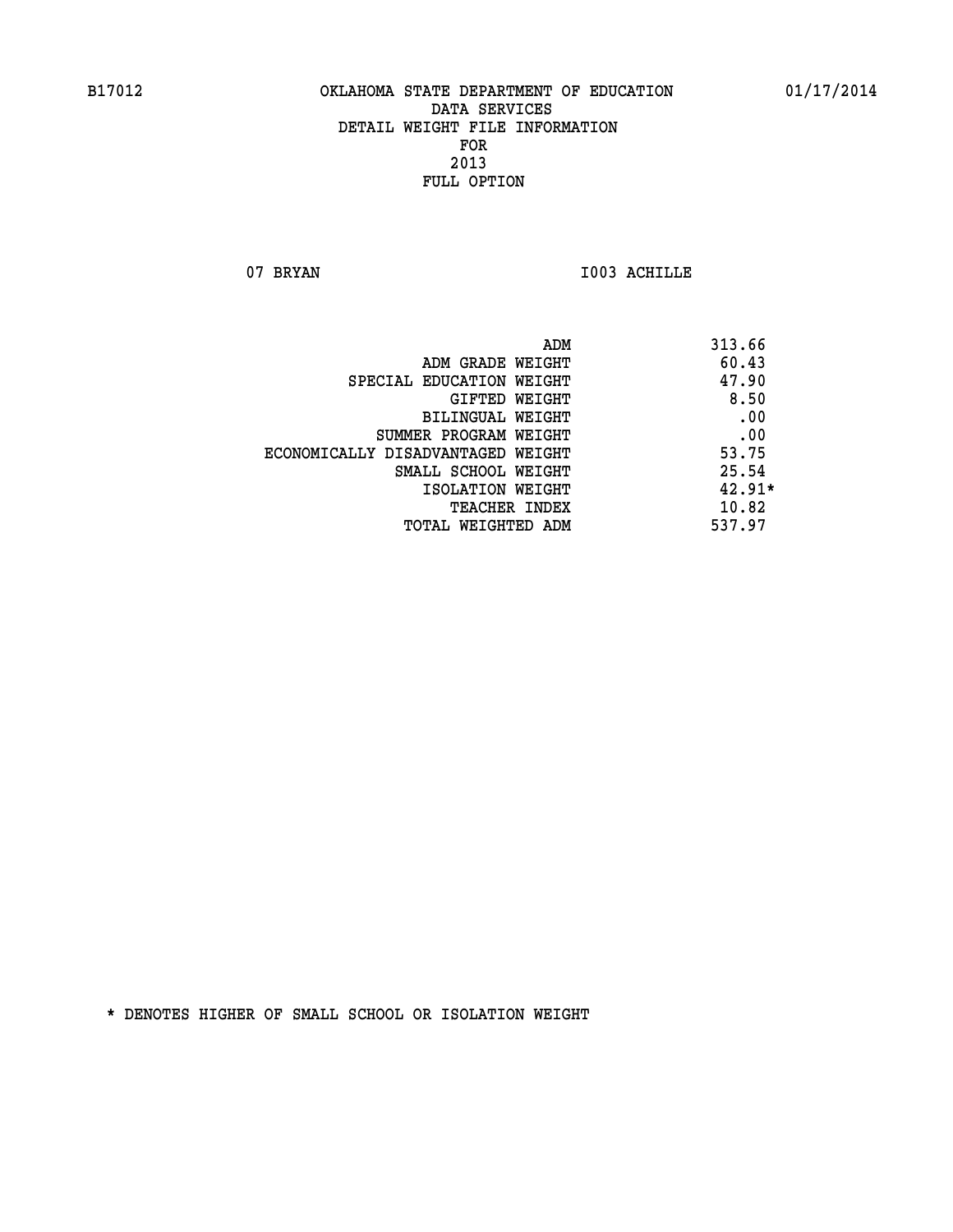07 BRYAN 1004 COLBERT

|                                   | ADM | 897.74   |
|-----------------------------------|-----|----------|
| ADM GRADE WEIGHT                  |     | 181.36   |
| SPECIAL EDUCATION WEIGHT          |     | 139.30   |
| GIFTED WEIGHT                     |     | 29.58    |
| BILINGUAL WEIGHT                  |     | 1.50     |
| SUMMER PROGRAM WEIGHT             |     | .00      |
| ECONOMICALLY DISADVANTAGED WEIGHT |     | 171.50   |
| SMALL SCHOOL WEIGHT               |     | .00      |
| ISOLATION WEIGHT                  |     | .00      |
| TEACHER INDEX                     |     | 87.42    |
| TOTAL WEIGHTED ADM                |     | 1,508.40 |
|                                   |     |          |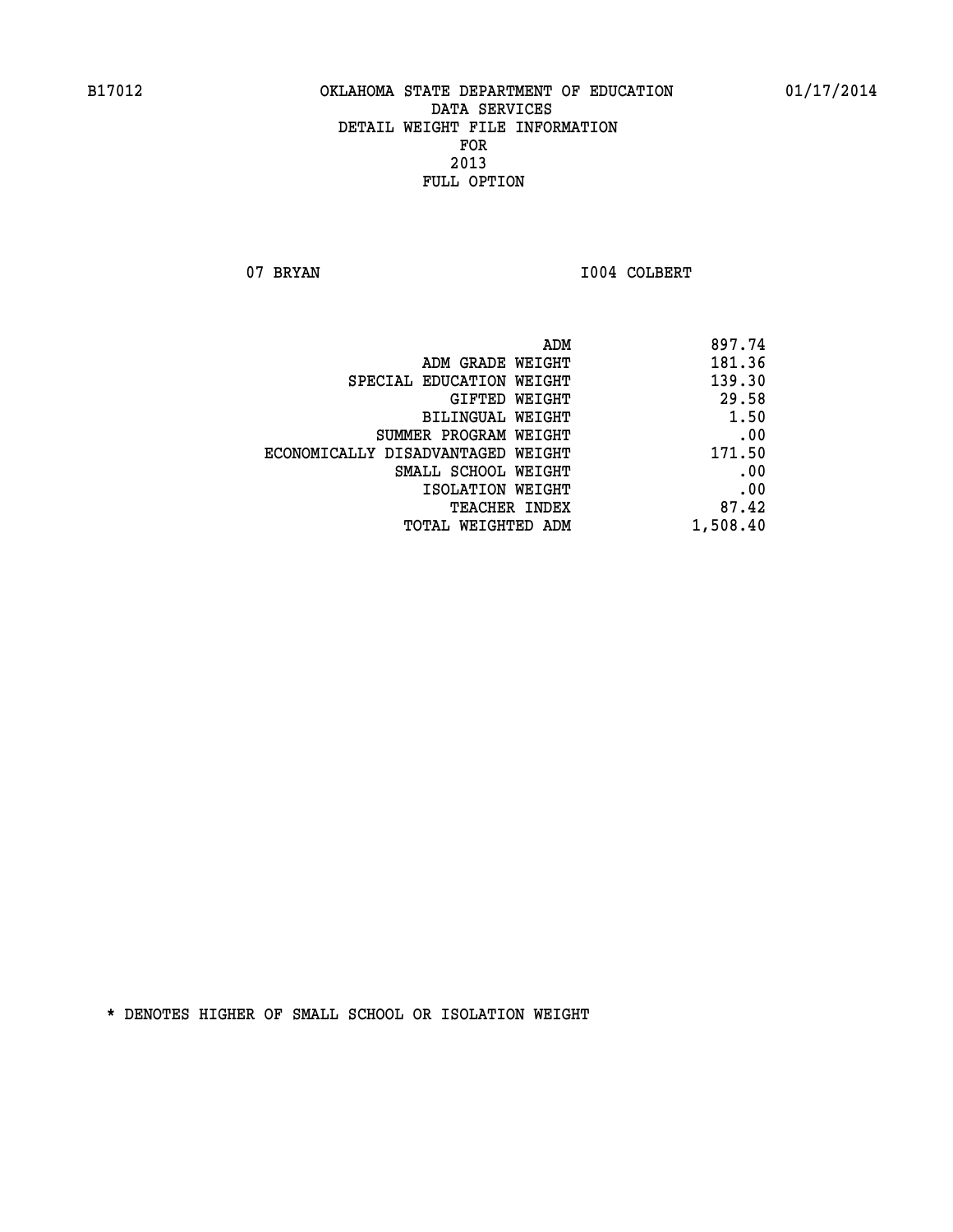**07 BRYAN I005 CADDO** 

| ADM<br>479.95                              |
|--------------------------------------------|
| 95.82<br>ADM GRADE WEIGHT                  |
| 105.35<br>SPECIAL EDUCATION WEIGHT         |
| 18.70<br>GIFTED WEIGHT                     |
| .00<br>BILINGUAL WEIGHT                    |
| 1.20<br>SUMMER PROGRAM WEIGHT              |
| 88.50<br>ECONOMICALLY DISADVANTAGED WEIGHT |
| $8.90*$<br>SMALL SCHOOL WEIGHT             |
| .00<br>ISOLATION WEIGHT                    |
| 13.55<br><b>TEACHER INDEX</b>              |
| 811.97<br>TOTAL WEIGHTED ADM               |
|                                            |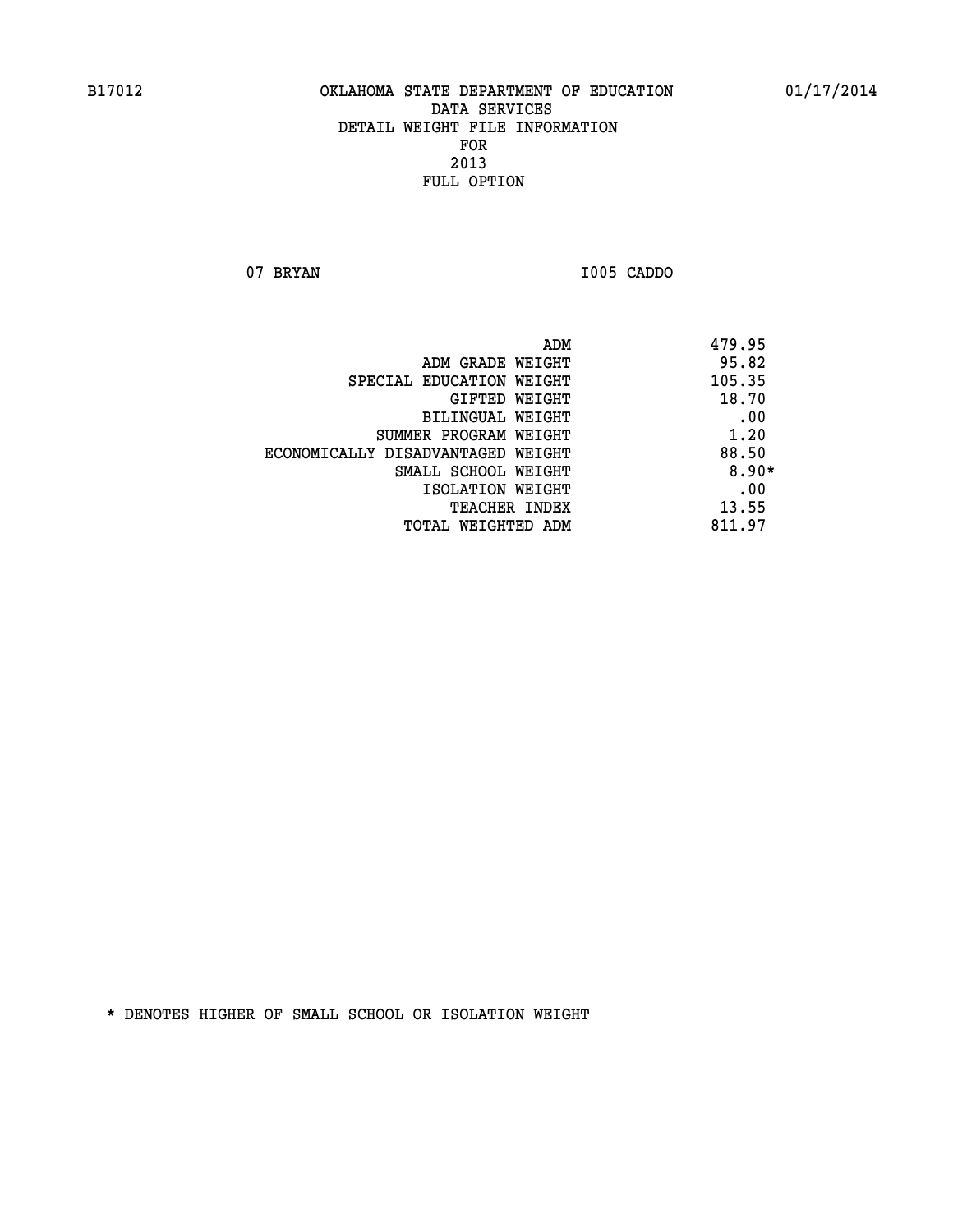07 BRYAN 1040 BENNINGTON

|                                   | ADM<br>267.27 |  |
|-----------------------------------|---------------|--|
| ADM GRADE WEIGHT                  | 53.08         |  |
| SPECIAL EDUCATION WEIGHT          | 124.70        |  |
| GIFTED WEIGHT                     | 9.86          |  |
| BILINGUAL WEIGHT                  | 2.75          |  |
| SUMMER PROGRAM WEIGHT             | .00           |  |
| ECONOMICALLY DISADVANTAGED WEIGHT | 57.50         |  |
| SMALL SCHOOL WEIGHT               | 26.45         |  |
| ISOLATION WEIGHT                  | $30.79*$      |  |
| <b>TEACHER INDEX</b>              | 11.98         |  |
| TOTAL WEIGHTED ADM                | 557.93        |  |
|                                   |               |  |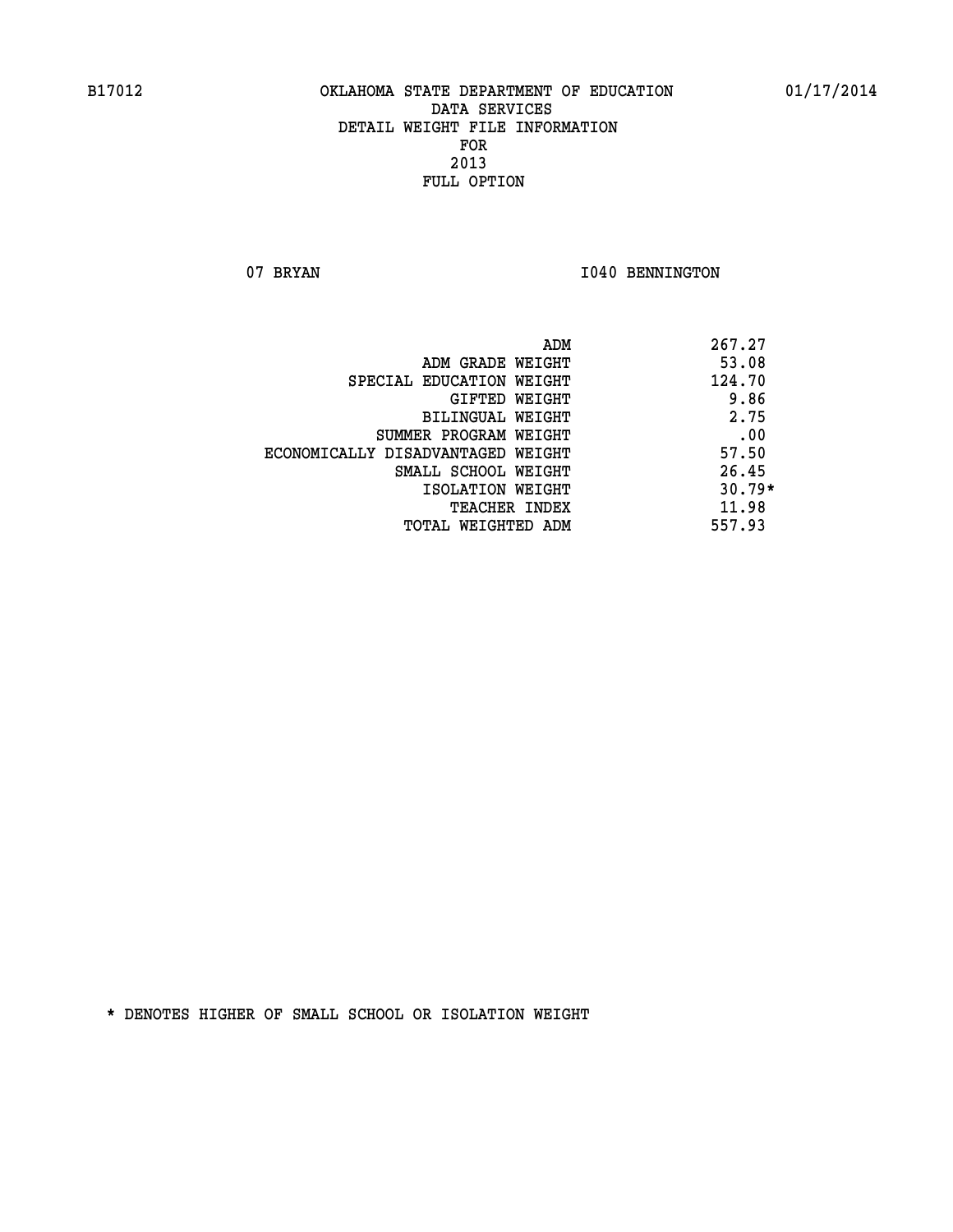07 BRYAN 1048 CALERA

| 651.58   |
|----------|
| 125.06   |
| 100.90   |
| 33.32    |
| .00      |
| .00      |
| 110.25   |
| .00      |
| .00      |
| .00      |
| 1,021.11 |
|          |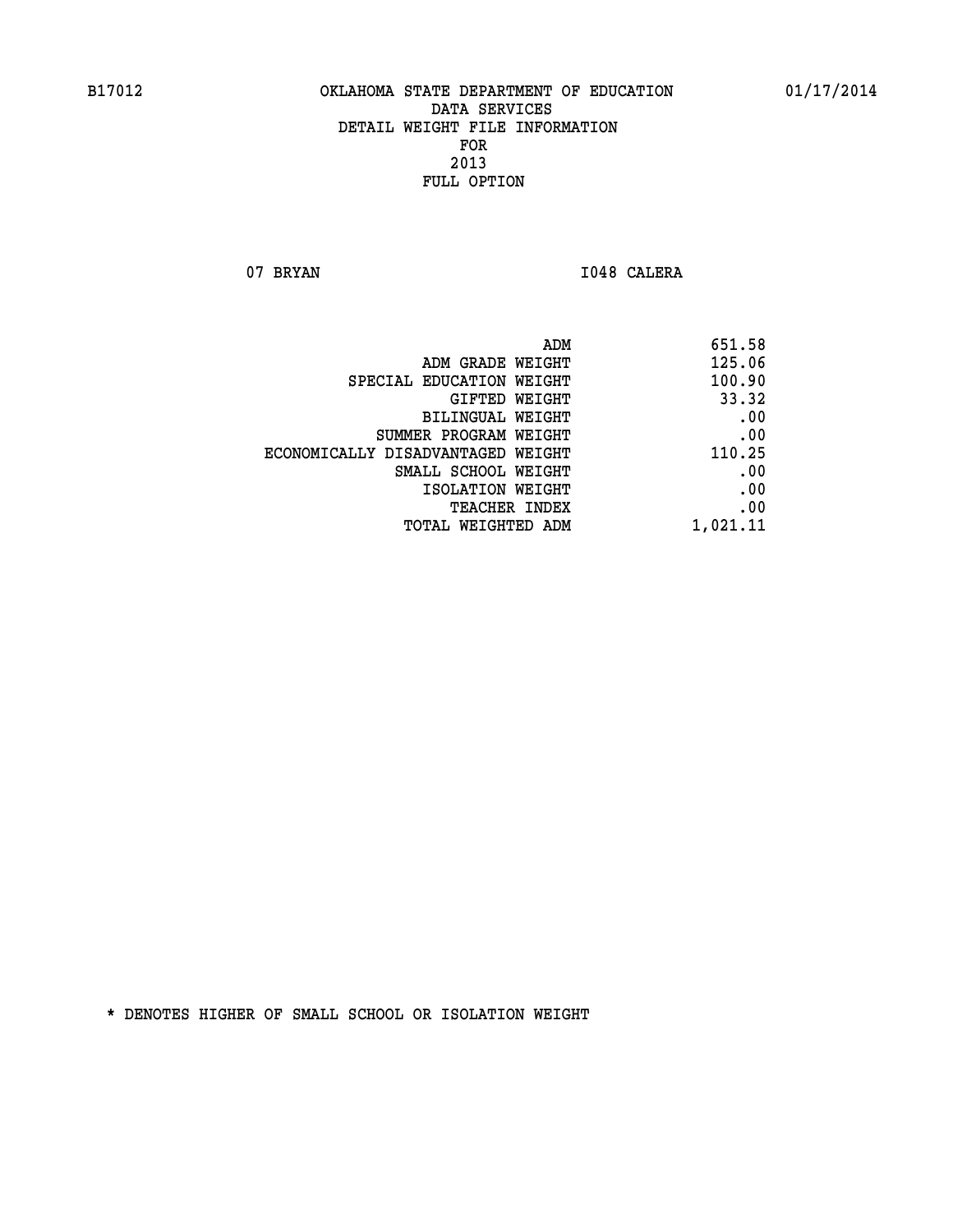07 BRYAN 1072 DURANT

| 3,478.53 |
|----------|
| 723.06   |
| 431.70   |
| 140.42   |
| 33.50    |
| .00      |
| 594.00   |
| .00      |
| .00      |
| 334.25   |
| 5,735.46 |
|          |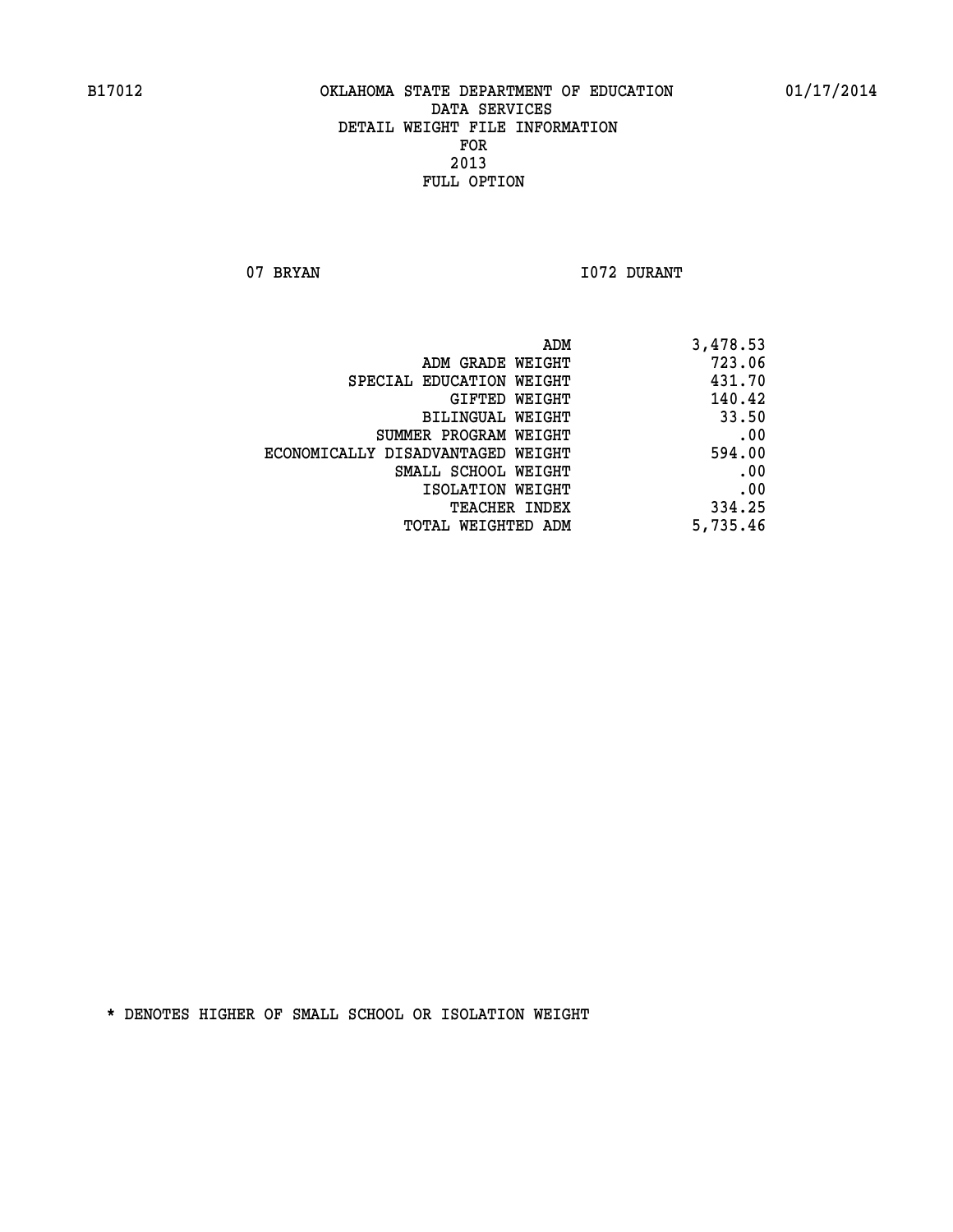08 CADDO **I011 HYDRO-EAKLY** 

|                                   | 466.74<br>ADM |
|-----------------------------------|---------------|
| ADM GRADE WEIGHT                  | 93.21         |
| SPECIAL EDUCATION WEIGHT          | 74.55         |
| GIFTED WEIGHT                     | 22.78         |
| <b>BILINGUAL WEIGHT</b>           | 13.50         |
| SUMMER PROGRAM WEIGHT             | 2.40          |
| ECONOMICALLY DISADVANTAGED WEIGHT | 69.00         |
| SMALL SCHOOL WEIGHT               | $10.99*$      |
| ISOLATION WEIGHT                  | .00           |
| <b>TEACHER INDEX</b>              | .00           |
| TOTAL WEIGHTED ADM                | 753.17        |
|                                   |               |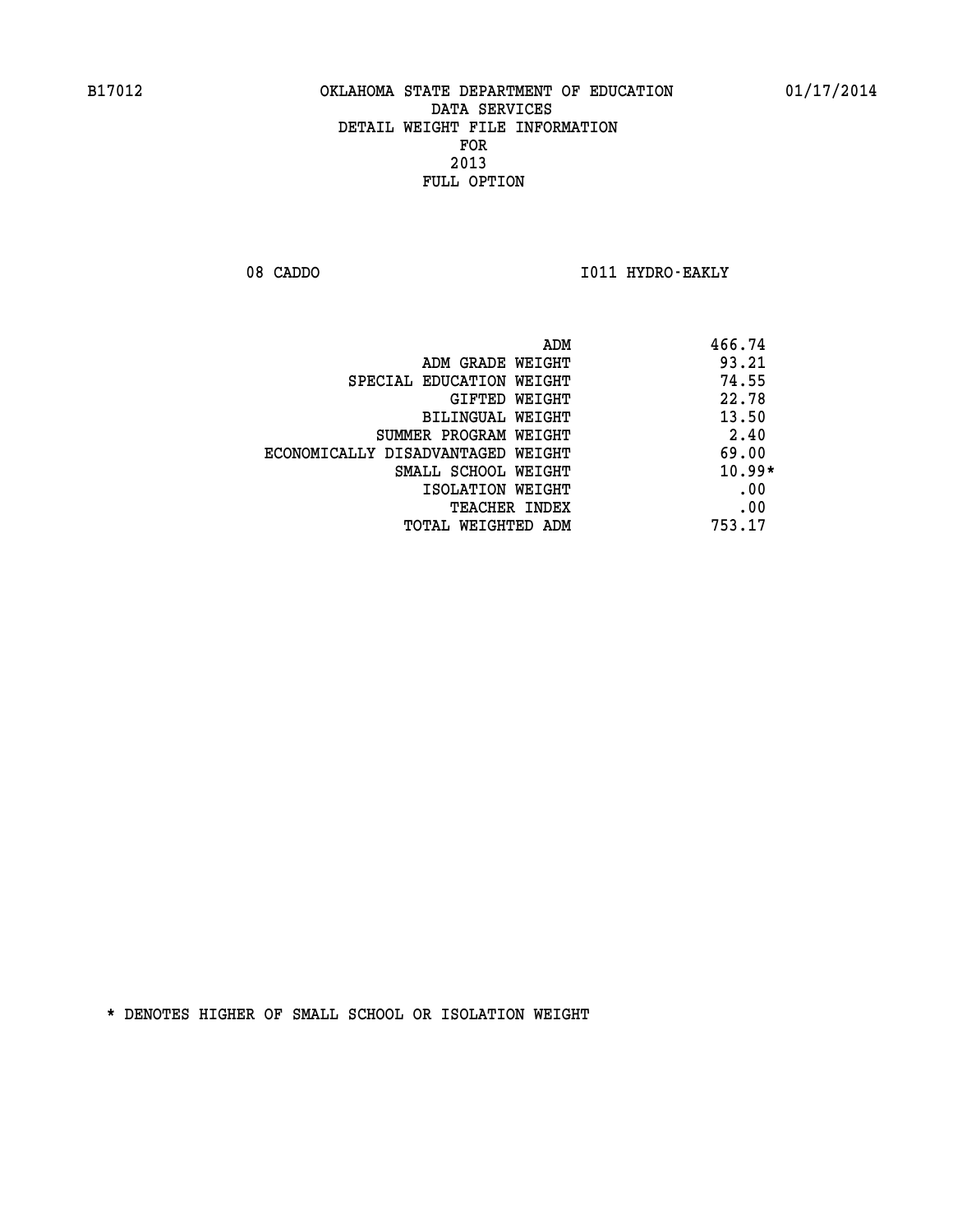08 CADDO **I012 LOOKEBA SICKLES** 

|                                   | ADM | 239.04   |
|-----------------------------------|-----|----------|
| ADM GRADE WEIGHT                  |     | 46.82    |
| SPECIAL EDUCATION WEIGHT          |     | 16.95    |
| GIFTED WEIGHT                     |     | 8.84     |
| BILINGUAL WEIGHT                  |     | 12.00    |
| SUMMER PROGRAM WEIGHT             |     | .00      |
| ECONOMICALLY DISADVANTAGED WEIGHT |     | 45.25    |
| SMALL SCHOOL WEIGHT               |     | $26.20*$ |
| ISOLATION WEIGHT                  |     | .00      |
| <b>TEACHER INDEX</b>              |     | 5.79     |
| TOTAL WEIGHTED ADM                |     | 400.89   |
|                                   |     |          |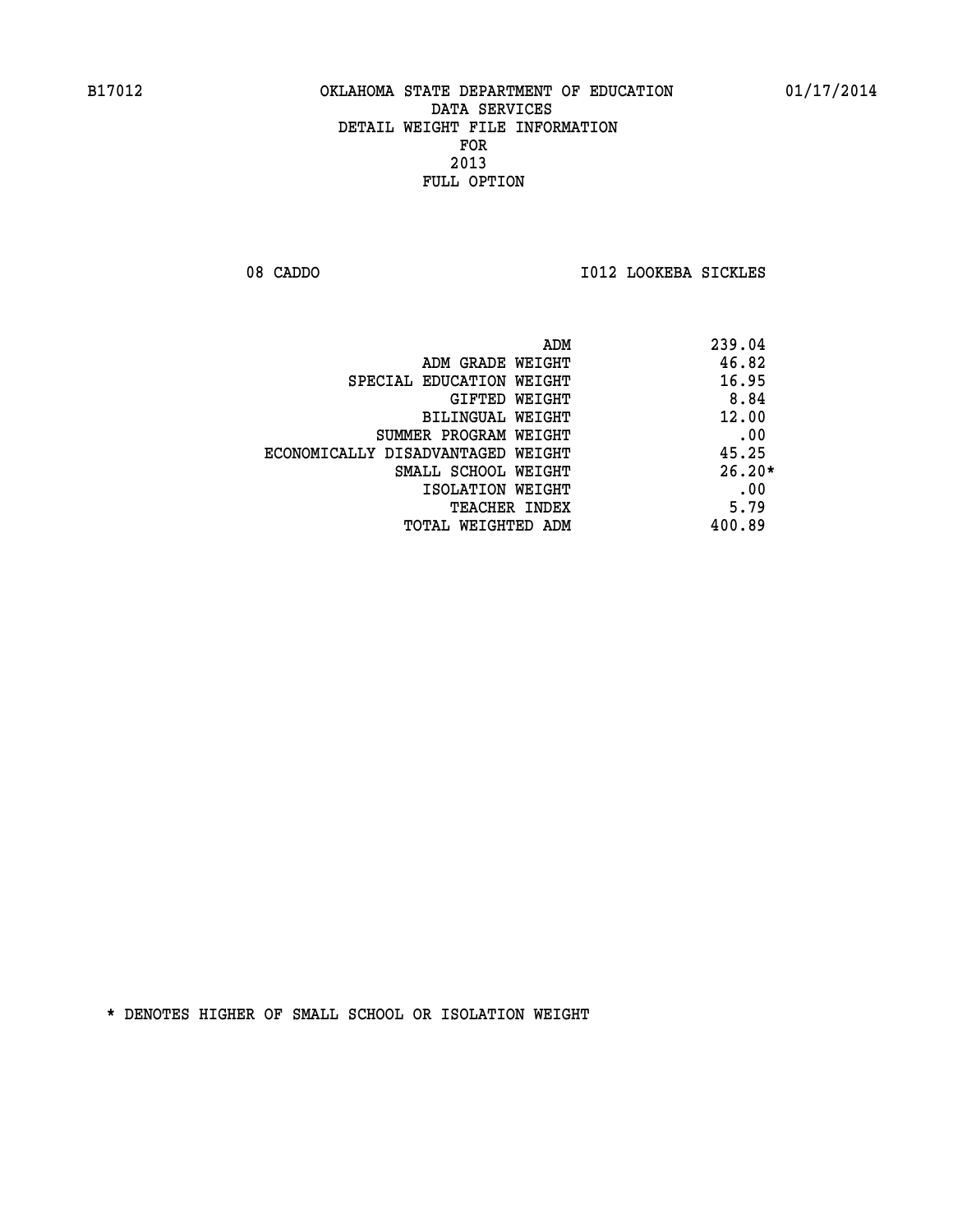08 CADDO 1020 ANADARKO

| 1,948.51 |
|----------|
| 386.98   |
| 158.95   |
| 75.82    |
| 25.00    |
| .00      |
| 396.25   |
| .00      |
| .00      |
| 128.94   |
| 3,120.45 |
|          |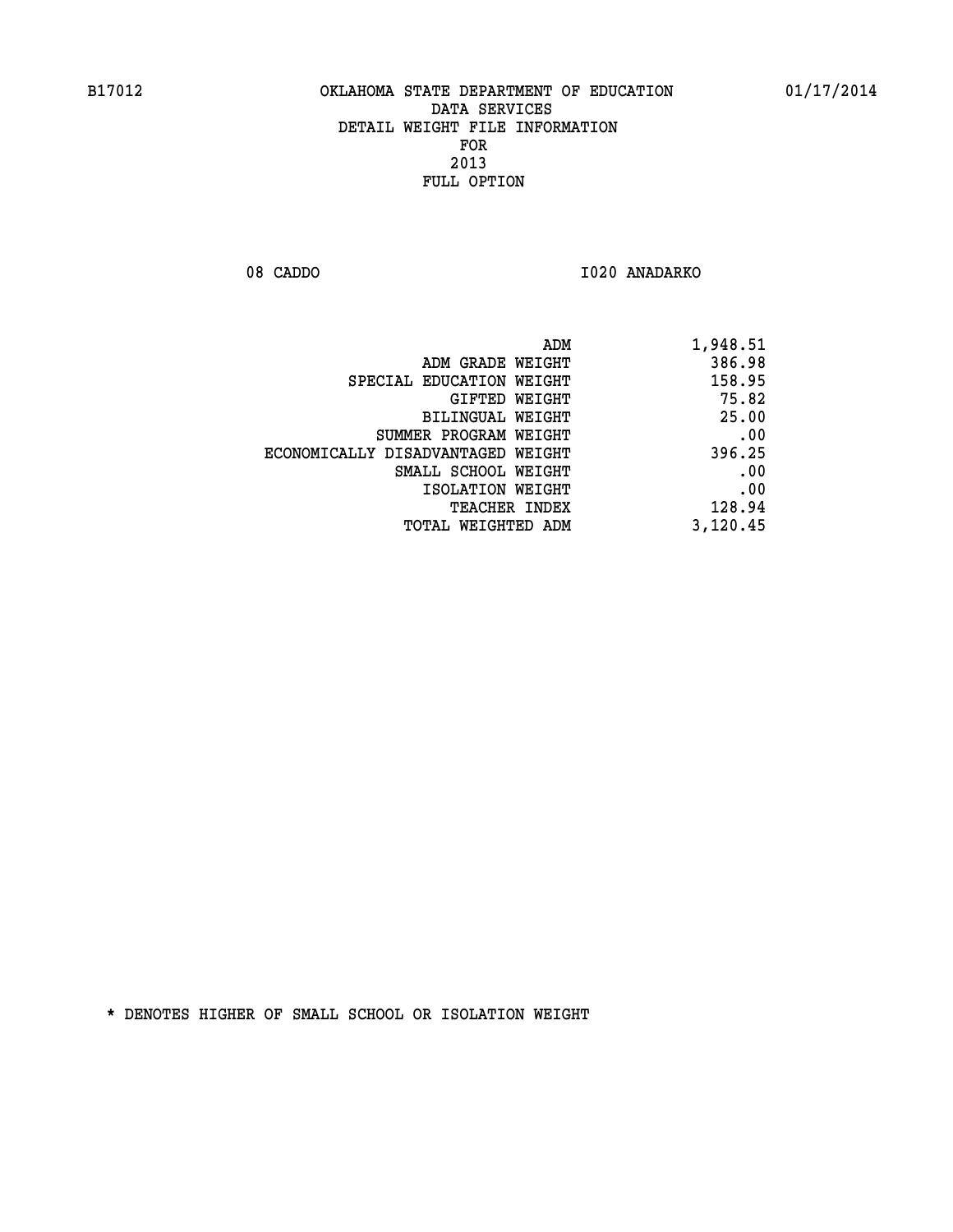**08 CADDO I033 CARNEGIE** 

| ADM                               | 567.26 |
|-----------------------------------|--------|
| ADM GRADE WEIGHT                  | 110.35 |
| SPECIAL EDUCATION WEIGHT          | 50.60  |
| GIFTED WEIGHT                     | 22.78  |
| BILINGUAL WEIGHT                  | 13.50  |
| SUMMER PROGRAM WEIGHT             | .00    |
| ECONOMICALLY DISADVANTAGED WEIGHT | 113.75 |
| SMALL SCHOOL WEIGHT               | .00    |
| ISOLATION WEIGHT                  | .00    |
| TEACHER INDEX                     | 42.18  |
| TOTAL WEIGHTED ADM                | 920.42 |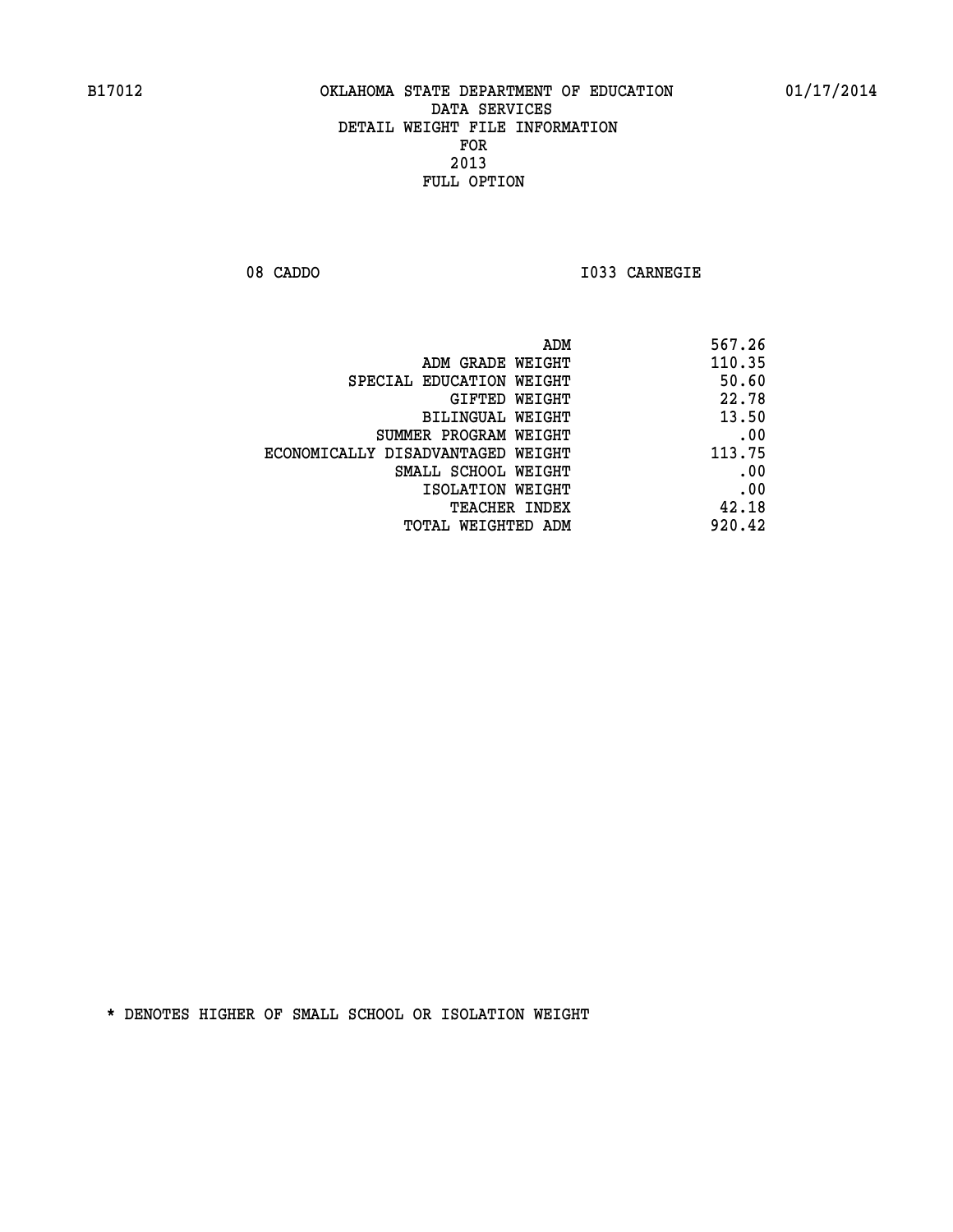08 CADDO **I056 BOONE-APACHE** 

| 555.41 |
|--------|
| 100.13 |
| 33.70  |
| 15.64  |
| 1.75   |
| .00    |
| 100.25 |
| .00    |
| .00    |
| 18.21  |
| 825.09 |
|        |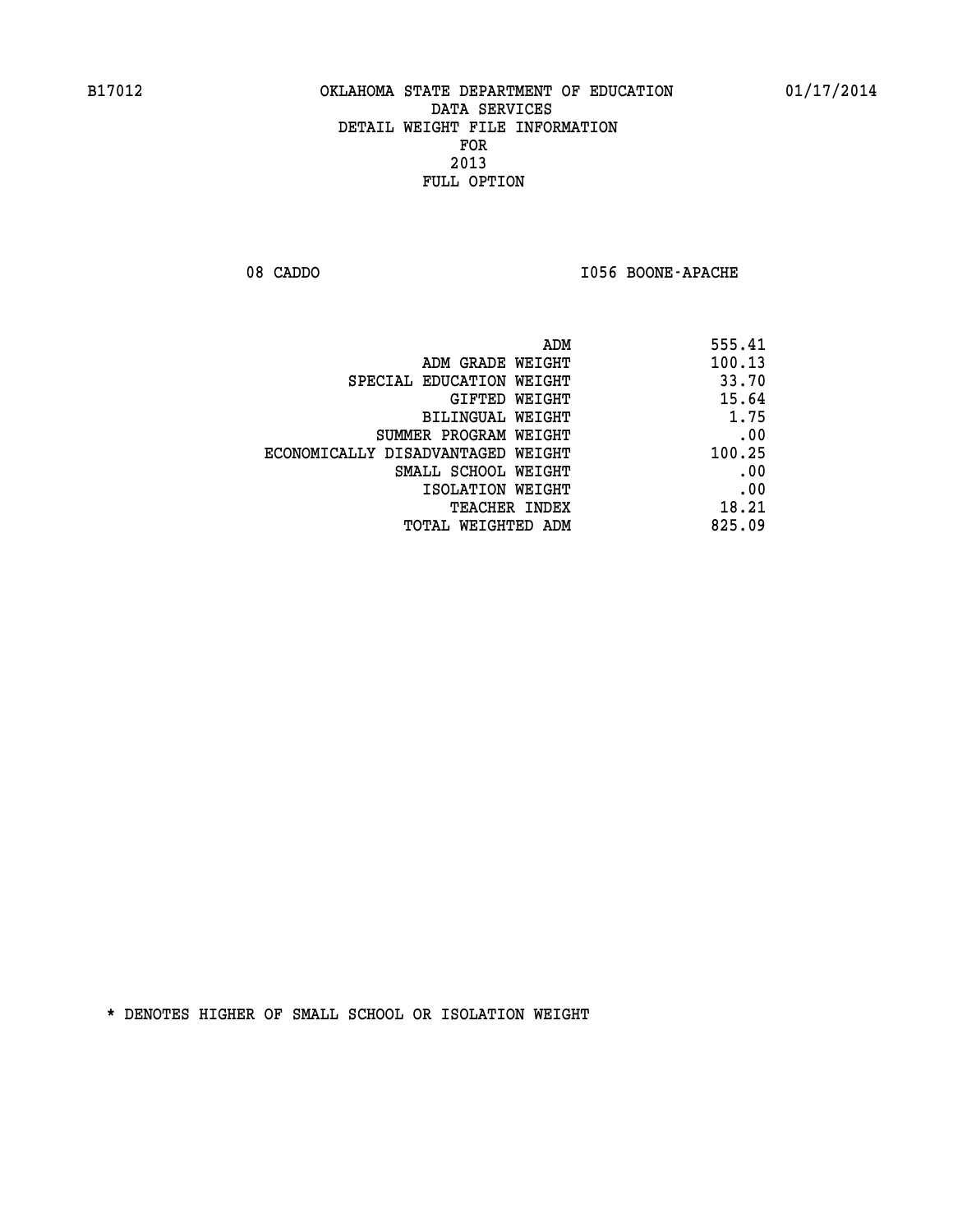08 CADDO **I064 CYRIL** 

 **ADM 333.09 ADM GRADE WEIGHT 65.82 SPECIAL EDUCATION WEIGHT 38.95 GIFTED WEIGHT 43.60 BILINGUAL WEIGHT .00 SUMMER PROGRAM WEIGHT .00 ECONOMICALLY DISADVANTAGED WEIGHT 52.00 SMALL SCHOOL WEIGHT 24.67\* EXECUTED ISOLATION WEIGHT AND RESOLATION WEIGHT TEACHER INDEX** 13.35  **TOTAL WEIGHTED ADM 541.48**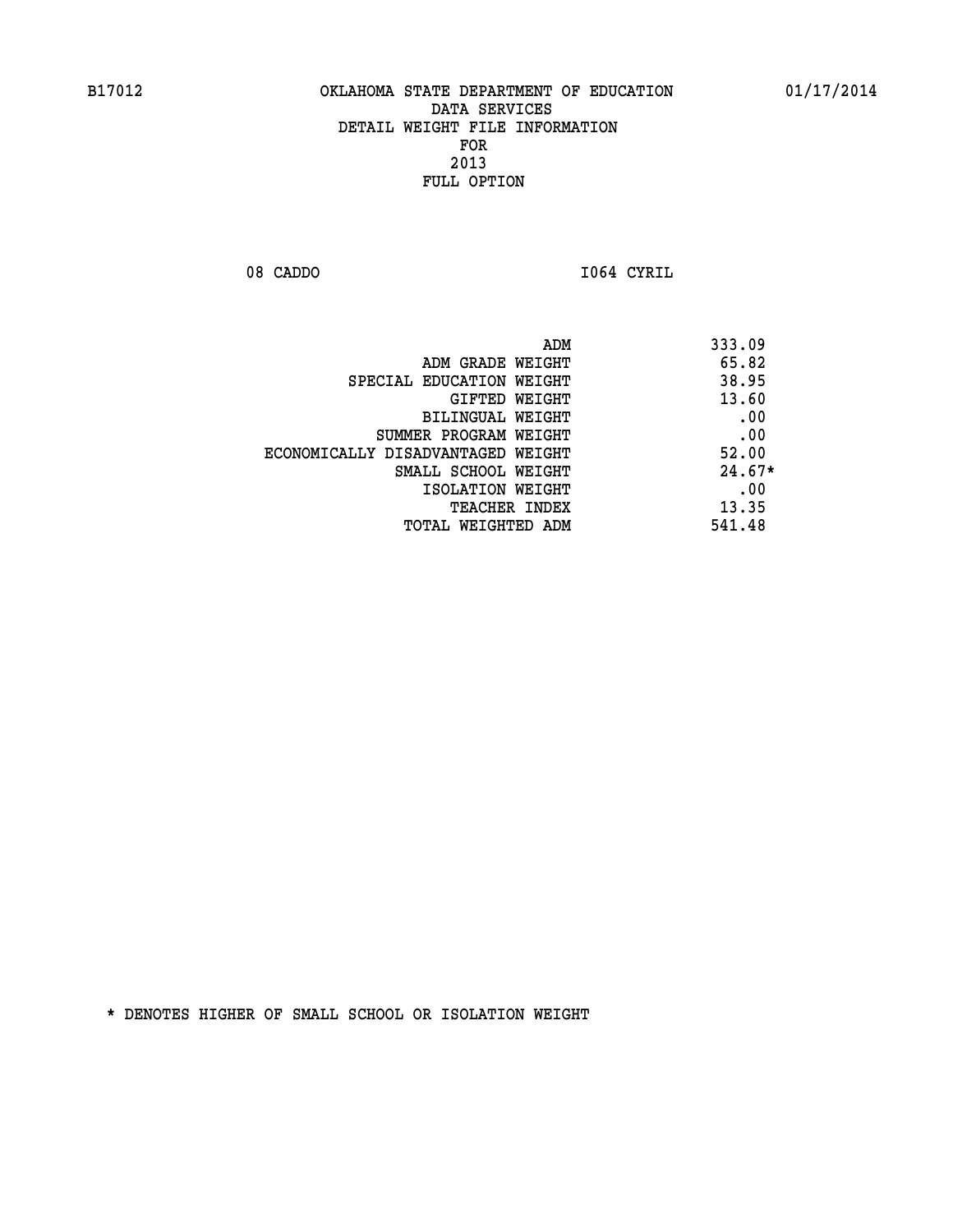08 CADDO **I086 GRACEMONT** 

| ADM                               | 145.75   |
|-----------------------------------|----------|
| ADM GRADE WEIGHT                  | 31.74    |
| SPECIAL EDUCATION WEIGHT          | 17.05    |
| GIFTED WEIGHT                     | 4.42     |
| BILINGUAL WEIGHT                  | 1.00     |
| SUMMER PROGRAM WEIGHT             | .00      |
| ECONOMICALLY DISADVANTAGED WEIGHT | 27.50    |
| SMALL SCHOOL WEIGHT               | $21.12*$ |
| ISOLATION WEIGHT                  | .00      |
| <b>TEACHER INDEX</b>              | 10.78    |
| TOTAL WEIGHTED ADM                | 259.36   |
|                                   |          |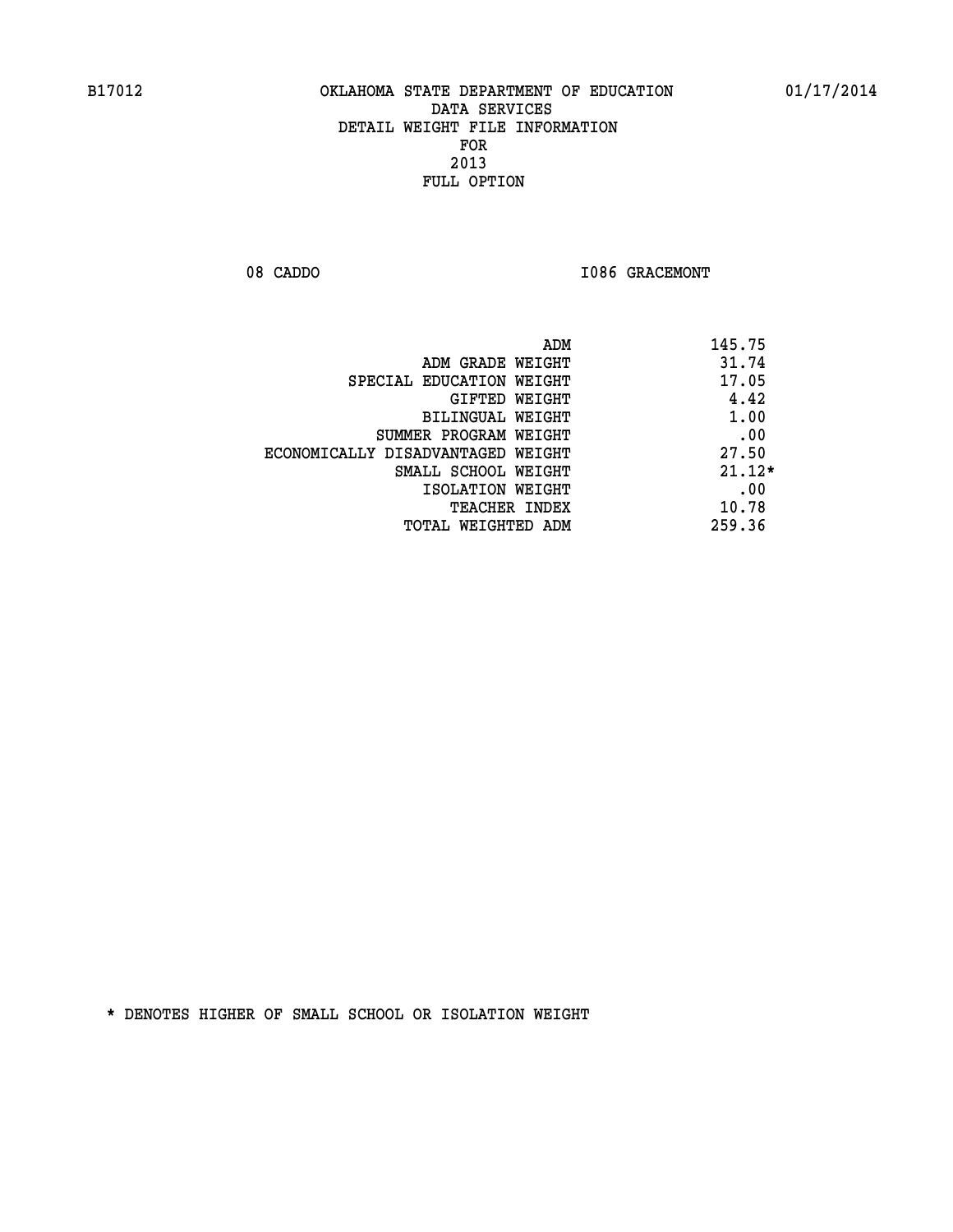08 CADDO 1160 CEMENT

| ADM<br>257.14                              |  |
|--------------------------------------------|--|
| 49.19<br>ADM GRADE WEIGHT                  |  |
| 31.70<br>SPECIAL EDUCATION WEIGHT          |  |
| 14.28<br>GIFTED WEIGHT                     |  |
| .00<br>BILINGUAL WEIGHT                    |  |
| .00<br>SUMMER PROGRAM WEIGHT               |  |
| 45.50<br>ECONOMICALLY DISADVANTAGED WEIGHT |  |
| $26.43*$<br>SMALL SCHOOL WEIGHT            |  |
| .00<br>ISOLATION WEIGHT                    |  |
| .00<br><b>TEACHER INDEX</b>                |  |
| 424.24<br>TOTAL WEIGHTED ADM               |  |
|                                            |  |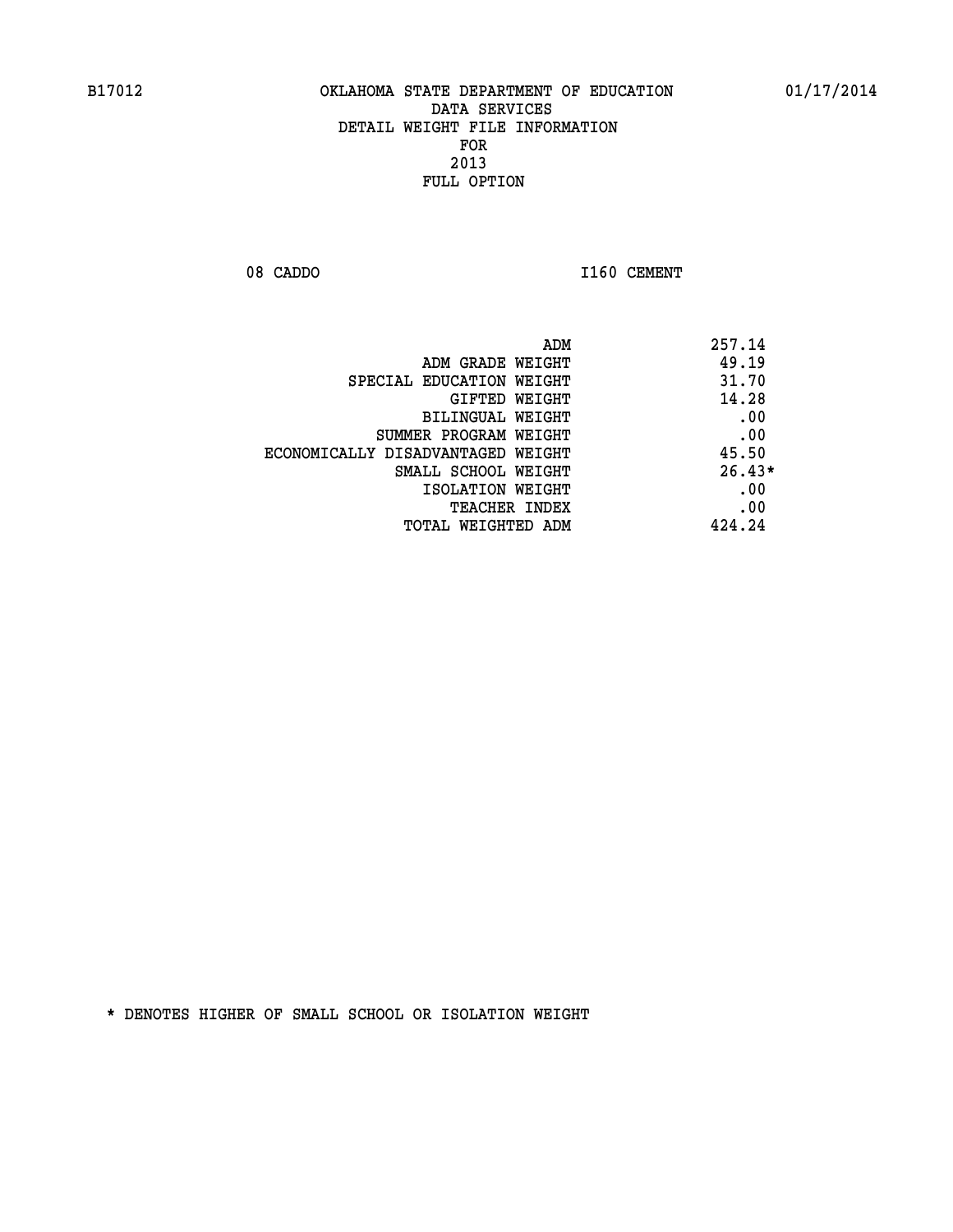08 CADDO 1161 HINTON

| ADM                               | 676.85   |
|-----------------------------------|----------|
| ADM GRADE WEIGHT                  | 144.18   |
| SPECIAL EDUCATION WEIGHT          | 62.05    |
| GIFTED WEIGHT                     | 18.70    |
| BILINGUAL WEIGHT                  | 26.50    |
| SUMMER PROGRAM WEIGHT             | .00      |
| ECONOMICALLY DISADVANTAGED WEIGHT | 98.00    |
| SMALL SCHOOL WEIGHT               | .00      |
| ISOLATION WEIGHT                  | .00      |
| TEACHER INDEX                     | 2.67     |
| TOTAL WEIGHTED ADM                | 1,028.95 |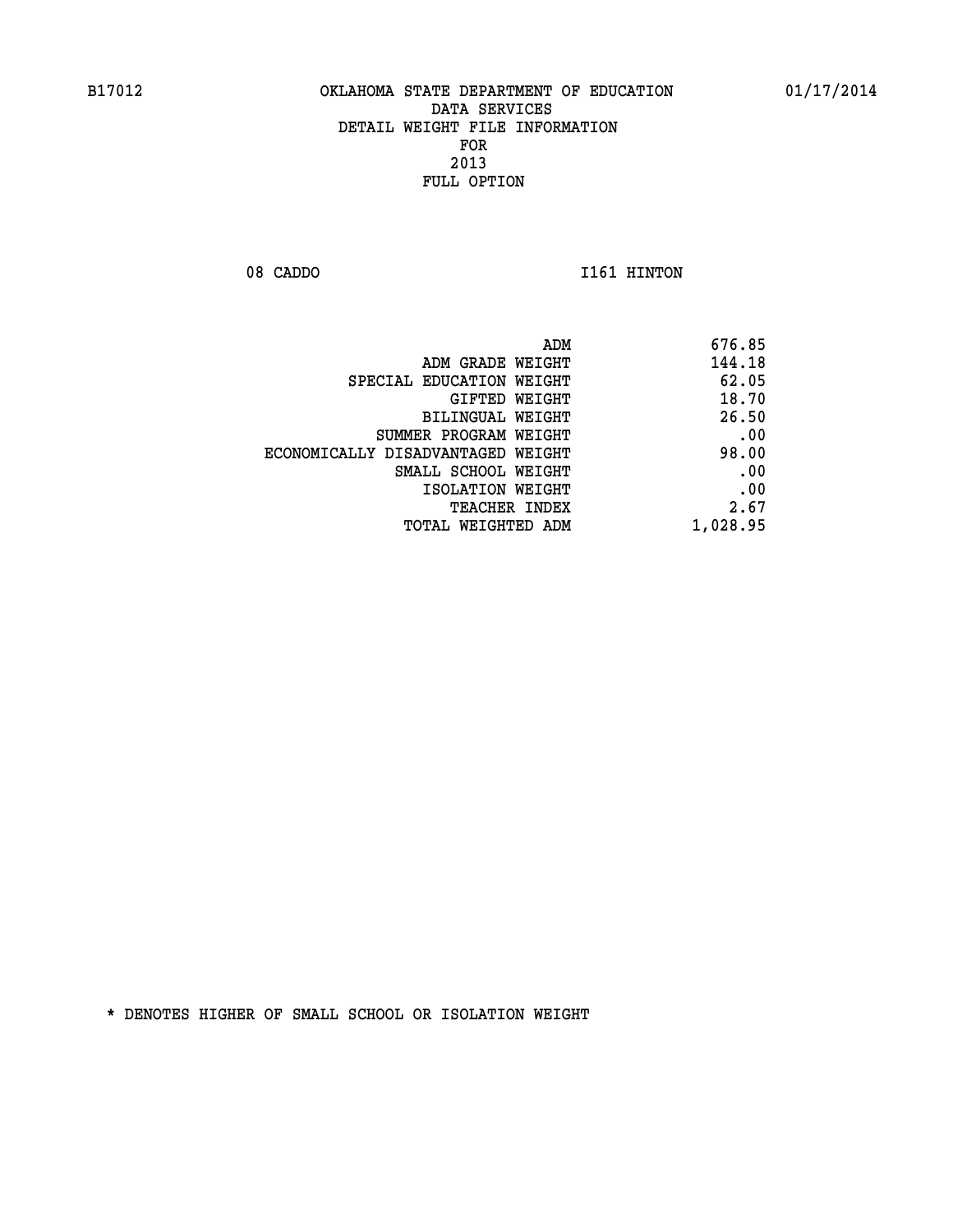08 CADDO **I167 FORT COBB-BROXTON** 

| ADM                               | 349.07   |
|-----------------------------------|----------|
| ADM GRADE WEIGHT                  | 53.82    |
| SPECIAL EDUCATION WEIGHT          | 20.95    |
| GIFTED WEIGHT                     | 12.92    |
| BILINGUAL WEIGHT                  | .75      |
| SUMMER PROGRAM WEIGHT             | .00      |
| ECONOMICALLY DISADVANTAGED WEIGHT | 57.50    |
| SMALL SCHOOL WEIGHT               | 23.75    |
| ISOLATION WEIGHT                  | $23.95*$ |
| TEACHER INDEX                     | 53.27    |
| TOTAL WEIGHTED ADM                | 572.23   |
|                                   |          |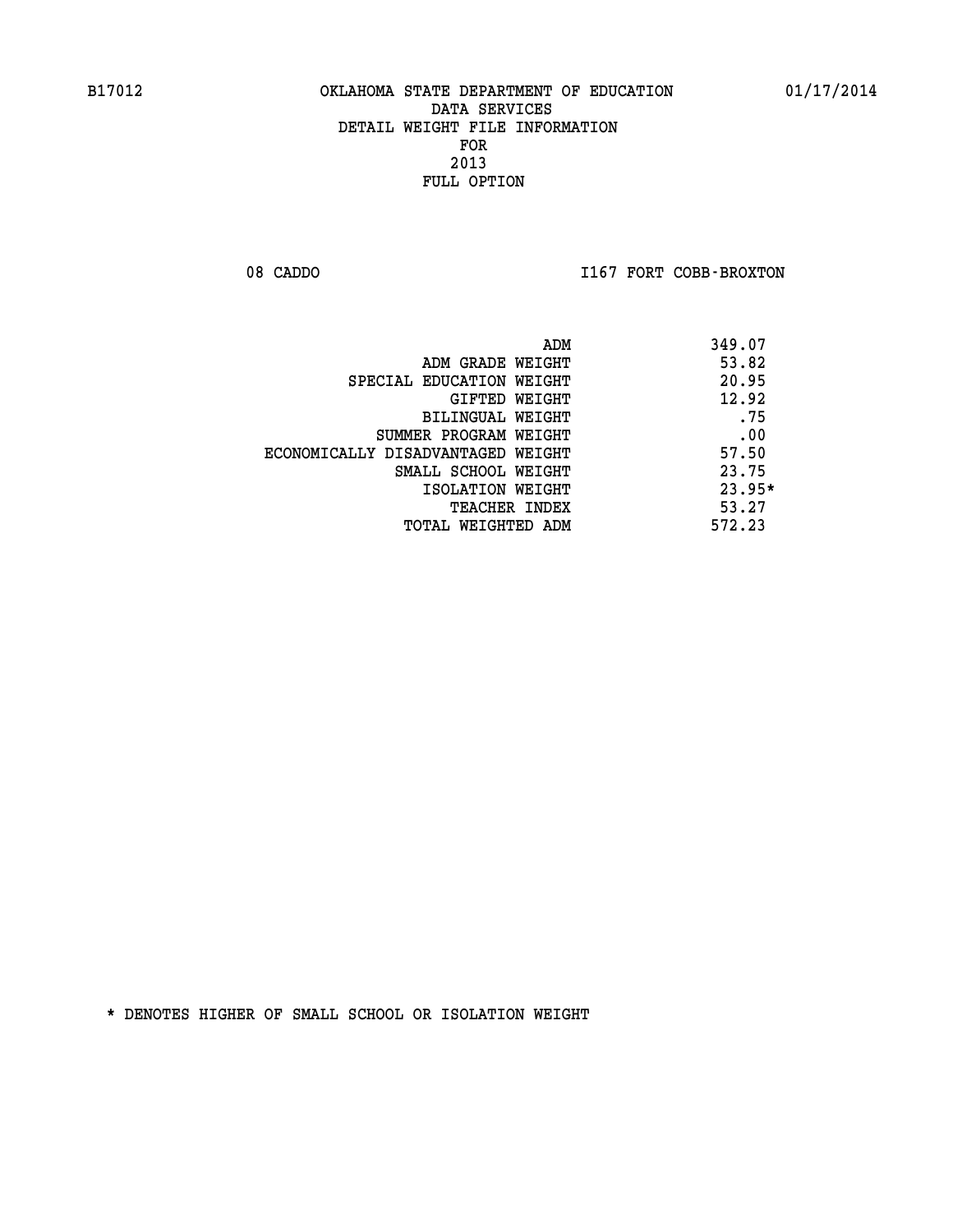08 CADDO **I168 BINGER-ONEY** 

| ADM                               | 367.64   |
|-----------------------------------|----------|
| ADM GRADE WEIGHT                  | 70.75    |
| SPECIAL EDUCATION WEIGHT          | 45.90    |
| GIFTED WEIGHT                     | 15.30    |
| <b>BILINGUAL WEIGHT</b>           | .00      |
| SUMMER PROGRAM WEIGHT             | .00      |
| ECONOMICALLY DISADVANTAGED WEIGHT | 64.50    |
| SMALL SCHOOL WEIGHT               | $22.43*$ |
| ISOLATION WEIGHT                  | .00      |
| <b>TEACHER INDEX</b>              | 38.32    |
| TOTAL WEIGHTED ADM                | 624.84   |
|                                   |          |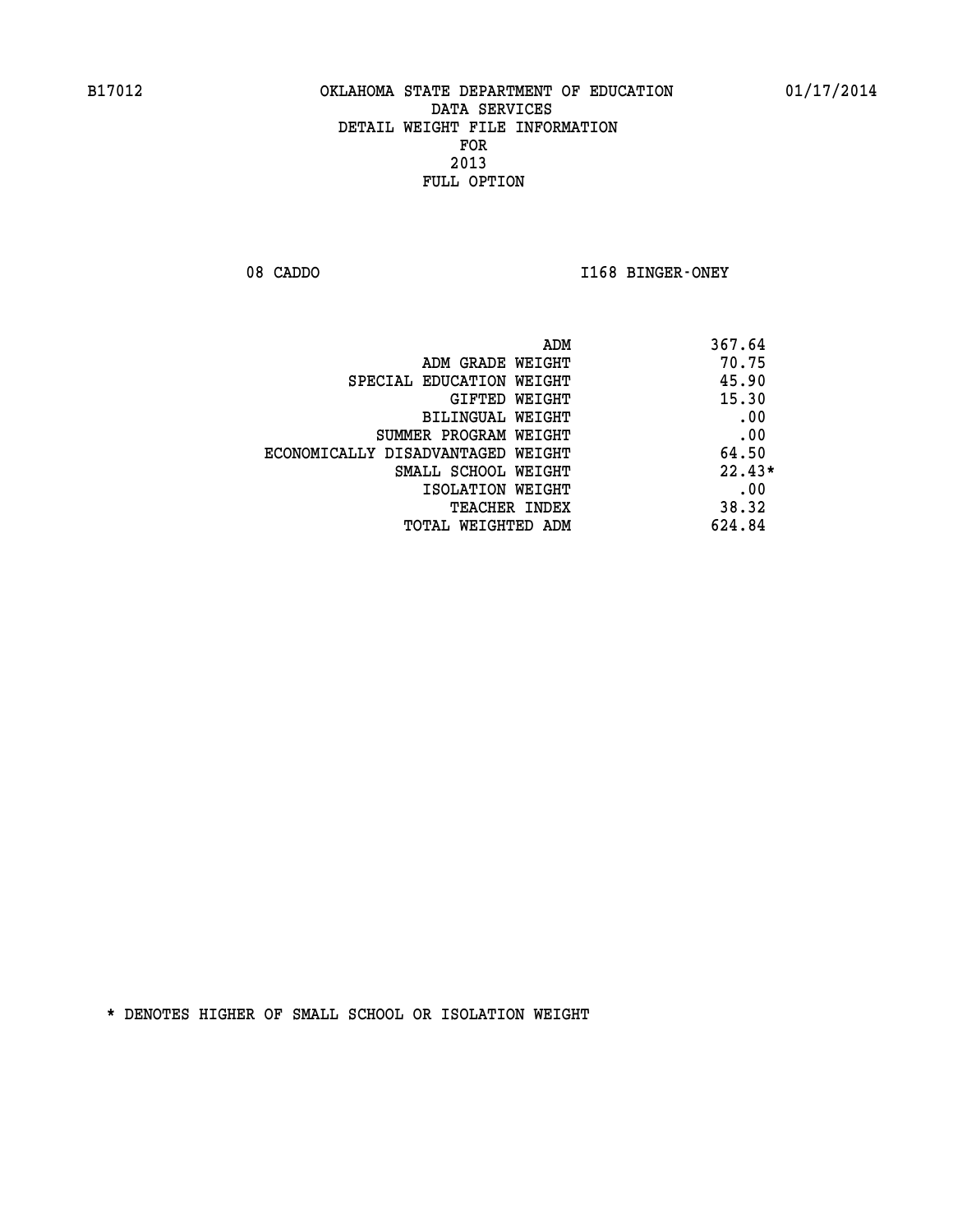**09 CANADIAN C029 RIVERSIDE** 

| ADM                               | 177.58   |
|-----------------------------------|----------|
| ADM GRADE WEIGHT                  | 34.94    |
| SPECIAL EDUCATION WEIGHT          | 17.65    |
| GIFTED WEIGHT                     | 4.76     |
| BILINGUAL WEIGHT                  | 4.75     |
| SUMMER PROGRAM WEIGHT             | .00      |
| ECONOMICALLY DISADVANTAGED WEIGHT | 30.50    |
| SMALL SCHOOL WEIGHT               | $23.59*$ |
| ISOLATION WEIGHT                  | .00      |
| <b>TEACHER INDEX</b>              | 5.69     |
| TOTAL WEIGHTED ADM                | 299.46   |
|                                   |          |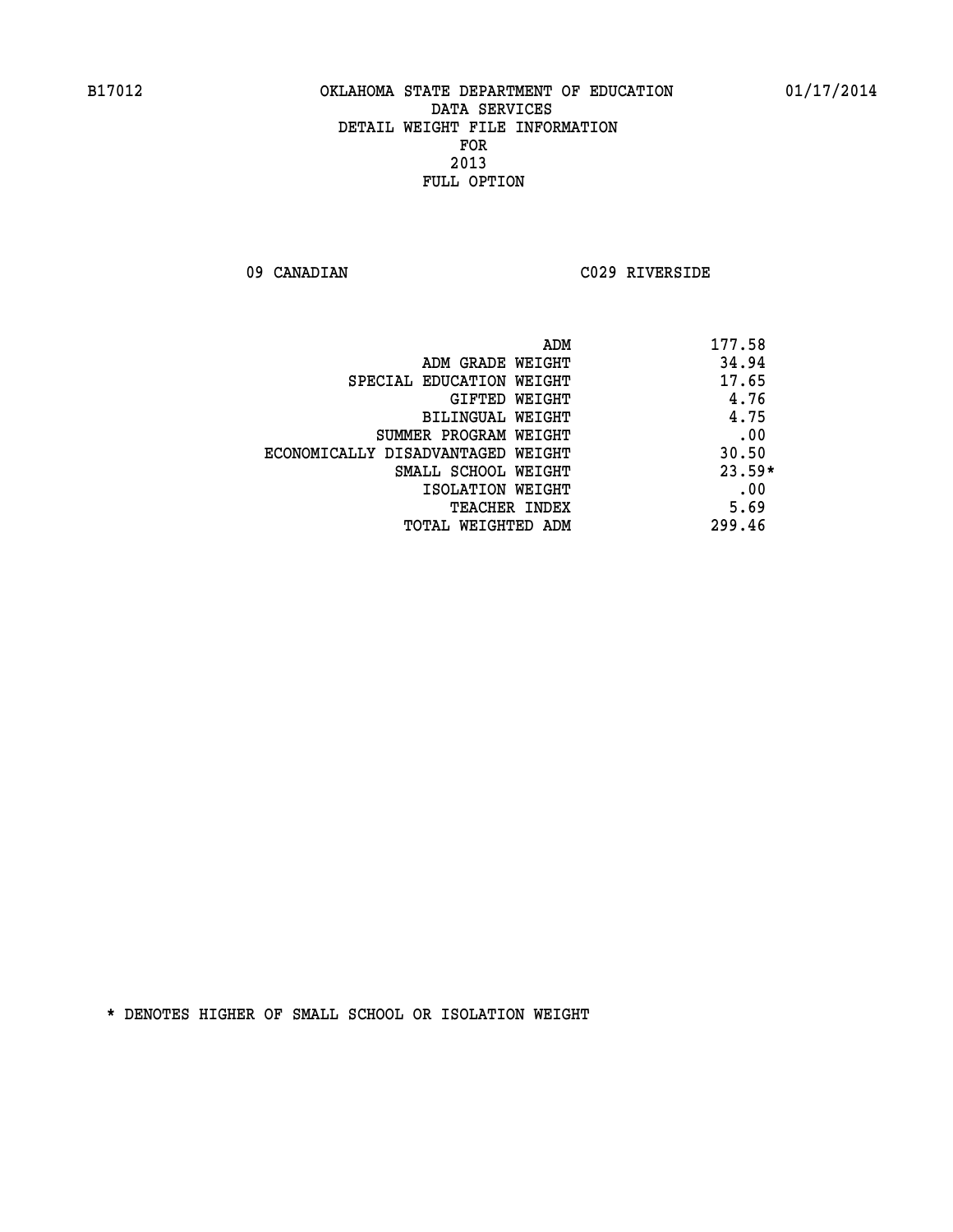**09 CANADIAN C031 BANNER** 

| ADM                               | 189.61   |
|-----------------------------------|----------|
| ADM GRADE WEIGHT                  | 34.83    |
| SPECIAL EDUCATION WEIGHT          | 12.10    |
| GIFTED WEIGHT                     | 5.10     |
| <b>BILINGUAL WEIGHT</b>           | 2.00     |
| SUMMER PROGRAM WEIGHT             | 1.20     |
| ECONOMICALLY DISADVANTAGED WEIGHT | 25.00    |
| SMALL SCHOOL WEIGHT               | $24.33*$ |
| ISOLATION WEIGHT                  | .00      |
| <b>TEACHER INDEX</b>              | .00      |
| TOTAL WEIGHTED ADM                | 294.17   |
|                                   |          |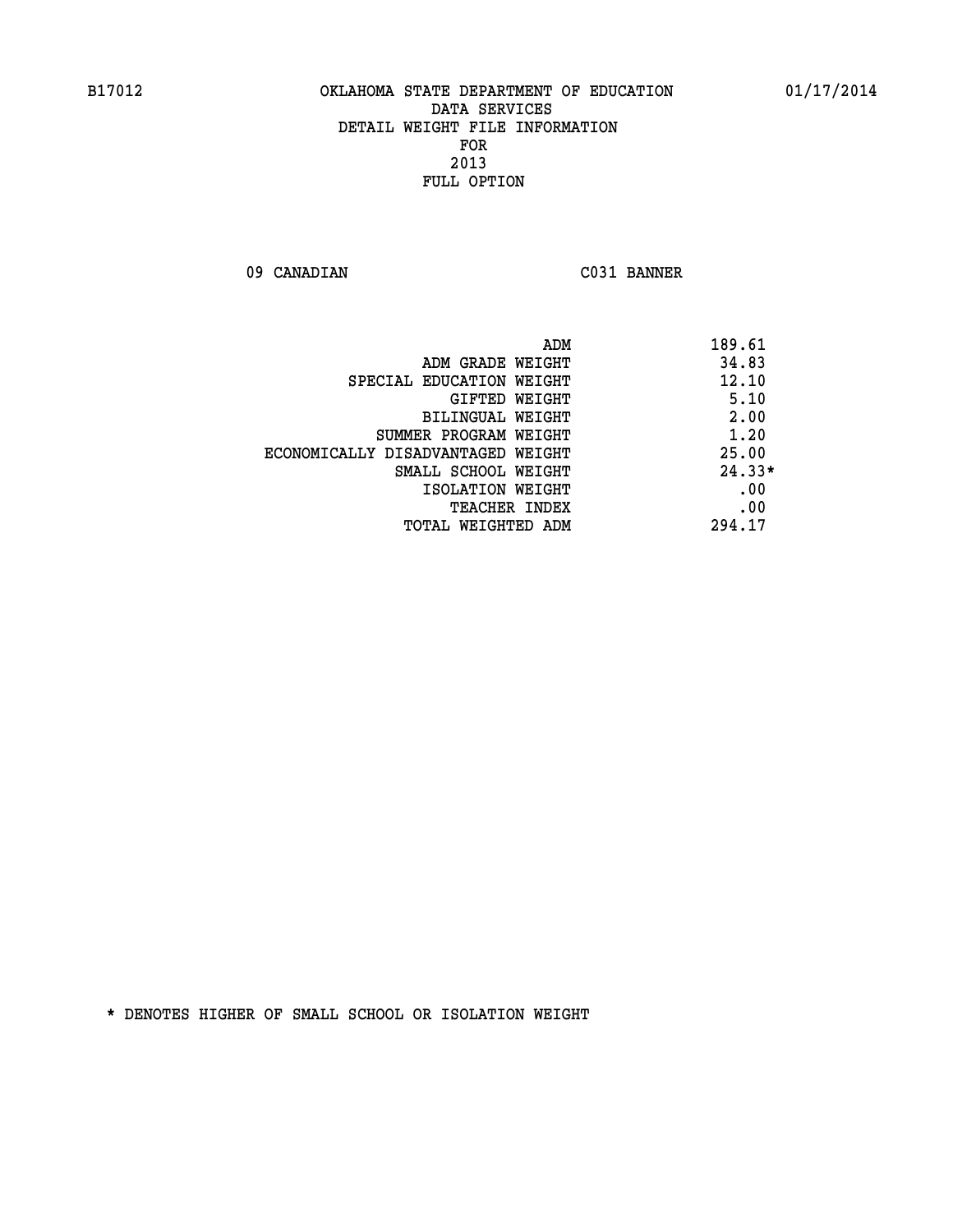09 CANADIAN C070 DARLINGTON

|                                   | ADM | 239.22   |
|-----------------------------------|-----|----------|
| ADM GRADE WEIGHT                  |     | 53.79    |
| SPECIAL EDUCATION WEIGHT          |     | 7.85     |
| GIFTED WEIGHT                     |     | 9.52     |
| BILINGUAL WEIGHT                  |     | 2.75     |
| SUMMER PROGRAM WEIGHT             |     | .00      |
| ECONOMICALLY DISADVANTAGED WEIGHT |     | 52.25    |
| SMALL SCHOOL WEIGHT               |     | $26.21*$ |
| ISOLATION WEIGHT                  |     | .00      |
| <b>TEACHER INDEX</b>              |     | 13.64    |
| TOTAL WEIGHTED ADM                |     | 405.23   |
|                                   |     |          |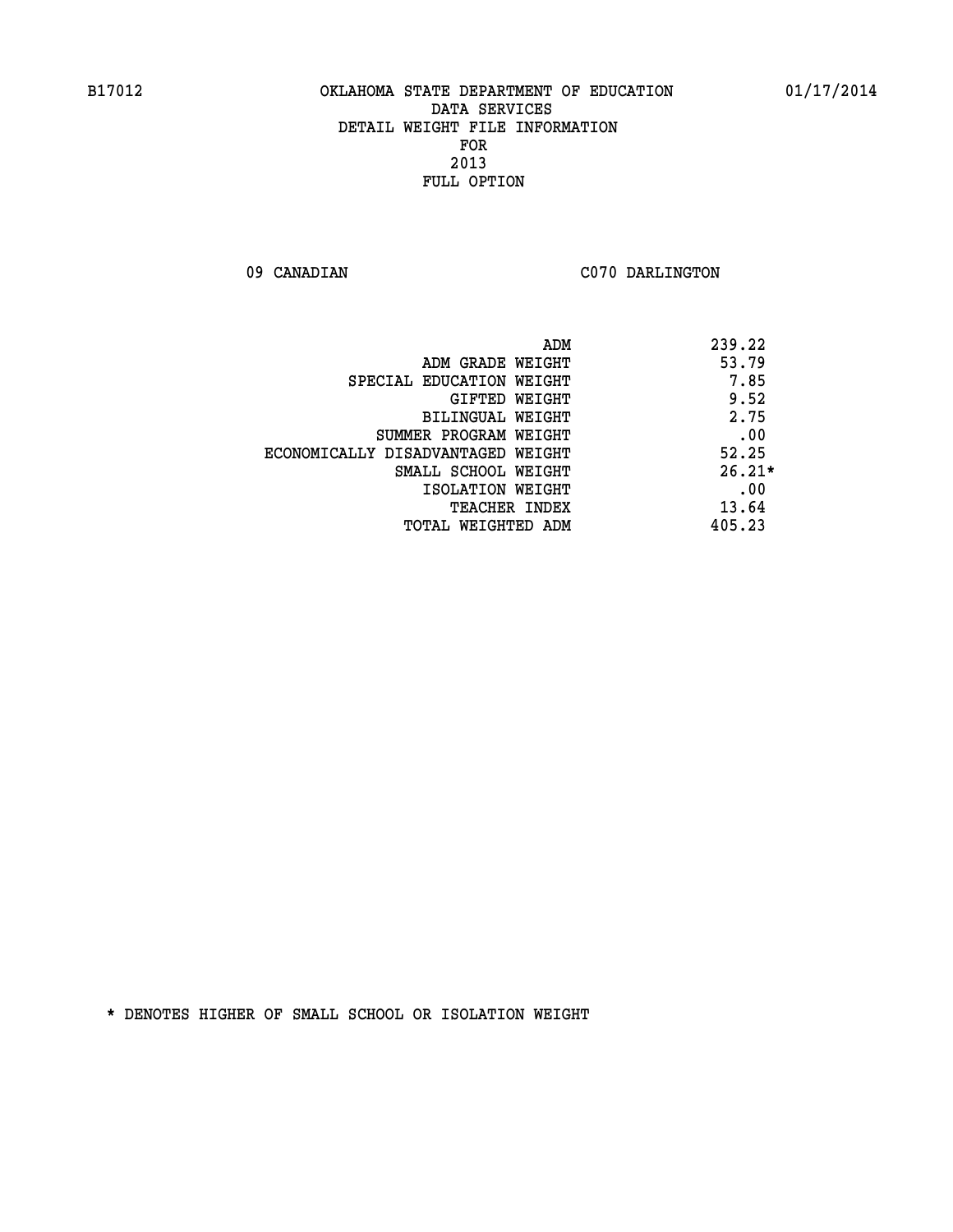**09 CANADIAN C162 MAPLE** 

| ADM                               | 157.03   |
|-----------------------------------|----------|
| ADM GRADE WEIGHT                  | 30.43    |
| SPECIAL EDUCATION WEIGHT          | 3.00     |
| GIFTED WEIGHT                     | 6.12     |
| BILINGUAL WEIGHT                  | 1.25     |
| SUMMER PROGRAM WEIGHT             | .00      |
| ECONOMICALLY DISADVANTAGED WEIGHT | 9.75     |
| SMALL SCHOOL WEIGHT               | $22.08*$ |
| ISOLATION WEIGHT                  | .00      |
| <b>TEACHER INDEX</b>              | .00      |
| TOTAL WEIGHTED ADM                | 229.66   |
|                                   |          |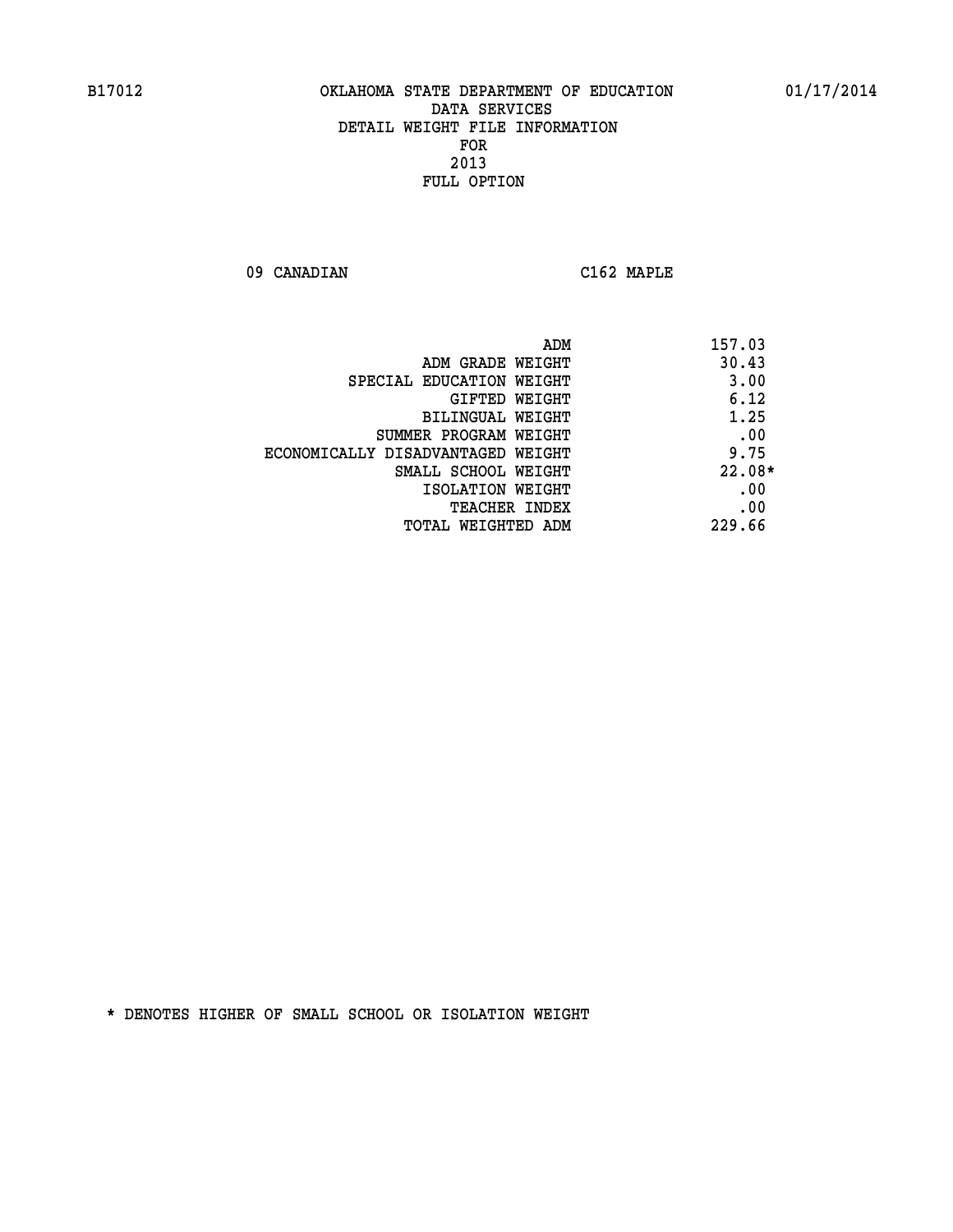09 CANADIAN 1022 PIEDMONT

| ADM                               | 3,075.55 |
|-----------------------------------|----------|
| ADM GRADE WEIGHT                  | 596.18   |
| SPECIAL EDUCATION WEIGHT          | 342.75   |
| GIFTED WEIGHT                     | 130.56   |
| BILINGUAL WEIGHT                  | 37.00    |
| SUMMER PROGRAM WEIGHT             | 2.40     |
| ECONOMICALLY DISADVANTAGED WEIGHT | 170.25   |
| SMALL SCHOOL WEIGHT               | .00      |
| ISOLATION WEIGHT                  | .00      |
| <b>TEACHER INDEX</b>              | .00      |
| <b>TOTAL WEIGHTED ADM</b>         | 4,354.69 |
|                                   |          |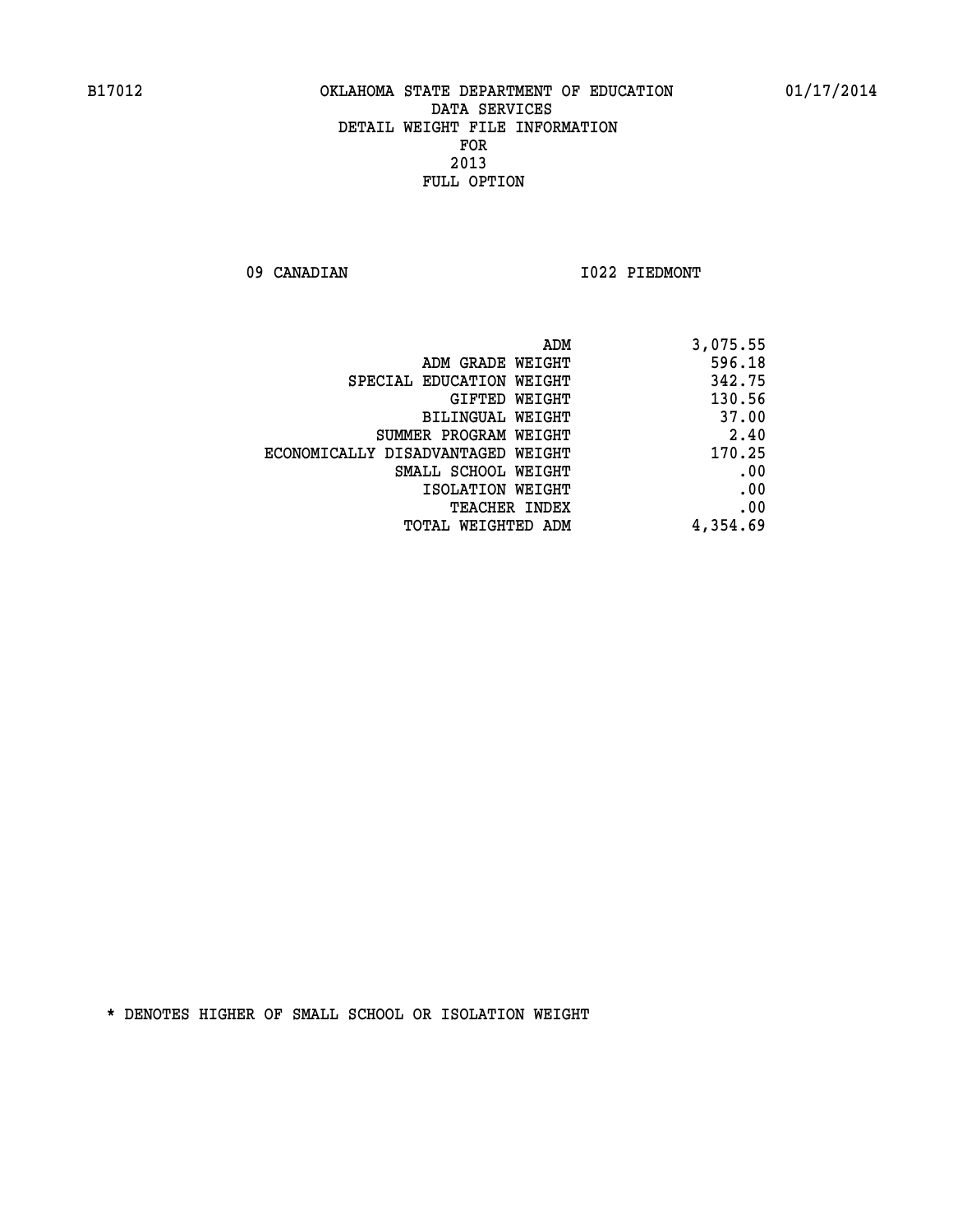09 CANADIAN 1027 YUKON

| ADM                               | 7,818.16  |
|-----------------------------------|-----------|
| ADM GRADE WEIGHT                  | 1,328.17  |
| SPECIAL EDUCATION WEIGHT          | 988.10    |
| GIFTED WEIGHT                     | 275.06    |
| BILINGUAL WEIGHT                  | 103.25    |
| SUMMER PROGRAM WEIGHT             | .00       |
| ECONOMICALLY DISADVANTAGED WEIGHT | 789.00    |
| SMALL SCHOOL WEIGHT               | .00       |
| ISOLATION WEIGHT                  | .00       |
| <b>TEACHER INDEX</b>              | .00       |
| <b>TOTAL WEIGHTED ADM</b>         | 11,301.74 |
|                                   |           |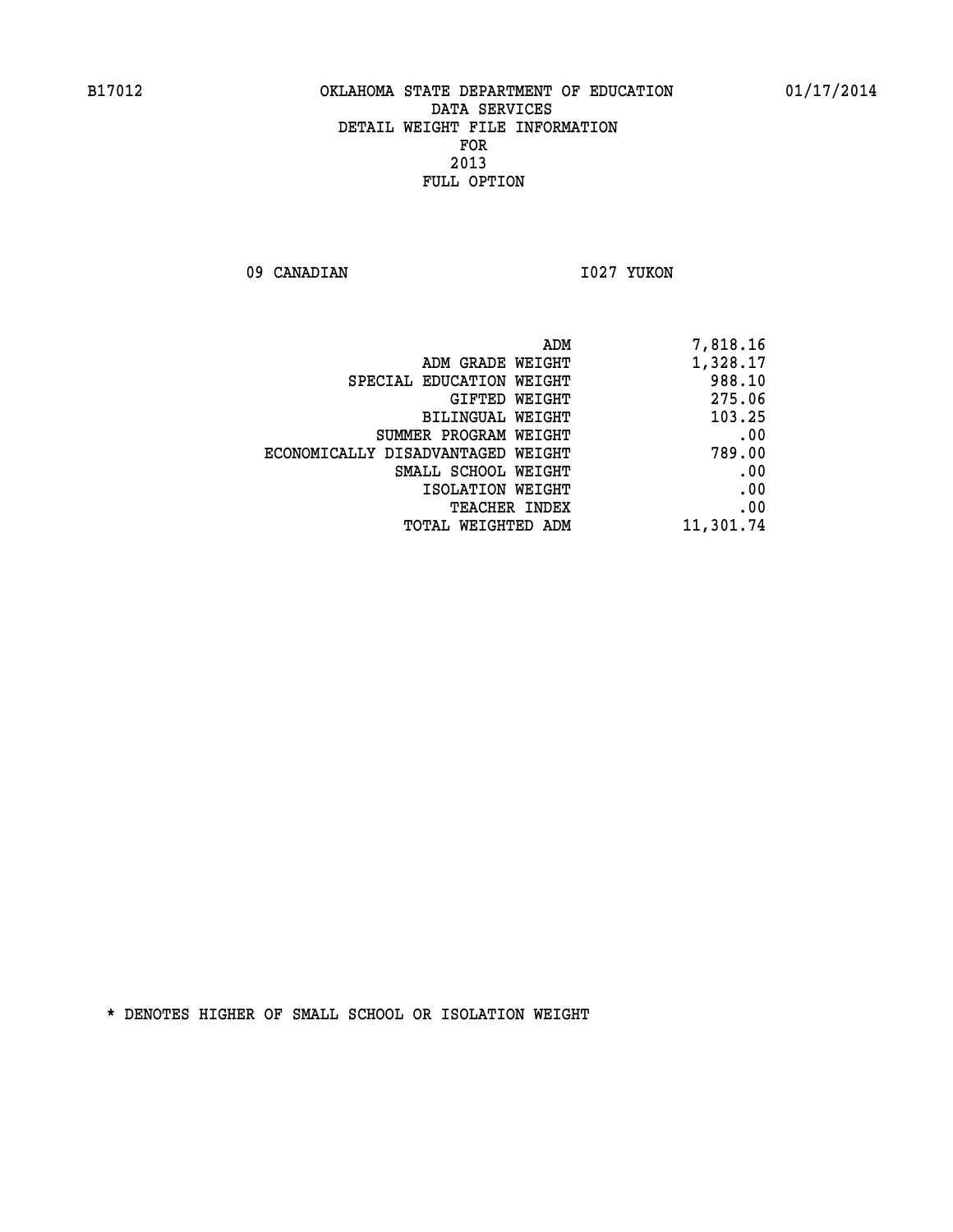**09 CANADIAN I034 EL RENO** 

| 2,512.02 |
|----------|
| 530.10   |
| 239.55   |
| 122.74   |
| 79.00    |
| 2.40     |
| 448.75   |
| .00      |
| .00      |
| 72.26    |
| 4,006.82 |
|          |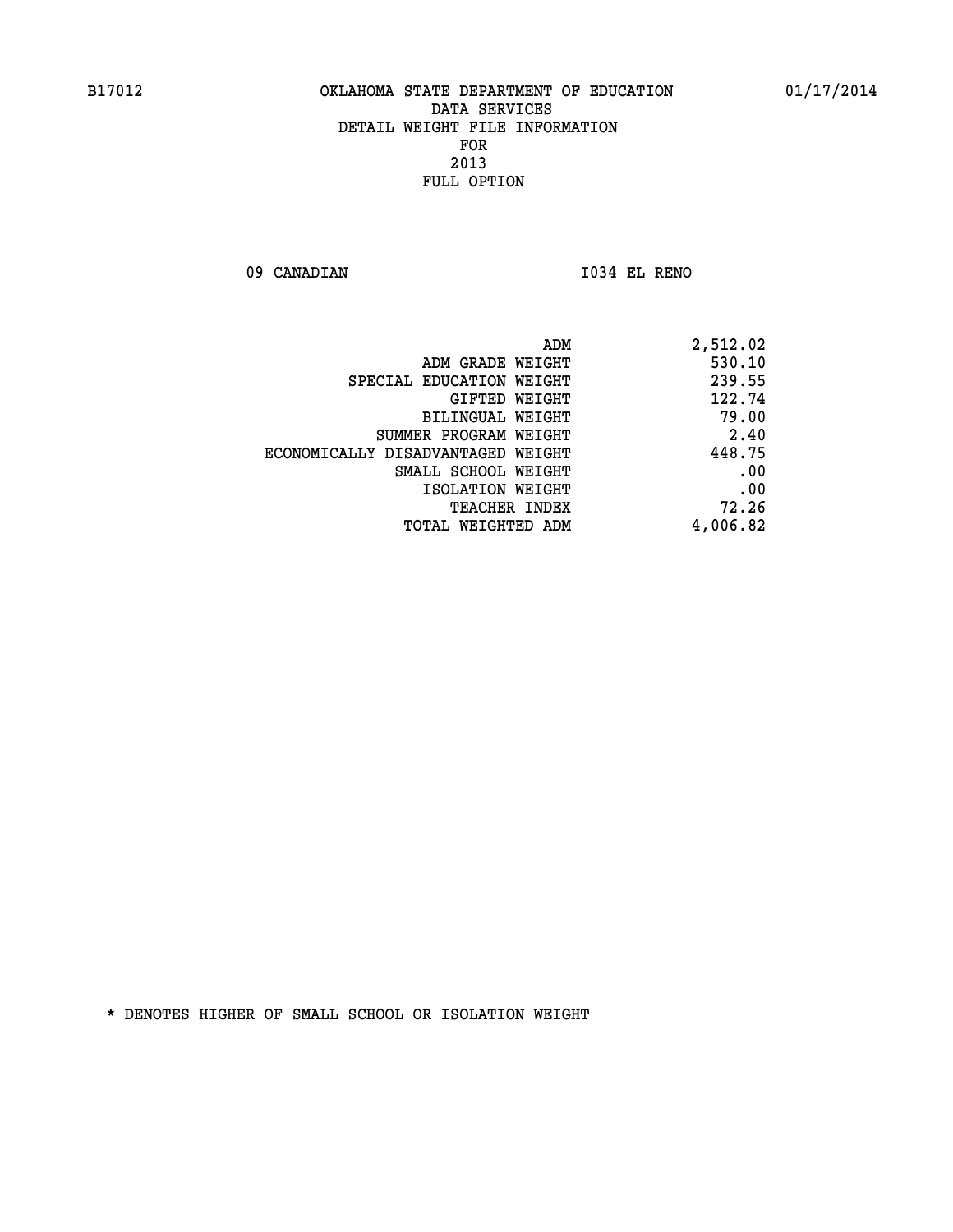09 CANADIAN 1057 UNION CITY

| ADM                               | 287.95   |
|-----------------------------------|----------|
| ADM GRADE WEIGHT                  | 56.66    |
| SPECIAL EDUCATION WEIGHT          | 37.15    |
| GIFTED WEIGHT                     | 7.82     |
| BILINGUAL WEIGHT                  | 2.25     |
| SUMMER PROGRAM WEIGHT             | .00      |
| ECONOMICALLY DISADVANTAGED WEIGHT | 38.50    |
| SMALL SCHOOL WEIGHT               | $26.24*$ |
| ISOLATION WEIGHT                  | .00      |
| <b>TEACHER INDEX</b>              | .00      |
| TOTAL WEIGHTED ADM                | 456.57   |
|                                   |          |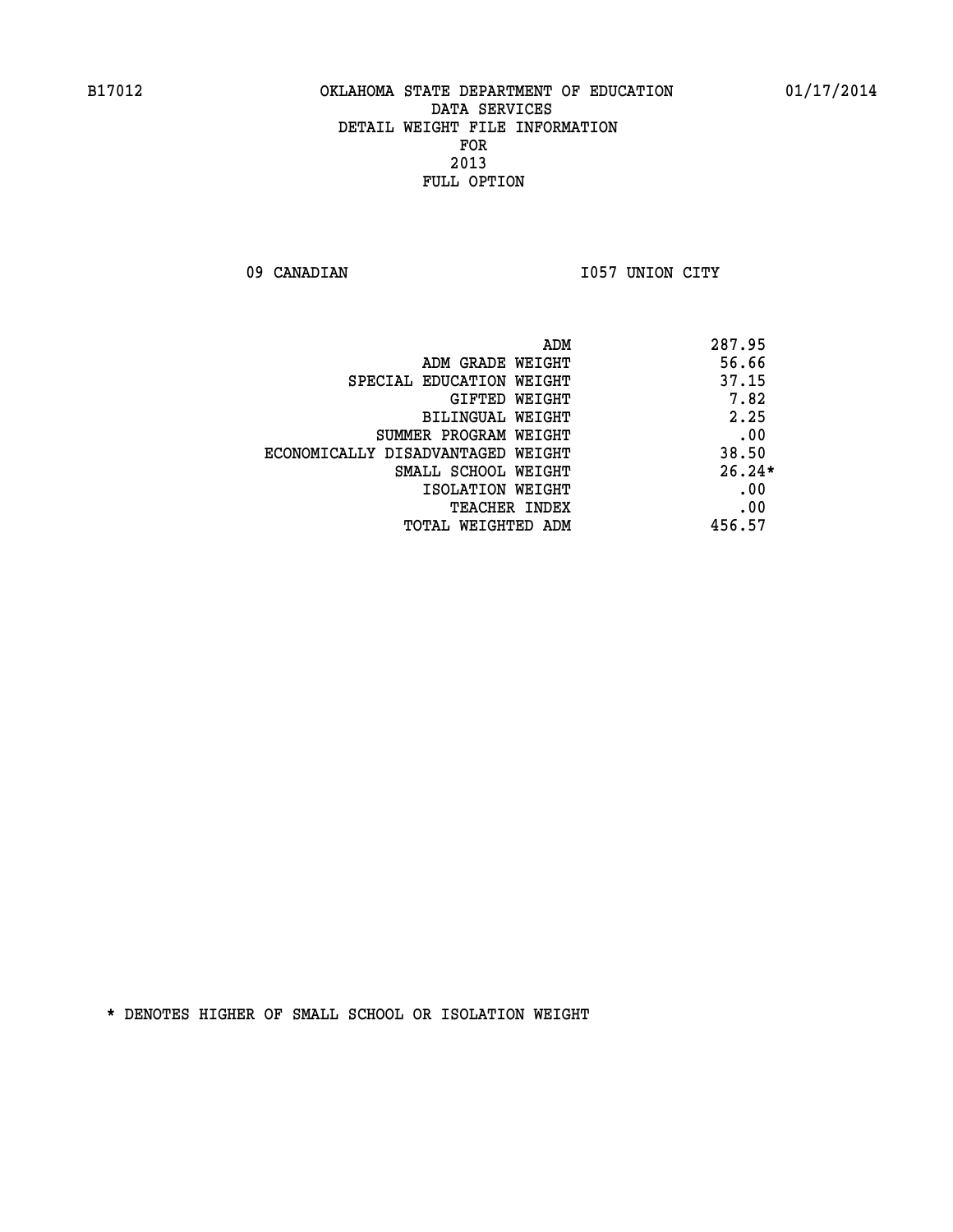09 CANADIAN 1069 MUSTANG

|                                   | ADM<br>9,555.79 |
|-----------------------------------|-----------------|
| ADM GRADE WEIGHT                  | 1,608.67        |
| SPECIAL EDUCATION WEIGHT          | 1,140.85        |
| <b>GIFTED WEIGHT</b>              | 531.42          |
| BILINGUAL WEIGHT                  | 146.25          |
| SUMMER PROGRAM WEIGHT             | 7.20            |
| ECONOMICALLY DISADVANTAGED WEIGHT | 846.50          |
| SMALL SCHOOL WEIGHT               | .00             |
| ISOLATION WEIGHT                  | .00             |
| <b>TEACHER INDEX</b>              | .00             |
| TOTAL WEIGHTED ADM                | 13,836.68       |
|                                   |                 |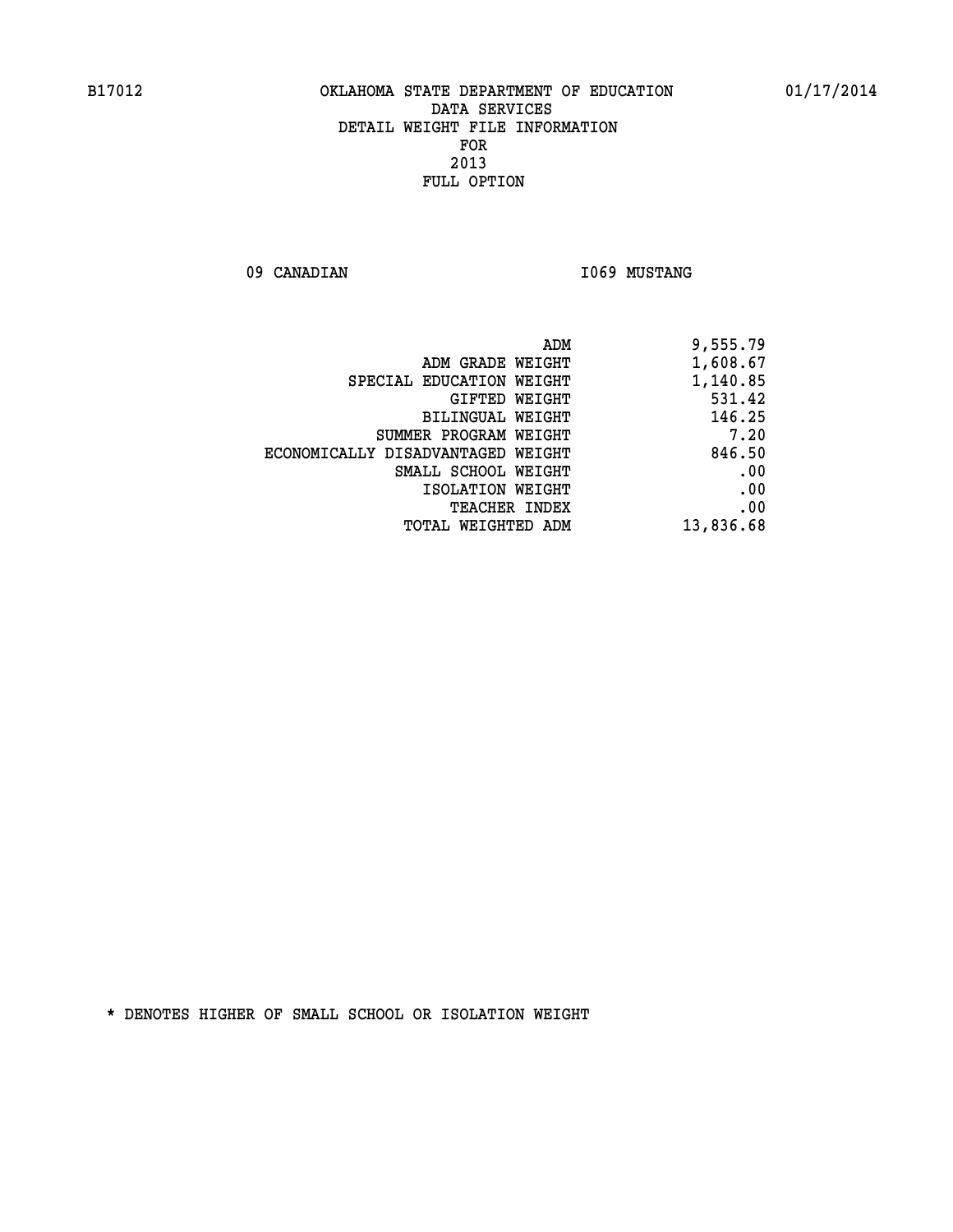09 CANADIAN 1076 CALUMET

|                                   | ADM<br>309.82 |
|-----------------------------------|---------------|
| ADM GRADE WEIGHT                  | 60.41         |
| SPECIAL EDUCATION WEIGHT          | 24.35         |
| GIFTED WEIGHT                     | 15.64         |
| BILINGUAL WEIGHT                  | 1.75          |
| SUMMER PROGRAM WEIGHT             | .00           |
| ECONOMICALLY DISADVANTAGED WEIGHT | 49.00         |
| SMALL SCHOOL WEIGHT               | $25.67*$      |
| ISOLATION WEIGHT                  | .00           |
| <b>TEACHER INDEX</b>              | .00           |
| TOTAL WEIGHTED ADM                | 486.64        |
|                                   |               |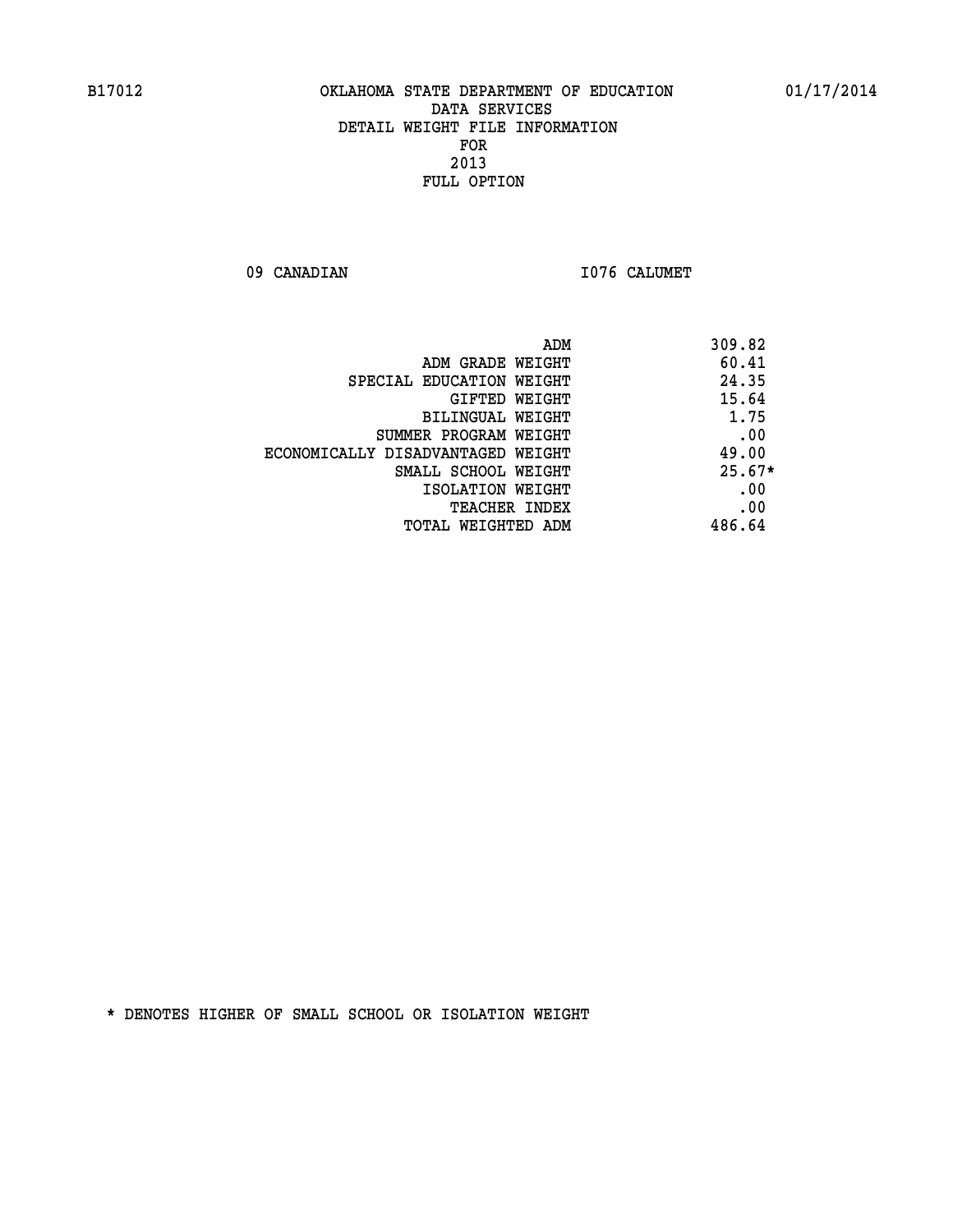**10 CARTER C072 ZANEIS** 

| ADM                               | 262.13   |
|-----------------------------------|----------|
| ADM GRADE WEIGHT                  | 53.80    |
| SPECIAL EDUCATION WEIGHT          | 12.00    |
| GIFTED WEIGHT                     | 7.14     |
| BILINGUAL WEIGHT                  | .00      |
| SUMMER PROGRAM WEIGHT             | .00      |
| ECONOMICALLY DISADVANTAGED WEIGHT | 52.25    |
| SMALL SCHOOL WEIGHT               | $26.45*$ |
| ISOLATION WEIGHT                  | .00      |
| <b>TEACHER INDEX</b>              | .00      |
| TOTAL WEIGHTED ADM                | 413.77   |
|                                   |          |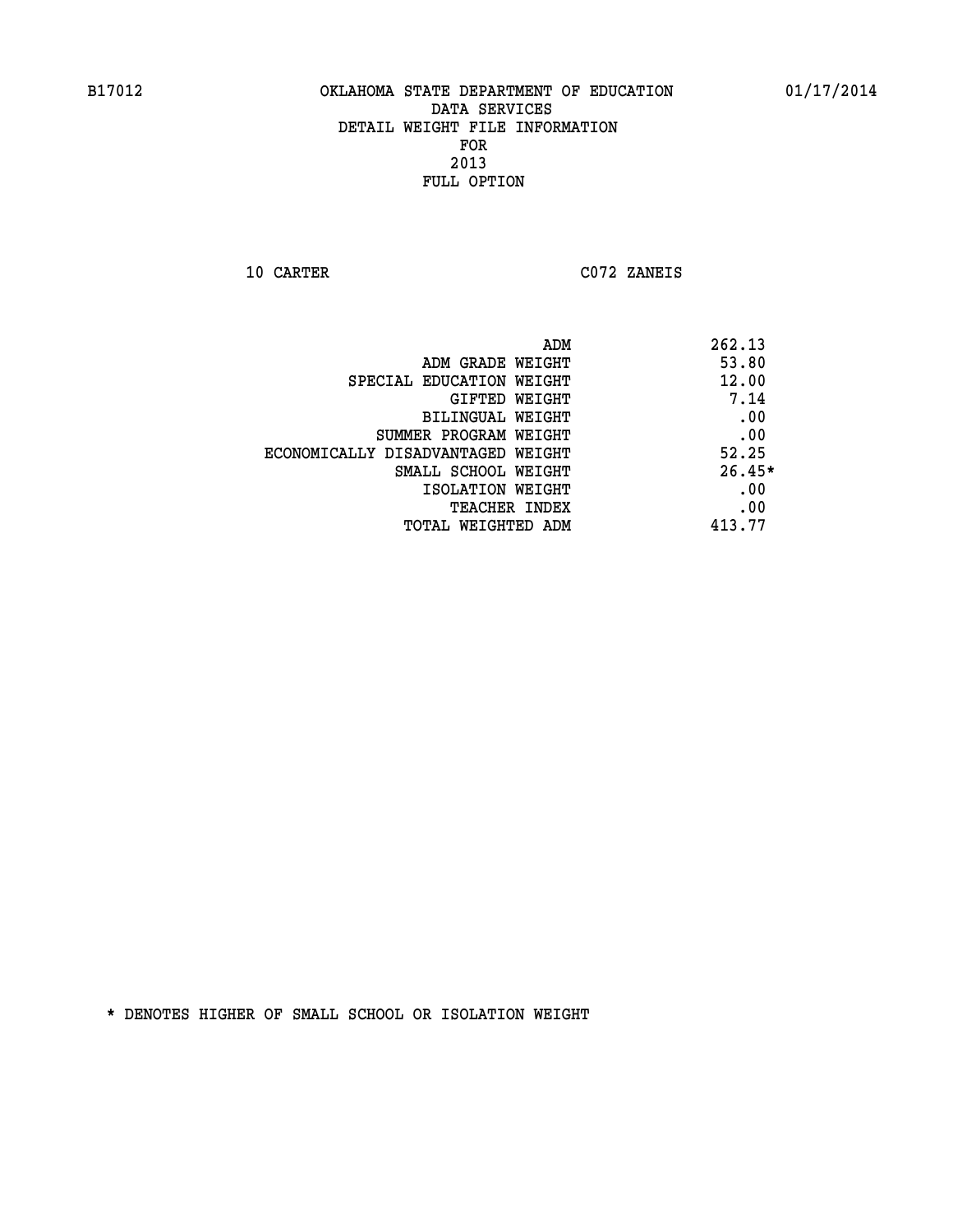**10 CARTER 1019 ARDMORE** 

|                                   | ADM<br>3,099.32 |
|-----------------------------------|-----------------|
| ADM GRADE WEIGHT                  | 638.84          |
| SPECIAL EDUCATION WEIGHT          | 415.20          |
| GIFTED WEIGHT                     | 88.06           |
| <b>BILINGUAL WEIGHT</b>           | 85.75           |
| SUMMER PROGRAM WEIGHT             | .00             |
| ECONOMICALLY DISADVANTAGED WEIGHT | 688.75          |
| SMALL SCHOOL WEIGHT               | .00             |
| ISOLATION WEIGHT                  | .00             |
| TEACHER INDEX                     | .00             |
| TOTAL WEIGHTED ADM                | 5,015.92        |
|                                   |                 |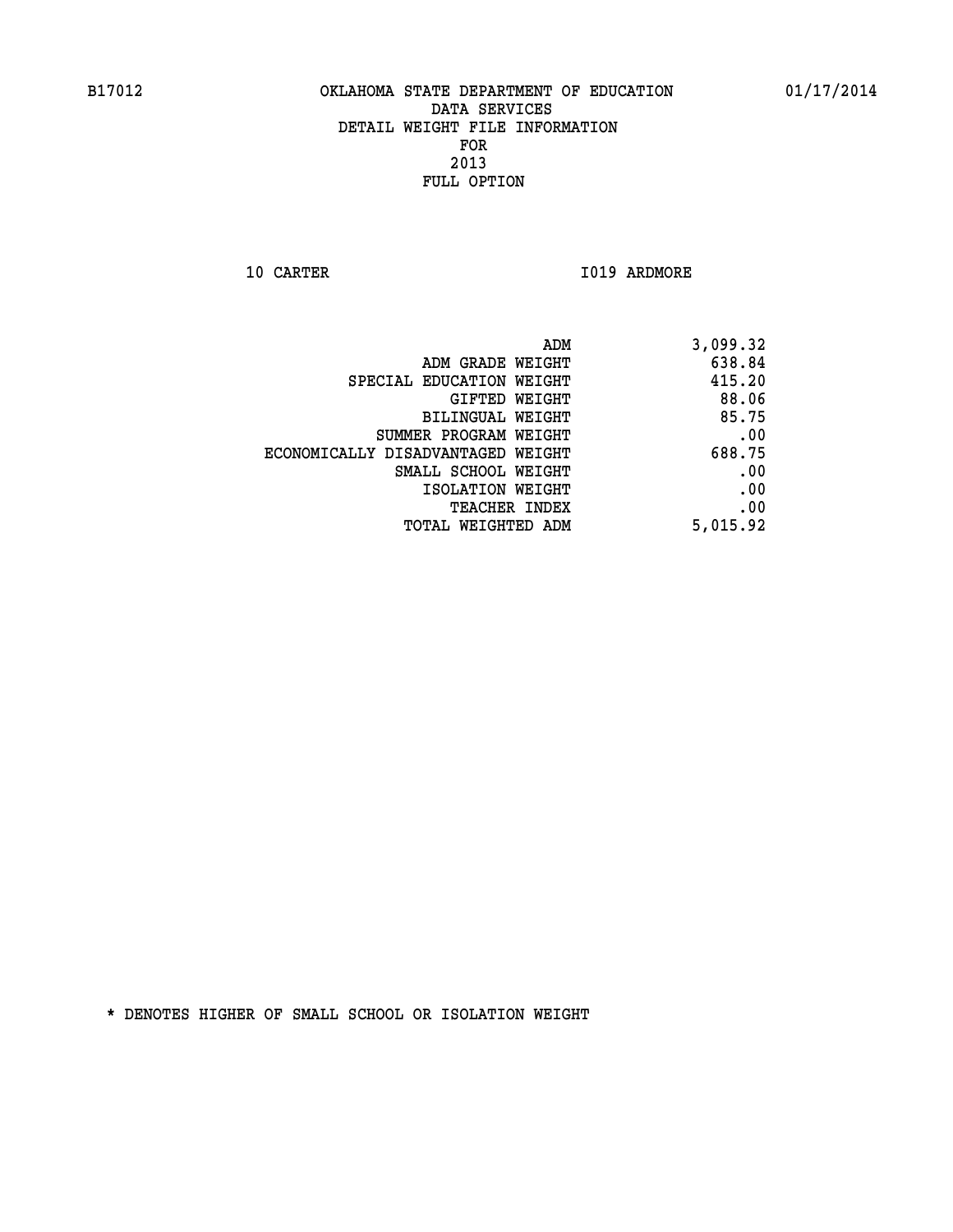**10 CARTER 1021 SPRINGER** 

| ADM                               | 230.78   |
|-----------------------------------|----------|
| ADM GRADE WEIGHT                  | 51.82    |
| SPECIAL EDUCATION WEIGHT          | 32.95    |
| GIFTED WEIGHT                     | 6.46     |
| BILINGUAL WEIGHT                  | 1.00     |
| SUMMER PROGRAM WEIGHT             | .00      |
| ECONOMICALLY DISADVANTAGED WEIGHT | 46.00    |
| SMALL SCHOOL WEIGHT               | $26.02*$ |
| ISOLATION WEIGHT                  | .00      |
| <b>TEACHER INDEX</b>              | 8.28     |
| TOTAL WEIGHTED ADM                | 403.31   |
|                                   |          |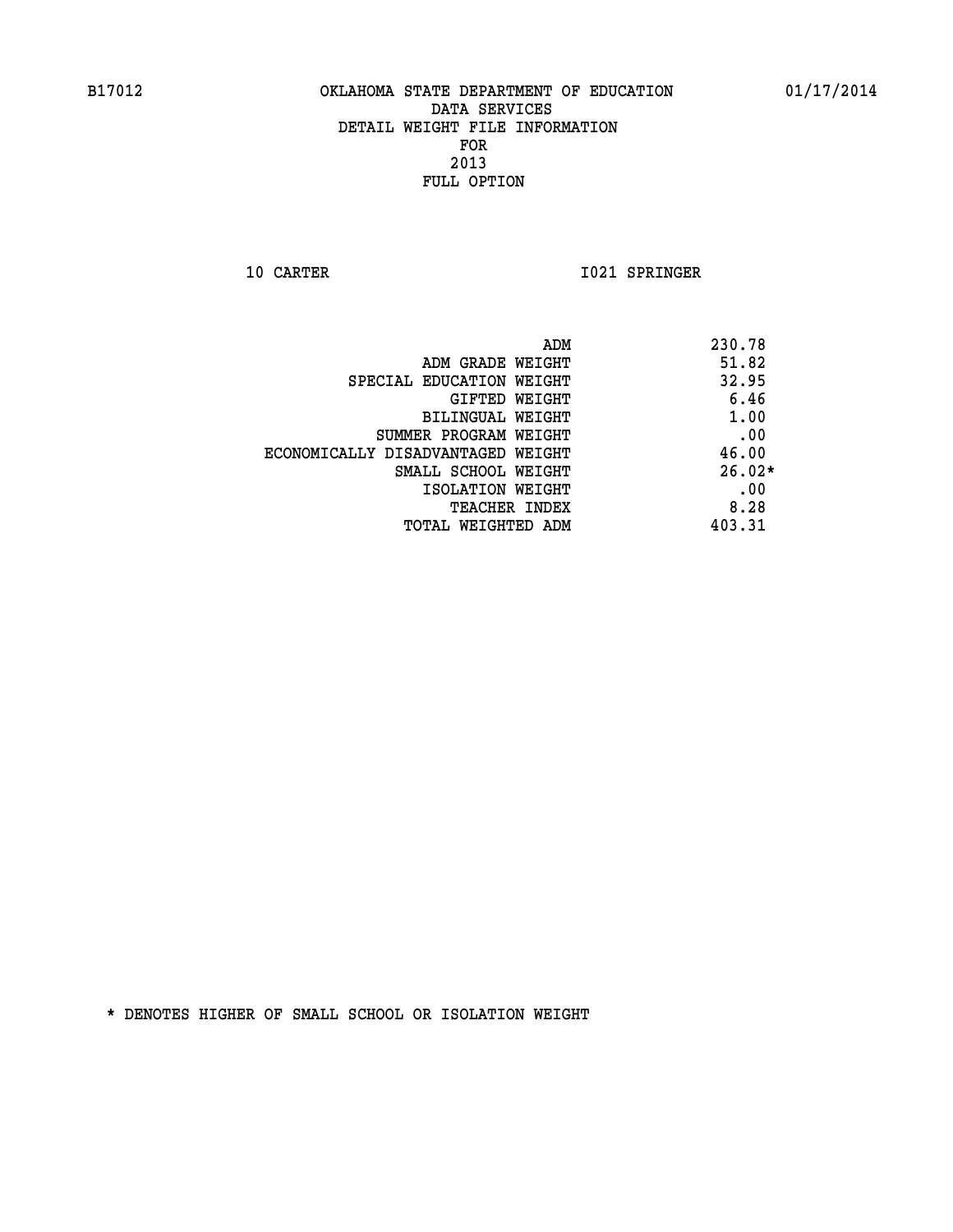**10 CARTER 1027 PLAINVIEW** 

| ADM GRADE WEIGHT<br>SPECIAL EDUCATION WEIGHT<br><b>GIFTED WEIGHT</b><br><b>BILINGUAL WEIGHT</b><br>SUMMER PROGRAM WEIGHT<br>ECONOMICALLY DISADVANTAGED WEIGHT<br>SMALL SCHOOL WEIGHT<br>ISOLATION WEIGHT<br>TEACHER INDEX | ADM                | 1,484.57 |
|---------------------------------------------------------------------------------------------------------------------------------------------------------------------------------------------------------------------------|--------------------|----------|
|                                                                                                                                                                                                                           |                    | 289.37   |
|                                                                                                                                                                                                                           |                    | 147.85   |
|                                                                                                                                                                                                                           |                    | 112.54   |
|                                                                                                                                                                                                                           |                    | 17.50    |
|                                                                                                                                                                                                                           |                    | .00      |
|                                                                                                                                                                                                                           |                    | 134.50   |
|                                                                                                                                                                                                                           |                    | .00      |
|                                                                                                                                                                                                                           |                    | .00      |
|                                                                                                                                                                                                                           |                    | 122.14   |
|                                                                                                                                                                                                                           | TOTAL WEIGHTED ADM | 2,308.47 |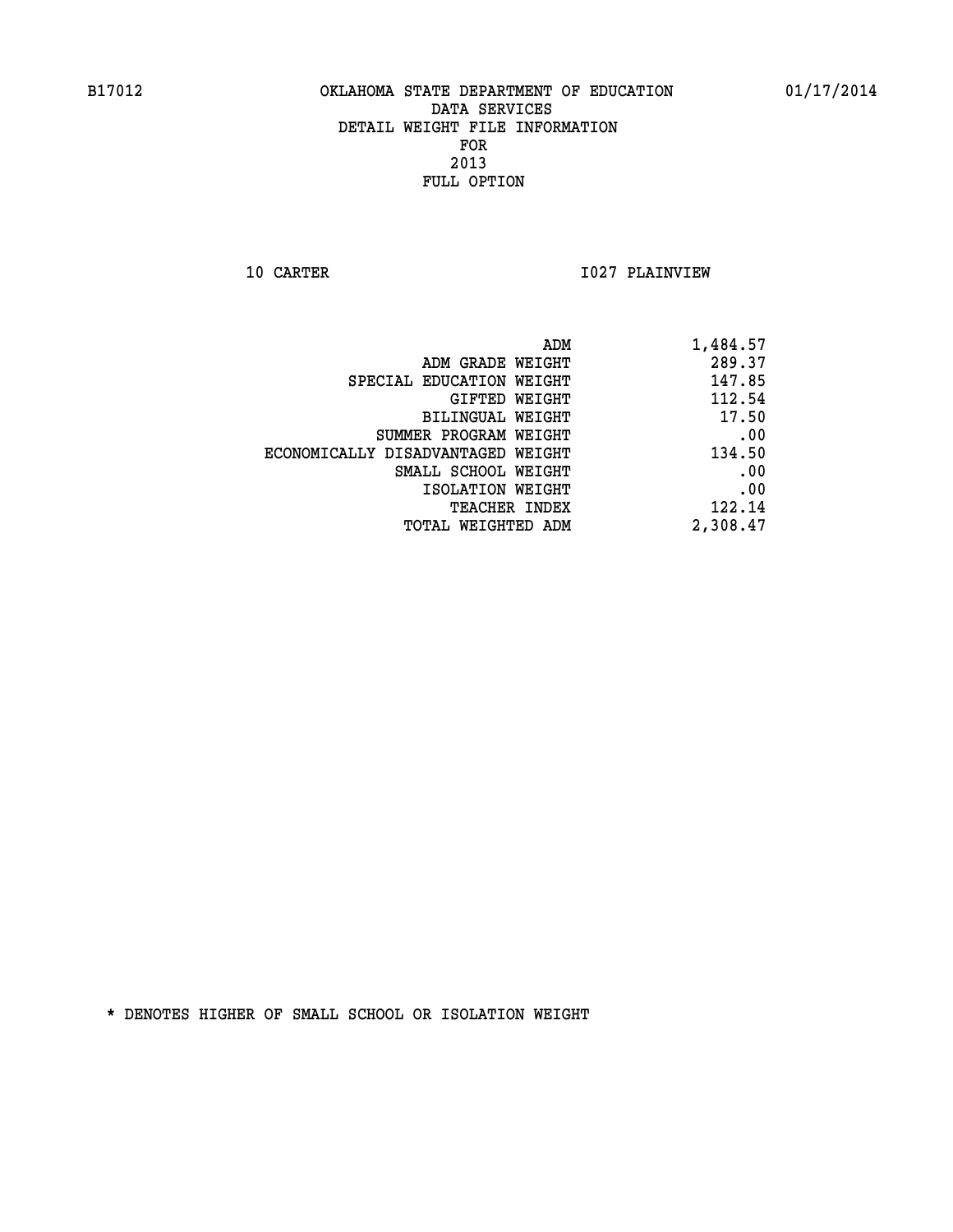**10 CARTER 10 CARTER 1032 LONE GROVE** 

| ADM<br>1,515.19                             |  |
|---------------------------------------------|--|
| 310.29<br>ADM GRADE WEIGHT                  |  |
| 167.10<br>SPECIAL EDUCATION WEIGHT          |  |
| 50.66<br>GIFTED WEIGHT                      |  |
| 7.00<br>BILINGUAL WEIGHT                    |  |
| .00<br>SUMMER PROGRAM WEIGHT                |  |
| 200.50<br>ECONOMICALLY DISADVANTAGED WEIGHT |  |
| .00<br>SMALL SCHOOL WEIGHT                  |  |
| .00<br>ISOLATION WEIGHT                     |  |
| .00<br><b>TEACHER INDEX</b>                 |  |
| 2,250.74<br><b>TOTAL WEIGHTED ADM</b>       |  |
|                                             |  |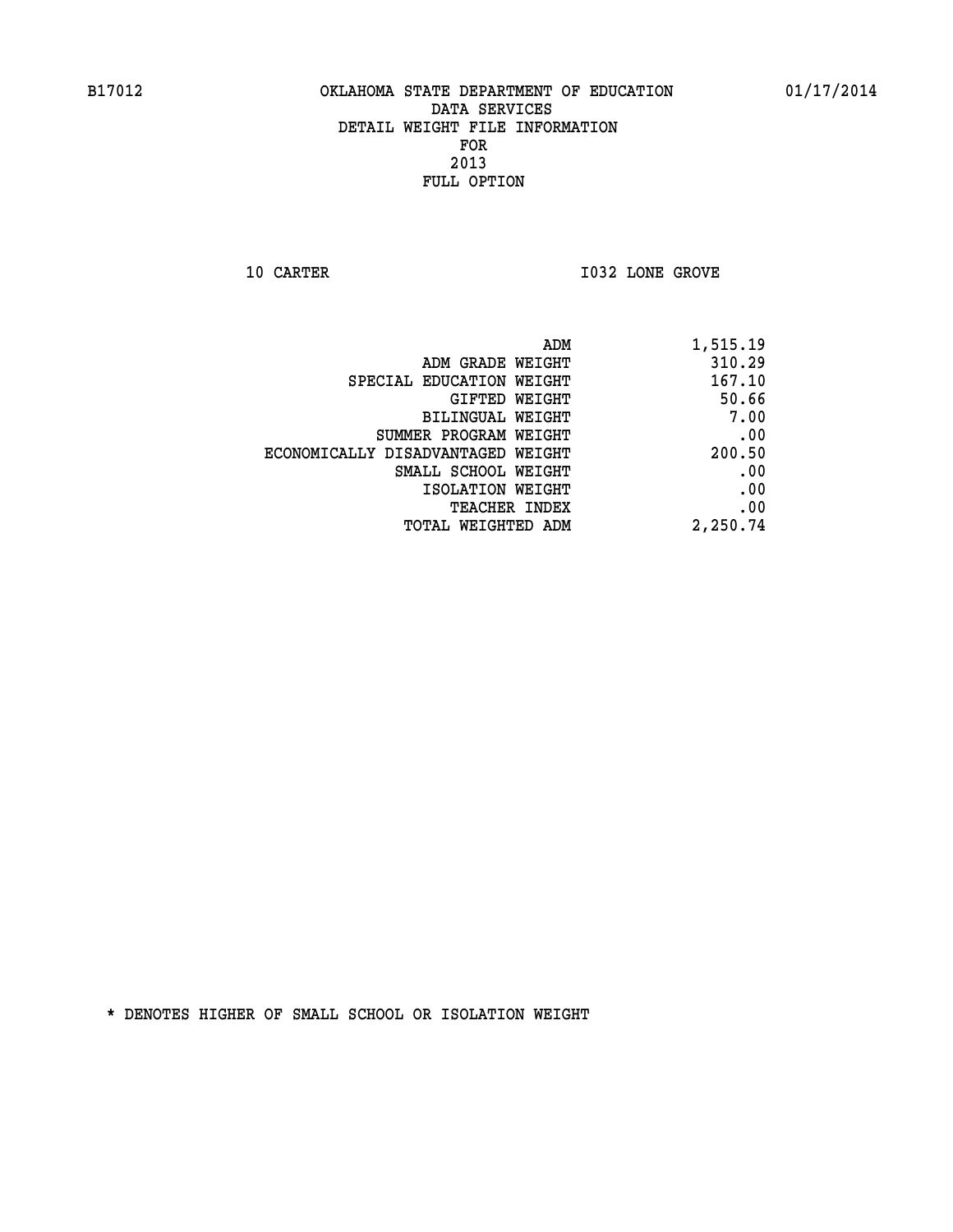**10 CARTER 1043 WILSON** 

| ADM GRADE WEIGHT<br>SPECIAL EDUCATION WEIGHT<br>GIFTED WEIGHT | 488.03  |
|---------------------------------------------------------------|---------|
|                                                               | 95.35   |
|                                                               | 66.70   |
|                                                               | 14.62   |
| BILINGUAL WEIGHT                                              | .00     |
| SUMMER PROGRAM WEIGHT                                         | .00     |
| ECONOMICALLY DISADVANTAGED WEIGHT                             | 96.50   |
| SMALL SCHOOL WEIGHT                                           | $7.56*$ |
| ISOLATION WEIGHT                                              | .00     |
| <b>TEACHER INDEX</b>                                          | 22.78   |
| TOTAL WEIGHTED ADM                                            | 791.54  |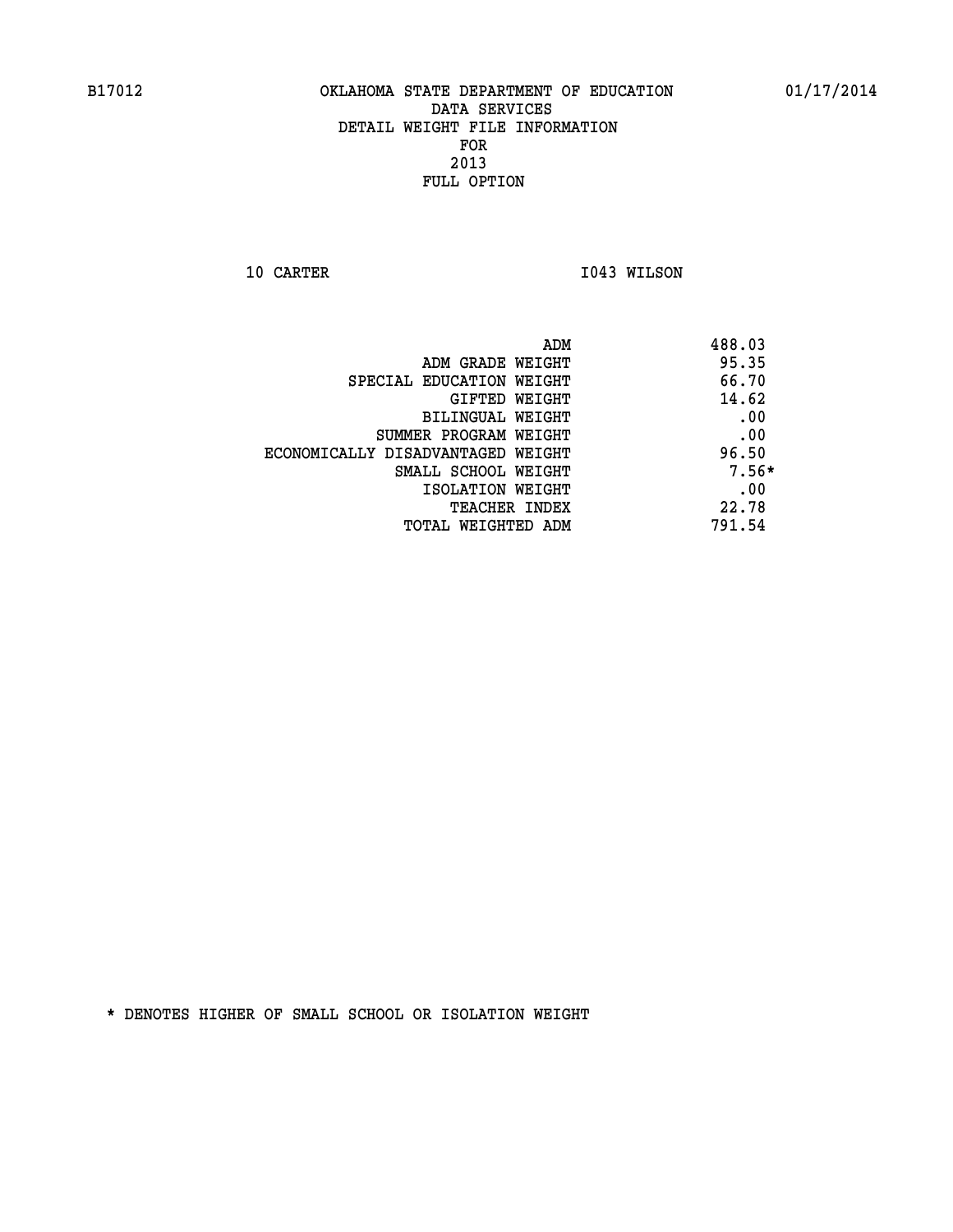**10 CARTER 1055 HEALDTON** 

| 531.94 |
|--------|
| 107.23 |
| 76.35  |
| 11.56  |
| 2.75   |
| .00    |
| 96.25  |
| .00    |
| .00    |
| .29    |
| 826.37 |
|        |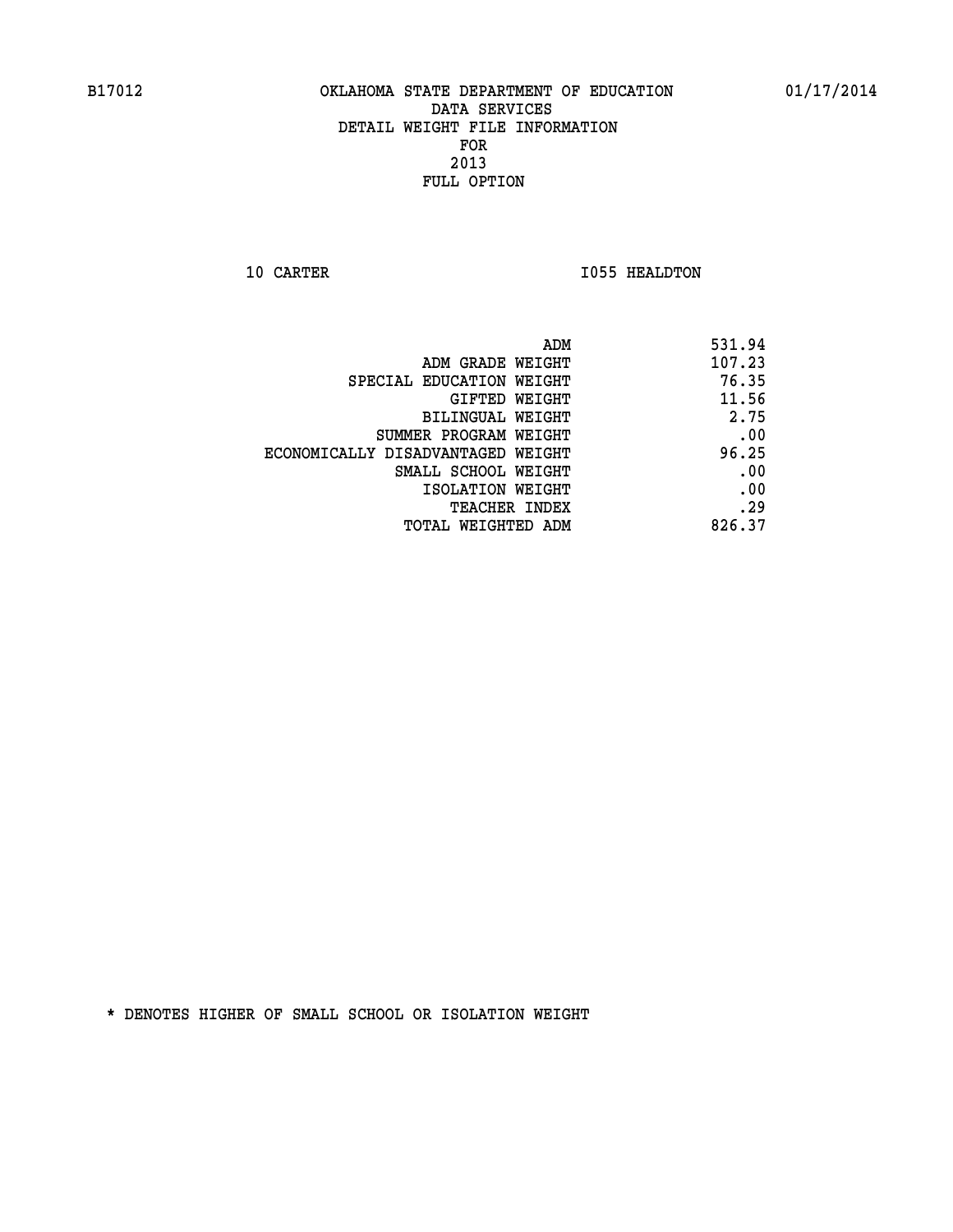**10 CARTER I074 FOX** 

| ADM                               | 298.65   |
|-----------------------------------|----------|
| ADM GRADE WEIGHT                  | 60.04    |
| SPECIAL EDUCATION WEIGHT          | 46.80    |
| <b>GIFTED WEIGHT</b>              | 9.86     |
| BILINGUAL WEIGHT                  | .00      |
| SUMMER PROGRAM WEIGHT             | .00      |
| ECONOMICALLY DISADVANTAGED WEIGHT | 56.25    |
| SMALL SCHOOL WEIGHT               | $26.01*$ |
| ISOLATION WEIGHT                  | .00      |
| TEACHER INDEX                     | .00      |
| TOTAL WEIGHTED ADM                | 497.61   |
|                                   |          |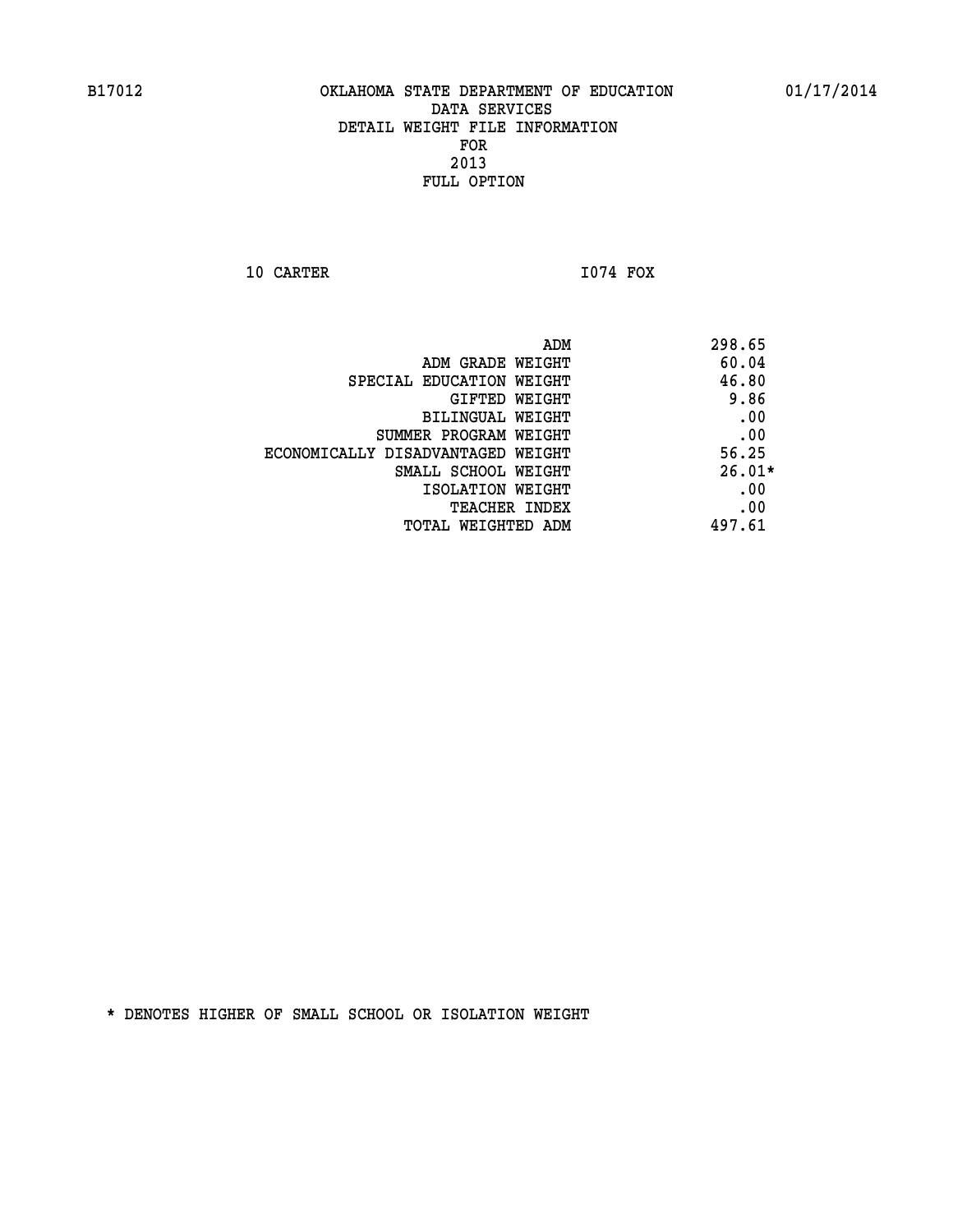**10 CARTER 1077 DICKSON** 

|                                   | ADM<br>1,287.74 |
|-----------------------------------|-----------------|
| ADM GRADE WEIGHT                  | 260.34          |
| SPECIAL EDUCATION WEIGHT          | 132.25          |
| GIFTED WEIGHT                     | 68.68           |
| <b>BILINGUAL WEIGHT</b>           | 5.50            |
| SUMMER PROGRAM WEIGHT             | .00             |
| ECONOMICALLY DISADVANTAGED WEIGHT | 193.00          |
| SMALL SCHOOL WEIGHT               | .00             |
| ISOLATION WEIGHT                  | .00             |
| TEACHER INDEX                     | .00             |
| TOTAL WEIGHTED ADM                | 1,947.51        |
|                                   |                 |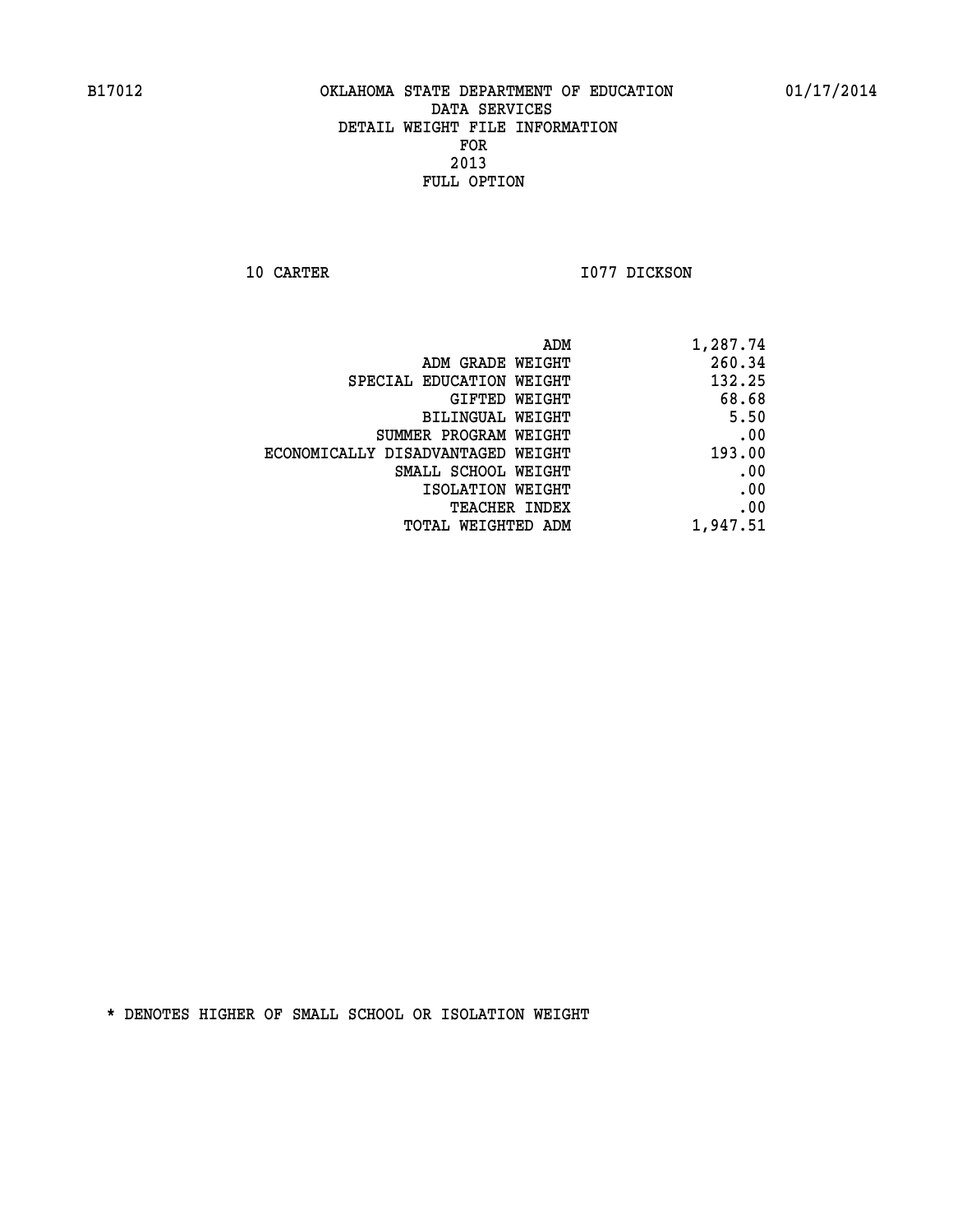**11 CHEROKEE C010 LOWREY** 

|                                   | ADM<br>154.48 |
|-----------------------------------|---------------|
| ADM GRADE WEIGHT                  | 32.40         |
| SPECIAL EDUCATION WEIGHT          | 39.05         |
| GIFTED WEIGHT                     | 4.08          |
| BILINGUAL WEIGHT                  | 1.50          |
| SUMMER PROGRAM WEIGHT             | .00           |
| ECONOMICALLY DISADVANTAGED WEIGHT | 29.25         |
| SMALL SCHOOL WEIGHT               | $21.87*$      |
| ISOLATION WEIGHT                  | .00           |
| <b>TEACHER INDEX</b>              | .00           |
| TOTAL WEIGHTED ADM                | 282.63        |
|                                   |               |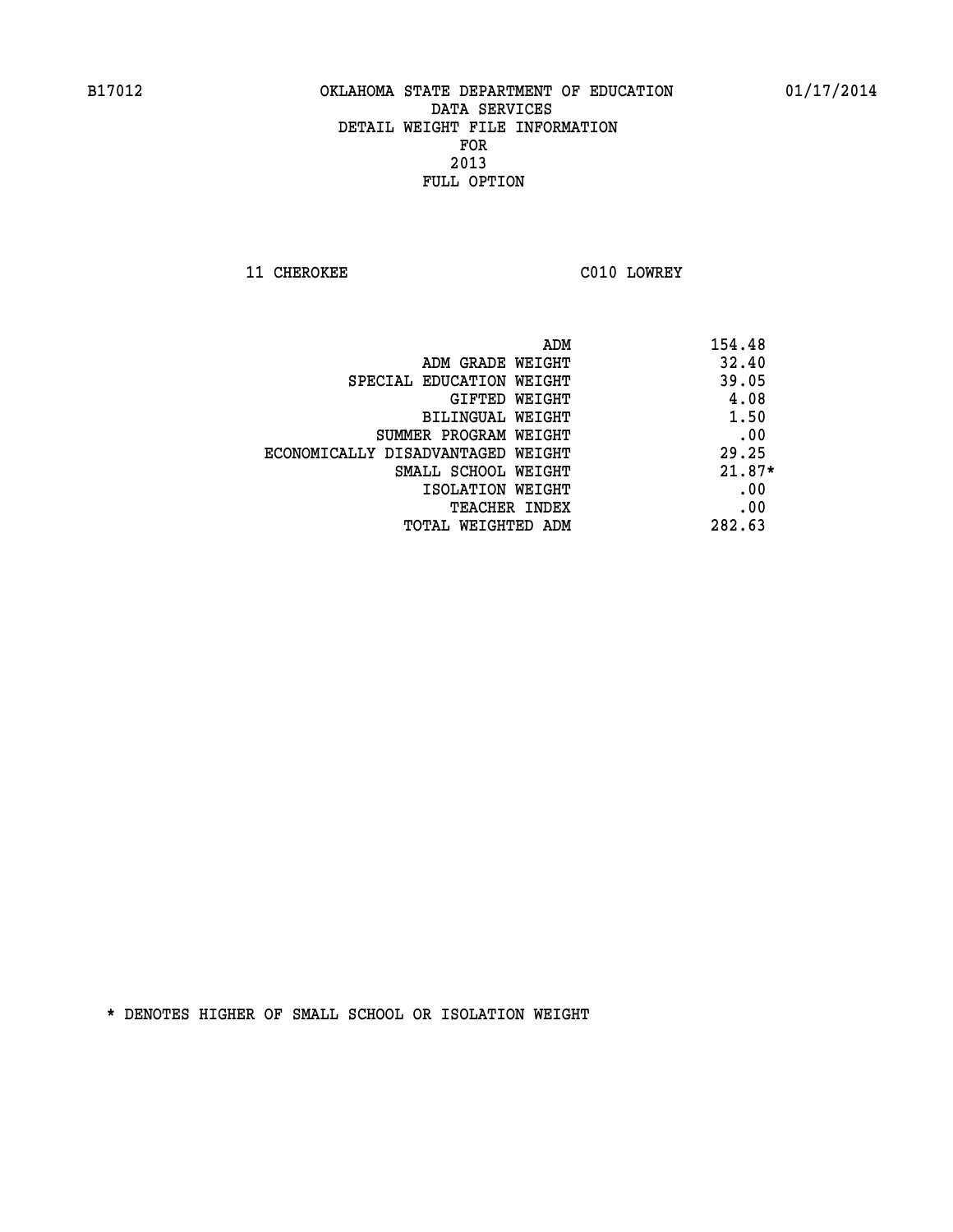**11 CHEROKEE C014 NORWOOD** 

|                                   | 181.22<br>ADM |
|-----------------------------------|---------------|
| ADM GRADE WEIGHT                  | 35.55         |
| SPECIAL EDUCATION WEIGHT          | 24.90         |
| GIFTED WEIGHT                     | 9.52          |
| BILINGUAL WEIGHT                  | .75           |
| SUMMER PROGRAM WEIGHT             | .00           |
| ECONOMICALLY DISADVANTAGED WEIGHT | 41.00         |
| SMALL SCHOOL WEIGHT               | $23.83*$      |
| ISOLATION WEIGHT                  | .00           |
| <b>TEACHER INDEX</b>              | 20.21         |
| TOTAL WEIGHTED ADM                | 336.98        |
|                                   |               |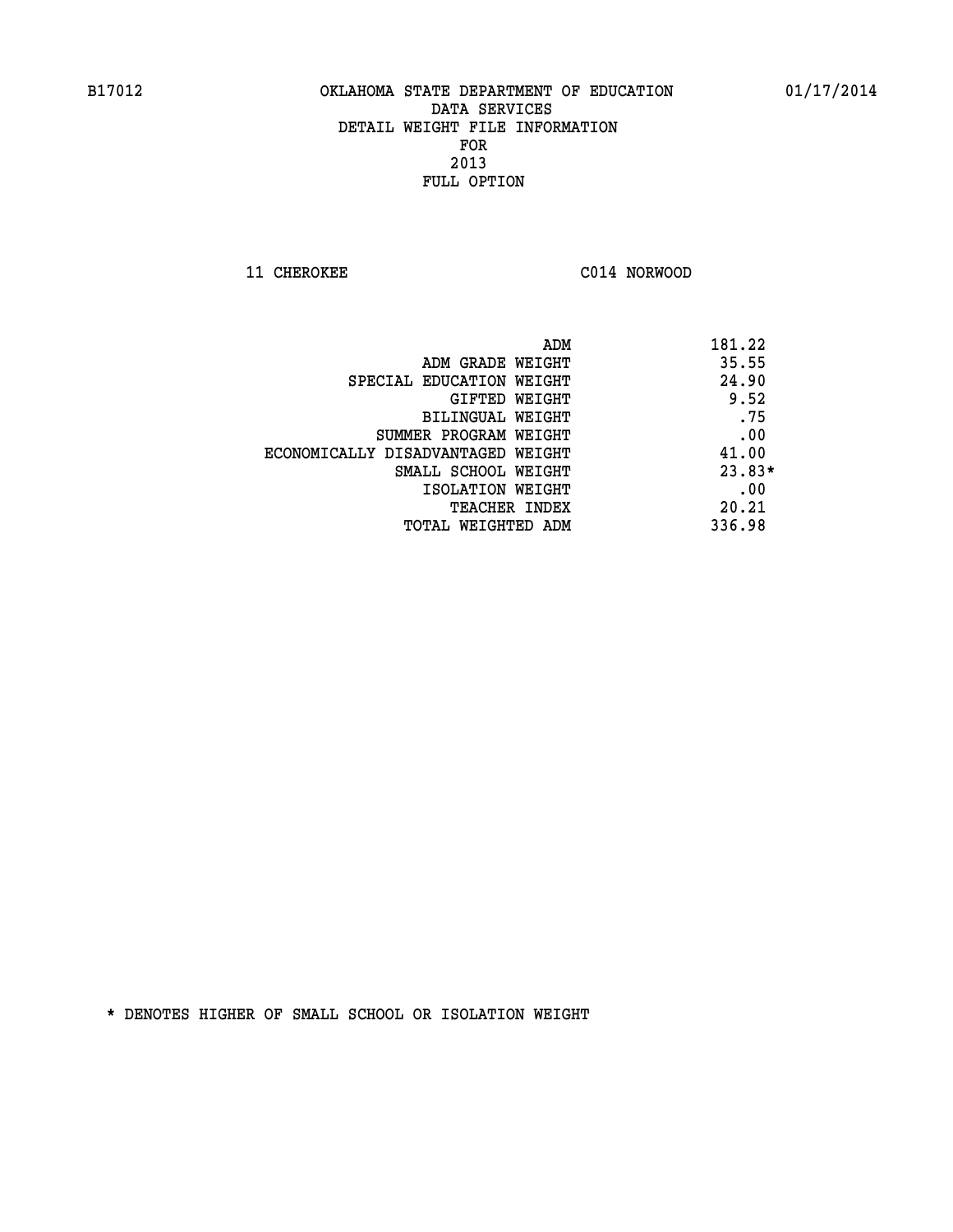**11 CHEROKEE C021 WOODALL** 

| ADM                               | 516.54  |
|-----------------------------------|---------|
| ADM GRADE WEIGHT                  | 105.90  |
| SPECIAL EDUCATION WEIGHT          | 36.00   |
| GIFTED WEIGHT                     | 10.88   |
| BILINGUAL WEIGHT                  | 7.25    |
| SUMMER PROGRAM WEIGHT             | .00     |
| ECONOMICALLY DISADVANTAGED WEIGHT | 91.50   |
| SMALL SCHOOL WEIGHT               | $2.43*$ |
| ISOLATION WEIGHT                  | .00     |
| <b>TEACHER INDEX</b>              | 10.07   |
| TOTAL WEIGHTED ADM                | 780.57  |
|                                   |         |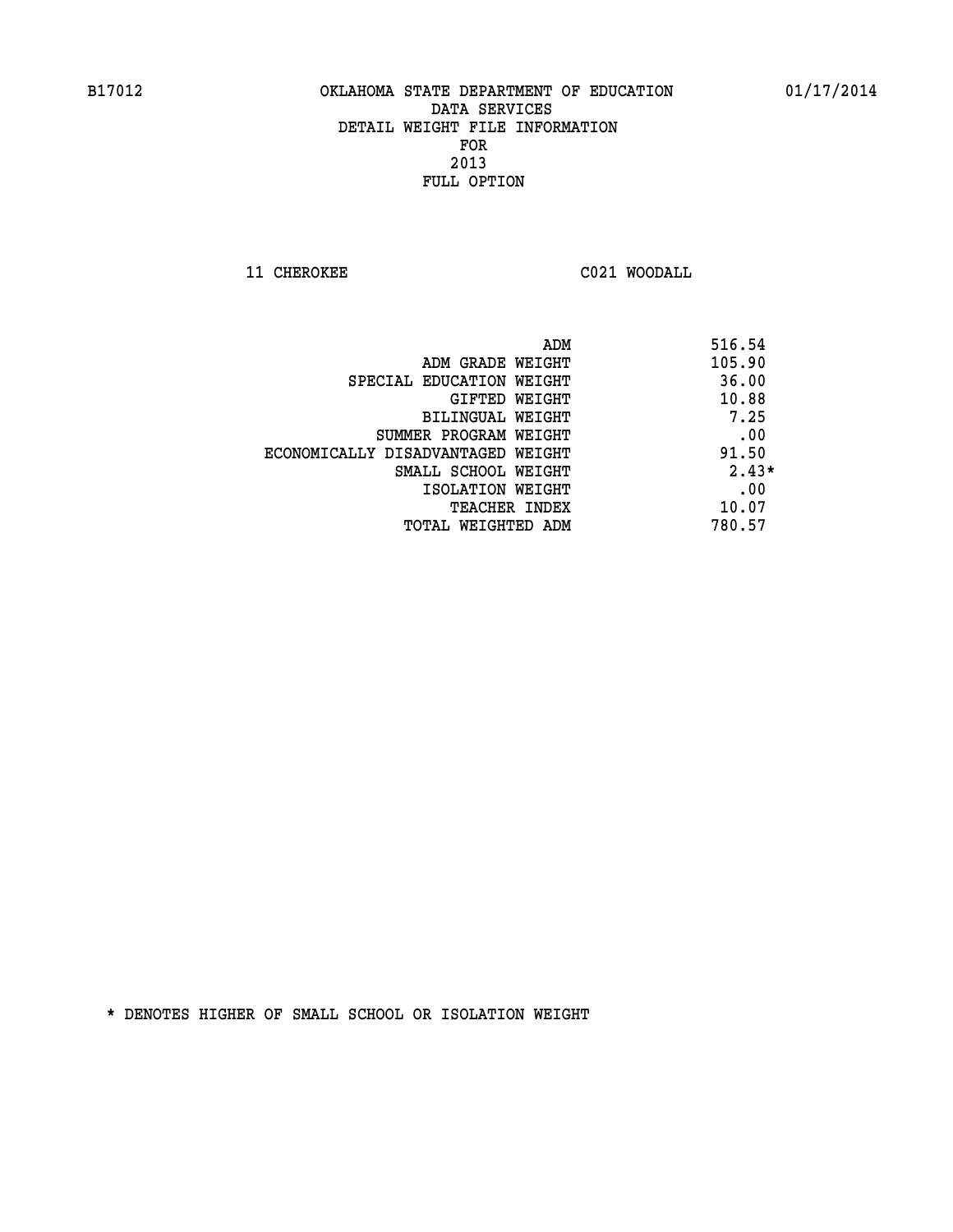**11 CHEROKEE C026 SHADY GROVE** 

|                                   | 129.61<br>ADM |
|-----------------------------------|---------------|
| ADM GRADE WEIGHT                  | 28.93         |
| SPECIAL EDUCATION WEIGHT          | 22.55         |
| GIFTED WEIGHT                     | 6.12          |
| BILINGUAL WEIGHT                  | 26.75         |
| SUMMER PROGRAM WEIGHT             | .00           |
| ECONOMICALLY DISADVANTAGED WEIGHT | 27.25         |
| SMALL SCHOOL WEIGHT               | $19.57*$      |
| ISOLATION WEIGHT                  | .00           |
| TEACHER INDEX                     | 18.39         |
| TOTAL WEIGHTED ADM                | 279.17        |
|                                   |               |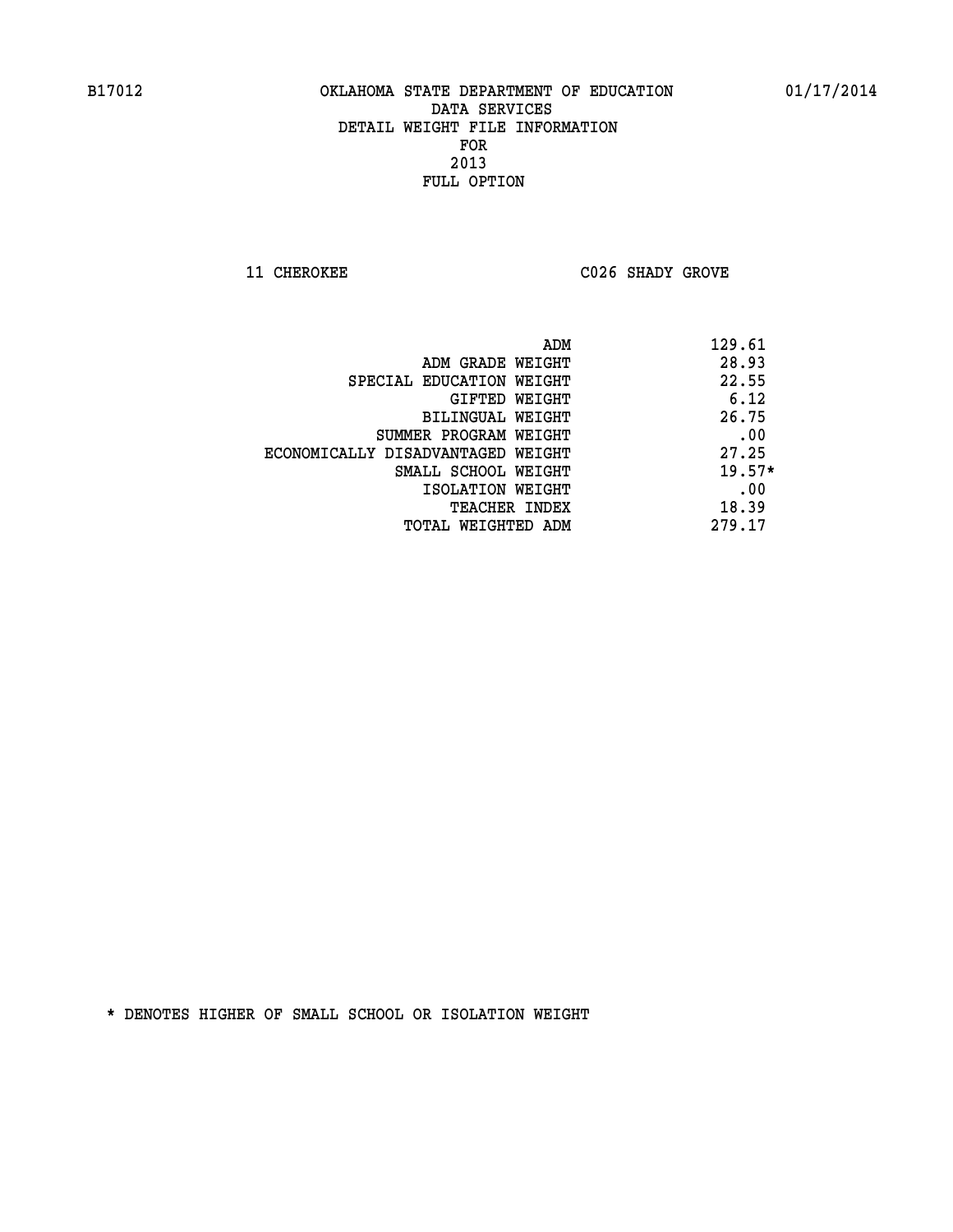**11 CHEROKEE C031 PEGGS** 

| 264.52   |
|----------|
| 53.38    |
| 64.70    |
| 15.98    |
| 3.00     |
| .00      |
| 51.25    |
| $26.45*$ |
| .00      |
| .00      |
| 479.28   |
|          |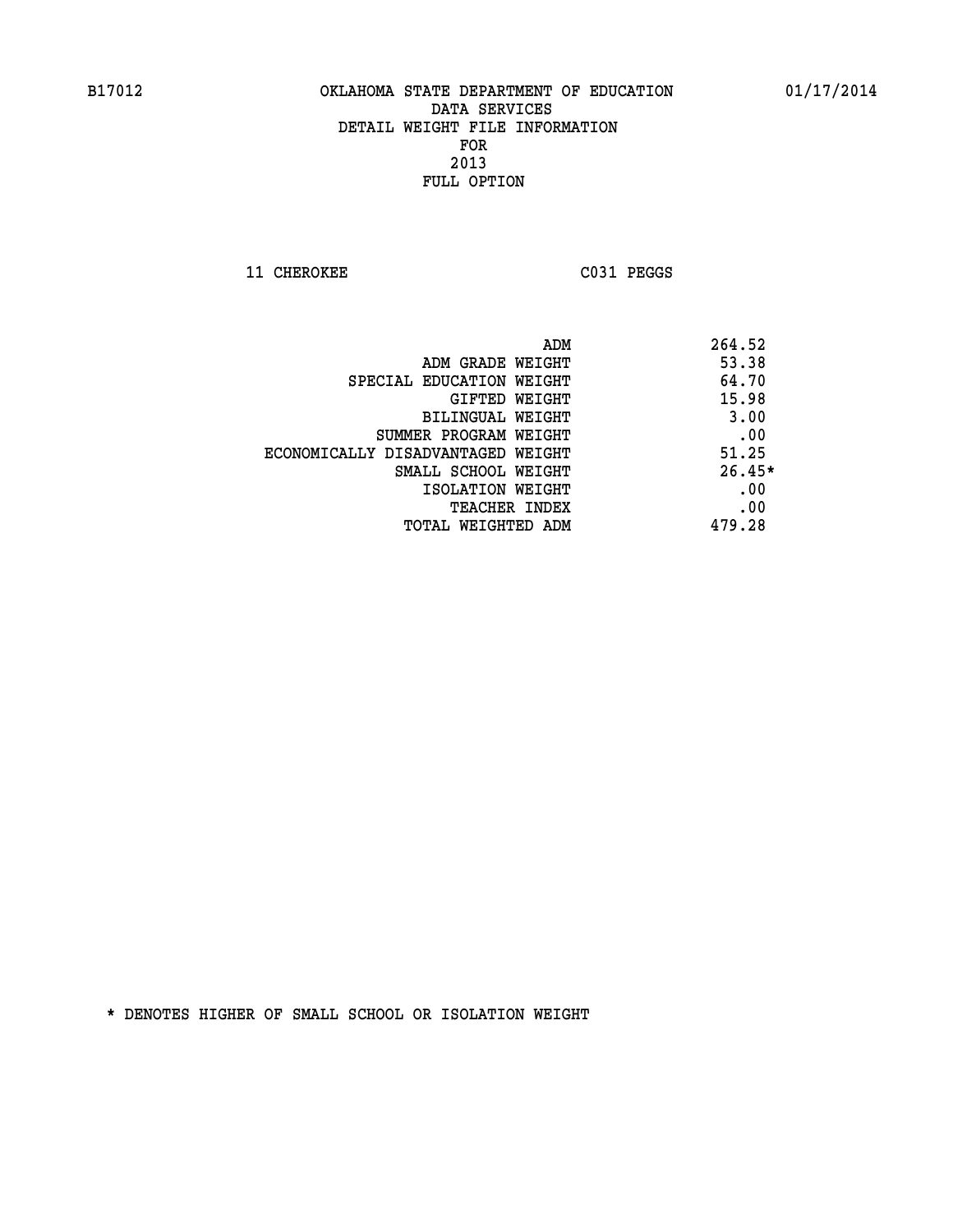**11 CHEROKEE C034 GRAND VIEW** 

| ADM                               | 499.24  |
|-----------------------------------|---------|
| ADM GRADE WEIGHT                  | 104.27  |
| SPECIAL EDUCATION WEIGHT          | 78.10   |
| GIFTED WEIGHT                     | 14.62   |
| BILINGUAL WEIGHT                  | 20.75   |
| SUMMER PROGRAM WEIGHT             | .00     |
| ECONOMICALLY DISADVANTAGED WEIGHT | 110.25  |
| SMALL SCHOOL WEIGHT               | $5.62*$ |
| ISOLATION WEIGHT                  | .00     |
| <b>TEACHER INDEX</b>              | .00     |
| TOTAL WEIGHTED ADM                | 832.85  |
|                                   |         |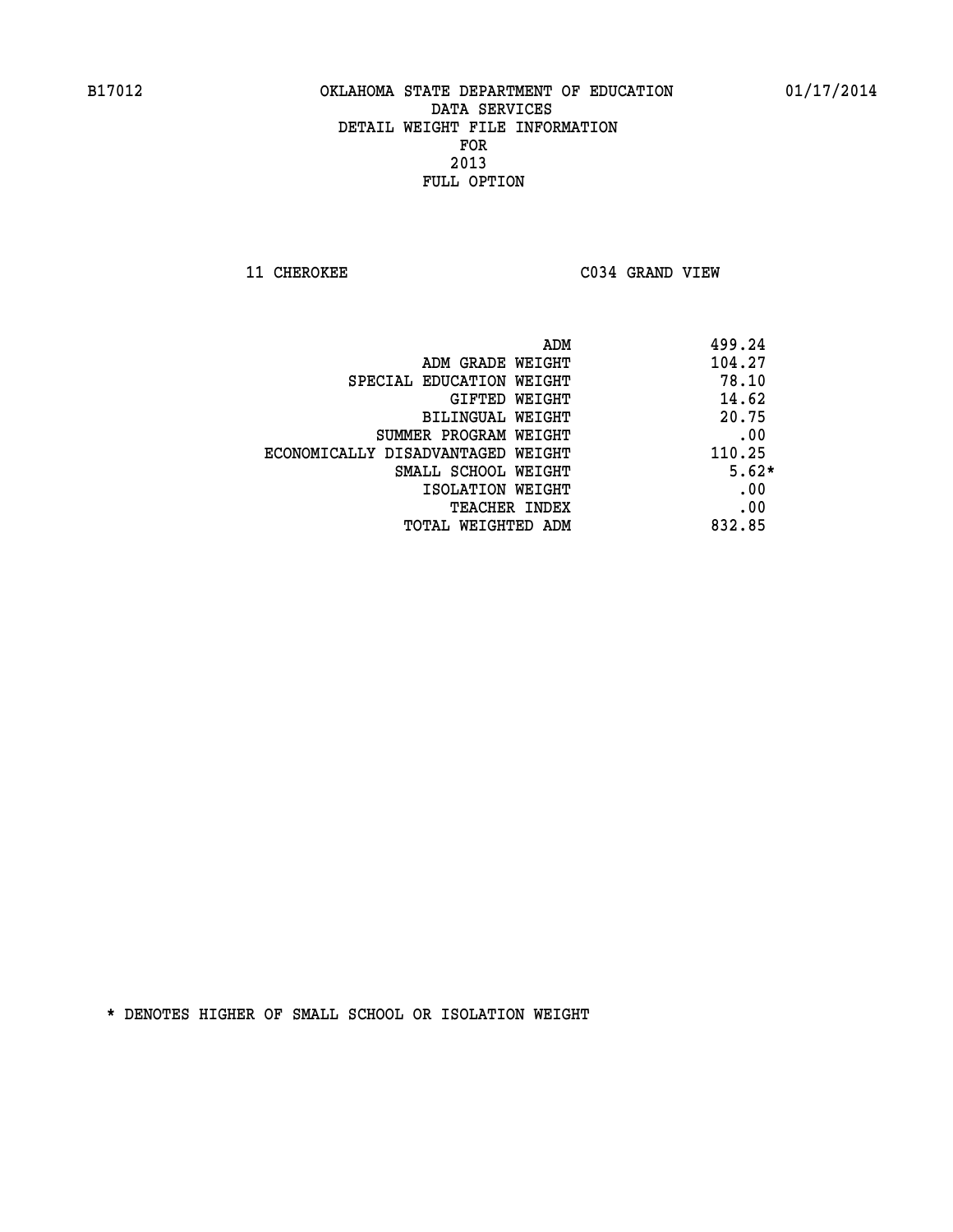**11 CHEROKEE C044 BRIGGS** 

|                                   | ADM | 436.26   |
|-----------------------------------|-----|----------|
| ADM GRADE WEIGHT                  |     | 89.16    |
| SPECIAL EDUCATION WEIGHT          |     | 43.05    |
| GIFTED WEIGHT                     |     | 10.20    |
| BILINGUAL WEIGHT                  |     | 11.25    |
| SUMMER PROGRAM WEIGHT             |     | .00      |
| ECONOMICALLY DISADVANTAGED WEIGHT |     | 103.00   |
| SMALL SCHOOL WEIGHT               |     | $15.30*$ |
| ISOLATION WEIGHT                  |     | .00      |
| TEACHER INDEX                     |     | 25.07    |
| TOTAL WEIGHTED ADM                |     | 733.29   |
|                                   |     |          |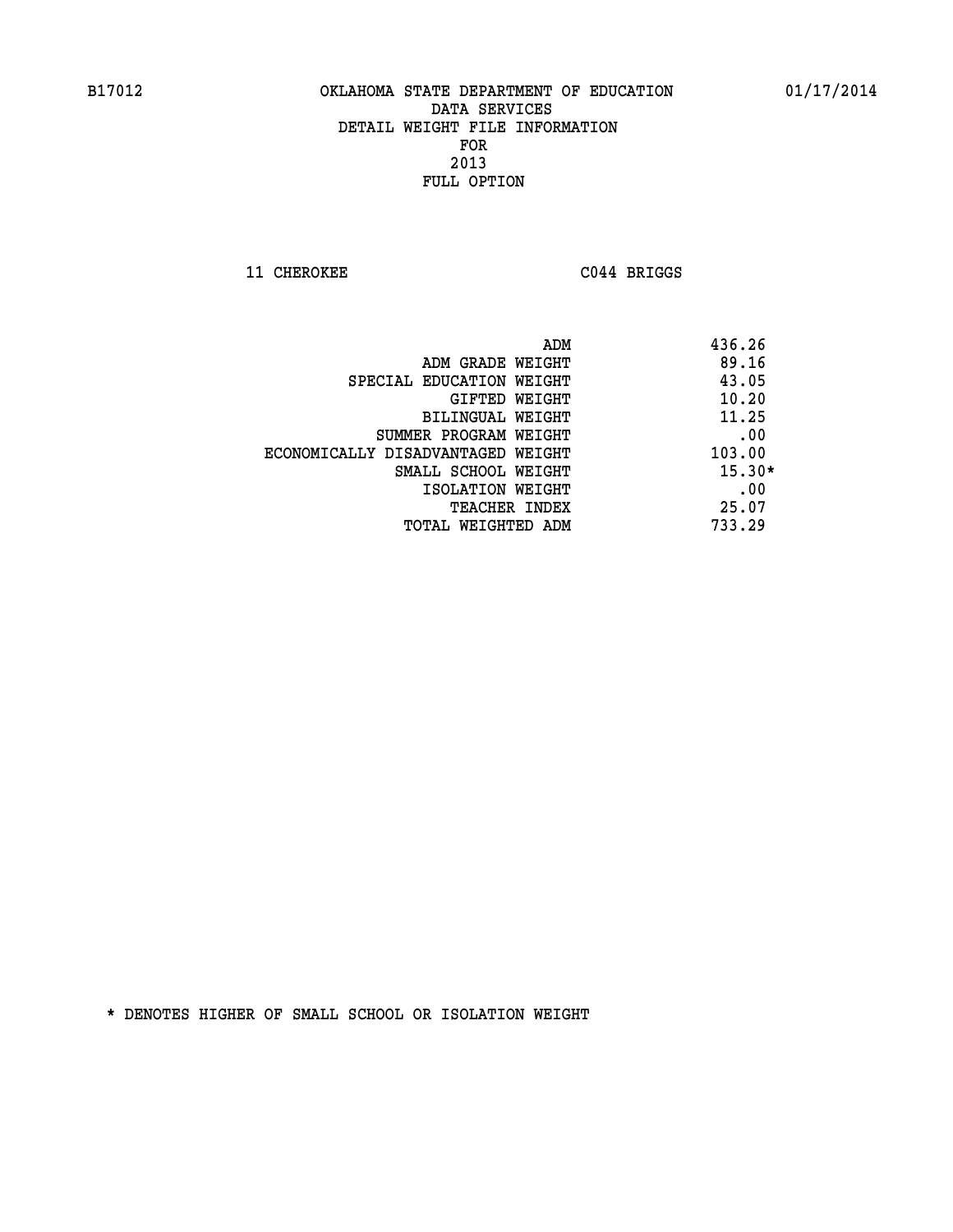**11 CHEROKEE CO66 TENKILLER** 

|                                   | ADM | 297.11   |
|-----------------------------------|-----|----------|
| ADM GRADE WEIGHT                  |     | 58.37    |
| SPECIAL EDUCATION WEIGHT          |     | 26.50    |
| GIFTED WEIGHT                     |     | 16.32    |
| BILINGUAL WEIGHT                  |     | 33.25    |
| SUMMER PROGRAM WEIGHT             |     | .00      |
| ECONOMICALLY DISADVANTAGED WEIGHT |     | 59.00    |
| SMALL SCHOOL WEIGHT               |     | $26.05*$ |
| ISOLATION WEIGHT                  |     | .00      |
| <b>TEACHER INDEX</b>              |     | 33.49    |
| TOTAL WEIGHTED ADM                |     | 550.09   |
|                                   |     |          |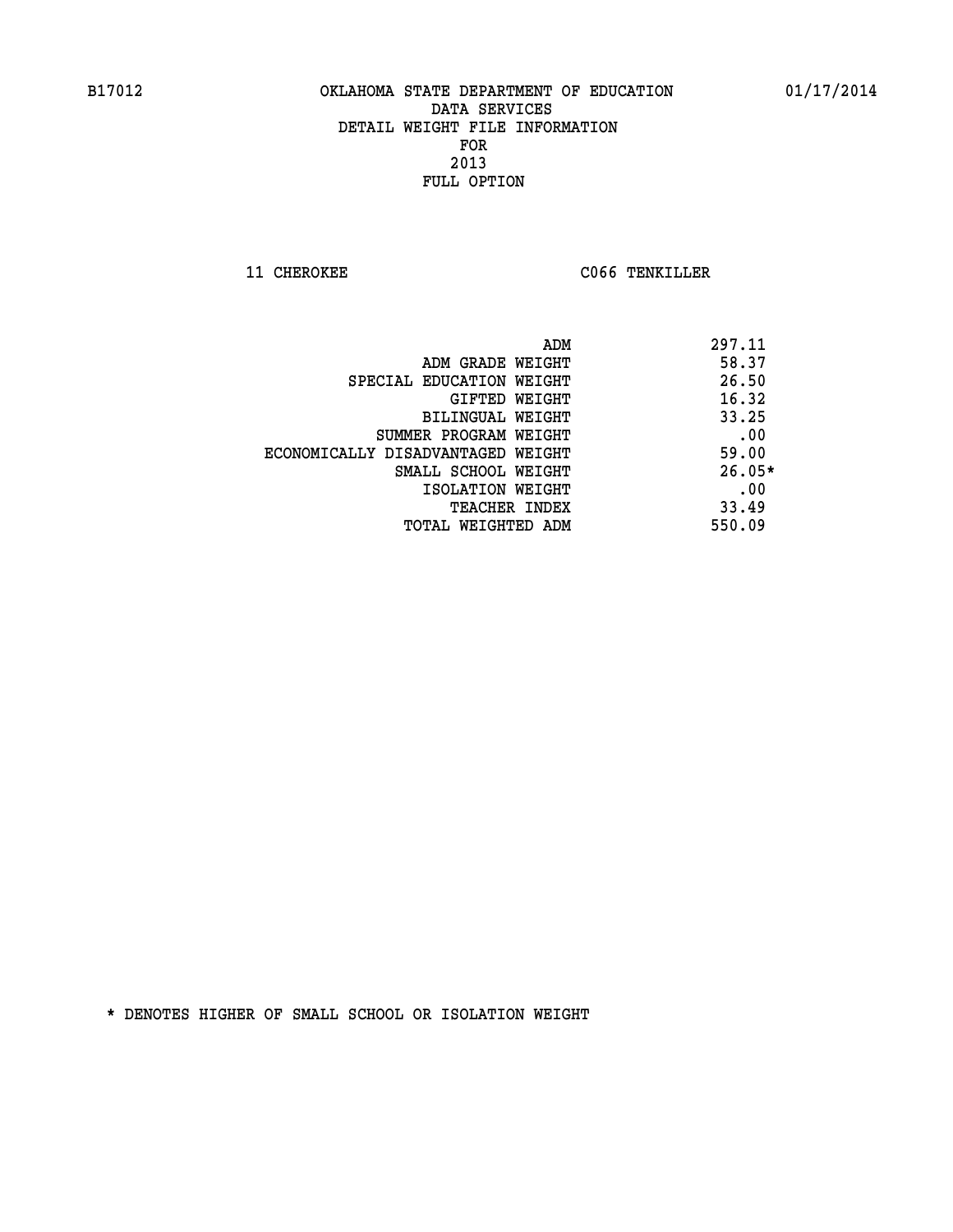11 CHEROKEE 1006 KEYS

| ADM                               | 869.53   |
|-----------------------------------|----------|
| ADM GRADE WEIGHT                  | 168.96   |
| SPECIAL EDUCATION WEIGHT          | 115.95   |
| GIFTED WEIGHT                     | 36.38    |
| BILINGUAL WEIGHT                  | 1.25     |
| SUMMER PROGRAM WEIGHT             | .00      |
| ECONOMICALLY DISADVANTAGED WEIGHT | 145.50   |
| SMALL SCHOOL WEIGHT               | .00      |
| ISOLATION WEIGHT                  | .00      |
| TEACHER INDEX                     | .00      |
| TOTAL WEIGHTED ADM                | 1,337.57 |
|                                   |          |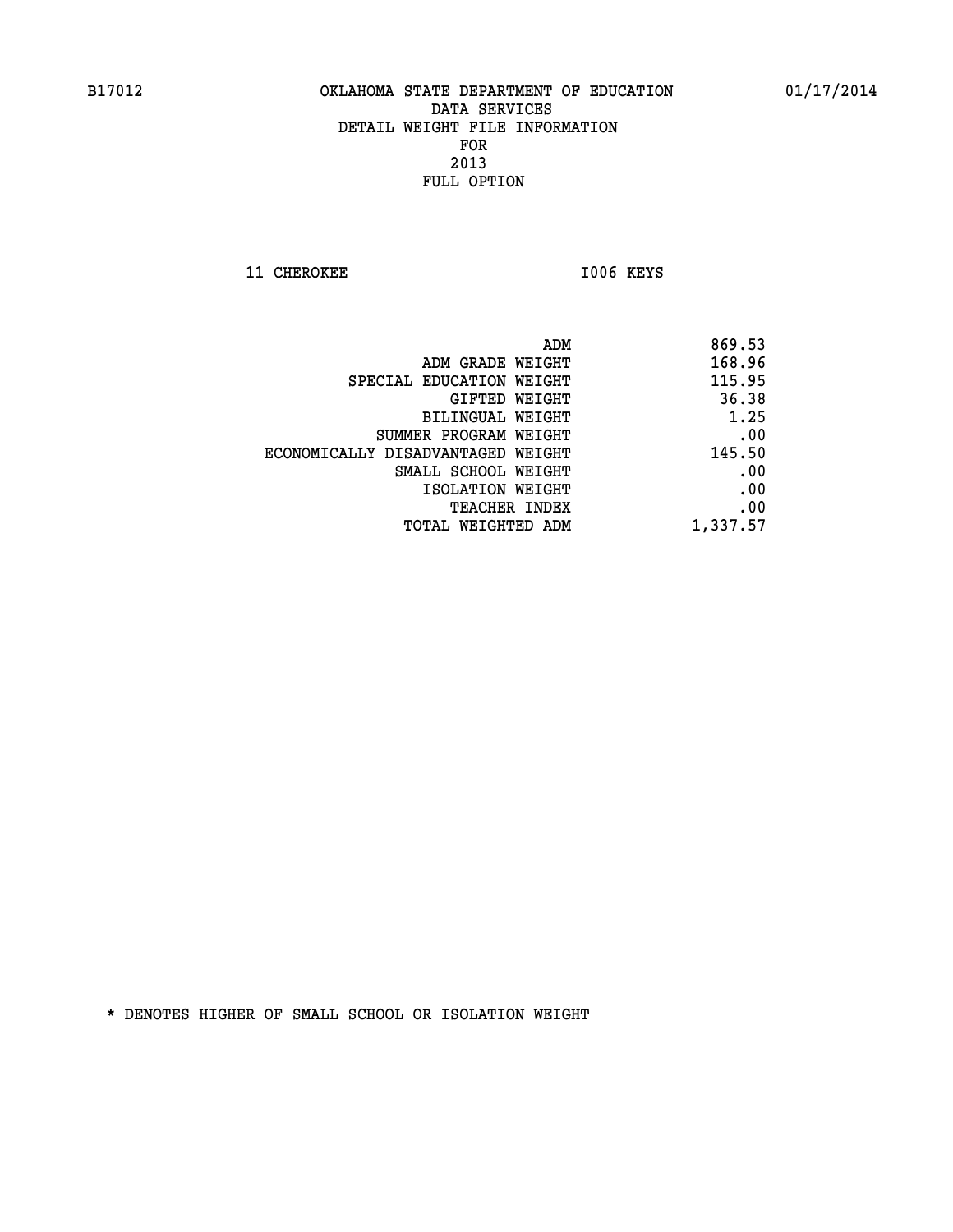**11 CHEROKEE 1016 HULBERT** 

| ADM                               | 607.85 |
|-----------------------------------|--------|
| ADM GRADE WEIGHT                  | 119.06 |
| SPECIAL EDUCATION WEIGHT          | 64.65  |
| GIFTED WEIGHT                     | 30.60  |
| BILINGUAL WEIGHT                  | 6.50   |
| SUMMER PROGRAM WEIGHT             | .00    |
| ECONOMICALLY DISADVANTAGED WEIGHT | 122.25 |
| SMALL SCHOOL WEIGHT               | .00    |
| ISOLATION WEIGHT                  | .00    |
| TEACHER INDEX                     | .00    |
| TOTAL WEIGHTED ADM                | 950.91 |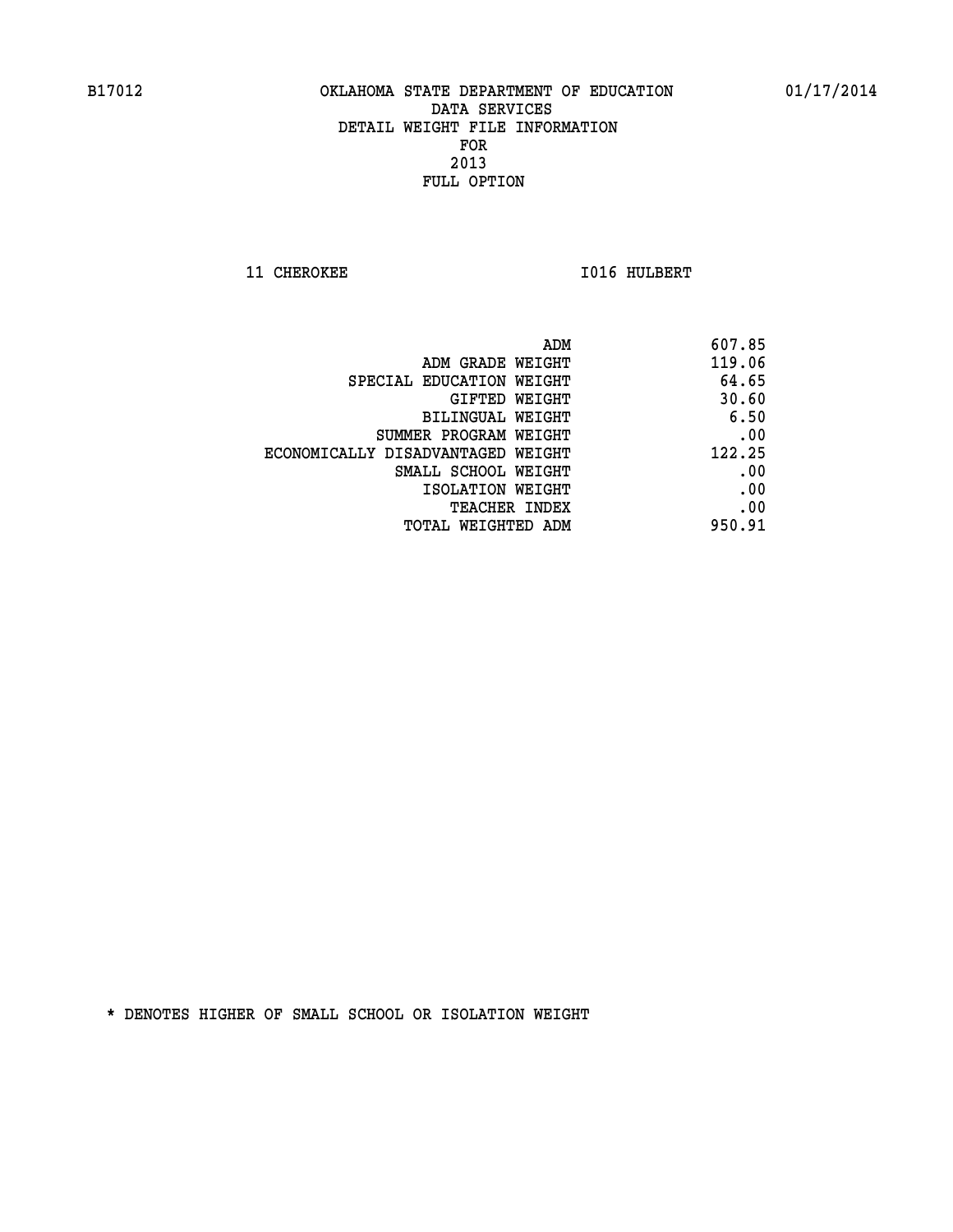**11 CHEROKEE 1035 TAHLEQUAH** 

| ADM                               | 3,520.82 |
|-----------------------------------|----------|
| ADM GRADE WEIGHT                  | 732.39   |
| SPECIAL EDUCATION WEIGHT          | 511.50   |
| GIFTED WEIGHT                     | 195.16   |
| BILINGUAL WEIGHT                  | 144.75   |
| SUMMER PROGRAM WEIGHT             | 6.00     |
| ECONOMICALLY DISADVANTAGED WEIGHT | 651.75   |
| SMALL SCHOOL WEIGHT               | .00      |
| ISOLATION WEIGHT                  | .00      |
| TEACHER INDEX                     | 33.35    |
| TOTAL WEIGHTED ADM                | 5,795.72 |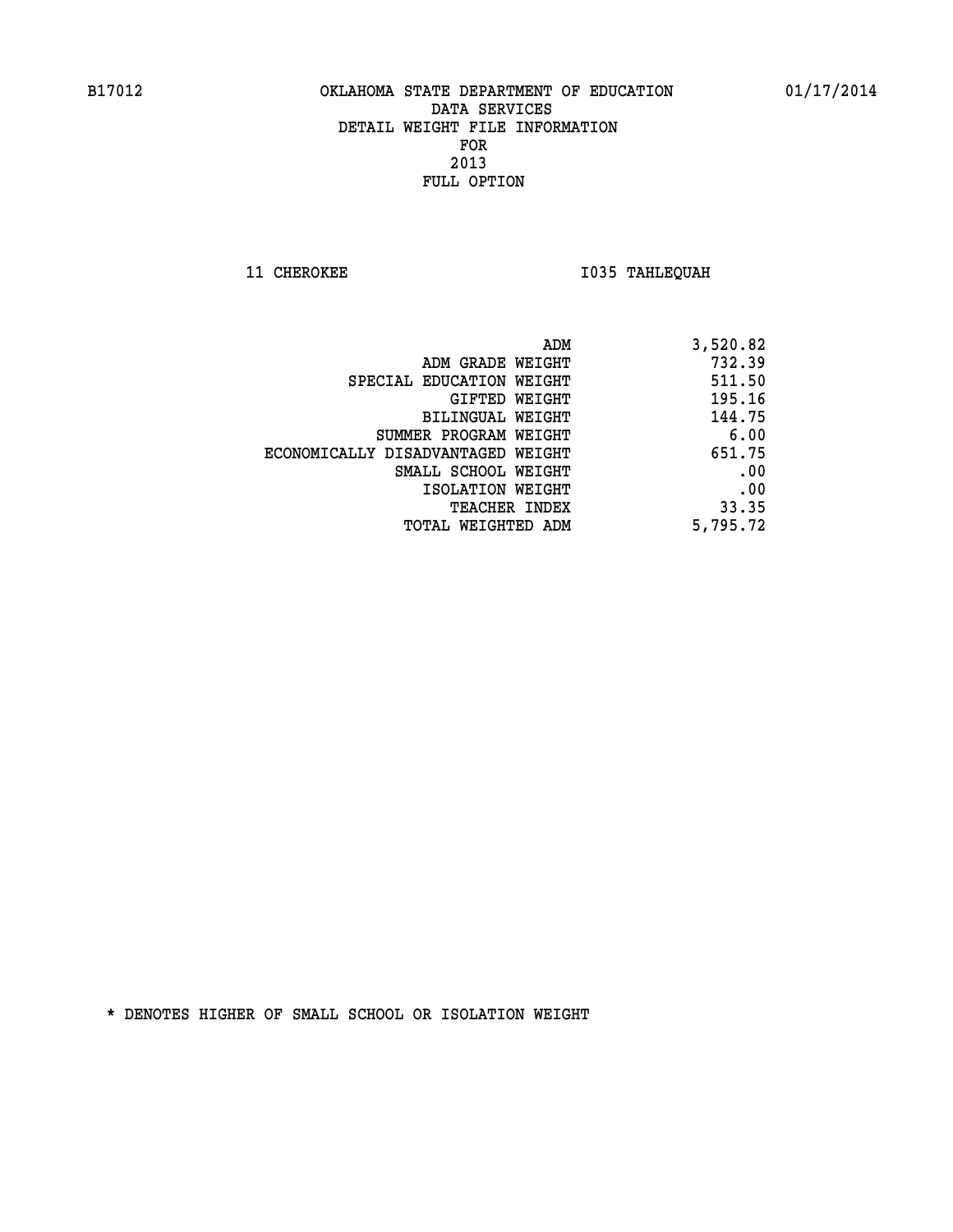**11 CHEROKEE TOO1 CHEROKEE IMMERSION CHA** 

| ADM                               | 118.39 |
|-----------------------------------|--------|
| ADM GRADE WEIGHT                  | 27.67  |
| SPECIAL EDUCATION WEIGHT          | 1.65   |
| GIFTED WEIGHT                     | .00    |
| BILINGUAL WEIGHT                  | 19.75  |
| SUMMER PROGRAM WEIGHT             | .00    |
| ECONOMICALLY DISADVANTAGED WEIGHT | 14.00  |
| SMALL SCHOOL WEIGHT               | .00    |
| ISOLATION WEIGHT                  | .00    |
| <b>TEACHER INDEX</b>              | .00    |
| TOTAL WEIGHTED ADM                | 181.46 |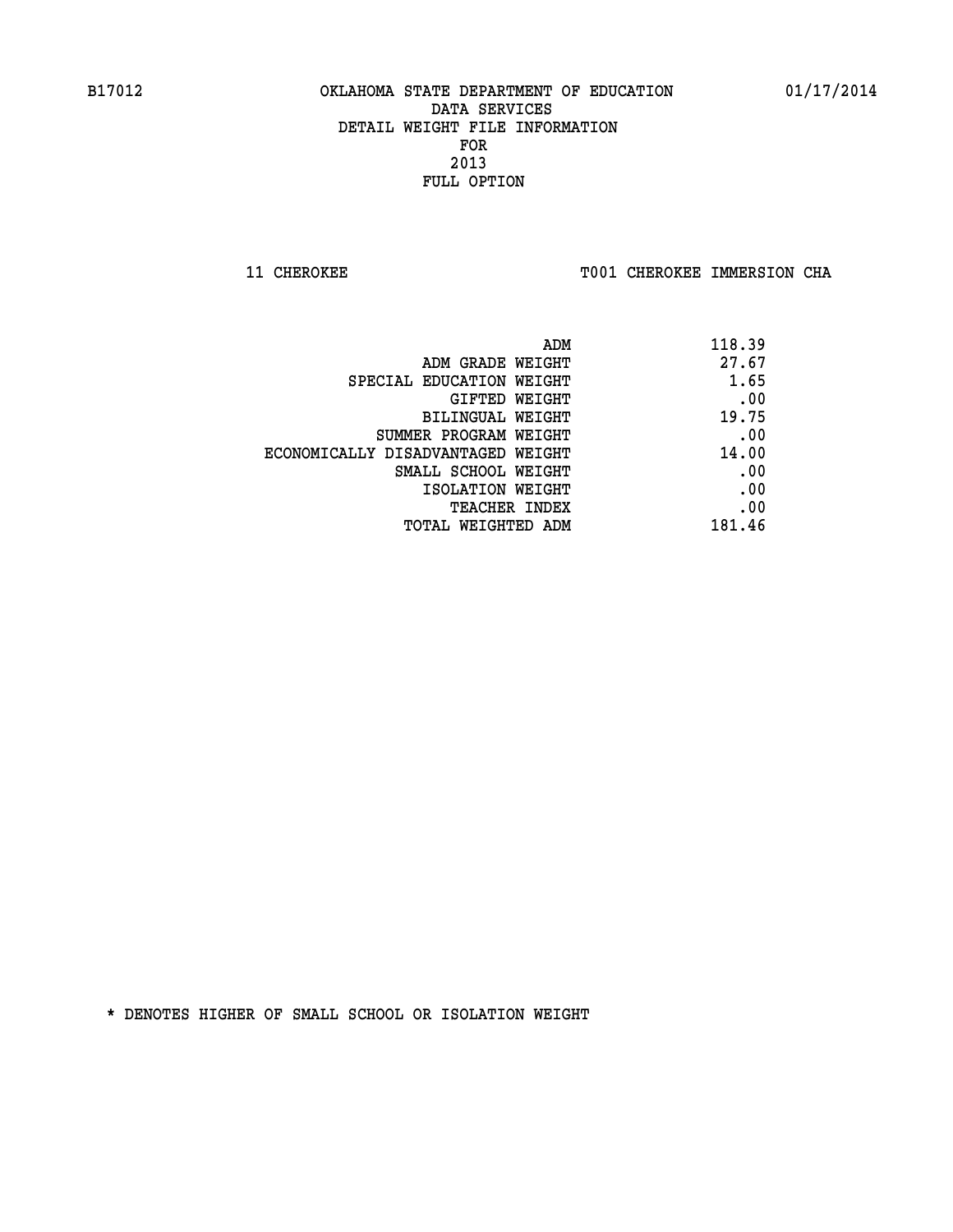**12 CHOCTAW C003 GRANT** 

|                                   | ADM | 200.61   |
|-----------------------------------|-----|----------|
| ADM GRADE WEIGHT                  |     | 39.93    |
| SPECIAL EDUCATION WEIGHT          |     | 73.15    |
| GIFTED WEIGHT                     |     | 5.44     |
| BILINGUAL WEIGHT                  |     | .00      |
| SUMMER PROGRAM WEIGHT             |     | .00      |
| ECONOMICALLY DISADVANTAGED WEIGHT |     | 51.25    |
| SMALL SCHOOL WEIGHT               |     | $24.91*$ |
| ISOLATION WEIGHT                  |     | .00      |
| <b>TEACHER INDEX</b>              |     | 14.12    |
| TOTAL WEIGHTED ADM                |     | 409.41   |
|                                   |     |          |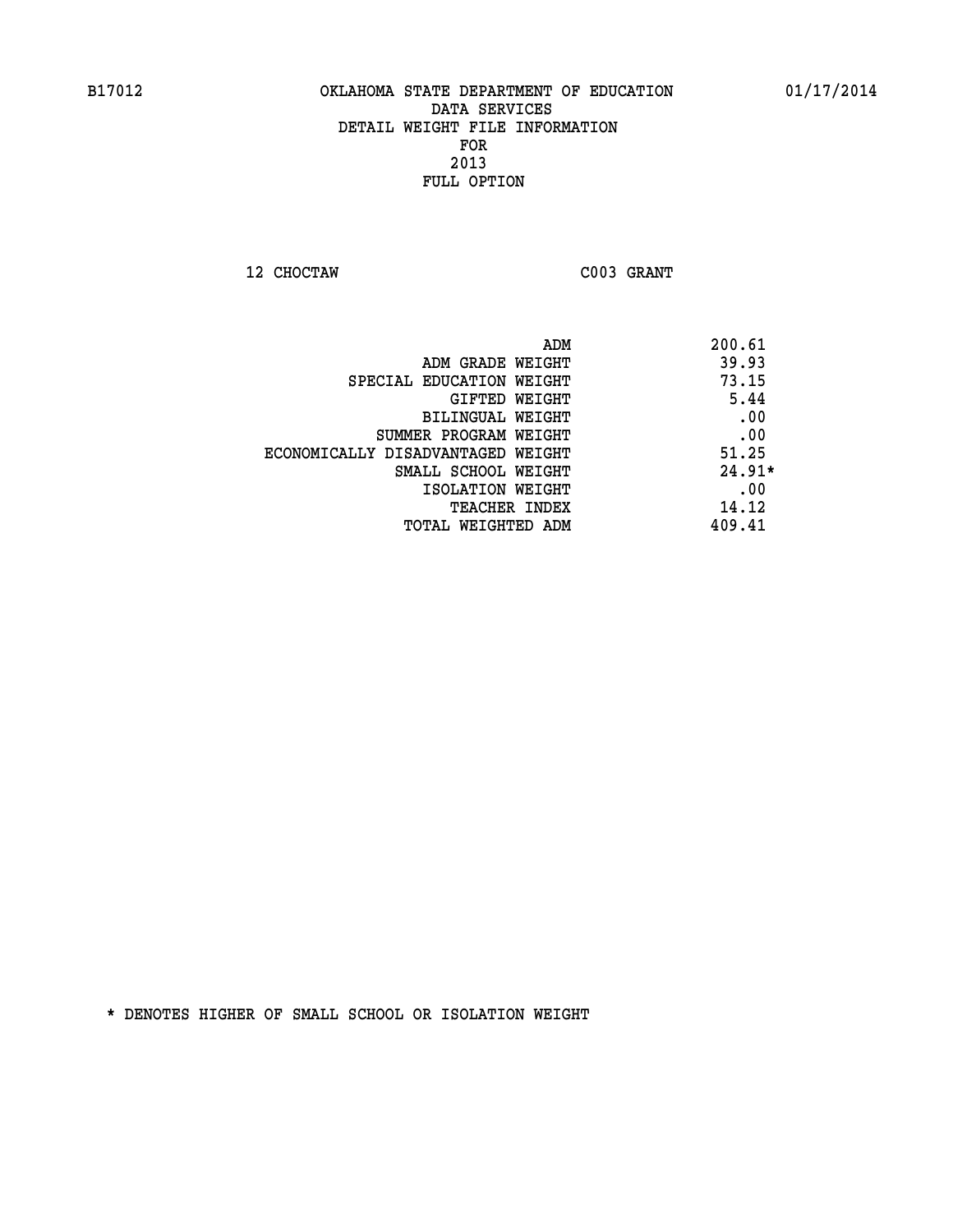**12 CHOCTAW C021 SWINK** 

| ADM                               | 135.86   |
|-----------------------------------|----------|
| ADM GRADE WEIGHT                  | 27.36    |
| SPECIAL EDUCATION WEIGHT          | 64.40    |
| <b>GIFTED WEIGHT</b>              | 3.40     |
| BILINGUAL WEIGHT                  | .00      |
| SUMMER PROGRAM WEIGHT             | .00      |
| ECONOMICALLY DISADVANTAGED WEIGHT | 32.25    |
| SMALL SCHOOL WEIGHT               | $20.19*$ |
| ISOLATION WEIGHT                  | .00      |
| <b>TEACHER INDEX</b>              | .00      |
| TOTAL WEIGHTED ADM                | 283.46   |
|                                   |          |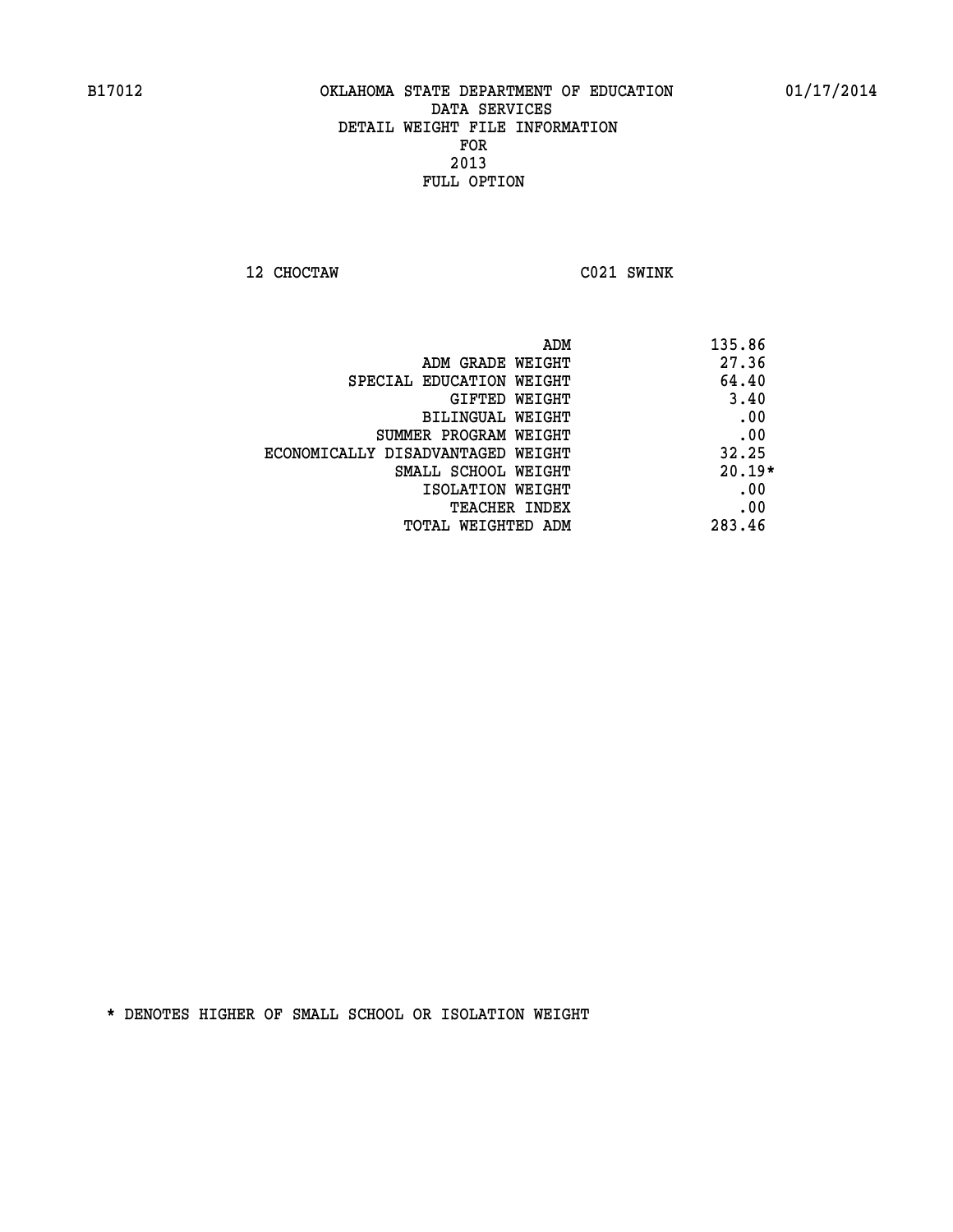**12 CHOCTAW I001 BOSWELL** 

|                                   | ADM | 358.83   |
|-----------------------------------|-----|----------|
| ADM GRADE WEIGHT                  |     | 72.56    |
| SPECIAL EDUCATION WEIGHT          |     | 97.90    |
| GIFTED WEIGHT                     |     | 9.52     |
| BILINGUAL WEIGHT                  |     | .00      |
| SUMMER PROGRAM WEIGHT             |     | .00      |
| ECONOMICALLY DISADVANTAGED WEIGHT |     | 70.00    |
| SMALL SCHOOL WEIGHT               |     | 23.09    |
| ISOLATION WEIGHT                  |     | $54.47*$ |
| <b>TEACHER INDEX</b>              |     | 30.53    |
| TOTAL WEIGHTED ADM                |     | 693.81   |
|                                   |     |          |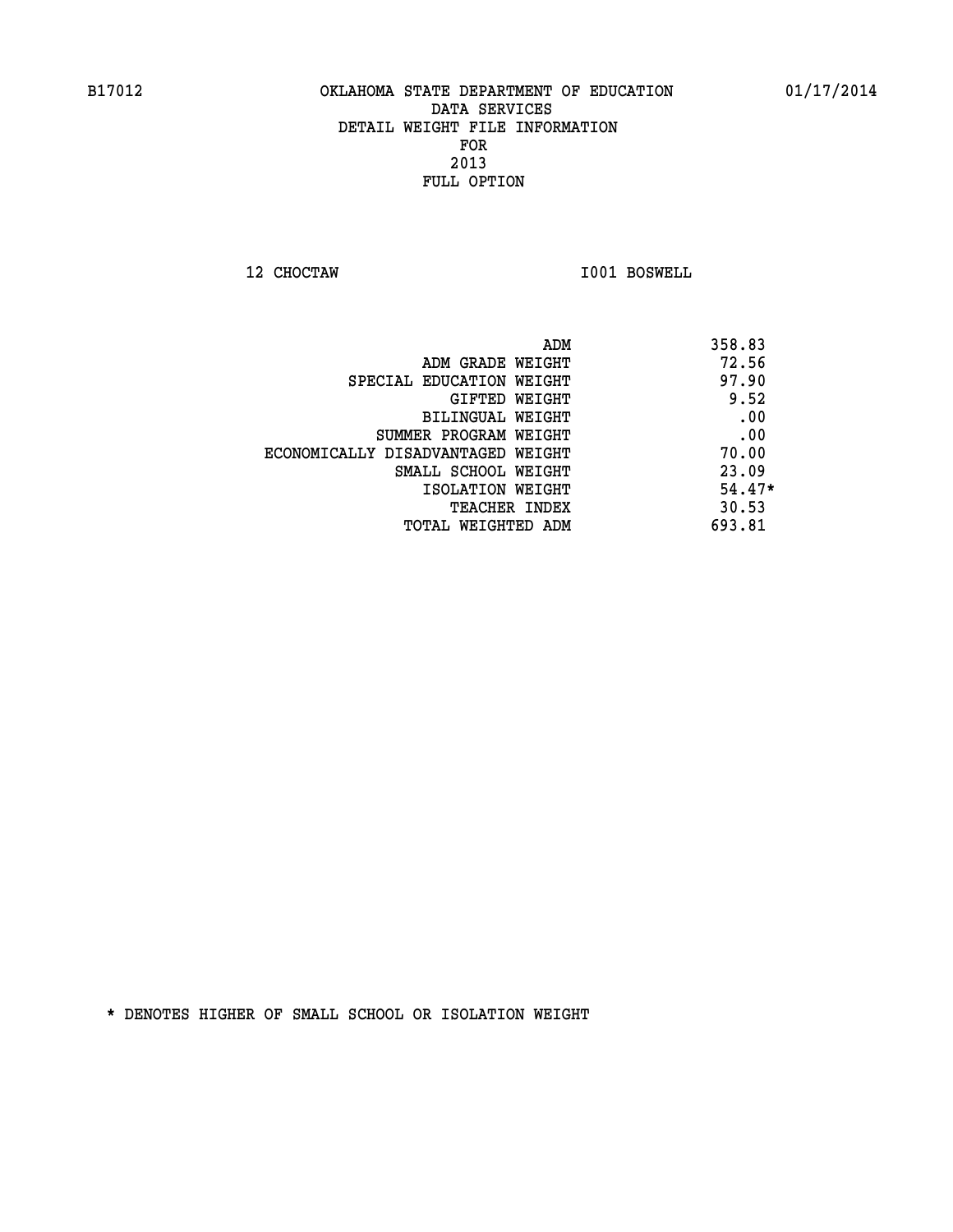**12 CHOCTAW I002 FORT TOWSON** 

| ADM                               | 425.78   |
|-----------------------------------|----------|
| ADM GRADE WEIGHT                  | 81.90    |
| SPECIAL EDUCATION WEIGHT          | 59.50    |
| <b>GIFTED WEIGHT</b>              | 15.30    |
| BILINGUAL WEIGHT                  | .00      |
| SUMMER PROGRAM WEIGHT             | .00      |
| ECONOMICALLY DISADVANTAGED WEIGHT | 83.75    |
| SMALL SCHOOL WEIGHT               | $16.62*$ |
| ISOLATION WEIGHT                  | .00      |
| <b>TEACHER INDEX</b>              | .00      |
| TOTAL WEIGHTED ADM                | 682.85   |
|                                   |          |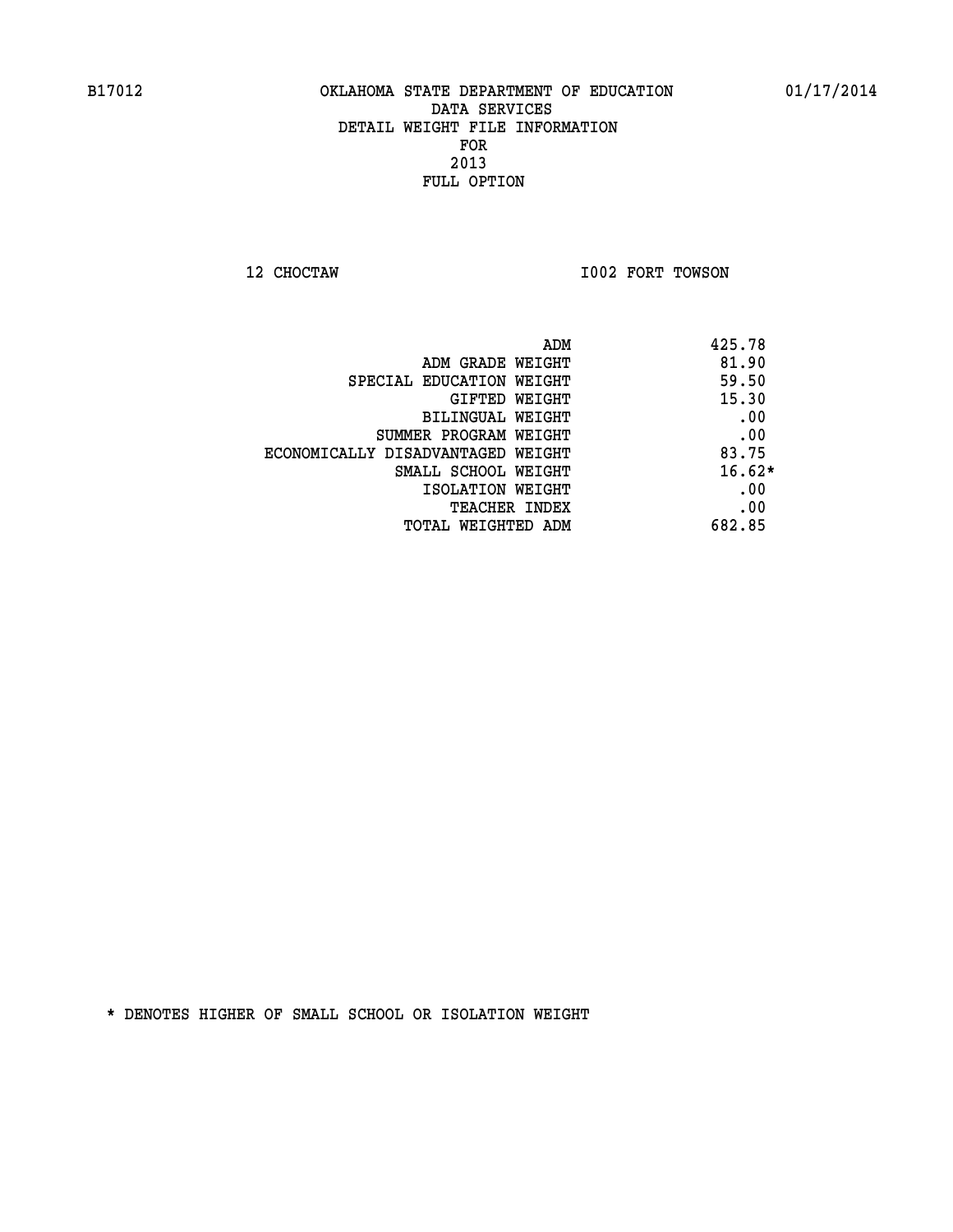**12 CHOCTAW I004 SOPER** 

| ADM                               | 363.65   |
|-----------------------------------|----------|
| ADM GRADE WEIGHT                  | 71.09    |
| SPECIAL EDUCATION WEIGHT          | 59.55    |
| GIFTED WEIGHT                     | 11.56    |
| BILINGUAL WEIGHT                  | .00      |
| SUMMER PROGRAM WEIGHT             | .00      |
| ECONOMICALLY DISADVANTAGED WEIGHT | 63.00    |
| SMALL SCHOOL WEIGHT               | $22.73*$ |
| ISOLATION WEIGHT                  | .00      |
| TEACHER INDEX                     | .00      |
| TOTAL WEIGHTED ADM                | 591.58   |
|                                   |          |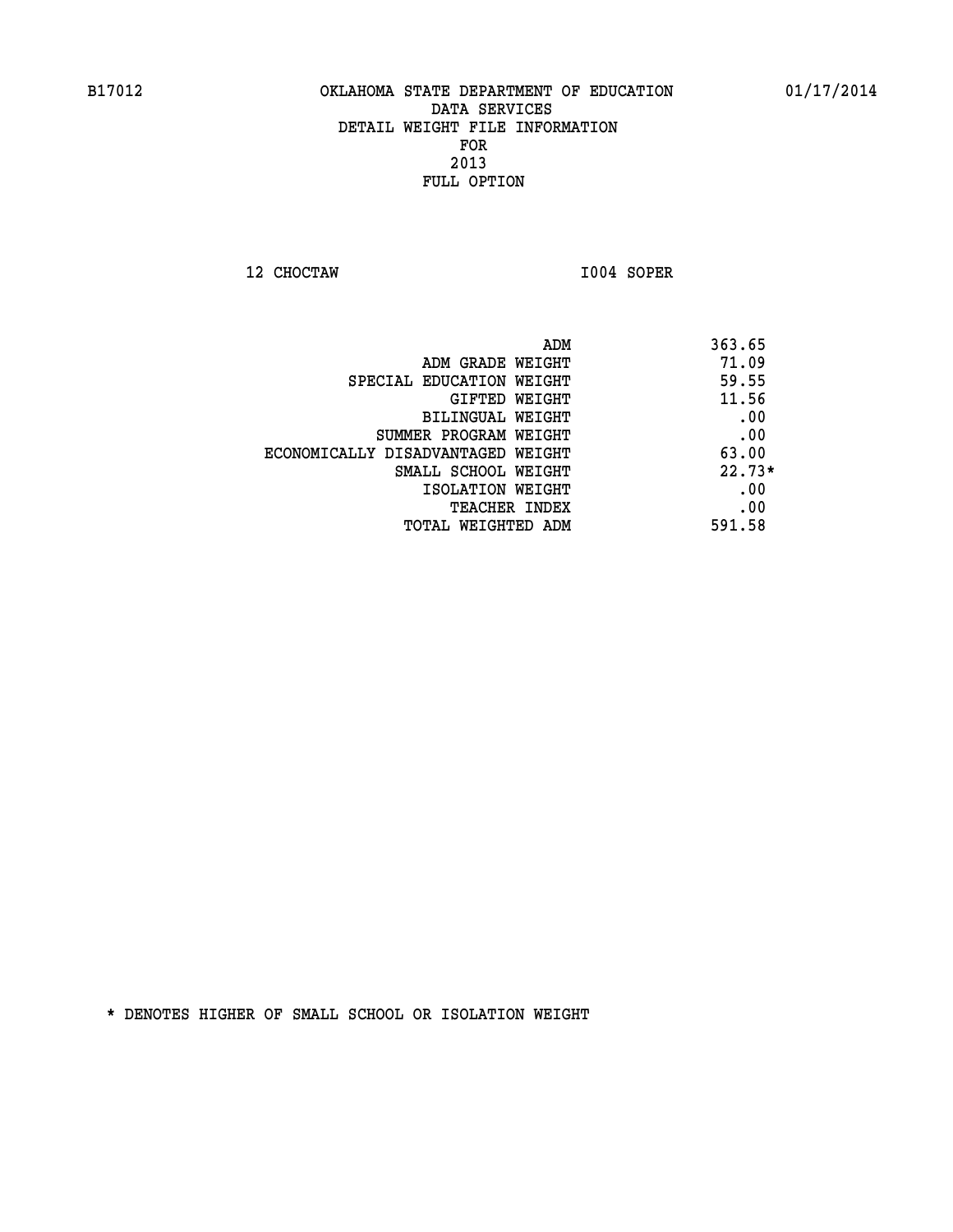**12 CHOCTAW I039 HUGO** 

| 1,153.53 | ADM                               |
|----------|-----------------------------------|
| 246.31   | ADM GRADE WEIGHT                  |
| 181.65   | SPECIAL EDUCATION WEIGHT          |
| 31.62    | GIFTED WEIGHT                     |
| 1.00     | BILINGUAL WEIGHT                  |
| .00      | SUMMER PROGRAM WEIGHT             |
| 241.75   | ECONOMICALLY DISADVANTAGED WEIGHT |
| .00      | SMALL SCHOOL WEIGHT               |
| .00      | ISOLATION WEIGHT                  |
| 63.69    | <b>TEACHER INDEX</b>              |
| 1,919.55 | TOTAL WEIGHTED ADM                |
|          |                                   |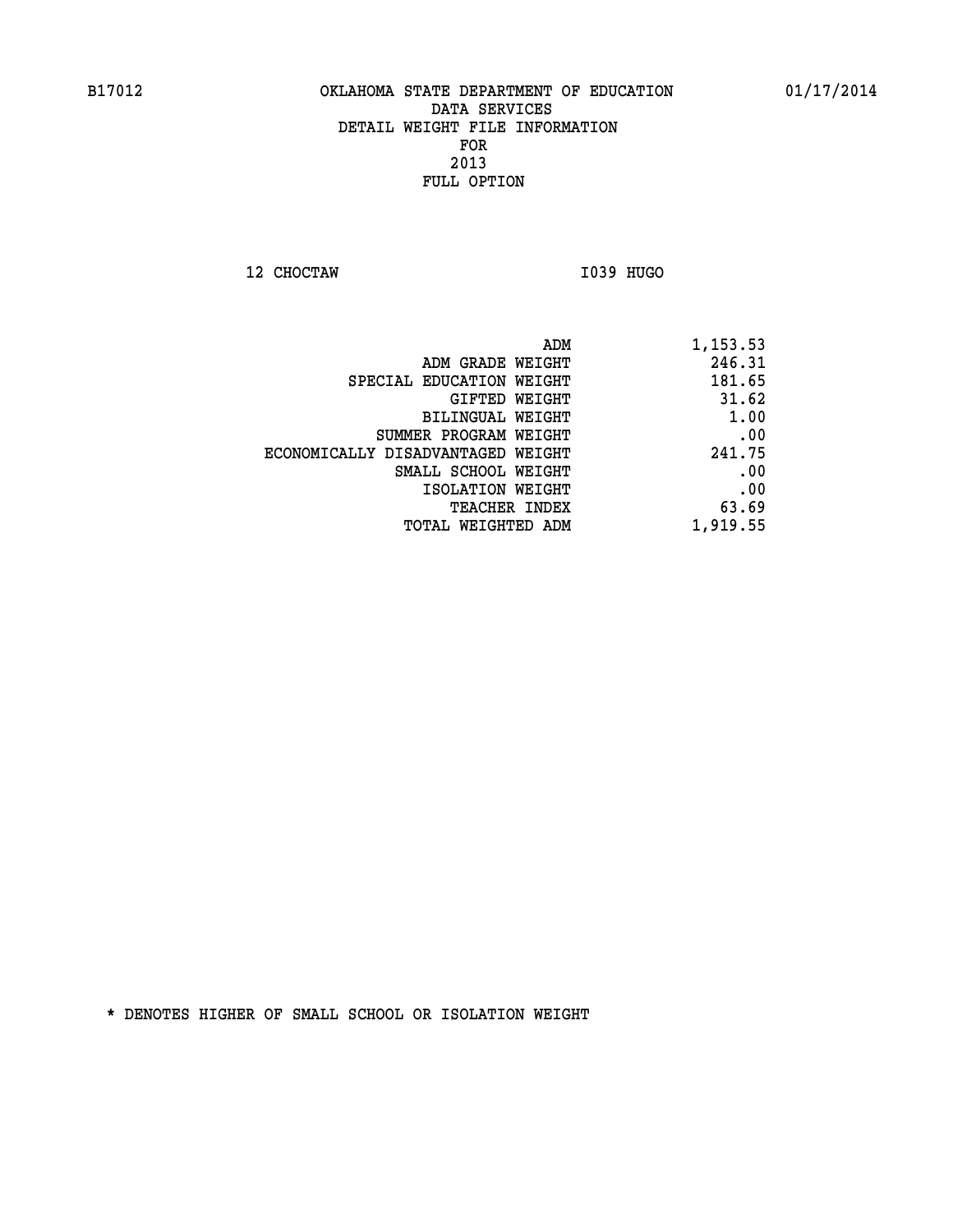**13 CIMARRON I002 BOISE CITY** 

|                                   | ADM | 287.55    |
|-----------------------------------|-----|-----------|
| ADM GRADE WEIGHT                  |     | 60.26     |
| SPECIAL EDUCATION WEIGHT          |     | 25.40     |
| GIFTED WEIGHT                     |     | 6.80      |
| BILINGUAL WEIGHT                  |     | 16.00     |
| SUMMER PROGRAM WEIGHT             |     | .00       |
| ECONOMICALLY DISADVANTAGED WEIGHT |     | 55.25     |
| SMALL SCHOOL WEIGHT               |     | 28.68     |
| ISOLATION WEIGHT                  |     | $166.78*$ |
| TEACHER INDEX                     |     | 2.46      |
| TOTAL WEIGHTED ADM                |     | 620.50    |
|                                   |     |           |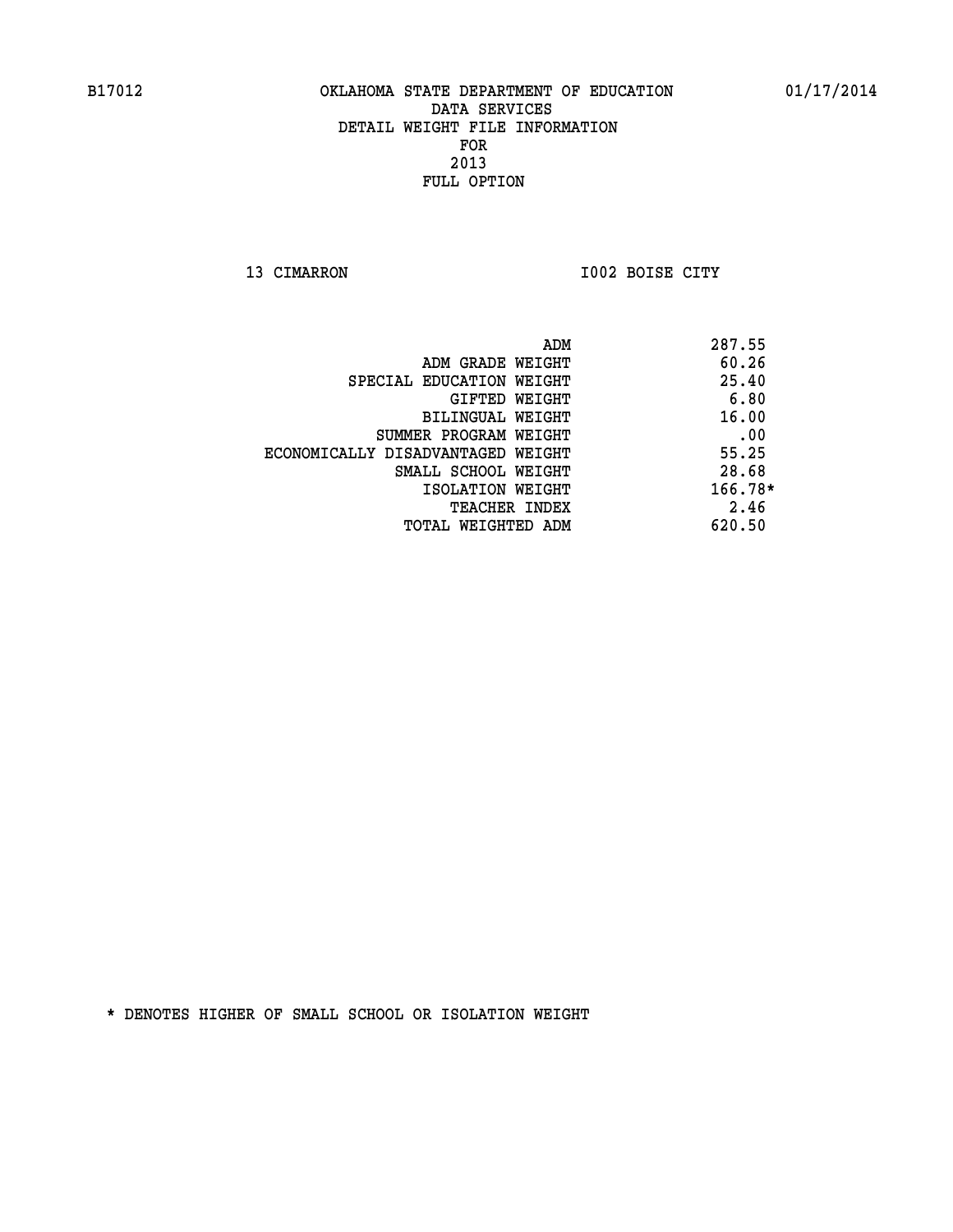13 CIMARRON 1010 FELT

| ADM                               | 85.68    |
|-----------------------------------|----------|
| ADM GRADE WEIGHT                  | 14.38    |
| SPECIAL EDUCATION WEIGHT          | 10.50    |
| <b>GIFTED WEIGHT</b>              | 3.40     |
| <b>BILINGUAL WEIGHT</b>           | 3.25     |
| SUMMER PROGRAM WEIGHT             | .00      |
| ECONOMICALLY DISADVANTAGED WEIGHT | 11.50    |
| SMALL SCHOOL WEIGHT               | 14.36    |
| ISOLATION WEIGHT                  | $93.39*$ |
| <b>TEACHER INDEX</b>              | .00      |
| TOTAL WEIGHTED ADM                | 222.10   |
|                                   |          |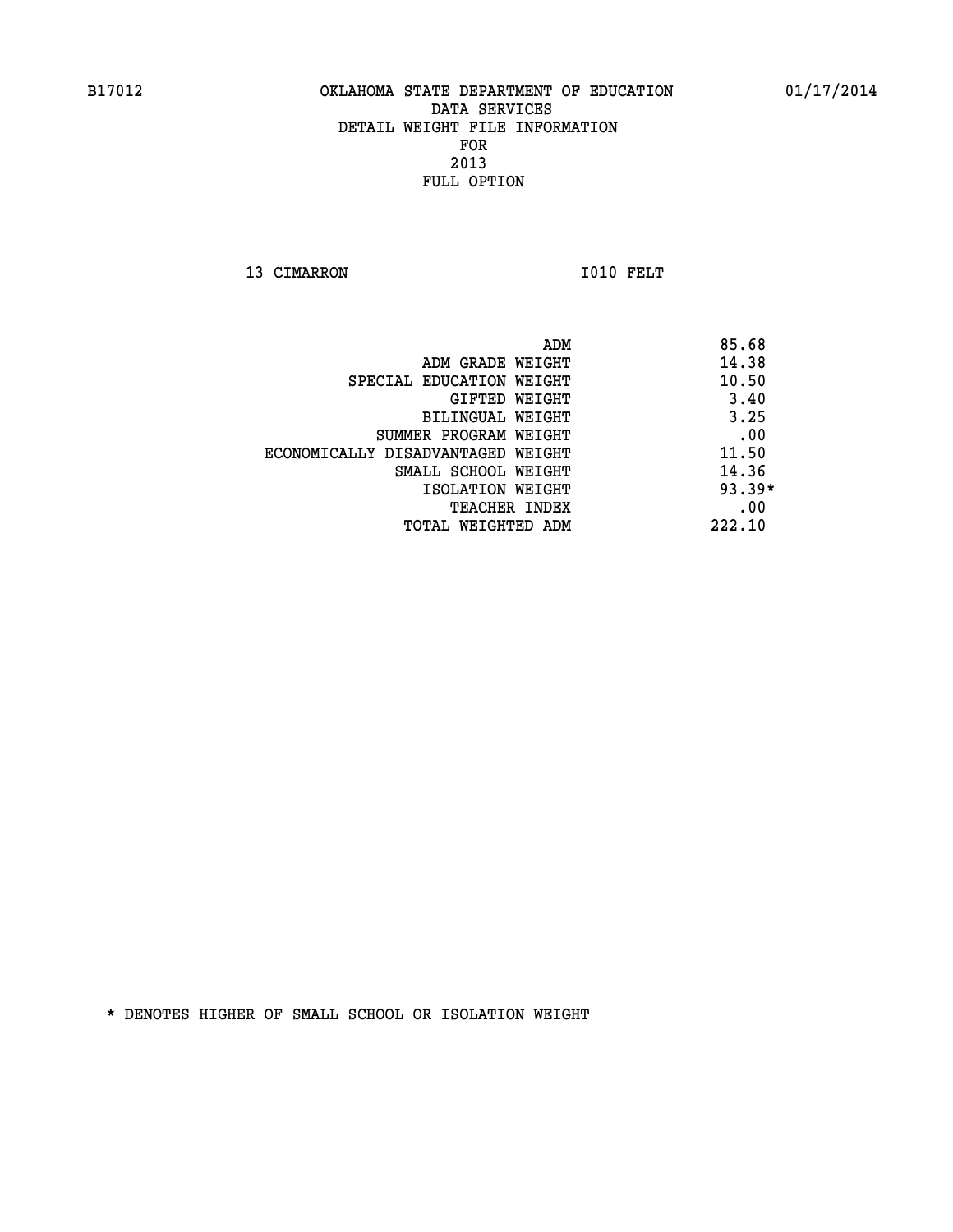13 CIMARRON 1011 KEYES

|                                   | 65.19<br>ADM |
|-----------------------------------|--------------|
| ADM GRADE WEIGHT                  | 14.89        |
| SPECIAL EDUCATION WEIGHT          | .80          |
| GIFTED WEIGHT                     | 2.04         |
| BILINGUAL WEIGHT                  | 5.50         |
| SUMMER PROGRAM WEIGHT             | .00          |
| ECONOMICALLY DISADVANTAGED WEIGHT | 14.25        |
| SMALL SCHOOL WEIGHT               | 13.97        |
| ISOLATION WEIGHT                  | $75.62*$     |
| TEACHER INDEX                     | .00          |
| TOTAL WEIGHTED ADM                | 178.29       |
|                                   |              |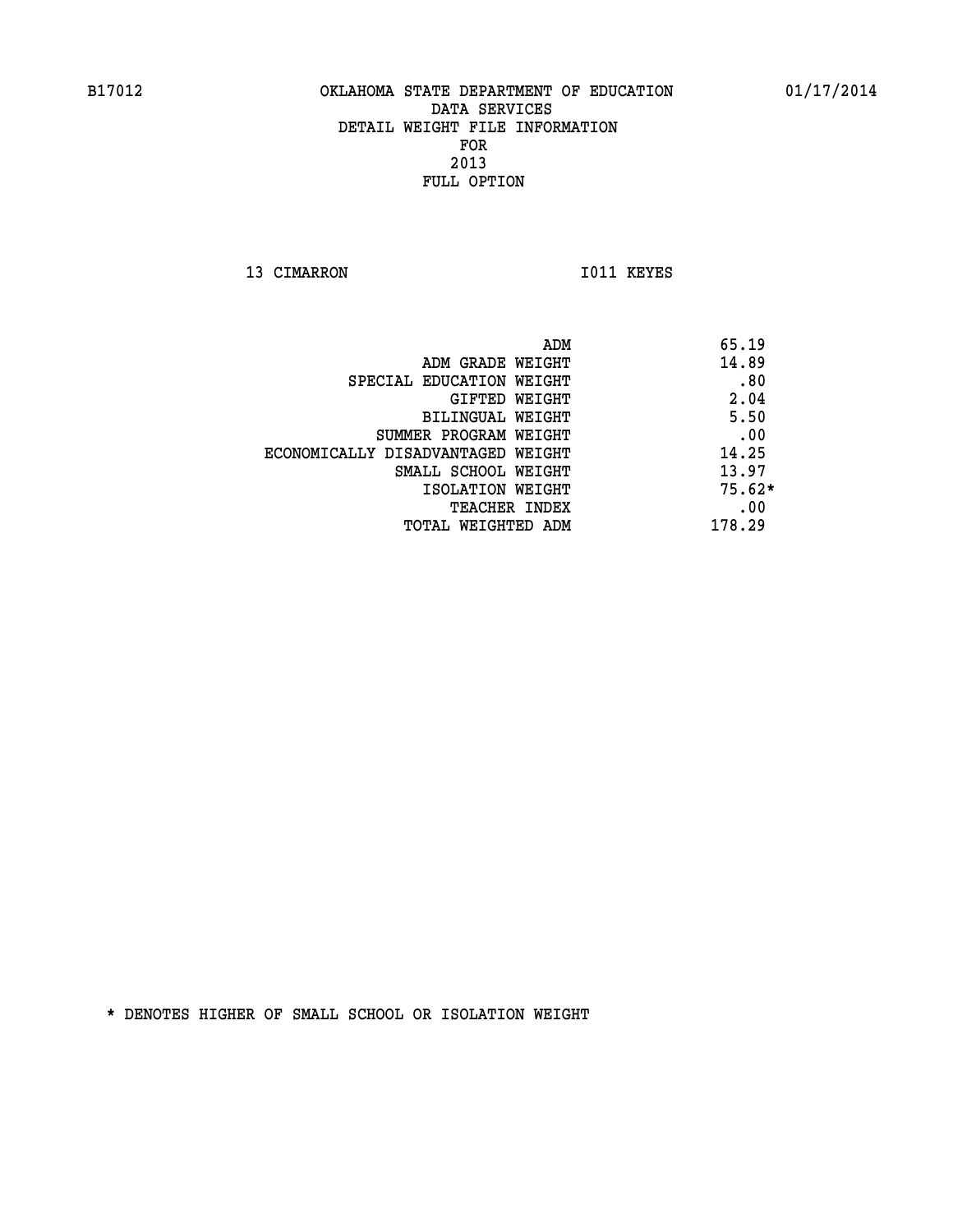**14 CLEVELAND C016 ROBIN HILL** 

| ADM                               | 253.38   |
|-----------------------------------|----------|
| ADM GRADE WEIGHT                  | 58.16    |
| SPECIAL EDUCATION WEIGHT          | 20.25    |
| <b>GIFTED WEIGHT</b>              | 8.84     |
| BILINGUAL WEIGHT                  | .00      |
| SUMMER PROGRAM WEIGHT             | .00      |
| ECONOMICALLY DISADVANTAGED WEIGHT | 26.75    |
| SMALL SCHOOL WEIGHT               | $26.40*$ |
| ISOLATION WEIGHT                  | .00      |
| TEACHER INDEX                     | .03      |
| TOTAL WEIGHTED ADM                | 393.81   |
|                                   |          |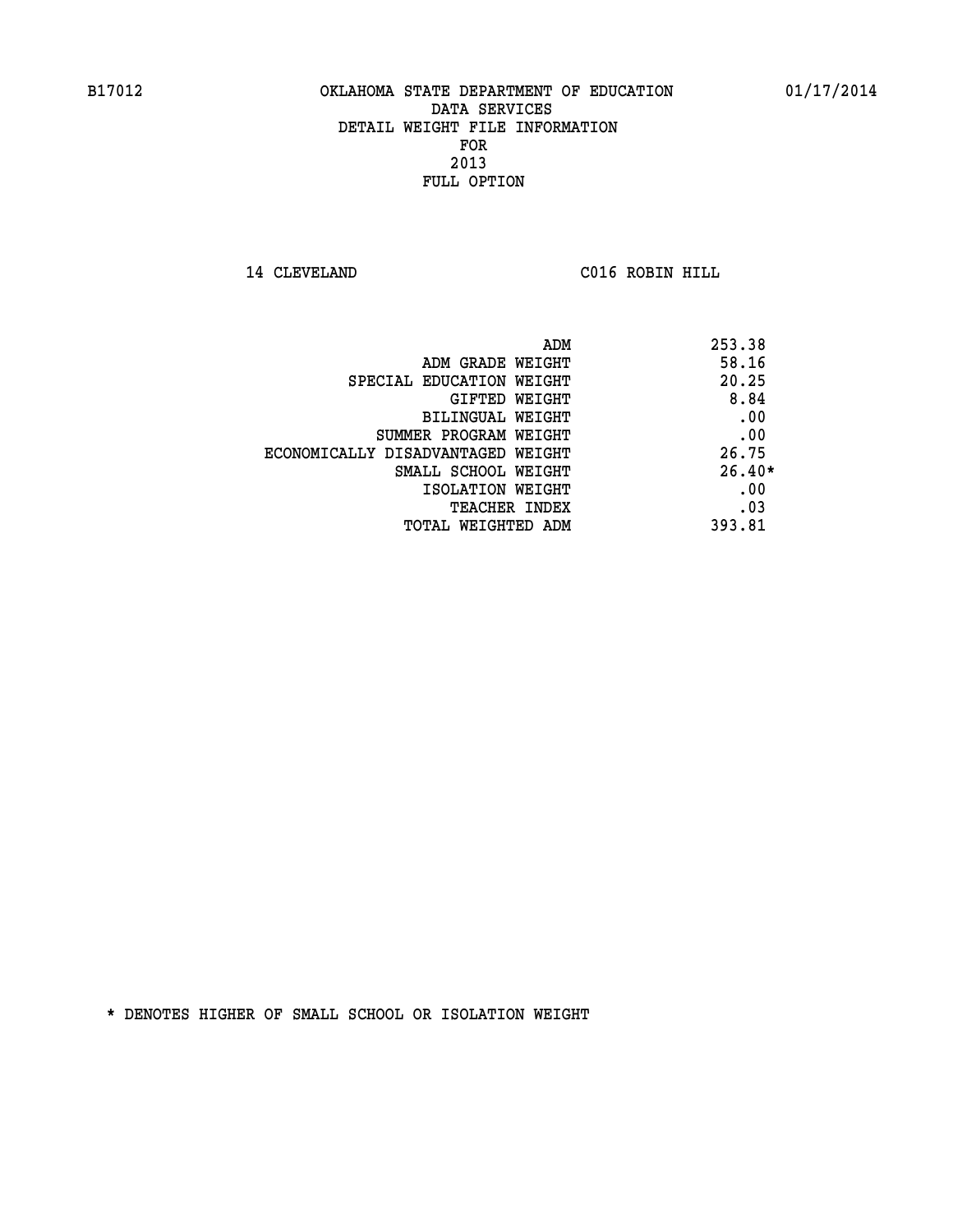14 CLEVELAND 1002 MOORE

|                                   | 23,056.90<br>ADM |
|-----------------------------------|------------------|
| ADM GRADE WEIGHT                  | 3,655.54         |
| SPECIAL EDUCATION WEIGHT          | 3,663.75         |
| GIFTED WEIGHT                     | 1,272.96         |
| BILINGUAL WEIGHT                  | 328.75           |
| SUMMER PROGRAM WEIGHT             | .00              |
| ECONOMICALLY DISADVANTAGED WEIGHT | 2,377.25         |
| SMALL SCHOOL WEIGHT               | .00              |
| ISOLATION WEIGHT                  | .00              |
| <b>TEACHER INDEX</b>              | .00              |
| WEIGHTED ADM<br>TOTAL             | 34, 355. 15      |
|                                   |                  |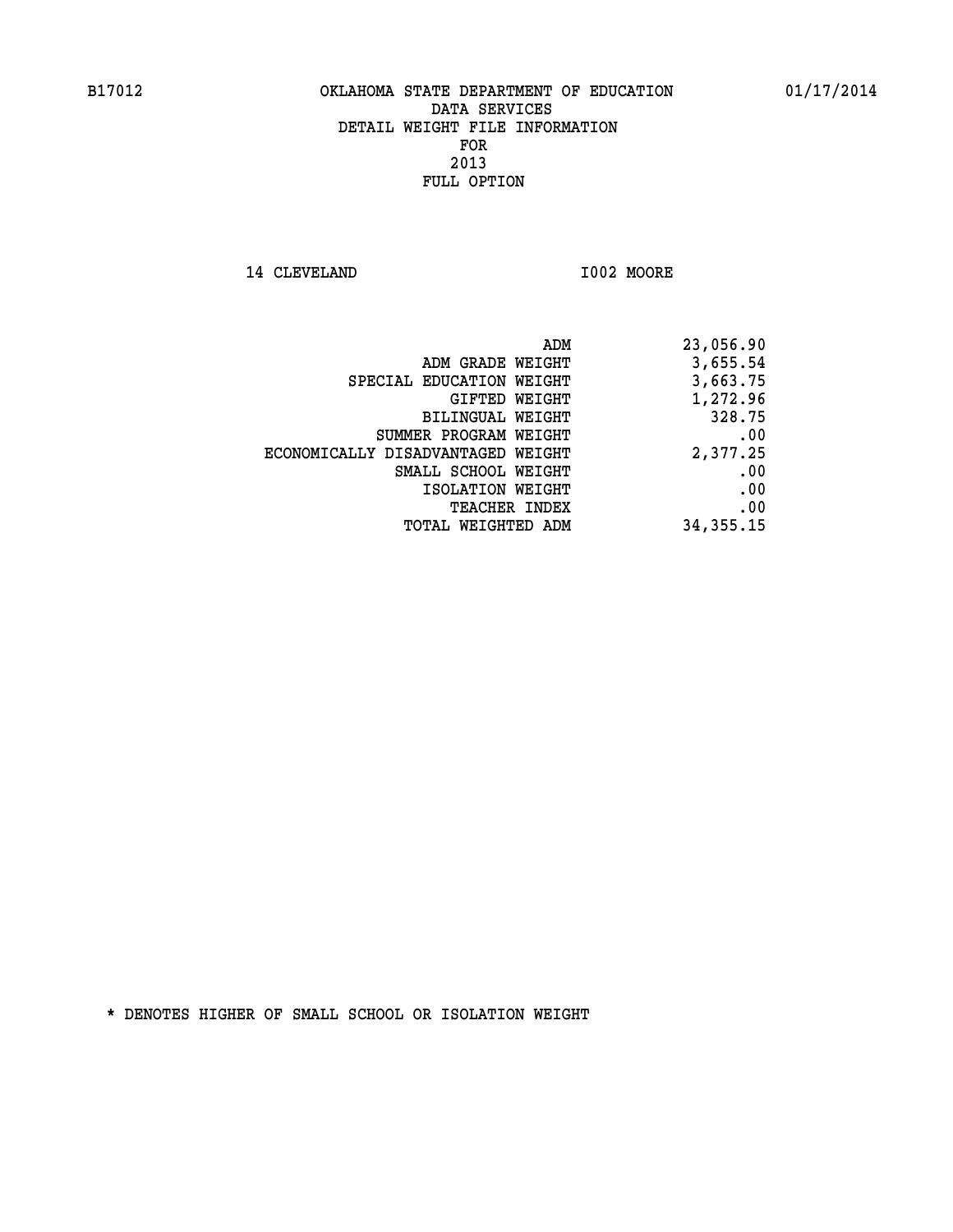14 CLEVELAND 1029 NORMAN

|                                   | ADM<br>15,084.36 |
|-----------------------------------|------------------|
| ADM GRADE WEIGHT                  | 2,588.87         |
| SPECIAL EDUCATION WEIGHT          | 2,478.05         |
| GIFTED WEIGHT                     | 1,110.78         |
| <b>BILINGUAL WEIGHT</b>           | 279.75           |
| SUMMER PROGRAM WEIGHT             | 21.60            |
| ECONOMICALLY DISADVANTAGED WEIGHT | 1,858.00         |
| SMALL SCHOOL WEIGHT               | .00              |
| ISOLATION WEIGHT                  | .00              |
| TEACHER INDEX                     | .00              |
| TOTAL WEIGHTED ADM                | 23,421.41        |
|                                   |                  |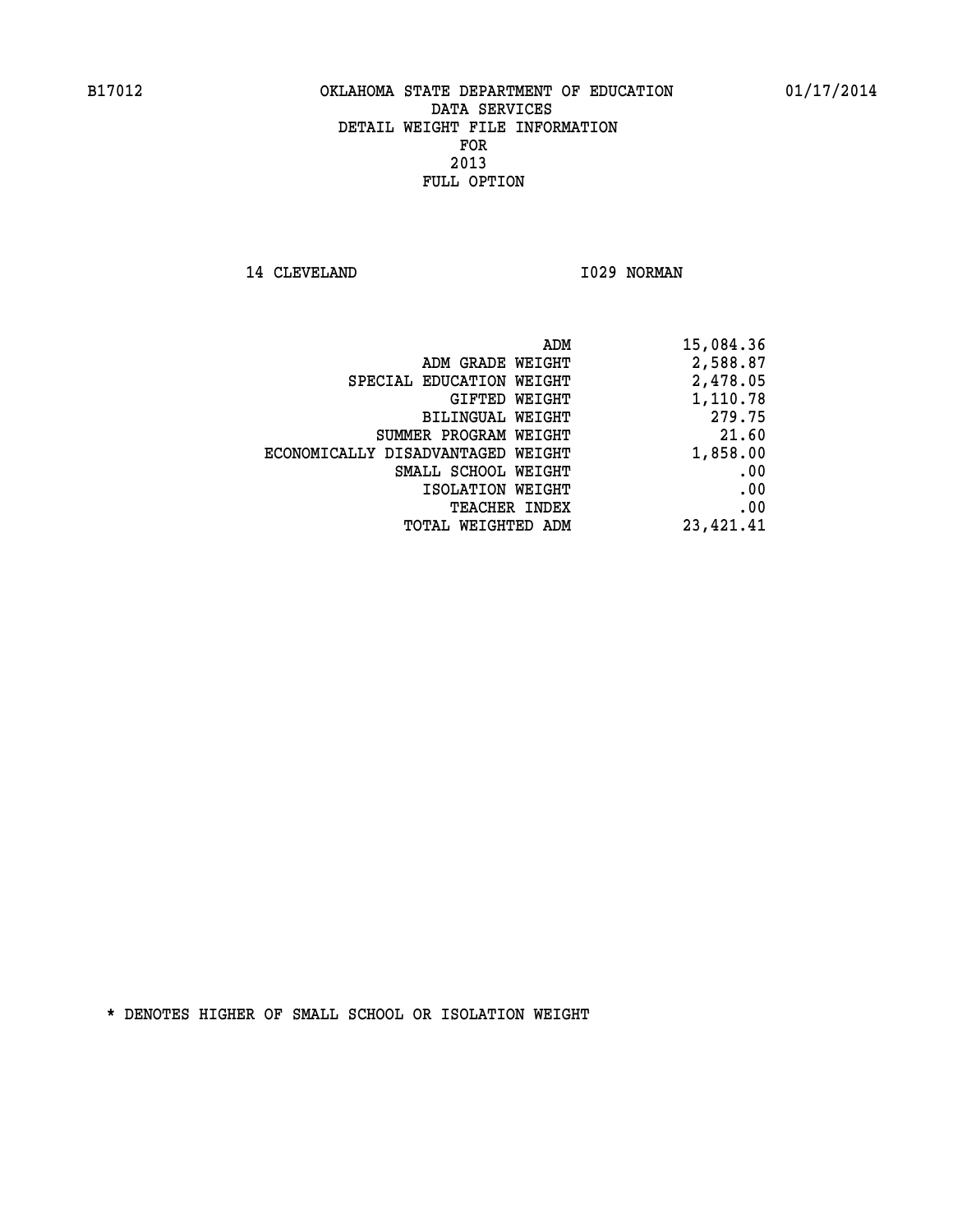14 CLEVELAND 1040 NOBLE

|                                   | 2,830.98<br>ADM |
|-----------------------------------|-----------------|
| ADM GRADE WEIGHT                  | 479.82          |
| SPECIAL EDUCATION WEIGHT          | 324.30          |
| <b>GIFTED WEIGHT</b>              | 114.24          |
| BILINGUAL WEIGHT                  | 2.50            |
| SUMMER PROGRAM WEIGHT             | .00             |
| ECONOMICALLY DISADVANTAGED WEIGHT | 452.50          |
| SMALL SCHOOL WEIGHT               | .00             |
| ISOLATION WEIGHT                  | .00             |
| <b>TEACHER INDEX</b>              | 77.15           |
| TOTAL WEIGHTED ADM                | 4,281.49        |
|                                   |                 |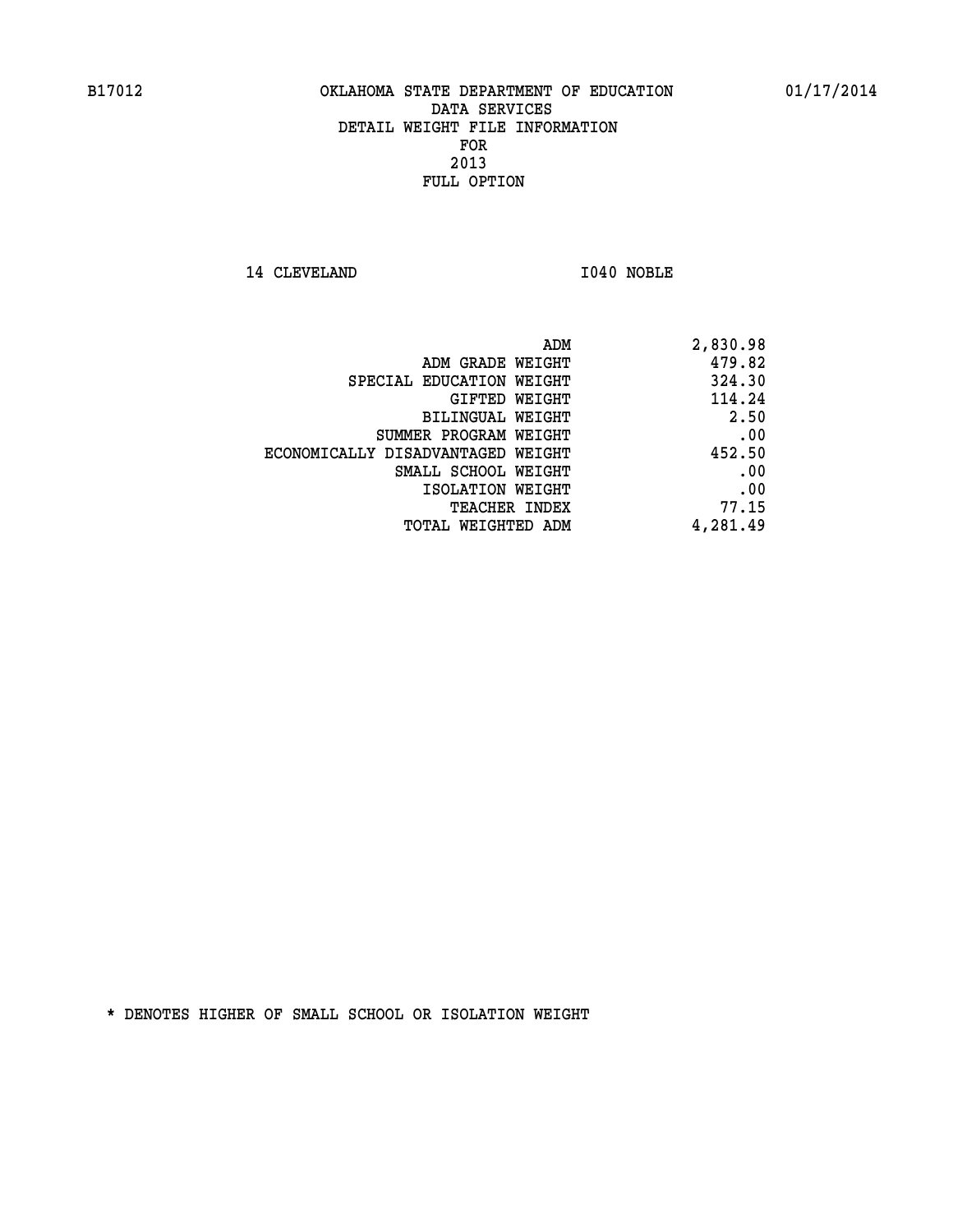14 CLEVELAND 1057 LEXINGTON

|                                   | ADM<br>1,115.23 |
|-----------------------------------|-----------------|
| ADM GRADE WEIGHT                  | 220.51          |
| SPECIAL EDUCATION WEIGHT          | 127.10          |
| GIFTED WEIGHT                     | 39.44           |
| <b>BILINGUAL WEIGHT</b>           | 16.75           |
| SUMMER PROGRAM WEIGHT             | .00             |
| ECONOMICALLY DISADVANTAGED WEIGHT | 162.25          |
| SMALL SCHOOL WEIGHT               | .00             |
| ISOLATION WEIGHT                  | .00             |
| TEACHER INDEX                     | .00             |
| TOTAL WEIGHTED ADM                | 1,681.28        |
|                                   |                 |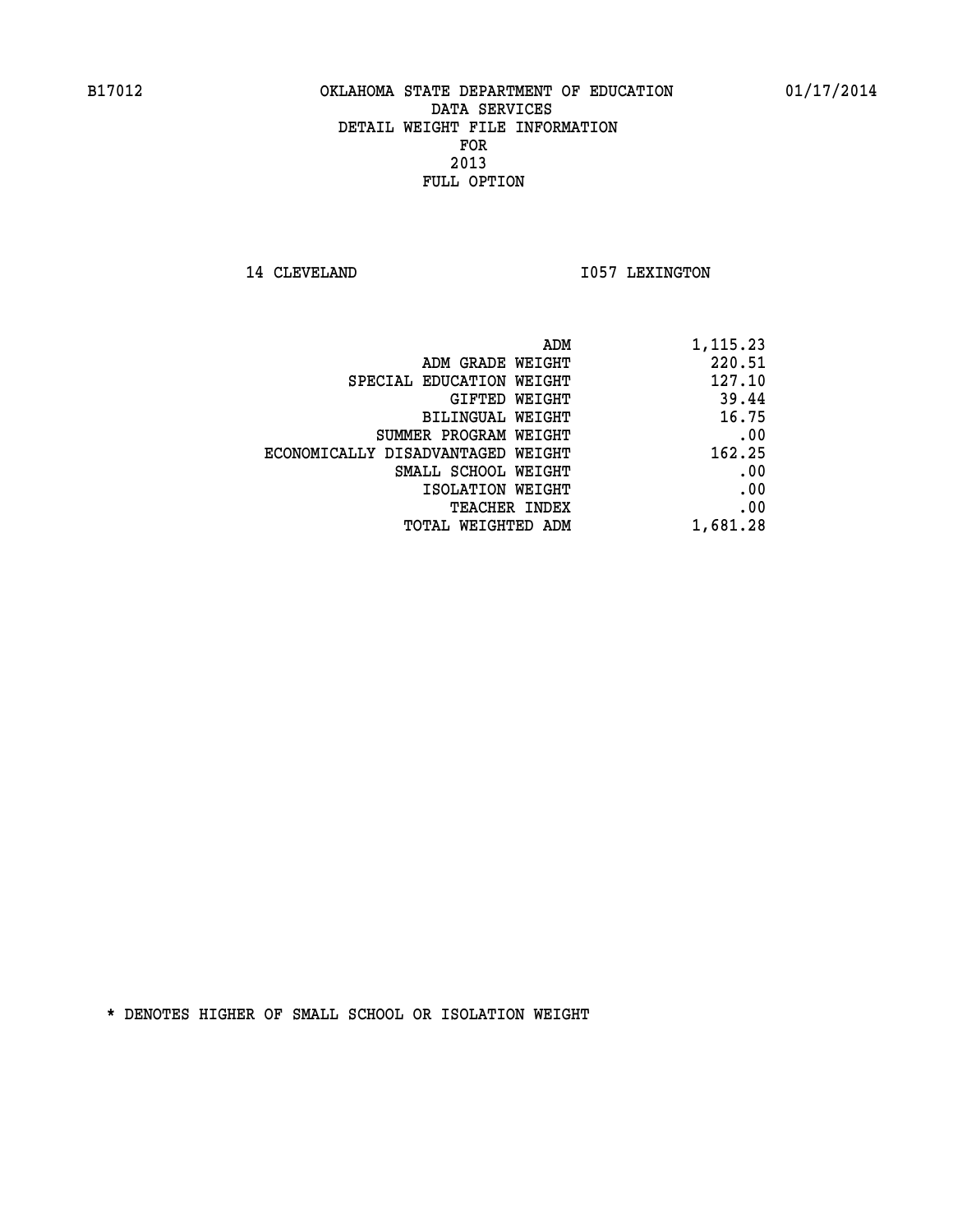**14 CLEVELAND 1070 LITTLE AXE** 

| ADM                               | 1,188.48 |
|-----------------------------------|----------|
| ADM GRADE WEIGHT                  | 196.05   |
| SPECIAL EDUCATION WEIGHT          | 201.45   |
| GIFTED WEIGHT                     | 34.34    |
| BILINGUAL WEIGHT                  | 5.00     |
| SUMMER PROGRAM WEIGHT             | 1.20     |
| ECONOMICALLY DISADVANTAGED WEIGHT | 220.50   |
| SMALL SCHOOL WEIGHT               | .00      |
| ISOLATION WEIGHT                  | .00      |
| <b>TEACHER INDEX</b>              | .00      |
| <b>TOTAL WEIGHTED ADM</b>         | 1,847.02 |
|                                   |          |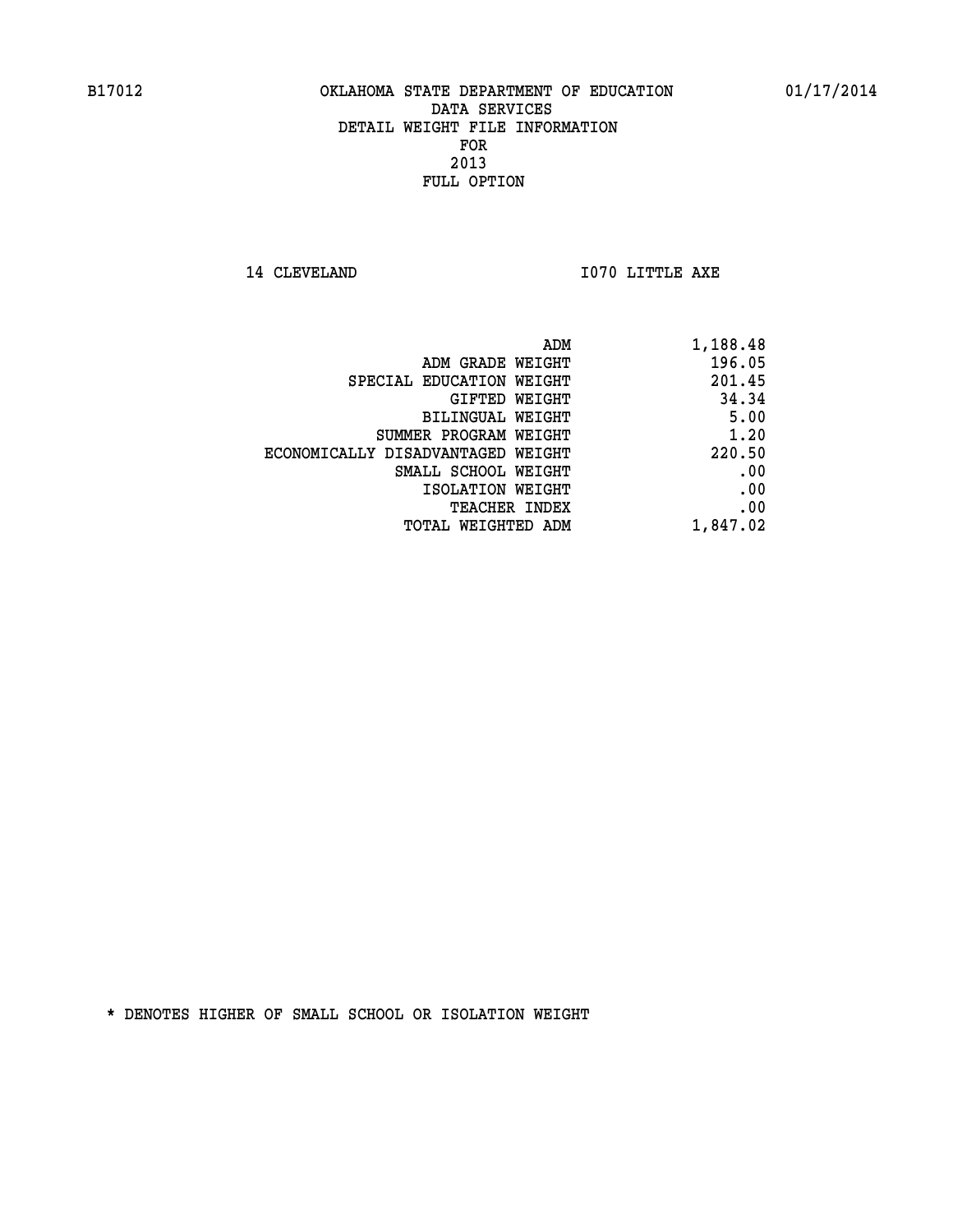**15 COAL COAL COAL COAL COAL COTTONWOOD** 

| ADM                               | 233.35   |
|-----------------------------------|----------|
| ADM GRADE WEIGHT                  | 50.81    |
| SPECIAL EDUCATION WEIGHT          | 149.30   |
| GIFTED WEIGHT                     | 9.86     |
| BILINGUAL WEIGHT                  | .00      |
| SUMMER PROGRAM WEIGHT             | .00      |
| ECONOMICALLY DISADVANTAGED WEIGHT | 37.25    |
| SMALL SCHOOL WEIGHT               | $26.08*$ |
| ISOLATION WEIGHT                  | .00      |
| TEACHER INDEX                     | 11.02    |
| TOTAL WEIGHTED ADM                | 517.67   |
|                                   |          |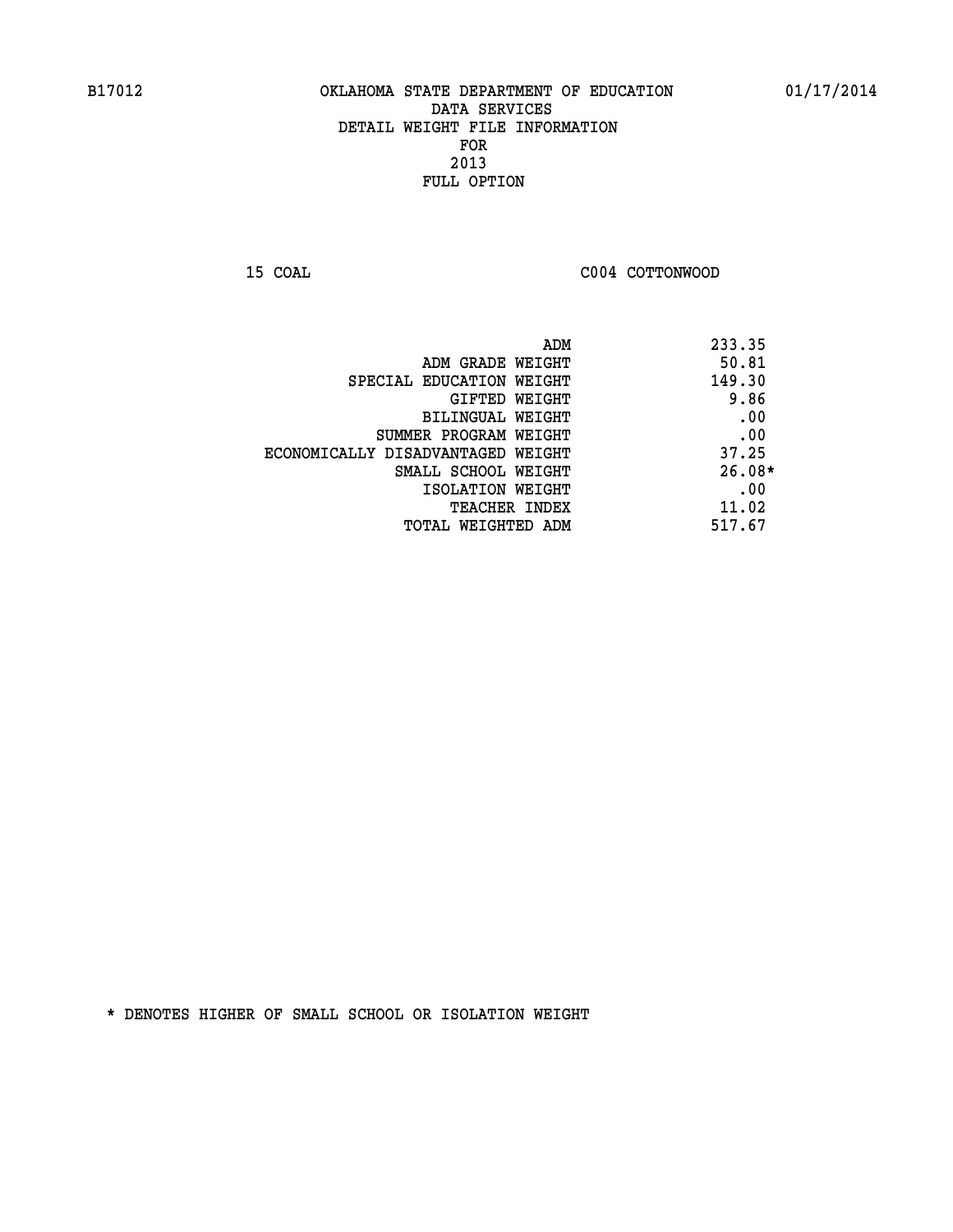**15 COAL 15 COAL I001 COALGATE** 

| 715.71<br>ADM                 |                                   |
|-------------------------------|-----------------------------------|
| 137.53                        | ADM GRADE WEIGHT                  |
| 166.50                        | SPECIAL EDUCATION WEIGHT          |
| 25.16<br>GIFTED WEIGHT        |                                   |
| .25                           | BILINGUAL WEIGHT                  |
| .00                           | SUMMER PROGRAM WEIGHT             |
| 133.25                        | ECONOMICALLY DISADVANTAGED WEIGHT |
| .00                           | SMALL SCHOOL WEIGHT               |
| $200.40*$                     | ISOLATION WEIGHT                  |
| 17.76<br><b>TEACHER INDEX</b> |                                   |
| 1,396.56                      | TOTAL WEIGHTED ADM                |
|                               |                                   |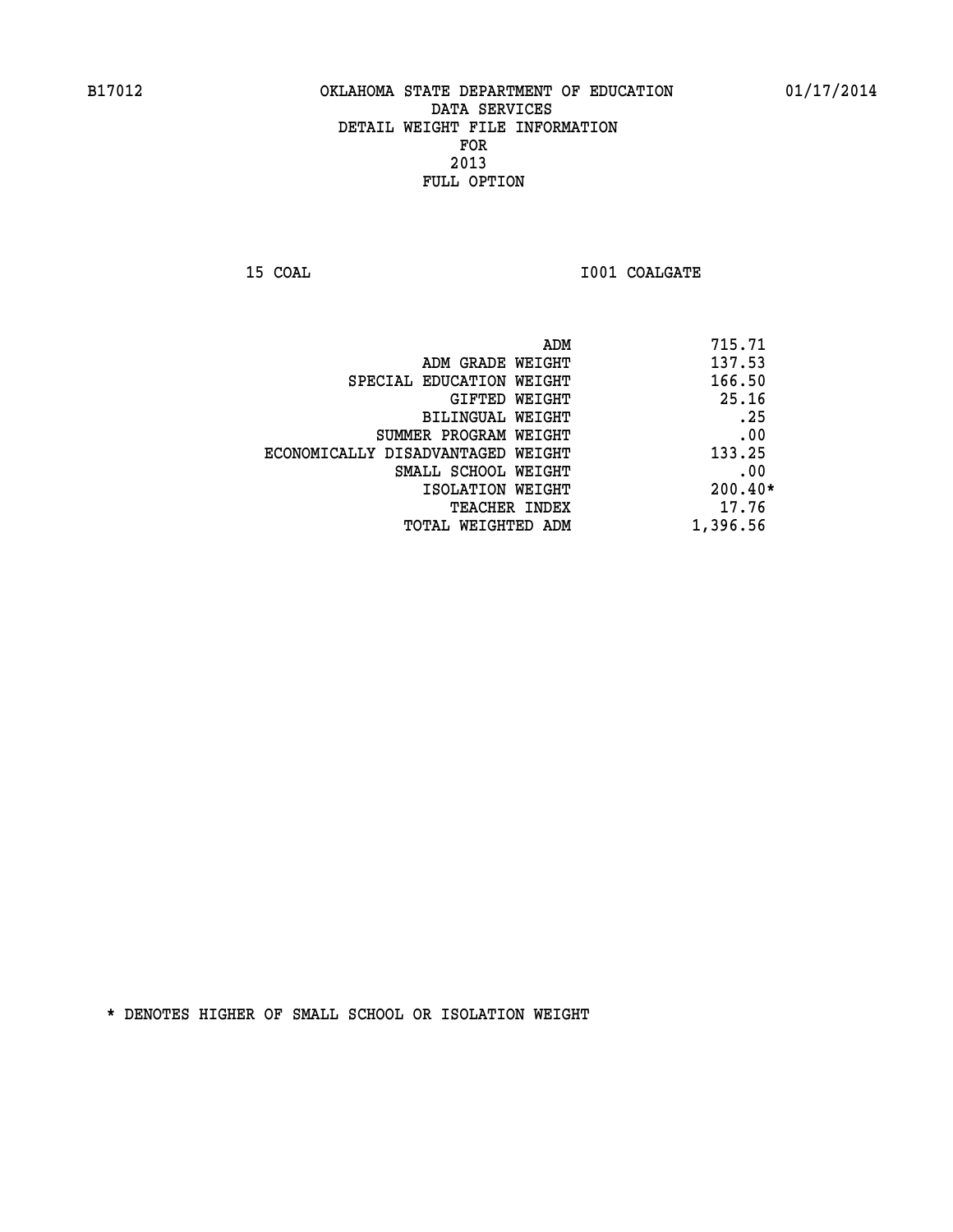**15 COAL I002 TUPELO** 

| ADM                               | 250.36   |
|-----------------------------------|----------|
| ADM GRADE WEIGHT                  | 52.49    |
| SPECIAL EDUCATION WEIGHT          | 67.45    |
| GIFTED WEIGHT                     | 9.18     |
| BILINGUAL WEIGHT                  | .00      |
| SUMMER PROGRAM WEIGHT             | .00      |
| ECONOMICALLY DISADVANTAGED WEIGHT | 47.25    |
| SMALL SCHOOL WEIGHT               | $26.37*$ |
| ISOLATION WEIGHT                  | .00      |
| TEACHER INDEX                     | 20.87    |
| TOTAL WEIGHTED ADM                | 473.97   |
|                                   |          |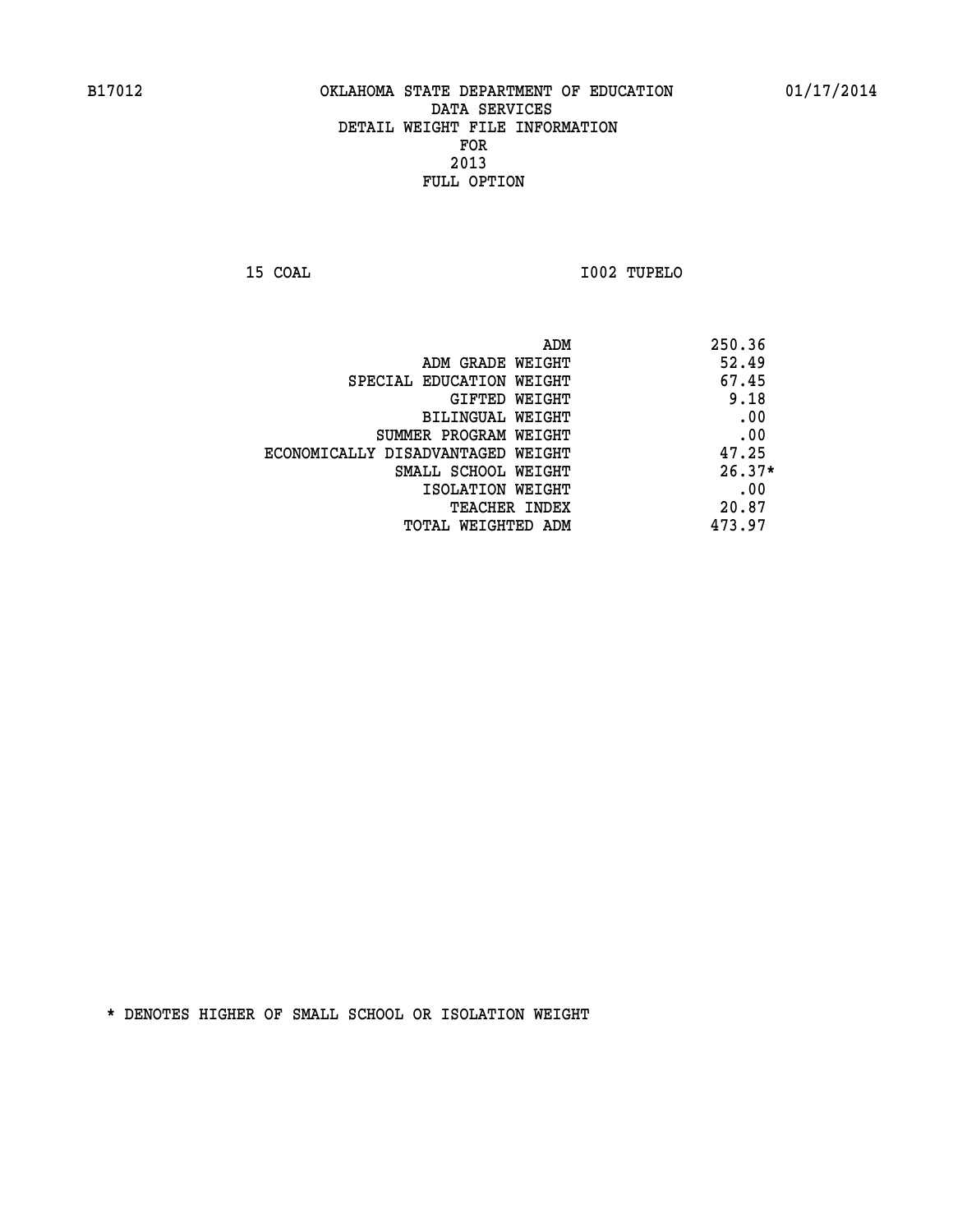16 COMANCHE C048 FLOWER MOUND

|                                   | 330.51<br>ADM |
|-----------------------------------|---------------|
| ADM GRADE WEIGHT                  | 80.51         |
| SPECIAL EDUCATION WEIGHT          | 7.75          |
| GIFTED WEIGHT                     | 11.22         |
| BILINGUAL WEIGHT                  | 1.75          |
| SUMMER PROGRAM WEIGHT             | .00           |
| ECONOMICALLY DISADVANTAGED WEIGHT | 31.00         |
| SMALL SCHOOL WEIGHT               | $24.80*$      |
| ISOLATION WEIGHT                  | .00           |
| <b>TEACHER INDEX</b>              | .00           |
| TOTAL WEIGHTED ADM                | 487.54        |
|                                   |               |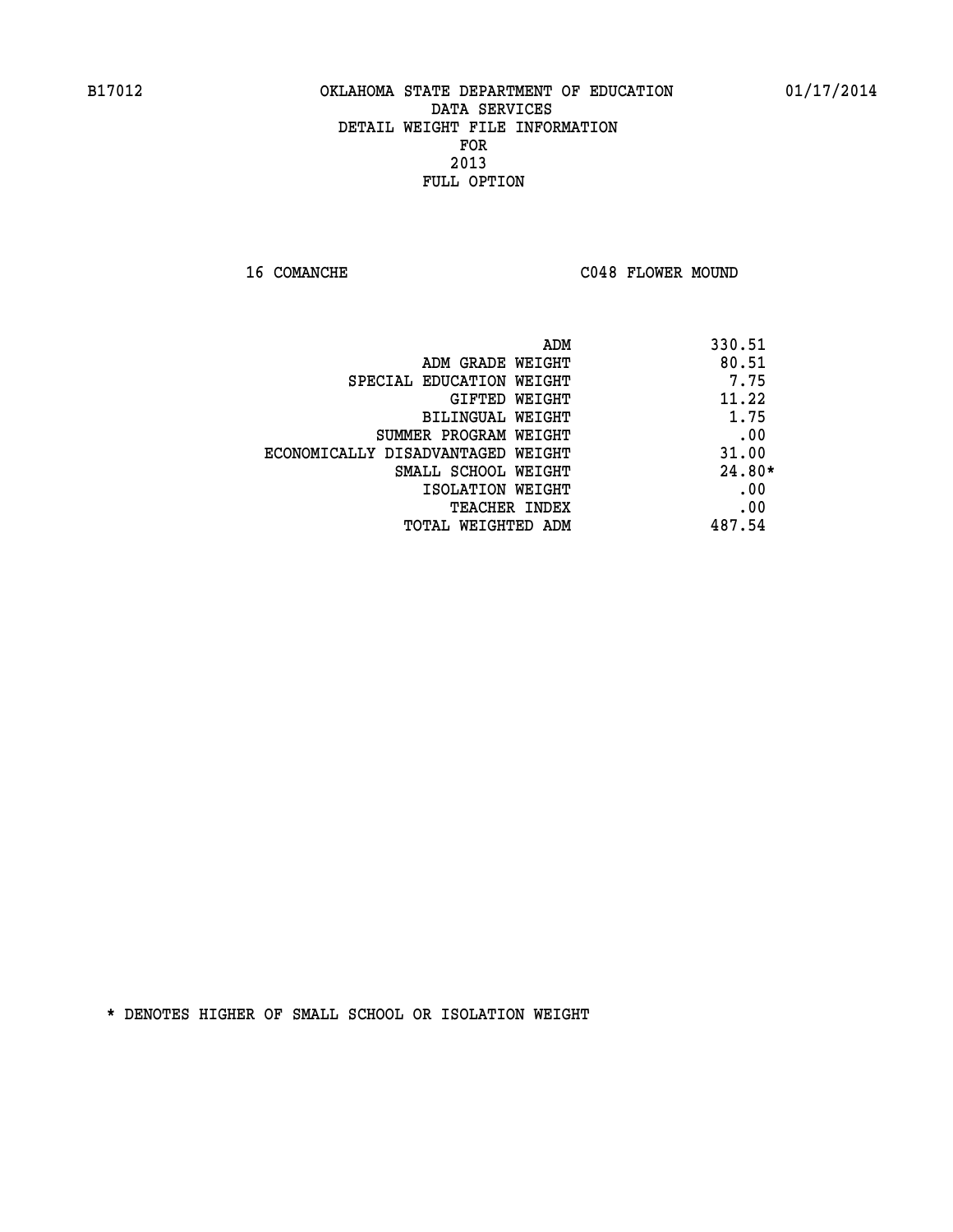**16 COMANCHE C049 BISHOP** 

| ADM                               | 504.45 |
|-----------------------------------|--------|
| ADM GRADE WEIGHT                  | 105.94 |
| SPECIAL EDUCATION WEIGHT          | 61.35  |
| <b>GIFTED WEIGHT</b>              | 20.74  |
| BILINGUAL WEIGHT                  | 7.50   |
| SUMMER PROGRAM WEIGHT             | .00    |
| ECONOMICALLY DISADVANTAGED WEIGHT | 77.00  |
| SMALL SCHOOL WEIGHT               | 4.68*  |
| ISOLATION WEIGHT                  | .00    |
| <b>TEACHER INDEX</b>              | .00    |
| TOTAL WEIGHTED ADM                | 781.66 |
|                                   |        |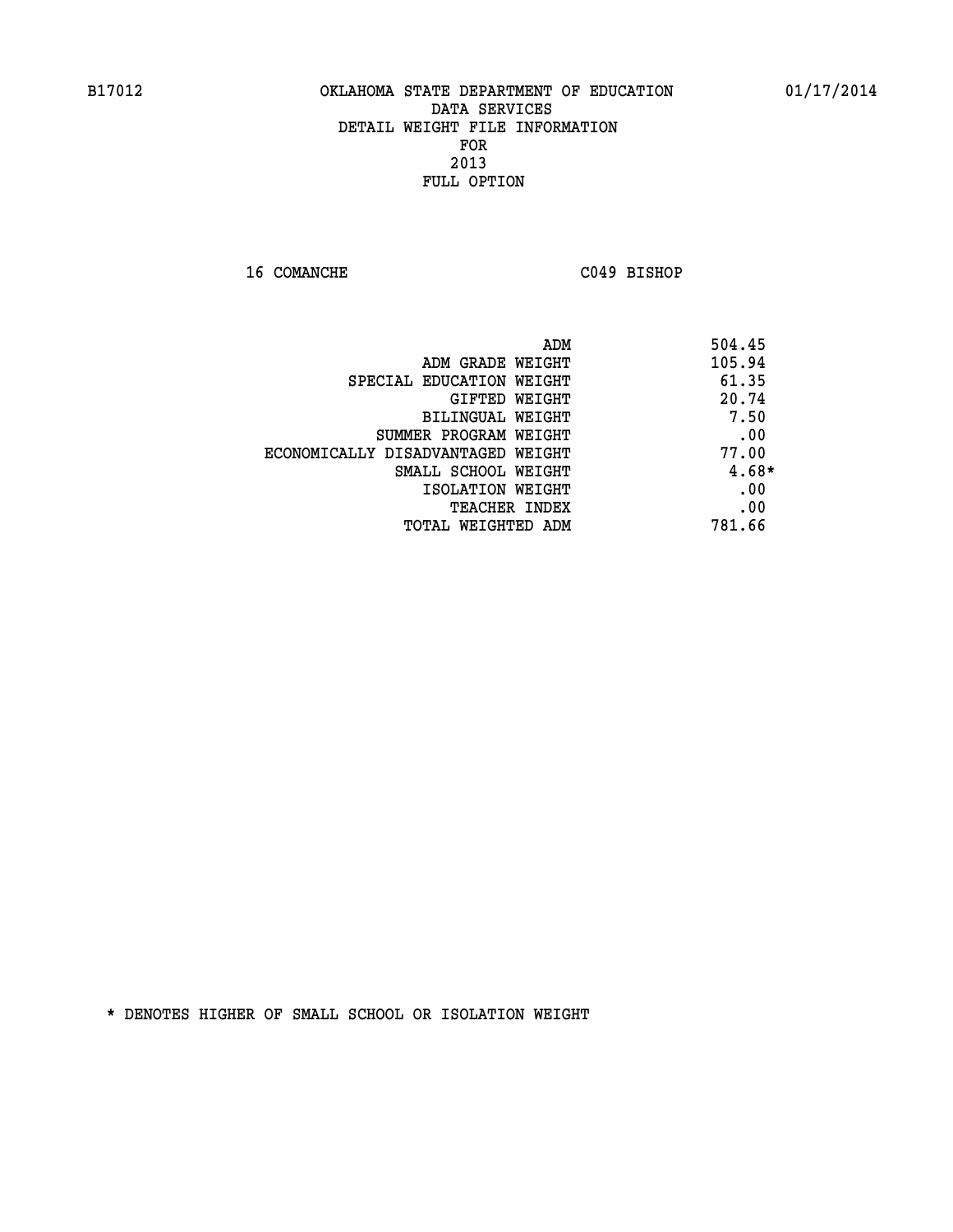**16 COMANCHE 1001 CACHE** 

| ADM                               | 1,783.32 |
|-----------------------------------|----------|
| ADM GRADE WEIGHT                  | 356.59   |
| SPECIAL EDUCATION WEIGHT          | 257.10   |
| <b>GIFTED WEIGHT</b>              | 61.54    |
| BILINGUAL WEIGHT                  | 4.75     |
| SUMMER PROGRAM WEIGHT             | .00      |
| ECONOMICALLY DISADVANTAGED WEIGHT | 203.00   |
| SMALL SCHOOL WEIGHT               | .00      |
| ISOLATION WEIGHT                  | .00      |
| <b>TEACHER INDEX</b>              | .00      |
| <b>TOTAL WEIGHTED ADM</b>         | 2,666.30 |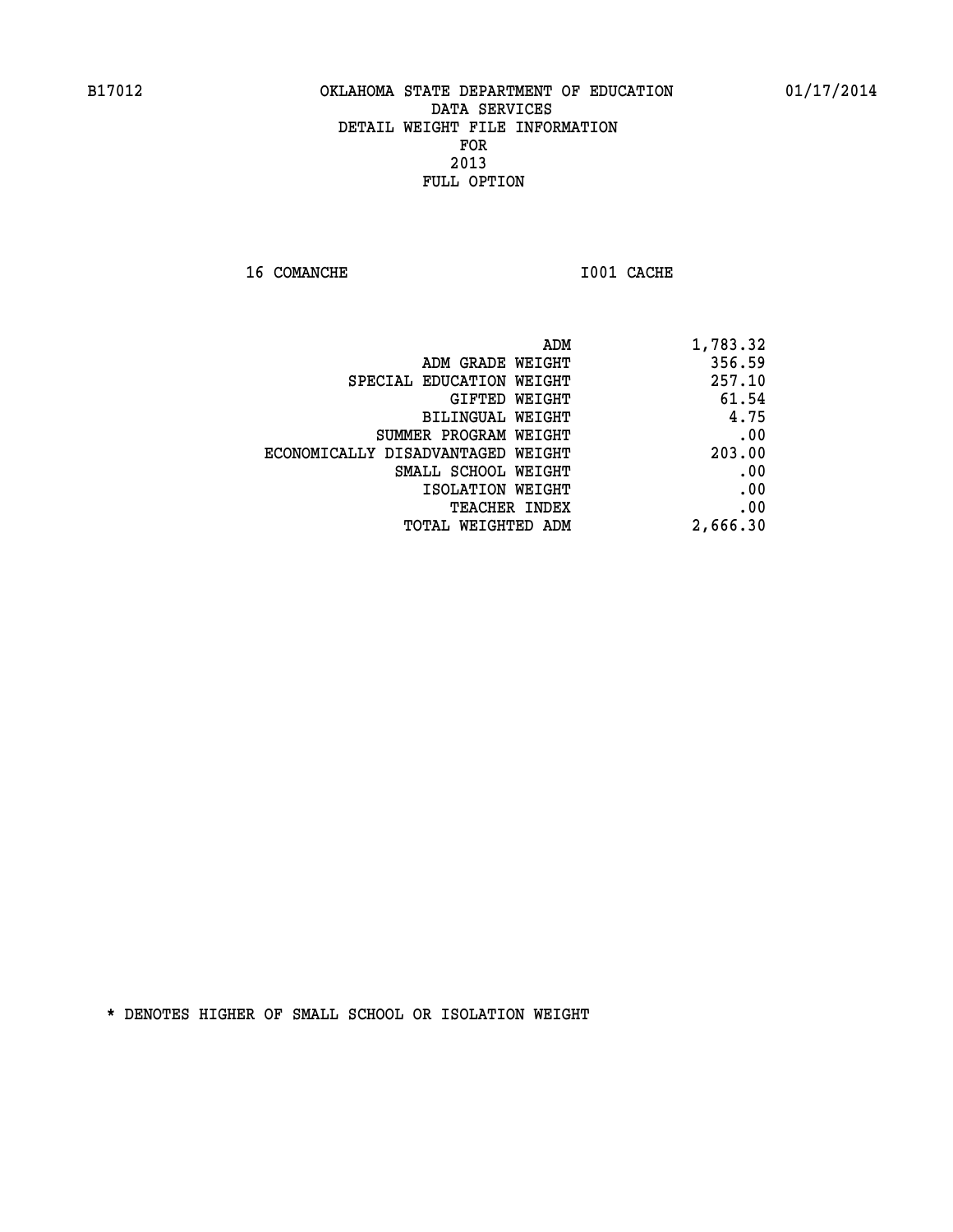**16 COMANCHE 1002 INDIAHOMA** 

|                                   | ADM | 220.38   |
|-----------------------------------|-----|----------|
| ADM GRADE WEIGHT                  |     | 44.58    |
| SPECIAL EDUCATION WEIGHT          |     | 32.25    |
| GIFTED WEIGHT                     |     | 14.62    |
| BILINGUAL WEIGHT                  |     | 6.50     |
| SUMMER PROGRAM WEIGHT             |     | .00      |
| ECONOMICALLY DISADVANTAGED WEIGHT |     | 44.00    |
| SMALL SCHOOL WEIGHT               |     | $25.71*$ |
| ISOLATION WEIGHT                  |     | .00      |
| TEACHER INDEX                     |     | 6.21     |
| TOTAL WEIGHTED ADM                |     | 394.25   |
|                                   |     |          |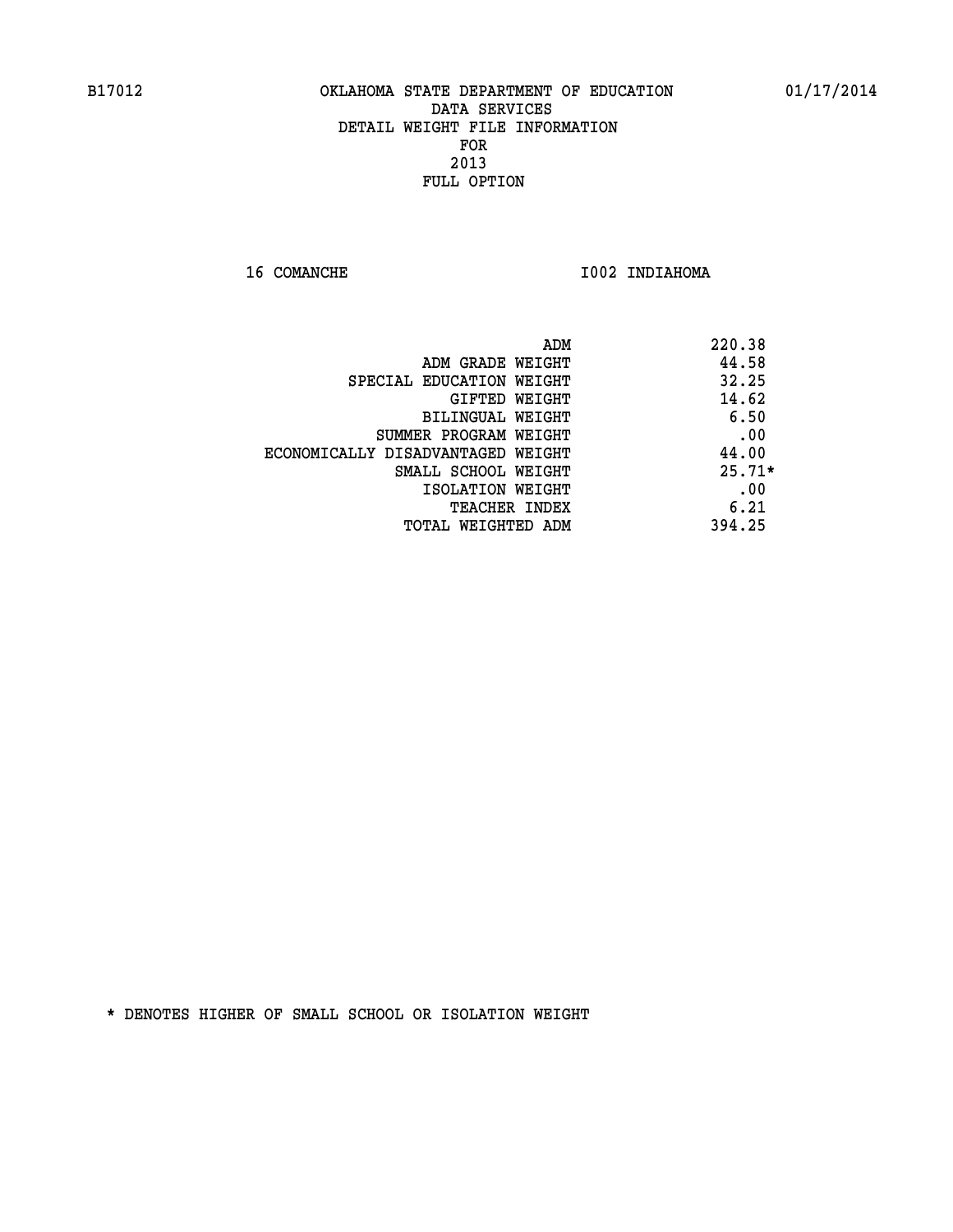**16 COMANCHE 1003 STERLING** 

| ADM                               | 434.18   |
|-----------------------------------|----------|
| ADM GRADE WEIGHT                  | 89.34    |
| SPECIAL EDUCATION WEIGHT          | 41.70    |
| GIFTED WEIGHT                     | 26.18    |
| BILINGUAL WEIGHT                  | 1.25     |
| SUMMER PROGRAM WEIGHT             | .00      |
| ECONOMICALLY DISADVANTAGED WEIGHT | 55.50    |
| SMALL SCHOOL WEIGHT               | $15.56*$ |
| ISOLATION WEIGHT                  | .00      |
| <b>TEACHER INDEX</b>              | 34.34    |
| TOTAL WEIGHTED ADM                | 698.05   |
|                                   |          |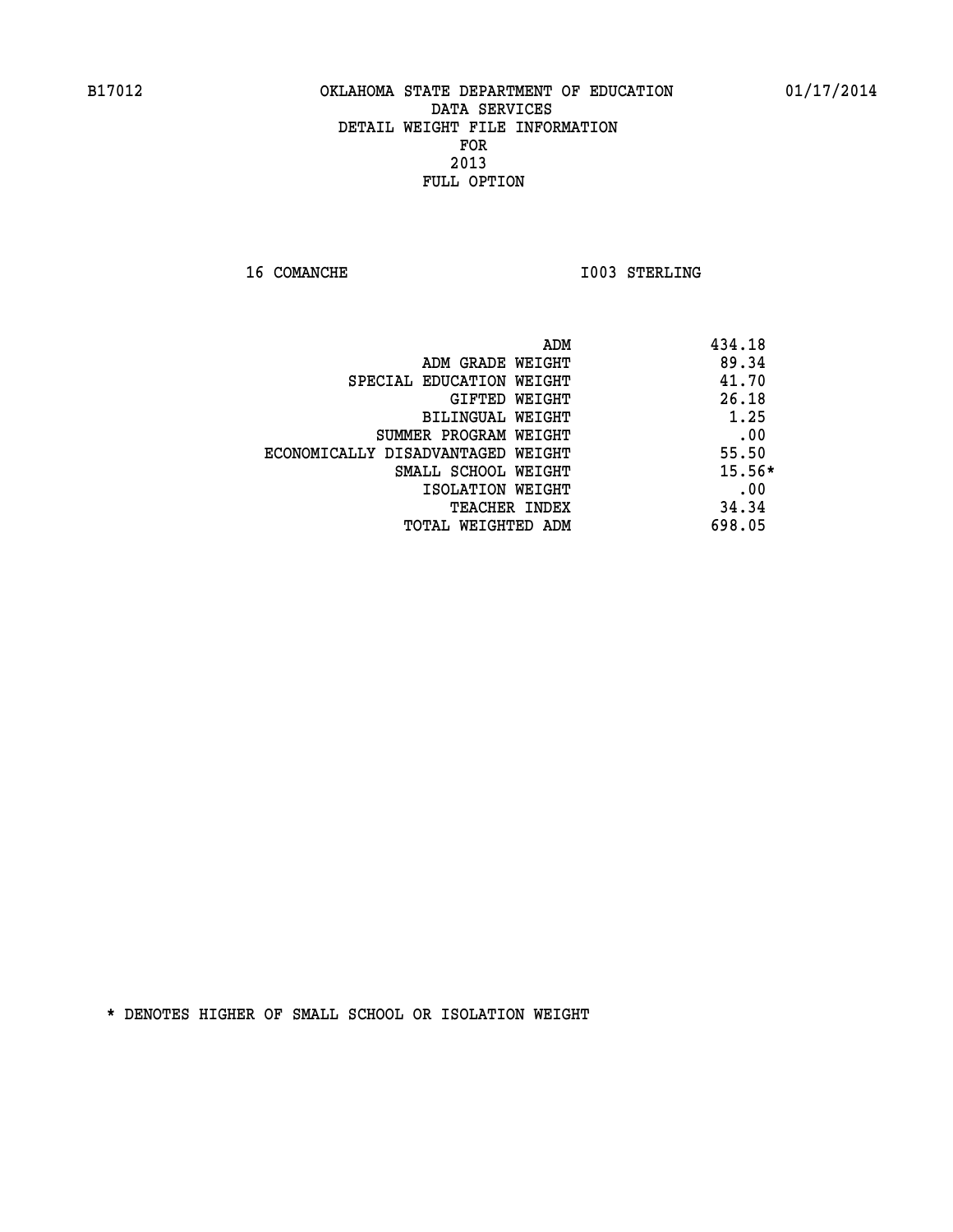**16 COMANCHE I004 GERONIMO** 

| ADM<br>343.94                              |  |
|--------------------------------------------|--|
| 73.11<br>ADM GRADE WEIGHT                  |  |
| 30.30<br>SPECIAL EDUCATION WEIGHT          |  |
| 14.62<br><b>GIFTED WEIGHT</b>              |  |
| .25<br><b>BILINGUAL WEIGHT</b>             |  |
| .00<br>SUMMER PROGRAM WEIGHT               |  |
| 60.25<br>ECONOMICALLY DISADVANTAGED WEIGHT |  |
| $24.06*$<br>SMALL SCHOOL WEIGHT            |  |
| .00<br>ISOLATION WEIGHT                    |  |
| .00<br><b>TEACHER INDEX</b>                |  |
| 546.53<br>TOTAL WEIGHTED ADM               |  |
|                                            |  |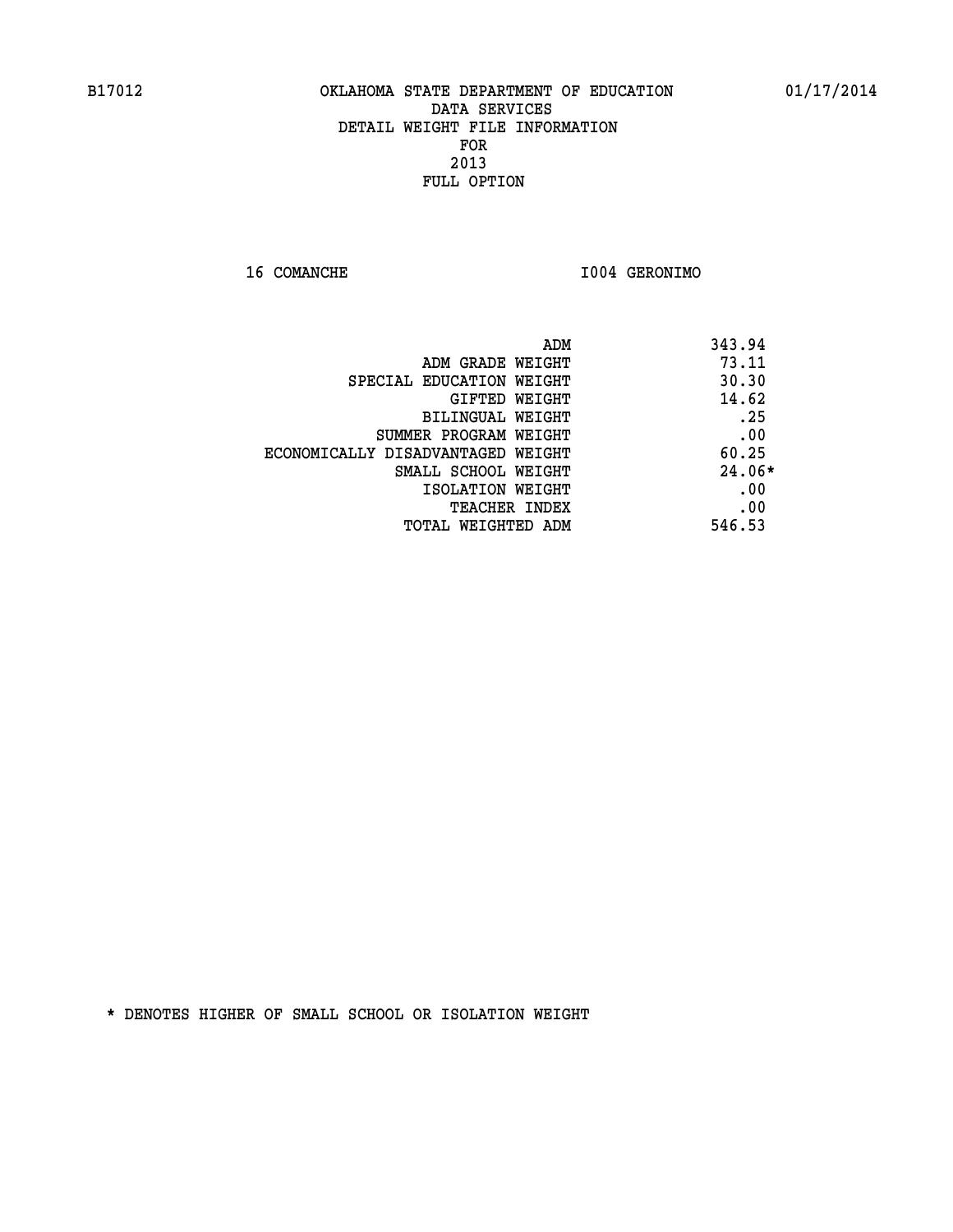**16 COMANCHE 1008 LAWTON** 

|                                   | 15,417.88<br>ADM |
|-----------------------------------|------------------|
| ADM GRADE WEIGHT                  | 2,788.52         |
| SPECIAL EDUCATION WEIGHT          | 3,716.75         |
| <b>GIFTED WEIGHT</b>              | 464.44           |
| BILINGUAL WEIGHT                  | 202.00           |
| SUMMER PROGRAM WEIGHT             | 8.40             |
| ECONOMICALLY DISADVANTAGED WEIGHT | 2,382.50         |
| SMALL SCHOOL WEIGHT               | .00              |
| ISOLATION WEIGHT                  | .00              |
| <b>TEACHER INDEX</b>              | 409.72           |
| TOTAL WEIGHTED ADM                | 25,390.21        |
|                                   |                  |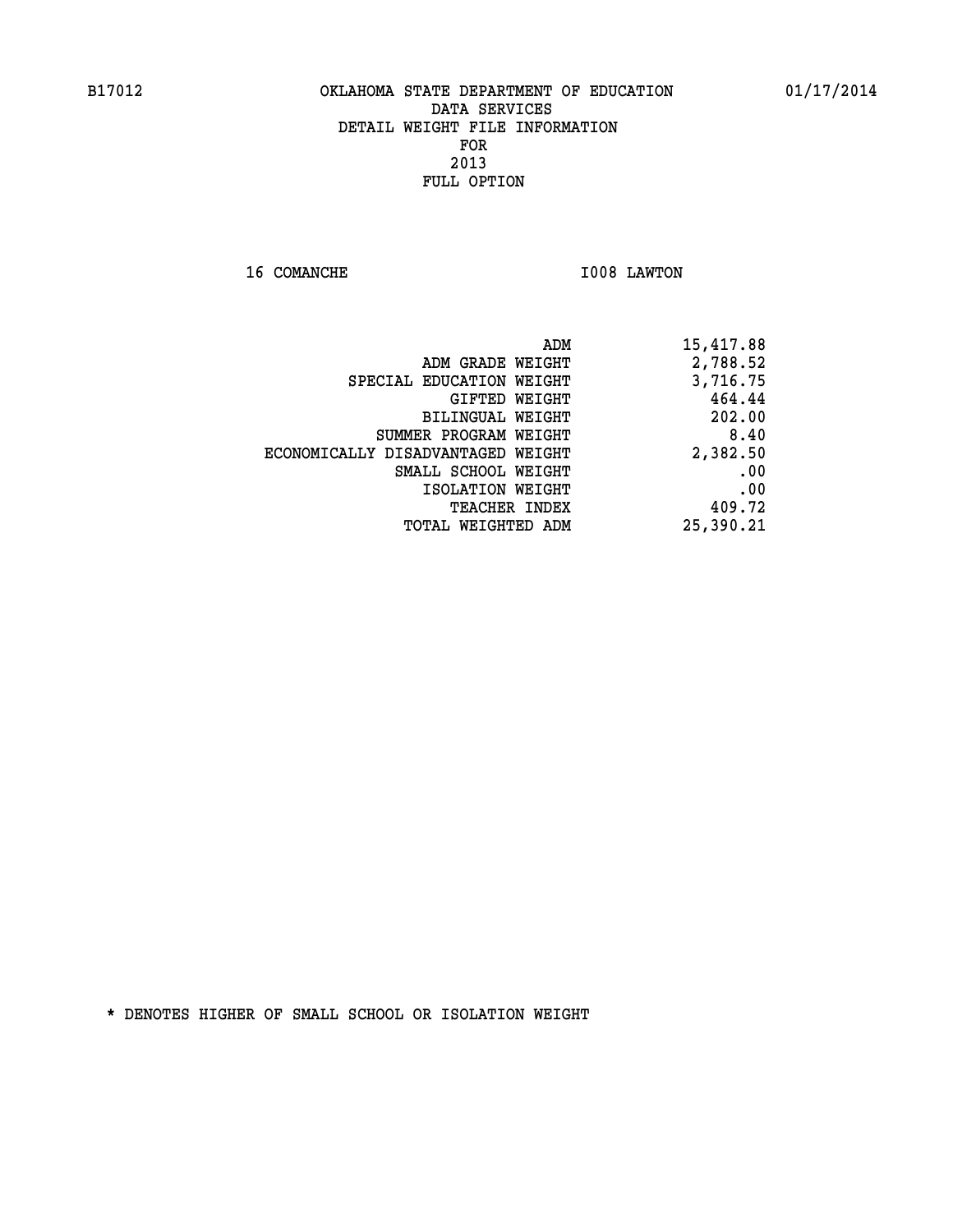16 COMANCHE 1009 FLETCHER

|                                   | 460.30<br>ADM |
|-----------------------------------|---------------|
| ADM GRADE WEIGHT                  | 91.65         |
| SPECIAL EDUCATION WEIGHT          | 52.25         |
| GIFTED WEIGHT                     | 24.82         |
| BILINGUAL WEIGHT                  | 1.25          |
| SUMMER PROGRAM WEIGHT             | .00           |
| ECONOMICALLY DISADVANTAGED WEIGHT | 69.75         |
| SMALL SCHOOL WEIGHT               | $11.96*$      |
| ISOLATION WEIGHT                  | .00           |
| <b>TEACHER INDEX</b>              | 4.10          |
| TOTAL WEIGHTED ADM                | 716.08        |
|                                   |               |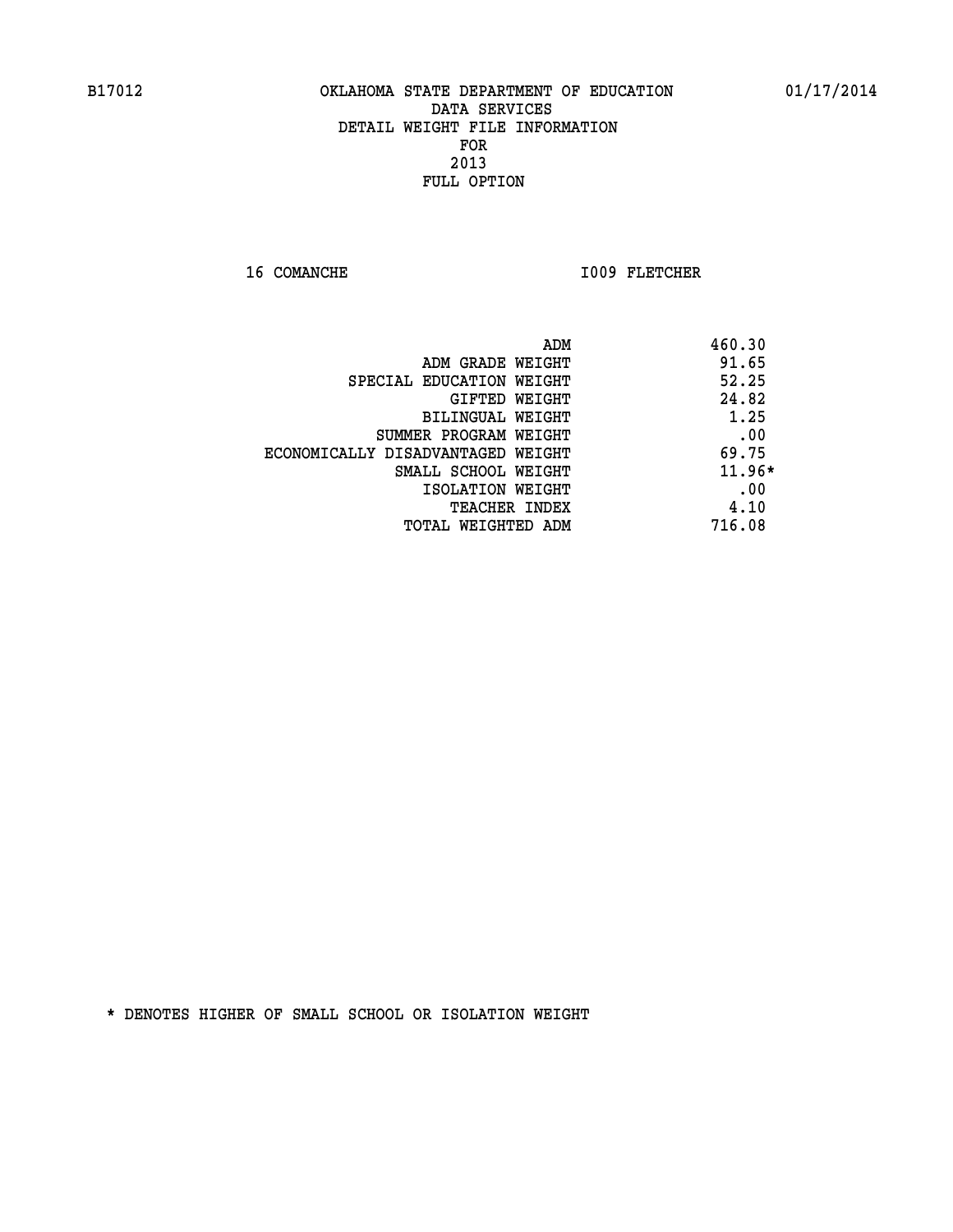16 COMANCHE 1016 ELGIN

| ADM                               | 2,092.07 |
|-----------------------------------|----------|
| ADM GRADE WEIGHT                  | 346.23   |
| SPECIAL EDUCATION WEIGHT          | 213.90   |
| GIFTED WEIGHT                     | 138.04   |
| BILINGUAL WEIGHT                  | 7.50     |
| SUMMER PROGRAM WEIGHT             | .00      |
| ECONOMICALLY DISADVANTAGED WEIGHT | 175.75   |
| SMALL SCHOOL WEIGHT               | .00      |
| ISOLATION WEIGHT                  | .00      |
| <b>TEACHER INDEX</b>              | .00      |
| <b>TOTAL WEIGHTED ADM</b>         | 2,973.49 |
|                                   |          |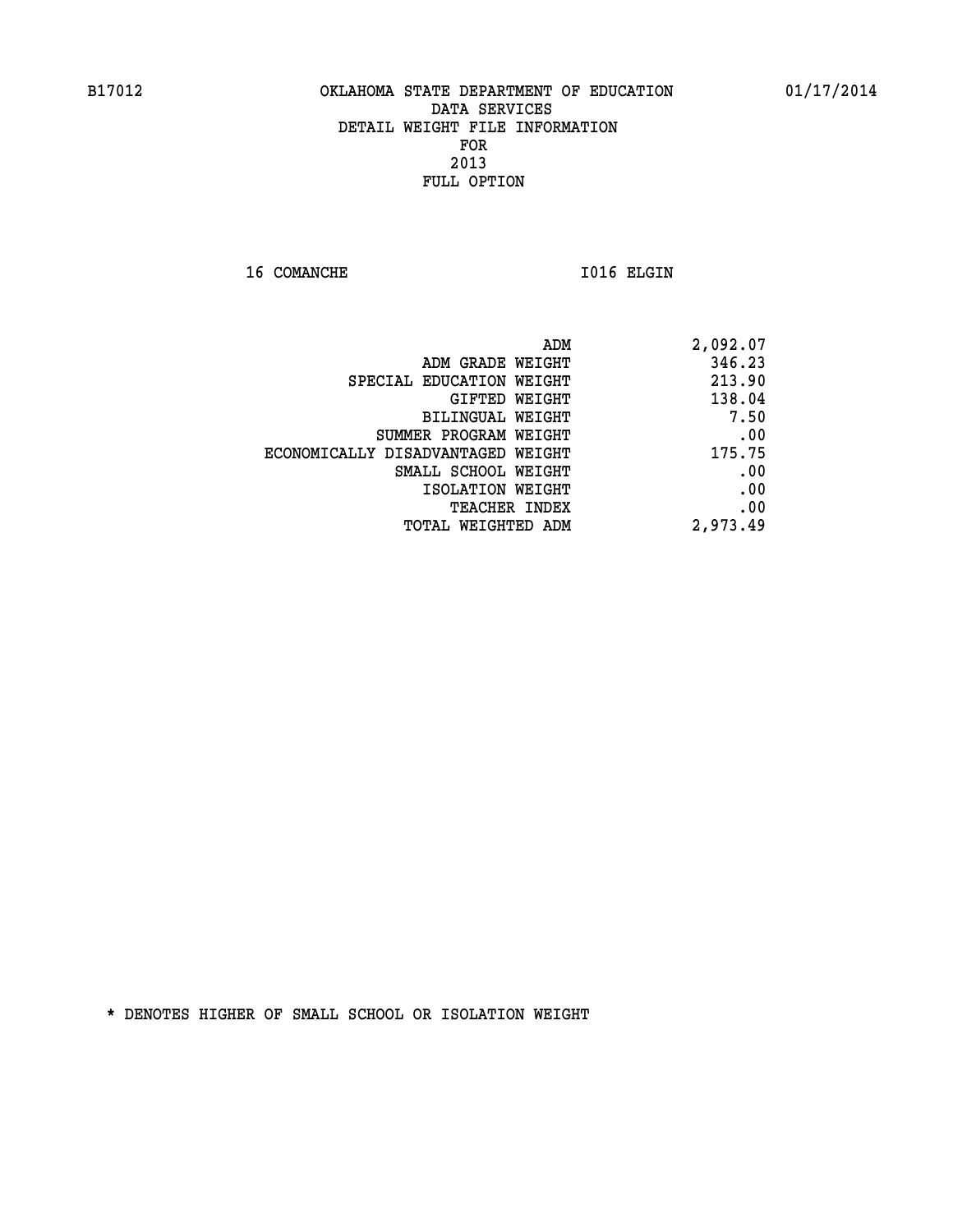**16 COMANCHE I132 CHATTANOOGA** 

| 53.00     |
|-----------|
|           |
| 18.25     |
| 6.80      |
| .00       |
| .00       |
| 30.75     |
| 26.42     |
| $164.02*$ |
| 27.47     |
| 555.29    |
|           |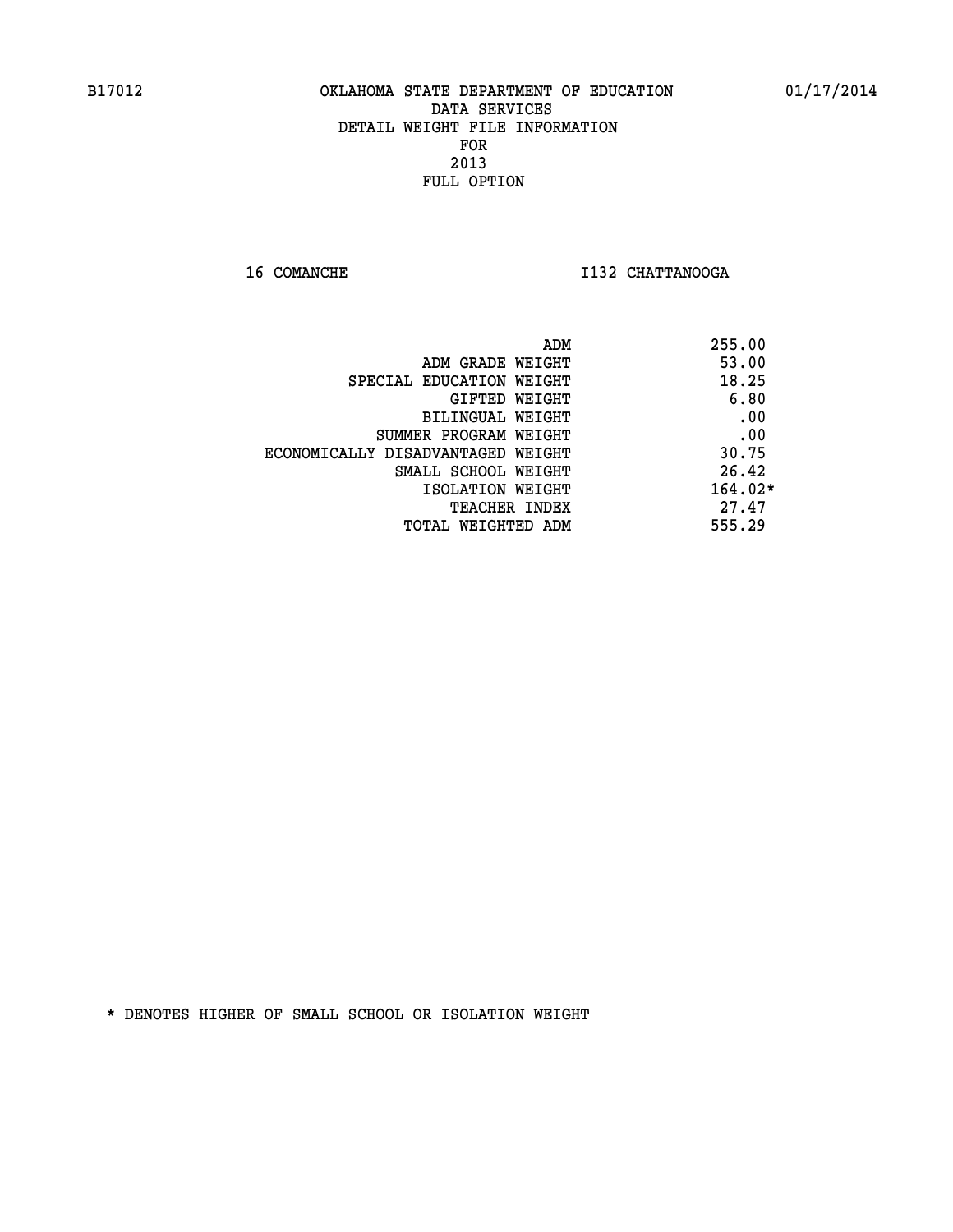**17 COTTON 1001 WALTERS** 

| 716.67   |
|----------|
| 143.17   |
| 78.85    |
| 32.30    |
| 1.00     |
| .00      |
| 103.25   |
| .00      |
| .00      |
| .00      |
| 1,075.24 |
|          |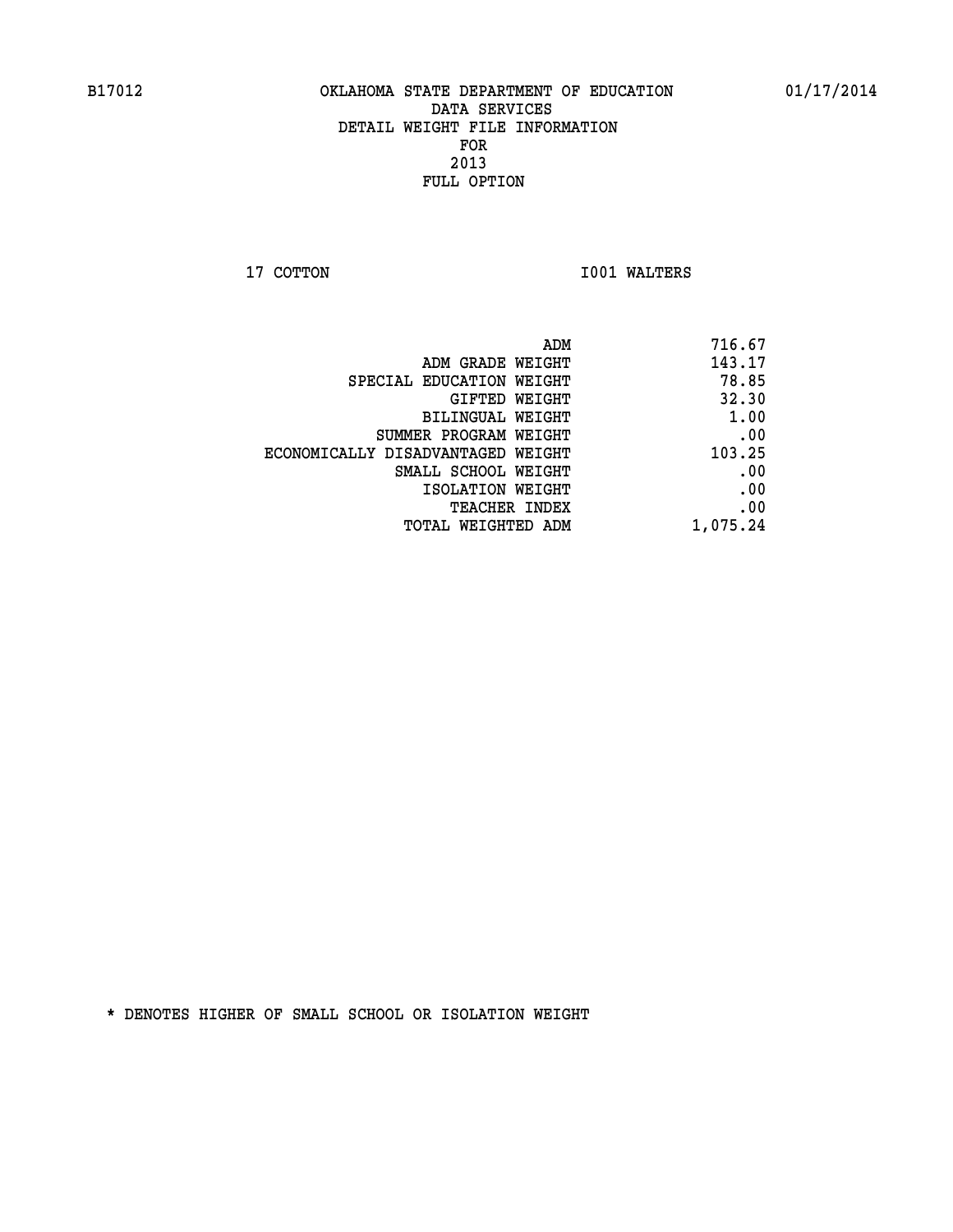**17 COTTON 1101 TEMPLE** 

| ADM                               | 182.68   |
|-----------------------------------|----------|
| ADM GRADE WEIGHT                  | 36.24    |
| SPECIAL EDUCATION WEIGHT          | 39.35    |
| GIFTED WEIGHT                     | 5.10     |
| BILINGUAL WEIGHT                  | .00      |
| SUMMER PROGRAM WEIGHT             | .00      |
| ECONOMICALLY DISADVANTAGED WEIGHT | 32.00    |
| SMALL SCHOOL WEIGHT               | 23.92    |
| ISOLATION WEIGHT                  | $45.30*$ |
| <b>TEACHER INDEX</b>              | .00      |
| TOTAL WEIGHTED ADM                | 340.67   |
|                                   |          |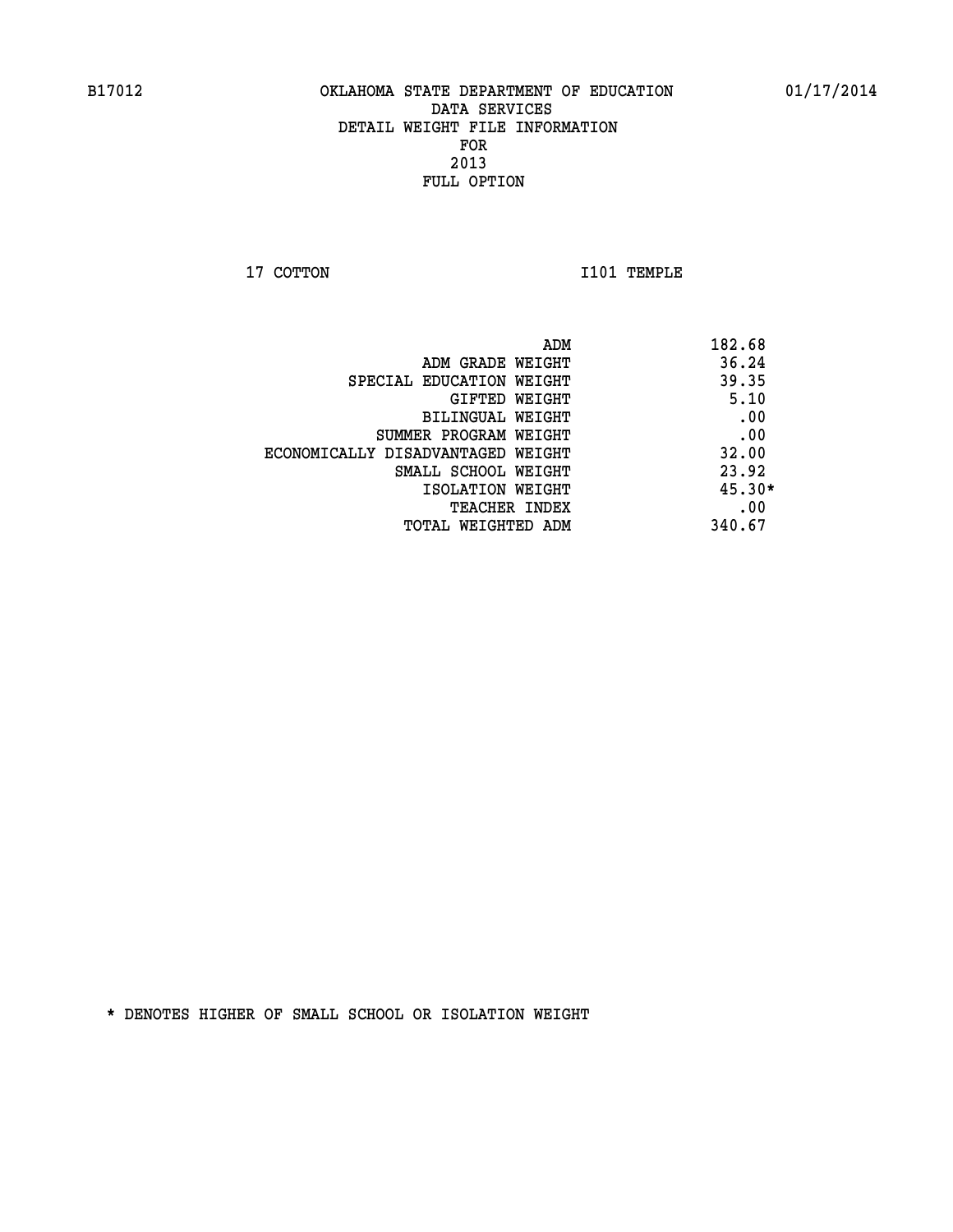**17 COTTON I333 BIG PASTURE** 

| ADM                               | 205.94   |
|-----------------------------------|----------|
| ADM GRADE WEIGHT                  | 44.40    |
| SPECIAL EDUCATION WEIGHT          | 20.15    |
| GIFTED WEIGHT                     | 9.18     |
| BILINGUAL WEIGHT                  | .00      |
| SUMMER PROGRAM WEIGHT             | .00      |
| ECONOMICALLY DISADVANTAGED WEIGHT | 25.00    |
| SMALL SCHOOL WEIGHT               | 25.15    |
| ISOLATION WEIGHT                  | $72.08*$ |
| TEACHER INDEX                     | 9.25     |
| TOTAL WEIGHTED ADM                | 386.00   |
|                                   |          |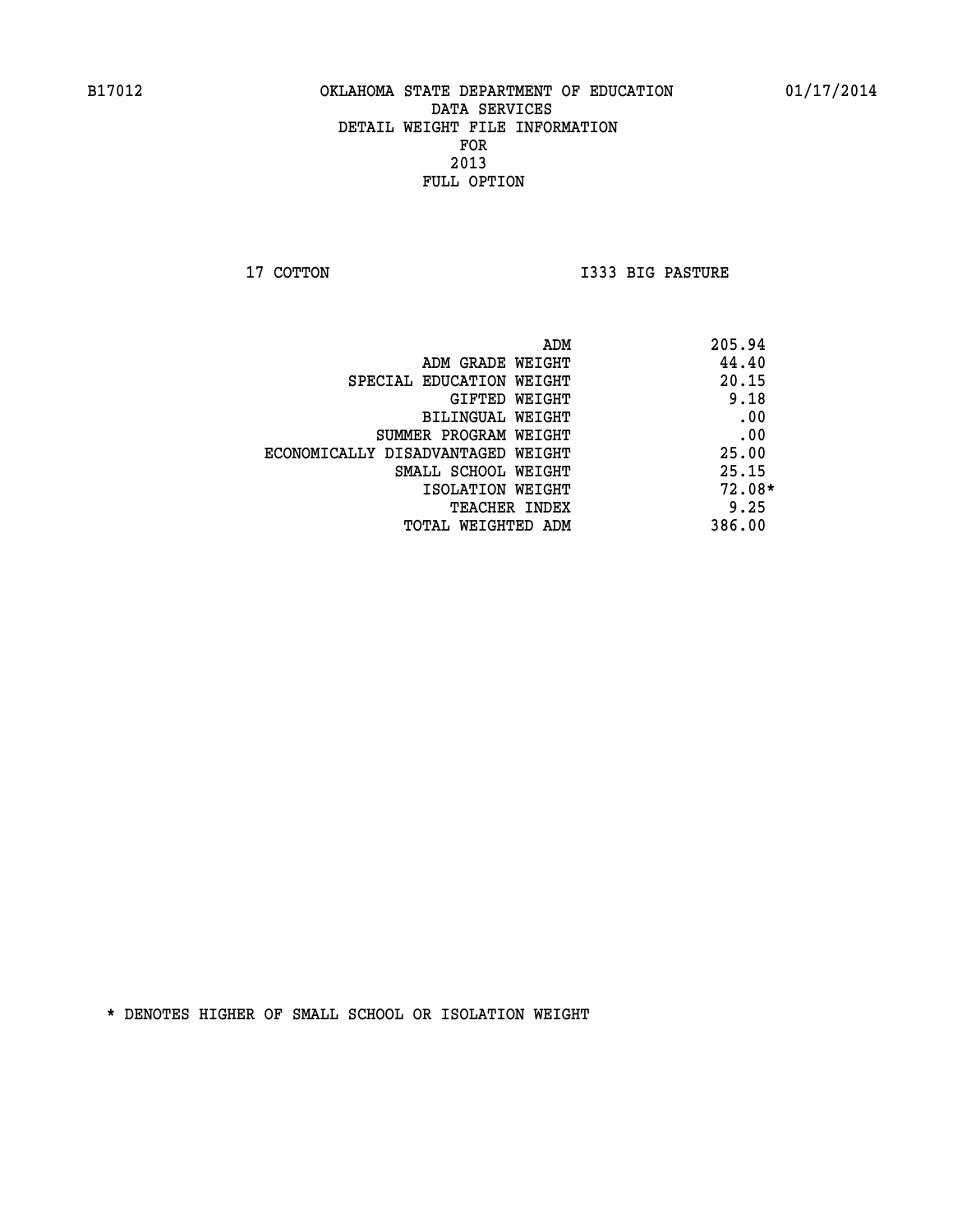**18 CRAIG C001 WHITE OAK** 

| ADM                               | 48.66   |
|-----------------------------------|---------|
| ADM GRADE WEIGHT                  | 12.44   |
| SPECIAL EDUCATION WEIGHT          | 3.50    |
| GIFTED WEIGHT                     | 1.70    |
| BILINGUAL WEIGHT                  | .00     |
| SUMMER PROGRAM WEIGHT             | .00     |
| ECONOMICALLY DISADVANTAGED WEIGHT | 9.50    |
| SMALL SCHOOL WEIGHT               | $8.84*$ |
| ISOLATION WEIGHT                  | .00     |
| <b>TEACHER INDEX</b>              | .00     |
| TOTAL WEIGHTED ADM                | 84.64   |
|                                   |         |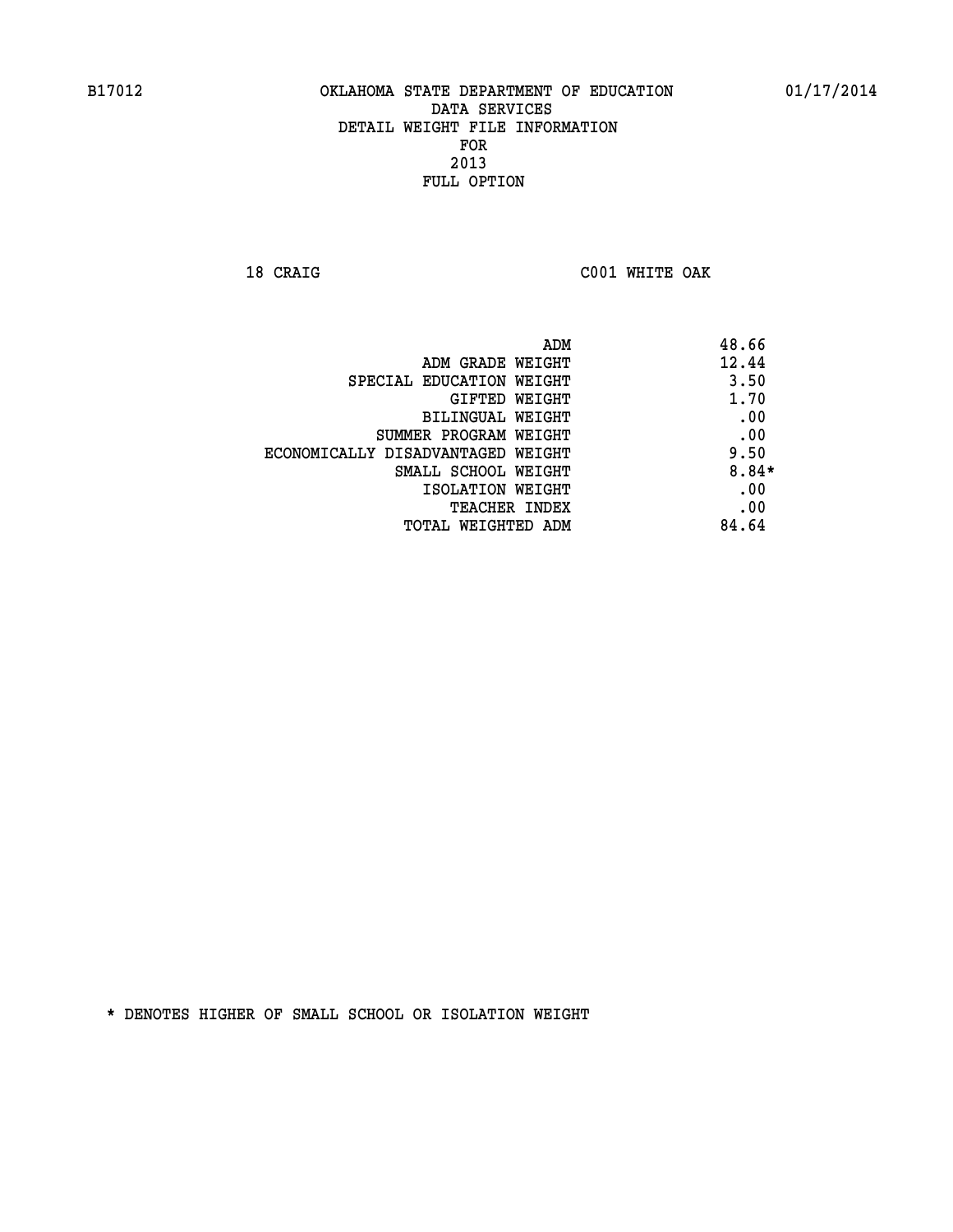18 CRAIG **I006 KETCHUM**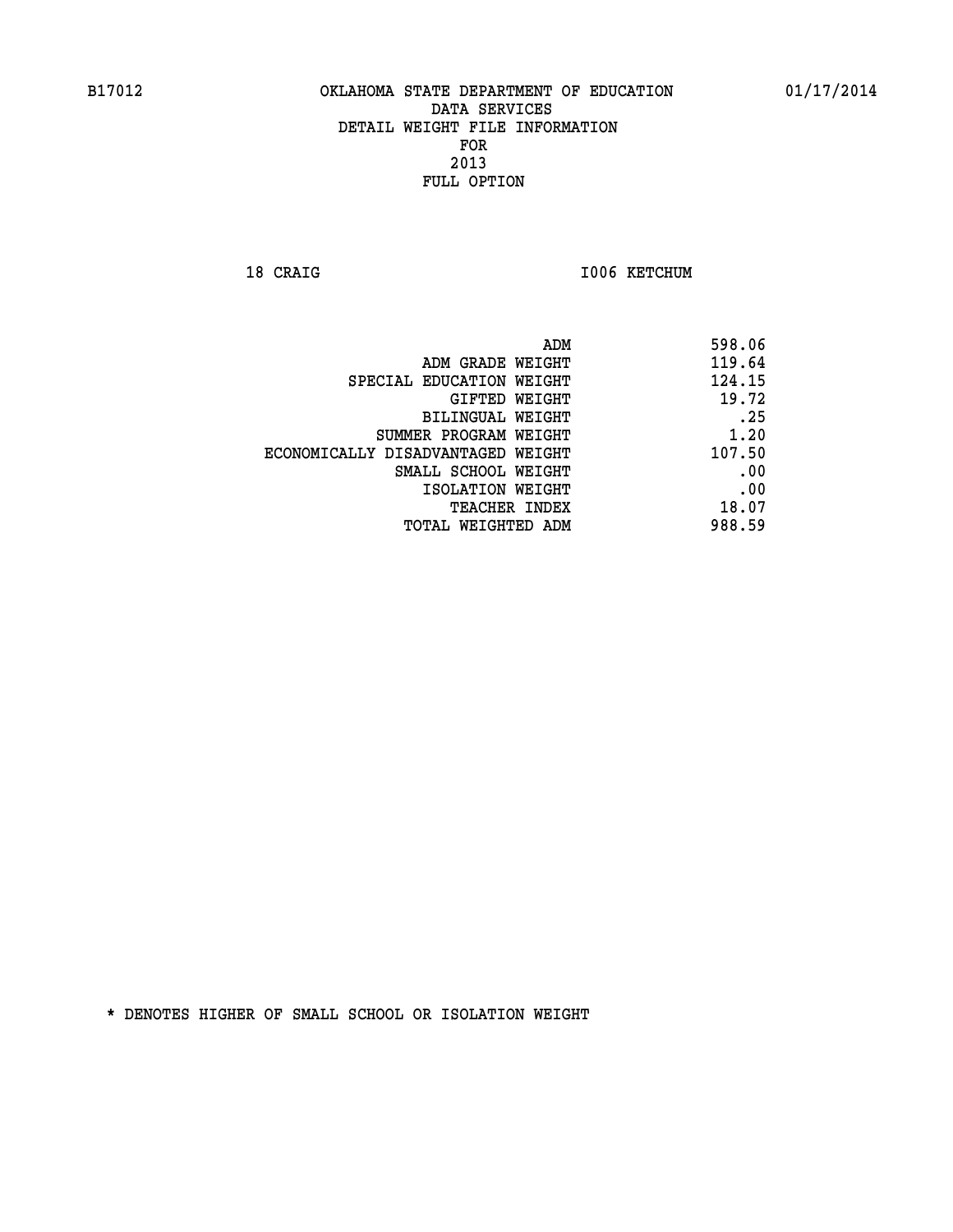**18 CRAIG 1017 WELCH** 

|                                   | ADM | 365.72    |
|-----------------------------------|-----|-----------|
| ADM GRADE WEIGHT                  |     | 74.91     |
| SPECIAL EDUCATION WEIGHT          |     | 88.45     |
| GIFTED WEIGHT                     |     | 10.88     |
| BILINGUAL WEIGHT                  |     | 3.25      |
| SUMMER PROGRAM WEIGHT             |     | .00       |
| ECONOMICALLY DISADVANTAGED WEIGHT |     | 49.00     |
| SMALL SCHOOL WEIGHT               |     | 22.58     |
| ISOLATION WEIGHT                  |     | $153.60*$ |
| TEACHER INDEX                     |     | 3.18      |
| TOTAL WEIGHTED ADM                |     | 748.99    |
|                                   |     |           |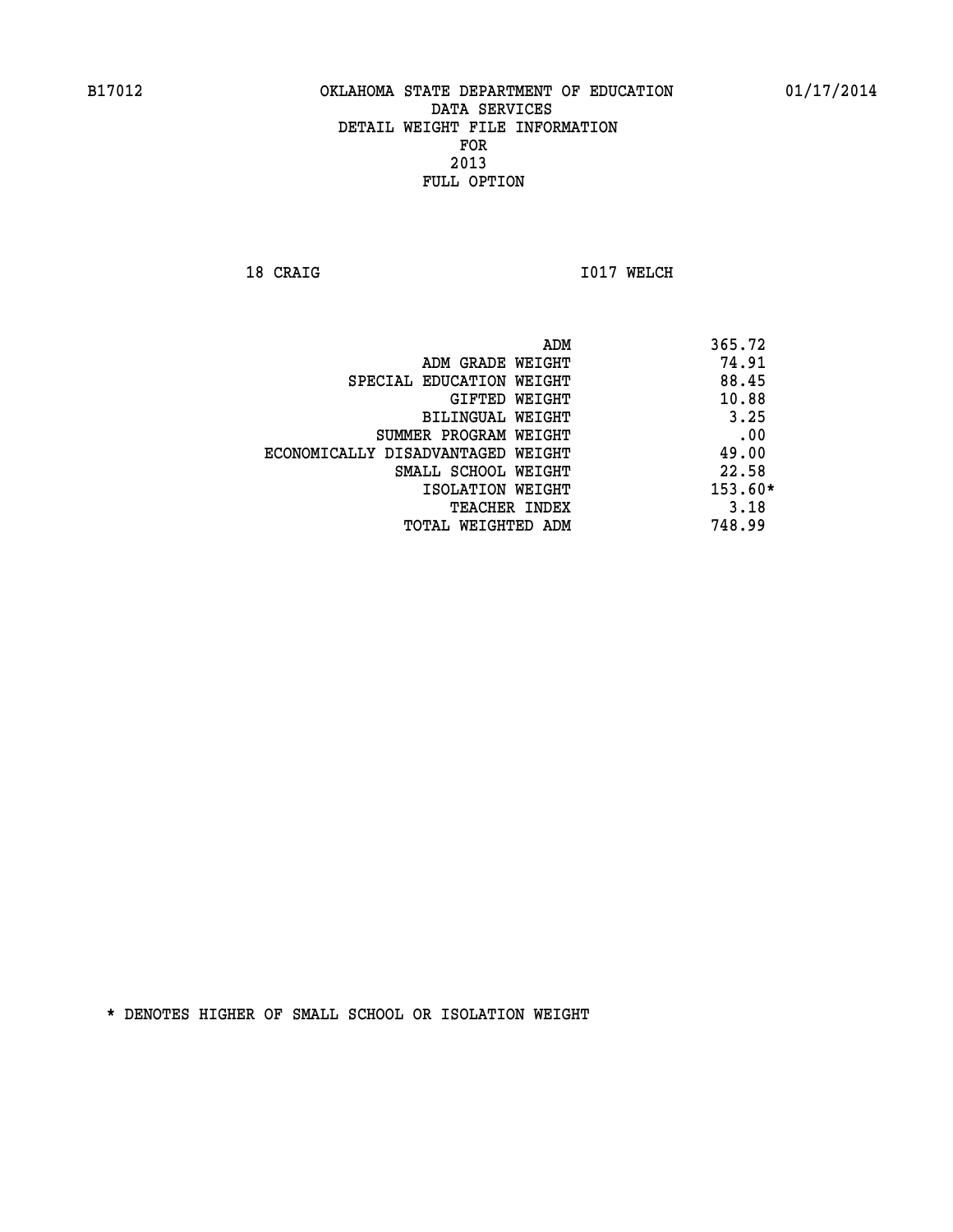**18 CRAIG I020 BLUEJACKET** 

| ADM                               | 228.74   |
|-----------------------------------|----------|
| ADM GRADE WEIGHT                  | 39.04    |
| SPECIAL EDUCATION WEIGHT          | 43.85    |
| GIFTED WEIGHT                     | 1.36     |
| BILINGUAL WEIGHT                  | .00      |
| SUMMER PROGRAM WEIGHT             | .00      |
| ECONOMICALLY DISADVANTAGED WEIGHT | 39.00    |
| SMALL SCHOOL WEIGHT               | 25.97    |
| ISOLATION WEIGHT                  | $40.08*$ |
| <b>TEACHER INDEX</b>              | .00      |
| TOTAL WEIGHTED ADM                | 392.07   |
|                                   |          |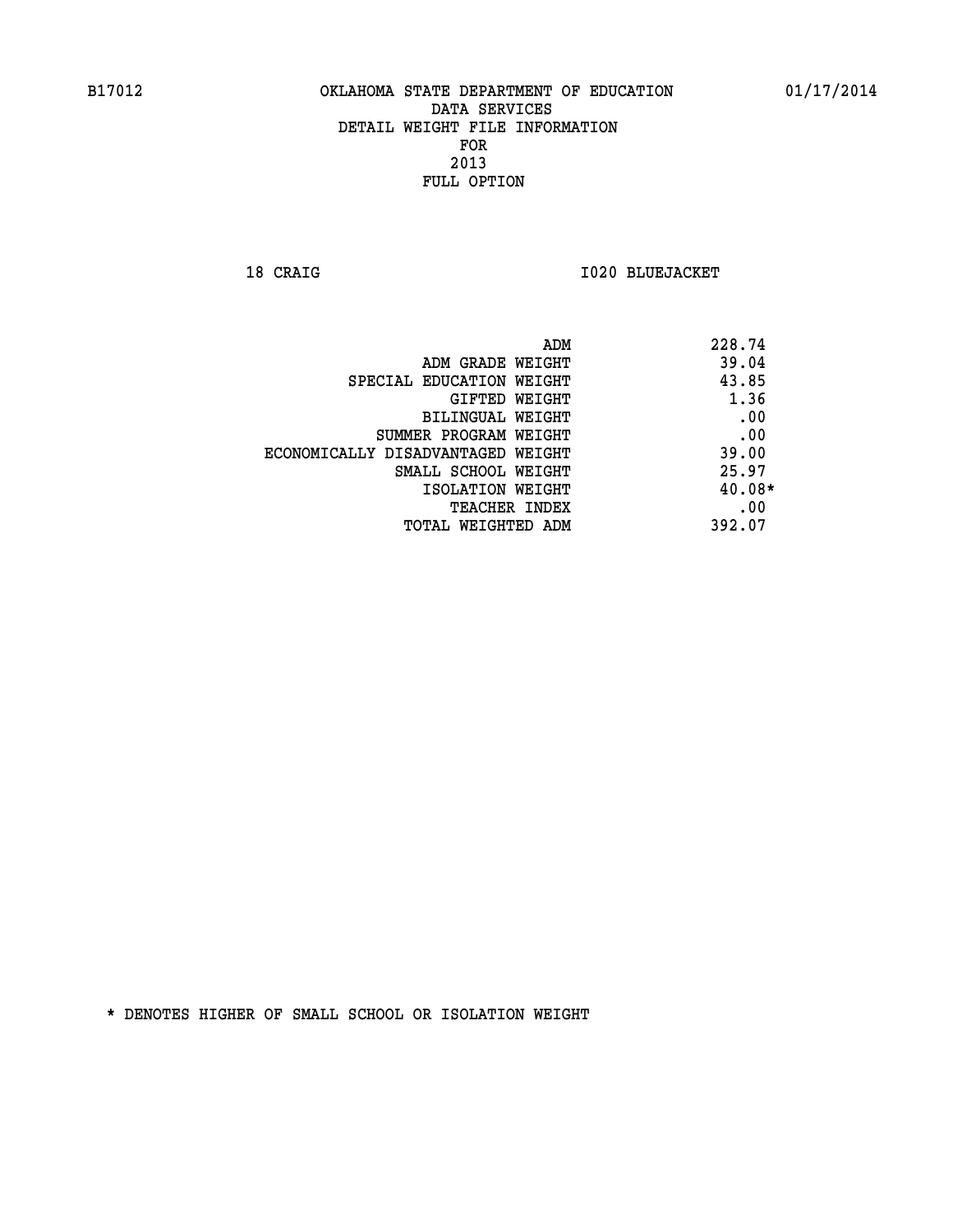18 CRAIG **I**065 VINITA

| 1,642.02 |
|----------|
| 317.38   |
| 242.55   |
| 55.76    |
| 3.75     |
| .00      |
| 281.00   |
| .00      |
| .00      |
| 32.93    |
| 2,575.39 |
|          |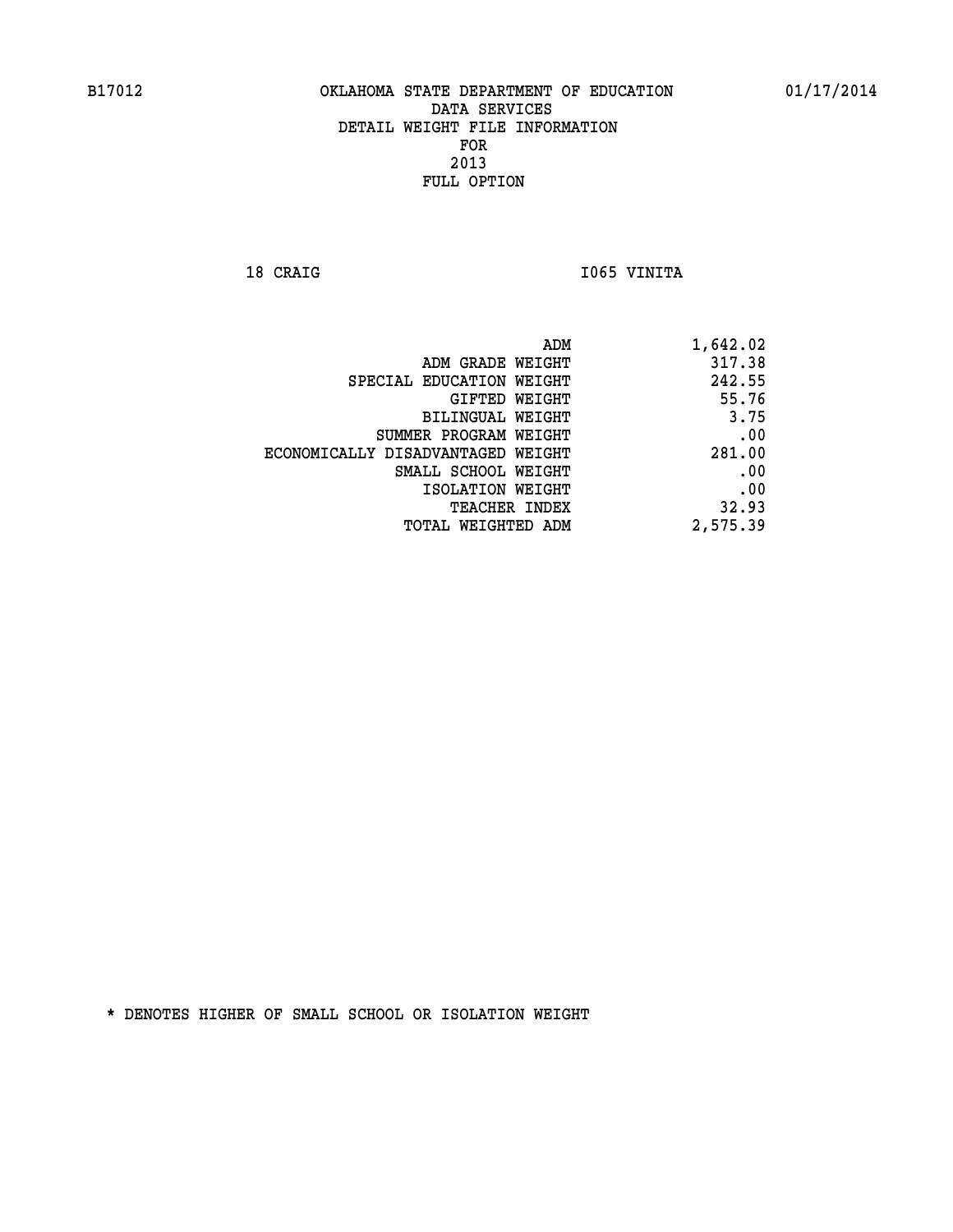**19 CREEK C008 LONE STAR** 

| ADM                               | 876.37   |
|-----------------------------------|----------|
| ADM GRADE WEIGHT                  | 174.02   |
| SPECIAL EDUCATION WEIGHT          | 57.15    |
| GIFTED WEIGHT                     | 20.40    |
| BILINGUAL WEIGHT                  | 8.75     |
| SUMMER PROGRAM WEIGHT             | .00      |
| ECONOMICALLY DISADVANTAGED WEIGHT | 112.75   |
| SMALL SCHOOL WEIGHT               | .00      |
| ISOLATION WEIGHT                  | .00      |
| TEACHER INDEX                     | .00      |
| TOTAL WEIGHTED ADM                | 1,249.44 |
|                                   |          |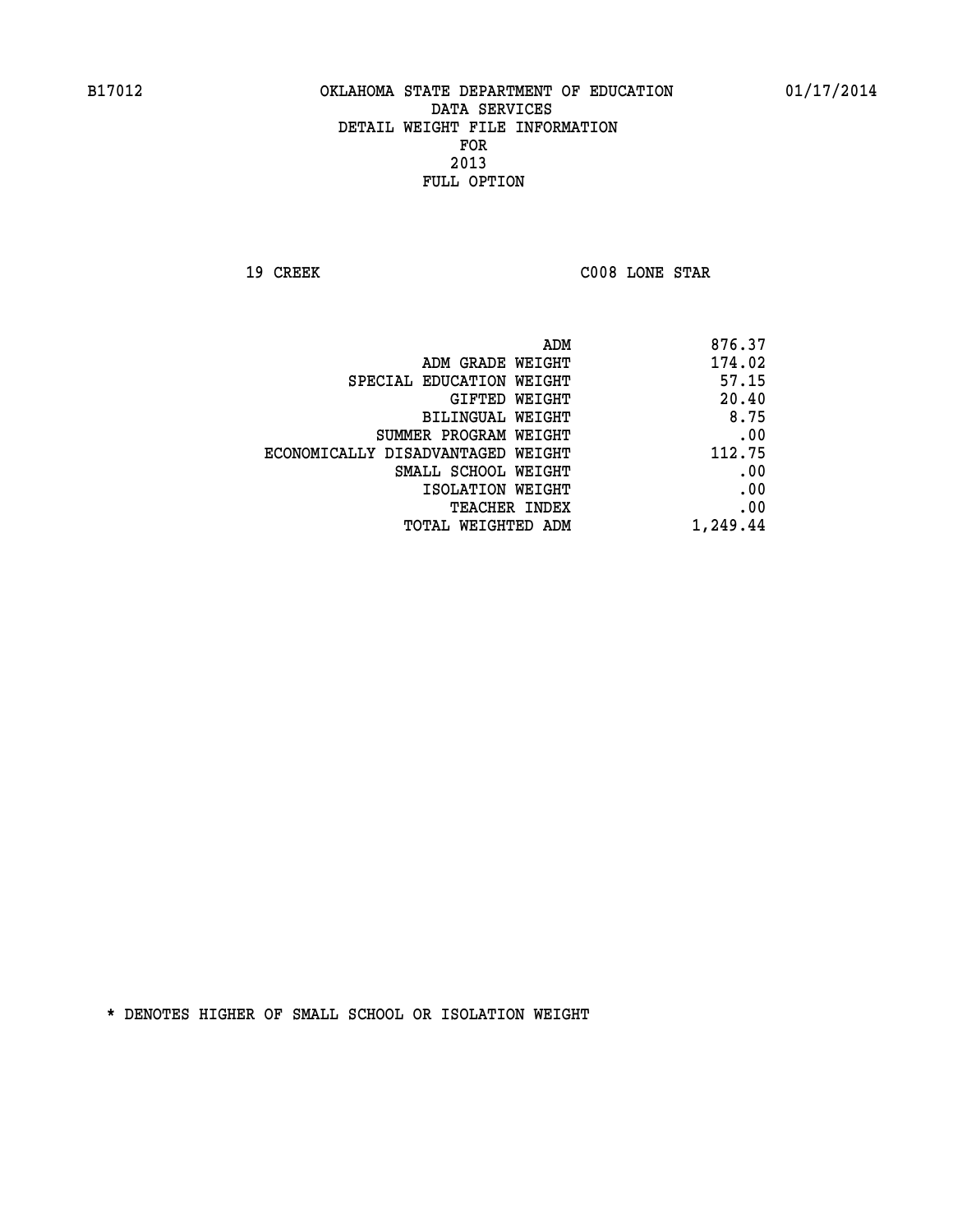**19 CREEK C012 GYPSY** 

|                                   | ADM | 107.04   |
|-----------------------------------|-----|----------|
| ADM GRADE WEIGHT                  |     | 24.78    |
| SPECIAL EDUCATION WEIGHT          |     | 7.15     |
| GIFTED WEIGHT                     |     | 3.06     |
| BILINGUAL WEIGHT                  |     | .00      |
| SUMMER PROGRAM WEIGHT             |     | .00      |
| ECONOMICALLY DISADVANTAGED WEIGHT |     | 19.50    |
| SMALL SCHOOL WEIGHT               |     | $17.08*$ |
| ISOLATION WEIGHT                  |     | .00      |
| TEACHER INDEX                     |     | .00      |
| TOTAL WEIGHTED ADM                |     | 178.61   |
|                                   |     |          |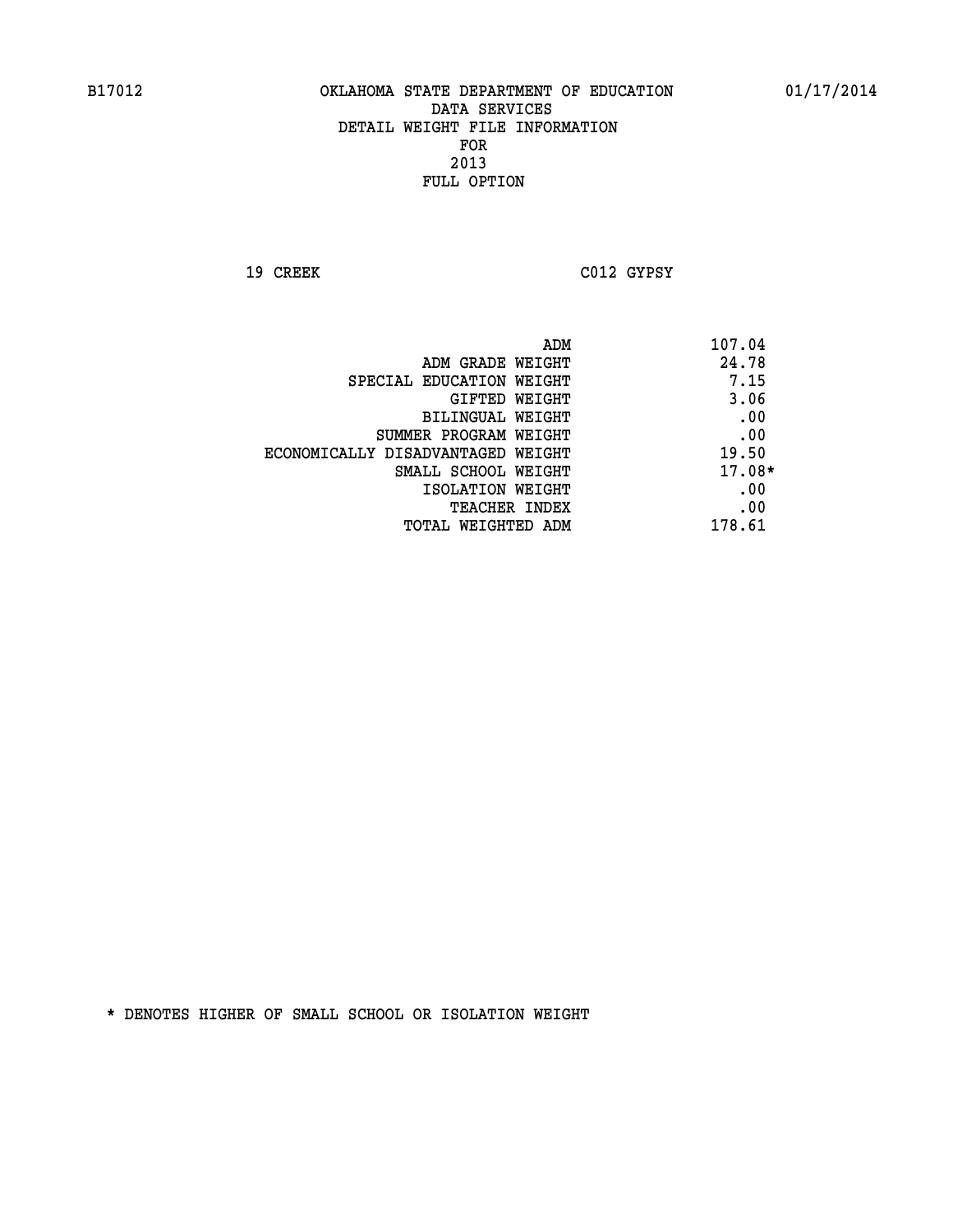**19 CREEK C034 PRETTY WATER** 

| ADM                               | 253.52   |
|-----------------------------------|----------|
| ADM GRADE WEIGHT                  | 47.32    |
| SPECIAL EDUCATION WEIGHT          | 48.90    |
| GIFTED WEIGHT                     | 20.40    |
| <b>BILINGUAL WEIGHT</b>           | .00      |
| SUMMER PROGRAM WEIGHT             | .00      |
| ECONOMICALLY DISADVANTAGED WEIGHT | 36.75    |
| SMALL SCHOOL WEIGHT               | $26.40*$ |
| ISOLATION WEIGHT                  | .00      |
| <b>TEACHER INDEX</b>              | 9.05     |
| TOTAL WEIGHTED ADM                | 442.34   |
|                                   |          |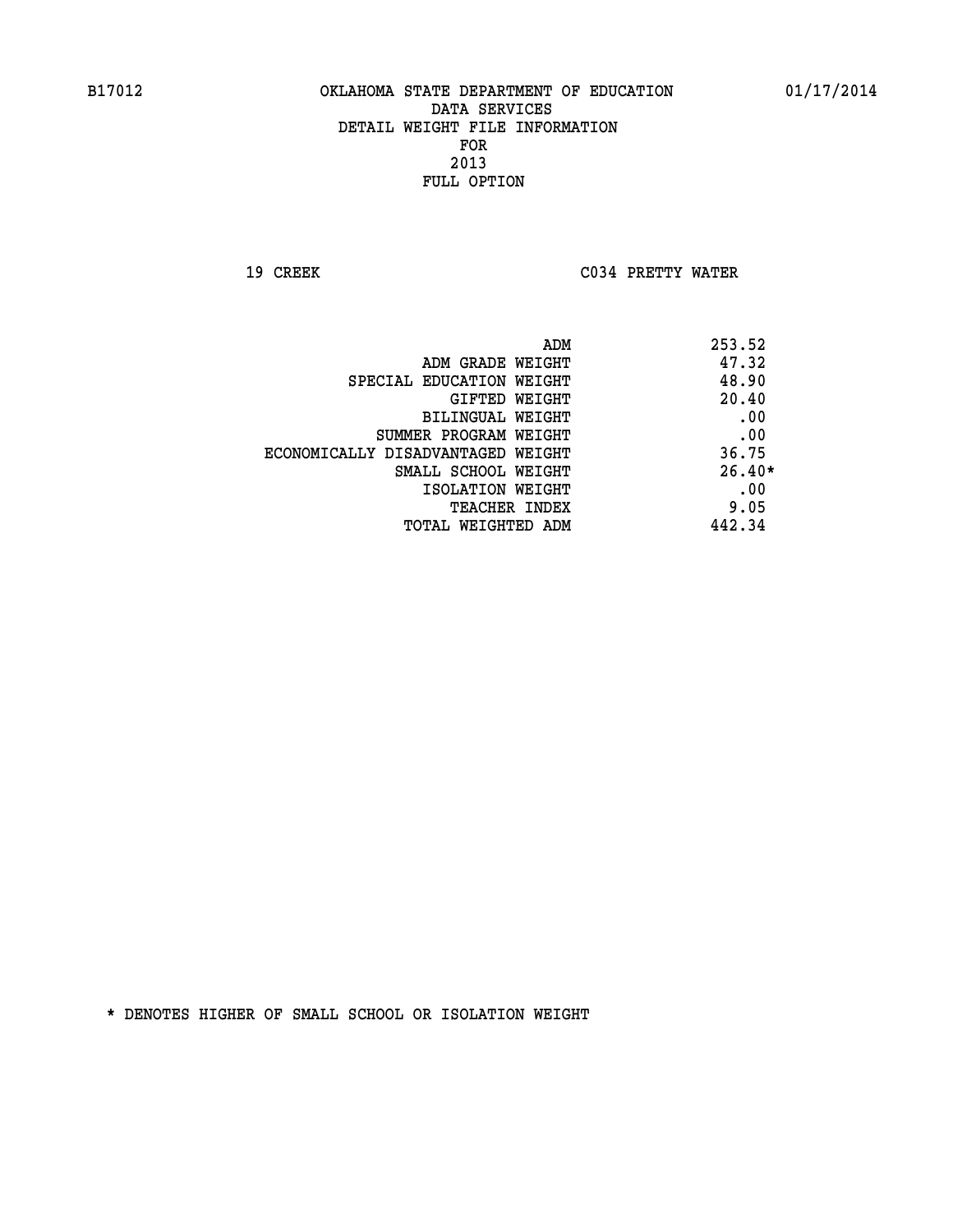19 CREEK C035 ALLEN-BOWDEN

| ADM                               | 360.44   |
|-----------------------------------|----------|
| ADM GRADE WEIGHT                  | 72.84    |
| SPECIAL EDUCATION WEIGHT          | 46.00    |
| GIFTED WEIGHT                     | 5.10     |
| BILINGUAL WEIGHT                  | 8.50     |
| SUMMER PROGRAM WEIGHT             | .00      |
| ECONOMICALLY DISADVANTAGED WEIGHT | 74.50    |
| SMALL SCHOOL WEIGHT               | $22.97*$ |
| ISOLATION WEIGHT                  | .00      |
| <b>TEACHER INDEX</b>              | .00      |
| TOTAL WEIGHTED ADM                | 590.35   |
|                                   |          |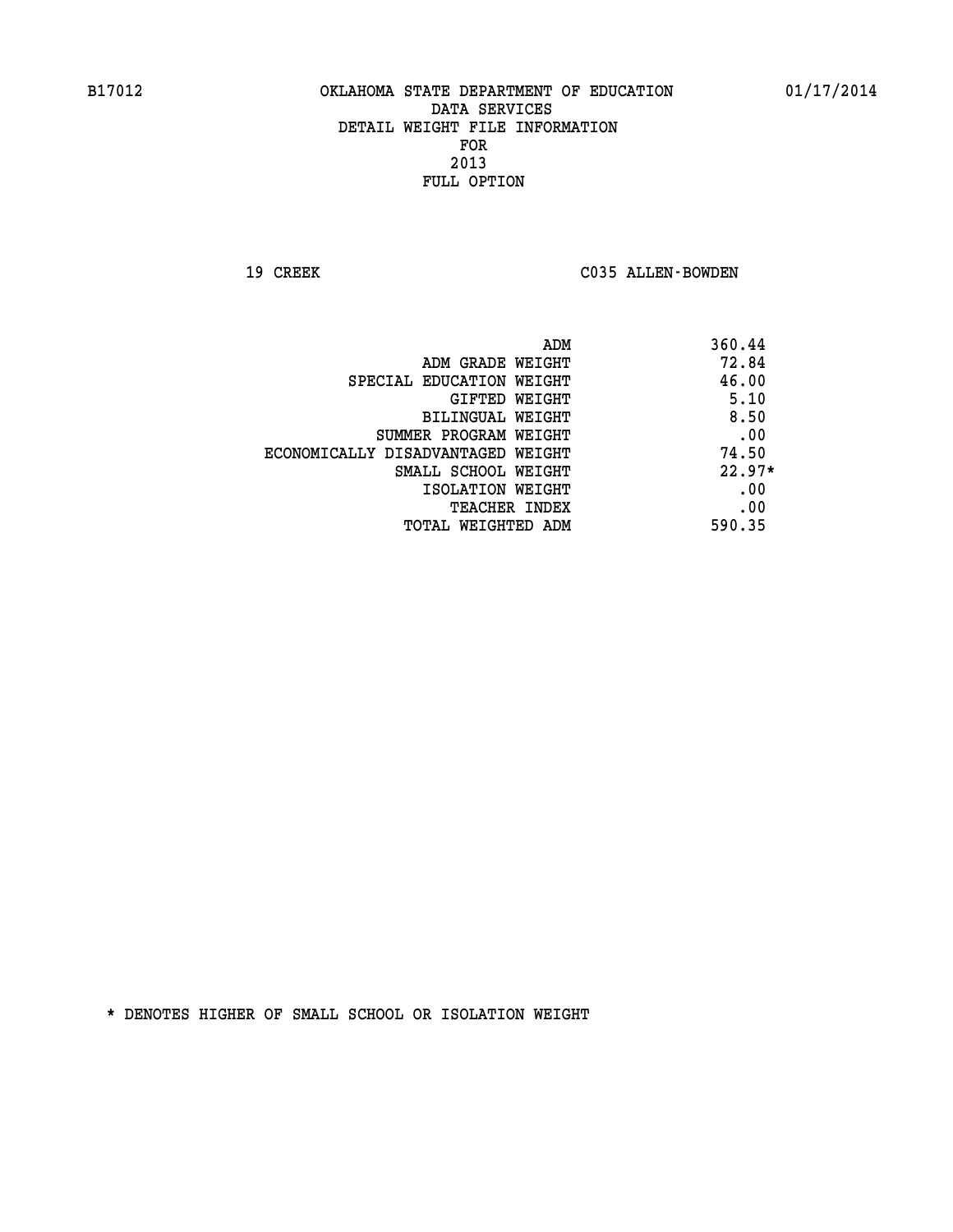**19 CREEK 1002 BRISTOW** 

| 1,741.37 |
|----------|
| 349.87   |
| 302.00   |
| 87.38    |
| .00      |
| .00      |
| 336.50   |
| .00      |
| .00      |
| 12.87    |
| 2,829.99 |
|          |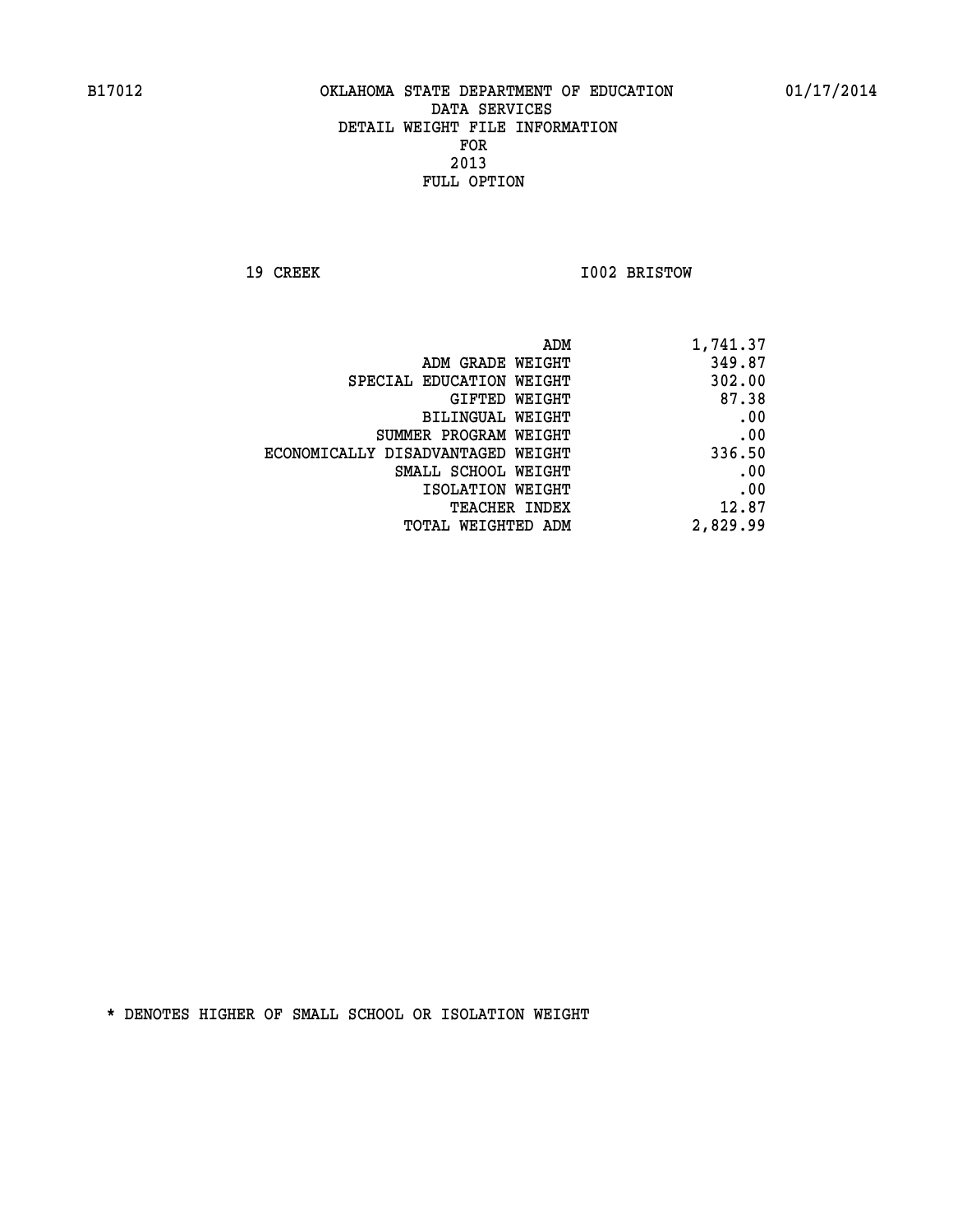19 CREEK 1003 MANNFORD

| 1,520.10 |
|----------|
| 301.84   |
| 241.75   |
| 48.28    |
| .00      |
| .00      |
| 242.50   |
| .00      |
| .00      |
| .00      |
| 2,354.47 |
|          |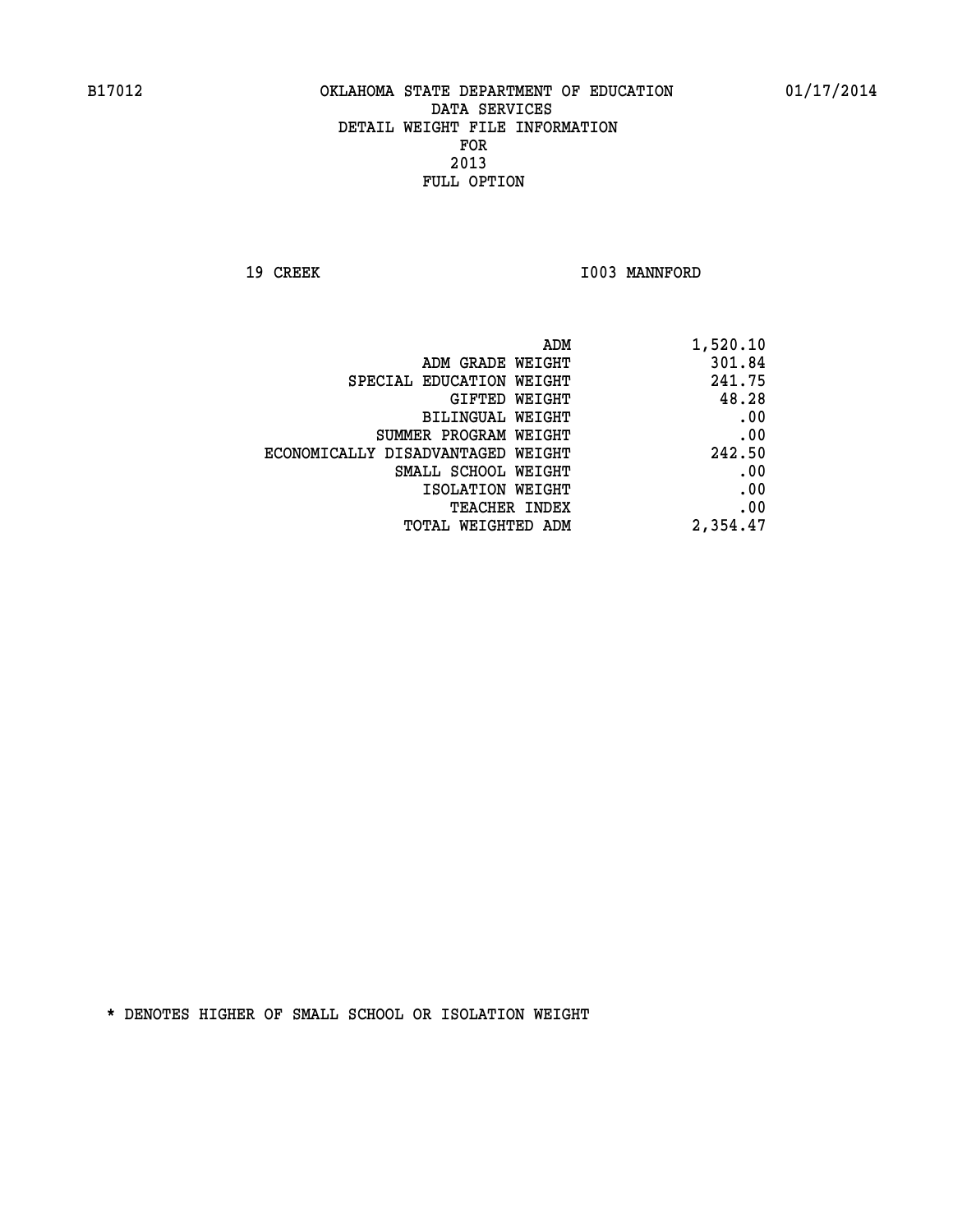19 CREEK 1005 MOUNDS

| ADM                               | 602.07 |
|-----------------------------------|--------|
| ADM GRADE WEIGHT                  | 117.84 |
| SPECIAL EDUCATION WEIGHT          | 110.05 |
| GIFTED WEIGHT                     | 17.00  |
| BILINGUAL WEIGHT                  | .00    |
| SUMMER PROGRAM WEIGHT             | .00    |
| ECONOMICALLY DISADVANTAGED WEIGHT | 105.75 |
| SMALL SCHOOL WEIGHT               | .00    |
| ISOLATION WEIGHT                  | .00    |
| <b>TEACHER INDEX</b>              | 33.52  |
| TOTAL WEIGHTED ADM                | 986.23 |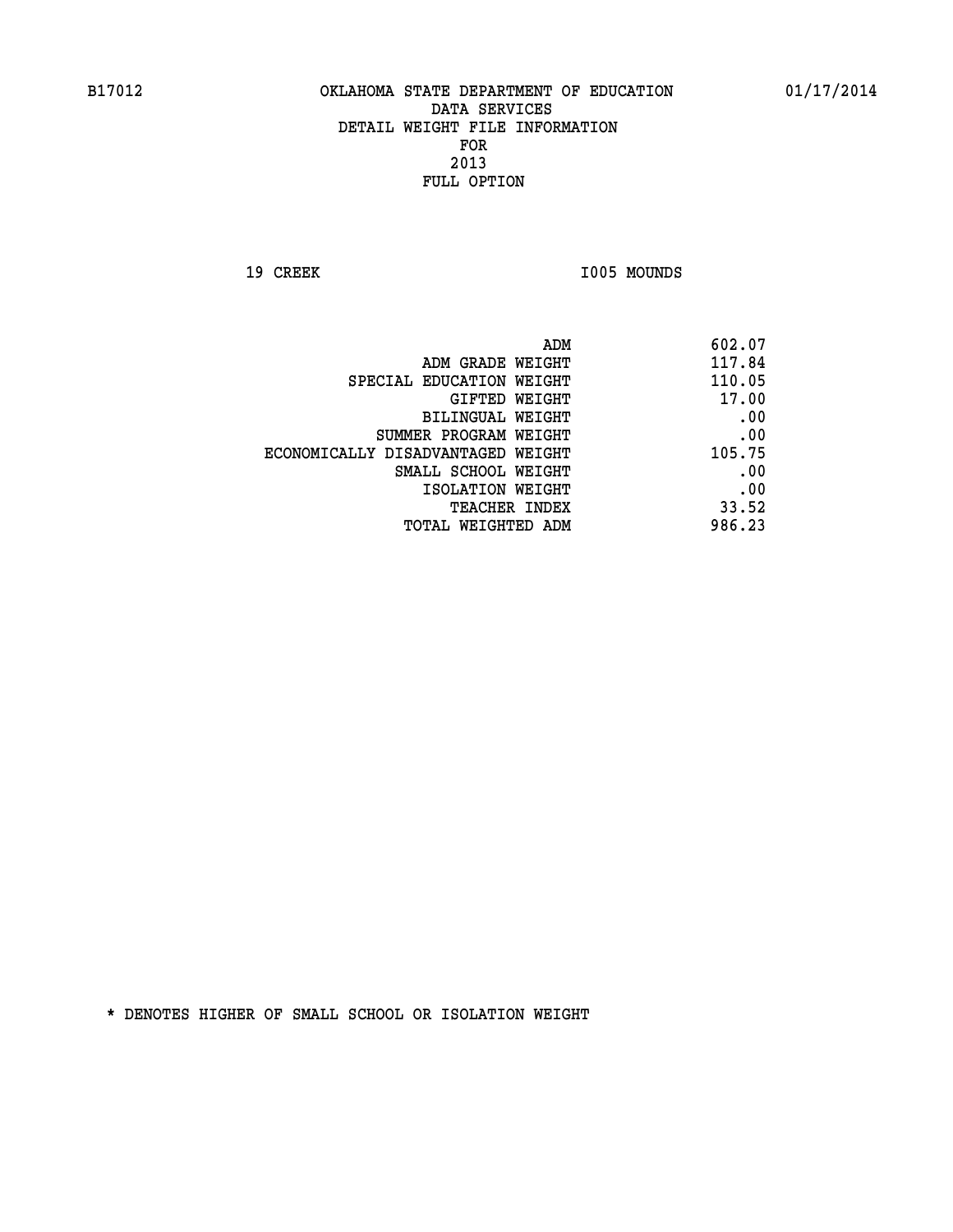**19 CREEK I017 OLIVE** 

|                                   | ADM | 381.85   |
|-----------------------------------|-----|----------|
| ADM GRADE WEIGHT                  |     | 70.13    |
| SPECIAL EDUCATION WEIGHT          |     | 56.45    |
| GIFTED WEIGHT                     |     | 20.40    |
| BILINGUAL WEIGHT                  |     | 1.25     |
| SUMMER PROGRAM WEIGHT             |     | .00      |
| ECONOMICALLY DISADVANTAGED WEIGHT |     | 57.25    |
| SMALL SCHOOL WEIGHT               |     | $21.24*$ |
| ISOLATION WEIGHT                  |     | .00      |
| TEACHER INDEX                     |     | .00      |
| TOTAL WEIGHTED ADM                |     | 608.57   |
|                                   |     |          |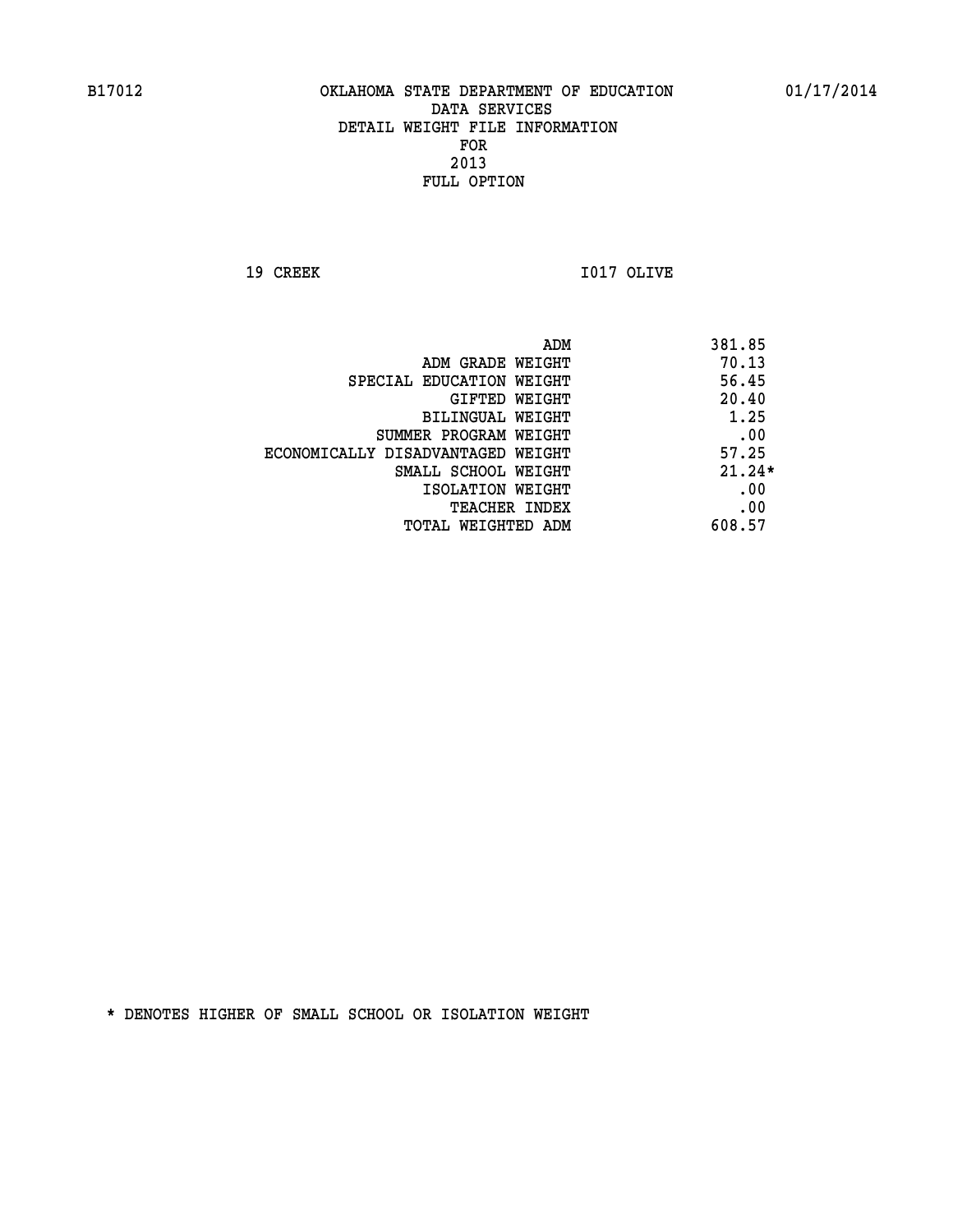**19 CREEK 1018 KIEFER** 

|                                   | 638.32<br>ADM |
|-----------------------------------|---------------|
| ADM GRADE WEIGHT                  | 133.73        |
| SPECIAL EDUCATION WEIGHT          | 98.95         |
| GIFTED WEIGHT                     | 21.08         |
| BILINGUAL WEIGHT                  | 8.00          |
| SUMMER PROGRAM WEIGHT             | .00           |
| ECONOMICALLY DISADVANTAGED WEIGHT | 87.00         |
| SMALL SCHOOL WEIGHT               | .00           |
| ISOLATION WEIGHT                  | .00           |
| TEACHER INDEX                     | .00           |
| TOTAL WEIGHTED ADM                | 987.08        |
|                                   |               |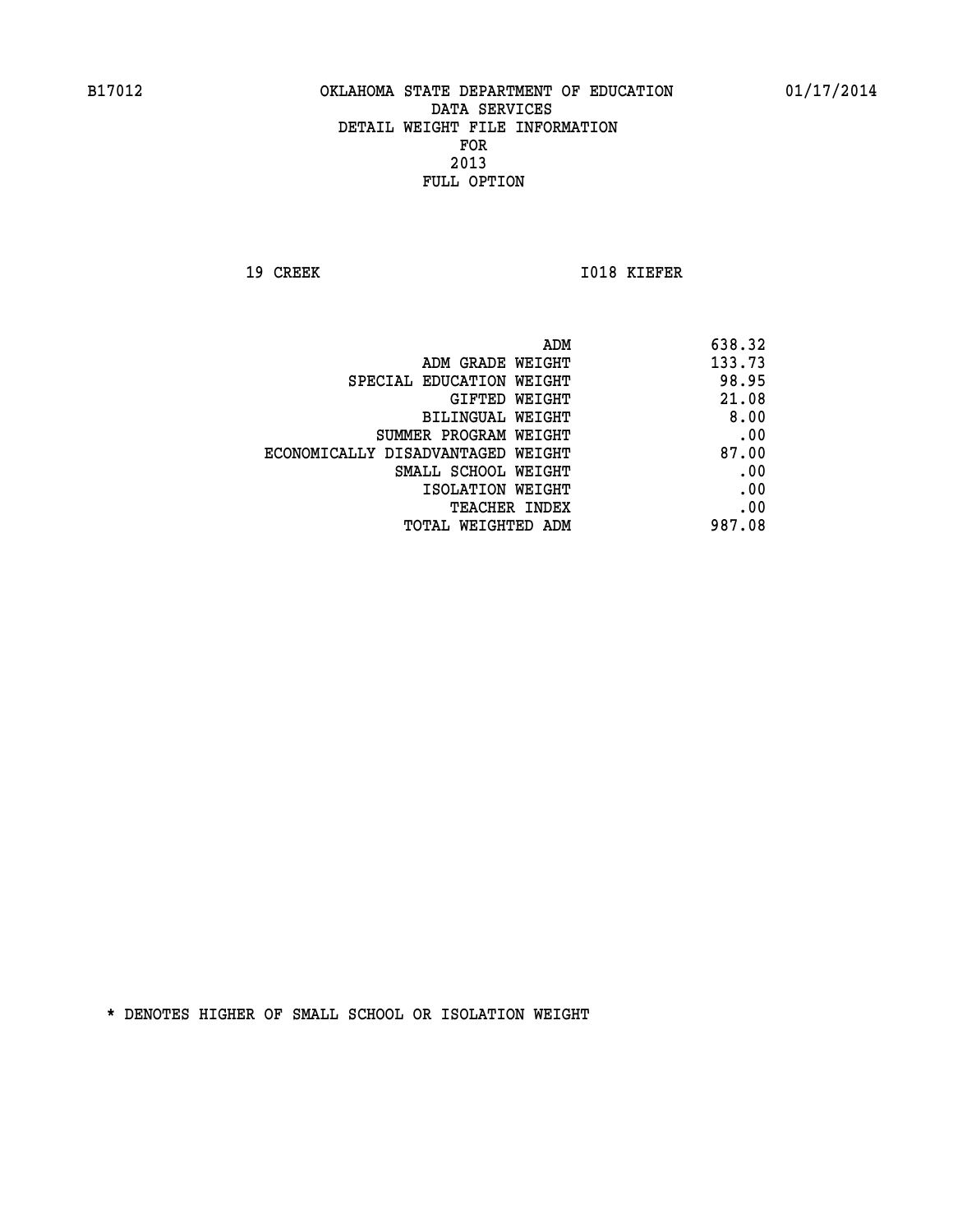**19 CREEK 1020 OILTON** 

|                                   | ADM | 301.98   |
|-----------------------------------|-----|----------|
| ADM GRADE WEIGHT                  |     | 58.39    |
| SPECIAL EDUCATION WEIGHT          |     | 47.40    |
| GIFTED WEIGHT                     |     | 8.50     |
| BILINGUAL WEIGHT                  |     | .00      |
| SUMMER PROGRAM WEIGHT             |     | .00      |
| ECONOMICALLY DISADVANTAGED WEIGHT |     | 62.75    |
| SMALL SCHOOL WEIGHT               |     | $25.92*$ |
| ISOLATION WEIGHT                  |     | .00      |
| TEACHER INDEX                     |     | .00      |
| TOTAL WEIGHTED ADM                |     | 504.94   |
|                                   |     |          |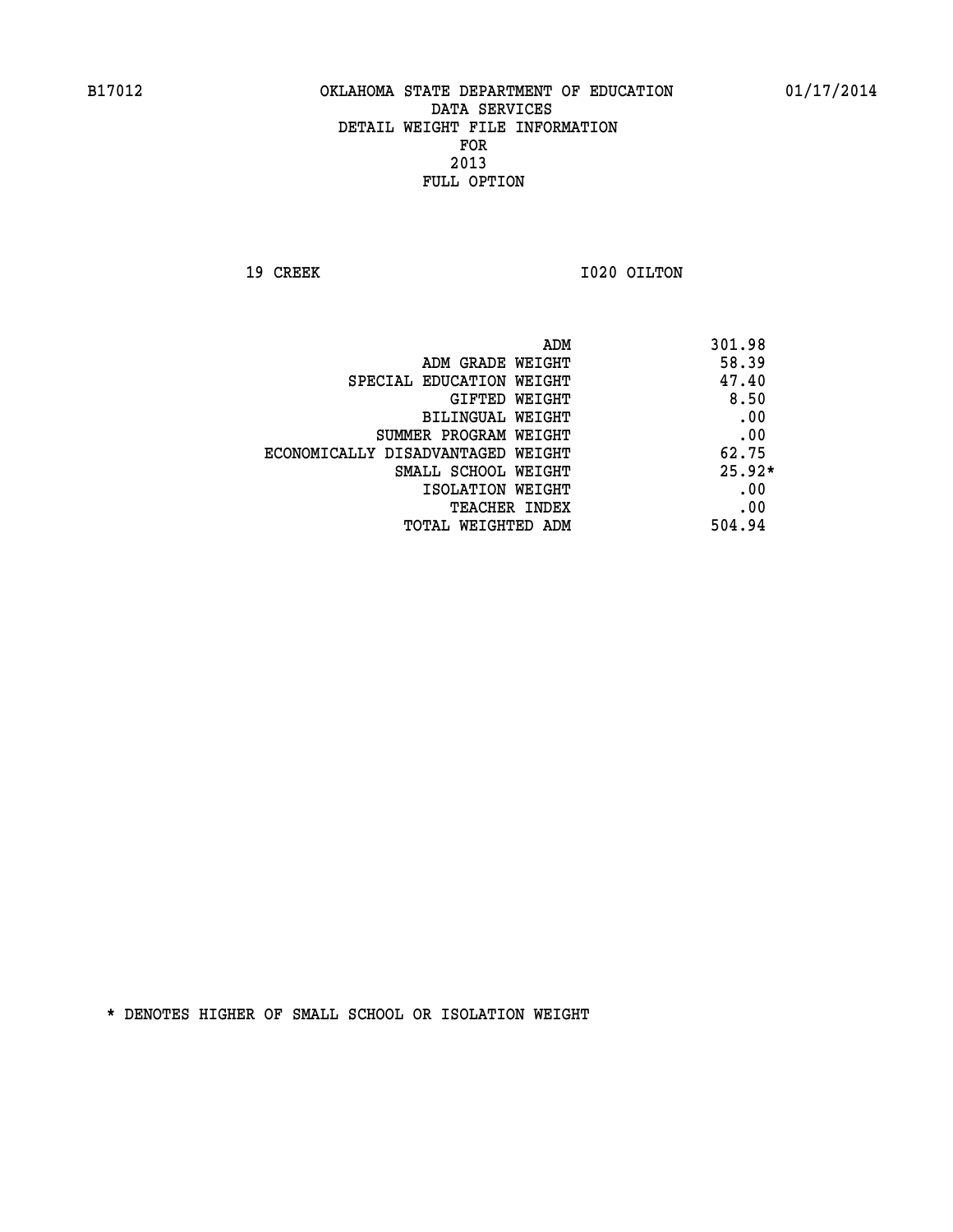**19 CREEK I021 DEPEW** 

| ADM                               | 411.86   |
|-----------------------------------|----------|
| ADM GRADE WEIGHT                  | 77.17    |
| SPECIAL EDUCATION WEIGHT          | 54.75    |
| GIFTED WEIGHT                     | 12.92    |
| BILINGUAL WEIGHT                  | .00      |
| SUMMER PROGRAM WEIGHT             | .00      |
| ECONOMICALLY DISADVANTAGED WEIGHT | 70.25    |
| SMALL SCHOOL WEIGHT               | $31.66*$ |
| ISOLATION WEIGHT                  | .00      |
| <b>TEACHER INDEX</b>              | 19.24    |
| TOTAL WEIGHTED ADM                | 677.85   |
|                                   |          |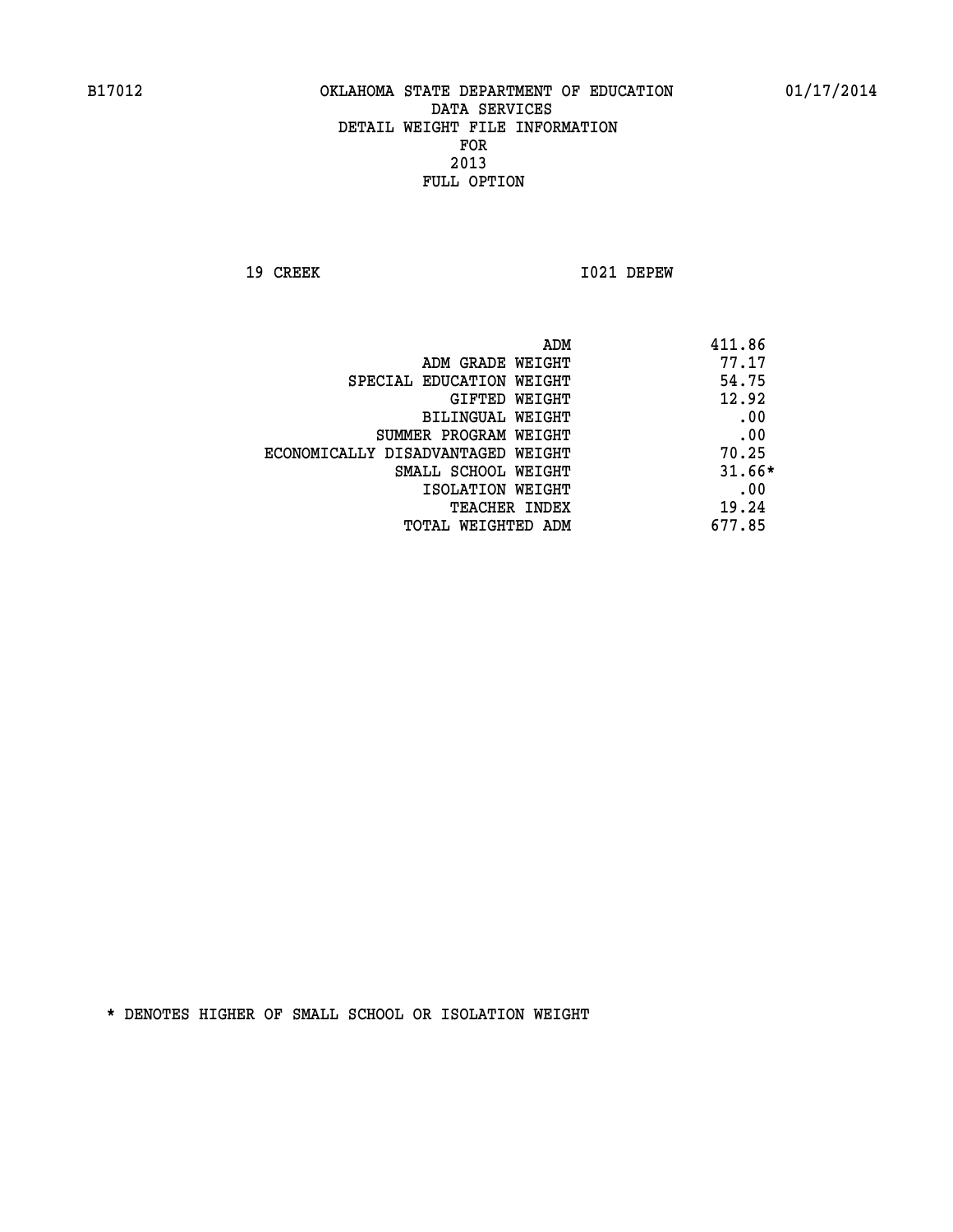**19 CREEK I031 KELLYVILLE** 

| 1,157.50 |
|----------|
| 223.62   |
| 185.90   |
| 31.62    |
| 1.00     |
| .00      |
| 232.00   |
| .00      |
| .00      |
| 21.94    |
| 1,853.58 |
|          |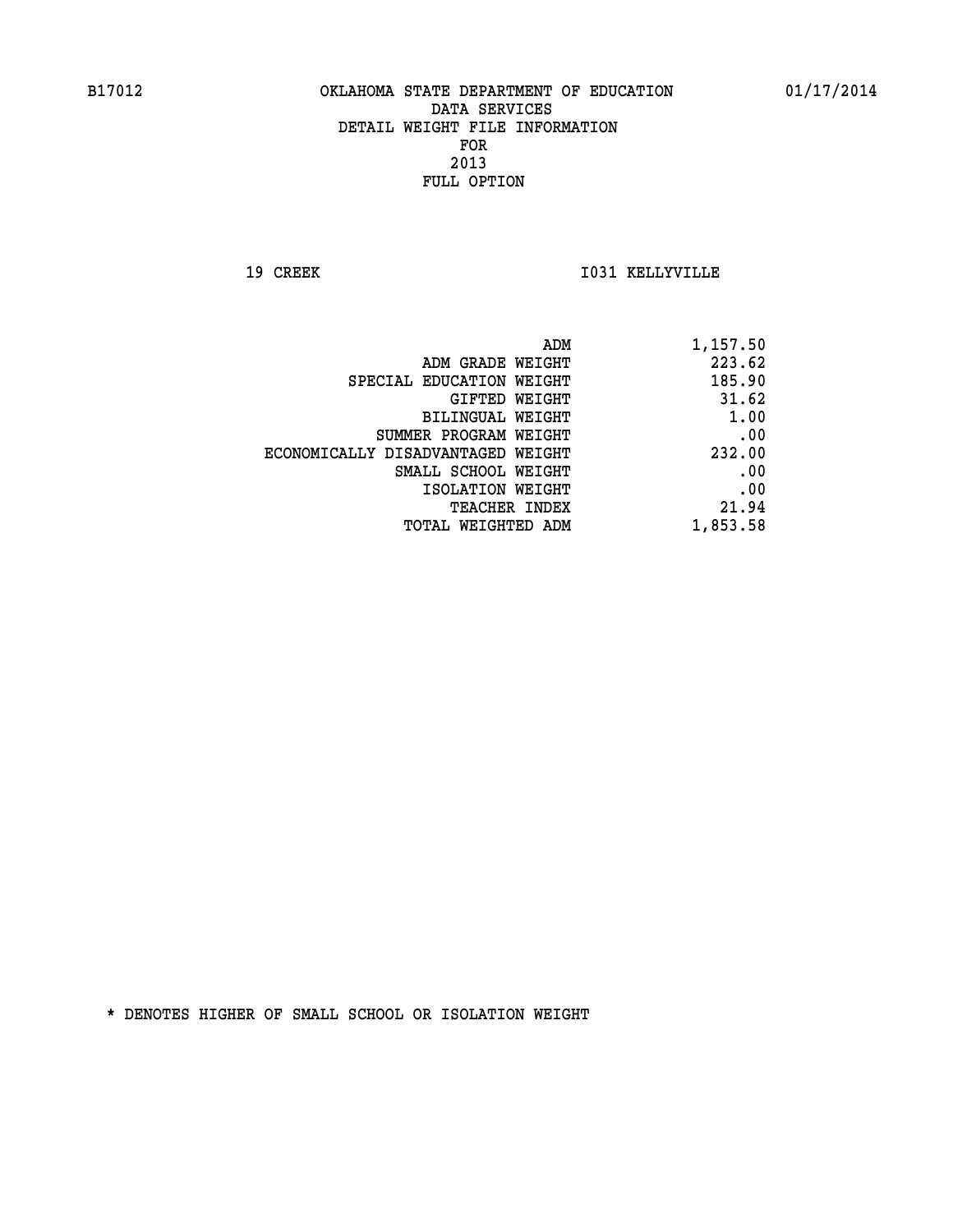19 CREEK 1033 SAPULPA

| 4,066.80 |
|----------|
| 805.98   |
| 576.90   |
| 108.12   |
| 34.00    |
| 2.40     |
| 656.00   |
| .00      |
| .00      |
| .00      |
| 6,250.20 |
|          |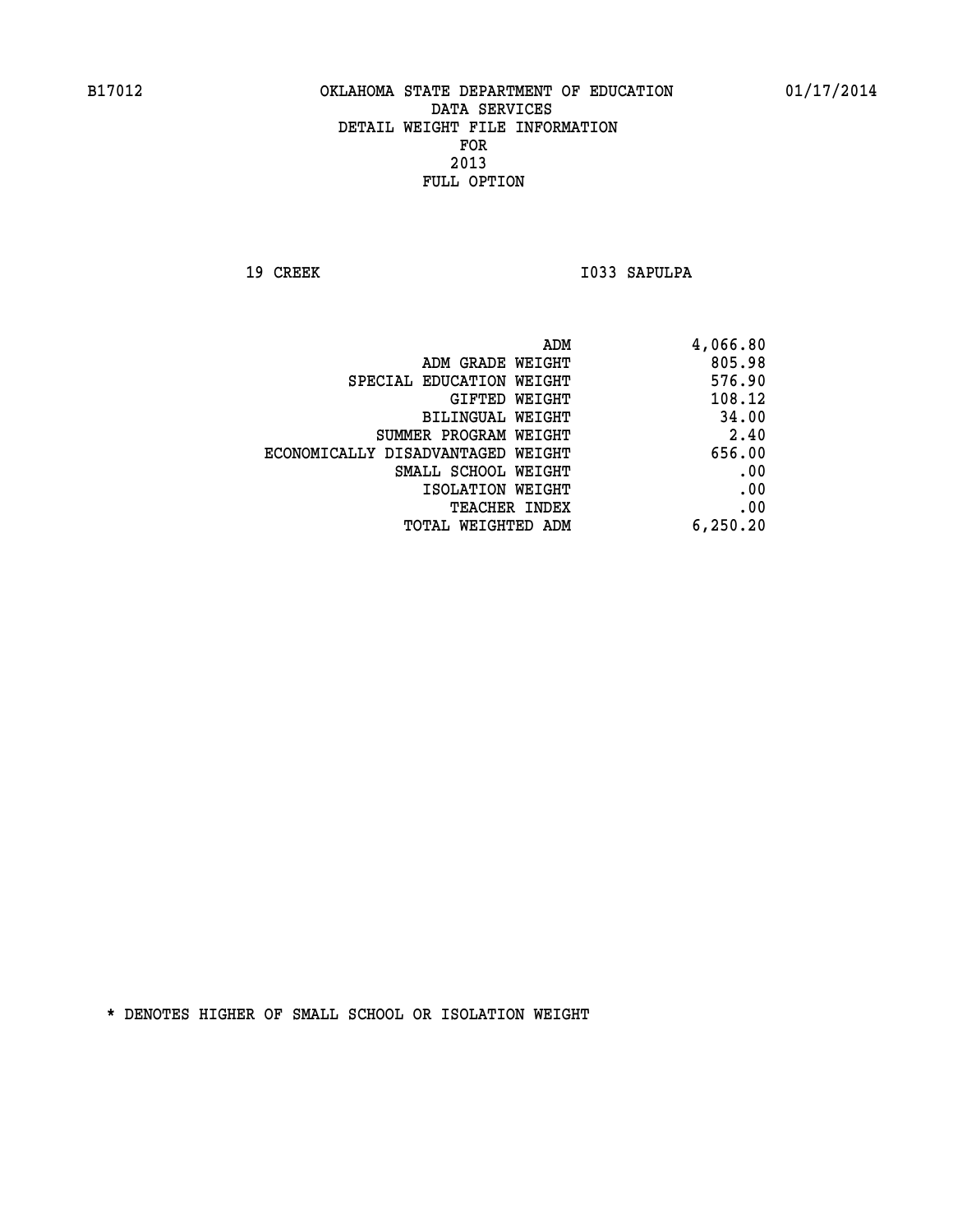**19 CREEK 1039 DRUMRIGHT** 

| 607.11 |
|--------|
| 119.79 |
| 113.30 |
| 17.34  |
| .00    |
| .00    |
| 120.25 |
| .00    |
| .00    |
| 15.93  |
| 993.72 |
|        |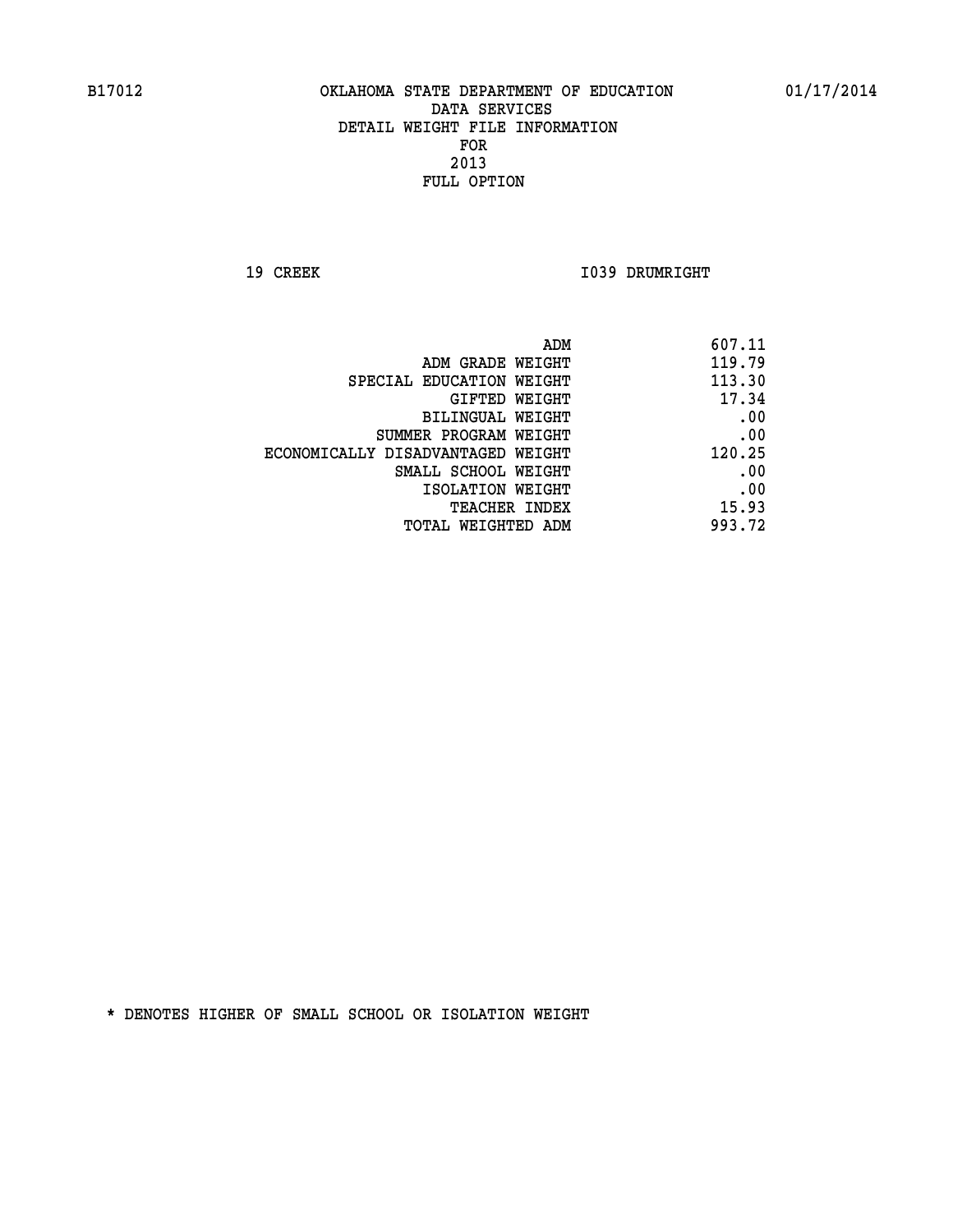**20 CUSTER I005 ARAPAHO-BUTLER** 

| ADM                               | 375.55    |
|-----------------------------------|-----------|
| ADM GRADE WEIGHT                  | 78.77     |
| SPECIAL EDUCATION WEIGHT          | 40.50     |
| GIFTED WEIGHT                     | 10.20     |
| BILINGUAL WEIGHT                  | .75       |
| SUMMER PROGRAM WEIGHT             | .00       |
| ECONOMICALLY DISADVANTAGED WEIGHT | 54.00     |
| SMALL SCHOOL WEIGHT               | 21.79     |
| ISOLATION WEIGHT                  | $165.24*$ |
| <b>TEACHER INDEX</b>              | 26.89     |
| TOTAL WEIGHTED ADM                | 751.90    |
|                                   |           |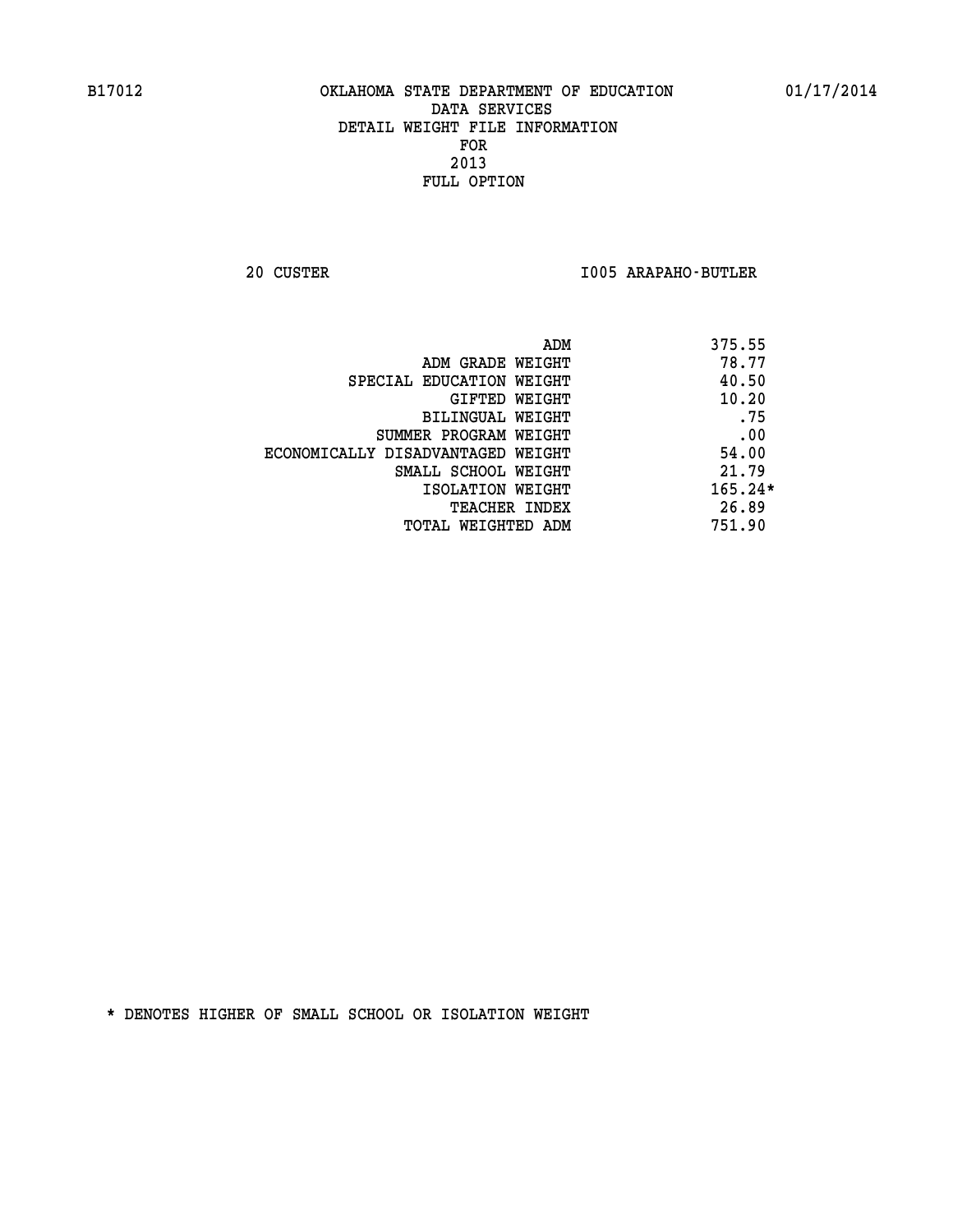20 CUSTER **IOO7 THOMAS-FAY-CUSTER UNIF** 

|                                   | ADM | 471.44  |
|-----------------------------------|-----|---------|
| ADM GRADE WEIGHT                  |     | 97.03   |
| SPECIAL EDUCATION WEIGHT          |     | 42.95   |
| GIFTED WEIGHT                     |     | 12.92   |
| BILINGUAL WEIGHT                  |     | .25     |
| SUMMER PROGRAM WEIGHT             |     | .00     |
| ECONOMICALLY DISADVANTAGED WEIGHT |     | 59.75   |
| SMALL SCHOOL WEIGHT               |     | 10.26   |
| ISOLATION WEIGHT                  |     | 188.58* |
| TEACHER INDEX                     |     | 49.25   |
| TOTAL WEIGHTED ADM                |     | 922.17  |
|                                   |     |         |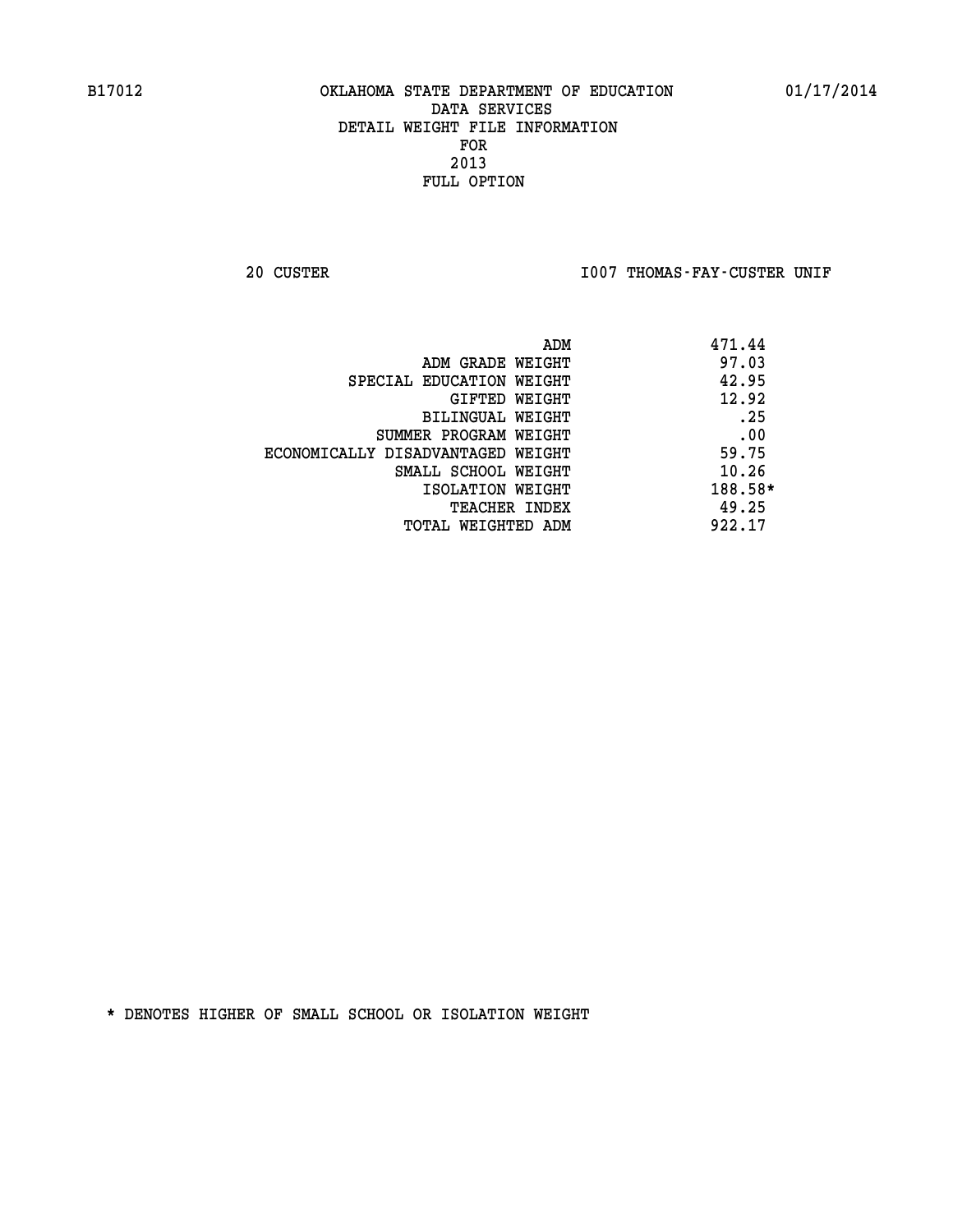**20 CUSTER 1026 WEATHERFORD** 

| 2,070.12 |
|----------|
| 350.76   |
| 170.40   |
| 99.62    |
| 55.50    |
| 1.20     |
| 259.25   |
| .00      |
| .00      |
| 153.04   |
| 3,159.89 |
|          |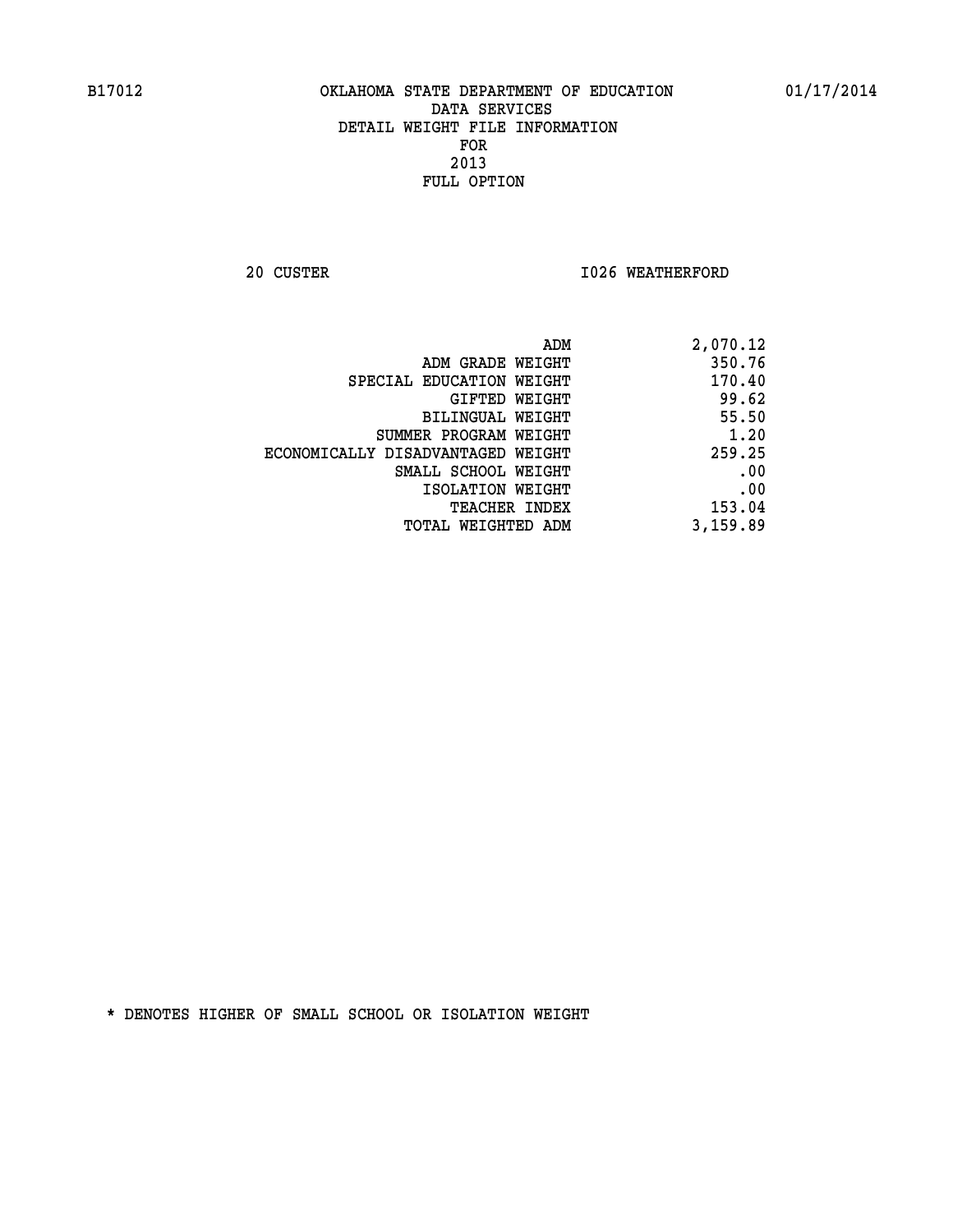**20 CUSTER 1099 CLINTON** 

| 2,270.76 |
|----------|
| 451.69   |
| 177.50   |
| 81.26    |
| 174.50   |
| .00      |
| 471.00   |
| .00      |
| .00      |
| 94.21    |
| 3,720.92 |
|          |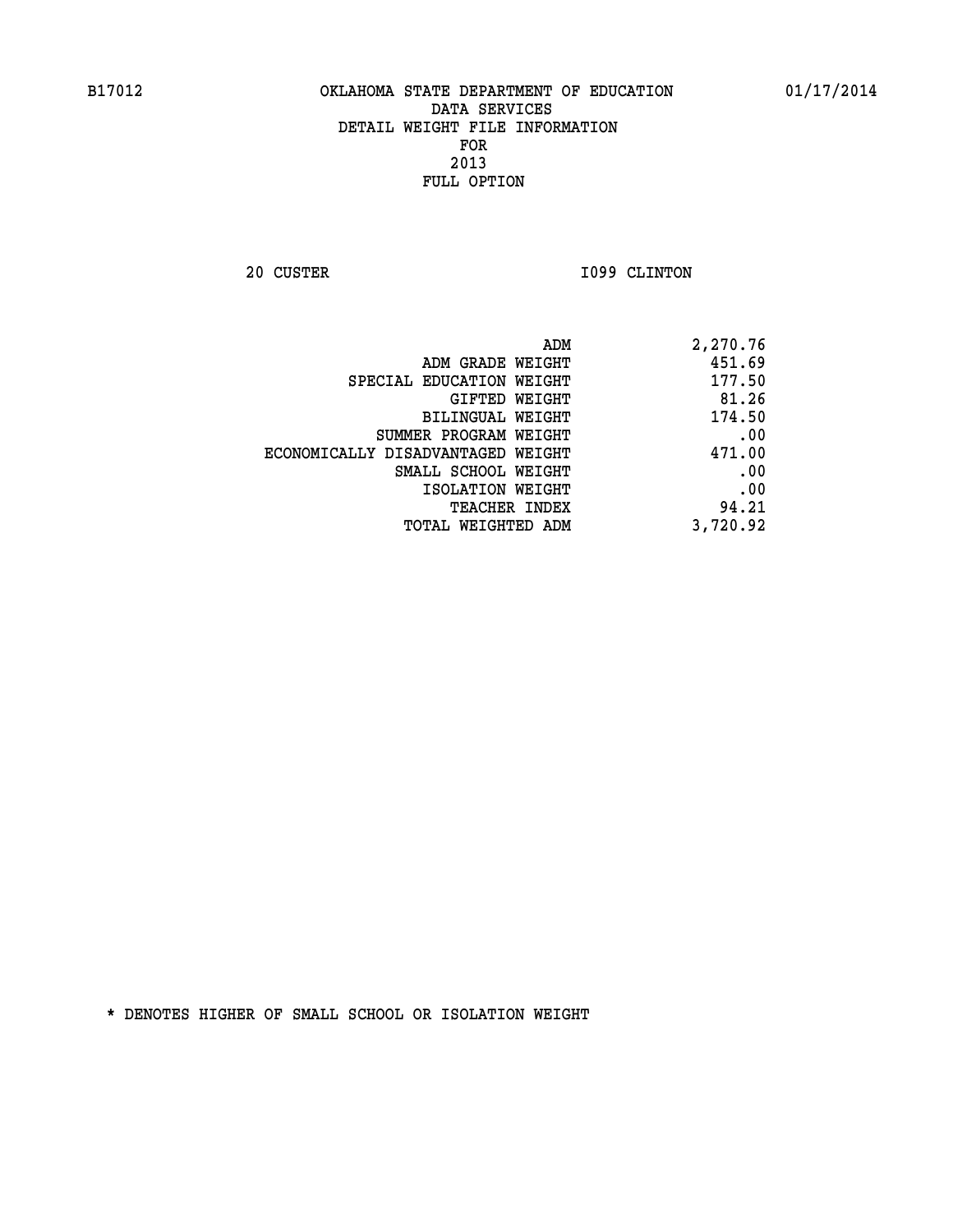**21 DELAWARE C006 CLEORA** 

| ADM                               | 122.32 |
|-----------------------------------|--------|
| ADM GRADE WEIGHT                  | 18.43  |
| SPECIAL EDUCATION WEIGHT          | 11.25  |
| GIFTED WEIGHT                     | 1.70   |
| BILINGUAL WEIGHT                  | .00    |
| SUMMER PROGRAM WEIGHT             | .00    |
| ECONOMICALLY DISADVANTAGED WEIGHT | 16.00  |
| SMALL SCHOOL WEIGHT               | 18.81* |
| ISOLATION WEIGHT                  | .00    |
| <b>TEACHER INDEX</b>              | 12.98  |
| TOTAL WEIGHTED ADM                | 201.49 |
|                                   |        |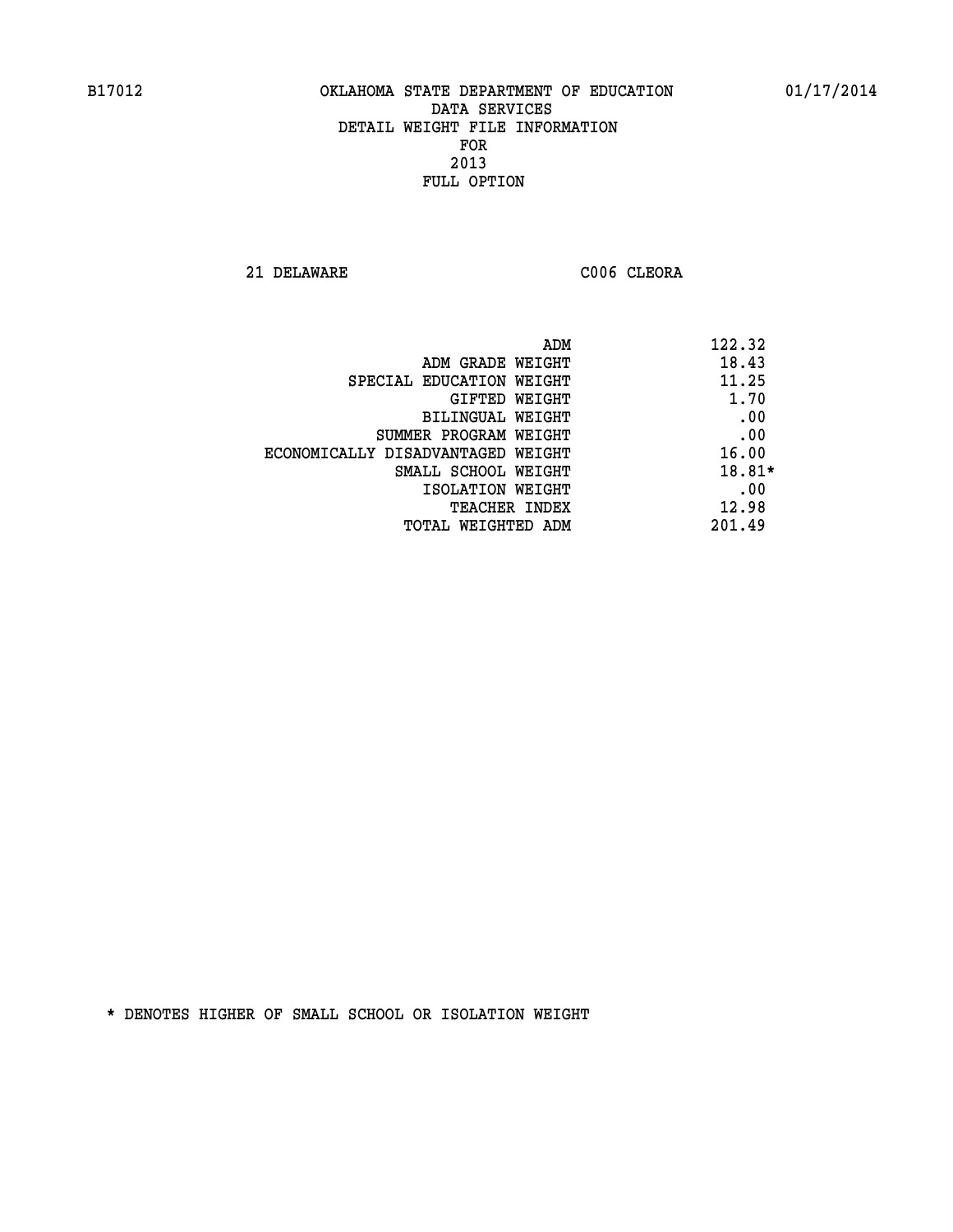**21 DELAWARE C014 LEACH** 

| ADM                               | 159.52   |
|-----------------------------------|----------|
| ADM GRADE WEIGHT                  | 32.72    |
| SPECIAL EDUCATION WEIGHT          | 13.65    |
| <b>GIFTED WEIGHT</b>              | 4.42     |
| BILINGUAL WEIGHT                  | 1.00     |
| SUMMER PROGRAM WEIGHT             | .00      |
| ECONOMICALLY DISADVANTAGED WEIGHT | 30.00    |
| SMALL SCHOOL WEIGHT               | $22.28*$ |
| ISOLATION WEIGHT                  | .00      |
| <b>TEACHER INDEX</b>              | .00      |
| TOTAL WEIGHTED ADM                | 263.59   |
|                                   |          |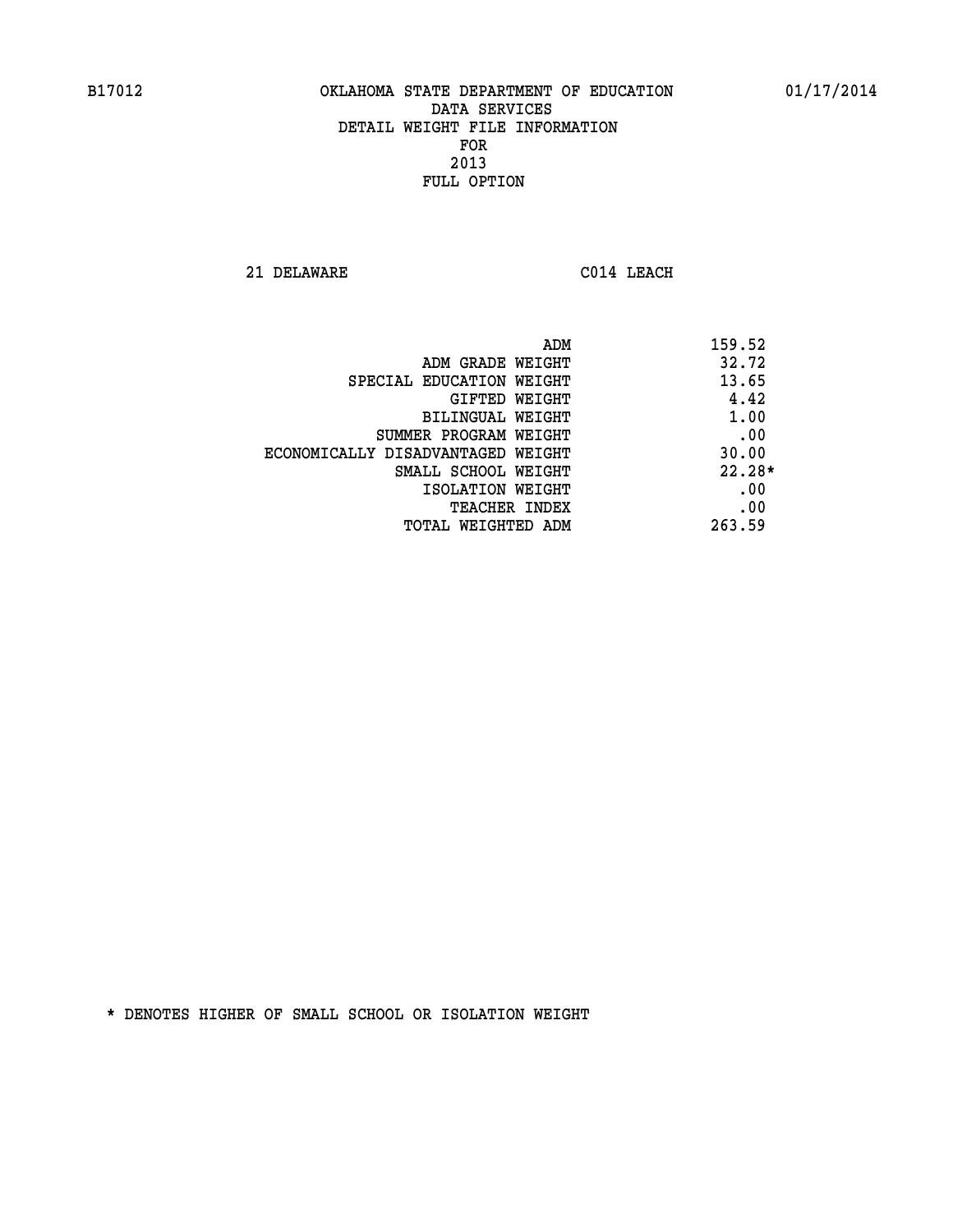**21 DELAWARE C030 KENWOOD** 

| ADM                               | 122.77 |
|-----------------------------------|--------|
| ADM GRADE WEIGHT                  | 25.12  |
| SPECIAL EDUCATION WEIGHT          | 4.15   |
| GIFTED WEIGHT                     | .00    |
| BILINGUAL WEIGHT                  | 11.25  |
| SUMMER PROGRAM WEIGHT             | .00    |
| ECONOMICALLY DISADVANTAGED WEIGHT | 29.00  |
| SMALL SCHOOL WEIGHT               | 18.86* |
| ISOLATION WEIGHT                  | .00    |
| <b>TEACHER INDEX</b>              | .46    |
| TOTAL WEIGHTED ADM                | 211.61 |
|                                   |        |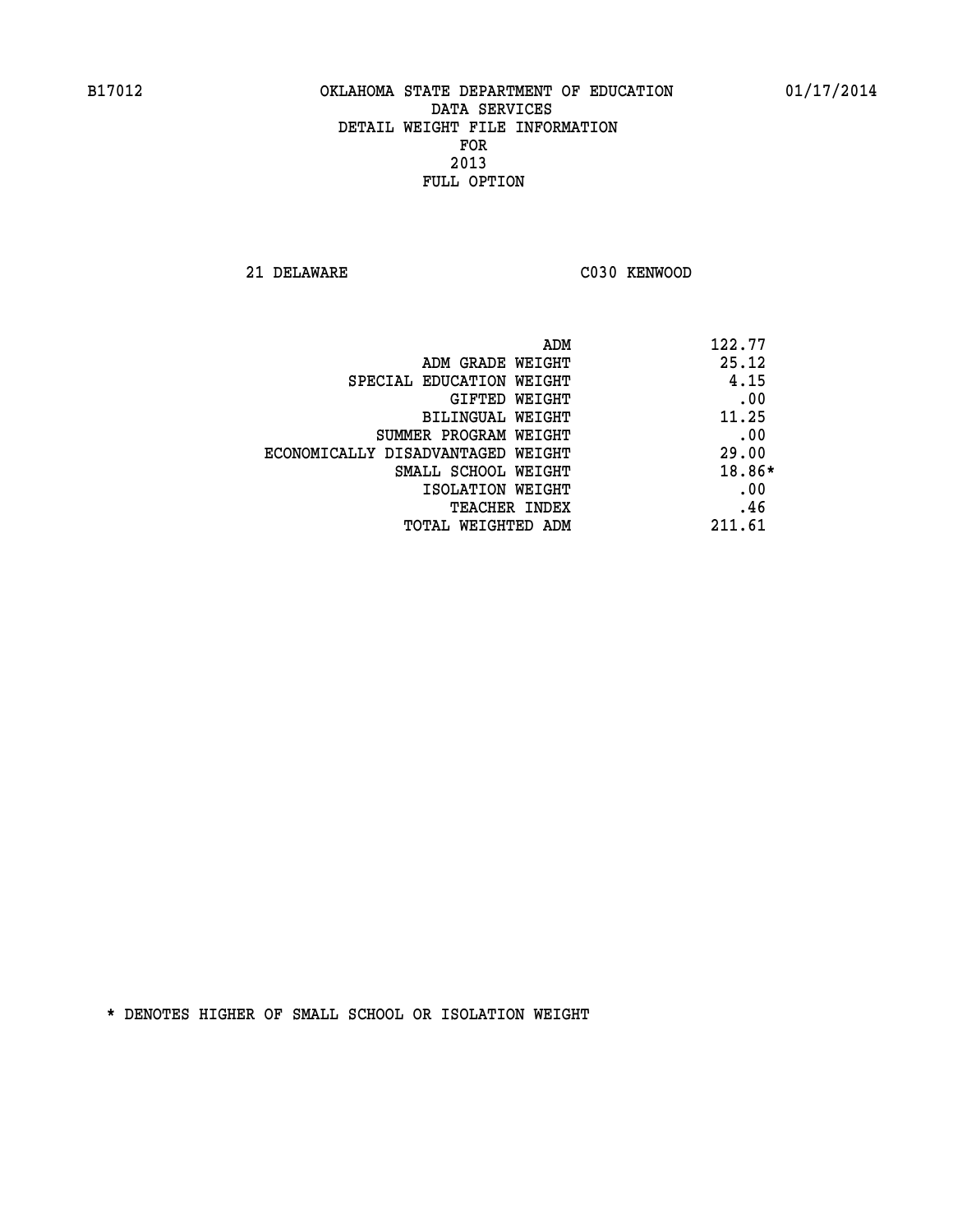**21 DELAWARE C034 MOSELEY** 

|                                   | ADM | 233.34   |
|-----------------------------------|-----|----------|
| ADM GRADE WEIGHT                  |     | 52.03    |
| SPECIAL EDUCATION WEIGHT          |     | 20.75    |
| GIFTED WEIGHT                     |     | 5.44     |
| BILINGUAL WEIGHT                  |     | 2.00     |
| SUMMER PROGRAM WEIGHT             |     | .00      |
| ECONOMICALLY DISADVANTAGED WEIGHT |     | 46.75    |
| SMALL SCHOOL WEIGHT               |     | $26.08*$ |
| ISOLATION WEIGHT                  |     | .00      |
| TEACHER INDEX                     |     | 6.48     |
| TOTAL WEIGHTED ADM                |     | 392.87   |
|                                   |     |          |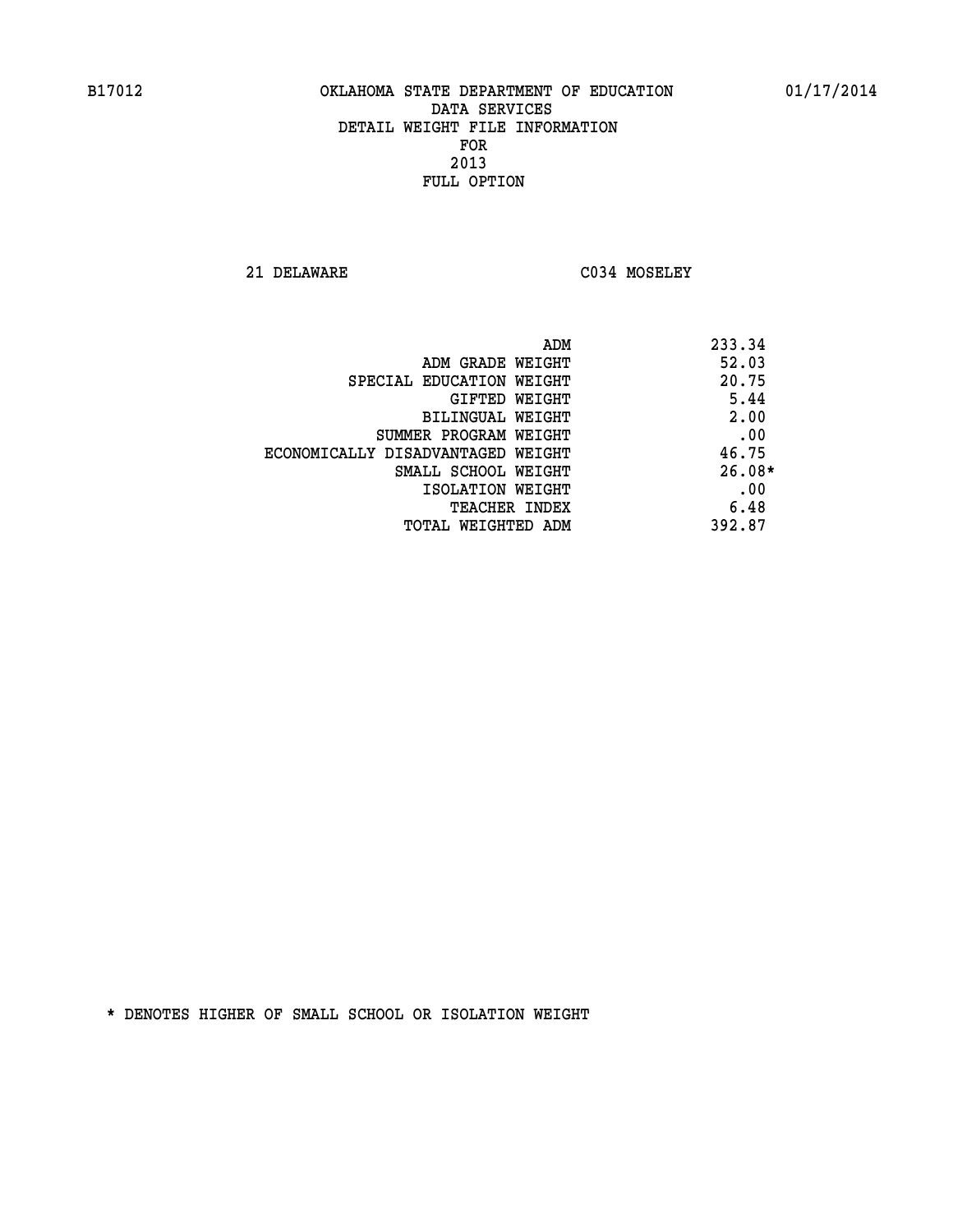**21 DELAWARE I001 JAY** 

| 1,732.25 | ADM                               |  |
|----------|-----------------------------------|--|
| 352.03   | ADM GRADE WEIGHT                  |  |
| 316.35   | SPECIAL EDUCATION WEIGHT          |  |
| 33.32    | <b>GIFTED WEIGHT</b>              |  |
| 42.75    | BILINGUAL WEIGHT                  |  |
| .00      | SUMMER PROGRAM WEIGHT             |  |
| 348.25   | ECONOMICALLY DISADVANTAGED WEIGHT |  |
| .00      | SMALL SCHOOL WEIGHT               |  |
| .00      | ISOLATION WEIGHT                  |  |
| 8.76     | <b>TEACHER INDEX</b>              |  |
| 2,833.71 | TOTAL WEIGHTED ADM                |  |
|          |                                   |  |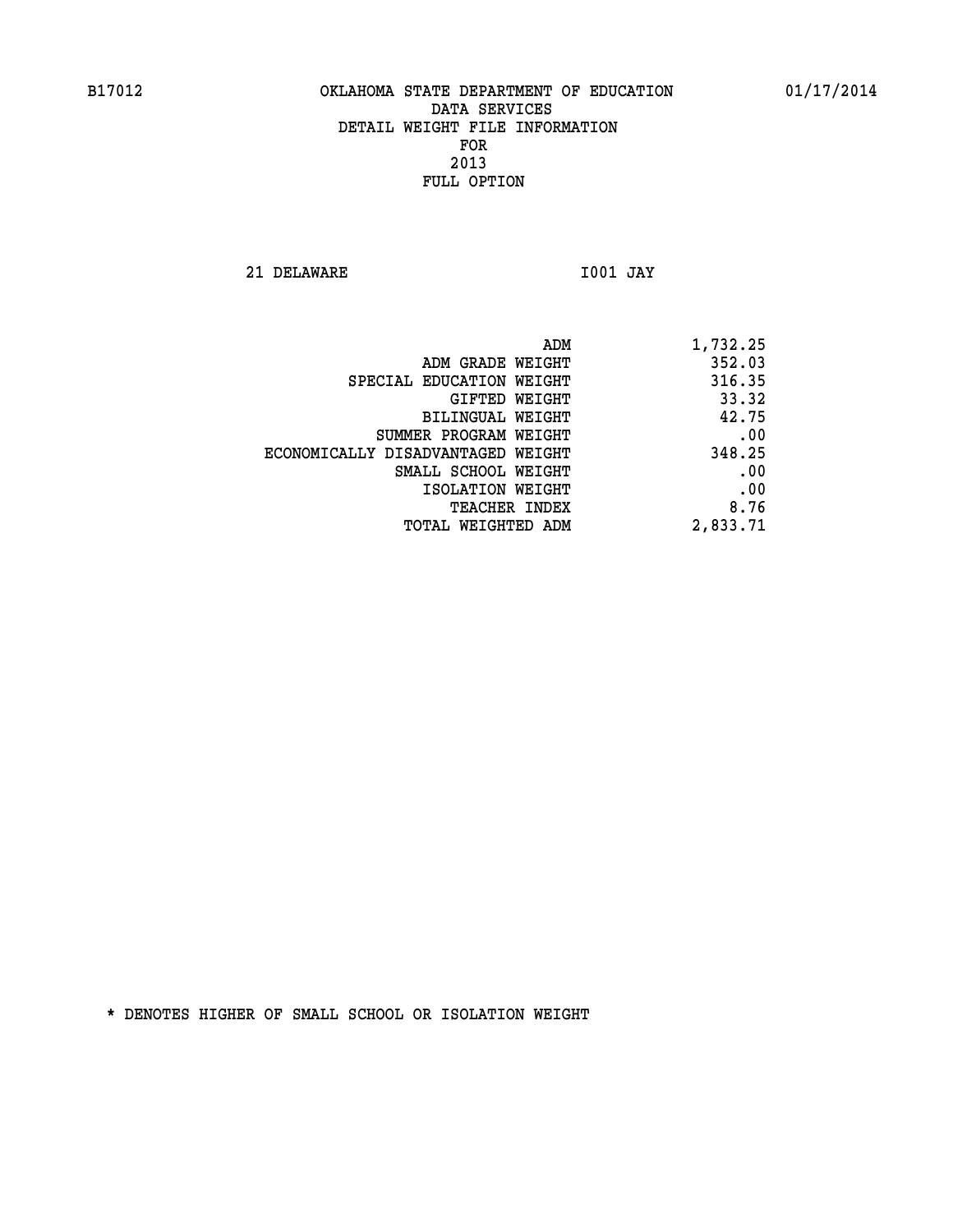**21 DELAWARE I002 GROVE** 

| 2,531.77 |
|----------|
| 509.25   |
| 351.00   |
| 66.64    |
| 7.25     |
| 4.80     |
| 393.25   |
| .00      |
| .00      |
| 73.15    |
| 3,937.11 |
|          |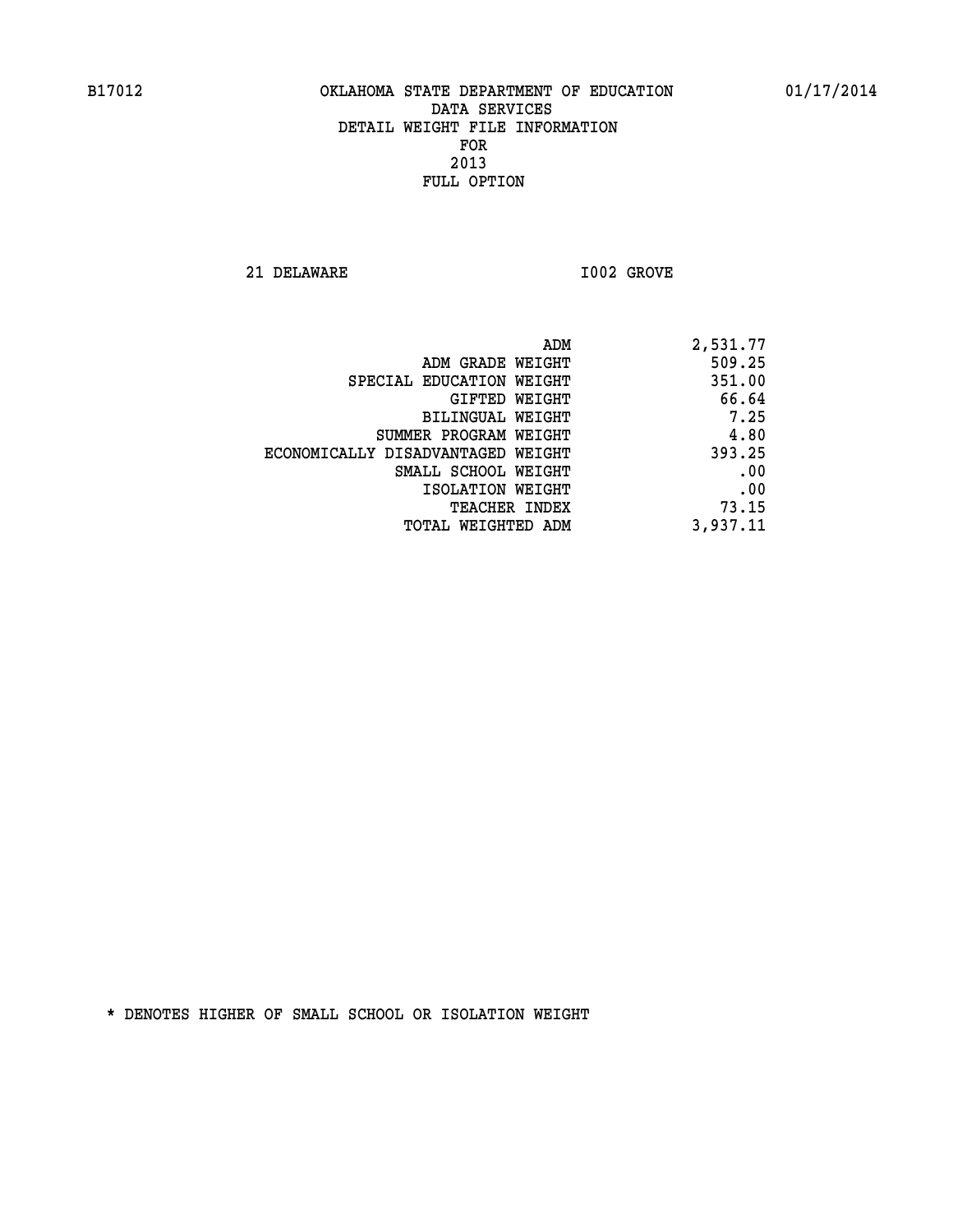**21 DELAWARE I003 KANSAS** 

|                                   | 894.85<br>ADM |
|-----------------------------------|---------------|
| ADM GRADE WEIGHT                  | 173.63        |
| SPECIAL EDUCATION WEIGHT          | 246.40        |
| GIFTED WEIGHT                     | 23.12         |
| BILINGUAL WEIGHT                  | 11.00         |
| SUMMER PROGRAM WEIGHT             | .00           |
| ECONOMICALLY DISADVANTAGED WEIGHT | 180.25        |
| SMALL SCHOOL WEIGHT               | .00           |
| ISOLATION WEIGHT                  | .00           |
| TEACHER INDEX                     | .00           |
| TOTAL WEIGHTED ADM                | 1,529.25      |
|                                   |               |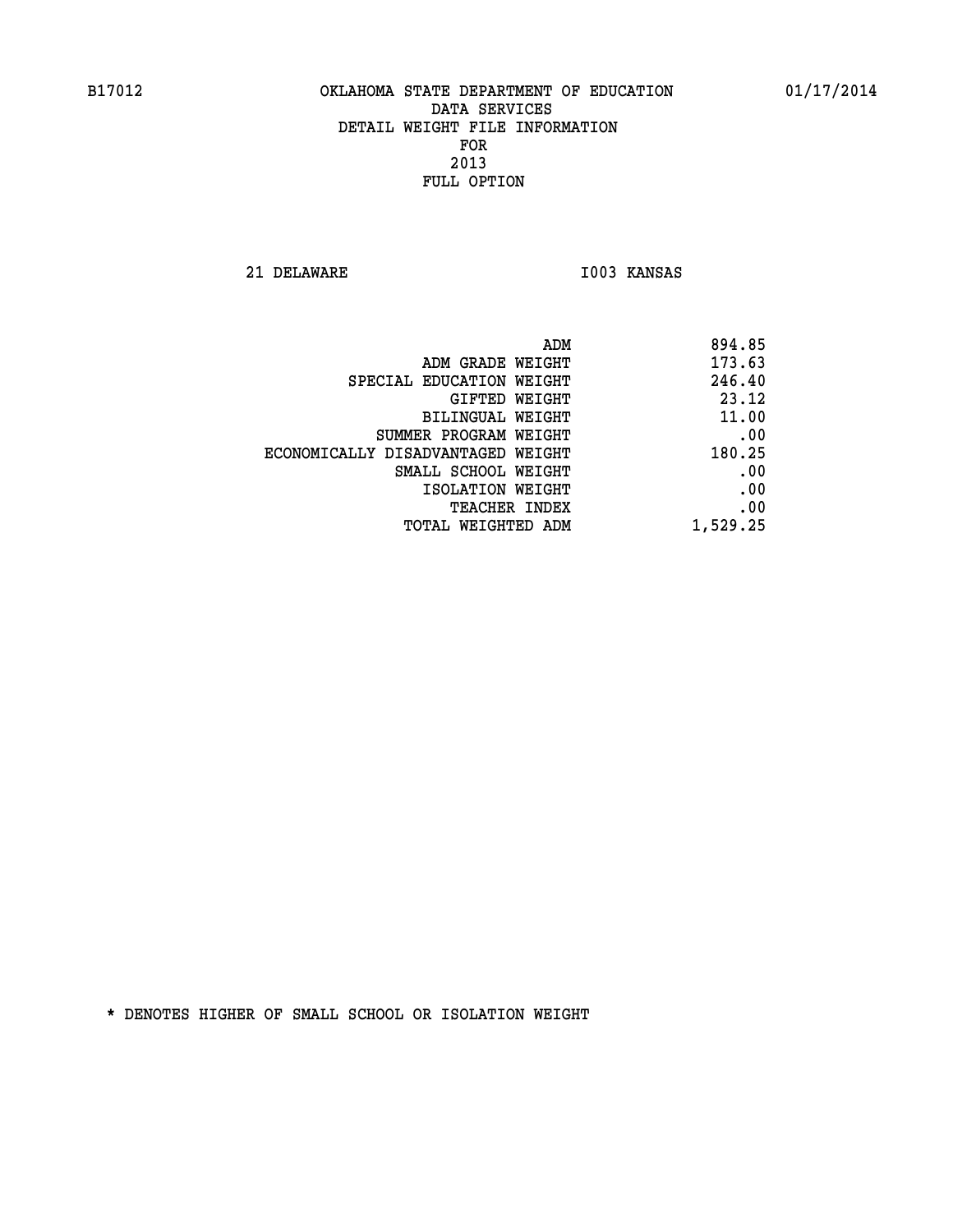**21 DELAWARE I004 COLCORD** 

| 633.19   |
|----------|
| 118.88   |
| 103.80   |
| 11.22    |
| 15.50    |
| .00      |
| 122.50   |
| .00      |
| .00      |
| 6.30     |
| 1,011.39 |
|          |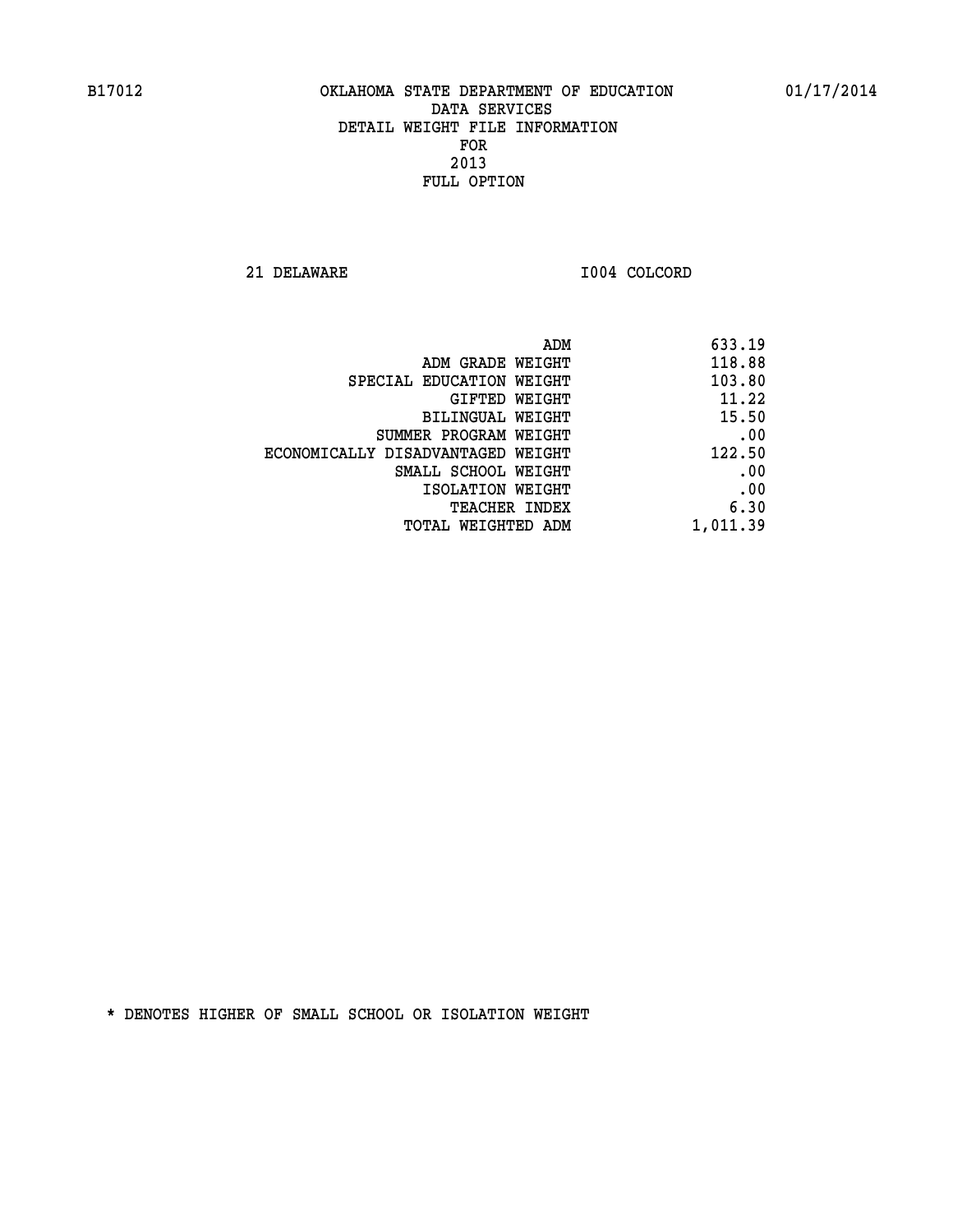**21 DELAWARE I005 OAKS-MISSION** 

| ADM                               | 242.23   |
|-----------------------------------|----------|
| ADM GRADE WEIGHT                  | 46.34    |
| SPECIAL EDUCATION WEIGHT          | 31.15    |
| GIFTED WEIGHT                     | 7.14     |
| BILINGUAL WEIGHT                  | 9.75     |
| SUMMER PROGRAM WEIGHT             | .00      |
| ECONOMICALLY DISADVANTAGED WEIGHT | 50.50    |
| SMALL SCHOOL WEIGHT               | $26.26*$ |
| ISOLATION WEIGHT                  | .00      |
| <b>TEACHER INDEX</b>              | 8.34     |
| TOTAL WEIGHTED ADM                | 421.71   |
|                                   |          |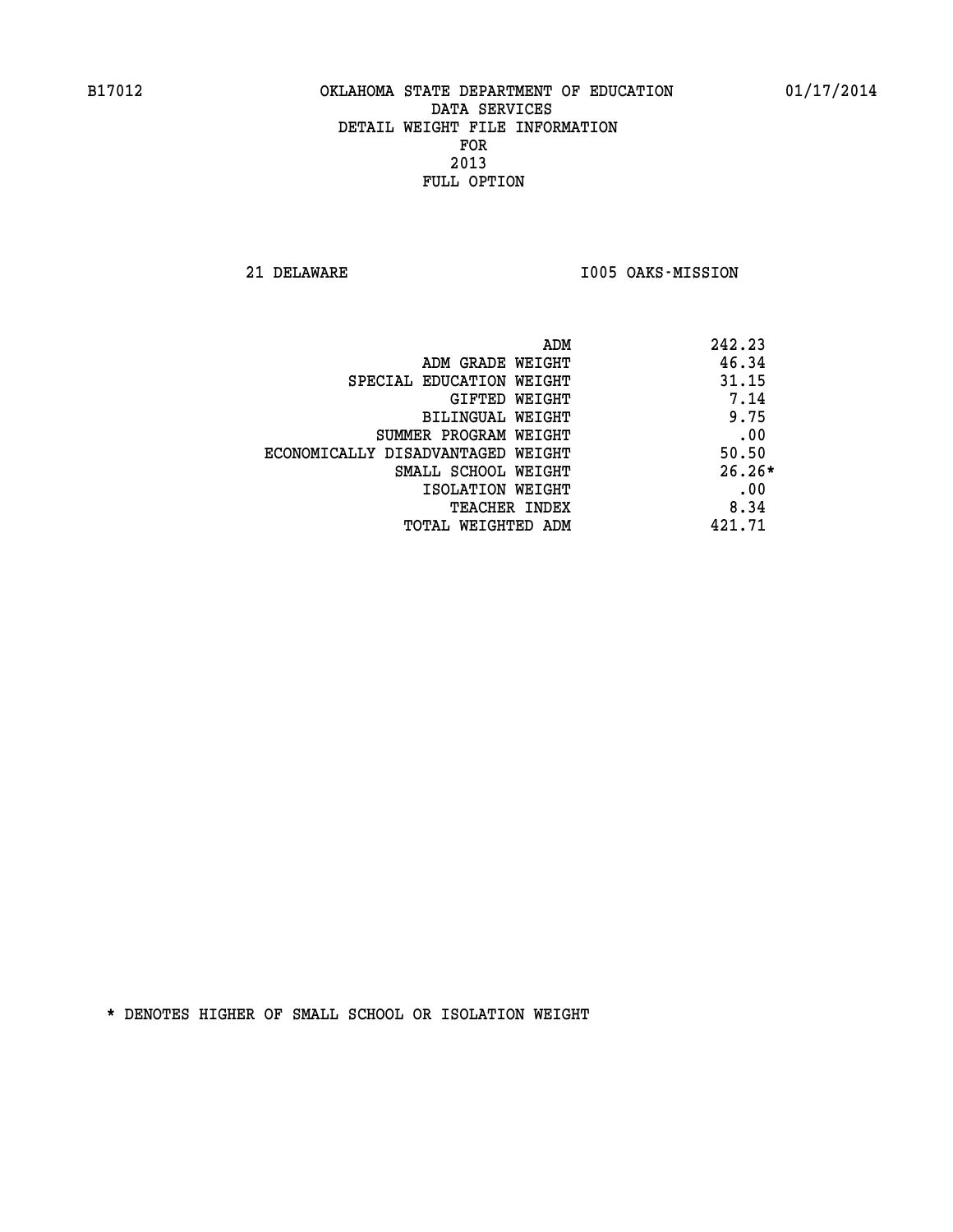**22 DEWEY I005 VICI** 

| ADM                               | 346.04  |
|-----------------------------------|---------|
| ADM GRADE WEIGHT                  | 69.91   |
| SPECIAL EDUCATION WEIGHT          | 43.05   |
| <b>GIFTED WEIGHT</b>              | 9.52    |
| BILINGUAL WEIGHT                  | 4.25    |
| SUMMER PROGRAM WEIGHT             | .00     |
| ECONOMICALLY DISADVANTAGED WEIGHT | 44.25   |
| SMALL SCHOOL WEIGHT               | 23.94   |
| ISOLATION WEIGHT                  | 169.56* |
| <b>TEACHER INDEX</b>              | .00     |
| TOTAL WEIGHTED ADM                | 686.58  |
|                                   |         |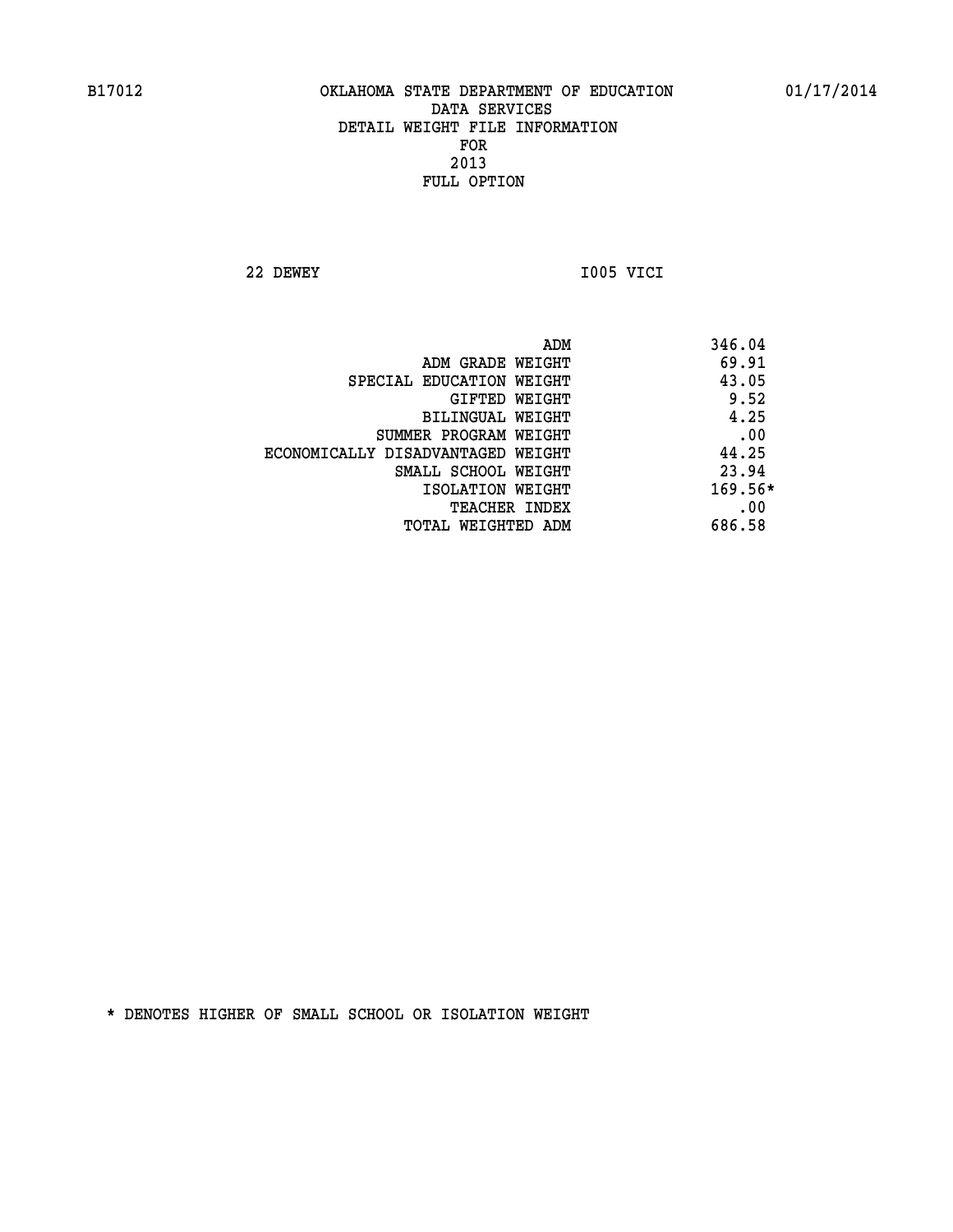**22 DEWEY I008 SEILING** 

|                                   | ADM | 419.54    |
|-----------------------------------|-----|-----------|
| ADM GRADE WEIGHT                  |     | 68.72     |
| SPECIAL EDUCATION WEIGHT          |     | 38.05     |
| GIFTED WEIGHT                     |     | 4.76      |
| BILINGUAL WEIGHT                  |     | 3.25      |
| SUMMER PROGRAM WEIGHT             |     | .00       |
| ECONOMICALLY DISADVANTAGED WEIGHT |     | 54.00     |
| SMALL SCHOOL WEIGHT               |     | 17.36     |
| ISOLATION WEIGHT                  |     | $188.79*$ |
| TEACHER INDEX                     |     | 54.28     |
| TOTAL WEIGHTED ADM                |     | 831.39    |
|                                   |     |           |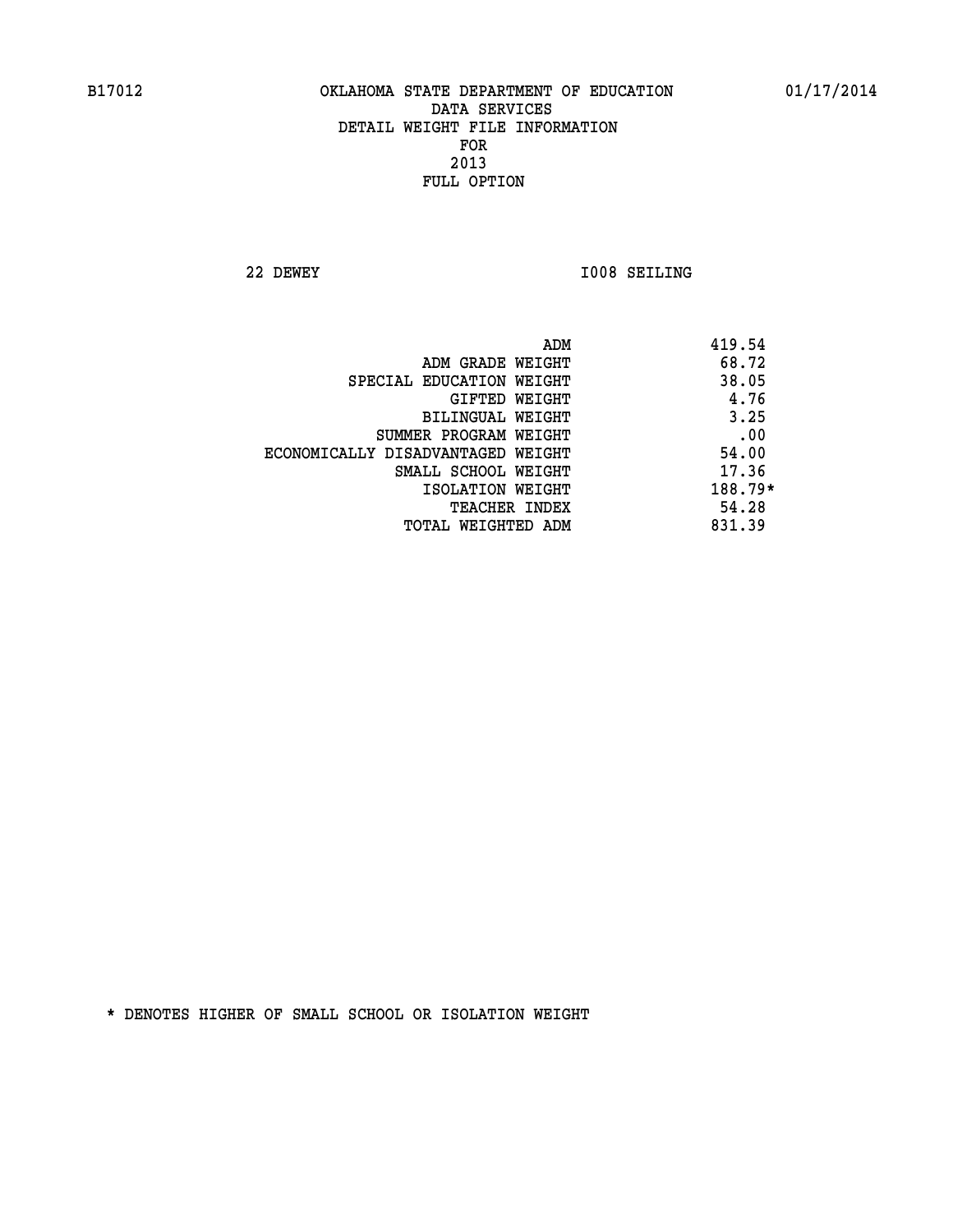**22 DEWEY I010 TALOGA** 

|                                   | ADM | 72.17    |
|-----------------------------------|-----|----------|
| ADM GRADE WEIGHT                  |     | 14.37    |
| SPECIAL EDUCATION WEIGHT          |     | 17.20    |
| GIFTED WEIGHT                     |     | 2.38     |
| BILINGUAL WEIGHT                  |     | .00      |
| SUMMER PROGRAM WEIGHT             |     | .00      |
| ECONOMICALLY DISADVANTAGED WEIGHT |     | 14.25    |
| SMALL SCHOOL WEIGHT               |     | 12.46    |
| ISOLATION WEIGHT                  |     | $80.83*$ |
| <b>TEACHER INDEX</b>              |     | .00      |
| TOTAL WEIGHTED ADM                |     | 201.20   |
|                                   |     |          |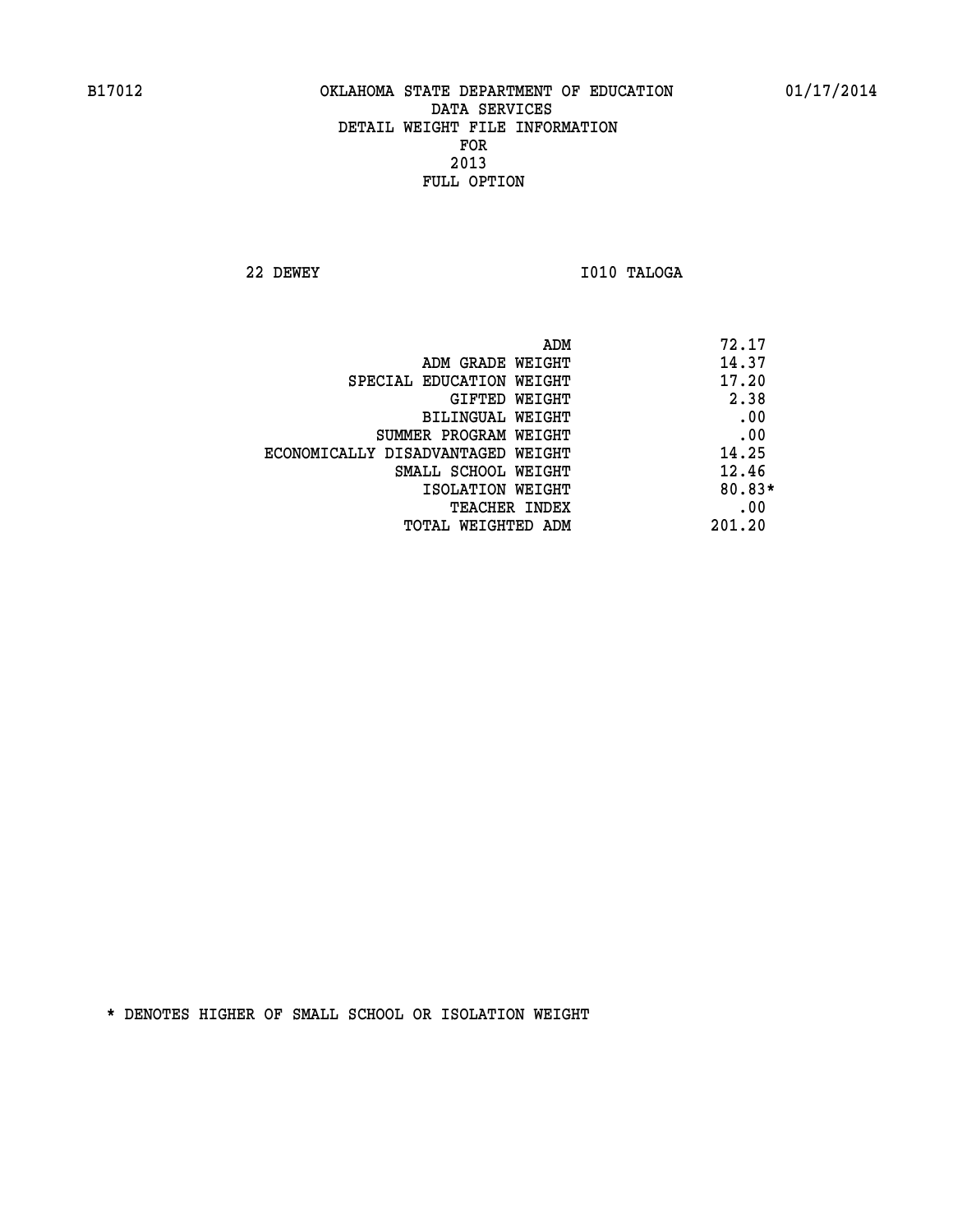**23 ELLIS I002 FARGO** 

| ADM                               | 210.88   |
|-----------------------------------|----------|
| ADM GRADE WEIGHT                  | 42.76    |
| SPECIAL EDUCATION WEIGHT          | 10.70    |
| GIFTED WEIGHT                     | 4.42     |
| BILINGUAL WEIGHT                  | 3.75     |
| SUMMER PROGRAM WEIGHT             | .00      |
| ECONOMICALLY DISADVANTAGED WEIGHT | 34.50    |
| SMALL SCHOOL WEIGHT               | 25.36    |
| ISOLATION WEIGHT                  | $44.92*$ |
| <b>TEACHER INDEX</b>              | .00      |
| TOTAL WEIGHTED ADM                | 351.93   |
|                                   |          |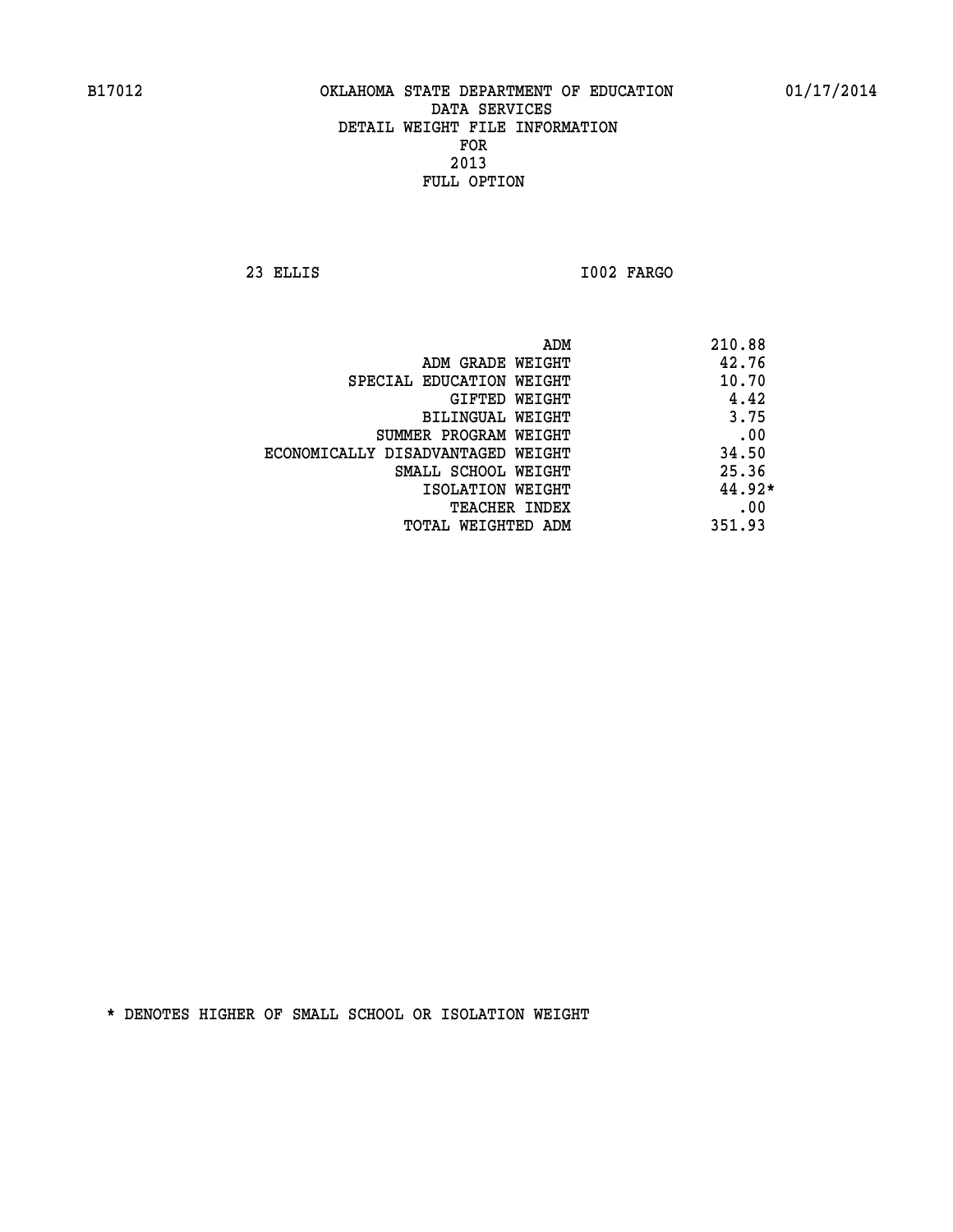**23 ELLIS I003 ARNETT** 

|                                   | 206.16<br>ADM |         |
|-----------------------------------|---------------|---------|
| ADM GRADE WEIGHT                  |               | 41.94   |
| SPECIAL EDUCATION WEIGHT          |               | 19.10   |
| GIFTED WEIGHT                     |               | 8.16    |
| BILINGUAL WEIGHT                  |               | .00     |
| SUMMER PROGRAM WEIGHT             |               | .00     |
| ECONOMICALLY DISADVANTAGED WEIGHT |               | 18.75   |
| SMALL SCHOOL WEIGHT               |               | 25.16   |
| ISOLATION WEIGHT                  |               | 148.44* |
| <b>TEACHER INDEX</b>              |               | .00     |
| TOTAL WEIGHTED ADM                | 442.55        |         |
|                                   |               |         |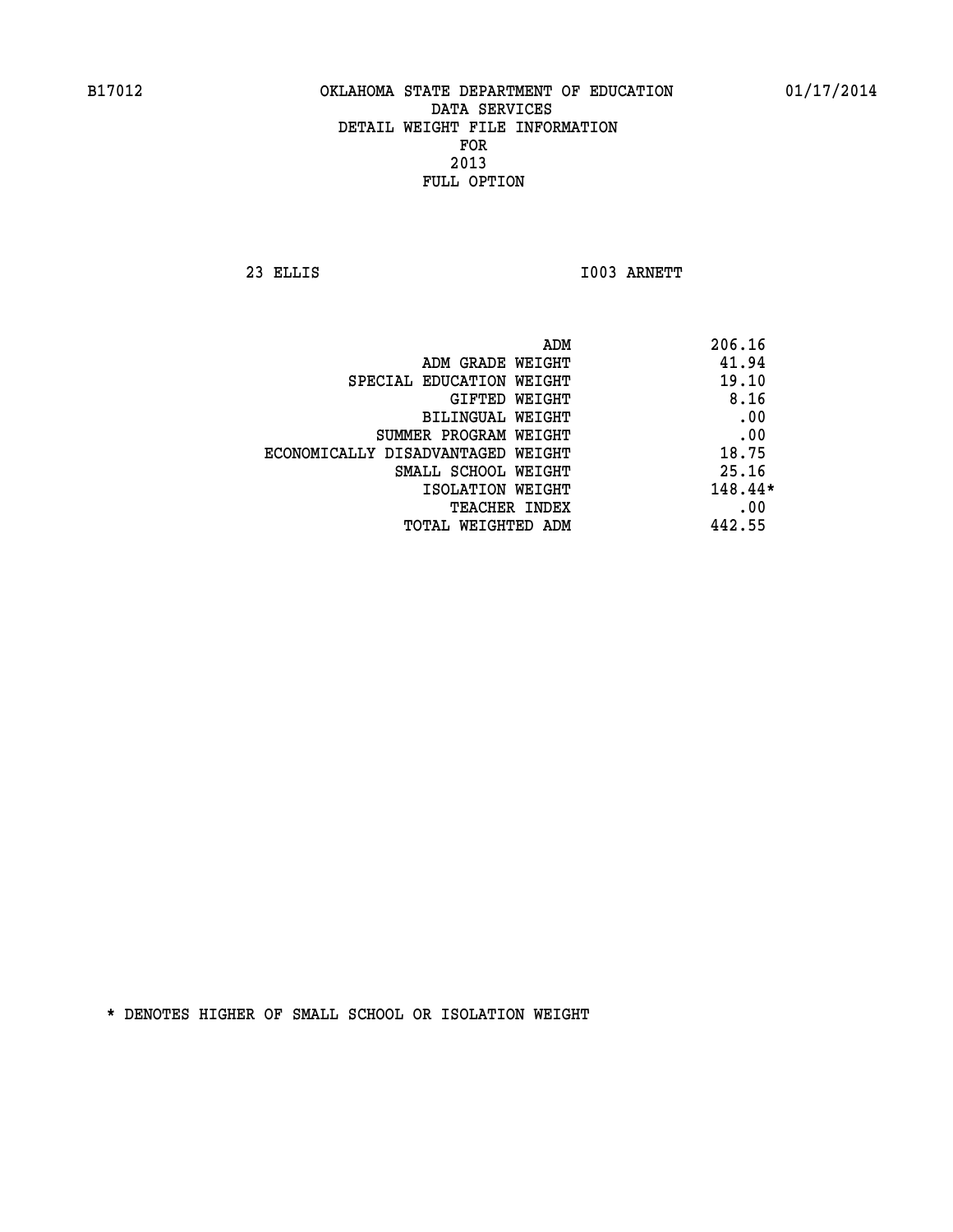**23 ELLIS I039 GAGE** 

|                                   | ADM | 94.45    |
|-----------------------------------|-----|----------|
| ADM GRADE WEIGHT                  |     | 20.49    |
| SPECIAL EDUCATION WEIGHT          |     | 10.55    |
| GIFTED WEIGHT                     |     | 2.38     |
| BILINGUAL WEIGHT                  |     | .00      |
| SUMMER PROGRAM WEIGHT             |     | .00      |
| ECONOMICALLY DISADVANTAGED WEIGHT |     | 19.50    |
| SMALL SCHOOL WEIGHT               |     | 15.52    |
| ISOLATION WEIGHT                  |     | $23.57*$ |
| <b>TEACHER INDEX</b>              |     | .00      |
| TOTAL WEIGHTED ADM                |     | 170.94   |
|                                   |     |          |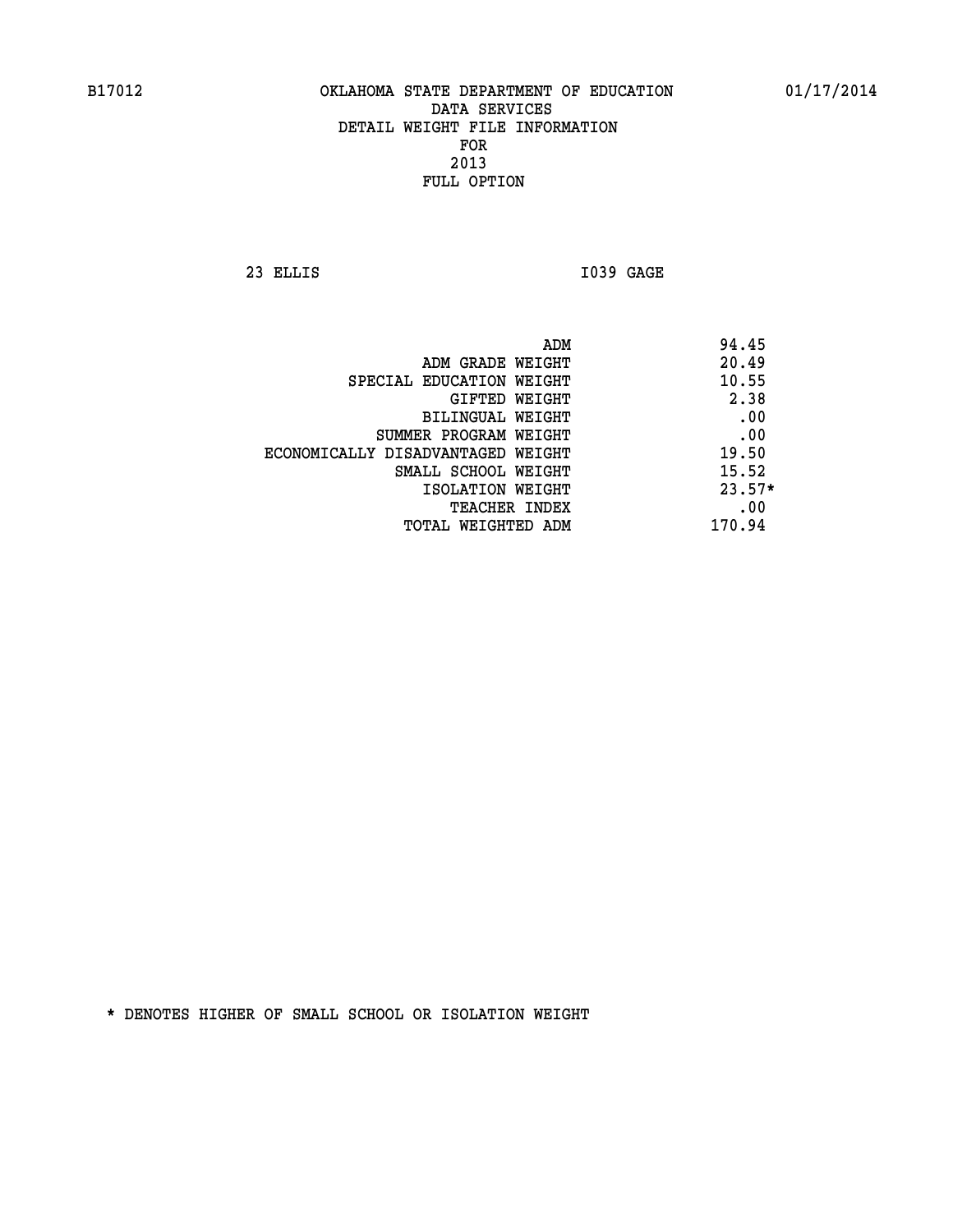**23 ELLIS I042 SHATTUCK** 

|                                   | ADM | 361.35    |
|-----------------------------------|-----|-----------|
| ADM GRADE WEIGHT                  |     | 73.32     |
| SPECIAL EDUCATION WEIGHT          |     | 50.25     |
| GIFTED WEIGHT                     |     | 12.24     |
| BILINGUAL WEIGHT                  |     | 7.50      |
| SUMMER PROGRAM WEIGHT             |     | .00       |
| ECONOMICALLY DISADVANTAGED WEIGHT |     | 37.50     |
| SMALL SCHOOL WEIGHT               |     | 22.90     |
| ISOLATION WEIGHT                  |     | $162.61*$ |
| TEACHER INDEX                     |     | .00       |
| TOTAL WEIGHTED ADM                |     | 704.77    |
|                                   |     |           |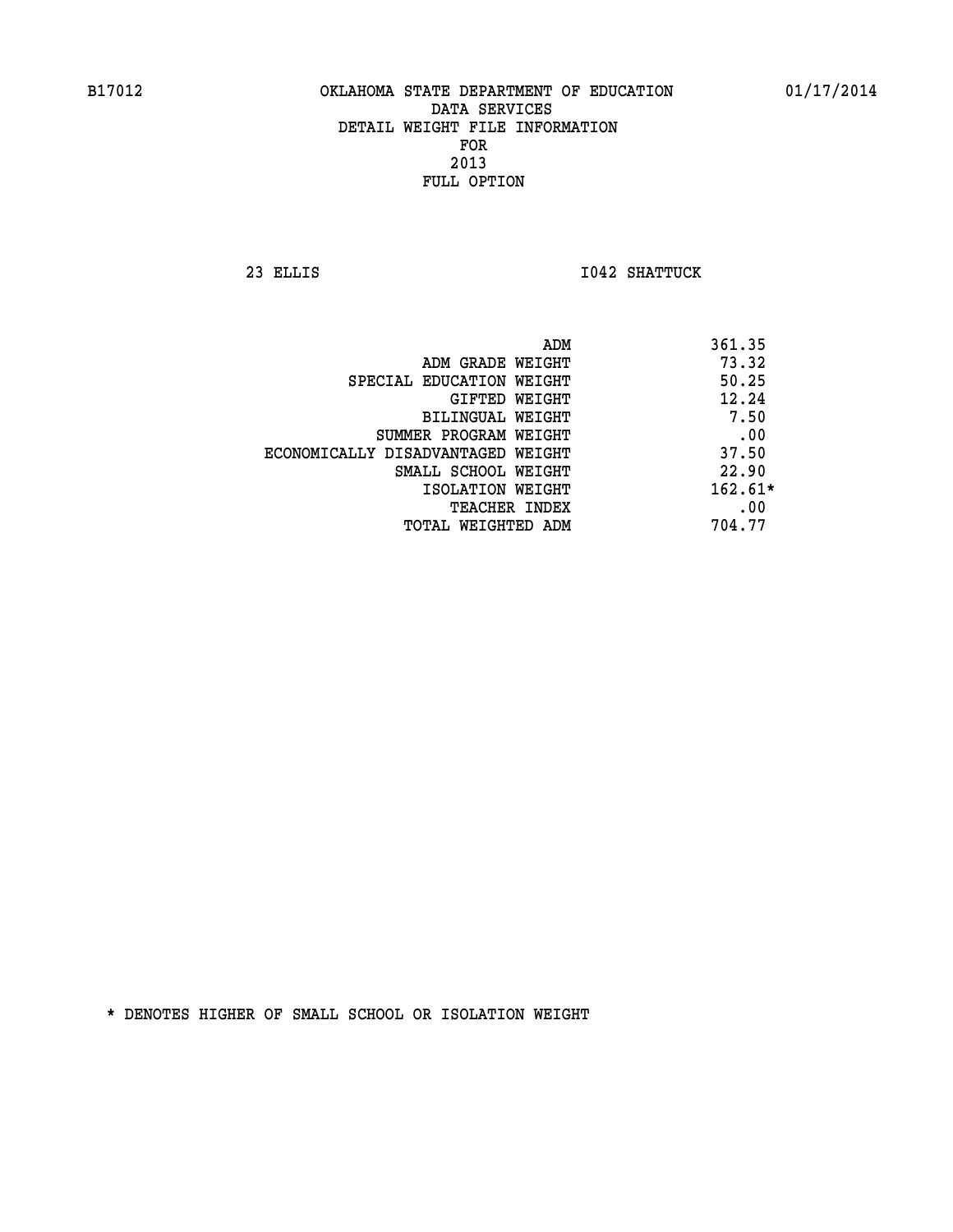**24 GARFIELD I001 WAUKOMIS** 

| ADM                               | 336.08   |
|-----------------------------------|----------|
| ADM GRADE WEIGHT                  | 65.47    |
| SPECIAL EDUCATION WEIGHT          | 48.30    |
| <b>GIFTED WEIGHT</b>              | 11.56    |
| BILINGUAL WEIGHT                  | .00      |
| SUMMER PROGRAM WEIGHT             | .00      |
| ECONOMICALLY DISADVANTAGED WEIGHT | 43.50    |
| SMALL SCHOOL WEIGHT               | $24.51*$ |
| ISOLATION WEIGHT                  | .00      |
| <b>TEACHER INDEX</b>              | .00      |
| TOTAL WEIGHTED ADM                | 529.42   |
|                                   |          |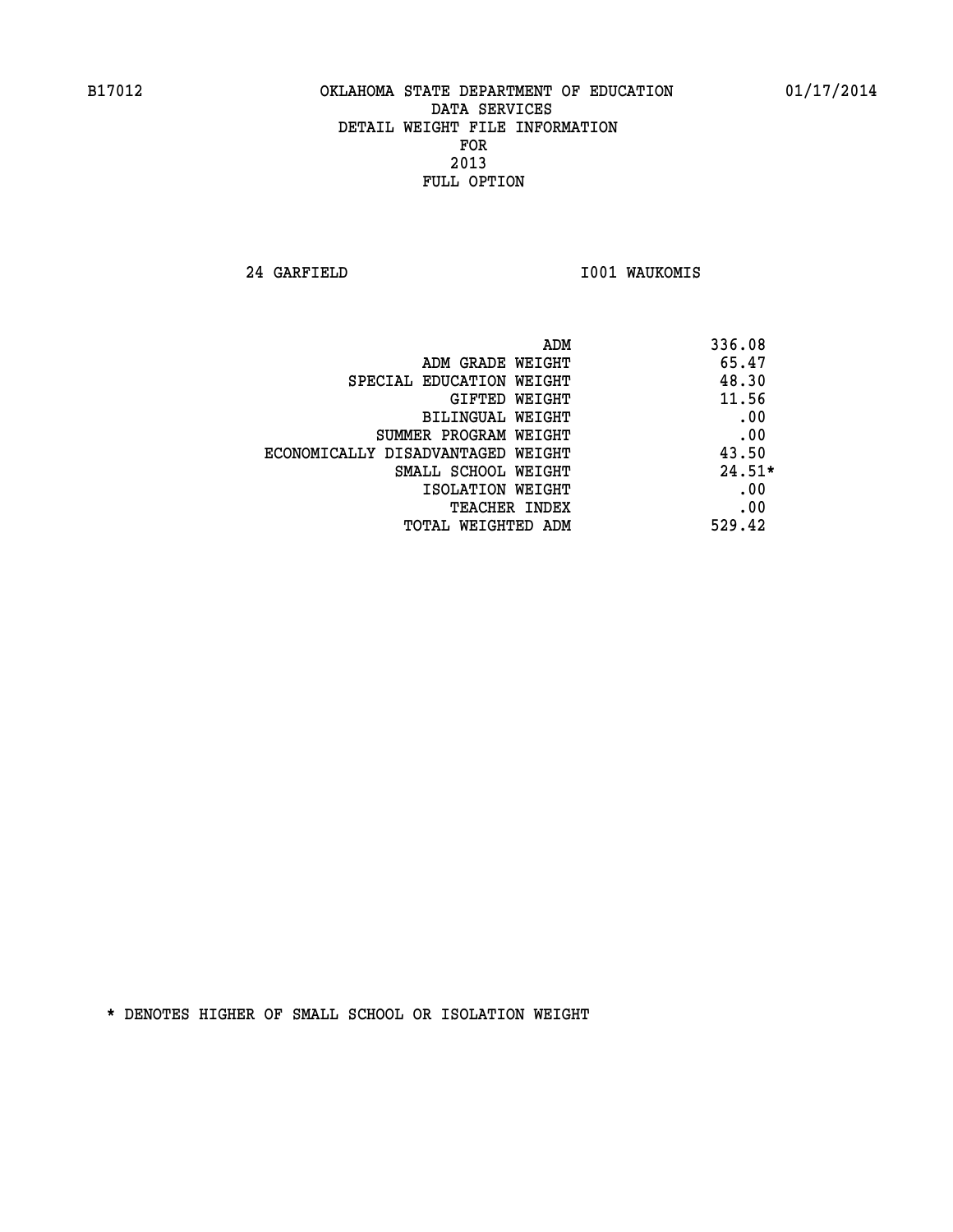**24 GARFIELD I018 KREMLIN-HILLSDALE** 

| 325.43<br>ADM                              |  |
|--------------------------------------------|--|
| 63.27<br>ADM GRADE WEIGHT                  |  |
| 26.20<br>SPECIAL EDUCATION WEIGHT          |  |
| 8.84<br>GIFTED WEIGHT                      |  |
| .00<br>BILINGUAL WEIGHT                    |  |
| .00<br>SUMMER PROGRAM WEIGHT               |  |
| 34.00<br>ECONOMICALLY DISADVANTAGED WEIGHT |  |
| $25.05*$<br>SMALL SCHOOL WEIGHT            |  |
| .00<br>ISOLATION WEIGHT                    |  |
| 4.73<br><b>TEACHER INDEX</b>               |  |
| 487.52<br>TOTAL WEIGHTED ADM               |  |
|                                            |  |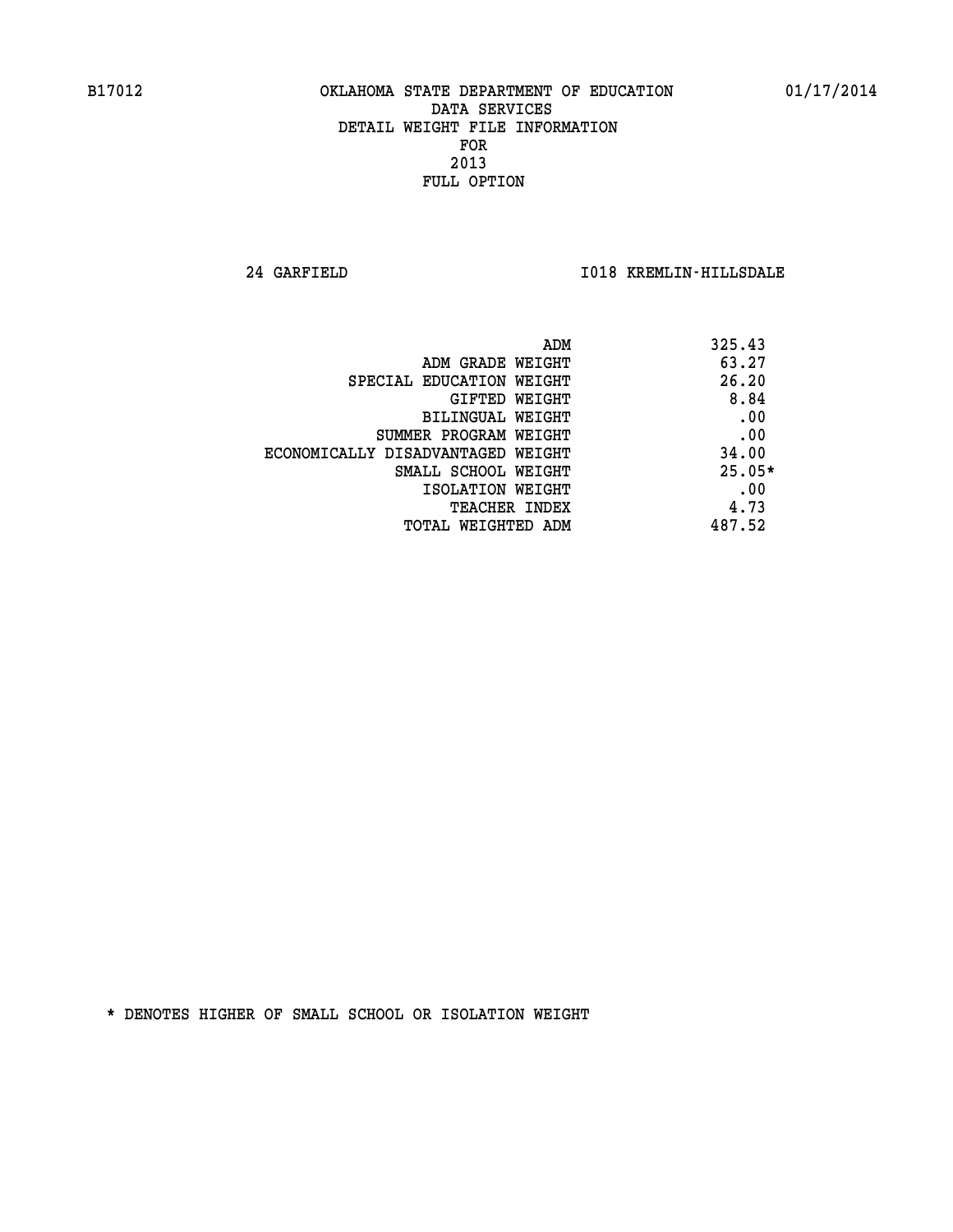**24 GARFIELD I042 CHISHOLM** 

| ADM                               | 939.47   |
|-----------------------------------|----------|
| ADM GRADE WEIGHT                  | 185.49   |
| SPECIAL EDUCATION WEIGHT          | 118.20   |
| GIFTED WEIGHT                     | 42.50    |
| <b>BILINGUAL WEIGHT</b>           | 6.25     |
| SUMMER PROGRAM WEIGHT             | .00      |
| ECONOMICALLY DISADVANTAGED WEIGHT | 71.75    |
| SMALL SCHOOL WEIGHT               | .00      |
| ISOLATION WEIGHT                  | .00      |
| <b>TEACHER INDEX</b>              | .00      |
| TOTAL WEIGHTED ADM                | 1,363.66 |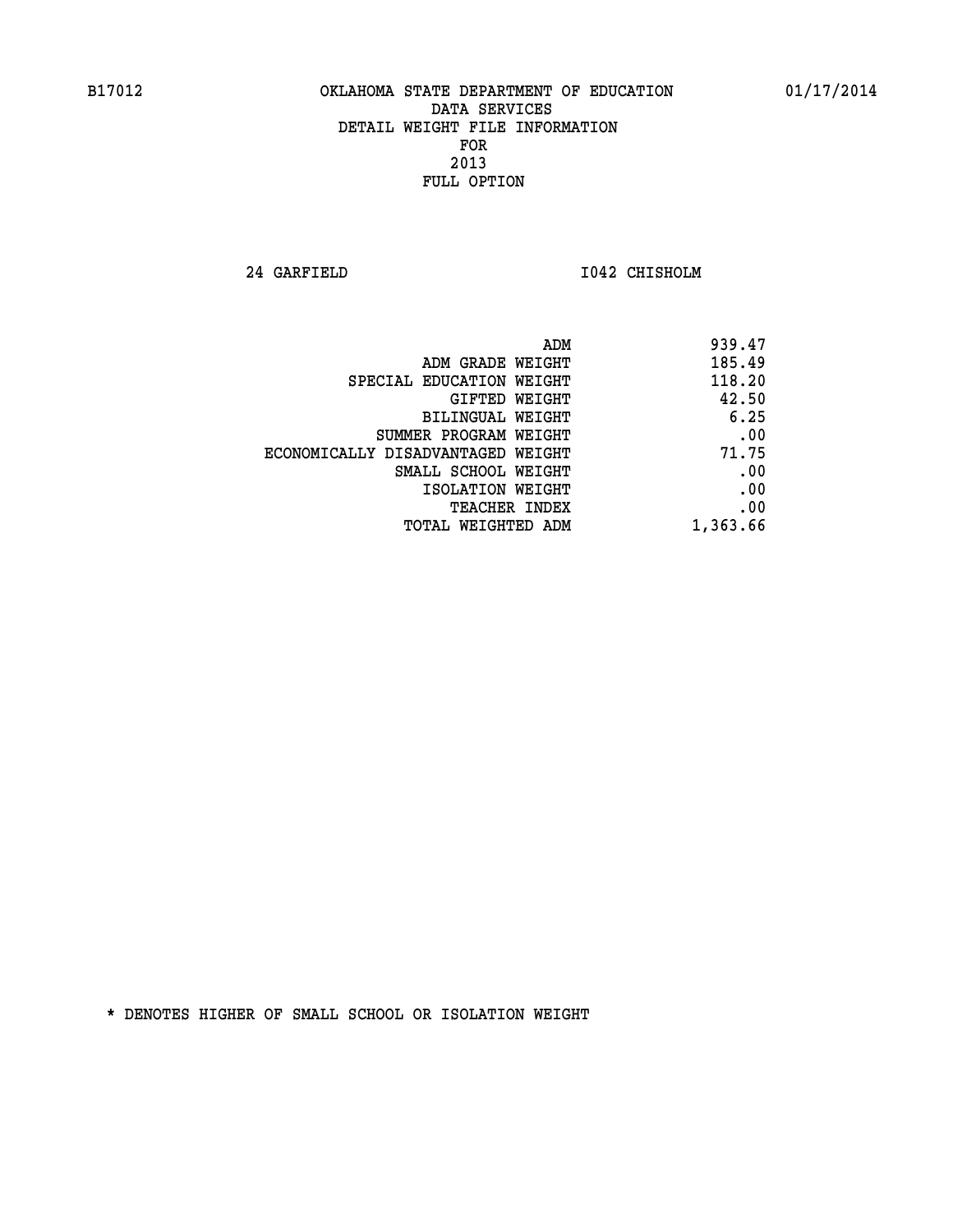**24 GARFIELD I047 GARBER** 

| ADM                               | 371.13   |
|-----------------------------------|----------|
| ADM GRADE WEIGHT                  | 61.75    |
| SPECIAL EDUCATION WEIGHT          | 47.35    |
| GIFTED WEIGHT                     | 10.20    |
| BILINGUAL WEIGHT                  | .00      |
| SUMMER PROGRAM WEIGHT             | .00      |
| ECONOMICALLY DISADVANTAGED WEIGHT | 54.50    |
| SMALL SCHOOL WEIGHT               | 22.15    |
| ISOLATION WEIGHT                  | $53.81*$ |
| <b>TEACHER INDEX</b>              | 7.60     |
| TOTAL WEIGHTED ADM                | 606.34   |
|                                   |          |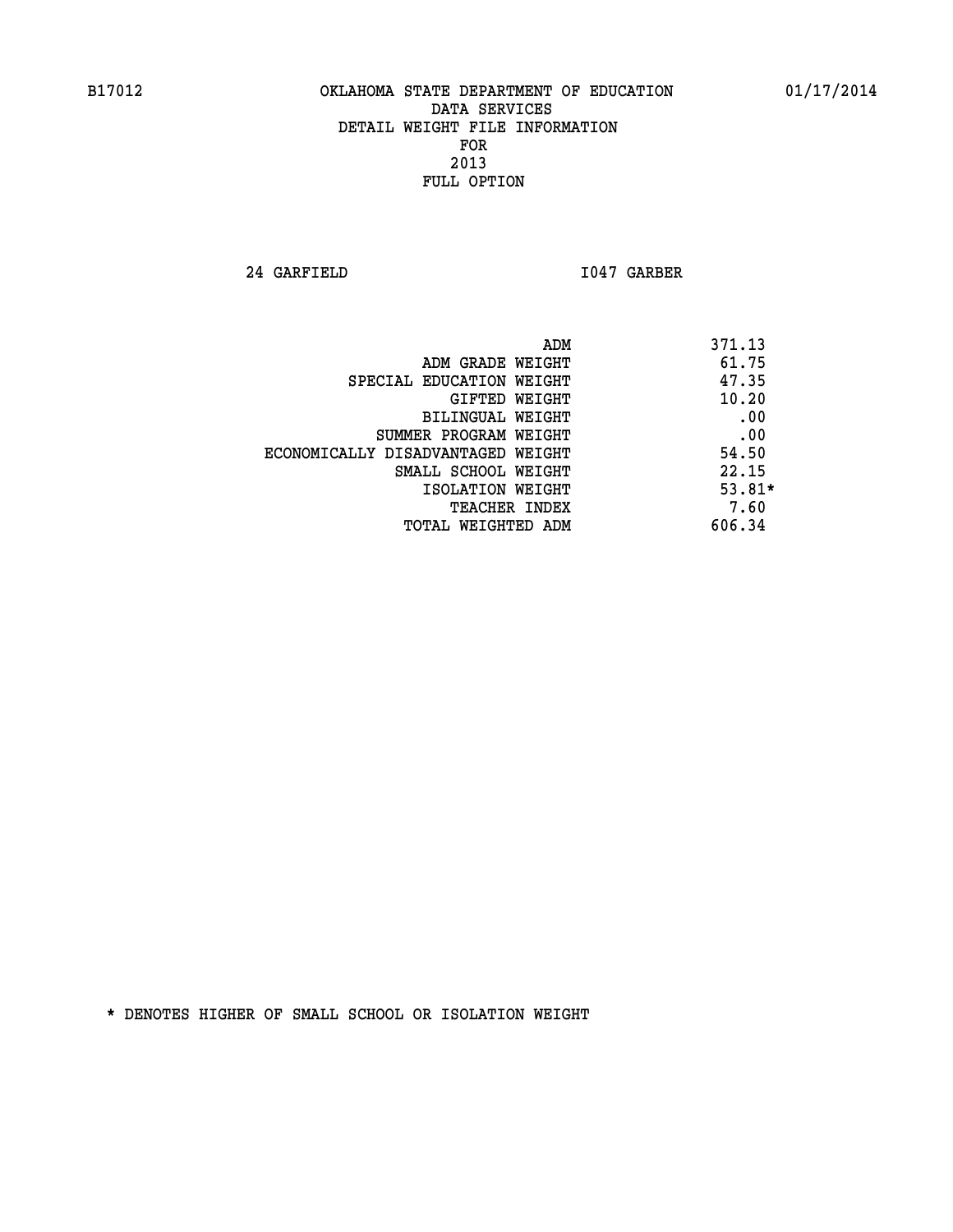**24 GARFIELD I056 PIONEER-PLEASANT VALE** 

| ADM                               | 551.45 |
|-----------------------------------|--------|
| ADM GRADE WEIGHT                  | 93.61  |
| SPECIAL EDUCATION WEIGHT          | 62.70  |
| GIFTED WEIGHT                     | 20.06  |
| BILINGUAL WEIGHT                  | 12.75  |
| SUMMER PROGRAM WEIGHT             | .00    |
| ECONOMICALLY DISADVANTAGED WEIGHT | 89.75  |
| SMALL SCHOOL WEIGHT               | .00    |
| ISOLATION WEIGHT                  | .00    |
| <b>TEACHER INDEX</b>              | 33.58  |
| TOTAL WEIGHTED ADM                | 863.90 |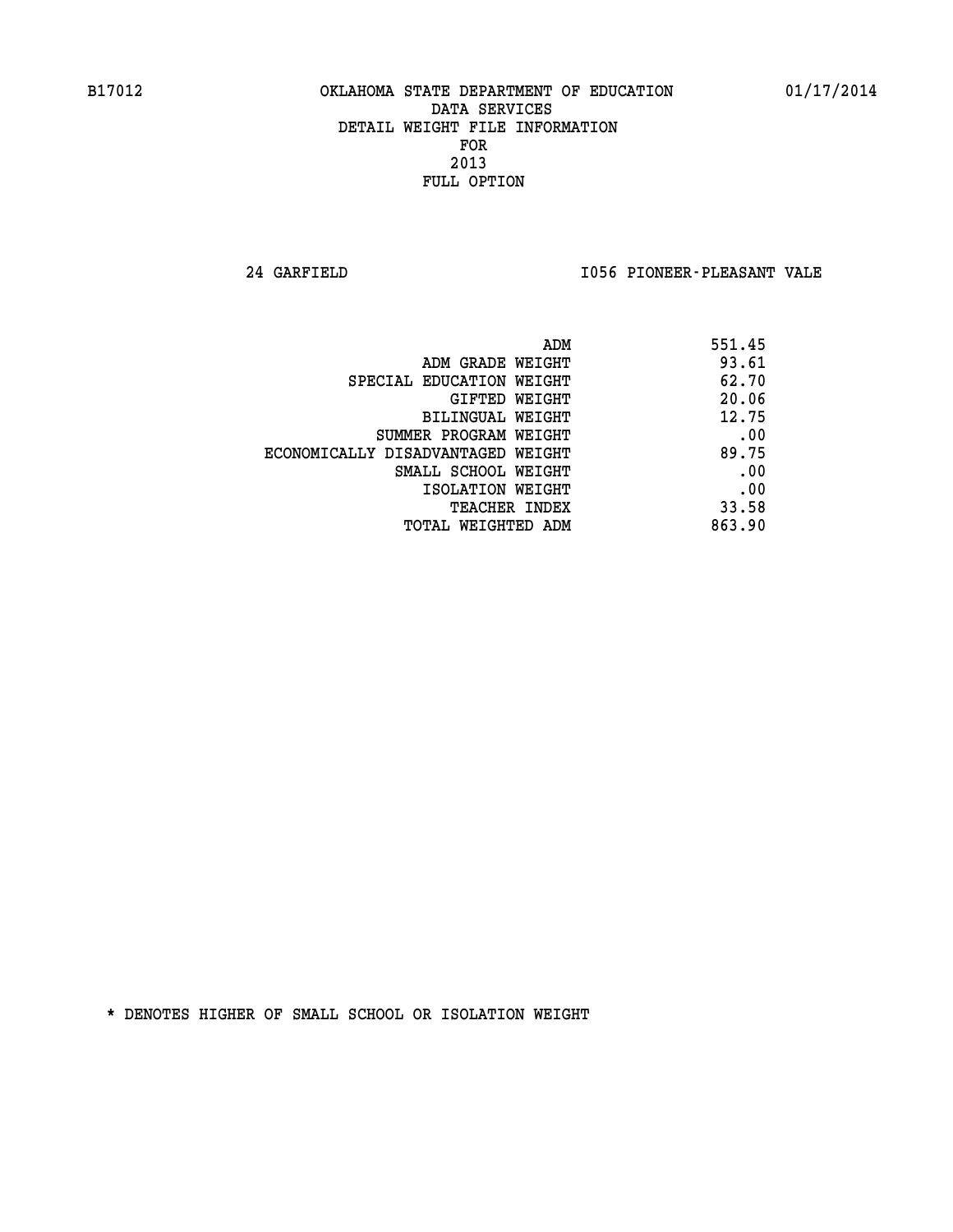**24 GARFIELD I057 ENID** 

|                                   | 7,525.04<br>ADM |
|-----------------------------------|-----------------|
| ADM GRADE WEIGHT                  | 1,556.37        |
| SPECIAL EDUCATION WEIGHT          | 1,048.70        |
| GIFTED WEIGHT                     | 231.54          |
| <b>BILINGUAL WEIGHT</b>           | 333.00          |
| SUMMER PROGRAM WEIGHT             | 8.40            |
| ECONOMICALLY DISADVANTAGED WEIGHT | 1,402.75        |
| SMALL SCHOOL WEIGHT               | .00             |
| ISOLATION WEIGHT                  | .00             |
| TEACHER INDEX                     | 121.62          |
| TOTAL WEIGHTED ADM                | 12,227.42       |
|                                   |                 |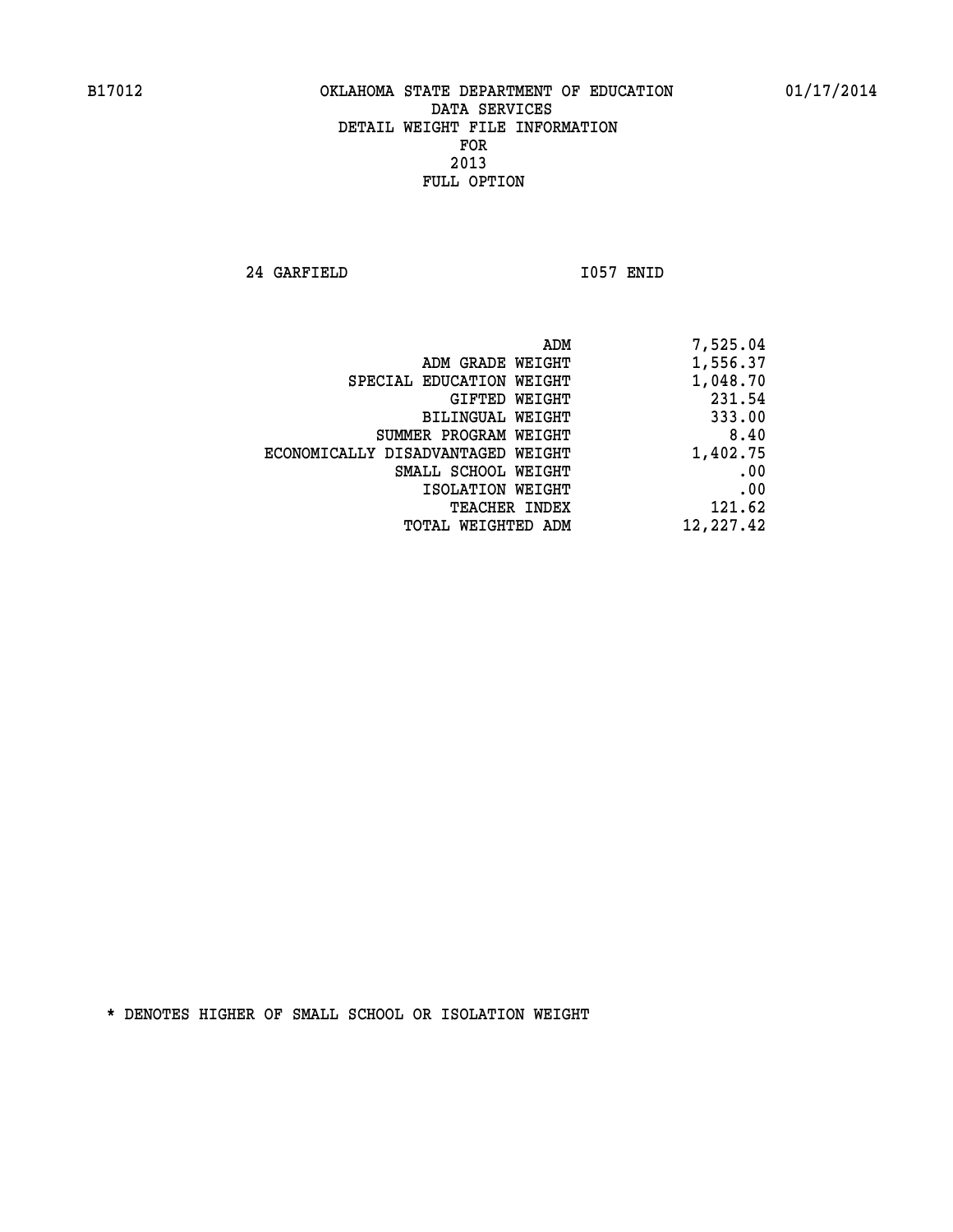**24 GARFIELD I085 DRUMMOND** 

| ADM                               | 324.14   |
|-----------------------------------|----------|
| ADM GRADE WEIGHT                  | 61.82    |
| SPECIAL EDUCATION WEIGHT          | 39.70    |
| GIFTED WEIGHT                     | 8.84     |
| BILINGUAL WEIGHT                  | 6.50     |
| SUMMER PROGRAM WEIGHT             | .00      |
| ECONOMICALLY DISADVANTAGED WEIGHT | 43.25    |
| SMALL SCHOOL WEIGHT               | $25.11*$ |
| ISOLATION WEIGHT                  | .00      |
| <b>TEACHER INDEX</b>              | 3.61     |
| TOTAL WEIGHTED ADM                | 512.97   |
|                                   |          |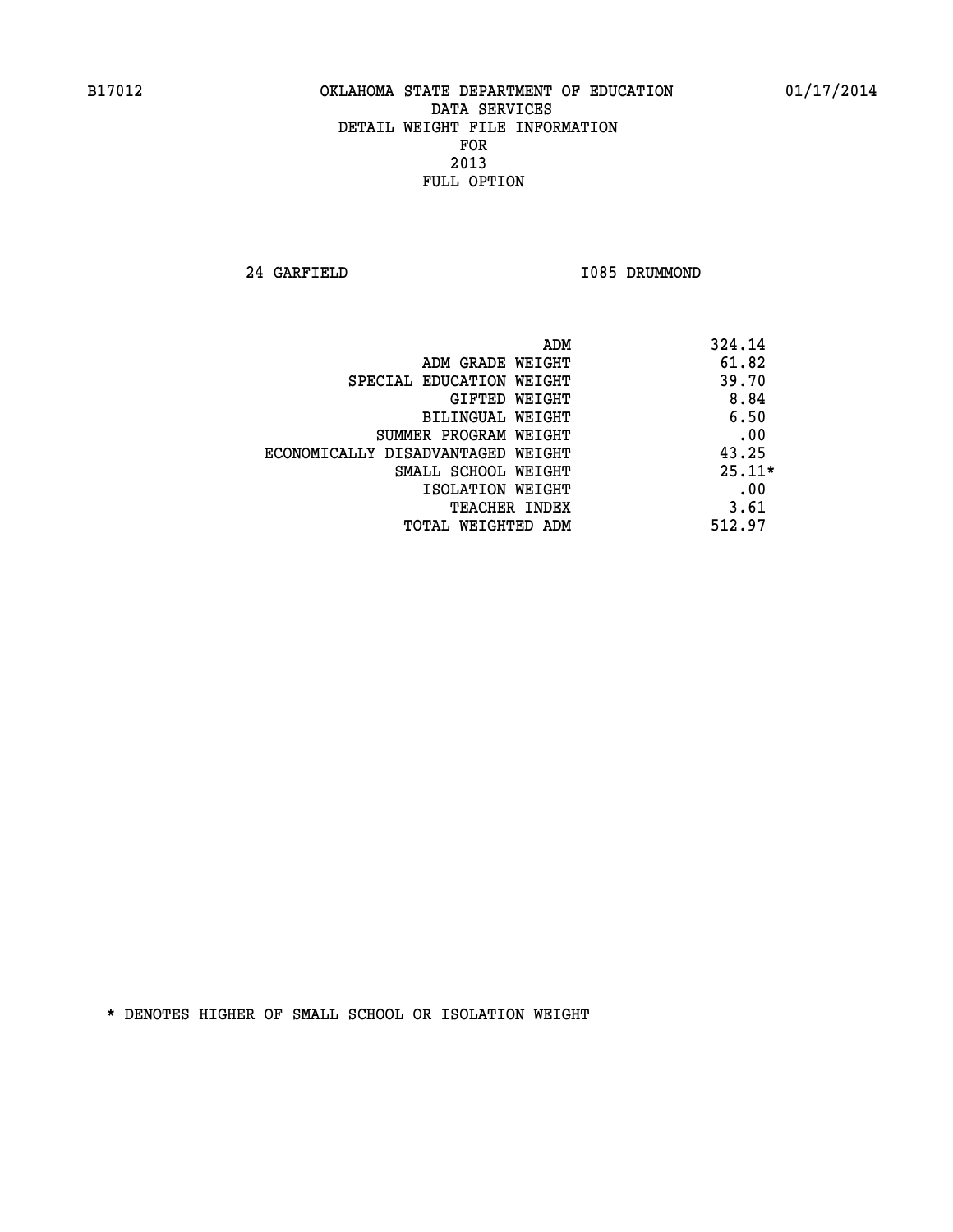**24 GARFIELD I094 COVINGTON-DOUGLAS** 

| 275.32<br>ADM                              |  |
|--------------------------------------------|--|
| 55.00<br>ADM GRADE WEIGHT                  |  |
| 16.05<br>SPECIAL EDUCATION WEIGHT          |  |
| 8.84<br>GIFTED WEIGHT                      |  |
| 2.00<br>BILINGUAL WEIGHT                   |  |
| .00<br>SUMMER PROGRAM WEIGHT               |  |
| 45.50<br>ECONOMICALLY DISADVANTAGED WEIGHT |  |
| 26.41<br>SMALL SCHOOL WEIGHT               |  |
| $165.19*$<br>ISOLATION WEIGHT              |  |
| .00<br><b>TEACHER INDEX</b>                |  |
| 567.90<br>TOTAL WEIGHTED ADM               |  |
|                                            |  |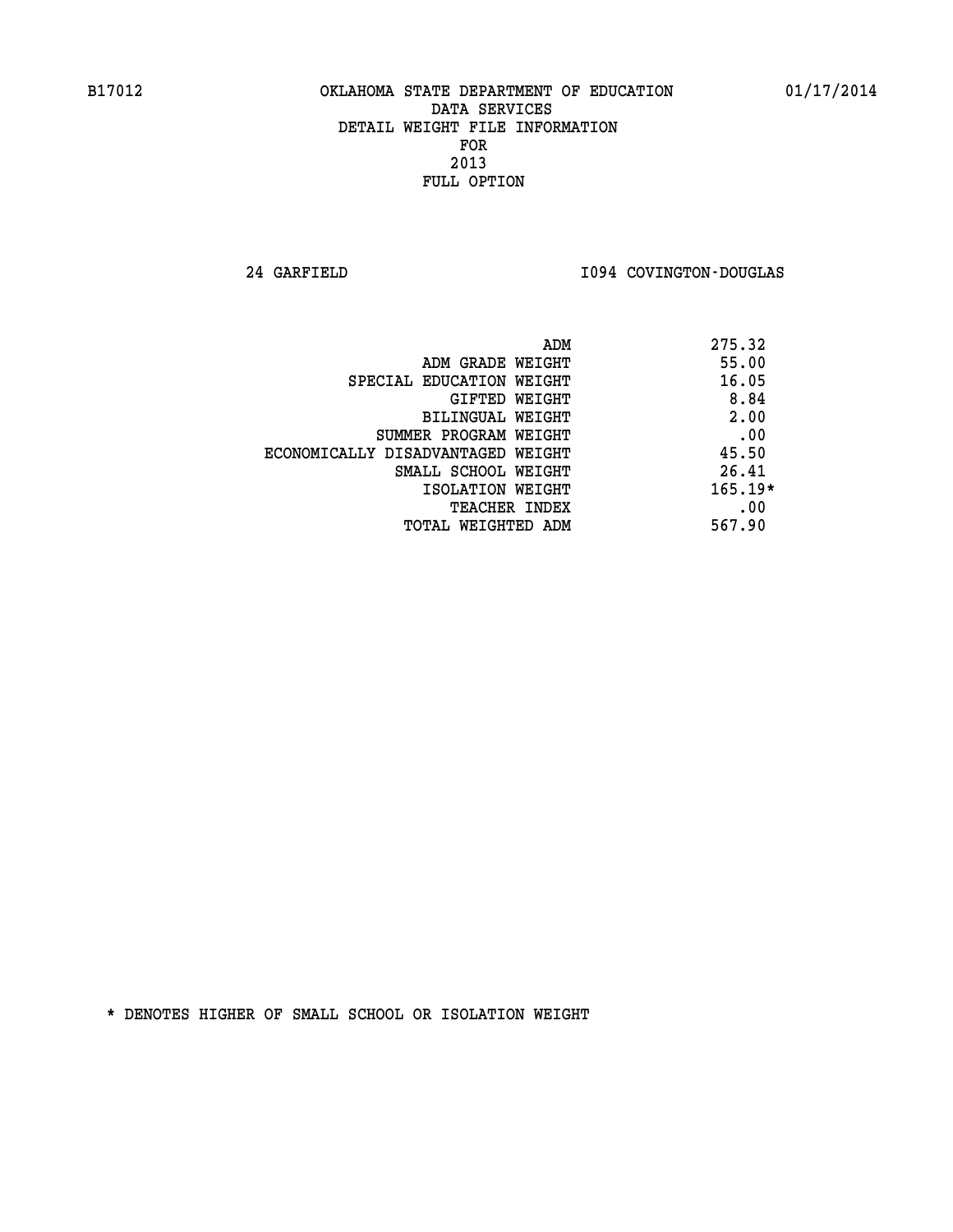**25 GARVIN C016 WHITEBEAD** 

|                                   | 398.29<br>ADM |
|-----------------------------------|---------------|
| ADM GRADE WEIGHT                  | 79.05         |
| SPECIAL EDUCATION WEIGHT          | 25.40         |
| GIFTED WEIGHT                     | 7.14          |
| BILINGUAL WEIGHT                  | 20.75         |
| SUMMER PROGRAM WEIGHT             | .00           |
| ECONOMICALLY DISADVANTAGED WEIGHT | 58.75         |
| SMALL SCHOOL WEIGHT               | $19.68*$      |
| ISOLATION WEIGHT                  | .00           |
| <b>TEACHER INDEX</b>              | 20.96         |
| TOTAL WEIGHTED ADM                | 630.02        |
|                                   |               |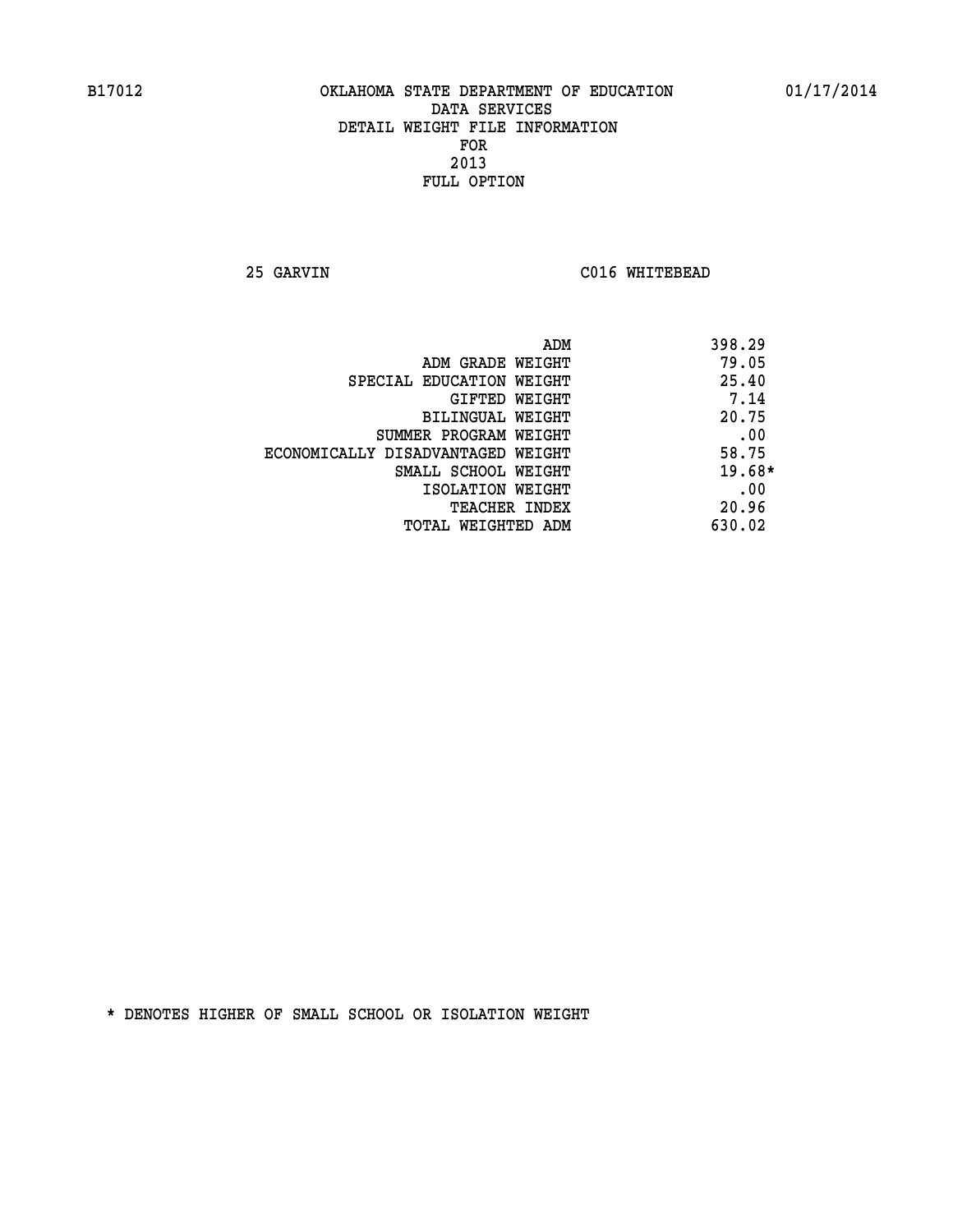**25 GARVIN 1002 STRATFORD** 

| 655.14   |
|----------|
| 123.56   |
| 106.00   |
| 19.38    |
| 1.75     |
| .00      |
| 106.75   |
| .00      |
| .00      |
| 45.69    |
| 1,058.27 |
|          |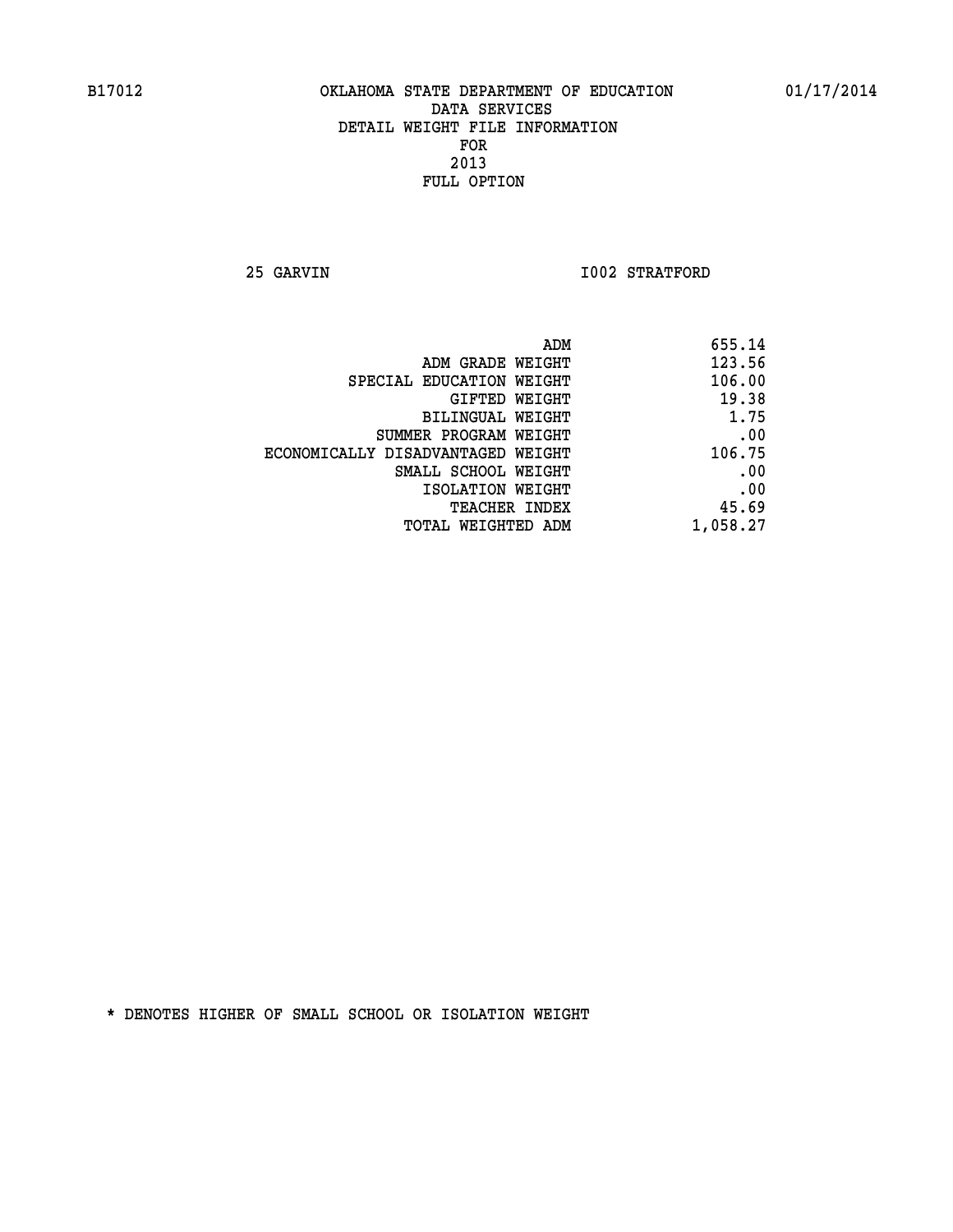**25 GARVIN I005 PAOLI** 

|                                   | 245.23<br>ADM |  |
|-----------------------------------|---------------|--|
| ADM GRADE WEIGHT                  | 44.53         |  |
| SPECIAL EDUCATION WEIGHT          | 31.65         |  |
| GIFTED WEIGHT                     | 7.48          |  |
| BILINGUAL WEIGHT                  | 2.75          |  |
| SUMMER PROGRAM WEIGHT             | .00           |  |
| ECONOMICALLY DISADVANTAGED WEIGHT | 52.25         |  |
| SMALL SCHOOL WEIGHT               | $26.31*$      |  |
| ISOLATION WEIGHT                  | .00           |  |
| <b>TEACHER INDEX</b>              | 31.81         |  |
| TOTAL WEIGHTED ADM                | 442.01        |  |
|                                   |               |  |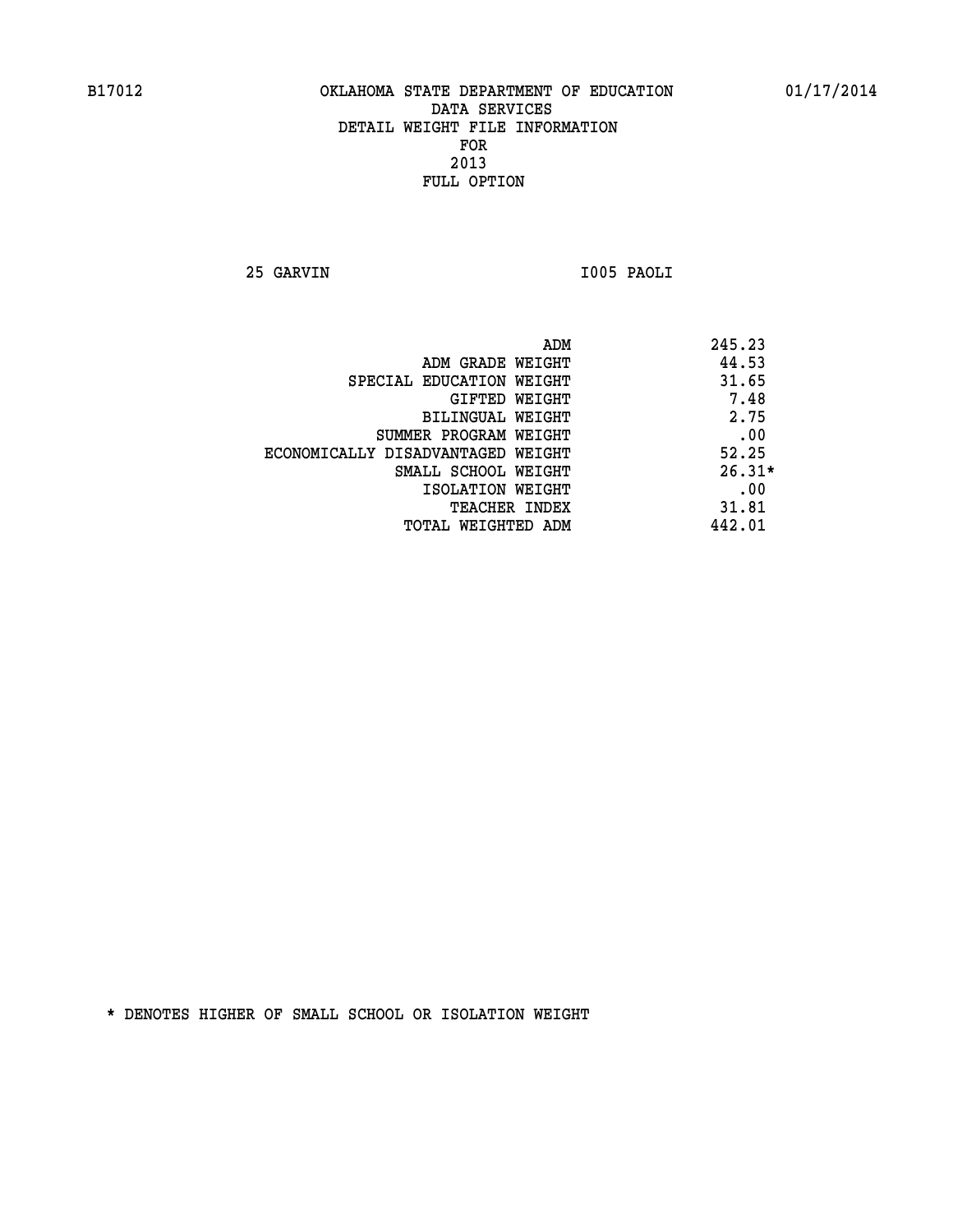**25 GARVIN I007 MAYSVILLE** 

| ADM                               | 375.34   |
|-----------------------------------|----------|
| ADM GRADE WEIGHT                  | 76.55    |
| SPECIAL EDUCATION WEIGHT          | 32.30    |
| GIFTED WEIGHT                     | 10.20    |
| BILINGUAL WEIGHT                  | .00      |
| SUMMER PROGRAM WEIGHT             | .00      |
| ECONOMICALLY DISADVANTAGED WEIGHT | 67.50    |
| SMALL SCHOOL WEIGHT               | $21.81*$ |
| ISOLATION WEIGHT                  | .00      |
| <b>TEACHER INDEX</b>              | 28.62    |
| TOTAL WEIGHTED ADM                | 612.32   |
|                                   |          |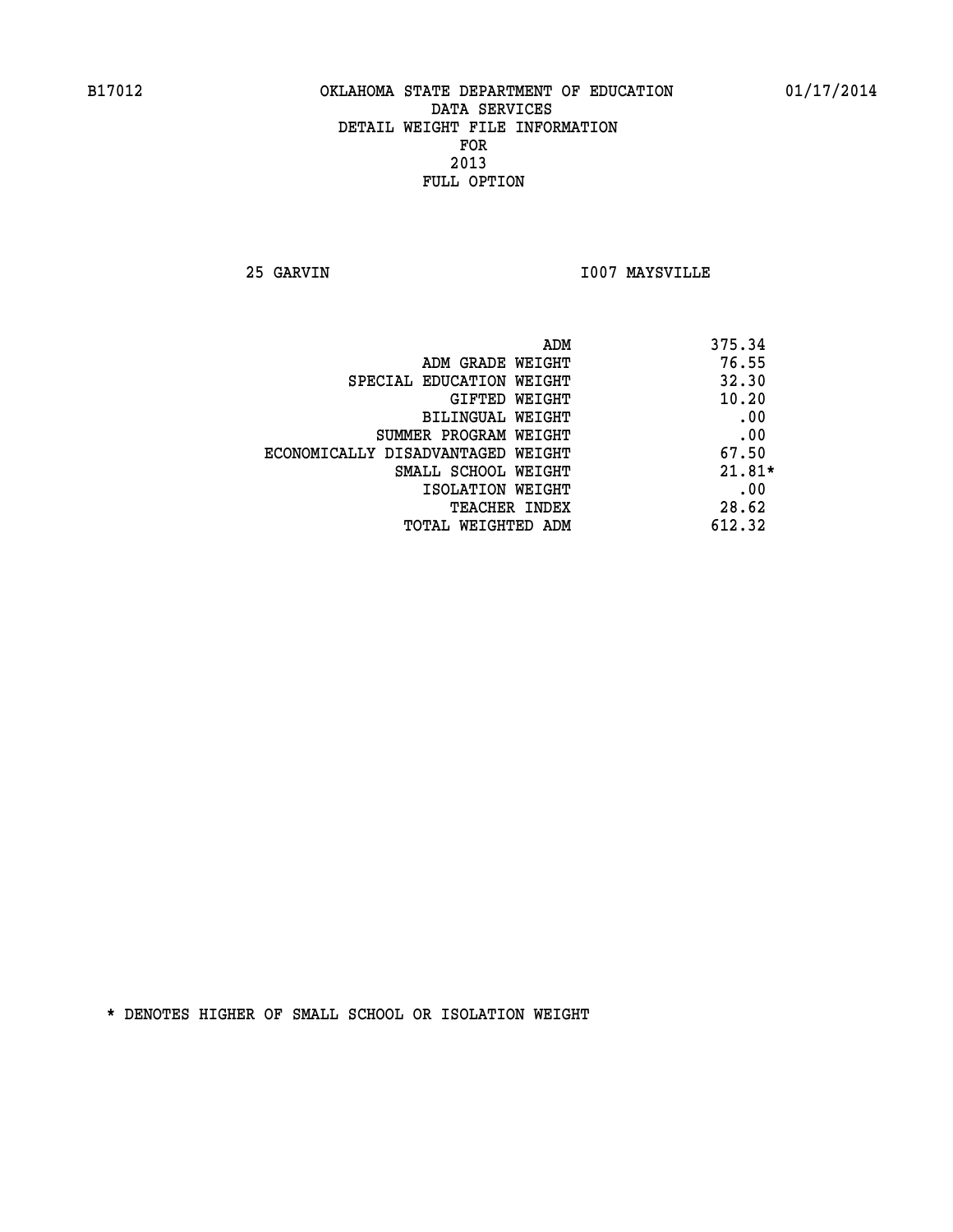**25 GARVIN I009 LINDSAY** 

| ADM                               | 1,185.96 |
|-----------------------------------|----------|
| ADM GRADE WEIGHT                  | 238.41   |
| SPECIAL EDUCATION WEIGHT          | 181.75   |
| GIFTED WEIGHT                     | 31.28    |
| BILINGUAL WEIGHT                  | 9.50     |
| SUMMER PROGRAM WEIGHT             | .00      |
| ECONOMICALLY DISADVANTAGED WEIGHT | 157.50   |
| SMALL SCHOOL WEIGHT               | .00      |
| ISOLATION WEIGHT                  | .00      |
| <b>TEACHER INDEX</b>              | 3.01     |
| <b>TOTAL WEIGHTED ADM</b>         | 1,807.41 |
|                                   |          |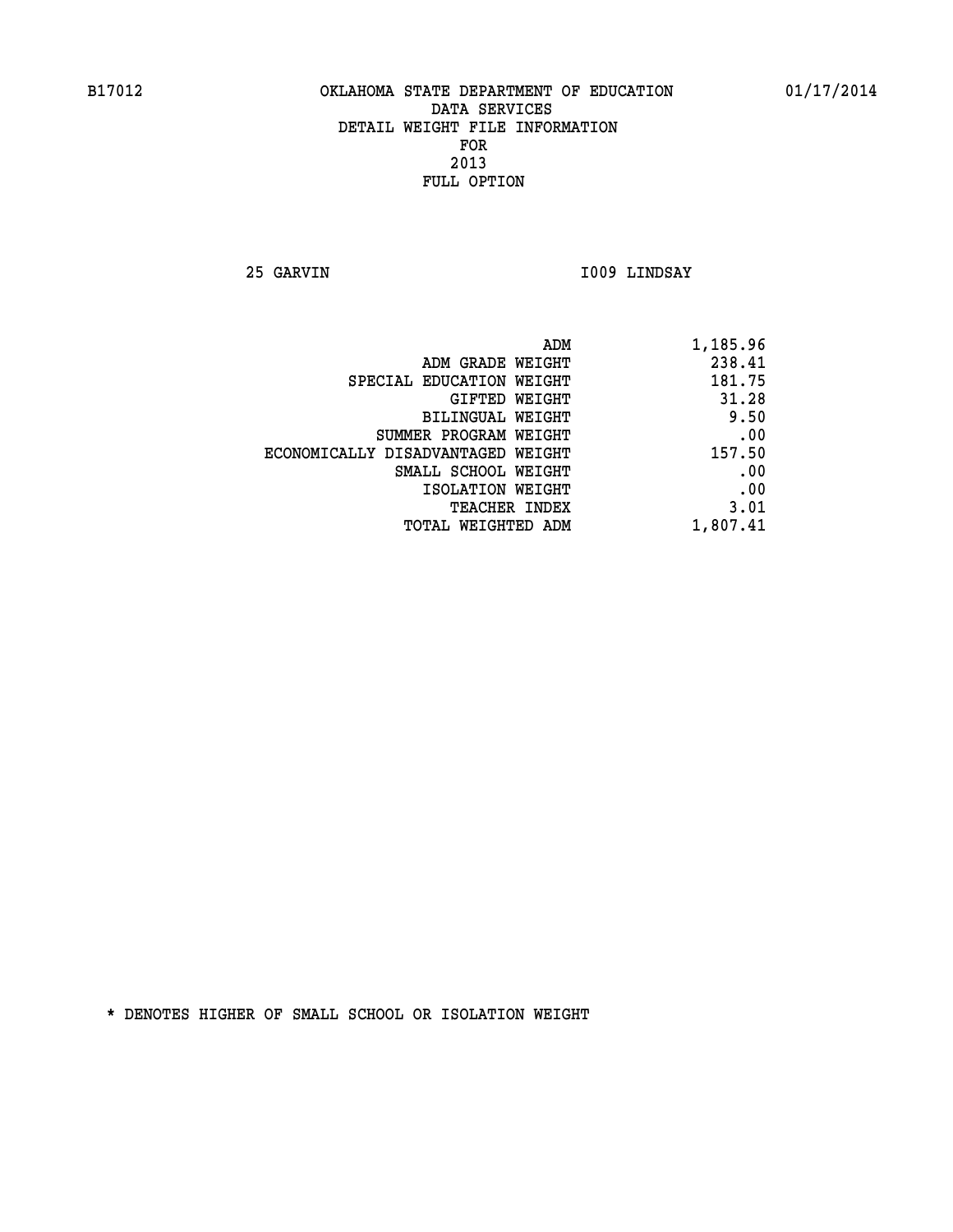**25 GARVIN I018 PAULS VALLEY** 

| ADM                               | 1,287.03 |
|-----------------------------------|----------|
| ADM GRADE WEIGHT                  | 256.49   |
| SPECIAL EDUCATION WEIGHT          | 167.80   |
| GIFTED WEIGHT                     | 51.68    |
| BILINGUAL WEIGHT                  | 33.25    |
| SUMMER PROGRAM WEIGHT             | .00      |
| ECONOMICALLY DISADVANTAGED WEIGHT | 215.75   |
| SMALL SCHOOL WEIGHT               | .00      |
| ISOLATION WEIGHT                  | .00      |
| <b>TEACHER INDEX</b>              | 75.12    |
| <b>TOTAL WEIGHTED ADM</b>         | 2,087.12 |
|                                   |          |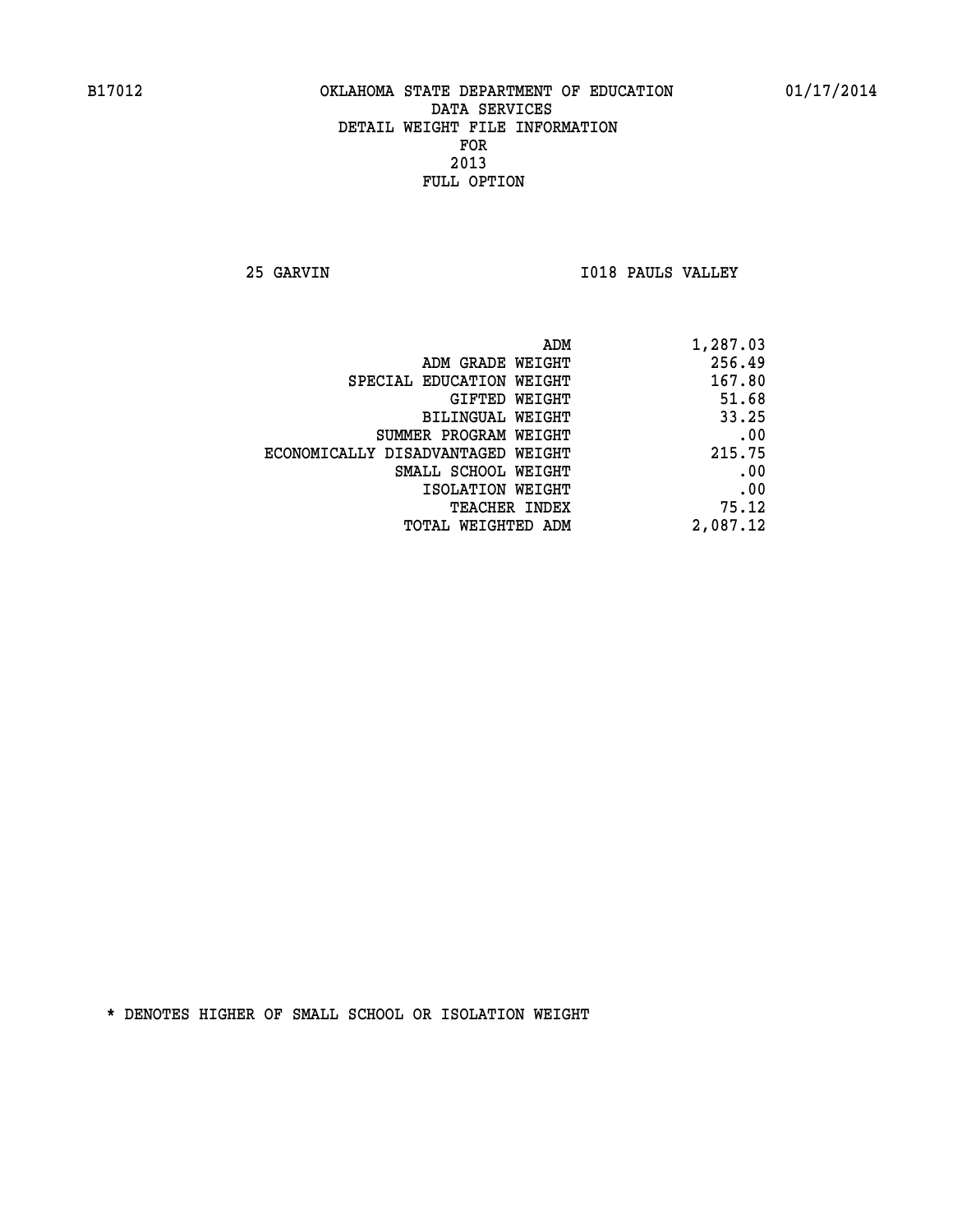**25 GARVIN 1038 WYNNEWOOD** 

| 705.38   |
|----------|
| 148.54   |
| 78.65    |
| 23.12    |
| 7.00     |
| .00      |
| 100.75   |
| .00      |
| .00      |
| 1.81     |
| 1,065.25 |
|          |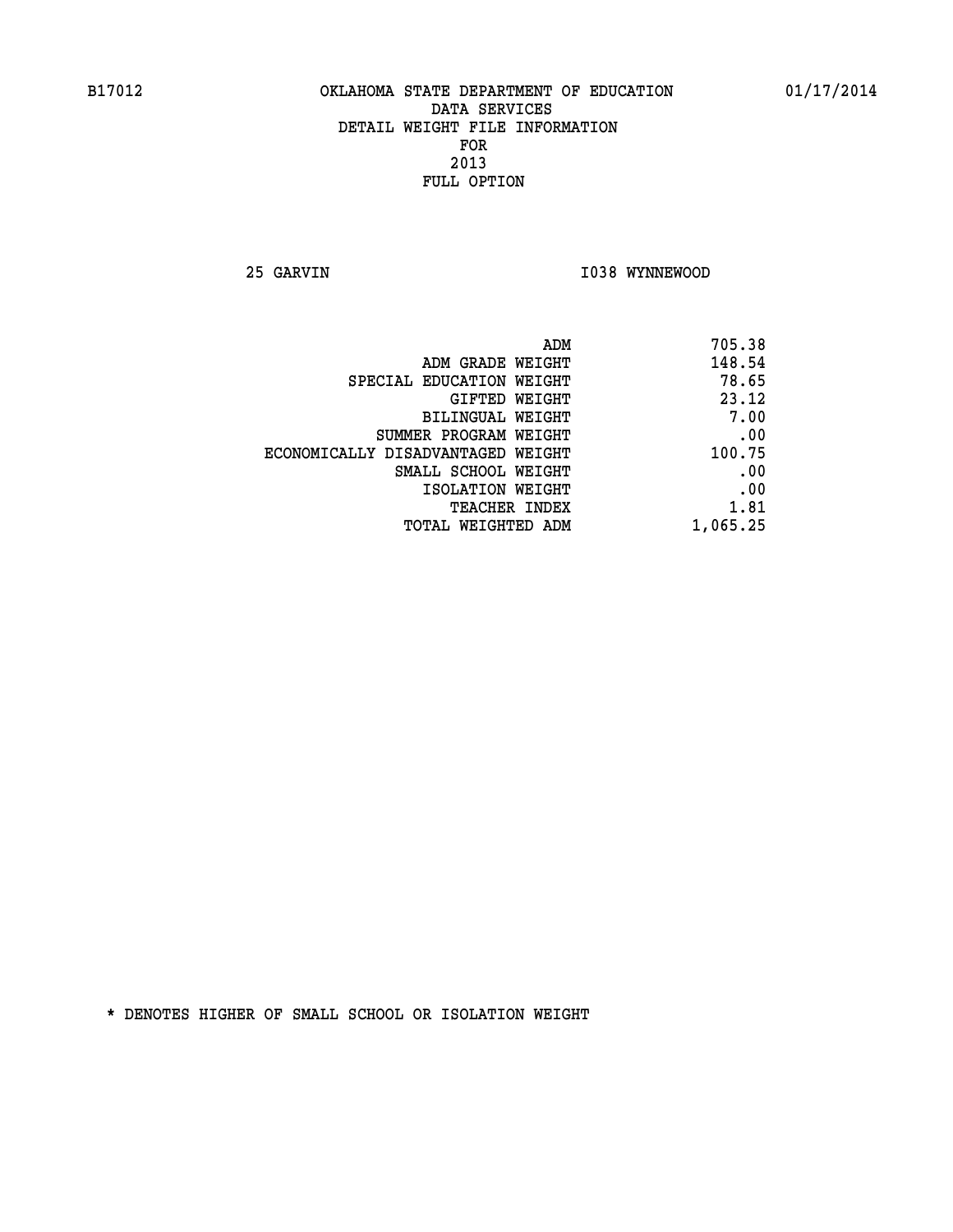**25 GARVIN I072 ELMORE CITY-PERNELL** 

|                                   | ADM | 498.68    |
|-----------------------------------|-----|-----------|
| ADM GRADE WEIGHT                  |     | 101.13    |
| SPECIAL EDUCATION WEIGHT          |     | 65.00     |
| GIFTED WEIGHT                     |     | 18.36     |
| BILINGUAL WEIGHT                  |     | .25       |
| SUMMER PROGRAM WEIGHT             |     | .00       |
| ECONOMICALLY DISADVANTAGED WEIGHT |     | 78.00     |
| SMALL SCHOOL WEIGHT               |     | 5.72      |
| ISOLATION WEIGHT                  |     | $121.28*$ |
| TEACHER INDEX                     |     | 8.00      |
| TOTAL WEIGHTED ADM                |     | 890.70    |
|                                   |     |           |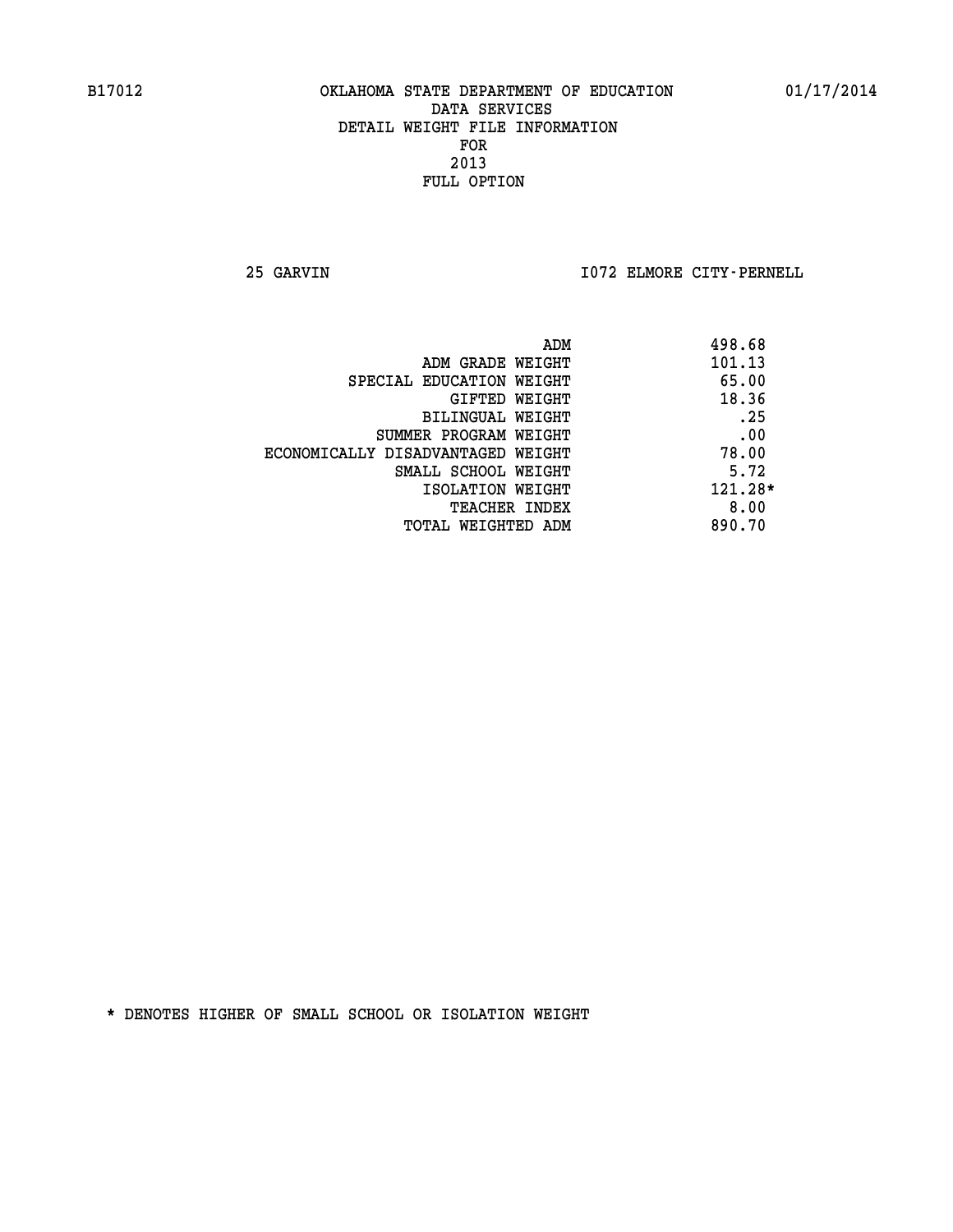**26 GRADY C037 FRIEND** 

|                                   | 232.28<br>ADM |
|-----------------------------------|---------------|
| ADM GRADE WEIGHT                  | 49.69         |
| SPECIAL EDUCATION WEIGHT          | 26.60         |
| GIFTED WEIGHT                     | 7.82          |
| <b>BILINGUAL WEIGHT</b>           | 4.50          |
| SUMMER PROGRAM WEIGHT             | 1.20          |
| ECONOMICALLY DISADVANTAGED WEIGHT | 31.75         |
| SMALL SCHOOL WEIGHT               | $26.06*$      |
| ISOLATION WEIGHT                  | .00           |
| <b>TEACHER INDEX</b>              | .00           |
| TOTAL WEIGHTED ADM                | 379.90        |
|                                   |               |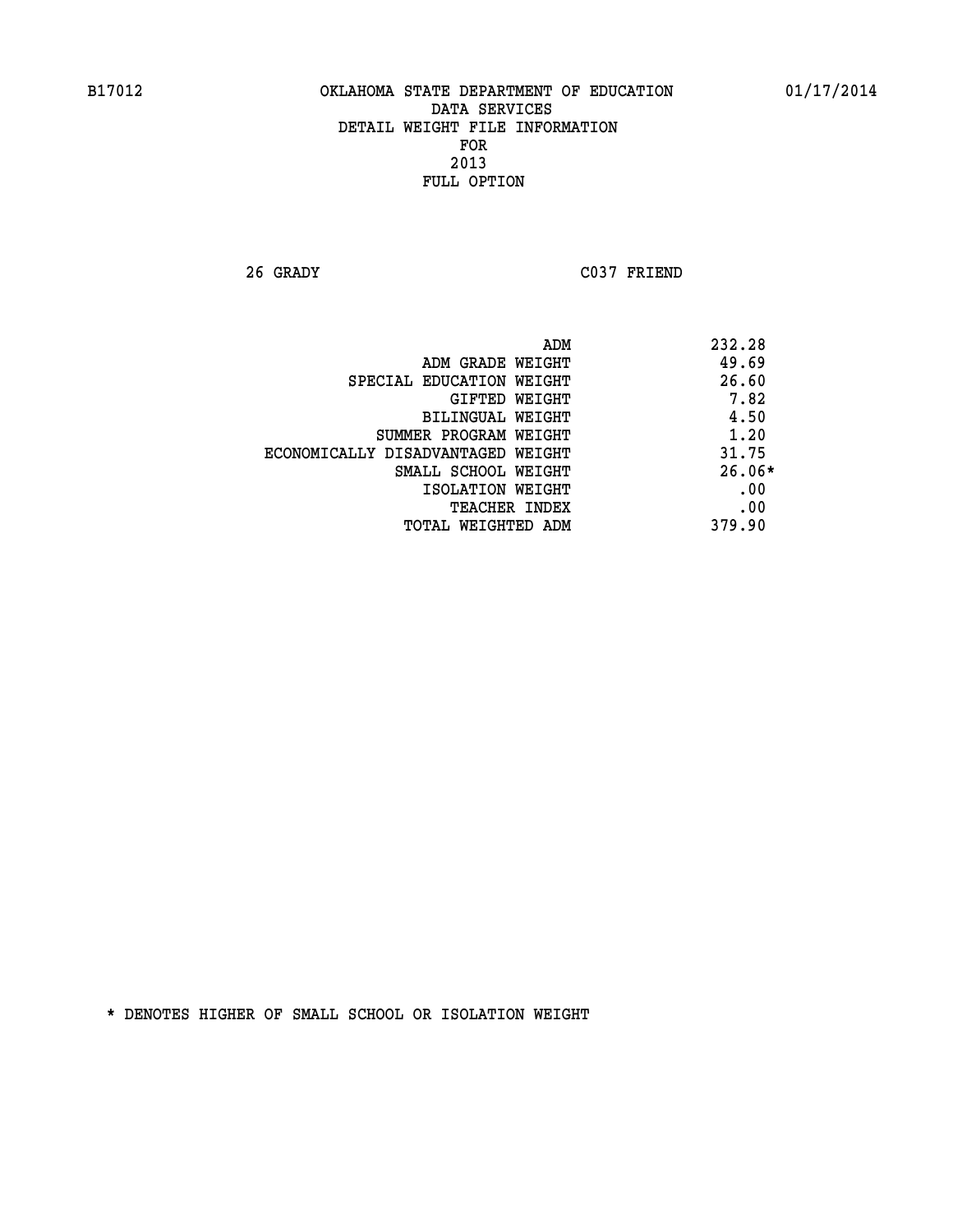**26 GRADY C096 MIDDLEBERG** 

| ADM                               | 204.55   |
|-----------------------------------|----------|
| ADM GRADE WEIGHT                  | 36.49    |
| SPECIAL EDUCATION WEIGHT          | 14.35    |
| GIFTED WEIGHT                     | 6.46     |
| BILINGUAL WEIGHT                  | .75      |
| SUMMER PROGRAM WEIGHT             | .00      |
| ECONOMICALLY DISADVANTAGED WEIGHT | 24.25    |
| SMALL SCHOOL WEIGHT               | $25.09*$ |
| ISOLATION WEIGHT                  | .00      |
| <b>TEACHER INDEX</b>              | 12.68    |
| TOTAL WEIGHTED ADM                | 324.62   |
|                                   |          |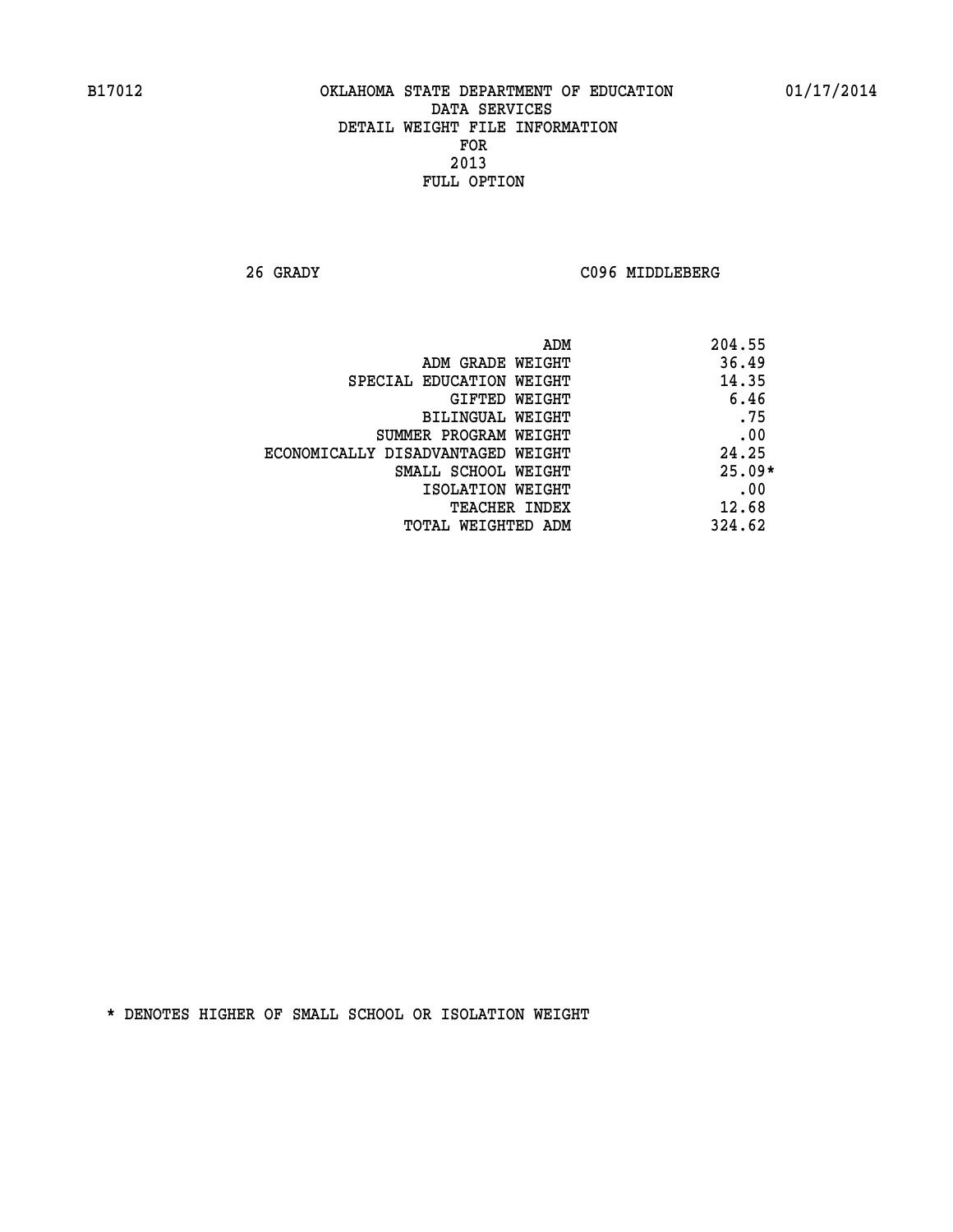**26 GRADY C131 PIONEER** 

| ADM                               | 376.82   |
|-----------------------------------|----------|
| ADM GRADE WEIGHT                  | 79.46    |
| SPECIAL EDUCATION WEIGHT          | 13.50    |
| GIFTED WEIGHT                     | 10.88    |
| BILINGUAL WEIGHT                  | 1.75     |
| SUMMER PROGRAM WEIGHT             | .00      |
| ECONOMICALLY DISADVANTAGED WEIGHT | 43.00    |
| SMALL SCHOOL WEIGHT               | $21.68*$ |
| ISOLATION WEIGHT                  | .00      |
| <b>TEACHER INDEX</b>              | .00      |
| TOTAL WEIGHTED ADM                | 547.09   |
|                                   |          |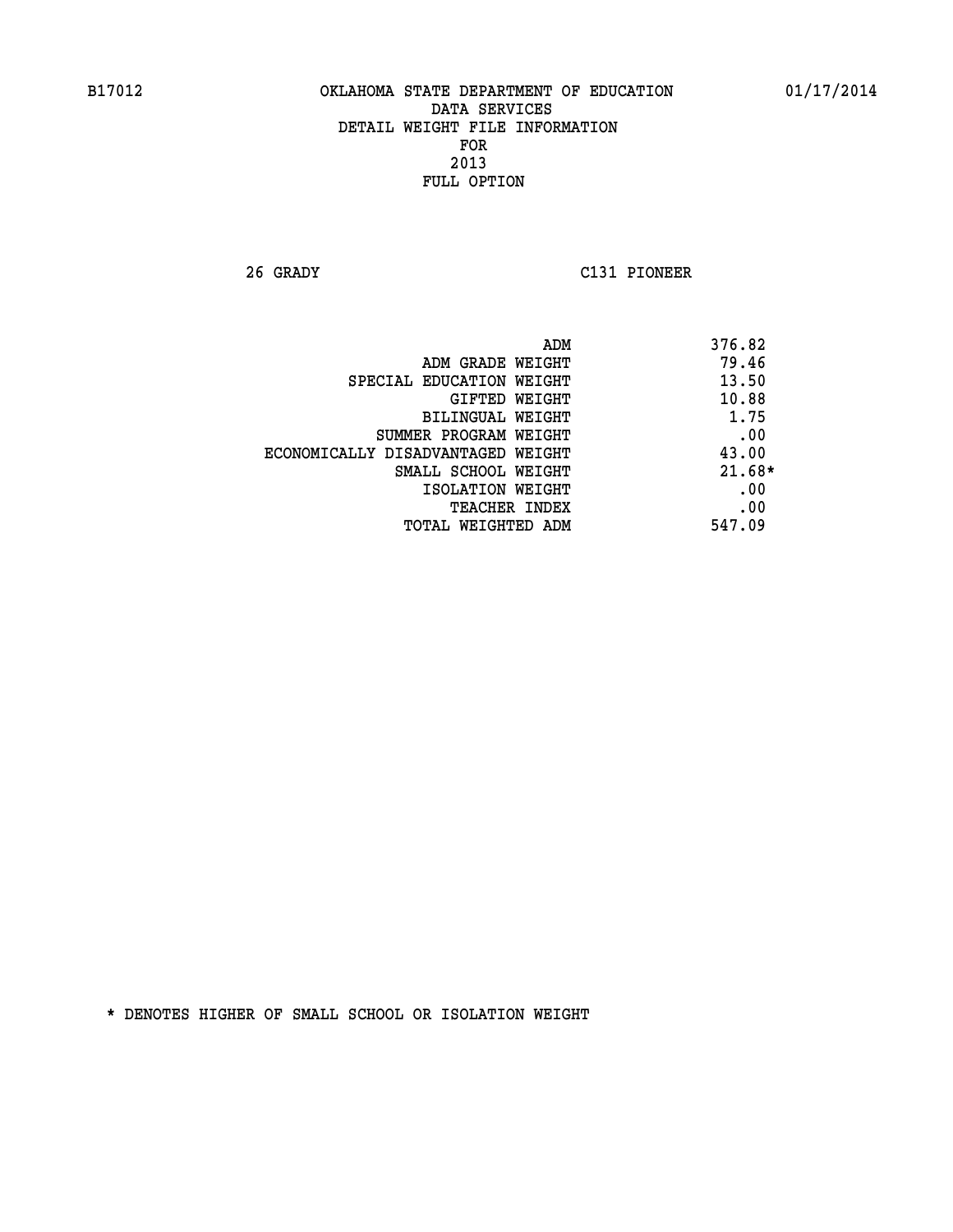**26 GRADY I001 CHICKASHA** 

| 2,486.98 |
|----------|
| 507.80   |
| 358.10   |
| 118.32   |
| 25.50    |
| .00      |
| 440.00   |
| .00      |
| .00      |
| 96.86    |
| 4,033.56 |
|          |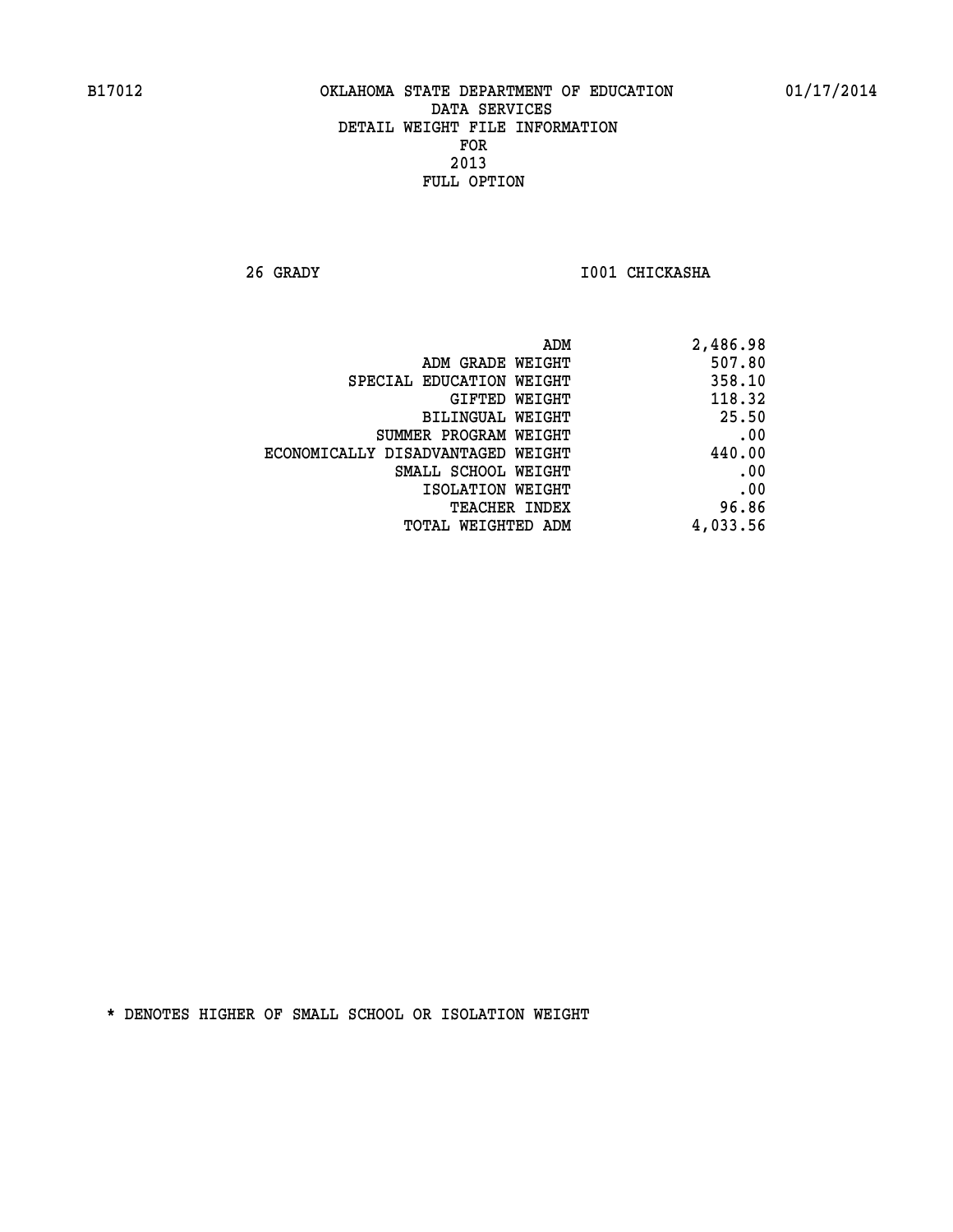**26 GRADY I002 MINCO** 

| ADM<br>568.53                              |
|--------------------------------------------|
| 91.13<br>ADM GRADE WEIGHT                  |
| 50.25<br>SPECIAL EDUCATION WEIGHT          |
| 16.32<br>GIFTED WEIGHT                     |
| 8.00<br>BILINGUAL WEIGHT                   |
| .00<br>SUMMER PROGRAM WEIGHT               |
| 71.00<br>ECONOMICALLY DISADVANTAGED WEIGHT |
| .00<br>SMALL SCHOOL WEIGHT                 |
| .00<br>ISOLATION WEIGHT                    |
| 24.40<br>TEACHER INDEX                     |
| 829.63<br>TOTAL WEIGHTED ADM               |
|                                            |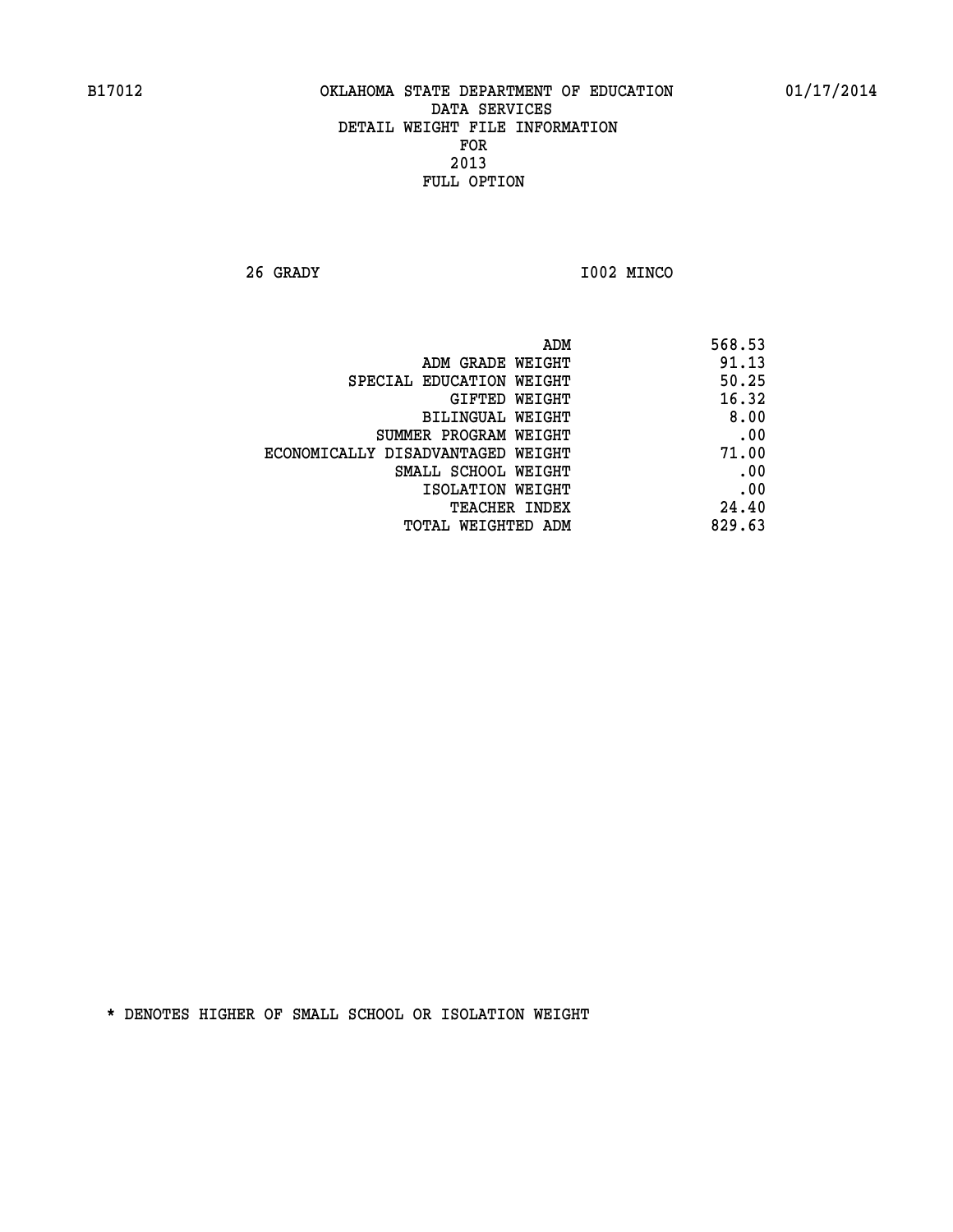**26 GRADY I051 NINNEKAH** 

| ADM                               | 503.52 |
|-----------------------------------|--------|
| ADM GRADE WEIGHT                  | 101.73 |
| SPECIAL EDUCATION WEIGHT          | 70.10  |
| <b>GIFTED WEIGHT</b>              | 11.90  |
| BILINGUAL WEIGHT                  | 3.50   |
| SUMMER PROGRAM WEIGHT             | .00    |
| ECONOMICALLY DISADVANTAGED WEIGHT | 82.25  |
| SMALL SCHOOL WEIGHT               | 4.85*  |
| ISOLATION WEIGHT                  | .00    |
| <b>TEACHER INDEX</b>              | 4.54   |
| TOTAL WEIGHTED ADM                | 782.39 |
|                                   |        |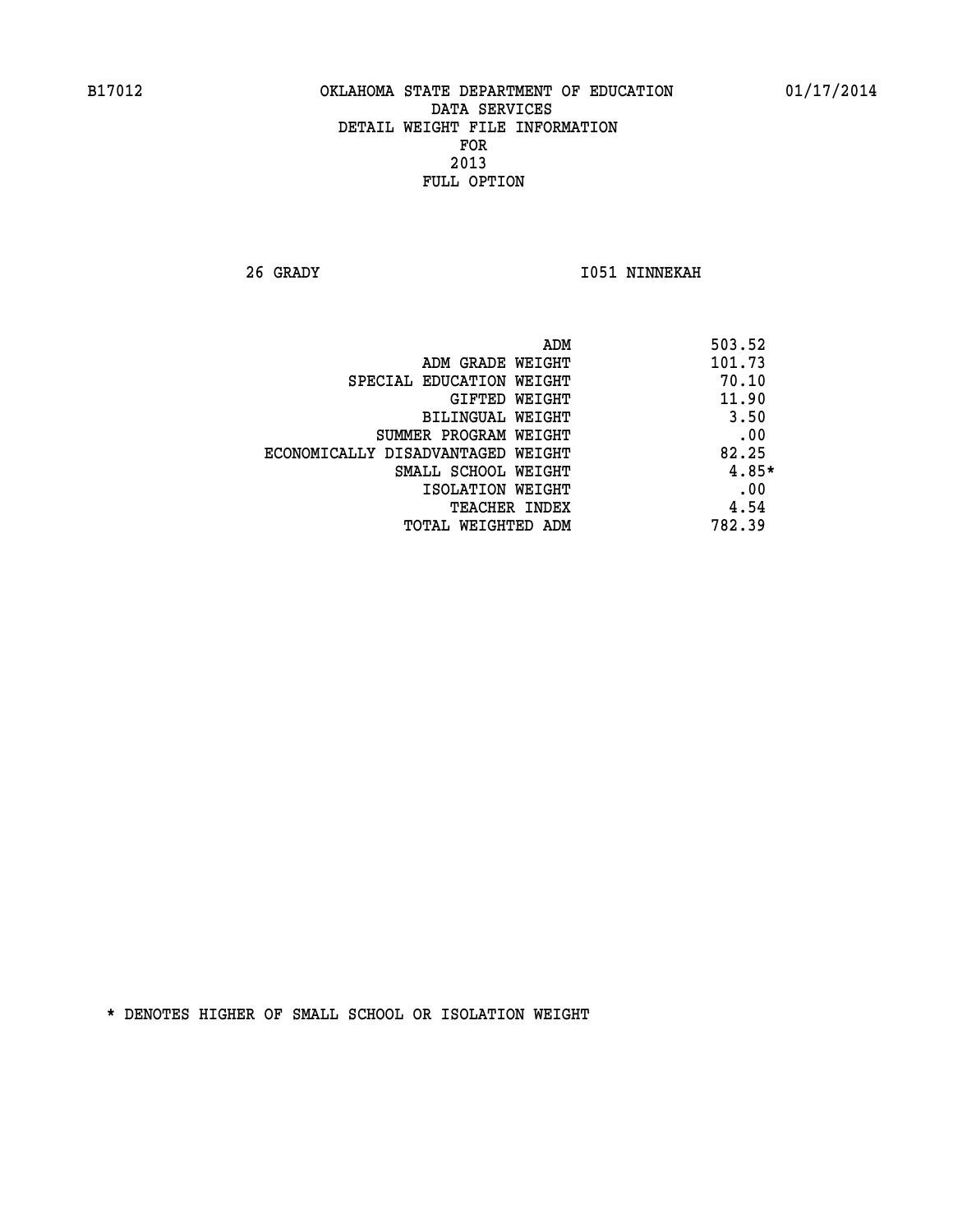**26 GRADY I056 ALEX** 

|                                   | ADM | 307.77   |
|-----------------------------------|-----|----------|
| ADM GRADE WEIGHT                  |     | 54.71    |
| SPECIAL EDUCATION WEIGHT          |     | 31.80    |
| GIFTED WEIGHT                     |     | 15.30    |
| BILINGUAL WEIGHT                  |     | .00      |
| SUMMER PROGRAM WEIGHT             |     | .00      |
| ECONOMICALLY DISADVANTAGED WEIGHT |     | 59.25    |
| SMALL SCHOOL WEIGHT               |     | $25.74*$ |
| ISOLATION WEIGHT                  |     | 12.50    |
| TEACHER INDEX                     |     | .00      |
| TOTAL WEIGHTED ADM                |     | 494.57   |
|                                   |     |          |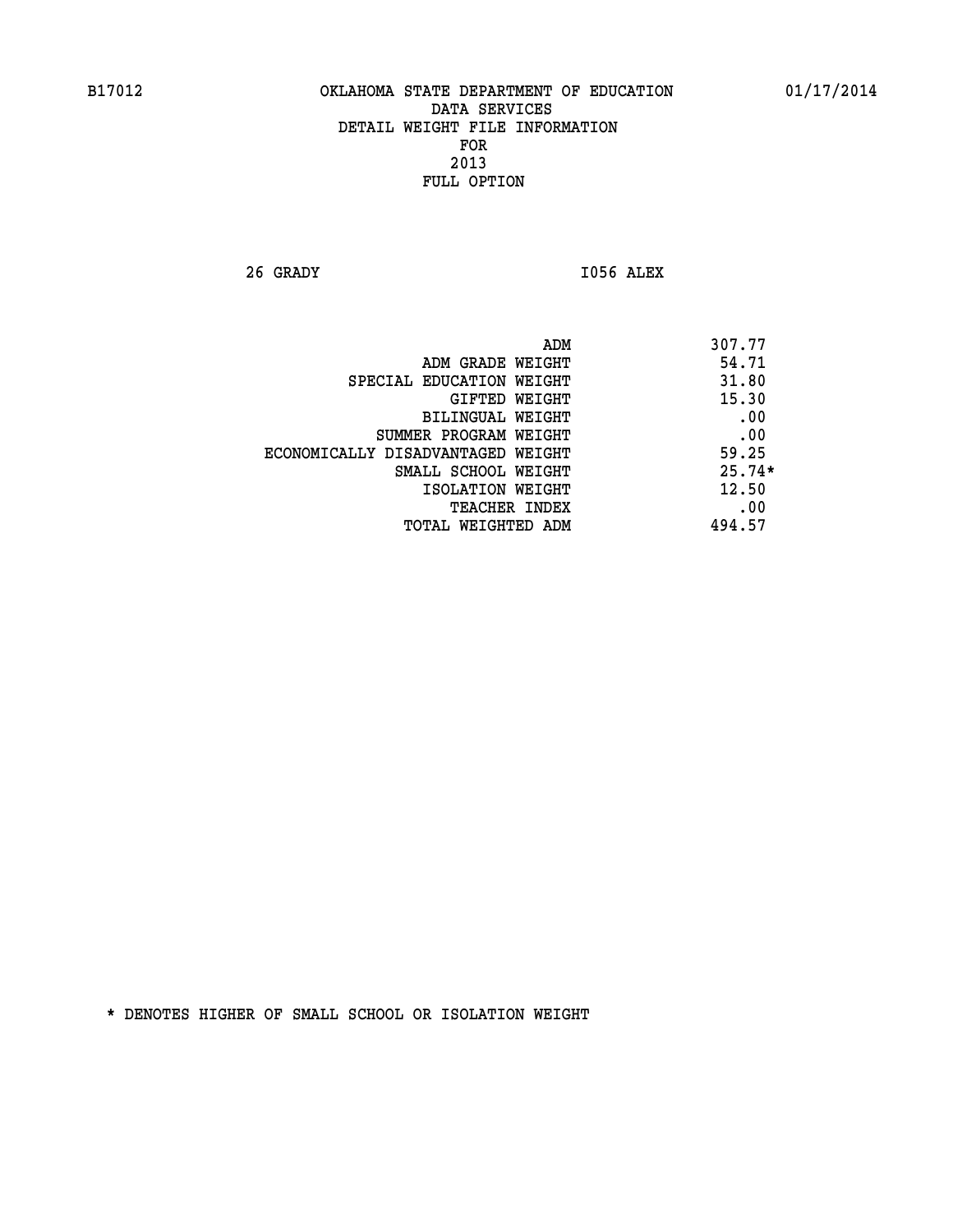**26 GRADY I068 RUSH SPRINGS** 

| 604.38 |
|--------|
| 123.21 |
| 74.45  |
| 18.70  |
| .00    |
| .00    |
| 97.25  |
| .00    |
| .00    |
| .08    |
| 918.07 |
|        |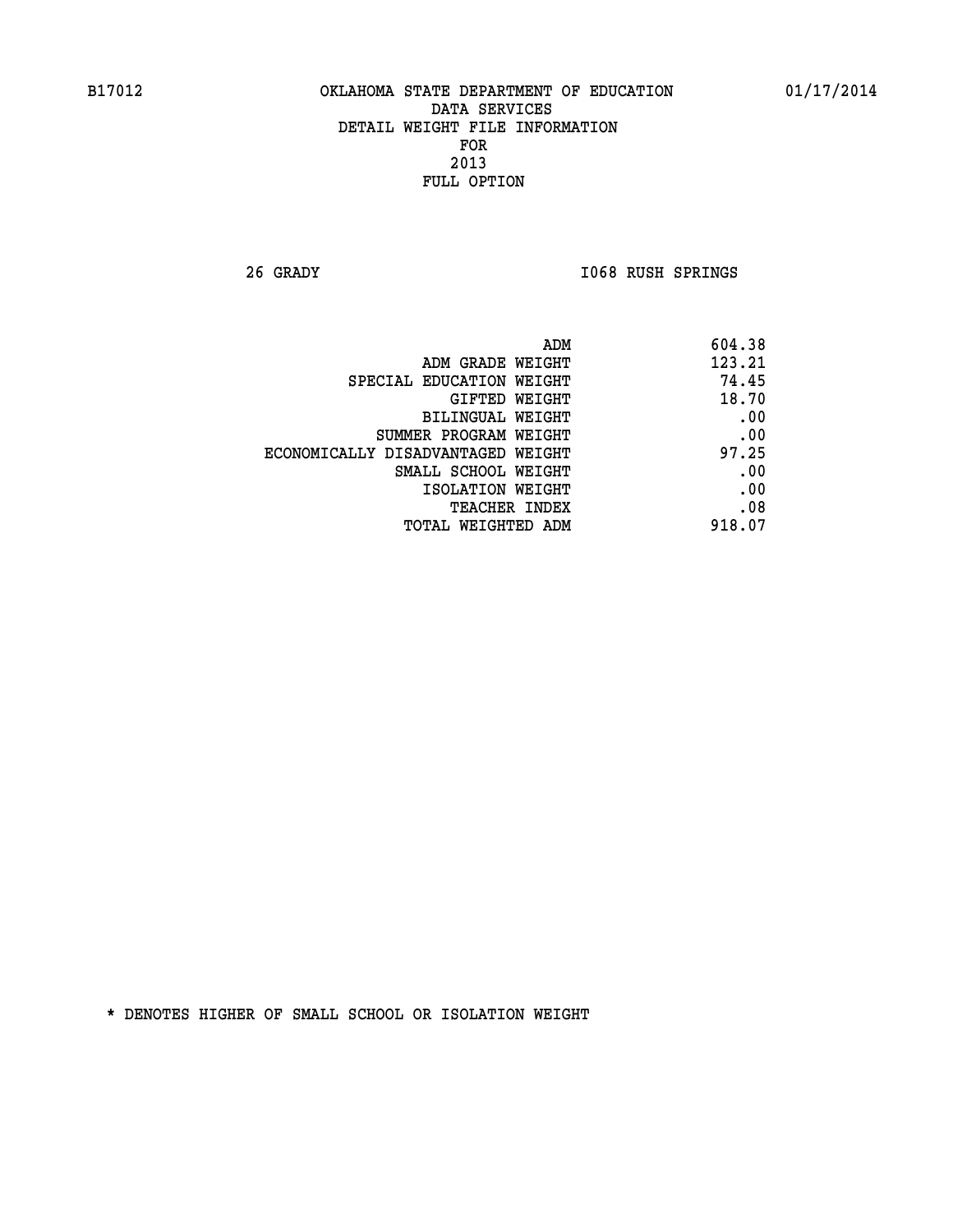**26 GRADY I095 BRIDGE CREEK** 

| 1,459.93 |
|----------|
| 246.84   |
| 143.05   |
| 63.58    |
| 4.75     |
| .00      |
| 175.00   |
| .00      |
| .00      |
| 18.63    |
| 2,111.78 |
|          |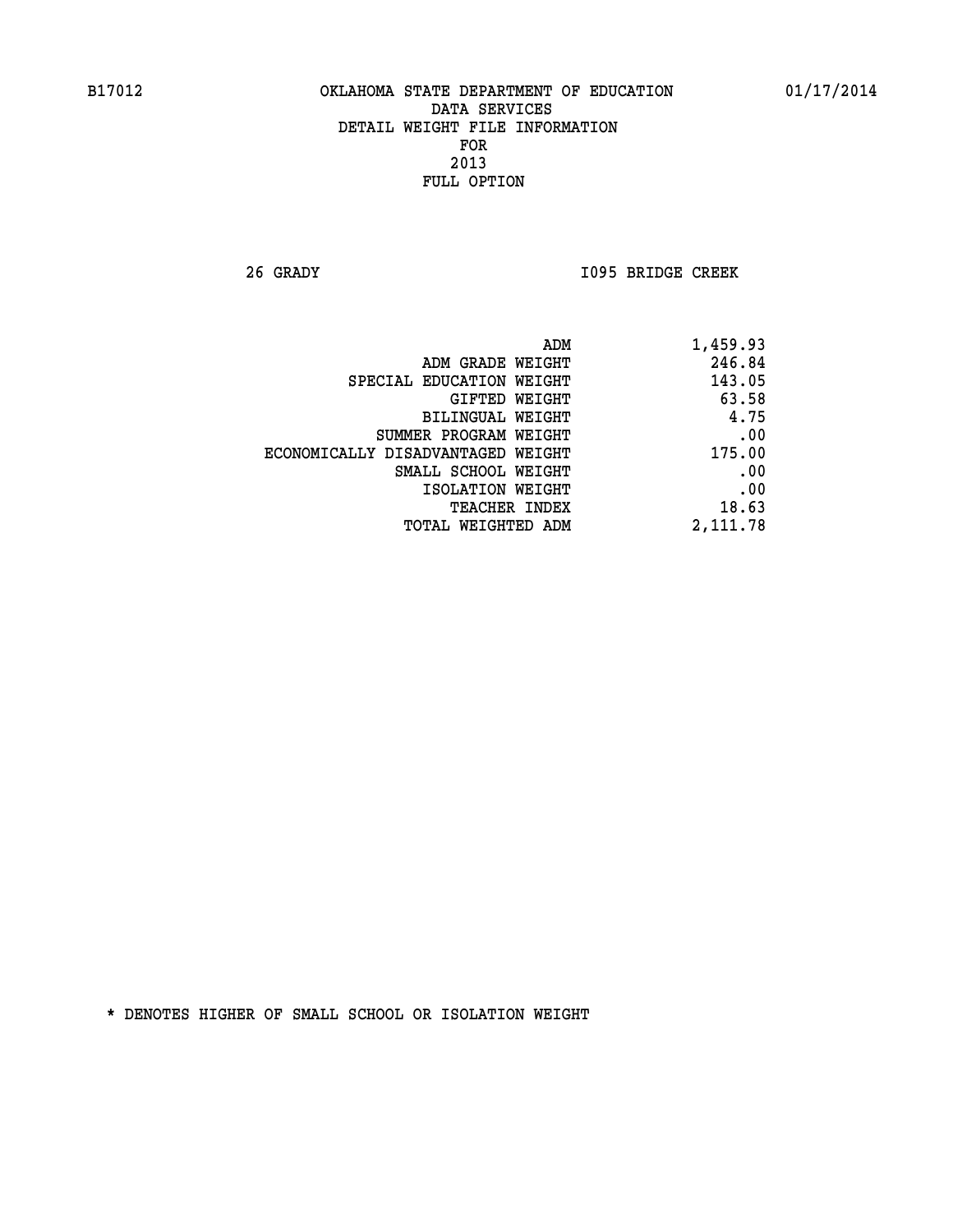**26 GRADY I097 TUTTLE** 

| 1,794.80 |
|----------|
| 292.00   |
| 209.15   |
| 46.24    |
| 11.25    |
| .00      |
| 96.25    |
| .00      |
| .00      |
| 55.67    |
| 2,505.36 |
|          |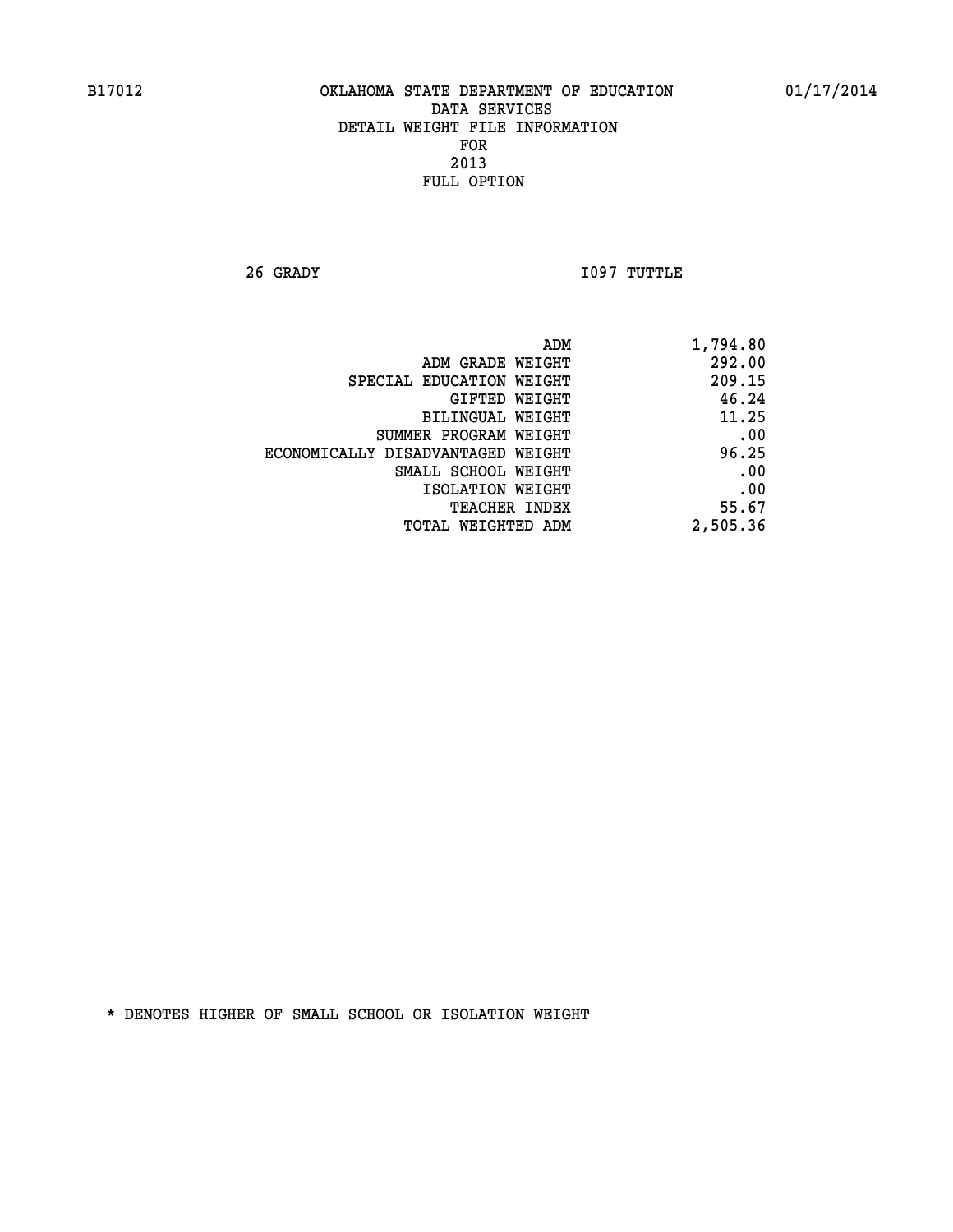**26 GRADY I099 VERDEN** 

| ADM<br>267.87                     |          |
|-----------------------------------|----------|
| ADM GRADE WEIGHT                  | 53.05    |
| SPECIAL EDUCATION WEIGHT          | 20.50    |
| GIFTED WEIGHT                     | 8.16     |
| BILINGUAL WEIGHT                  | .50      |
| SUMMER PROGRAM WEIGHT             | .00      |
| ECONOMICALLY DISADVANTAGED WEIGHT | 42.25    |
| SMALL SCHOOL WEIGHT               | $26.45*$ |
| ISOLATION WEIGHT                  | .00      |
| <b>TEACHER INDEX</b>              | 29.53    |
| 448.31<br>TOTAL WEIGHTED ADM      |          |
|                                   |          |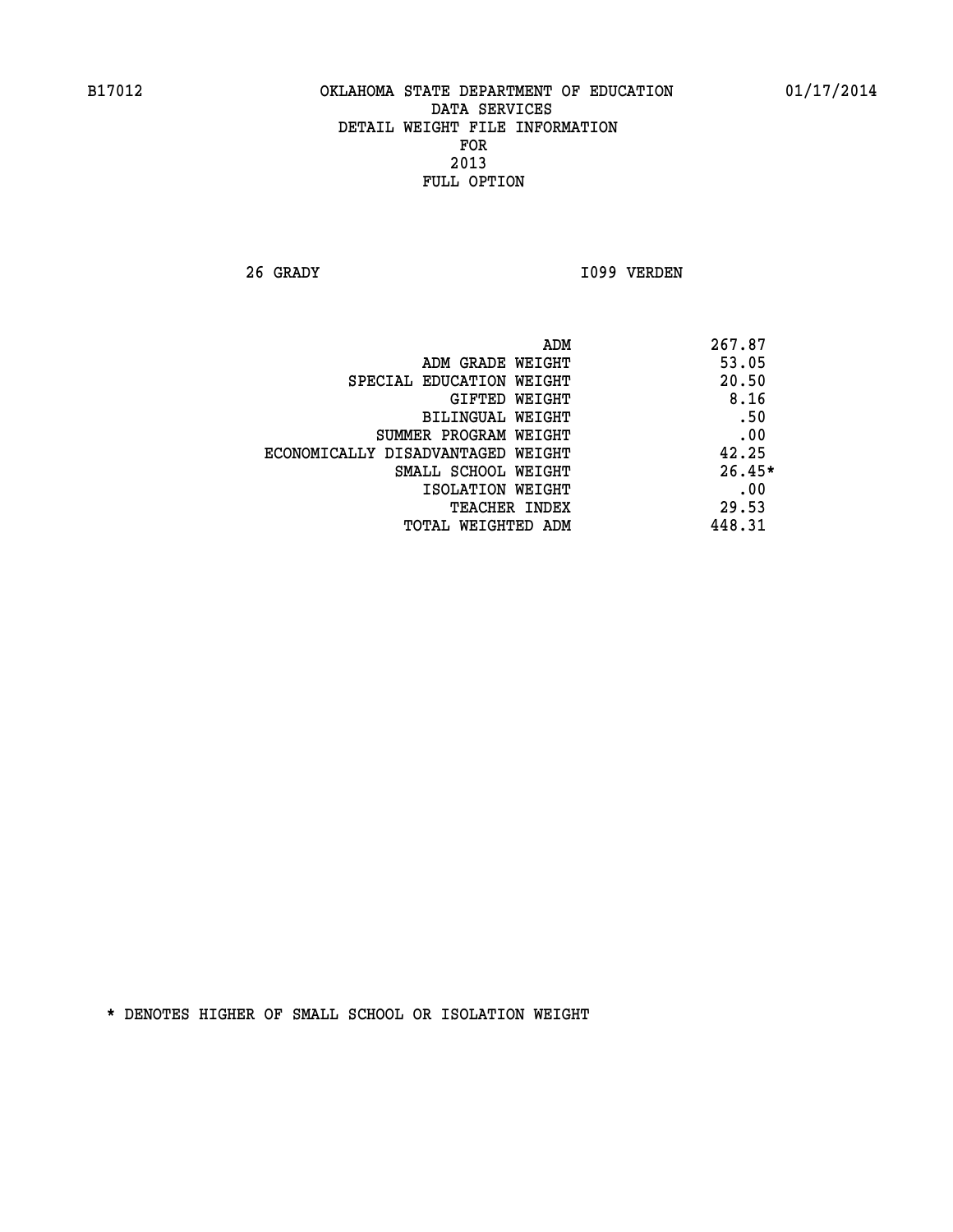**26 GRADY I128 AMBER-POCASSET** 

|                                   | 480.63<br>ADM |
|-----------------------------------|---------------|
| ADM GRADE WEIGHT                  | 99.39         |
| SPECIAL EDUCATION WEIGHT          | 85.55         |
| GIFTED WEIGHT                     | 10.88         |
| BILINGUAL WEIGHT                  | .50           |
| SUMMER PROGRAM WEIGHT             | .00           |
| ECONOMICALLY DISADVANTAGED WEIGHT | 59.25         |
| SMALL SCHOOL WEIGHT               | $8.79*$       |
| ISOLATION WEIGHT                  | .00           |
| <b>TEACHER INDEX</b>              | 31.77         |
| TOTAL WEIGHTED ADM                | 776.76        |
|                                   |               |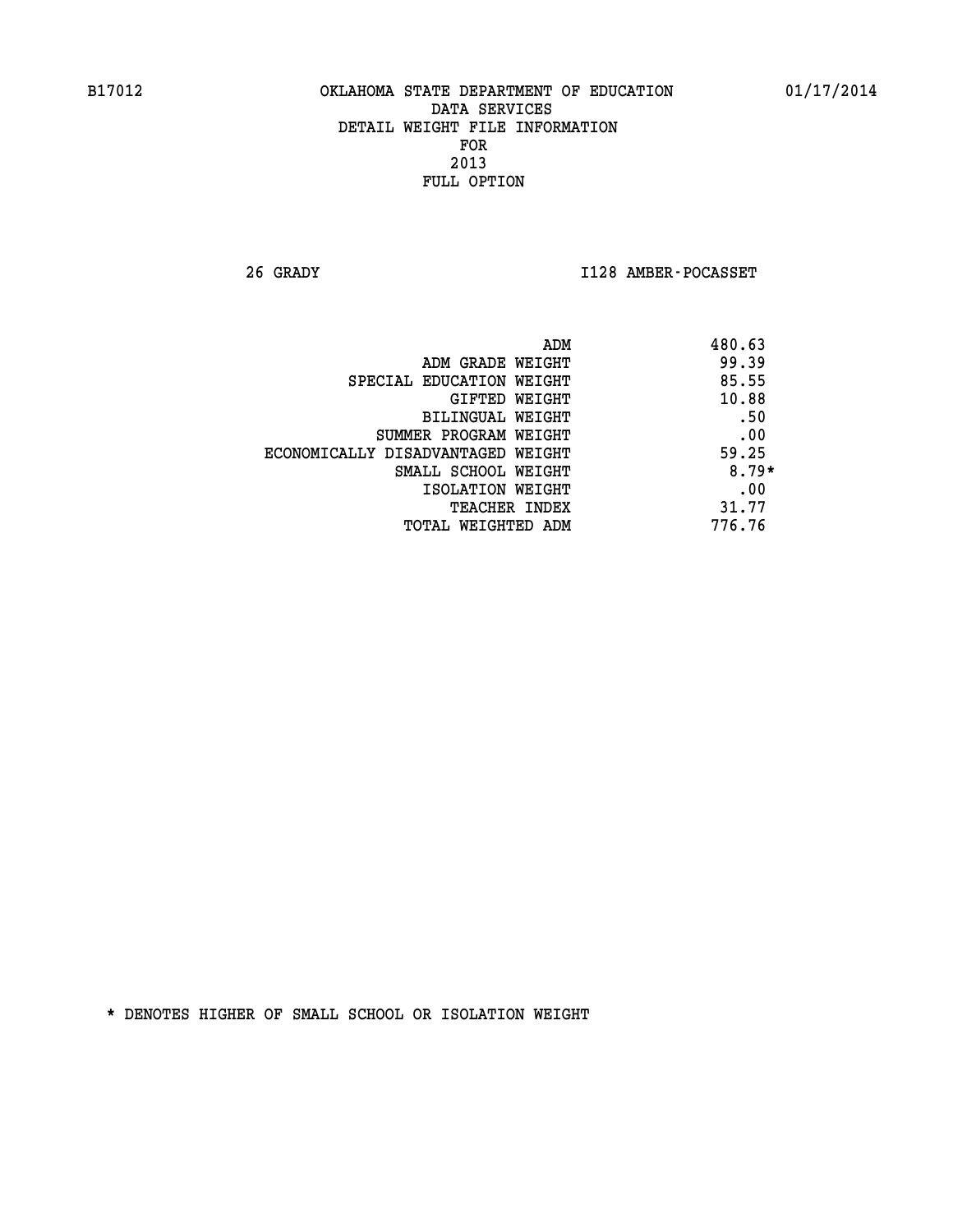**27 GRANT 1054 MEDFORD** 

|                                   | ADM | 304.72    |
|-----------------------------------|-----|-----------|
| ADM GRADE WEIGHT                  |     | 45.48     |
| SPECIAL EDUCATION WEIGHT          |     | 33.65     |
| GIFTED WEIGHT                     |     | 7.82      |
| BILINGUAL WEIGHT                  |     | 2.50      |
| SUMMER PROGRAM WEIGHT             |     | .00       |
| ECONOMICALLY DISADVANTAGED WEIGHT |     | 49.75     |
| SMALL SCHOOL WEIGHT               |     | 38.77     |
| ISOLATION WEIGHT                  |     | $161.50*$ |
| TEACHER INDEX                     |     | 6.36      |
| TOTAL WEIGHTED ADM                |     | 611.78    |
|                                   |     |           |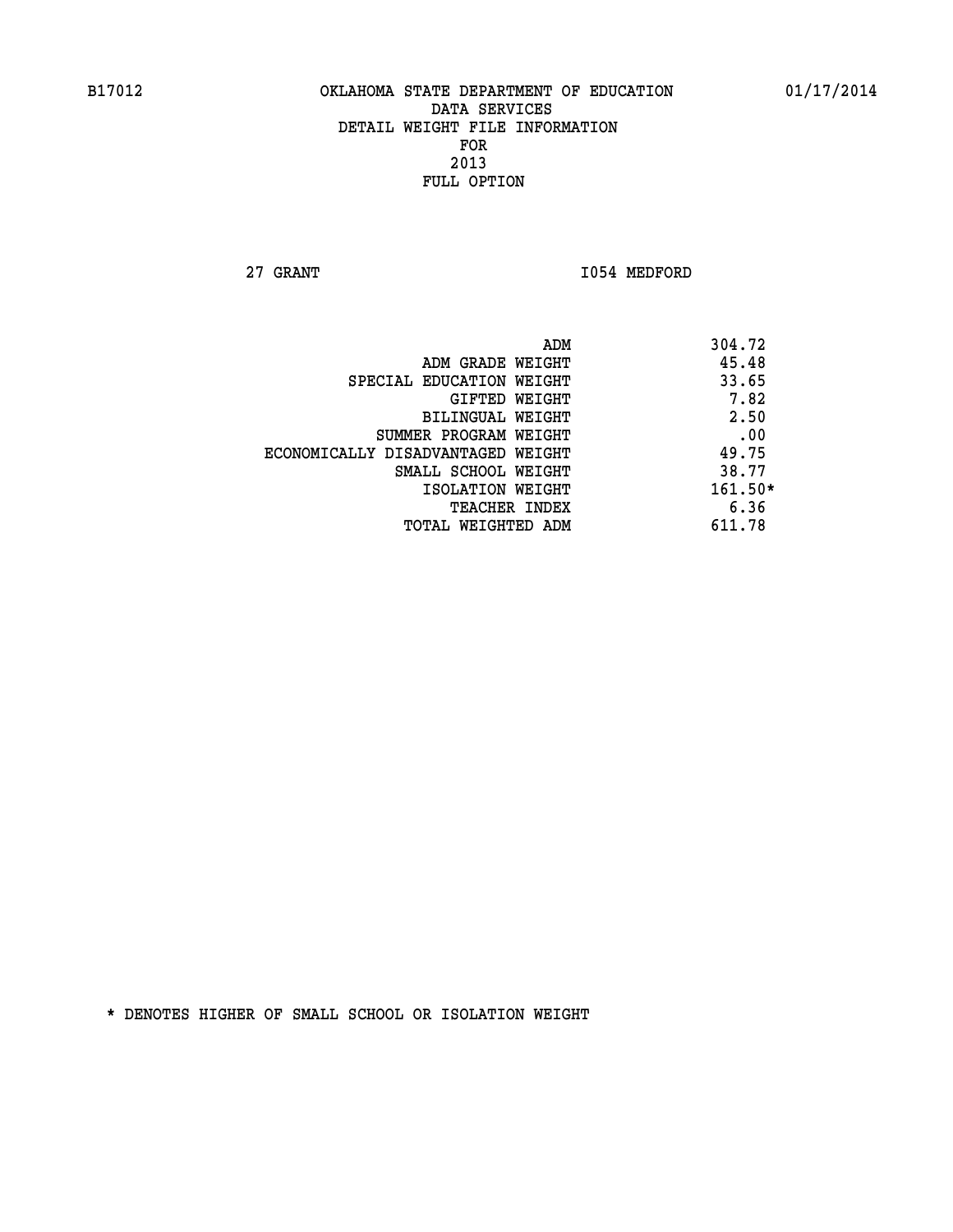**27 GRANT I090 POND CREEK-HUNTER** 

| ADM                               | 320.30    |
|-----------------------------------|-----------|
| ADM GRADE WEIGHT                  | 68.40     |
| SPECIAL EDUCATION WEIGHT          | 43.80     |
| GIFTED WEIGHT                     | 16.32     |
| BILINGUAL WEIGHT                  | 2.00      |
| SUMMER PROGRAM WEIGHT             | .00       |
| ECONOMICALLY DISADVANTAGED WEIGHT | 49.00     |
| SMALL SCHOOL WEIGHT               | 25.27     |
| ISOLATION WEIGHT                  | $103.94*$ |
| <b>TEACHER INDEX</b>              | 41.23     |
| TOTAL WEIGHTED ADM                | 644.99    |
|                                   |           |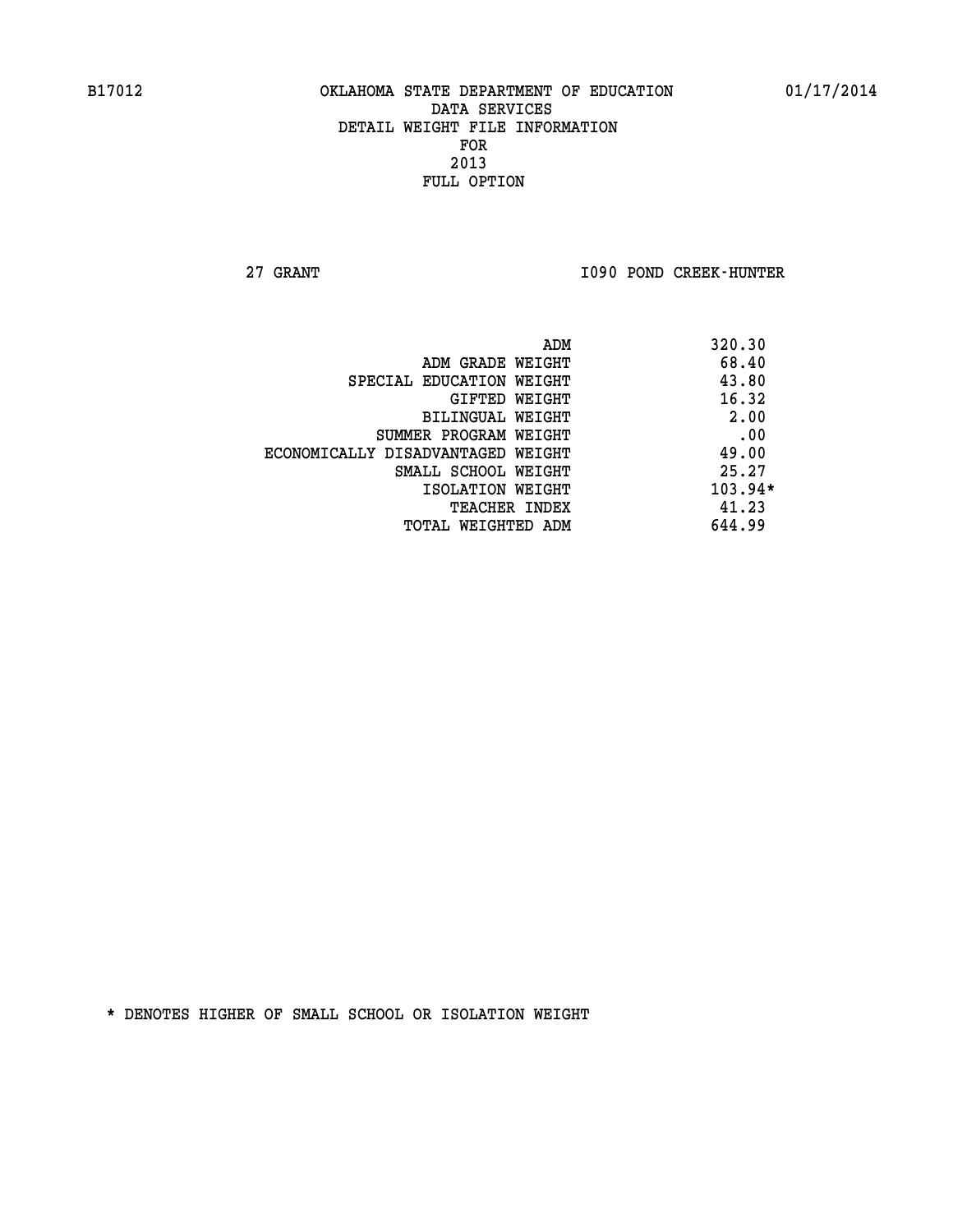**27 GRANT I095 DEER CREEK-LAMONT** 

| ADM                               | 179.82    |
|-----------------------------------|-----------|
| ADM GRADE WEIGHT                  | 33.87     |
| SPECIAL EDUCATION WEIGHT          | 22.90     |
| GIFTED WEIGHT                     | 5.10      |
| BILINGUAL WEIGHT                  | 1.50      |
| SUMMER PROGRAM WEIGHT             | .00       |
| ECONOMICALLY DISADVANTAGED WEIGHT | 21.00     |
| SMALL SCHOOL WEIGHT               | 23.74     |
| ISOLATION WEIGHT                  | $117.69*$ |
| <b>TEACHER INDEX</b>              | 11.97     |
| TOTAL WEIGHTED ADM                | 393.85    |
|                                   |           |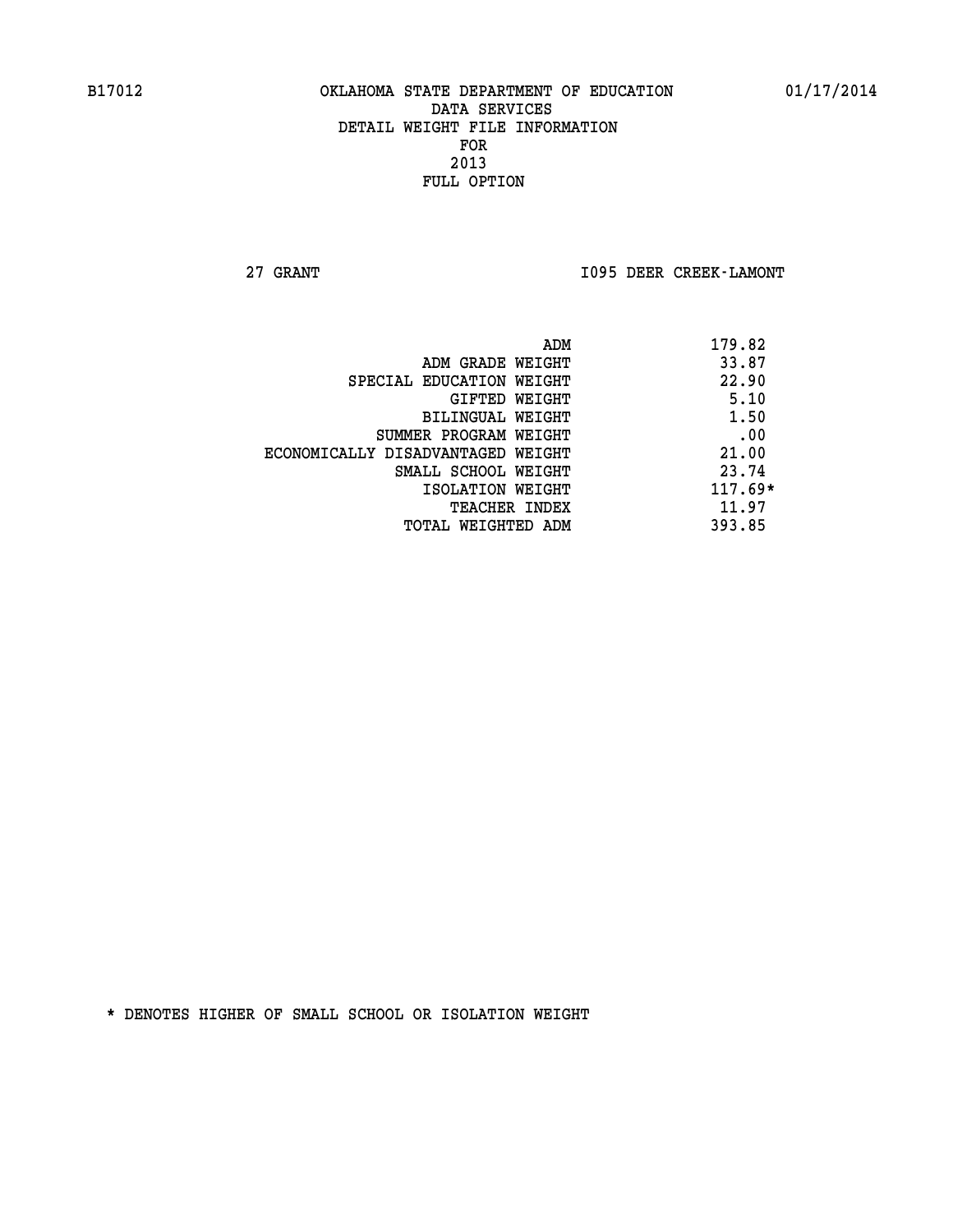**28 GREER I001 MANGUM** 

|                                   | ADM | 692.77   |
|-----------------------------------|-----|----------|
| ADM GRADE WEIGHT                  |     | 136.20   |
| SPECIAL EDUCATION WEIGHT          |     | 73.75    |
| GIFTED WEIGHT                     |     | 27.88    |
| BILINGUAL WEIGHT                  |     | 3.75     |
| SUMMER PROGRAM WEIGHT             |     | .00      |
| ECONOMICALLY DISADVANTAGED WEIGHT |     | 115.50   |
| SMALL SCHOOL WEIGHT               |     | .00      |
| ISOLATION WEIGHT                  |     | 187.05*  |
| TEACHER INDEX                     |     | 24.18    |
| TOTAL WEIGHTED ADM                |     | 1,261.08 |
|                                   |     |          |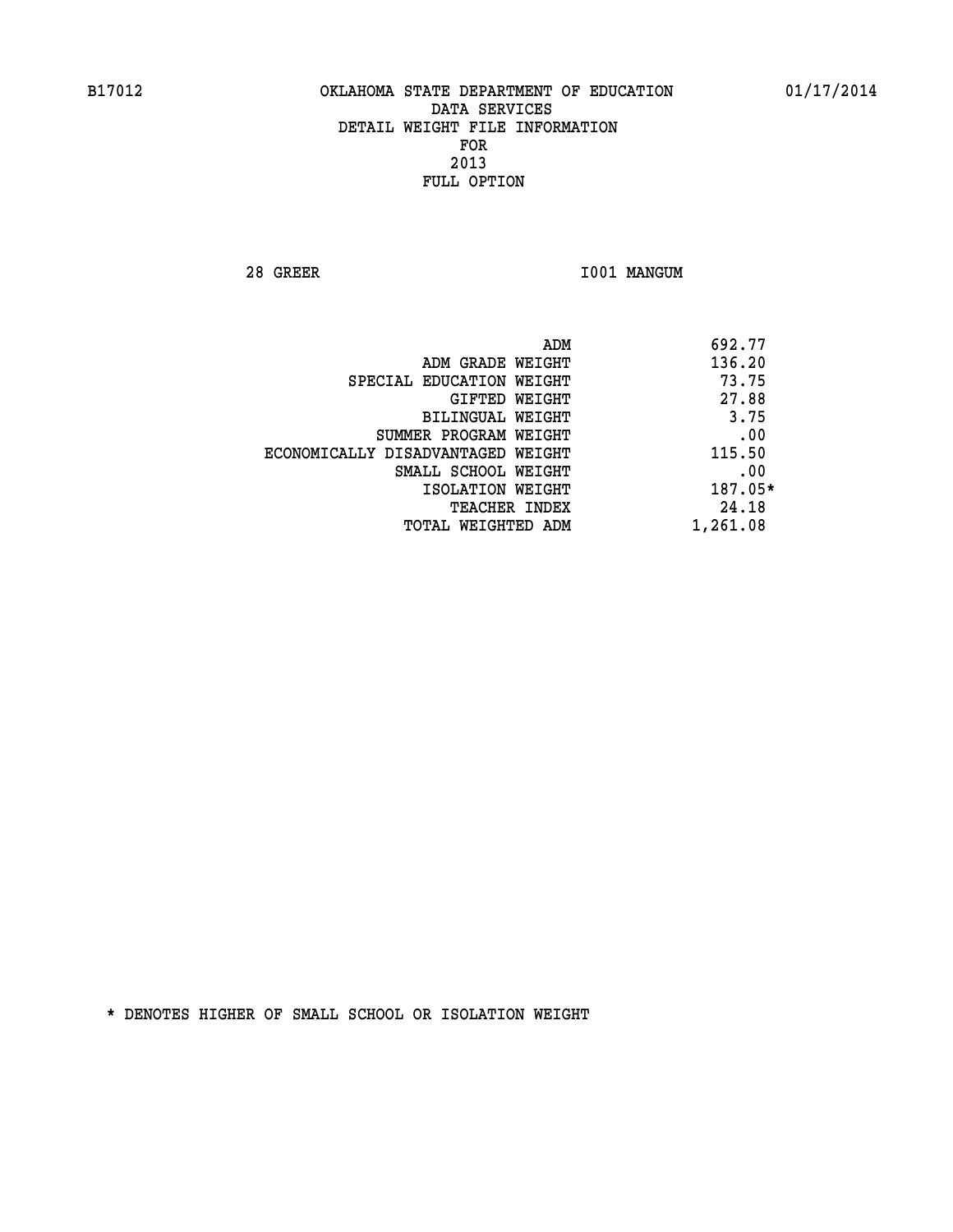**28 GREER I003 GRANITE** 

| ADM                               | 250.61   |
|-----------------------------------|----------|
| ADM GRADE WEIGHT                  | 52.80    |
| SPECIAL EDUCATION WEIGHT          | 53.75    |
| GIFTED WEIGHT                     | 7.14     |
| BILINGUAL WEIGHT                  | .00      |
| SUMMER PROGRAM WEIGHT             | .00      |
| ECONOMICALLY DISADVANTAGED WEIGHT | 38.50    |
| SMALL SCHOOL WEIGHT               | 26.38    |
| ISOLATION WEIGHT                  | $48.79*$ |
| TEACHER INDEX                     | 9.57     |
| TOTAL WEIGHTED ADM                | 461.16   |
|                                   |          |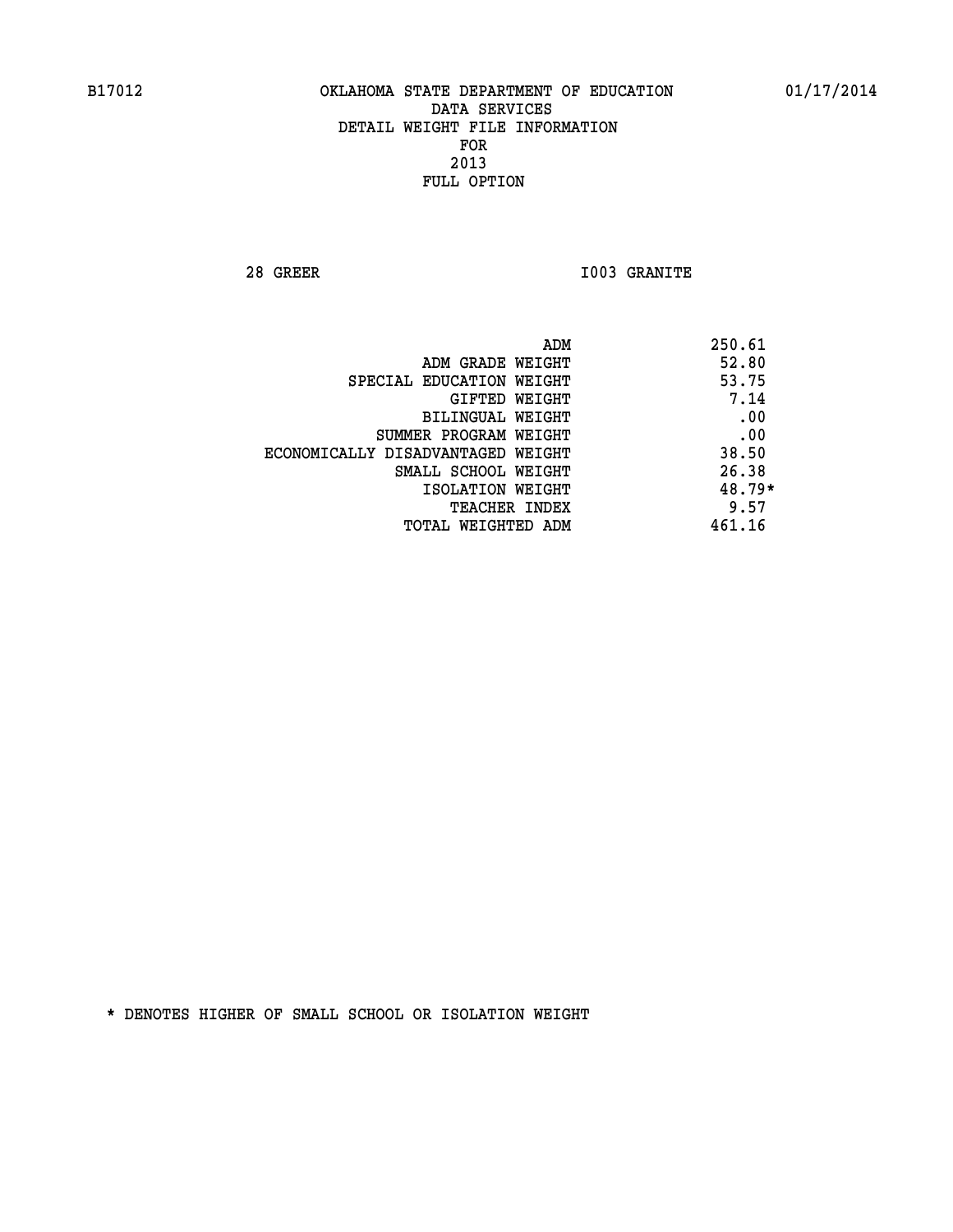**29 HARMON I066 HOLLIS** 

| ADM                               | 548.46    |
|-----------------------------------|-----------|
| ADM GRADE WEIGHT                  | 118.73    |
| SPECIAL EDUCATION WEIGHT          | 88.00     |
| GIFTED WEIGHT                     | 14.96     |
| BILINGUAL WEIGHT                  | 25.50     |
| SUMMER PROGRAM WEIGHT             | .00       |
| ECONOMICALLY DISADVANTAGED WEIGHT | 103.25    |
| SMALL SCHOOL WEIGHT               | .00       |
| ISOLATION WEIGHT                  | $175.51*$ |
| <b>TEACHER INDEX</b>              | 12.87     |
| TOTAL WEIGHTED ADM                | 1,087.28  |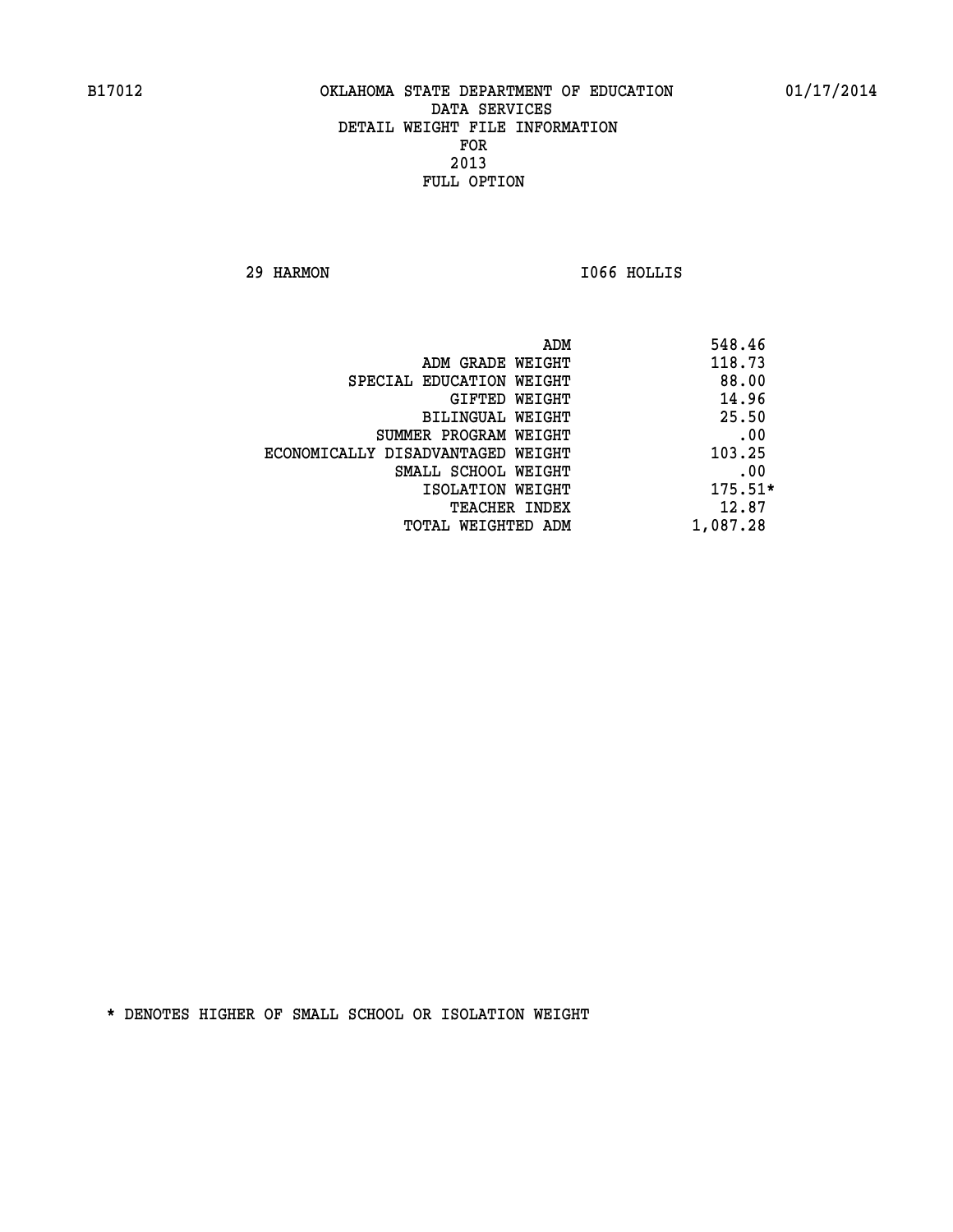**30 HARPER I001 LAVERNE** 

|                                   | ADM | 476.05  |
|-----------------------------------|-----|---------|
| ADM GRADE WEIGHT                  |     | 81.73   |
| SPECIAL EDUCATION WEIGHT          |     | 48.65   |
| GIFTED WEIGHT                     |     | 19.04   |
| BILINGUAL WEIGHT                  |     | 26.50   |
| SUMMER PROGRAM WEIGHT             |     | .00     |
| ECONOMICALLY DISADVANTAGED WEIGHT |     | 63.00   |
| SMALL SCHOOL WEIGHT               |     | 9.53    |
| ISOLATION WEIGHT                  |     | 185.66* |
| TEACHER INDEX                     |     | 16.08   |
| TOTAL WEIGHTED ADM                |     | 916.71  |
|                                   |     |         |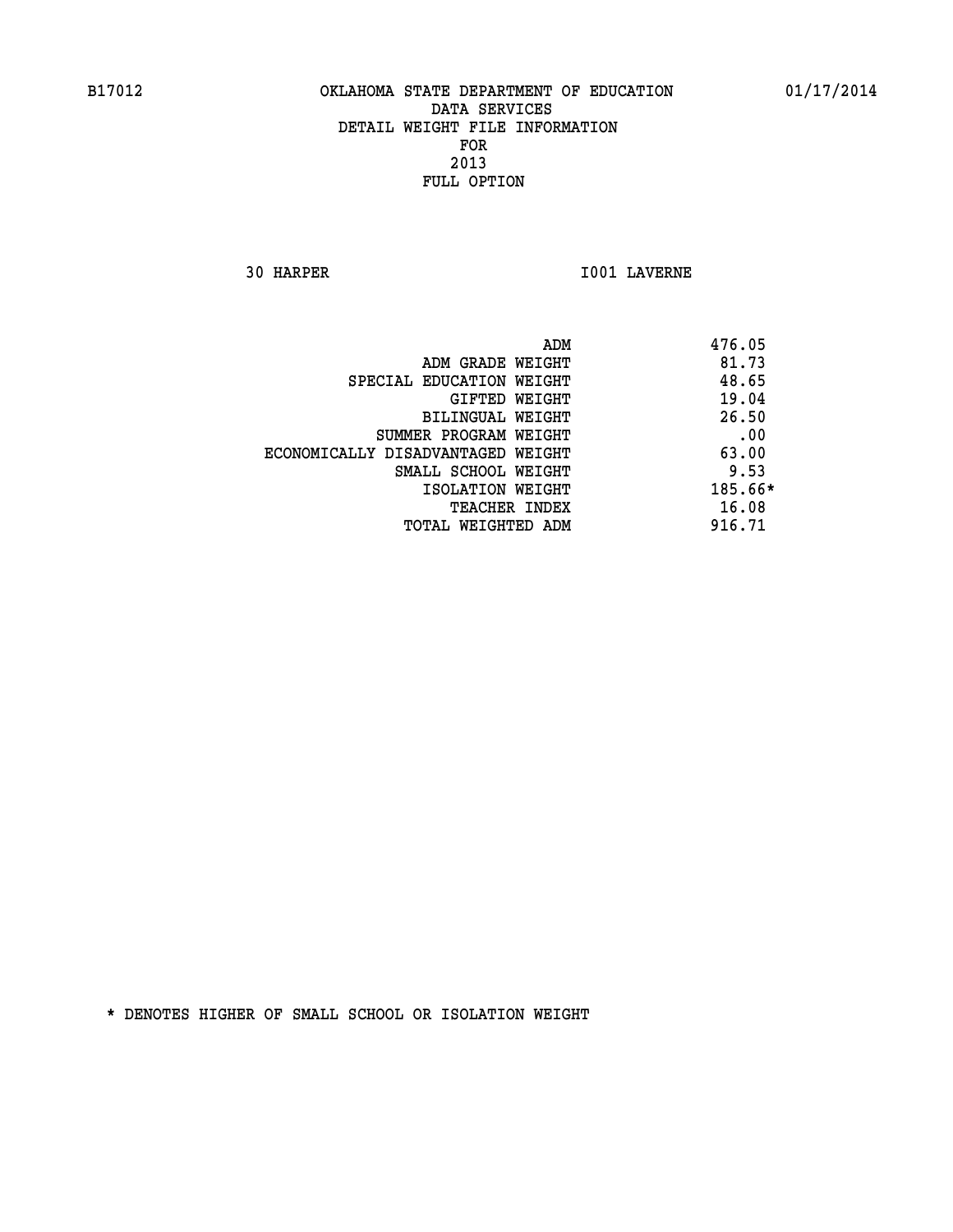**30 HARPER I004 BUFFALO** 

|                                   | 301.89<br>ADM |
|-----------------------------------|---------------|
| ADM GRADE WEIGHT                  | 65.04         |
| SPECIAL EDUCATION WEIGHT          | 19.90         |
| GIFTED WEIGHT                     | 10.88         |
| BILINGUAL WEIGHT                  | 22.50         |
| SUMMER PROGRAM WEIGHT             | .00           |
| ECONOMICALLY DISADVANTAGED WEIGHT | 47.25         |
| SMALL SCHOOL WEIGHT               | 25.92         |
| ISOLATION WEIGHT                  | 156.98*       |
| TEACHER INDEX                     | 2.44          |
| TOTAL WEIGHTED ADM                | 626.88        |
|                                   |               |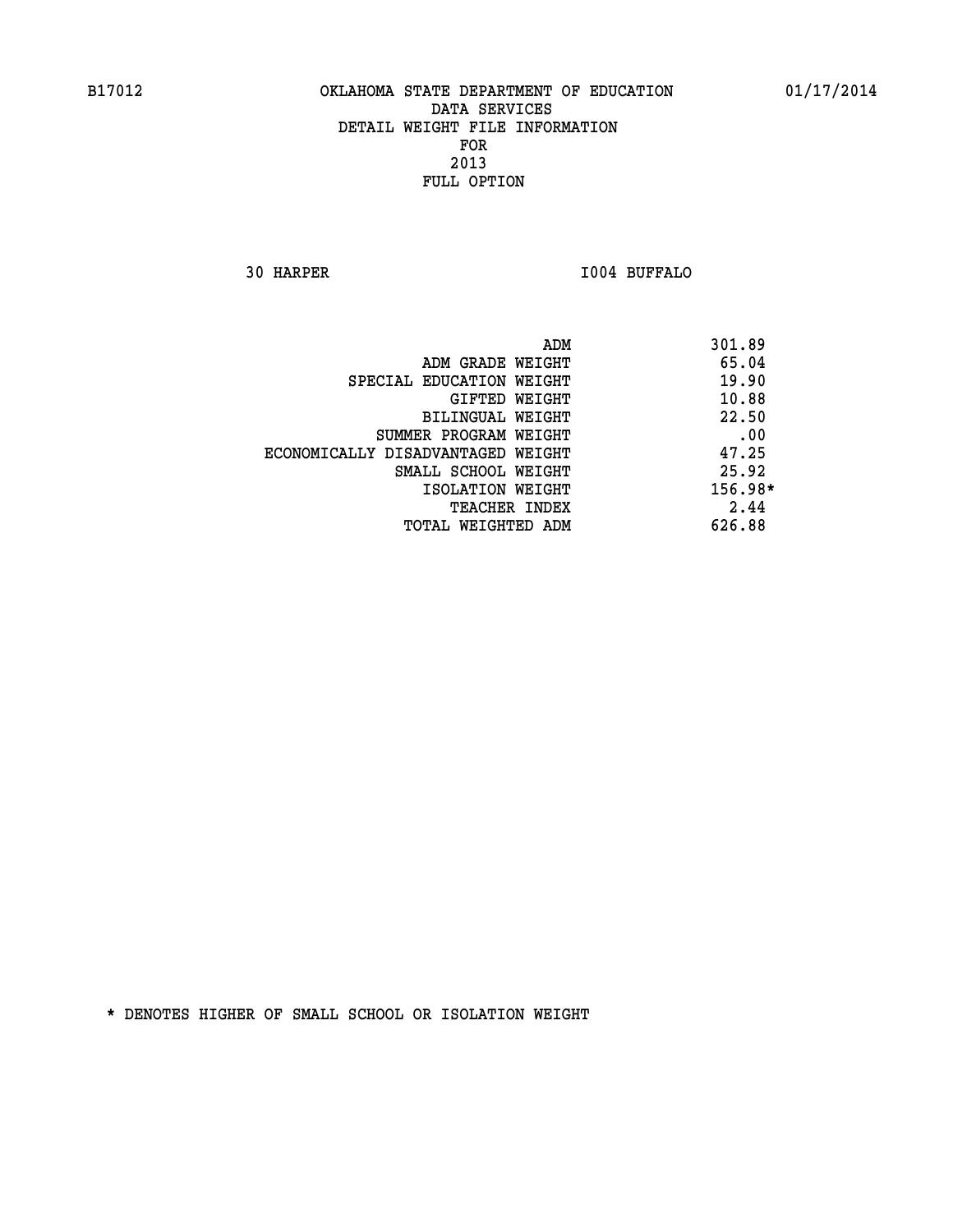**31 HASKELL C010 WHITEFIELD** 

| ADM                               | 128.67   |
|-----------------------------------|----------|
| ADM GRADE WEIGHT                  | 26.09    |
| SPECIAL EDUCATION WEIGHT          | 30.45    |
| GIFTED WEIGHT                     | 1.02     |
| BILINGUAL WEIGHT                  | .50      |
| SUMMER PROGRAM WEIGHT             | .00      |
| ECONOMICALLY DISADVANTAGED WEIGHT | 22.50    |
| SMALL SCHOOL WEIGHT               | $19.47*$ |
| ISOLATION WEIGHT                  | .00      |
| <b>TEACHER INDEX</b>              | .00      |
| TOTAL WEIGHTED ADM                | 228.70   |
|                                   |          |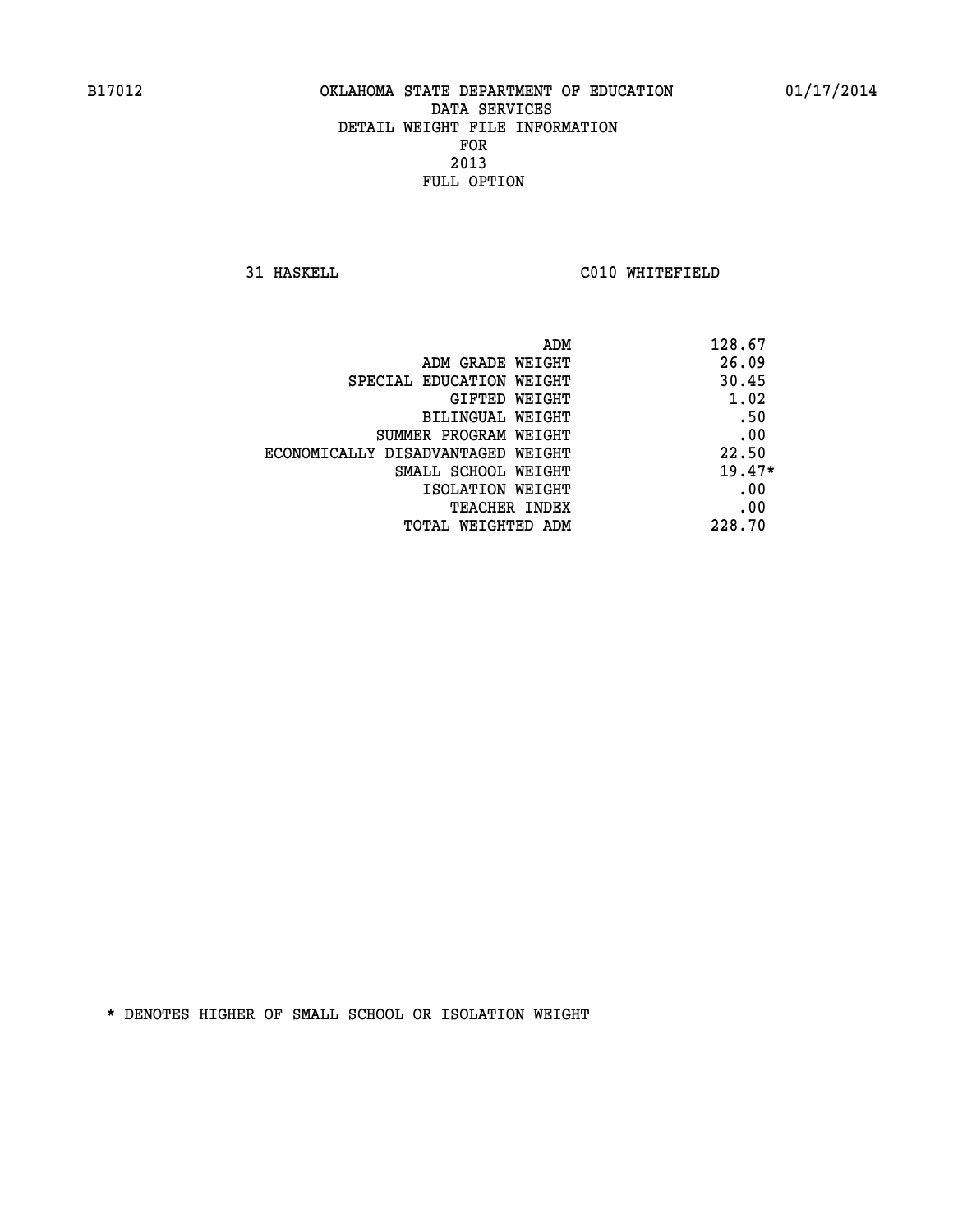**31 HASKELL IO13 KINTA** 

|                                   | 195.30<br>ADM |
|-----------------------------------|---------------|
| ADM GRADE WEIGHT                  | 43.21         |
| SPECIAL EDUCATION WEIGHT          | 18.75         |
| GIFTED WEIGHT                     | 6.12          |
| BILINGUAL WEIGHT                  | .00           |
| SUMMER PROGRAM WEIGHT             | .00           |
| ECONOMICALLY DISADVANTAGED WEIGHT | 49.25         |
| SMALL SCHOOL WEIGHT               | $24.64*$      |
| ISOLATION WEIGHT                  | .00           |
| <b>TEACHER INDEX</b>              | .00           |
| TOTAL WEIGHTED ADM                | 337.27        |
|                                   |               |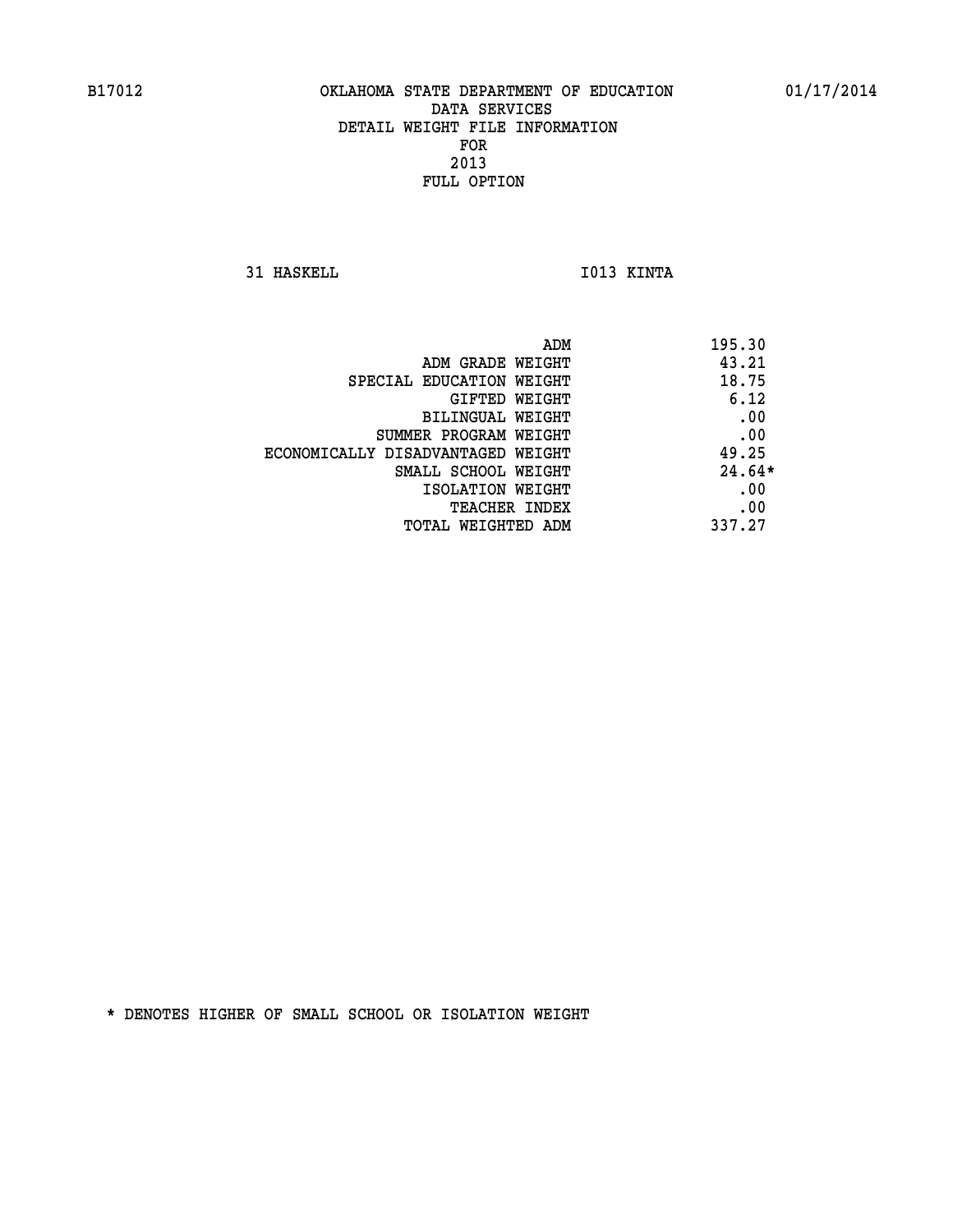**31 HASKELL 1020 STIGLER** 

| 1,340.82 |
|----------|
| 258.78   |
| 230.95   |
| 37.06    |
| 4.50     |
| 1.20     |
| 210.00   |
| .00      |
| .00      |
| 11.58    |
| 2,094.89 |
|          |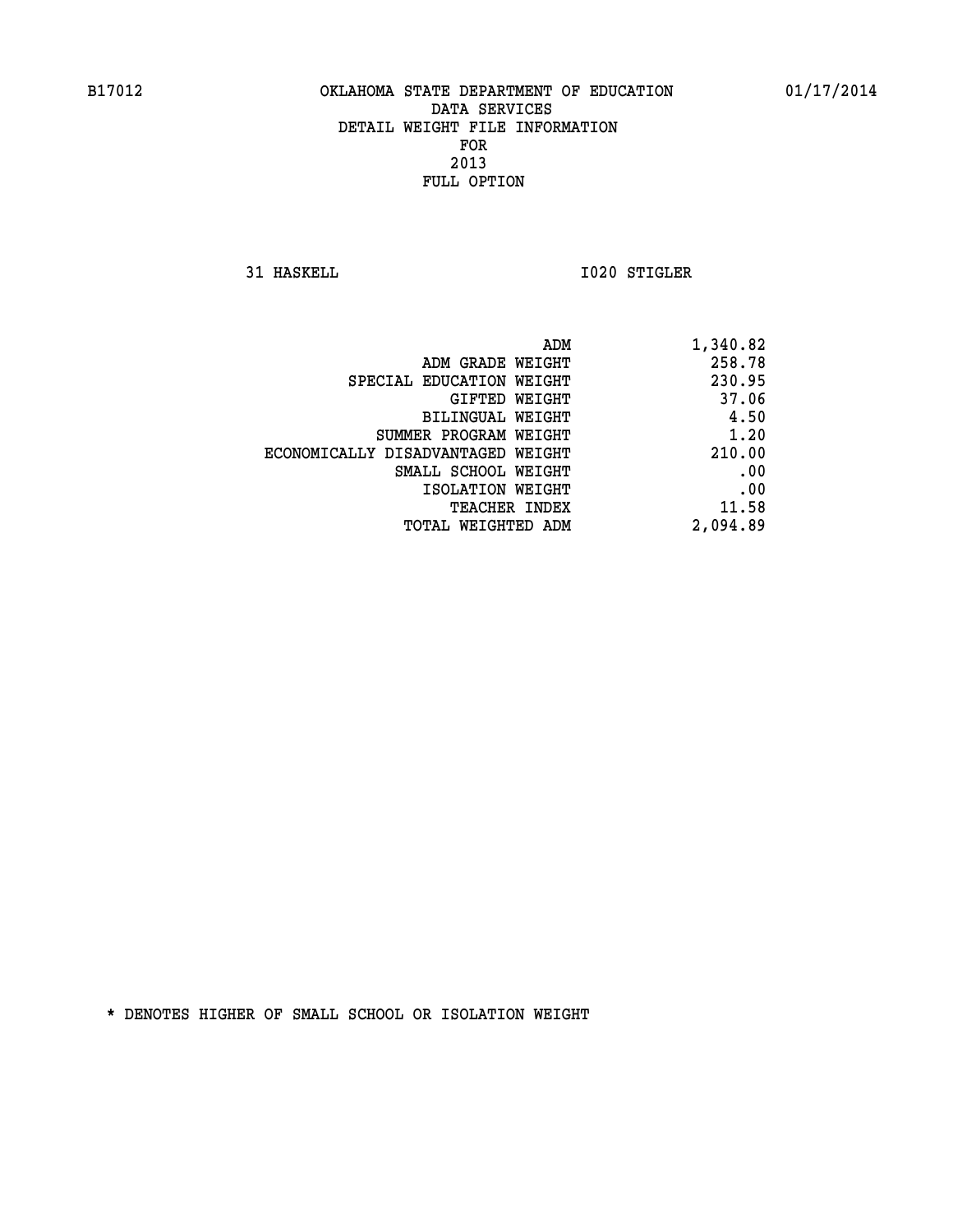**31 HASKELL 1037 MCCURTAIN** 

|                                   | 233.18<br>ADM |
|-----------------------------------|---------------|
| ADM GRADE WEIGHT                  | 44.57         |
| SPECIAL EDUCATION WEIGHT          | 29.10         |
| GIFTED WEIGHT                     | 6.46          |
| BILINGUAL WEIGHT                  | .00           |
| SUMMER PROGRAM WEIGHT             | 1.20          |
| ECONOMICALLY DISADVANTAGED WEIGHT | 52.25         |
| SMALL SCHOOL WEIGHT               | $26.08*$      |
| ISOLATION WEIGHT                  | .00           |
| TEACHER INDEX                     | 31.12         |
| TOTAL WEIGHTED ADM                | 423.96        |
|                                   |               |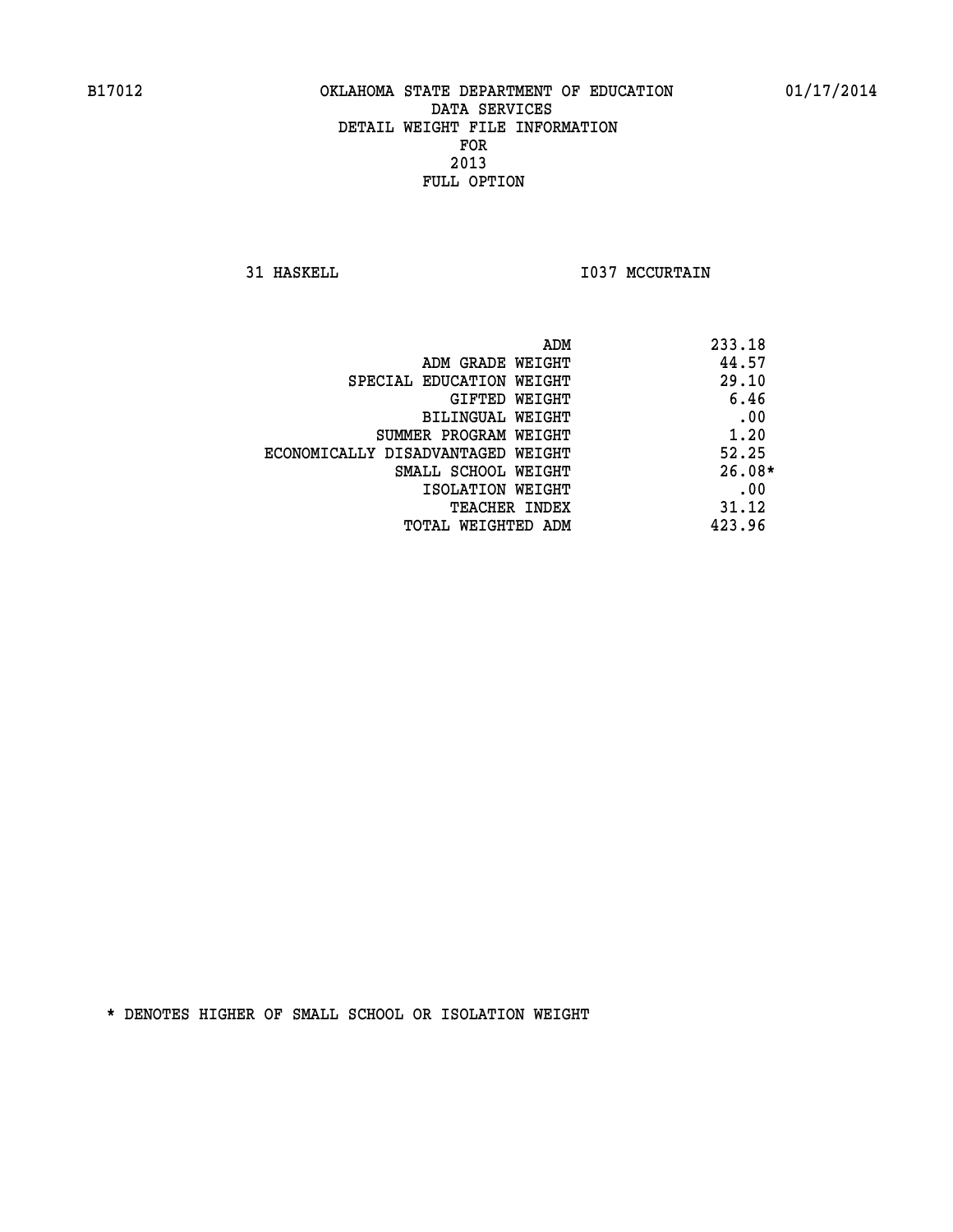**31 HASKELL I043 KEOTA** 

|                                   | 447.48<br>ADM |          |
|-----------------------------------|---------------|----------|
| ADM GRADE WEIGHT                  |               | 86.28    |
| SPECIAL EDUCATION WEIGHT          |               | 96.05    |
| GIFTED WEIGHT                     |               | 11.90    |
| BILINGUAL WEIGHT                  |               | 4.00     |
| SUMMER PROGRAM WEIGHT             |               | .00      |
| ECONOMICALLY DISADVANTAGED WEIGHT |               | 96.25    |
| SMALL SCHOOL WEIGHT               |               | $13.79*$ |
| ISOLATION WEIGHT                  |               | .00      |
| <b>TEACHER INDEX</b>              |               | .00      |
| TOTAL WEIGHTED ADM                | 755.75        |          |
|                                   |               |          |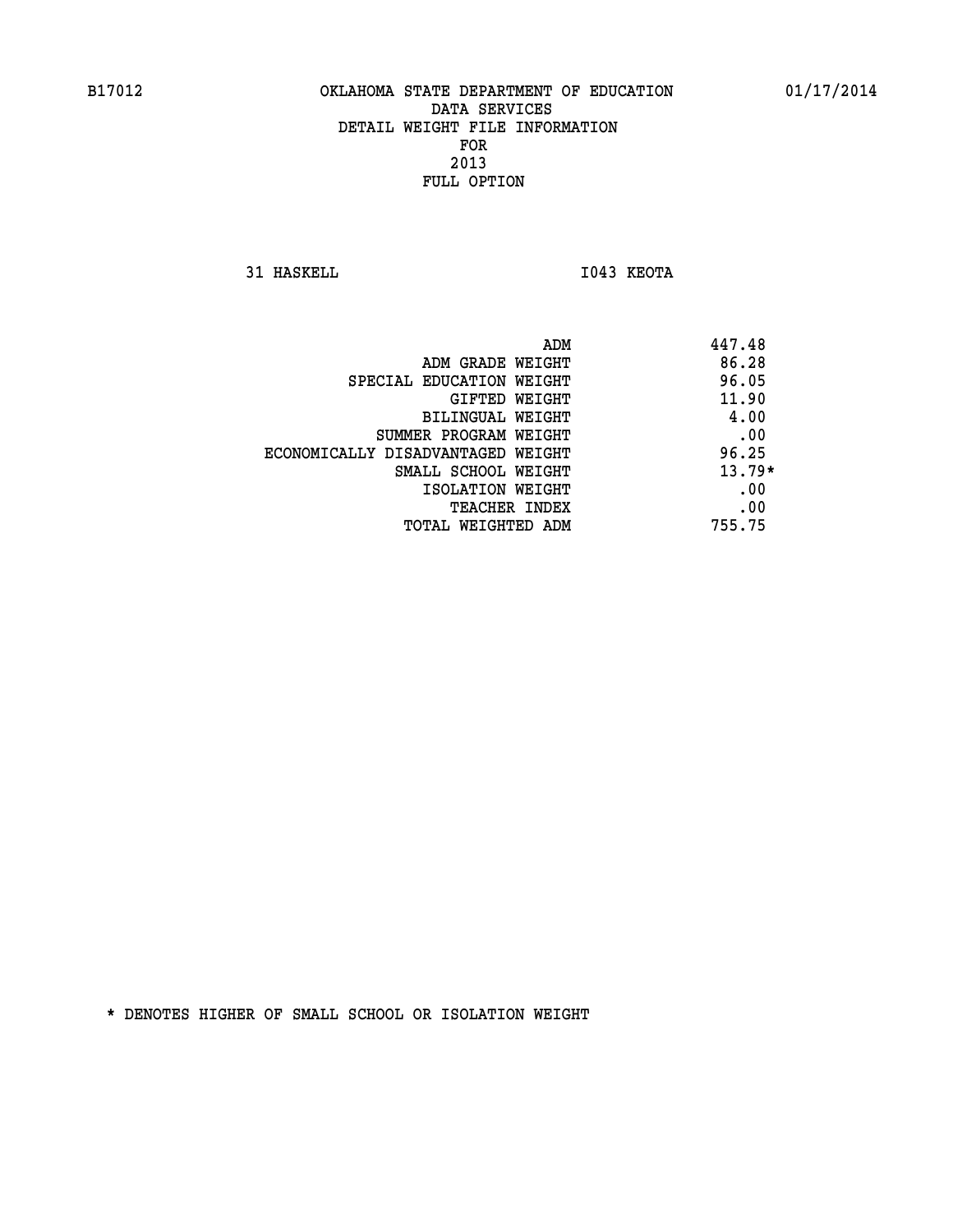**32 HUGHES I001 MOSS** 

| ADM                               | 259.49   |
|-----------------------------------|----------|
| ADM GRADE WEIGHT                  | 48.55    |
| SPECIAL EDUCATION WEIGHT          | 41.70    |
| GIFTED WEIGHT                     | 13.26    |
| BILINGUAL WEIGHT                  | 2.00     |
| SUMMER PROGRAM WEIGHT             | .00      |
| ECONOMICALLY DISADVANTAGED WEIGHT | 42.75    |
| SMALL SCHOOL WEIGHT               | $26.44*$ |
| ISOLATION WEIGHT                  | 17.39    |
| <b>TEACHER INDEX</b>              | 22.38    |
| TOTAL WEIGHTED ADM                | 456.57   |
|                                   |          |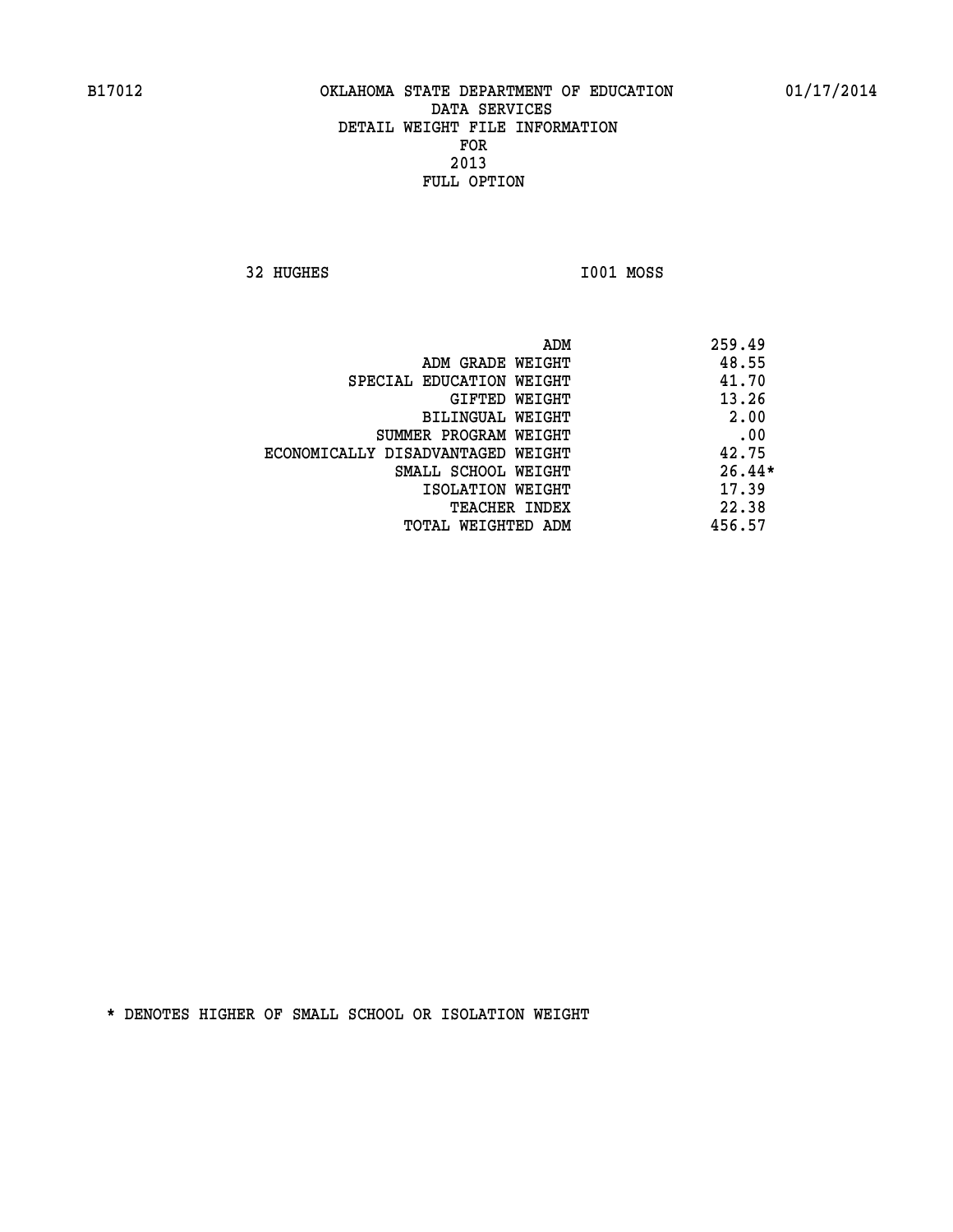**32 HUGHES 1005 WETUMKA** 

|                                   | ADM<br>495.13 |  |
|-----------------------------------|---------------|--|
| ADM GRADE WEIGHT                  | 96.31         |  |
| SPECIAL EDUCATION WEIGHT          | 74.15         |  |
| GIFTED WEIGHT                     | 18.36         |  |
| BILINGUAL WEIGHT                  | 2.25          |  |
| SUMMER PROGRAM WEIGHT             | .00           |  |
| ECONOMICALLY DISADVANTAGED WEIGHT | 89.00         |  |
| SMALL SCHOOL WEIGHT               | $6.34*$       |  |
| ISOLATION WEIGHT                  | .00           |  |
| <b>TEACHER INDEX</b>              | .00           |  |
| TOTAL WEIGHTED ADM                | 781.54        |  |
|                                   |               |  |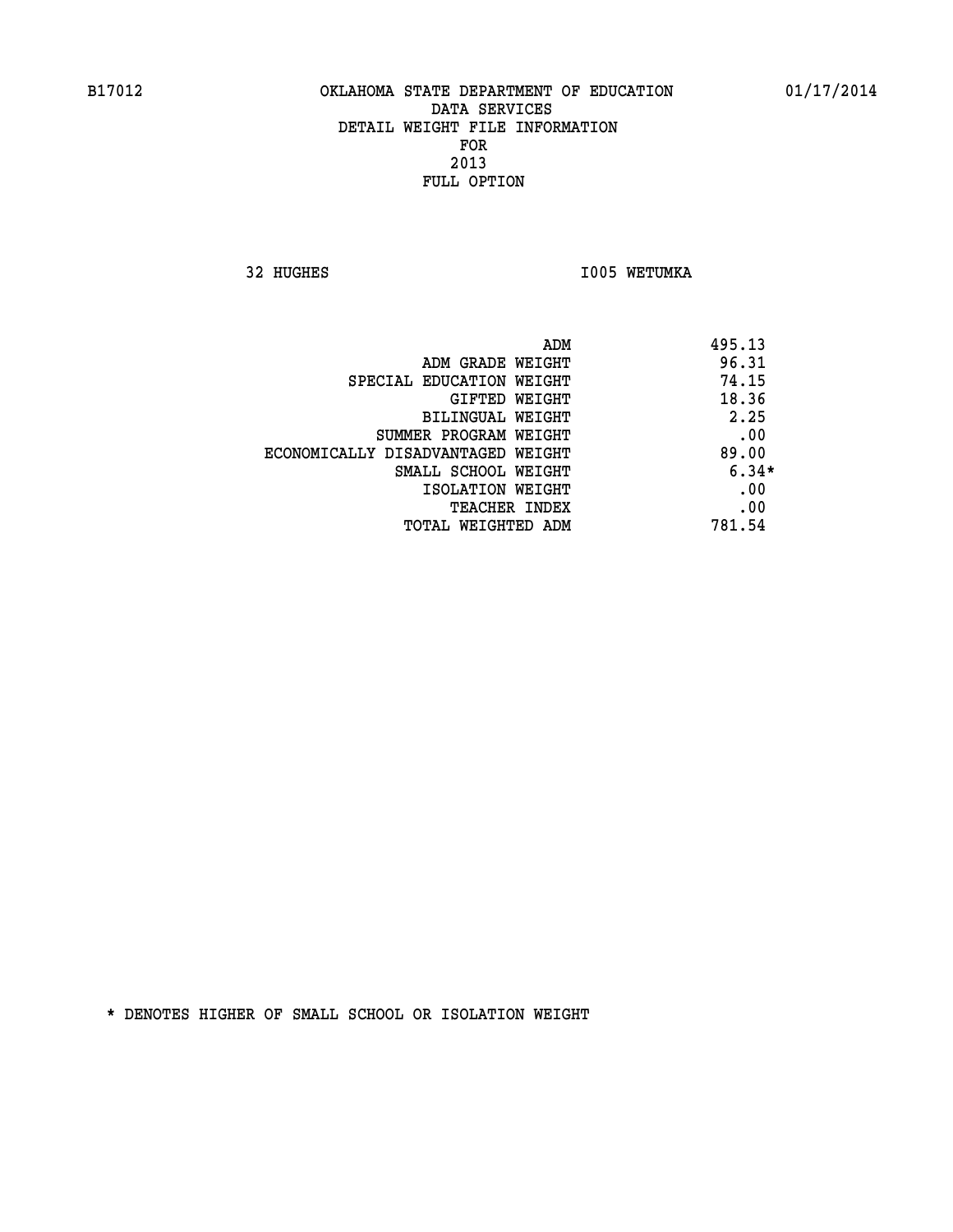**32 HUGHES I035 HOLDENVILLE** 

| 1,156.01 |
|----------|
| 243.24   |
| 210.45   |
| 18.36    |
| 14.00    |
| .00      |
| 244.75   |
| .00      |
| .00      |
| .00      |
| 1,886.81 |
|          |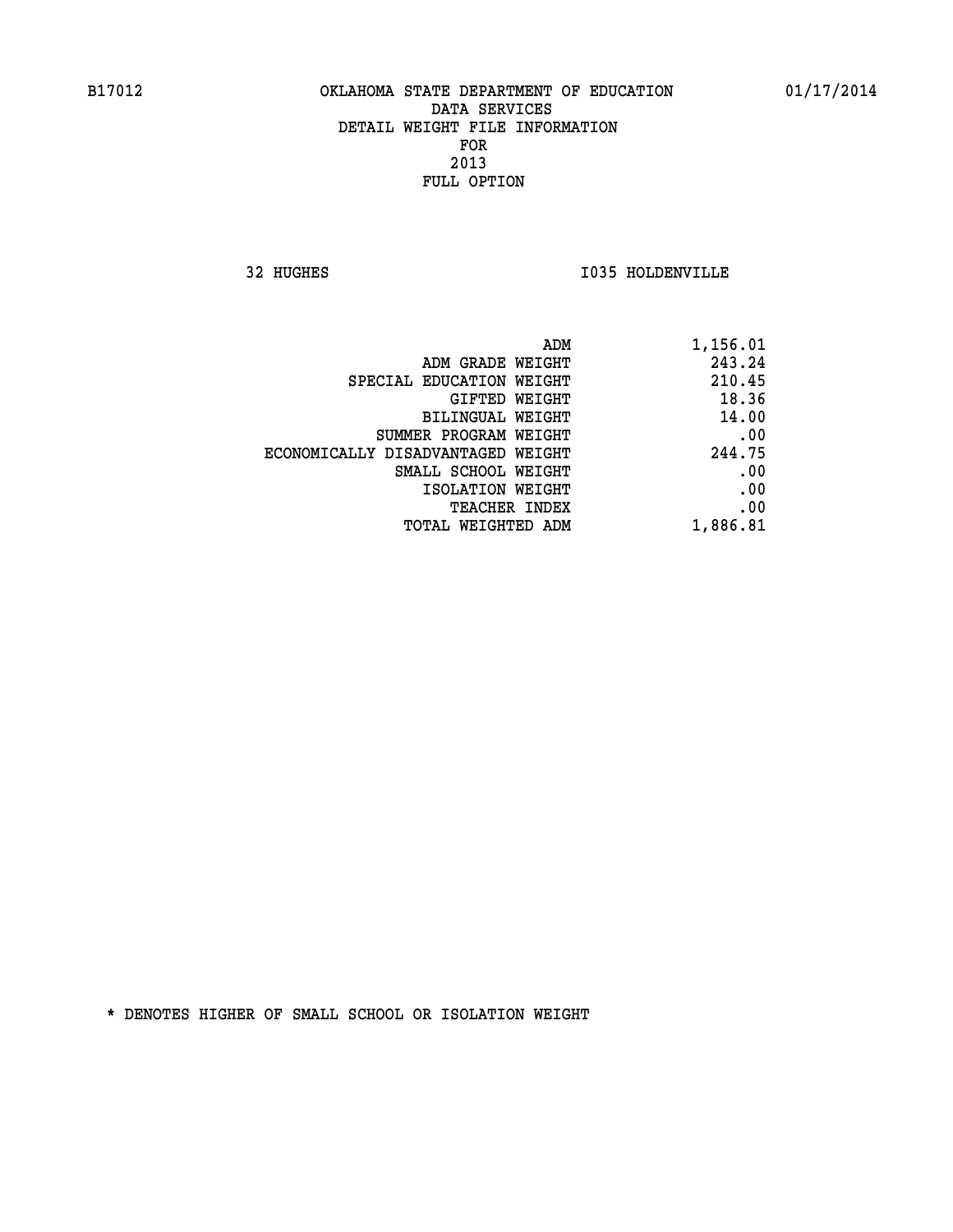**32 HUGHES I048 CALVIN** 

|                                   | ADM | 163.59   |
|-----------------------------------|-----|----------|
| ADM GRADE WEIGHT                  |     | 31.61    |
| SPECIAL EDUCATION WEIGHT          |     | 52.65    |
| <b>GIFTED WEIGHT</b>              |     | 4.08     |
| BILINGUAL WEIGHT                  |     | .00      |
| SUMMER PROGRAM WEIGHT             |     | .00      |
| ECONOMICALLY DISADVANTAGED WEIGHT |     | 30.50    |
| SMALL SCHOOL WEIGHT               |     | $22.60*$ |
| ISOLATION WEIGHT                  |     | 20.12    |
| TEACHER INDEX                     |     | .00      |
| TOTAL WEIGHTED ADM                |     | 305.03   |
|                                   |     |          |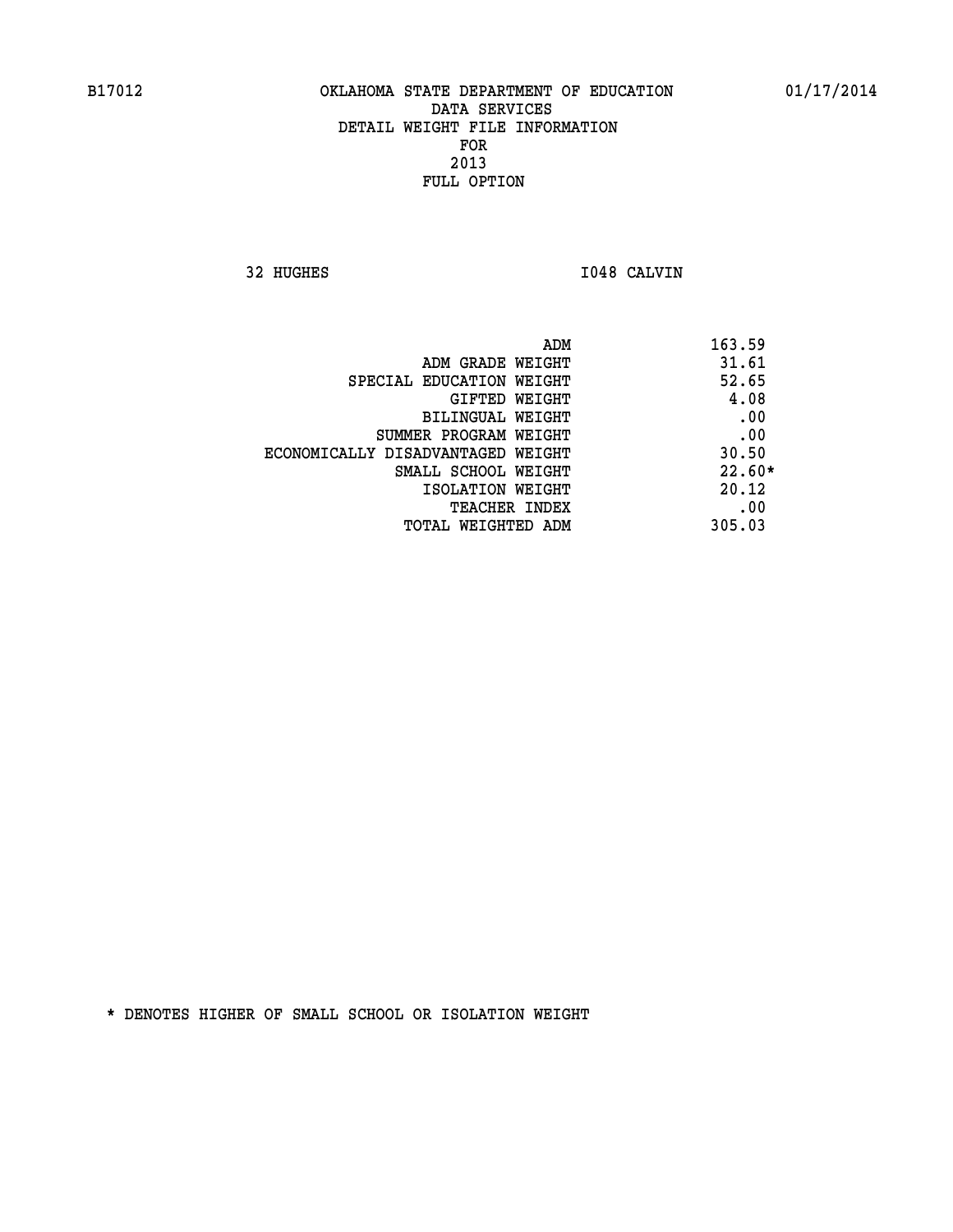**32 HUGHES I054 STUART** 

 **ADM 276.46 ADM GRADE WEIGHT 53.94 SPECIAL EDUCATION WEIGHT 21.85 GIFTED WEIGHT 7.48 BILINGUAL WEIGHT .00 SUMMER PROGRAM WEIGHT .00 ECONOMICALLY DISADVANTAGED WEIGHT 51.75 SMALL SCHOOL WEIGHT 26.40\* ISOLATION WEIGHT 20.24 TEACHER INDEX** 24.38  **TOTAL WEIGHTED ADM 462.26**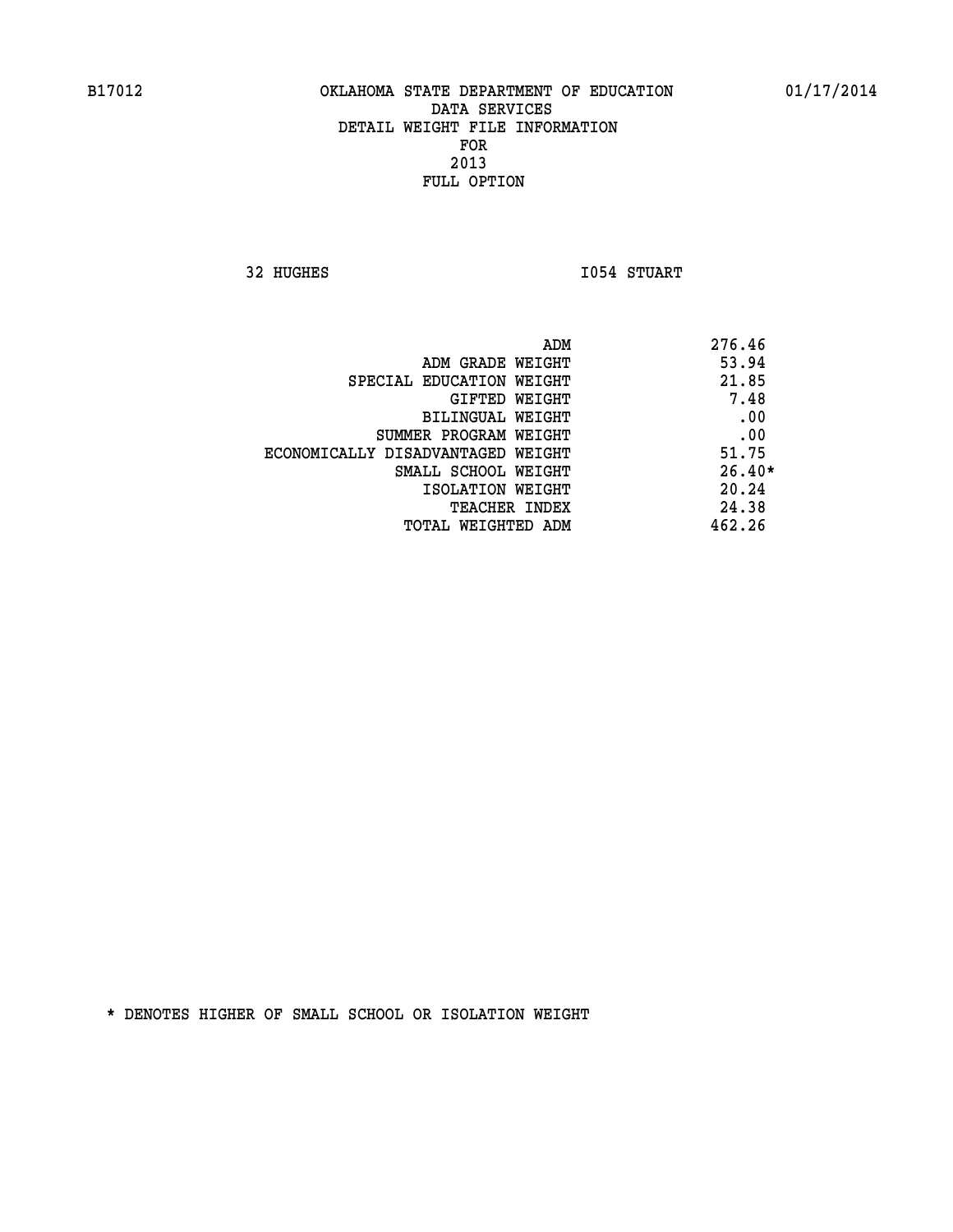**33 JACKSON I001 NAVAJO** 

| ADM                               | 448.08   |
|-----------------------------------|----------|
| ADM GRADE WEIGHT                  | 82.65    |
| SPECIAL EDUCATION WEIGHT          | 42.35    |
| GIFTED WEIGHT                     | 18.02    |
| BILINGUAL WEIGHT                  | .00      |
| SUMMER PROGRAM WEIGHT             | .00      |
| ECONOMICALLY DISADVANTAGED WEIGHT | 43.50    |
| SMALL SCHOOL WEIGHT               | $13.71*$ |
| ISOLATION WEIGHT                  | .00      |
| <b>TEACHER INDEX</b>              | 7.75     |
| TOTAL WEIGHTED ADM                | 656.06   |
|                                   |          |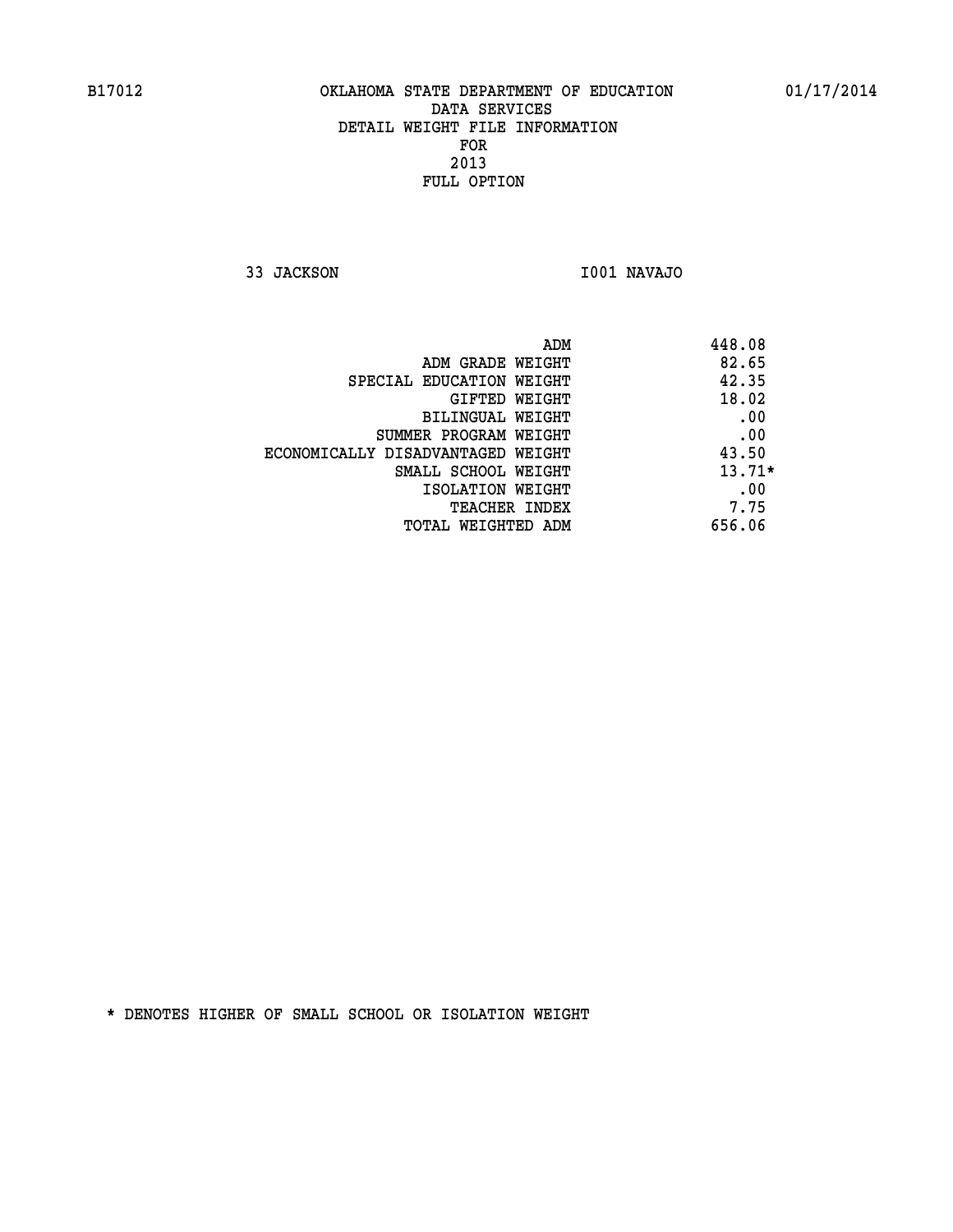**33 JACKSON 1014 DUKE** 

|                                   | 205.11<br>ADM |
|-----------------------------------|---------------|
| ADM GRADE WEIGHT                  | 37.87         |
| SPECIAL EDUCATION WEIGHT          | 33.40         |
| GIFTED WEIGHT                     | 5.78          |
| BILINGUAL WEIGHT                  | 2.75          |
| SUMMER PROGRAM WEIGHT             | .00           |
| ECONOMICALLY DISADVANTAGED WEIGHT | 24.00         |
| SMALL SCHOOL WEIGHT               | $25.12*$      |
| ISOLATION WEIGHT                  | 23.63         |
| <b>TEACHER INDEX</b>              | 13.06         |
| TOTAL WEIGHTED ADM                | 347.09        |
|                                   |               |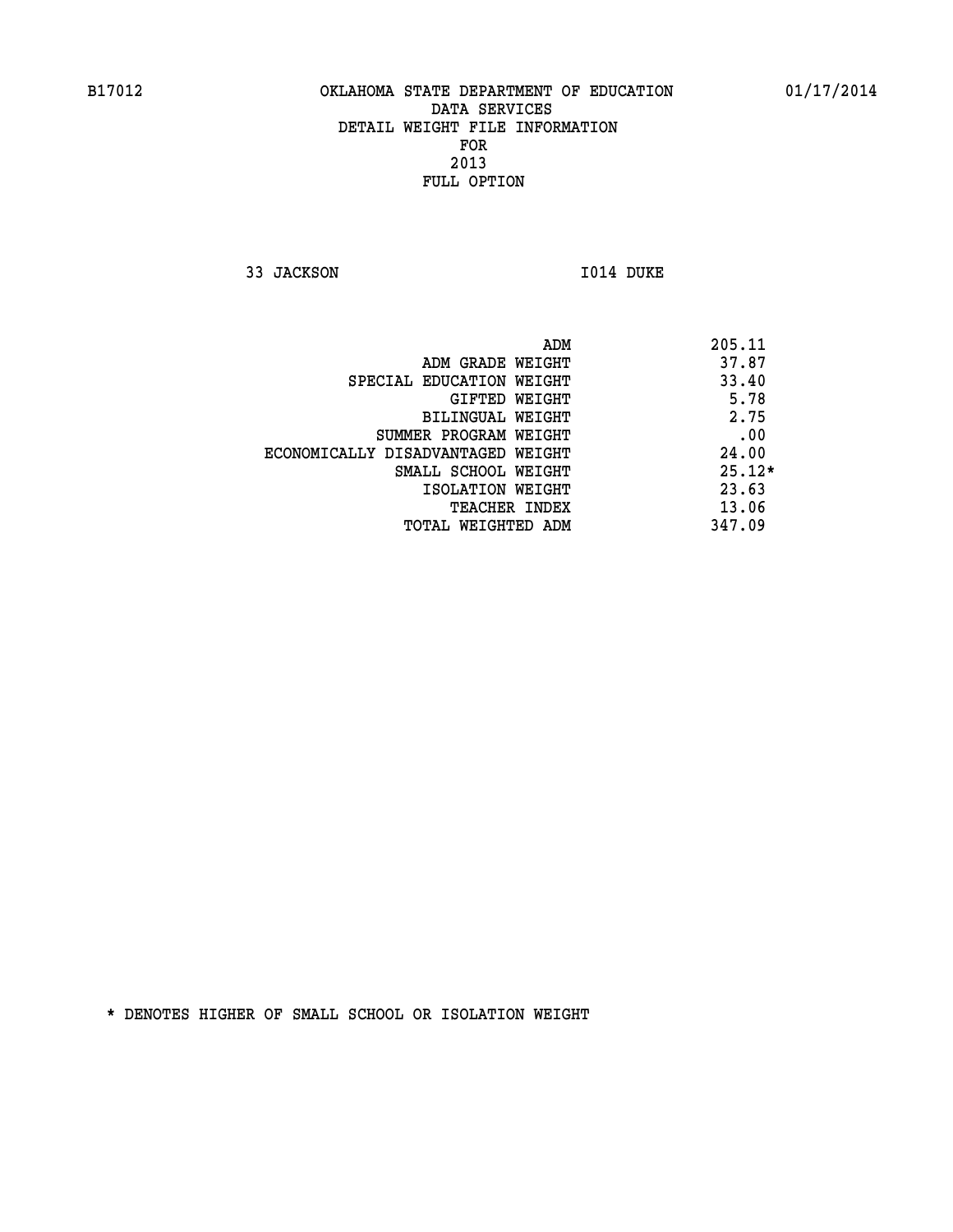**33 JACKSON I018 ALTUS** 

| ADM                               | 3,820.30 |
|-----------------------------------|----------|
| ADM GRADE WEIGHT                  | 786.11   |
| SPECIAL EDUCATION WEIGHT          | 375.90   |
| GIFTED WEIGHT                     | 157.76   |
| BILINGUAL WEIGHT                  | 98.50    |
| SUMMER PROGRAM WEIGHT             | .00      |
| ECONOMICALLY DISADVANTAGED WEIGHT | 645.50   |
| SMALL SCHOOL WEIGHT               | .00      |
| ISOLATION WEIGHT                  | .00      |
| TEACHER INDEX                     | 120.79   |
| TOTAL WEIGHTED ADM                | 6,004.86 |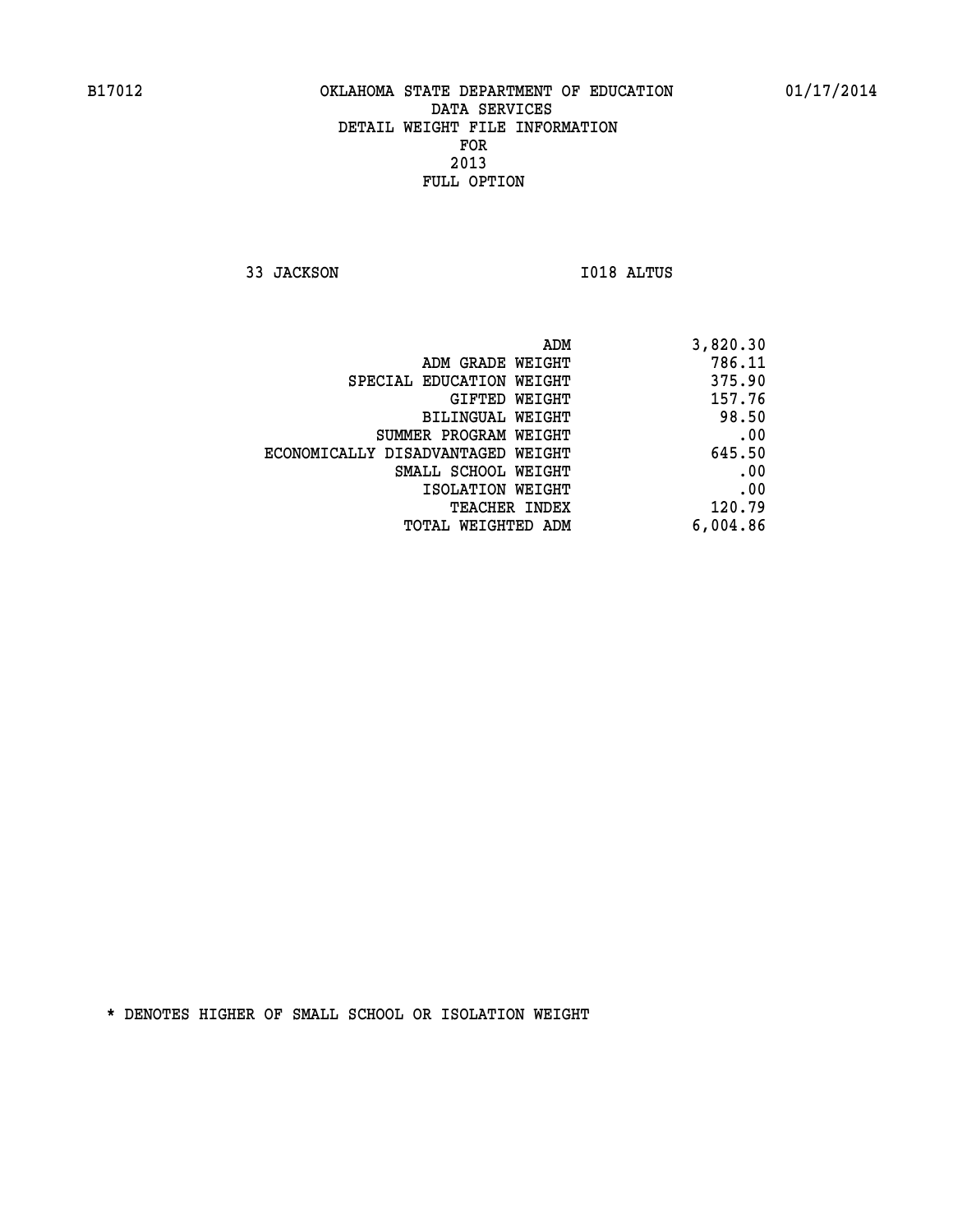**33 JACKSON I025 ELDORADO** 

|                                   | ADM | 120.75   |
|-----------------------------------|-----|----------|
| ADM GRADE WEIGHT                  |     | 22.92    |
| SPECIAL EDUCATION WEIGHT          |     | 25.20    |
| GIFTED WEIGHT                     |     | 3.40     |
| BILINGUAL WEIGHT                  |     | 3.50     |
| SUMMER PROGRAM WEIGHT             |     | .00      |
| ECONOMICALLY DISADVANTAGED WEIGHT |     | 20.75    |
| SMALL SCHOOL WEIGHT               |     | 18.64    |
| ISOLATION WEIGHT                  |     | $39.00*$ |
| TEACHER INDEX                     |     | .00      |
| TOTAL WEIGHTED ADM                |     | 235.52   |
|                                   |     |          |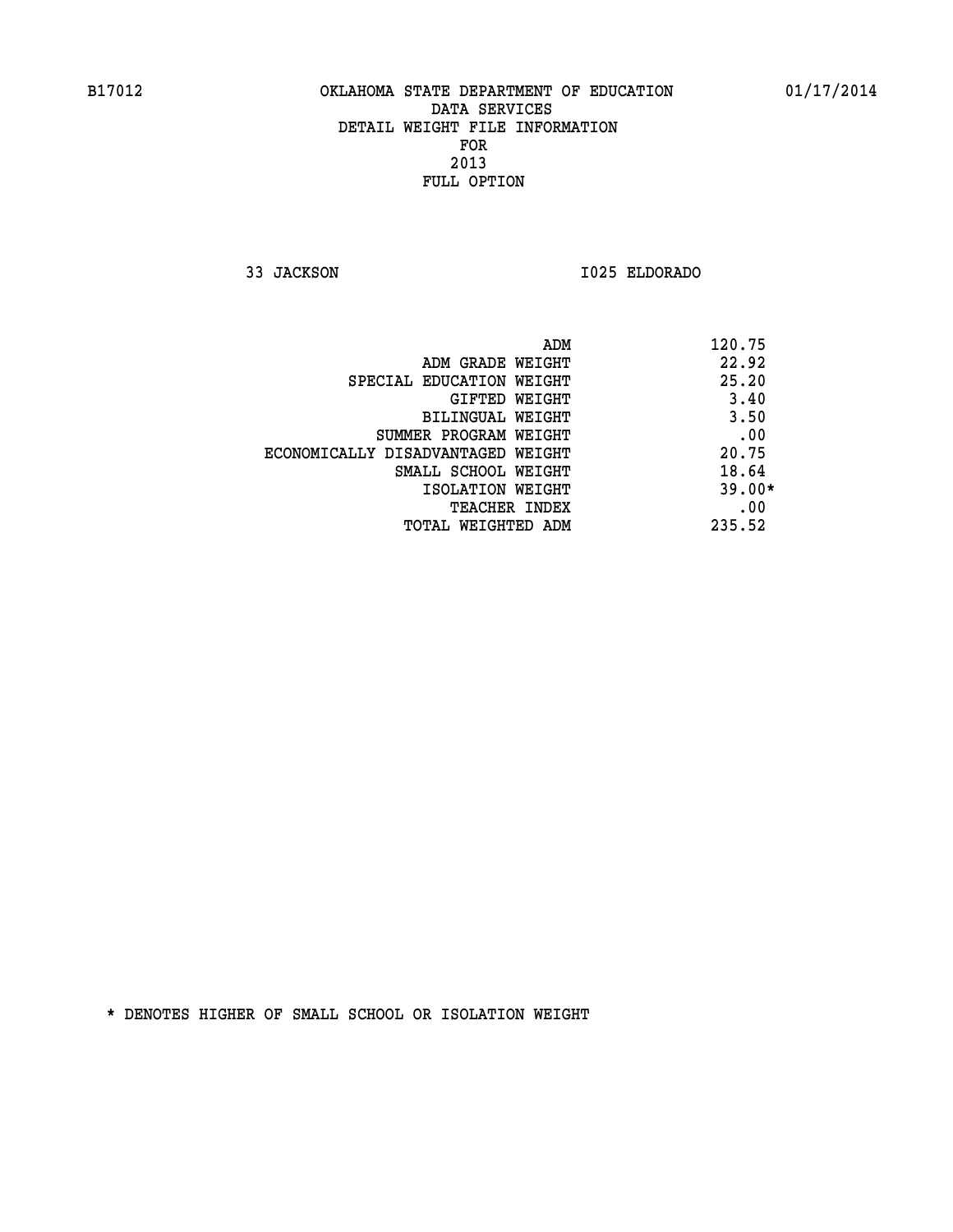**33 JACKSON I035 OLUSTEE** 

| ADM<br>158.86                              |  |
|--------------------------------------------|--|
| 29.26<br>ADM GRADE WEIGHT                  |  |
| 32.65<br>SPECIAL EDUCATION WEIGHT          |  |
| 4.42<br><b>GIFTED WEIGHT</b>               |  |
| 10.50<br>BILINGUAL WEIGHT                  |  |
| .00<br>SUMMER PROGRAM WEIGHT               |  |
| 32.25<br>ECONOMICALLY DISADVANTAGED WEIGHT |  |
| $22.23*$<br>SMALL SCHOOL WEIGHT            |  |
| .00<br>ISOLATION WEIGHT                    |  |
| 7.85<br><b>TEACHER INDEX</b>               |  |
| 298.02<br>TOTAL WEIGHTED ADM               |  |
|                                            |  |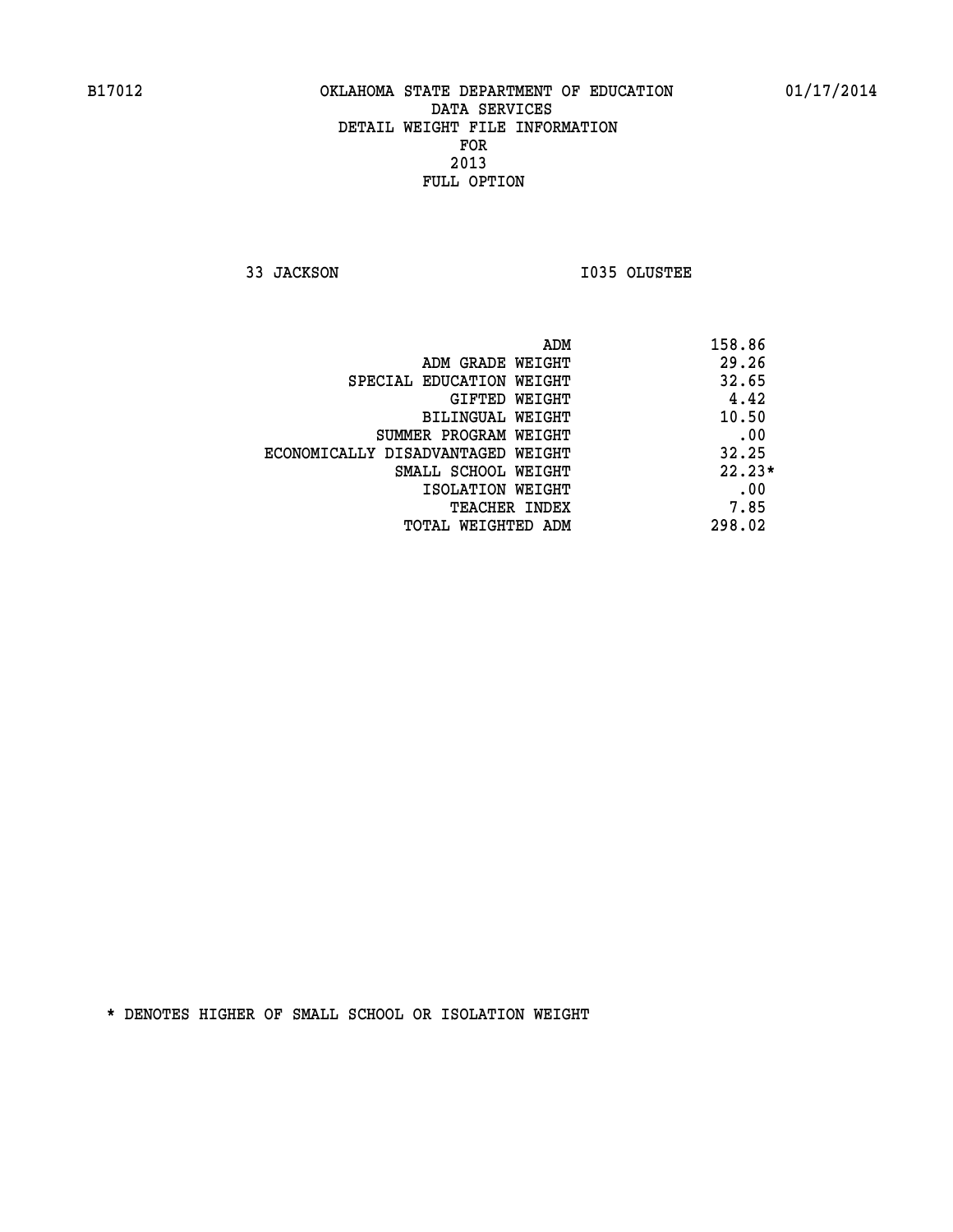**33 JACKSON I054 BLAIR** 

|                                   | 321.81<br>ADM |  |
|-----------------------------------|---------------|--|
| ADM GRADE WEIGHT                  | 66.27         |  |
| SPECIAL EDUCATION WEIGHT          | 45.55         |  |
| GIFTED WEIGHT                     | 9.52          |  |
| BILINGUAL WEIGHT                  | .00           |  |
| SUMMER PROGRAM WEIGHT             | .00           |  |
| ECONOMICALLY DISADVANTAGED WEIGHT | 48.00         |  |
| SMALL SCHOOL WEIGHT               | $25.21*$      |  |
| ISOLATION WEIGHT                  | .00           |  |
| <b>TEACHER INDEX</b>              | 25.64         |  |
| TOTAL WEIGHTED ADM                | 542.00        |  |
|                                   |               |  |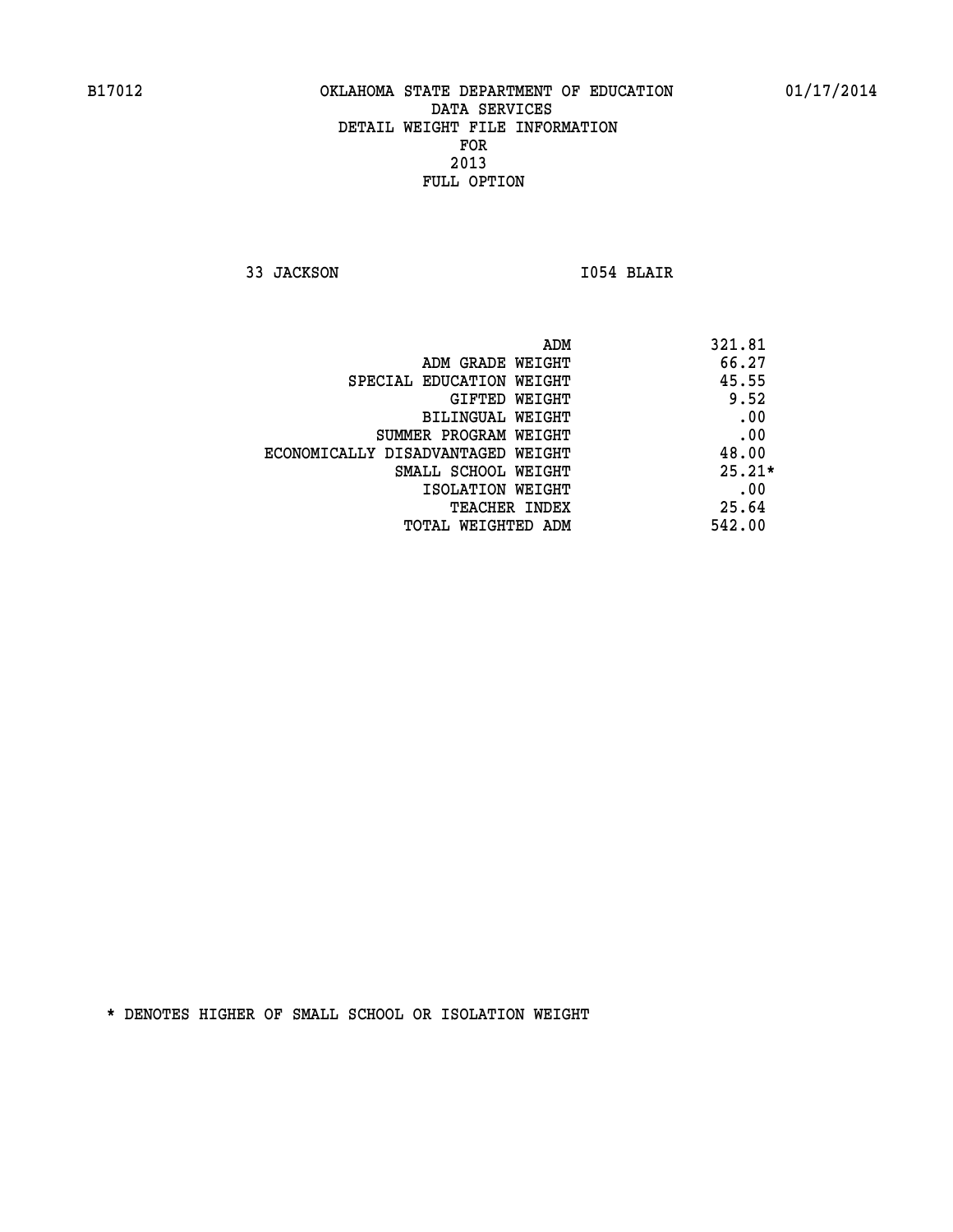**34 JEFFERSON C003 TERRAL** 

|                                   | 74.35<br>ADM |
|-----------------------------------|--------------|
| ADM GRADE WEIGHT                  | 15.55        |
| SPECIAL EDUCATION WEIGHT          | 40.55        |
| GIFTED WEIGHT                     | 2.38         |
| BILINGUAL WEIGHT                  | 2.25         |
| SUMMER PROGRAM WEIGHT             | .00          |
| ECONOMICALLY DISADVANTAGED WEIGHT | 17.25        |
| SMALL SCHOOL WEIGHT               | $12.78*$     |
| ISOLATION WEIGHT                  | .00          |
| <b>TEACHER INDEX</b>              | .00          |
| TOTAL WEIGHTED ADM                | 165.11       |
|                                   |              |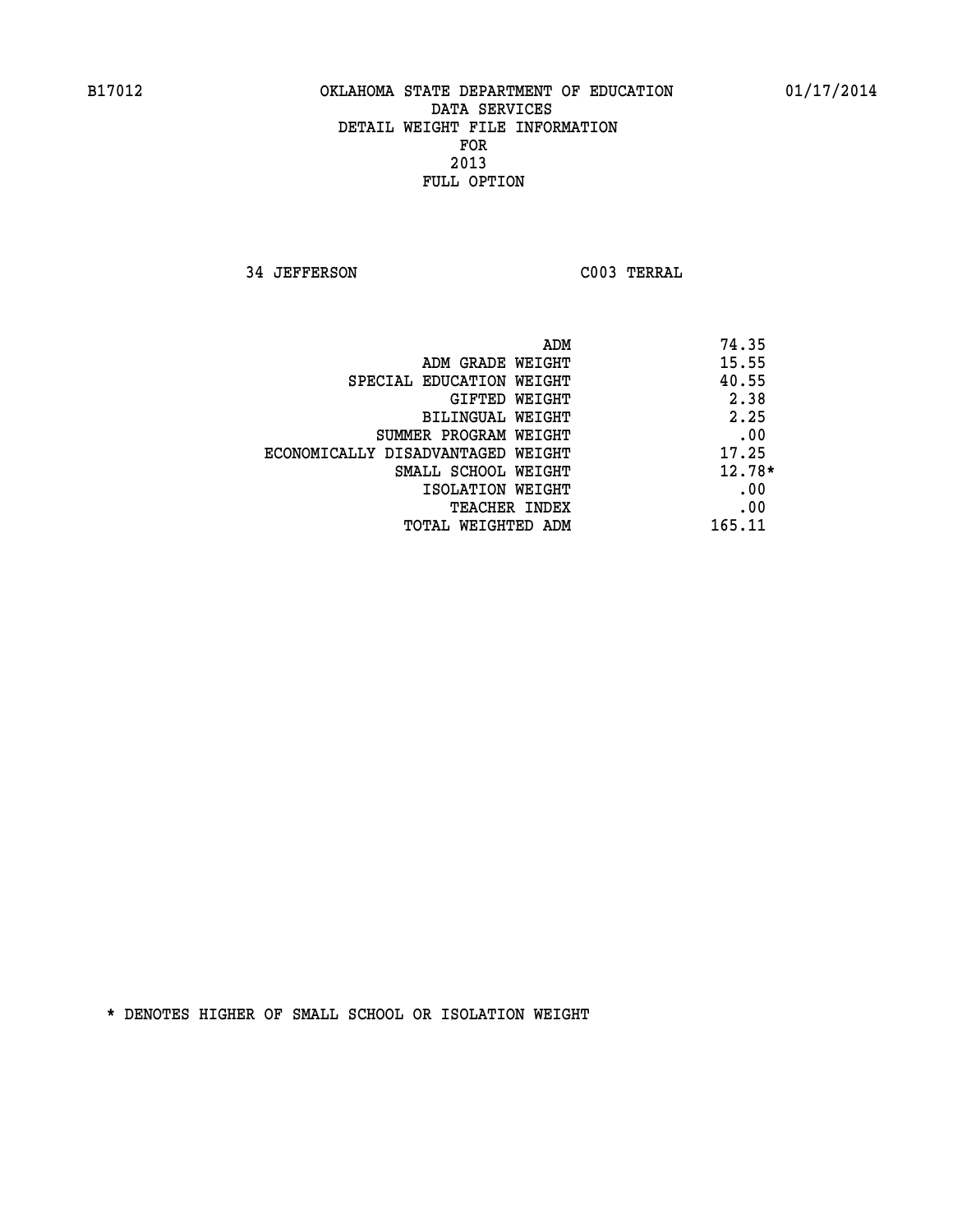**34 JEFFERSON 1001 RYAN** 

|                                   | ADM | 241.56   |
|-----------------------------------|-----|----------|
| ADM GRADE WEIGHT                  |     | 46.98    |
| SPECIAL EDUCATION WEIGHT          |     | 47.00    |
| GIFTED WEIGHT                     |     | 7.14     |
| BILINGUAL WEIGHT                  |     | 2.25     |
| SUMMER PROGRAM WEIGHT             |     | .00      |
| ECONOMICALLY DISADVANTAGED WEIGHT |     | 43.25    |
| SMALL SCHOOL WEIGHT               |     | 26.25    |
| ISOLATION WEIGHT                  |     | $99.76*$ |
| TEACHER INDEX                     |     | 15.79    |
| TOTAL WEIGHTED ADM                |     | 503.73   |
|                                   |     |          |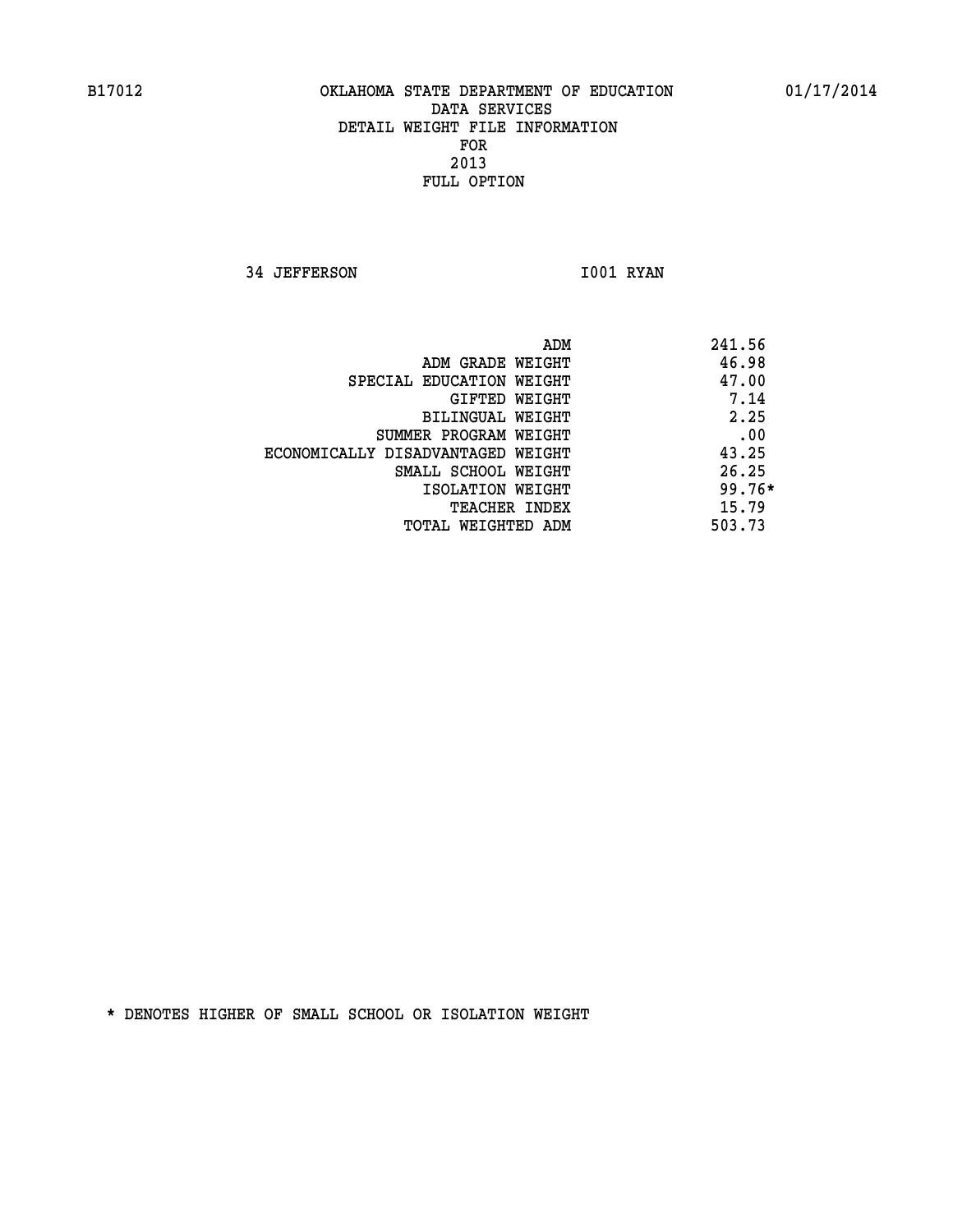**34 JEFFERSON 1014 RINGLING** 

|                                   | ADM | 435.37    |
|-----------------------------------|-----|-----------|
| ADM GRADE WEIGHT                  |     | 77.12     |
| SPECIAL EDUCATION WEIGHT          |     | 40.25     |
| GIFTED WEIGHT                     |     | 11.90     |
| BILINGUAL WEIGHT                  |     | 3.25      |
| SUMMER PROGRAM WEIGHT             |     | .00       |
| ECONOMICALLY DISADVANTAGED WEIGHT |     | 77.75     |
| SMALL SCHOOL WEIGHT               |     | 15.41     |
| ISOLATION WEIGHT                  |     | $195.92*$ |
| <b>TEACHER INDEX</b>              |     | 15.05     |
| TOTAL WEIGHTED ADM                |     | 856.61    |
|                                   |     |           |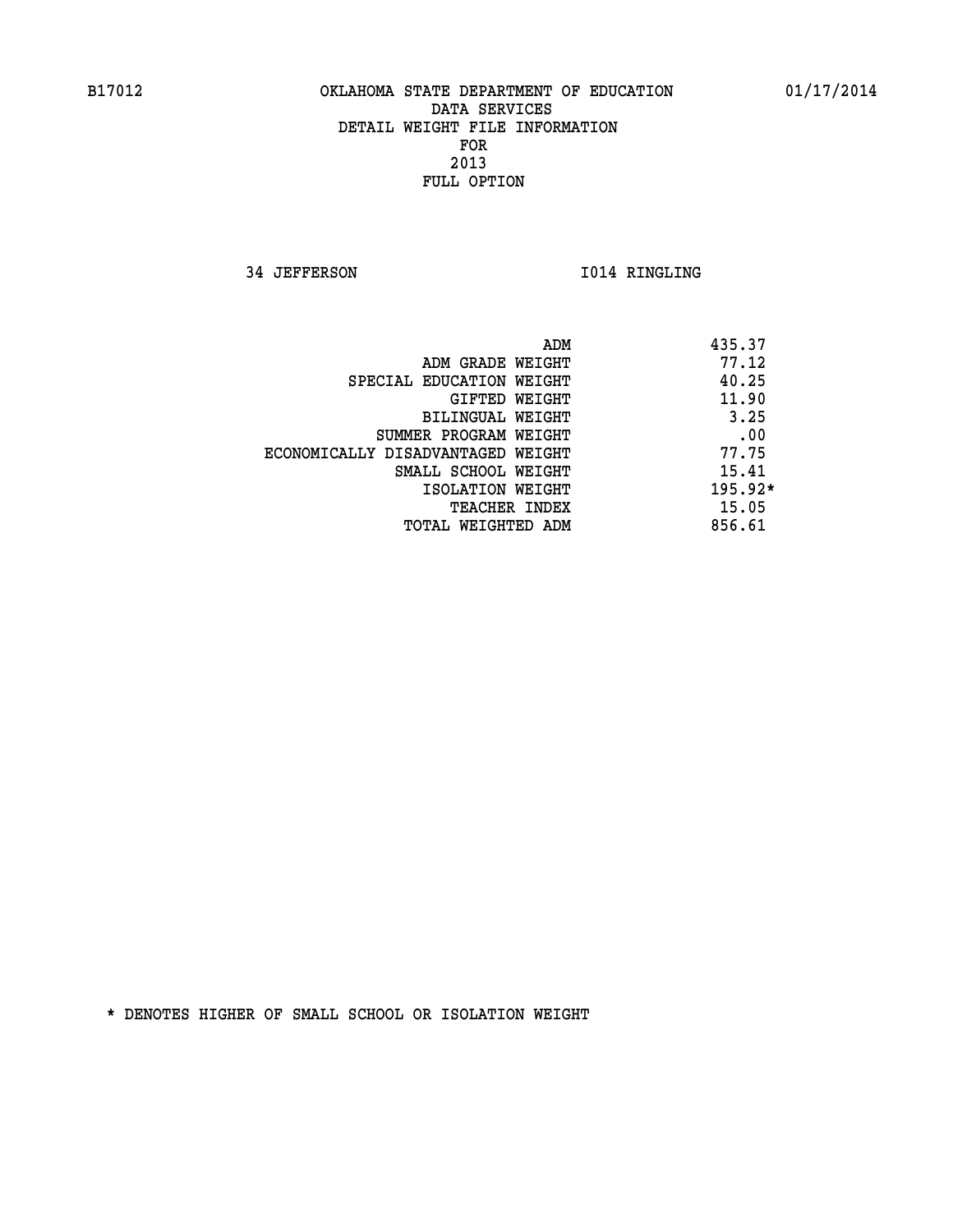**34 JEFFERSON I023 WAURIKA** 

| 412.07    |
|-----------|
| 81.25     |
| 36.70     |
| 18.02     |
| .00       |
| .00       |
| 70.75     |
| 18.22     |
| $168.62*$ |
| 19.40     |
| 806.81    |
|           |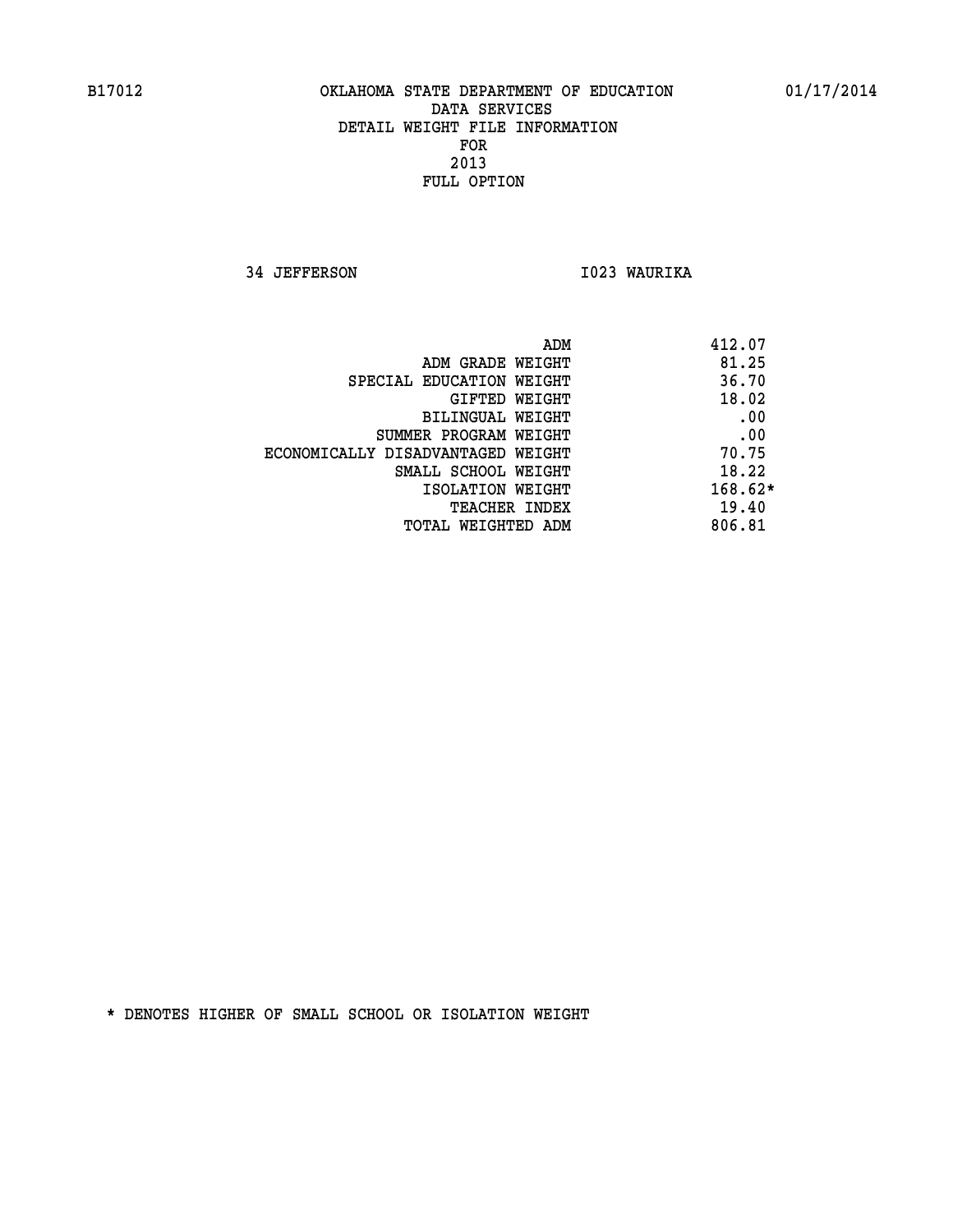**35 JOHNSTON C007 MANNSVILLE** 

| ADM<br>103.88                              |  |
|--------------------------------------------|--|
| 24.14<br>ADM GRADE WEIGHT                  |  |
| 46.25<br>SPECIAL EDUCATION WEIGHT          |  |
| 2.38<br>GIFTED WEIGHT                      |  |
| .00<br>BILINGUAL WEIGHT                    |  |
| .00<br>SUMMER PROGRAM WEIGHT               |  |
| 25.50<br>ECONOMICALLY DISADVANTAGED WEIGHT |  |
| $16.70*$<br>SMALL SCHOOL WEIGHT            |  |
| .00<br>ISOLATION WEIGHT                    |  |
| .31<br><b>TEACHER INDEX</b>                |  |
| 219.16<br>TOTAL WEIGHTED ADM               |  |
|                                            |  |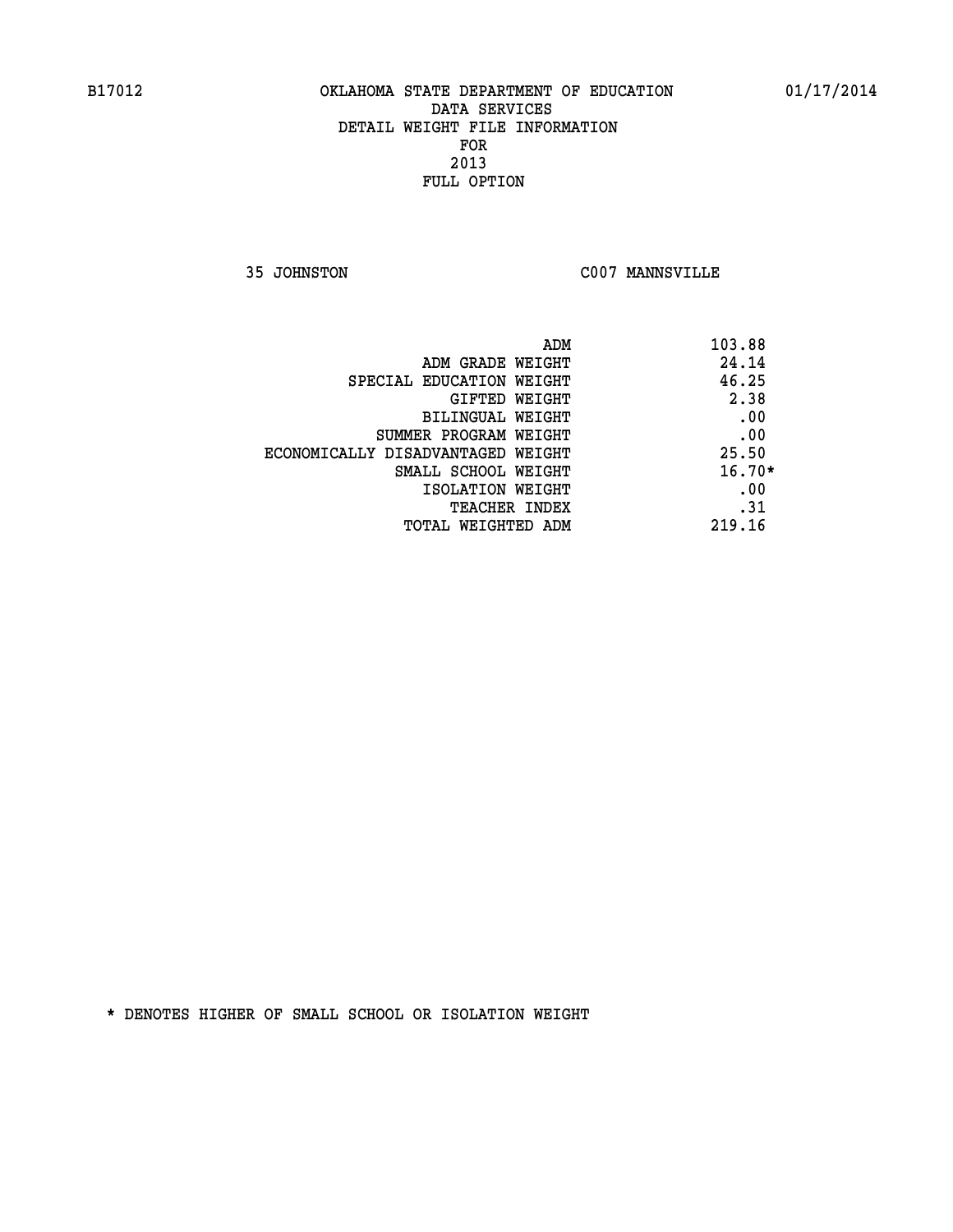**35 JOHNSTON C010 RAVIA** 

| ADM                               | 80.02    |
|-----------------------------------|----------|
| ADM GRADE WEIGHT                  | 16.50    |
| SPECIAL EDUCATION WEIGHT          | 12.75    |
| GIFTED WEIGHT                     | 1.02     |
| BILINGUAL WEIGHT                  | .00      |
| SUMMER PROGRAM WEIGHT             | .00      |
| ECONOMICALLY DISADVANTAGED WEIGHT | 19.25    |
| SMALL SCHOOL WEIGHT               | $13.58*$ |
| ISOLATION WEIGHT                  | .00      |
| <b>TEACHER INDEX</b>              | 12.03    |
| TOTAL WEIGHTED ADM                | 155.15   |
|                                   |          |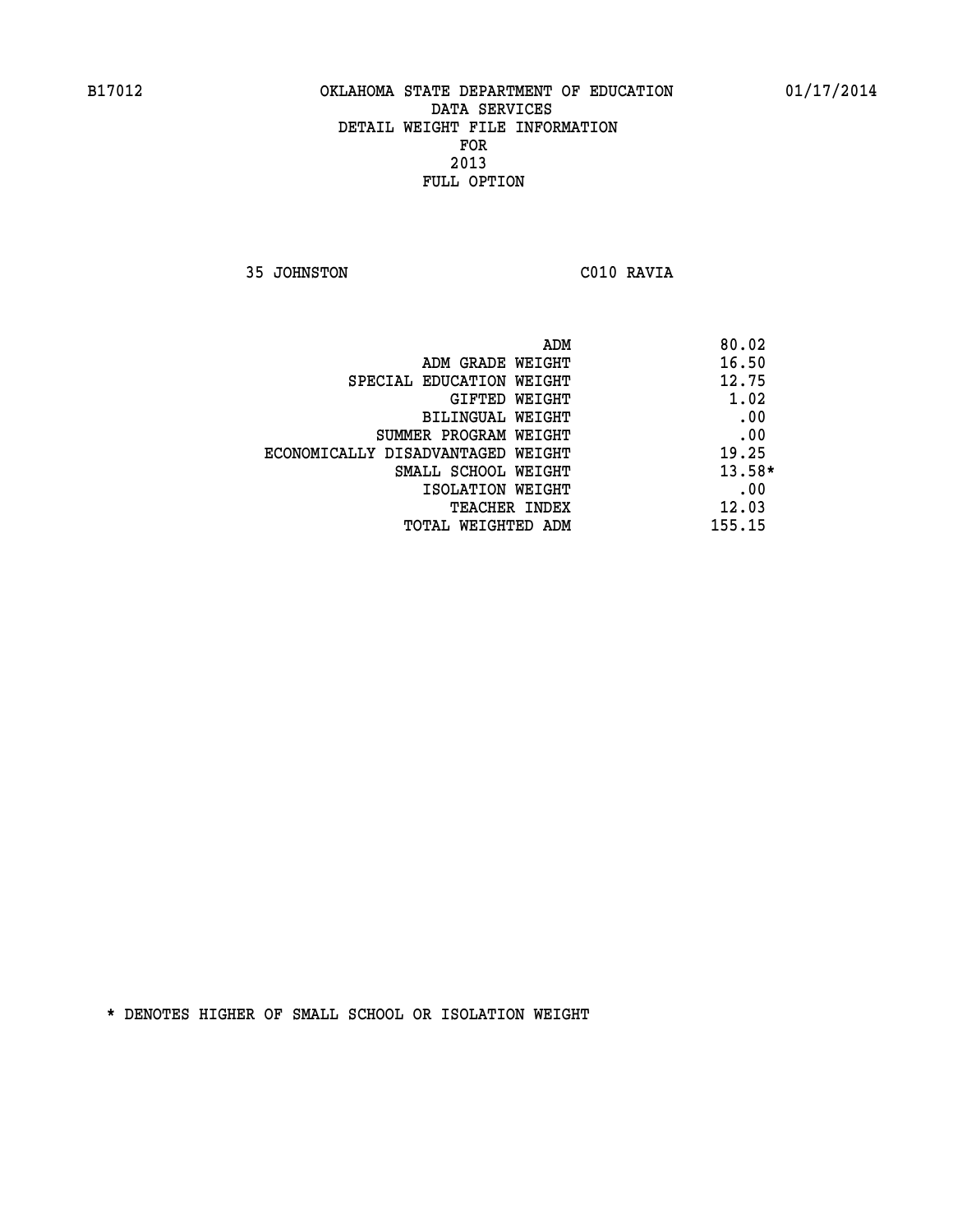**35 JOHNSTON I002 MILL CREEK** 

|                                   | ADM | 139.27   |
|-----------------------------------|-----|----------|
| ADM GRADE WEIGHT                  |     | 26.17    |
| SPECIAL EDUCATION WEIGHT          |     | 30.25    |
| GIFTED WEIGHT                     |     | 3.74     |
| BILINGUAL WEIGHT                  |     | .75      |
| SUMMER PROGRAM WEIGHT             |     | .00      |
| ECONOMICALLY DISADVANTAGED WEIGHT |     | 26.50    |
| SMALL SCHOOL WEIGHT               |     | 20.52    |
| ISOLATION WEIGHT                  |     | $24.87*$ |
| TEACHER INDEX                     |     | .00      |
| TOTAL WEIGHTED ADM                |     | 251.55   |
|                                   |     |          |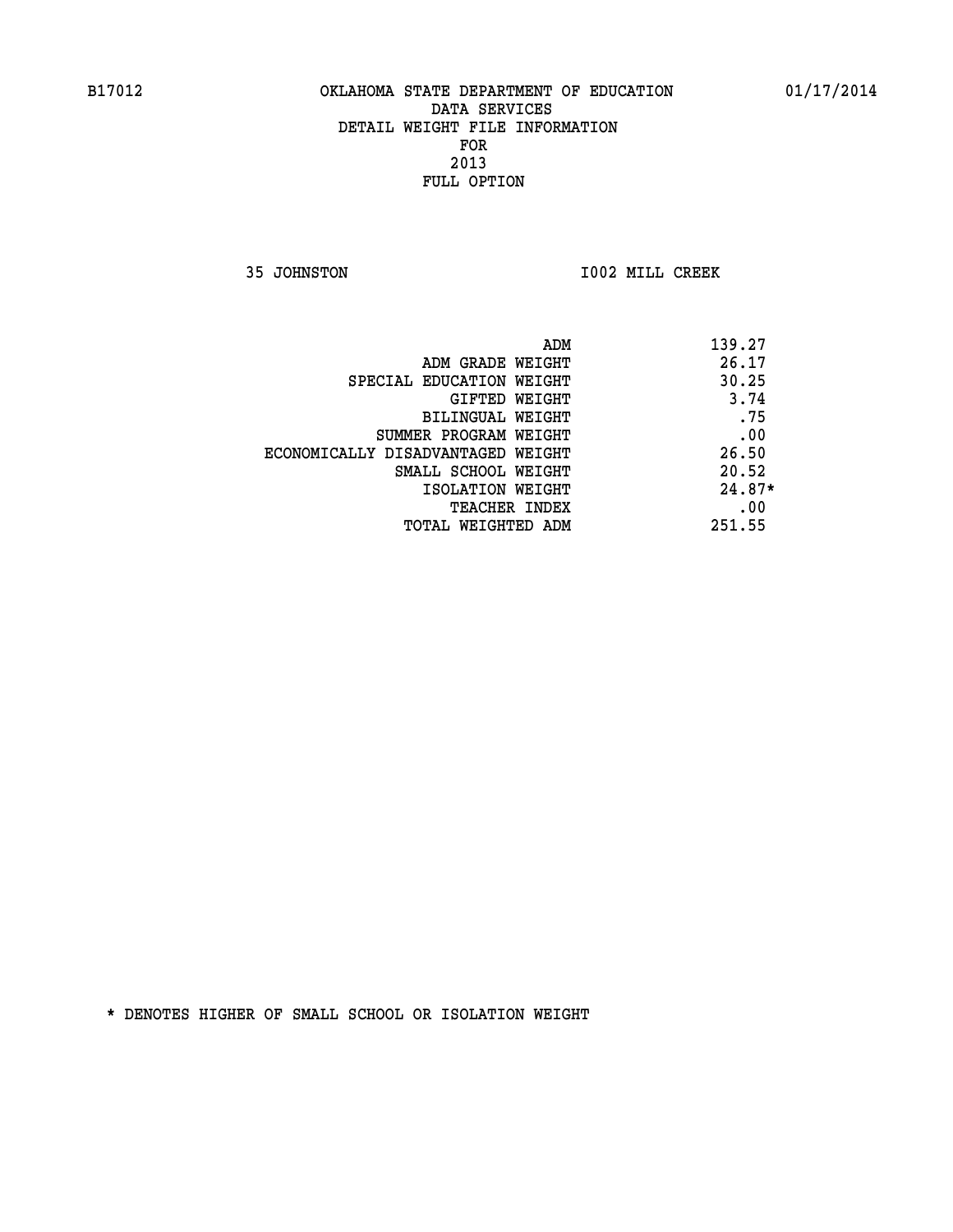**35 JOHNSTON I020 TISHOMINGO** 

| 969.79   |
|----------|
| 197.82   |
| 127.40   |
| 11.56    |
| .00      |
| .00      |
| 171.75   |
| .00      |
| .00      |
| 70.72    |
| 1,549.04 |
|          |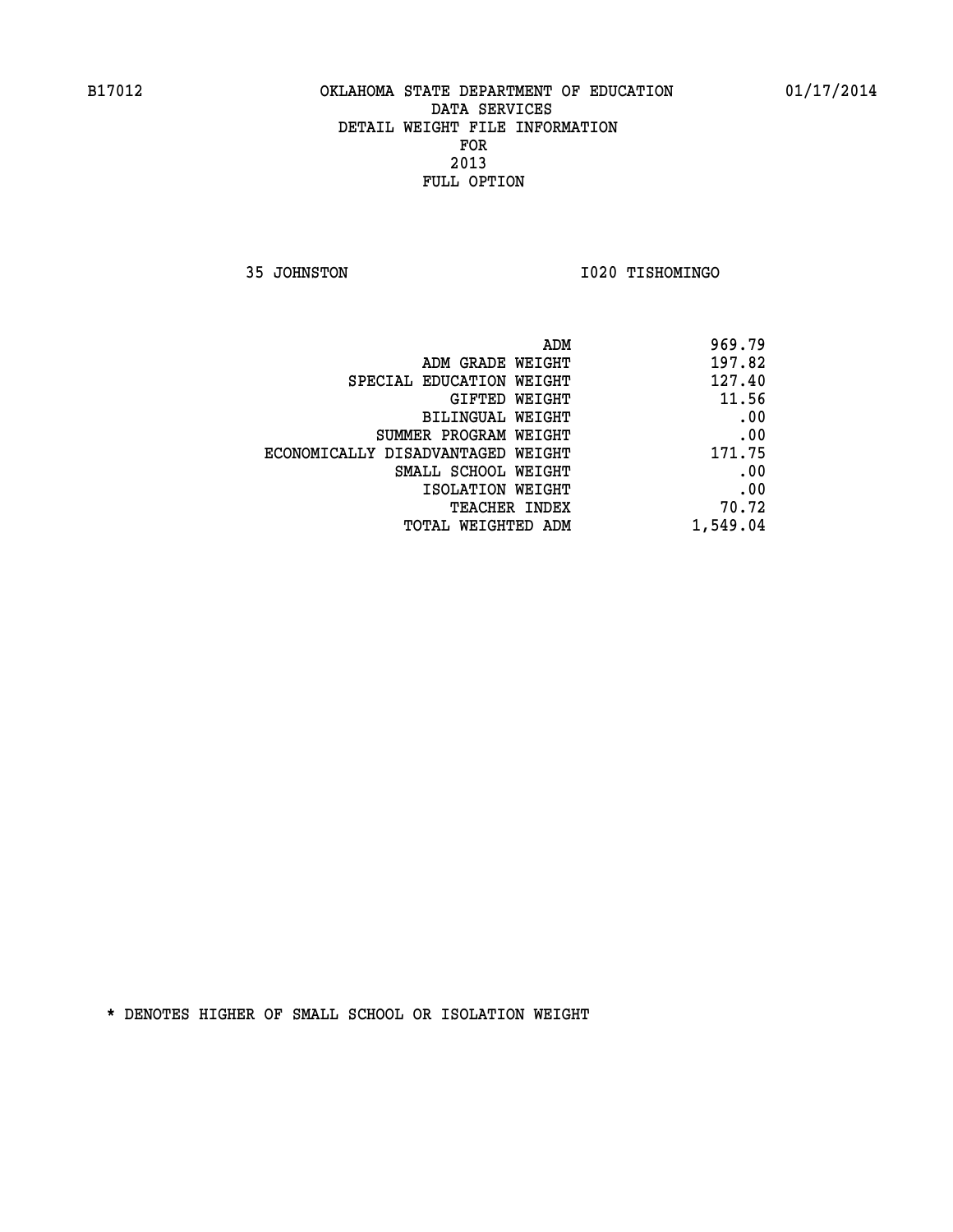**35 JOHNSTON 1029 MILBURN** 

| ADM                               | 196.70   |
|-----------------------------------|----------|
| ADM GRADE WEIGHT                  | 38.91    |
| SPECIAL EDUCATION WEIGHT          | 36.80    |
| <b>GIFTED WEIGHT</b>              | 7.14     |
| BILINGUAL WEIGHT                  | .00      |
| SUMMER PROGRAM WEIGHT             | .00      |
| ECONOMICALLY DISADVANTAGED WEIGHT | 38.00    |
| SMALL SCHOOL WEIGHT               | $24.71*$ |
| ISOLATION WEIGHT                  | .00      |
| <b>TEACHER INDEX</b>              | .00      |
| TOTAL WEIGHTED ADM                | 342.26   |
|                                   |          |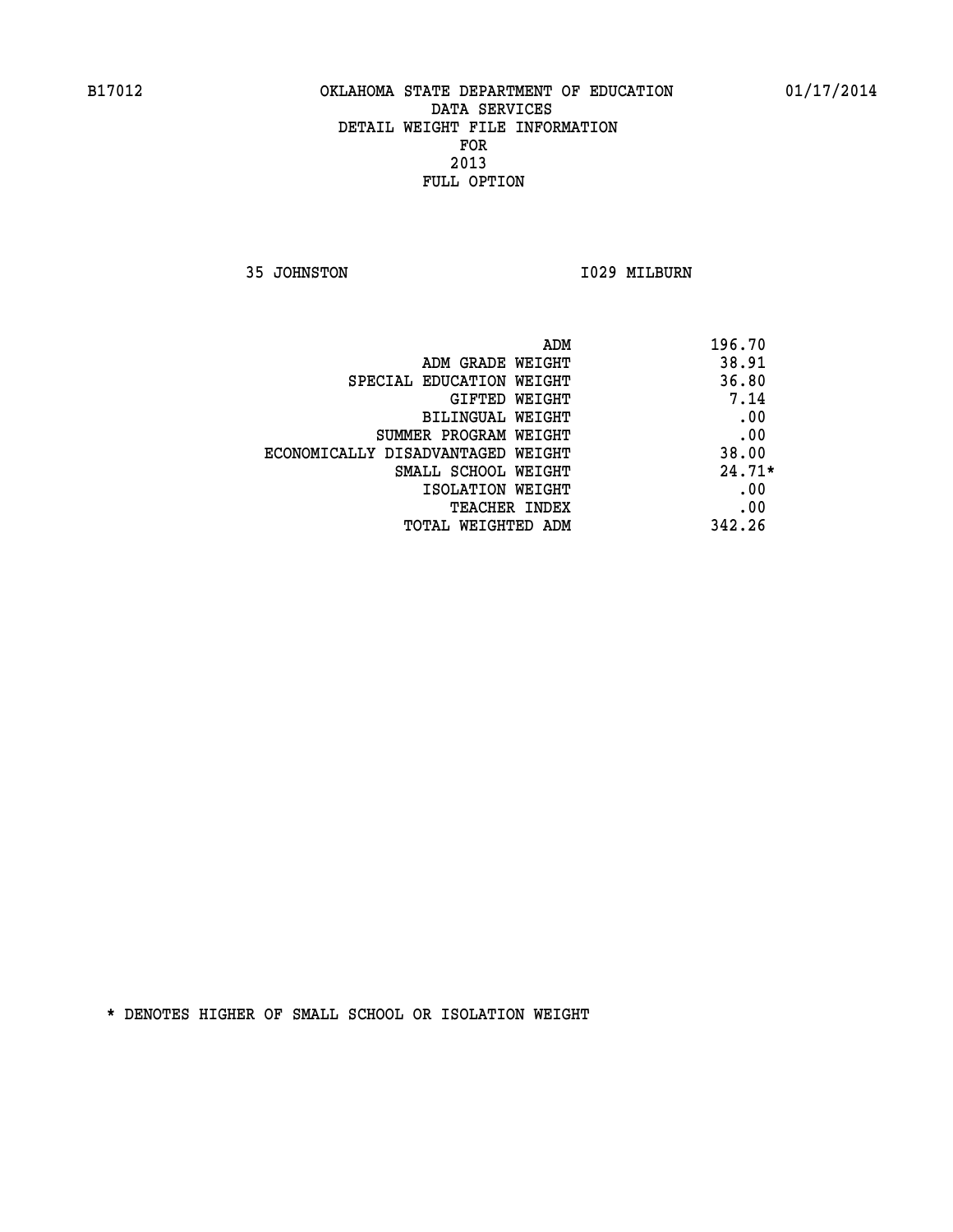**35 JOHNSTON 1035 COLEMAN** 

| ADM                               | 204.30   |
|-----------------------------------|----------|
| ADM GRADE WEIGHT                  | 38.01    |
| SPECIAL EDUCATION WEIGHT          | 45.65    |
| GIFTED WEIGHT                     | 12.92    |
| BILINGUAL WEIGHT                  | .00      |
| SUMMER PROGRAM WEIGHT             | .00      |
| ECONOMICALLY DISADVANTAGED WEIGHT | 38.00    |
| SMALL SCHOOL WEIGHT               | $25.08*$ |
| ISOLATION WEIGHT                  | .00      |
| <b>TEACHER INDEX</b>              | 8.89     |
| TOTAL WEIGHTED ADM                | 372.85   |
|                                   |          |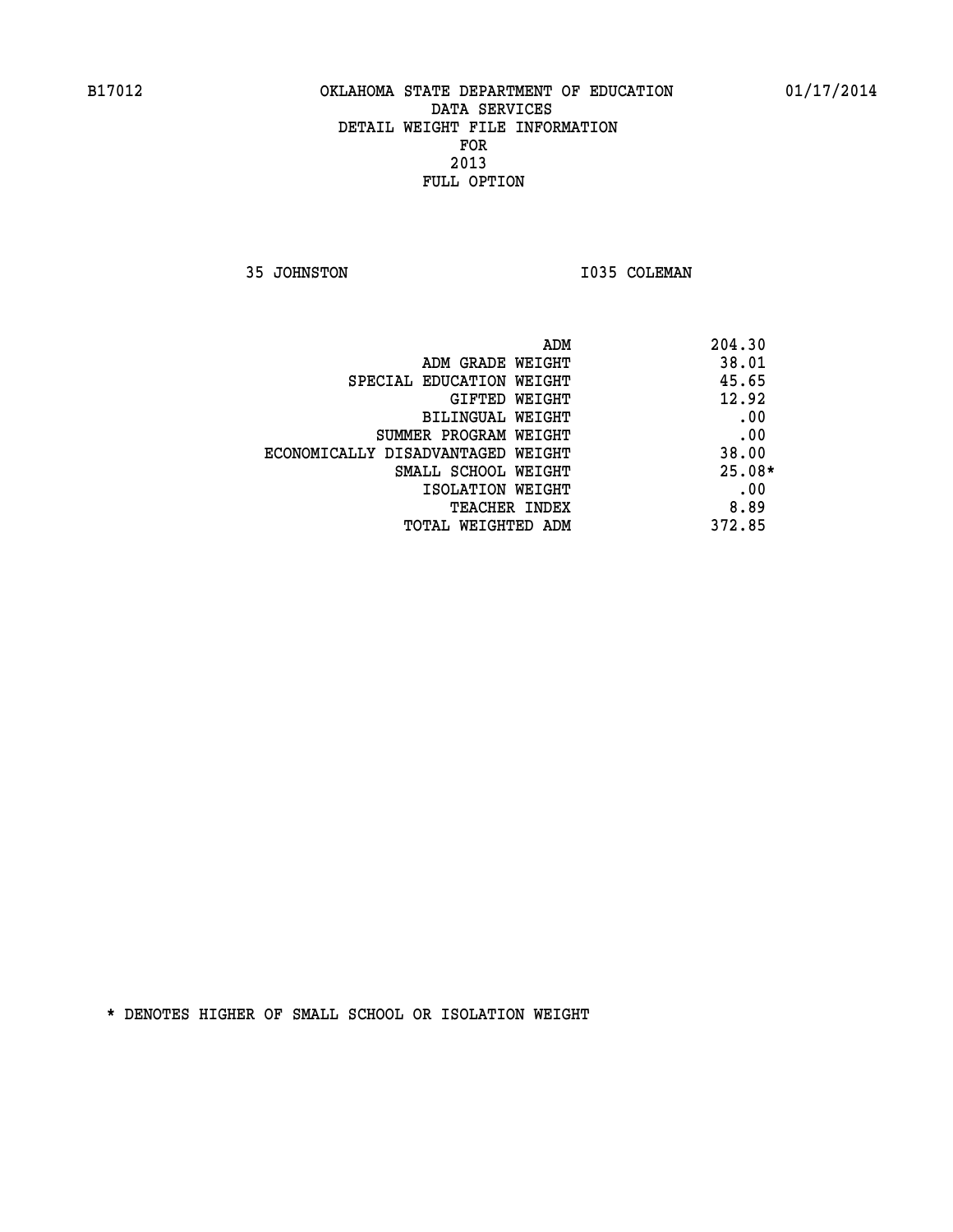**35 JOHNSTON I037 WAPANUCKA** 

| ADM                               | 243.37   |
|-----------------------------------|----------|
| ADM GRADE WEIGHT                  | 51.32    |
| SPECIAL EDUCATION WEIGHT          | 53.20    |
| GIFTED WEIGHT                     | 9.18     |
| <b>BILINGUAL WEIGHT</b>           | 5.00     |
| SUMMER PROGRAM WEIGHT             | .00      |
| ECONOMICALLY DISADVANTAGED WEIGHT | 50.50    |
| SMALL SCHOOL WEIGHT               | $26.28*$ |
| ISOLATION WEIGHT                  | 4.75     |
| <b>TEACHER INDEX</b>              | 25.79    |
| TOTAL WEIGHTED ADM                | 464.64   |
|                                   |          |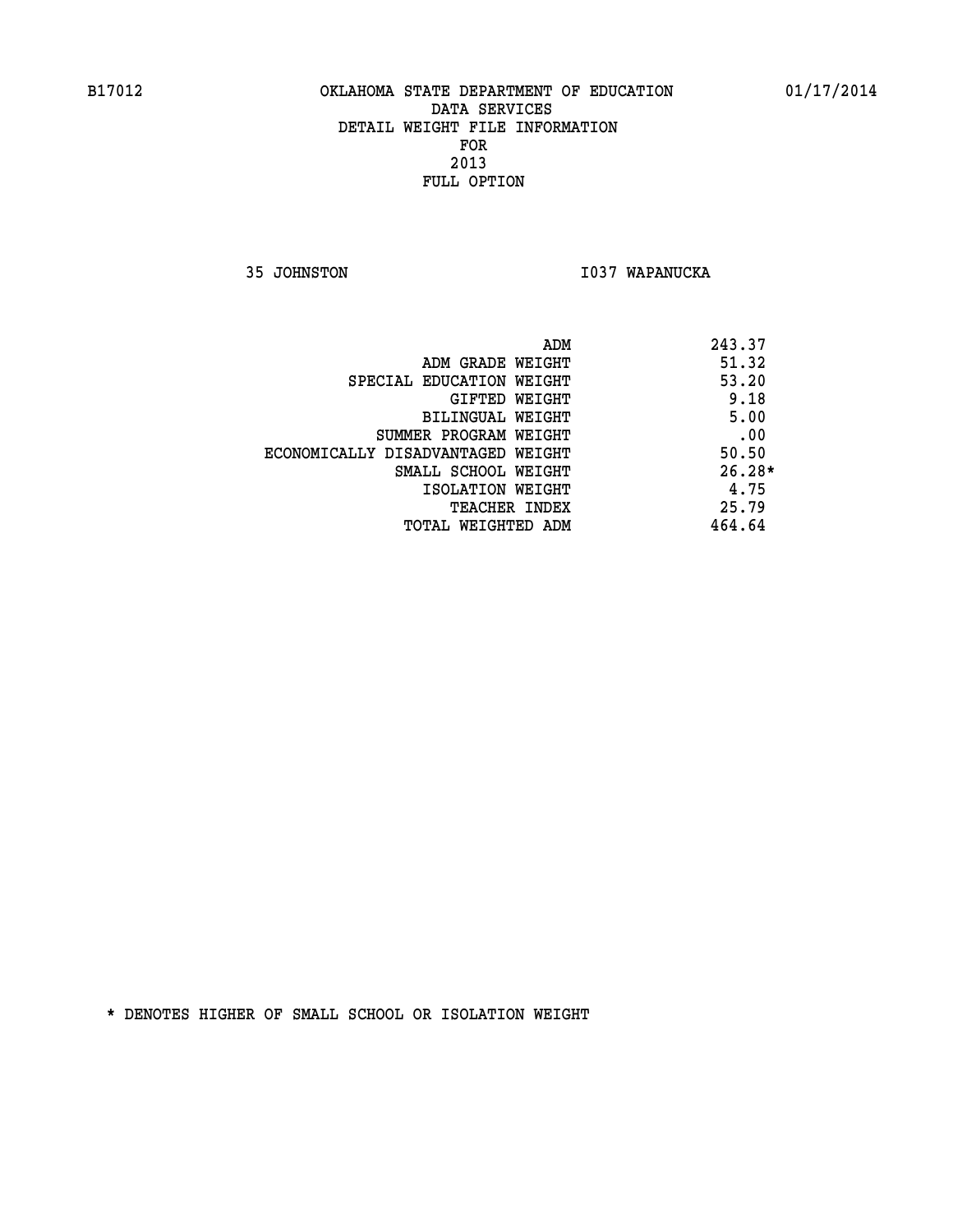**36 KAY C027 PECKHAM** 

|                                   | ADM | 91.37    |
|-----------------------------------|-----|----------|
| ADM GRADE WEIGHT                  |     | 20.22    |
| SPECIAL EDUCATION WEIGHT          |     | 17.85    |
| GIFTED WEIGHT                     |     | 3.40     |
| BILINGUAL WEIGHT                  |     | .00      |
| SUMMER PROGRAM WEIGHT             |     | .00      |
| ECONOMICALLY DISADVANTAGED WEIGHT |     | 22.25    |
| SMALL SCHOOL WEIGHT               |     | $15.12*$ |
| ISOLATION WEIGHT                  |     | .00      |
| TEACHER INDEX                     |     | .35      |
| TOTAL WEIGHTED ADM                |     | 170.56   |
|                                   |     |          |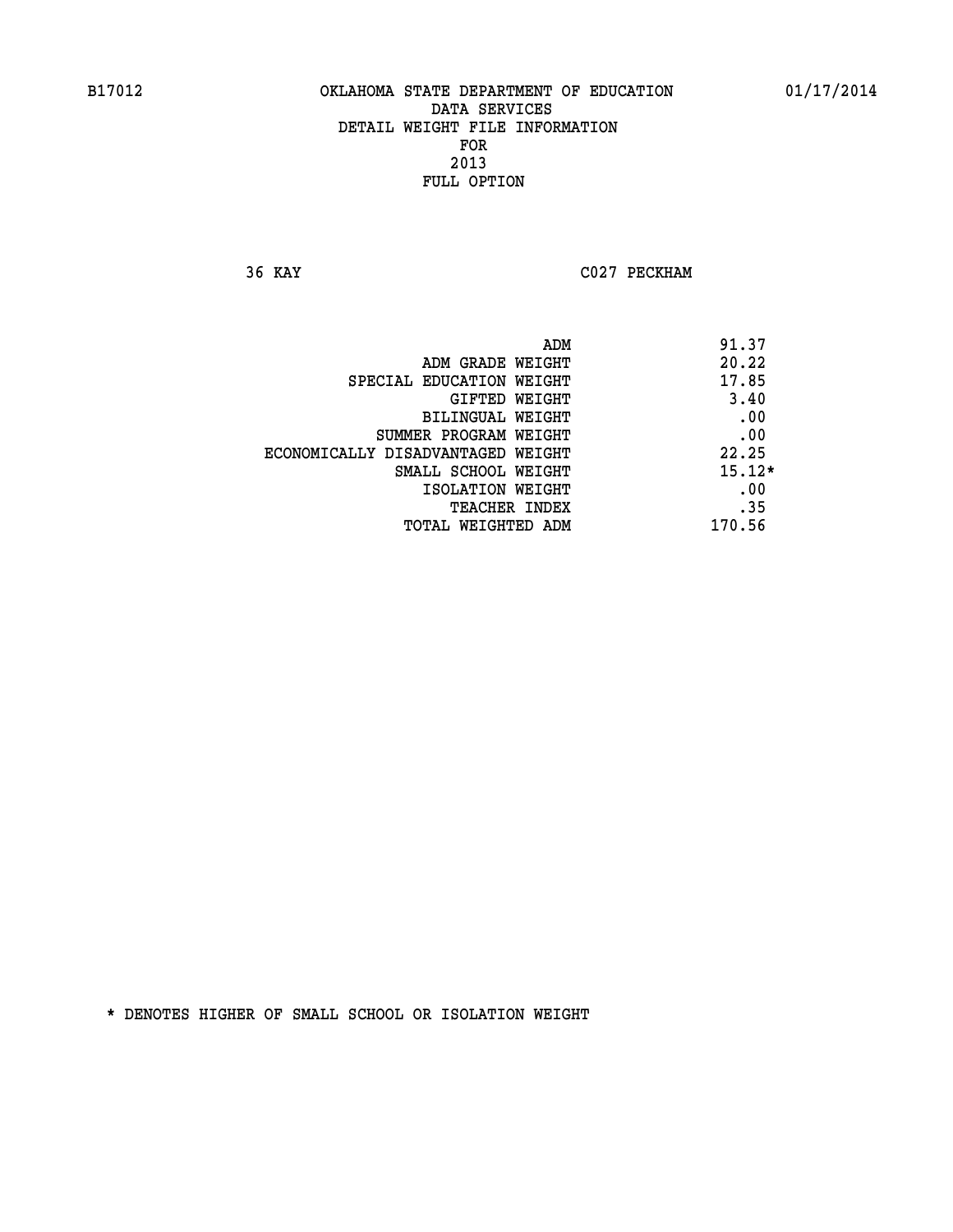**36 KAY C050 KILDARE** 

|                                   | 63.80<br>ADM |
|-----------------------------------|--------------|
| ADM GRADE WEIGHT                  | 13.65        |
| SPECIAL EDUCATION WEIGHT          | 9.65         |
| GIFTED WEIGHT                     | .34          |
| BILINGUAL WEIGHT                  | .00          |
| SUMMER PROGRAM WEIGHT             | .00          |
| ECONOMICALLY DISADVANTAGED WEIGHT | 10.75        |
| SMALL SCHOOL WEIGHT               | $11.22*$     |
| ISOLATION WEIGHT                  | .00          |
| TEACHER INDEX                     | .00          |
| TOTAL WEIGHTED ADM                | 109.41       |
|                                   |              |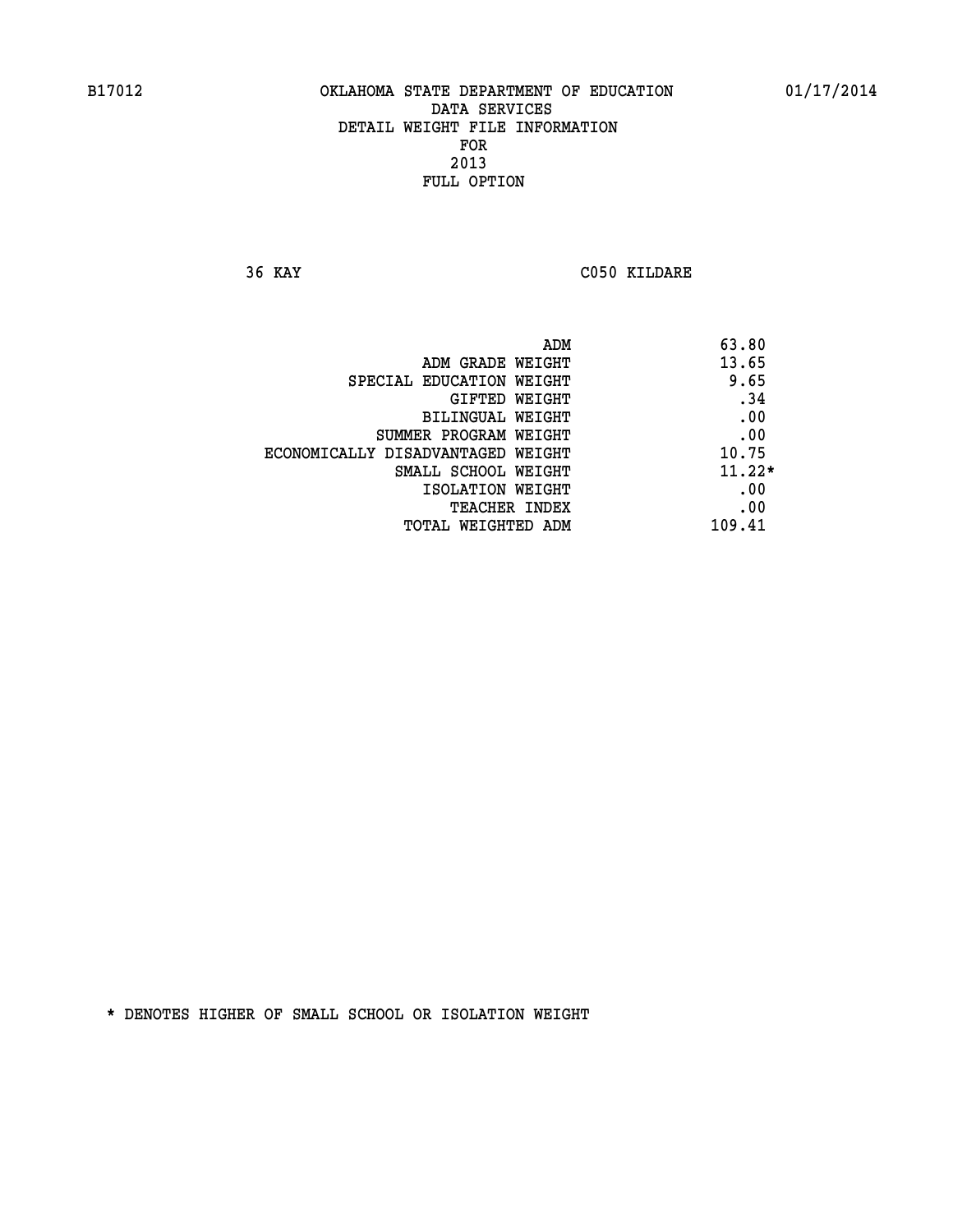**36 KAY I045 BLACKWELL** 

| 1,431.65 |
|----------|
| 245.58   |
| 160.90   |
| 63.58    |
| 21.00    |
| .00      |
| 265.00   |
| .00      |
| .00      |
| 29.52    |
| 2,217.23 |
|          |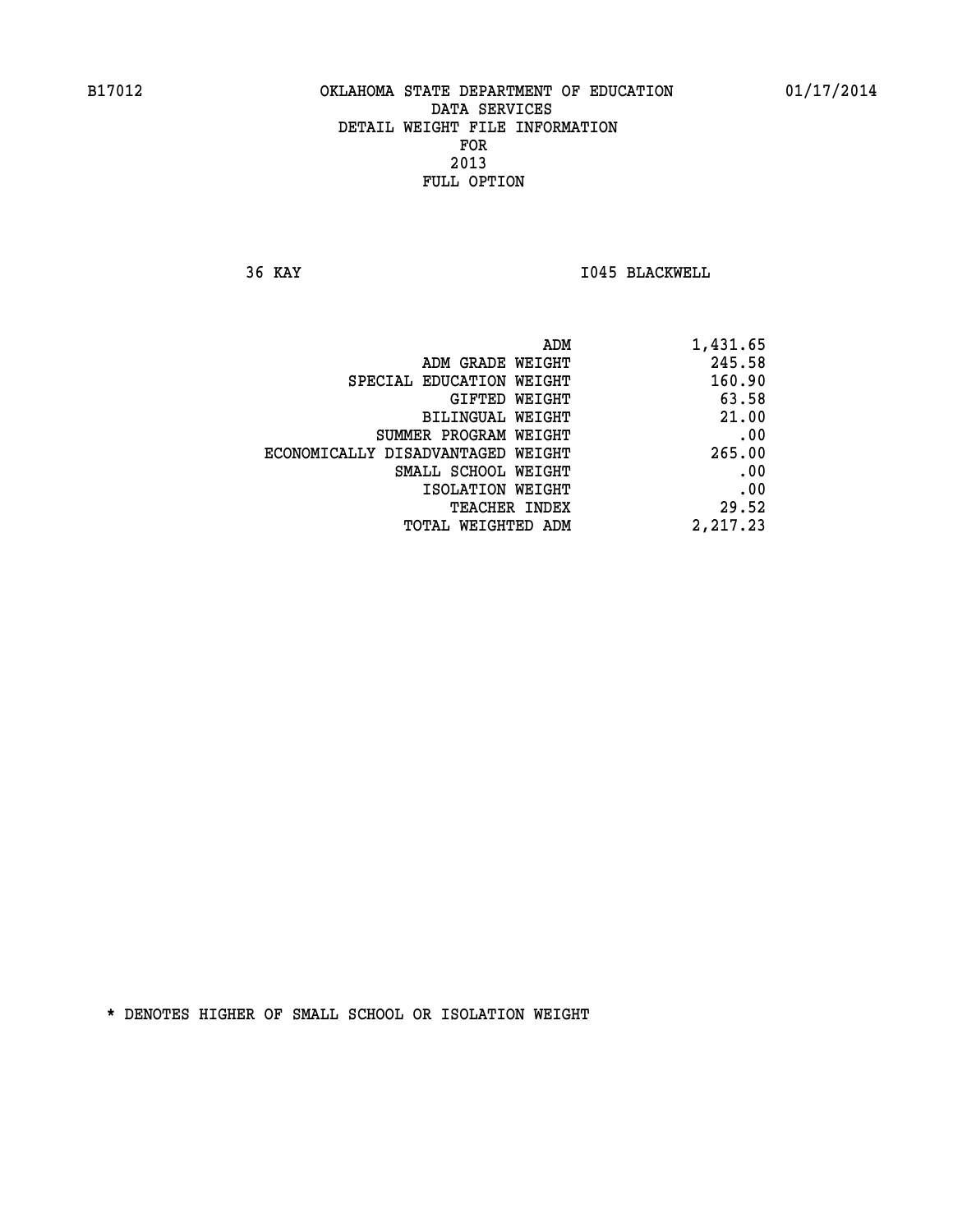**36 KAY I071 PONCA CITY** 

| ADM                               | 5,205.89 |
|-----------------------------------|----------|
| ADM GRADE WEIGHT                  | 1,066.78 |
| SPECIAL EDUCATION WEIGHT          | 890.20   |
| GIFTED WEIGHT                     | 160.82   |
| BILINGUAL WEIGHT                  | 63.50    |
| SUMMER PROGRAM WEIGHT             | .00      |
| ECONOMICALLY DISADVANTAGED WEIGHT | 893.50   |
| SMALL SCHOOL WEIGHT               | .00      |
| ISOLATION WEIGHT                  | .00      |
| <b>TEACHER INDEX</b>              | 18.63    |
| TOTAL WEIGHTED ADM                | 8,299.32 |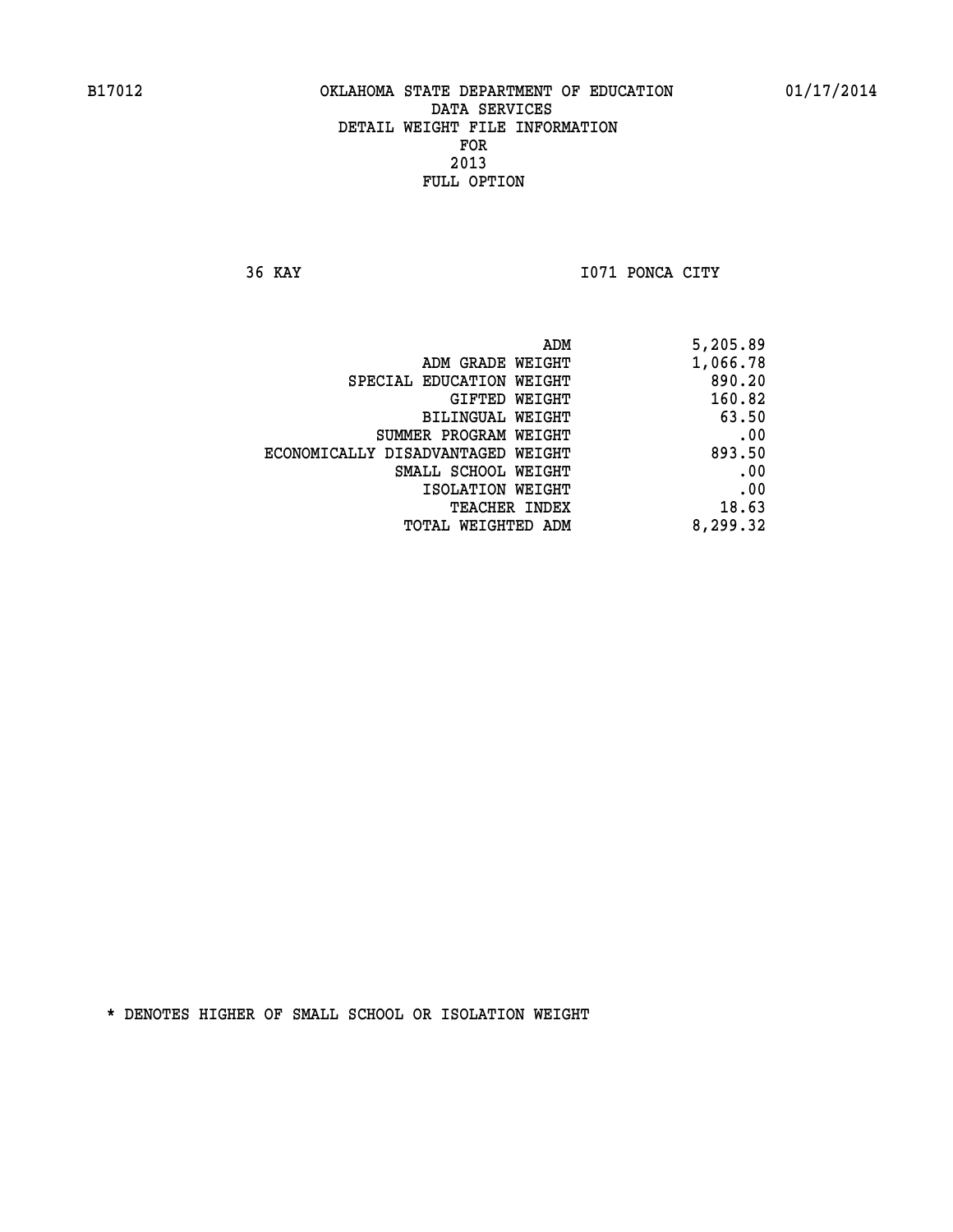**36 KAY I087 TONKAWA** 

| 718.49   |
|----------|
| 148.07   |
| 68.95    |
| 31.96    |
| 9.00     |
| 1.20     |
| 106.75   |
| .00      |
| .00      |
| 38.84    |
| 1,123.26 |
|          |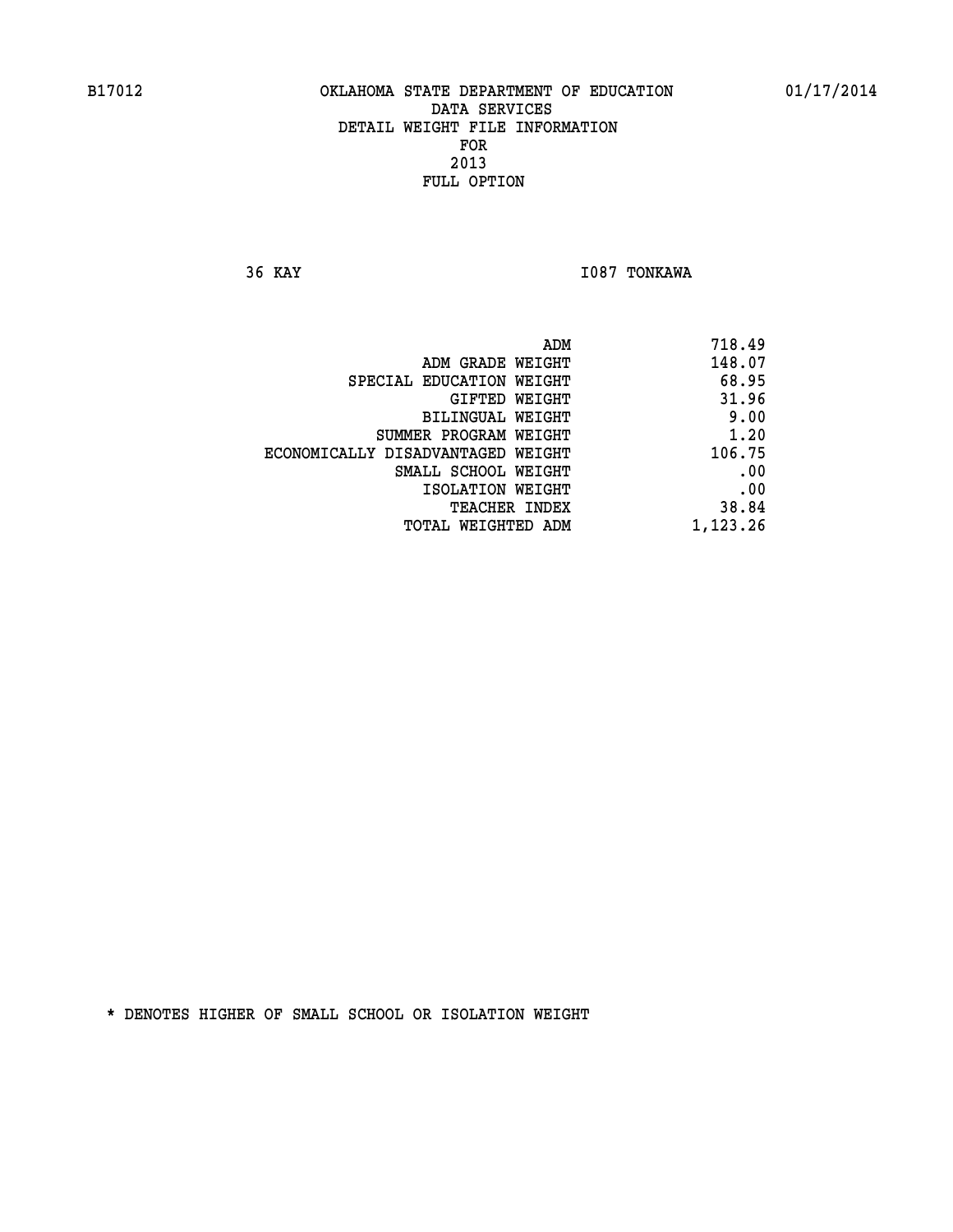**36 KAY I125 NEWKIRK** 

|                                   | ADM | 841.86   |
|-----------------------------------|-----|----------|
| ADM GRADE WEIGHT                  |     | 163.44   |
| SPECIAL EDUCATION WEIGHT          |     | 114.65   |
| GIFTED WEIGHT                     |     | 38.42    |
| BILINGUAL WEIGHT                  |     | 3.50     |
| SUMMER PROGRAM WEIGHT             |     | .00      |
| ECONOMICALLY DISADVANTAGED WEIGHT |     | 118.50   |
| SMALL SCHOOL WEIGHT               |     | $11.84*$ |
| ISOLATION WEIGHT                  |     | .00      |
| TEACHER INDEX                     |     | .00      |
| TOTAL WEIGHTED ADM                |     | 1,292.21 |
|                                   |     |          |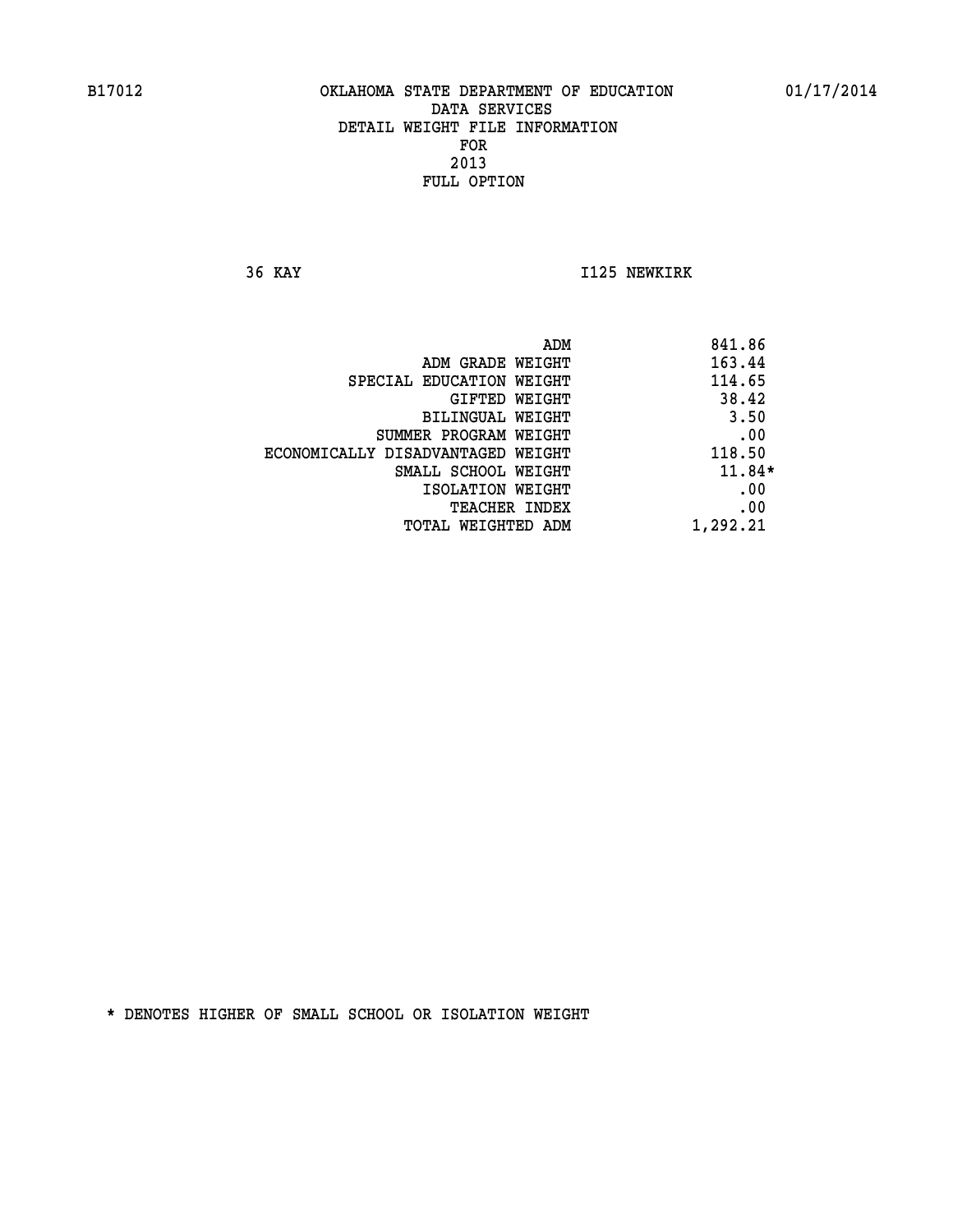**37 KINGFISHER I002 DOVER** 

|                                   | ADM | 189.55   |
|-----------------------------------|-----|----------|
| ADM GRADE WEIGHT                  |     | 38.09    |
| SPECIAL EDUCATION WEIGHT          |     | 39.65    |
| GIFTED WEIGHT                     |     | 6.80     |
| BILINGUAL WEIGHT                  |     | 15.50    |
| SUMMER PROGRAM WEIGHT             |     | .00      |
| ECONOMICALLY DISADVANTAGED WEIGHT |     | 36.75    |
| SMALL SCHOOL WEIGHT               |     | $24.33*$ |
| ISOLATION WEIGHT                  |     | .00      |
| <b>TEACHER INDEX</b>              |     | .00      |
| TOTAL WEIGHTED ADM                |     | 350.67   |
|                                   |     |          |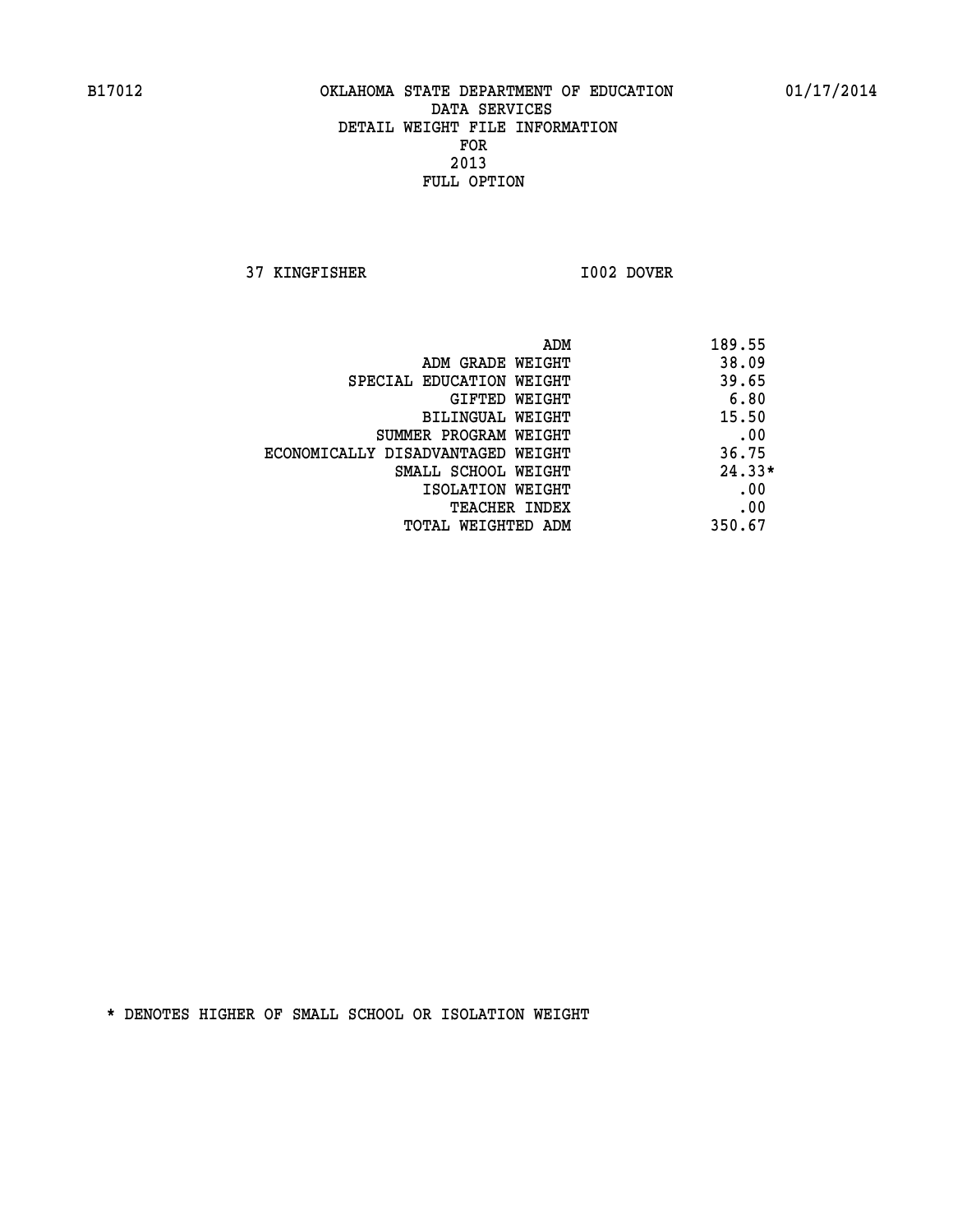**37 KINGFISHER I003 LOMEGA** 

|                                   | ADM | 220.07   |
|-----------------------------------|-----|----------|
| ADM GRADE WEIGHT                  |     | 44.66    |
| SPECIAL EDUCATION WEIGHT          |     | 37.00    |
| GIFTED WEIGHT                     |     | 9.18     |
| BILINGUAL WEIGHT                  |     | 5.50     |
| SUMMER PROGRAM WEIGHT             |     | .00      |
| ECONOMICALLY DISADVANTAGED WEIGHT |     | 32.25    |
| SMALL SCHOOL WEIGHT               |     | 25.70    |
| ISOLATION WEIGHT                  |     | $83.10*$ |
| <b>TEACHER INDEX</b>              |     | 7.69     |
| TOTAL WEIGHTED ADM                |     | 439.45   |
|                                   |     |          |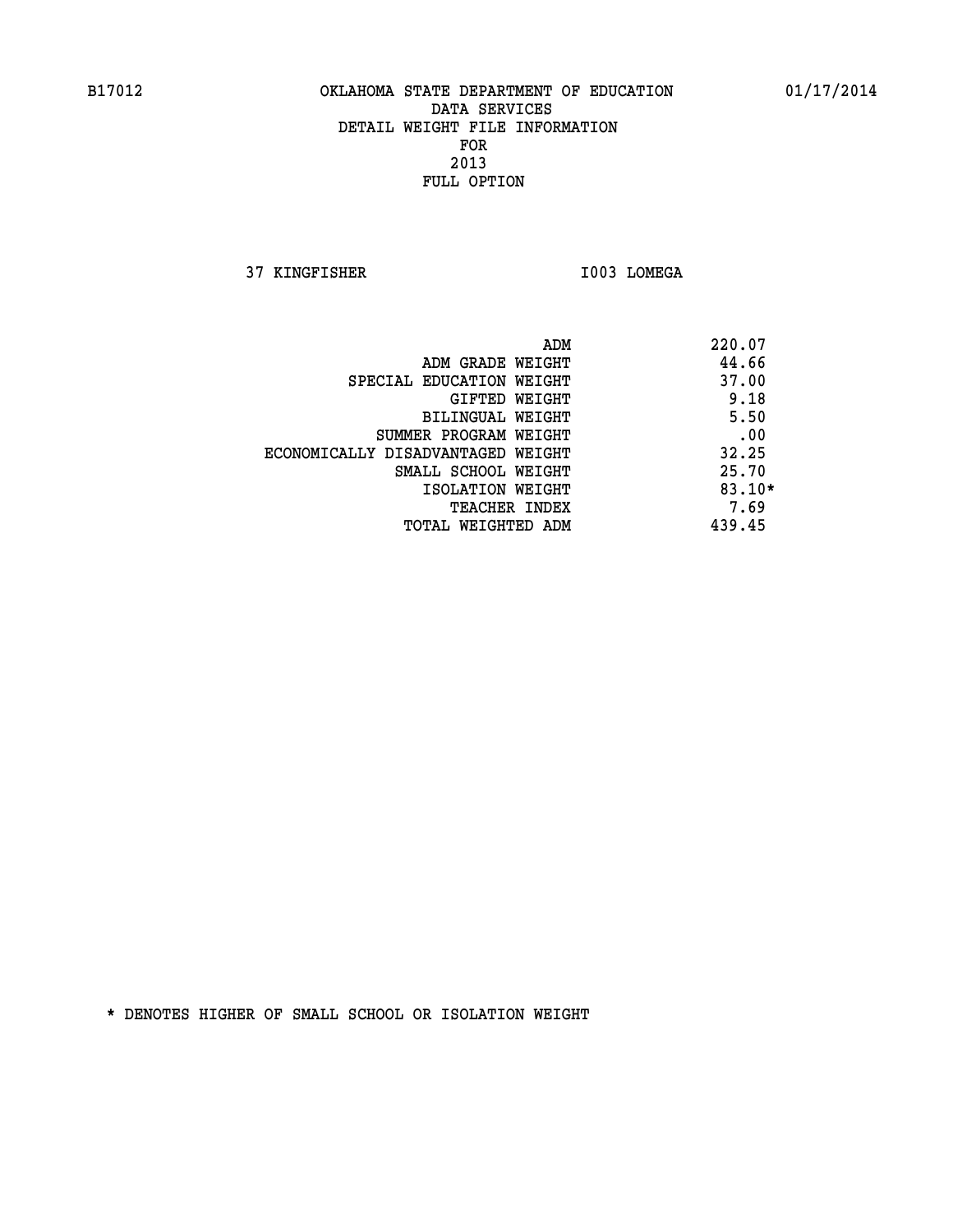**37 KINGFISHER I007 KINGFISHER** 

| 1,419.34 |
|----------|
| 282.88   |
| 221.95   |
| 51.68    |
| 45.00    |
| 3.60     |
| 186.75   |
| .00      |
| .00      |
| 59.88    |
| 2,271.08 |
|          |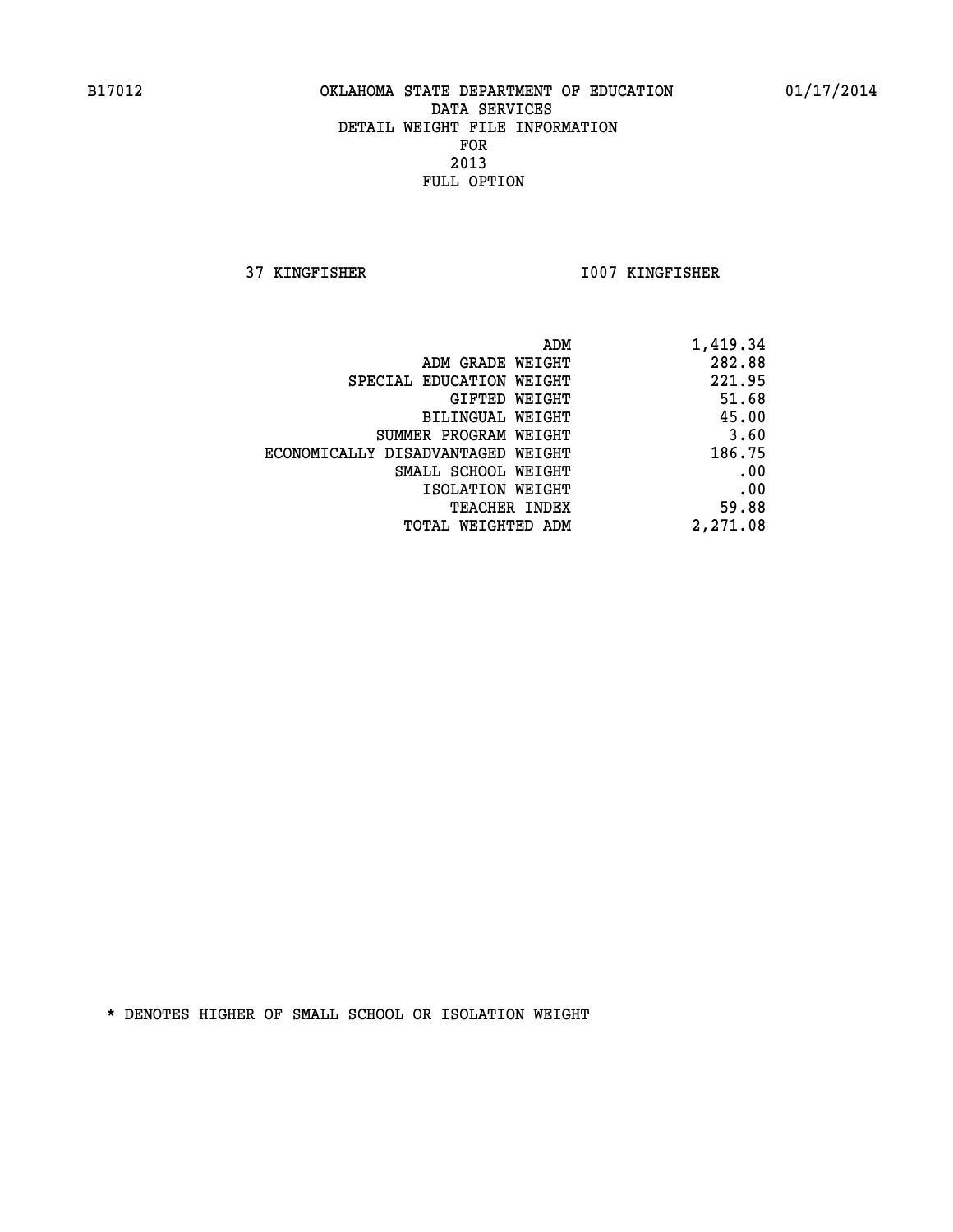**37 KINGFISHER I016 HENNESSEY** 

| 840.46   |
|----------|
| 131.75   |
| 109.05   |
| 39.44    |
| 84.00    |
| .00      |
| 168.00   |
| .00      |
| .00      |
| 11.86    |
| 1,384.56 |
|          |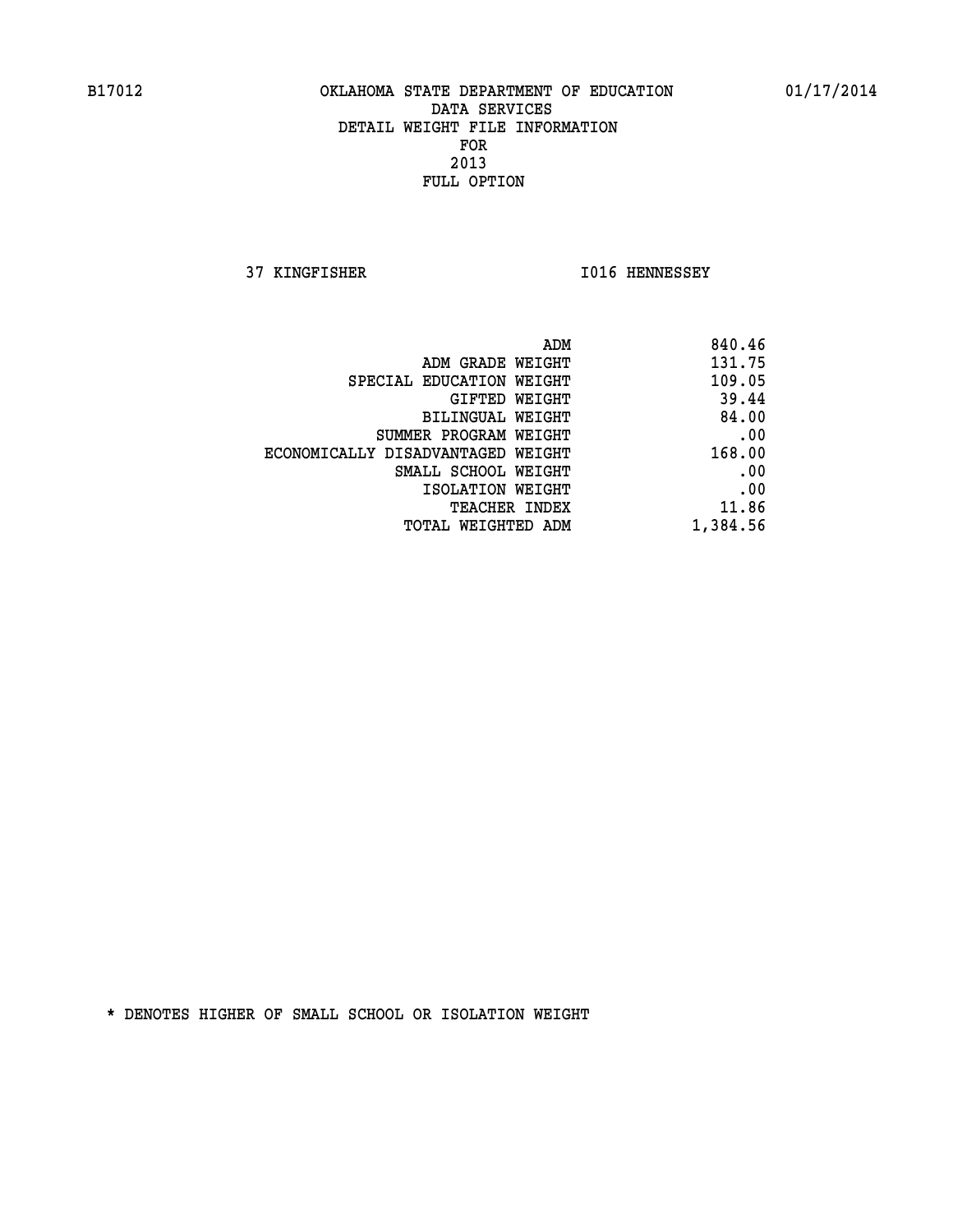**37 KINGFISHER 1089 CASHION** 

|                                   | ADM | 481.13  |
|-----------------------------------|-----|---------|
| ADM GRADE WEIGHT                  |     | 87.68   |
| SPECIAL EDUCATION WEIGHT          |     | 55.20   |
| GIFTED WEIGHT                     |     | 12.92   |
| BILINGUAL WEIGHT                  |     | 1.50    |
| SUMMER PROGRAM WEIGHT             |     | .00     |
| ECONOMICALLY DISADVANTAGED WEIGHT |     | 37.50   |
| SMALL SCHOOL WEIGHT               |     | $8.71*$ |
| ISOLATION WEIGHT                  |     | .00     |
| TEACHER INDEX                     |     | 5.09    |
| TOTAL WEIGHTED ADM                |     | 689.73  |
|                                   |     |         |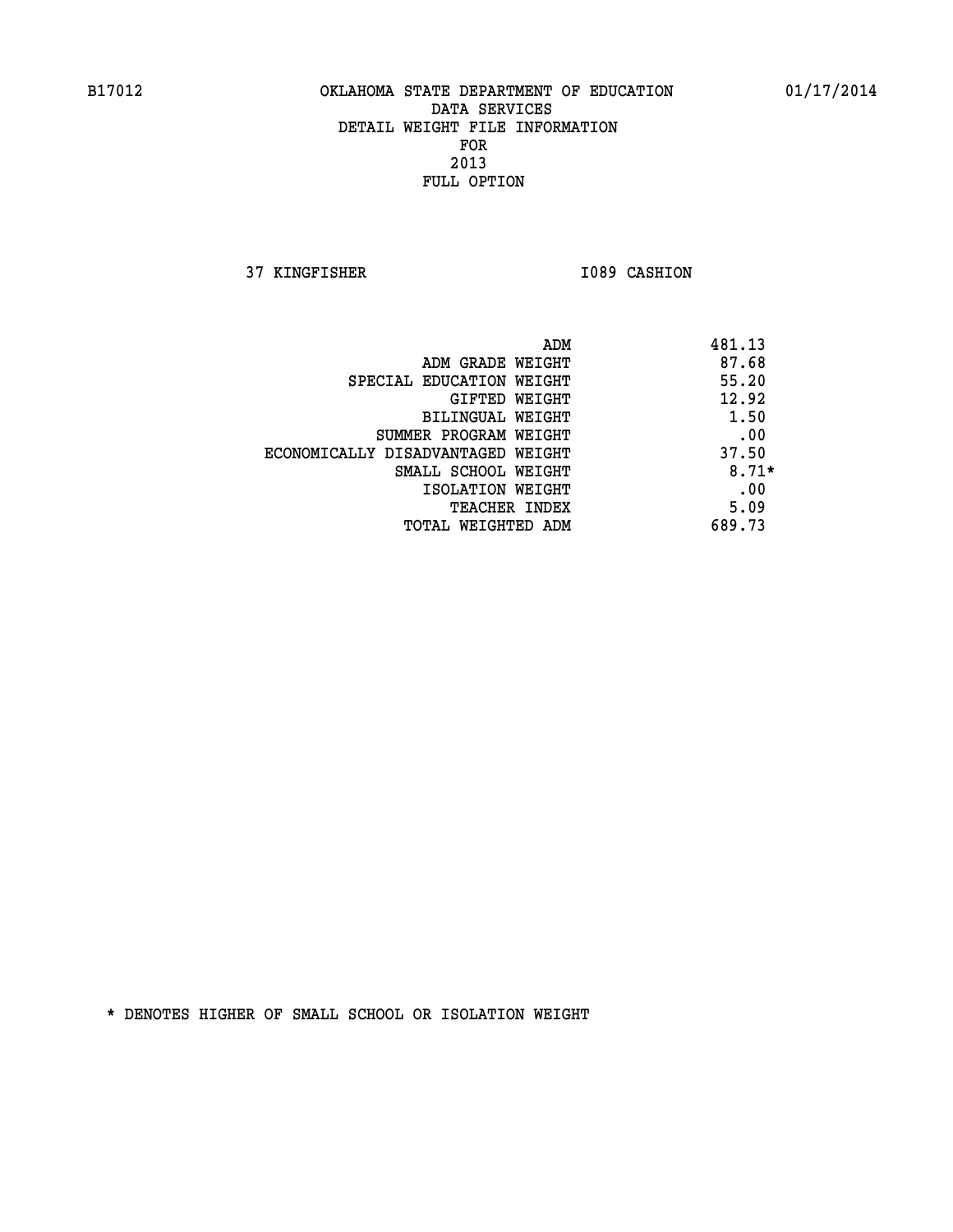**37 KINGFISHER I105 OKARCHE** 

|                                   | ADM | 283.38   |
|-----------------------------------|-----|----------|
| ADM GRADE WEIGHT                  |     | 54.63    |
| SPECIAL EDUCATION WEIGHT          |     | 49.30    |
| GIFTED WEIGHT                     |     | 8.50     |
| BILINGUAL WEIGHT                  |     | 1.25     |
| SUMMER PROGRAM WEIGHT             |     | .00      |
| ECONOMICALLY DISADVANTAGED WEIGHT |     | 18.00    |
| SMALL SCHOOL WEIGHT               |     | $26.32*$ |
| ISOLATION WEIGHT                  |     | 23.41    |
| TEACHER INDEX                     |     | 24.60    |
| TOTAL WEIGHTED ADM                |     | 465.98   |
|                                   |     |          |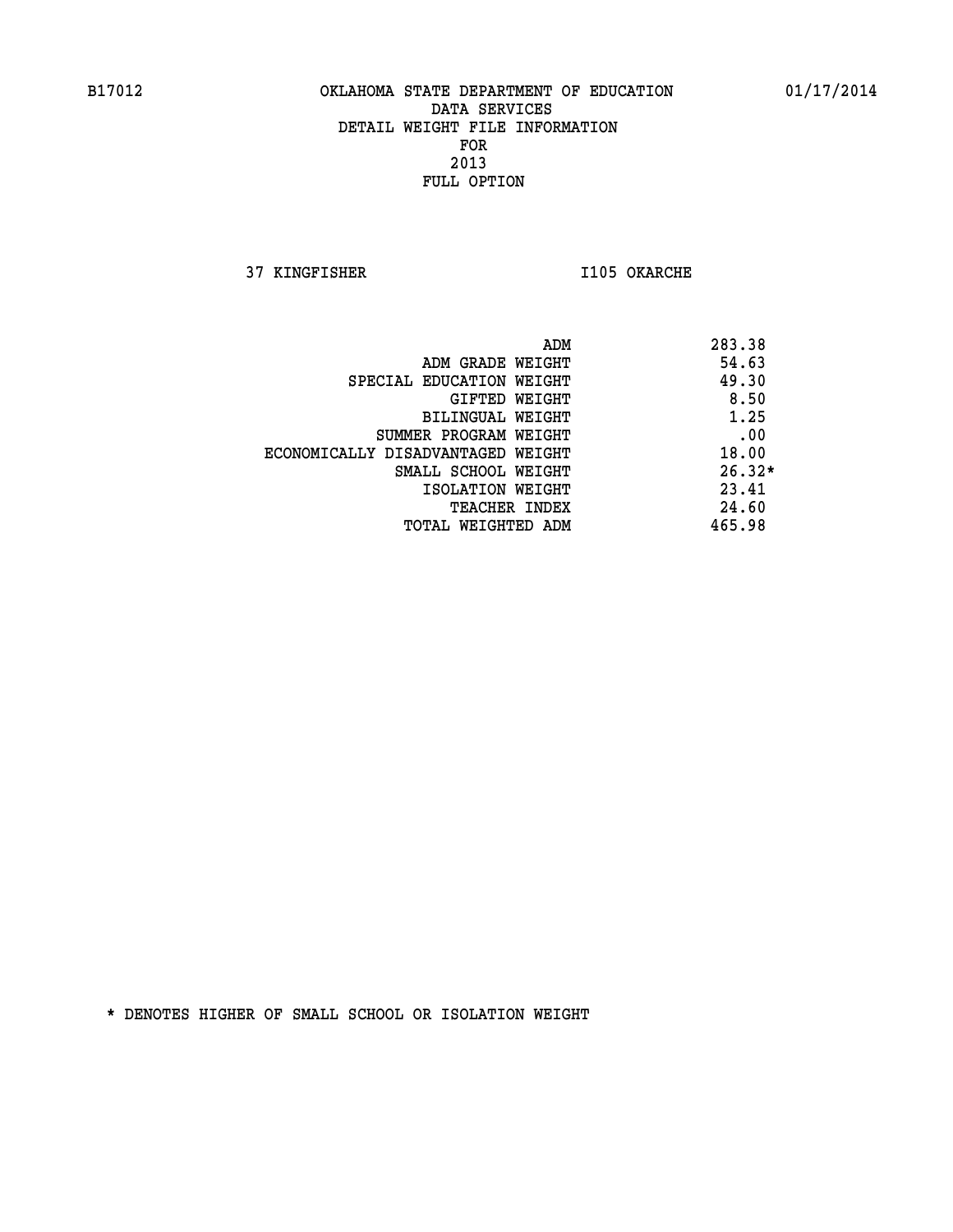**38 KIOWA I001 HOBART** 

| 818.28                                                                                                                                                                                                                            |
|-----------------------------------------------------------------------------------------------------------------------------------------------------------------------------------------------------------------------------------|
| 167.18                                                                                                                                                                                                                            |
| 61.95                                                                                                                                                                                                                             |
| 17.34                                                                                                                                                                                                                             |
| 8.50                                                                                                                                                                                                                              |
| .00                                                                                                                                                                                                                               |
| 136.50                                                                                                                                                                                                                            |
| .00                                                                                                                                                                                                                               |
| .00                                                                                                                                                                                                                               |
| 69.56                                                                                                                                                                                                                             |
| 1,279.31                                                                                                                                                                                                                          |
| ADM GRADE WEIGHT<br>SPECIAL EDUCATION WEIGHT<br>GIFTED WEIGHT<br>BILINGUAL WEIGHT<br>SUMMER PROGRAM WEIGHT<br>ECONOMICALLY DISADVANTAGED WEIGHT<br>SMALL SCHOOL WEIGHT<br>ISOLATION WEIGHT<br>TEACHER INDEX<br>TOTAL WEIGHTED ADM |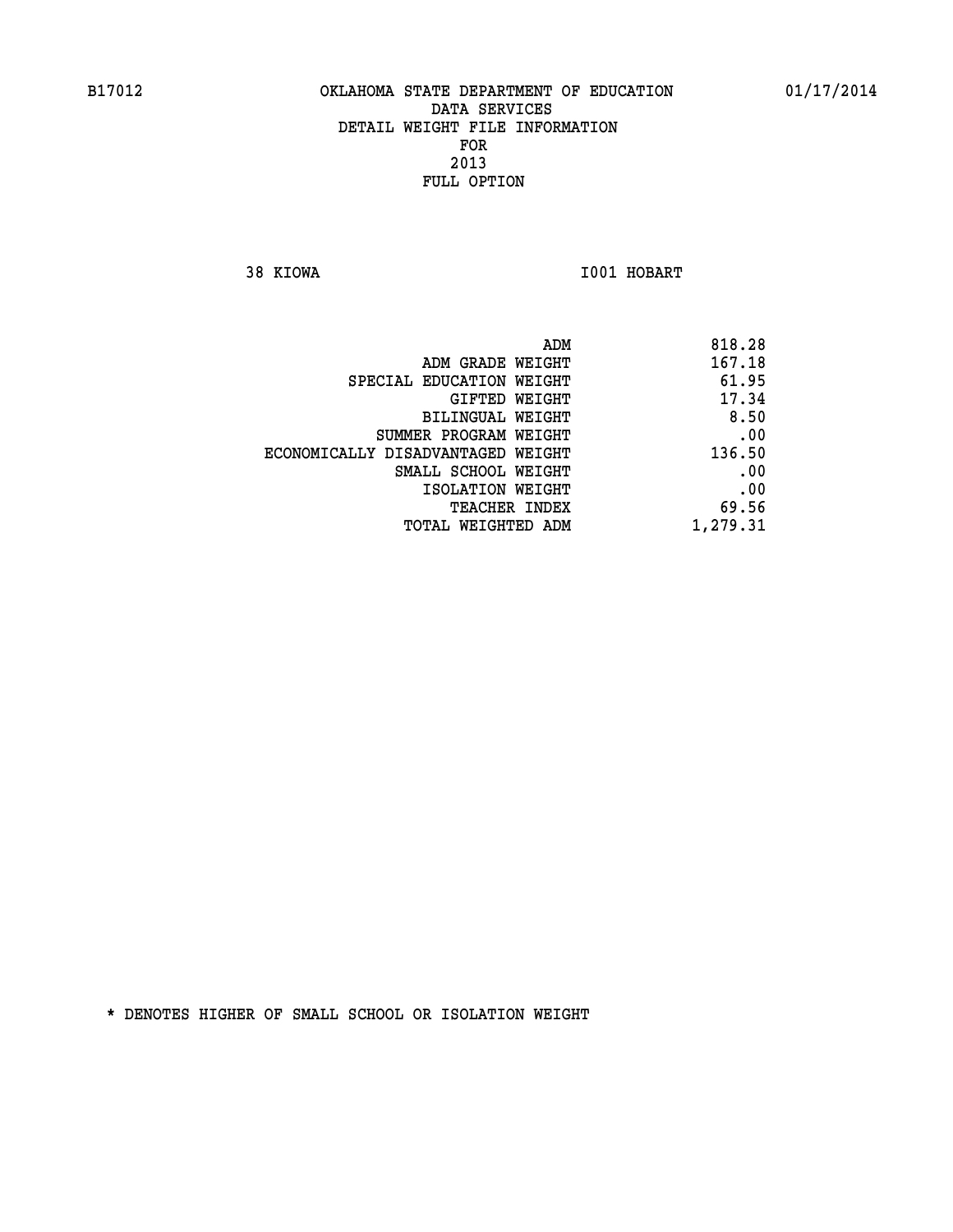**38 KIOWA I002 LONE WOLF** 

|                                   | ADM | 82.82    |
|-----------------------------------|-----|----------|
| ADM GRADE WEIGHT                  |     | 17.39    |
| SPECIAL EDUCATION WEIGHT          |     | 11.55    |
| GIFTED WEIGHT                     |     | 2.04     |
| BILINGUAL WEIGHT                  |     | .00      |
| SUMMER PROGRAM WEIGHT             |     | .00      |
| ECONOMICALLY DISADVANTAGED WEIGHT |     | 16.50    |
| SMALL SCHOOL WEIGHT               |     | 13.97    |
| ISOLATION WEIGHT                  |     | $15.11*$ |
| TEACHER INDEX                     |     | 5.58     |
| TOTAL WEIGHTED ADM                |     | 150.99   |
|                                   |     |          |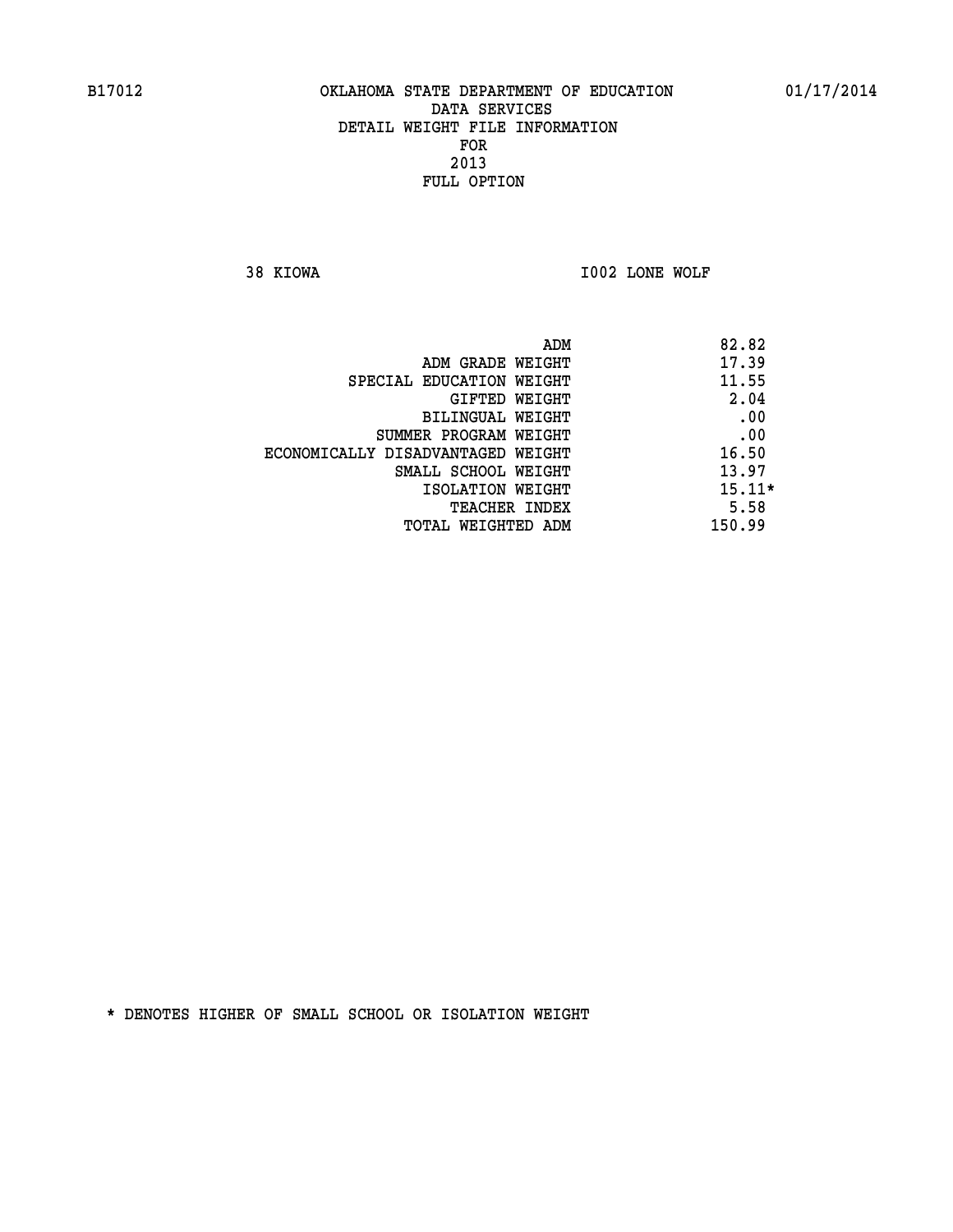**38 KIOWA I003 MOUNTAIN VIEW-GOTEBO** 

|                                   | 260.29<br>ADM |
|-----------------------------------|---------------|
| ADM GRADE WEIGHT                  | 51.14         |
| SPECIAL EDUCATION WEIGHT          | 27.05         |
| GIFTED WEIGHT                     | 10.88         |
| BILINGUAL WEIGHT                  | .00           |
| SUMMER PROGRAM WEIGHT             | .00           |
| ECONOMICALLY DISADVANTAGED WEIGHT | 44.75         |
| SMALL SCHOOL WEIGHT               | 26.44         |
| ISOLATION WEIGHT                  | $150.97*$     |
| <b>TEACHER INDEX</b>              | 10.97         |
| TOTAL WEIGHTED ADM                | 556.05        |
|                                   |               |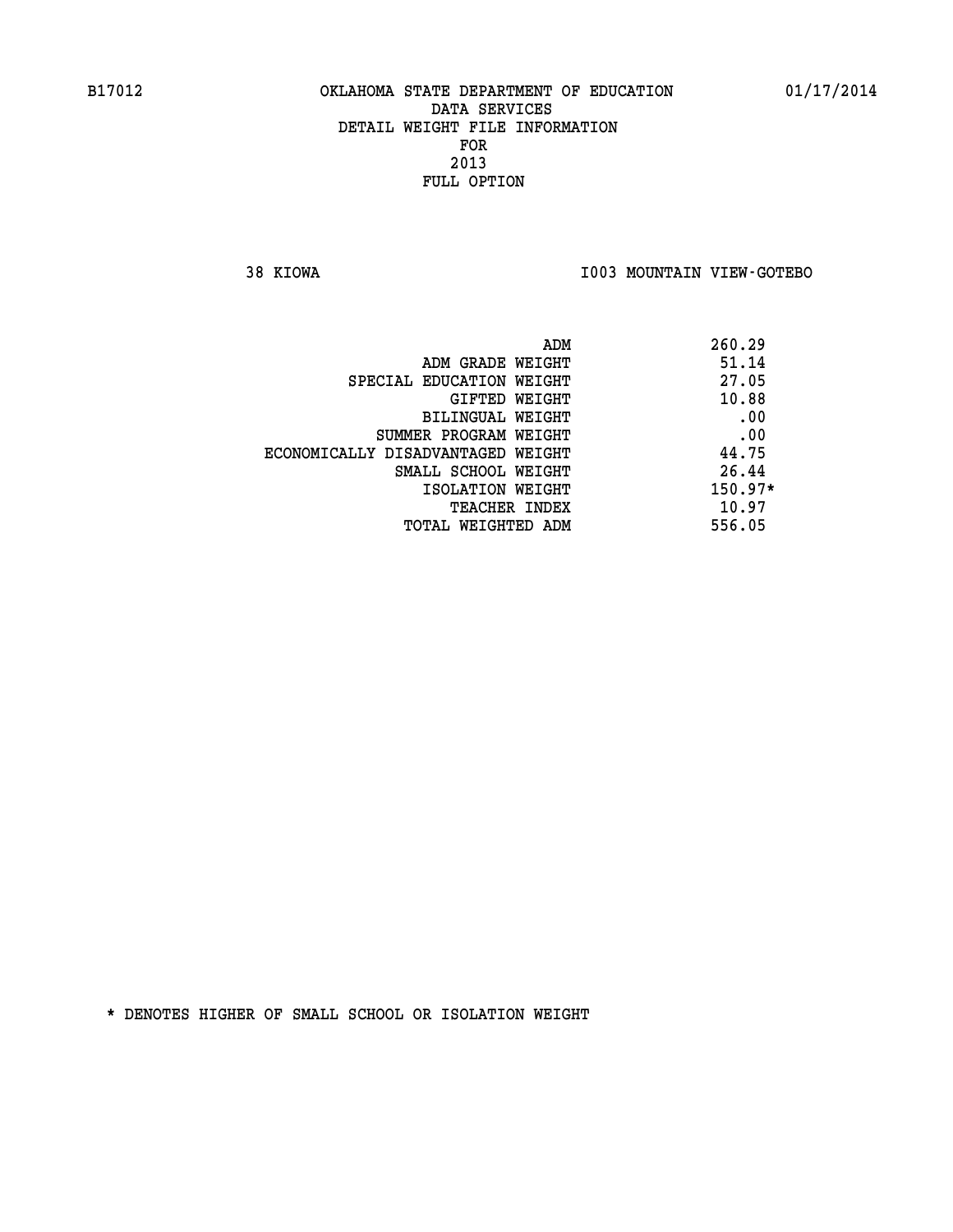**38 KIOWA I004 SNYDER** 

|                                   | ADM | 488.58    |
|-----------------------------------|-----|-----------|
| ADM GRADE WEIGHT                  |     | 97.13     |
| SPECIAL EDUCATION WEIGHT          |     | 76.80     |
| GIFTED WEIGHT                     |     | 16.32     |
| BILINGUAL WEIGHT                  |     | .25       |
| SUMMER PROGRAM WEIGHT             |     | .00       |
| ECONOMICALLY DISADVANTAGED WEIGHT |     | 90.25     |
| SMALL SCHOOL WEIGHT               |     | 7.47      |
| ISOLATION WEIGHT                  |     | $195.43*$ |
| <b>TEACHER INDEX</b>              |     | 33.26     |
| TOTAL WEIGHTED ADM                |     | 998.02    |
|                                   |     |           |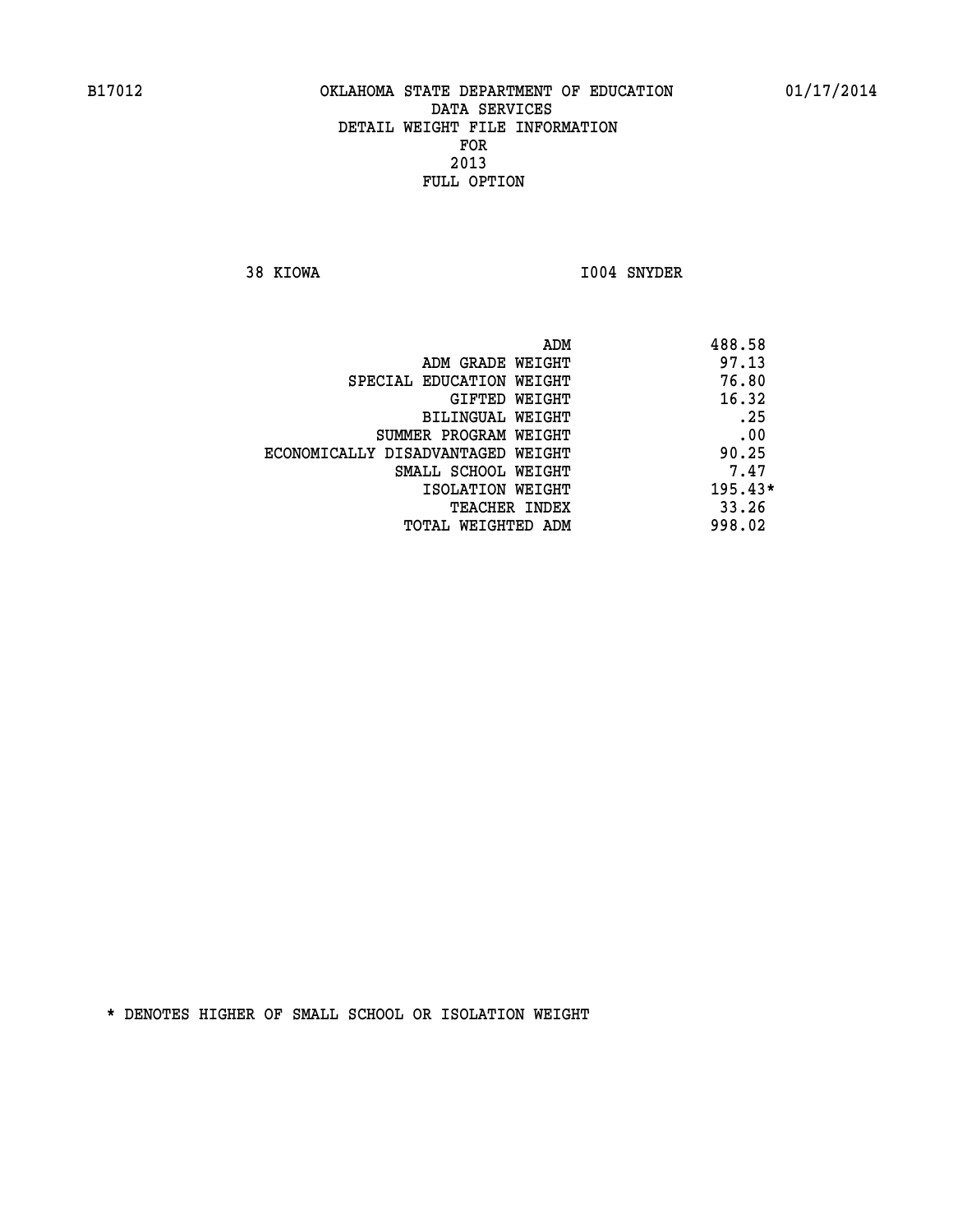**39 LATIMER 1001 WILBURTON** 

| 897.30   |
|----------|
| 178.30   |
| 114.25   |
| 24.82    |
| .50      |
| 1.20     |
| 120.25   |
| .00      |
| .00      |
| 12.08    |
| 1,348.70 |
|          |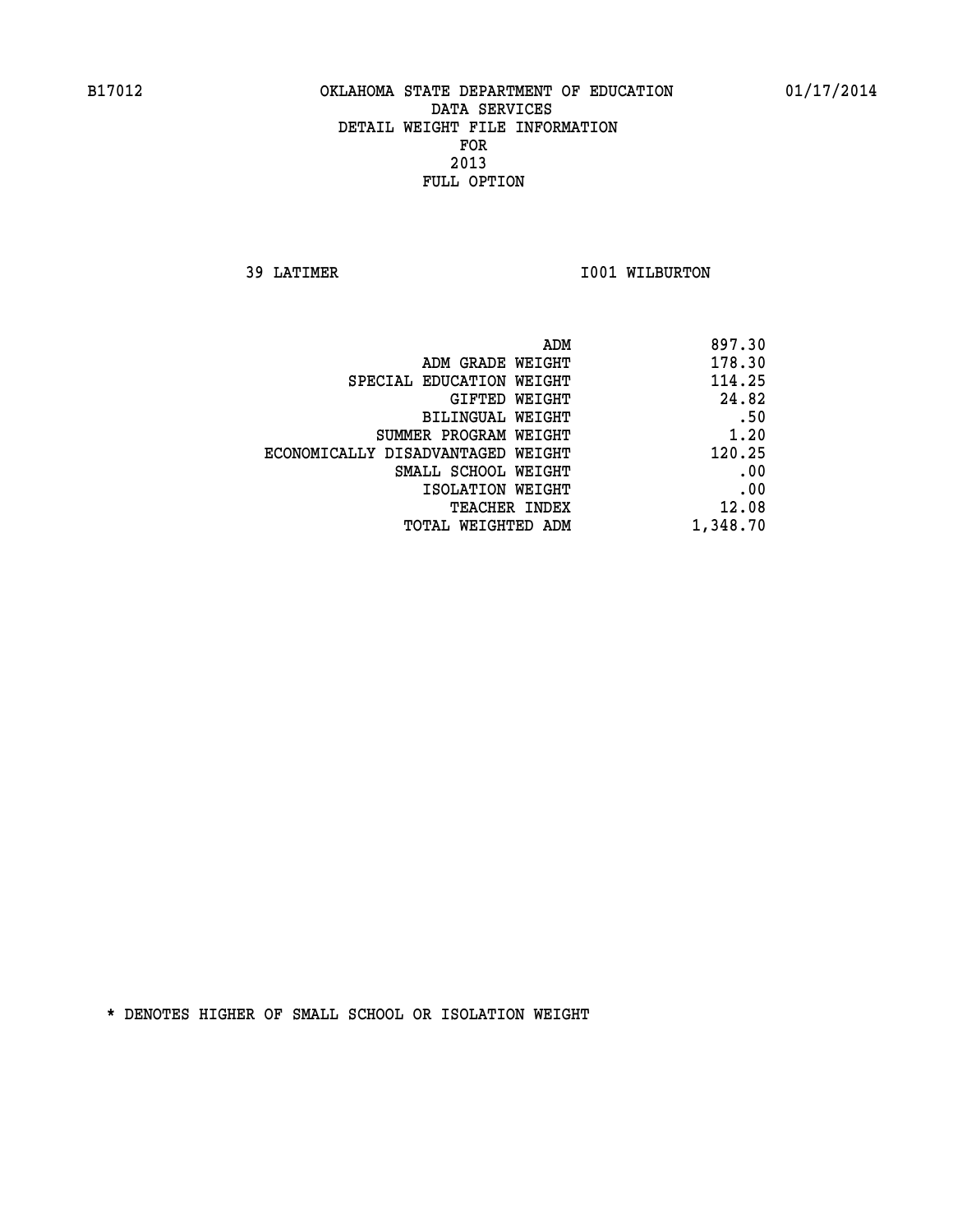**39 LATIMER I002 RED OAK** 

| ADM                               | 240.67   |
|-----------------------------------|----------|
| ADM GRADE WEIGHT                  | 46.70    |
| SPECIAL EDUCATION WEIGHT          | 24.80    |
| <b>GIFTED WEIGHT</b>              | 6.12     |
| BILINGUAL WEIGHT                  | .00      |
| SUMMER PROGRAM WEIGHT             | .00      |
| ECONOMICALLY DISADVANTAGED WEIGHT | 49.50    |
| SMALL SCHOOL WEIGHT               | $26.24*$ |
| ISOLATION WEIGHT                  | .00      |
| <b>TEACHER INDEX</b>              | 8.72     |
| TOTAL WEIGHTED ADM                | 402.75   |
|                                   |          |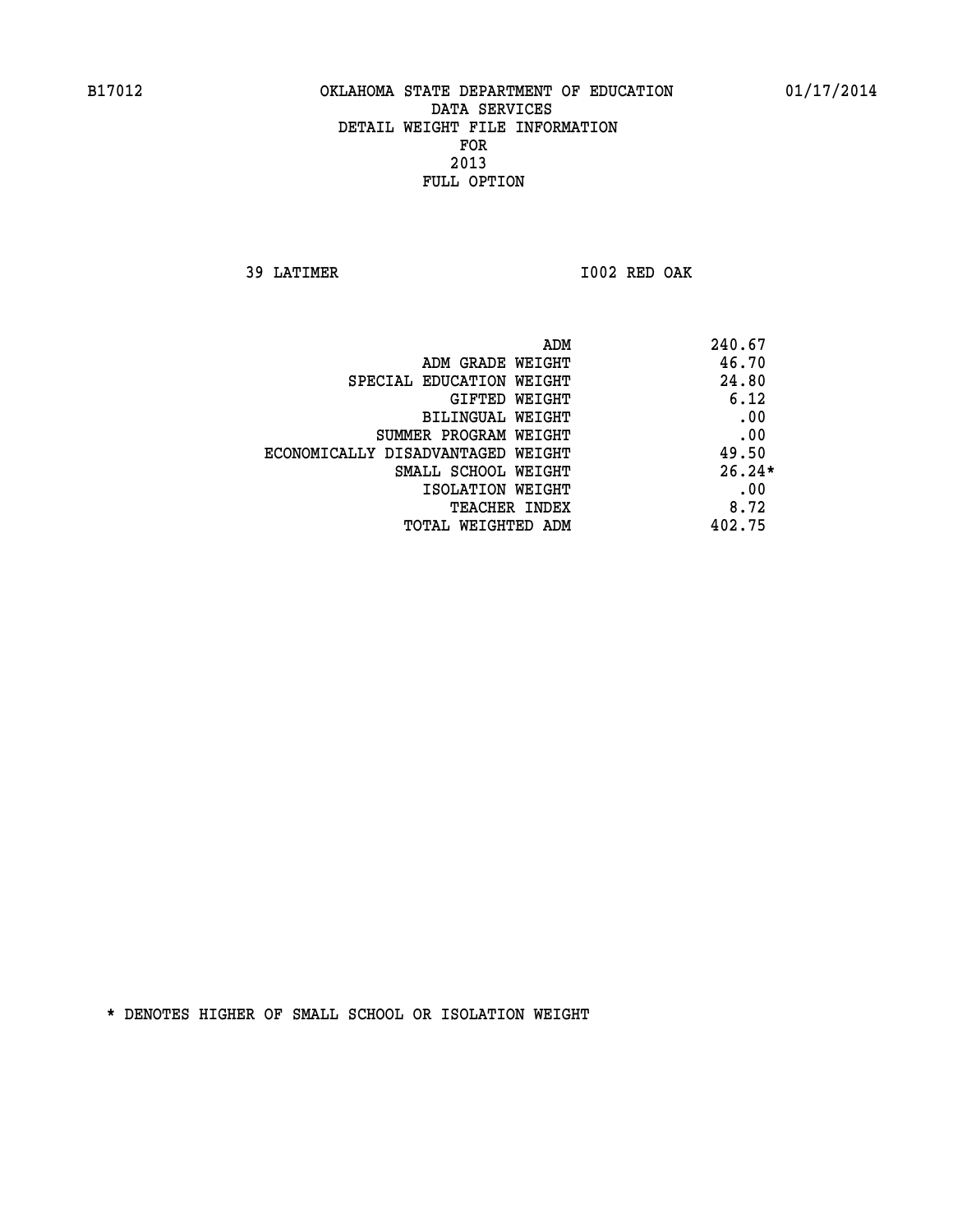**39 LATIMER I003 BUFFALO VALLEY** 

| ADM                               | 175.93   |
|-----------------------------------|----------|
| ADM GRADE WEIGHT                  | 31.48    |
| SPECIAL EDUCATION WEIGHT          | 17.90    |
| GIFTED WEIGHT                     | 5.78     |
| BILINGUAL WEIGHT                  | .75      |
| SUMMER PROGRAM WEIGHT             | .00      |
| ECONOMICALLY DISADVANTAGED WEIGHT | 36.75    |
| SMALL SCHOOL WEIGHT               | $23.48*$ |
| ISOLATION WEIGHT                  | 21.18    |
| <b>TEACHER INDEX</b>              | .00      |
| TOTAL WEIGHTED ADM                | 292.07   |
|                                   |          |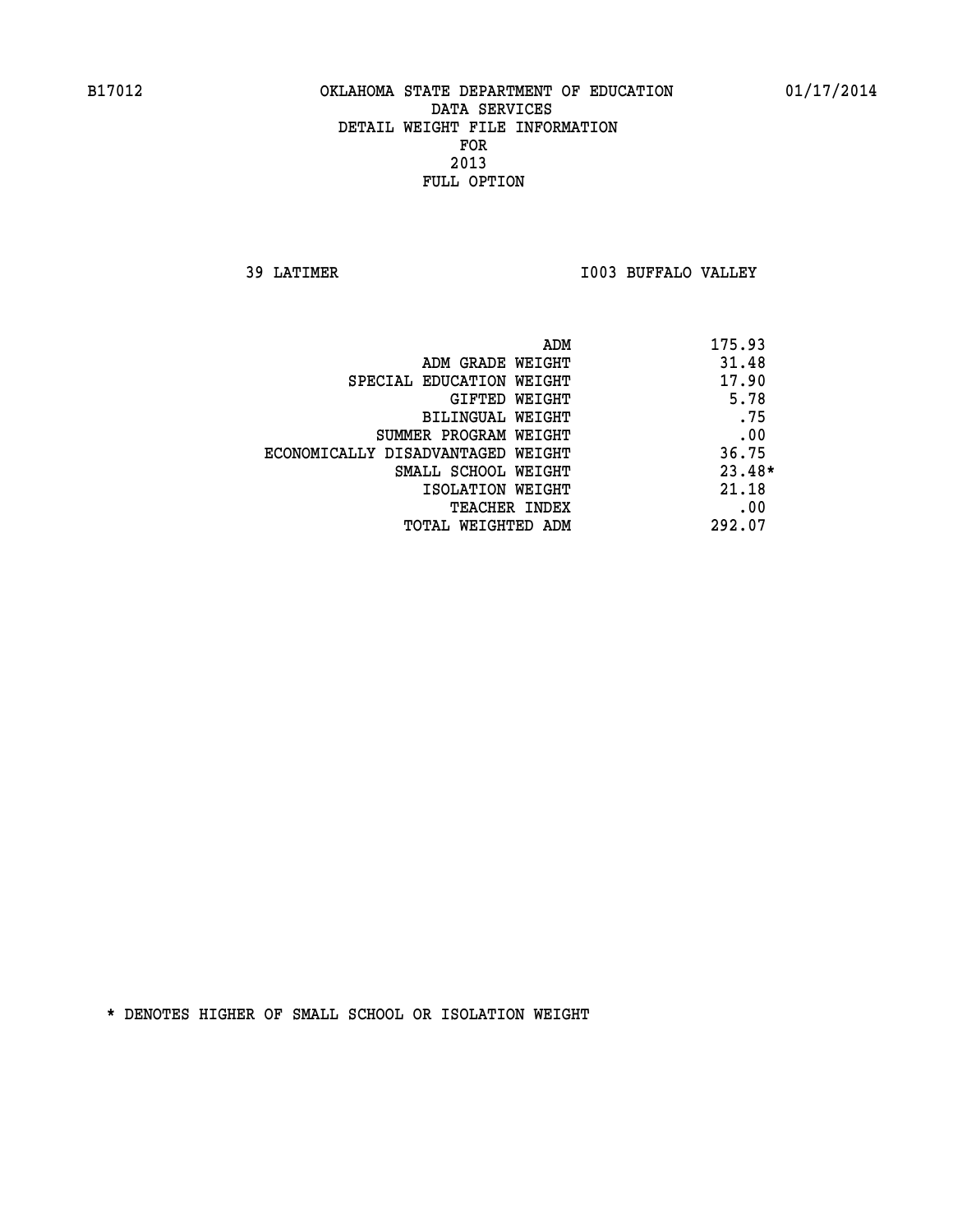**39 LATIMER I004 PANOLA** 

| ADM                               | 212.85   |
|-----------------------------------|----------|
| ADM GRADE WEIGHT                  | 42.95    |
| SPECIAL EDUCATION WEIGHT          | 27.25    |
| GIFTED WEIGHT                     | 3.06     |
| BILINGUAL WEIGHT                  | .00      |
| SUMMER PROGRAM WEIGHT             | .00      |
| ECONOMICALLY DISADVANTAGED WEIGHT | 38.50    |
| SMALL SCHOOL WEIGHT               | $25.44*$ |
| ISOLATION WEIGHT                  | .00      |
| <b>TEACHER INDEX</b>              | .00      |
| TOTAL WEIGHTED ADM                | 350.05   |
|                                   |          |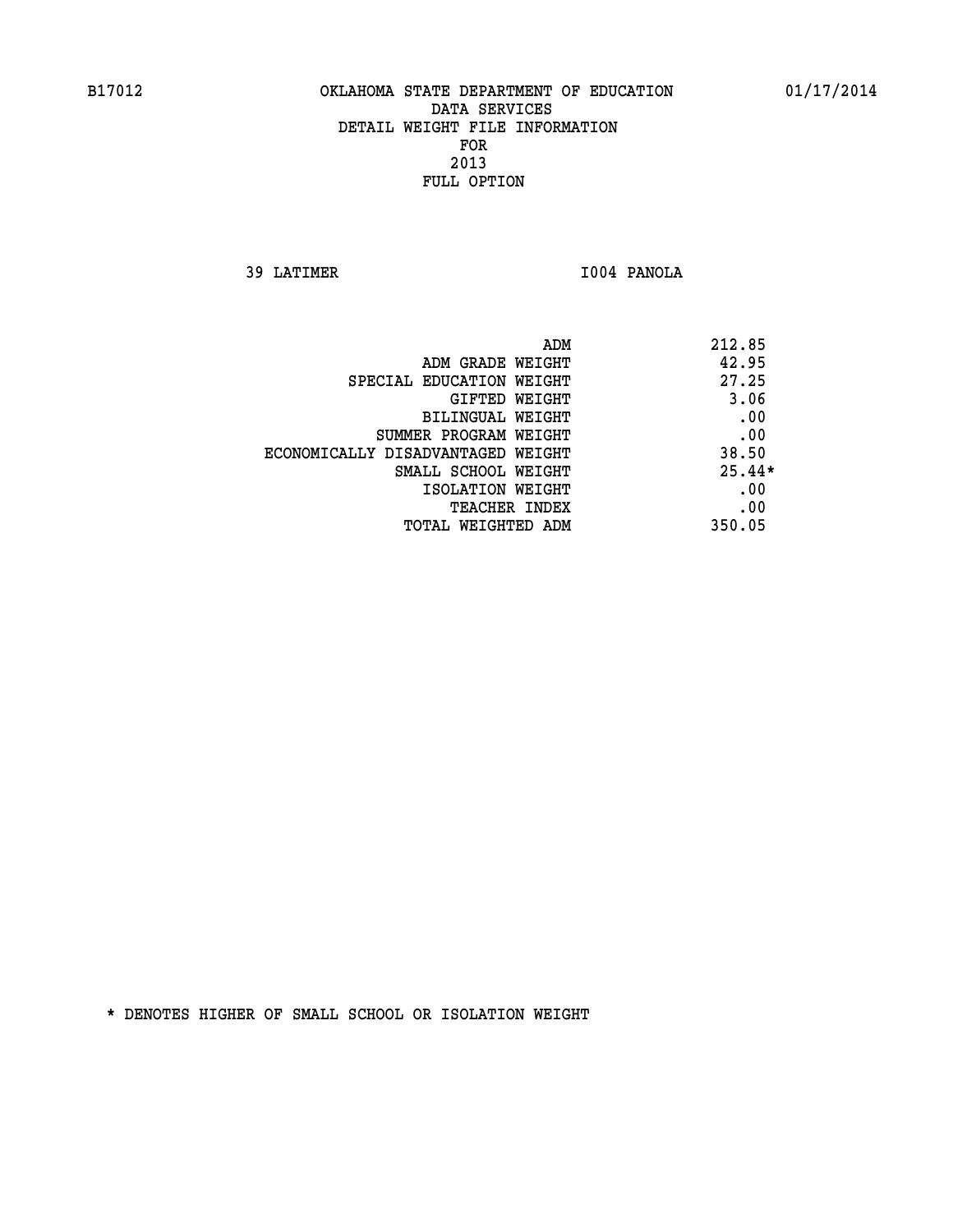**40 LE FLORE C004 SHADY POINT** 

| ADM                               | 123.30   |
|-----------------------------------|----------|
| ADM GRADE WEIGHT                  | 25.84    |
| SPECIAL EDUCATION WEIGHT          | 22.10    |
| GIFTED WEIGHT                     | 3.40     |
| BILINGUAL WEIGHT                  | .00      |
| SUMMER PROGRAM WEIGHT             | .00      |
| ECONOMICALLY DISADVANTAGED WEIGHT | 24.50    |
| SMALL SCHOOL WEIGHT               | $18.91*$ |
| ISOLATION WEIGHT                  | .00      |
| <b>TEACHER INDEX</b>              | .59      |
| TOTAL WEIGHTED ADM                | 218.64   |
|                                   |          |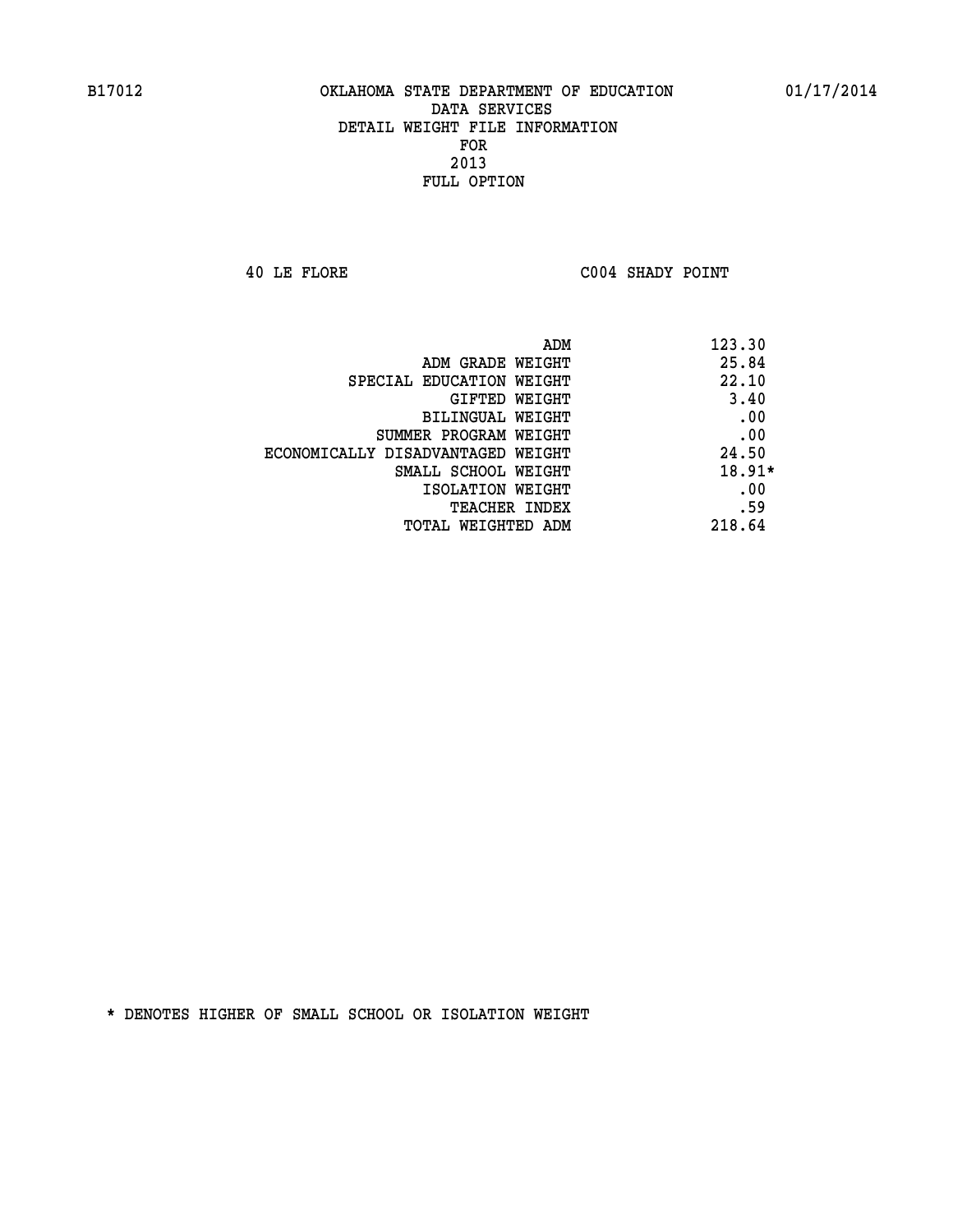**40 LE FLORE C011 MONROE** 

| ADM                               | 124.75   |
|-----------------------------------|----------|
| ADM GRADE WEIGHT                  | 23.25    |
| SPECIAL EDUCATION WEIGHT          | 15.55    |
| GIFTED WEIGHT                     | 3.40     |
| BILINGUAL WEIGHT                  | 1.75     |
| SUMMER PROGRAM WEIGHT             | .00      |
| ECONOMICALLY DISADVANTAGED WEIGHT | 25.25    |
| SMALL SCHOOL WEIGHT               | $19.07*$ |
| ISOLATION WEIGHT                  | .00      |
| <b>TEACHER INDEX</b>              | 1.46     |
| TOTAL WEIGHTED ADM                | 214.48   |
|                                   |          |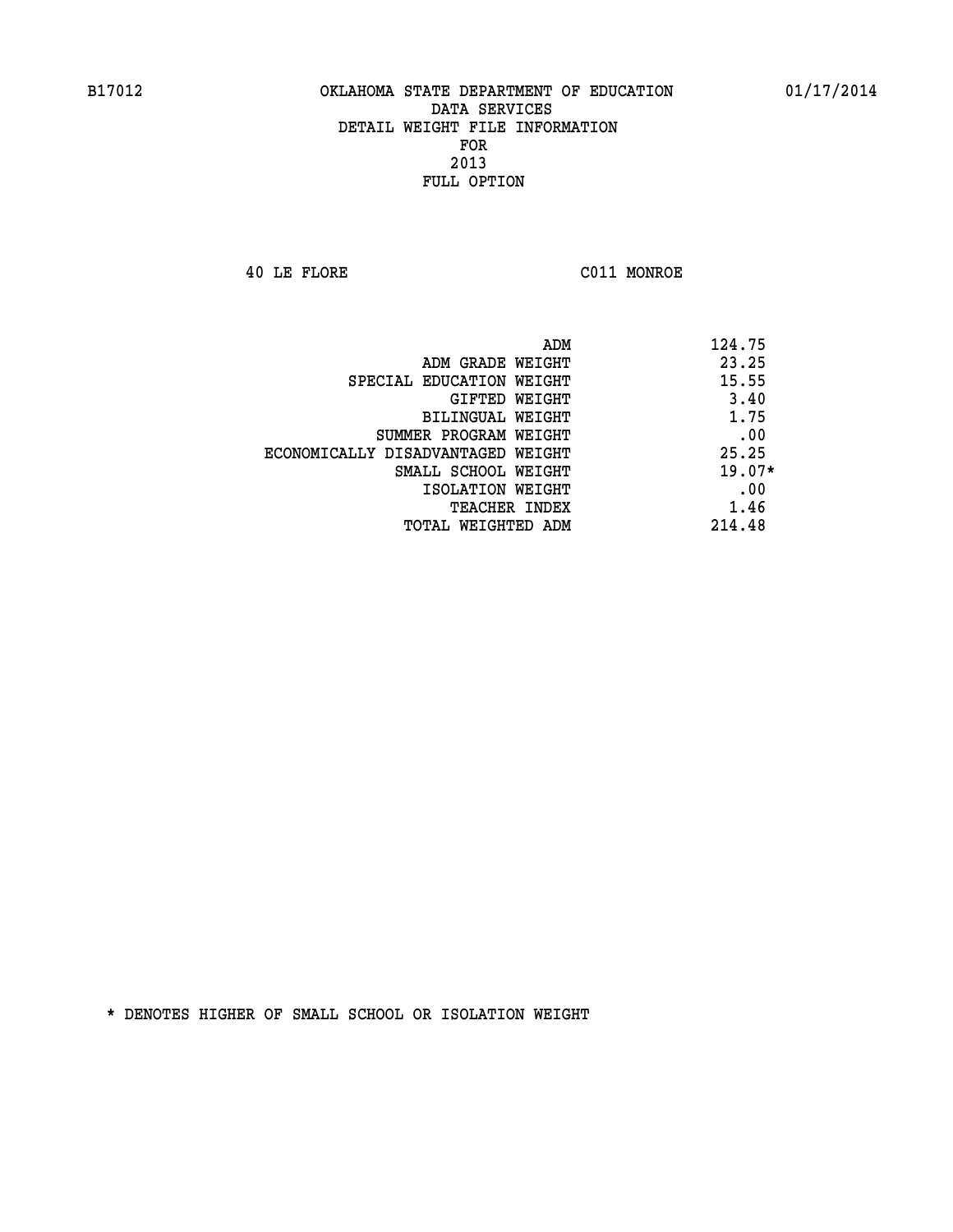**40 LE FLORE C014 HODGEN** 

| ADM                               | 286.56   |
|-----------------------------------|----------|
| ADM GRADE WEIGHT                  | 59.93    |
| SPECIAL EDUCATION WEIGHT          | 19.25    |
| GIFTED WEIGHT                     | 12.24    |
| <b>BILINGUAL WEIGHT</b>           | 1.75     |
| SUMMER PROGRAM WEIGHT             | .00      |
| ECONOMICALLY DISADVANTAGED WEIGHT | 61.25    |
| SMALL SCHOOL WEIGHT               | $26.27*$ |
| ISOLATION WEIGHT                  | 2.75     |
| <b>TEACHER INDEX</b>              | 19.57    |
| TOTAL WEIGHTED ADM                | 486.82   |
|                                   |          |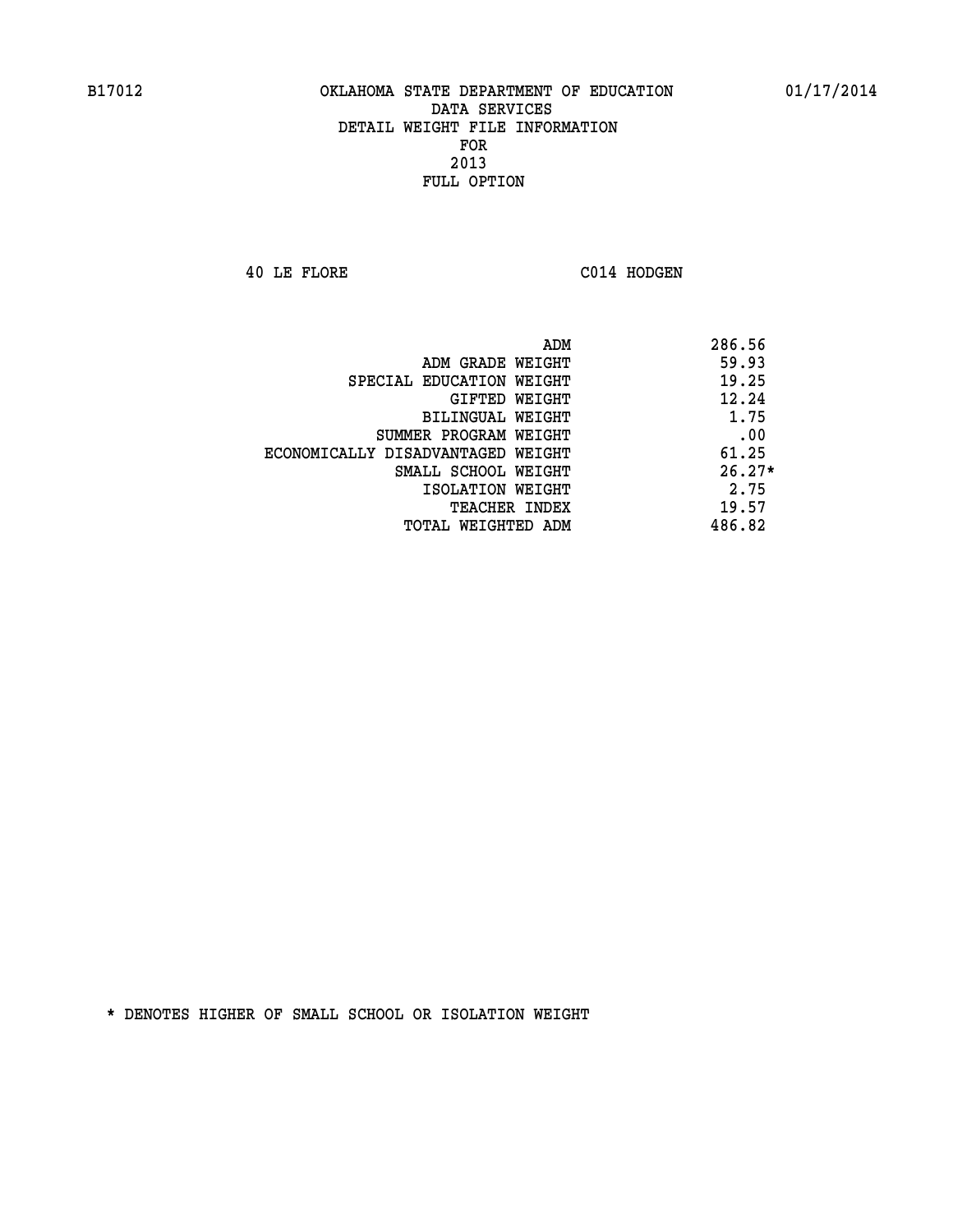**40 LE FLORE C039 FANSHAWE** 

| ADM                               | 74.55    |
|-----------------------------------|----------|
| ADM GRADE WEIGHT                  | 14.65    |
| SPECIAL EDUCATION WEIGHT          | 3.90     |
| GIFTED WEIGHT                     | 1.70     |
| BILINGUAL WEIGHT                  | .00      |
| SUMMER PROGRAM WEIGHT             | .00      |
| ECONOMICALLY DISADVANTAGED WEIGHT | 10.75    |
| SMALL SCHOOL WEIGHT               | $12.81*$ |
| ISOLATION WEIGHT                  | .00      |
| <b>TEACHER INDEX</b>              | .00      |
| TOTAL WEIGHTED ADM                | 118.36   |
|                                   |          |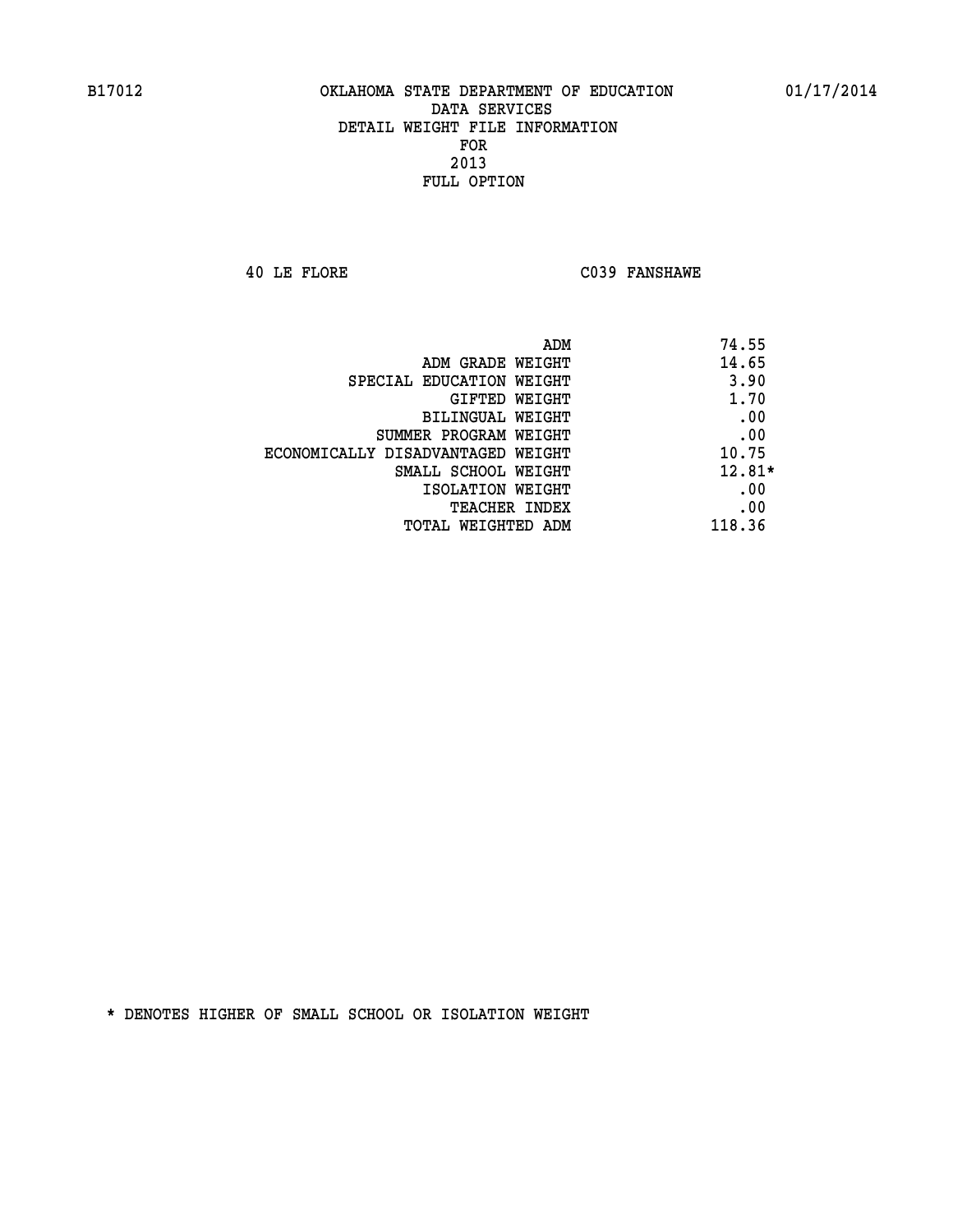**40 LE FLORE I002 SPIRO** 

|                                   | ADM<br>1,218.09 |     |
|-----------------------------------|-----------------|-----|
| ADM GRADE WEIGHT                  | 241.01          |     |
| SPECIAL EDUCATION WEIGHT          | 105.30          |     |
| GIFTED WEIGHT                     | 37.74           |     |
| <b>BILINGUAL WEIGHT</b>           |                 | .00 |
| SUMMER PROGRAM WEIGHT             |                 | .00 |
| ECONOMICALLY DISADVANTAGED WEIGHT | 214.25          |     |
| SMALL SCHOOL WEIGHT               |                 | .00 |
| ISOLATION WEIGHT                  |                 | .00 |
| TEACHER INDEX                     | 46.35           |     |
| TOTAL WEIGHTED ADM                | 1,862.74        |     |
|                                   |                 |     |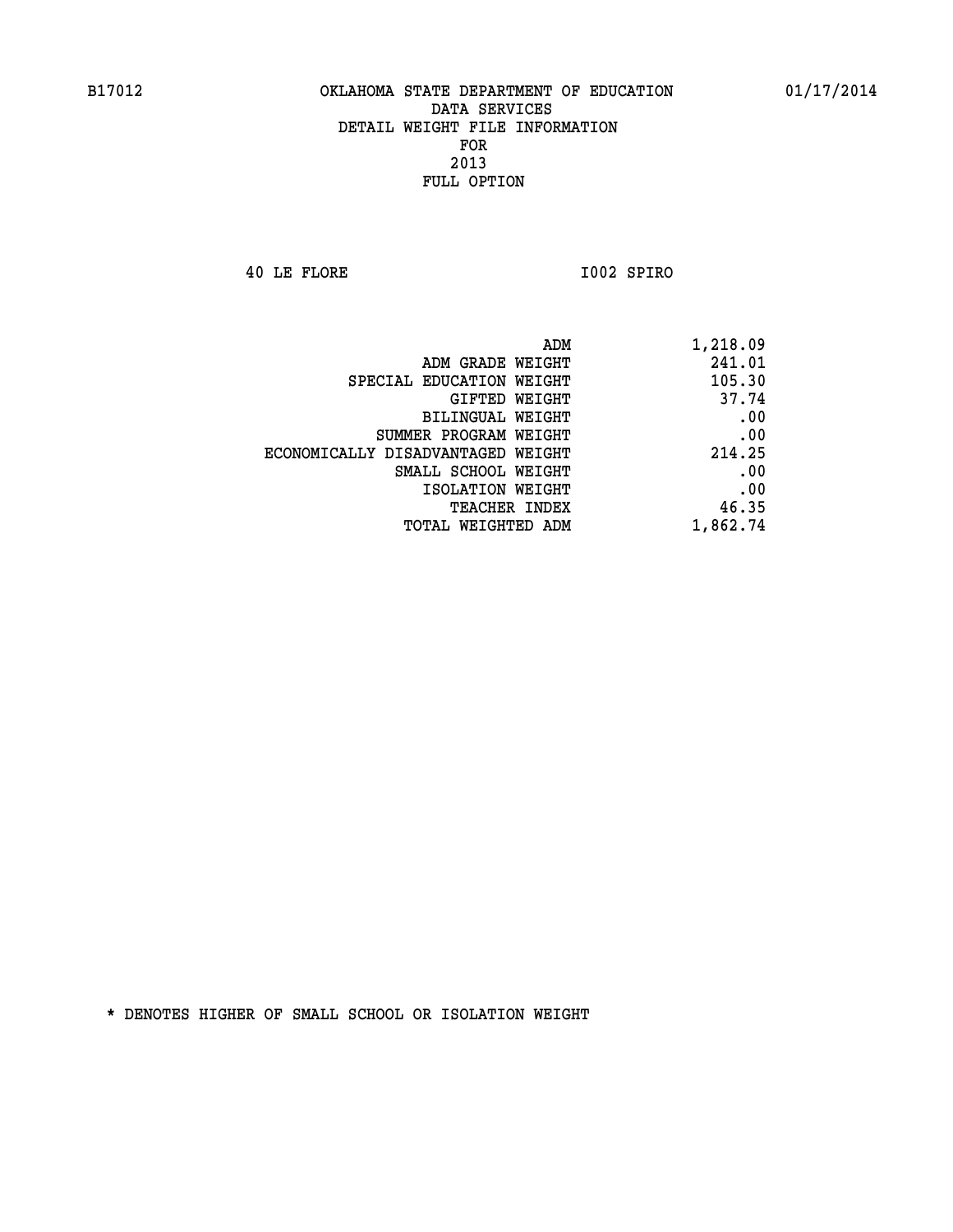**40 LE FLORE I003 HEAVENER** 

| ADM                               | 1,086.81 |
|-----------------------------------|----------|
| ADM GRADE WEIGHT                  | 215.35   |
| SPECIAL EDUCATION WEIGHT          | 109.75   |
| GIFTED WEIGHT                     | 35.70    |
| BILINGUAL WEIGHT                  | 85.00    |
| SUMMER PROGRAM WEIGHT             | .00      |
| ECONOMICALLY DISADVANTAGED WEIGHT | 221.25   |
| SMALL SCHOOL WEIGHT               | .00      |
| ISOLATION WEIGHT                  | .00      |
| <b>TEACHER INDEX</b>              | 13.86    |
| <b>TOTAL WEIGHTED ADM</b>         | 1,767.72 |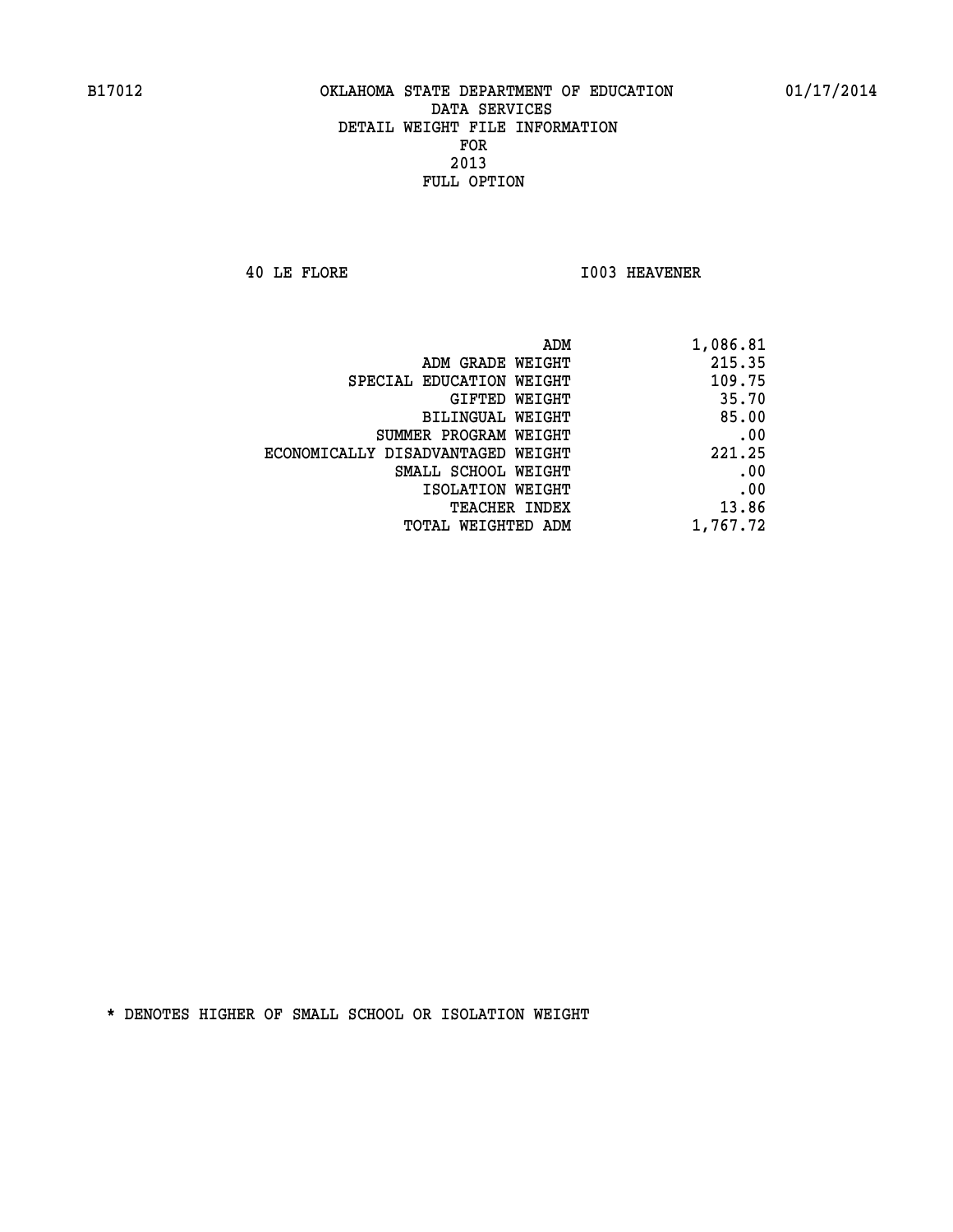**40 LE FLORE I007 POCOLA** 

| 811.41   |
|----------|
| 159.98   |
| 62.15    |
| 24.14    |
| 2.75     |
| .00      |
| 134.25   |
| .00      |
| .00      |
| .00      |
| 1,194.68 |
|          |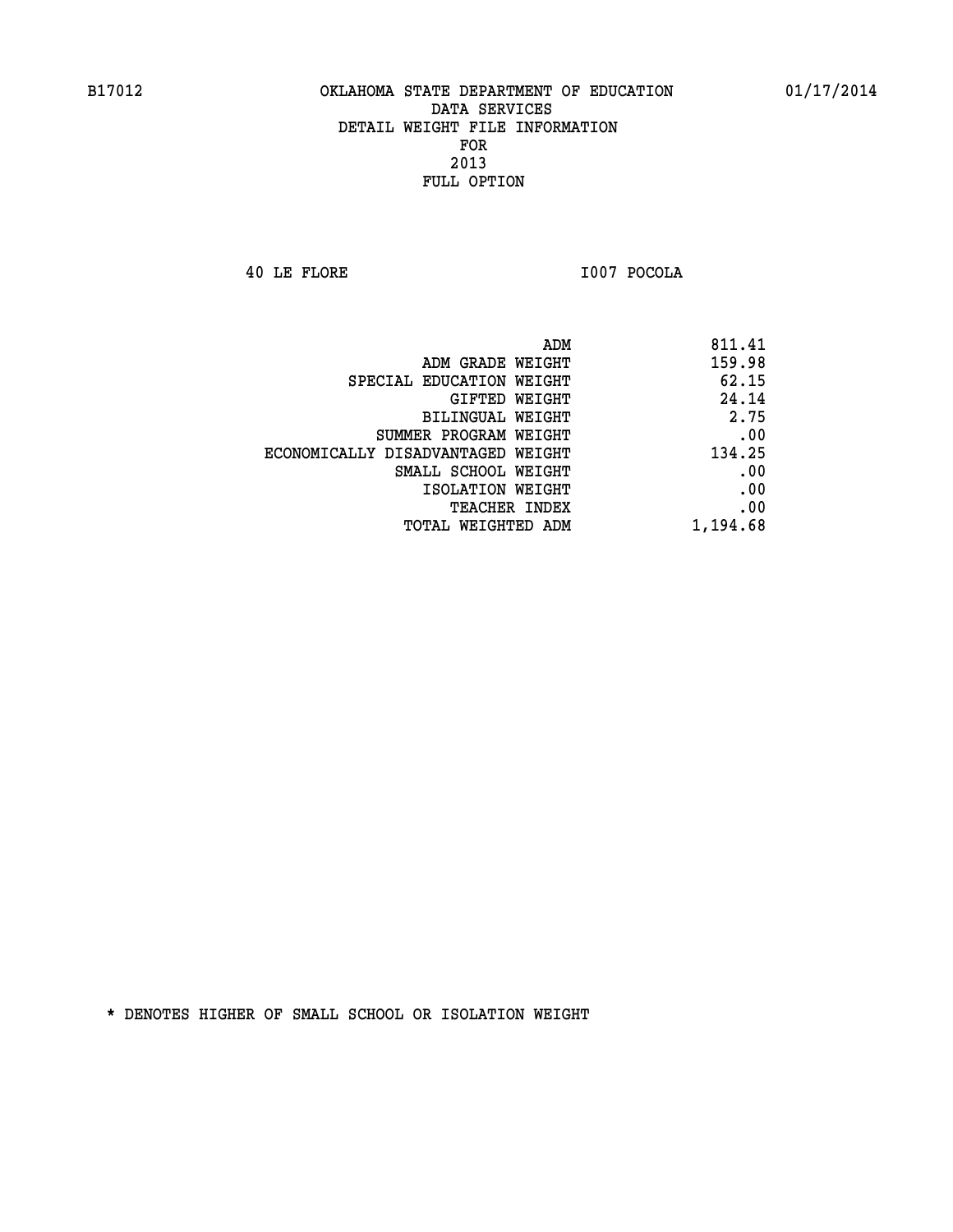**40 LE FLORE I016 LE FLORE** 

| ADM<br>225.69                              |  |
|--------------------------------------------|--|
| 42.79<br>ADM GRADE WEIGHT                  |  |
| 34.15<br>SPECIAL EDUCATION WEIGHT          |  |
| 6.12<br><b>GIFTED WEIGHT</b>               |  |
| .00<br>BILINGUAL WEIGHT                    |  |
| .00<br>SUMMER PROGRAM WEIGHT               |  |
| 42.75<br>ECONOMICALLY DISADVANTAGED WEIGHT |  |
| 25.88<br>SMALL SCHOOL WEIGHT               |  |
| $52.00*$<br>ISOLATION WEIGHT               |  |
| .00<br><b>TEACHER INDEX</b>                |  |
| 403.50<br>TOTAL WEIGHTED ADM               |  |
|                                            |  |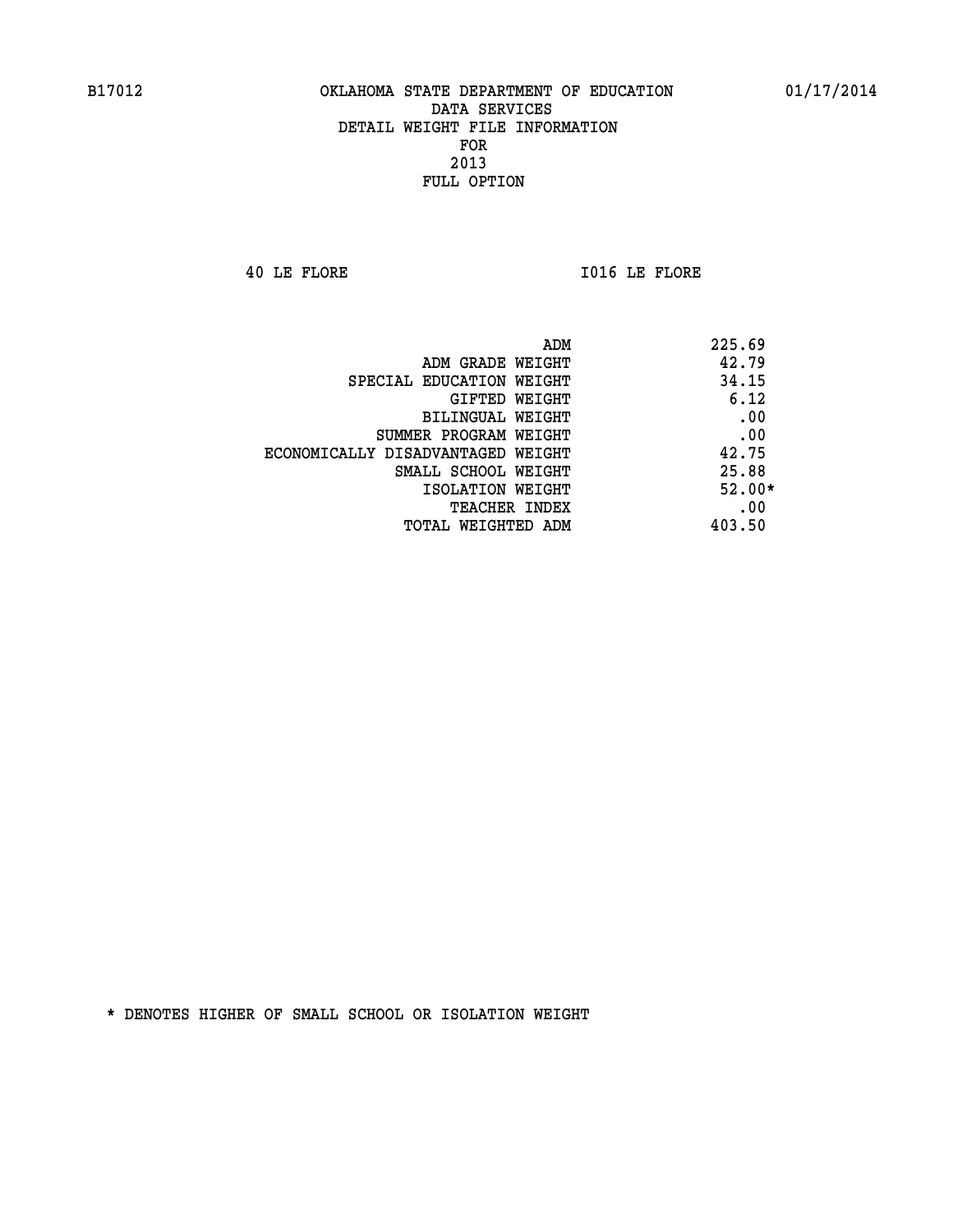**40 LE FLORE 1017 CAMERON** 

|                                   | ADM | 320.60   |
|-----------------------------------|-----|----------|
| ADM GRADE WEIGHT                  |     | 63.58    |
| SPECIAL EDUCATION WEIGHT          |     | 53.30    |
| GIFTED WEIGHT                     |     | 9.18     |
| BILINGUAL WEIGHT                  |     | 2.75     |
| SUMMER PROGRAM WEIGHT             |     | .00      |
| ECONOMICALLY DISADVANTAGED WEIGHT |     | 57.25    |
| SMALL SCHOOL WEIGHT               |     | $25.26*$ |
| ISOLATION WEIGHT                  |     | .00      |
| <b>TEACHER INDEX</b>              |     | .00      |
| TOTAL WEIGHTED ADM                |     | 531.92   |
|                                   |     |          |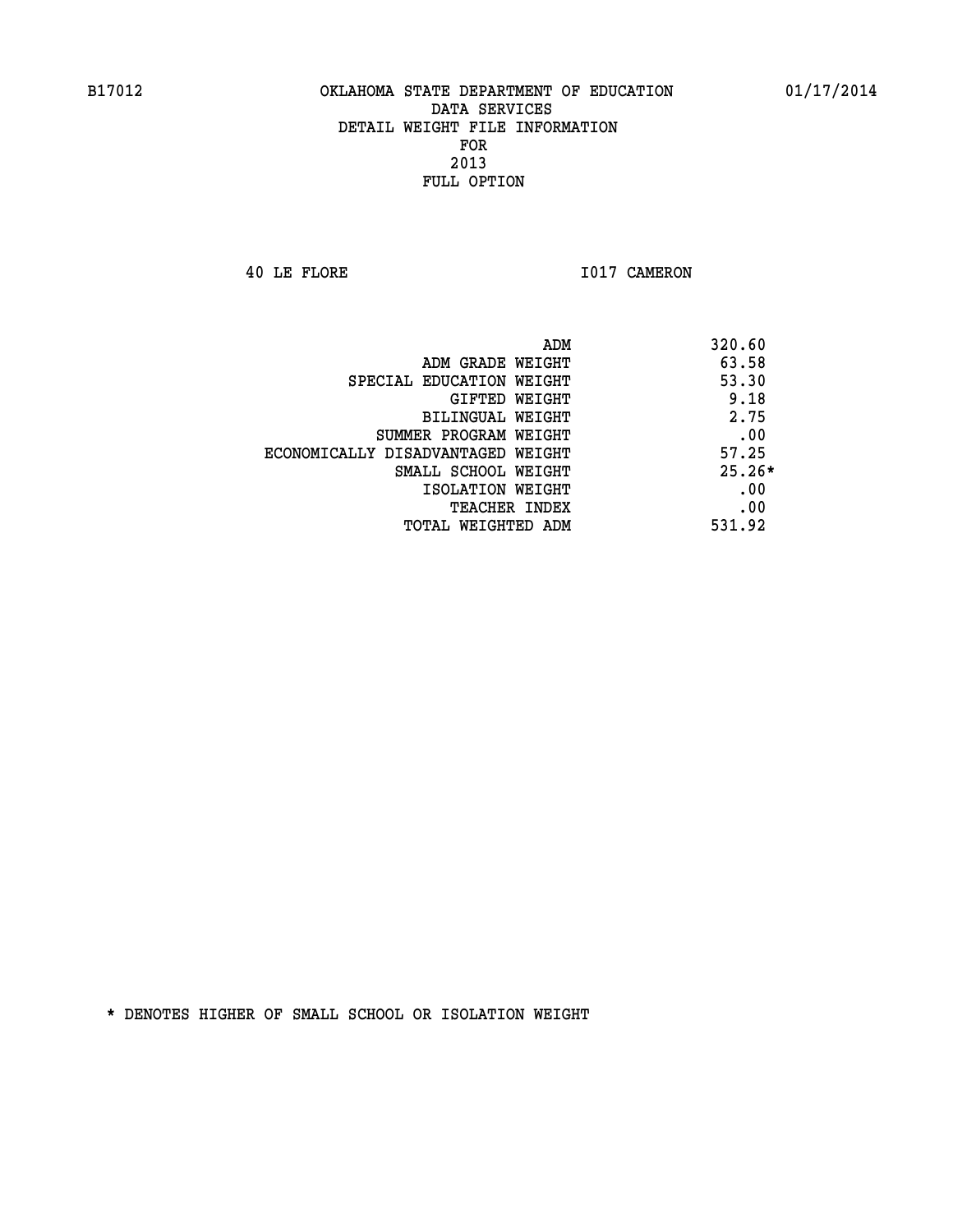**40 LE FLORE I020 PANAMA** 

| ADM                               | 689.73   |
|-----------------------------------|----------|
| ADM GRADE WEIGHT                  | 134.71   |
| SPECIAL EDUCATION WEIGHT          | 66.15    |
| GIFTED WEIGHT                     | 21.76    |
| BILINGUAL WEIGHT                  | 2.00     |
| SUMMER PROGRAM WEIGHT             | .00      |
| ECONOMICALLY DISADVANTAGED WEIGHT | 145.50   |
| SMALL SCHOOL WEIGHT               | .00      |
| ISOLATION WEIGHT                  | .00      |
| <b>TEACHER INDEX</b>              | .00      |
| TOTAL WEIGHTED ADM                | 1,059.85 |
|                                   |          |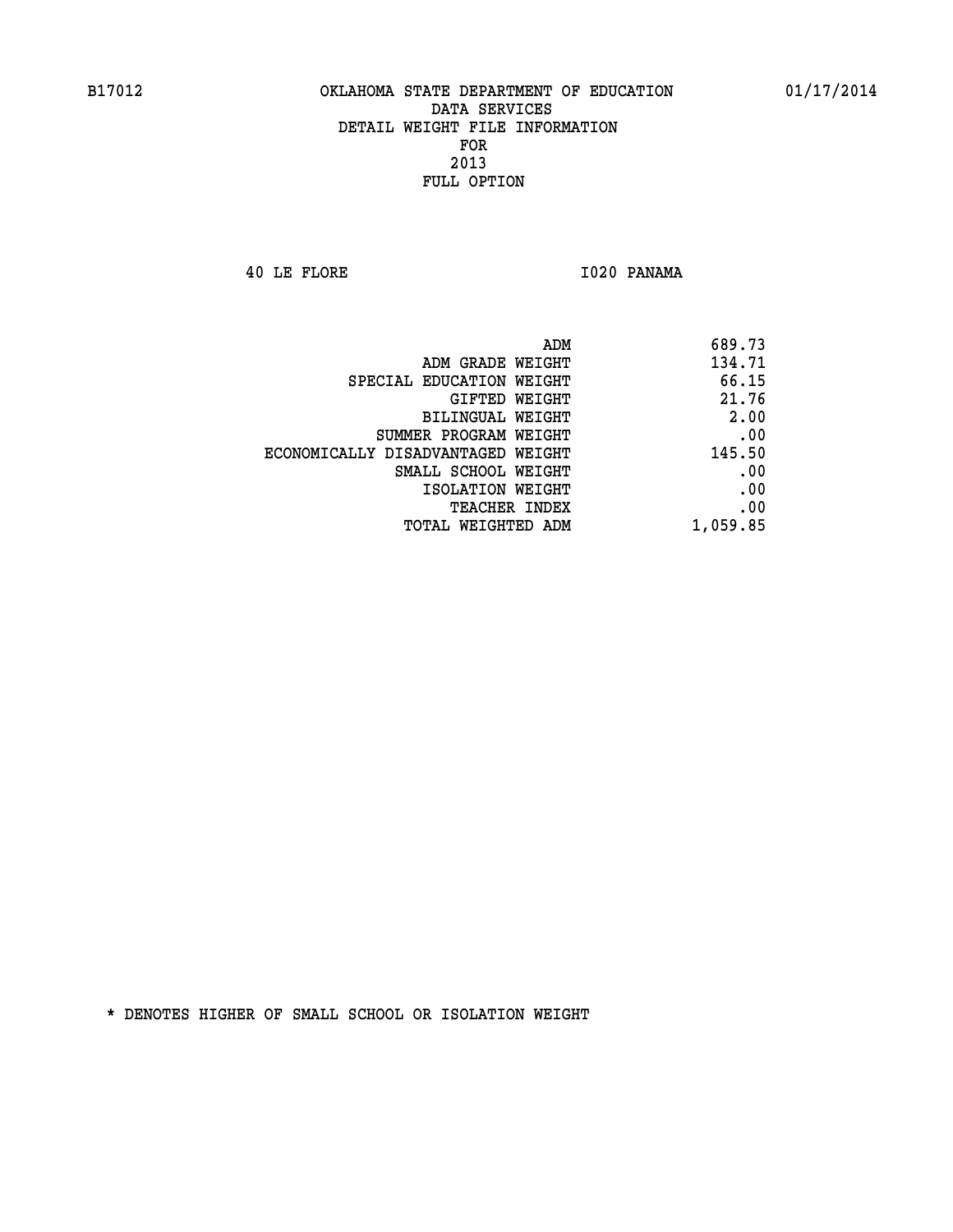**40 LE FLORE I026 BOKOSHE** 

| ADM                               | 216.84   |
|-----------------------------------|----------|
| ADM GRADE WEIGHT                  | 43.07    |
| SPECIAL EDUCATION WEIGHT          | 19.55    |
| <b>GIFTED WEIGHT</b>              | 6.12     |
| BILINGUAL WEIGHT                  | .00      |
| SUMMER PROGRAM WEIGHT             | .00      |
| ECONOMICALLY DISADVANTAGED WEIGHT | 47.25    |
| SMALL SCHOOL WEIGHT               | $25.59*$ |
| ISOLATION WEIGHT                  | .00      |
| <b>TEACHER INDEX</b>              | .00      |
| TOTAL WEIGHTED ADM                | 358.42   |
|                                   |          |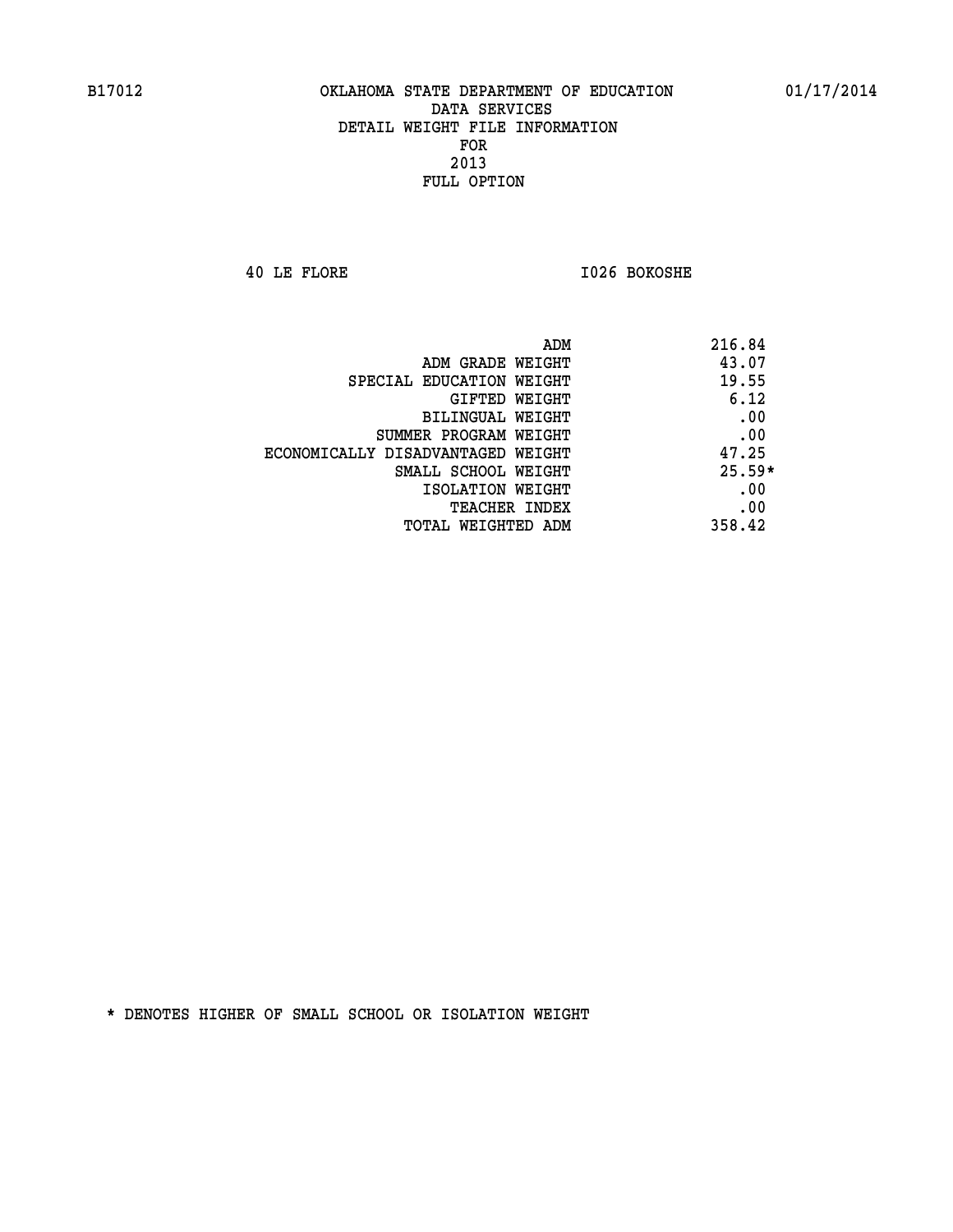**40 LE FLORE I029 POTEAU** 

| 2,361.04 |
|----------|
| 478.89   |
| 301.80   |
| 72.08    |
| 49.00    |
| .00      |
| 369.25   |
| .00      |
| .00      |
| 168.16   |
| 3,800.22 |
|          |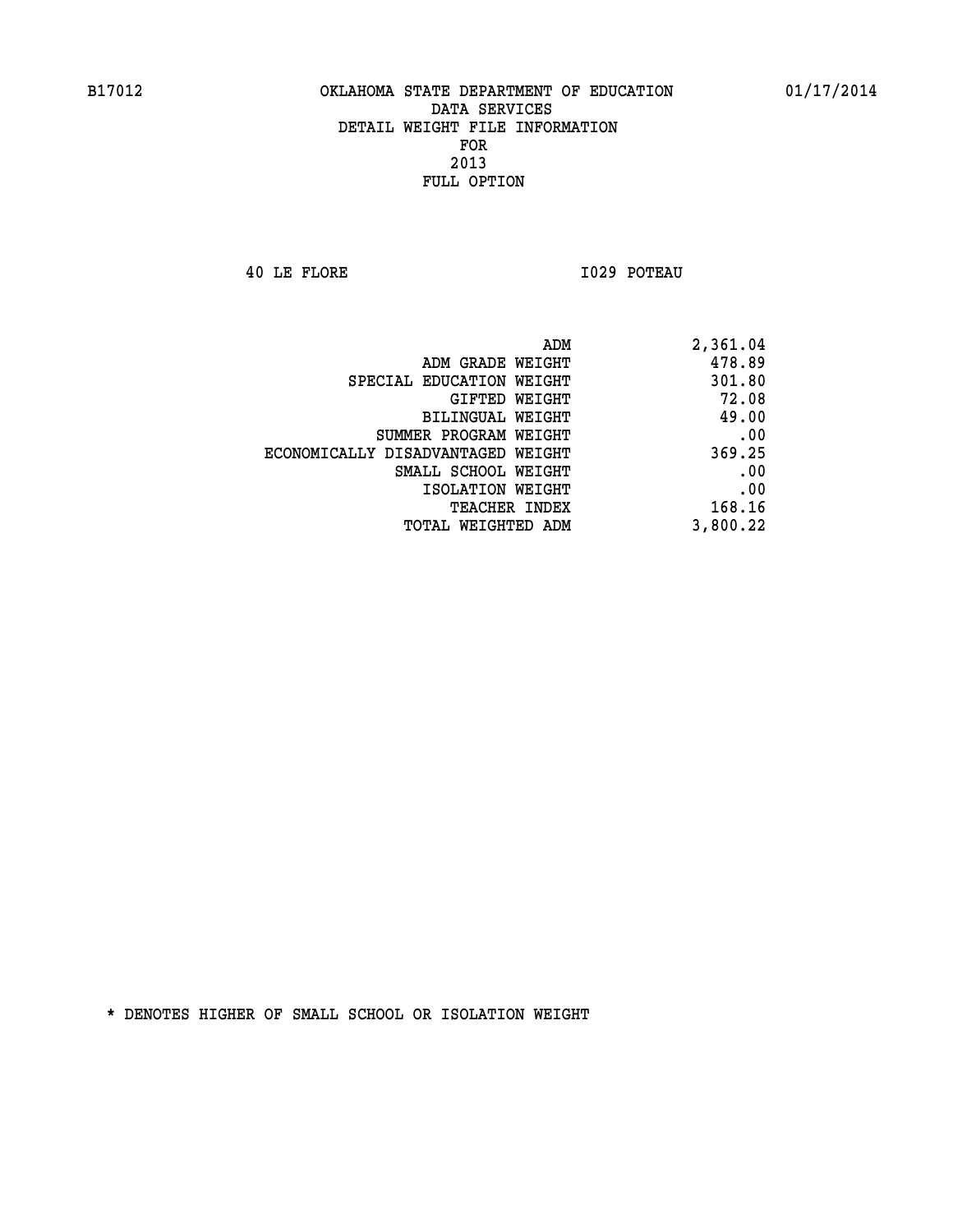**40 LE FLORE I049 WISTER** 

| 584.16 |
|--------|
| 111.99 |
| 53.50  |
| 15.64  |
| 2.75   |
| .00    |
| 109.00 |
| .00    |
| .00    |
| 27.29  |
| 904.33 |
|        |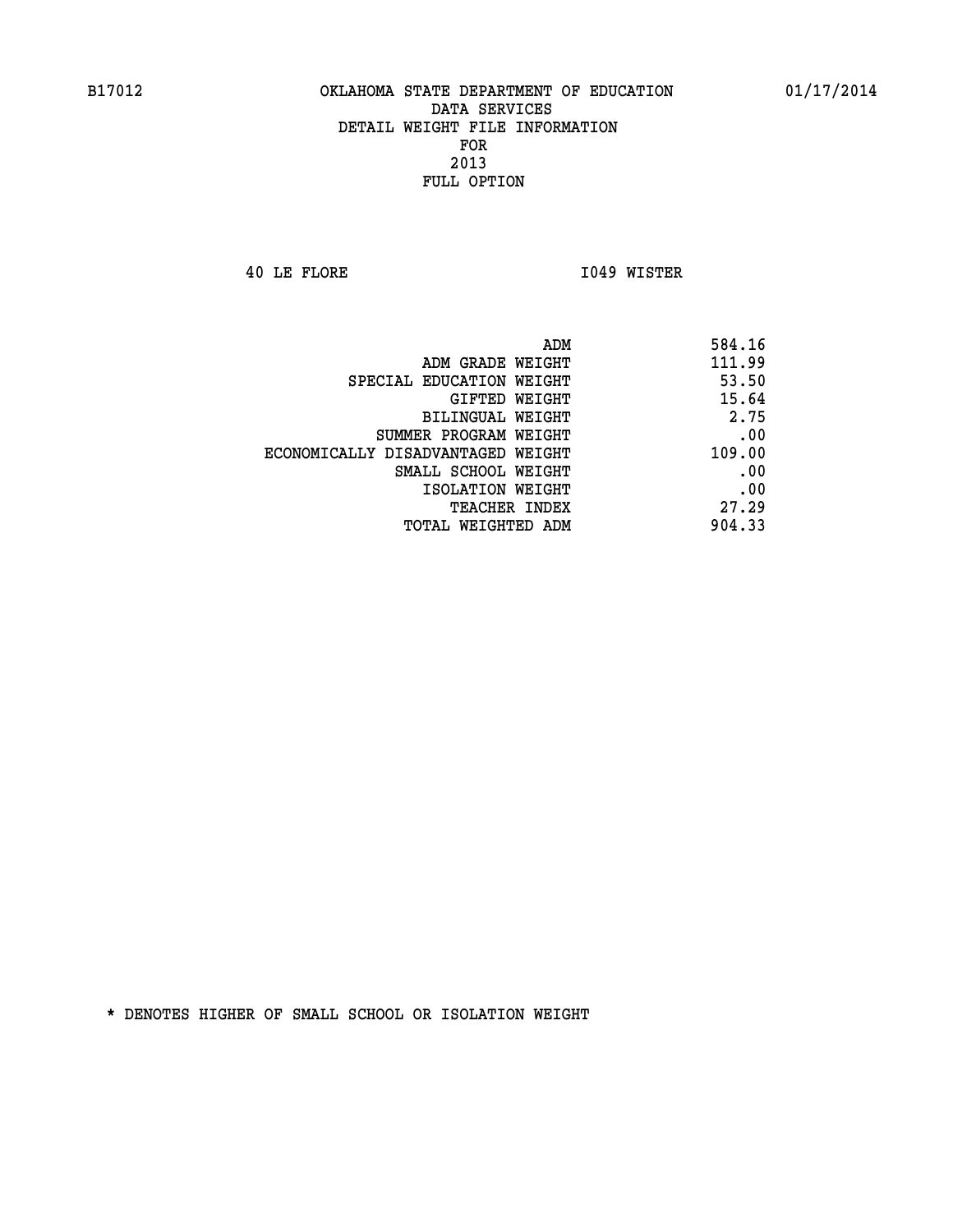**40 LE FLORE I052 TALIHINA** 

| ADM                               | 632.88   |
|-----------------------------------|----------|
| ADM GRADE WEIGHT                  | 142.88   |
| SPECIAL EDUCATION WEIGHT          | 92.30    |
| GIFTED WEIGHT                     | 26.52    |
| <b>BILINGUAL WEIGHT</b>           | 9.00     |
| SUMMER PROGRAM WEIGHT             | .00      |
| ECONOMICALLY DISADVANTAGED WEIGHT | 131.75   |
| SMALL SCHOOL WEIGHT               | .00      |
| ISOLATION WEIGHT                  | .00      |
| TEACHER INDEX                     | .00      |
| TOTAL WEIGHTED ADM                | 1,035.33 |
|                                   |          |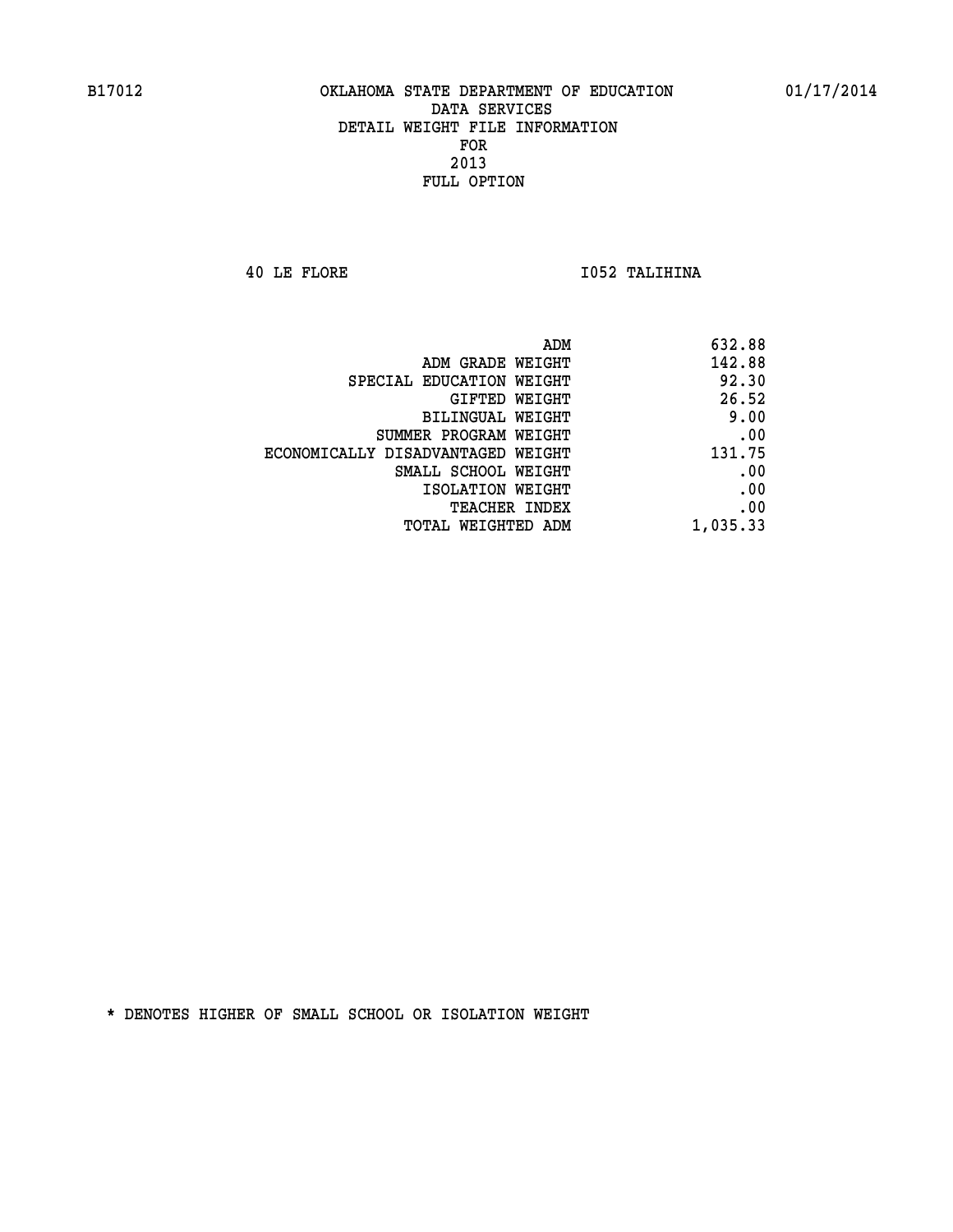**40 LE FLORE I062 WHITESBORO** 

| ADM<br>201.82                              |  |
|--------------------------------------------|--|
| 38.17<br>ADM GRADE WEIGHT                  |  |
| 27.35<br>SPECIAL EDUCATION WEIGHT          |  |
| 5.44<br>GIFTED WEIGHT                      |  |
| .00<br>BILINGUAL WEIGHT                    |  |
| .00<br>SUMMER PROGRAM WEIGHT               |  |
| 42.00<br>ECONOMICALLY DISADVANTAGED WEIGHT |  |
| 24.96<br>SMALL SCHOOL WEIGHT               |  |
| $140.47*$<br>ISOLATION WEIGHT              |  |
| 24.08<br><b>TEACHER INDEX</b>              |  |
| 479.33<br>TOTAL WEIGHTED ADM               |  |
|                                            |  |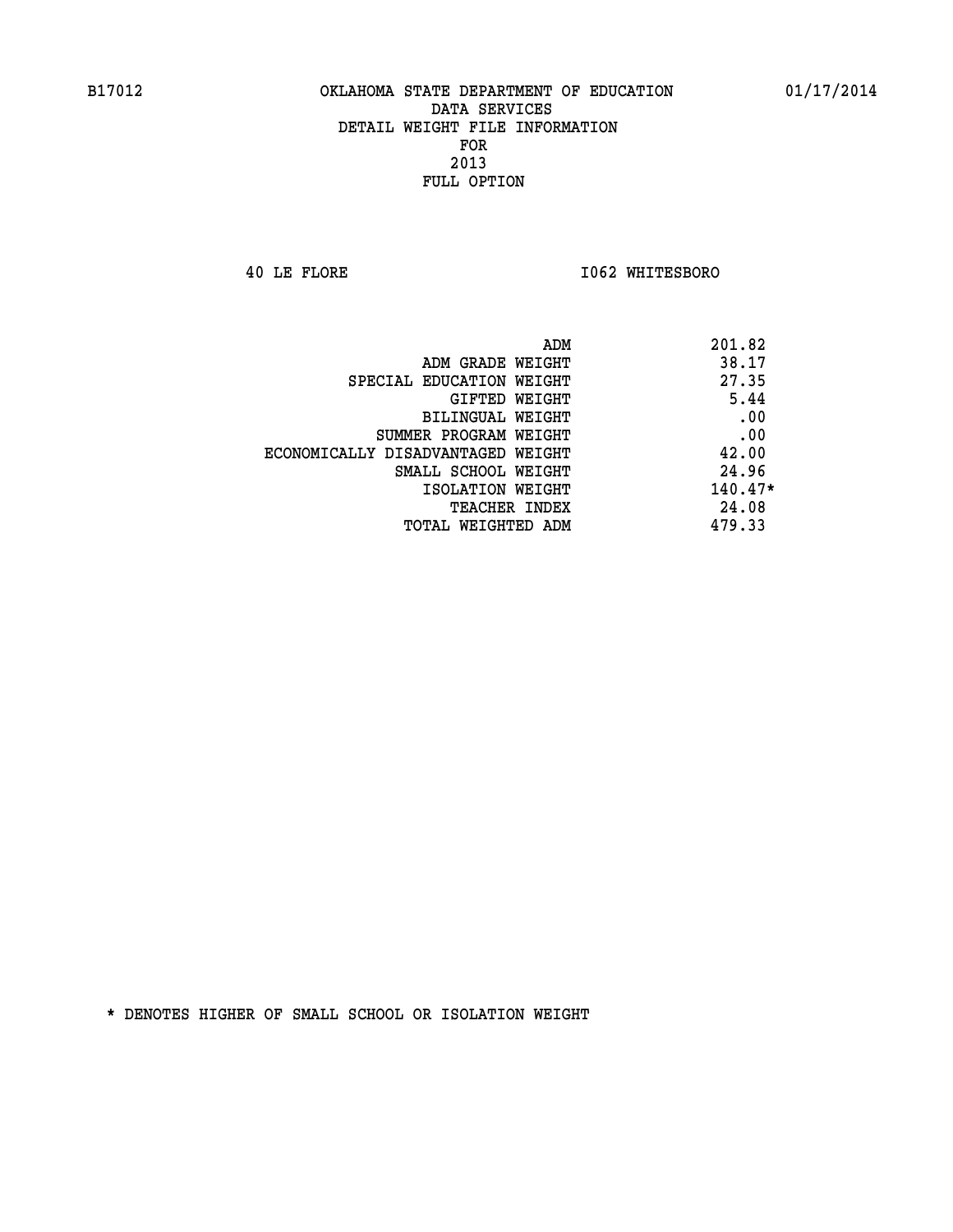**40 LE FLORE I067 HOWE** 

| ADM                               | 507.85  |  |
|-----------------------------------|---------|--|
| ADM GRADE WEIGHT                  | 106.04  |  |
| SPECIAL EDUCATION WEIGHT          | 48.85   |  |
| <b>GIFTED WEIGHT</b>              | 26.18   |  |
| BILINGUAL WEIGHT                  | 9.50    |  |
| SUMMER PROGRAM WEIGHT             | .00     |  |
| ECONOMICALLY DISADVANTAGED WEIGHT | 98.25   |  |
| SMALL SCHOOL WEIGHT               | $4.06*$ |  |
| ISOLATION WEIGHT                  | .00     |  |
| <b>TEACHER INDEX</b>              | .00     |  |
| TOTAL WEIGHTED ADM                | 800.73  |  |
|                                   |         |  |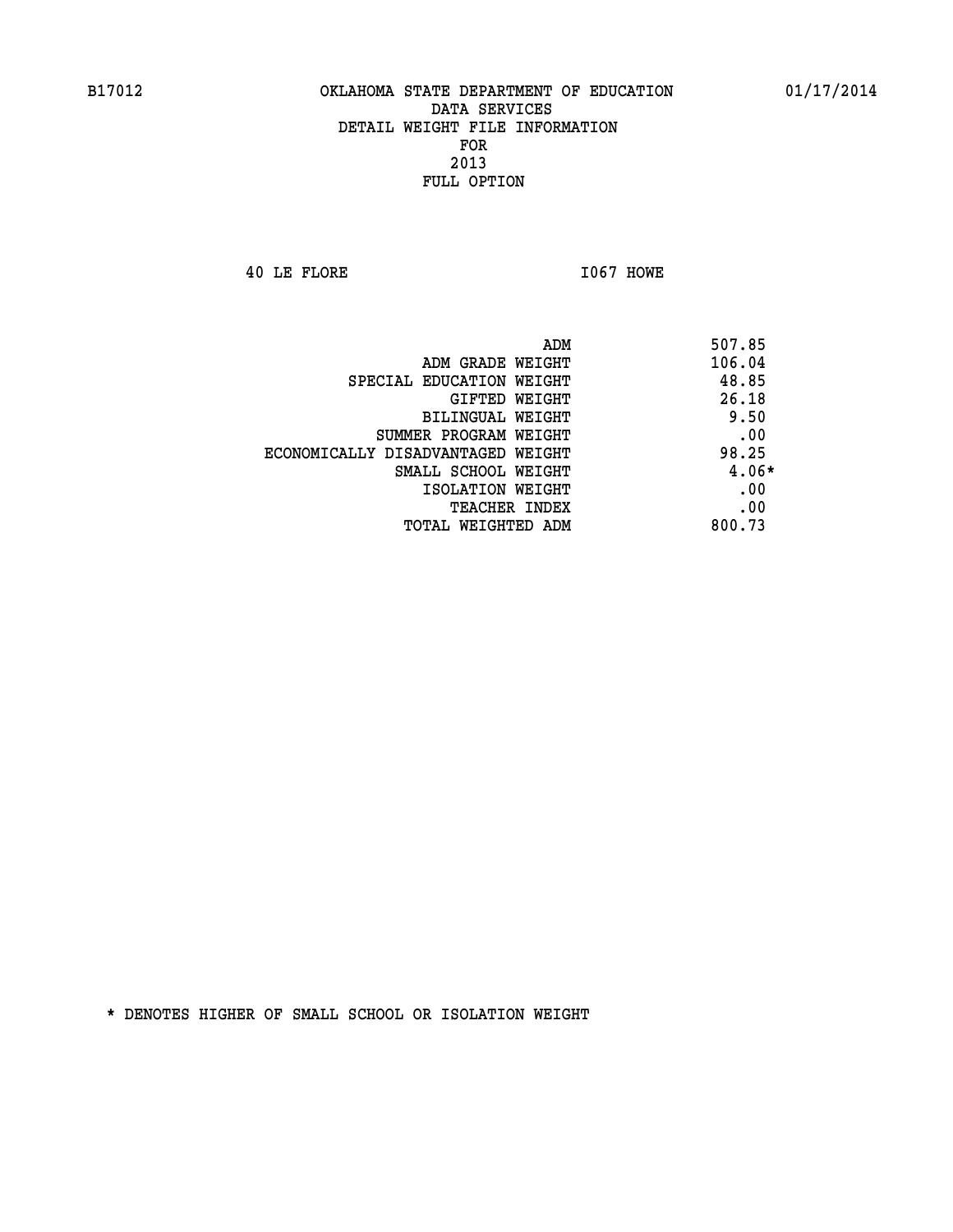**40 LE FLORE I091 ARKOMA** 

| ADM                               | 423.12   |
|-----------------------------------|----------|
| ADM GRADE WEIGHT                  | 88.59    |
| SPECIAL EDUCATION WEIGHT          | 47.00    |
| <b>GIFTED WEIGHT</b>              | 5.78     |
| BILINGUAL WEIGHT                  | .00      |
| SUMMER PROGRAM WEIGHT             | .00      |
| ECONOMICALLY DISADVANTAGED WEIGHT | 91.50    |
| SMALL SCHOOL WEIGHT               | $16.94*$ |
| ISOLATION WEIGHT                  | .00      |
| <b>TEACHER INDEX</b>              | .00      |
| TOTAL WEIGHTED ADM                | 672.93   |
|                                   |          |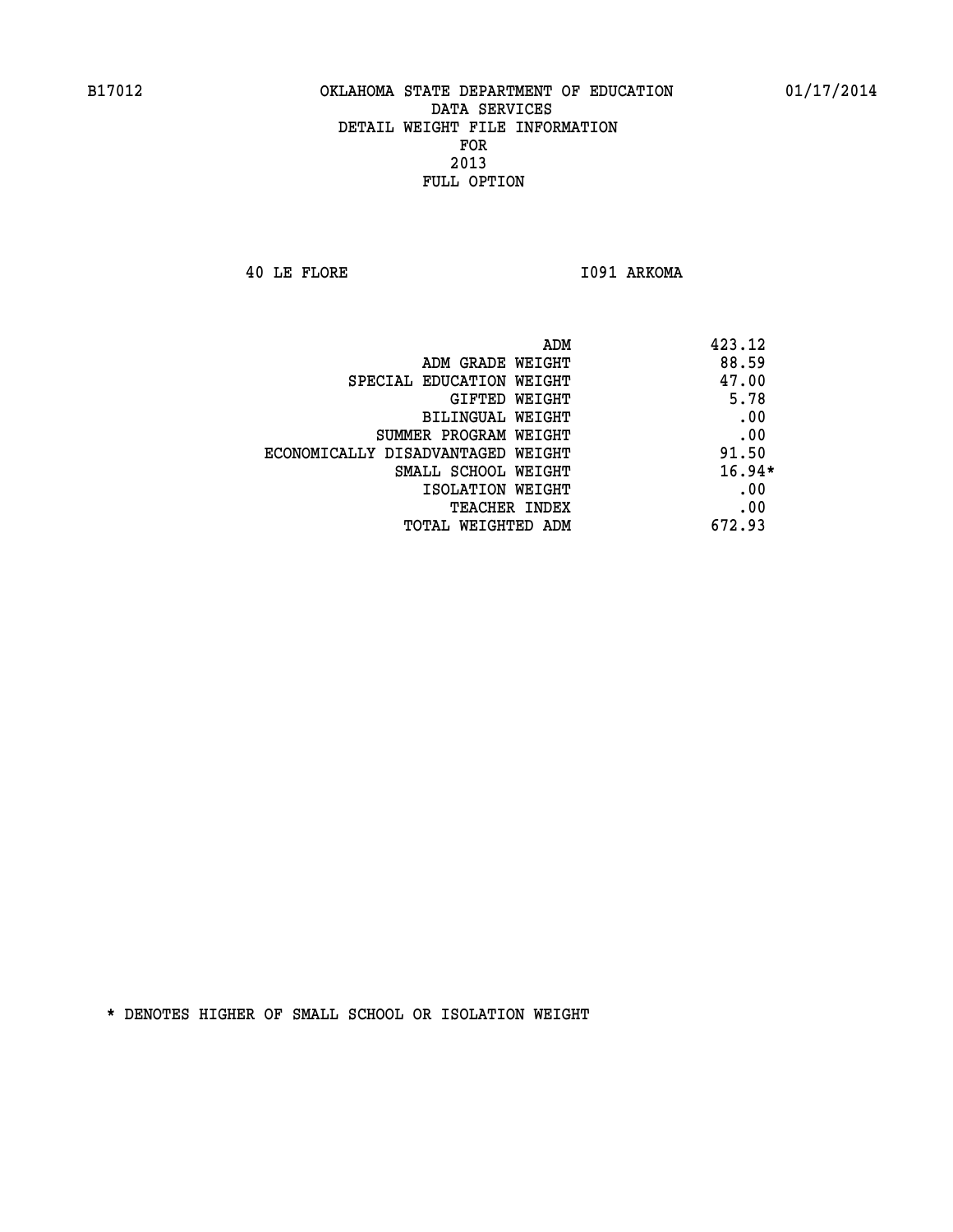**41 LINCOLN C005 WHITE ROCK** 

| ADM                               | 121.49   |
|-----------------------------------|----------|
| ADM GRADE WEIGHT                  | 24.20    |
| SPECIAL EDUCATION WEIGHT          | 25.75    |
| GIFTED WEIGHT                     | 3.06     |
| BILINGUAL WEIGHT                  | .00      |
| SUMMER PROGRAM WEIGHT             | .00      |
| ECONOMICALLY DISADVANTAGED WEIGHT | 23.50    |
| SMALL SCHOOL WEIGHT               | $18.72*$ |
| ISOLATION WEIGHT                  | .00      |
| <b>TEACHER INDEX</b>              | 5.74     |
| TOTAL WEIGHTED ADM                | 222.46   |
|                                   |          |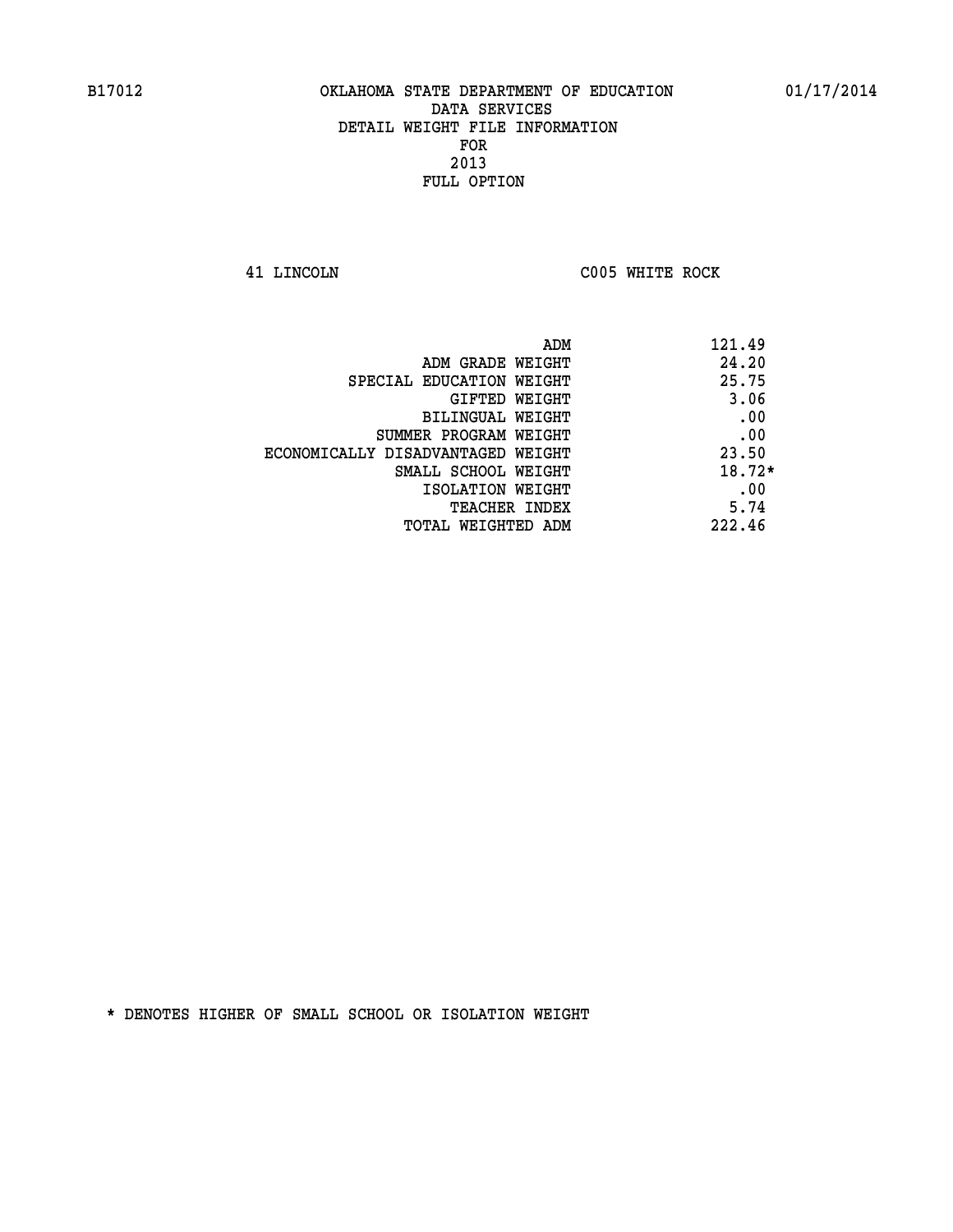**41 LINCOLN I001 CHANDLER** 

| 1,127.44 |
|----------|
| 197.75   |
| 106.00   |
| 35.02    |
| .00      |
| .00      |
| 141.50   |
| .00      |
| .00      |
| 45.32    |
| 1,653.03 |
|          |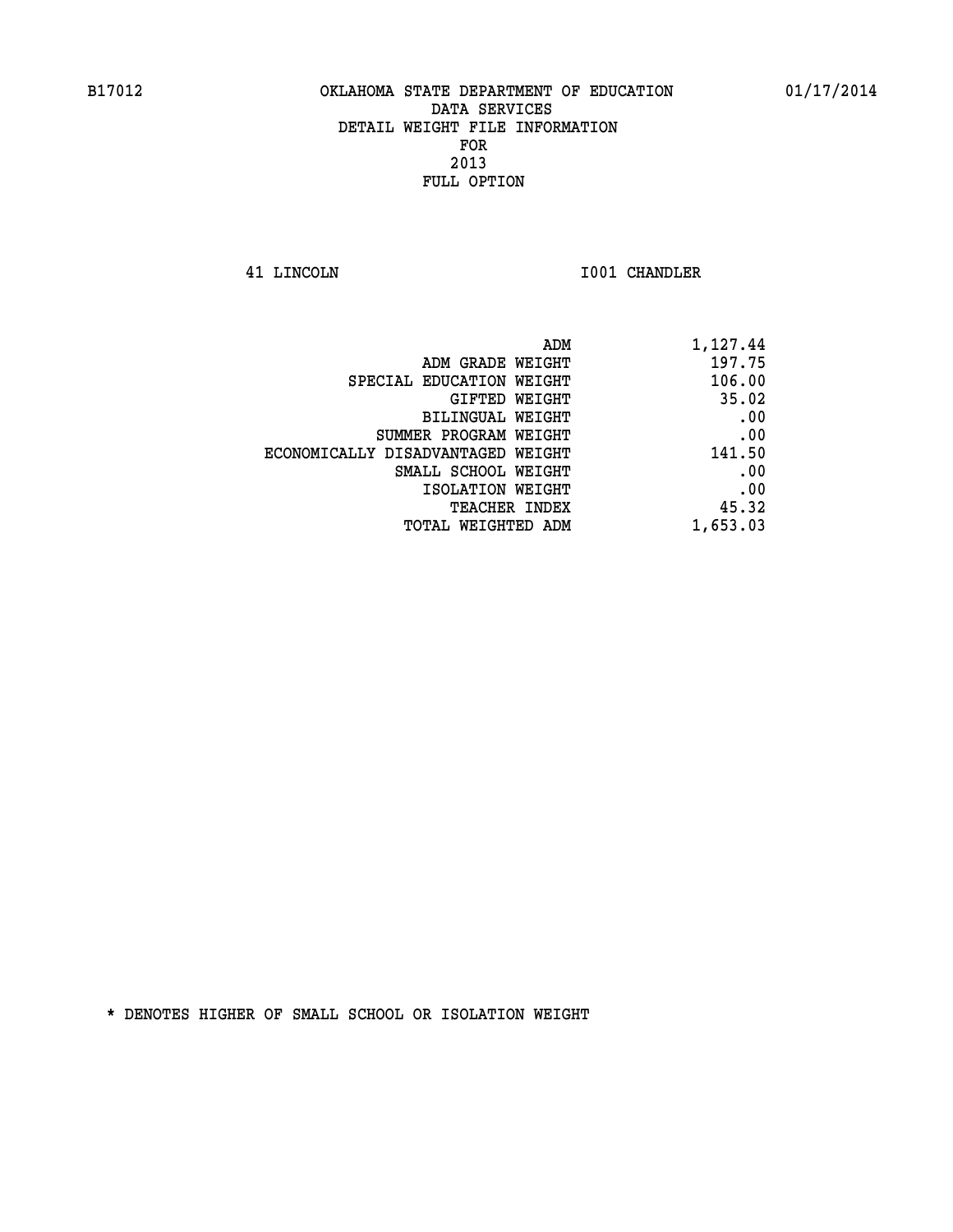**41 LINCOLN I003 DAVENPORT** 

| ADM                               | 354.58   |
|-----------------------------------|----------|
| ADM GRADE WEIGHT                  | 69.88    |
| SPECIAL EDUCATION WEIGHT          | 40.70    |
| GIFTED WEIGHT                     | 9.52     |
| BILINGUAL WEIGHT                  | .00      |
| SUMMER PROGRAM WEIGHT             | .00      |
| ECONOMICALLY DISADVANTAGED WEIGHT | 54.00    |
| SMALL SCHOOL WEIGHT               | $23.38*$ |
| ISOLATION WEIGHT                  | .00      |
| <b>TEACHER INDEX</b>              | 1.53     |
| TOTAL WEIGHTED ADM                | 553.59   |
|                                   |          |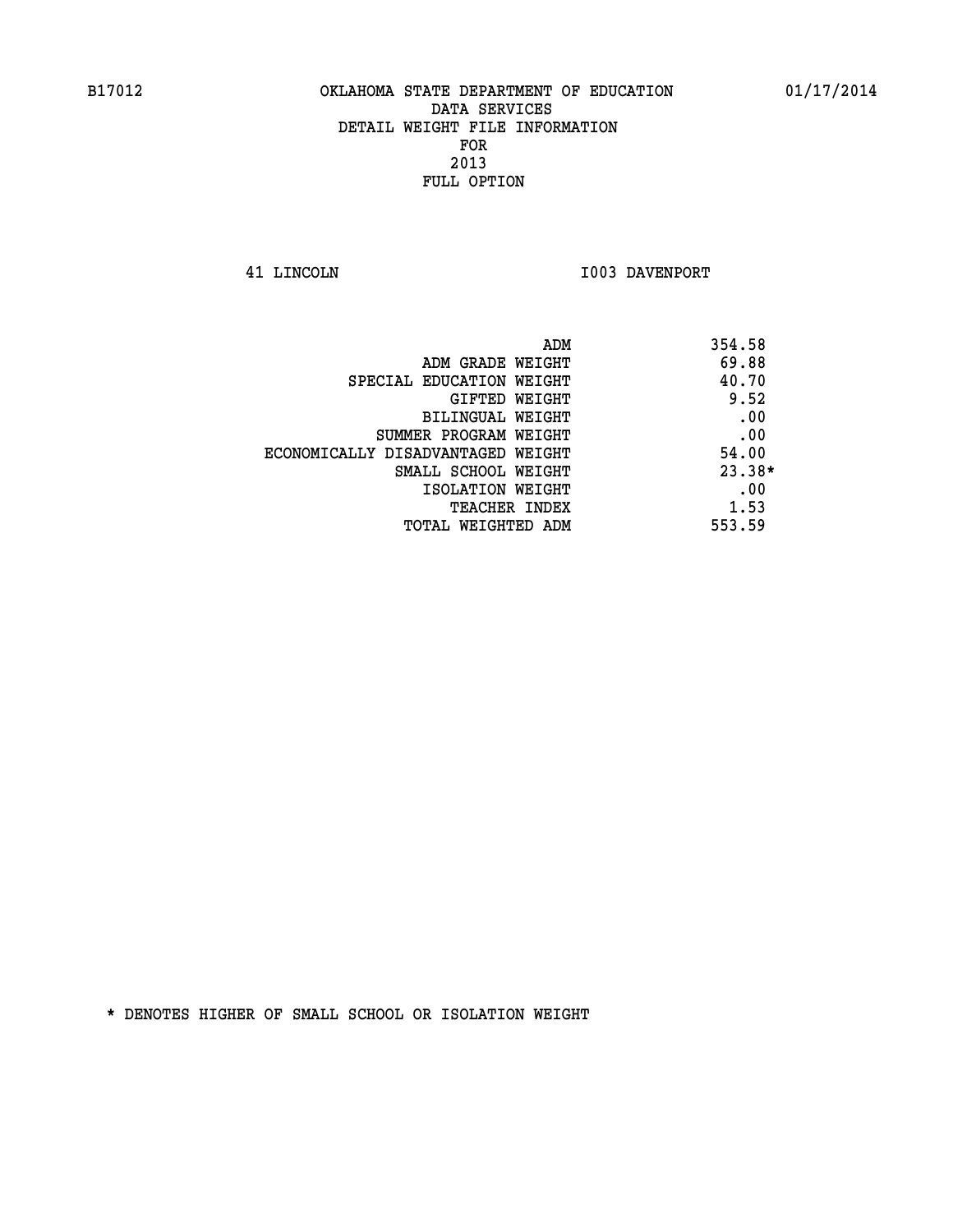**41 LINCOLN I004 WELLSTON** 

| 662.90 |
|--------|
| 109.86 |
| 67.30  |
| 23.12  |
| .00    |
| .00    |
| 93.75  |
| .00    |
| .00    |
| 23.48  |
| 980.41 |
|        |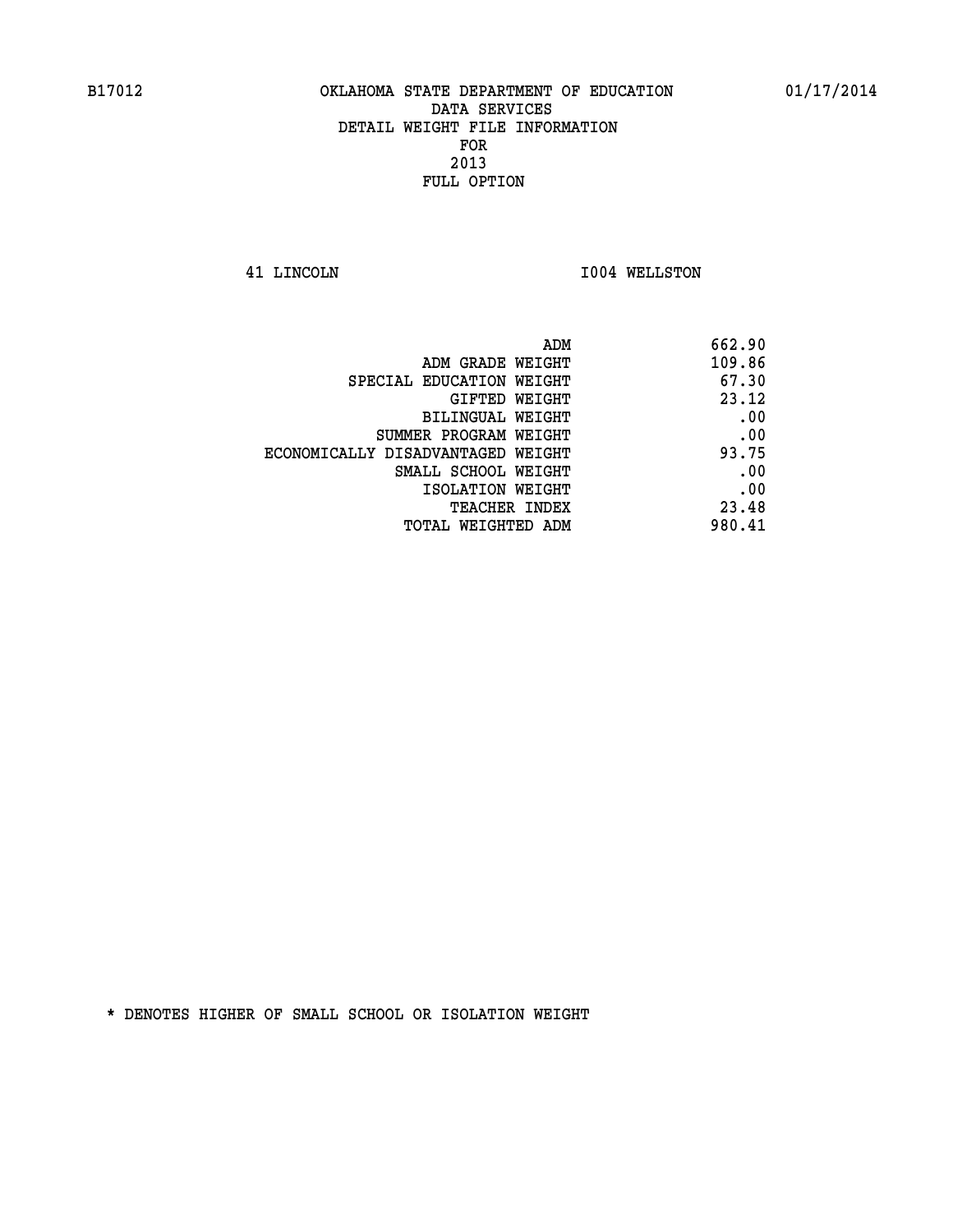**41 LINCOLN I054 STROUD** 

| 837.88                                                                                                                                                                                                                            |
|-----------------------------------------------------------------------------------------------------------------------------------------------------------------------------------------------------------------------------------|
| 169.87                                                                                                                                                                                                                            |
| 57.75                                                                                                                                                                                                                             |
| 25.50                                                                                                                                                                                                                             |
| .00                                                                                                                                                                                                                               |
| .00                                                                                                                                                                                                                               |
| 128.50                                                                                                                                                                                                                            |
| .00                                                                                                                                                                                                                               |
| .00                                                                                                                                                                                                                               |
| 25.22                                                                                                                                                                                                                             |
| 1,244.72                                                                                                                                                                                                                          |
| ADM GRADE WEIGHT<br>SPECIAL EDUCATION WEIGHT<br>GIFTED WEIGHT<br>BILINGUAL WEIGHT<br>SUMMER PROGRAM WEIGHT<br>ECONOMICALLY DISADVANTAGED WEIGHT<br>SMALL SCHOOL WEIGHT<br>ISOLATION WEIGHT<br>TEACHER INDEX<br>TOTAL WEIGHTED ADM |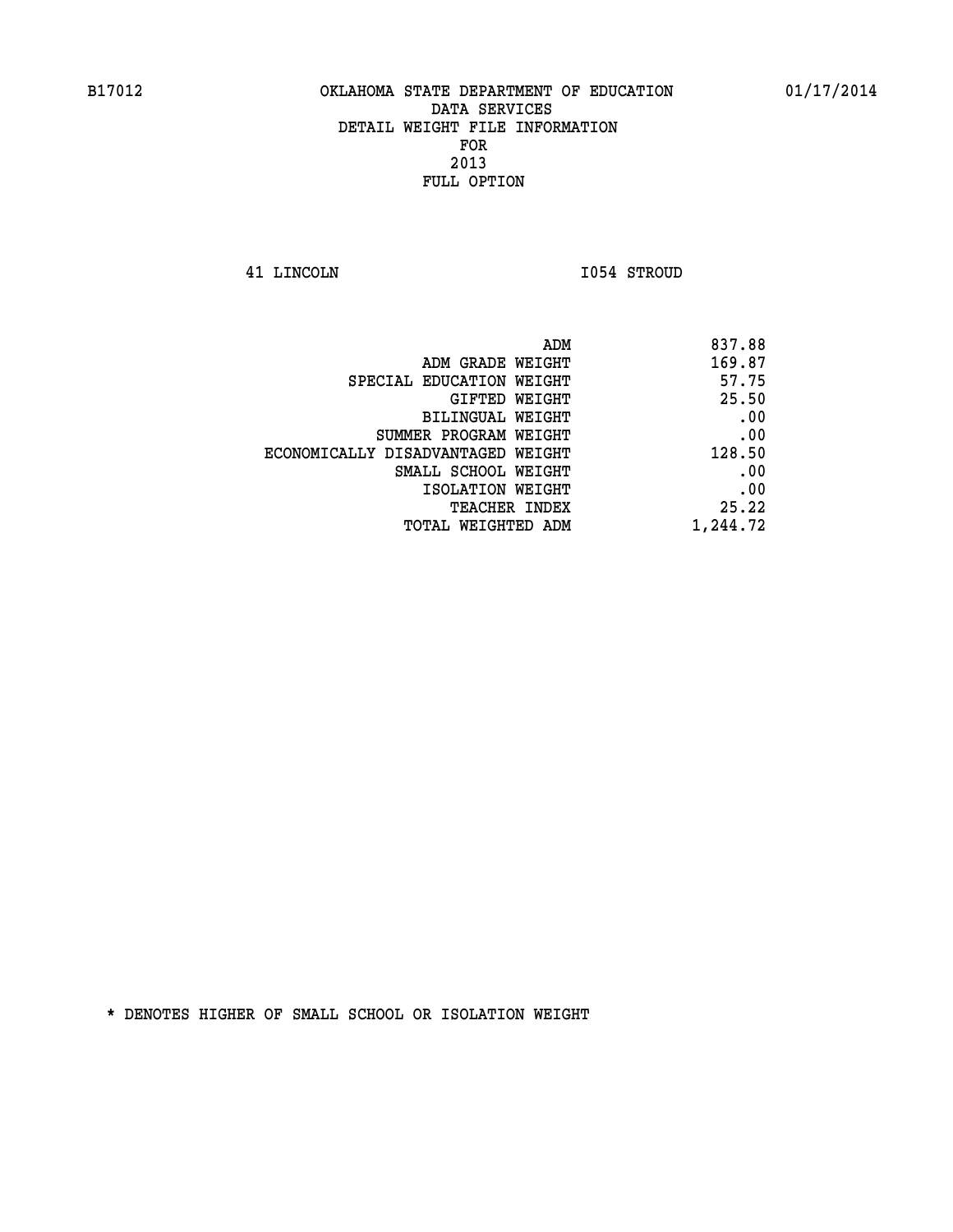**41 LINCOLN I095 MEEKER** 

|                                   | ADM      | 881.93 |
|-----------------------------------|----------|--------|
| ADM GRADE WEIGHT                  |          | 148.24 |
| SPECIAL EDUCATION WEIGHT          |          | 145.70 |
| GIFTED WEIGHT                     |          | 14.28  |
| BILINGUAL WEIGHT                  |          | .25    |
| SUMMER PROGRAM WEIGHT             |          | .00    |
| ECONOMICALLY DISADVANTAGED WEIGHT |          | 130.50 |
| SMALL SCHOOL WEIGHT               |          | .00    |
| ISOLATION WEIGHT                  |          | .00    |
| TEACHER INDEX                     |          | 14.39  |
| TOTAL WEIGHTED ADM                | 1,335.29 |        |
|                                   |          |        |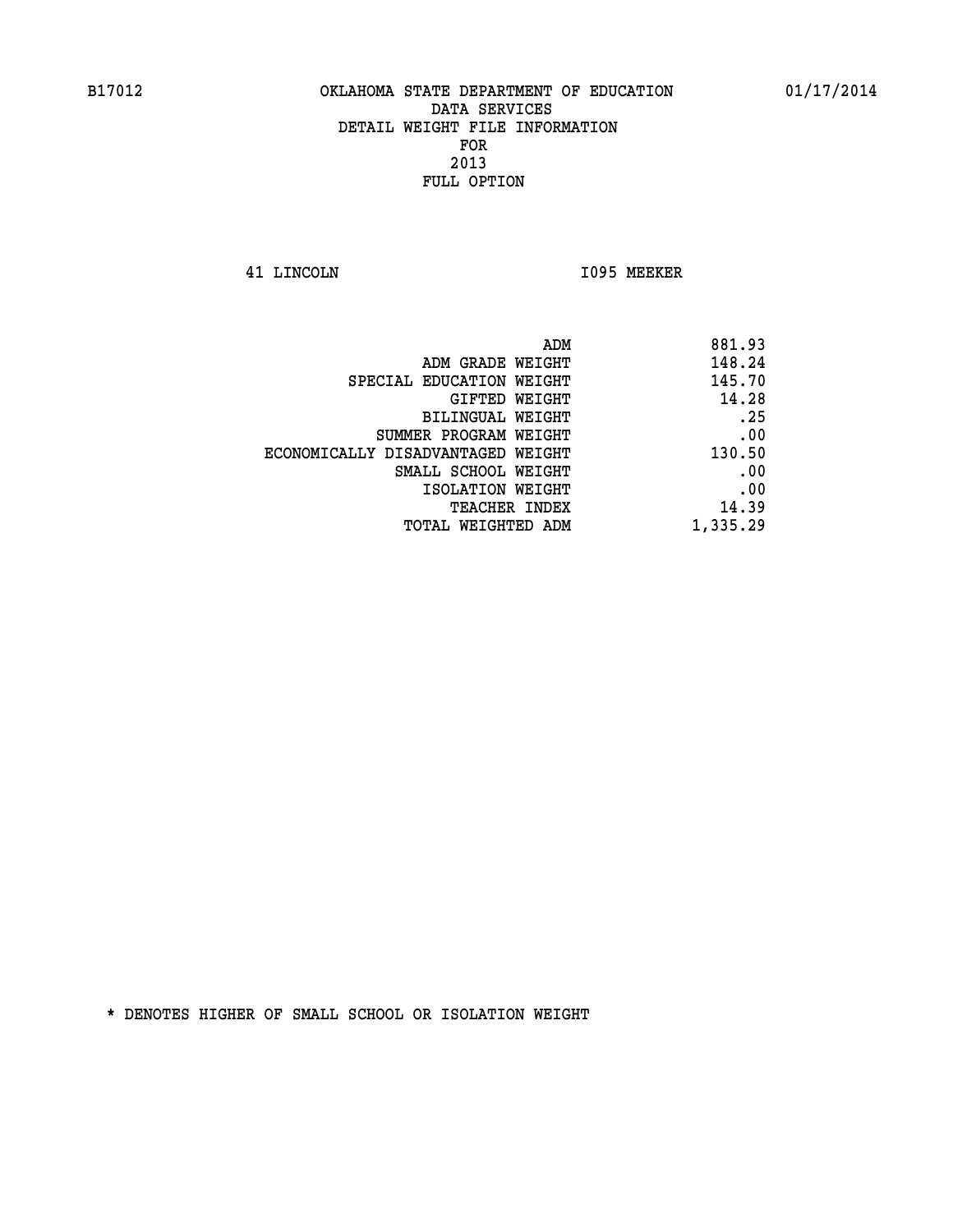**41 LINCOLN I103 PRAGUE** 

| 1,025.99 |
|----------|
| 204.12   |
| 125.00   |
| 44.88    |
| 1.25     |
| .00      |
| 163.75   |
| .00      |
| .00      |
| 30.53    |
| 1,595.52 |
|          |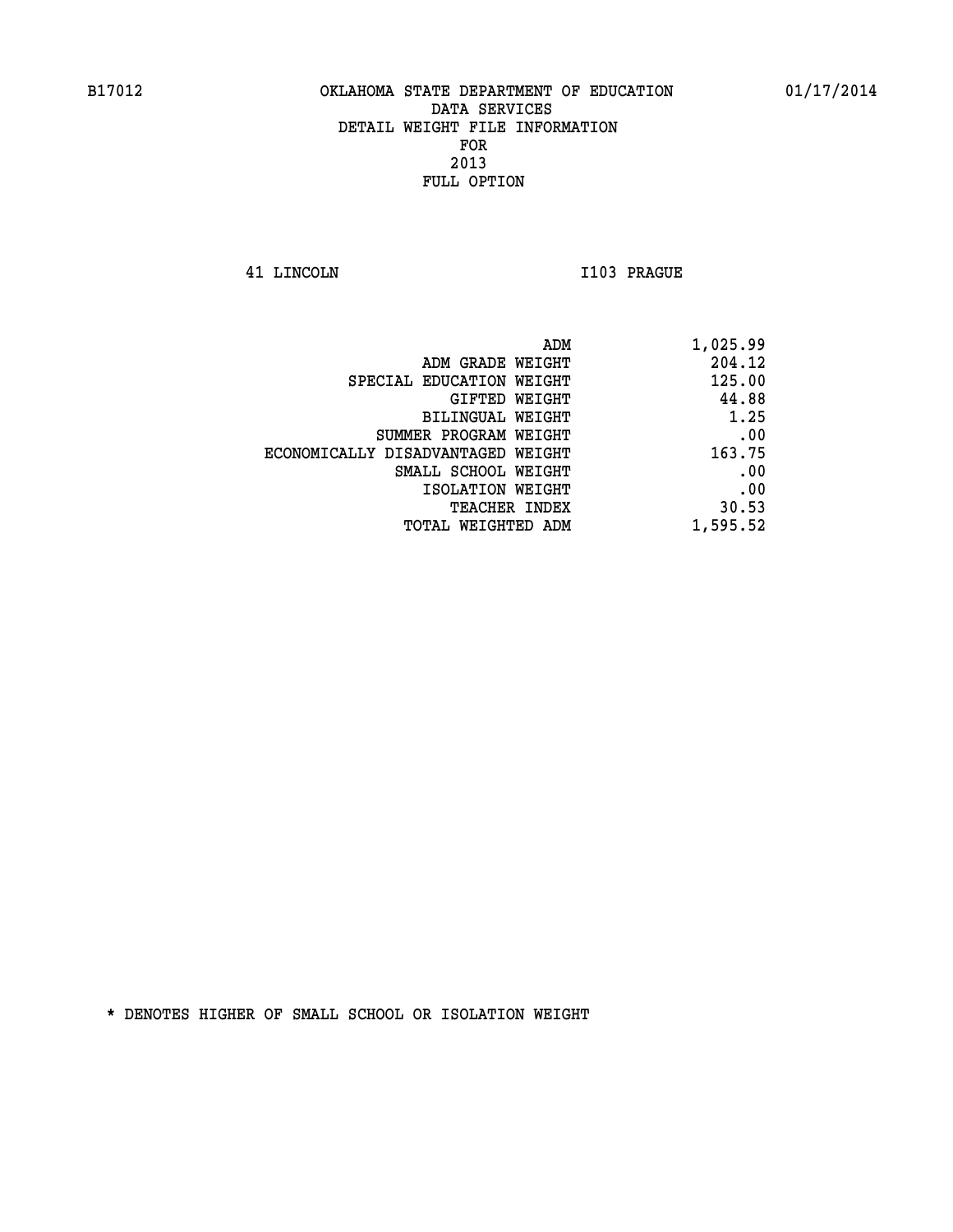**41 LINCOLN I105 CARNEY** 

| 236.40<br>ADM                              |  |
|--------------------------------------------|--|
| 45.93<br>ADM GRADE WEIGHT                  |  |
| 25.15<br>SPECIAL EDUCATION WEIGHT          |  |
| 6.46<br>GIFTED WEIGHT                      |  |
| .00<br>BILINGUAL WEIGHT                    |  |
| .00<br>SUMMER PROGRAM WEIGHT               |  |
| 41.00<br>ECONOMICALLY DISADVANTAGED WEIGHT |  |
| $26.15*$<br>SMALL SCHOOL WEIGHT            |  |
| .00<br>ISOLATION WEIGHT                    |  |
| .00<br><b>TEACHER INDEX</b>                |  |
| 381.09<br>TOTAL WEIGHTED ADM               |  |
|                                            |  |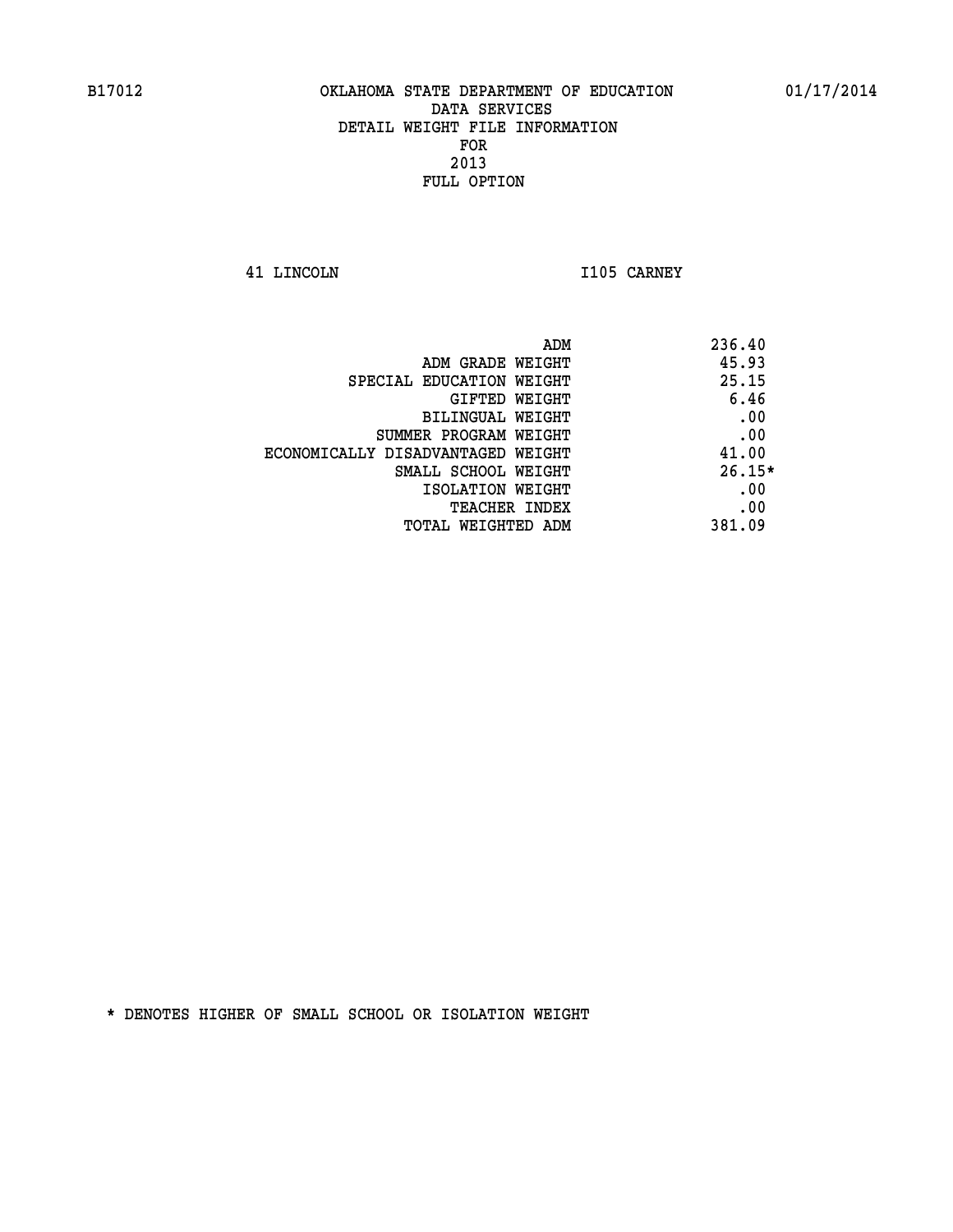**41 LINCOLN I134 AGRA** 

| ADM                               | 452.28   |
|-----------------------------------|----------|
| ADM GRADE WEIGHT                  | 89.00    |
| SPECIAL EDUCATION WEIGHT          | 26.45    |
| GIFTED WEIGHT                     | 12.58    |
| BILINGUAL WEIGHT                  | .00      |
| SUMMER PROGRAM WEIGHT             | .00      |
| ECONOMICALLY DISADVANTAGED WEIGHT | 96.50    |
| SMALL SCHOOL WEIGHT               | $13.12*$ |
| ISOLATION WEIGHT                  | .00      |
| <b>TEACHER INDEX</b>              | 2.74     |
| TOTAL WEIGHTED ADM                | 692.67   |
|                                   |          |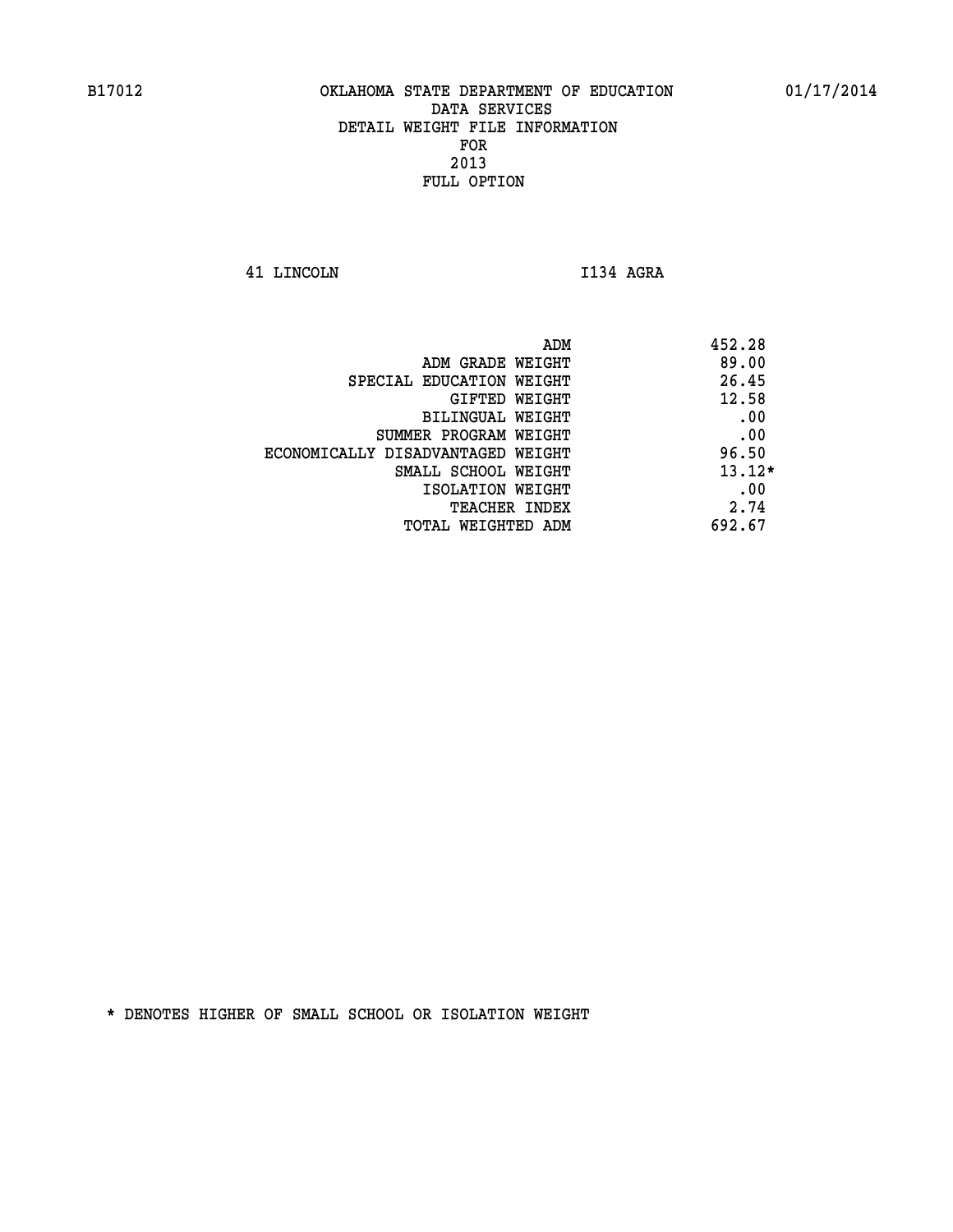**42 LOGAN I001 GUTHRIE** 

| 3,448.72 |
|----------|
| 581.47   |
| 511.95   |
| 99.96    |
| 51.50    |
| 7.20     |
| 563.50   |
| .00      |
| .00      |
| .00      |
| 5,264.30 |
|          |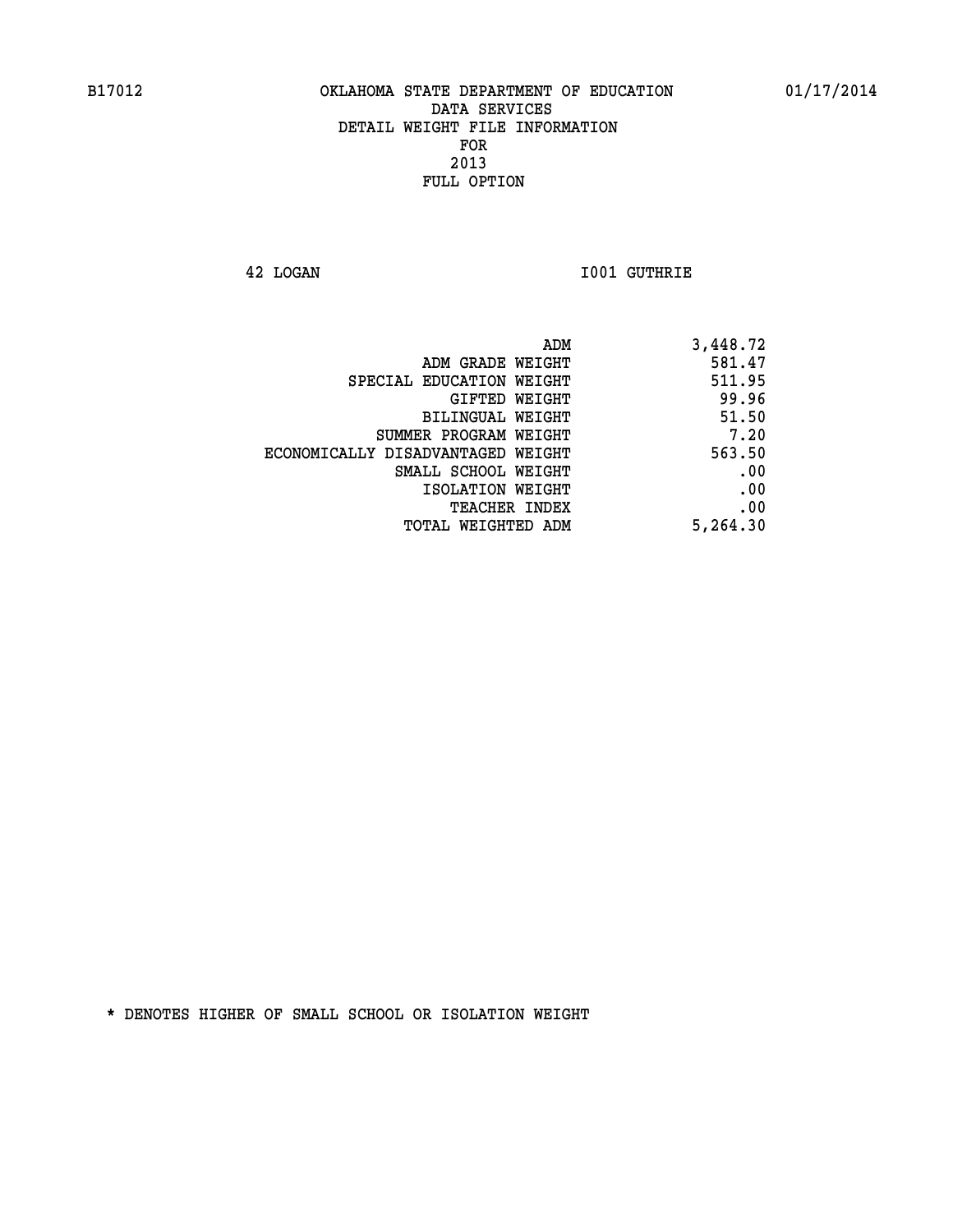**42 LOGAN 1002 CRESCENT** 

| 632.11 |
|--------|
| 124.65 |
| 72.05  |
| 17.00  |
| 4.00   |
| .00    |
| 78.00  |
| .00    |
| .00    |
| 24.04  |
| 951.85 |
|        |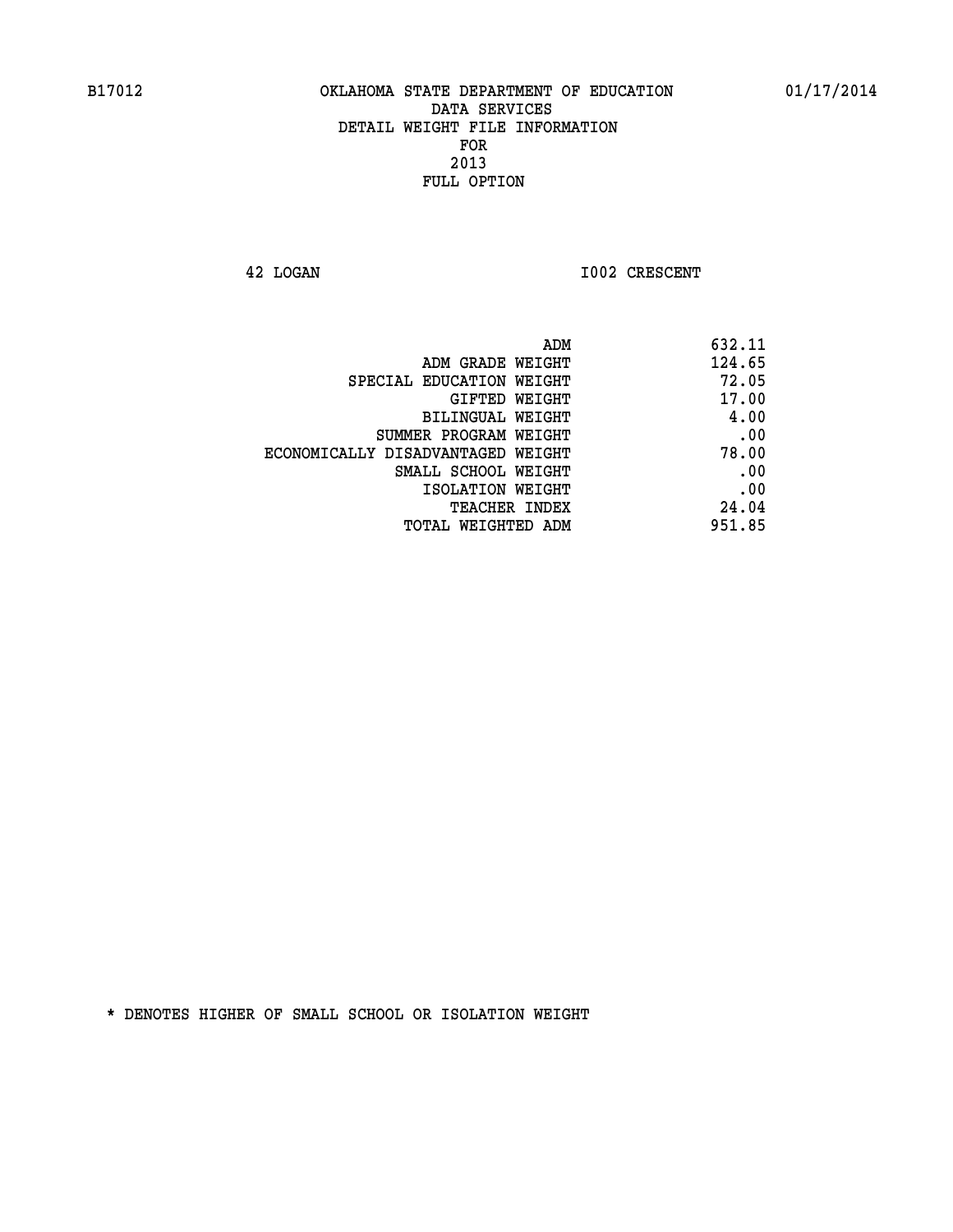**42 LOGAN I003 MULHALL-ORLANDO** 

| ADM<br>251.48 |                                   |
|---------------|-----------------------------------|
| 50.19         | ADM GRADE WEIGHT                  |
| 14.80         | SPECIAL EDUCATION WEIGHT          |
| 6.80          | <b>GIFTED WEIGHT</b>              |
| .00           | BILINGUAL WEIGHT                  |
| .00           | SUMMER PROGRAM WEIGHT             |
| 31.50         | ECONOMICALLY DISADVANTAGED WEIGHT |
| 26.39         | SMALL SCHOOL WEIGHT               |
| $106.23*$     | ISOLATION WEIGHT                  |
| 13.49         | <b>TEACHER INDEX</b>              |
| 474.49        | TOTAL WEIGHTED ADM                |
|               |                                   |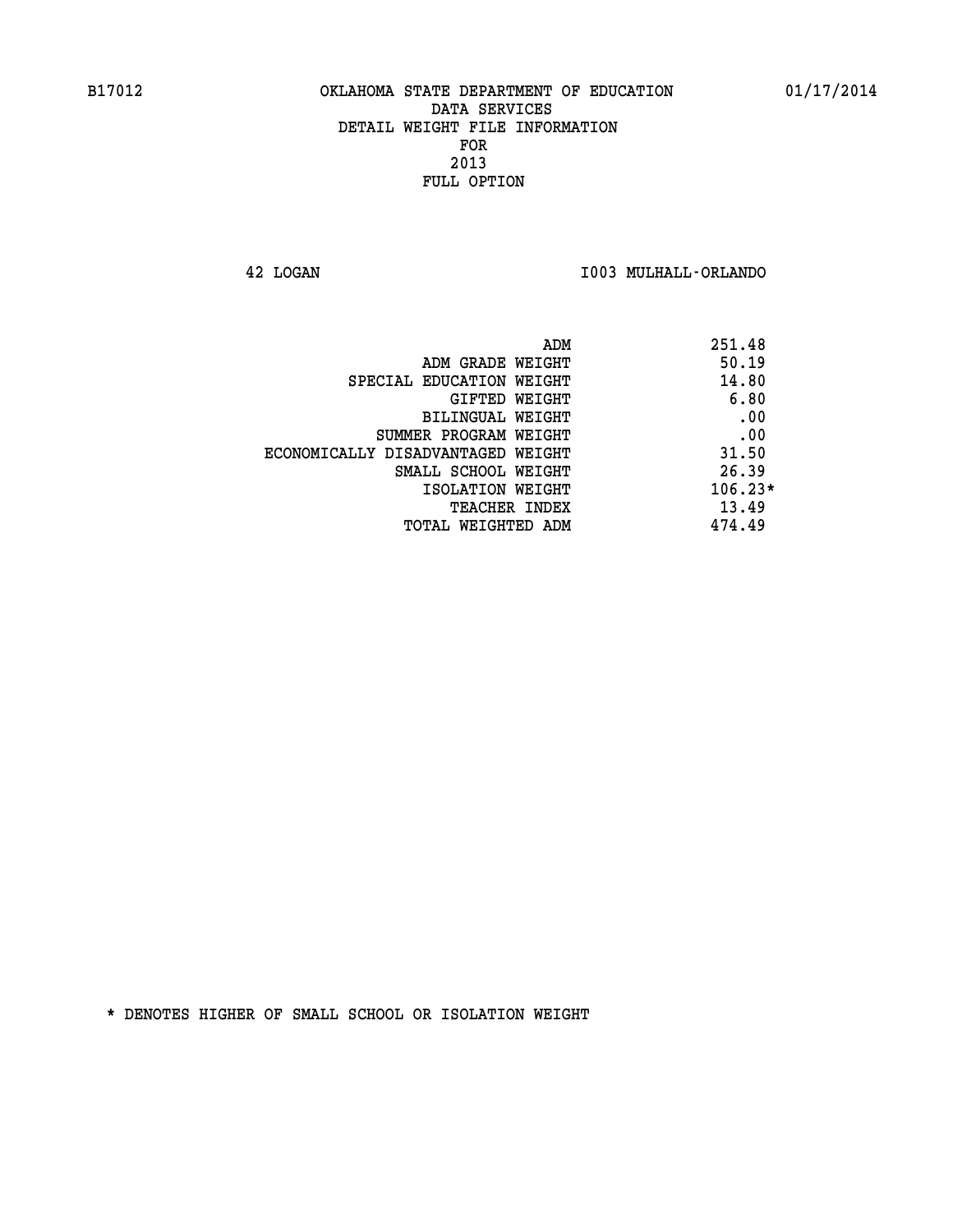**42 LOGAN I014 COYLE** 

| ADM                               | 325.56   |
|-----------------------------------|----------|
| ADM GRADE WEIGHT                  | 68.33    |
| SPECIAL EDUCATION WEIGHT          | 49.40    |
| GIFTED WEIGHT                     | 14.62    |
| BILINGUAL WEIGHT                  | .00      |
| SUMMER PROGRAM WEIGHT             | 1.20     |
| ECONOMICALLY DISADVANTAGED WEIGHT | 61.25    |
| SMALL SCHOOL WEIGHT               | 25.04    |
| ISOLATION WEIGHT                  | $54.79*$ |
| <b>TEACHER INDEX</b>              | .00      |
| TOTAL WEIGHTED ADM                | 575.15   |
|                                   |          |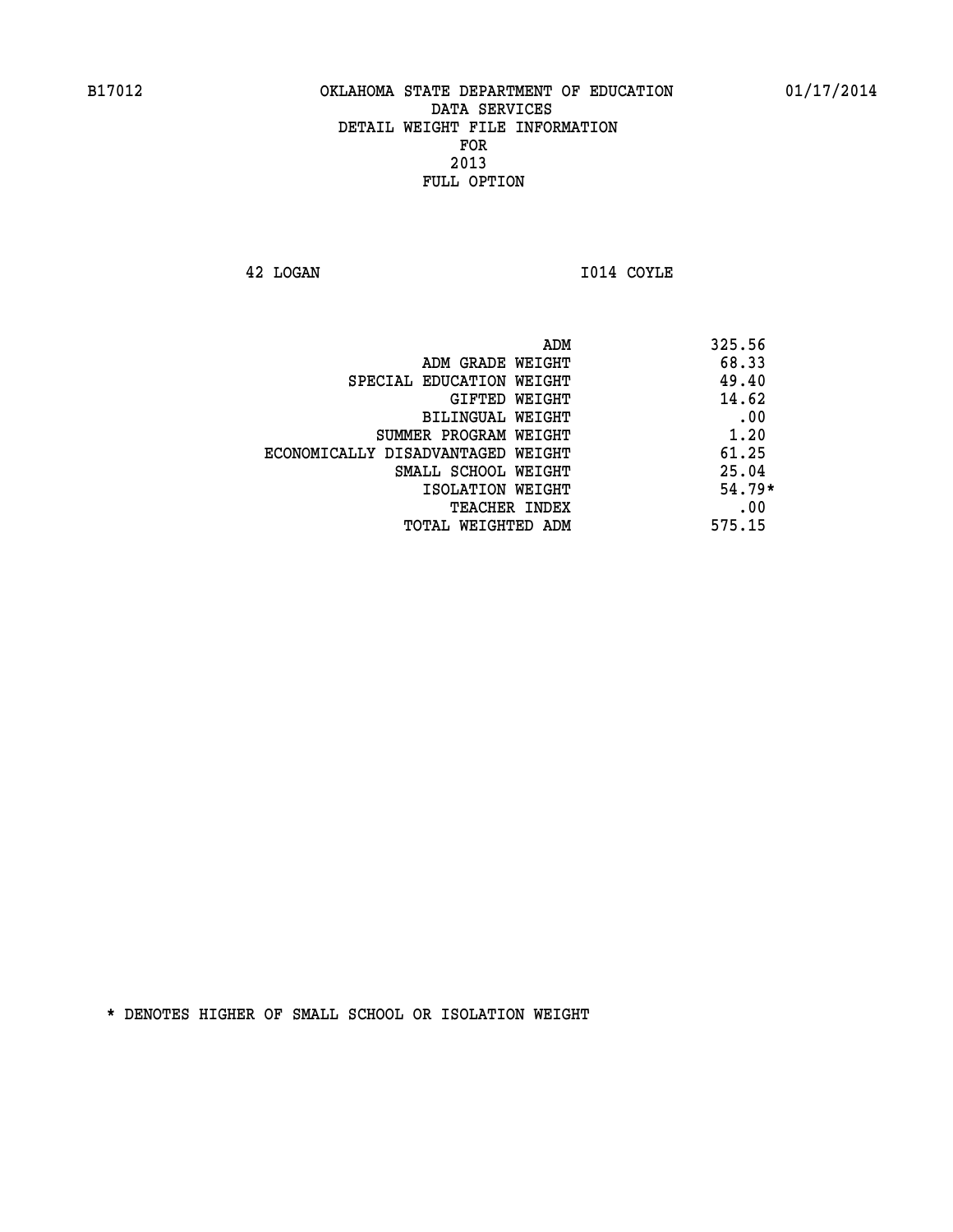**43 LOVE C003 GREENVILLE** 

|                                   | ADM<br>109.01 |
|-----------------------------------|---------------|
| ADM GRADE WEIGHT                  | 20.24         |
| SPECIAL EDUCATION WEIGHT          | 19.90         |
| GIFTED WEIGHT                     | 3.06          |
| BILINGUAL WEIGHT                  | 4.00          |
| SUMMER PROGRAM WEIGHT             | .00           |
| ECONOMICALLY DISADVANTAGED WEIGHT | 24.75         |
| SMALL SCHOOL WEIGHT               | $17.31*$      |
| ISOLATION WEIGHT                  | .00           |
| <b>TEACHER INDEX</b>              | .00           |
| TOTAL WEIGHTED ADM                | 198.27        |
|                                   |               |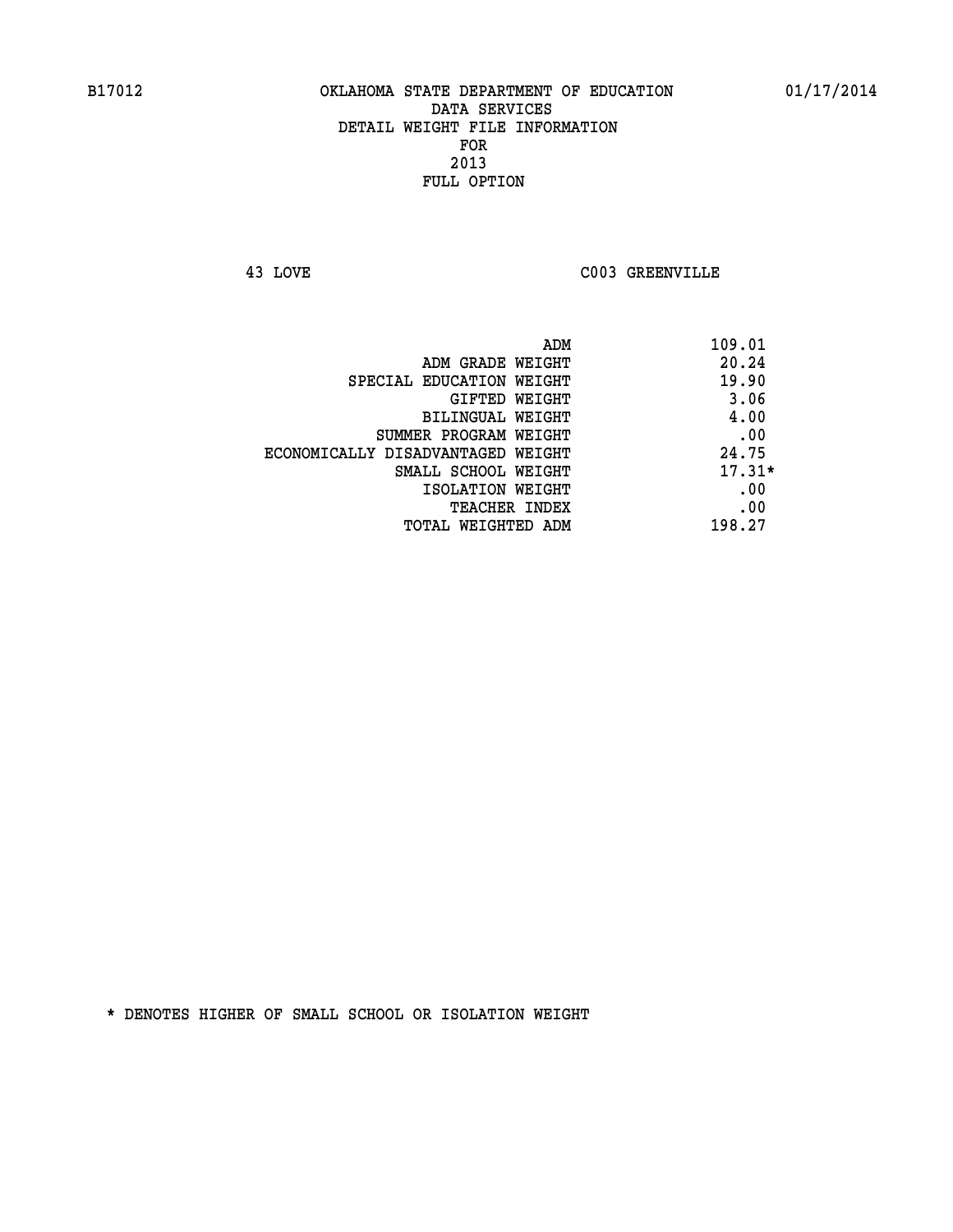**43 LOVE I004 THACKERVILLE** 

| ADM                               | 283.30   |
|-----------------------------------|----------|
| ADM GRADE WEIGHT                  | 57.89    |
| SPECIAL EDUCATION WEIGHT          | 39.65    |
| <b>GIFTED WEIGHT</b>              | 10.54    |
| BILINGUAL WEIGHT                  | .00      |
| SUMMER PROGRAM WEIGHT             | .00      |
| ECONOMICALLY DISADVANTAGED WEIGHT | 53.00    |
| SMALL SCHOOL WEIGHT               | $26.32*$ |
| ISOLATION WEIGHT                  | .00      |
| <b>TEACHER INDEX</b>              | .00      |
| TOTAL WEIGHTED ADM                | 470.70   |
|                                   |          |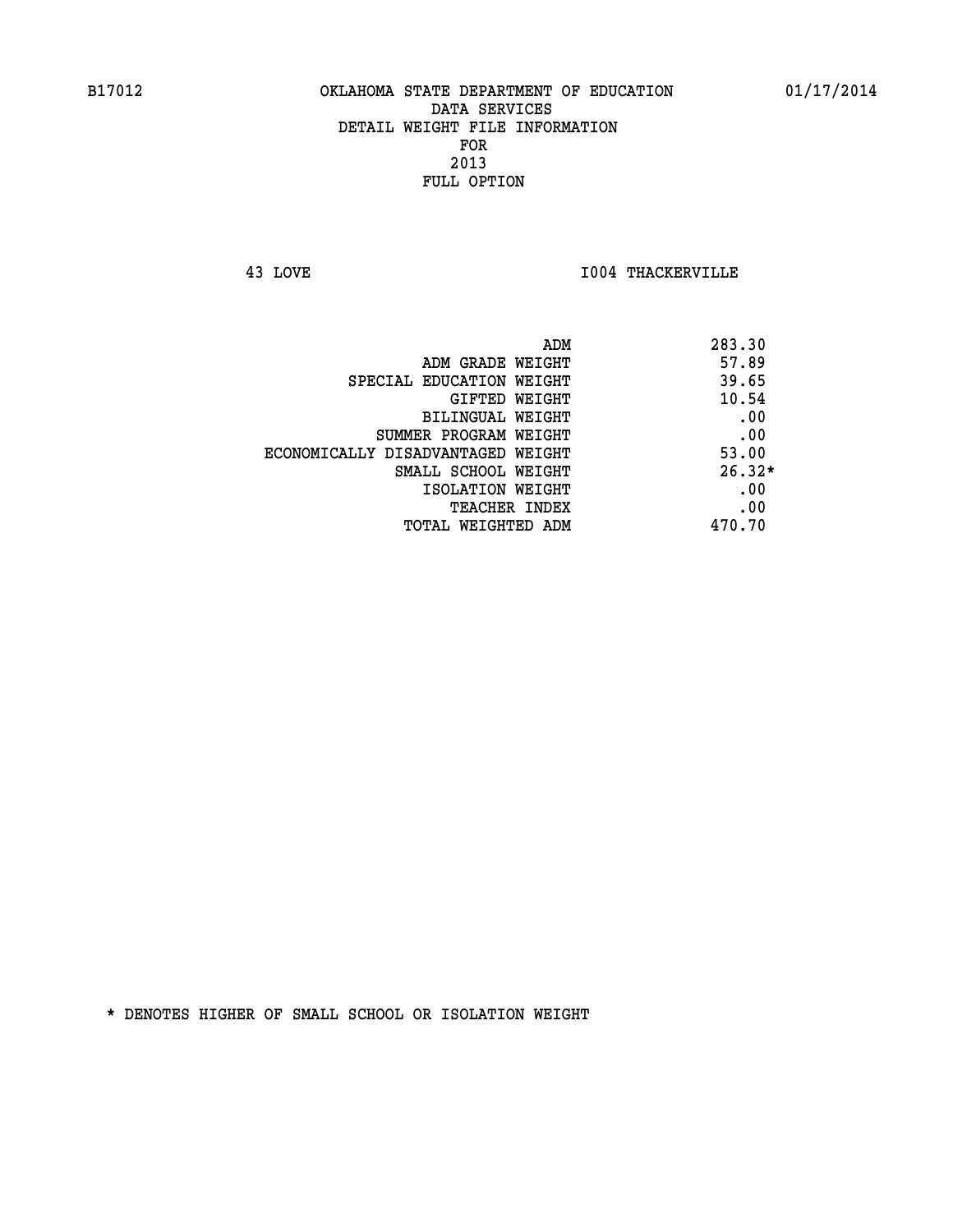**43 LOVE I005 TURNER** 

|                                   | ADM | 322.18    |
|-----------------------------------|-----|-----------|
| ADM GRADE WEIGHT                  |     | 65.58     |
| SPECIAL EDUCATION WEIGHT          |     | 60.65     |
| GIFTED WEIGHT                     |     | 10.54     |
| BILINGUAL WEIGHT                  |     | 1.25      |
| SUMMER PROGRAM WEIGHT             |     | .00       |
| ECONOMICALLY DISADVANTAGED WEIGHT |     | 45.75     |
| SMALL SCHOOL WEIGHT               |     | 25.19     |
| ISOLATION WEIGHT                  |     | $132.22*$ |
| TEACHER INDEX                     |     | .00       |
| TOTAL WEIGHTED ADM                |     | 638.17    |
|                                   |     |           |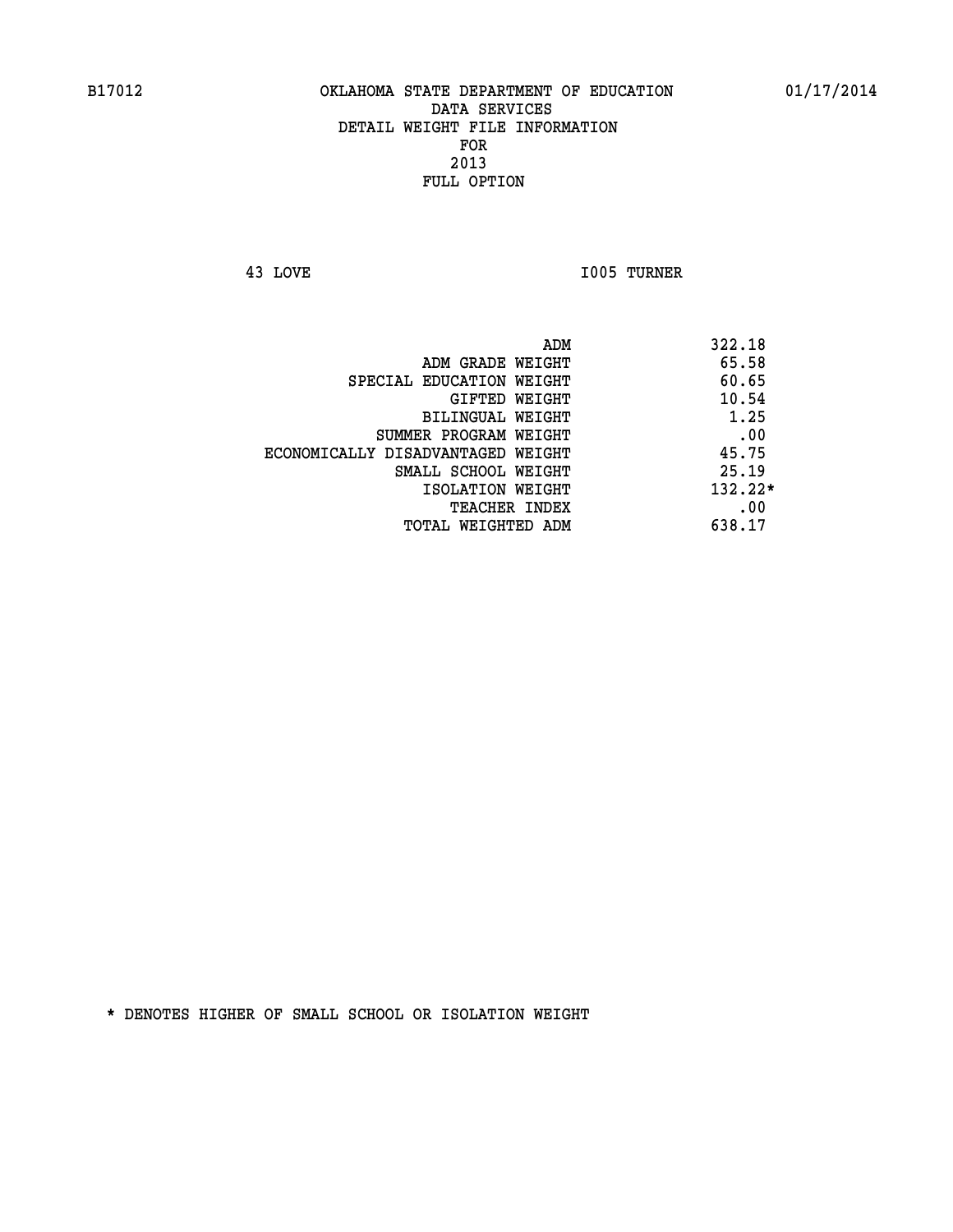**43 LOVE I016 MARIETTA** 

| ADM                               | 1,016.47 |
|-----------------------------------|----------|
| ADM GRADE WEIGHT                  | 205.70   |
| SPECIAL EDUCATION WEIGHT          | 107.90   |
| GIFTED WEIGHT                     | 27.54    |
| BILINGUAL WEIGHT                  | 67.00    |
| SUMMER PROGRAM WEIGHT             | .00      |
| ECONOMICALLY DISADVANTAGED WEIGHT | 184.50   |
| SMALL SCHOOL WEIGHT               | .00      |
| ISOLATION WEIGHT                  | .00      |
| TEACHER INDEX                     | 14.63    |
| TOTAL WEIGHTED ADM                | 1,623.74 |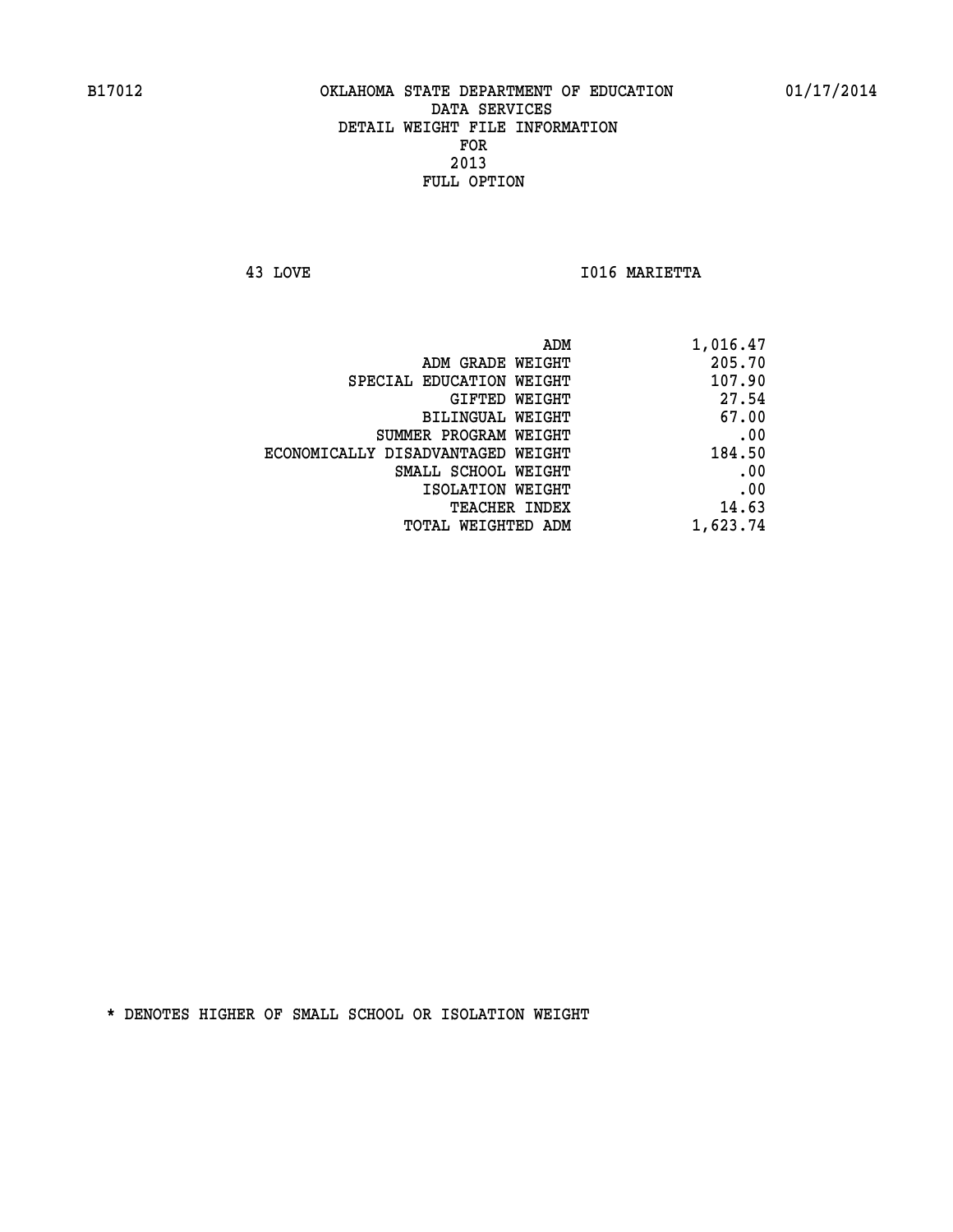**44 MAJOR I001 RINGWOOD** 

|                                   | ADM<br>389.94 |
|-----------------------------------|---------------|
| ADM GRADE WEIGHT                  | 78.13         |
| SPECIAL EDUCATION WEIGHT          | 42.30         |
| GIFTED WEIGHT                     | 6.12          |
| BILINGUAL WEIGHT                  | 21.00         |
| SUMMER PROGRAM WEIGHT             | .00           |
| ECONOMICALLY DISADVANTAGED WEIGHT | 57.00         |
| SMALL SCHOOL WEIGHT               | $20.50*$      |
| ISOLATION WEIGHT                  | .00           |
| <b>TEACHER INDEX</b>              | 11.97         |
| TOTAL WEIGHTED ADM                | 626.96        |
|                                   |               |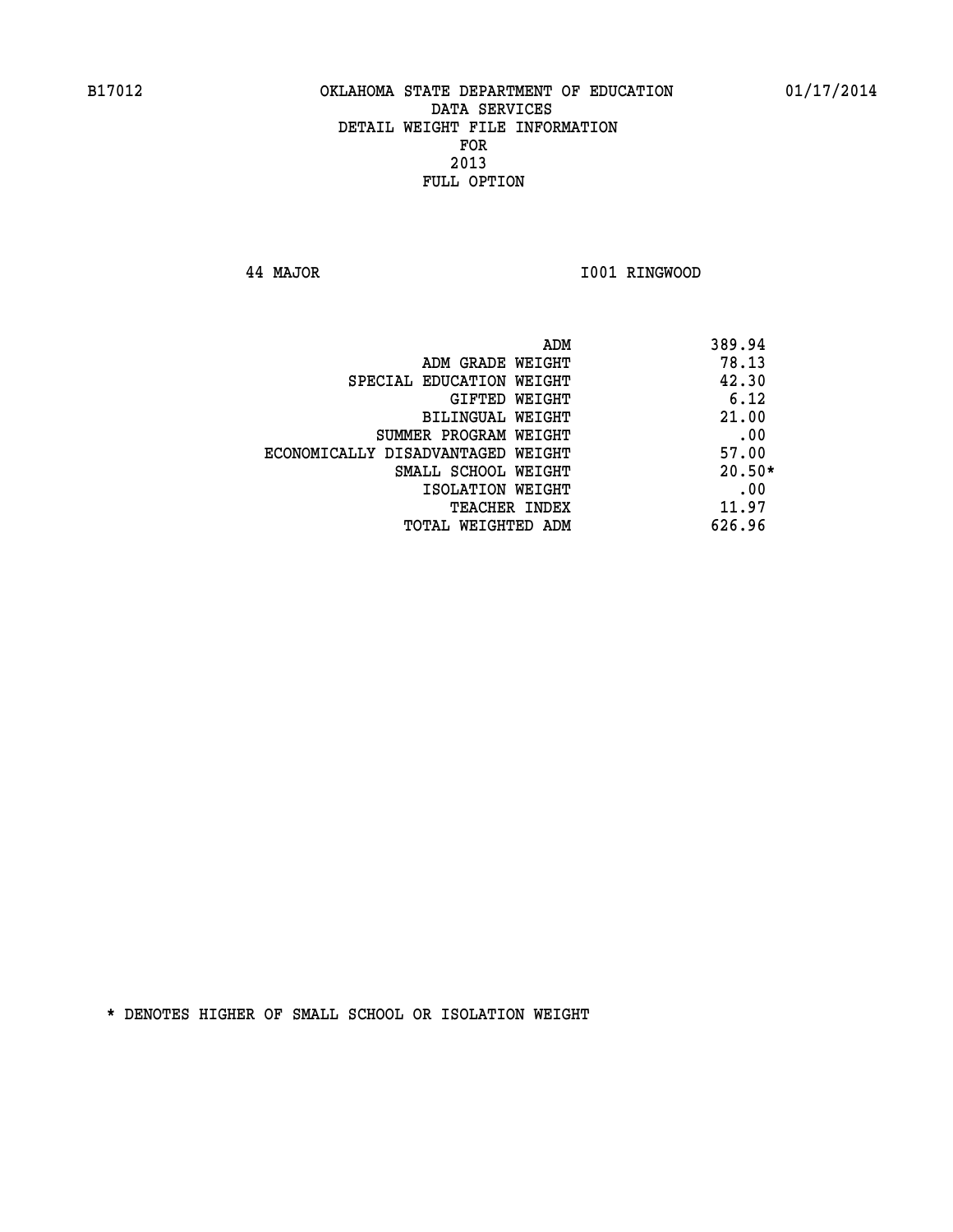**44 MAJOR I004 ALINE-CLEO** 

| 144.23<br>ADM                              |  |
|--------------------------------------------|--|
| 29.37<br>ADM GRADE WEIGHT                  |  |
| 27.55<br>SPECIAL EDUCATION WEIGHT          |  |
| 4.08<br>GIFTED WEIGHT                      |  |
| .00<br><b>BILINGUAL WEIGHT</b>             |  |
| .00<br>SUMMER PROGRAM WEIGHT               |  |
| 20.00<br>ECONOMICALLY DISADVANTAGED WEIGHT |  |
| 20.98<br>SMALL SCHOOL WEIGHT               |  |
| $55.21*$<br>ISOLATION WEIGHT               |  |
| .00<br><b>TEACHER INDEX</b>                |  |
| 280.44<br>TOTAL WEIGHTED ADM               |  |
|                                            |  |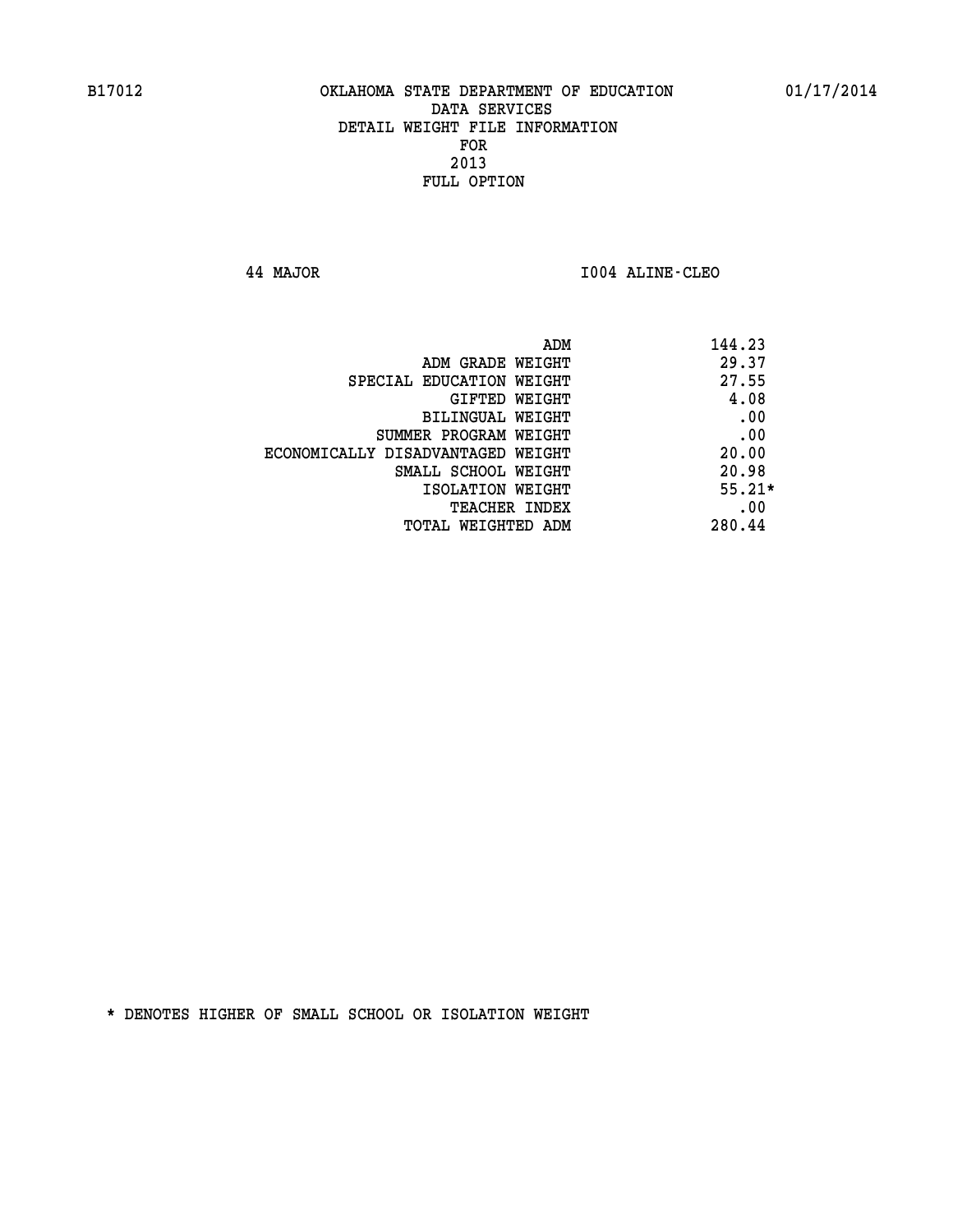**44 MAJOR I084 FAIRVIEW** 

|                                   | ADM | 705.41   |
|-----------------------------------|-----|----------|
| ADM GRADE WEIGHT                  |     | 126.72   |
| SPECIAL EDUCATION WEIGHT          |     | 150.75   |
| GIFTED WEIGHT                     |     | 32.64    |
| BILINGUAL WEIGHT                  |     | 2.25     |
| SUMMER PROGRAM WEIGHT             |     | .00      |
| ECONOMICALLY DISADVANTAGED WEIGHT |     | 99.00    |
| SMALL SCHOOL WEIGHT               |     | .00      |
| ISOLATION WEIGHT                  |     | 190.46*  |
| TEACHER INDEX                     |     | 13.97    |
| TOTAL WEIGHTED ADM                |     | 1,321.20 |
|                                   |     |          |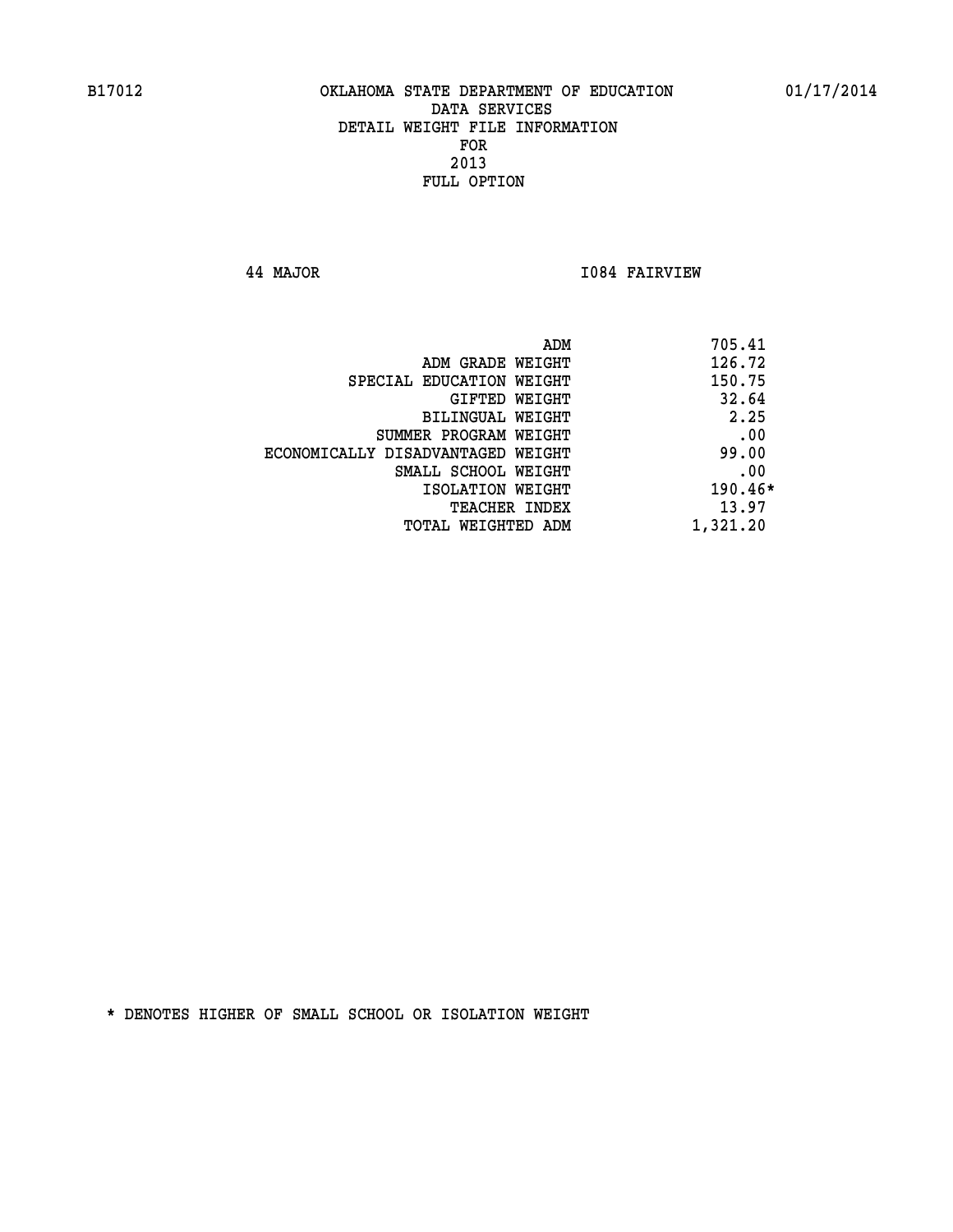**44 MAJOR I092 CIMARRON** 

| ADM                               | 282.81   |
|-----------------------------------|----------|
| ADM GRADE WEIGHT                  | 54.94    |
| SPECIAL EDUCATION WEIGHT          | 27.60    |
| GIFTED WEIGHT                     | 8.16     |
| BILINGUAL WEIGHT                  | .00      |
| SUMMER PROGRAM WEIGHT             | .00      |
| ECONOMICALLY DISADVANTAGED WEIGHT | 37.25    |
| SMALL SCHOOL WEIGHT               | $26.32*$ |
| ISOLATION WEIGHT                  | 20.36    |
| TEACHER INDEX                     | 7.01     |
| TOTAL WEIGHTED ADM                | 444.09   |
|                                   |          |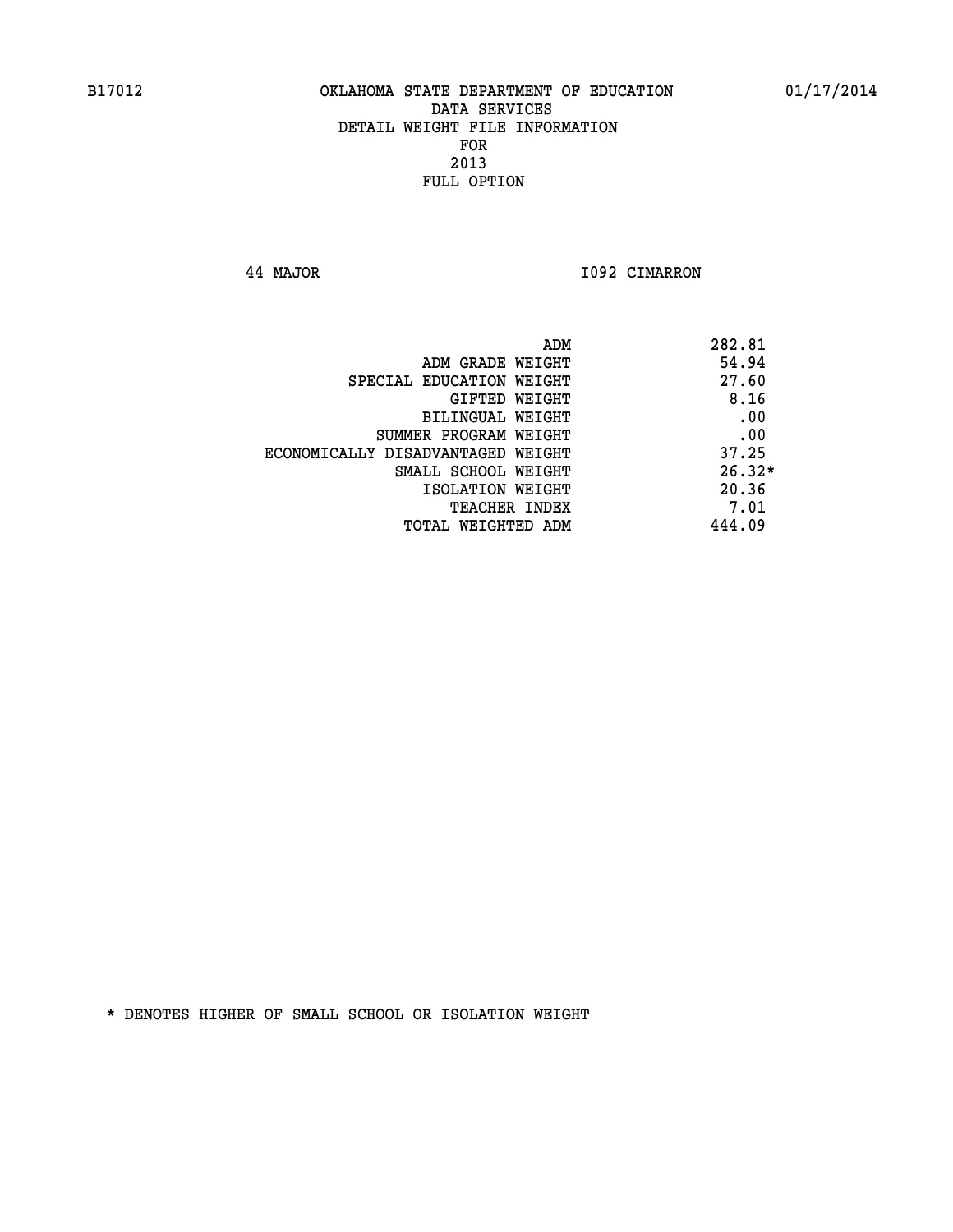**45 MARSHALL I002 MADILL** 

| ADM                               | 1,780.09 |
|-----------------------------------|----------|
| ADM GRADE WEIGHT                  | 329.67   |
| SPECIAL EDUCATION WEIGHT          | 184.60   |
| GIFTED WEIGHT                     | 49.64    |
| BILINGUAL WEIGHT                  | 141.00   |
| SUMMER PROGRAM WEIGHT             | .00      |
| ECONOMICALLY DISADVANTAGED WEIGHT | 327.00   |
| SMALL SCHOOL WEIGHT               | .00      |
| ISOLATION WEIGHT                  | .00      |
| <b>TEACHER INDEX</b>              | 75.54    |
| TOTAL WEIGHTED ADM                | 2,887.54 |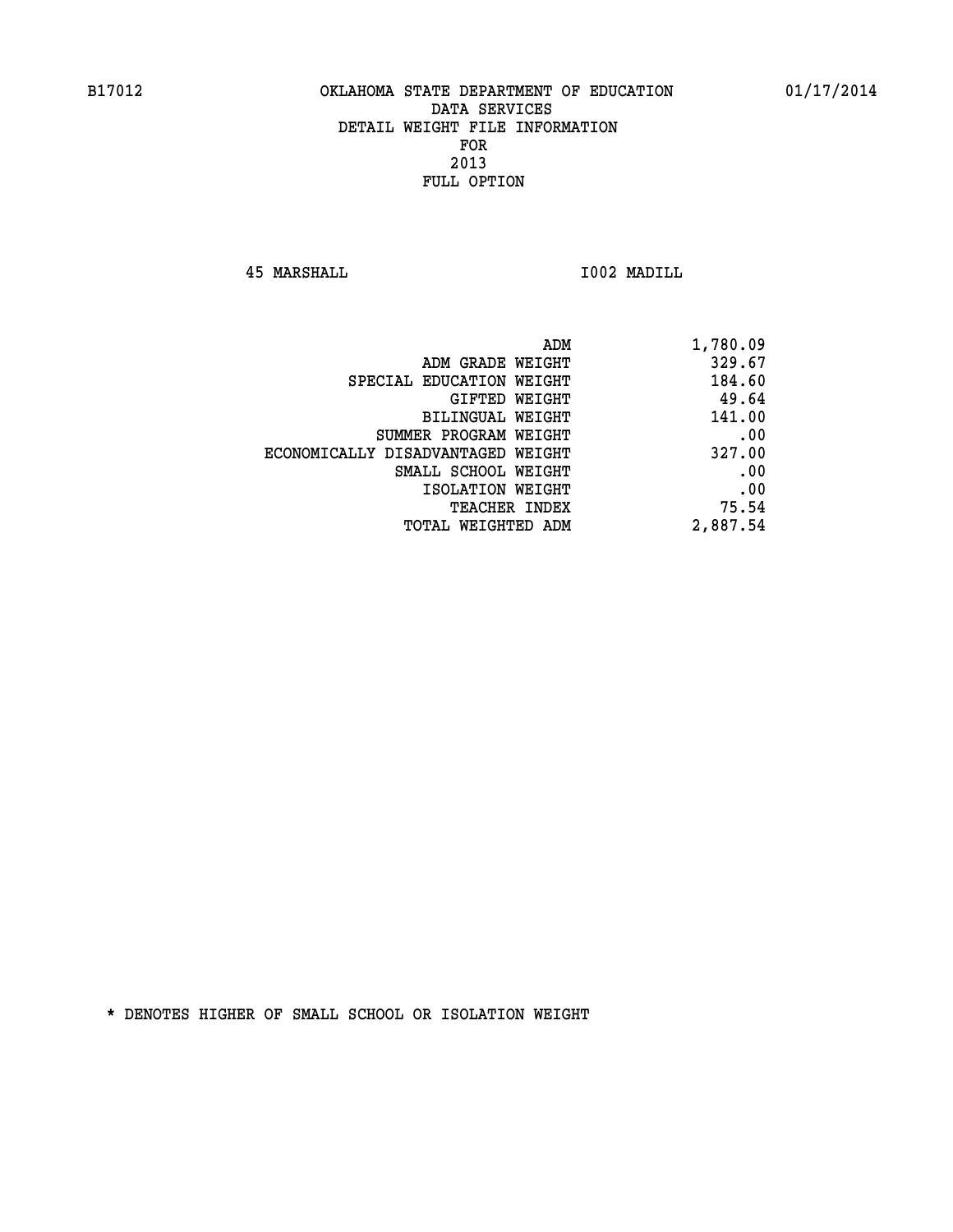**45 MARSHALL I003 KINGSTON** 

| 1,172.48 |
|----------|
| 226.21   |
| 161.05   |
| 70.72    |
| .25      |
| .00      |
| 243.50   |
| .00      |
| .00      |
| 33.34    |
| 1,907.55 |
|          |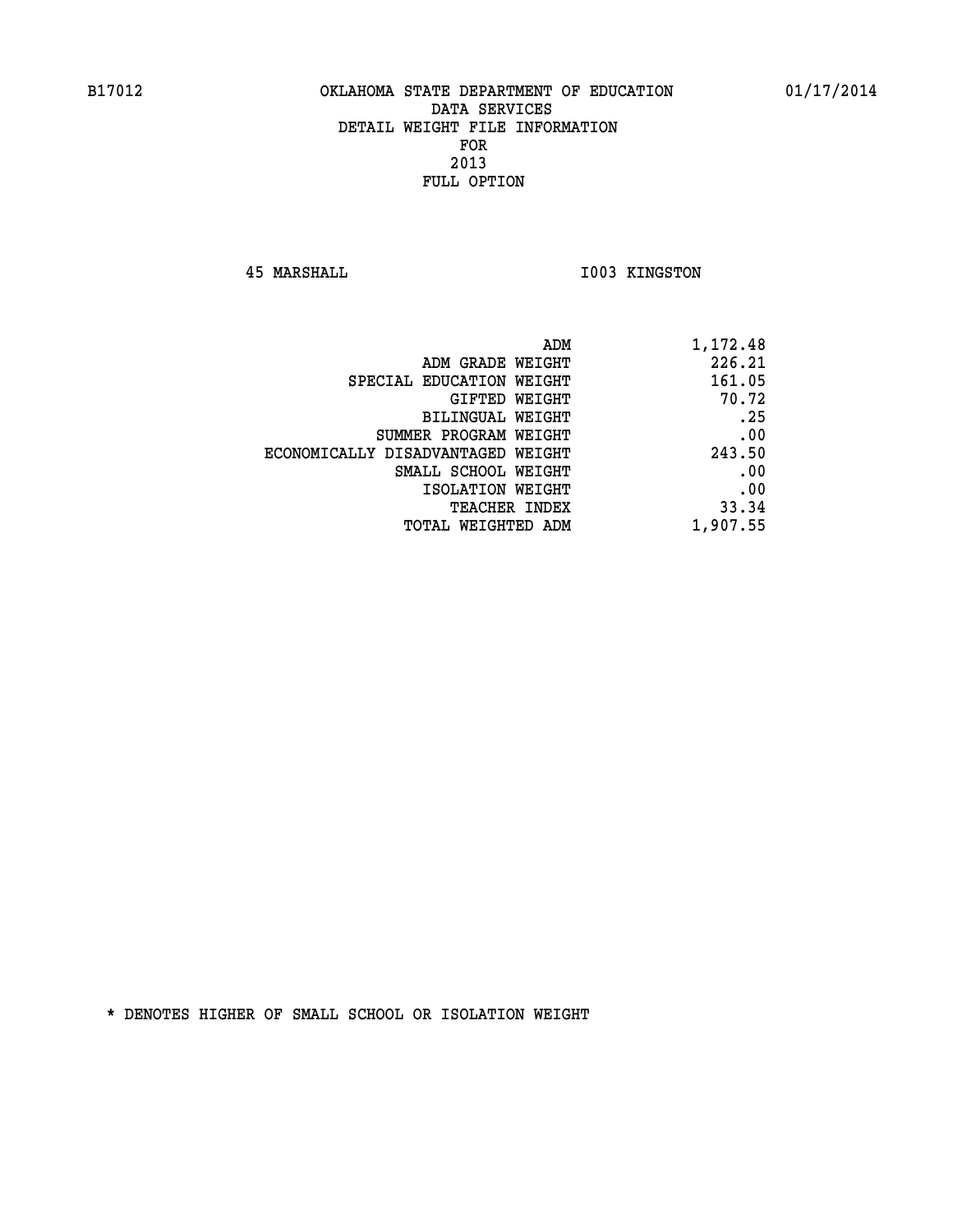**46 MAYES C021 SPAVINAW** 

|                                   | ADM<br>92.55 |
|-----------------------------------|--------------|
| ADM GRADE WEIGHT                  | 17.58        |
| SPECIAL EDUCATION WEIGHT          | 12.60        |
| GIFTED WEIGHT                     | .68          |
| <b>BILINGUAL WEIGHT</b>           | .00          |
| SUMMER PROGRAM WEIGHT             | .00          |
| ECONOMICALLY DISADVANTAGED WEIGHT | 19.50        |
| SMALL SCHOOL WEIGHT               | $15.27*$     |
| ISOLATION WEIGHT                  | .00          |
| <b>TEACHER INDEX</b>              | .00          |
| TOTAL WEIGHTED ADM                | 158.18       |
|                                   |              |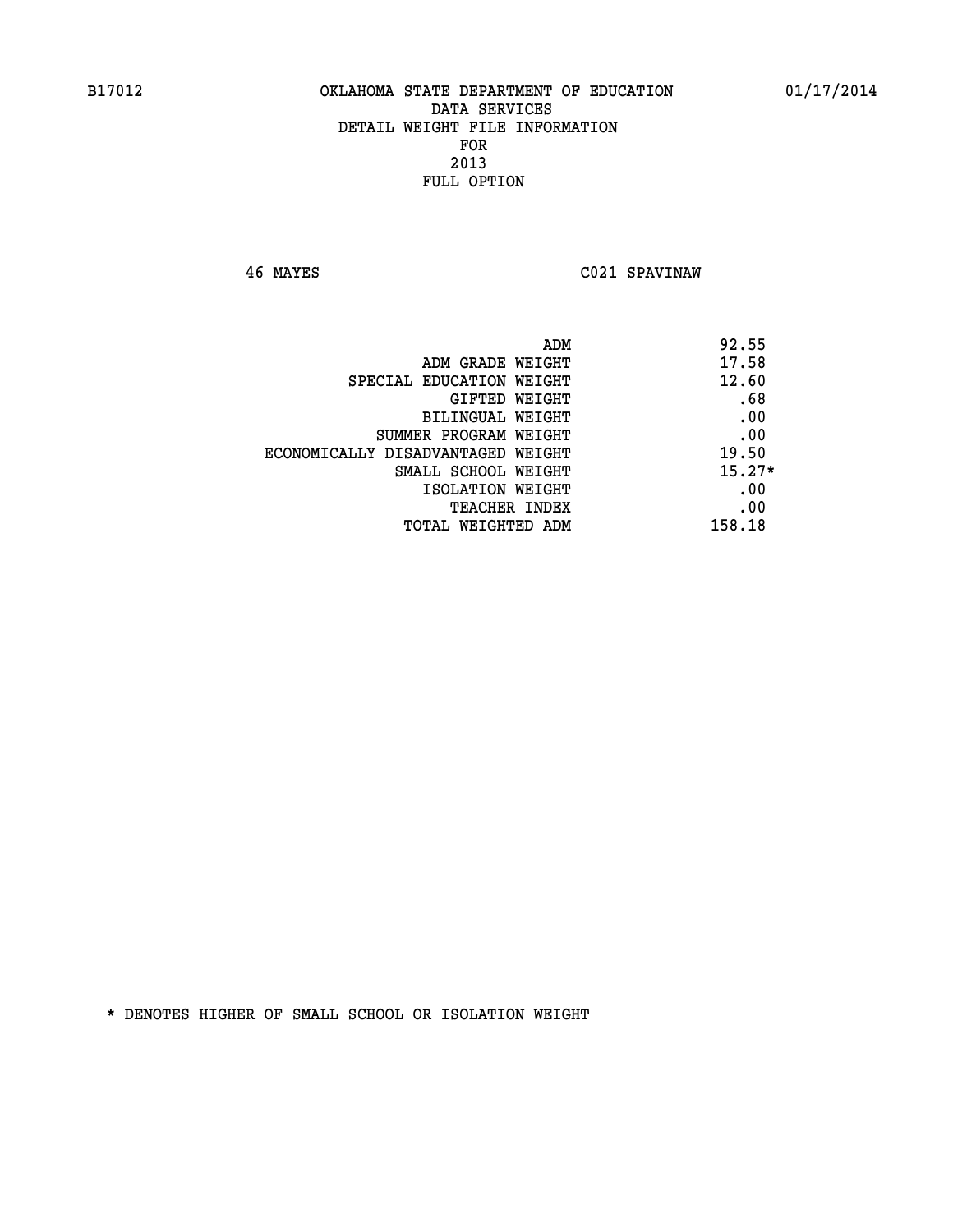**46 MAYES C035 WICKLIFFE** 

| ADM                               | 137.33   |
|-----------------------------------|----------|
| ADM GRADE WEIGHT                  | 26.16    |
| SPECIAL EDUCATION WEIGHT          | 16.50    |
| GIFTED WEIGHT                     | 3.74     |
| BILINGUAL WEIGHT                  | .75      |
| SUMMER PROGRAM WEIGHT             | .00      |
| ECONOMICALLY DISADVANTAGED WEIGHT | 26.75    |
| SMALL SCHOOL WEIGHT               | $20.34*$ |
| ISOLATION WEIGHT                  | .00      |
| <b>TEACHER INDEX</b>              | .70      |
| TOTAL WEIGHTED ADM                | 232.27   |
|                                   |          |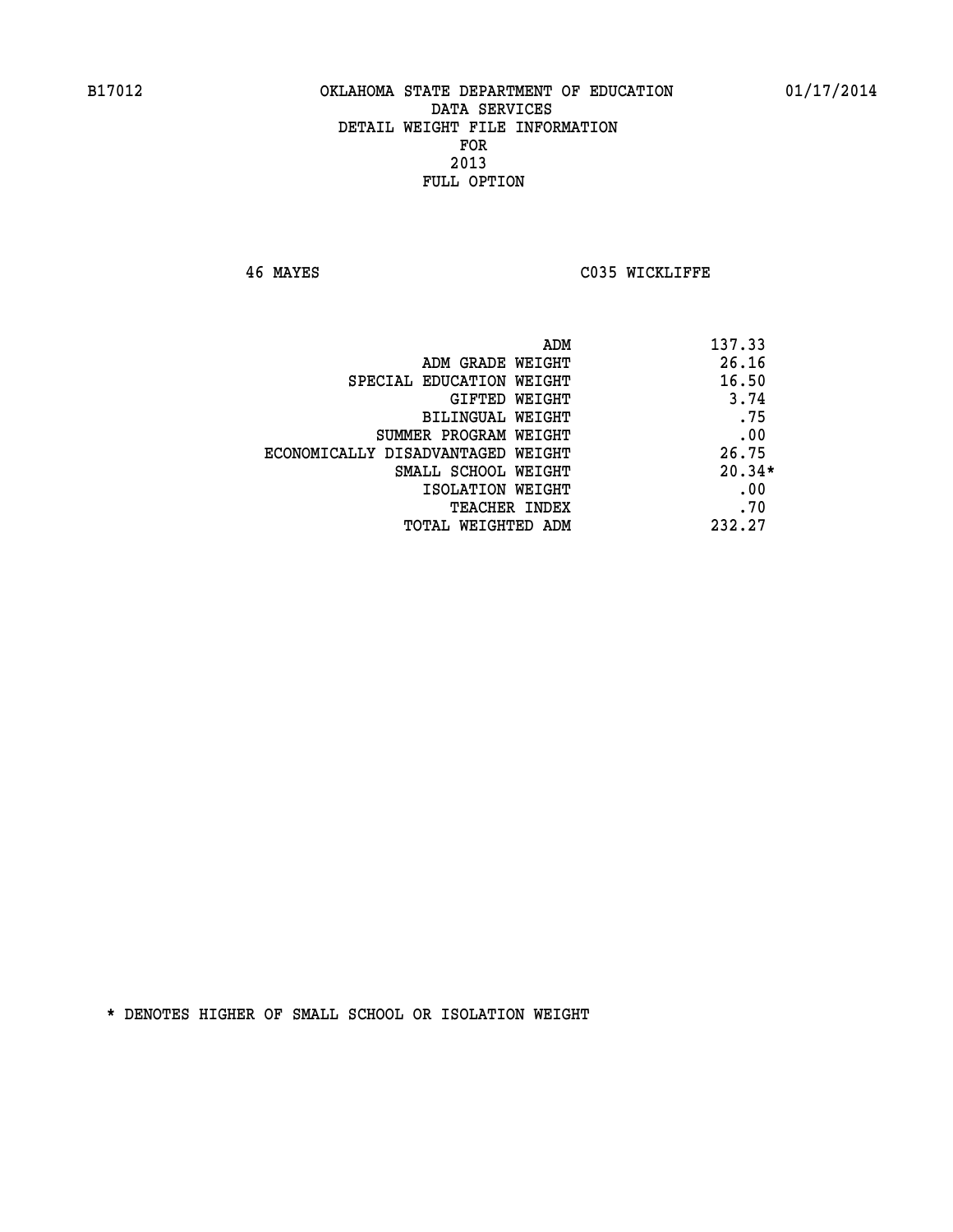**46 MAYES C043 OSAGE** 

| 184.91<br>ADM                              |  |
|--------------------------------------------|--|
| 33.67<br>ADM GRADE WEIGHT                  |  |
| 26.15<br>SPECIAL EDUCATION WEIGHT          |  |
| 6.46<br>GIFTED WEIGHT                      |  |
| .00<br>BILINGUAL WEIGHT                    |  |
| .00<br>SUMMER PROGRAM WEIGHT               |  |
| 28.75<br>ECONOMICALLY DISADVANTAGED WEIGHT |  |
| $24.06*$<br>SMALL SCHOOL WEIGHT            |  |
| .00<br>ISOLATION WEIGHT                    |  |
| .00<br><b>TEACHER INDEX</b>                |  |
| 304.00<br>TOTAL WEIGHTED ADM               |  |
|                                            |  |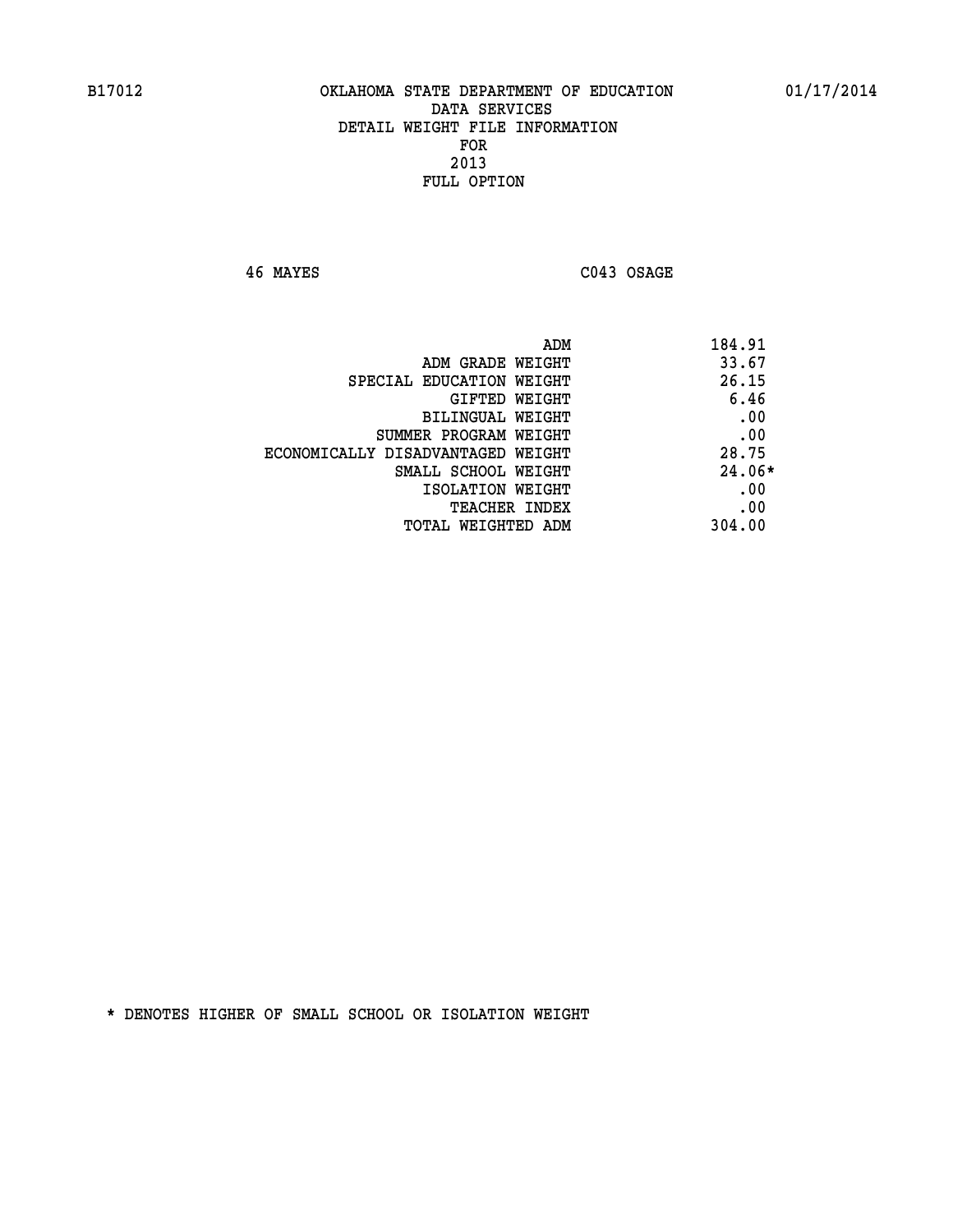**46 MAYES I001 PRYOR** 

| 2,636.91 |
|----------|
| 542.55   |
| 290.35   |
| 113.22   |
| 10.50    |
| .00      |
| 388.50   |
| .00      |
| .00      |
| .00      |
| 3,982.03 |
|          |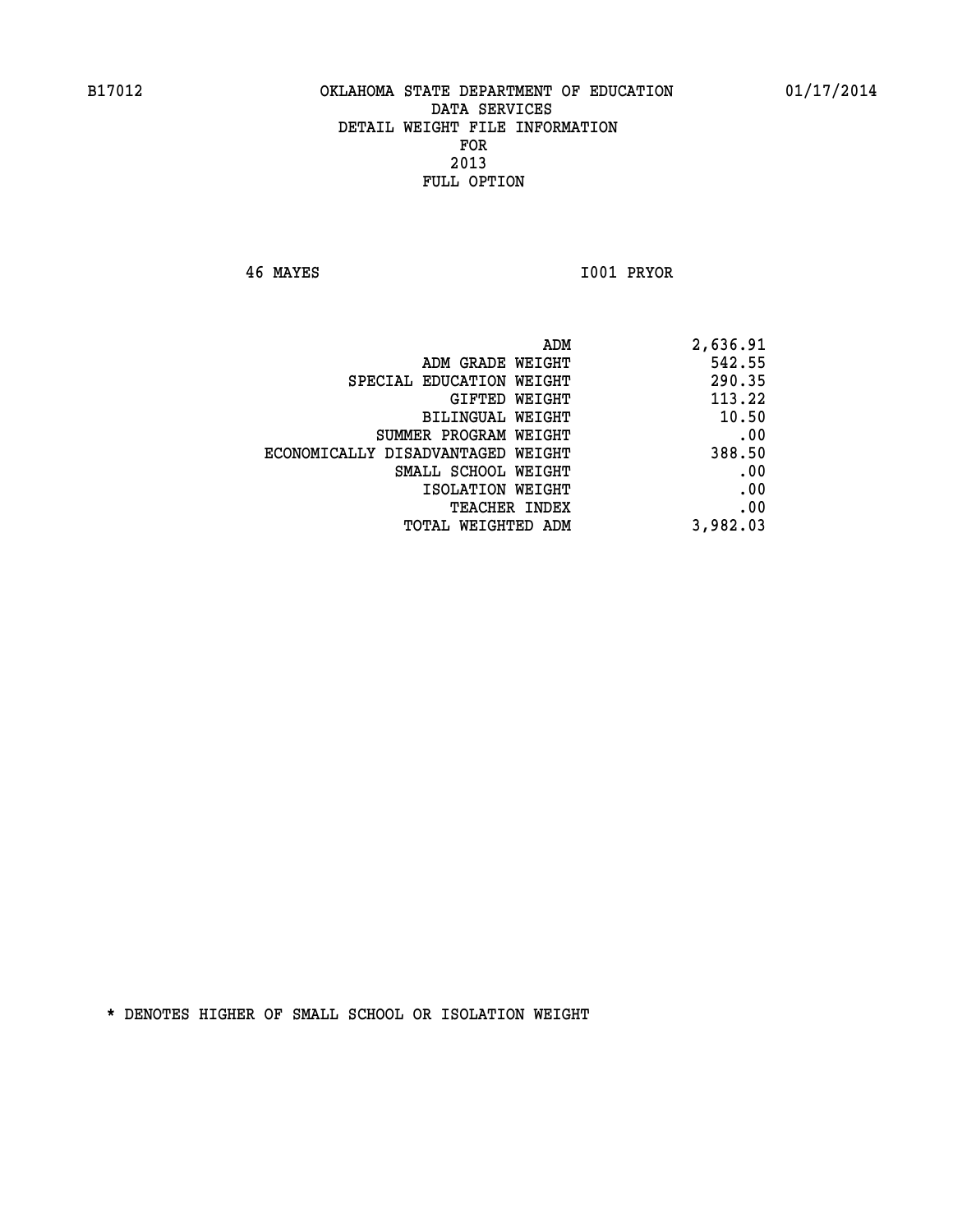**46 MAYES I002 ADAIR** 

| 1,018.46 |
|----------|
| 207.00   |
| 82.95    |
| 40.80    |
| .75      |
| .00      |
| 137.00   |
| .00      |
| .00      |
| .00      |
| 1,486.96 |
|          |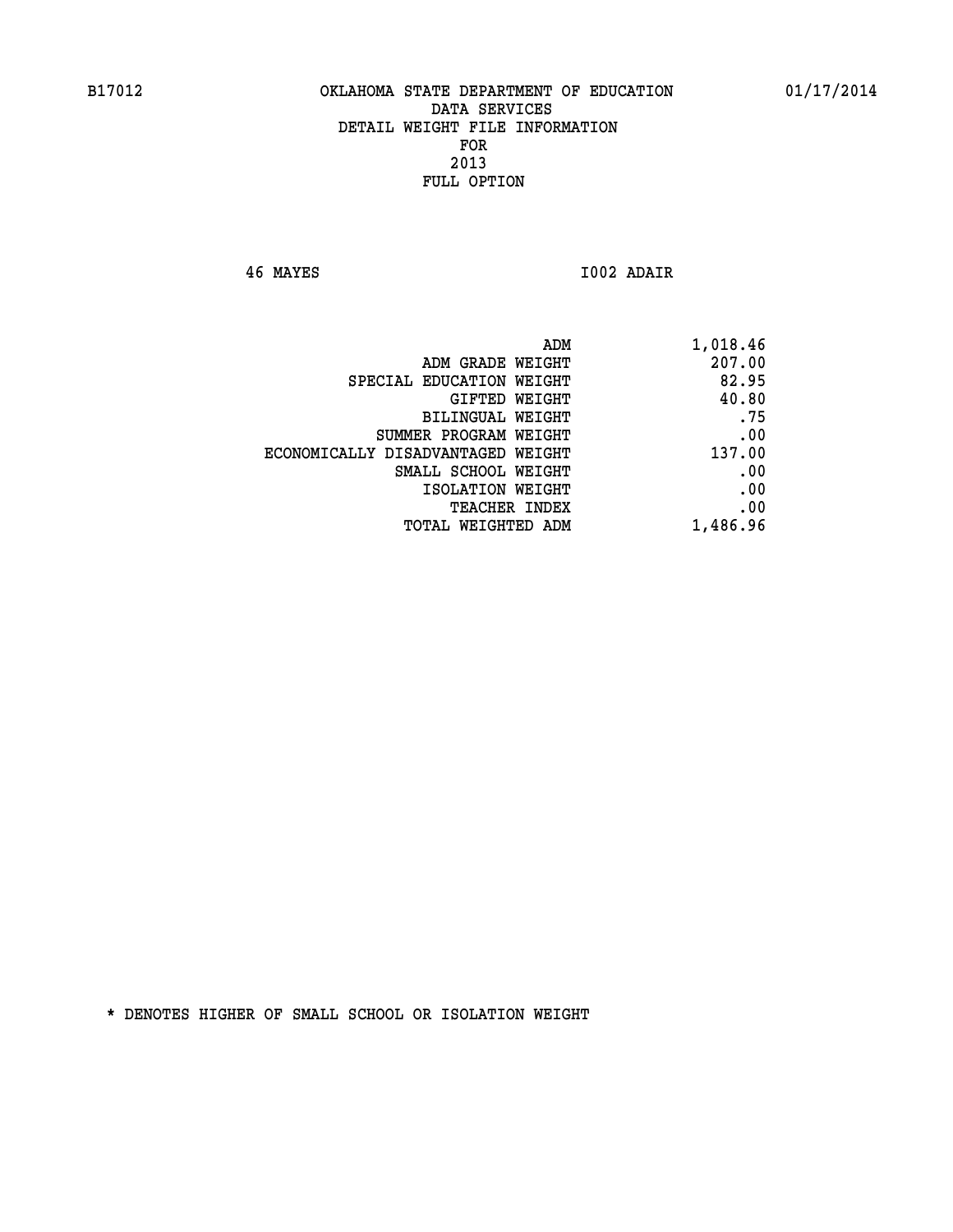**46 MAYES I016 SALINA** 

|                                   | 814.27<br>ADM |
|-----------------------------------|---------------|
| ADM GRADE WEIGHT                  | 153.76        |
| SPECIAL EDUCATION WEIGHT          | 147.40        |
| GIFTED WEIGHT                     | 22.44         |
| BILINGUAL WEIGHT                  | 5.25          |
| SUMMER PROGRAM WEIGHT             | .00           |
| ECONOMICALLY DISADVANTAGED WEIGHT | 159.25        |
| SMALL SCHOOL WEIGHT               | .00           |
| ISOLATION WEIGHT                  | .00           |
| TEACHER INDEX                     | 5.97          |
| TOTAL WEIGHTED ADM                | 1,308.34      |
|                                   |               |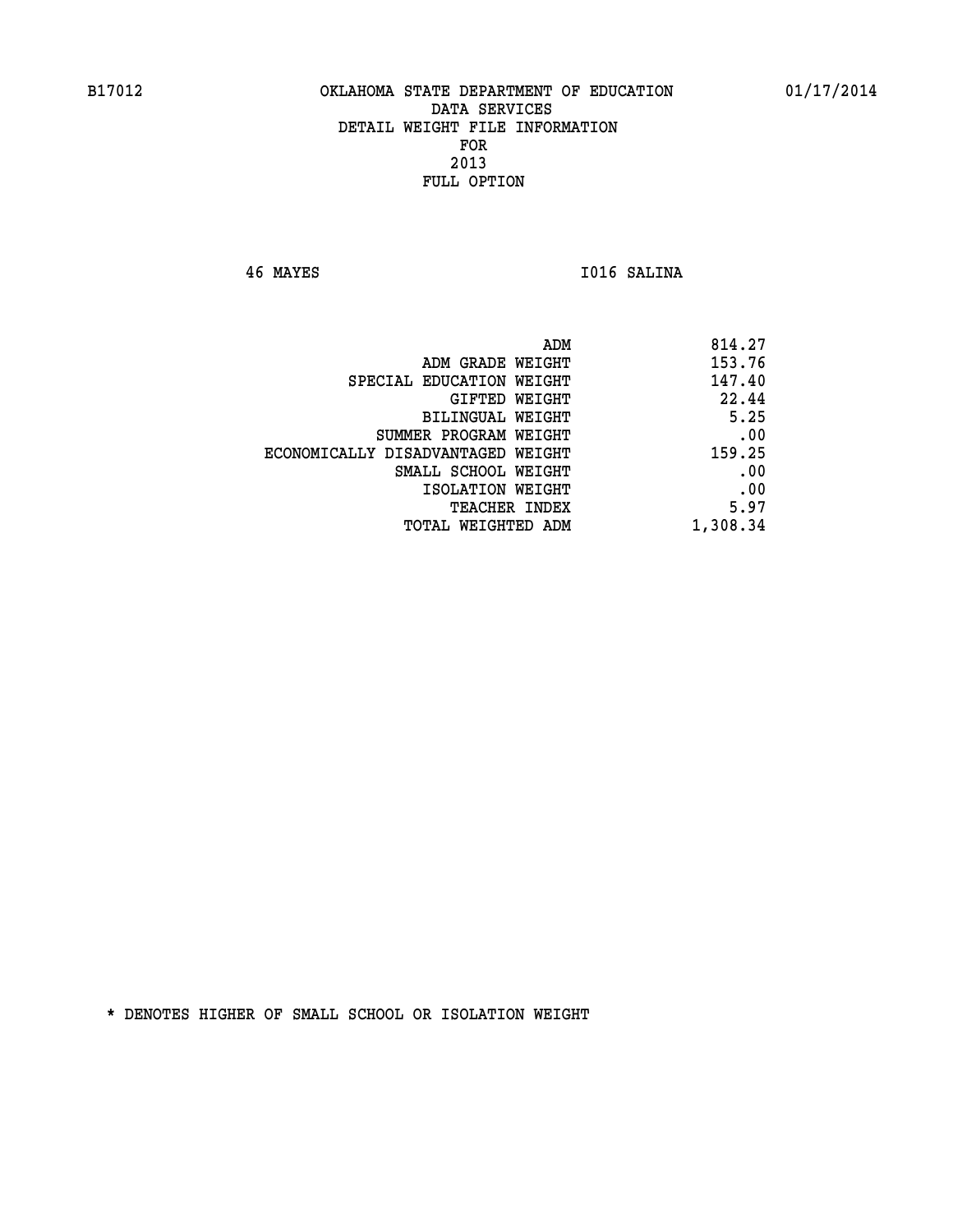**46 MAYES I017 LOCUST GROVE** 

| 1,520.50 | ADM                               |  |
|----------|-----------------------------------|--|
| 308.42   | ADM GRADE WEIGHT                  |  |
| 296.55   | SPECIAL EDUCATION WEIGHT          |  |
| 68.00    | GIFTED WEIGHT                     |  |
| 9.00     | BILINGUAL WEIGHT                  |  |
| .00      | SUMMER PROGRAM WEIGHT             |  |
| 297.25   | ECONOMICALLY DISADVANTAGED WEIGHT |  |
| .00      | SMALL SCHOOL WEIGHT               |  |
| .00      | ISOLATION WEIGHT                  |  |
| 23.39    | <b>TEACHER INDEX</b>              |  |
| 2,523.11 | <b>TOTAL WEIGHTED ADM</b>         |  |
|          |                                   |  |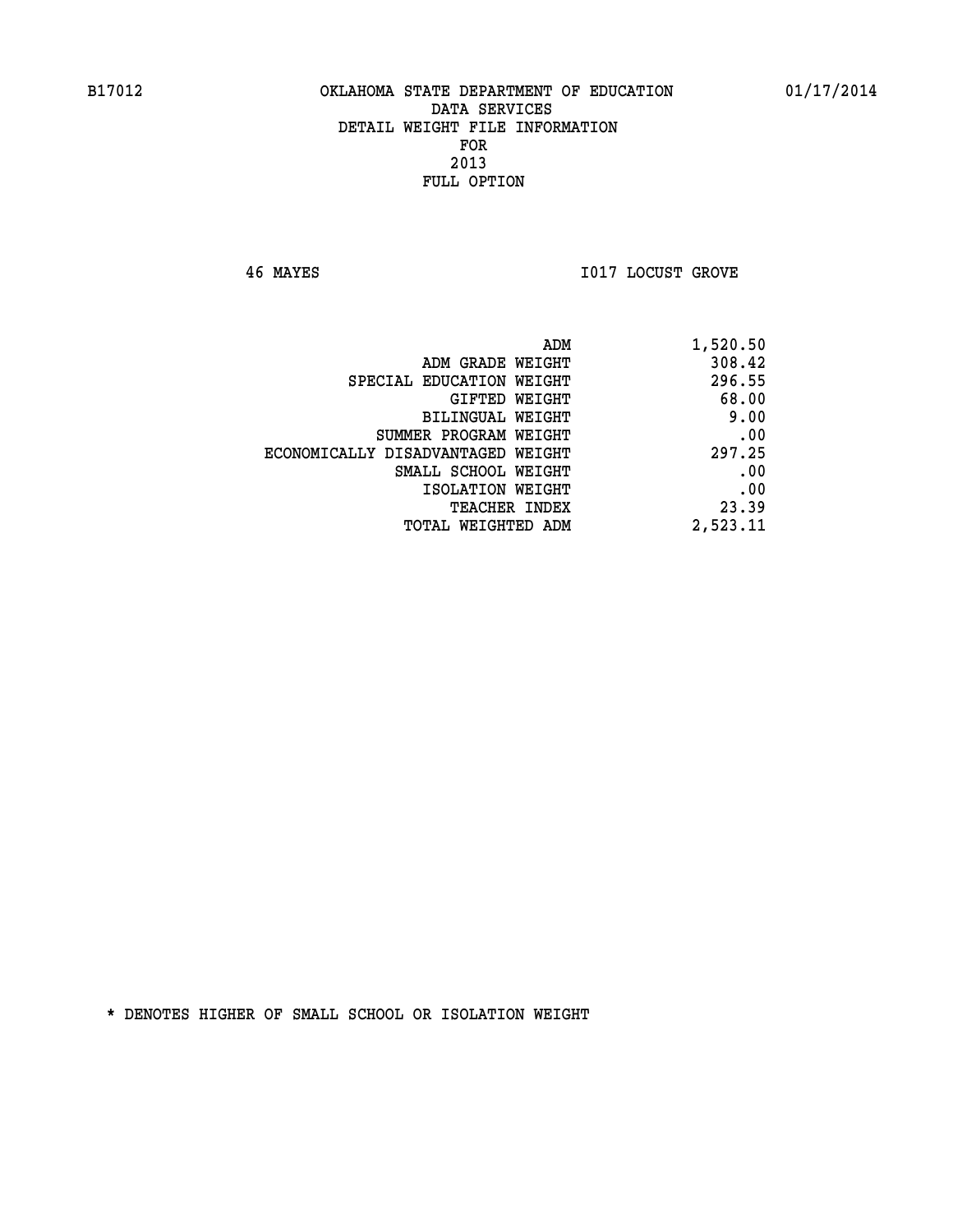**46 MAYES I032 CHOUTEAU-MAZIE** 

| 851.62   |
|----------|
| 180.75   |
| 180.70   |
| 24.14    |
| 14.00    |
| 3.60     |
| 133.25   |
| .00      |
| .00      |
| .00      |
| 1,388.06 |
|          |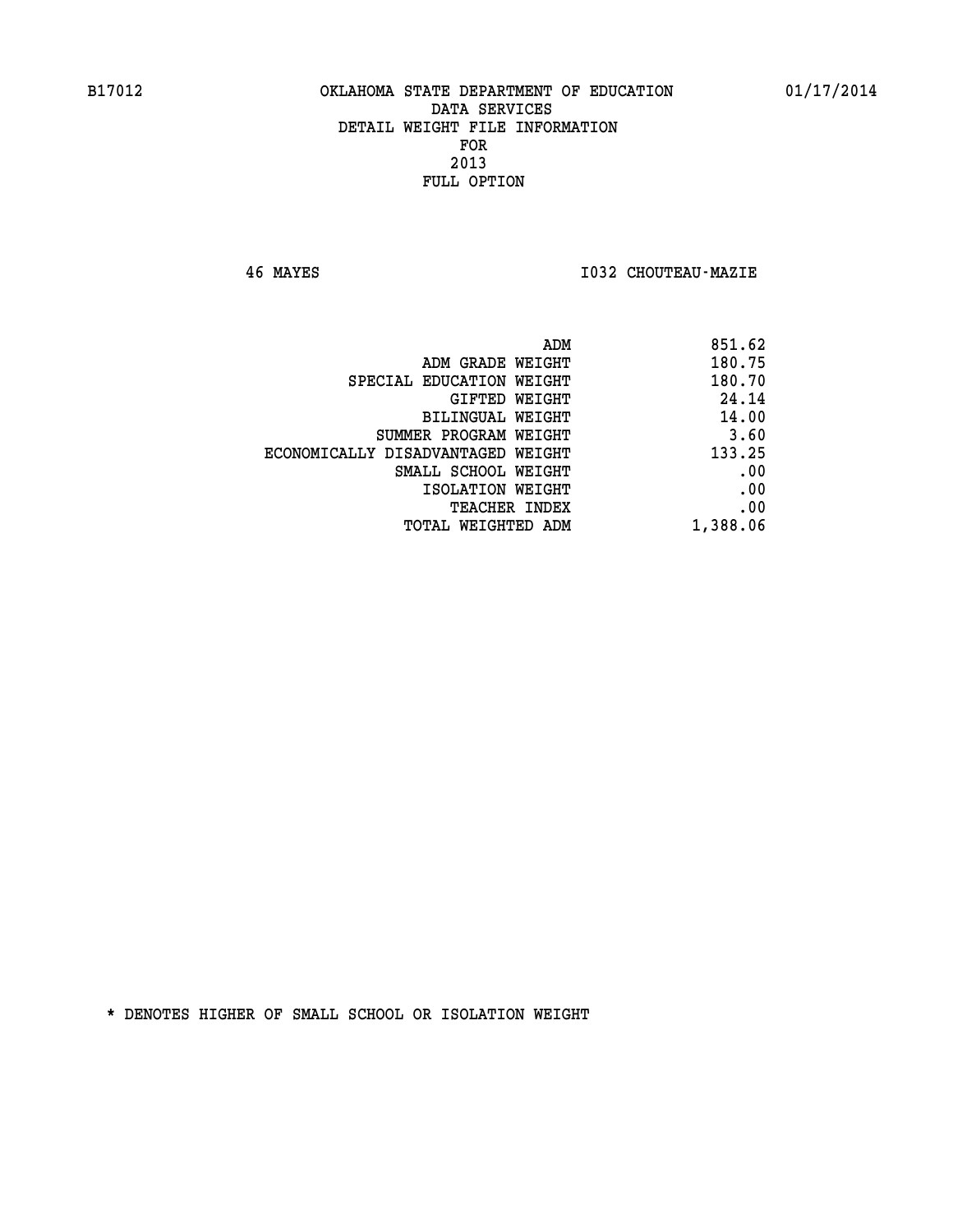**47 MCCLAIN C004 BYARS** 

| ADM                               | 40.64   |
|-----------------------------------|---------|
| ADM GRADE WEIGHT                  | 8.73    |
| SPECIAL EDUCATION WEIGHT          | 5.45    |
| GIFTED WEIGHT                     | 2.72    |
| BILINGUAL WEIGHT                  | .00     |
| SUMMER PROGRAM WEIGHT             | .00     |
| ECONOMICALLY DISADVANTAGED WEIGHT | 8.00    |
| SMALL SCHOOL WEIGHT               | $7.50*$ |
| ISOLATION WEIGHT                  | .00     |
| TEACHER INDEX                     | .00     |
| TOTAL WEIGHTED ADM                | 73.04   |
|                                   |         |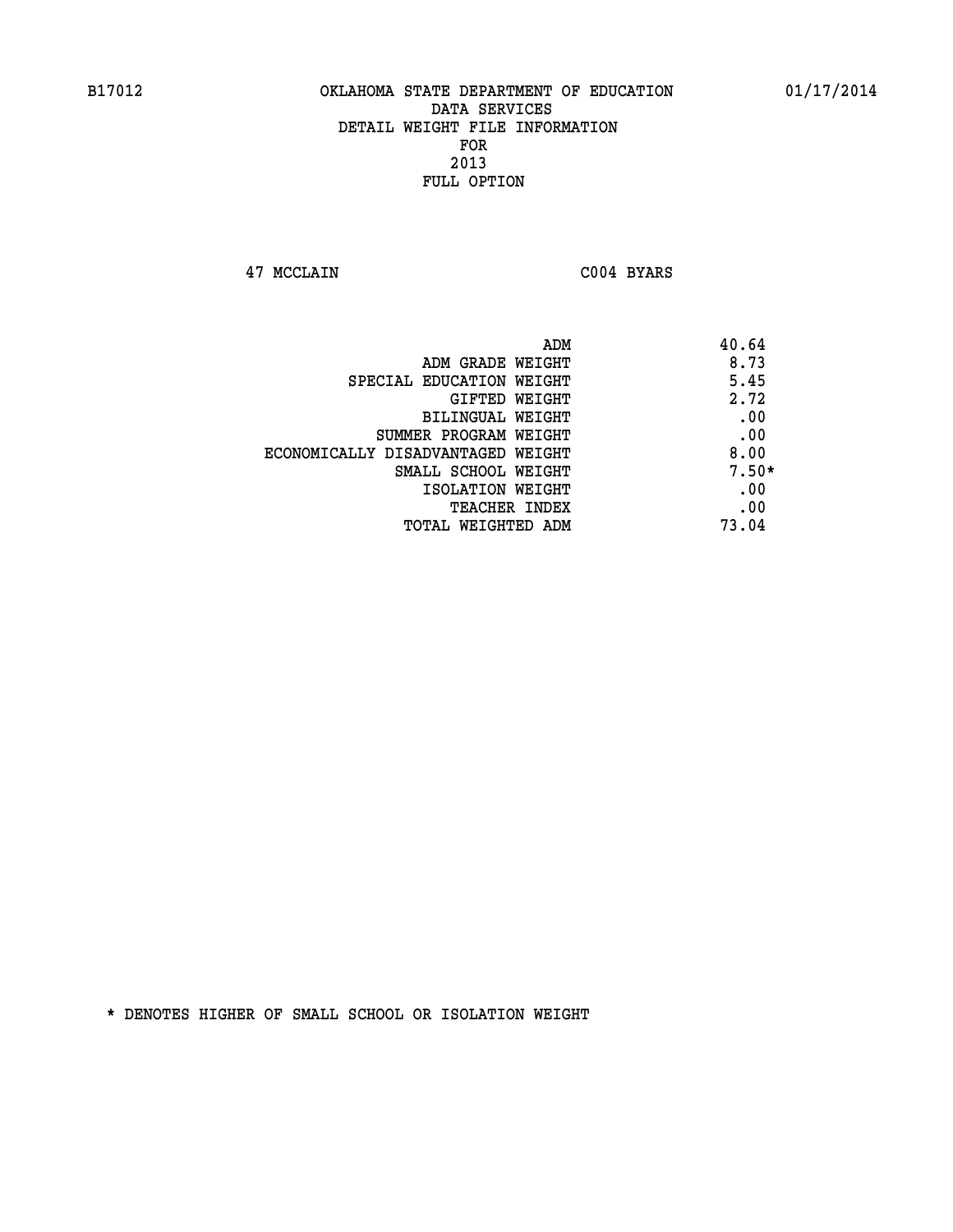**47 MCCLAIN I001 NEWCASTLE** 

| ADM GRADE WEIGHT<br>SPECIAL EDUCATION WEIGHT | 358.73<br>161.75<br>58.48<br>10.75 |
|----------------------------------------------|------------------------------------|
|                                              |                                    |
|                                              |                                    |
| GIFTED WEIGHT                                |                                    |
| <b>BILINGUAL WEIGHT</b>                      |                                    |
| SUMMER PROGRAM WEIGHT                        | 4.80                               |
| ECONOMICALLY DISADVANTAGED WEIGHT            | 136.75                             |
| SMALL SCHOOL WEIGHT                          | .00                                |
| ISOLATION WEIGHT                             | .00                                |
| TEACHER INDEX                                | 18.16                              |
| TOTAL WEIGHTED ADM                           | 2,582.11                           |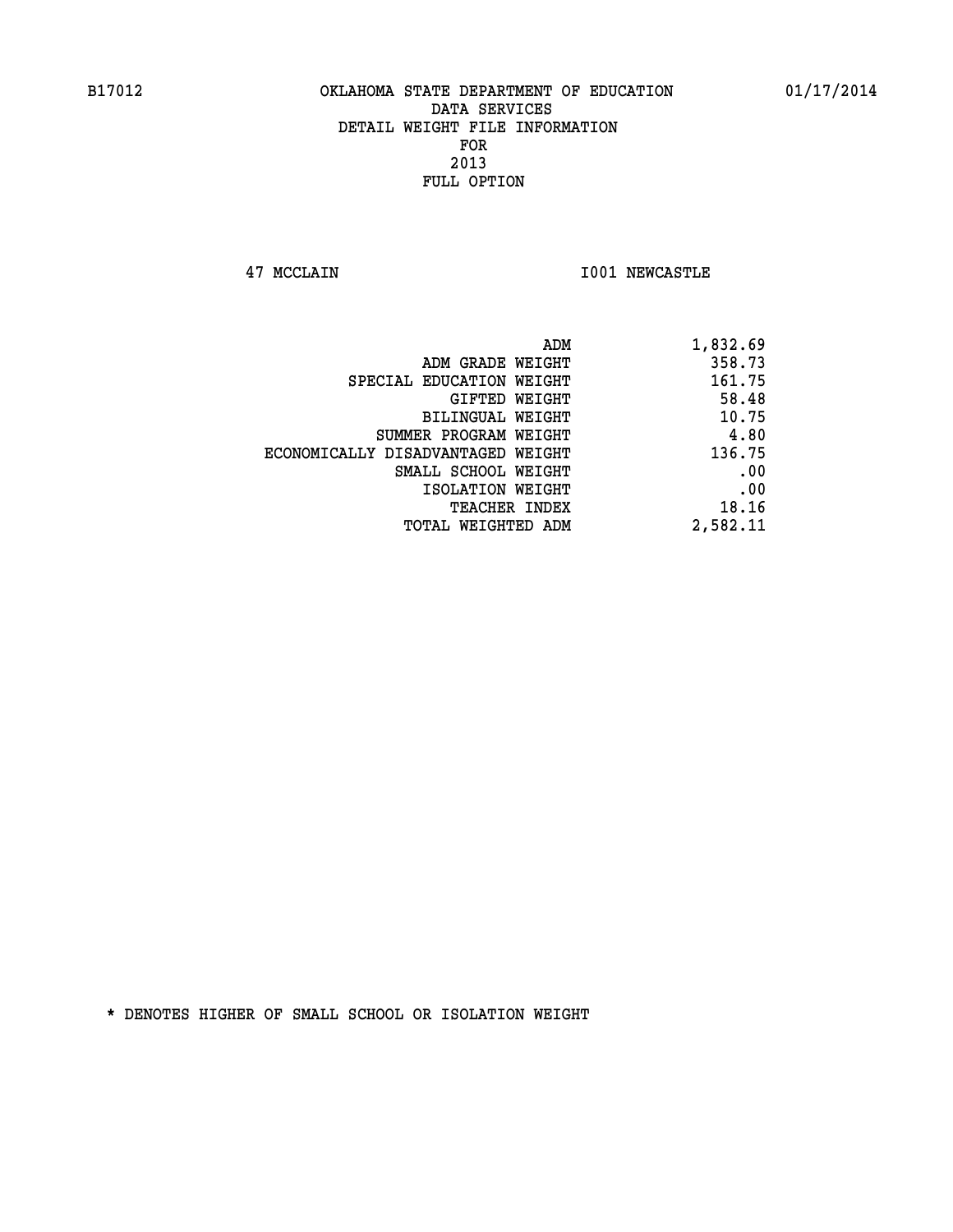**47 MCCLAIN I002 DIBBLE** 

|                                   | 700.67<br>ADM |
|-----------------------------------|---------------|
| ADM GRADE WEIGHT                  | 134.11        |
| SPECIAL EDUCATION WEIGHT          | 61.20         |
| GIFTED WEIGHT                     | 14.62         |
| BILINGUAL WEIGHT                  | 13.50         |
| SUMMER PROGRAM WEIGHT             | .00           |
| ECONOMICALLY DISADVANTAGED WEIGHT | 110.75        |
| SMALL SCHOOL WEIGHT               | .00           |
| ISOLATION WEIGHT                  | .00           |
| TEACHER INDEX                     | .00           |
| TOTAL WEIGHTED ADM                | 1,034.85      |
|                                   |               |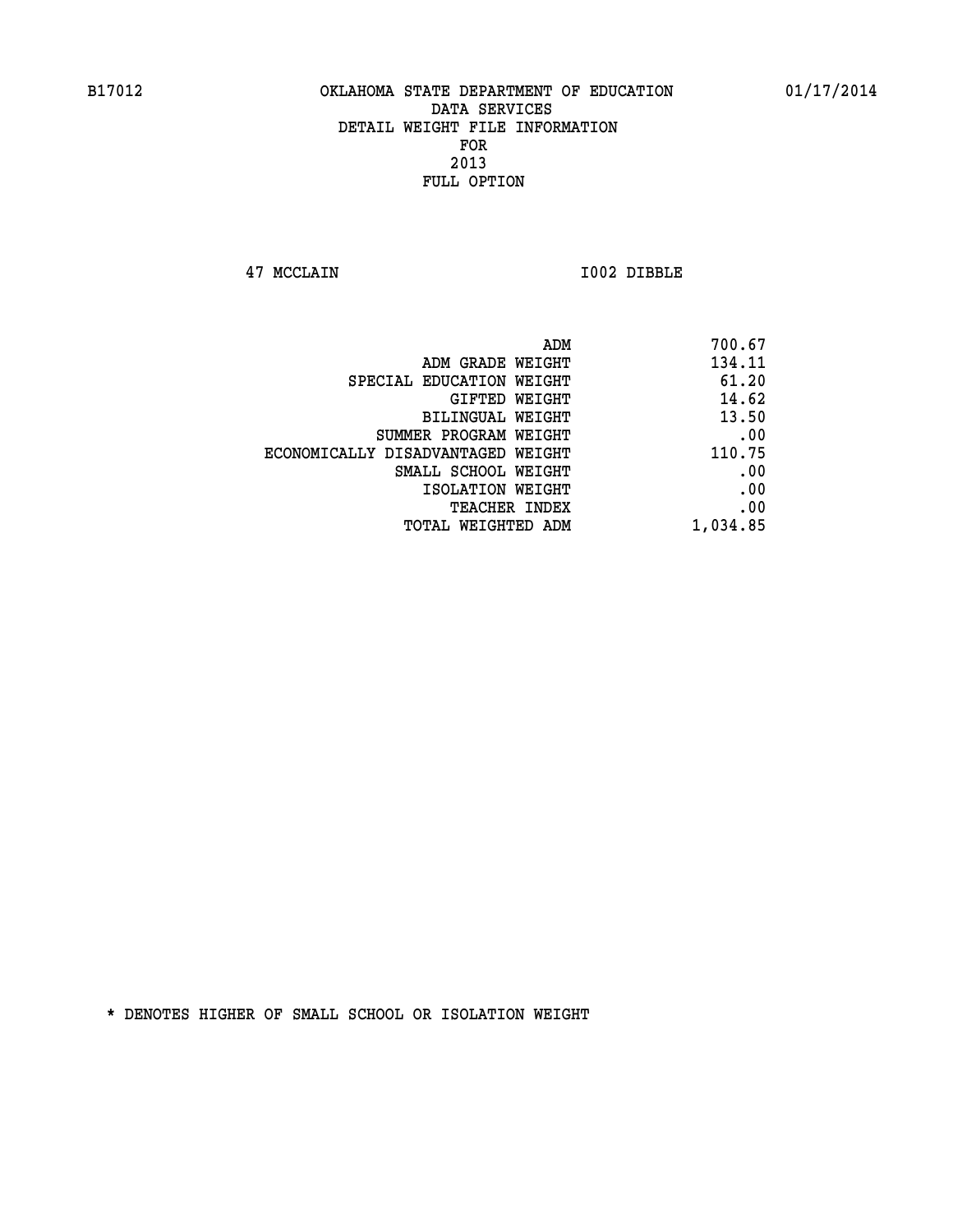**47 MCCLAIN I005 WASHINGTON** 

| 952.62   |
|----------|
| 161.80   |
| 128.70   |
| 35.02    |
| 11.00    |
| .00      |
| 64.25    |
| .00      |
| .00      |
| 32.88    |
| 1,386.27 |
|          |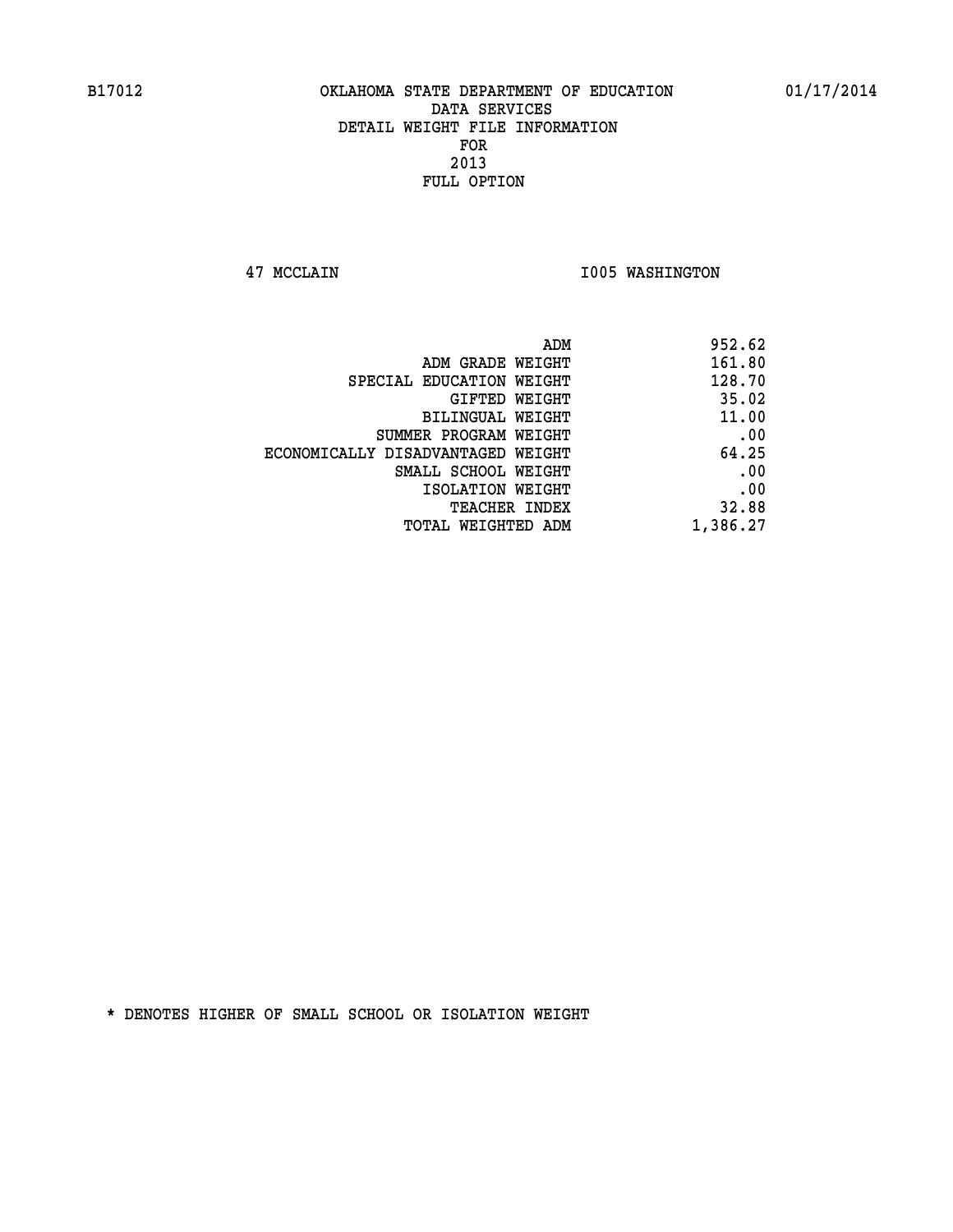**47 MCCLAIN I010 WAYNE** 

| ADM                               | 515.81  |
|-----------------------------------|---------|
| ADM GRADE WEIGHT                  | 103.02  |
| SPECIAL EDUCATION WEIGHT          | 77.75   |
| GIFTED WEIGHT                     | 28.90   |
| BILINGUAL WEIGHT                  | 9.50    |
| SUMMER PROGRAM WEIGHT             | .00     |
| ECONOMICALLY DISADVANTAGED WEIGHT | 92.50   |
| SMALL SCHOOL WEIGHT               | $2.57*$ |
| ISOLATION WEIGHT                  | .00     |
| <b>TEACHER INDEX</b>              | 31.44   |
| TOTAL WEIGHTED ADM                | 861.49  |
|                                   |         |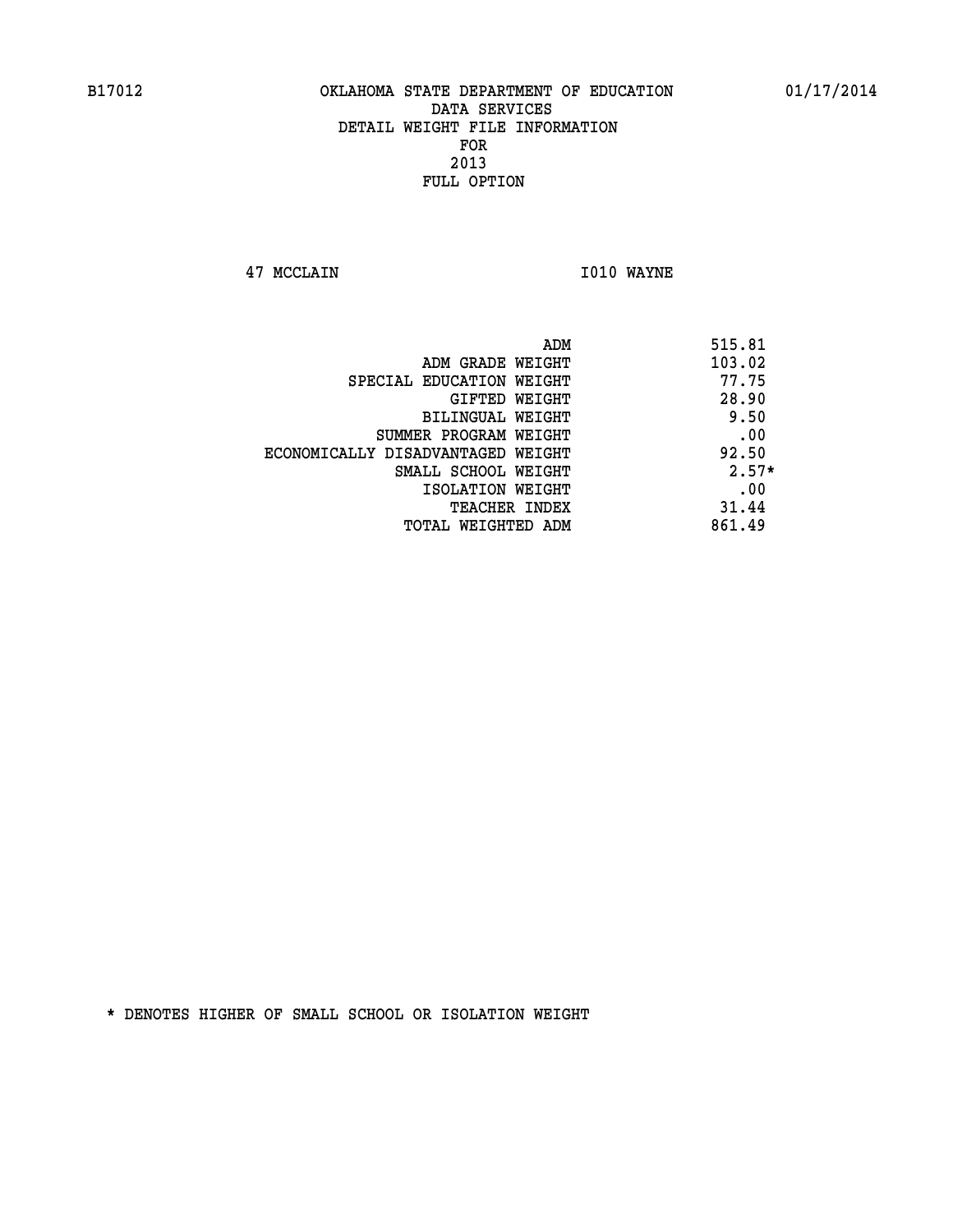**47 MCCLAIN I015 PURCELL** 

|                                   | ADM<br>1,462.82 |
|-----------------------------------|-----------------|
| ADM GRADE WEIGHT                  | 256.56          |
| SPECIAL EDUCATION WEIGHT          | 249.25          |
| GIFTED WEIGHT                     | 50.66           |
| <b>BILINGUAL WEIGHT</b>           | 56.50           |
| SUMMER PROGRAM WEIGHT             | .00             |
| ECONOMICALLY DISADVANTAGED WEIGHT | 225.75          |
| SMALL SCHOOL WEIGHT               | .00             |
| ISOLATION WEIGHT                  | .00             |
| TEACHER INDEX                     | .00             |
| TOTAL WEIGHTED ADM                | 2,301.54        |
|                                   |                 |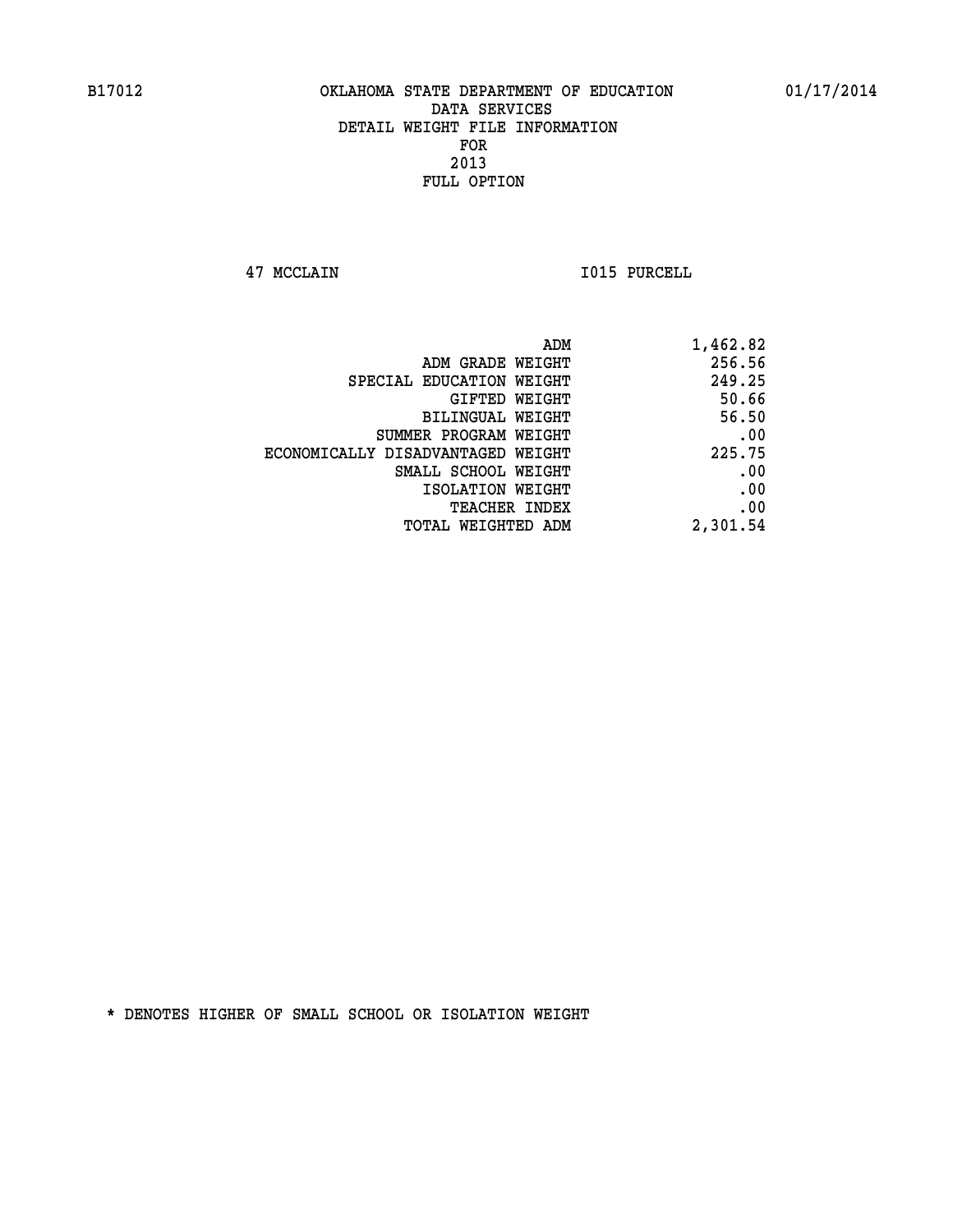**47 MCCLAIN I029 BLANCHARD** 

| 1,814.42 |
|----------|
| 362.86   |
| 228.50   |
| 78.20    |
| 6.25     |
| .00      |
| 231.00   |
| .00      |
| .00      |
| 2.89     |
| 2,724.12 |
|          |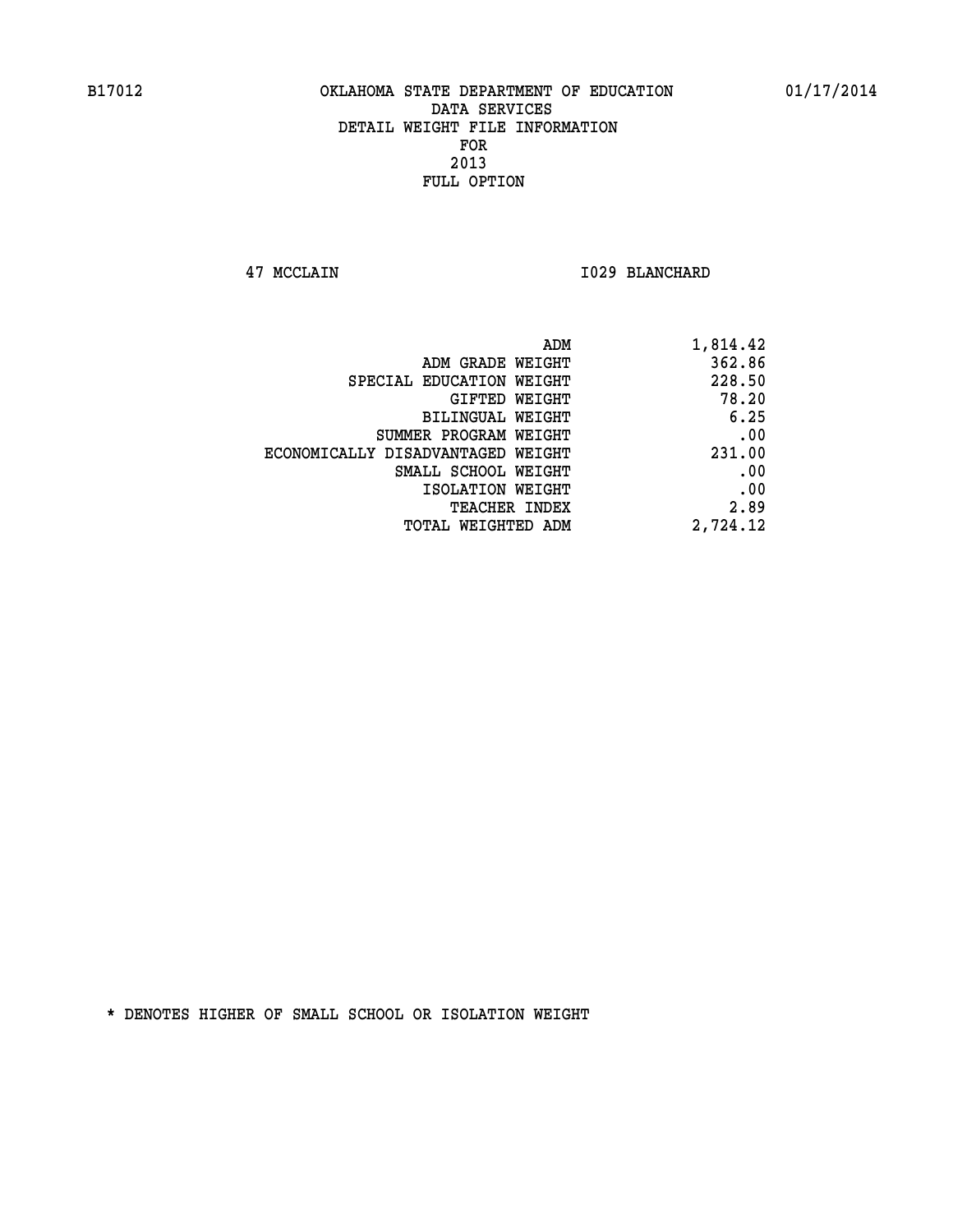**48 MCCURTAIN C001 FOREST GROVE** 

| ADM                               | 180.64   |
|-----------------------------------|----------|
| ADM GRADE WEIGHT                  | 36.91    |
| SPECIAL EDUCATION WEIGHT          | 61.25    |
| <b>GIFTED WEIGHT</b>              | 4.76     |
| BILINGUAL WEIGHT                  | 1.75     |
| SUMMER PROGRAM WEIGHT             | .00      |
| ECONOMICALLY DISADVANTAGED WEIGHT | 37.25    |
| SMALL SCHOOL WEIGHT               | $23.79*$ |
| ISOLATION WEIGHT                  | .00      |
| <b>TEACHER INDEX</b>              | .00      |
| TOTAL WEIGHTED ADM                | 346.35   |
|                                   |          |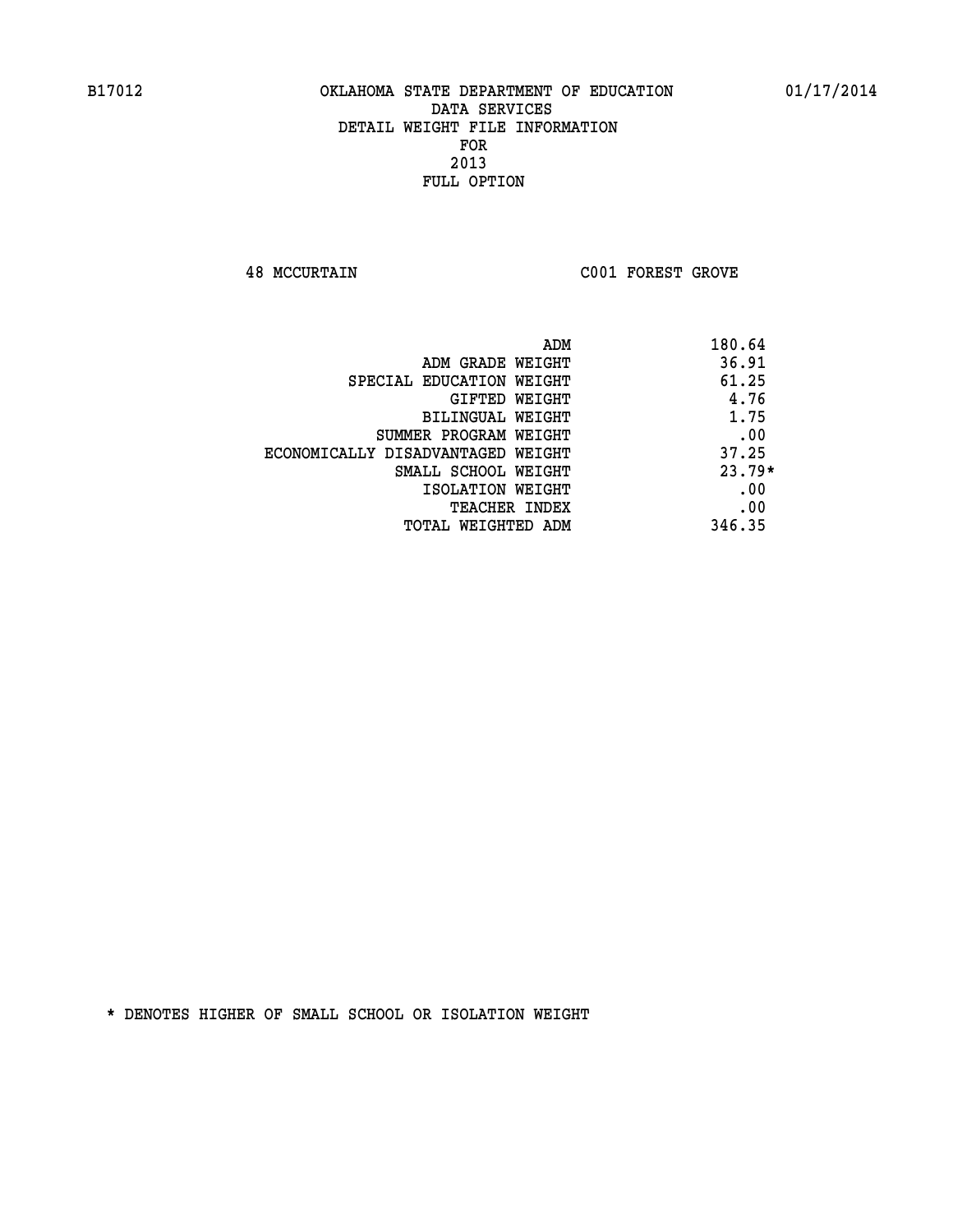**48 MCCURTAIN C009 LUKFATA** 

| ADM                               | 357.92   |
|-----------------------------------|----------|
| ADM GRADE WEIGHT                  | 74.60    |
| SPECIAL EDUCATION WEIGHT          | 39.95    |
| <b>GIFTED WEIGHT</b>              | 5.44     |
| BILINGUAL WEIGHT                  | .00      |
| SUMMER PROGRAM WEIGHT             | .00      |
| ECONOMICALLY DISADVANTAGED WEIGHT | 58.25    |
| SMALL SCHOOL WEIGHT               | $23.15*$ |
| ISOLATION WEIGHT                  | .00      |
| <b>TEACHER INDEX</b>              | .00      |
| TOTAL WEIGHTED ADM                | 559.31   |
|                                   |          |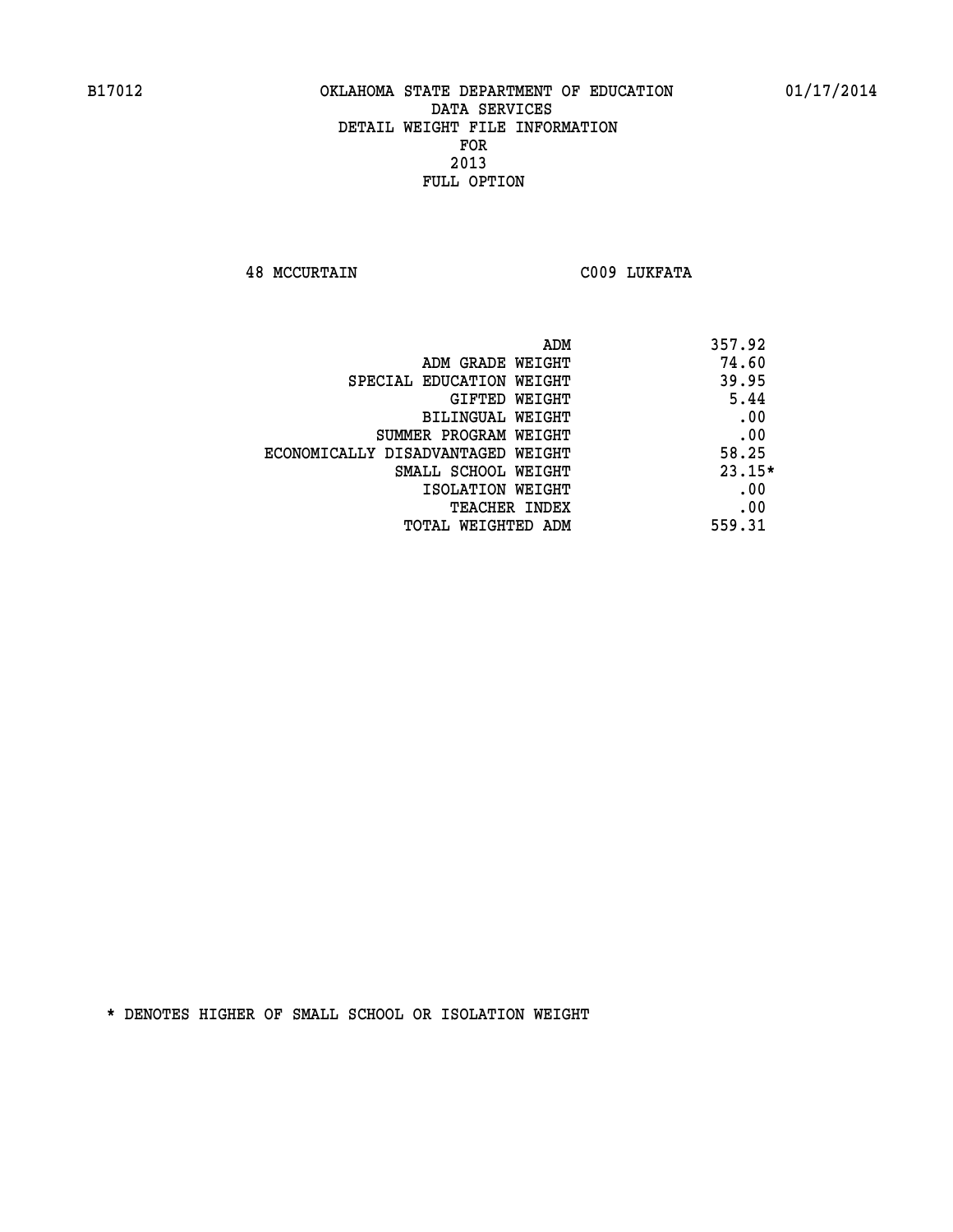**48 MCCURTAIN C023 GLOVER** 

|                                   | ADM | 73.38    |
|-----------------------------------|-----|----------|
| ADM GRADE WEIGHT                  |     | 14.17    |
| SPECIAL EDUCATION WEIGHT          |     | 14.85    |
| GIFTED WEIGHT                     |     | 2.72     |
| BILINGUAL WEIGHT                  |     | .00      |
| SUMMER PROGRAM WEIGHT             |     | .00      |
| ECONOMICALLY DISADVANTAGED WEIGHT |     | 18.00    |
| SMALL SCHOOL WEIGHT               |     | $12.64*$ |
| ISOLATION WEIGHT                  |     | .00      |
| TEACHER INDEX                     |     | 8.28     |
| TOTAL WEIGHTED ADM                |     | 144.04   |
|                                   |     |          |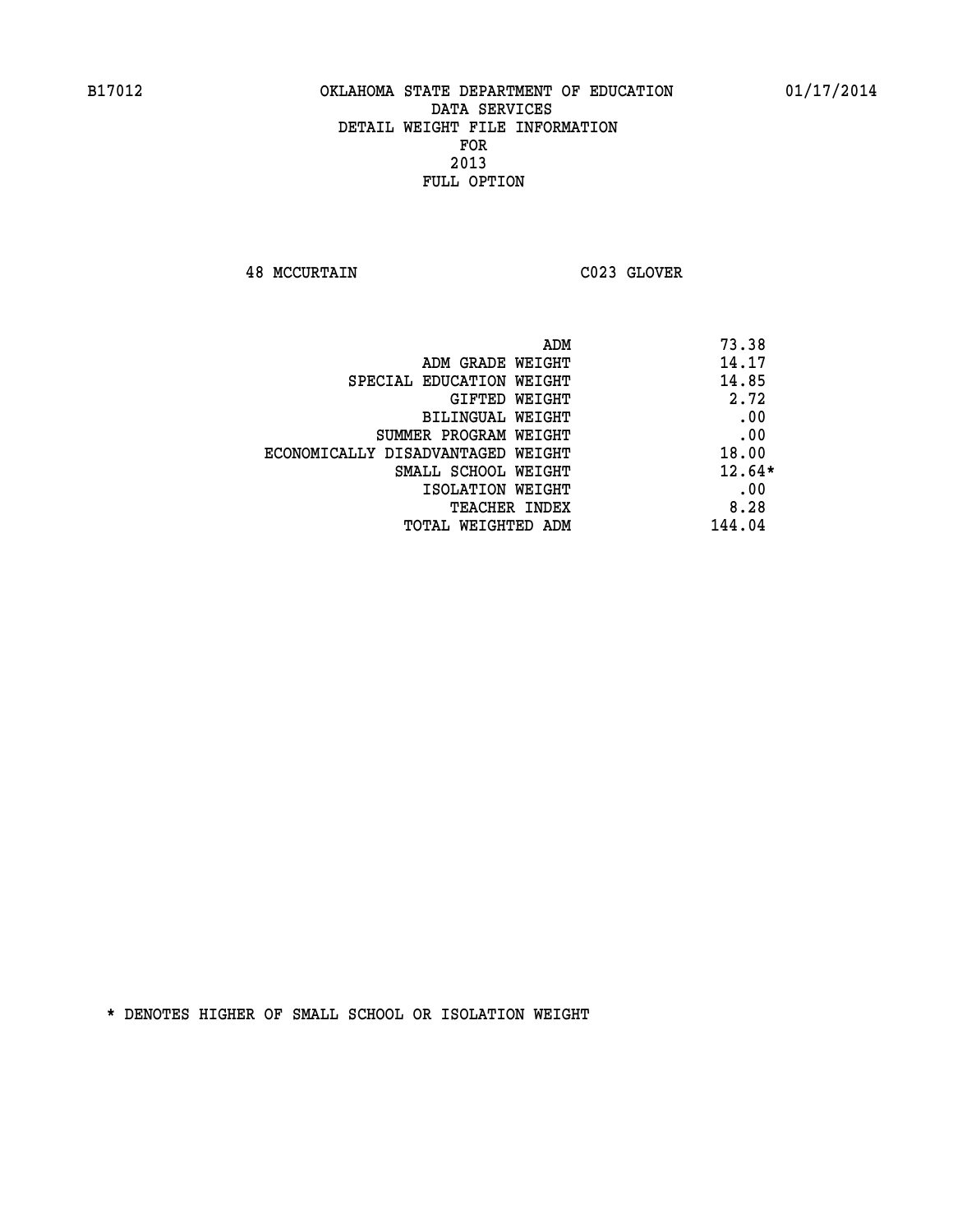**48 MCCURTAIN C037 DENISON** 

| ADM                               | 310.94   |
|-----------------------------------|----------|
| ADM GRADE WEIGHT                  | 72.52    |
| SPECIAL EDUCATION WEIGHT          | 13.25    |
| GIFTED WEIGHT                     | 2.72     |
| BILINGUAL WEIGHT                  | .00      |
| SUMMER PROGRAM WEIGHT             | .00      |
| ECONOMICALLY DISADVANTAGED WEIGHT | 46.00    |
| SMALL SCHOOL WEIGHT               | $25.63*$ |
| ISOLATION WEIGHT                  | .00      |
| <b>TEACHER INDEX</b>              | .00      |
| TOTAL WEIGHTED ADM                | 471.06   |
|                                   |          |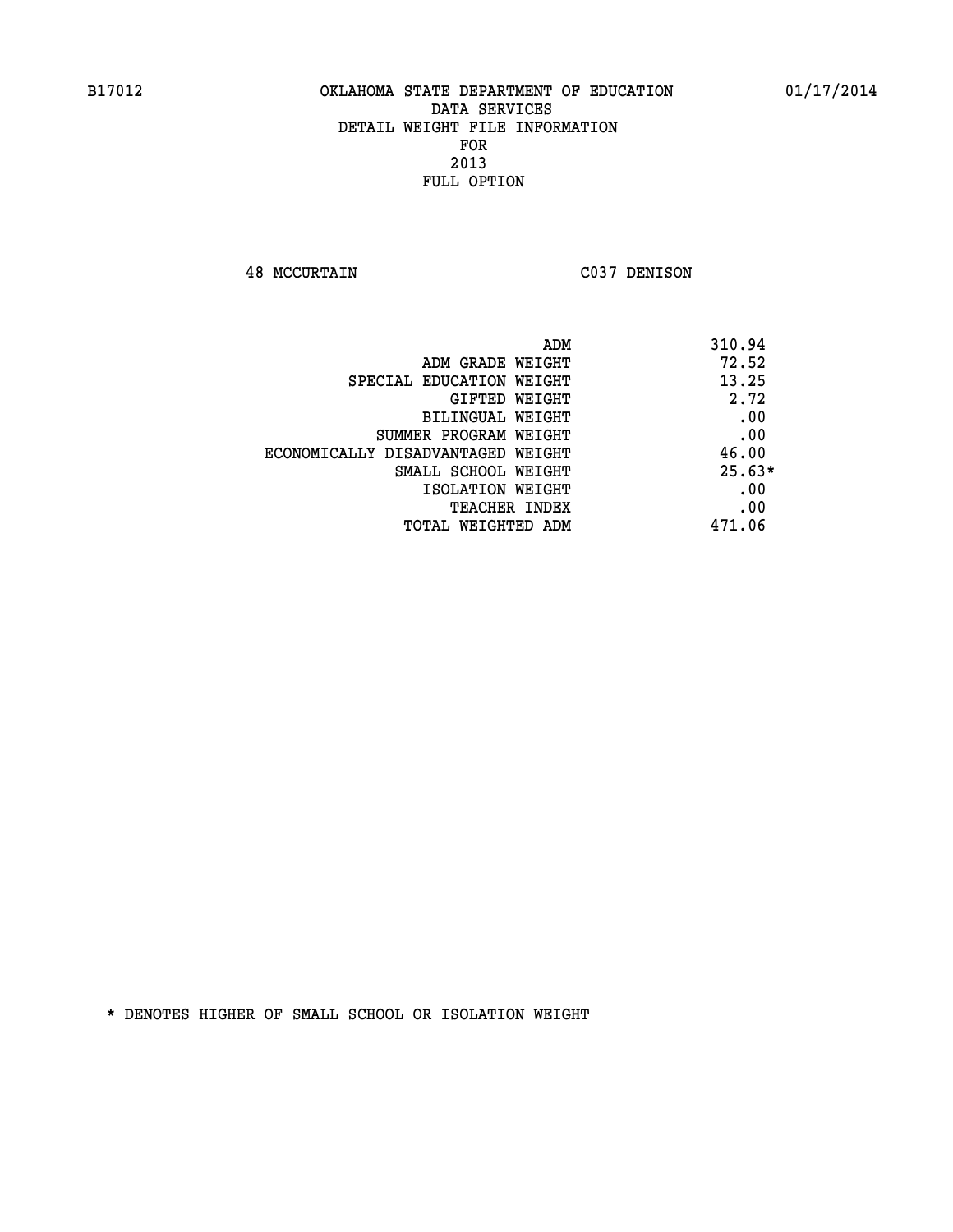**48 MCCURTAIN C072 HOLLY CREEK** 

| ADM                               | 180.35   |
|-----------------------------------|----------|
| ADM GRADE WEIGHT                  | 37.79    |
| SPECIAL EDUCATION WEIGHT          | 24.15    |
| GIFTED WEIGHT                     | 1.70     |
| BILINGUAL WEIGHT                  | 2.50     |
| SUMMER PROGRAM WEIGHT             | 1.20     |
| ECONOMICALLY DISADVANTAGED WEIGHT | 35.50    |
| SMALL SCHOOL WEIGHT               | $23.77*$ |
| ISOLATION WEIGHT                  | .00      |
| <b>TEACHER INDEX</b>              | 16.13    |
| TOTAL WEIGHTED ADM                | 323.09   |
|                                   |          |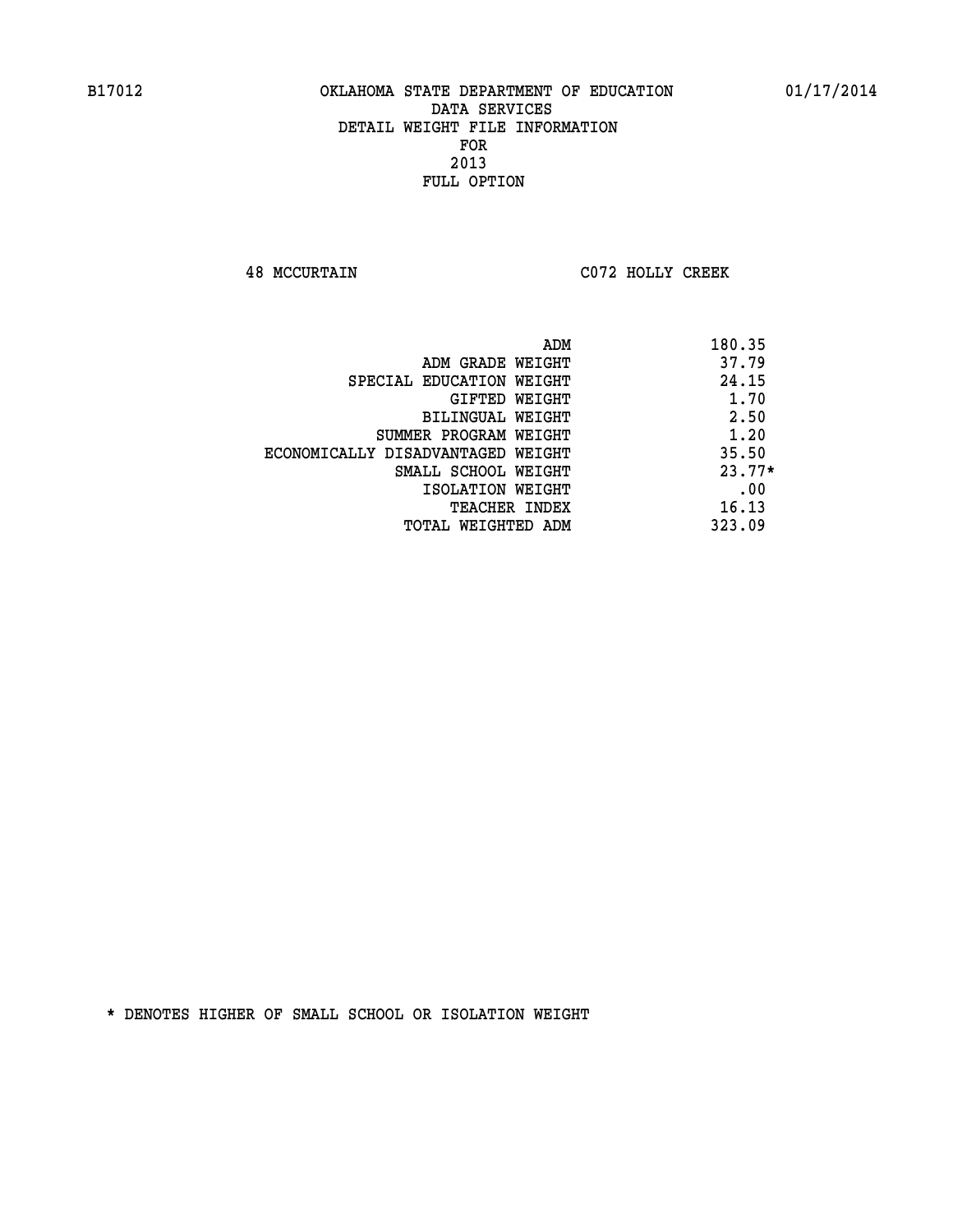**48 MCCURTAIN I005 IDABEL** 

| ADM                               | 1,224.86 |
|-----------------------------------|----------|
| ADM GRADE WEIGHT                  | 254.54   |
| SPECIAL EDUCATION WEIGHT          | 104.95   |
| GIFTED WEIGHT                     | 33.32    |
| BILINGUAL WEIGHT                  | 24.00    |
| SUMMER PROGRAM WEIGHT             | .00      |
| ECONOMICALLY DISADVANTAGED WEIGHT | 273.25   |
| SMALL SCHOOL WEIGHT               | .00      |
| ISOLATION WEIGHT                  | .00      |
| TEACHER INDEX                     | 54.68    |
| TOTAL WEIGHTED ADM                | 1,969.60 |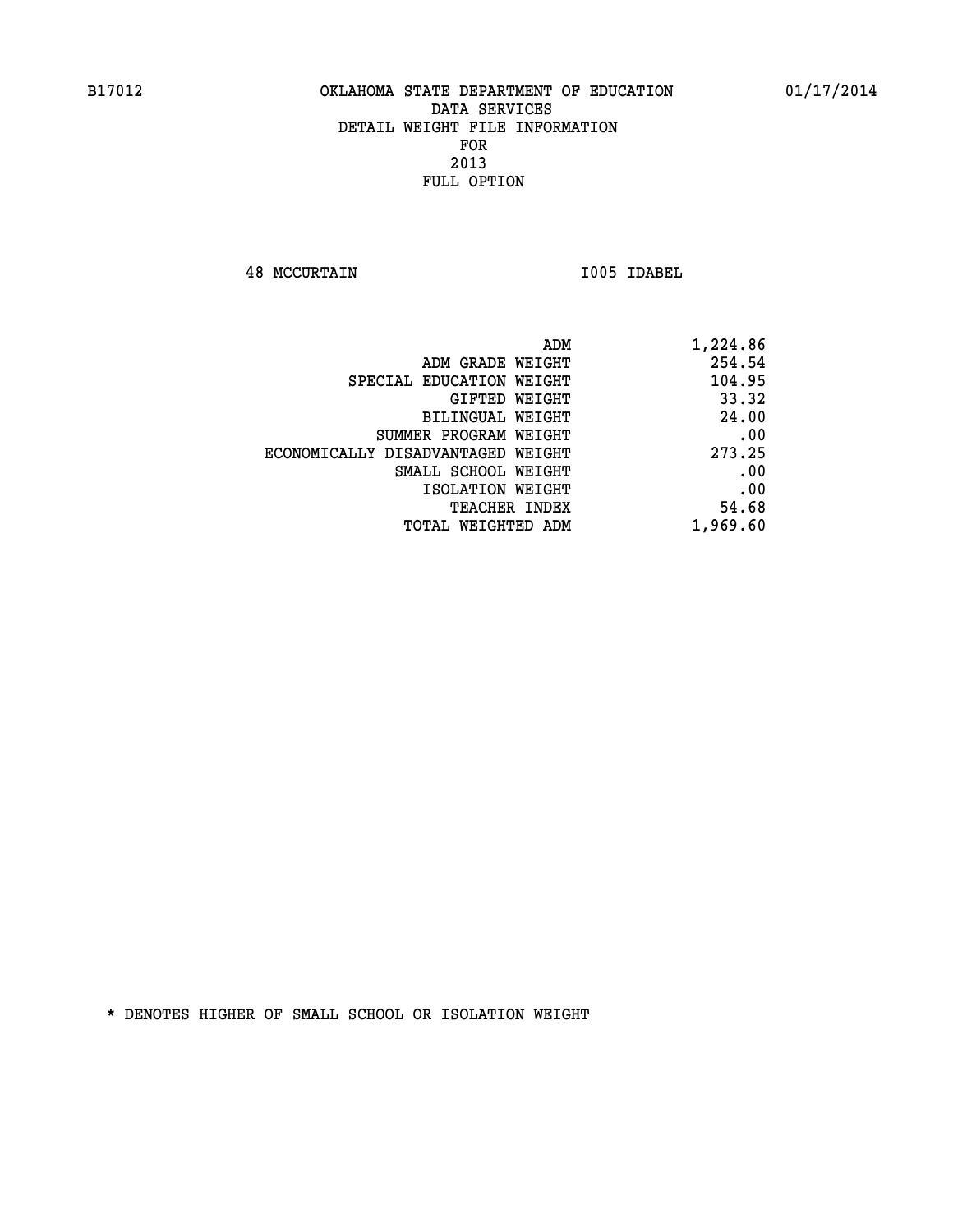**48 MCCURTAIN I006 HAWORTH** 

| 591.64    | ADM                               |
|-----------|-----------------------------------|
| 116.27    | ADM GRADE WEIGHT                  |
| 57.95     | SPECIAL EDUCATION WEIGHT          |
| 17.00     | <b>GIFTED WEIGHT</b>              |
| 4.75      | <b>BILINGUAL WEIGHT</b>           |
| .00       | SUMMER PROGRAM WEIGHT             |
| 119.00    | ECONOMICALLY DISADVANTAGED WEIGHT |
| .00       | SMALL SCHOOL WEIGHT               |
| $207.07*$ | ISOLATION WEIGHT                  |
| .00       | <b>TEACHER INDEX</b>              |
| 1,113.68  | TOTAL WEIGHTED ADM                |
|           |                                   |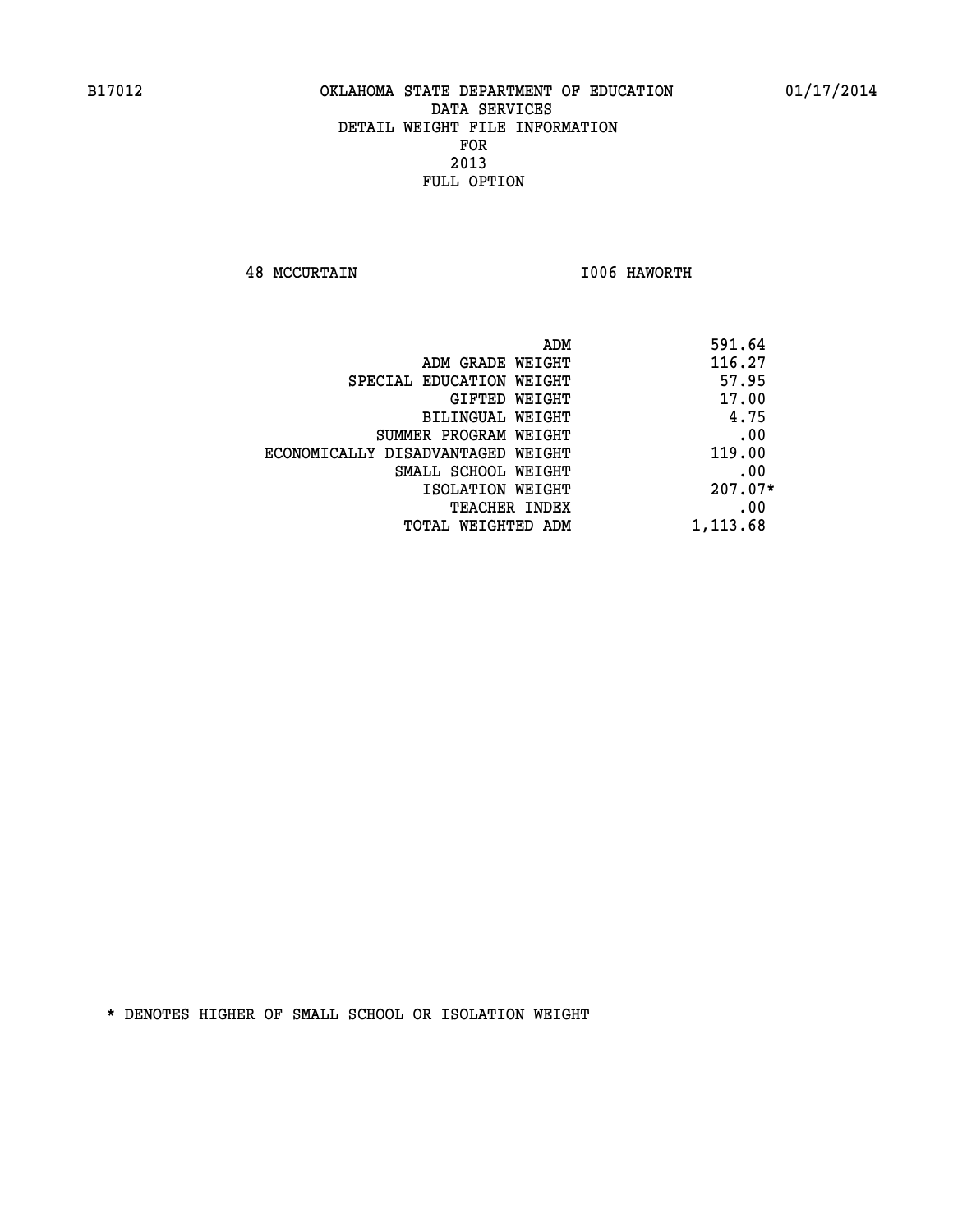**48 MCCURTAIN I011 VALLIANT** 

| ADM                               | 947.89   |
|-----------------------------------|----------|
| ADM GRADE WEIGHT                  | 177.89   |
| SPECIAL EDUCATION WEIGHT          | 109.65   |
| GIFTED WEIGHT                     | 30.60    |
| BILINGUAL WEIGHT                  | 1.50     |
| SUMMER PROGRAM WEIGHT             | .00      |
| ECONOMICALLY DISADVANTAGED WEIGHT | 189.75   |
| SMALL SCHOOL WEIGHT               | .00      |
| ISOLATION WEIGHT                  | .00      |
| TEACHER INDEX                     | 32.36    |
| TOTAL WEIGHTED ADM                | 1,489.64 |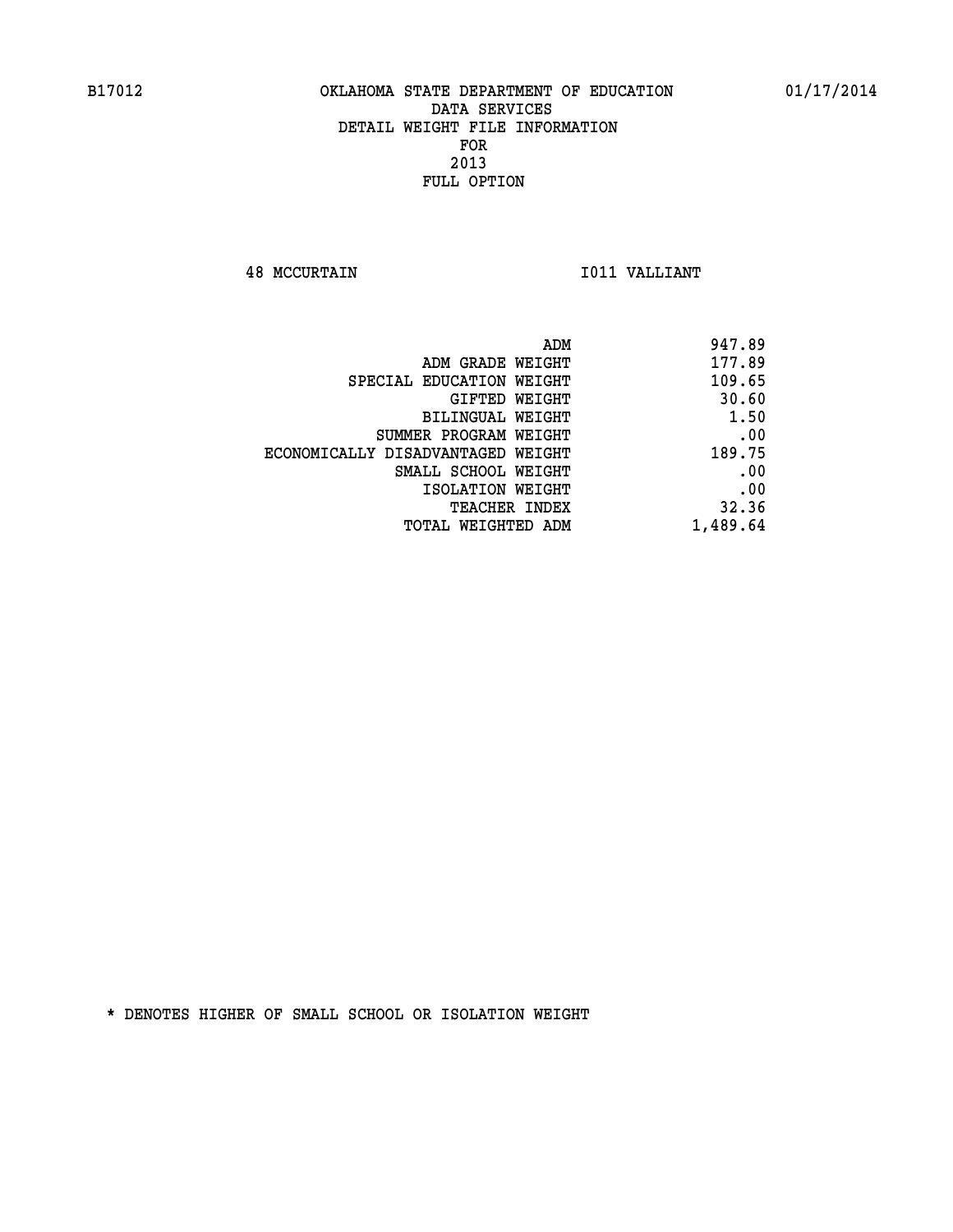**48 MCCURTAIN 1013 EAGLETOWN** 

|                                   | ADM<br>221.10 |
|-----------------------------------|---------------|
| ADM GRADE WEIGHT                  | 44.12         |
| SPECIAL EDUCATION WEIGHT          | 25.20         |
| <b>GIFTED WEIGHT</b>              | 4.42          |
| BILINGUAL WEIGHT                  | .00           |
| SUMMER PROGRAM WEIGHT             | .00           |
| ECONOMICALLY DISADVANTAGED WEIGHT | 46.75         |
| SMALL SCHOOL WEIGHT               | 25.74         |
| ISOLATION WEIGHT                  | $168.04*$     |
| TEACHER INDEX                     | .19           |
| TOTAL WEIGHTED ADM                | 509.82        |
|                                   |               |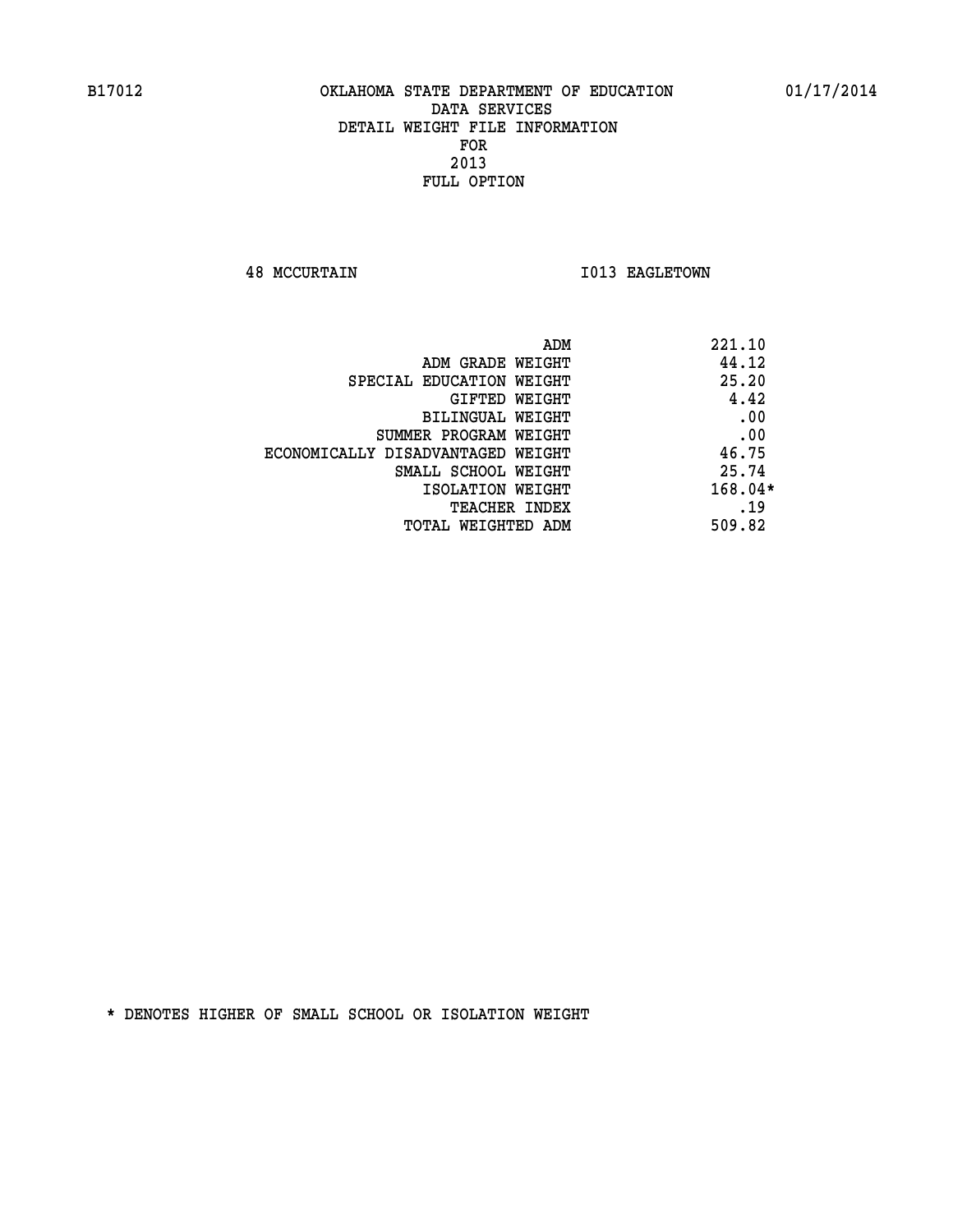**48 MCCURTAIN I014 SMITHVILLE** 

|                                   | ADM | 290.04    |
|-----------------------------------|-----|-----------|
| ADM GRADE WEIGHT                  |     | 60.25     |
| SPECIAL EDUCATION WEIGHT          |     | 25.85     |
| GIFTED WEIGHT                     |     | 10.88     |
| BILINGUAL WEIGHT                  |     | .00       |
| SUMMER PROGRAM WEIGHT             |     | .00       |
| ECONOMICALLY DISADVANTAGED WEIGHT |     | 59.75     |
| SMALL SCHOOL WEIGHT               |     | 26.20     |
| ISOLATION WEIGHT                  |     | $174.02*$ |
| TEACHER INDEX                     |     | 27.80     |
| TOTAL WEIGHTED ADM                |     | 648.59    |
|                                   |     |           |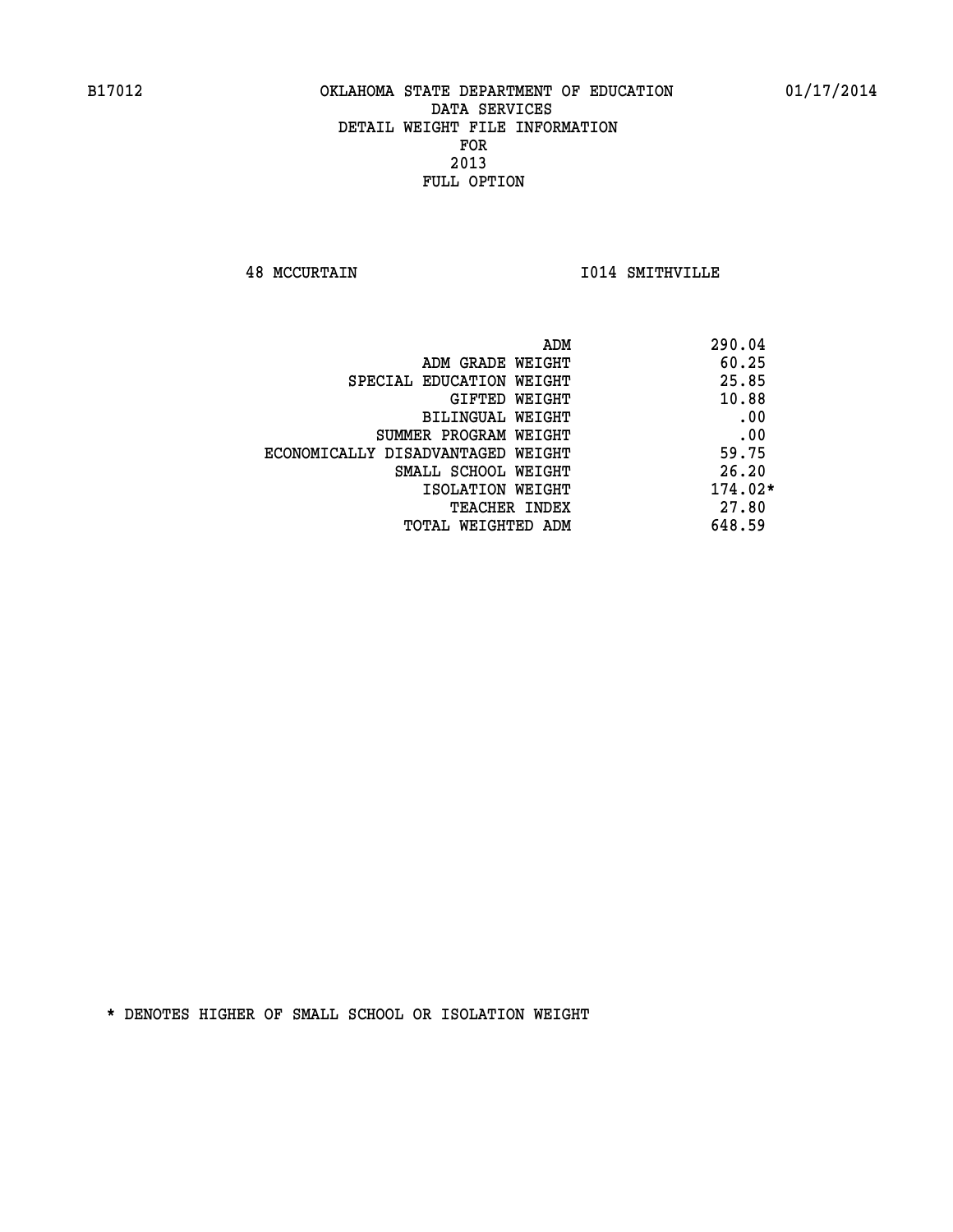**48 MCCURTAIN I039 WRIGHT CITY** 

| ADM<br>428.79                              |  |
|--------------------------------------------|--|
| 83.94<br>ADM GRADE WEIGHT                  |  |
| 53.30<br>SPECIAL EDUCATION WEIGHT          |  |
| 8.16<br>GIFTED WEIGHT                      |  |
| .50<br>BILINGUAL WEIGHT                    |  |
| .00<br>SUMMER PROGRAM WEIGHT               |  |
| 66.50<br>ECONOMICALLY DISADVANTAGED WEIGHT |  |
| $16.25*$<br>SMALL SCHOOL WEIGHT            |  |
| .00<br>ISOLATION WEIGHT                    |  |
| 23.75<br><b>TEACHER INDEX</b>              |  |
| 681.19<br>TOTAL WEIGHTED ADM               |  |
|                                            |  |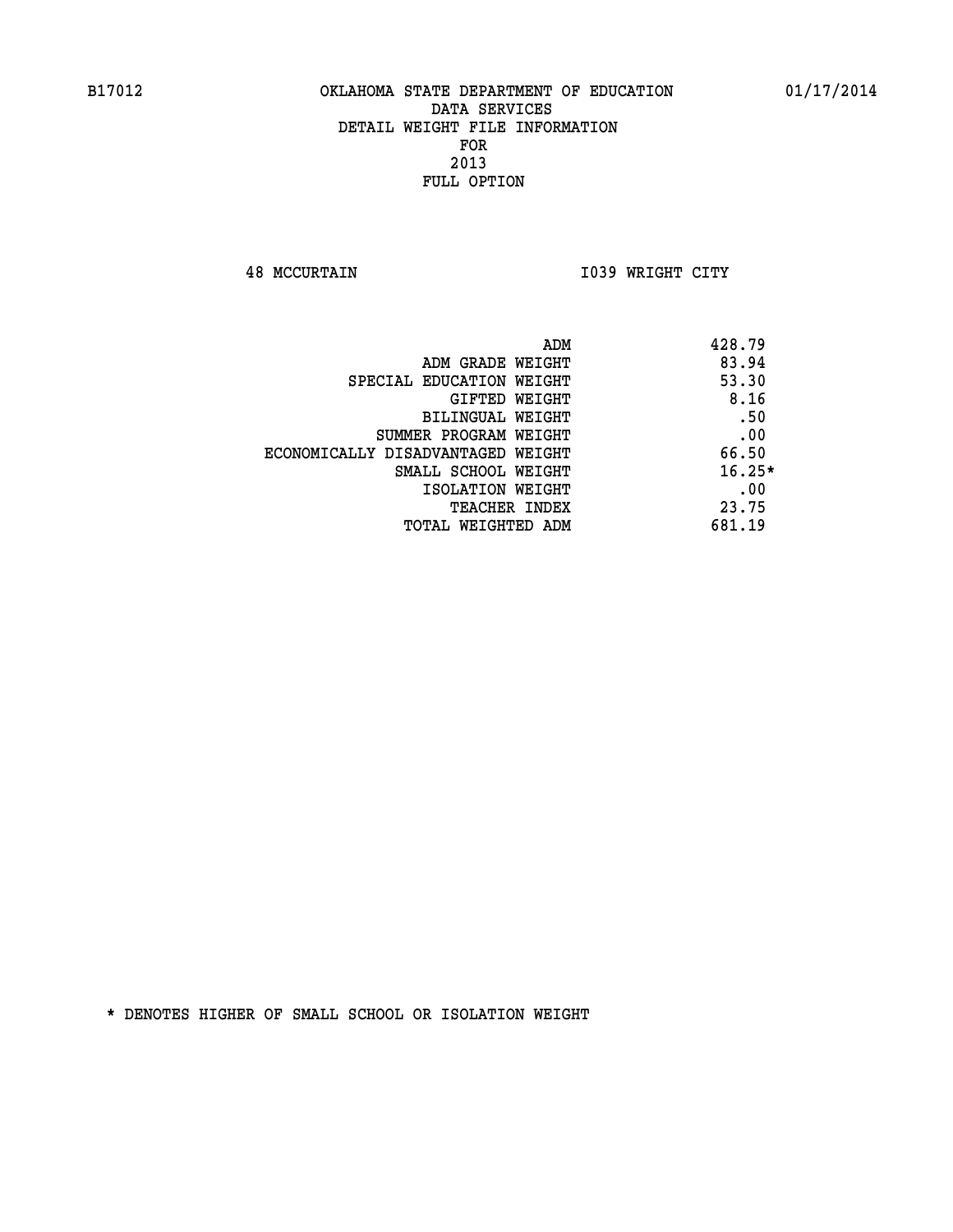**48 MCCURTAIN I071 BATTIEST** 

|                                   | 255.24<br>ADM |
|-----------------------------------|---------------|
| ADM GRADE WEIGHT                  | 50.75         |
| SPECIAL EDUCATION WEIGHT          | 34.40         |
| <b>GIFTED WEIGHT</b>              | 12.58         |
| BILINGUAL WEIGHT                  | 2.00          |
| SUMMER PROGRAM WEIGHT             | .00           |
| ECONOMICALLY DISADVANTAGED WEIGHT | 53.00         |
| SMALL SCHOOL WEIGHT               | 26.42         |
| ISOLATION WEIGHT                  | $148.04*$     |
| <b>TEACHER INDEX</b>              | 1.33          |
| TOTAL WEIGHTED ADM                | 557.34        |
|                                   |               |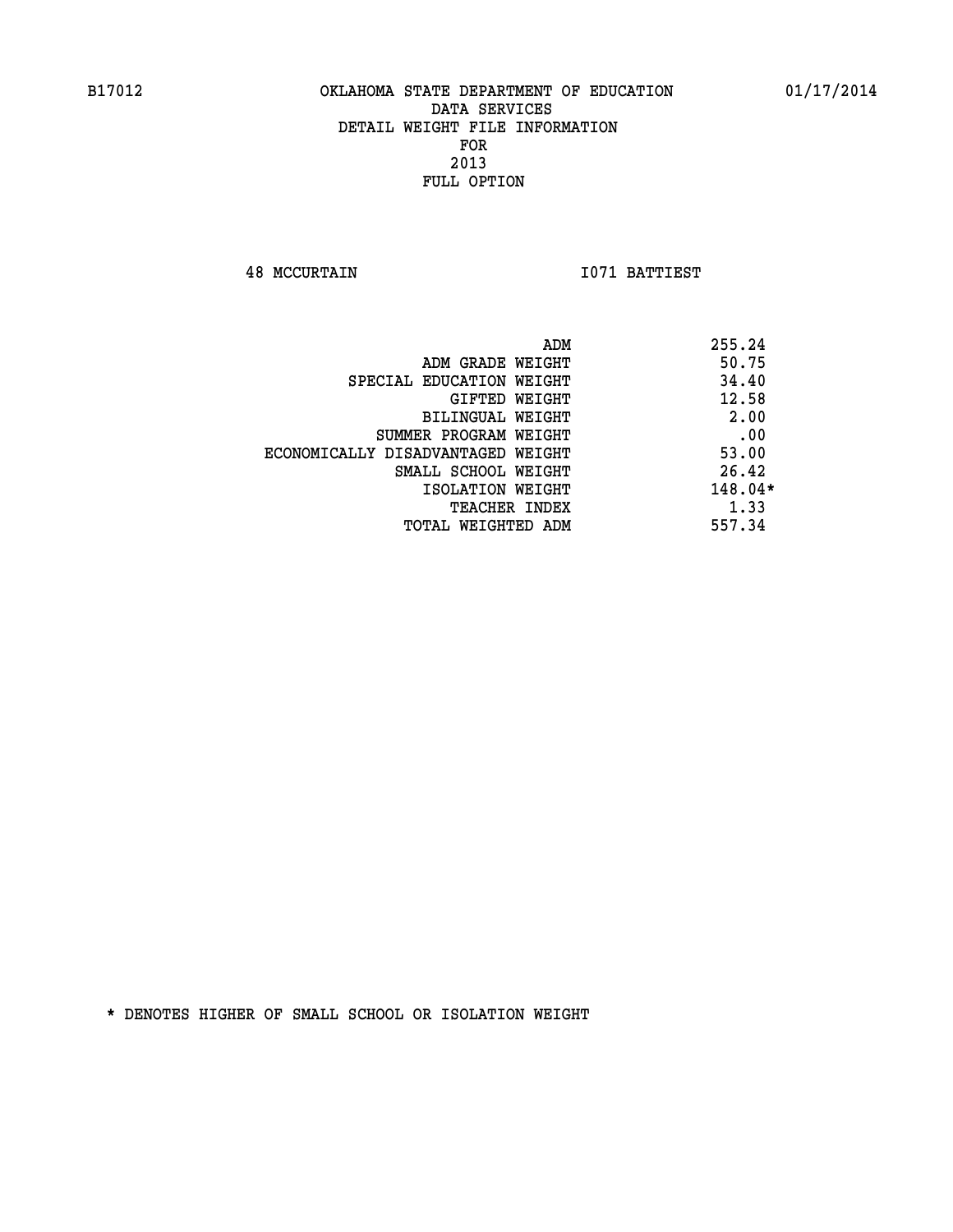**48 MCCURTAIN I074 BROKEN BOW** 

| 1,731.09 |
|----------|
| 345.61   |
| 177.85   |
| 56.78    |
| 42.75    |
| .00      |
| 348.25   |
| .00      |
| .00      |
| 17.70    |
| 2,720.03 |
|          |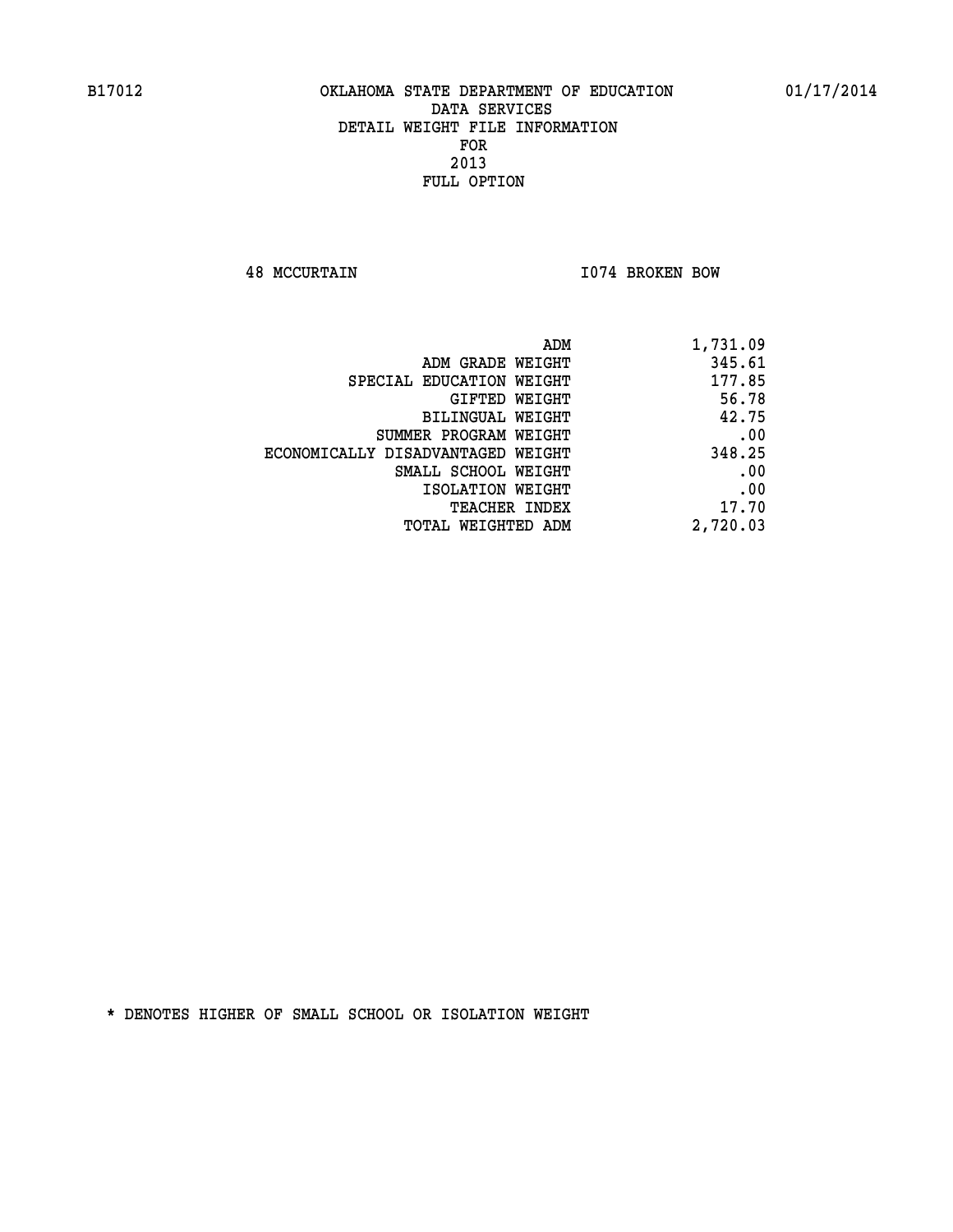**49 MCINTOSH C003 RYAL** 

| ADM<br>58.62                               |  |
|--------------------------------------------|--|
| 13.43<br>ADM GRADE WEIGHT                  |  |
| 8.25<br>SPECIAL EDUCATION WEIGHT           |  |
| 4.08<br>GIFTED WEIGHT                      |  |
| .00<br><b>BILINGUAL WEIGHT</b>             |  |
| .00<br>SUMMER PROGRAM WEIGHT               |  |
| 13.00<br>ECONOMICALLY DISADVANTAGED WEIGHT |  |
| $10.42*$<br>SMALL SCHOOL WEIGHT            |  |
| .00<br>ISOLATION WEIGHT                    |  |
| 6.67<br><b>TEACHER INDEX</b>               |  |
| 114.47<br>TOTAL WEIGHTED ADM               |  |
|                                            |  |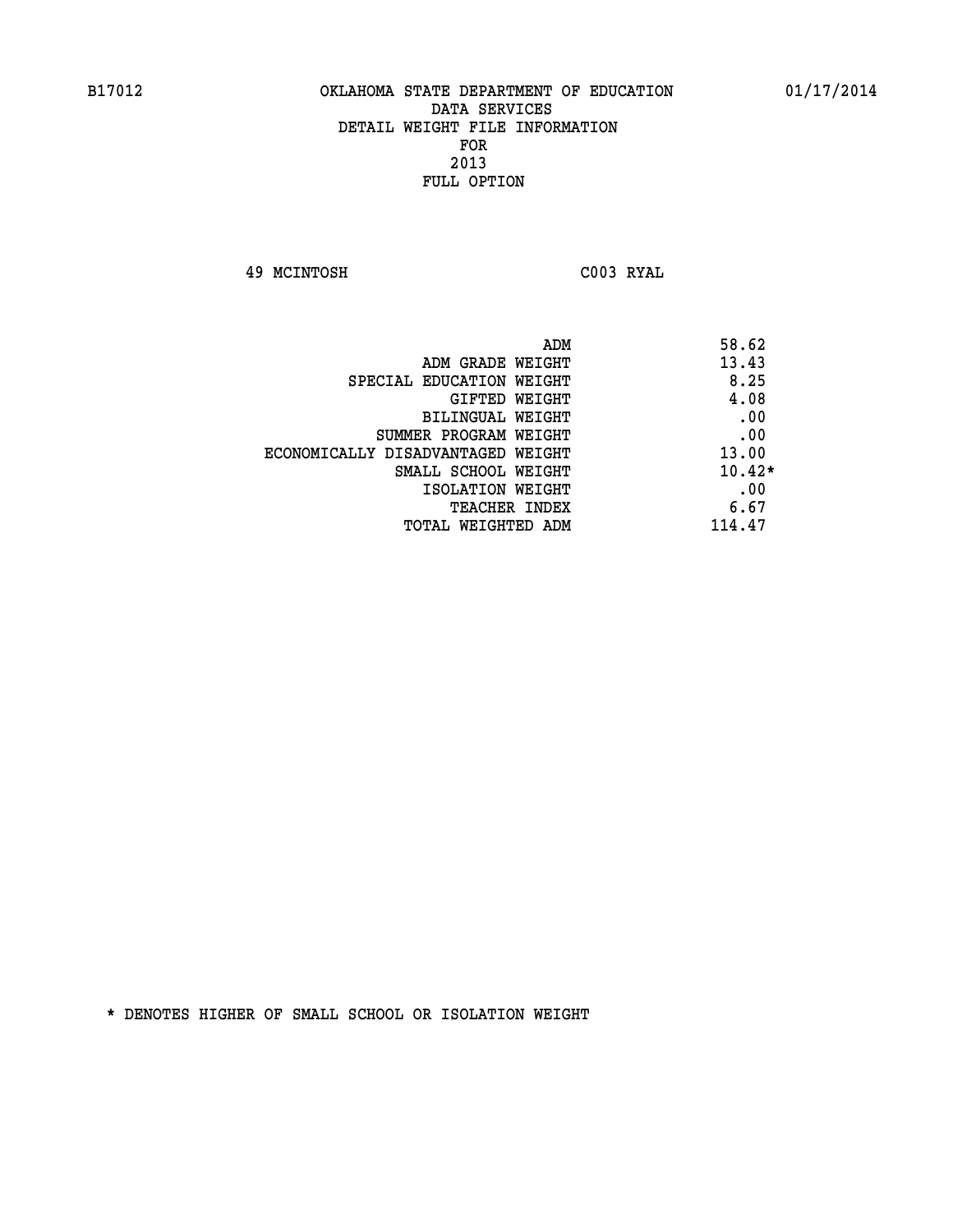**49 MCINTOSH C016 STIDHAM** 

| ADM                               | 144.48   |
|-----------------------------------|----------|
| ADM GRADE WEIGHT                  | 29.00    |
| SPECIAL EDUCATION WEIGHT          | 20.35    |
| GIFTED WEIGHT                     | 4.08     |
| BILINGUAL WEIGHT                  | .00      |
| SUMMER PROGRAM WEIGHT             | .00      |
| ECONOMICALLY DISADVANTAGED WEIGHT | 26.25    |
| SMALL SCHOOL WEIGHT               | $21.00*$ |
| ISOLATION WEIGHT                  | .00      |
| <b>TEACHER INDEX</b>              | .00      |
| TOTAL WEIGHTED ADM                | 245.16   |
|                                   |          |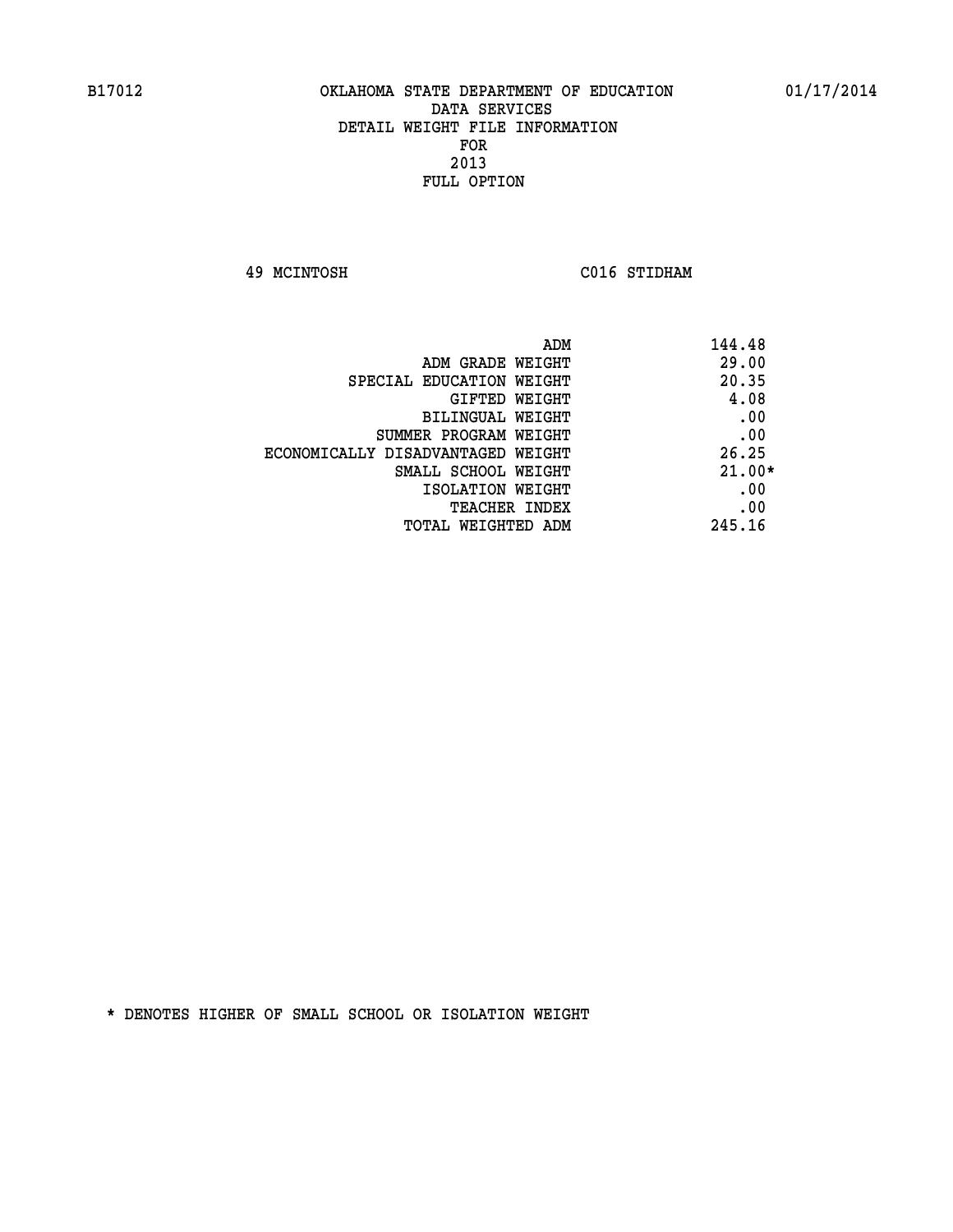**49 MCINTOSH I001 EUFAULA** 

| ADM                               | 1,209.13 |
|-----------------------------------|----------|
| ADM GRADE WEIGHT                  | 239.47   |
| SPECIAL EDUCATION WEIGHT          | 245.15   |
| GIFTED WEIGHT                     | 53.04    |
| <b>BILINGUAL WEIGHT</b>           | .75      |
| SUMMER PROGRAM WEIGHT             | .00      |
| ECONOMICALLY DISADVANTAGED WEIGHT | 238.50   |
| SMALL SCHOOL WEIGHT               | .00      |
| ISOLATION WEIGHT                  | .00      |
| <b>TEACHER INDEX</b>              | 11.98    |
| TOTAL WEIGHTED ADM                | 1,998.02 |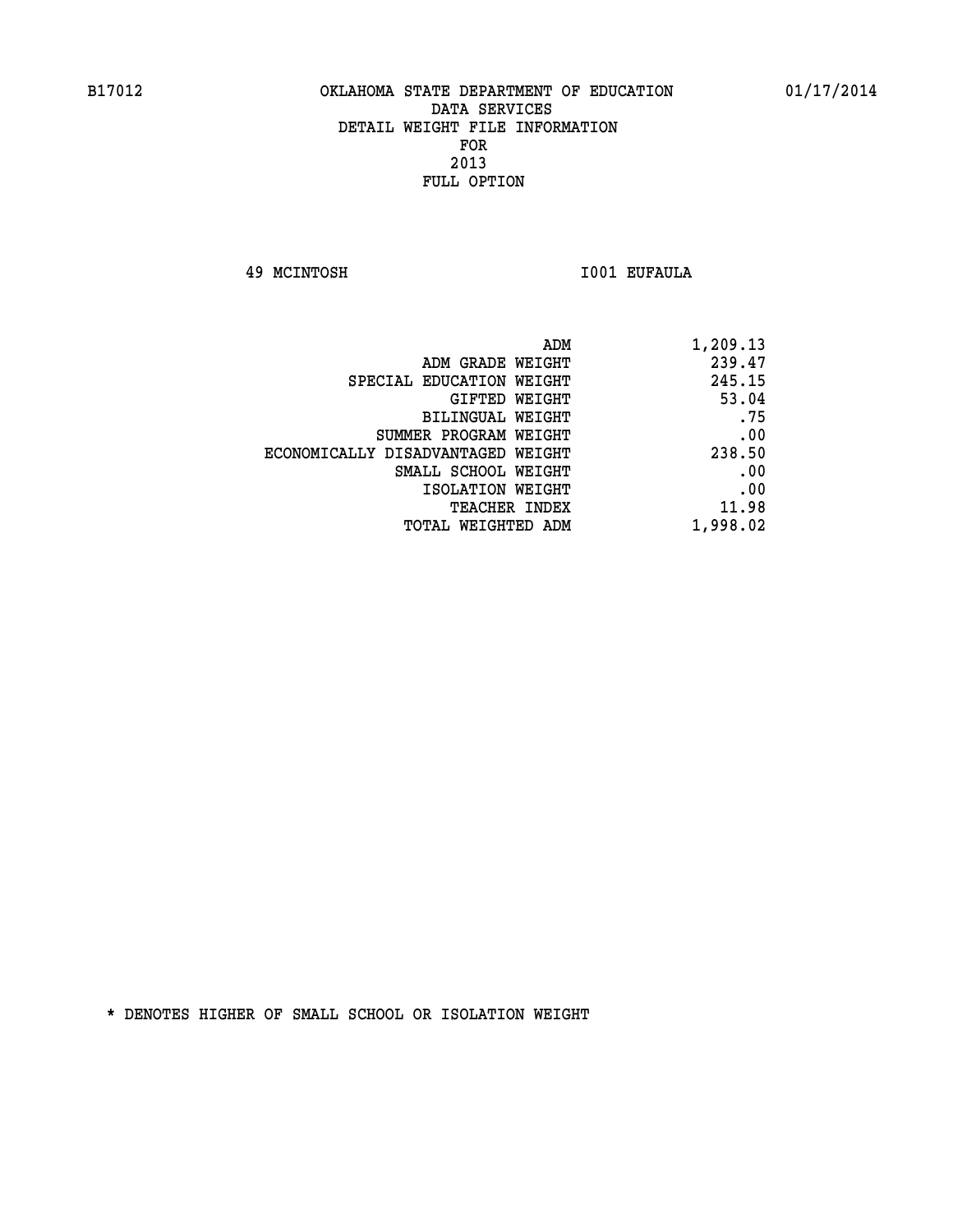**49 MCINTOSH I019 CHECOTAH** 

| 1,570.73 |
|----------|
| 318.09   |
| 305.10   |
| 49.98    |
| 3.25     |
| .00      |
| 305.25   |
| .00      |
| .00      |
| 61.65    |
| 2,614.05 |
|          |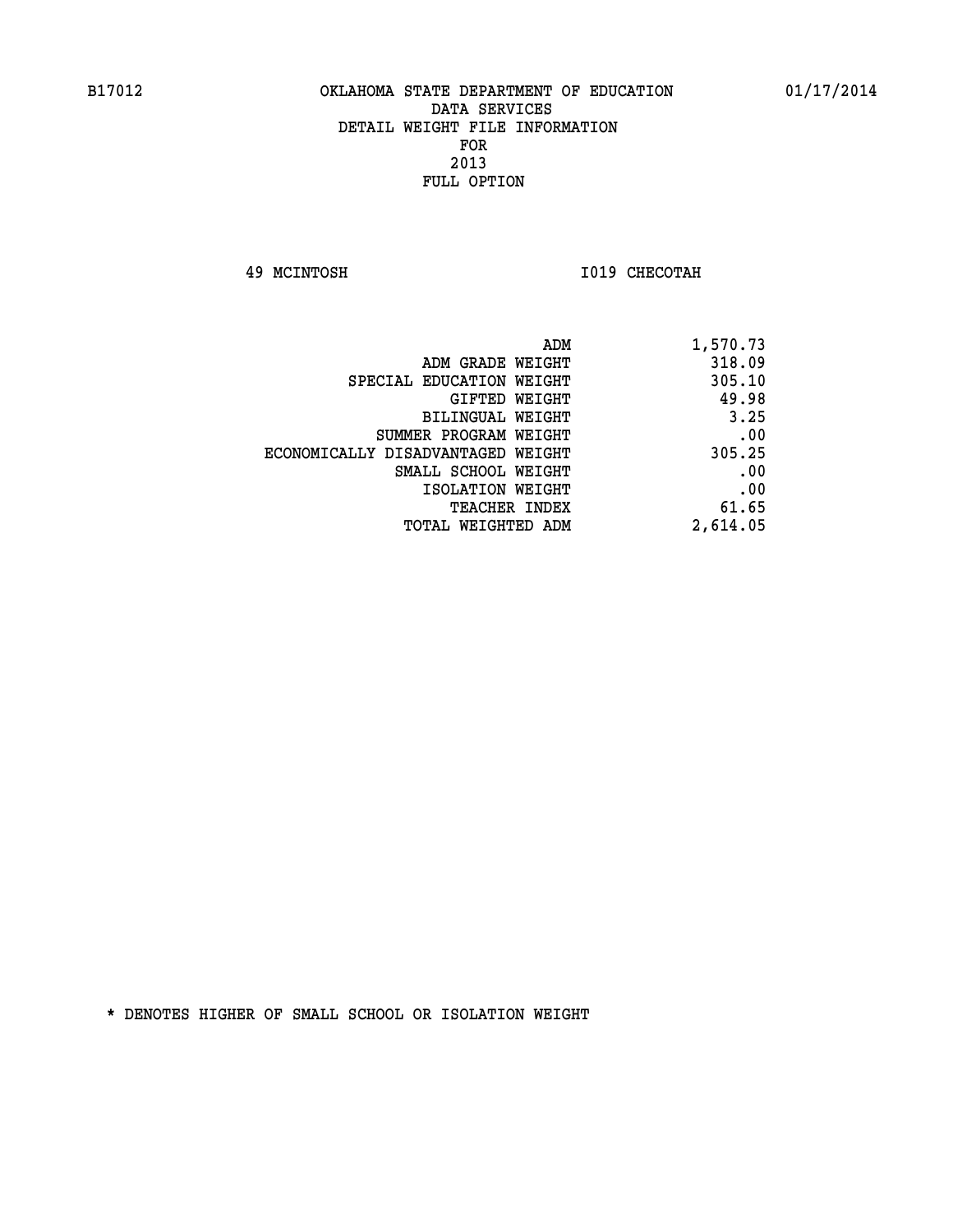**49 MCINTOSH I027 MIDWAY** 

| ADM                               | 235.01   |
|-----------------------------------|----------|
| ADM GRADE WEIGHT                  | 44.34    |
| SPECIAL EDUCATION WEIGHT          | 46.55    |
| GIFTED WEIGHT                     | 7.82     |
| BILINGUAL WEIGHT                  | .00      |
| SUMMER PROGRAM WEIGHT             | .00      |
| ECONOMICALLY DISADVANTAGED WEIGHT | 46.25    |
| SMALL SCHOOL WEIGHT               | $32.05*$ |
| ISOLATION WEIGHT                  | .00      |
| <b>TEACHER INDEX</b>              | .00      |
| TOTAL WEIGHTED ADM                | 412.02   |
|                                   |          |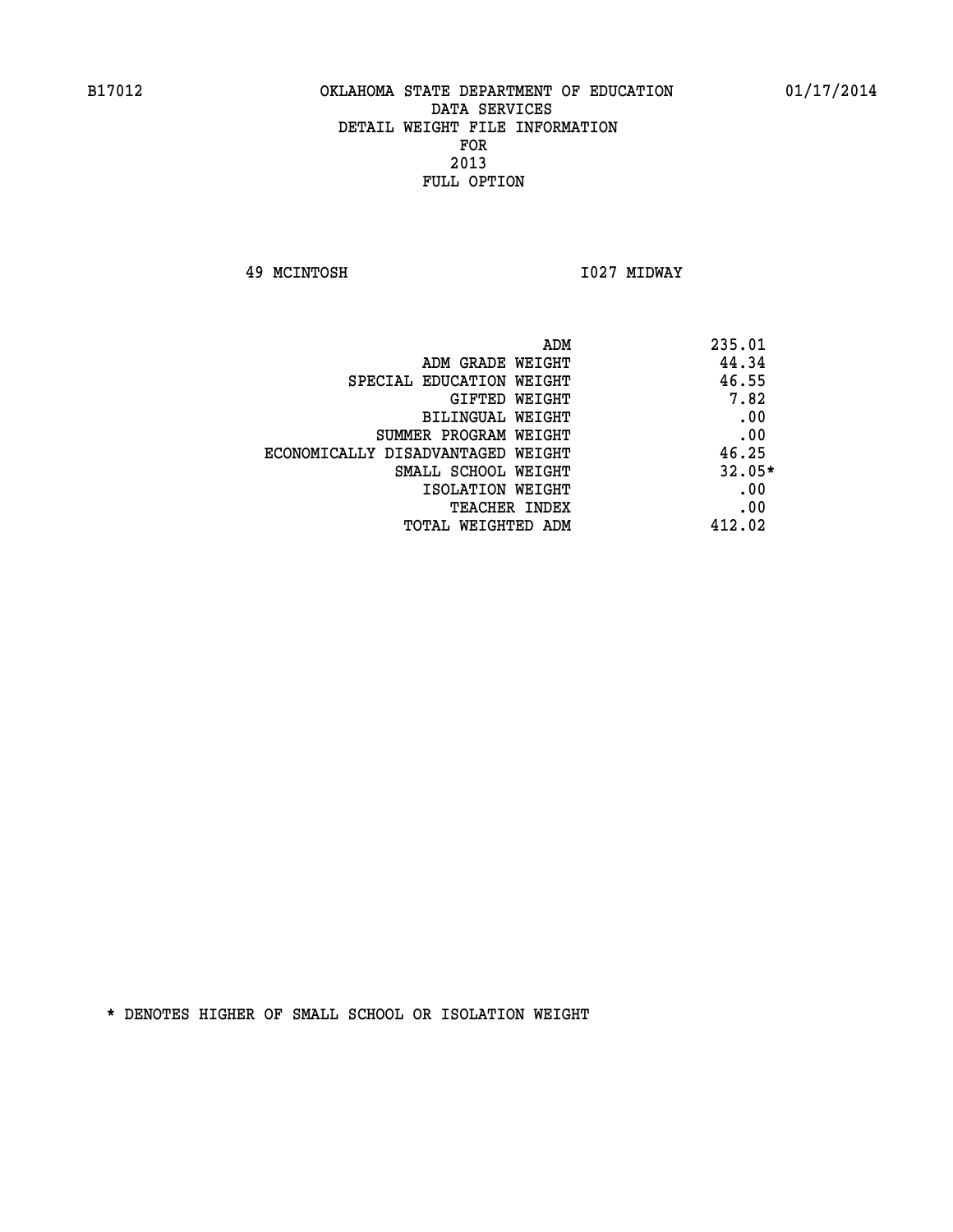**49 MCINTOSH I064 HANNA** 

| ADM                               | 268.63   |
|-----------------------------------|----------|
| ADM GRADE WEIGHT                  | 53.10    |
| SPECIAL EDUCATION WEIGHT          | 27.80    |
| GIFTED WEIGHT                     | 1.02     |
| BILINGUAL WEIGHT                  | .00      |
| SUMMER PROGRAM WEIGHT             | .00      |
| ECONOMICALLY DISADVANTAGED WEIGHT | 21.25    |
| SMALL SCHOOL WEIGHT               | $26.44*$ |
| ISOLATION WEIGHT                  | .00      |
| <b>TEACHER INDEX</b>              | 10.87    |
| TOTAL WEIGHTED ADM                | 409.11   |
|                                   |          |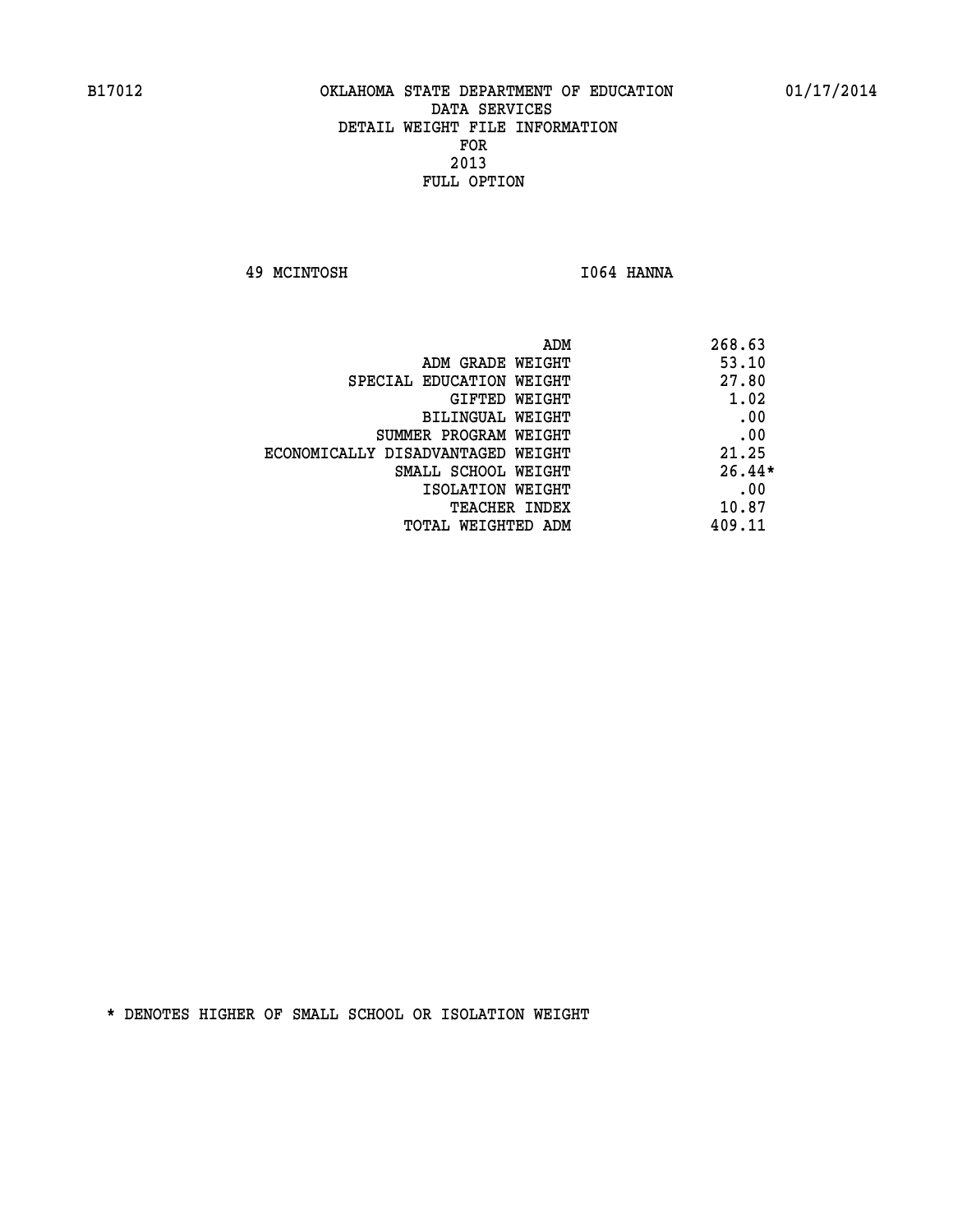**50 MURRAY I001 SULPHUR** 

| 1,475.63 | ADM                               |
|----------|-----------------------------------|
| 302.04   | ADM GRADE WEIGHT                  |
| 227.35   | SPECIAL EDUCATION WEIGHT          |
| 70.04    | GIFTED WEIGHT                     |
| 21.00    | BILINGUAL WEIGHT                  |
| .00      | SUMMER PROGRAM WEIGHT             |
| 221.50   | ECONOMICALLY DISADVANTAGED WEIGHT |
| .00      | SMALL SCHOOL WEIGHT               |
| .00      | ISOLATION WEIGHT                  |
| .00      | <b>TEACHER INDEX</b>              |
| 2,317.56 | <b>TOTAL WEIGHTED ADM</b>         |
|          |                                   |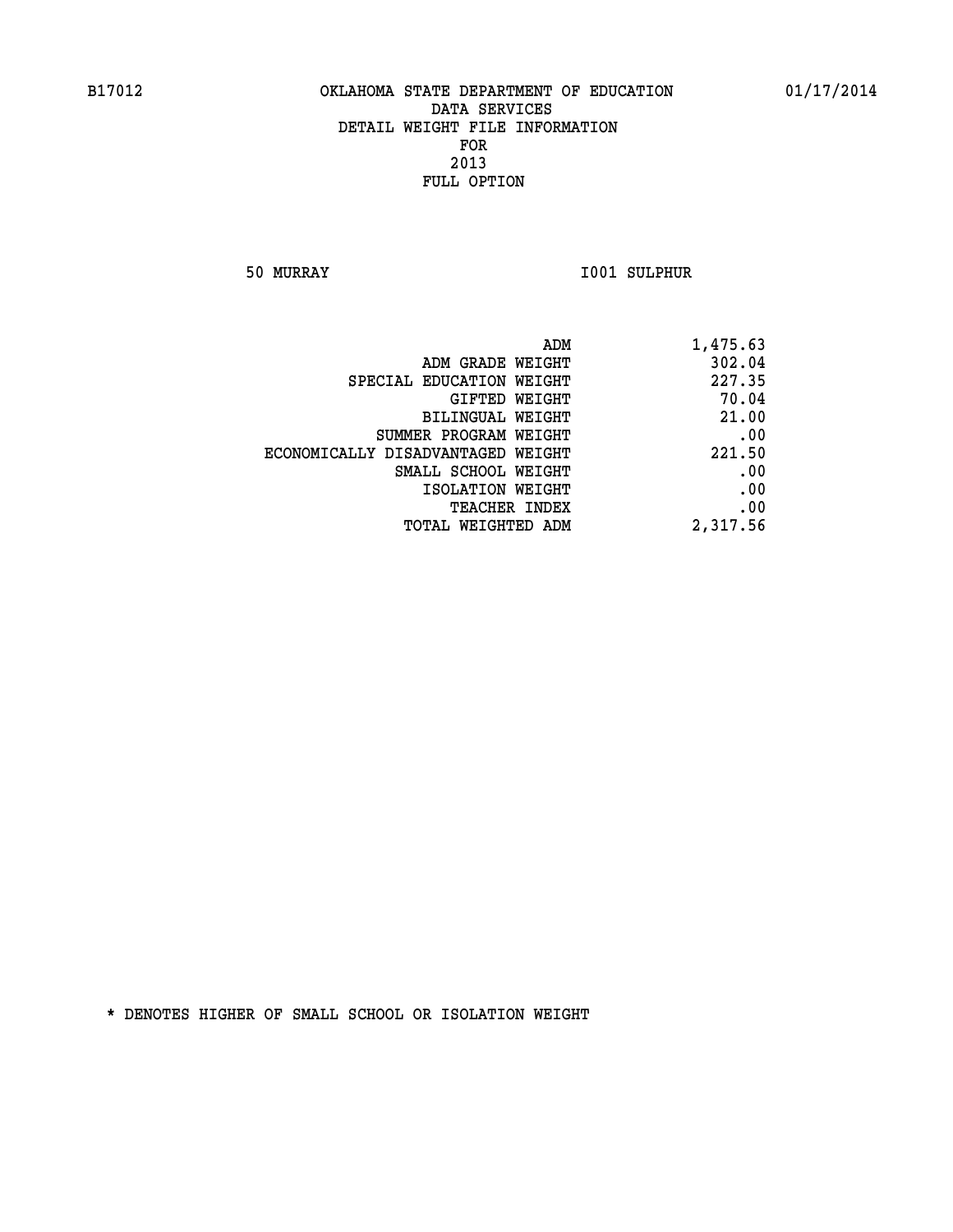**50 MURRAY I010 DAVIS** 

|                                   | ADM<br>1,060.38 |
|-----------------------------------|-----------------|
| ADM GRADE WEIGHT                  | 212.18          |
| SPECIAL EDUCATION WEIGHT          | 163.30          |
| GIFTED WEIGHT                     | 29.24           |
| <b>BILINGUAL WEIGHT</b>           | 3.50            |
| SUMMER PROGRAM WEIGHT             | .00             |
| ECONOMICALLY DISADVANTAGED WEIGHT | 145.75          |
| SMALL SCHOOL WEIGHT               | .00             |
| ISOLATION WEIGHT                  | .00             |
| TEACHER INDEX                     | .00             |
| TOTAL WEIGHTED ADM                | 1,614.35        |
|                                   |                 |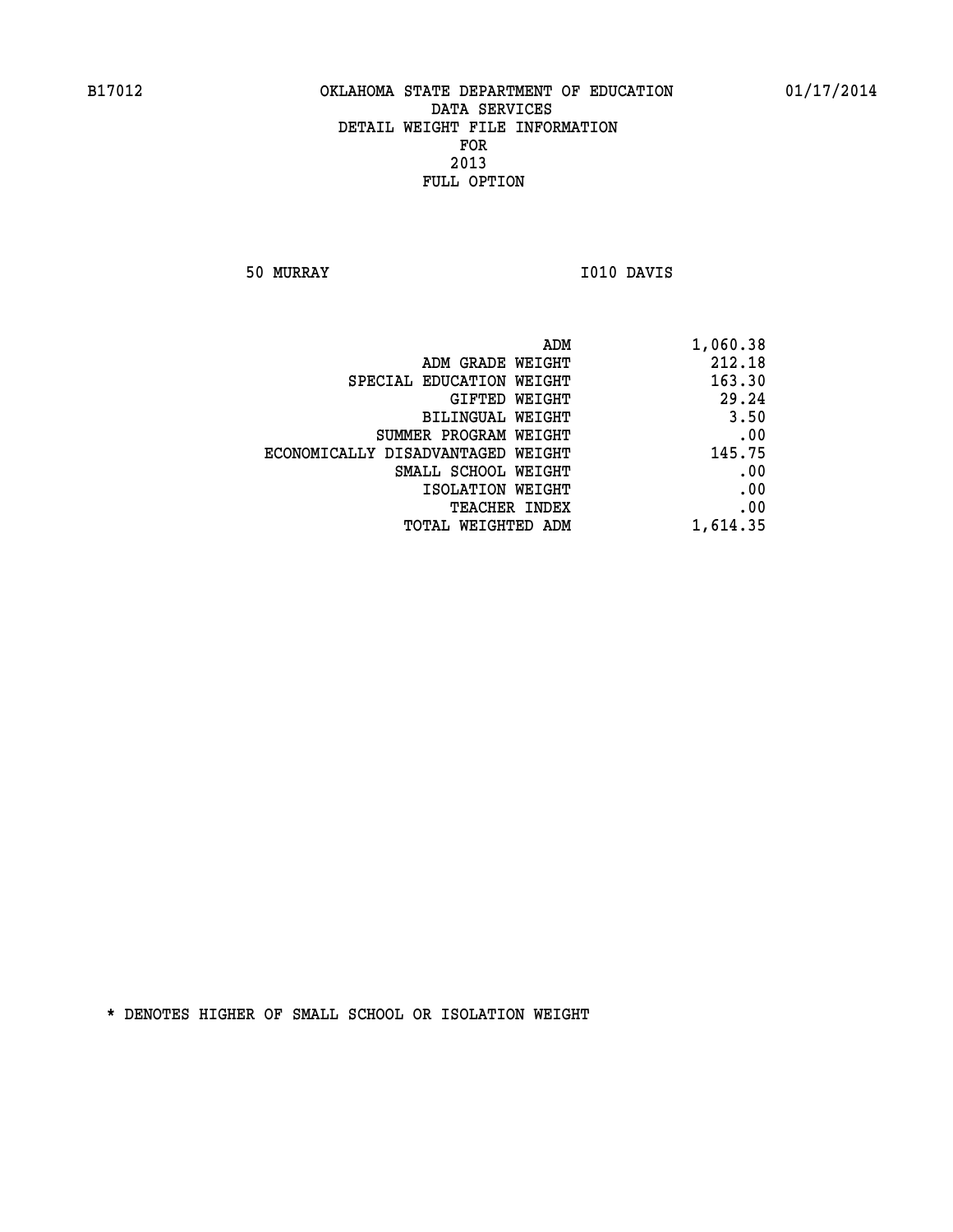**51 MUSKOGEE C009 WAINWRIGHT** 

| 134.97<br>ADM                              |
|--------------------------------------------|
| 27.44<br>ADM GRADE WEIGHT                  |
| 25.25<br>SPECIAL EDUCATION WEIGHT          |
| 3.40<br>GIFTED WEIGHT                      |
| .00<br>BILINGUAL WEIGHT                    |
| .00<br>SUMMER PROGRAM WEIGHT               |
| 25.00<br>ECONOMICALLY DISADVANTAGED WEIGHT |
| $20.11*$<br>SMALL SCHOOL WEIGHT            |
| .00<br>ISOLATION WEIGHT                    |
| 13.38<br><b>TEACHER INDEX</b>              |
| 249.55<br>TOTAL WEIGHTED ADM               |
|                                            |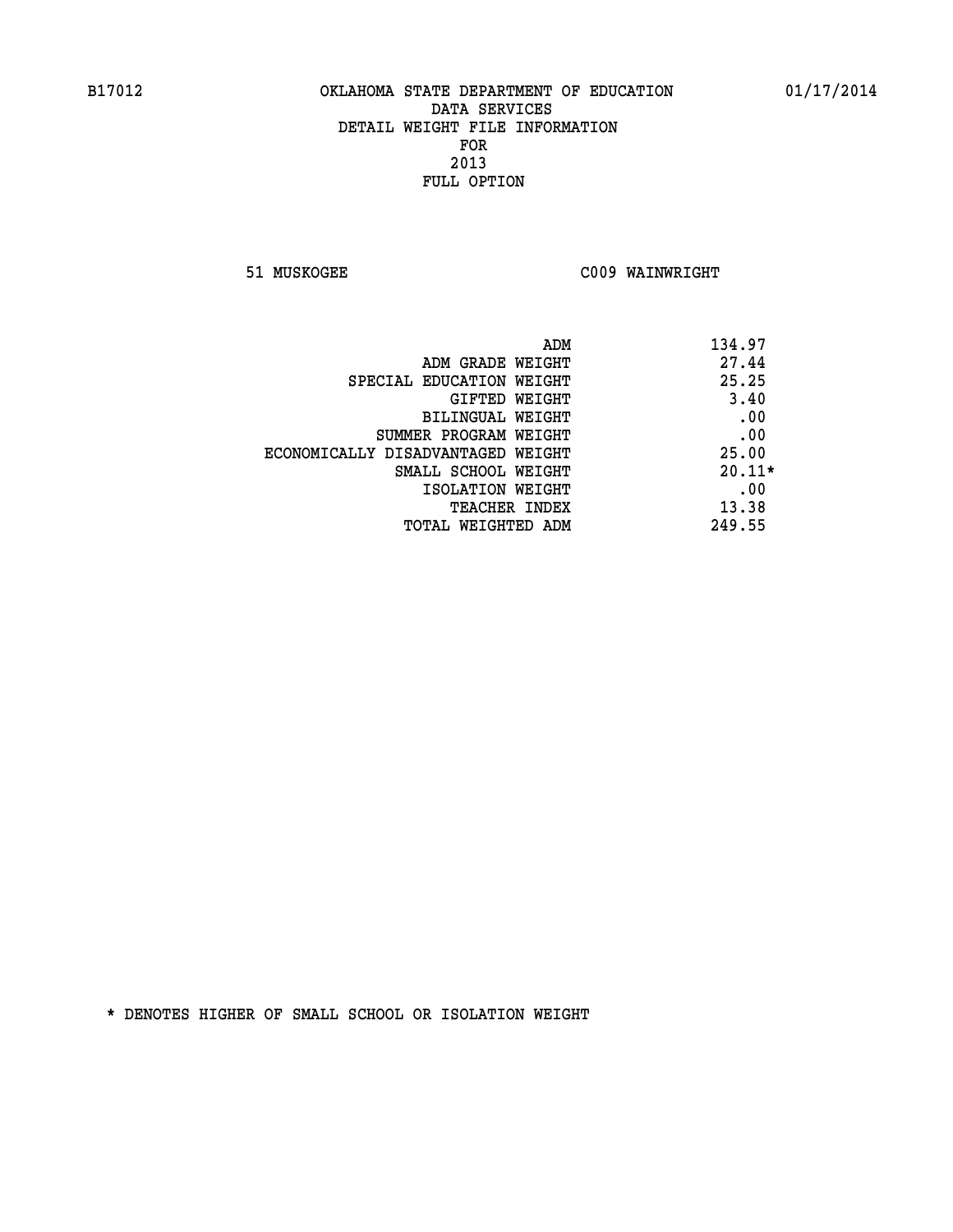**51 MUSKOGEE 1002 HASKELL** 

| ADM                               | 855.12   |
|-----------------------------------|----------|
| ADM GRADE WEIGHT                  | 166.79   |
| SPECIAL EDUCATION WEIGHT          | 178.15   |
| GIFTED WEIGHT                     | 21.76    |
| BILINGUAL WEIGHT                  | .00      |
| SUMMER PROGRAM WEIGHT             | 2.40     |
| ECONOMICALLY DISADVANTAGED WEIGHT | 147.25   |
| SMALL SCHOOL WEIGHT               | $7.17*$  |
| ISOLATION WEIGHT                  | .00      |
| TEACHER INDEX                     | 48.17    |
| TOTAL WEIGHTED ADM                | 1,426.81 |
|                                   |          |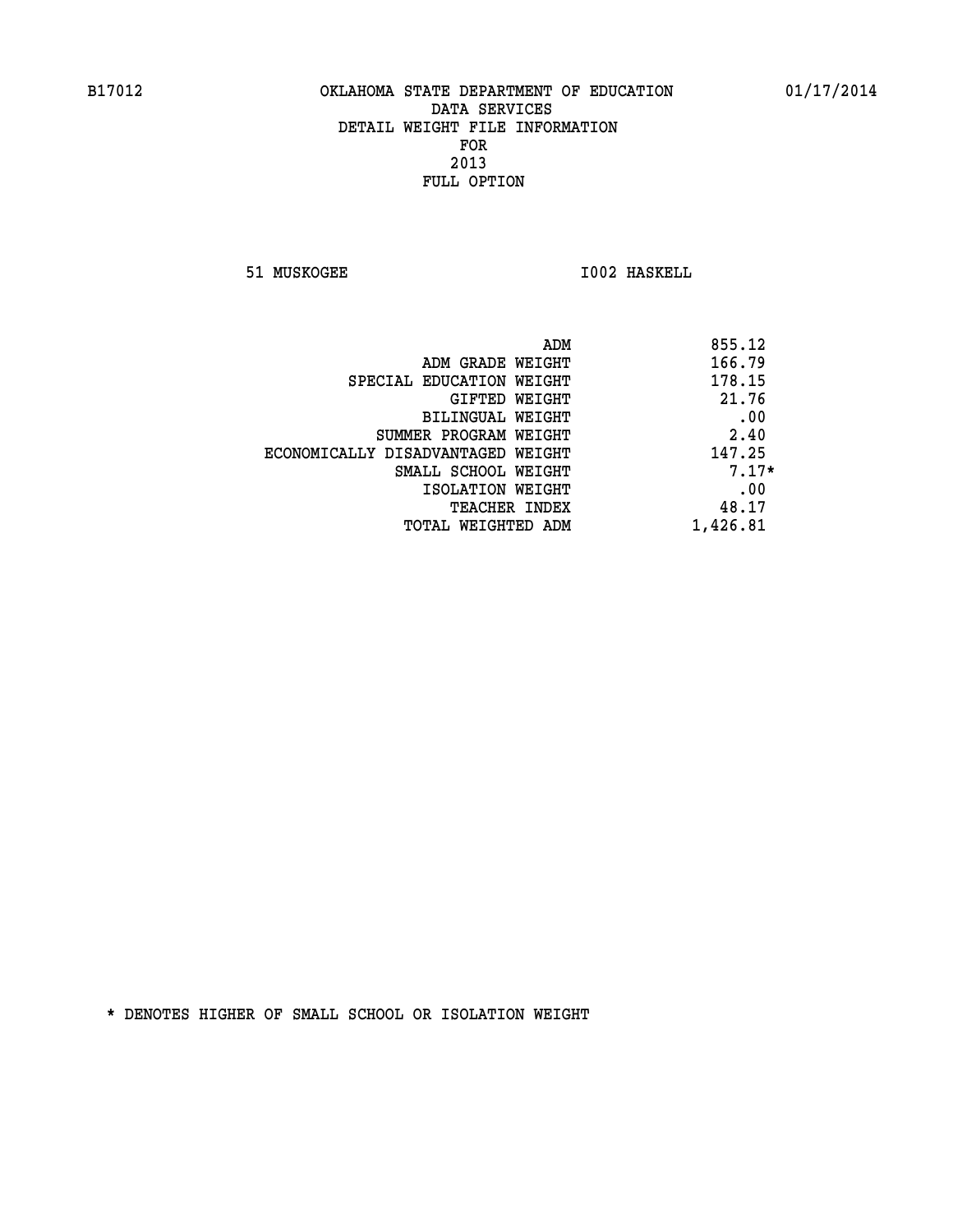51 MUSKOGEE 1003 FORT GIBSON

| 1,850.55 |
|----------|
| 356.52   |
| 241.15   |
| 123.08   |
| 12.50    |
| .00      |
| 237.25   |
| .00      |
| .00      |
| 18.33    |
| 2,839.38 |
|          |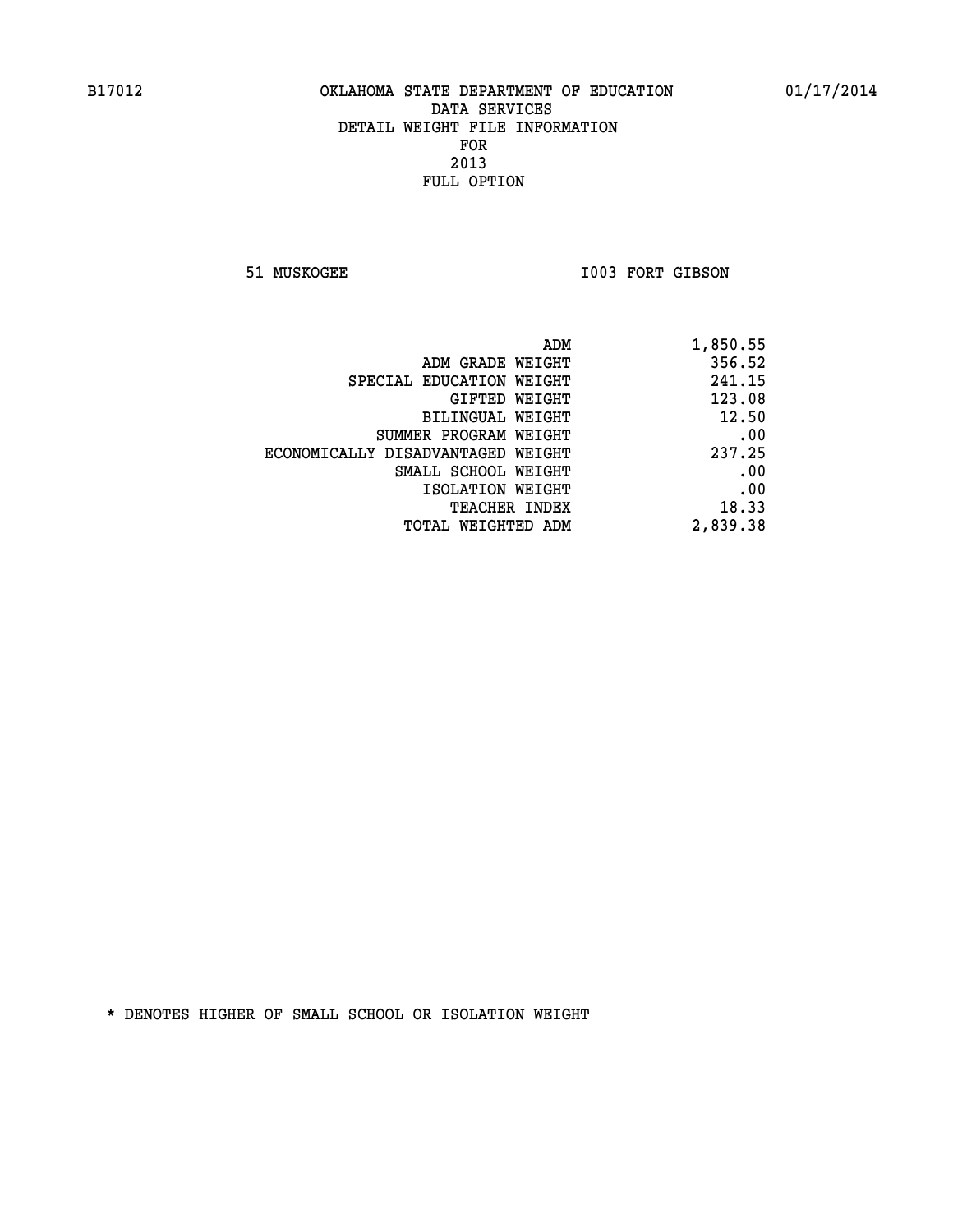**51 MUSKOGEE I006 WEBBERS FALLS** 

|                                   | 285.83<br>ADM |
|-----------------------------------|---------------|
| ADM GRADE WEIGHT                  | 59.84         |
| SPECIAL EDUCATION WEIGHT          | 45.45         |
| GIFTED WEIGHT                     | 13.60         |
| BILINGUAL WEIGHT                  | 1.50          |
| SUMMER PROGRAM WEIGHT             | 1.20          |
| ECONOMICALLY DISADVANTAGED WEIGHT | 63.25         |
| SMALL SCHOOL WEIGHT               | $26.28*$      |
| ISOLATION WEIGHT                  | .00           |
| <b>TEACHER INDEX</b>              | 2.21          |
| TOTAL WEIGHTED ADM                | 499.16        |
|                                   |               |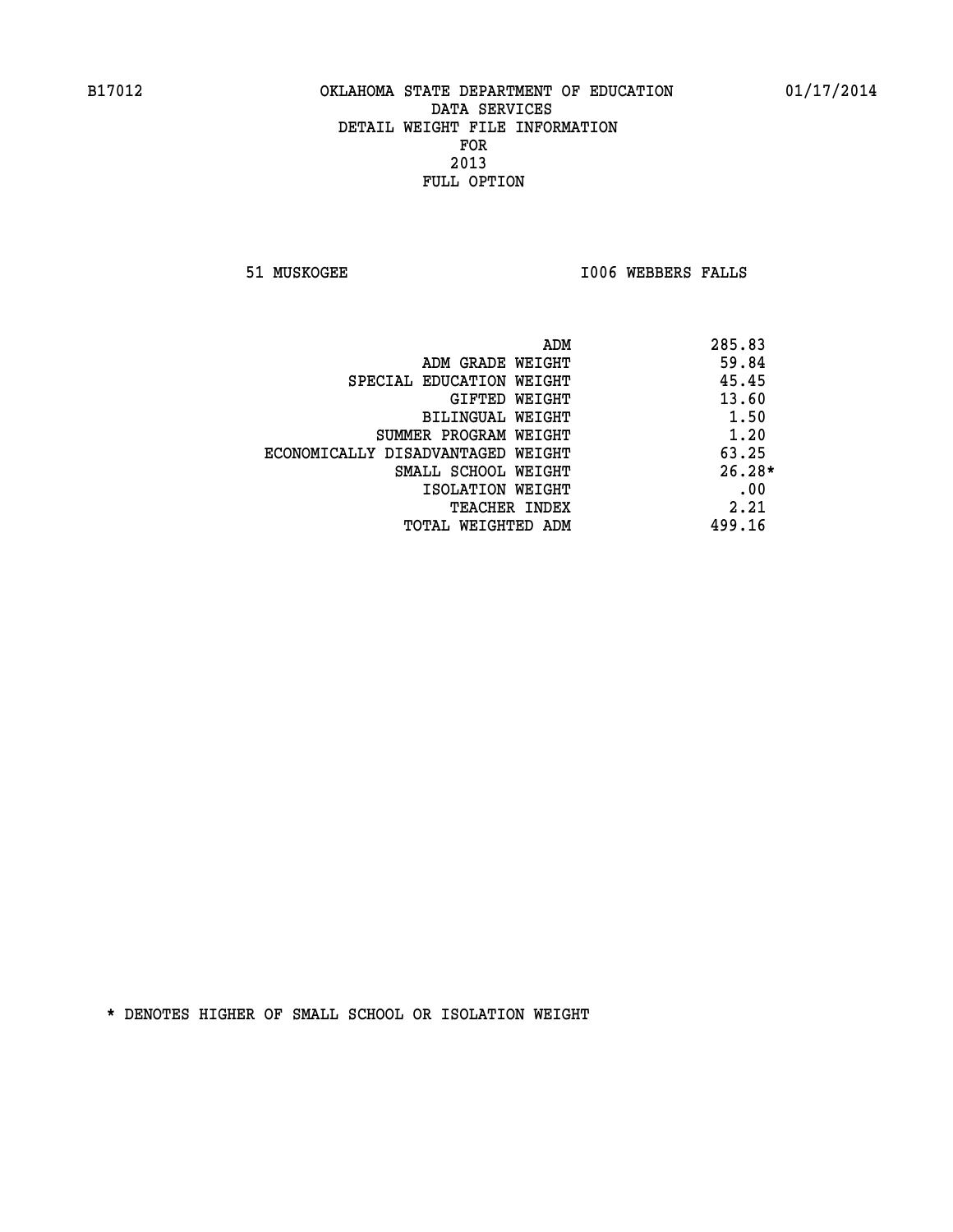**51 MUSKOGEE I008 OKTAHA** 

|                                   | ADM<br>780.24 |
|-----------------------------------|---------------|
| ADM GRADE WEIGHT                  | 151.91        |
| SPECIAL EDUCATION WEIGHT          | 115.65        |
| <b>GIFTED WEIGHT</b>              | 21.08         |
| <b>BILINGUAL WEIGHT</b>           | .00           |
| SUMMER PROGRAM WEIGHT             | .00           |
| ECONOMICALLY DISADVANTAGED WEIGHT | 132.00        |
| SMALL SCHOOL WEIGHT               | .00           |
| ISOLATION WEIGHT                  | .00           |
| TEACHER INDEX                     | 2.55          |
| TOTAL WEIGHTED ADM                | 1,203.43      |
|                                   |               |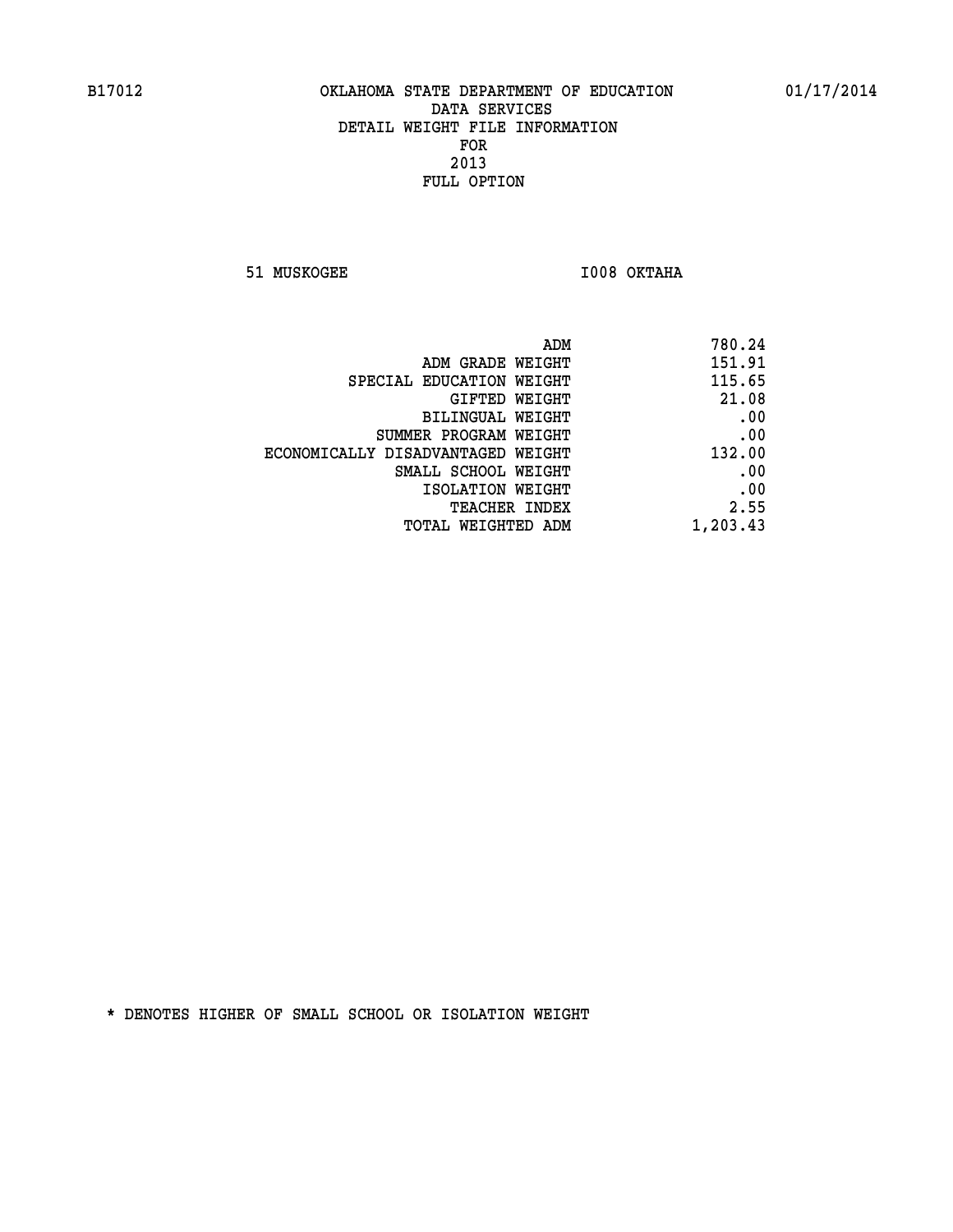**51 MUSKOGEE I020 MUSKOGEE** 

| ADM                               | 6,254.50 |
|-----------------------------------|----------|
| ADM GRADE WEIGHT                  | 1,301.36 |
| SPECIAL EDUCATION WEIGHT          | 696.10   |
| GIFTED WEIGHT                     | 253.98   |
| <b>BILINGUAL WEIGHT</b>           | 104.25   |
| SUMMER PROGRAM WEIGHT             | 2.40     |
| ECONOMICALLY DISADVANTAGED WEIGHT | 1,343.75 |
| SMALL SCHOOL WEIGHT               | .00      |
| ISOLATION WEIGHT                  | .00      |
| TEACHER INDEX                     | .00      |
| TOTAL WEIGHTED ADM                | 9,956.34 |
|                                   |          |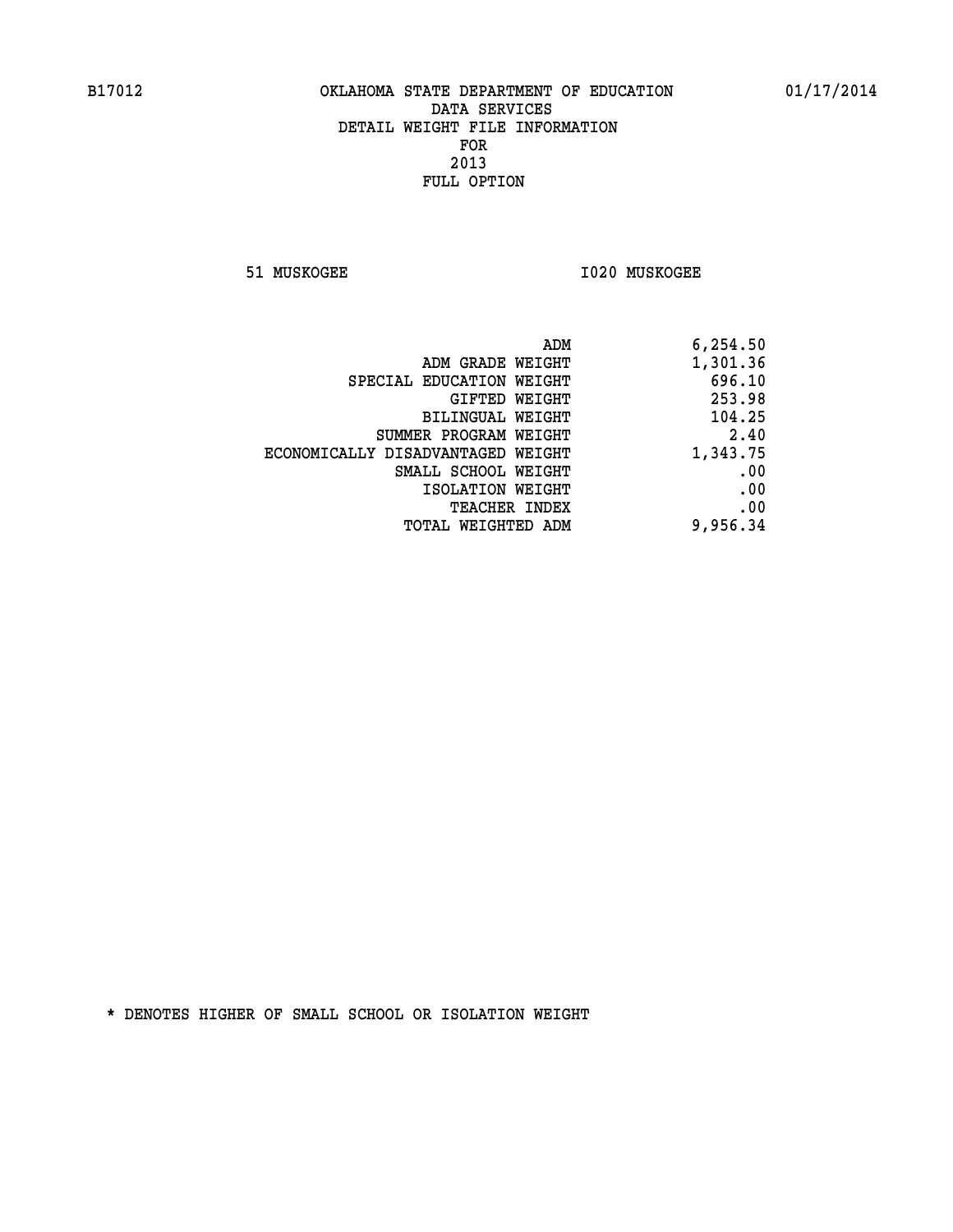**51 MUSKOGEE I029 HILLDALE** 

| ADM                               | 1,802.41 |
|-----------------------------------|----------|
| ADM GRADE WEIGHT                  | 306.05   |
| SPECIAL EDUCATION WEIGHT          | 309.95   |
| GIFTED WEIGHT                     | 96.22    |
| BILINGUAL WEIGHT                  | 11.25    |
| SUMMER PROGRAM WEIGHT             | .00      |
| ECONOMICALLY DISADVANTAGED WEIGHT | 222.25   |
| SMALL SCHOOL WEIGHT               | .00      |
| ISOLATION WEIGHT                  | .00      |
| TEACHER INDEX                     | .00      |
| TOTAL WEIGHTED ADM                | 2,748.13 |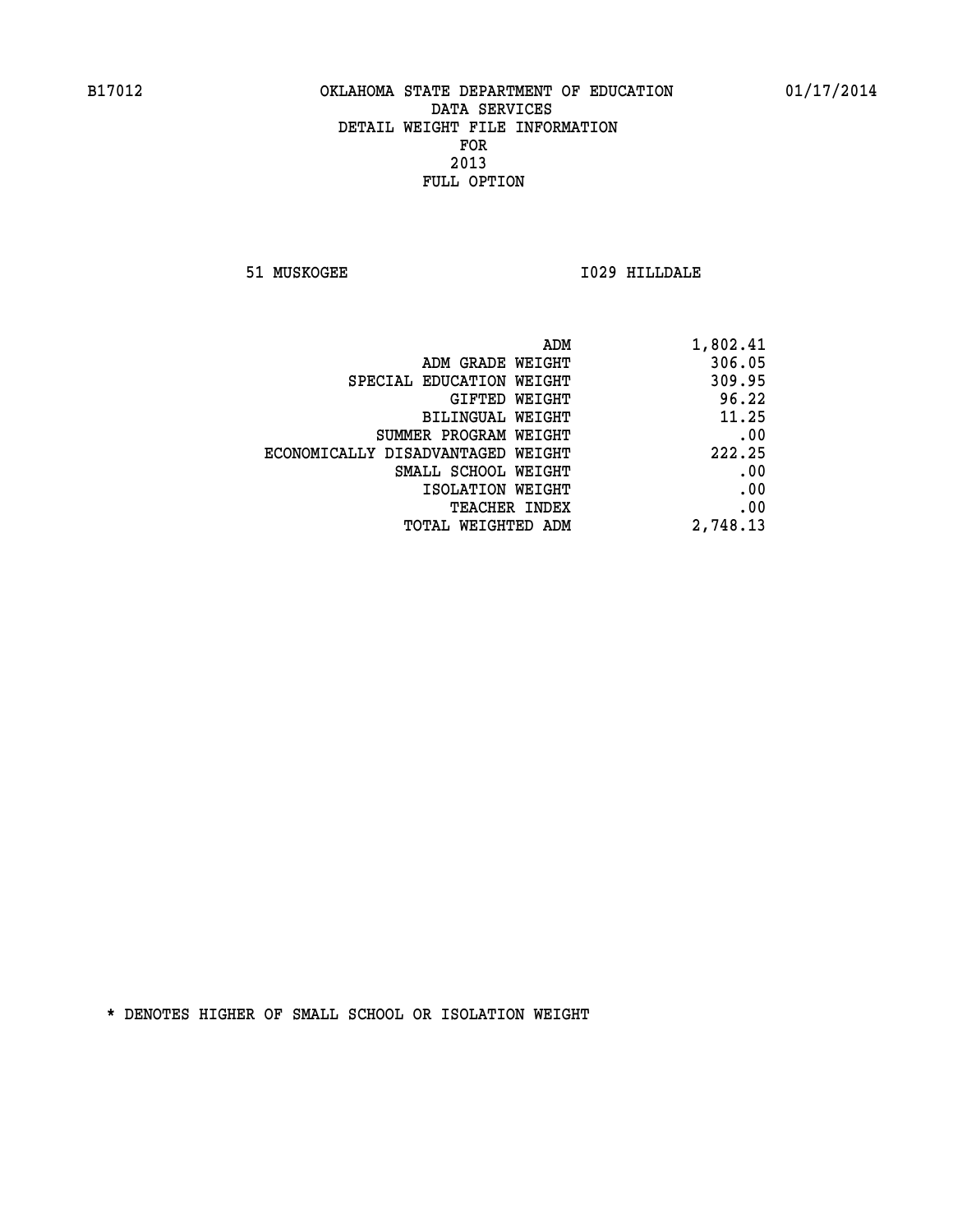51 MUSKOGEE 1046 BRAGGS

| ADM                               | 180.57   |
|-----------------------------------|----------|
| ADM GRADE WEIGHT                  | 35.67    |
| SPECIAL EDUCATION WEIGHT          | 41.30    |
| GIFTED WEIGHT                     | 7.14     |
| BILINGUAL WEIGHT                  | .00      |
| SUMMER PROGRAM WEIGHT             | .00      |
| ECONOMICALLY DISADVANTAGED WEIGHT | 37.50    |
| SMALL SCHOOL WEIGHT               | $23.79*$ |
| ISOLATION WEIGHT                  | .00      |
| <b>TEACHER INDEX</b>              | .15      |
| TOTAL WEIGHTED ADM                | 326.12   |
|                                   |          |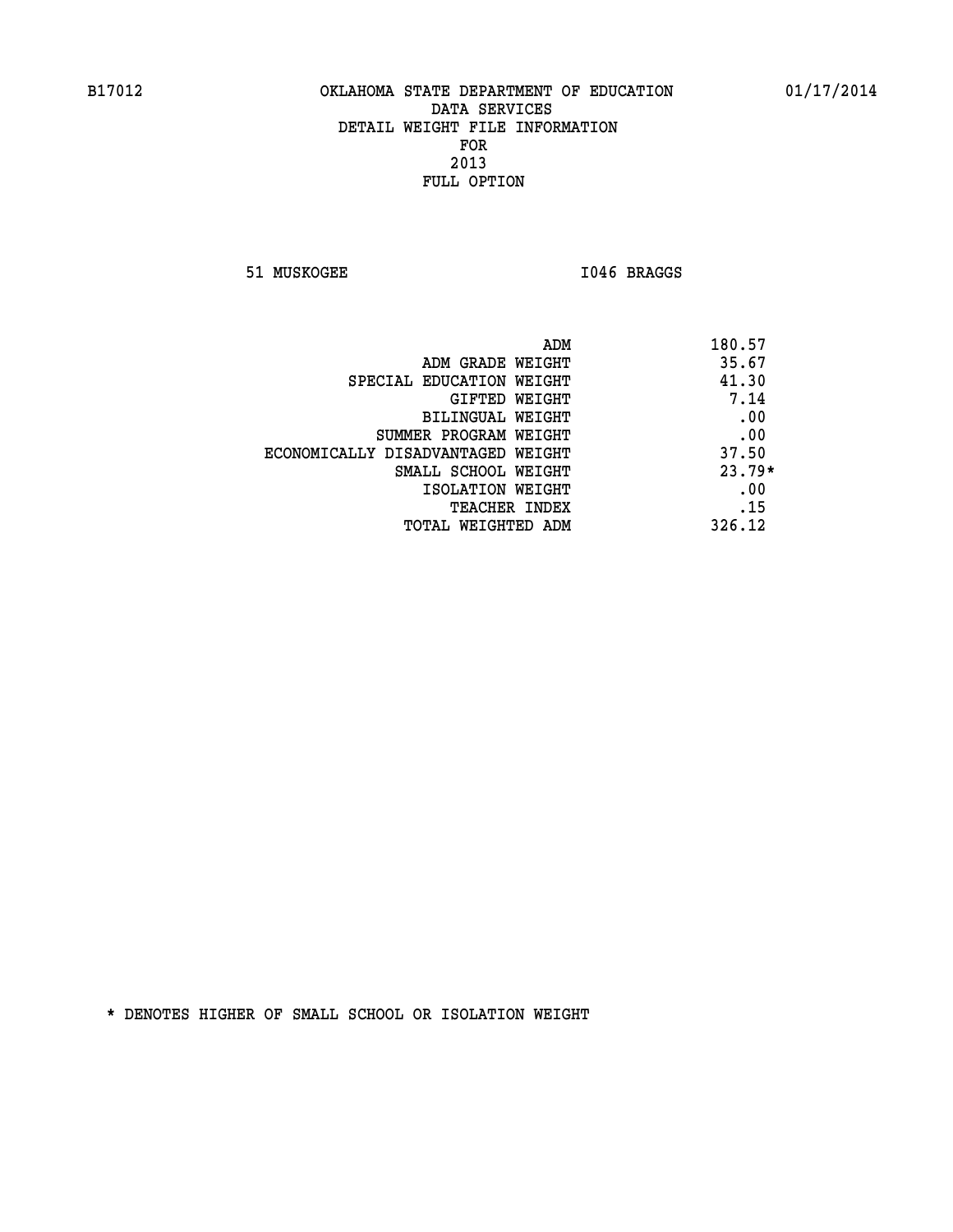**51 MUSKOGEE 1074 WARNER** 

| 707.28   |
|----------|
| 142.70   |
| 132.75   |
| 21.42    |
| .75      |
| .00      |
| 135.75   |
| .00      |
| .00      |
| .00      |
| 1,140.65 |
|          |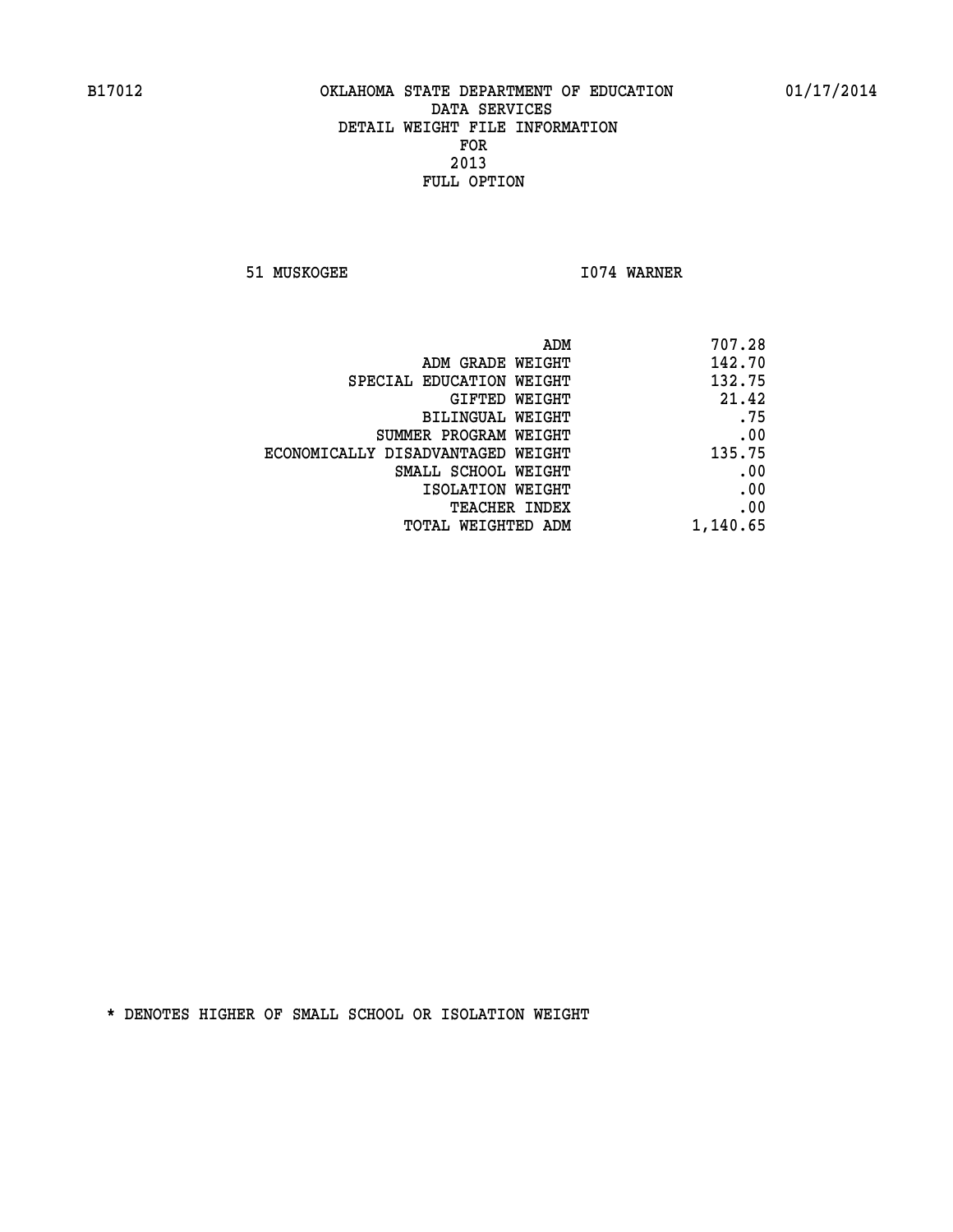**51 MUSKOGEE 1088 PORUM** 

| ADM                               | 479.04  |
|-----------------------------------|---------|
| ADM GRADE WEIGHT                  | 100.44  |
| SPECIAL EDUCATION WEIGHT          | 73.90   |
| GIFTED WEIGHT                     | 17.34   |
| BILINGUAL WEIGHT                  | .25     |
| SUMMER PROGRAM WEIGHT             | .00     |
| ECONOMICALLY DISADVANTAGED WEIGHT | 85.00   |
| SMALL SCHOOL WEIGHT               | $9.05*$ |
| ISOLATION WEIGHT                  | .00     |
| <b>TEACHER INDEX</b>              | 17.21   |
| TOTAL WEIGHTED ADM                | 782.23  |
|                                   |         |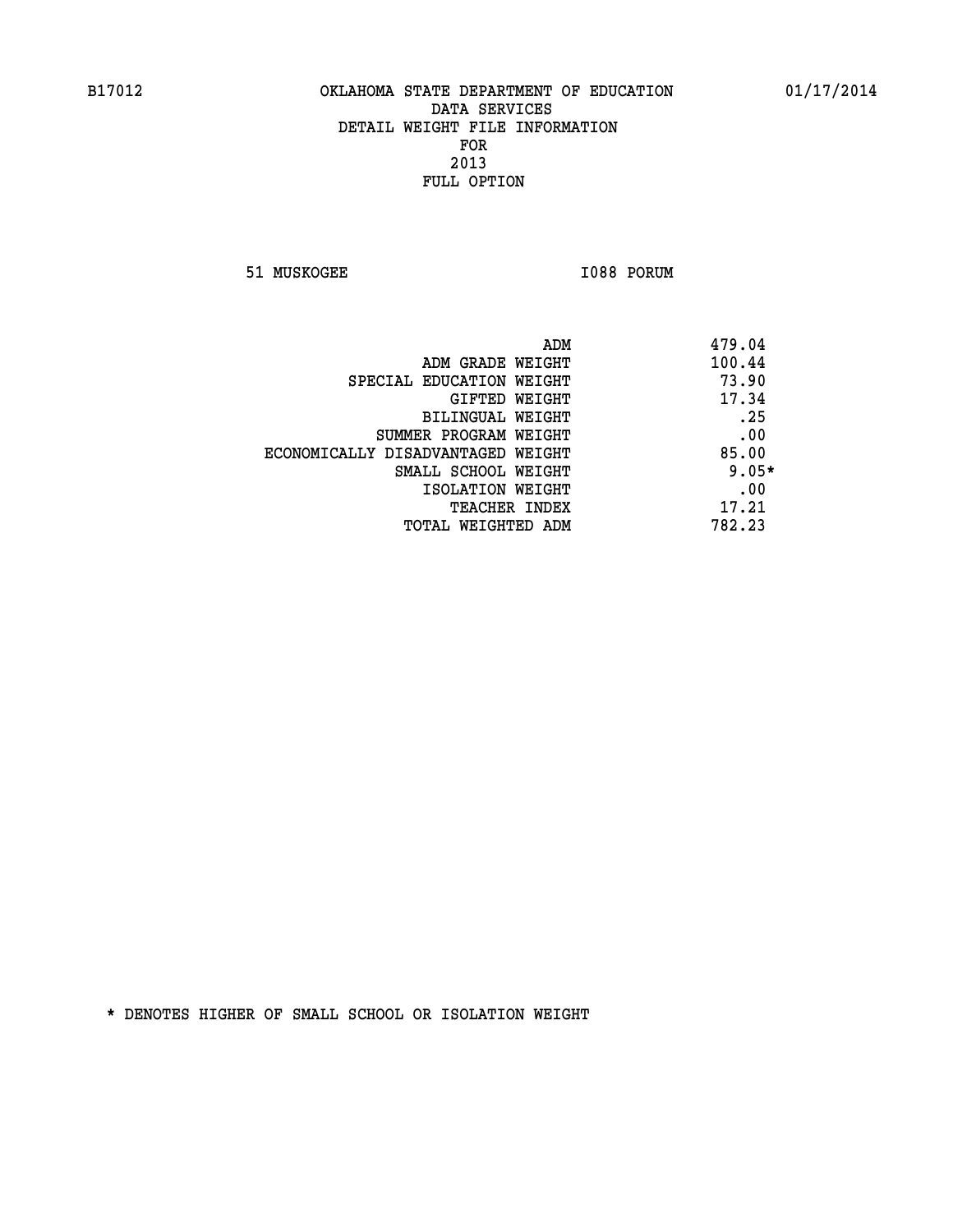**52 NOBLE I001 PERRY** 

|                                   | ADM<br>1,166.84 |
|-----------------------------------|-----------------|
| ADM GRADE WEIGHT                  | 198.54          |
| SPECIAL EDUCATION WEIGHT          | 150.95          |
| GIFTED WEIGHT                     | 39.78           |
| BILINGUAL WEIGHT                  | 4.25            |
| SUMMER PROGRAM WEIGHT             | .00             |
| ECONOMICALLY DISADVANTAGED WEIGHT | 156.25          |
| SMALL SCHOOL WEIGHT               | .00             |
| ISOLATION WEIGHT                  | .00             |
| TEACHER INDEX                     | .00             |
| TOTAL WEIGHTED ADM                | 1,716.61        |
|                                   |                 |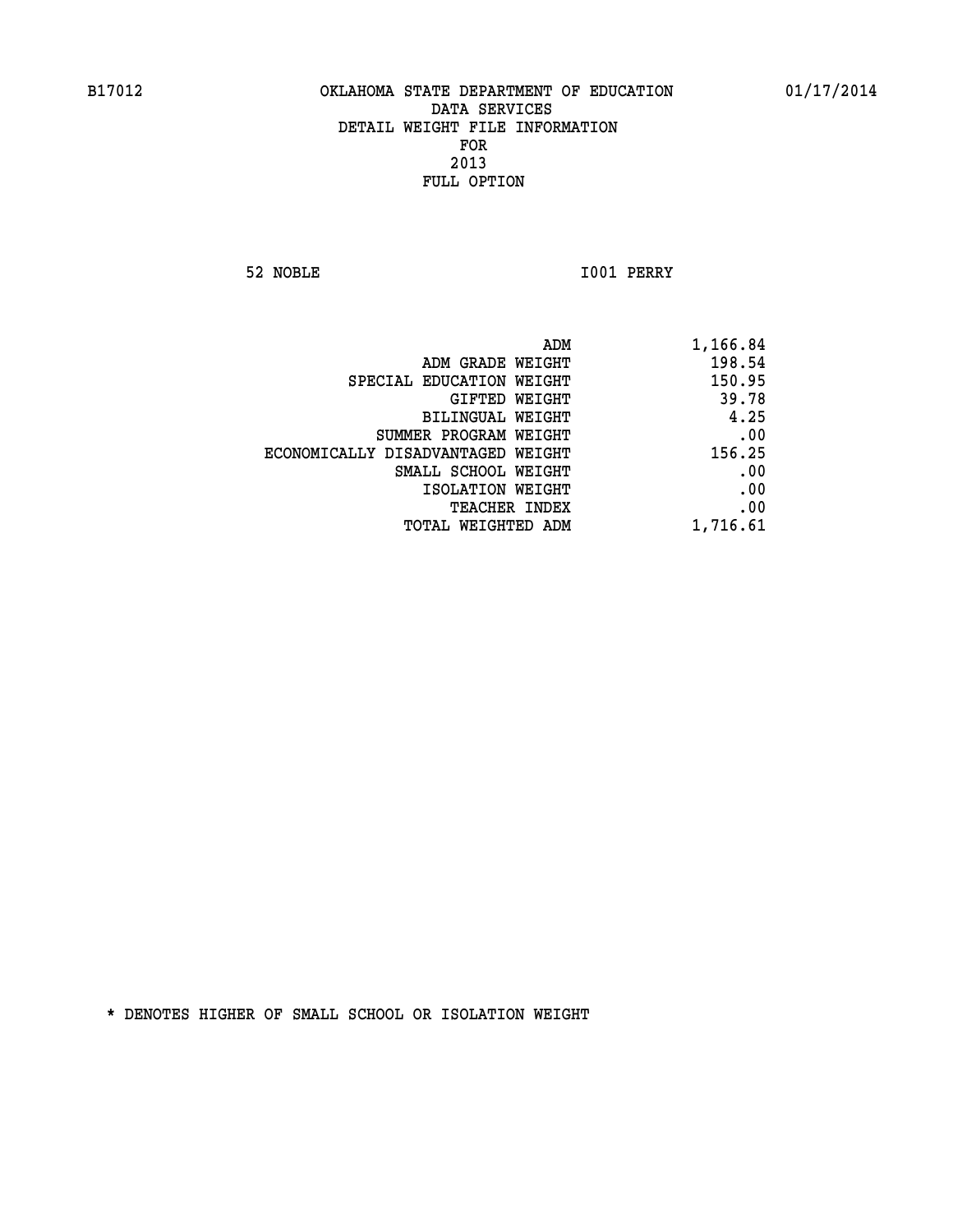**52 NOBLE I002 BILLINGS** 

|                                   | ADM | 68.60    |
|-----------------------------------|-----|----------|
| ADM GRADE WEIGHT                  |     | 15.16    |
| SPECIAL EDUCATION WEIGHT          |     | 12.60    |
| GIFTED WEIGHT                     |     | 1.70     |
| BILINGUAL WEIGHT                  |     | .00      |
| SUMMER PROGRAM WEIGHT             |     | .00      |
| ECONOMICALLY DISADVANTAGED WEIGHT |     | 13.25    |
| SMALL SCHOOL WEIGHT               |     | 11.94    |
| ISOLATION WEIGHT                  |     | $29.64*$ |
| <b>TEACHER INDEX</b>              |     | 1.86     |
| TOTAL WEIGHTED ADM                |     | 142.81   |
|                                   |     |          |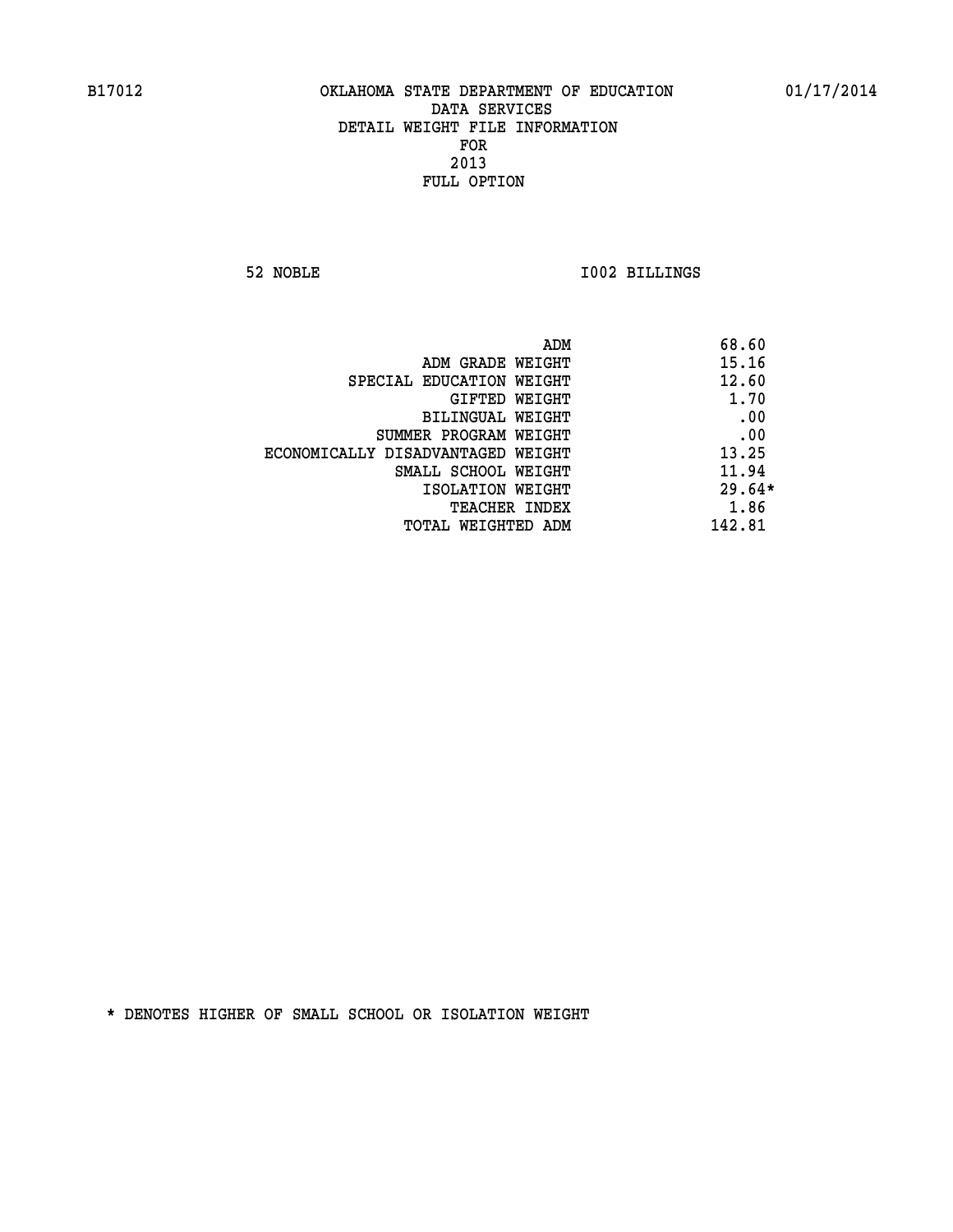**52 NOBLE I004 FRONTIER** 

|                                   | ADM<br>361.55 |
|-----------------------------------|---------------|
| ADM GRADE WEIGHT                  | 72.63         |
| SPECIAL EDUCATION WEIGHT          | 27.70         |
| GIFTED WEIGHT                     | 9.86          |
| BILINGUAL WEIGHT                  | .00           |
| SUMMER PROGRAM WEIGHT             | .00           |
| ECONOMICALLY DISADVANTAGED WEIGHT | 59.25         |
| SMALL SCHOOL WEIGHT               | 22.89         |
| ISOLATION WEIGHT                  | $163.13*$     |
| TEACHER INDEX                     | 4.14          |
| TOTAL WEIGHTED ADM                | 698.26        |
|                                   |               |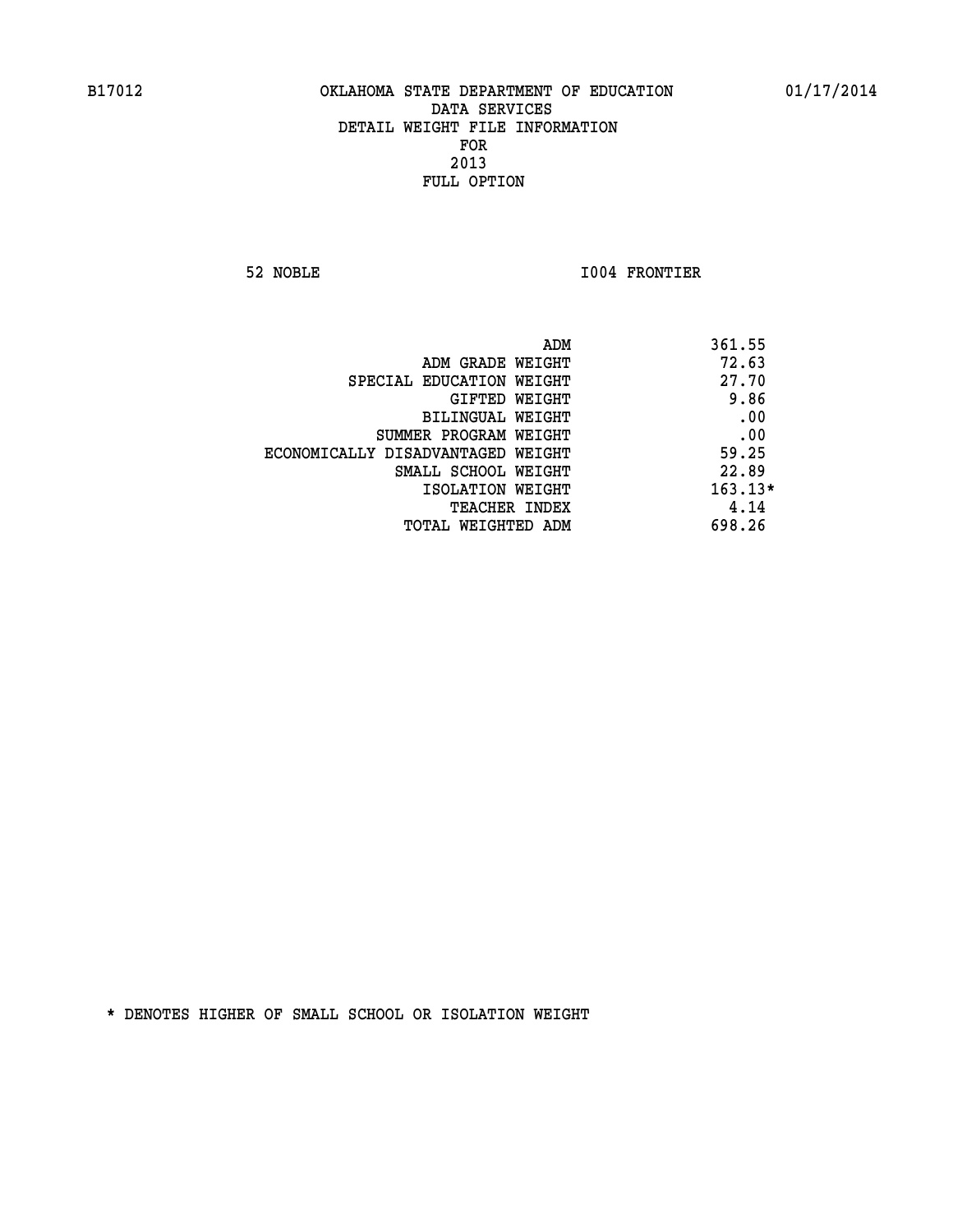**52 NOBLE I006 MORRISON** 

| 552.12 |
|--------|
| 106.30 |
| 70.95  |
| 21.76  |
| .25    |
| .00    |
| 81.25  |
| .00    |
| .00    |
| .00    |
| 832.63 |
|        |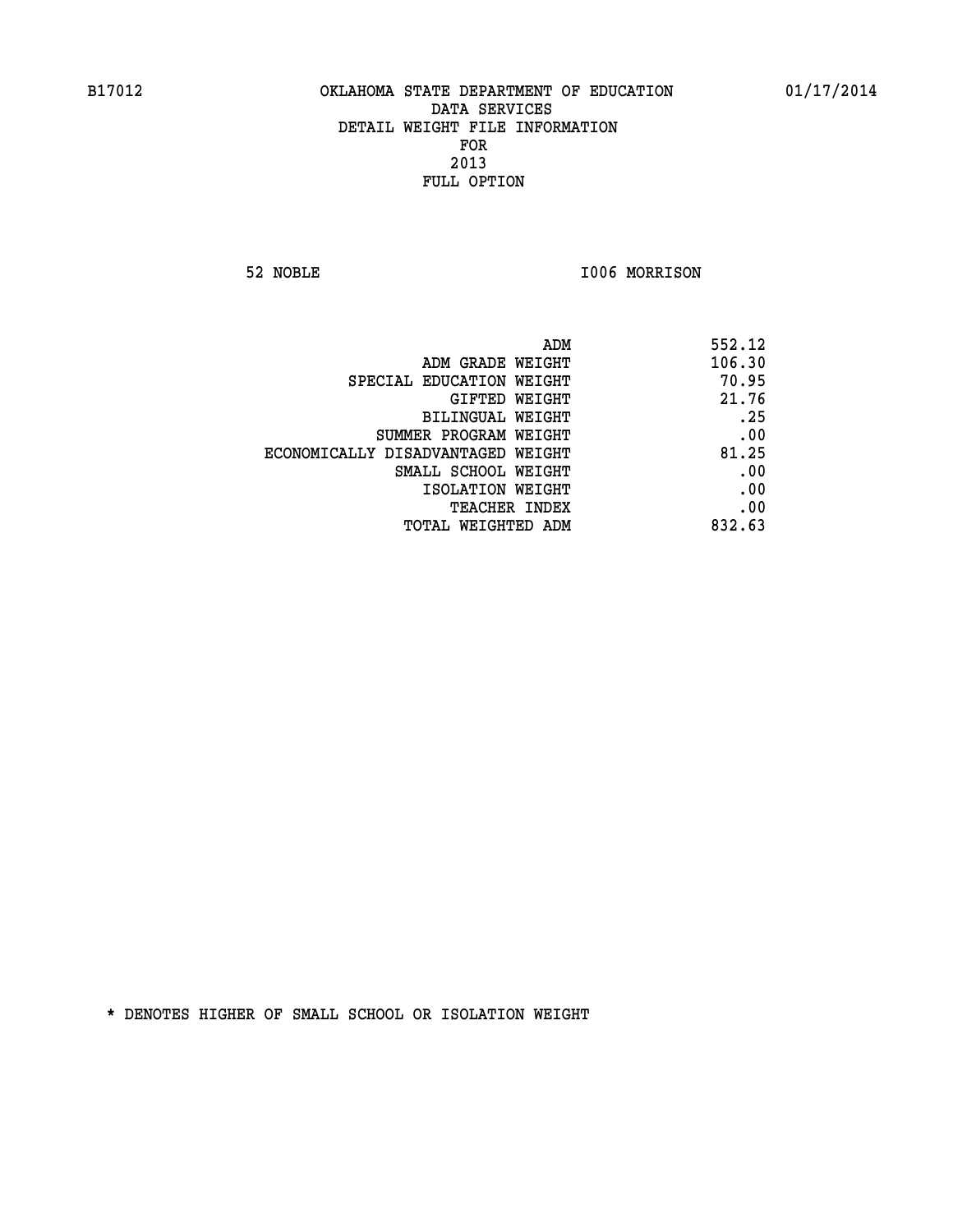**53 NOWATA I003 OKLAHOMA UNION** 

| 650.46    | ADM                               |
|-----------|-----------------------------------|
| 119.01    | ADM GRADE WEIGHT                  |
| 53.55     | SPECIAL EDUCATION WEIGHT          |
| 10.20     | GIFTED WEIGHT                     |
| .00       | BILINGUAL WEIGHT                  |
| .00       | SUMMER PROGRAM WEIGHT             |
| 102.25    | ECONOMICALLY DISADVANTAGED WEIGHT |
| .00       | SMALL SCHOOL WEIGHT               |
| $201.64*$ | ISOLATION WEIGHT                  |
| 5.06      | <b>TEACHER INDEX</b>              |
| 1,142.17  | TOTAL WEIGHTED ADM                |
|           |                                   |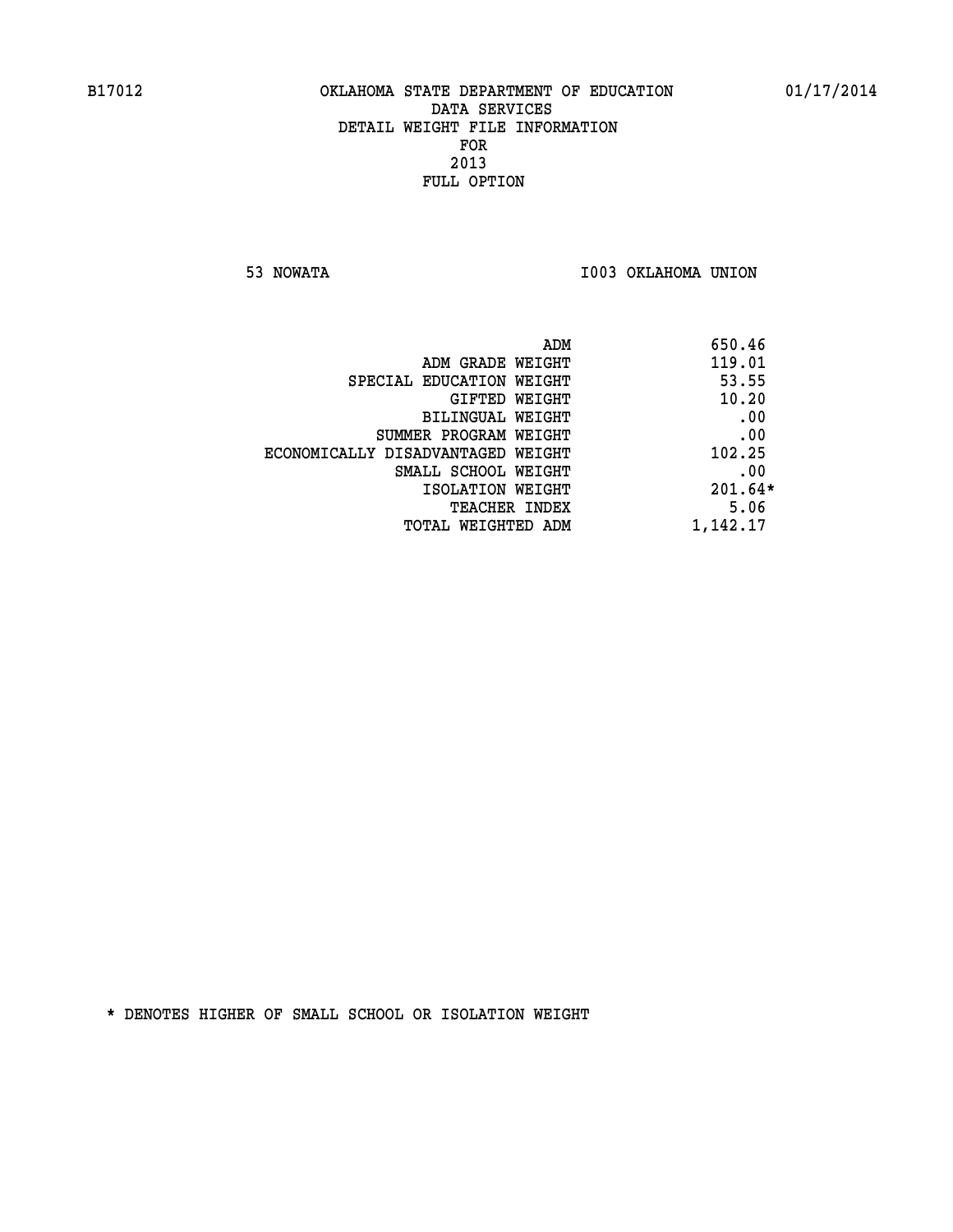**53 NOWATA I040 NOWATA** 

| 957.61   |
|----------|
| 190.25   |
| 137.85   |
| 22.10    |
| .00      |
| .00      |
| 153.75   |
| .00      |
| .00      |
| .00      |
| 1,461.56 |
|          |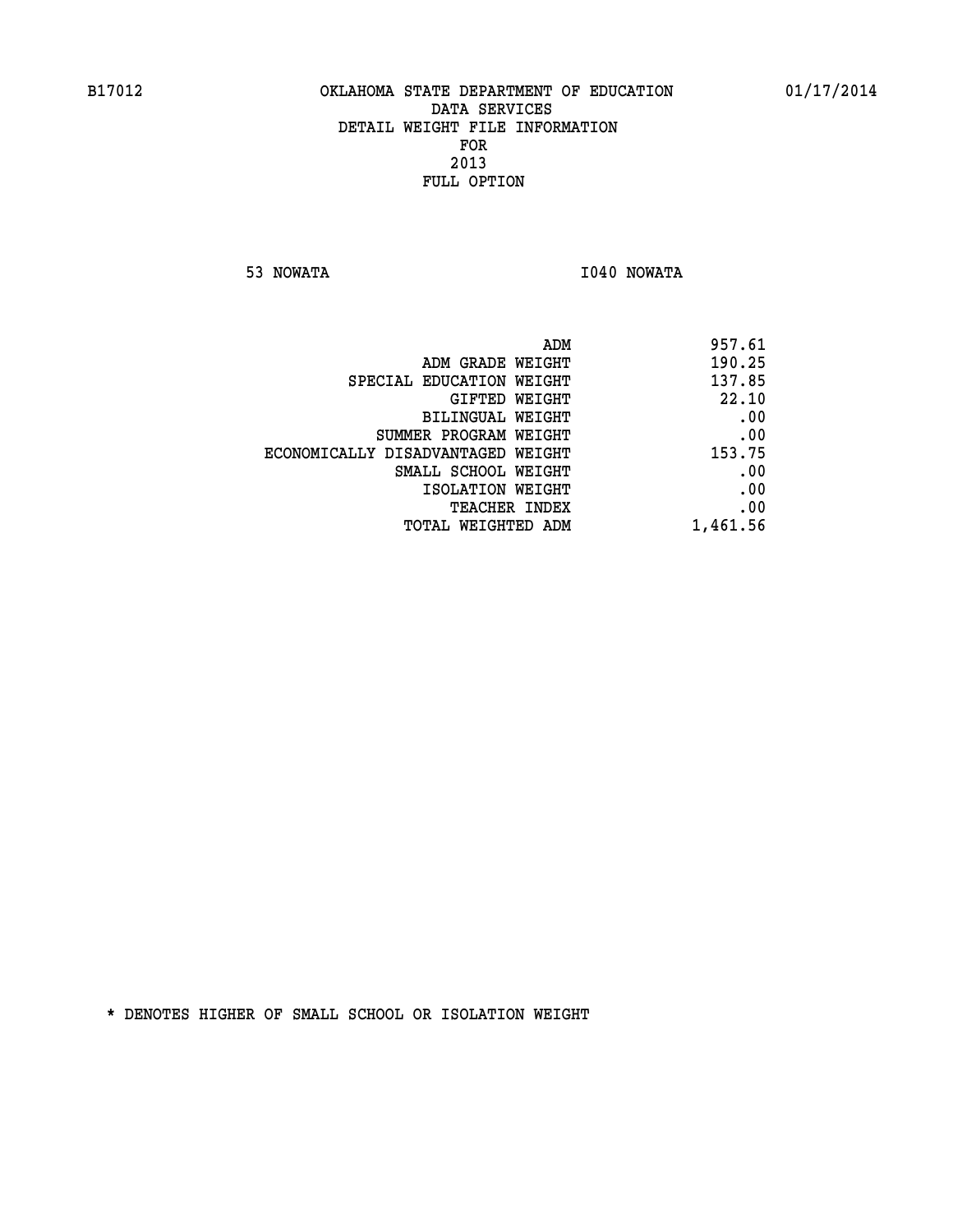**53 NOWATA I051 SOUTH COFFEYVILLE** 

|                                   | 258.90<br>ADM |  |
|-----------------------------------|---------------|--|
| ADM GRADE WEIGHT                  | 50.19         |  |
| SPECIAL EDUCATION WEIGHT          | 29.70         |  |
| GIFTED WEIGHT                     | 6.80          |  |
| BILINGUAL WEIGHT                  | .00           |  |
| SUMMER PROGRAM WEIGHT             | .00           |  |
| ECONOMICALLY DISADVANTAGED WEIGHT | 41.00         |  |
| SMALL SCHOOL WEIGHT               | $26.44*$      |  |
| ISOLATION WEIGHT                  | .00           |  |
| TEACHER INDEX                     | 3.96          |  |
| TOTAL WEIGHTED ADM                | 416.99        |  |
|                                   |               |  |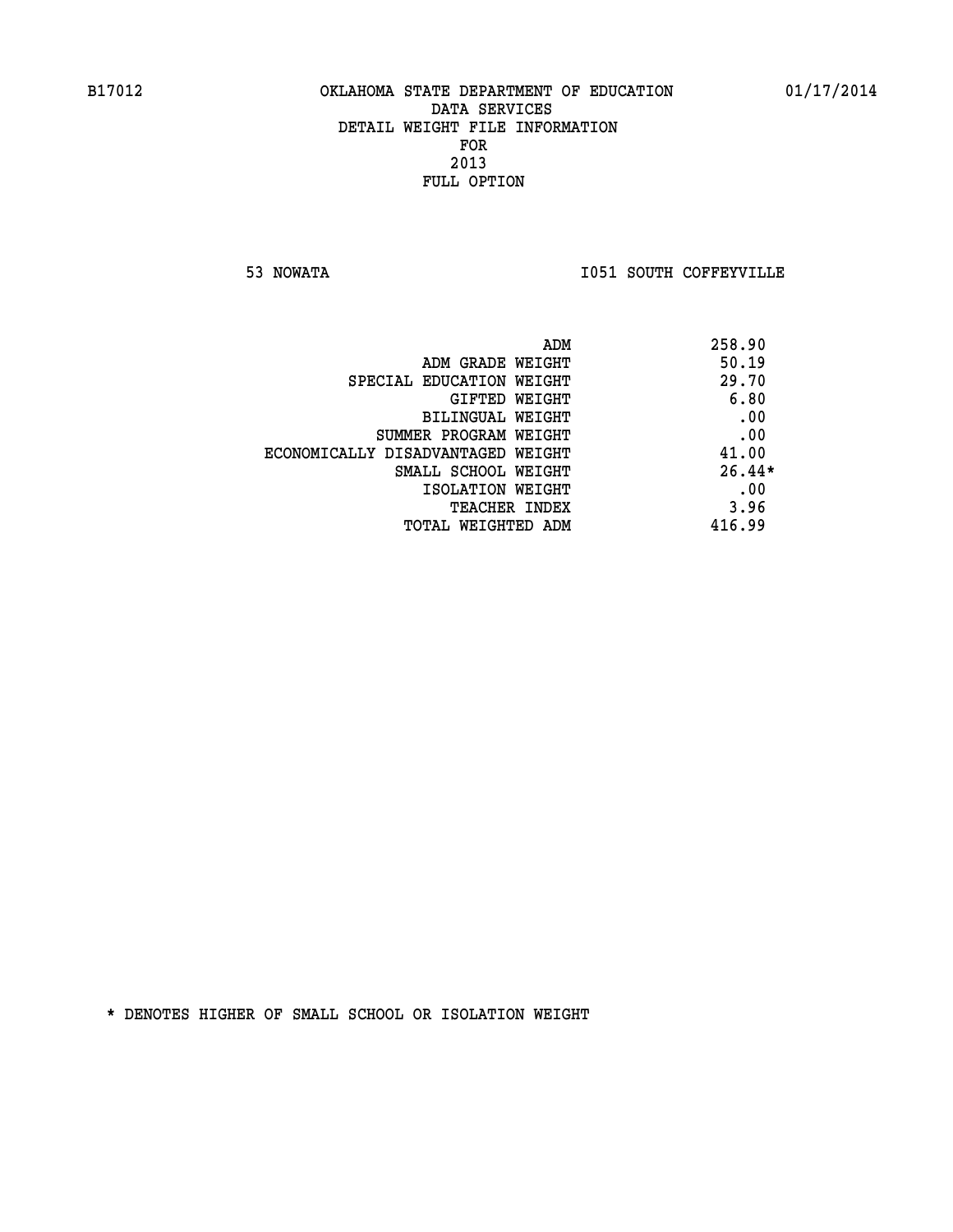**54 OKFUSKEE C029 BEARDEN** 

| ADM<br>119.29                              |  |
|--------------------------------------------|--|
| 23.32<br>ADM GRADE WEIGHT                  |  |
| 14.65<br>SPECIAL EDUCATION WEIGHT          |  |
| 3.40<br>GIFTED WEIGHT                      |  |
| .00<br>BILINGUAL WEIGHT                    |  |
| .00<br>SUMMER PROGRAM WEIGHT               |  |
| 22.00<br>ECONOMICALLY DISADVANTAGED WEIGHT |  |
| 18.48*<br>SMALL SCHOOL WEIGHT              |  |
| .00<br>ISOLATION WEIGHT                    |  |
| 1.38<br><b>TEACHER INDEX</b>               |  |
| 202.52<br>TOTAL WEIGHTED ADM               |  |
|                                            |  |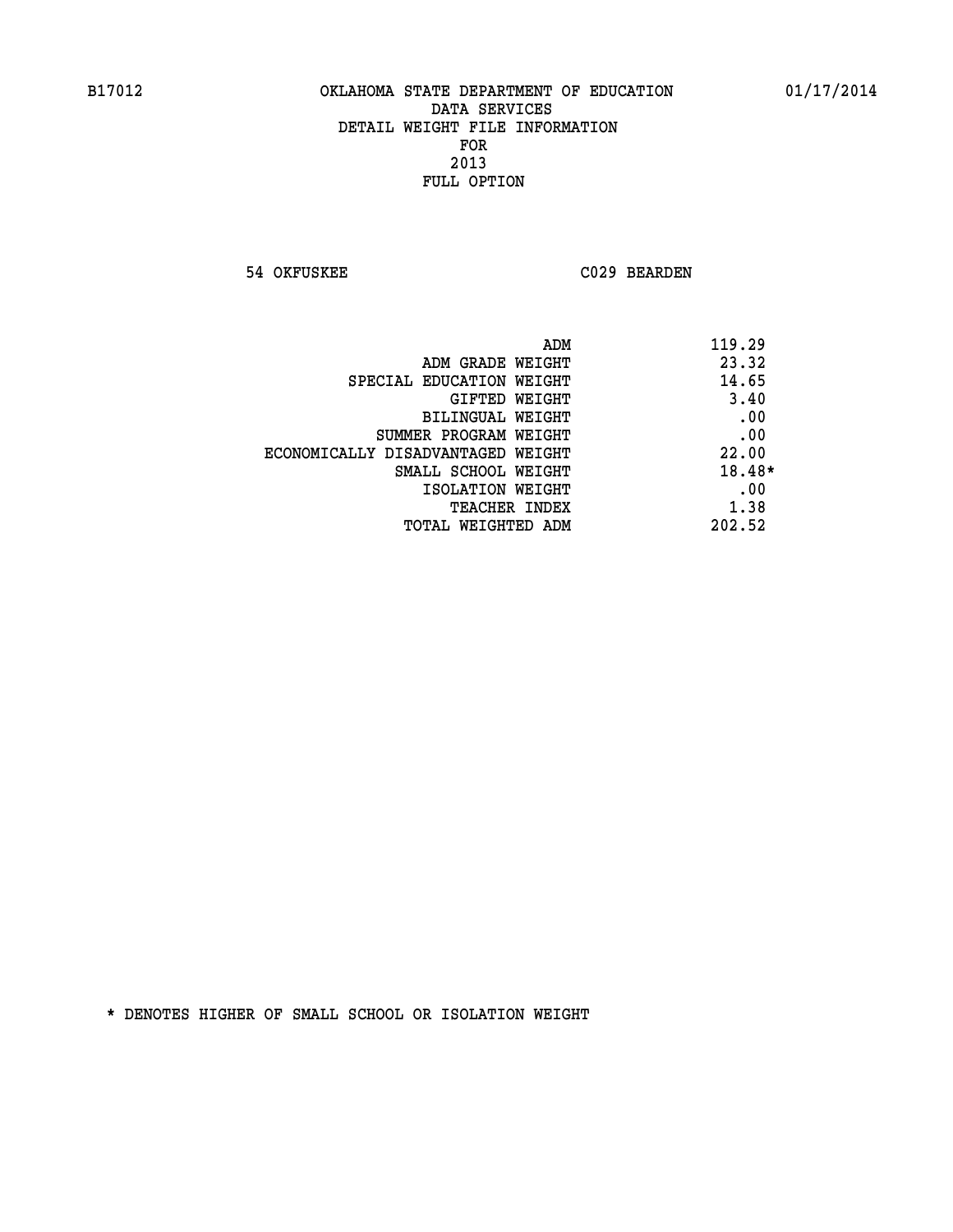**54 OKFUSKEE E003 GRAHAM CHARTER: EPIC** 

| 1,884.89 |
|----------|
| 377.31   |
| 144.05   |
| 23.46    |
| 3.25     |
| .00      |
| 300.50   |
| .00      |
| .00      |
| .00      |
| 2,733.46 |
|          |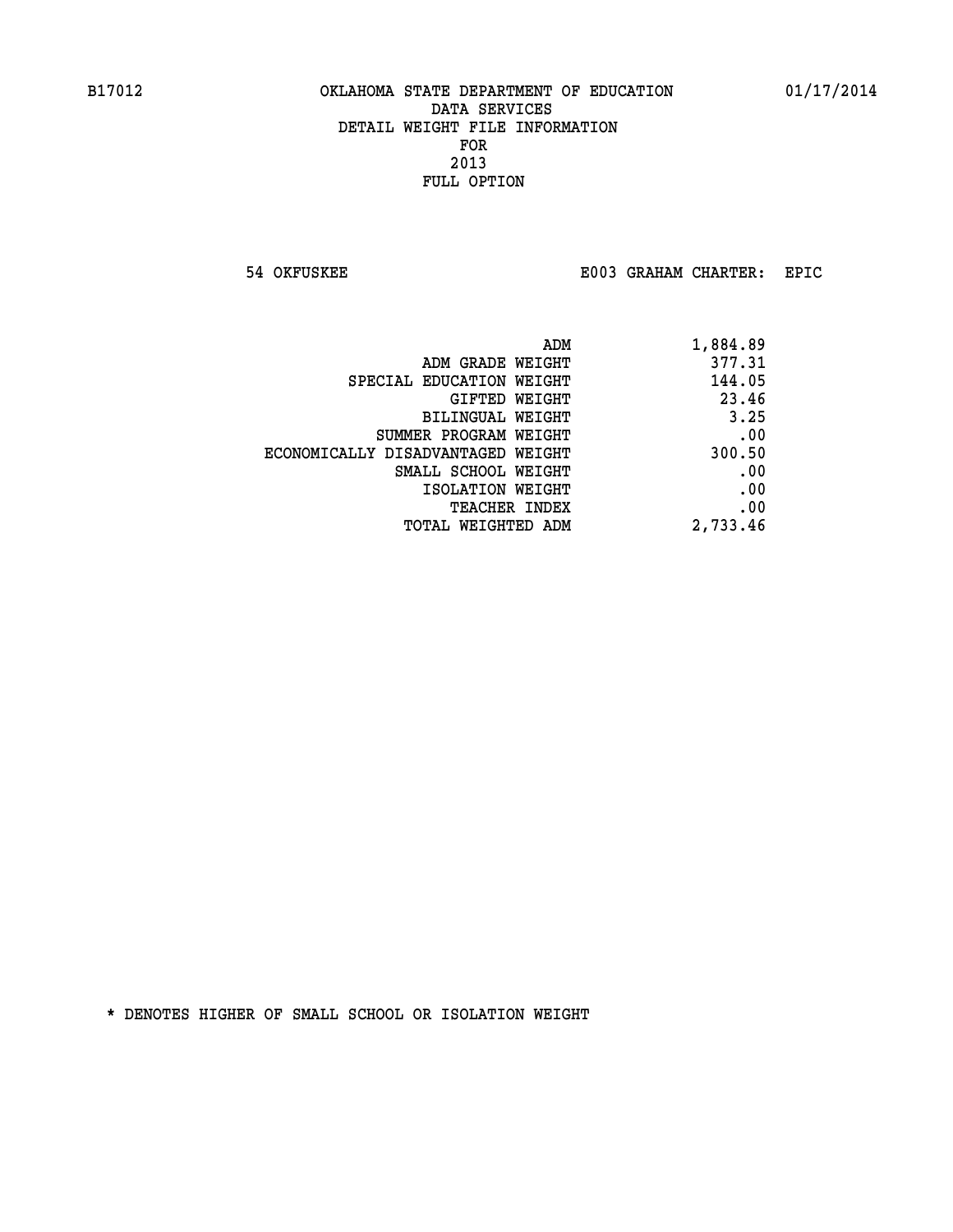**54 OKFUSKEE 1002 MASON** 

| ADM                               | 286.68   |
|-----------------------------------|----------|
| ADM GRADE WEIGHT                  | 57.55    |
| SPECIAL EDUCATION WEIGHT          | 27.10    |
| GIFTED WEIGHT                     | 15.98    |
| BILINGUAL WEIGHT                  | 3.25     |
| SUMMER PROGRAM WEIGHT             | .00      |
| ECONOMICALLY DISADVANTAGED WEIGHT | 57.00    |
| SMALL SCHOOL WEIGHT               | $26.26*$ |
| ISOLATION WEIGHT                  | .00      |
| <b>TEACHER INDEX</b>              | .00      |
| TOTAL WEIGHTED ADM                | 473.82   |
|                                   |          |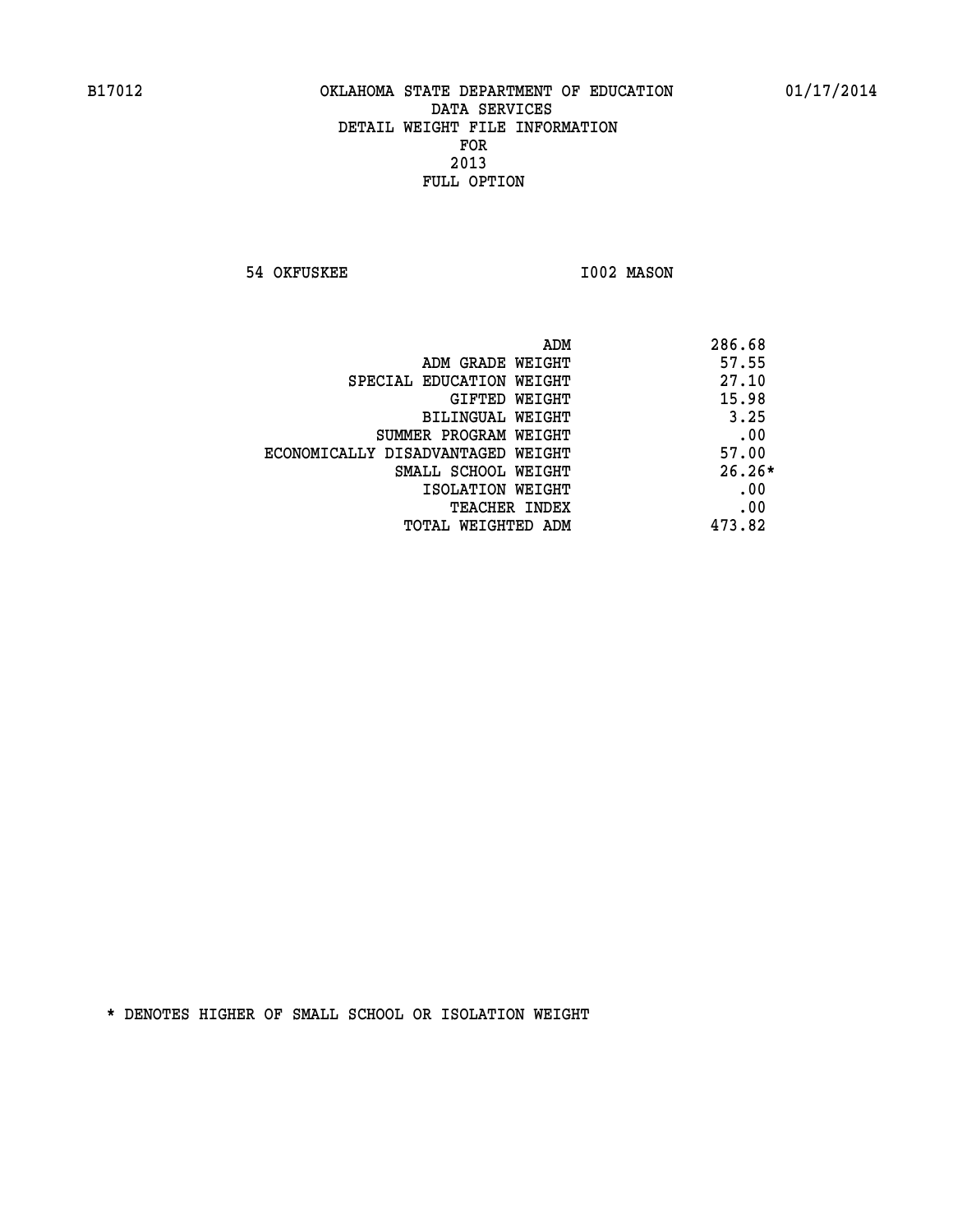**54 OKFUSKEE 1014 PADEN** 

| ADM                               | 263.62   |
|-----------------------------------|----------|
| ADM GRADE WEIGHT                  | 55.05    |
| SPECIAL EDUCATION WEIGHT          | 39.95    |
| <b>GIFTED WEIGHT</b>              | 7.48     |
| BILINGUAL WEIGHT                  | .00      |
| SUMMER PROGRAM WEIGHT             | .00      |
| ECONOMICALLY DISADVANTAGED WEIGHT | 47.00    |
| SMALL SCHOOL WEIGHT               | $26.45*$ |
| ISOLATION WEIGHT                  | .00      |
| <b>TEACHER INDEX</b>              | .00      |
| TOTAL WEIGHTED ADM                | 439.55   |
|                                   |          |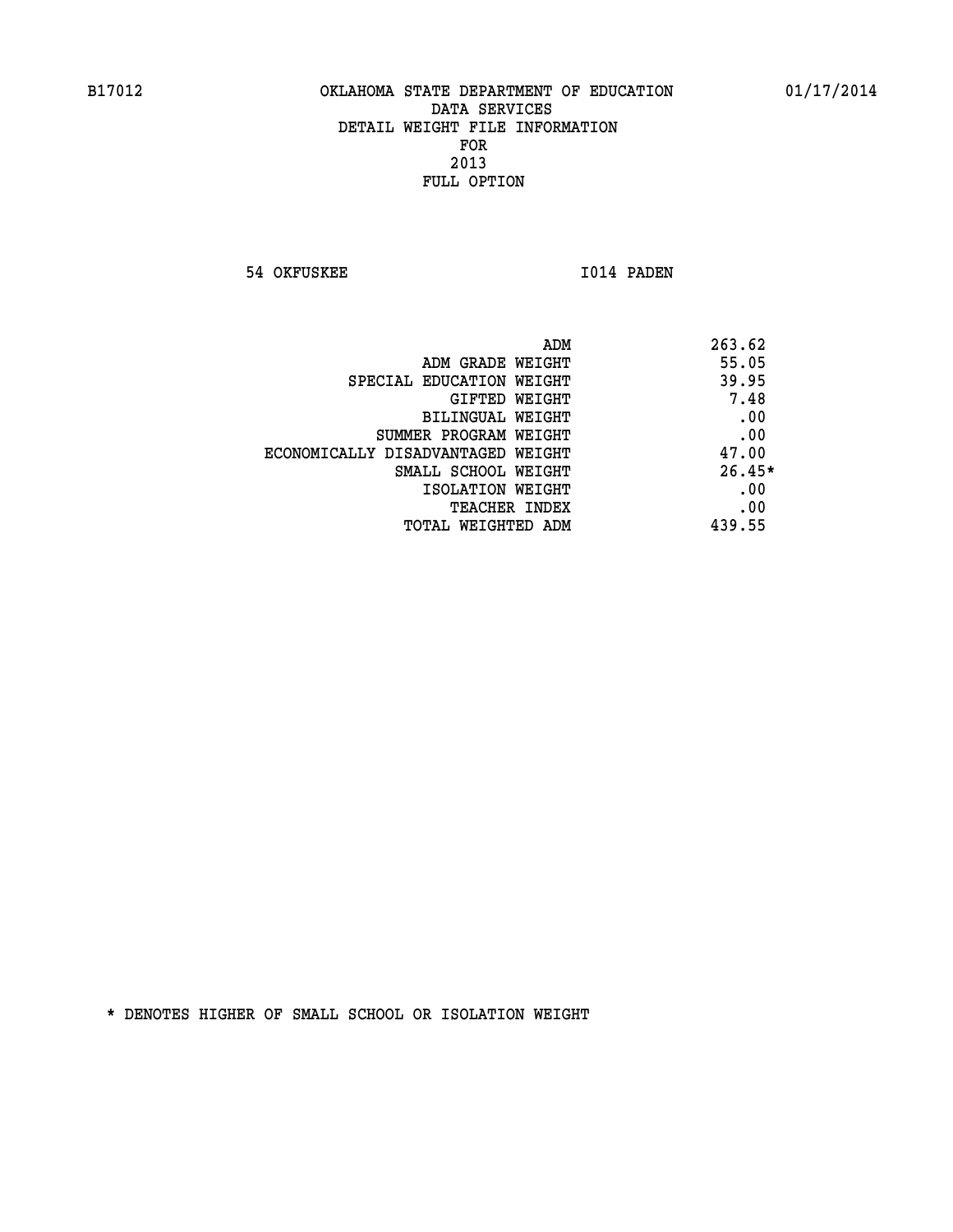**54 OKFUSKEE 1026 OKEMAH** 

| 874.62   | ADM                               |
|----------|-----------------------------------|
| 186.40   | ADM GRADE WEIGHT                  |
| 166.30   | SPECIAL EDUCATION WEIGHT          |
| 29.92    | GIFTED WEIGHT                     |
| 1.25     | BILINGUAL WEIGHT                  |
| .00      | SUMMER PROGRAM WEIGHT             |
| 189.00   | ECONOMICALLY DISADVANTAGED WEIGHT |
| .00      | SMALL SCHOOL WEIGHT               |
| .00      | ISOLATION WEIGHT                  |
| .00      | <b>TEACHER INDEX</b>              |
| 1,447.49 | TOTAL WEIGHTED ADM                |
|          |                                   |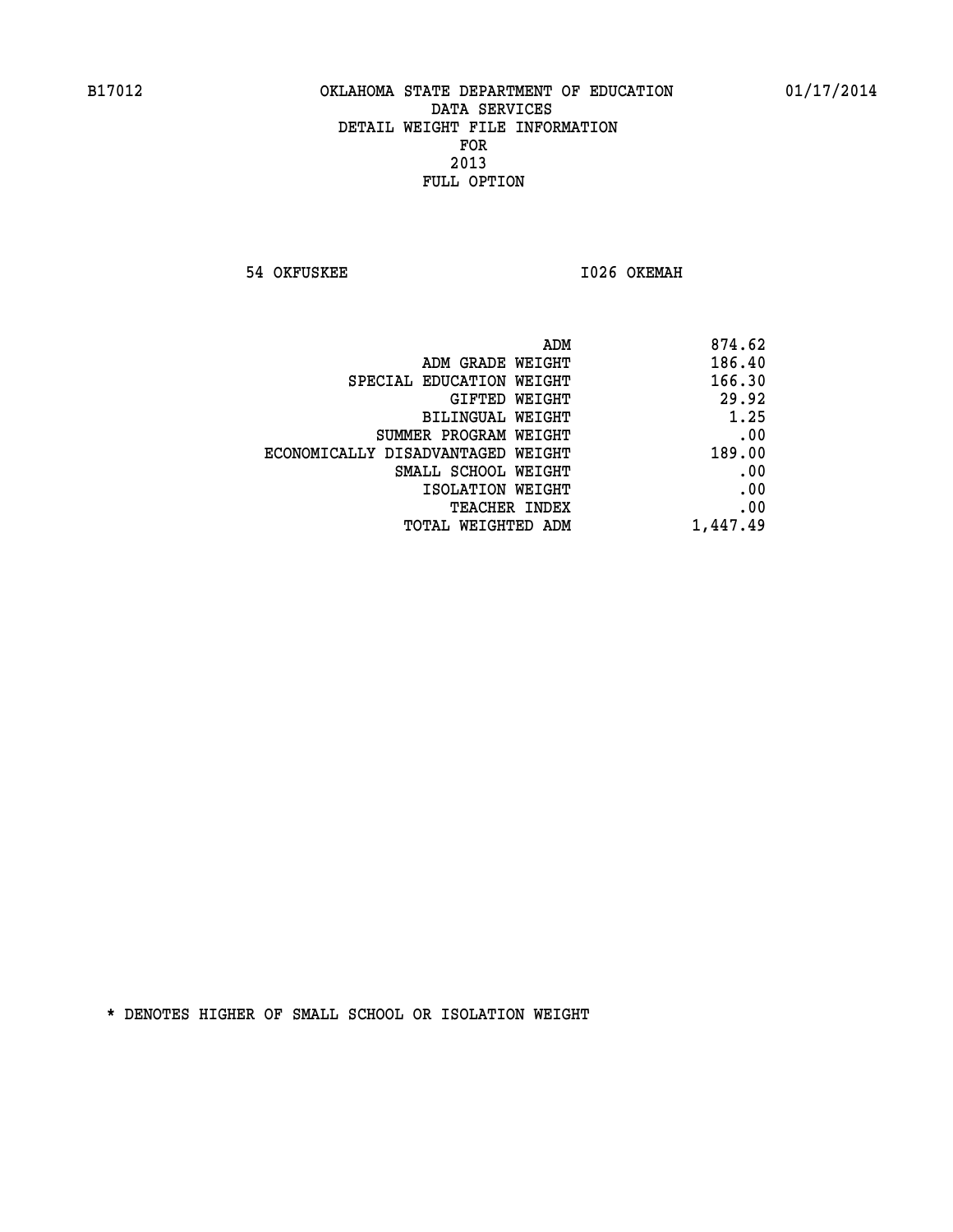**54 OKFUSKEE 1031 WELEETKA** 

| ADM                               | 408.15 |
|-----------------------------------|--------|
| ADM GRADE WEIGHT                  | 84.84  |
| SPECIAL EDUCATION WEIGHT          | 88.70  |
| GIFTED WEIGHT                     | 11.22  |
| BILINGUAL WEIGHT                  | .00    |
| SUMMER PROGRAM WEIGHT             | .00    |
| ECONOMICALLY DISADVANTAGED WEIGHT | 92.25  |
| SMALL SCHOOL WEIGHT               | 18.65* |
| ISOLATION WEIGHT                  | .00    |
| <b>TEACHER INDEX</b>              | 24.87  |
| TOTAL WEIGHTED ADM                | 728.68 |
|                                   |        |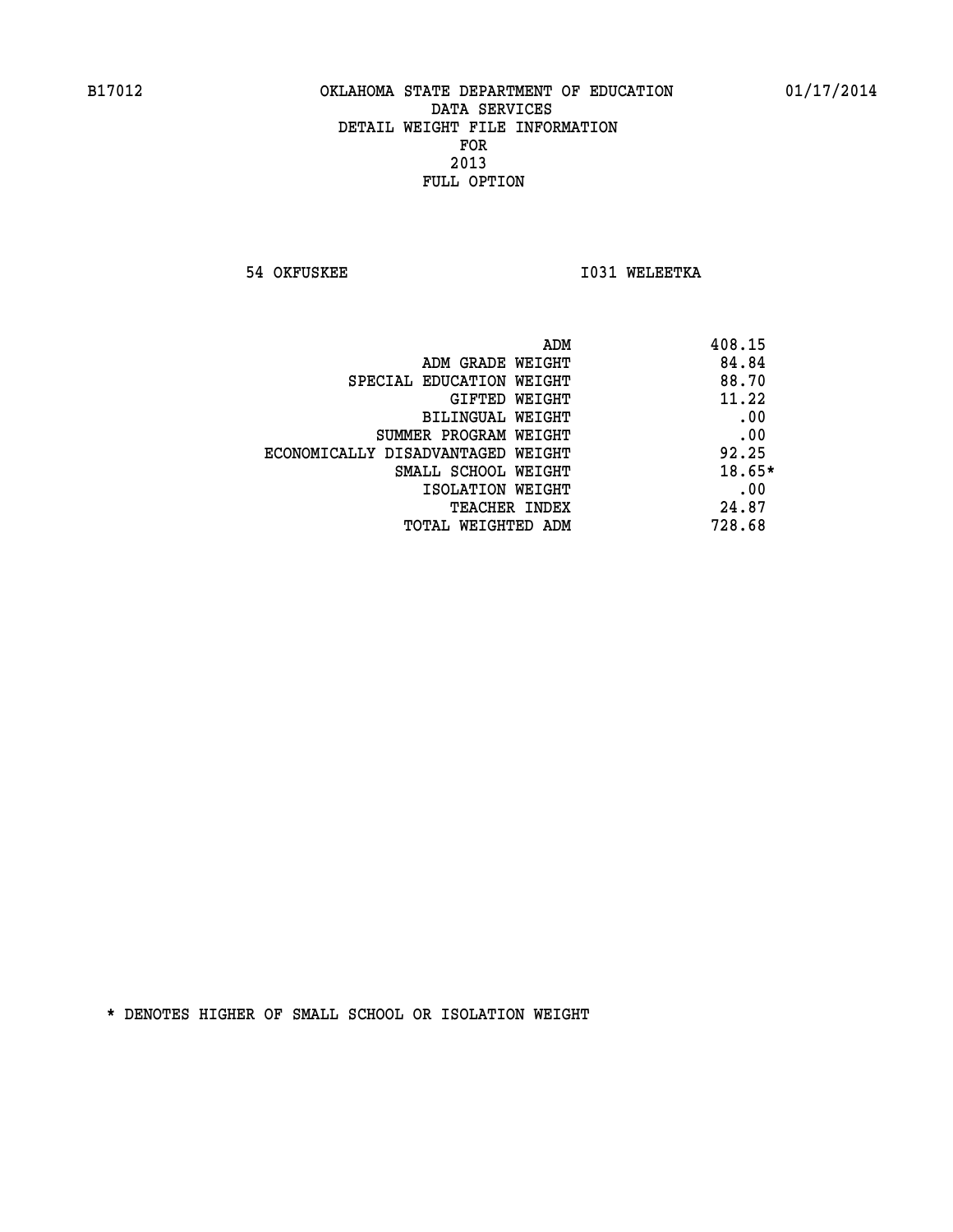**54 OKFUSKEE I054 GRAHAM-DUSTIN** 

| ADM                               | 238.77   |
|-----------------------------------|----------|
| ADM GRADE WEIGHT                  | 47.23    |
| SPECIAL EDUCATION WEIGHT          | 28.25    |
| GIFTED WEIGHT                     | 2.04     |
| BILINGUAL WEIGHT                  | .25      |
| SUMMER PROGRAM WEIGHT             | .00      |
| ECONOMICALLY DISADVANTAGED WEIGHT | 34.00    |
| SMALL SCHOOL WEIGHT               | $28.87*$ |
| ISOLATION WEIGHT                  | 1.79     |
| <b>TEACHER INDEX</b>              | .00      |
| TOTAL WEIGHTED ADM                | 379.41   |
|                                   |          |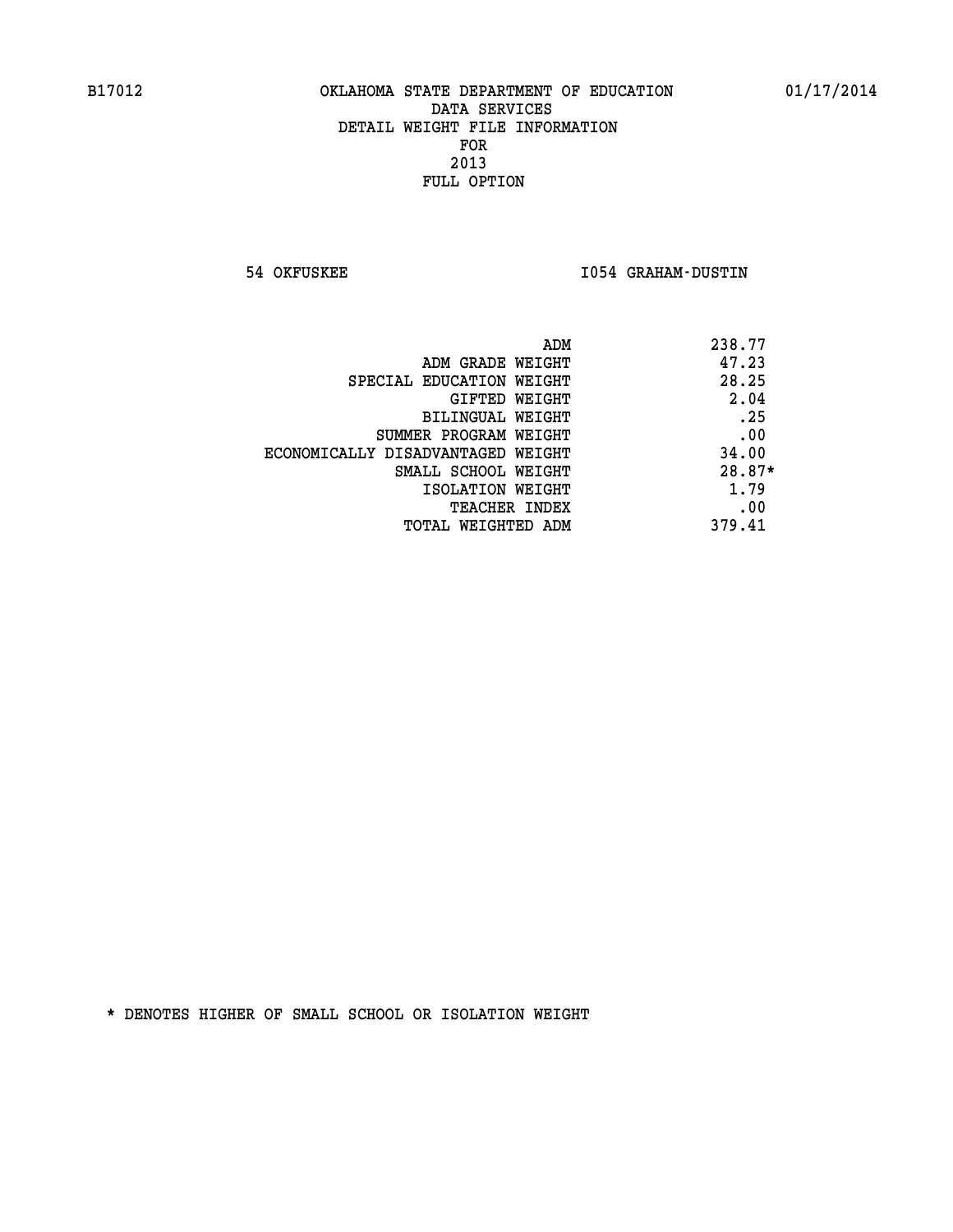**55 OKLAHOMA C029 OAKDALE** 

| 599.34 |
|--------|
| 93.37  |
| 45.70  |
| 25.50  |
| 9.75   |
| .00    |
| 16.75  |
| .00    |
| .00    |
| 18.59  |
| 809.00 |
|        |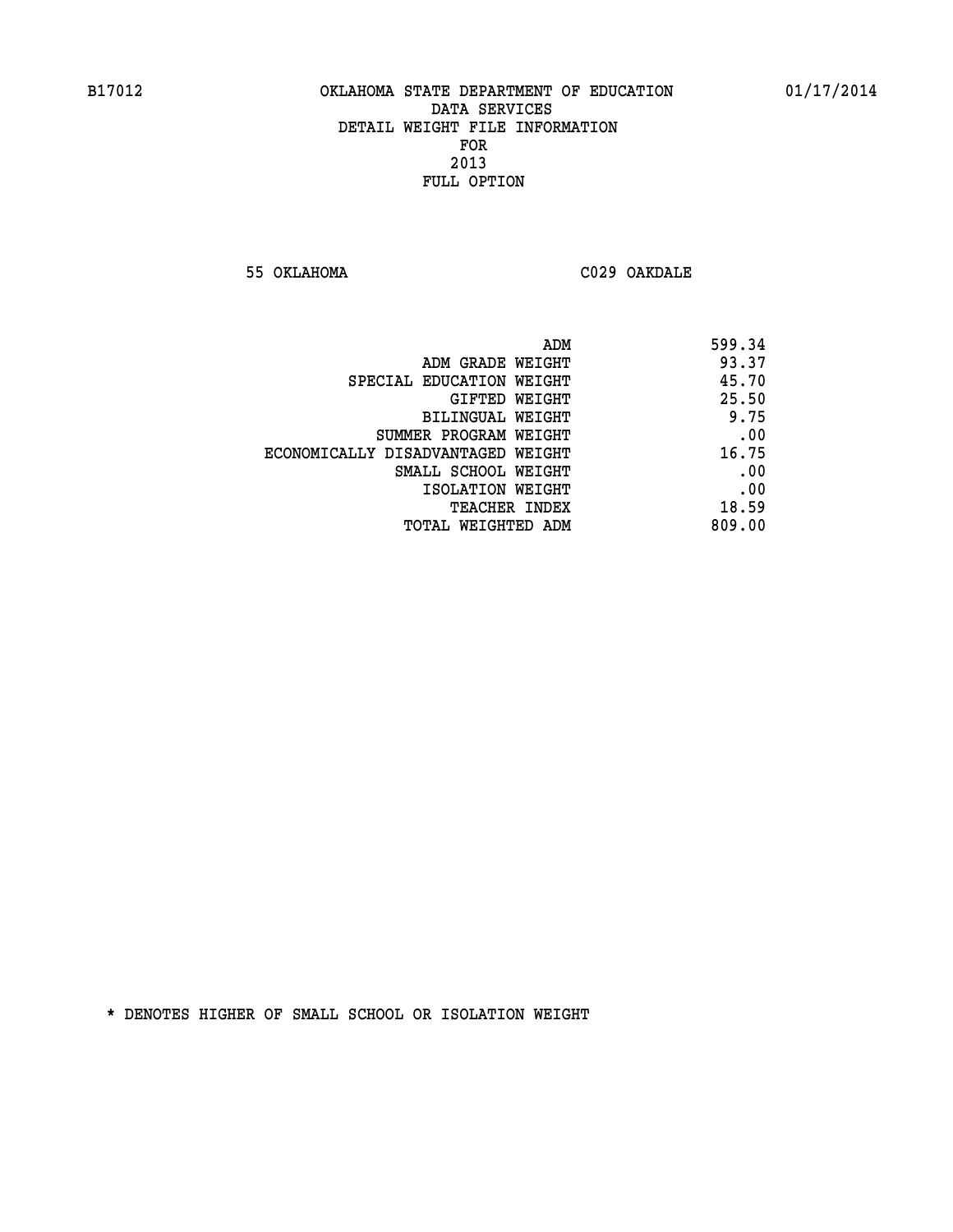**55 OKLAHOMA C074 CRUTCHO** 

| ADM<br>330.74                              |  |
|--------------------------------------------|--|
| 69.59<br>ADM GRADE WEIGHT                  |  |
| 42.85<br>SPECIAL EDUCATION WEIGHT          |  |
| 8.84<br><b>GIFTED WEIGHT</b>               |  |
| .75<br>BILINGUAL WEIGHT                    |  |
| .00<br>SUMMER PROGRAM WEIGHT               |  |
| 81.75<br>ECONOMICALLY DISADVANTAGED WEIGHT |  |
| $24.79*$<br>SMALL SCHOOL WEIGHT            |  |
| .00<br>ISOLATION WEIGHT                    |  |
| .00<br><b>TEACHER INDEX</b>                |  |
| 559.31<br>TOTAL WEIGHTED ADM               |  |
|                                            |  |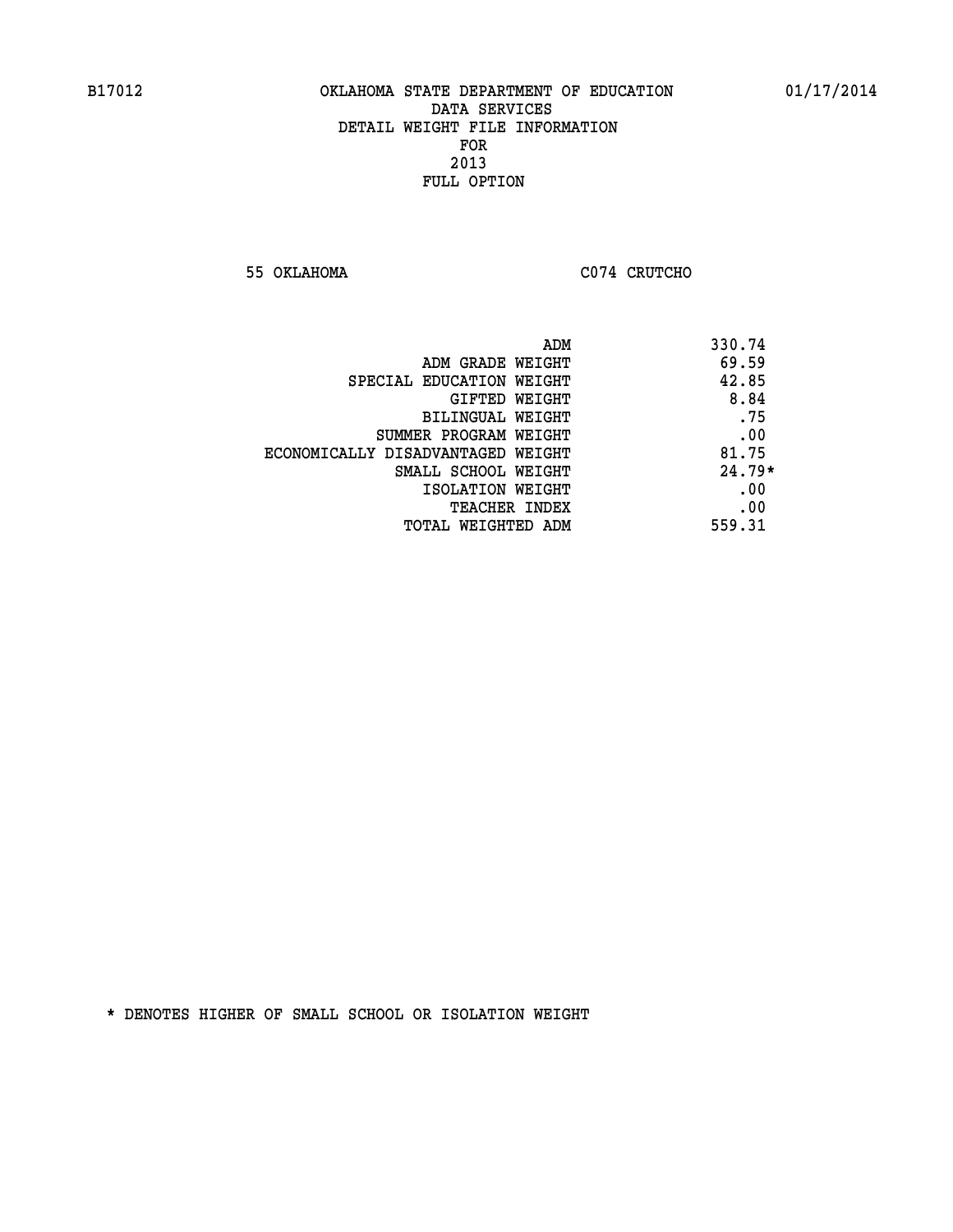**55 OKLAHOMA E001 OKC CHARTER: INDEPENDE**

| ADM                               | 301.65 |
|-----------------------------------|--------|
| ADM GRADE WEIGHT                  | 41.37  |
| SPECIAL EDUCATION WEIGHT          | 32.80  |
| GIFTED WEIGHT                     | 19.38  |
| BILINGUAL WEIGHT                  | 11.25  |
| SUMMER PROGRAM WEIGHT             | .00    |
| ECONOMICALLY DISADVANTAGED WEIGHT | 41.75  |
| SMALL SCHOOL WEIGHT               | .00    |
| ISOLATION WEIGHT                  | .00    |
| <b>TEACHER INDEX</b>              | .00    |
| TOTAL WEIGHTED ADM                | 448.20 |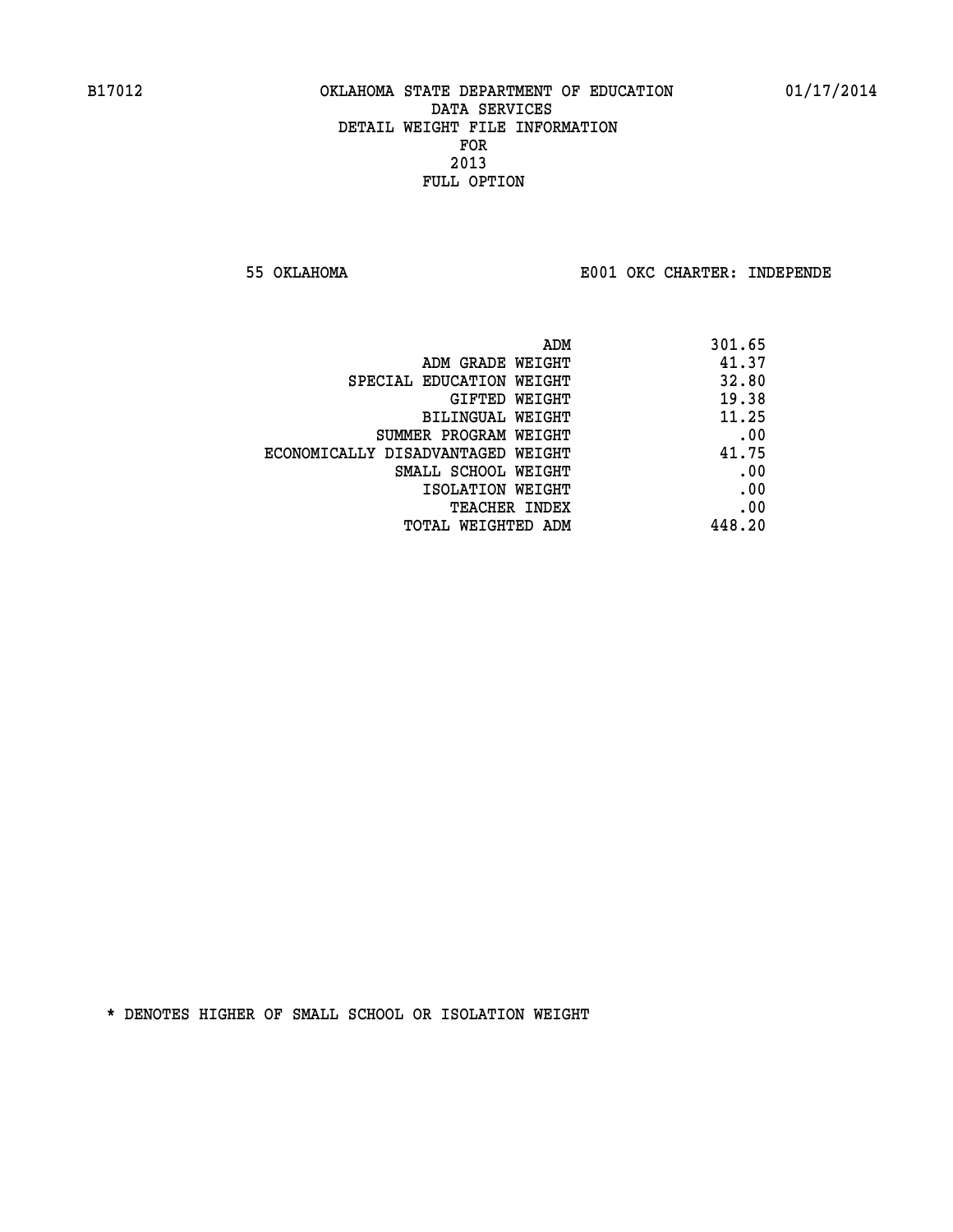**55 OKLAHOMA E002 OKC CHARTER: SEEWORTH** 

| 488.68 |
|--------|
| 87.70  |
| 133.50 |
| 8.84   |
| 11.00  |
| .00    |
| 125.00 |
| .00    |
| .00    |
| .00    |
| 854.72 |
|        |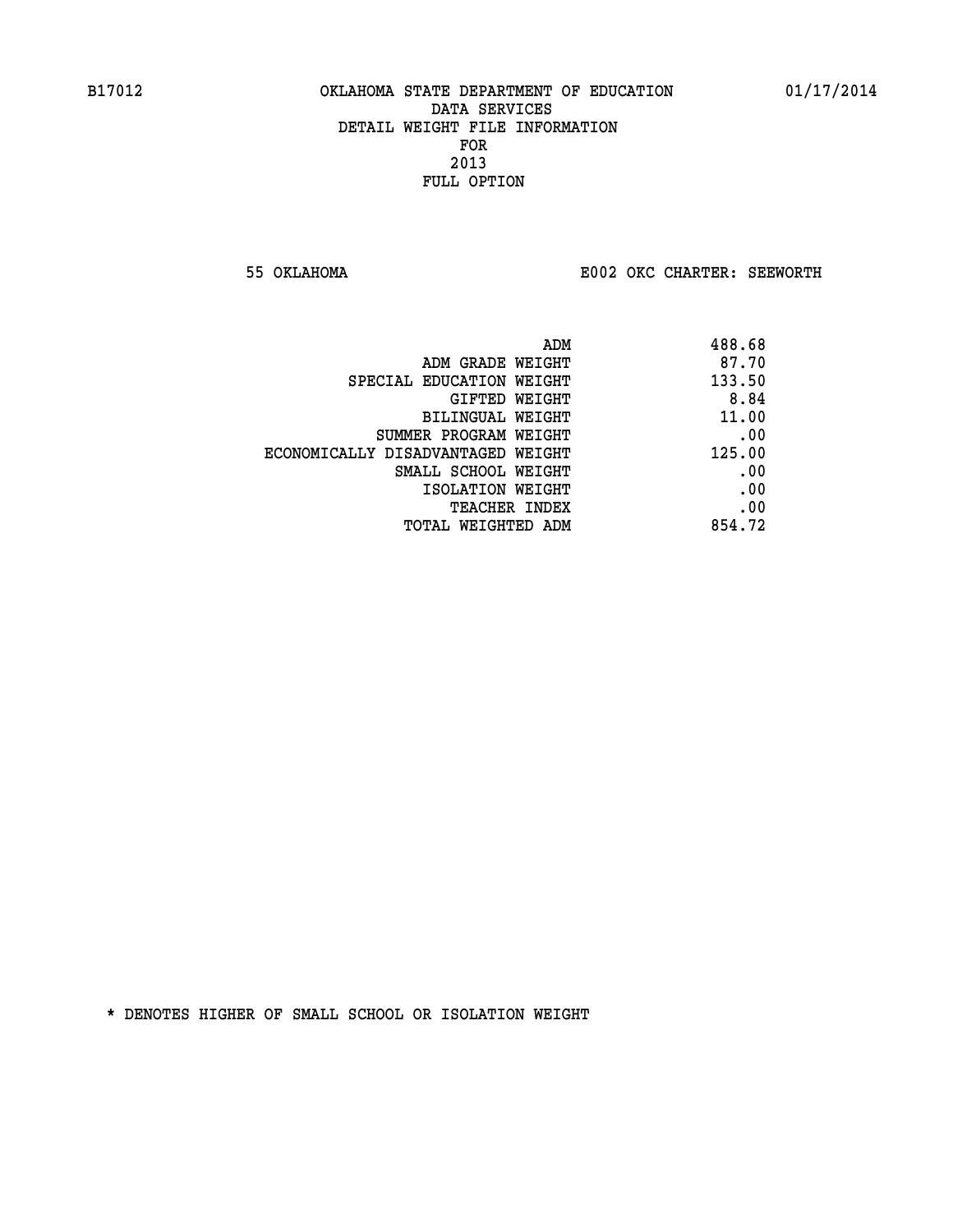**55 OKLAHOMA E003 OKC CHARTER: HUPFELD/W**

| ADM                               | 319.77 |
|-----------------------------------|--------|
| ADM GRADE WEIGHT                  | 61.79  |
| SPECIAL EDUCATION WEIGHT          | 13.85  |
| GIFTED WEIGHT                     | 8.16   |
| BILINGUAL WEIGHT                  | 3.25   |
| SUMMER PROGRAM WEIGHT             | .00    |
| ECONOMICALLY DISADVANTAGED WEIGHT | 72.75  |
| SMALL SCHOOL WEIGHT               | .00    |
| ISOLATION WEIGHT                  | .00    |
| <b>TEACHER INDEX</b>              | .00    |
| TOTAL WEIGHTED ADM                | 479.57 |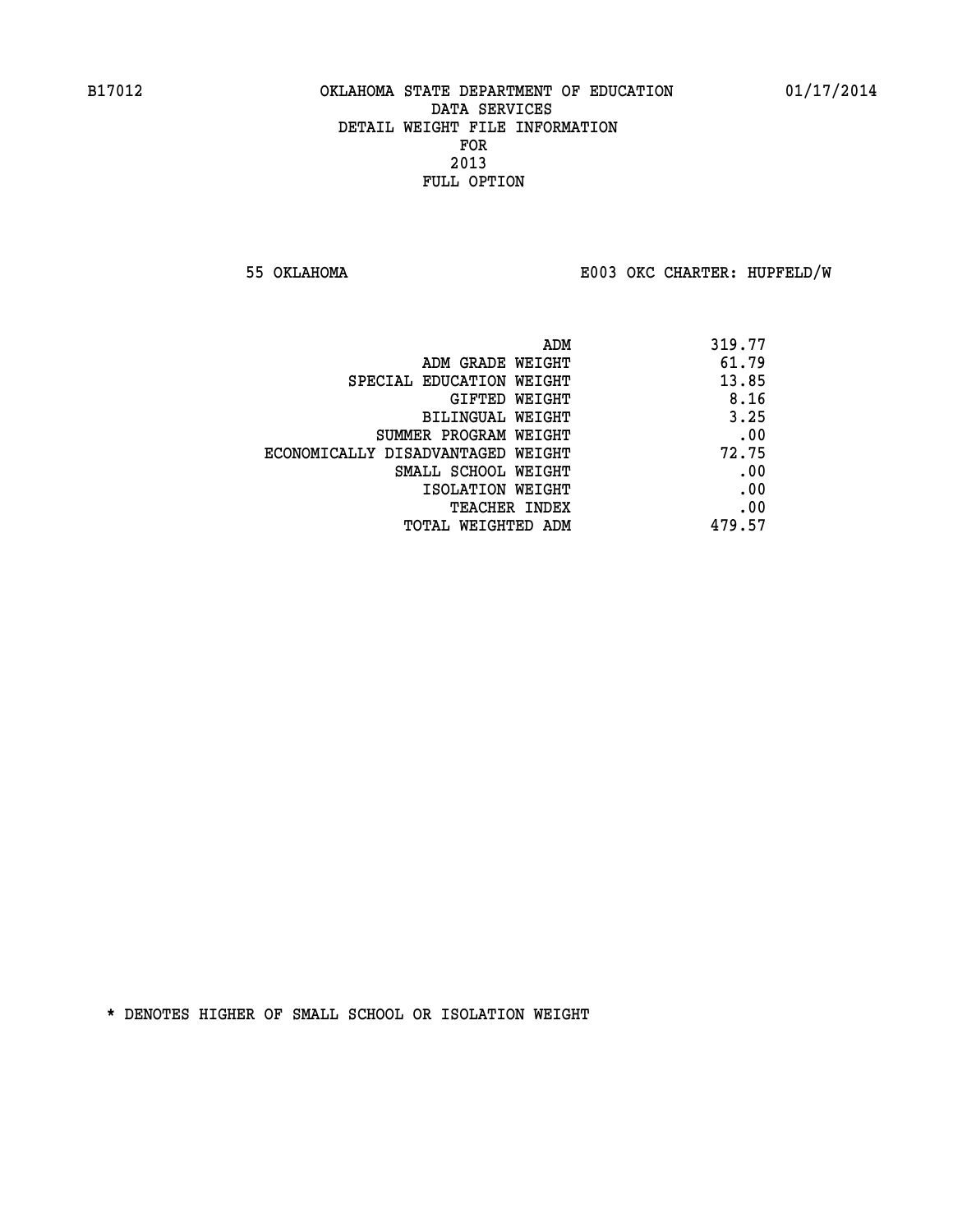**55 OKLAHOMA E004 OKC CHARTER: ASTEC CHA**

| 715.30   |
|----------|
| 116.05   |
| 29.20    |
| 49.30    |
| 116.75   |
| .00      |
| 171.50   |
| .00      |
| .00      |
| .00      |
| 1,198.10 |
|          |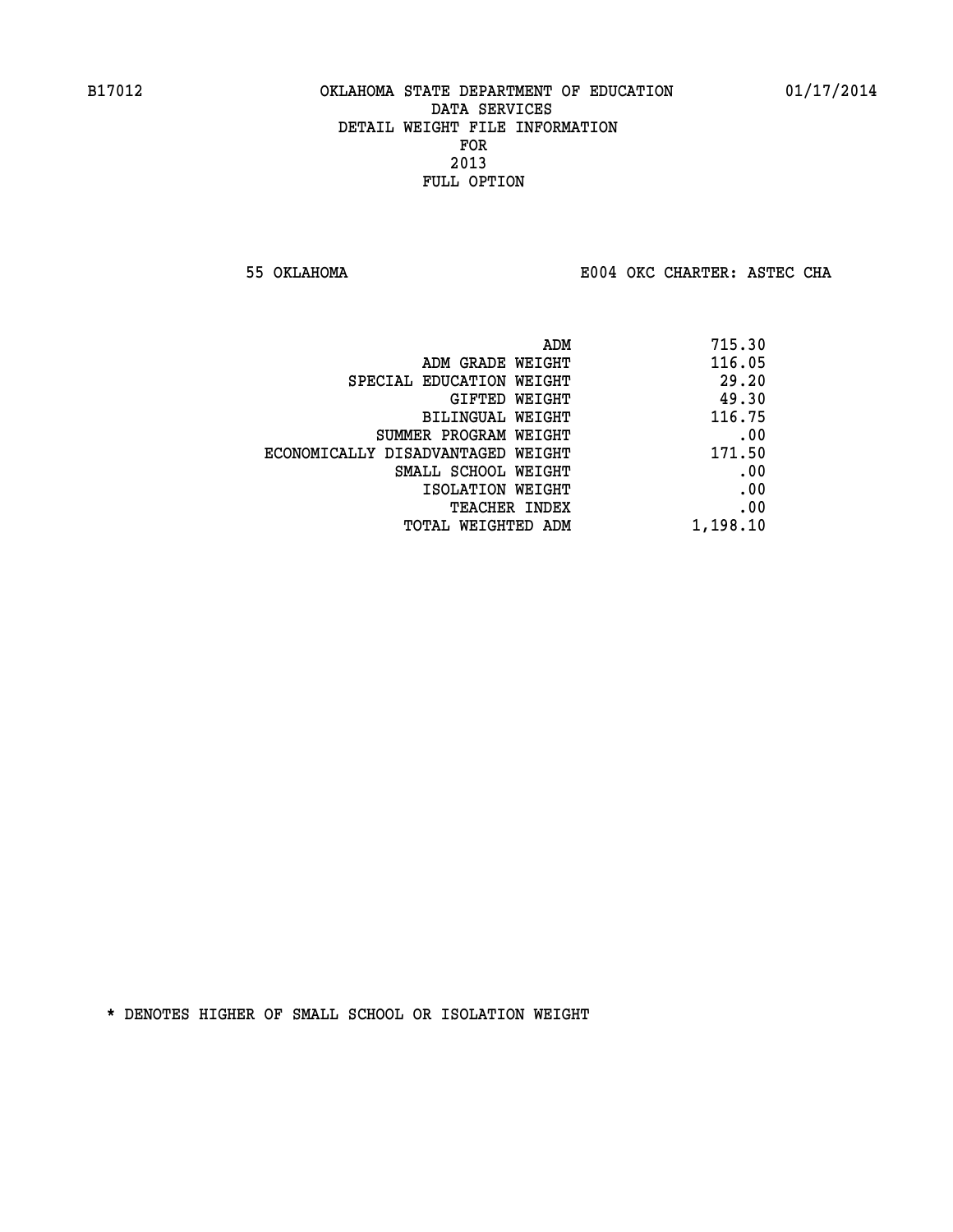**55 OKLAHOMA E005 OKC CHARTER: DOVE SCIE**

| ADM                               | 475.70 |
|-----------------------------------|--------|
| ADM GRADE WEIGHT                  | 79.22  |
| SPECIAL EDUCATION WEIGHT          | 8.65   |
| GIFTED WEIGHT                     | 52.02  |
| BILINGUAL WEIGHT                  | 63.50  |
| SUMMER PROGRAM WEIGHT             | .00    |
| ECONOMICALLY DISADVANTAGED WEIGHT | 96.75  |
| SMALL SCHOOL WEIGHT               | .00    |
| ISOLATION WEIGHT                  | .00    |
| <b>TEACHER INDEX</b>              | .00    |
| TOTAL WEIGHTED ADM                | 775.84 |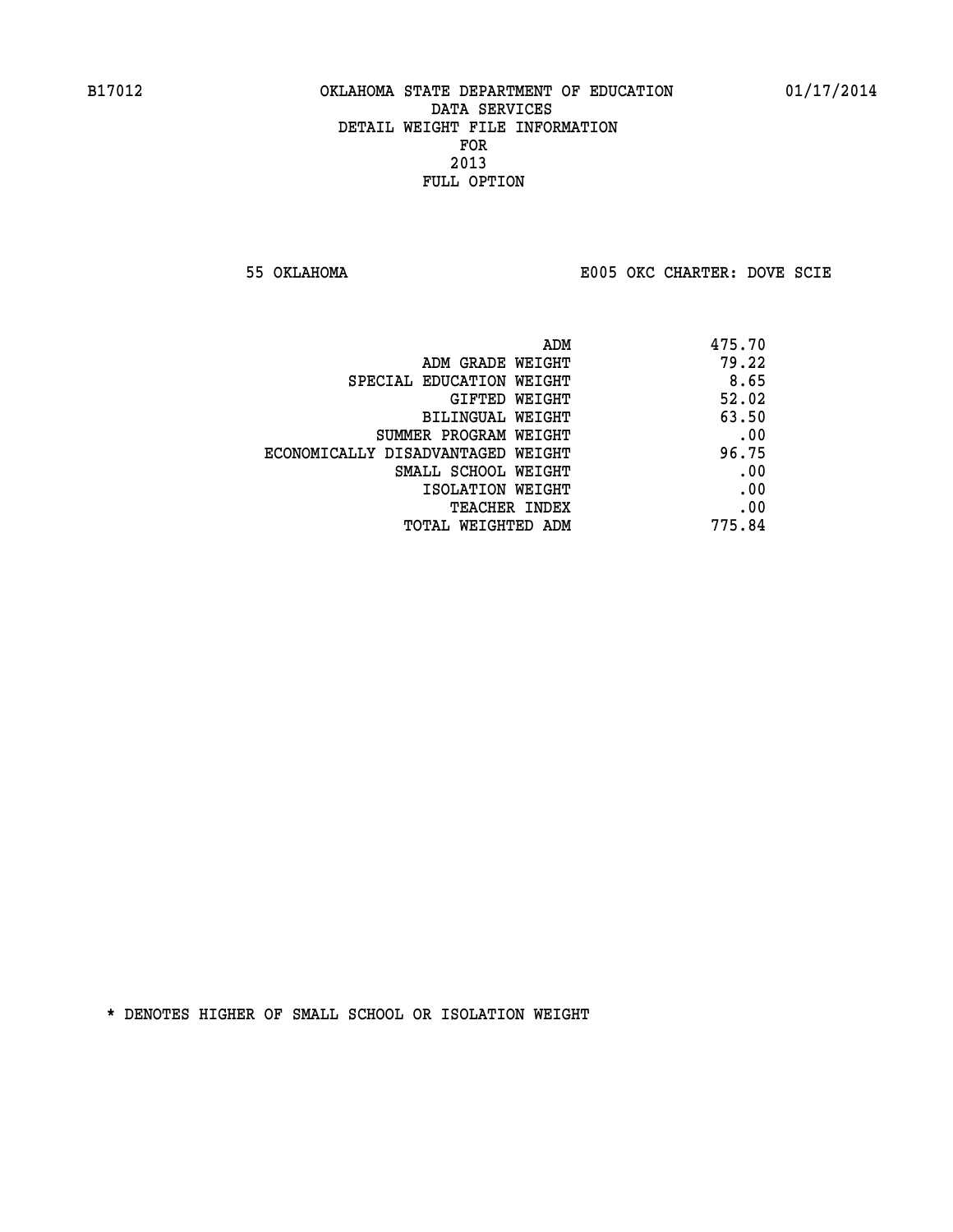**55 OKLAHOMA E007 OKC CHARTER: SANTA FE** 

| ADM                               | 533.00 |
|-----------------------------------|--------|
| ADM GRADE WEIGHT                  | 106.60 |
| SPECIAL EDUCATION WEIGHT          | 21.60  |
| GIFTED WEIGHT                     | 24.82  |
| BILINGUAL WEIGHT                  | 98.75  |
| SUMMER PROGRAM WEIGHT             | .00    |
| ECONOMICALLY DISADVANTAGED WEIGHT | 117.00 |
| SMALL SCHOOL WEIGHT               | .00    |
| ISOLATION WEIGHT                  | .00    |
| <b>TEACHER INDEX</b>              | .00    |
| TOTAL WEIGHTED ADM                | 901.77 |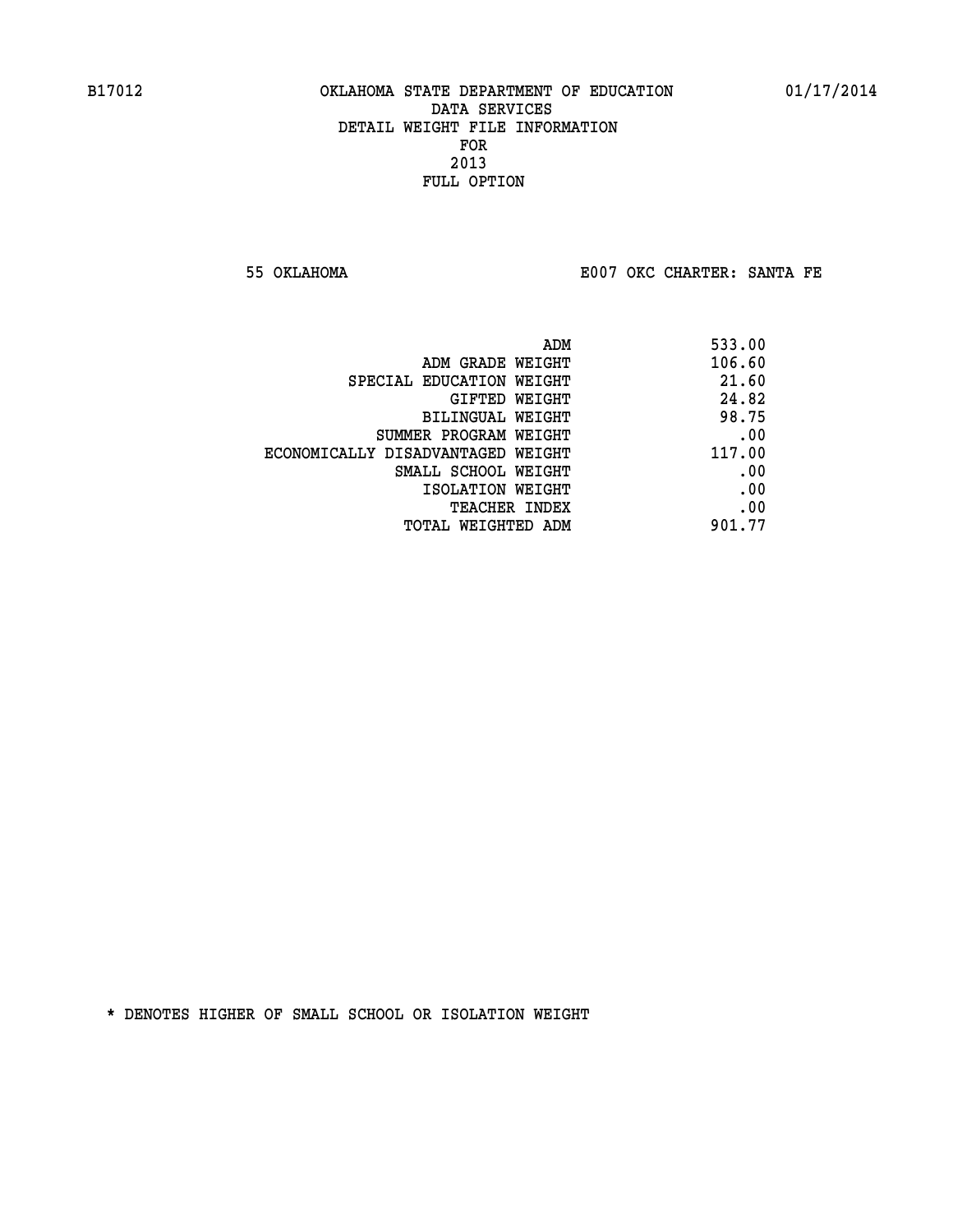**55 OKLAHOMA E008 OKC CHARTER: HARDING C**

|                                   | 464.17<br>ADM |       |
|-----------------------------------|---------------|-------|
| ADM GRADE WEIGHT                  | 92.83         |       |
| SPECIAL EDUCATION WEIGHT          |               | 9.85  |
| GIFTED WEIGHT                     | 51.00         |       |
| BILINGUAL WEIGHT                  | 15.75         |       |
| SUMMER PROGRAM WEIGHT             |               | .00   |
| ECONOMICALLY DISADVANTAGED WEIGHT |               | 56.50 |
| SMALL SCHOOL WEIGHT               |               | .00   |
| ISOLATION WEIGHT                  |               | .00   |
| <b>TEACHER INDEX</b>              |               | .00   |
| TOTAL WEIGHTED ADM                | 690.10        |       |
|                                   |               |       |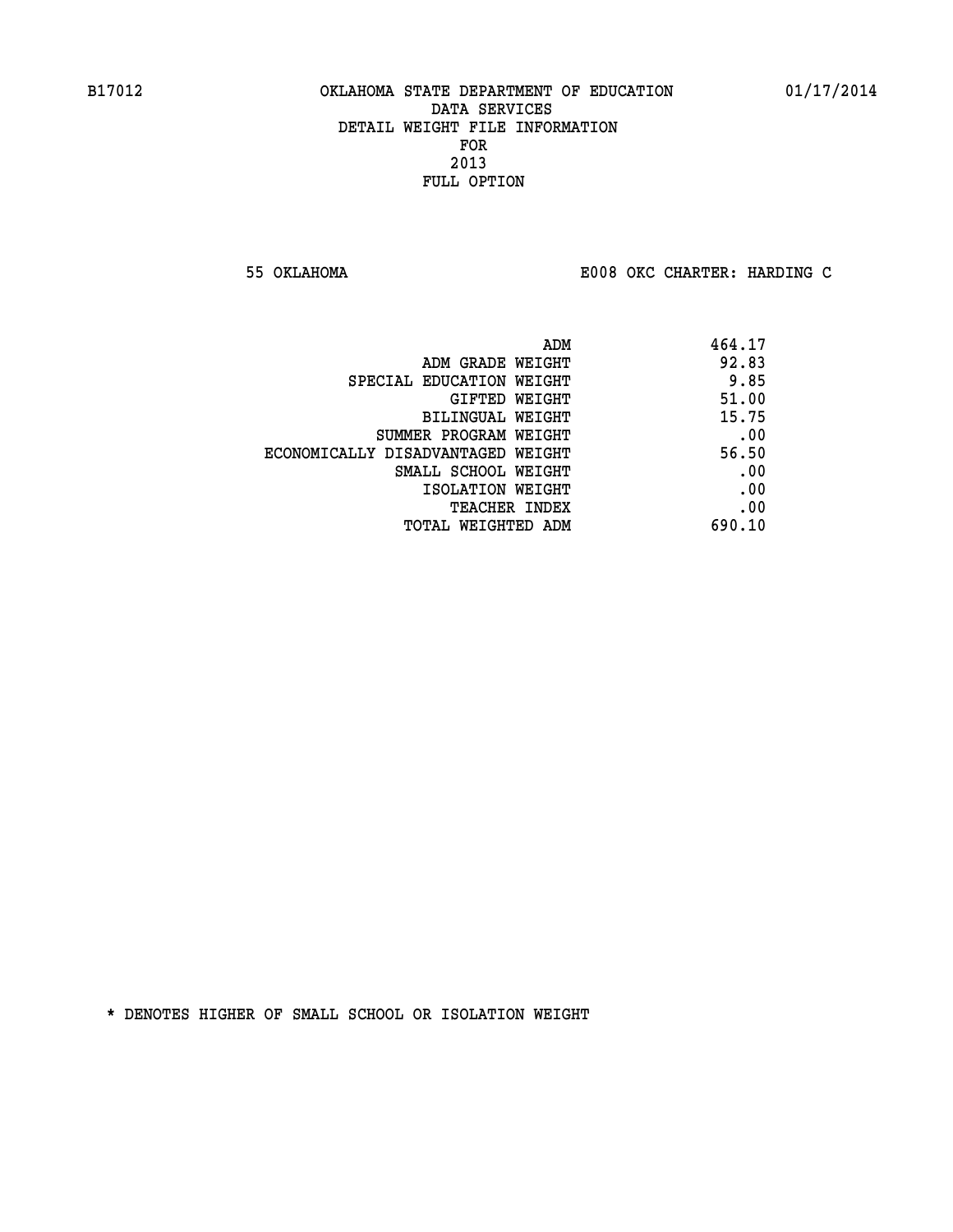**55 OKLAHOMA E010 OKC CHARTER: HARDING F**

| ADM                               | 329.34 |
|-----------------------------------|--------|
| ADM GRADE WEIGHT                  | 65.87  |
| SPECIAL EDUCATION WEIGHT          | 25.55  |
| GIFTED WEIGHT                     | 29.24  |
| BILINGUAL WEIGHT                  | 7.50   |
| SUMMER PROGRAM WEIGHT             | .00    |
| ECONOMICALLY DISADVANTAGED WEIGHT | 49.00  |
| SMALL SCHOOL WEIGHT               | .00    |
| ISOLATION WEIGHT                  | .00    |
| TEACHER INDEX                     | .00    |
| TOTAL WEIGHTED ADM                | 506.50 |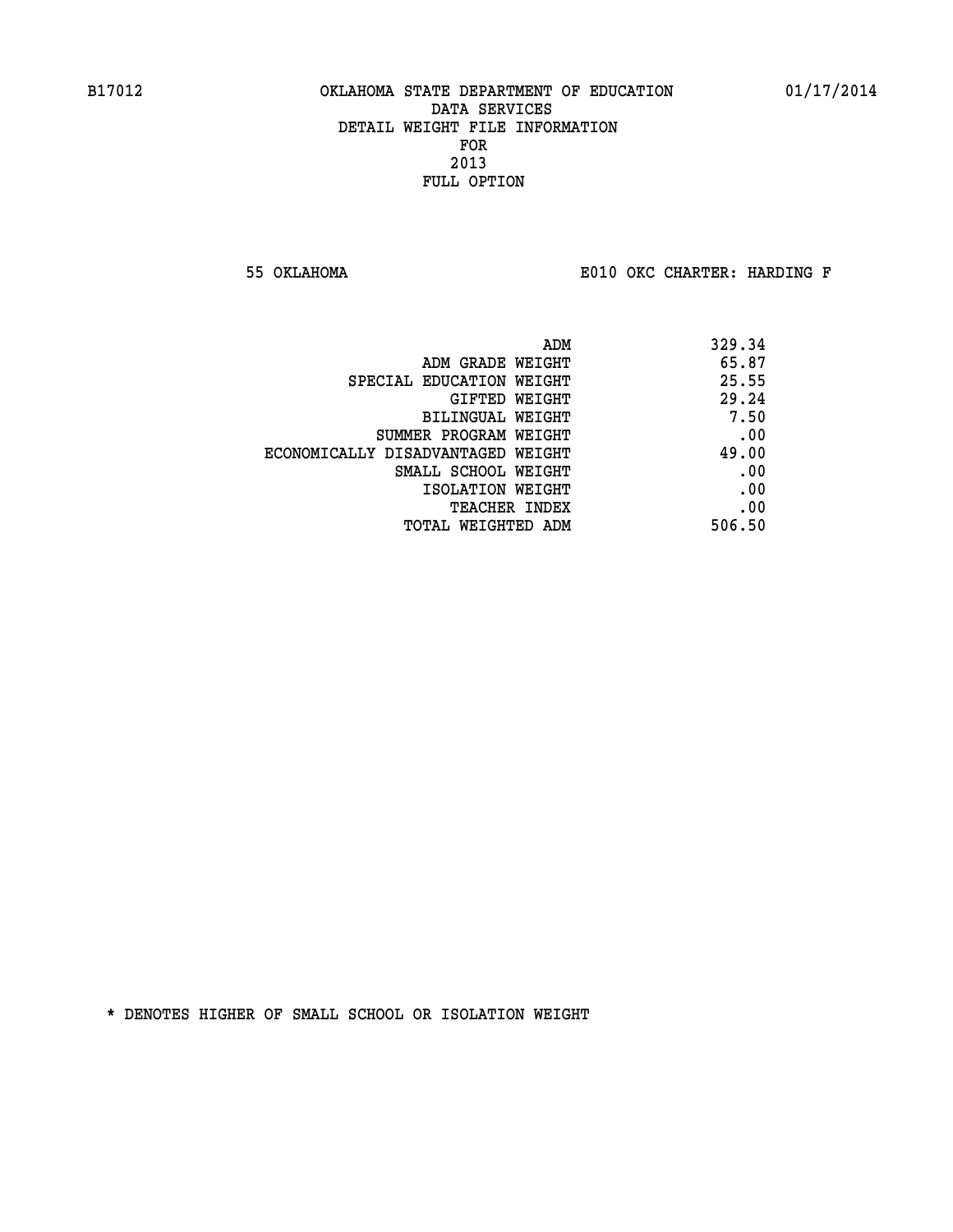**55 OKLAHOMA E011 OKC CHARTER: SANTA FE** 

| ADM                               | 375.85 |
|-----------------------------------|--------|
| ADM GRADE WEIGHT                  | 49.86  |
| SPECIAL EDUCATION WEIGHT          | 15.50  |
| GIFTED WEIGHT                     | 14.62  |
| BILINGUAL WEIGHT                  | 69.25  |
| SUMMER PROGRAM WEIGHT             | .00    |
| ECONOMICALLY DISADVANTAGED WEIGHT | 88.25  |
| SMALL SCHOOL WEIGHT               | .00    |
| ISOLATION WEIGHT                  | .00    |
| <b>TEACHER INDEX</b>              | .00    |
| TOTAL WEIGHTED ADM                | 613.33 |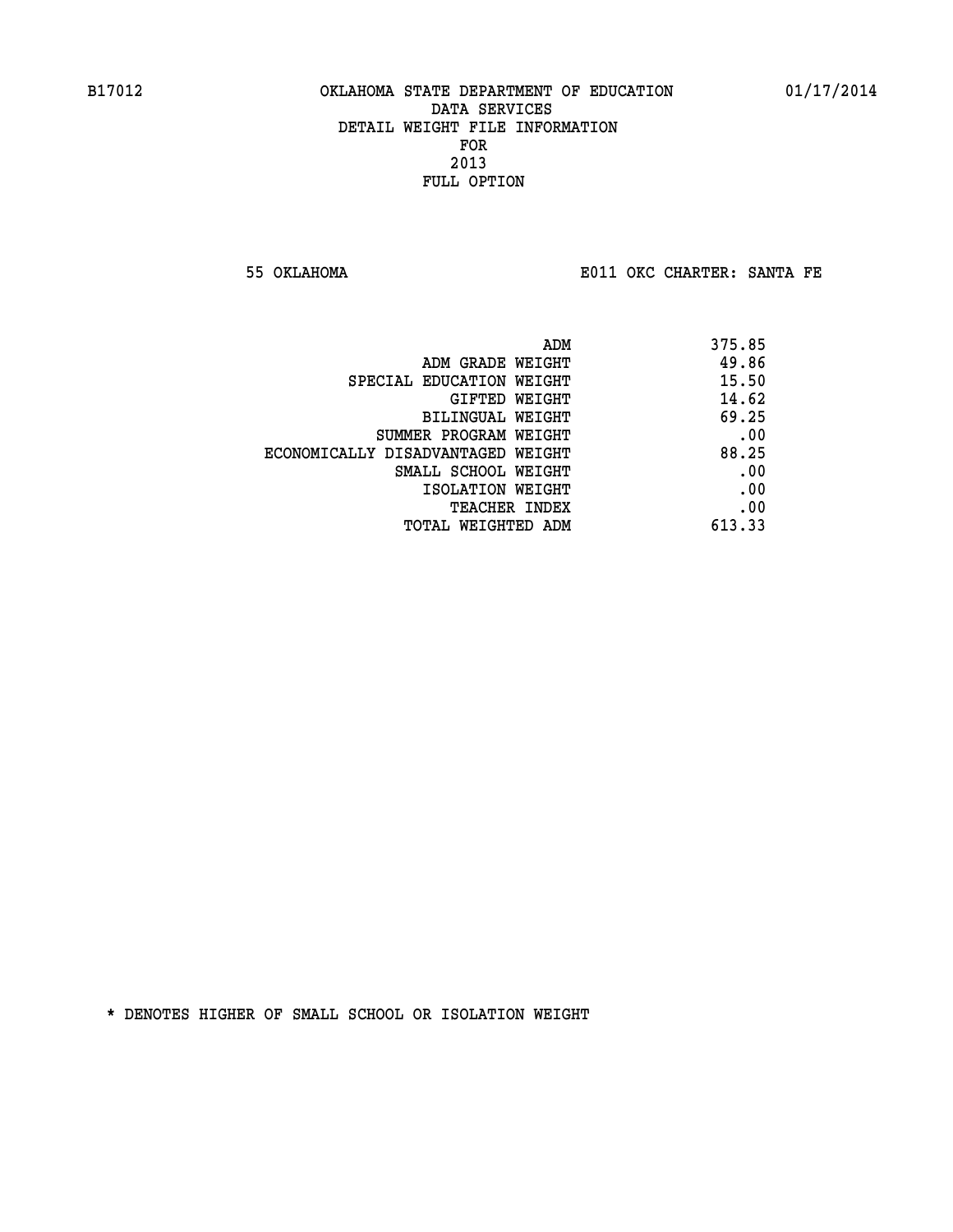**55 OKLAHOMA E012 OKC CHARTER: KIPP REAC**

| 259.87 |
|--------|
| 21.44  |
| 18.05  |
| 9.18   |
| 5.25   |
| .00    |
| 52.00  |
| .00    |
| .00    |
| .00    |
| 365.79 |
|        |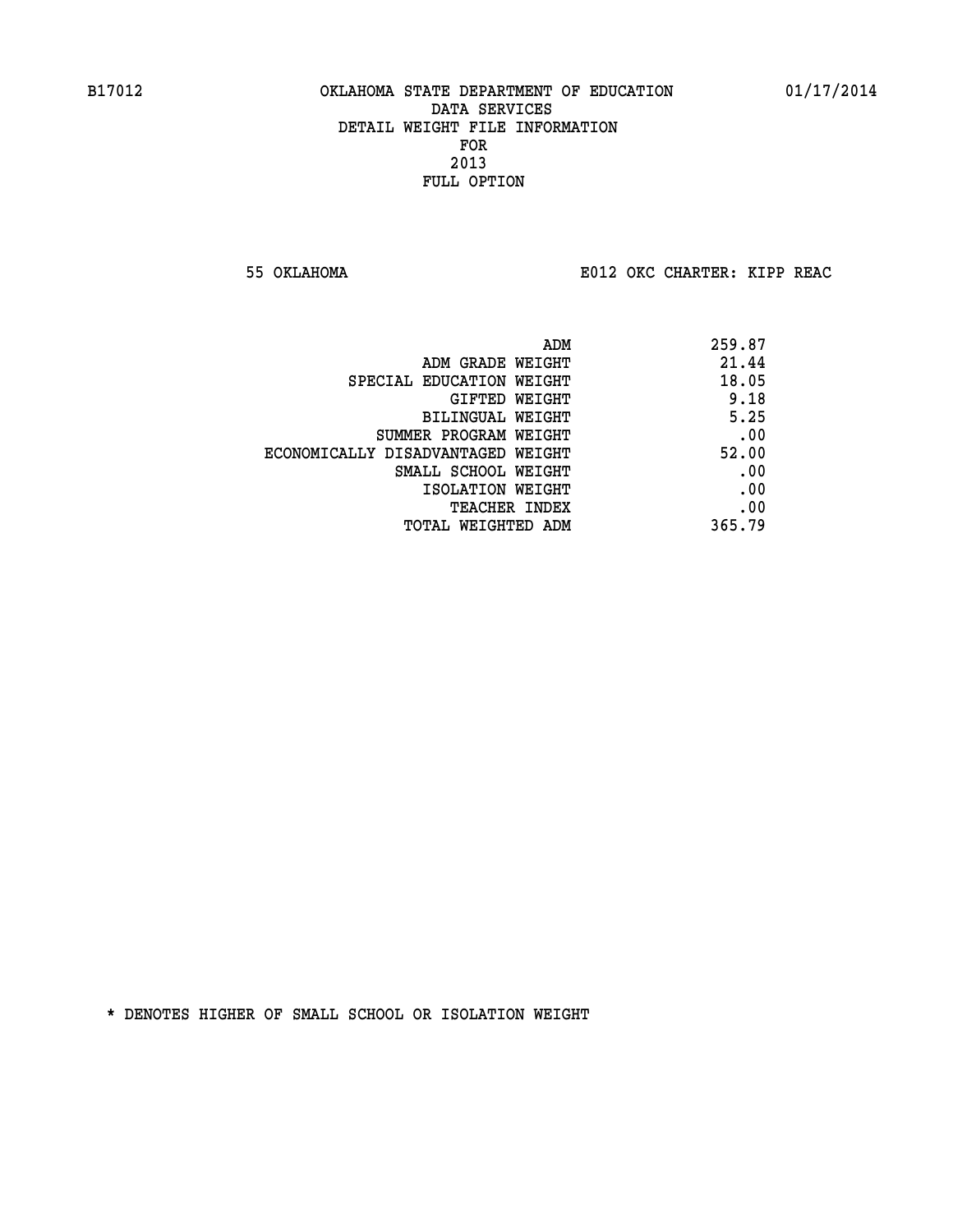**55 OKLAHOMA E013 OKC CHARTER: DOVE SCIE**

| ADM                               | 292.26 |
|-----------------------------------|--------|
| ADM GRADE WEIGHT                  | 61.21  |
| SPECIAL EDUCATION WEIGHT          | 12.15  |
| GIFTED WEIGHT                     | 13.94  |
| BILINGUAL WEIGHT                  | 22.50  |
| SUMMER PROGRAM WEIGHT             | .00    |
| ECONOMICALLY DISADVANTAGED WEIGHT | 58.50  |
| SMALL SCHOOL WEIGHT               | .00    |
| ISOLATION WEIGHT                  | .00    |
| <b>TEACHER INDEX</b>              | .00    |
| TOTAL WEIGHTED ADM                | 460.56 |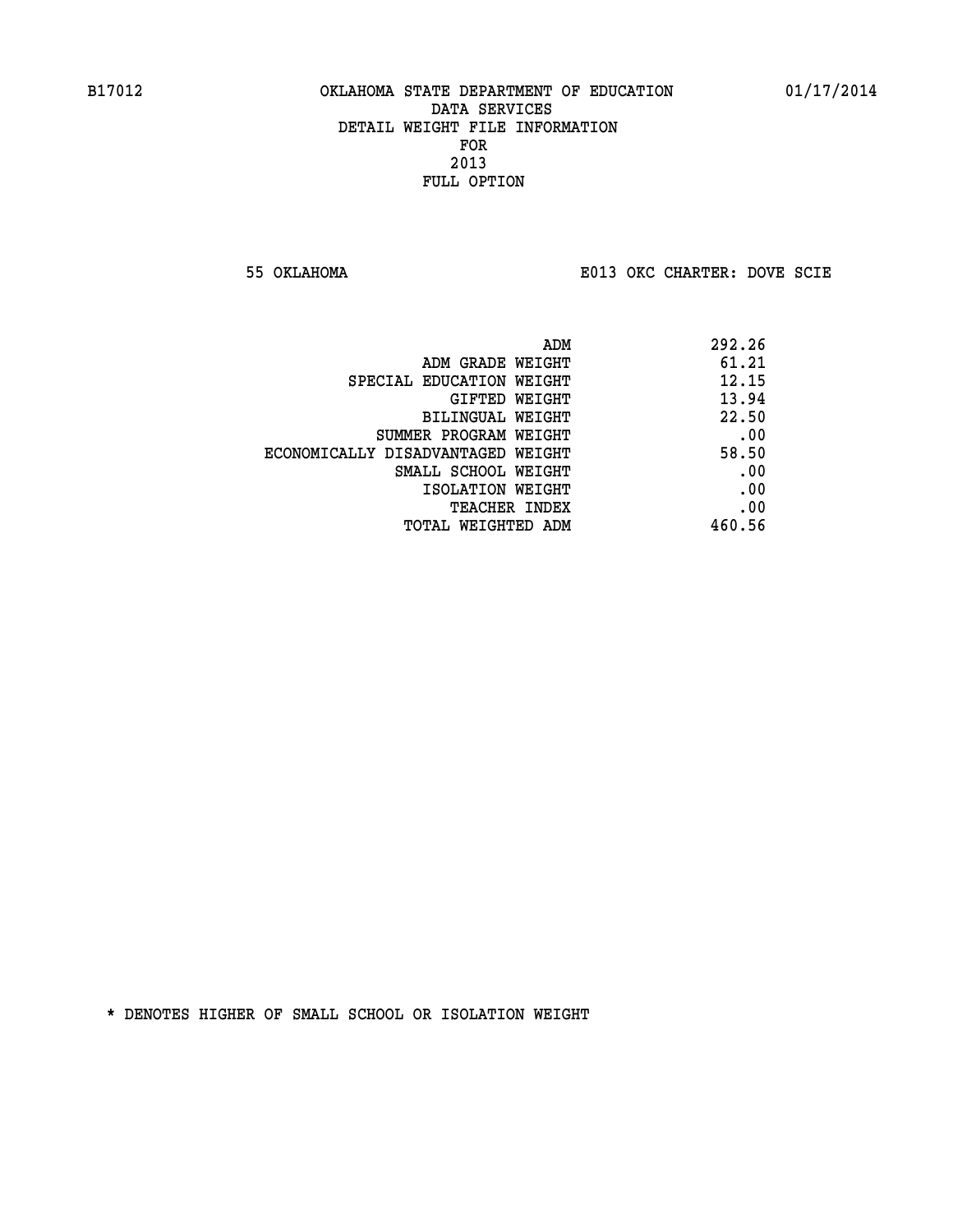**55 OKLAHOMA E014 CHOCTAW-NICOMA PARK CH**

| ADM                               | 2,141.70 |
|-----------------------------------|----------|
| ADM GRADE WEIGHT                  | 357.20   |
| SPECIAL EDUCATION WEIGHT          | 352.75   |
| GIFTED WEIGHT                     | 27.20    |
| BILINGUAL WEIGHT                  | 4.00     |
| SUMMER PROGRAM WEIGHT             | .00      |
| ECONOMICALLY DISADVANTAGED WEIGHT | 419.50   |
| SMALL SCHOOL WEIGHT               | .00      |
| ISOLATION WEIGHT                  | .00      |
| TEACHER INDEX                     | .00      |
| TOTAL WEIGHTED ADM                | 3,302.35 |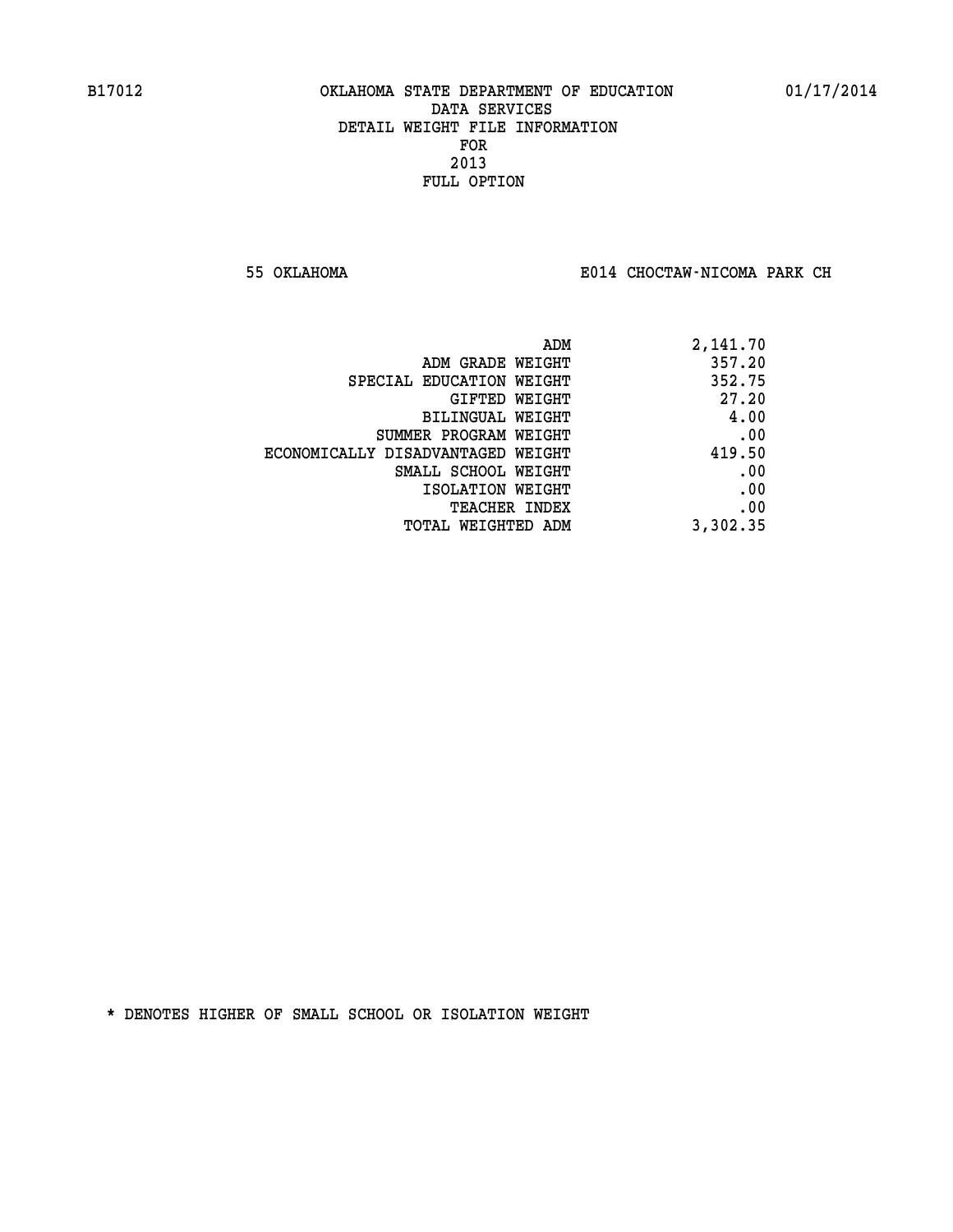**55 OKLAHOMA G001 SANTA FE SOUTH ES (CHA**

| 467.09 |
|--------|
| 100.91 |
| 21.25  |
| 10.88  |
| 93.00  |
| .00    |
| 111.50 |
| .00    |
| .00    |
| .00    |
| 804.63 |
|        |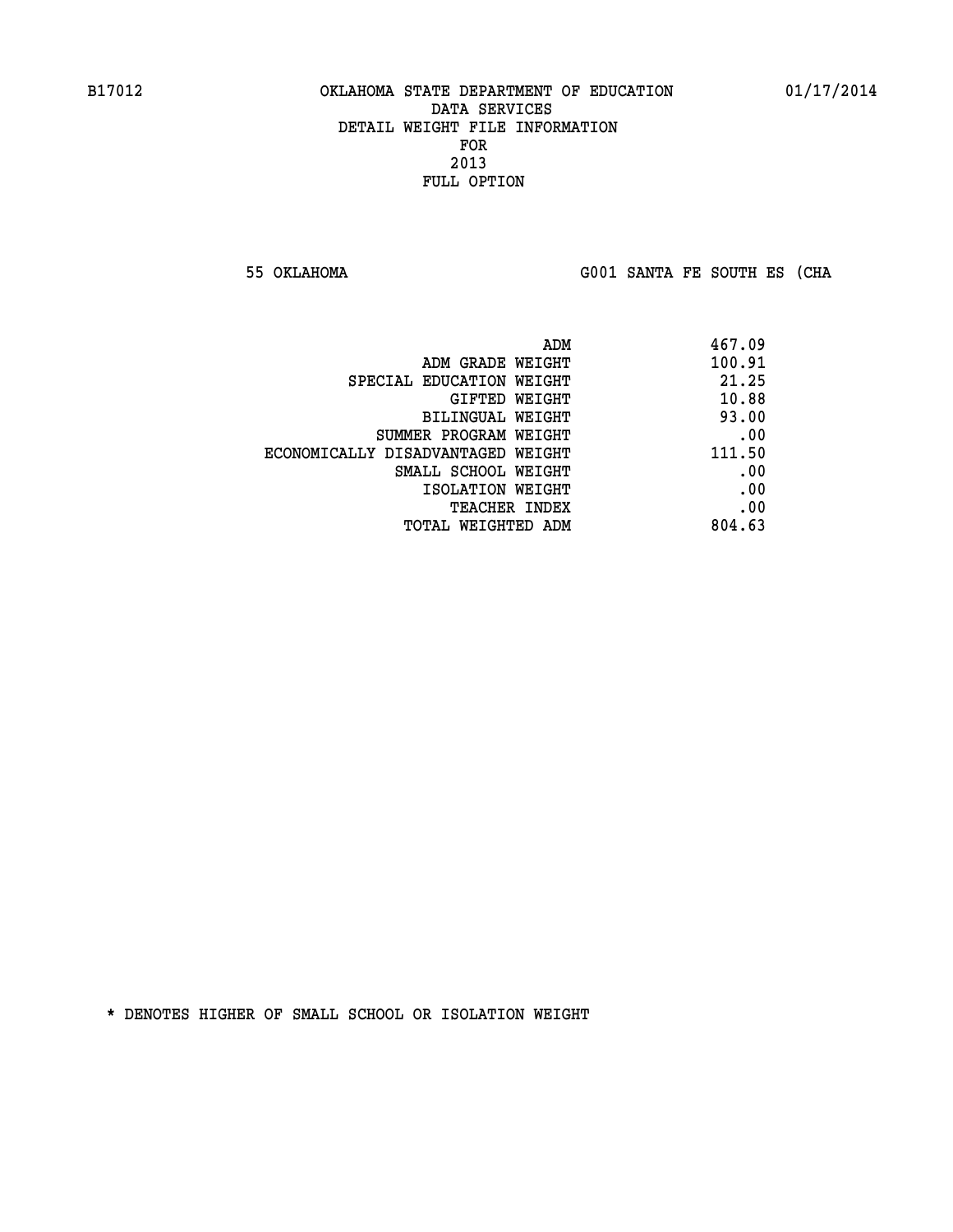**55 OKLAHOMA I001 PUTNAM CITY** 

| 19,095.59 |
|-----------|
| 3,726.32  |
| 2,376.95  |
| 900.66    |
| 850.75    |
| 19.20     |
| 3,633.75  |
| .00       |
| .00       |
| .00       |
| 30,603.22 |
|           |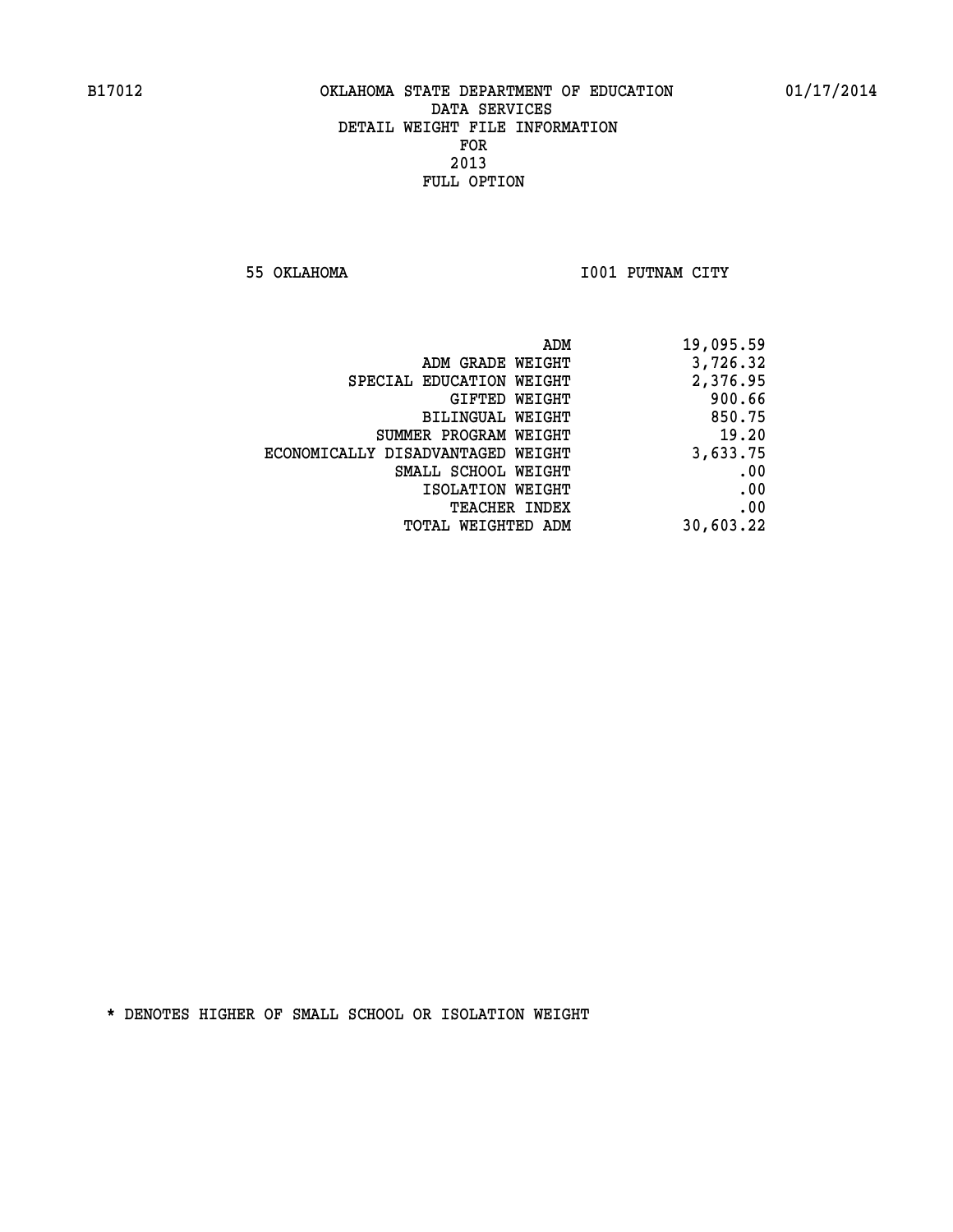**55 OKLAHOMA I003 LUTHER** 

| 882.43   | ADM                               |
|----------|-----------------------------------|
| 150.32   | ADM GRADE WEIGHT                  |
| 101.00   | SPECIAL EDUCATION WEIGHT          |
| 21.08    | GIFTED WEIGHT                     |
| 3.50     | BILINGUAL WEIGHT                  |
| .00      | SUMMER PROGRAM WEIGHT             |
| 144.25   | ECONOMICALLY DISADVANTAGED WEIGHT |
| .00      | SMALL SCHOOL WEIGHT               |
| .00      | ISOLATION WEIGHT                  |
| 7.42     | <b>TEACHER INDEX</b>              |
| 1,310.00 | TOTAL WEIGHTED ADM                |
|          |                                   |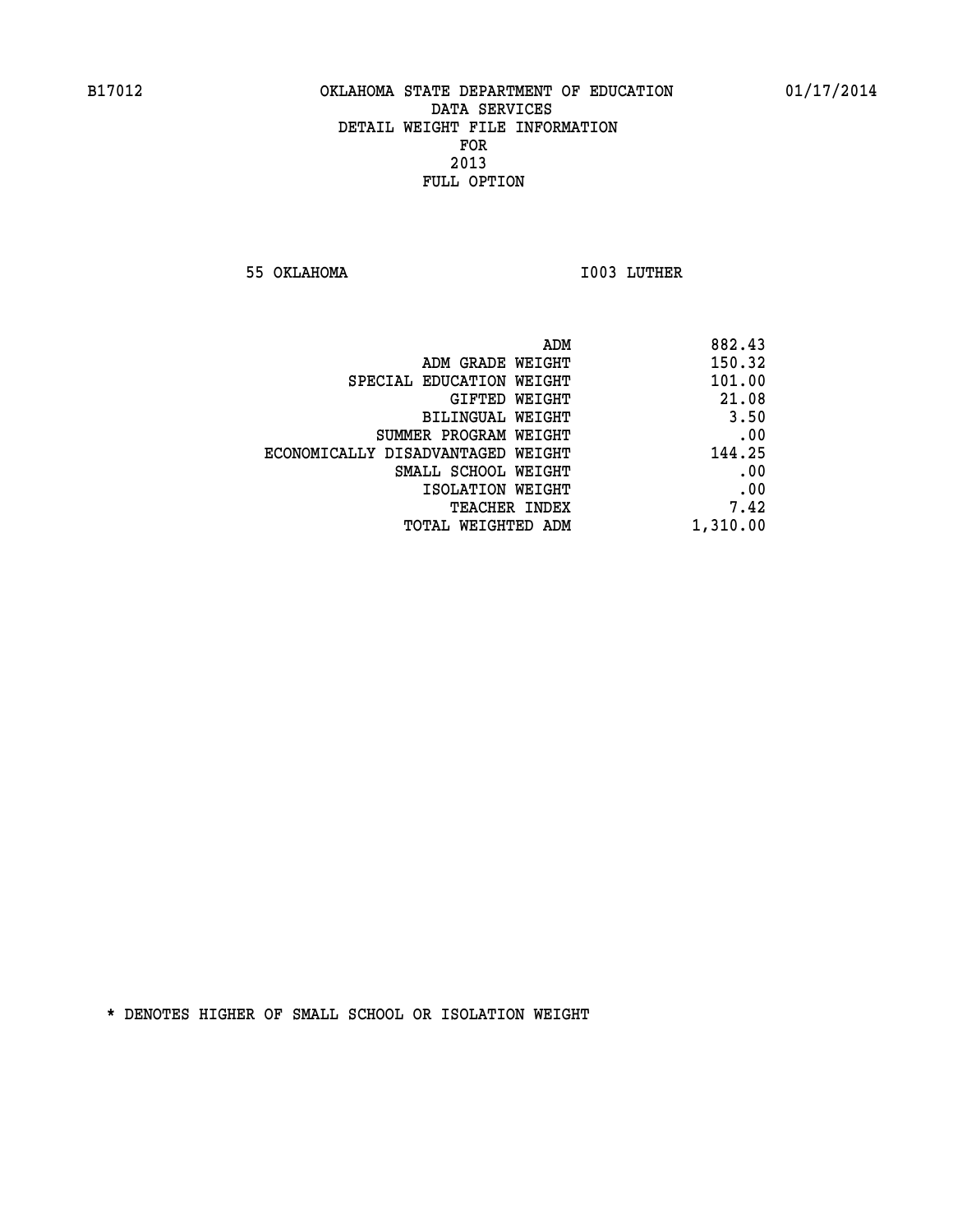**55 OKLAHOMA I004 CHOCTAW-NICOMA PARK** 

| 5,400.89 |
|----------|
| 864.73   |
| 807.10   |
| 219.30   |
| 9.50     |
| 3.60     |
| 523.00   |
| .00      |
| .00      |
| 48.20    |
| 7,876.32 |
|          |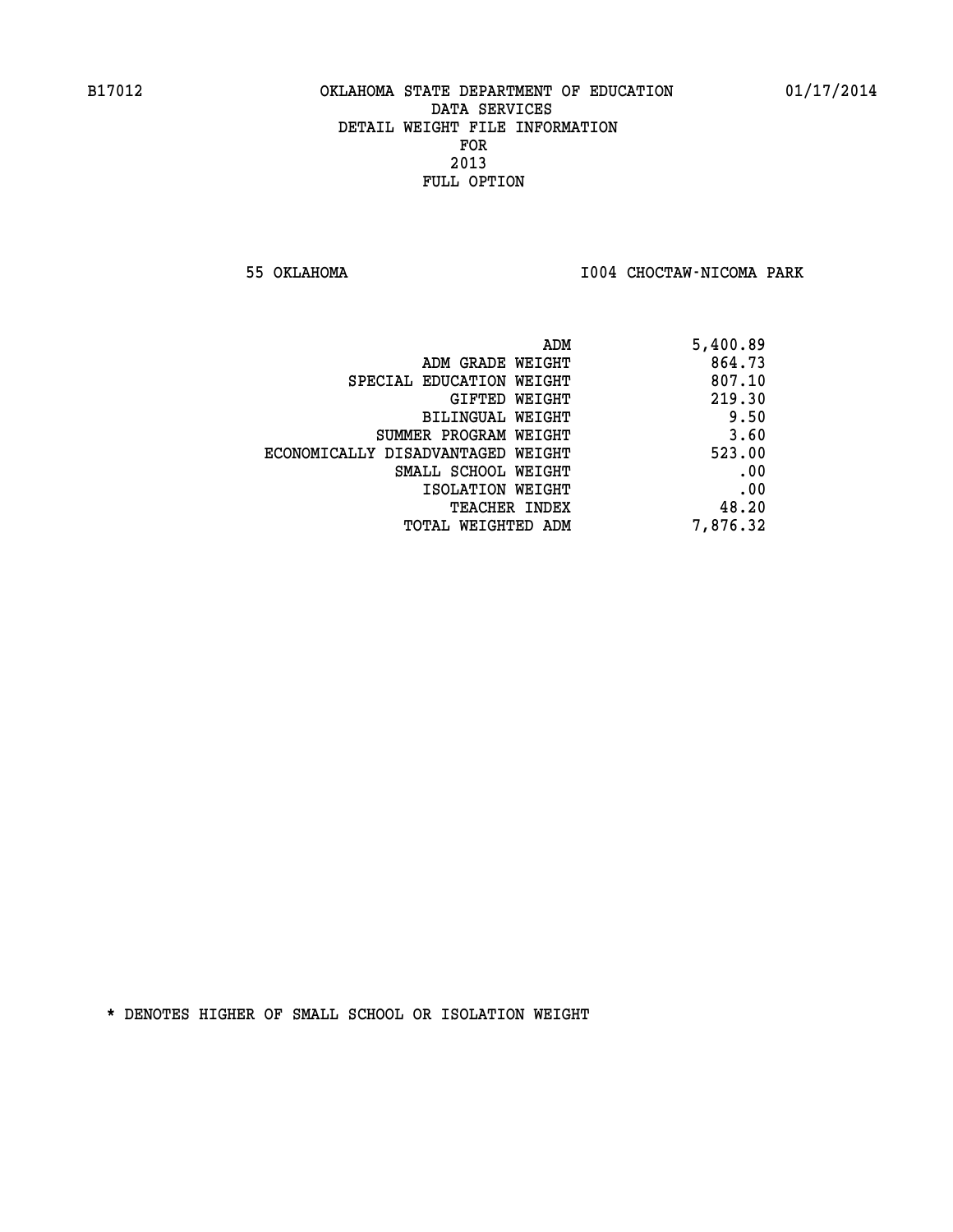**55 OKLAHOMA I006 DEER CREEK** 

| ADM                               | 4,644.22 |
|-----------------------------------|----------|
| ADM GRADE WEIGHT                  | 863.53   |
| SPECIAL EDUCATION WEIGHT          | 487.10   |
| GIFTED WEIGHT                     | 247.18   |
| BILINGUAL WEIGHT                  | 80.25    |
| SUMMER PROGRAM WEIGHT             | .00      |
| ECONOMICALLY DISADVANTAGED WEIGHT | 86.75    |
| SMALL SCHOOL WEIGHT               | .00      |
| ISOLATION WEIGHT                  | .00      |
| <b>TEACHER INDEX</b>              | .00      |
| <b>TOTAL WEIGHTED ADM</b>         | 6,409.03 |
|                                   |          |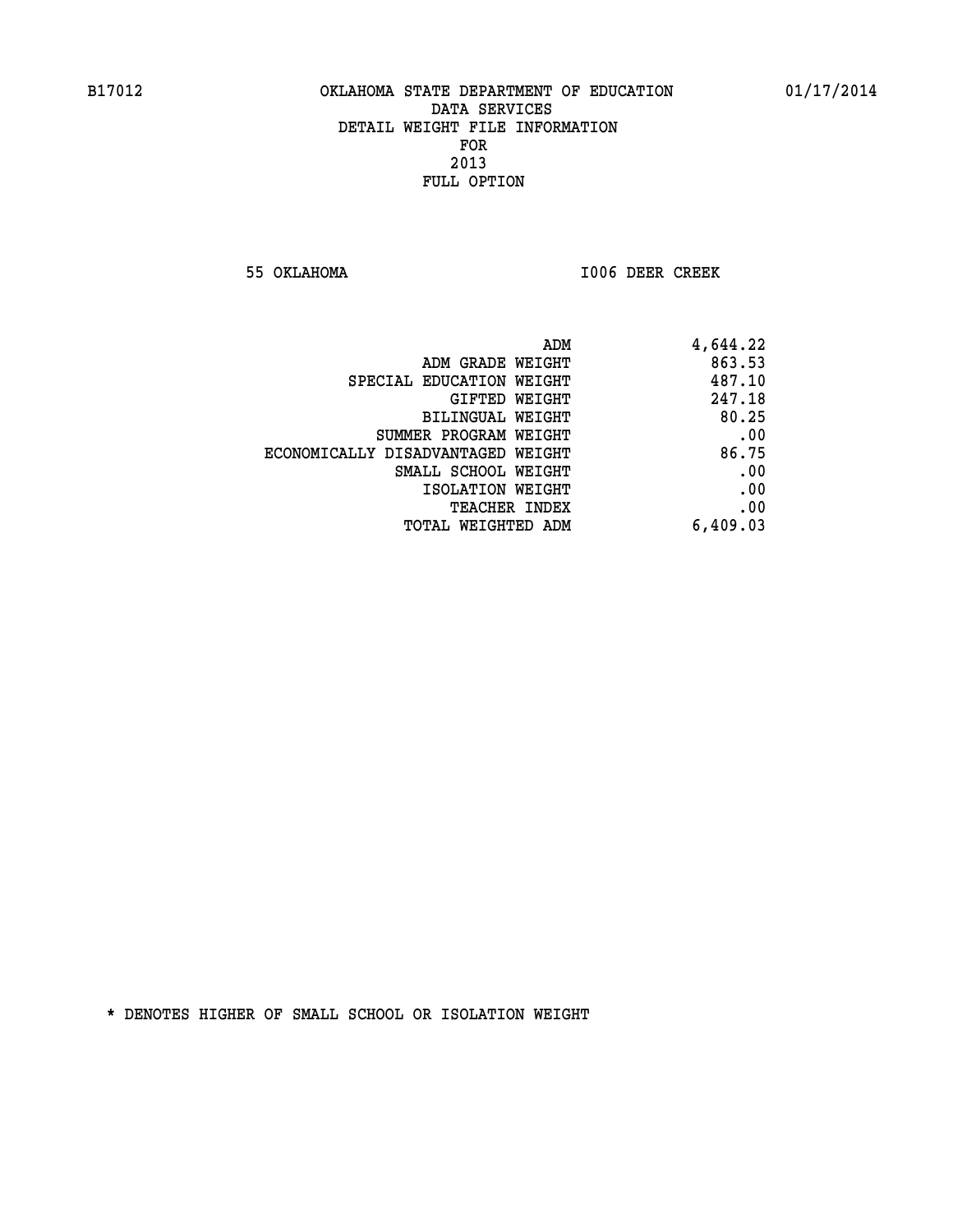**55 OKLAHOMA I007 HARRAH** 

| 2,161.76 | ADM                               |  |
|----------|-----------------------------------|--|
| 354.46   | ADM GRADE WEIGHT                  |  |
| 380.70   | SPECIAL EDUCATION WEIGHT          |  |
| 62.56    | GIFTED WEIGHT                     |  |
| .75      | BILINGUAL WEIGHT                  |  |
| .00      | SUMMER PROGRAM WEIGHT             |  |
| 268.00   | ECONOMICALLY DISADVANTAGED WEIGHT |  |
| .00      | SMALL SCHOOL WEIGHT               |  |
| .00      | ISOLATION WEIGHT                  |  |
| .00      | <b>TEACHER INDEX</b>              |  |
| 3,228.23 | <b>TOTAL WEIGHTED ADM</b>         |  |
|          |                                   |  |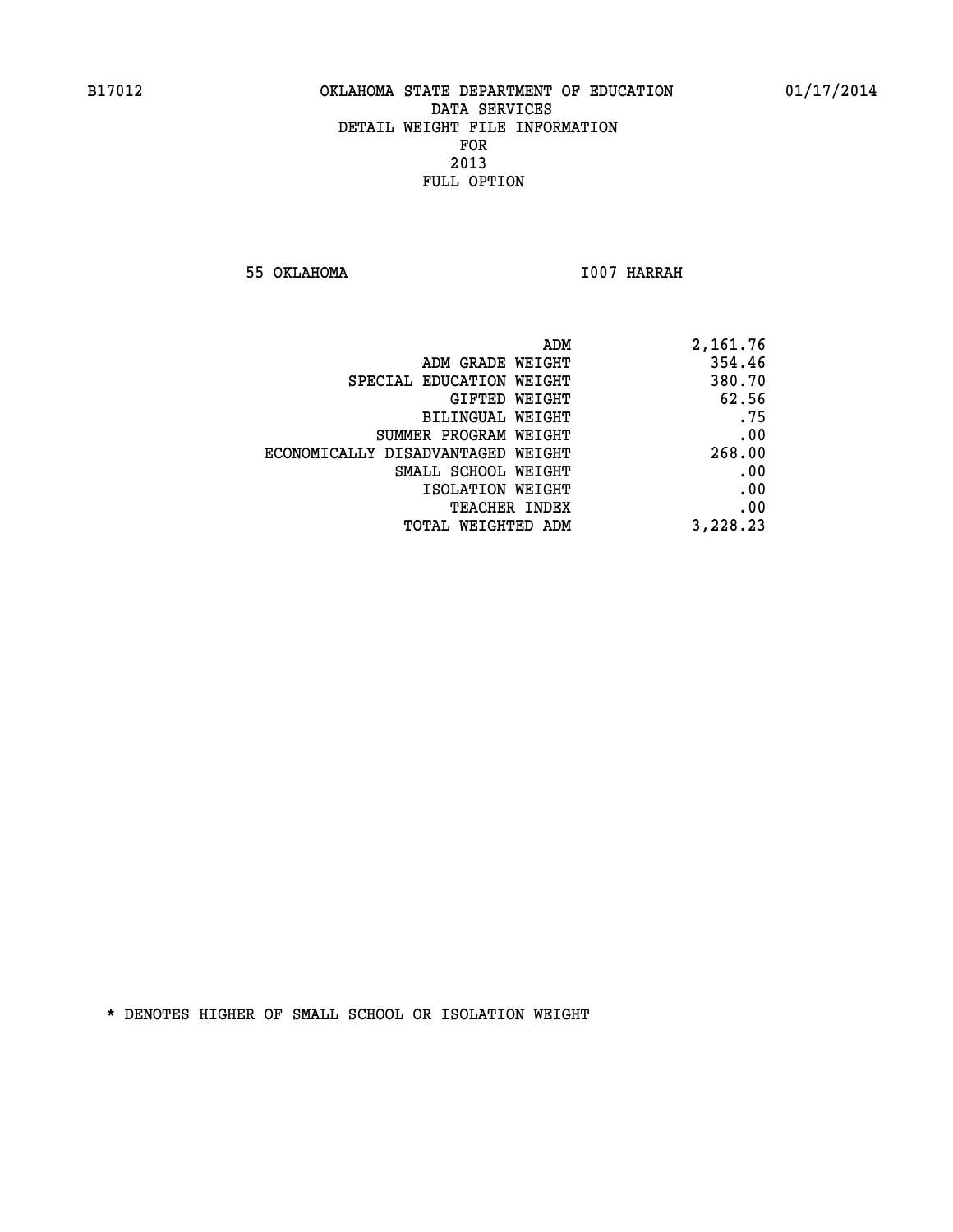**55 OKLAHOMA I009 JONES** 

| 218.48<br>ADM GRADE WEIGHT<br>129.45<br>SPECIAL EDUCATION WEIGHT<br>38.76<br>GIFTED WEIGHT<br>8.50<br><b>BILINGUAL WEIGHT</b><br>1.20<br>SUMMER PROGRAM WEIGHT<br>126.75<br>ECONOMICALLY DISADVANTAGED WEIGHT<br>.00<br>SMALL SCHOOL WEIGHT<br>.00<br>ISOLATION WEIGHT<br>.00<br>TEACHER INDEX<br>1,662.55<br>TOTAL WEIGHTED ADM | ADM<br>1,139.41 |
|----------------------------------------------------------------------------------------------------------------------------------------------------------------------------------------------------------------------------------------------------------------------------------------------------------------------------------|-----------------|
|                                                                                                                                                                                                                                                                                                                                  |                 |
|                                                                                                                                                                                                                                                                                                                                  |                 |
|                                                                                                                                                                                                                                                                                                                                  |                 |
|                                                                                                                                                                                                                                                                                                                                  |                 |
|                                                                                                                                                                                                                                                                                                                                  |                 |
|                                                                                                                                                                                                                                                                                                                                  |                 |
|                                                                                                                                                                                                                                                                                                                                  |                 |
|                                                                                                                                                                                                                                                                                                                                  |                 |
|                                                                                                                                                                                                                                                                                                                                  |                 |
|                                                                                                                                                                                                                                                                                                                                  |                 |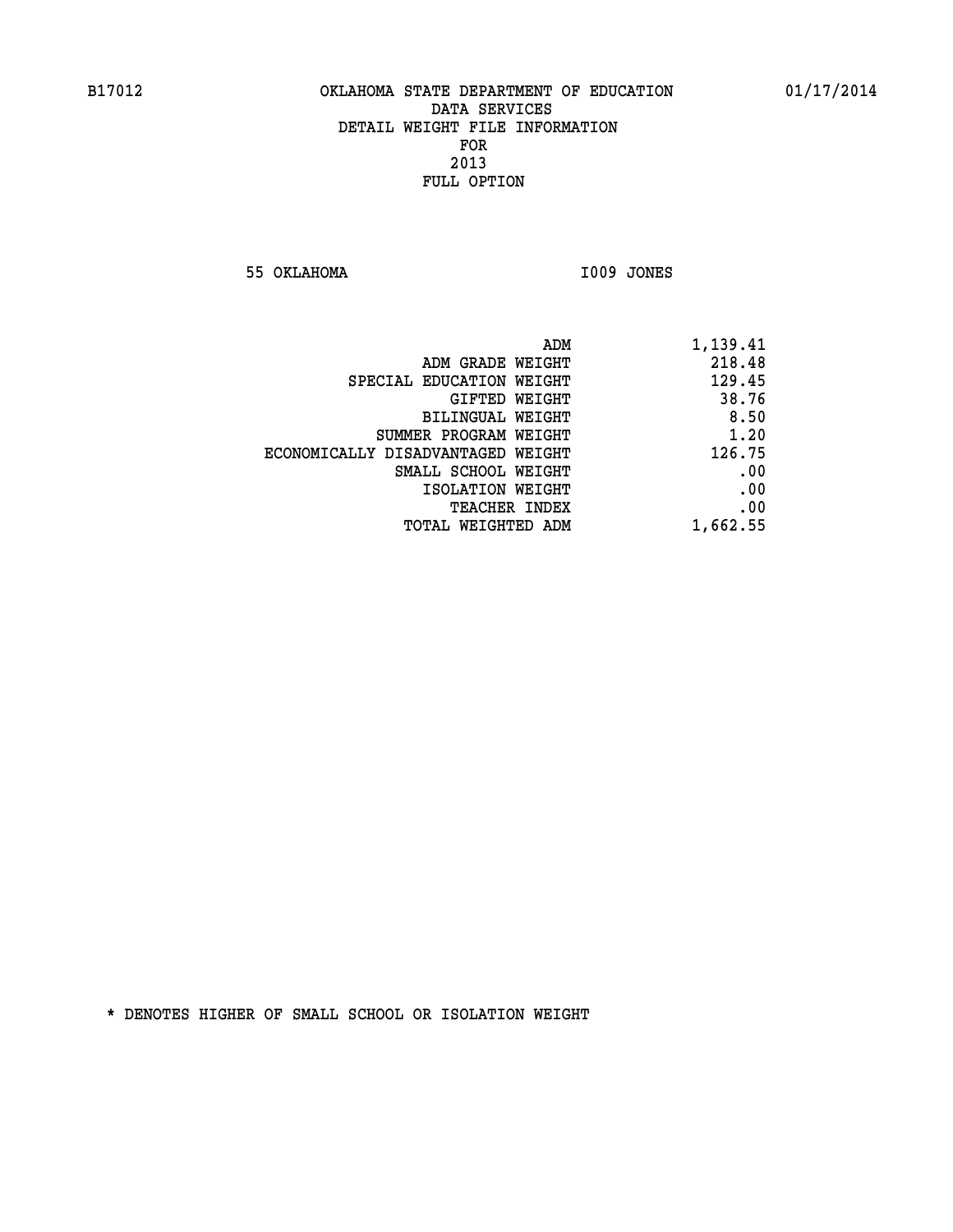**55 OKLAHOMA I012 EDMOND** 

| 22,477.19 |
|-----------|
| 3,728.82  |
| 3,190.55  |
| 1,587.80  |
| 322.75    |
| 61.20     |
| 1,497.25  |
| .00       |
| .00       |
| 171.76    |
| 33,037.32 |
|           |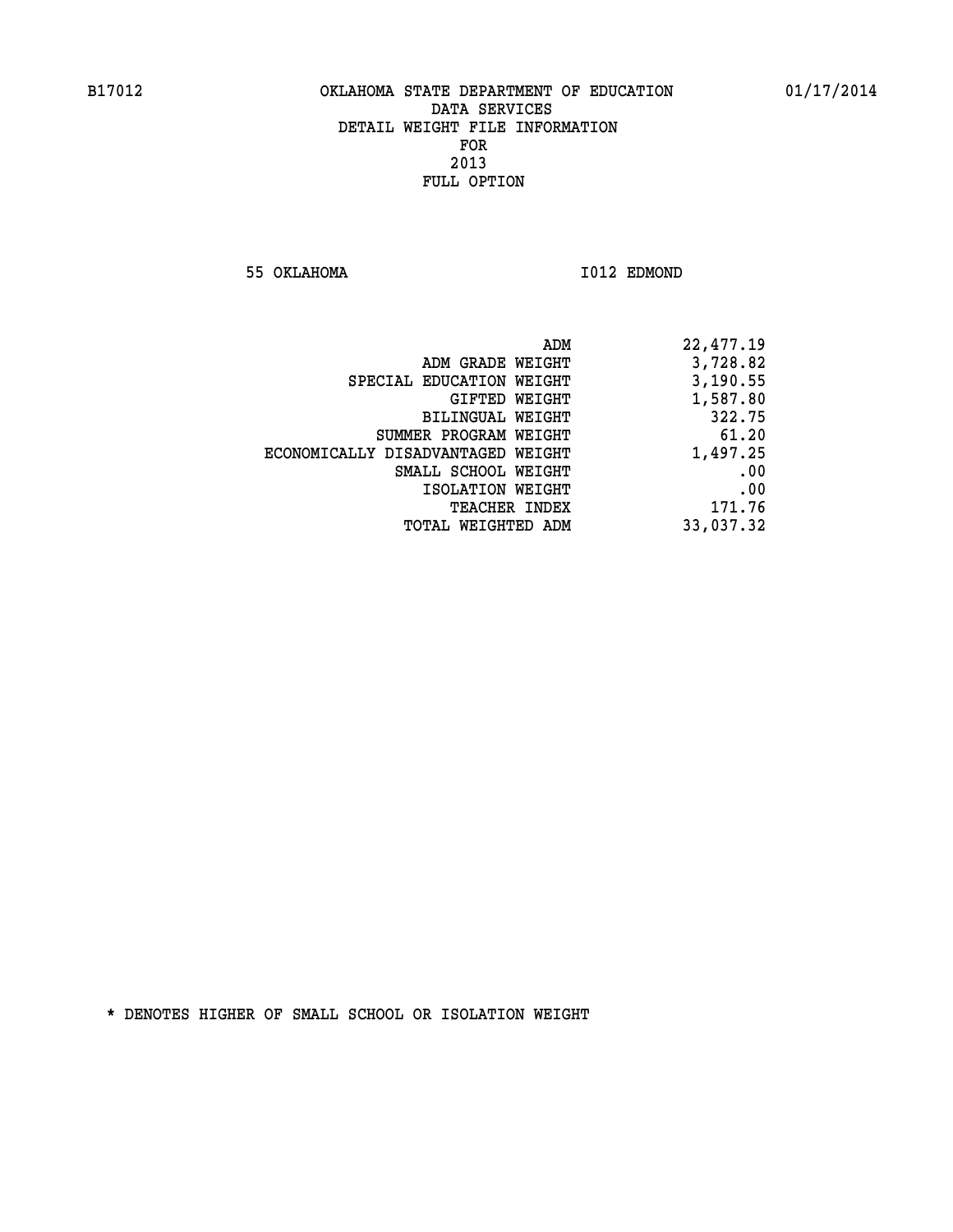**55 OKLAHOMA I037 MILLWOOD** 

|                                   | ADM<br>888.28 |
|-----------------------------------|---------------|
| ADM GRADE WEIGHT                  | 168.28        |
| SPECIAL EDUCATION WEIGHT          | 70.60         |
| <b>GIFTED WEIGHT</b>              | 26.86         |
| <b>BILINGUAL WEIGHT</b>           | 1.25          |
| SUMMER PROGRAM WEIGHT             | .00           |
| ECONOMICALLY DISADVANTAGED WEIGHT | 282.25        |
| SMALL SCHOOL WEIGHT               | .00           |
| ISOLATION WEIGHT                  | .00           |
| TEACHER INDEX                     | .00           |
| TOTAL WEIGHTED ADM                | 1,437.52      |
|                                   |               |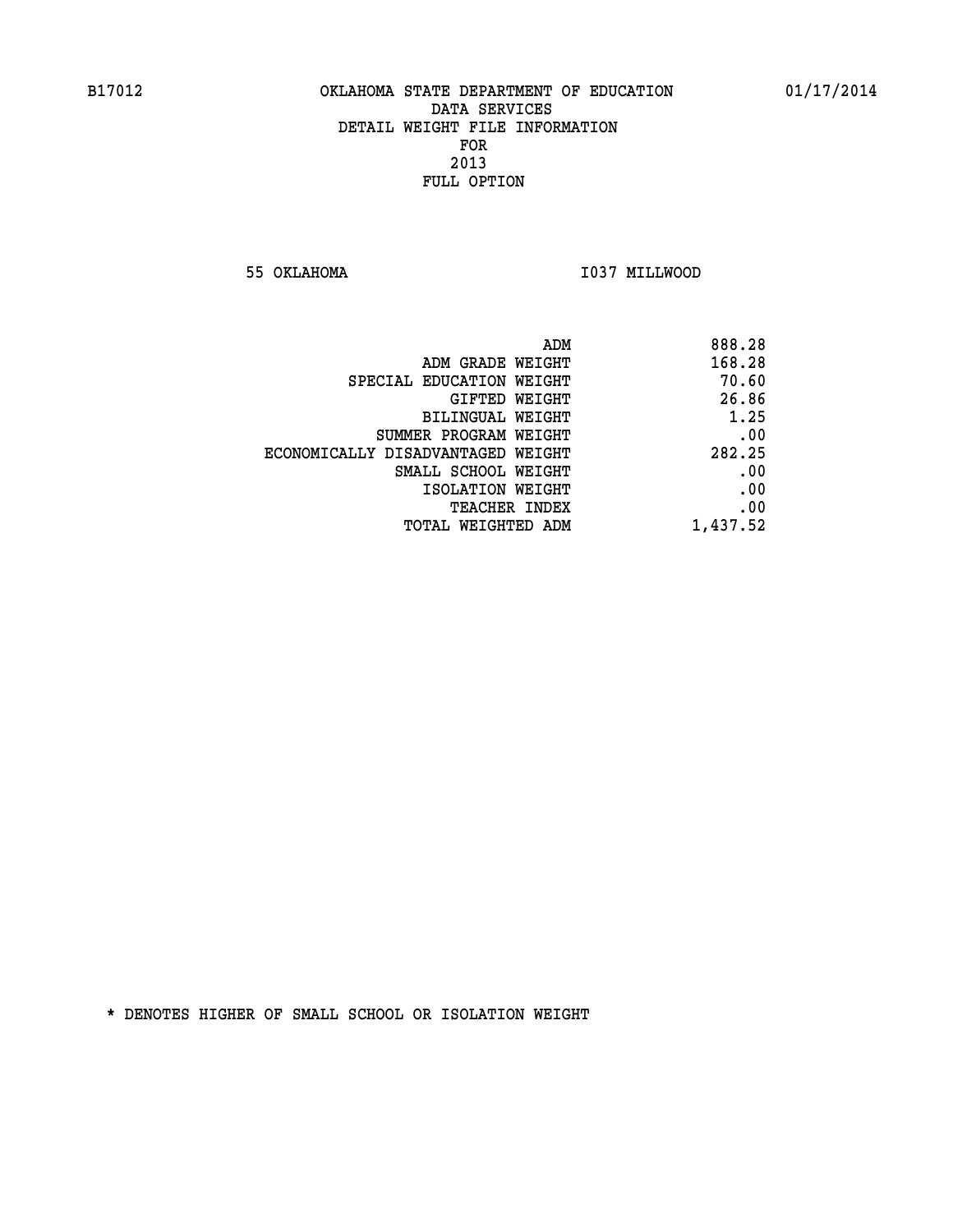**55 OKLAHOMA I041 WESTERN HEIGHTS** 

|                                   | 3,703.80<br>ADM |        |
|-----------------------------------|-----------------|--------|
| ADM GRADE WEIGHT                  |                 | 766.22 |
| SPECIAL EDUCATION WEIGHT          |                 | 395.05 |
| GIFTED WEIGHT                     |                 | 140.76 |
| BILINGUAL WEIGHT                  |                 | 264.25 |
| SUMMER PROGRAM WEIGHT             |                 | .00    |
| ECONOMICALLY DISADVANTAGED WEIGHT |                 | 849.25 |
| SMALL SCHOOL WEIGHT               |                 | .00    |
| ISOLATION WEIGHT                  |                 | .00    |
| <b>TEACHER INDEX</b>              |                 | .00    |
| TOTAL WEIGHTED ADM                | 6, 119.33       |        |
|                                   |                 |        |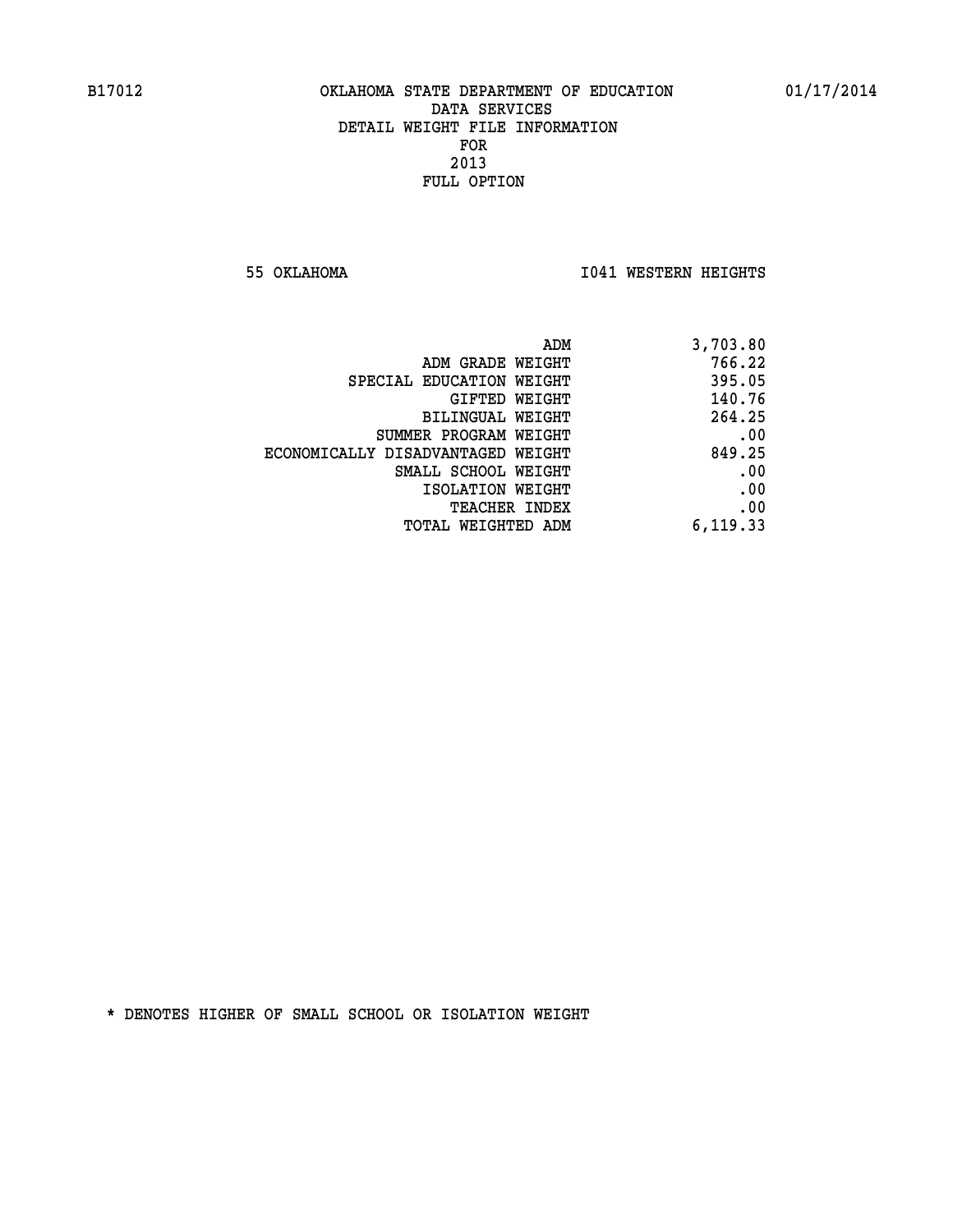**55 OKLAHOMA I052 MIDWEST CITY-DEL CITY** 

| ADM                               | 14,534.78 |
|-----------------------------------|-----------|
| ADM GRADE WEIGHT                  | 2,486.48  |
| SPECIAL EDUCATION WEIGHT          | 2,008.95  |
| GIFTED WEIGHT                     | 614.38    |
| BILINGUAL WEIGHT                  | 119.25    |
| SUMMER PROGRAM WEIGHT             | .00       |
| ECONOMICALLY DISADVANTAGED WEIGHT | 2,526.75  |
| SMALL SCHOOL WEIGHT               | .00       |
| ISOLATION WEIGHT                  | .00       |
| TEACHER INDEX                     | 162.25    |
| TOTAL WEIGHTED ADM                | 22,452.84 |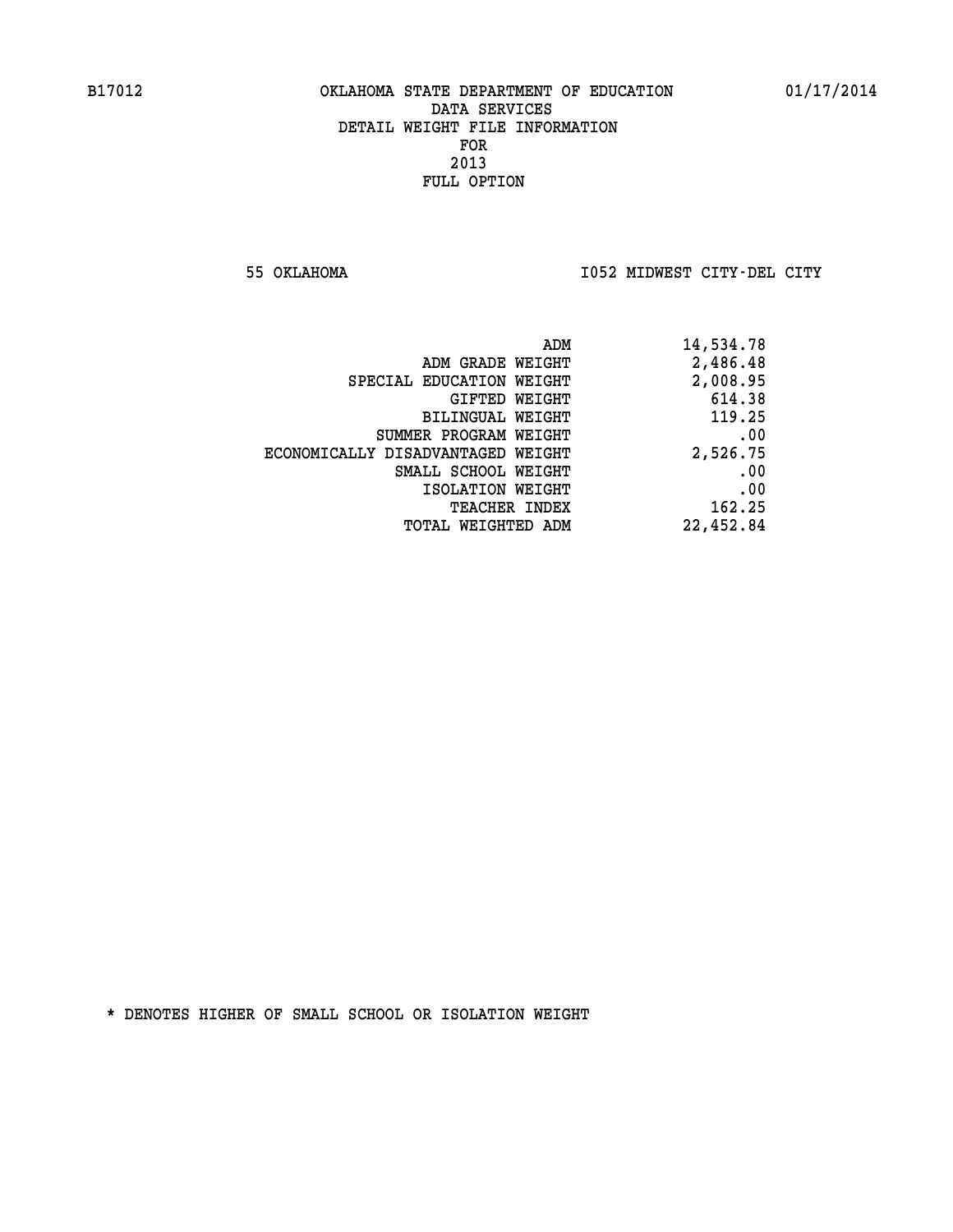**55 OKLAHOMA I053 CROOKED OAK** 

| ADM                               | 1,139.76 |
|-----------------------------------|----------|
| ADM GRADE WEIGHT                  | 233.73   |
| SPECIAL EDUCATION WEIGHT          | 204.75   |
| GIFTED WEIGHT                     | 31.28    |
| BILINGUAL WEIGHT                  | 164.75   |
| SUMMER PROGRAM WEIGHT             | .00      |
| ECONOMICALLY DISADVANTAGED WEIGHT | 275.00   |
| SMALL SCHOOL WEIGHT               | .00      |
| ISOLATION WEIGHT                  | .00      |
| <b>TEACHER INDEX</b>              | .00      |
| TOTAL WEIGHTED ADM                | 2,049.27 |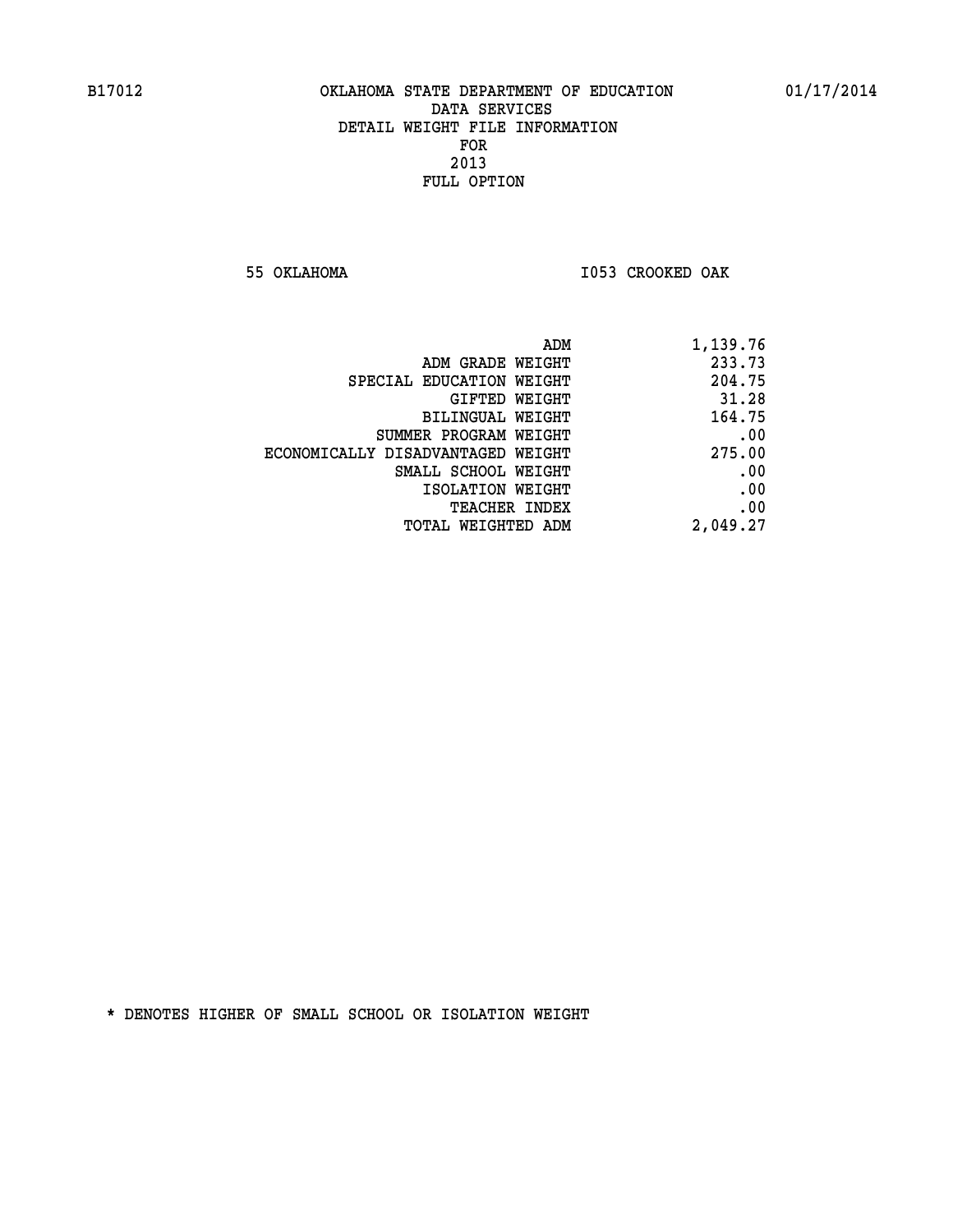**55 OKLAHOMA I088 BETHANY** 

| 1,652.70 |
|----------|
| 258.90   |
| 493.00   |
| 110.84   |
| 40.25    |
| 88.80    |
| 177.50   |
| .00      |
| .00      |
| .00      |
| 2,821.99 |
|          |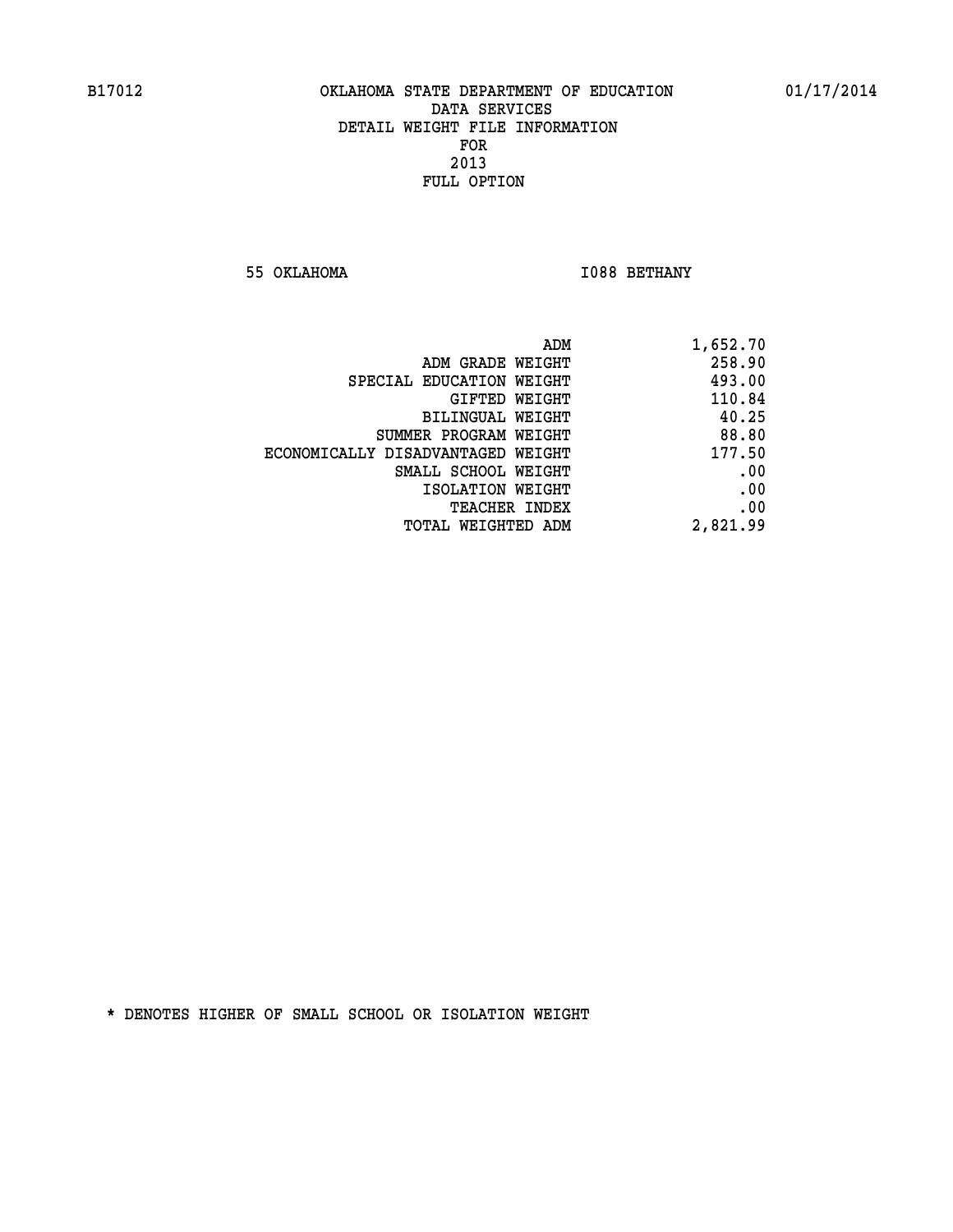**55 OKLAHOMA I089 OKLAHOMA CITY** 

| ADM                               | 39,426.37 |
|-----------------------------------|-----------|
| ADM GRADE WEIGHT                  | 7,913.62  |
| SPECIAL EDUCATION WEIGHT          | 4,406.55  |
| GIFTED WEIGHT                     | 937.04    |
| BILINGUAL WEIGHT                  | 4,126.25  |
| SUMMER PROGRAM WEIGHT             | 19.20     |
| ECONOMICALLY DISADVANTAGED WEIGHT | 8,741.50  |
| SMALL SCHOOL WEIGHT               | .00       |
| ISOLATION WEIGHT                  | .00       |
| <b>TEACHER INDEX</b>              | .00       |
| TOTAL WEIGHTED ADM                | 65,570.53 |
|                                   |           |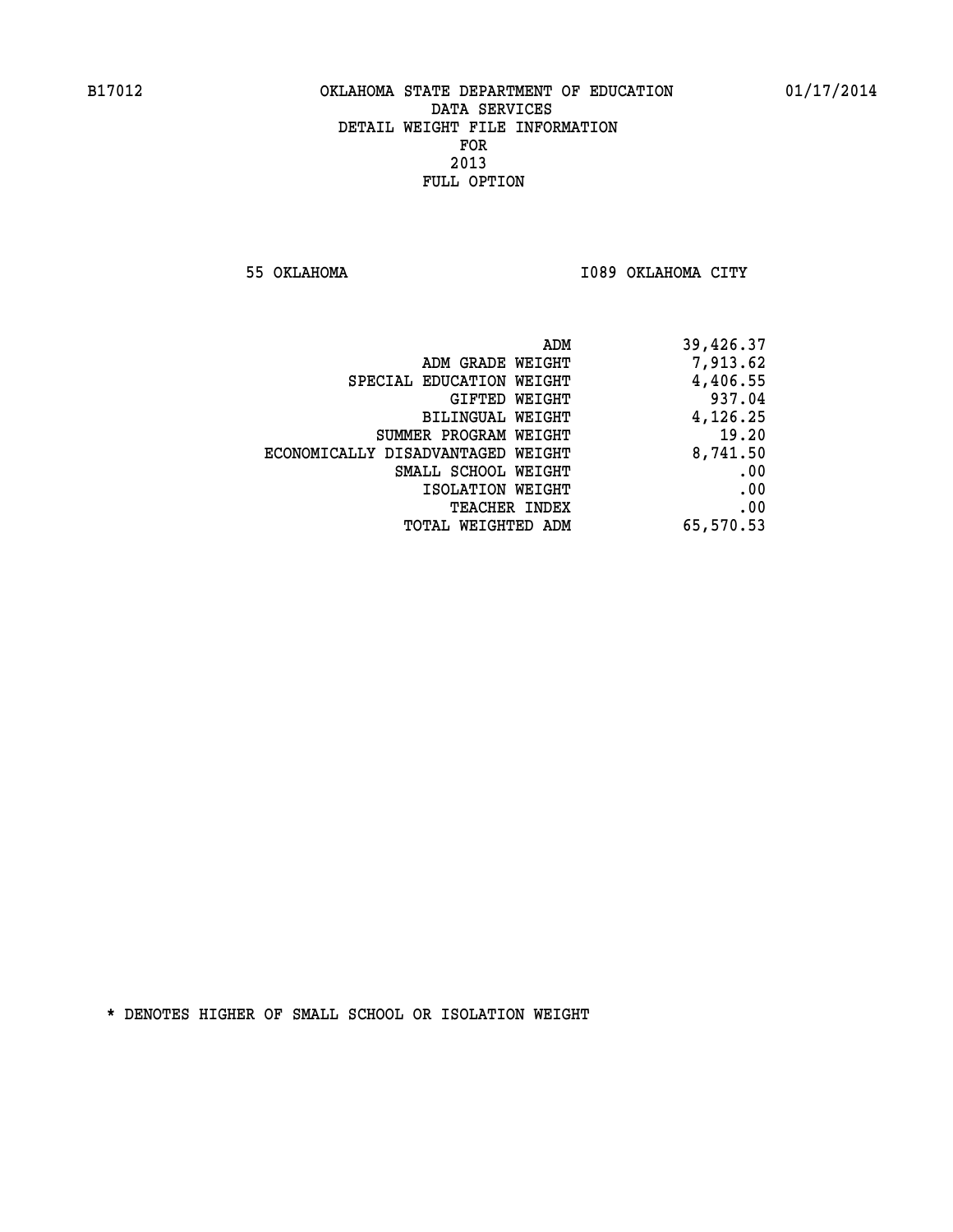**56 OKMULGEE C011 TWIN HILLS** 

| ADM                               | 367.39   |
|-----------------------------------|----------|
| ADM GRADE WEIGHT                  | 72.96    |
| SPECIAL EDUCATION WEIGHT          | 47.30    |
| <b>GIFTED WEIGHT</b>              | 7.82     |
| BILINGUAL WEIGHT                  | .00      |
| SUMMER PROGRAM WEIGHT             | .00      |
| ECONOMICALLY DISADVANTAGED WEIGHT | 58.75    |
| SMALL SCHOOL WEIGHT               | $22.45*$ |
| ISOLATION WEIGHT                  | .00      |
| <b>TEACHER INDEX</b>              | 18.17    |
| TOTAL WEIGHTED ADM                | 594.84   |
|                                   |          |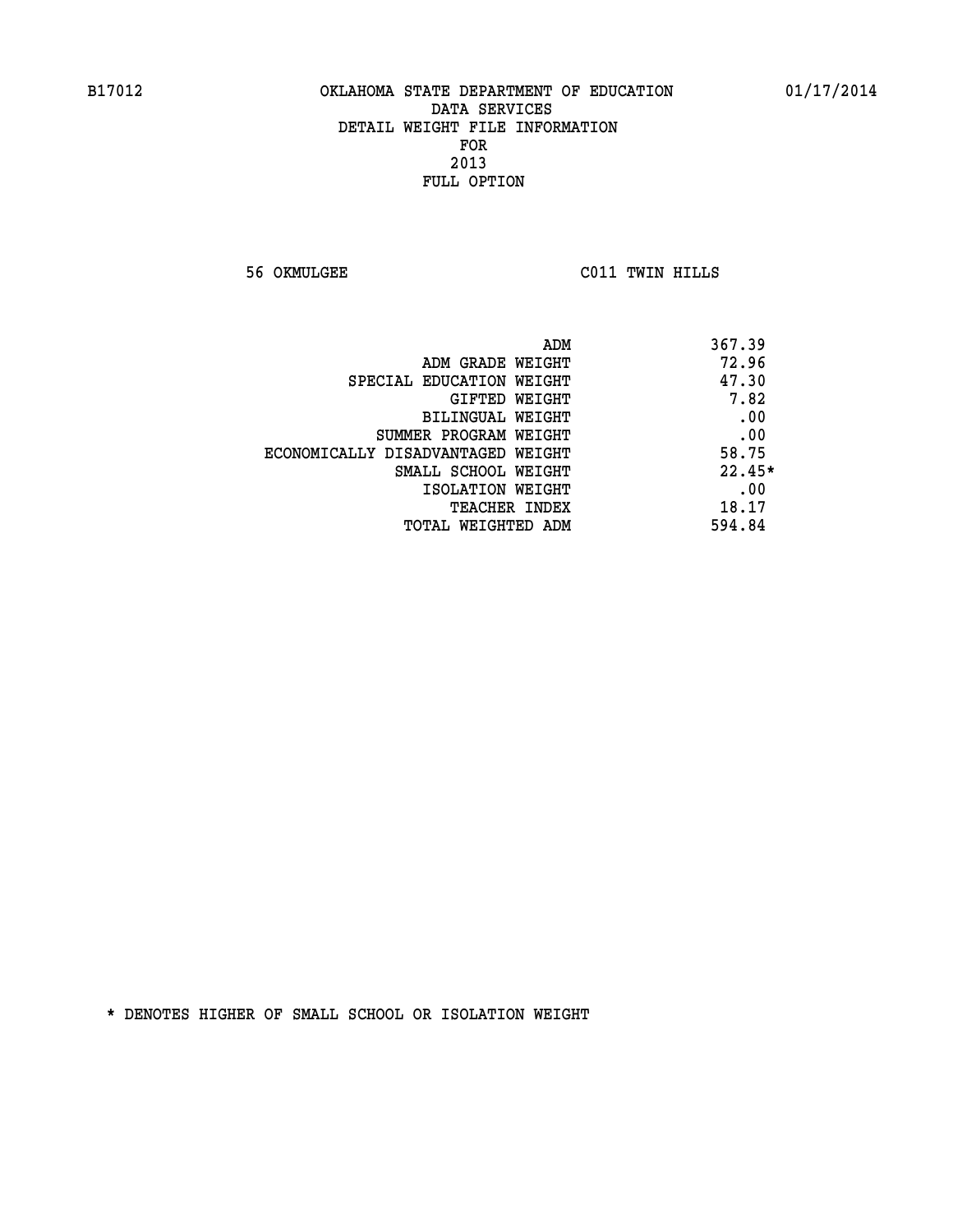**56 OKMULGEE I001 OKMULGEE** 

| 1,552.18 | ADM                               |  |
|----------|-----------------------------------|--|
| 324.38   | ADM GRADE WEIGHT                  |  |
| 291.50   | SPECIAL EDUCATION WEIGHT          |  |
| 48.96    | GIFTED WEIGHT                     |  |
| 1.50     | BILINGUAL WEIGHT                  |  |
| .00      | SUMMER PROGRAM WEIGHT             |  |
| 325.25   | ECONOMICALLY DISADVANTAGED WEIGHT |  |
| .00      | SMALL SCHOOL WEIGHT               |  |
| .00      | ISOLATION WEIGHT                  |  |
| .00      | <b>TEACHER INDEX</b>              |  |
| 2,543.77 | <b>TOTAL WEIGHTED ADM</b>         |  |
|          |                                   |  |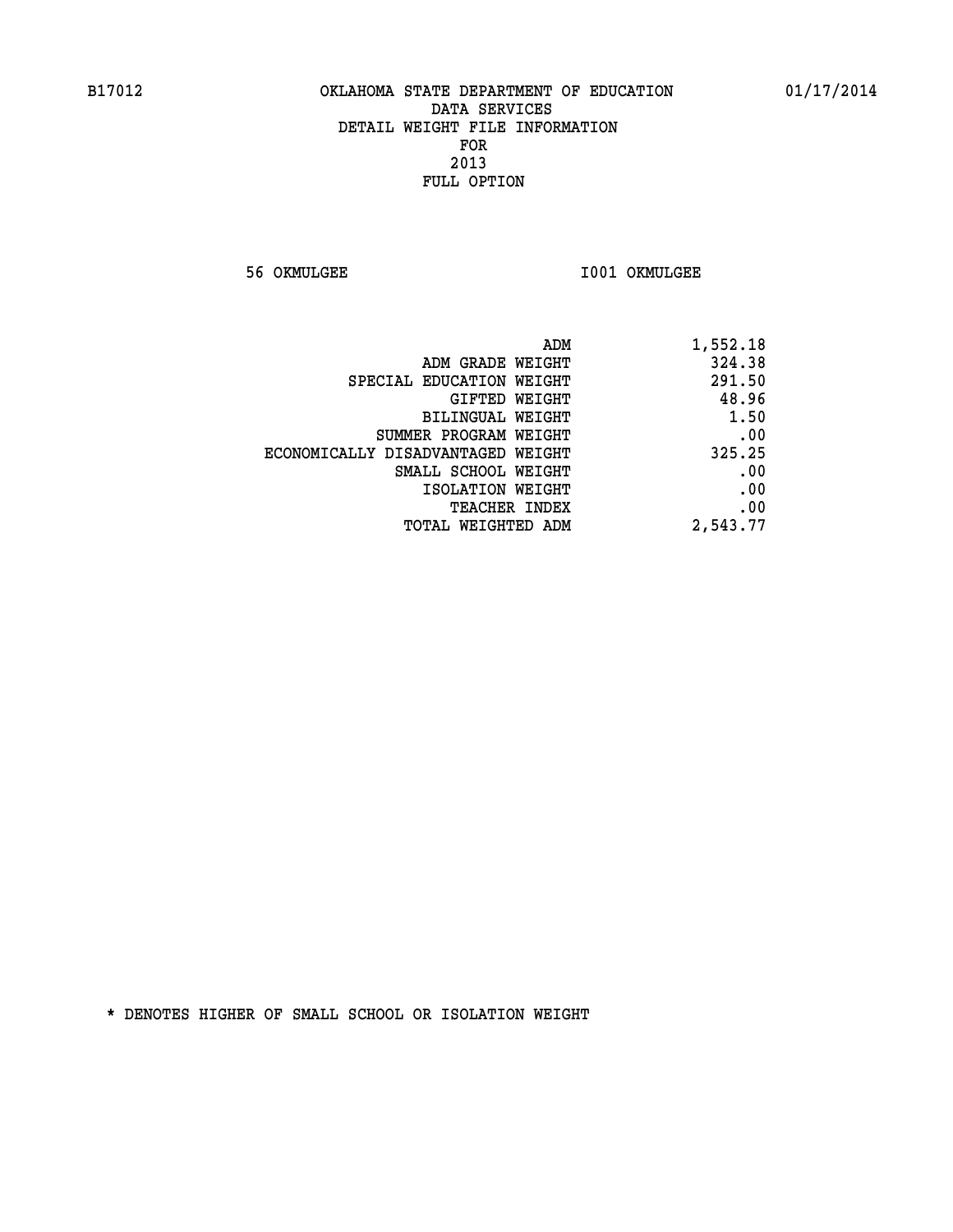**56 OKMULGEE I002 HENRYETTA** 

| ADM<br>1,264.01                |                                   |
|--------------------------------|-----------------------------------|
| 254.97<br>ADM GRADE WEIGHT     |                                   |
| 229.15                         | SPECIAL EDUCATION WEIGHT          |
| 51.34<br>GIFTED WEIGHT         |                                   |
| .50<br><b>BILINGUAL WEIGHT</b> |                                   |
| .00                            | SUMMER PROGRAM WEIGHT             |
| 231.00                         | ECONOMICALLY DISADVANTAGED WEIGHT |
| .00                            | SMALL SCHOOL WEIGHT               |
| .00<br>ISOLATION WEIGHT        |                                   |
| 32.55<br>TEACHER INDEX         |                                   |
| 2,063.52                       | TOTAL WEIGHTED ADM                |
|                                |                                   |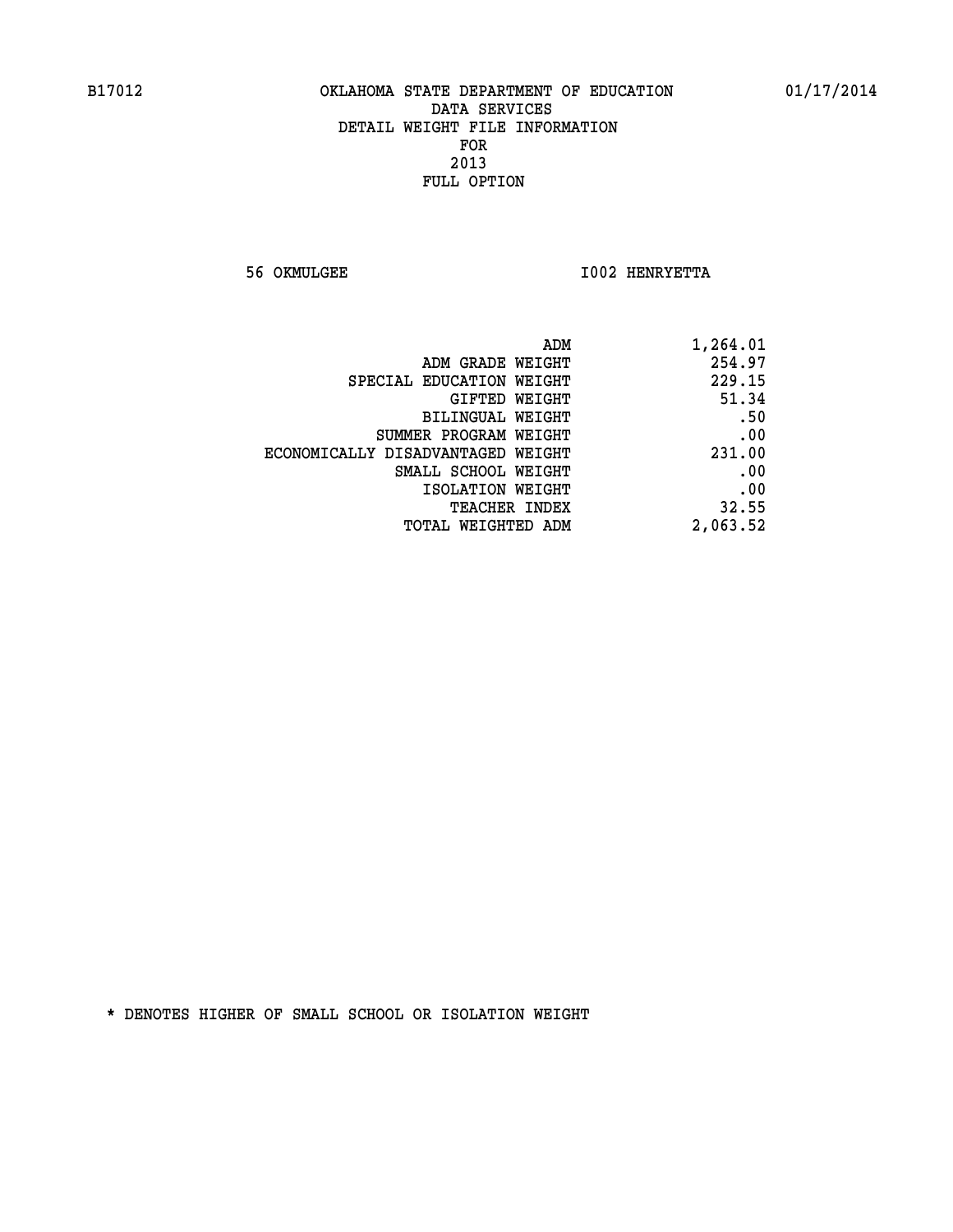**56 OKMULGEE I003 MORRIS** 

| 1,049.10 |
|----------|
| 200.03   |
| 106.80   |
| 39.10    |
| 1.50     |
| .00      |
| 147.50   |
| .00      |
| .00      |
| 43.85    |
| 1,587.88 |
|          |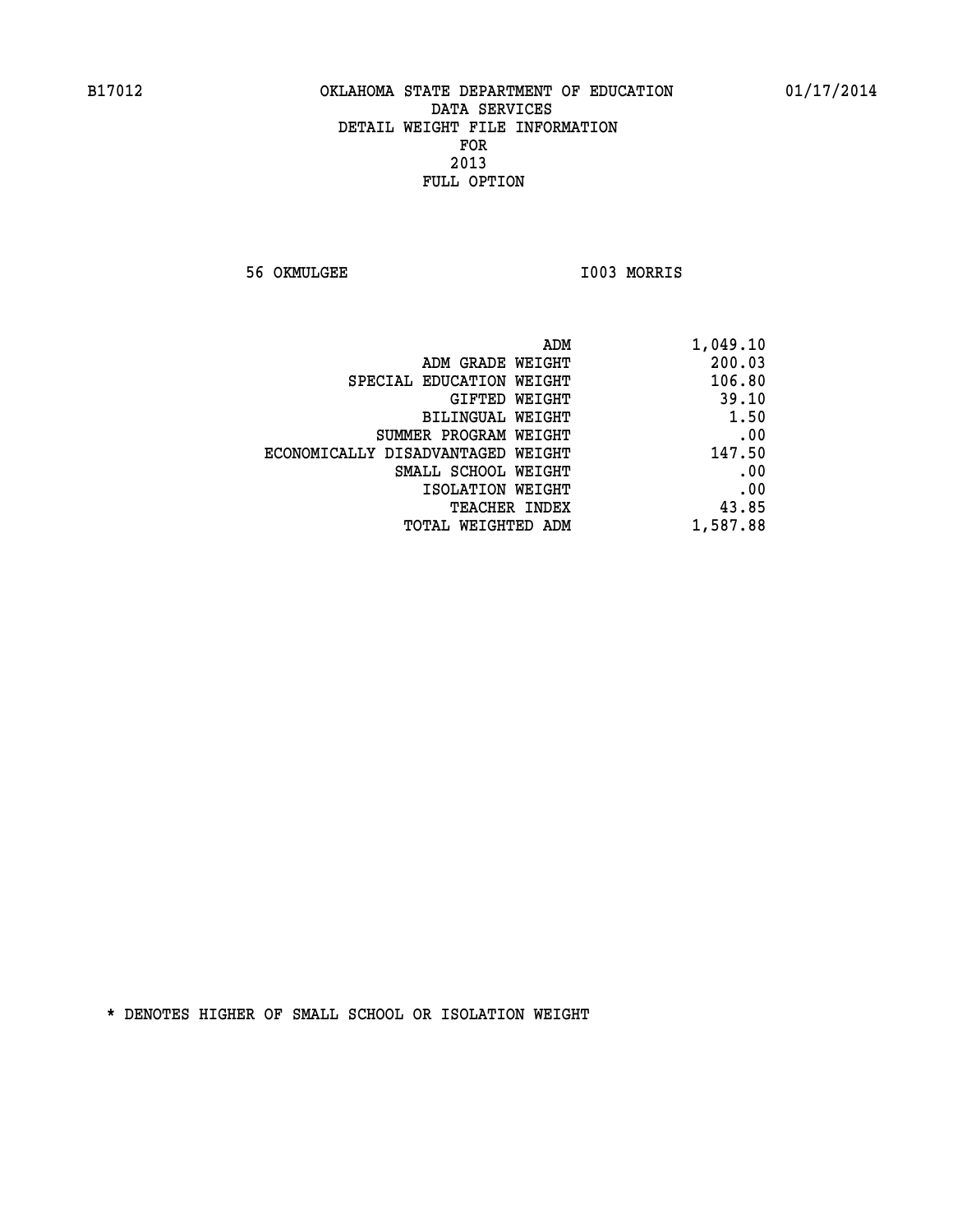**56 OKMULGEE I004 BEGGS** 

| ADM<br>1,205.61 |                                   |
|-----------------|-----------------------------------|
| 227.23          | ADM GRADE WEIGHT                  |
| 157.10          | SPECIAL EDUCATION WEIGHT          |
| 24.82           | GIFTED WEIGHT                     |
| 4.50            | BILINGUAL WEIGHT                  |
| .00             | SUMMER PROGRAM WEIGHT             |
| 206.75          | ECONOMICALLY DISADVANTAGED WEIGHT |
| .00             | SMALL SCHOOL WEIGHT               |
| .00             | ISOLATION WEIGHT                  |
| 5.08            | <b>TEACHER INDEX</b>              |
| 1,831.09        | <b>TOTAL WEIGHTED ADM</b>         |
|                 |                                   |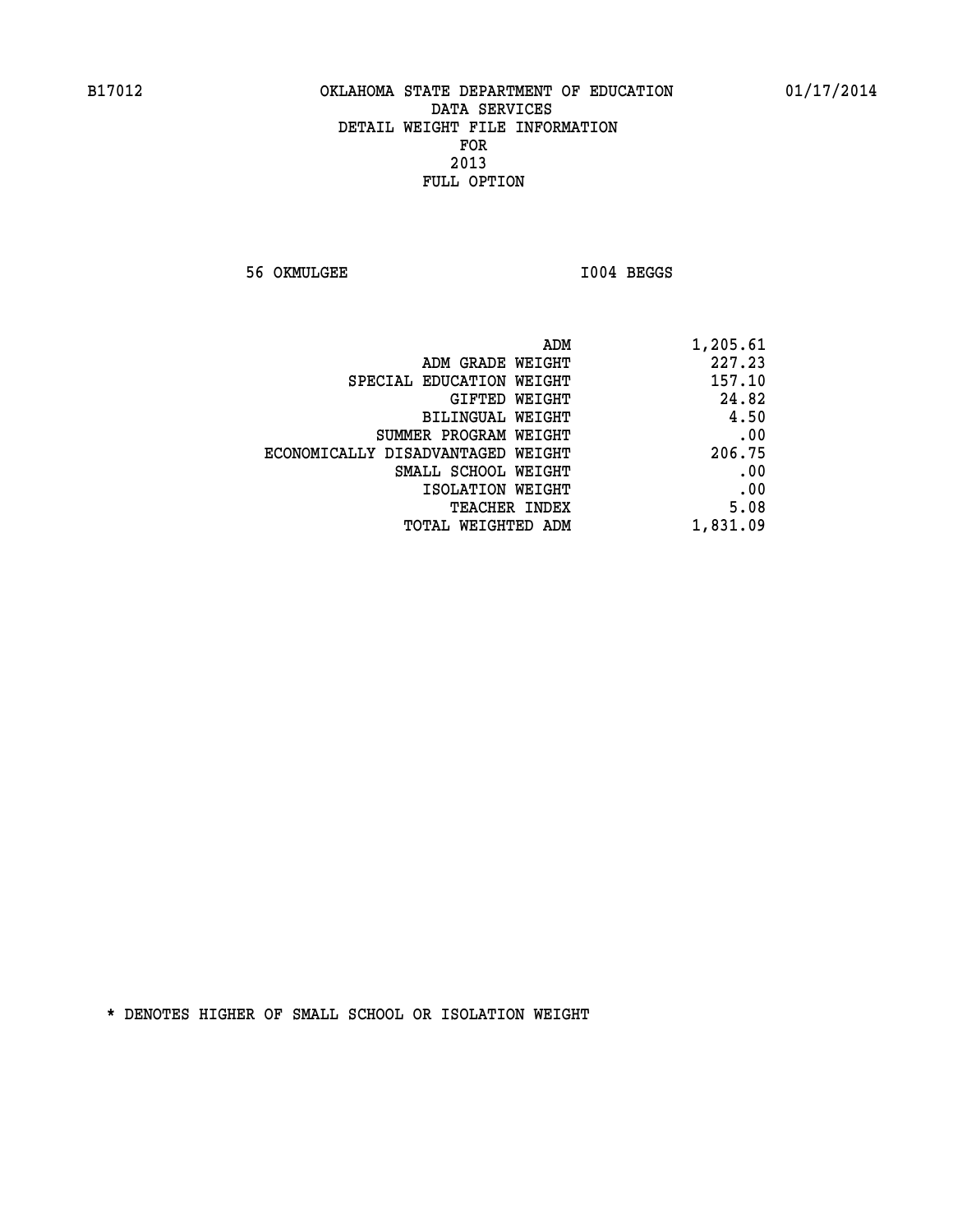**56 OKMULGEE 1005 PRESTON** 

| 527.70 | ADM                               |
|--------|-----------------------------------|
| 104.61 | ADM GRADE WEIGHT                  |
| 24.25  | SPECIAL EDUCATION WEIGHT          |
| 24.14  | <b>GIFTED WEIGHT</b>              |
| .00    | BILINGUAL WEIGHT                  |
| .00    | SUMMER PROGRAM WEIGHT             |
| 73.25  | ECONOMICALLY DISADVANTAGED WEIGHT |
| $.26*$ | SMALL SCHOOL WEIGHT               |
| .00    | ISOLATION WEIGHT                  |
| .00    | <b>TEACHER INDEX</b>              |
| 754.21 | TOTAL WEIGHTED ADM                |
|        |                                   |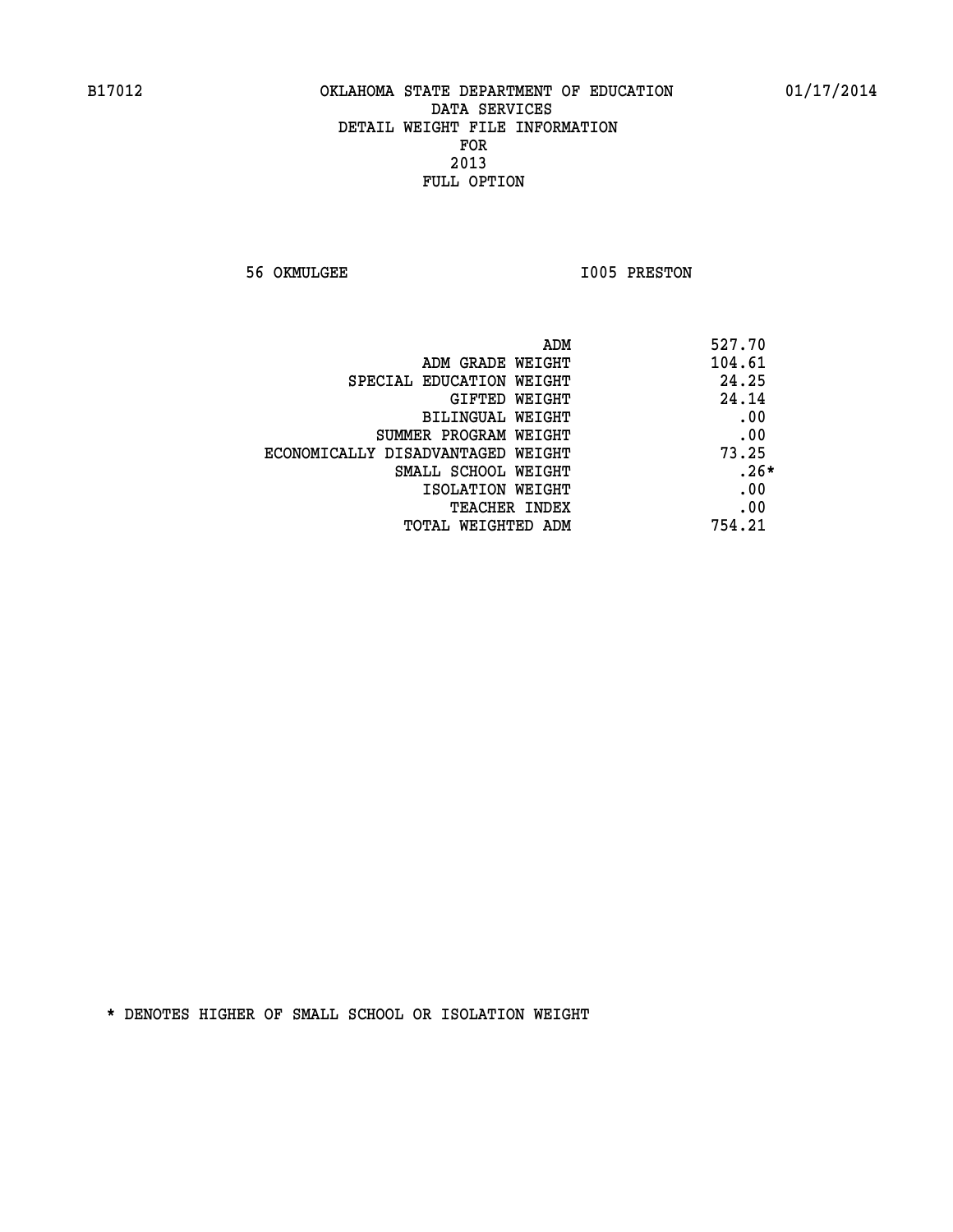**56 OKMULGEE I006 SCHULTER** 

| ADM                               | 174.60   |
|-----------------------------------|----------|
| ADM GRADE WEIGHT                  | 38.67    |
| SPECIAL EDUCATION WEIGHT          | 17.45    |
| GIFTED WEIGHT                     | 3.40     |
| BILINGUAL WEIGHT                  | .00      |
| SUMMER PROGRAM WEIGHT             | .00      |
| ECONOMICALLY DISADVANTAGED WEIGHT | 40.50    |
| SMALL SCHOOL WEIGHT               | $23.39*$ |
| ISOLATION WEIGHT                  | .00      |
| <b>TEACHER INDEX</b>              | .15      |
| TOTAL WEIGHTED ADM                | 298.16   |
|                                   |          |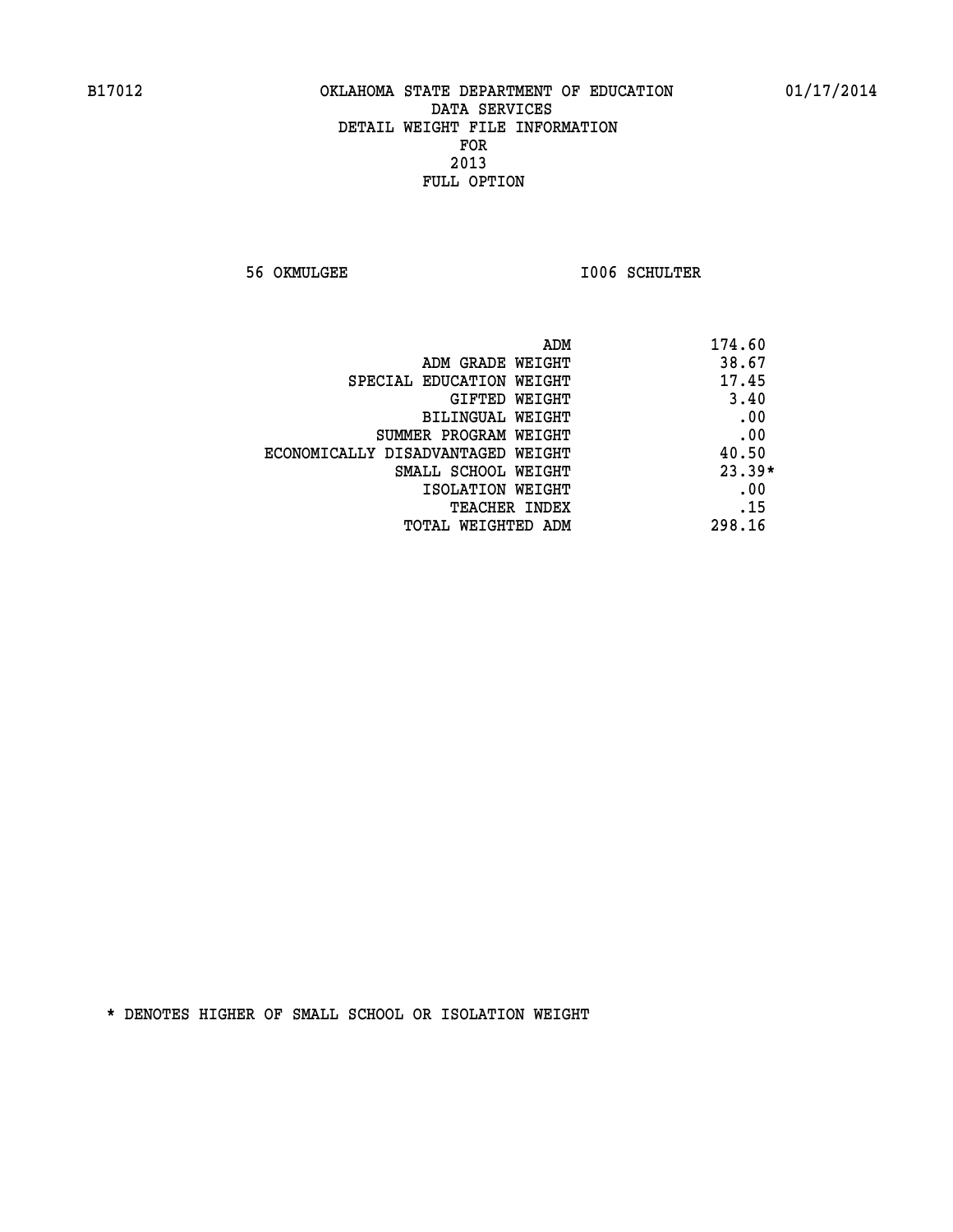**56 OKMULGEE 1007 WILSON** 

| ADM                               | 270.27   |
|-----------------------------------|----------|
| ADM GRADE WEIGHT                  | 57.01    |
| SPECIAL EDUCATION WEIGHT          | 22.20    |
| GIFTED WEIGHT                     | 10.88    |
| BILINGUAL WEIGHT                  | .00      |
| SUMMER PROGRAM WEIGHT             | .00      |
| ECONOMICALLY DISADVANTAGED WEIGHT | 59.00    |
| SMALL SCHOOL WEIGHT               | $26.44*$ |
| ISOLATION WEIGHT                  | .00      |
| <b>TEACHER INDEX</b>              | 16.26    |
| TOTAL WEIGHTED ADM                | 462.06   |
|                                   |          |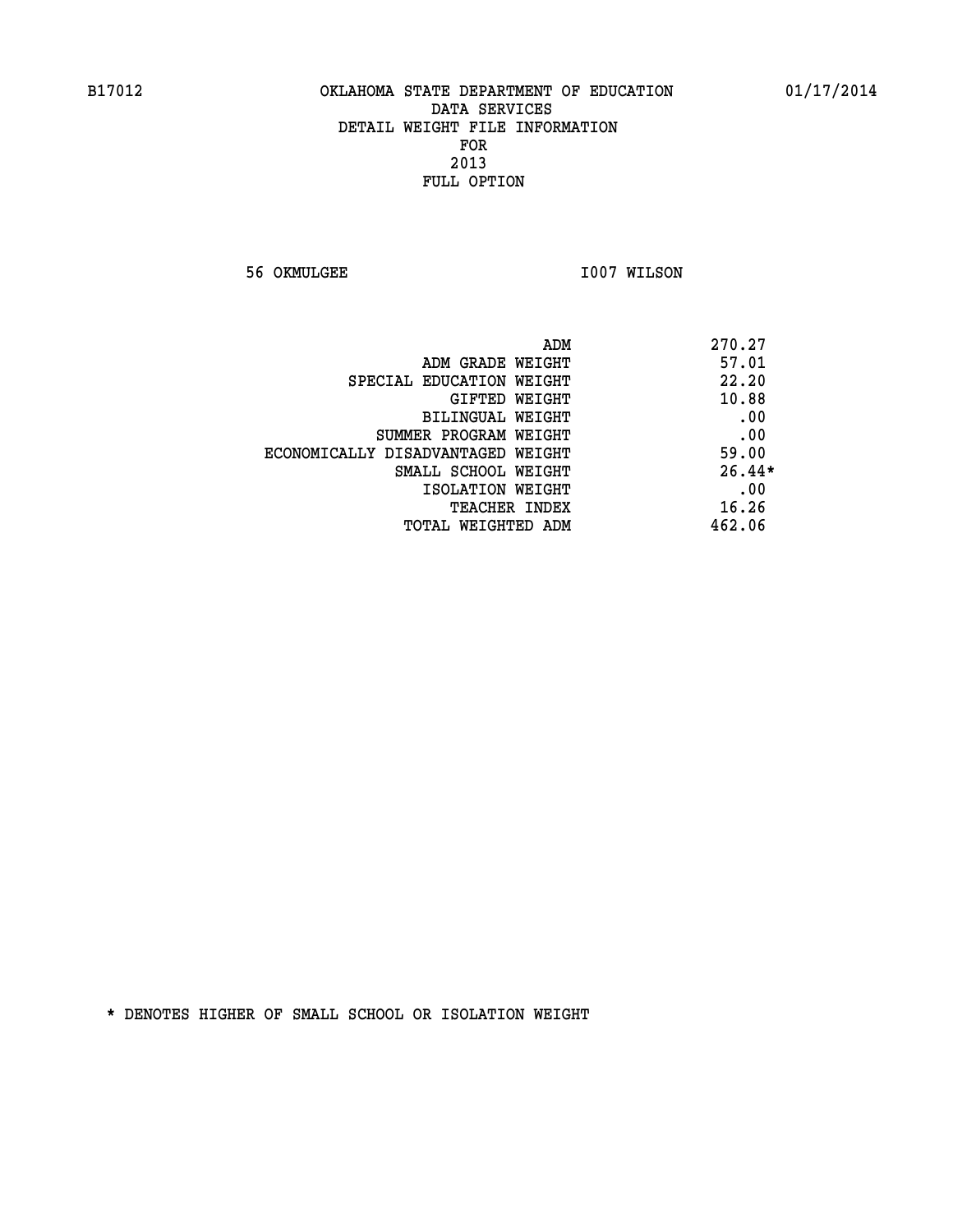**56 OKMULGEE I008 DEWAR** 

|                                   | 437.09<br>ADM |
|-----------------------------------|---------------|
| ADM GRADE WEIGHT                  | 82.80         |
| SPECIAL EDUCATION WEIGHT          | 42.55         |
| GIFTED WEIGHT                     | 15.30         |
| BILINGUAL WEIGHT                  | .00           |
| SUMMER PROGRAM WEIGHT             | .00           |
| ECONOMICALLY DISADVANTAGED WEIGHT | 70.75         |
| SMALL SCHOOL WEIGHT               | $15.19*$      |
| ISOLATION WEIGHT                  | .00           |
| <b>TEACHER INDEX</b>              | 22.98         |
| TOTAL WEIGHTED ADM                | 686.66        |
|                                   |               |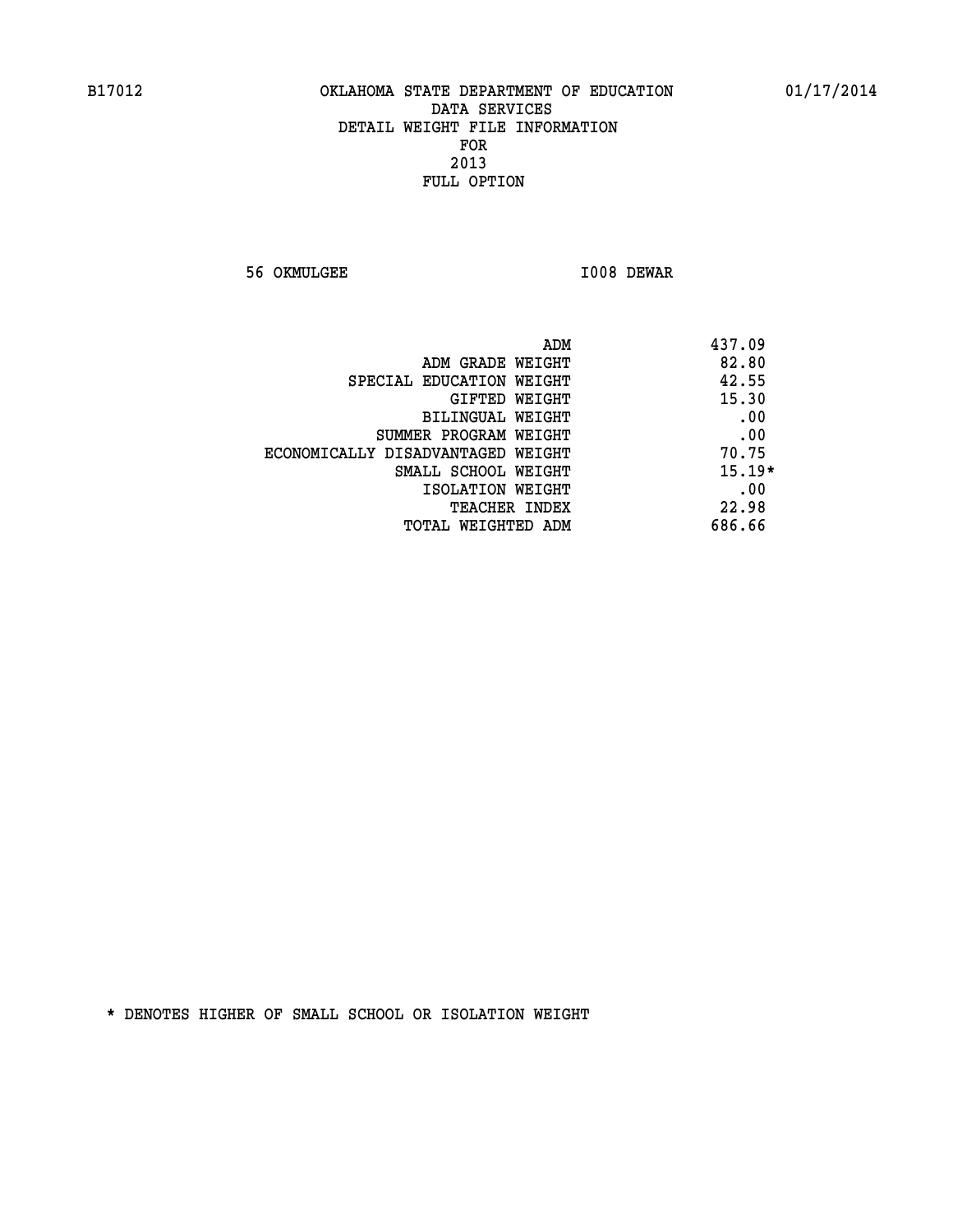**57 OSAGE C003 OSAGE HILLS** 

|                                   | 169.71<br>ADM |
|-----------------------------------|---------------|
| ADM GRADE WEIGHT                  | 34.57         |
| SPECIAL EDUCATION WEIGHT          | 11.15         |
| GIFTED WEIGHT                     | 7.48          |
| BILINGUAL WEIGHT                  | .25           |
| SUMMER PROGRAM WEIGHT             | .00           |
| ECONOMICALLY DISADVANTAGED WEIGHT | 27.50         |
| SMALL SCHOOL WEIGHT               | $23.05*$      |
| ISOLATION WEIGHT                  | .00           |
| TEACHER INDEX                     | 1.95          |
| TOTAL WEIGHTED ADM                | 275.66        |
|                                   |               |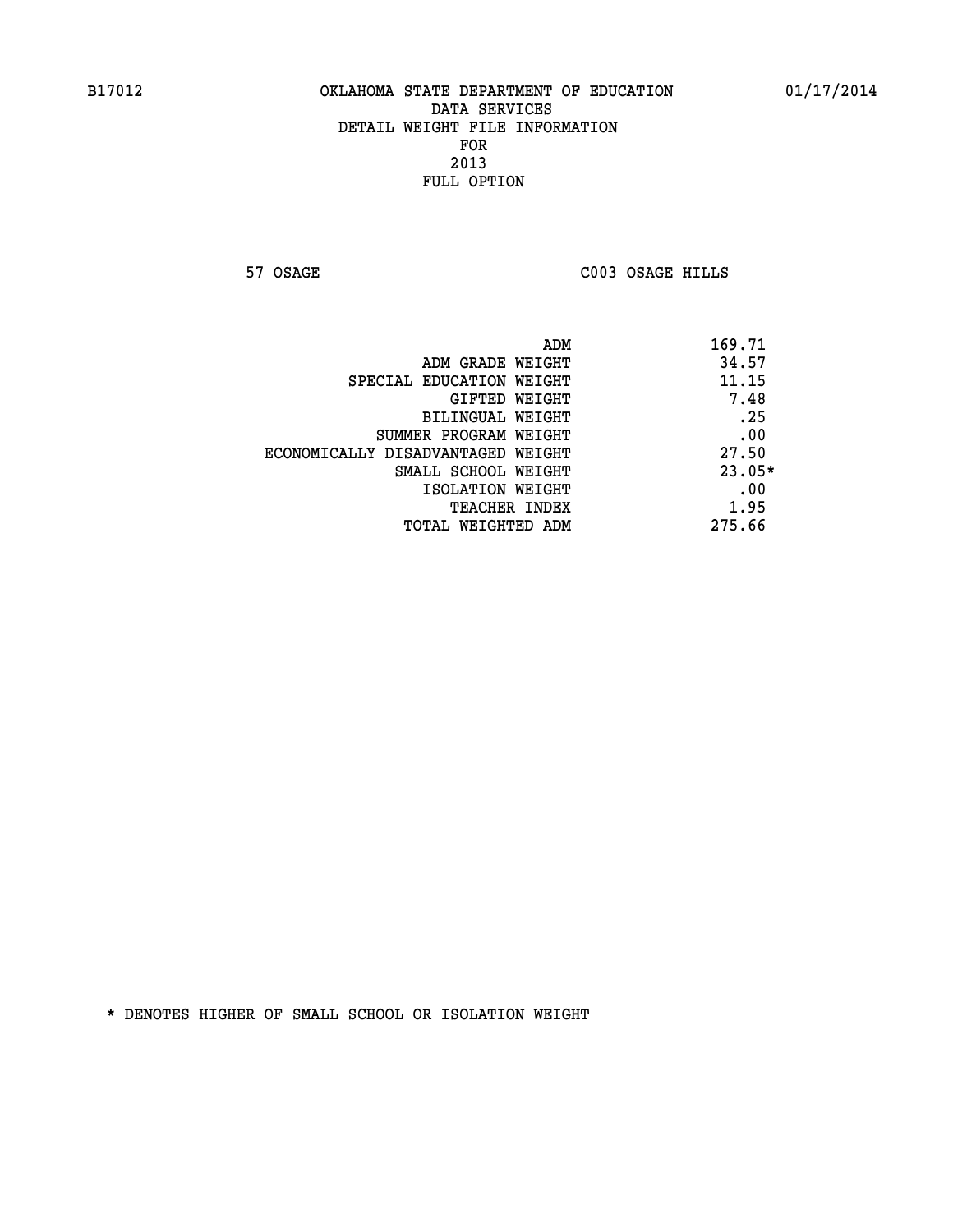**57 OSAGE C007 BOWRING** 

|                                   | ADM | 71.67    |
|-----------------------------------|-----|----------|
| ADM GRADE WEIGHT                  |     | 15.05    |
| SPECIAL EDUCATION WEIGHT          |     | 11.15    |
| GIFTED WEIGHT                     |     | 1.36     |
| BILINGUAL WEIGHT                  |     | .75      |
| SUMMER PROGRAM WEIGHT             |     | 1.20     |
| ECONOMICALLY DISADVANTAGED WEIGHT |     | 11.25    |
| SMALL SCHOOL WEIGHT               |     | 12.39    |
| ISOLATION WEIGHT                  |     | $57.34*$ |
| TEACHER INDEX                     |     | .82      |
| TOTAL WEIGHTED ADM                |     | 170.59   |
|                                   |     |          |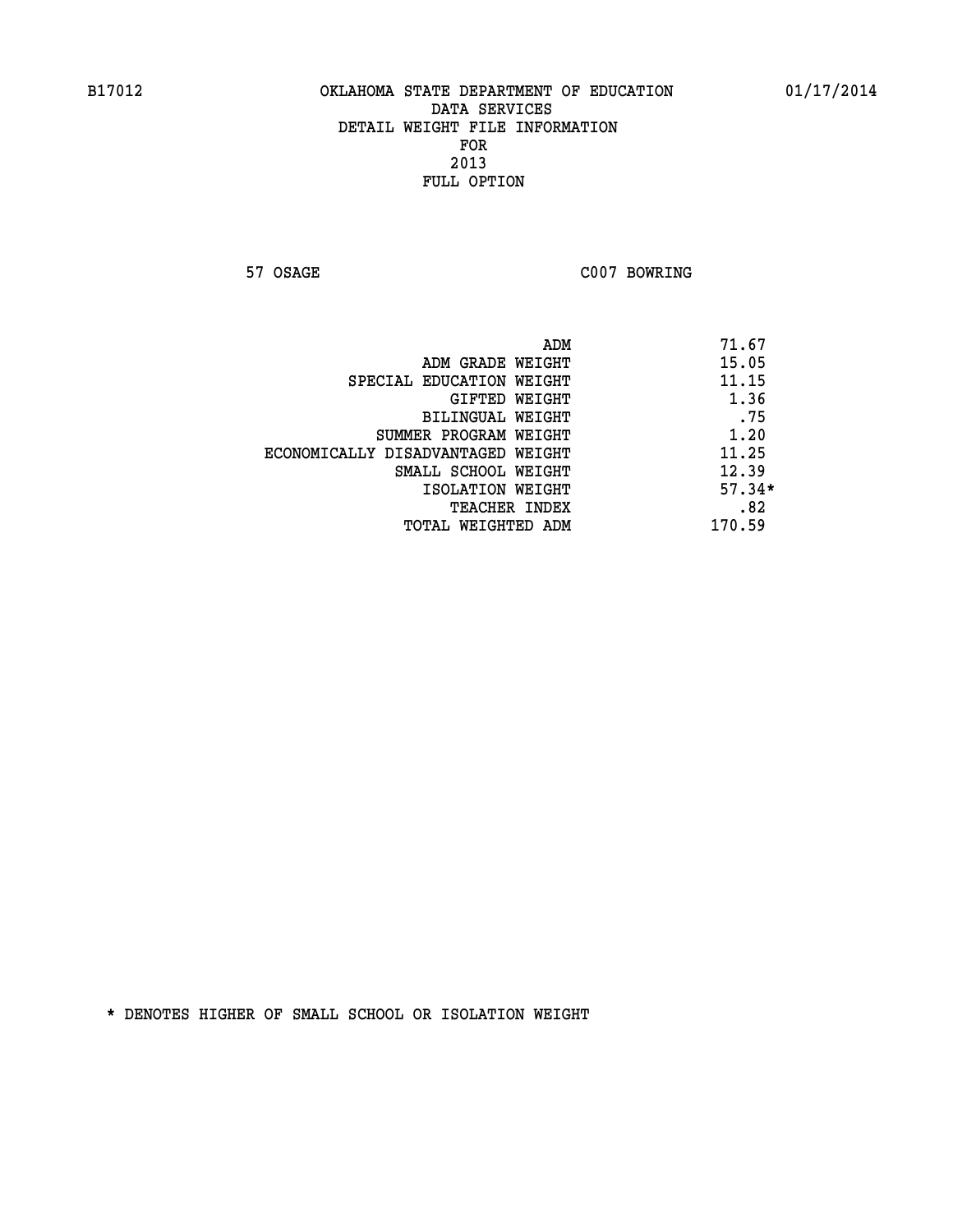**57 OSAGE C035 AVANT** 

| ADM                               | 90.19    |
|-----------------------------------|----------|
| ADM GRADE WEIGHT                  | 16.94    |
| SPECIAL EDUCATION WEIGHT          | 11.40    |
| GIFTED WEIGHT                     | 1.02     |
| <b>BILINGUAL WEIGHT</b>           | .00      |
| SUMMER PROGRAM WEIGHT             | .00      |
| ECONOMICALLY DISADVANTAGED WEIGHT | 16.50    |
| SMALL SCHOOL WEIGHT               | $14.96*$ |
| ISOLATION WEIGHT                  | .00      |
| <b>TEACHER INDEX</b>              | .00      |
| TOTAL WEIGHTED ADM                | 151.01   |
|                                   |          |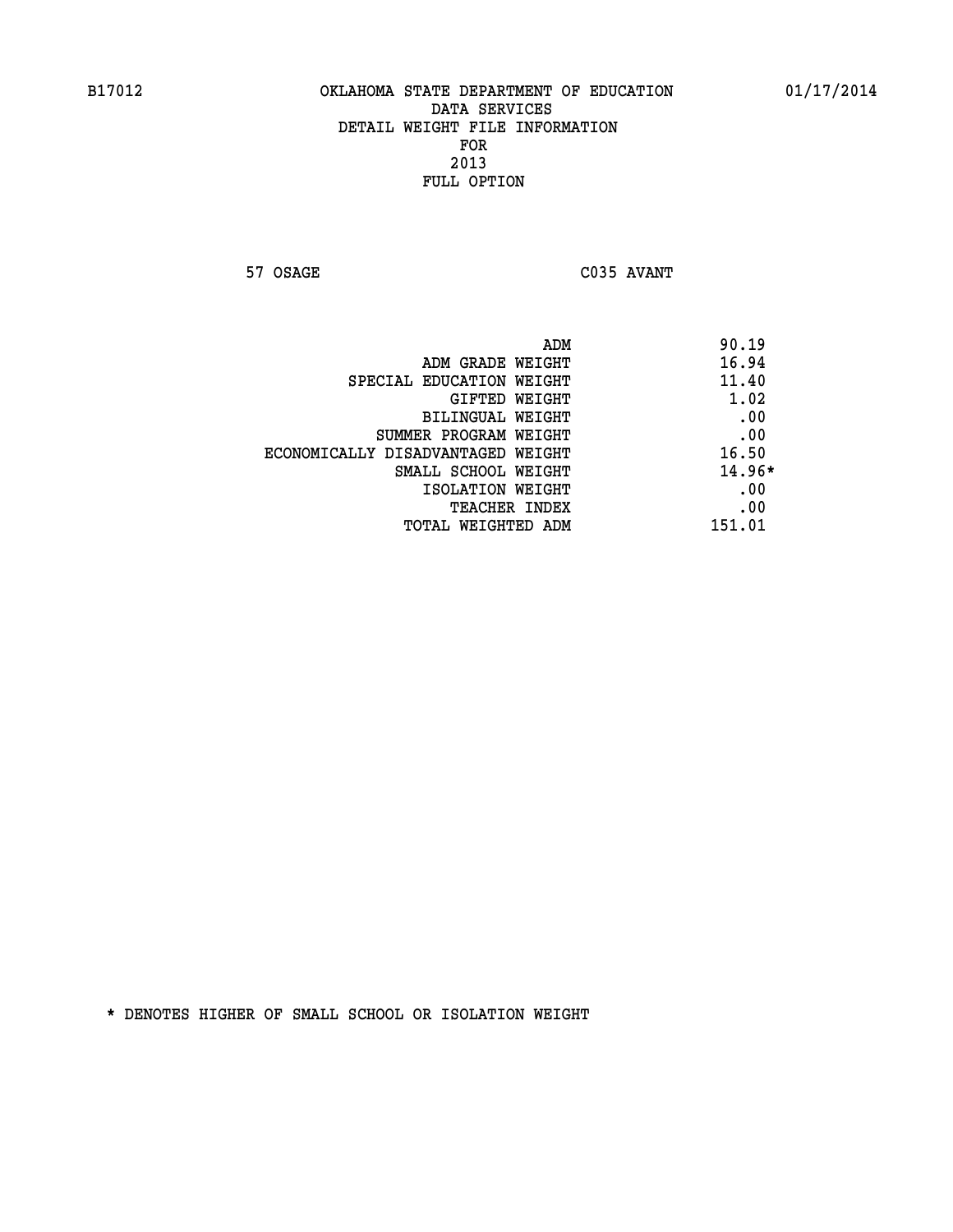57 OSAGE C052 ANDERSON

| ADM<br>284.34                              |  |
|--------------------------------------------|--|
| 58.13<br>ADM GRADE WEIGHT                  |  |
| 35.10<br>SPECIAL EDUCATION WEIGHT          |  |
| 7.14<br>GIFTED WEIGHT                      |  |
| .75<br><b>BILINGUAL WEIGHT</b>             |  |
| .00<br>SUMMER PROGRAM WEIGHT               |  |
| 41.25<br>ECONOMICALLY DISADVANTAGED WEIGHT |  |
| $26.30*$<br>SMALL SCHOOL WEIGHT            |  |
| .00<br>ISOLATION WEIGHT                    |  |
| 4.34<br><b>TEACHER INDEX</b>               |  |
| 457.35<br>TOTAL WEIGHTED ADM               |  |
|                                            |  |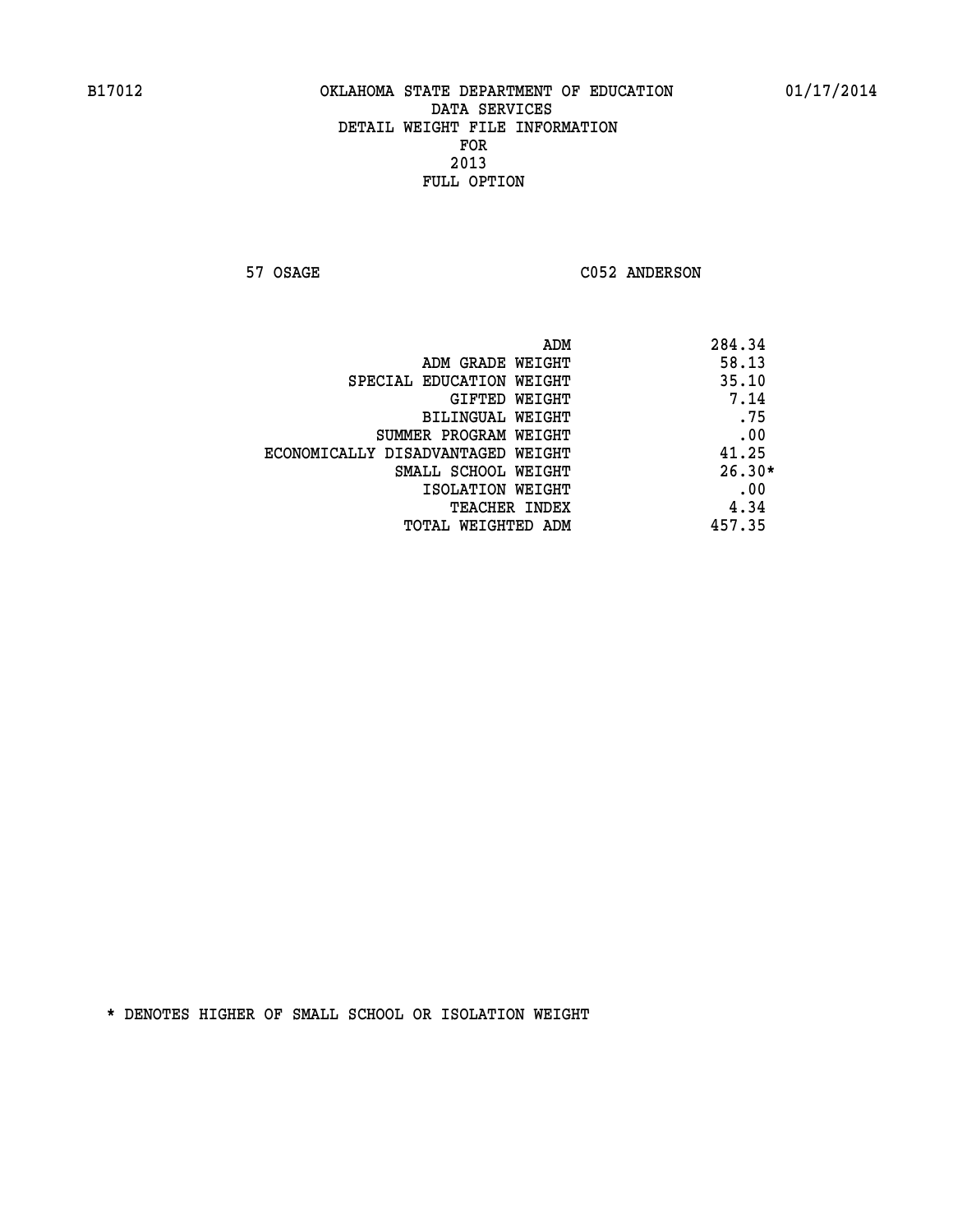**57 OSAGE C077 MCCORD** 

|                                   | ADM | 232.41   |
|-----------------------------------|-----|----------|
| ADM GRADE WEIGHT                  |     | 48.29    |
| SPECIAL EDUCATION WEIGHT          |     | 13.90    |
| GIFTED WEIGHT                     |     | 7.82     |
| BILINGUAL WEIGHT                  |     | .00      |
| SUMMER PROGRAM WEIGHT             |     | .00      |
| ECONOMICALLY DISADVANTAGED WEIGHT |     | 34.25    |
| SMALL SCHOOL WEIGHT               |     | $26.06*$ |
| ISOLATION WEIGHT                  |     | .00      |
| TEACHER INDEX                     |     | .00      |
| TOTAL WEIGHTED ADM                |     | 362.73   |
|                                   |     |          |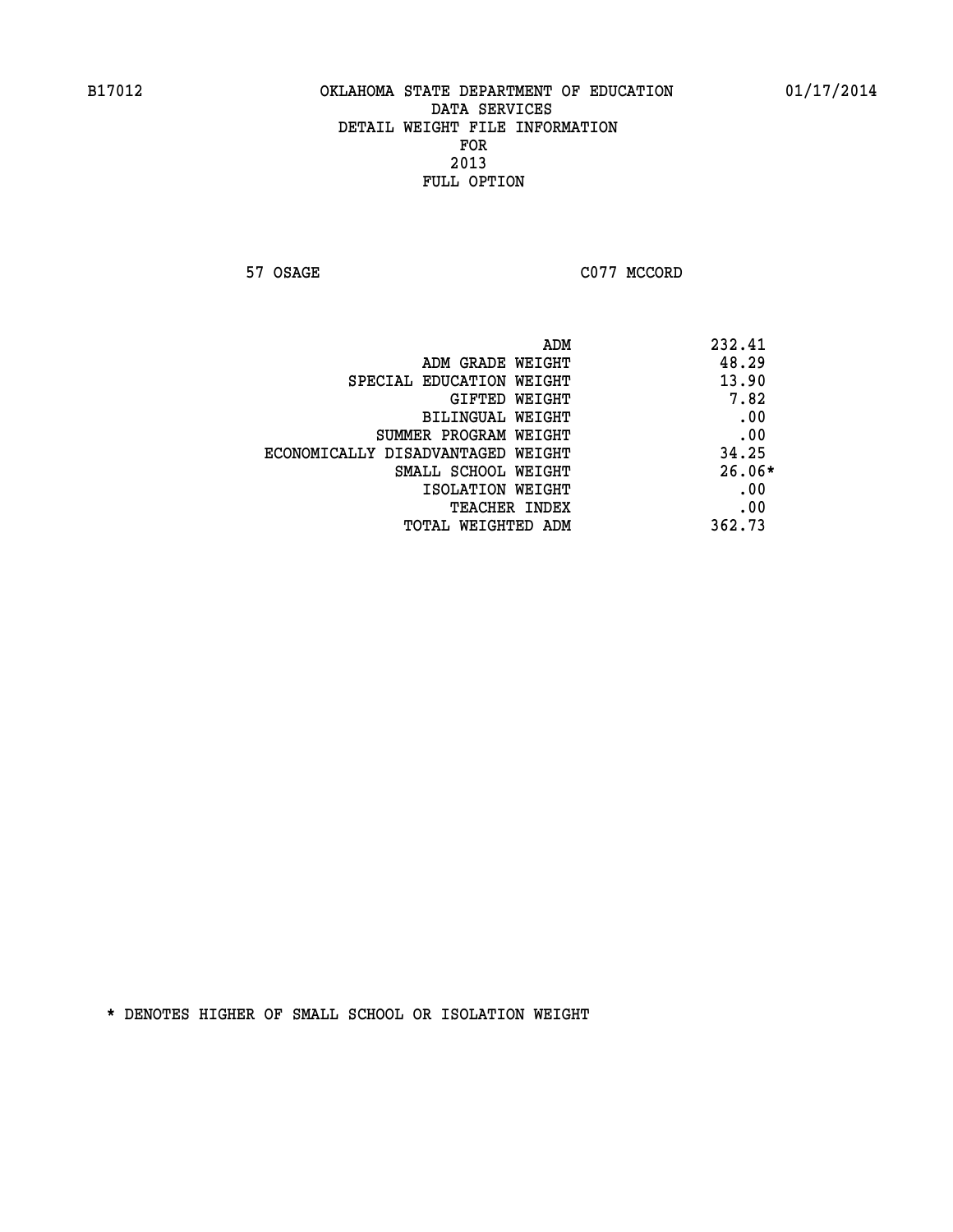**57 OSAGE I002 PAWHUSKA** 

| 852.73   |
|----------|
| 168.30   |
| 134.65   |
| 12.24    |
| 9.25     |
| .00      |
| 147.75   |
| .00      |
| .00      |
| 16.01    |
| 1,340.93 |
|          |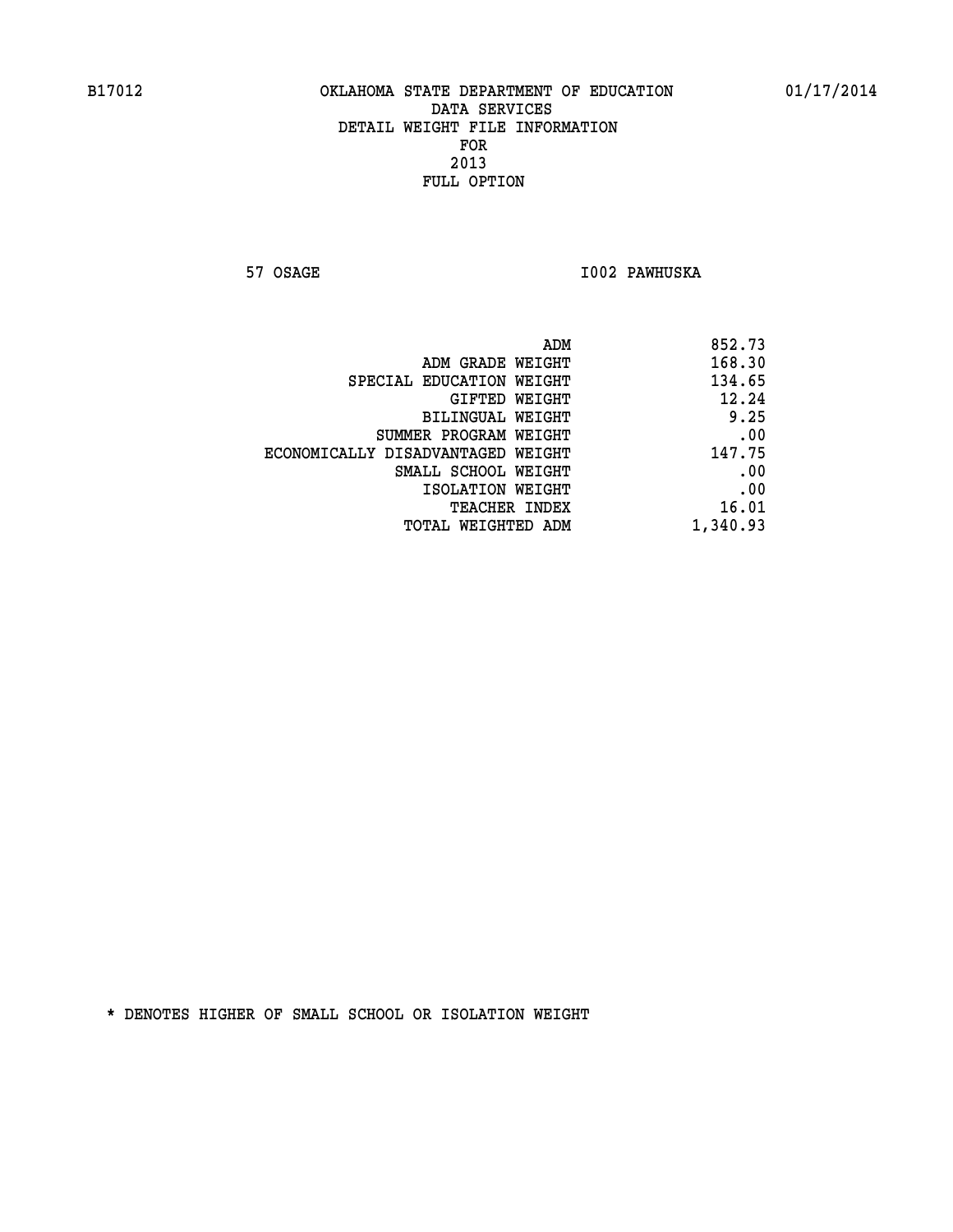**57 OSAGE 1011 SHIDLER** 

|                                   | ADM | 251.38    |
|-----------------------------------|-----|-----------|
| ADM GRADE WEIGHT                  |     | 51.57     |
| SPECIAL EDUCATION WEIGHT          |     | 28.30     |
| <b>GIFTED WEIGHT</b>              |     | 9.52      |
| BILINGUAL WEIGHT                  |     | .00       |
| SUMMER PROGRAM WEIGHT             |     | .00       |
| ECONOMICALLY DISADVANTAGED WEIGHT |     | 40.00     |
| SMALL SCHOOL WEIGHT               |     | 26.38     |
| ISOLATION WEIGHT                  |     | $160.88*$ |
| TEACHER INDEX                     |     | .00       |
| TOTAL WEIGHTED ADM                |     | 541.65    |
|                                   |     |           |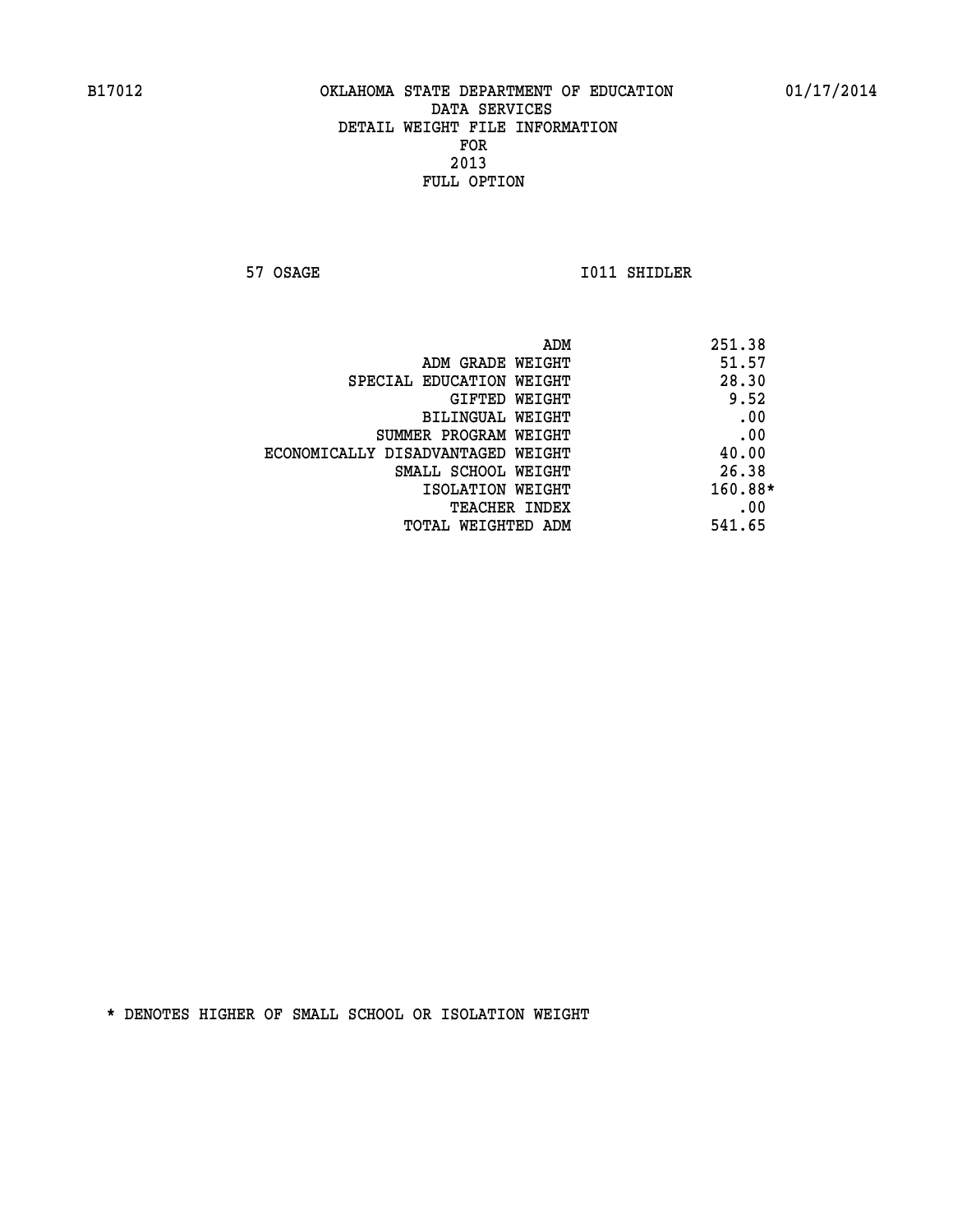**57 OSAGE 1029 BARNSDALL** 

| ADM                               | 434.69   |
|-----------------------------------|----------|
| ADM GRADE WEIGHT                  | 75.98    |
| SPECIAL EDUCATION WEIGHT          | 91.20    |
| GIFTED WEIGHT                     | 12.58    |
| BILINGUAL WEIGHT                  | .25      |
| SUMMER PROGRAM WEIGHT             | .00      |
| ECONOMICALLY DISADVANTAGED WEIGHT | 64.00    |
| SMALL SCHOOL WEIGHT               | $15.50*$ |
| ISOLATION WEIGHT                  | .00      |
| <b>TEACHER INDEX</b>              | 2.76     |
| TOTAL WEIGHTED ADM                | 696.96   |
|                                   |          |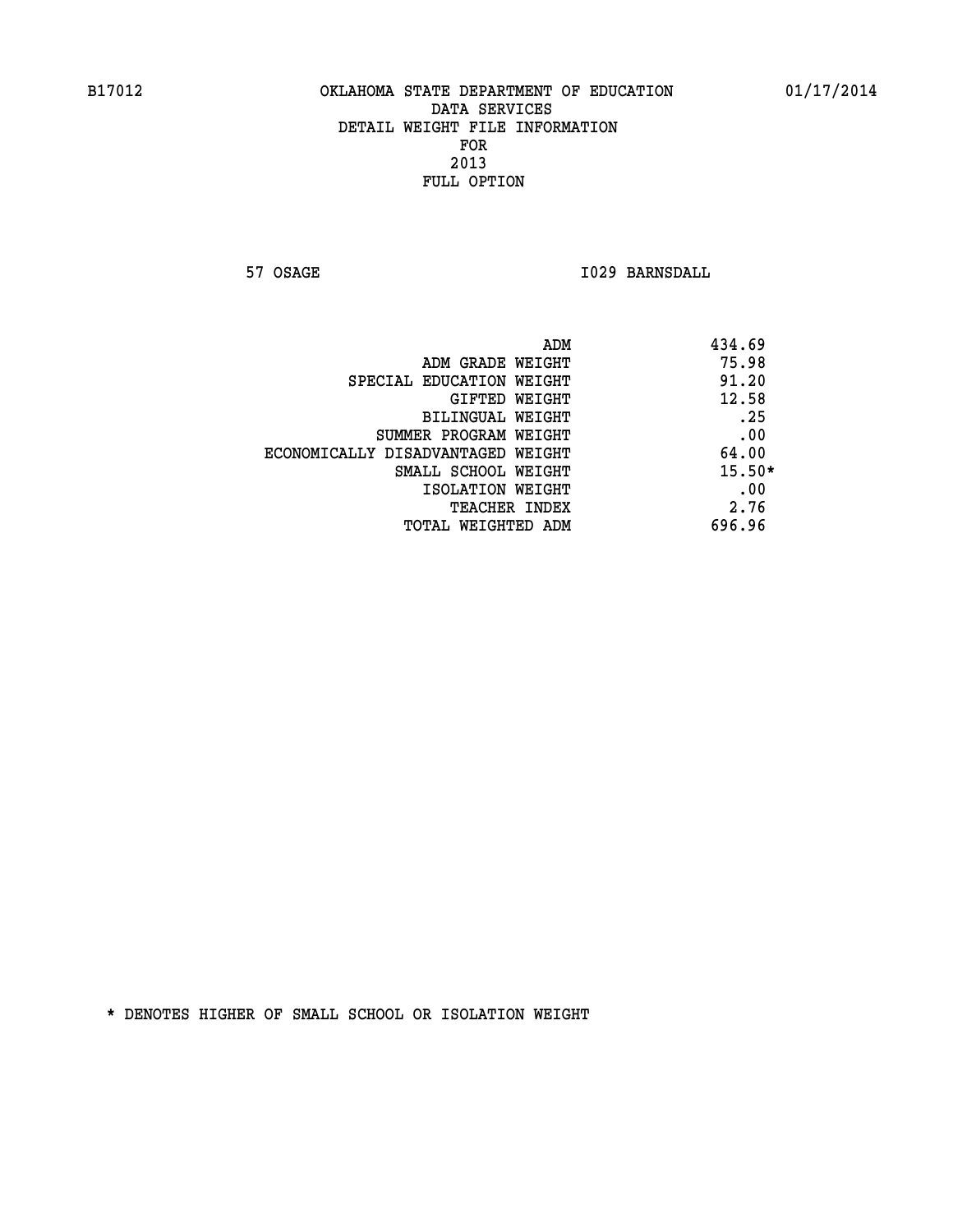**57 OSAGE 1030 WYNONA** 

| ADM                               | 116.36 |
|-----------------------------------|--------|
| ADM GRADE WEIGHT                  | 24.11  |
| SPECIAL EDUCATION WEIGHT          | 20.80  |
| GIFTED WEIGHT                     | 2.72   |
| BILINGUAL WEIGHT                  | .00    |
| SUMMER PROGRAM WEIGHT             | .00    |
| ECONOMICALLY DISADVANTAGED WEIGHT | 18.00  |
| SMALL SCHOOL WEIGHT               | 18.15* |
| ISOLATION WEIGHT                  | .00    |
| <b>TEACHER INDEX</b>              | 9.65   |
| TOTAL WEIGHTED ADM                | 209.79 |
|                                   |        |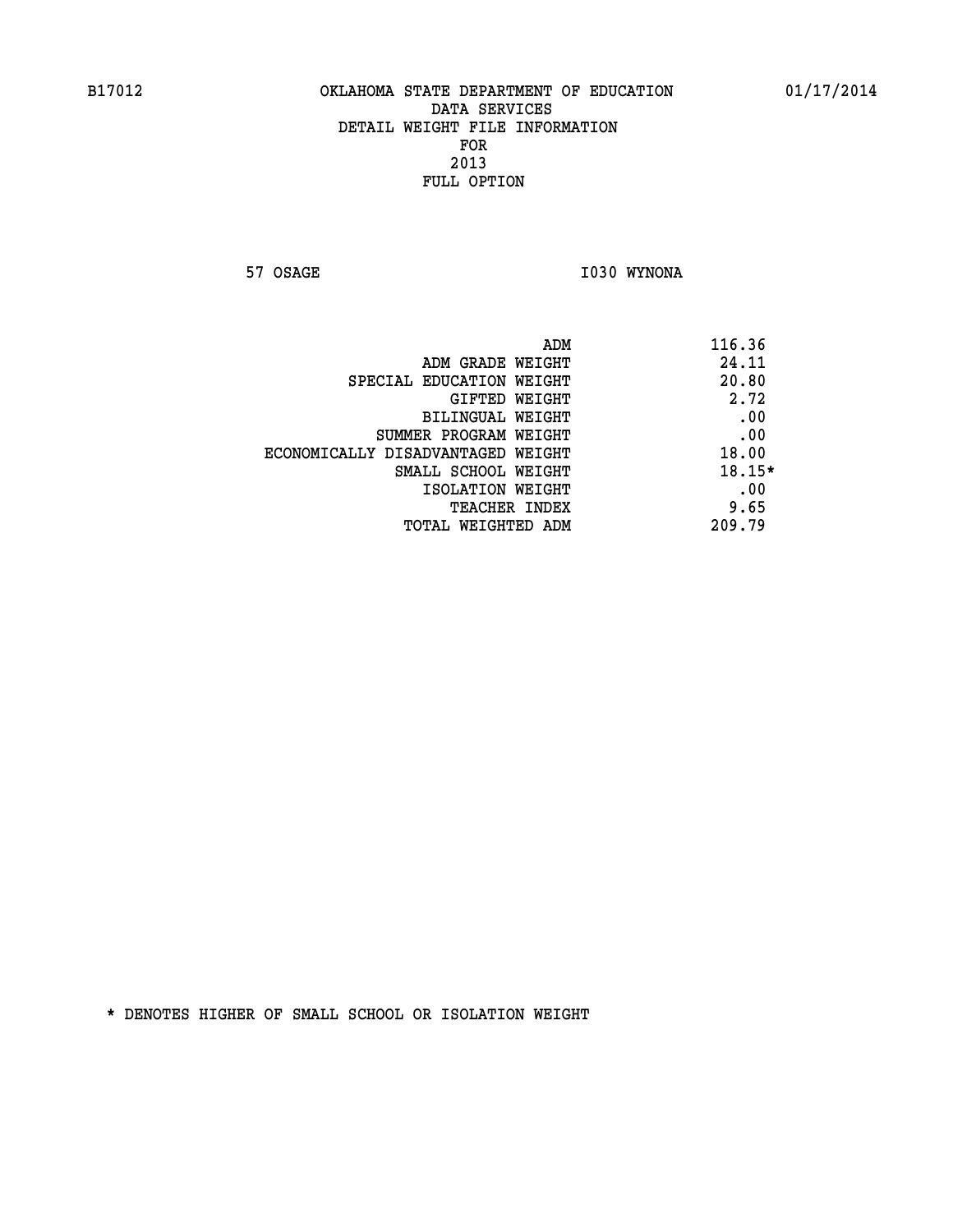**57 OSAGE 1038 HOMINY** 

| ADM<br>592.24                               |
|---------------------------------------------|
| 117.44<br>ADM GRADE WEIGHT                  |
| 62.50<br>SPECIAL EDUCATION WEIGHT           |
| 19.38<br><b>GIFTED WEIGHT</b>               |
| 3.50<br><b>BILINGUAL WEIGHT</b>             |
| .00<br>SUMMER PROGRAM WEIGHT                |
| 110.00<br>ECONOMICALLY DISADVANTAGED WEIGHT |
| .00<br>SMALL SCHOOL WEIGHT                  |
| .00<br>ISOLATION WEIGHT                     |
| 39.02<br>TEACHER INDEX                      |
| 944.08<br>TOTAL WEIGHTED ADM                |
|                                             |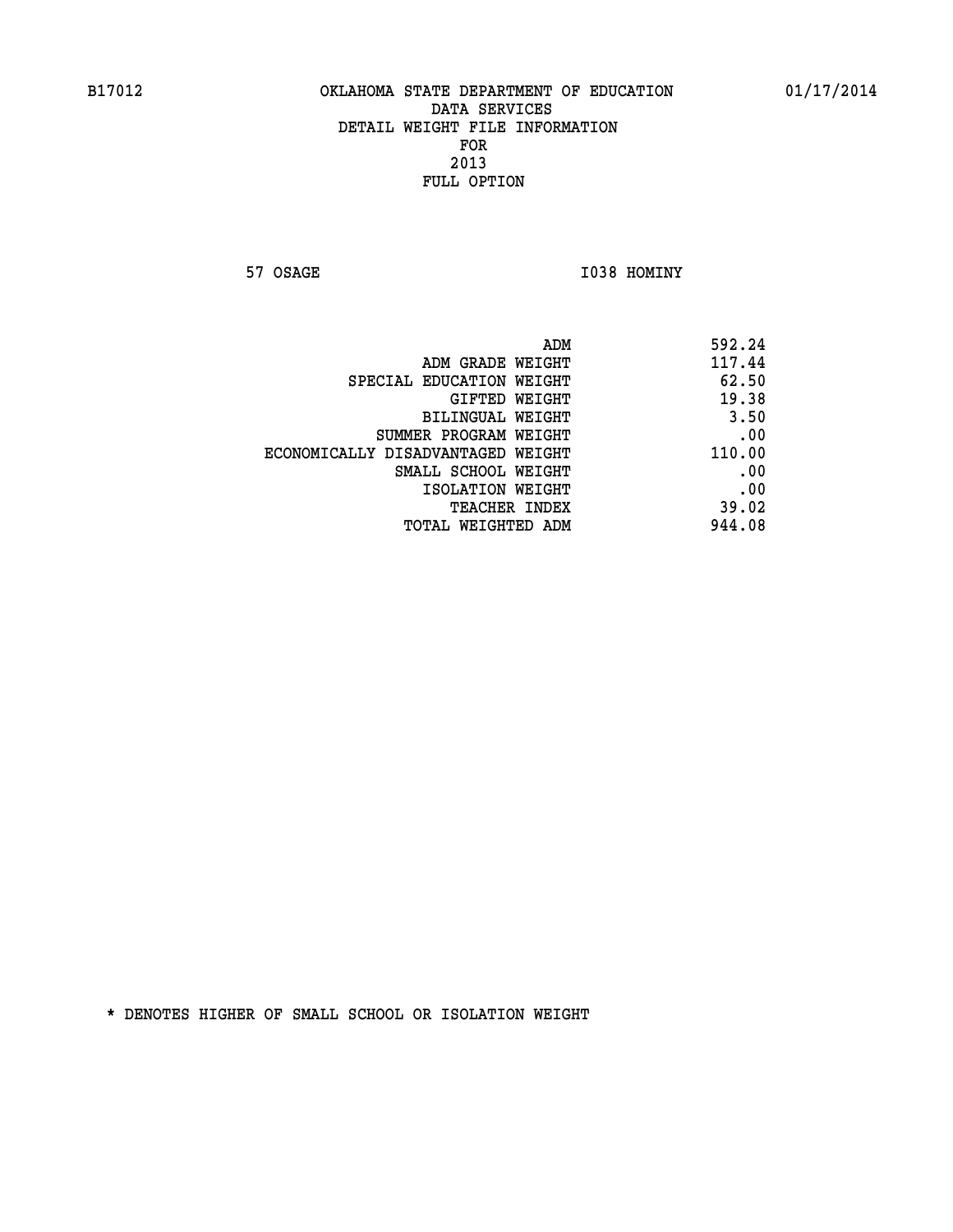**57 OSAGE 1050 PRUE** 

|                                   | 289.09<br>ADM |
|-----------------------------------|---------------|
| ADM GRADE WEIGHT                  | 53.94         |
| SPECIAL EDUCATION WEIGHT          | 56.15         |
| GIFTED WEIGHT                     | 5.10          |
| BILINGUAL WEIGHT                  | .00           |
| SUMMER PROGRAM WEIGHT             | .00           |
| ECONOMICALLY DISADVANTAGED WEIGHT | 61.25         |
| SMALL SCHOOL WEIGHT               | $26.22*$      |
| ISOLATION WEIGHT                  | .00           |
| <b>TEACHER INDEX</b>              | .00           |
| TOTAL WEIGHTED ADM                | 491.75        |
|                                   |               |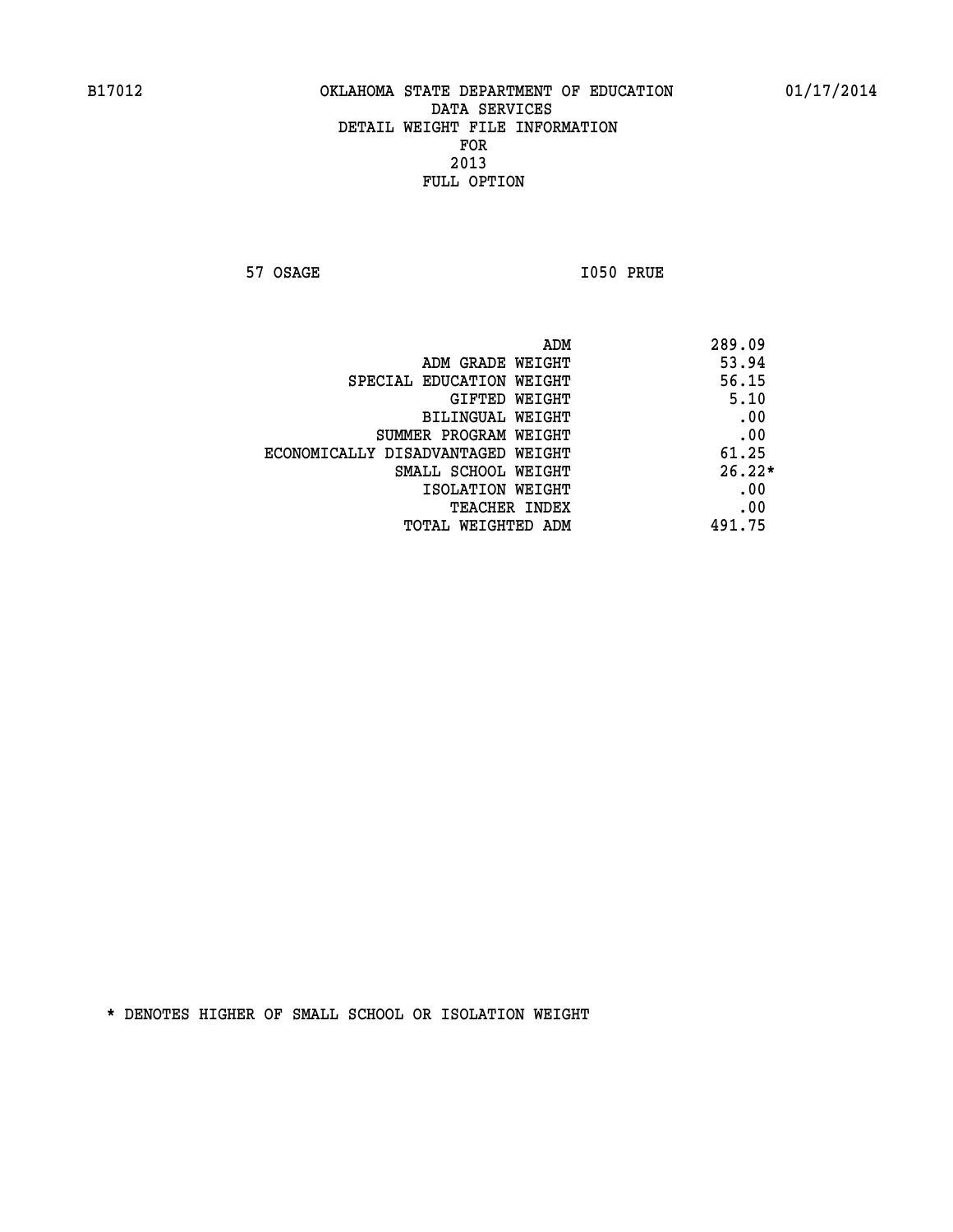**57 OSAGE 1090 WOODLAND** 

| ADM                               | 432.87    |
|-----------------------------------|-----------|
| ADM GRADE WEIGHT                  | 89.49     |
| SPECIAL EDUCATION WEIGHT          | 59.85     |
| GIFTED WEIGHT                     | 15.30     |
| BILINGUAL WEIGHT                  | .00       |
| SUMMER PROGRAM WEIGHT             | .00       |
| ECONOMICALLY DISADVANTAGED WEIGHT | 95.25     |
| SMALL SCHOOL WEIGHT               | 15.73     |
| ISOLATION WEIGHT                  | $177.48*$ |
| <b>TEACHER INDEX</b>              | 34.83     |
| TOTAL WEIGHTED ADM                | 905.07    |
|                                   |           |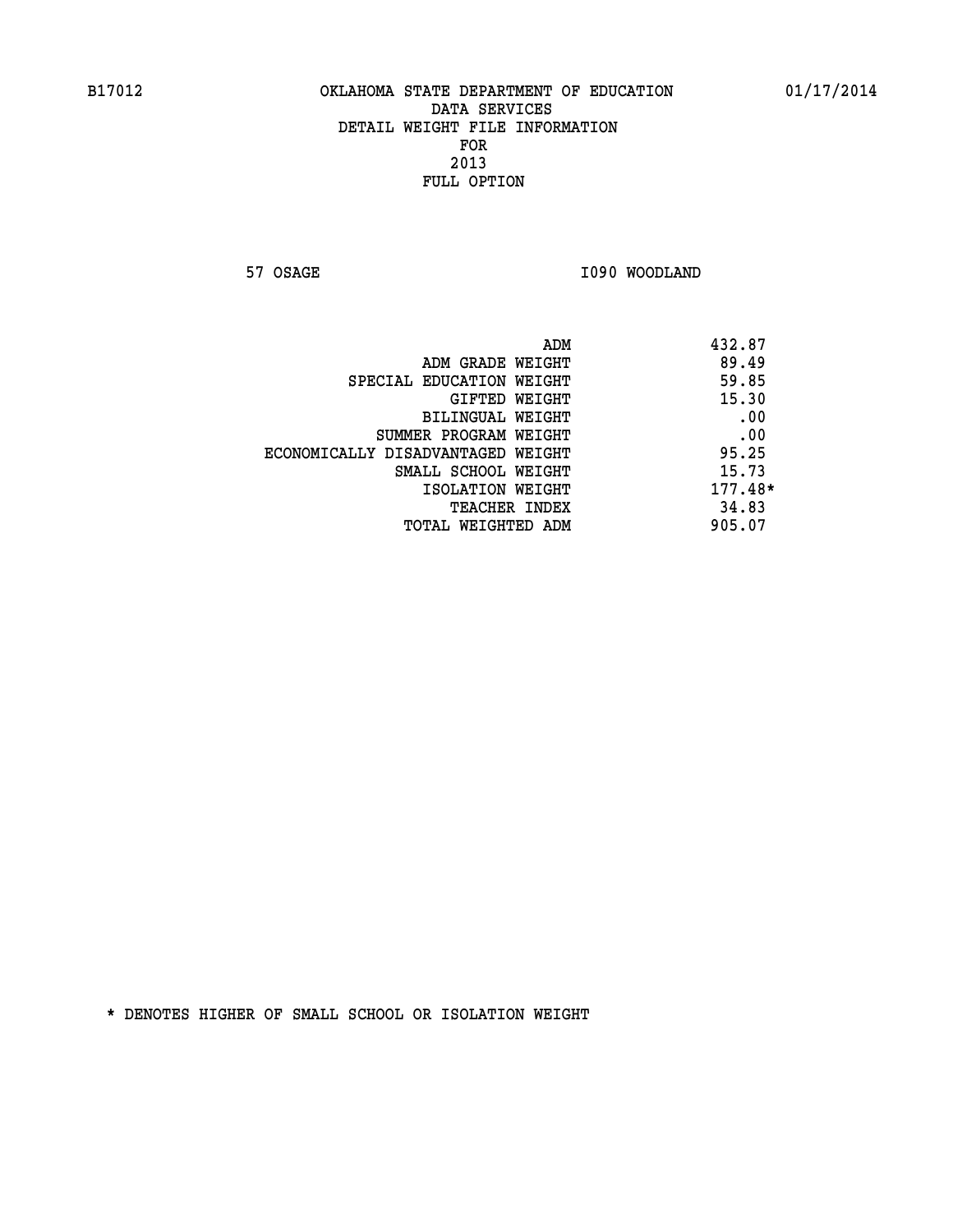**58 OTTAWA C010 TURKEY FORD** 

| ADM<br>116.05                              |  |
|--------------------------------------------|--|
| 26.85<br>ADM GRADE WEIGHT                  |  |
| 5.15<br>SPECIAL EDUCATION WEIGHT           |  |
| 3.74<br><b>GIFTED WEIGHT</b>               |  |
| .00<br>BILINGUAL WEIGHT                    |  |
| .00<br>SUMMER PROGRAM WEIGHT               |  |
| 23.00<br>ECONOMICALLY DISADVANTAGED WEIGHT |  |
| $18.12*$<br>SMALL SCHOOL WEIGHT            |  |
| .00<br>ISOLATION WEIGHT                    |  |
| .00<br><b>TEACHER INDEX</b>                |  |
| 192.91<br>TOTAL WEIGHTED ADM               |  |
|                                            |  |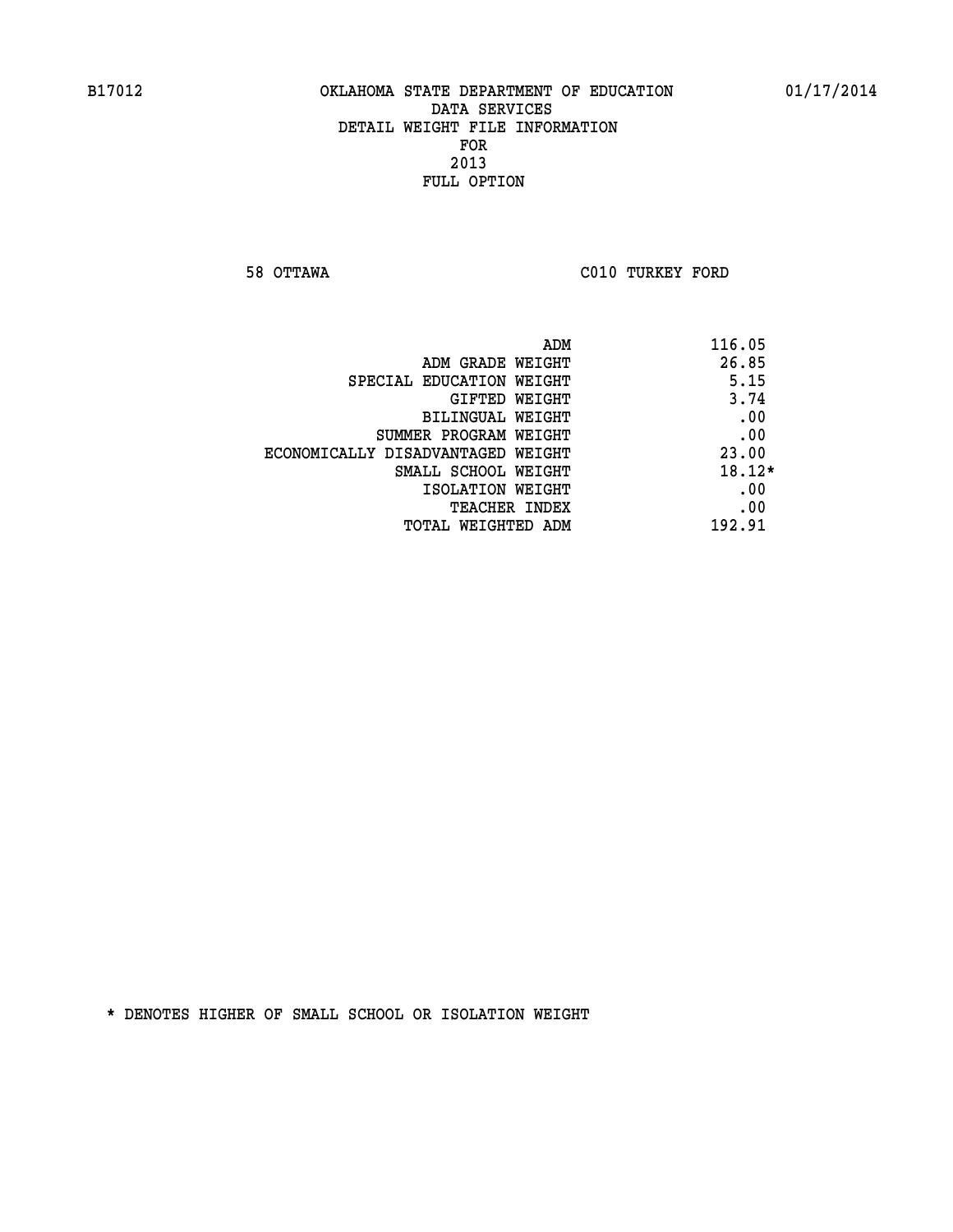**58 OTTAWA I001 WYANDOTTE** 

| 811.52   |
|----------|
| 163.59   |
| 130.80   |
| 19.04    |
| 3.75     |
| .00      |
| 131.50   |
| .00      |
| .00      |
| .00      |
| 1,260.20 |
|          |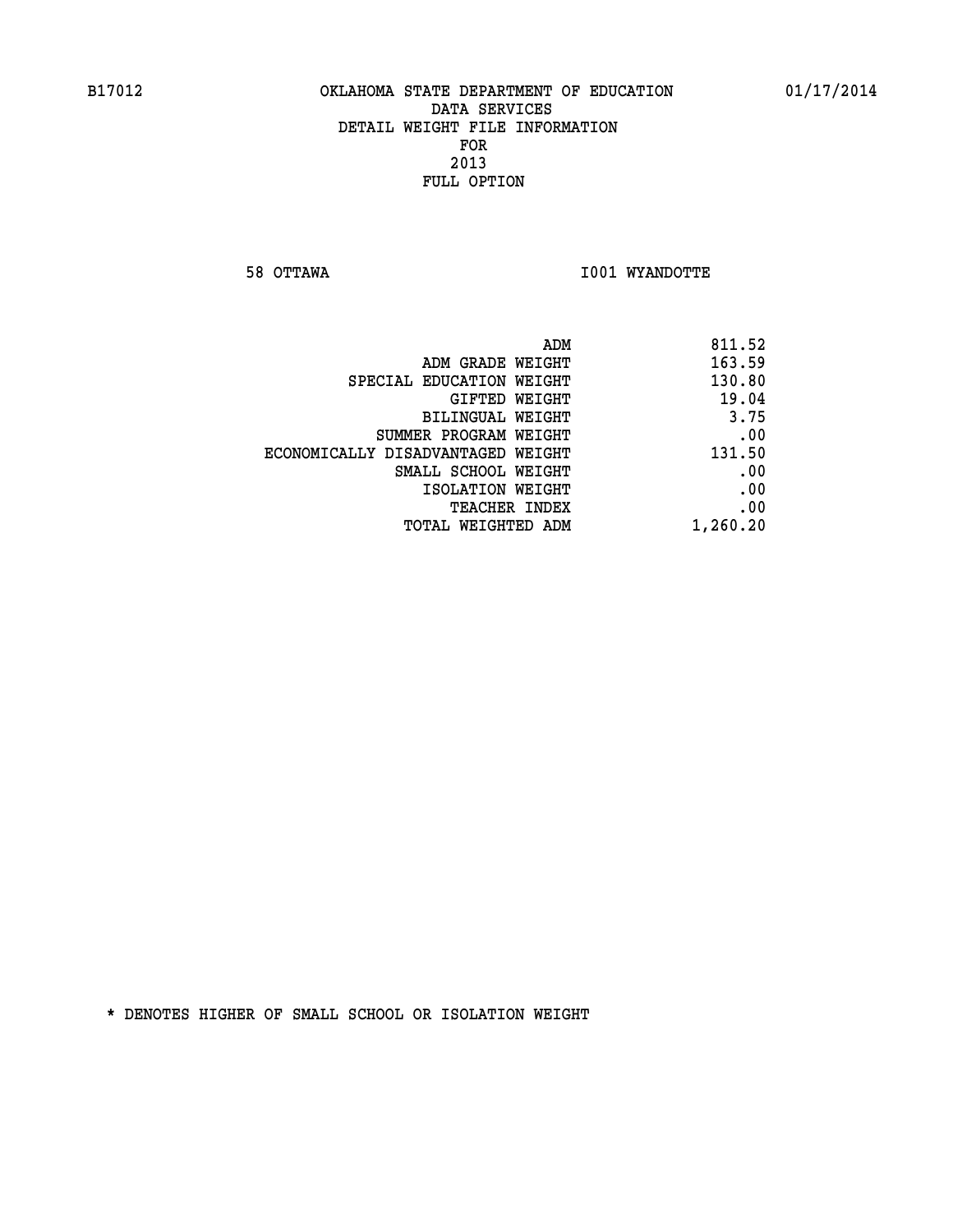**58 OTTAWA I014 QUAPAW** 

|                                   | ADM<br>649.12 |
|-----------------------------------|---------------|
| ADM GRADE WEIGHT                  | 131.20        |
| SPECIAL EDUCATION WEIGHT          | 74.35         |
| GIFTED WEIGHT                     | 13.26         |
| <b>BILINGUAL WEIGHT</b>           | .00           |
| SUMMER PROGRAM WEIGHT             | .00           |
| ECONOMICALLY DISADVANTAGED WEIGHT | 116.25        |
| SMALL SCHOOL WEIGHT               | .00           |
| ISOLATION WEIGHT                  | .00           |
| TEACHER INDEX                     | 4.30          |
| TOTAL WEIGHTED ADM                | 988.48        |
|                                   |               |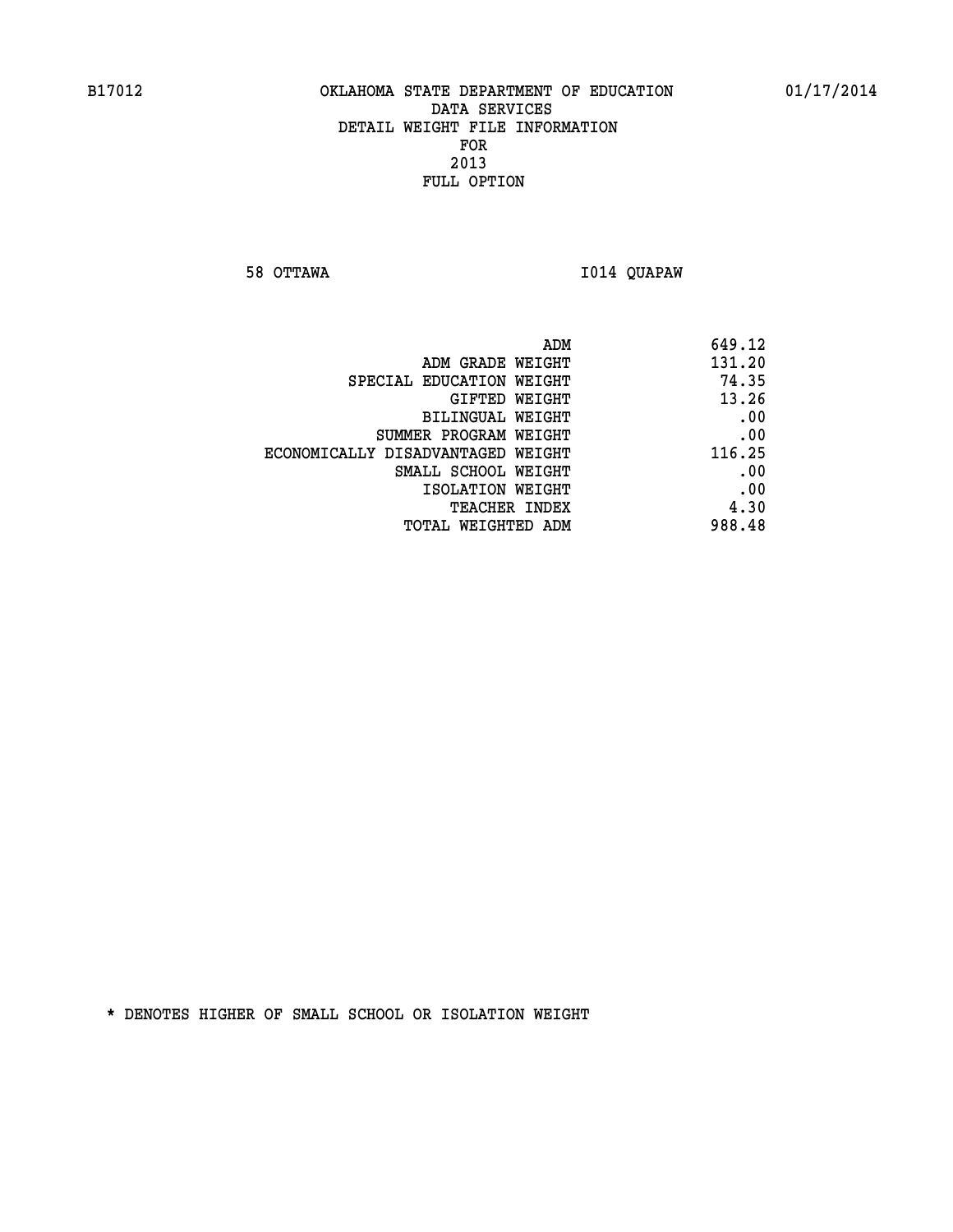**58 OTTAWA I018 COMMERCE** 

| 855.07   |
|----------|
| 174.81   |
| 118.60   |
| 22.10    |
| 40.25    |
| .00      |
| 178.00   |
| .00      |
| .00      |
| 17.39    |
| 1,406.22 |
|          |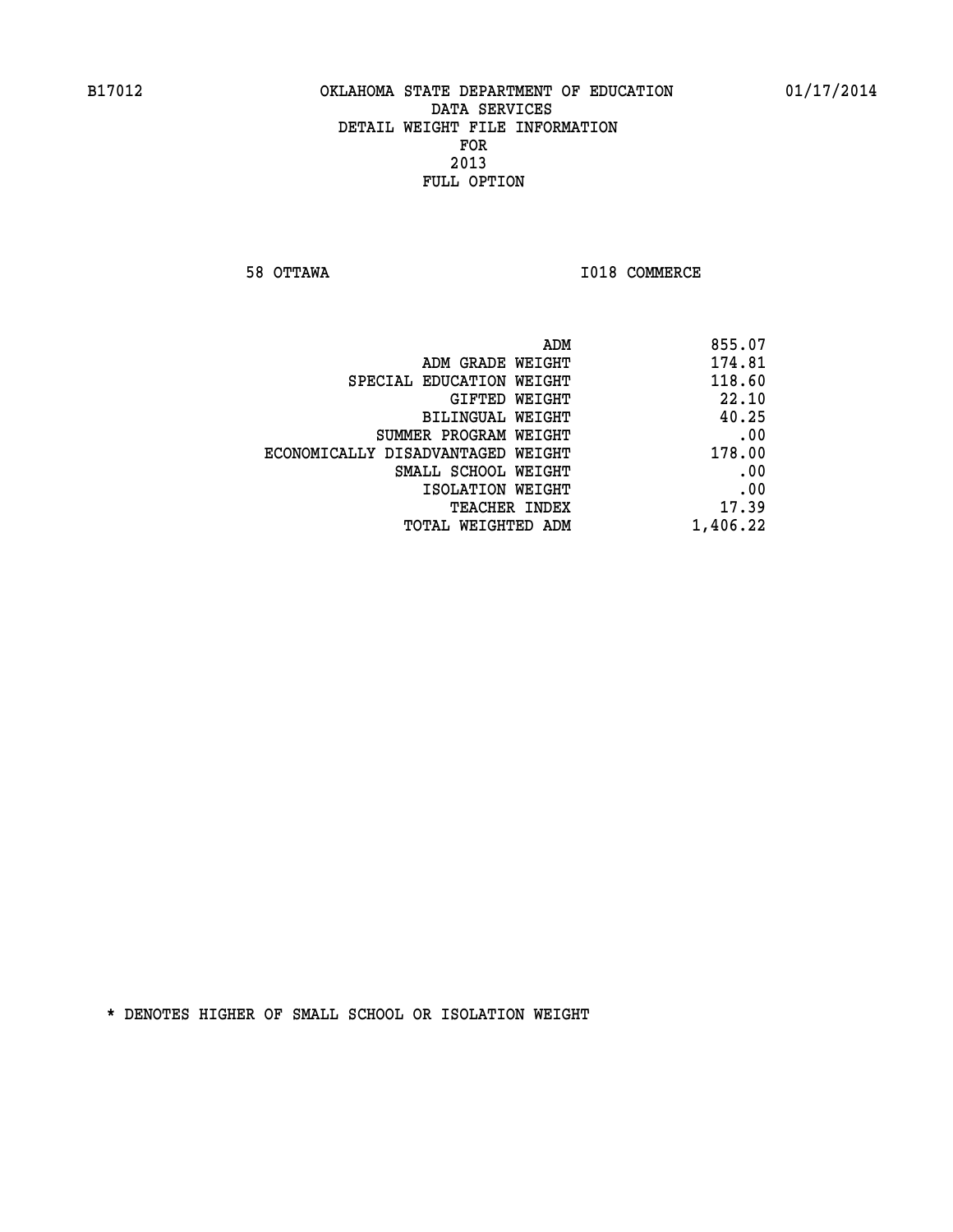**58 OTTAWA I023 MIAMI** 

| ADM                               | 2,546.31 |
|-----------------------------------|----------|
| ADM GRADE WEIGHT                  | 519.34   |
| SPECIAL EDUCATION WEIGHT          | 340.95   |
| GIFTED WEIGHT                     | 82.96    |
| BILINGUAL WEIGHT                  | 45.00    |
| SUMMER PROGRAM WEIGHT             | .00      |
| ECONOMICALLY DISADVANTAGED WEIGHT | 481.50   |
| SMALL SCHOOL WEIGHT               | .00      |
| ISOLATION WEIGHT                  | .00      |
| <b>TEACHER INDEX</b>              | .00      |
| <b>TOTAL WEIGHTED ADM</b>         | 4,016.06 |
|                                   |          |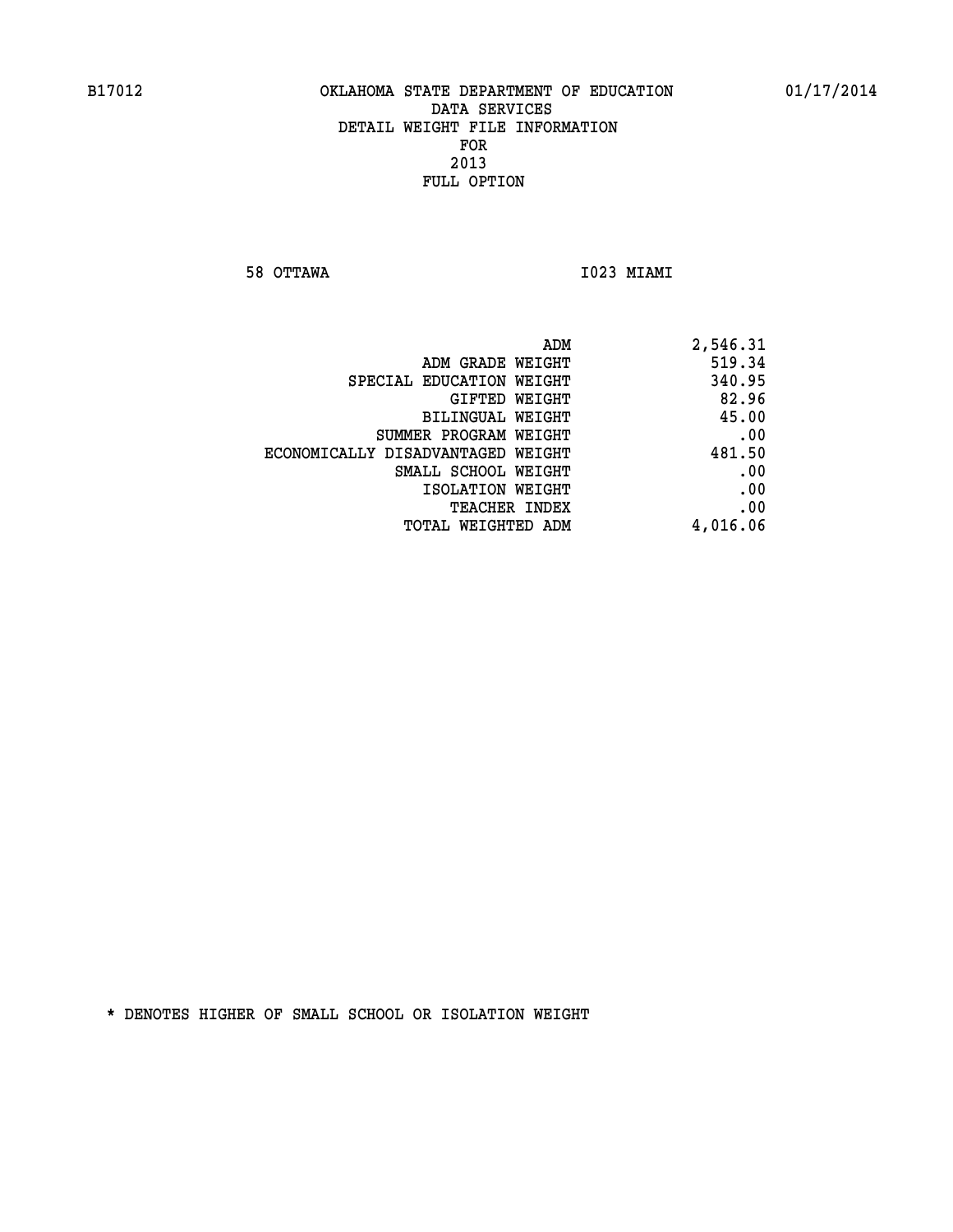**58 OTTAWA I026 AFTON** 

| 479.26<br>ADM                              |
|--------------------------------------------|
| 96.40<br>ADM GRADE WEIGHT                  |
| 100.15<br>SPECIAL EDUCATION WEIGHT         |
| 15.30<br>GIFTED WEIGHT                     |
| .00<br>BILINGUAL WEIGHT                    |
| .00<br>SUMMER PROGRAM WEIGHT               |
| 96.75<br>ECONOMICALLY DISADVANTAGED WEIGHT |
| $9.01*$<br>SMALL SCHOOL WEIGHT             |
| .00<br>ISOLATION WEIGHT                    |
| .00<br><b>TEACHER INDEX</b>                |
| 796.87<br>TOTAL WEIGHTED ADM               |
|                                            |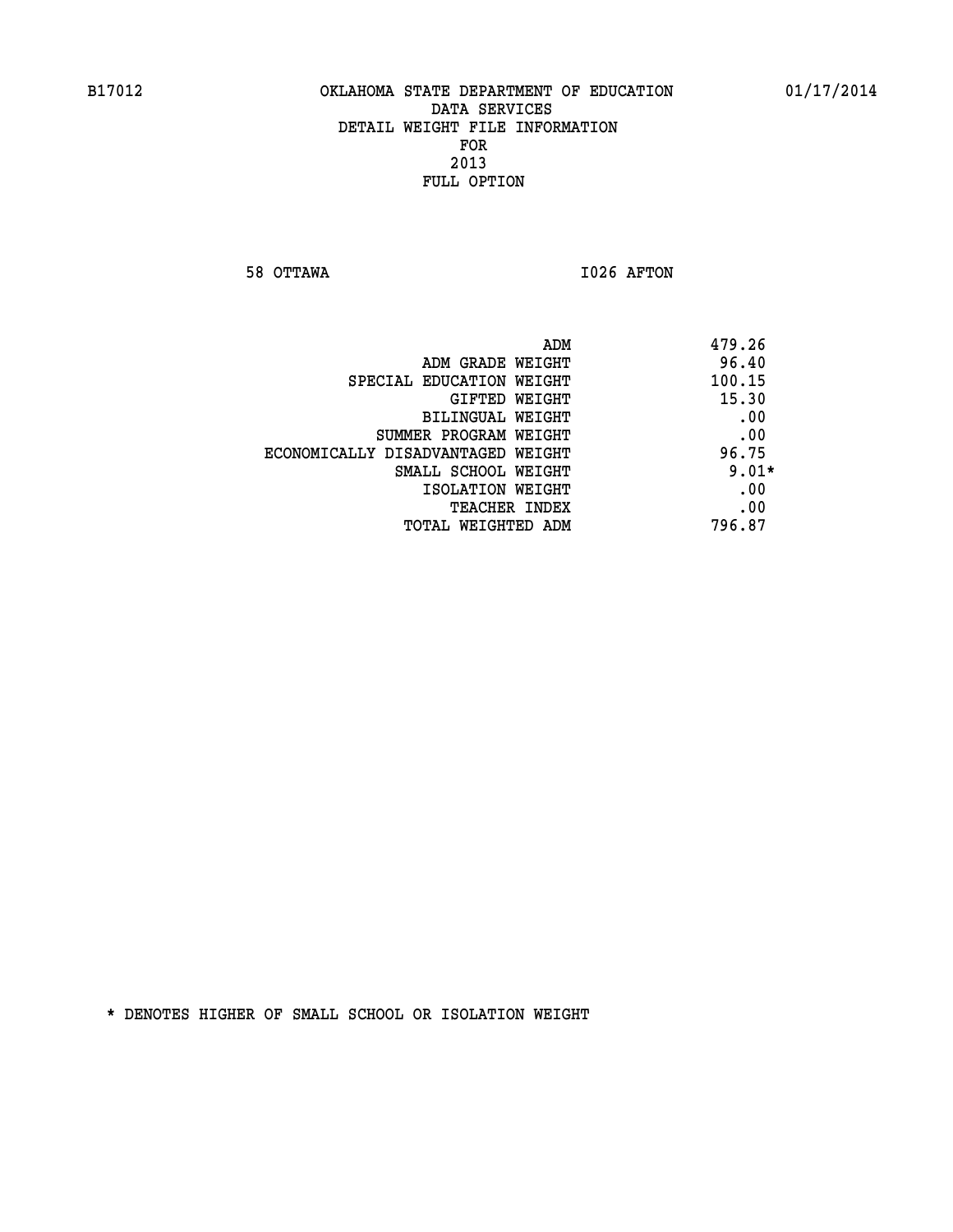**58 OTTAWA I031 FAIRLAND** 

| 604.96 |
|--------|
| 117.78 |
| 99.60  |
| 16.66  |
| 1.50   |
| .00    |
| 99.50  |
| .00    |
| .00    |
| 14.14  |
| 954.14 |
|        |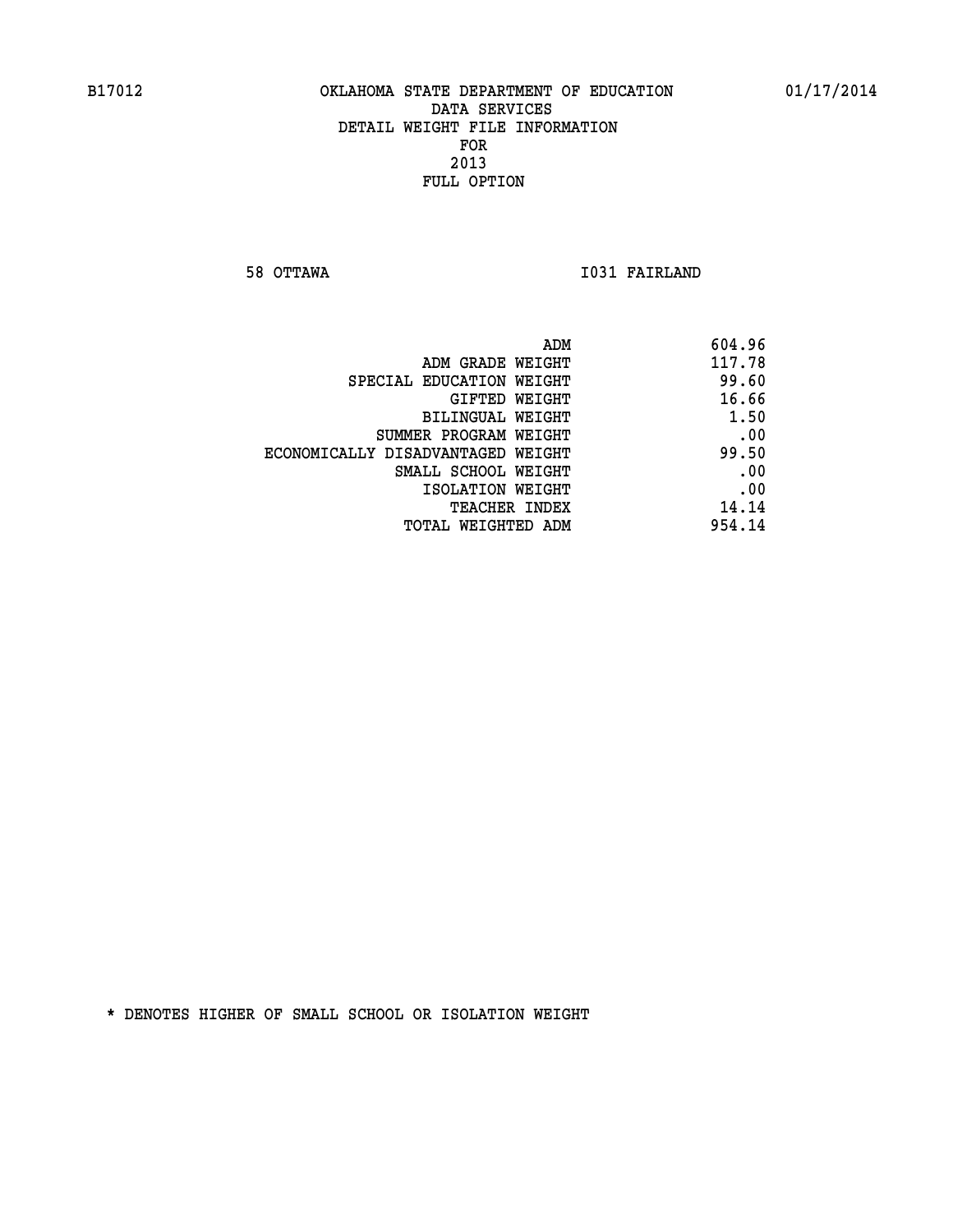**59 PAWNEE C002 JENNINGS** 

| ADM<br>186.96                              |  |
|--------------------------------------------|--|
| 33.25<br>ADM GRADE WEIGHT                  |  |
| 15.70<br>SPECIAL EDUCATION WEIGHT          |  |
| 9.86<br><b>GIFTED WEIGHT</b>               |  |
| .00<br>BILINGUAL WEIGHT                    |  |
| .00<br>SUMMER PROGRAM WEIGHT               |  |
| 35.00<br>ECONOMICALLY DISADVANTAGED WEIGHT |  |
| $24.18*$<br>SMALL SCHOOL WEIGHT            |  |
| .00<br>ISOLATION WEIGHT                    |  |
| .00<br><b>TEACHER INDEX</b>                |  |
| 304.95<br>TOTAL WEIGHTED ADM               |  |
|                                            |  |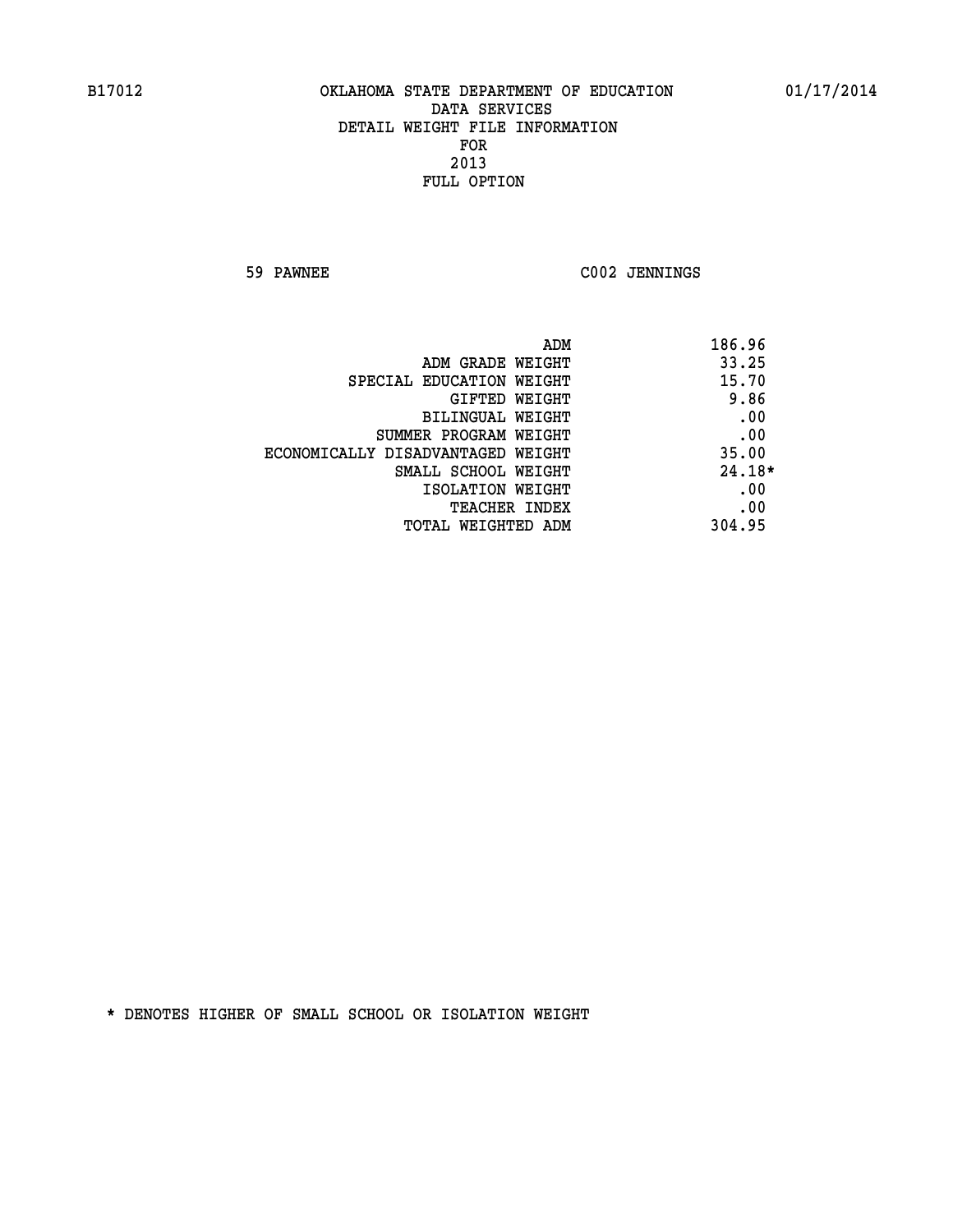**59 PAWNEE I001 PAWNEE** 

| 740.00   |
|----------|
| 146.27   |
| 87.45    |
| 13.26    |
| .00      |
| .00      |
| 134.25   |
| .00      |
| .00      |
| 9.69     |
| 1,130.92 |
|          |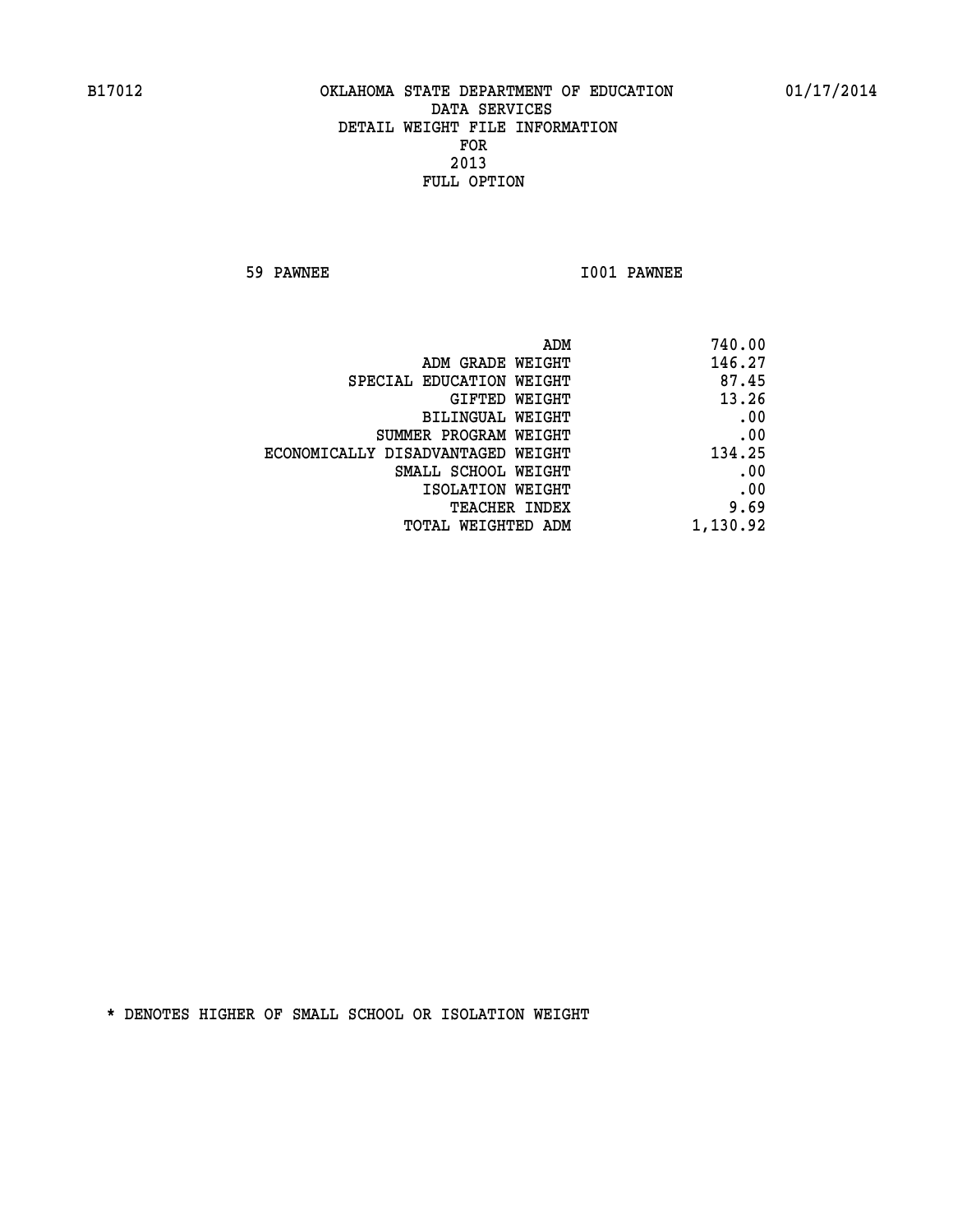**59 PAWNEE 1006 CLEVELAND** 

| 1,703.25 |
|----------|
| 323.06   |
| 207.70   |
| 63.58    |
| 1.00     |
| .00      |
| 309.75   |
| .00      |
| .00      |
| 11.68    |
| 2,620.02 |
|          |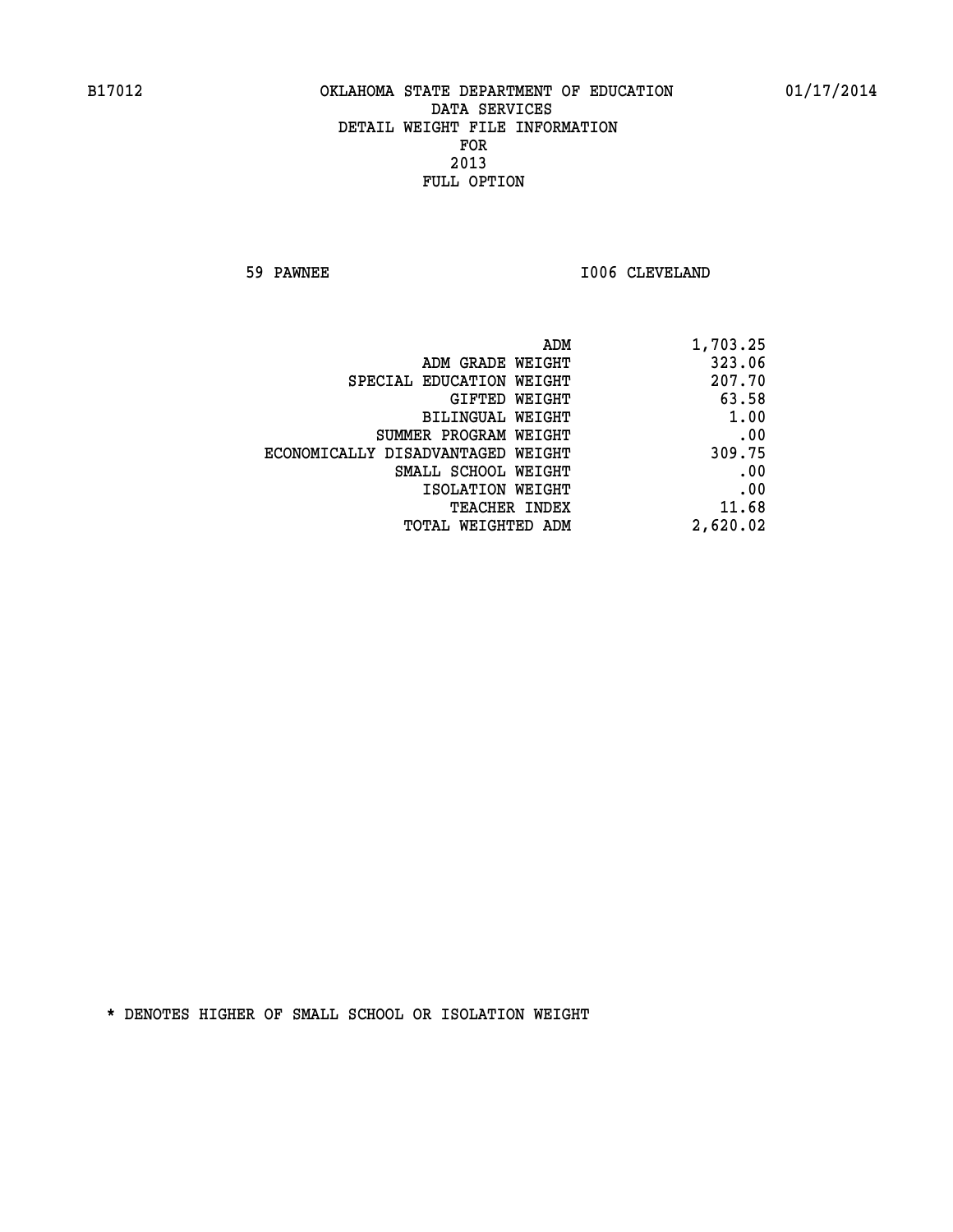**60 PAYNE C104 OAK GROVE** 

| ADM                               | 190.11   |
|-----------------------------------|----------|
| ADM GRADE WEIGHT                  | 37.04    |
| SPECIAL EDUCATION WEIGHT          | 9.40     |
| GIFTED WEIGHT                     | 4.76     |
| BILINGUAL WEIGHT                  | .00      |
| SUMMER PROGRAM WEIGHT             | .00      |
| ECONOMICALLY DISADVANTAGED WEIGHT | 21.75    |
| SMALL SCHOOL WEIGHT               | $24.36*$ |
| ISOLATION WEIGHT                  | .00      |
| <b>TEACHER INDEX</b>              | 2.09     |
| TOTAL WEIGHTED ADM                | 289.51   |
|                                   |          |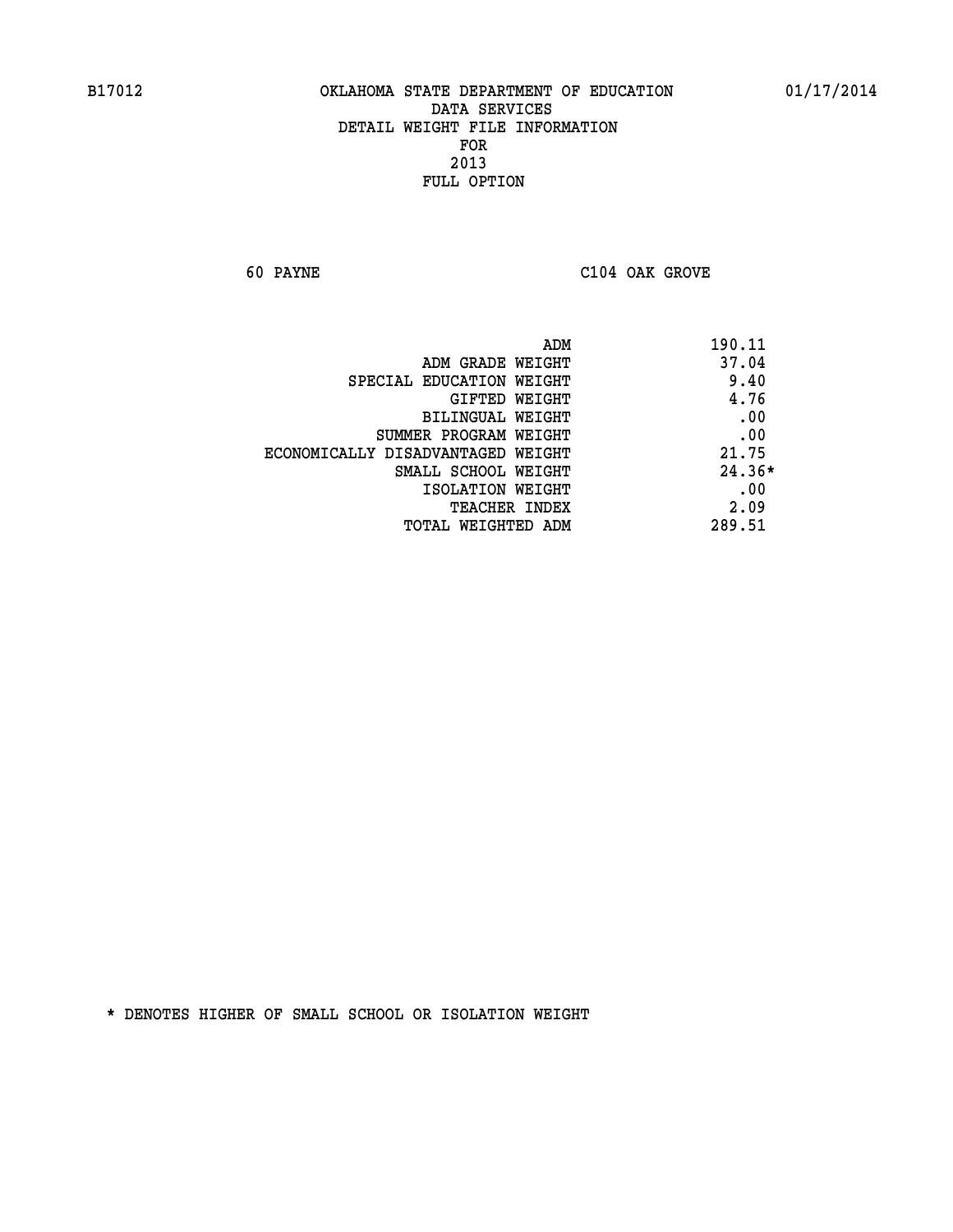**60 PAYNE I003 RIPLEY** 

|                                   | ADM | 471.19   |
|-----------------------------------|-----|----------|
| ADM GRADE WEIGHT                  |     | 87.48    |
| SPECIAL EDUCATION WEIGHT          |     | 49.25    |
| <b>GIFTED WEIGHT</b>              |     | 34.34    |
| BILINGUAL WEIGHT                  |     | .00      |
| SUMMER PROGRAM WEIGHT             |     | .00      |
| ECONOMICALLY DISADVANTAGED WEIGHT |     | 93.00    |
| SMALL SCHOOL WEIGHT               |     | $10.30*$ |
| ISOLATION WEIGHT                  |     | .00      |
| TEACHER INDEX                     |     | 16.55    |
| TOTAL WEIGHTED ADM                |     | 762.11   |
|                                   |     |          |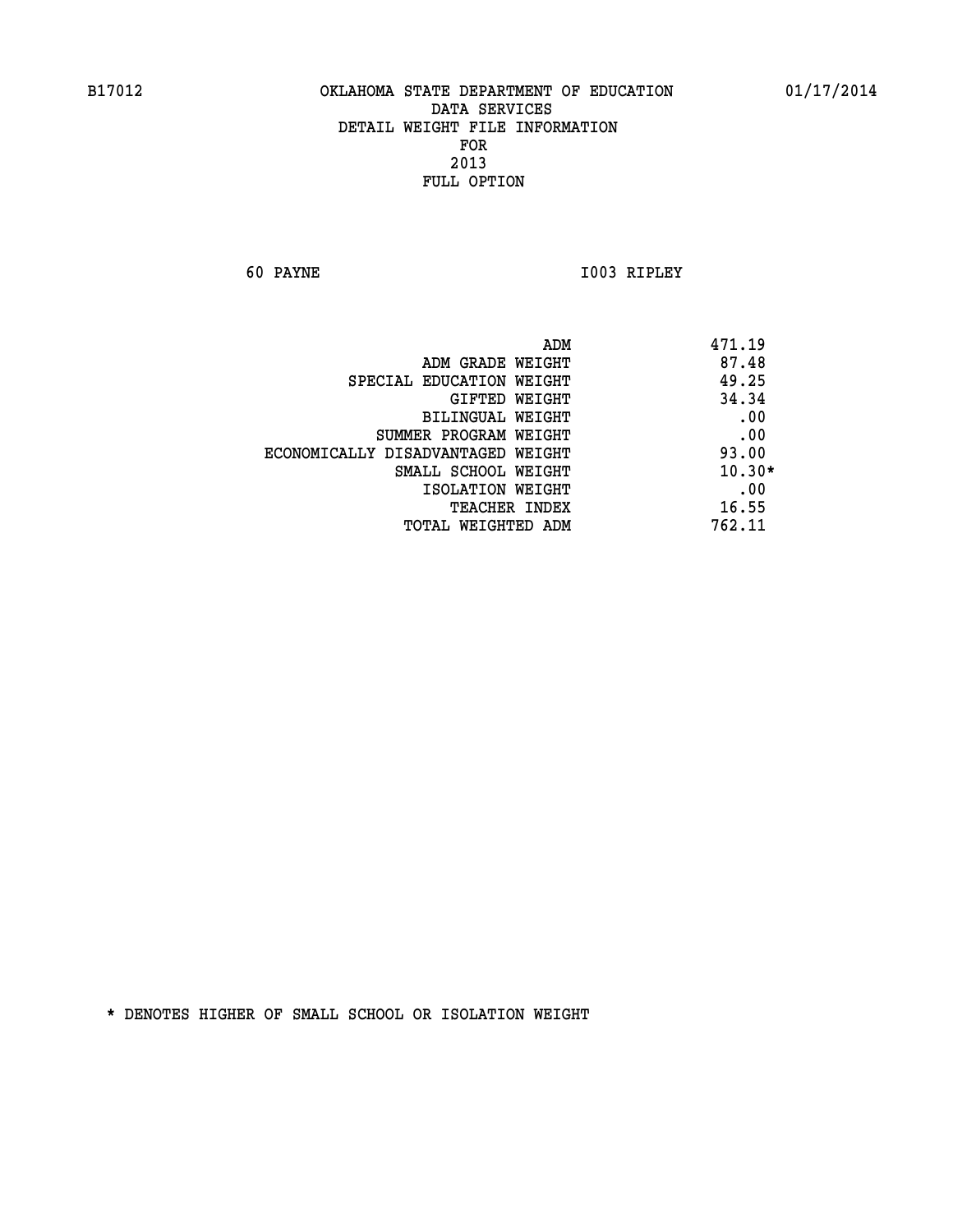**60 PAYNE I016 STILLWATER** 

| 5,916.25 |
|----------|
| 1,193.59 |
| 778.20   |
| 365.84   |
| 113.50   |
| 1.20     |
| 687.25   |
| .00      |
| .00      |
| 232.35   |
| 9,288.18 |
|          |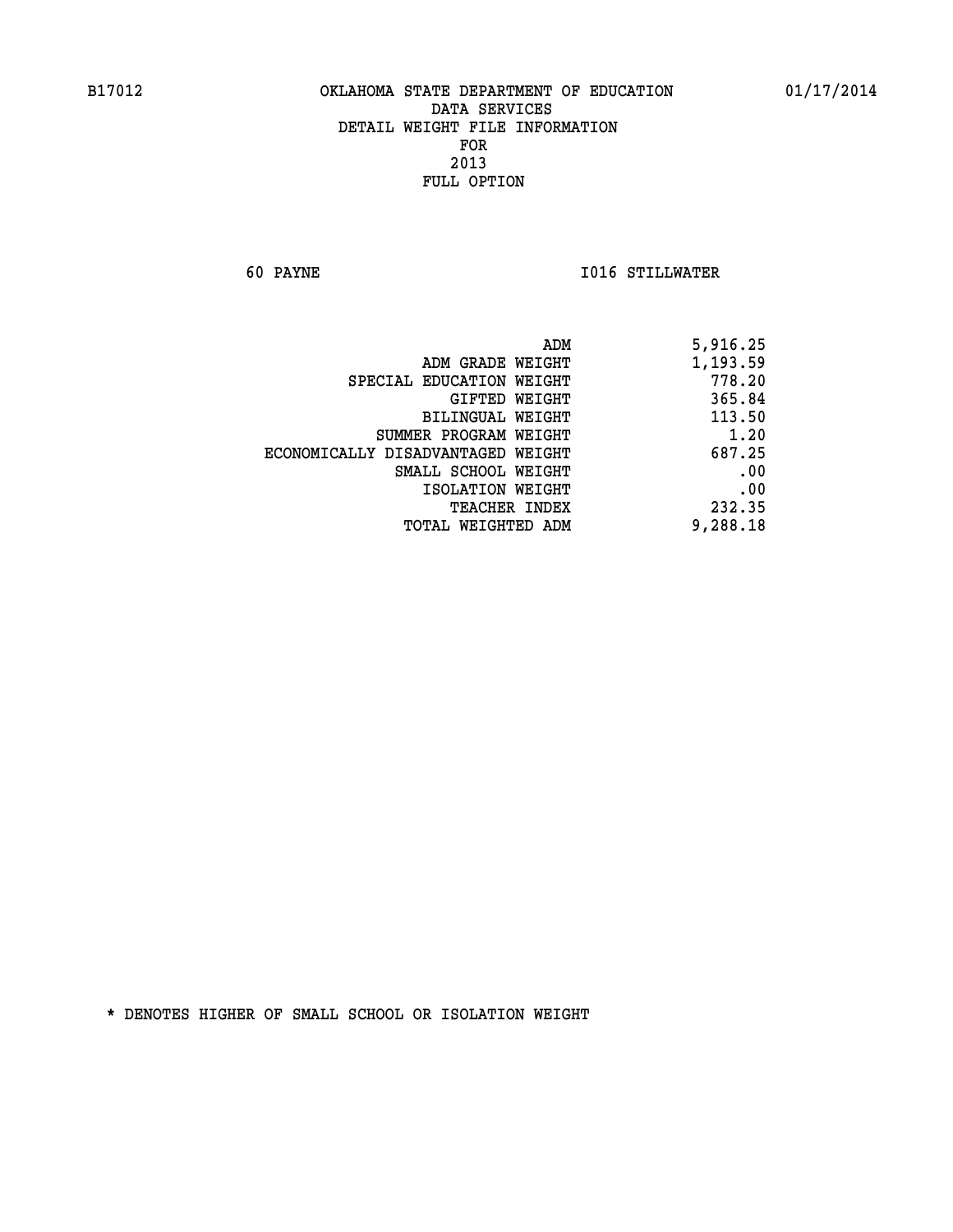**60 PAYNE I056 PERKINS-TRYON** 

| ADM                               | 1,470.95 |
|-----------------------------------|----------|
| ADM GRADE WEIGHT                  | 286.29   |
| SPECIAL EDUCATION WEIGHT          | 187.35   |
| GIFTED WEIGHT                     | 14.62    |
| BILINGUAL WEIGHT                  | 1.50     |
| SUMMER PROGRAM WEIGHT             | .00      |
| ECONOMICALLY DISADVANTAGED WEIGHT | 180.00   |
| SMALL SCHOOL WEIGHT               | .00      |
| ISOLATION WEIGHT                  | .00      |
| <b>TEACHER INDEX</b>              | 31.58    |
| <b>TOTAL WEIGHTED ADM</b>         | 2,172.29 |
|                                   |          |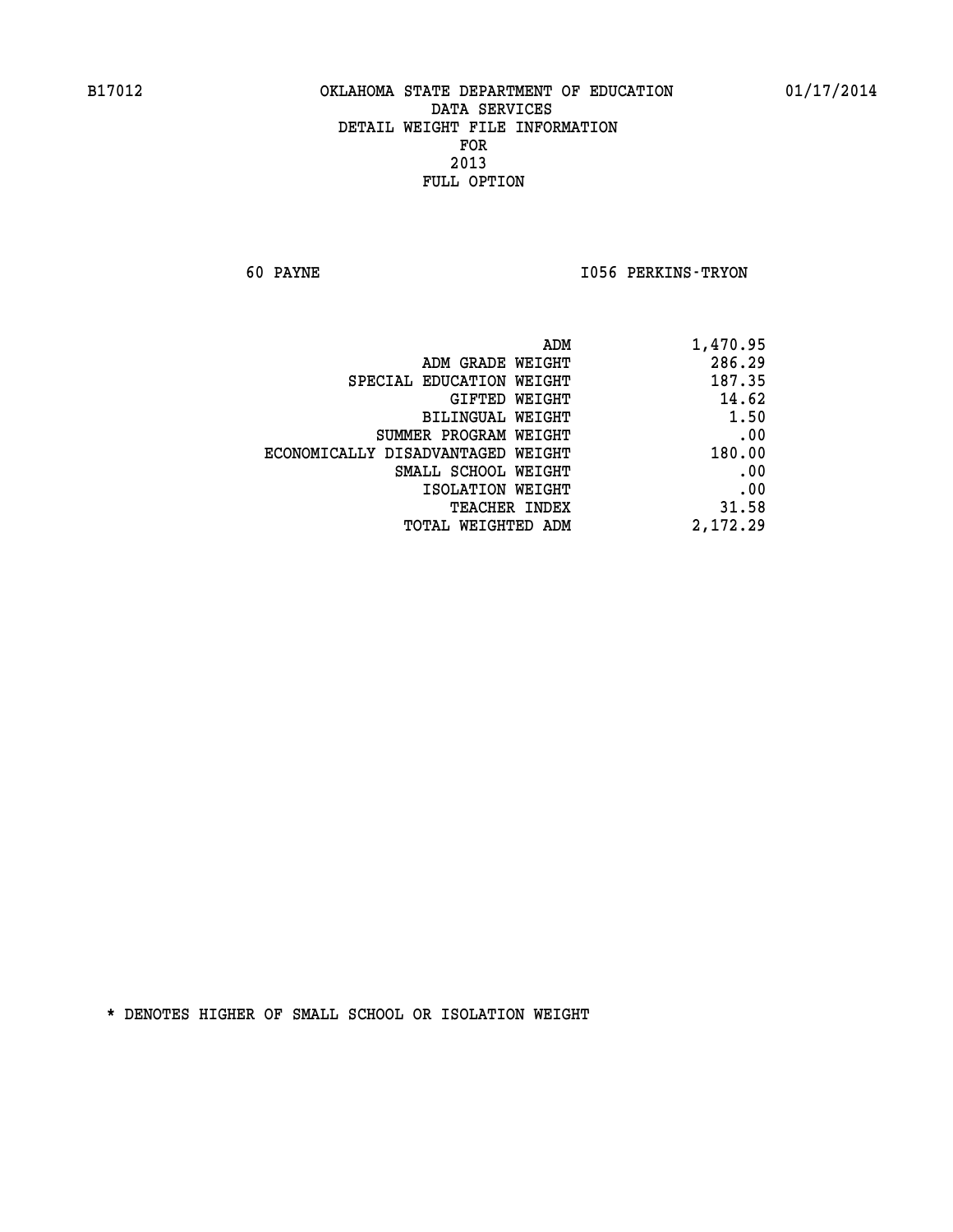**60 PAYNE 1067 CUSHING** 

| 1,797.38 |
|----------|
| 364.84   |
| 332.95   |
| 96.90    |
| .00      |
| .00      |
| 276.25   |
| .00      |
| .00      |
| 124.85   |
| 2,993.17 |
|          |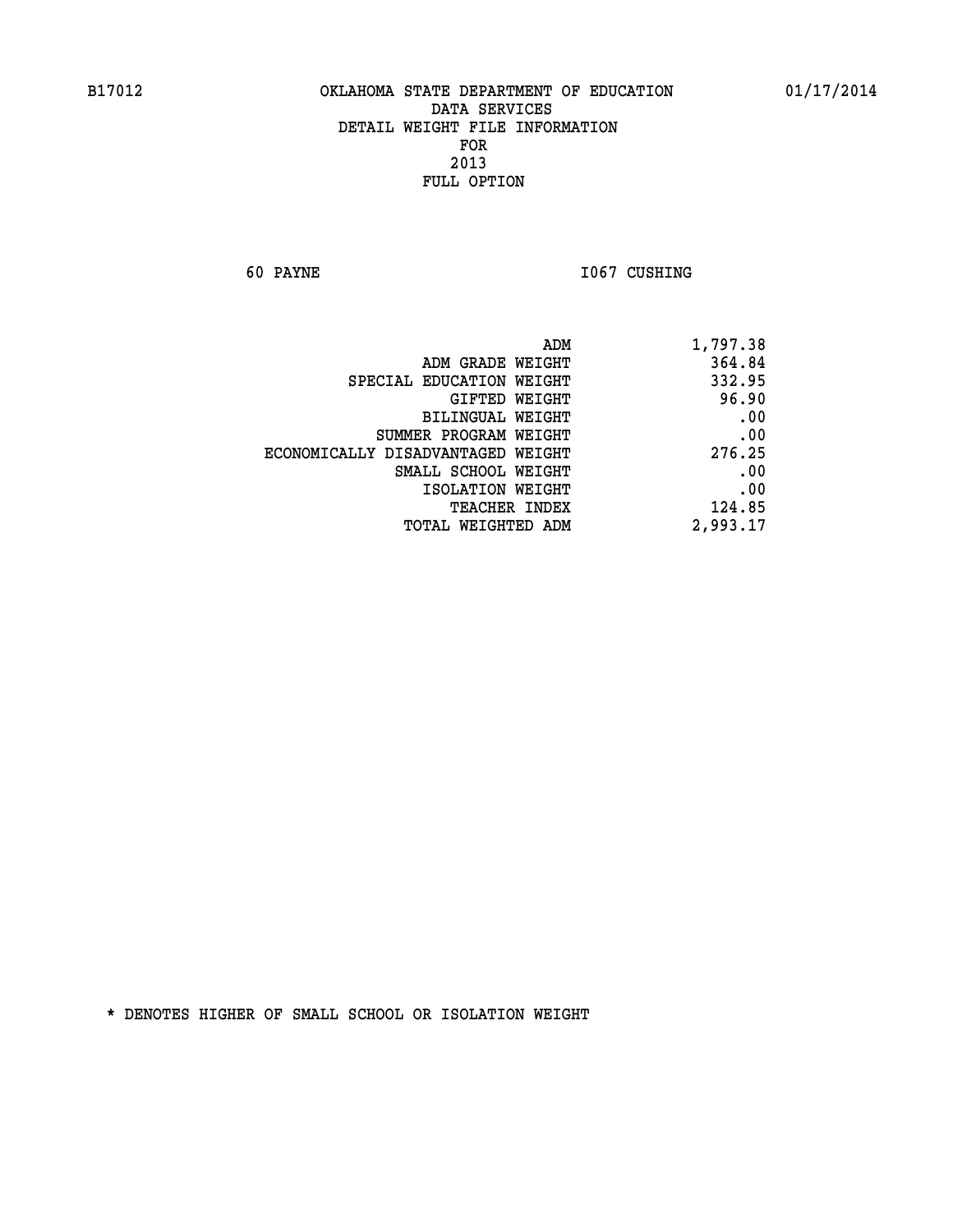**60 PAYNE 1101 GLENCOE** 

| ADM                               | 333.84   |
|-----------------------------------|----------|
| ADM GRADE WEIGHT                  | 69.56    |
| SPECIAL EDUCATION WEIGHT          | 33.60    |
| GIFTED WEIGHT                     | 8.84     |
| BILINGUAL WEIGHT                  | 1.25     |
| SUMMER PROGRAM WEIGHT             | .00      |
| ECONOMICALLY DISADVANTAGED WEIGHT | 60.00    |
| SMALL SCHOOL WEIGHT               | $24.63*$ |
| ISOLATION WEIGHT                  | .00      |
| <b>TEACHER INDEX</b>              | .00      |
| TOTAL WEIGHTED ADM                | 531.72   |
|                                   |          |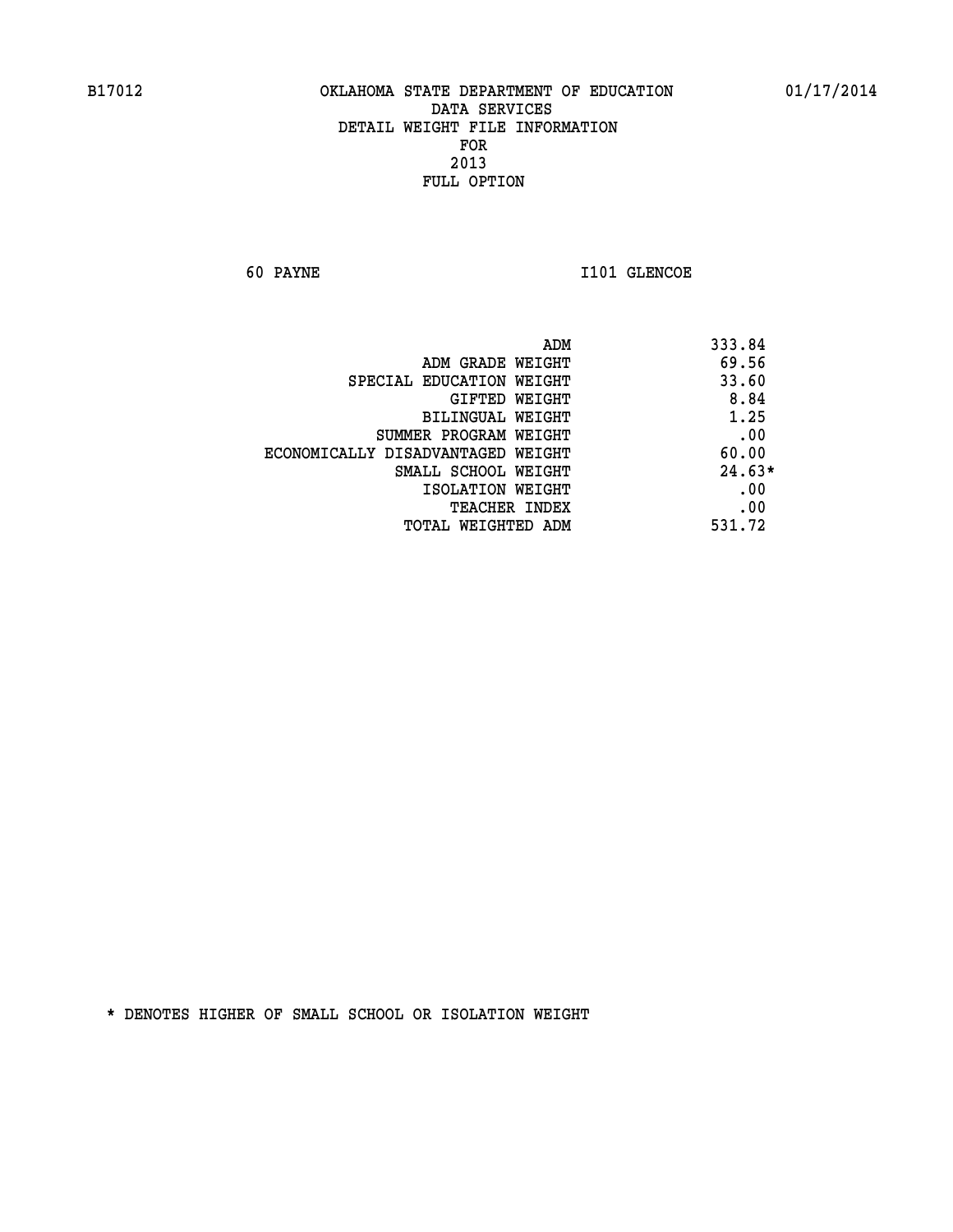**60 PAYNE I103 YALE** 

|                                   | ADM | 471.85   |
|-----------------------------------|-----|----------|
| ADM GRADE WEIGHT                  |     | 94.58    |
| SPECIAL EDUCATION WEIGHT          |     | 51.05    |
| GIFTED WEIGHT                     |     | 34.00    |
| BILINGUAL WEIGHT                  |     | 1.50     |
| SUMMER PROGRAM WEIGHT             |     | .00      |
| ECONOMICALLY DISADVANTAGED WEIGHT |     | 88.75    |
| SMALL SCHOOL WEIGHT               |     | $10.20*$ |
| ISOLATION WEIGHT                  |     | .00      |
| <b>TEACHER INDEX</b>              |     | 3.41     |
| TOTAL WEIGHTED ADM                |     | 755.34   |
|                                   |     |          |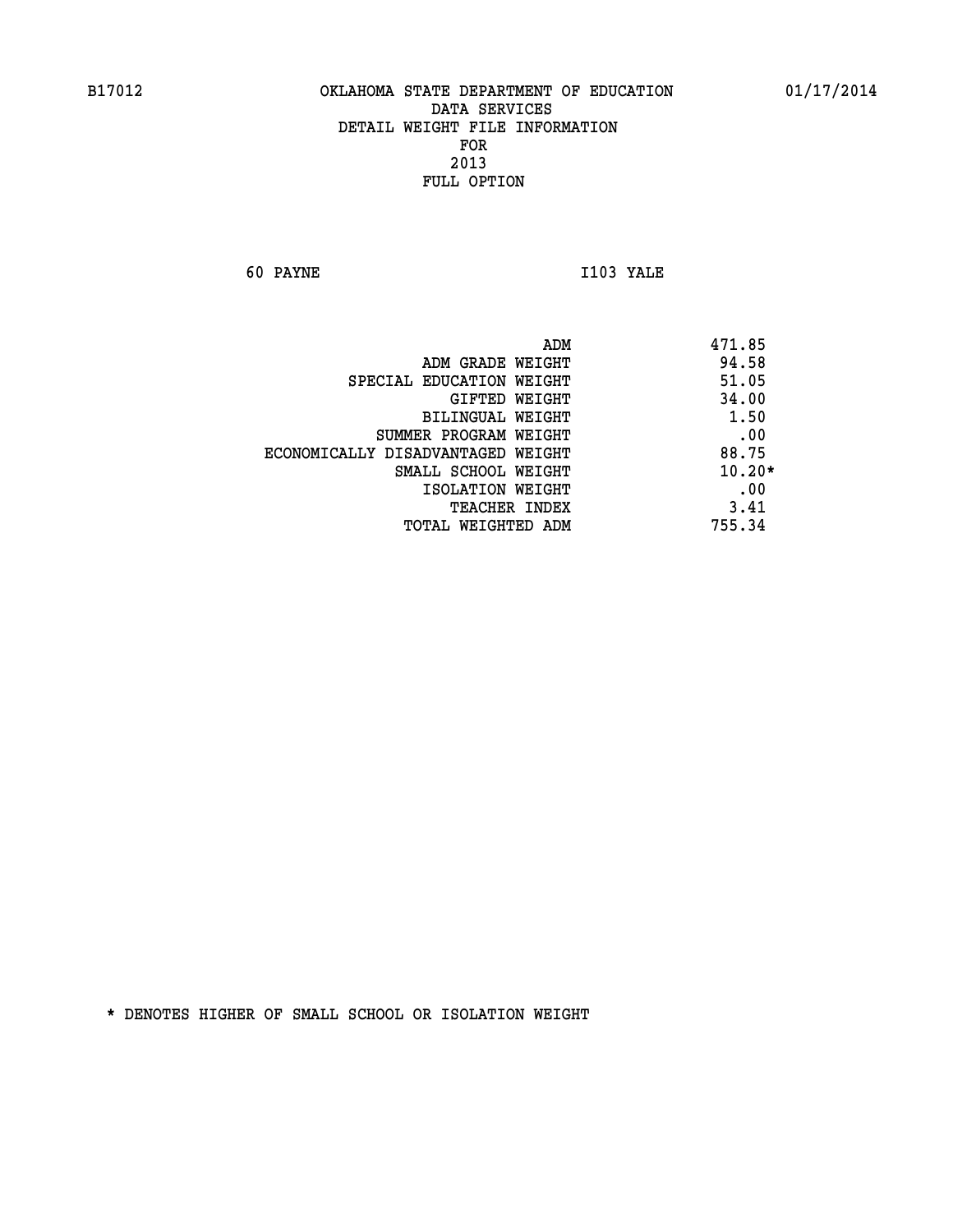**61 PITTSBURG C009 KREBS** 

|                                   | ADM | 364.54   |
|-----------------------------------|-----|----------|
| ADM GRADE WEIGHT                  |     | 76.63    |
| SPECIAL EDUCATION WEIGHT          |     | 37.75    |
| GIFTED WEIGHT                     |     | 8.50     |
| BILINGUAL WEIGHT                  |     | .00      |
| SUMMER PROGRAM WEIGHT             |     | .00      |
| ECONOMICALLY DISADVANTAGED WEIGHT |     | 65.25    |
| SMALL SCHOOL WEIGHT               |     | $22.67*$ |
| ISOLATION WEIGHT                  |     | .00      |
| <b>TEACHER INDEX</b>              |     | 20.36    |
| TOTAL WEIGHTED ADM                |     | 595.70   |
|                                   |     |          |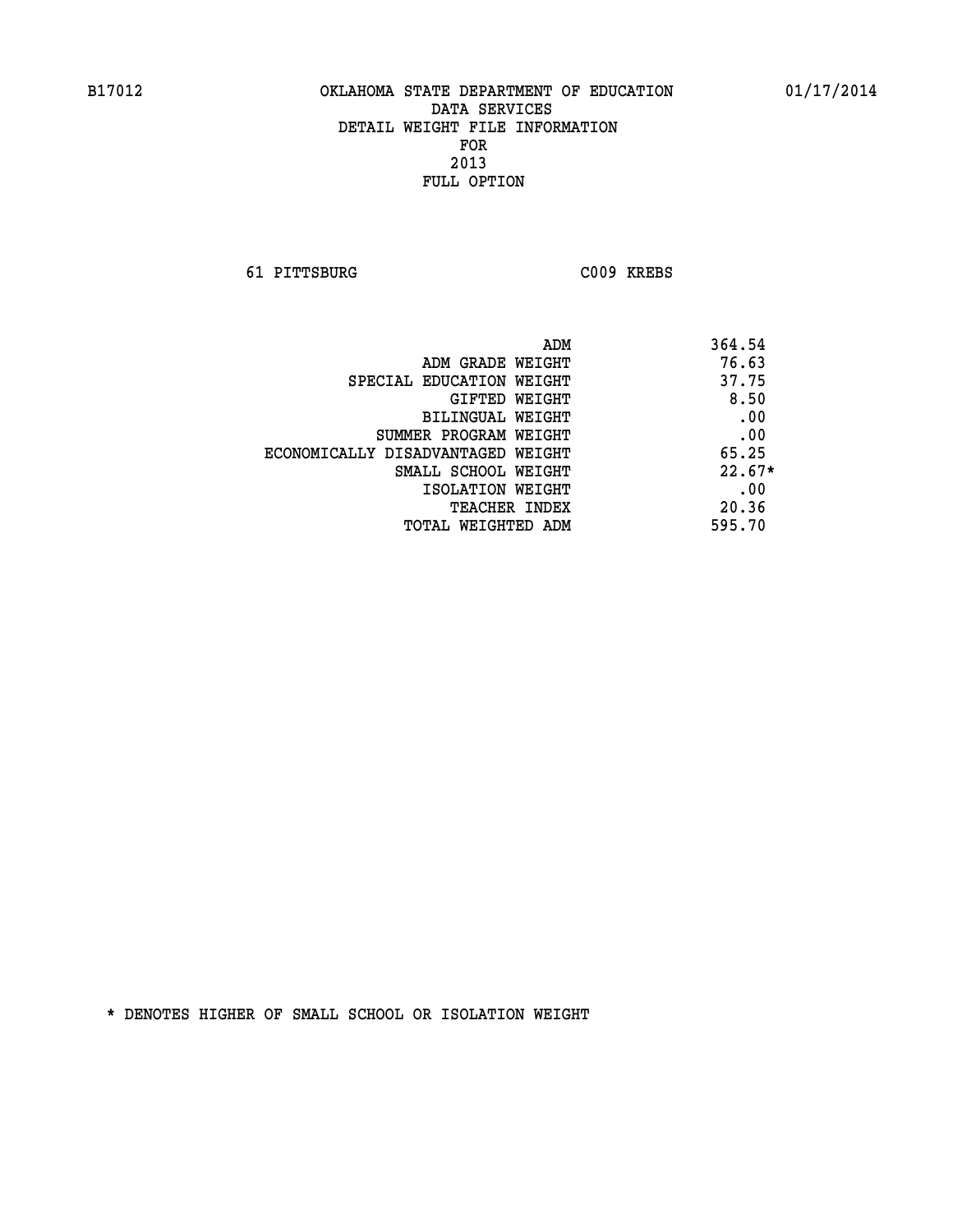**61 PITTSBURG C029 FRINK-CHAMBERS** 

|                                   | 428.75<br>ADM |     |
|-----------------------------------|---------------|-----|
| ADM GRADE WEIGHT                  | 84.74         |     |
| SPECIAL EDUCATION WEIGHT          | 29.95         |     |
| GIFTED WEIGHT                     | 13.60         |     |
| BILINGUAL WEIGHT                  |               | .75 |
| SUMMER PROGRAM WEIGHT             |               | .00 |
| ECONOMICALLY DISADVANTAGED WEIGHT | 66.00         |     |
| SMALL SCHOOL WEIGHT               | $16.25*$      |     |
| ISOLATION WEIGHT                  |               | .00 |
| <b>TEACHER INDEX</b>              | 7.65          |     |
| TOTAL WEIGHTED ADM                | 647.69        |     |
|                                   |               |     |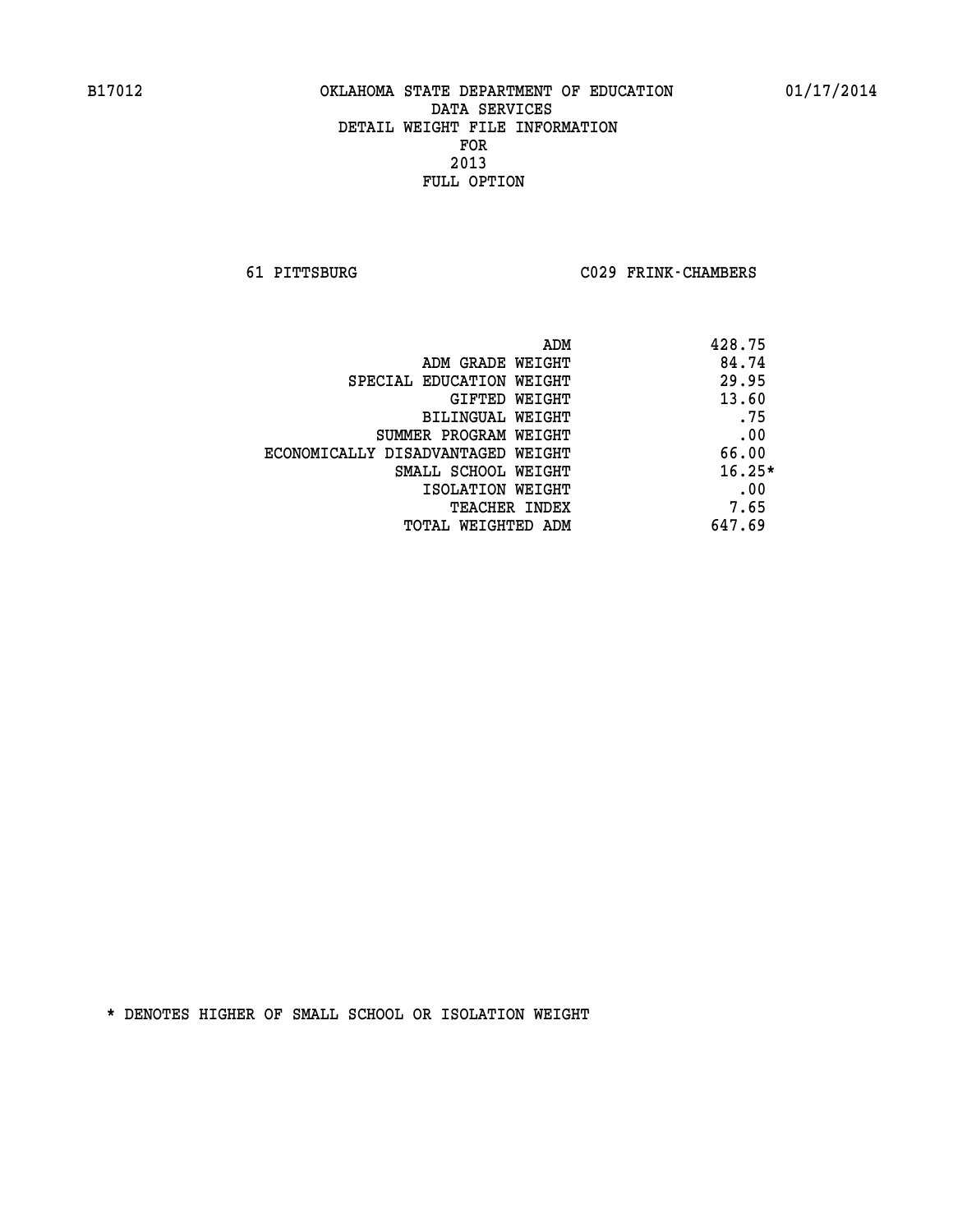**61 PITTSBURG C056 TANNEHILL** 

| ADM                               | 187.23   |
|-----------------------------------|----------|
| ADM GRADE WEIGHT                  | 25.52    |
| SPECIAL EDUCATION WEIGHT          | 41.50    |
| GIFTED WEIGHT                     | 6.80     |
| BILINGUAL WEIGHT                  | .00      |
| SUMMER PROGRAM WEIGHT             | .00      |
| ECONOMICALLY DISADVANTAGED WEIGHT | 34.25    |
| SMALL SCHOOL WEIGHT               | $24.19*$ |
| ISOLATION WEIGHT                  | .00      |
| <b>TEACHER INDEX</b>              | 15.31    |
| TOTAL WEIGHTED ADM                | 334.80   |
|                                   |          |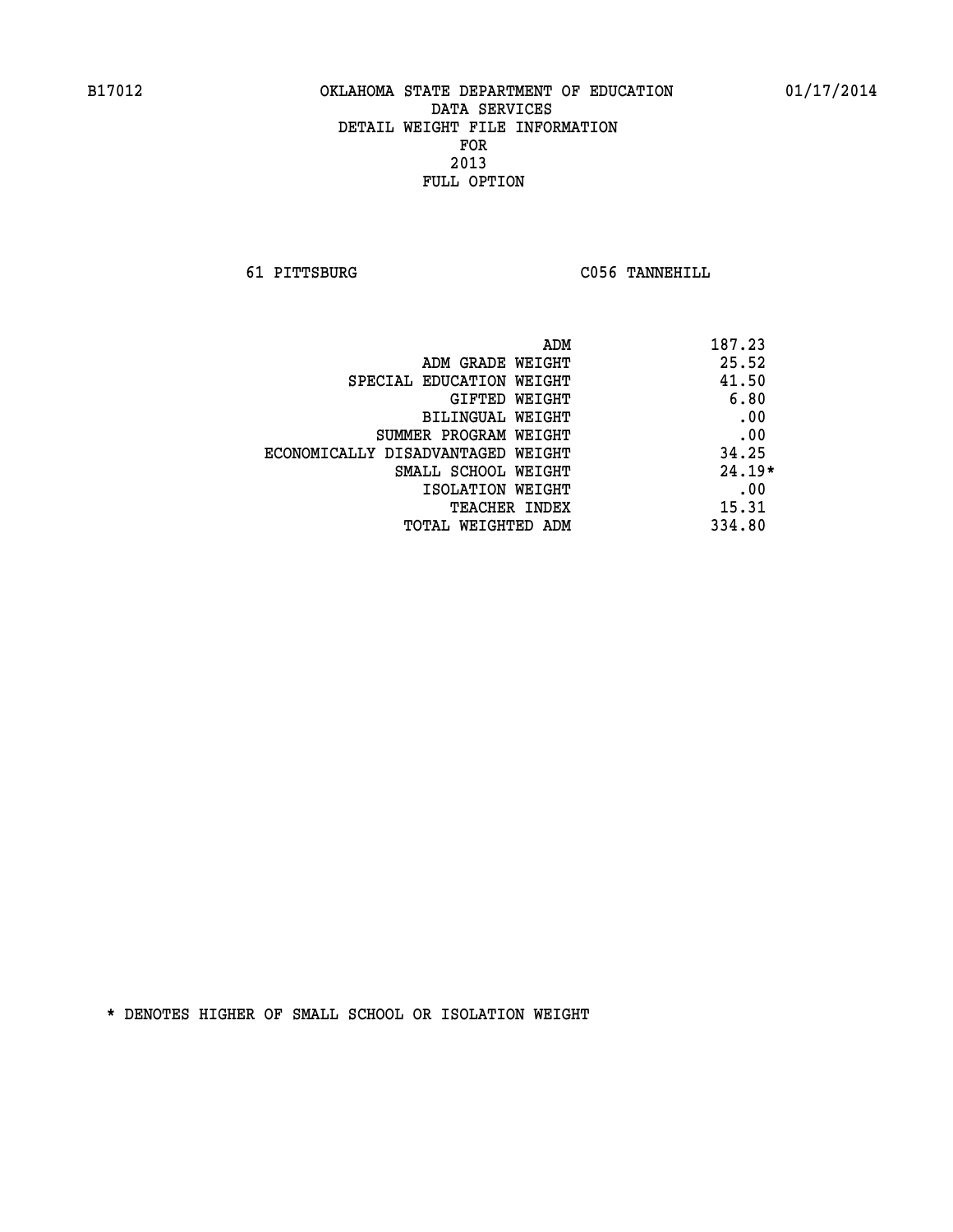**61 PITTSBURG C088 HAYWOOD** 

| ADM                               | 131.57   |
|-----------------------------------|----------|
| ADM GRADE WEIGHT                  | 27.40    |
| SPECIAL EDUCATION WEIGHT          | 38.70    |
| GIFTED WEIGHT                     | 3.40     |
| BILINGUAL WEIGHT                  | .00      |
| SUMMER PROGRAM WEIGHT             | .00      |
| ECONOMICALLY DISADVANTAGED WEIGHT | 27.00    |
| SMALL SCHOOL WEIGHT               | $19.77*$ |
| ISOLATION WEIGHT                  | .00      |
| <b>TEACHER INDEX</b>              | .00      |
| TOTAL WEIGHTED ADM                | 247.84   |
|                                   |          |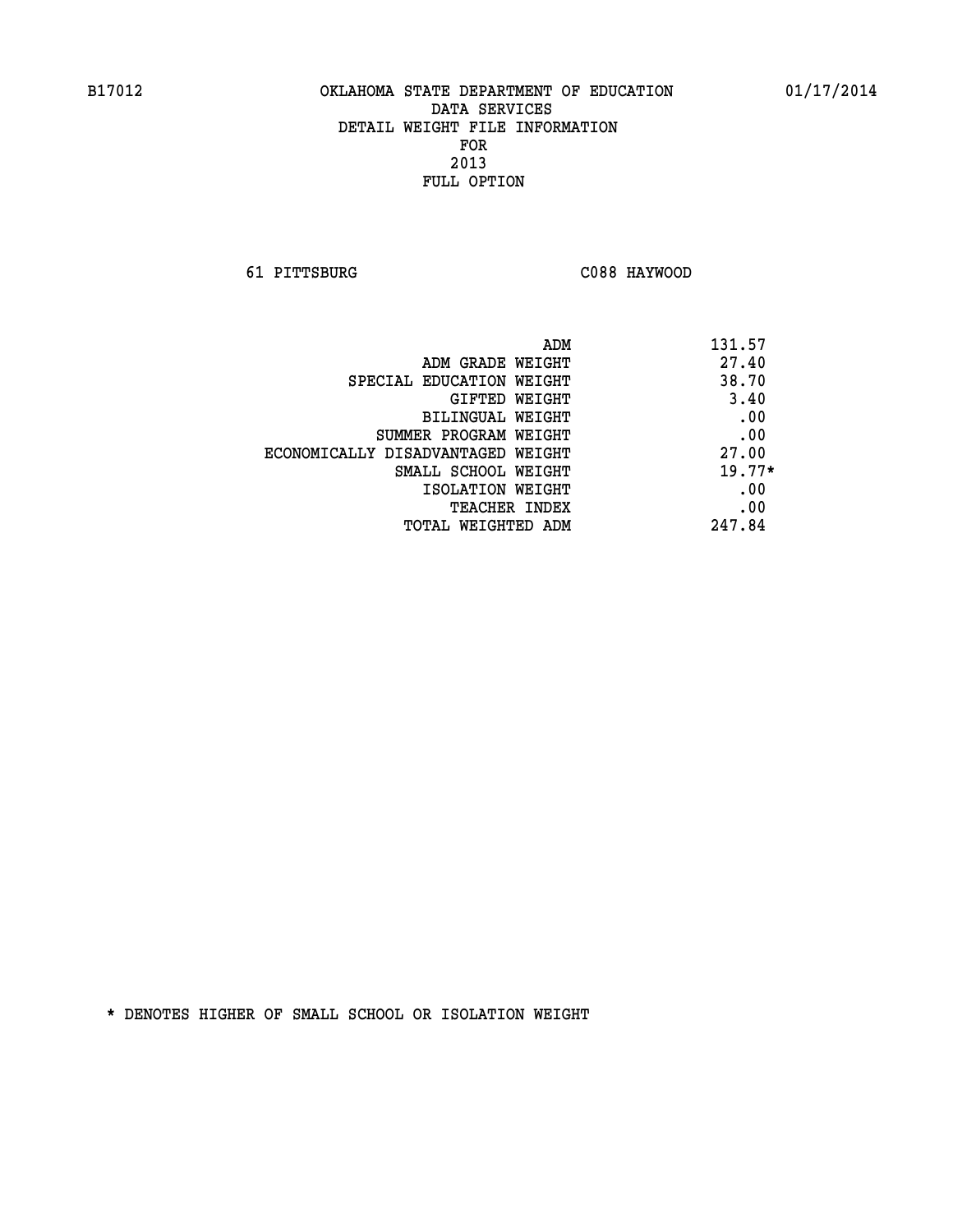**61 PITTSBURG I001 HARTSHORNE** 

| 748.46   |
|----------|
| 145.16   |
| 117.35   |
| 32.64    |
| .75      |
| .00      |
| 142.25   |
| .00      |
| .00      |
| 55.00    |
| 1,241.61 |
|          |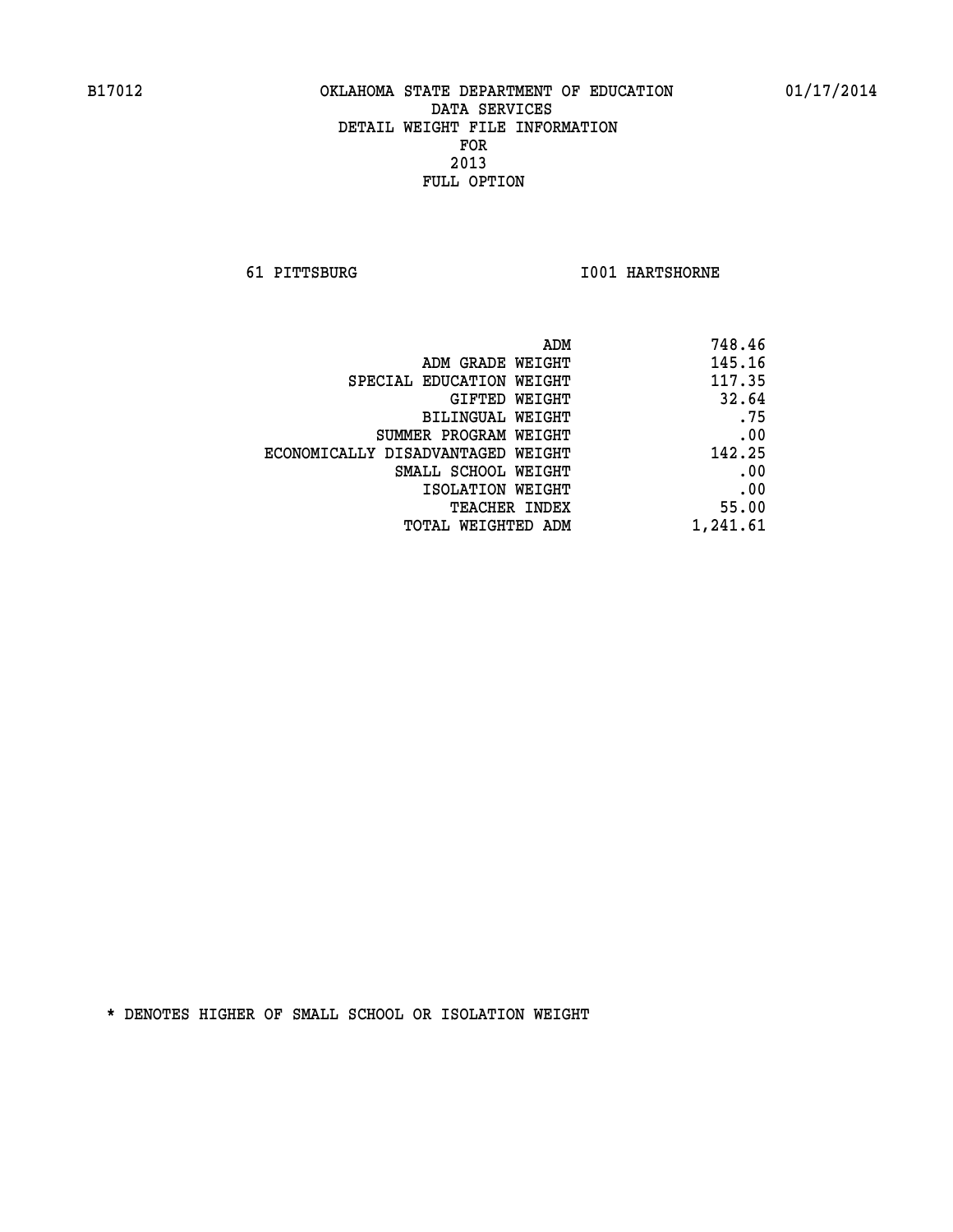**61 PITTSBURG I002 CANADIAN** 

| ADM                               | 463.52   |
|-----------------------------------|----------|
| ADM GRADE WEIGHT                  | 91.20    |
| SPECIAL EDUCATION WEIGHT          | 120.20   |
| GIFTED WEIGHT                     | 12.58    |
| BILINGUAL WEIGHT                  | 1.25     |
| SUMMER PROGRAM WEIGHT             | .00      |
| ECONOMICALLY DISADVANTAGED WEIGHT | 92.00    |
| SMALL SCHOOL WEIGHT               | $11.47*$ |
| ISOLATION WEIGHT                  | .00      |
| <b>TEACHER INDEX</b>              | 11.45    |
| TOTAL WEIGHTED ADM                | 803.67   |
|                                   |          |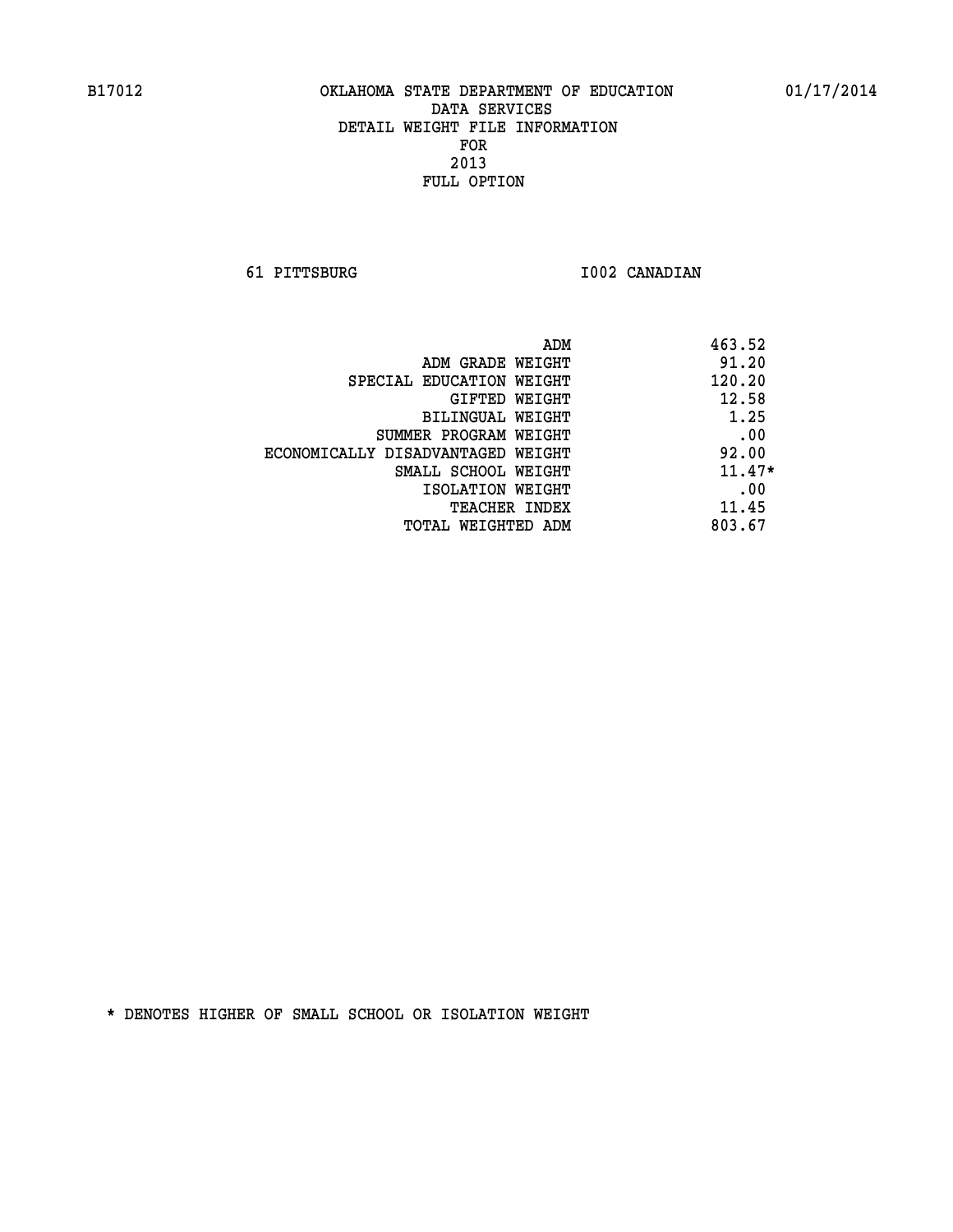**61 PITTSBURG I011 HAILEYVILLE** 

| 376.41<br>ADM                              |  |
|--------------------------------------------|--|
| 73.01<br>ADM GRADE WEIGHT                  |  |
| 70.75<br>SPECIAL EDUCATION WEIGHT          |  |
| 8.50<br>GIFTED WEIGHT                      |  |
| .00<br>BILINGUAL WEIGHT                    |  |
| .00<br>SUMMER PROGRAM WEIGHT               |  |
| 63.50<br>ECONOMICALLY DISADVANTAGED WEIGHT |  |
| 21.72<br>SMALL SCHOOL WEIGHT               |  |
| $71.03*$<br>ISOLATION WEIGHT               |  |
| .00<br><b>TEACHER INDEX</b>                |  |
| 663.20<br>TOTAL WEIGHTED ADM               |  |
|                                            |  |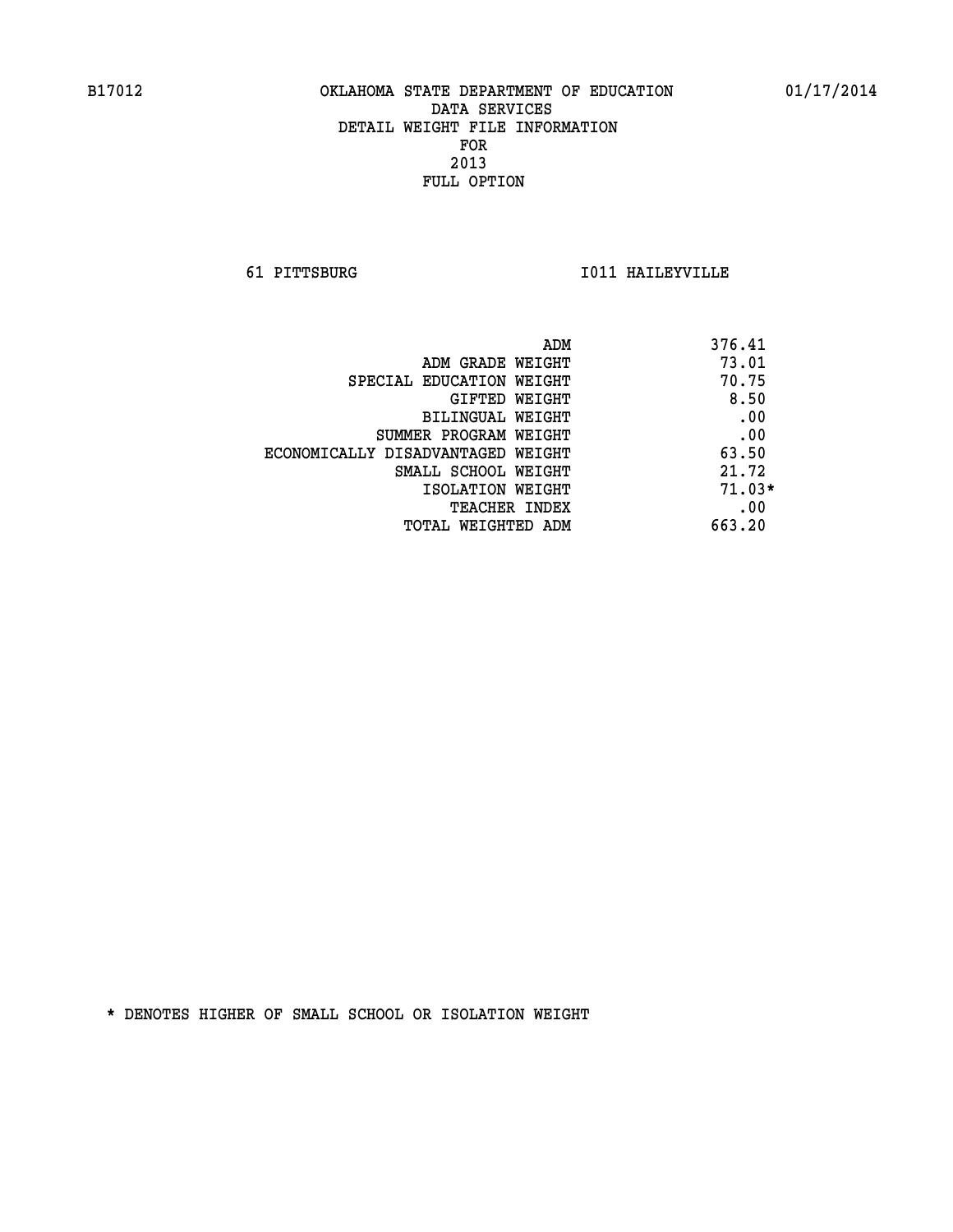**61 PITTSBURG I014 KIOWA** 

|                                   | 321.96<br>ADM |       |
|-----------------------------------|---------------|-------|
| ADM GRADE WEIGHT                  | 62.51         |       |
| SPECIAL EDUCATION WEIGHT          |               | 52.10 |
| GIFTED WEIGHT                     |               | 9.52  |
| BILINGUAL WEIGHT                  |               | .00   |
| SUMMER PROGRAM WEIGHT             |               | .00   |
| ECONOMICALLY DISADVANTAGED WEIGHT | 46.75         |       |
| SMALL SCHOOL WEIGHT               | 25.20         |       |
| ISOLATION WEIGHT                  | $159.37*$     |       |
| <b>TEACHER INDEX</b>              | 38.25         |       |
| TOTAL WEIGHTED ADM                | 690.46        |       |
|                                   |               |       |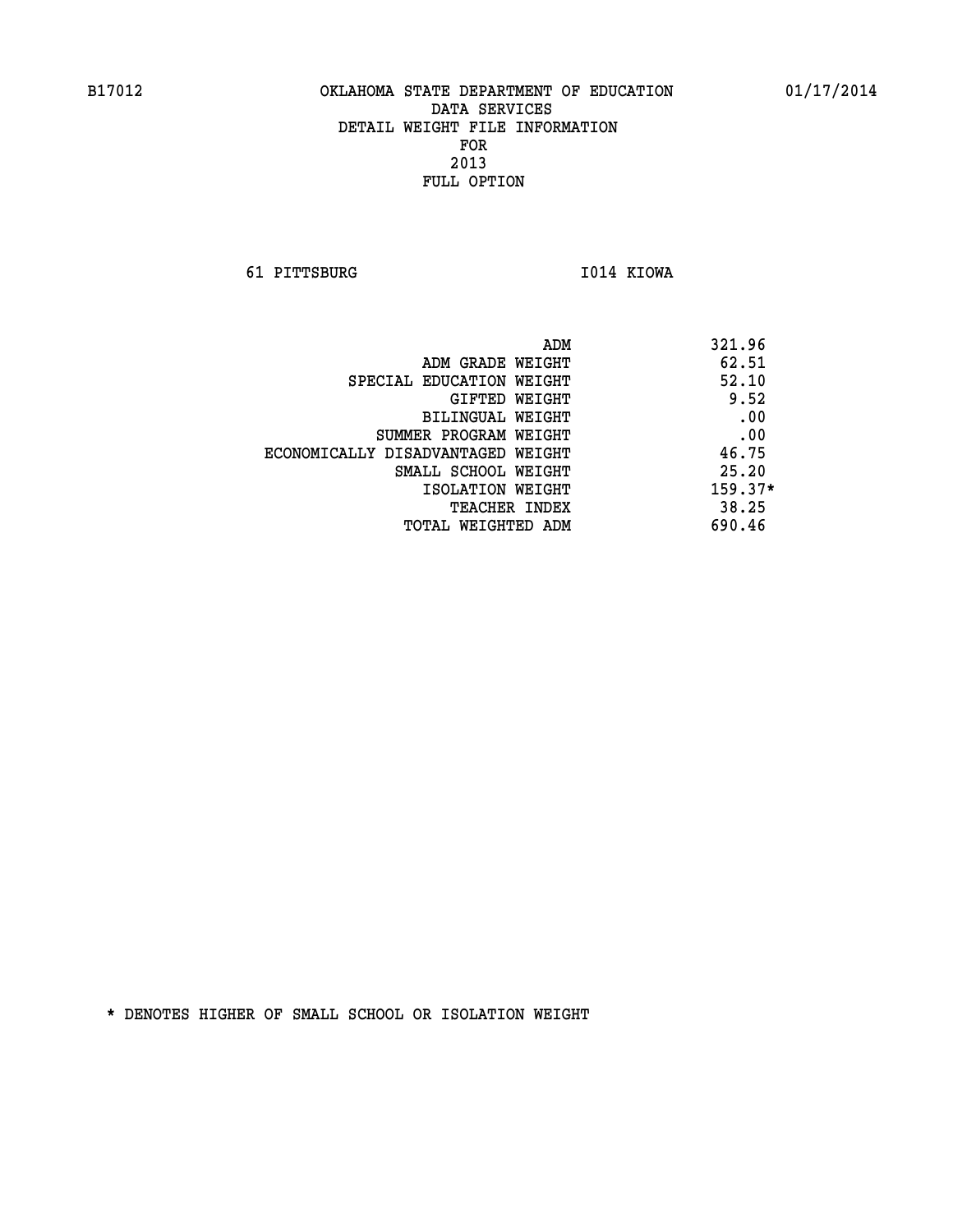**61 PITTSBURG I017 QUINTON** 

| ADM                               | 549.81 |
|-----------------------------------|--------|
| ADM GRADE WEIGHT                  | 107.63 |
| SPECIAL EDUCATION WEIGHT          | 153.40 |
| GIFTED WEIGHT                     | 15.98  |
| <b>BILINGUAL WEIGHT</b>           | .50    |
| SUMMER PROGRAM WEIGHT             | .00    |
| ECONOMICALLY DISADVANTAGED WEIGHT | 115.75 |
| SMALL SCHOOL WEIGHT               | .00    |
| ISOLATION WEIGHT                  | .00    |
| TEACHER INDEX                     | .00    |
| TOTAL WEIGHTED ADM                | 943.07 |
|                                   |        |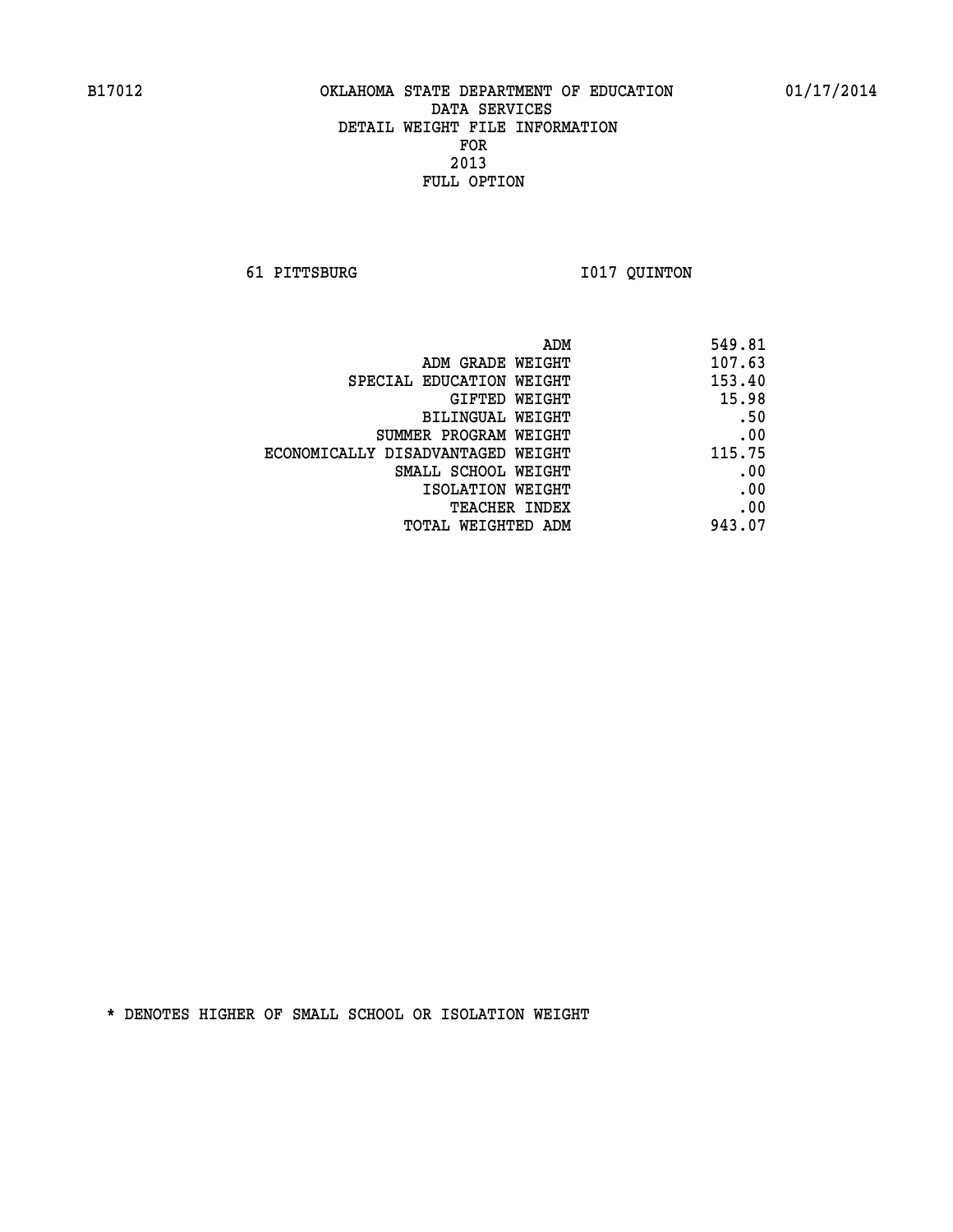**61 PITTSBURG I025 INDIANOLA** 

| ADM                               | 229.49   |
|-----------------------------------|----------|
| ADM GRADE WEIGHT                  | 46.84    |
| SPECIAL EDUCATION WEIGHT          | 53.20    |
| GIFTED WEIGHT                     | 10.54    |
| BILINGUAL WEIGHT                  | .00      |
| SUMMER PROGRAM WEIGHT             | .00      |
| ECONOMICALLY DISADVANTAGED WEIGHT | 45.50    |
| SMALL SCHOOL WEIGHT               | $25.99*$ |
| ISOLATION WEIGHT                  | .00      |
| <b>TEACHER INDEX</b>              | .00      |
| TOTAL WEIGHTED ADM                | 411.56   |
|                                   |          |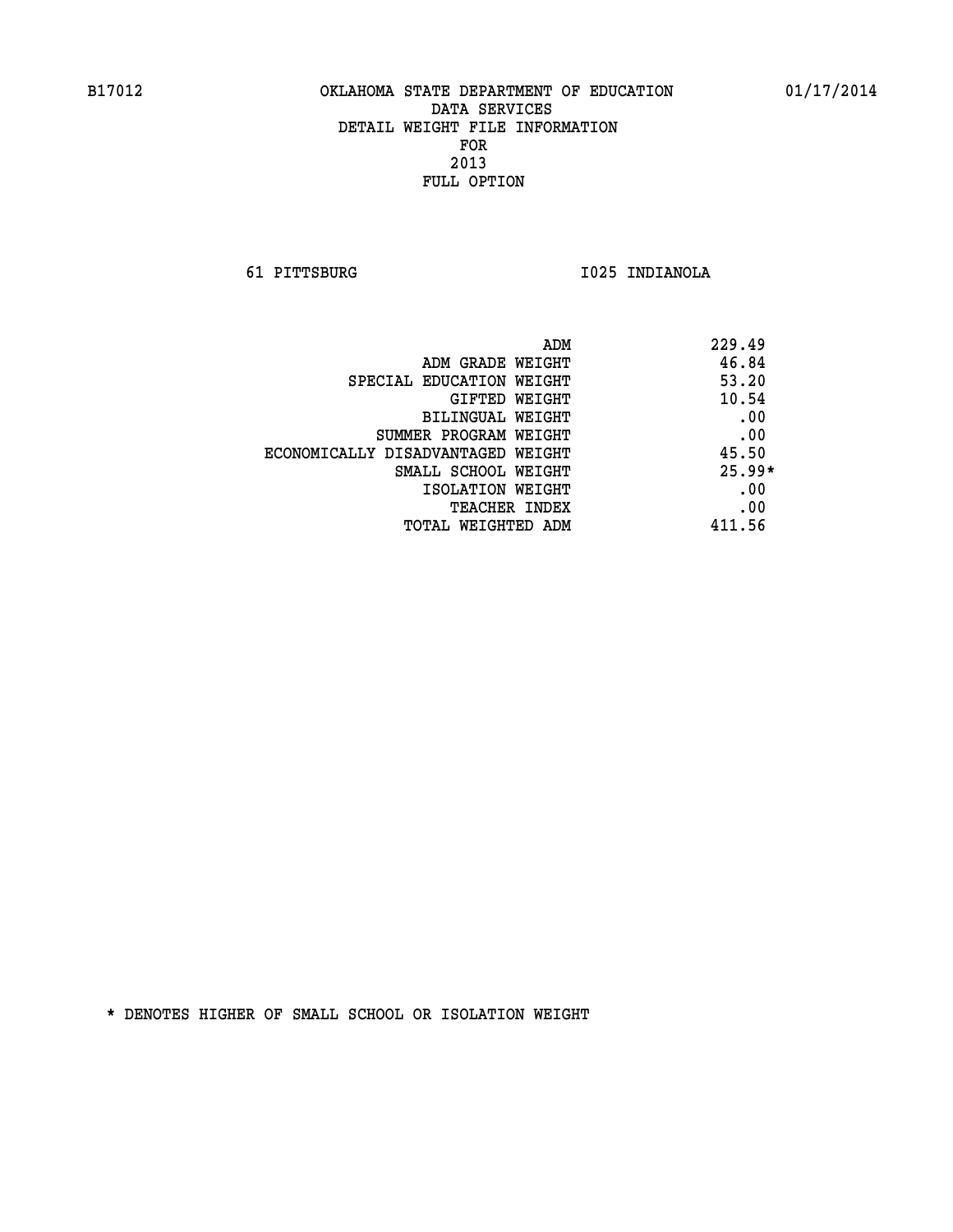**61 PITTSBURG I028 CROWDER** 

| ADM                               | 487.89  |
|-----------------------------------|---------|
| ADM GRADE WEIGHT                  | 92.84   |
| SPECIAL EDUCATION WEIGHT          | 68.15   |
| GIFTED WEIGHT                     | 9.18    |
| BILINGUAL WEIGHT                  | .00     |
| SUMMER PROGRAM WEIGHT             | .00     |
| ECONOMICALLY DISADVANTAGED WEIGHT | 85.00   |
| SMALL SCHOOL WEIGHT               | $7.58*$ |
| ISOLATION WEIGHT                  | .00     |
| <b>TEACHER INDEX</b>              | 15.44   |
| TOTAL WEIGHTED ADM                | 766.08  |
|                                   |         |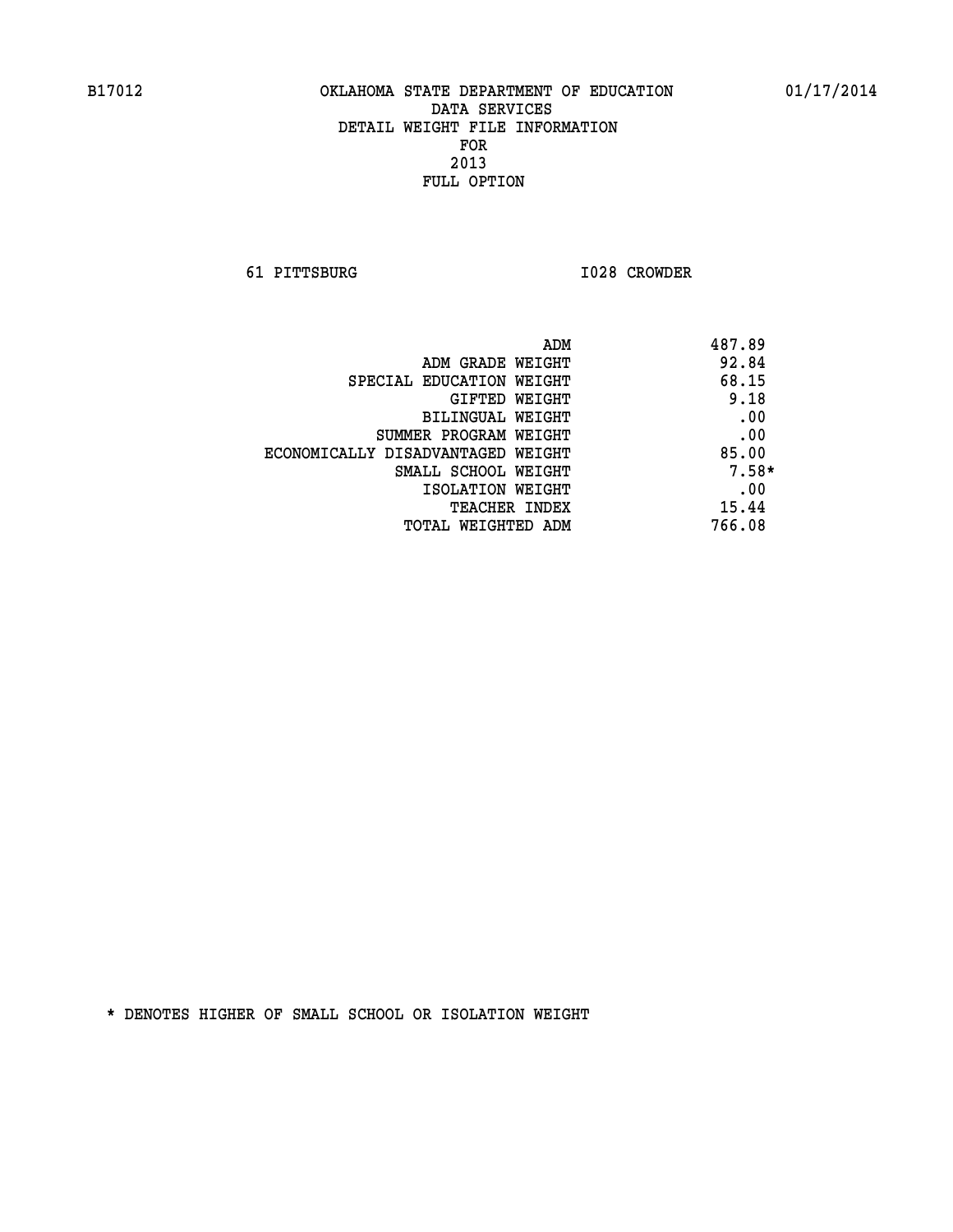**61 PITTSBURG I030 SAVANNA** 

| ADM                               | 350.90   |
|-----------------------------------|----------|
| ADM GRADE WEIGHT                  | 48.62    |
| SPECIAL EDUCATION WEIGHT          | 65.80    |
| GIFTED WEIGHT                     | 9.52     |
| BILINGUAL WEIGHT                  | .00      |
| SUMMER PROGRAM WEIGHT             | .00      |
| ECONOMICALLY DISADVANTAGED WEIGHT | 55.75    |
| SMALL SCHOOL WEIGHT               | $23.63*$ |
| ISOLATION WEIGHT                  | .00      |
| <b>TEACHER INDEX</b>              | 17.80    |
| TOTAL WEIGHTED ADM                | 572.02   |
|                                   |          |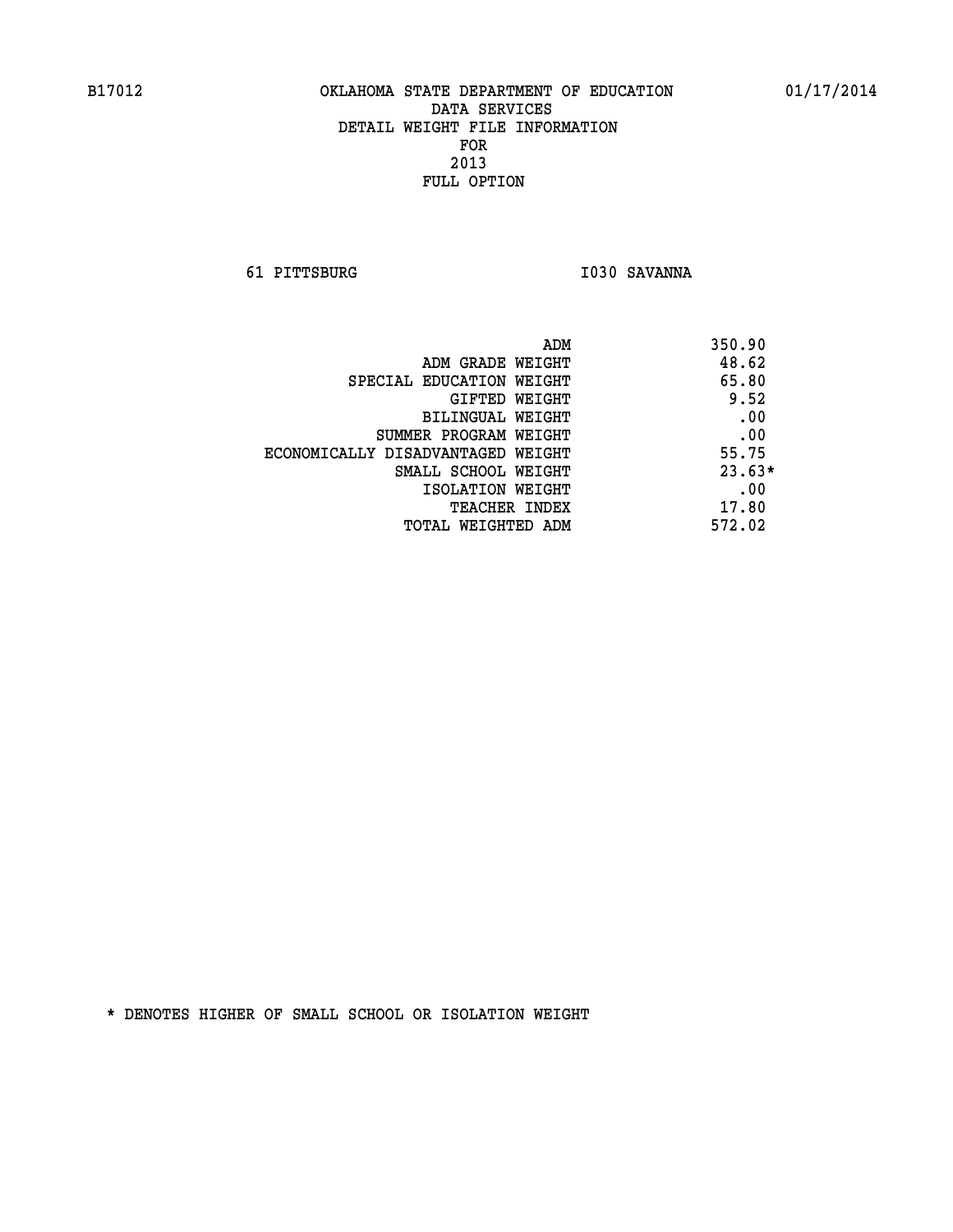**61 PITTSBURG I063 PITTSBURG** 

| ADM                               | 137.65   |
|-----------------------------------|----------|
| ADM GRADE WEIGHT                  | 26.79    |
| SPECIAL EDUCATION WEIGHT          | 25.40    |
| GIFTED WEIGHT                     | 3.74     |
| BILINGUAL WEIGHT                  | .00      |
| SUMMER PROGRAM WEIGHT             | .00      |
| ECONOMICALLY DISADVANTAGED WEIGHT | 24.25    |
| SMALL SCHOOL WEIGHT               | $20.37*$ |
| ISOLATION WEIGHT                  | .00      |
| <b>TEACHER INDEX</b>              | .00      |
| TOTAL WEIGHTED ADM                | 238.20   |
|                                   |          |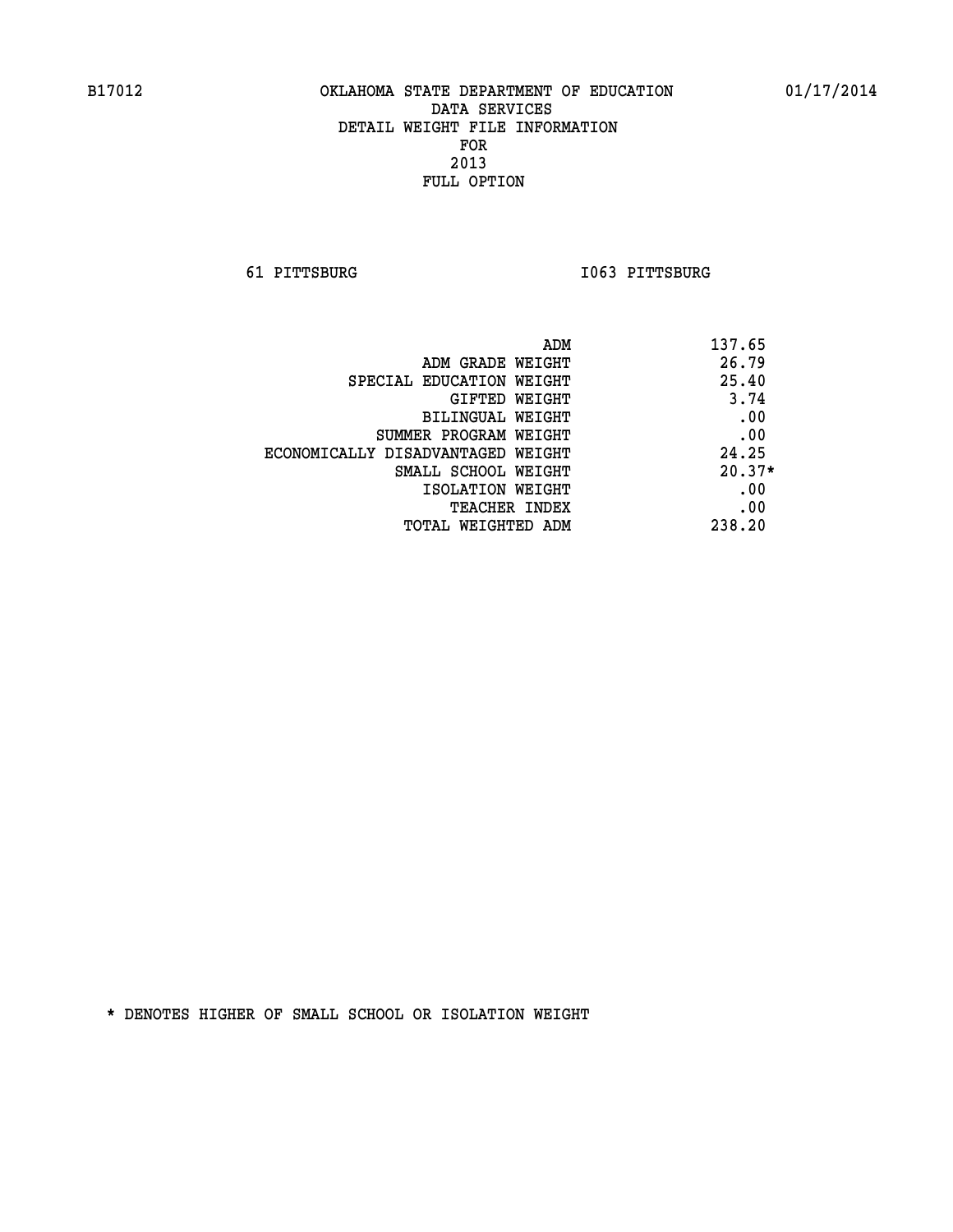**61 PITTSBURG I080 MCALESTER** 

| ADM                               | 3,019.44 |
|-----------------------------------|----------|
| ADM GRADE WEIGHT                  | 636.43   |
| SPECIAL EDUCATION WEIGHT          | 408.75   |
| GIFTED WEIGHT                     | 99.28    |
| BILINGUAL WEIGHT                  | 34.25    |
| SUMMER PROGRAM WEIGHT             | 1.20     |
| ECONOMICALLY DISADVANTAGED WEIGHT | 522.75   |
| SMALL SCHOOL WEIGHT               | .00      |
| ISOLATION WEIGHT                  | .00      |
| TEACHER INDEX                     | 63.10    |
| TOTAL WEIGHTED ADM                | 4,785.20 |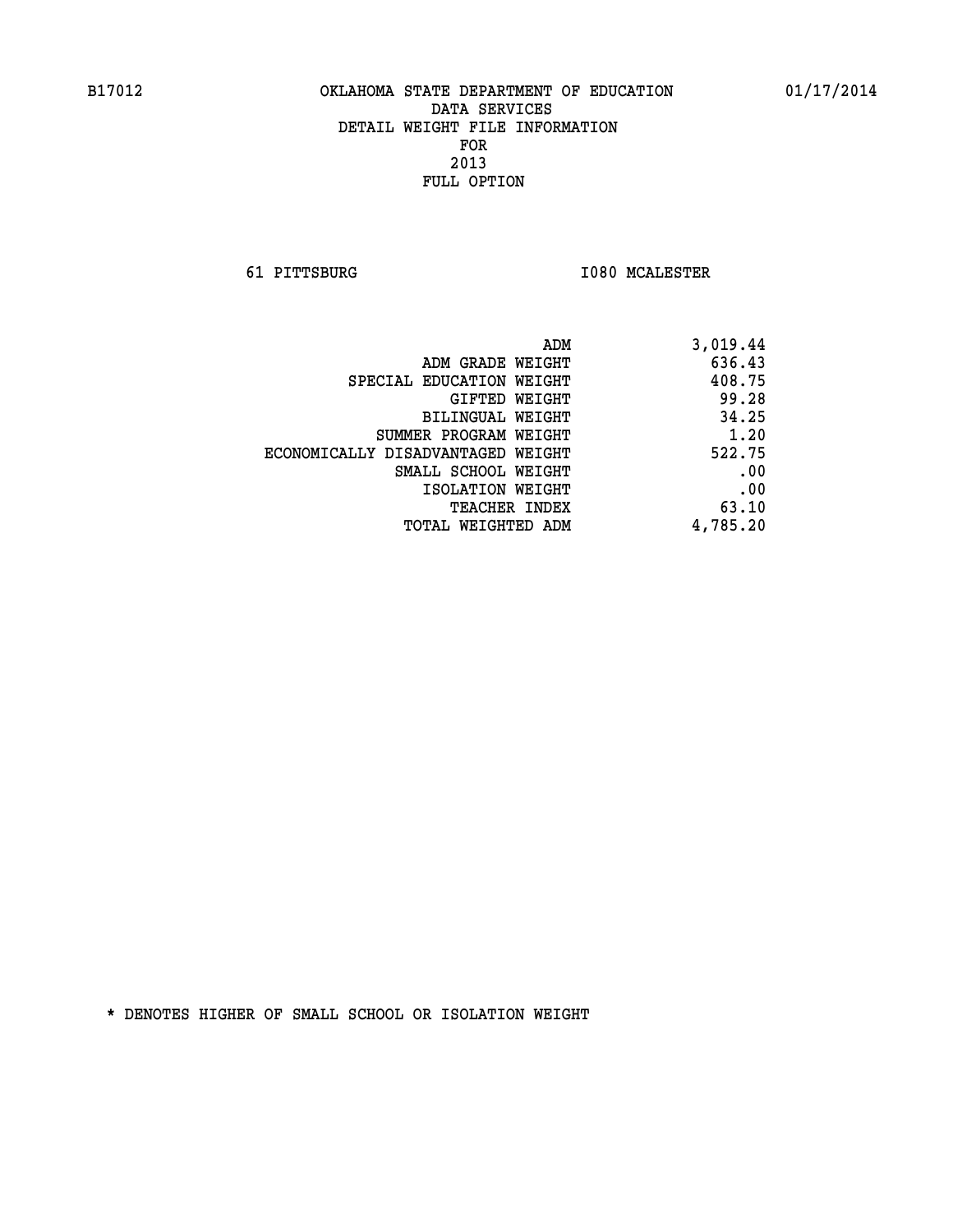**62 PONTOTOC I001 ALLEN** 

|                                   | 455.55<br>ADM |  |
|-----------------------------------|---------------|--|
| ADM GRADE WEIGHT                  | 89.04         |  |
| SPECIAL EDUCATION WEIGHT          | 40.00         |  |
| GIFTED WEIGHT                     | 19.38         |  |
| BILINGUAL WEIGHT                  | 2.75          |  |
| SUMMER PROGRAM WEIGHT             | .00           |  |
| ECONOMICALLY DISADVANTAGED WEIGHT | 83.00         |  |
| SMALL SCHOOL WEIGHT               | $12.65*$      |  |
| ISOLATION WEIGHT                  | .00           |  |
| <b>TEACHER INDEX</b>              | 15.00         |  |
| TOTAL WEIGHTED ADM                | 717.37        |  |
|                                   |               |  |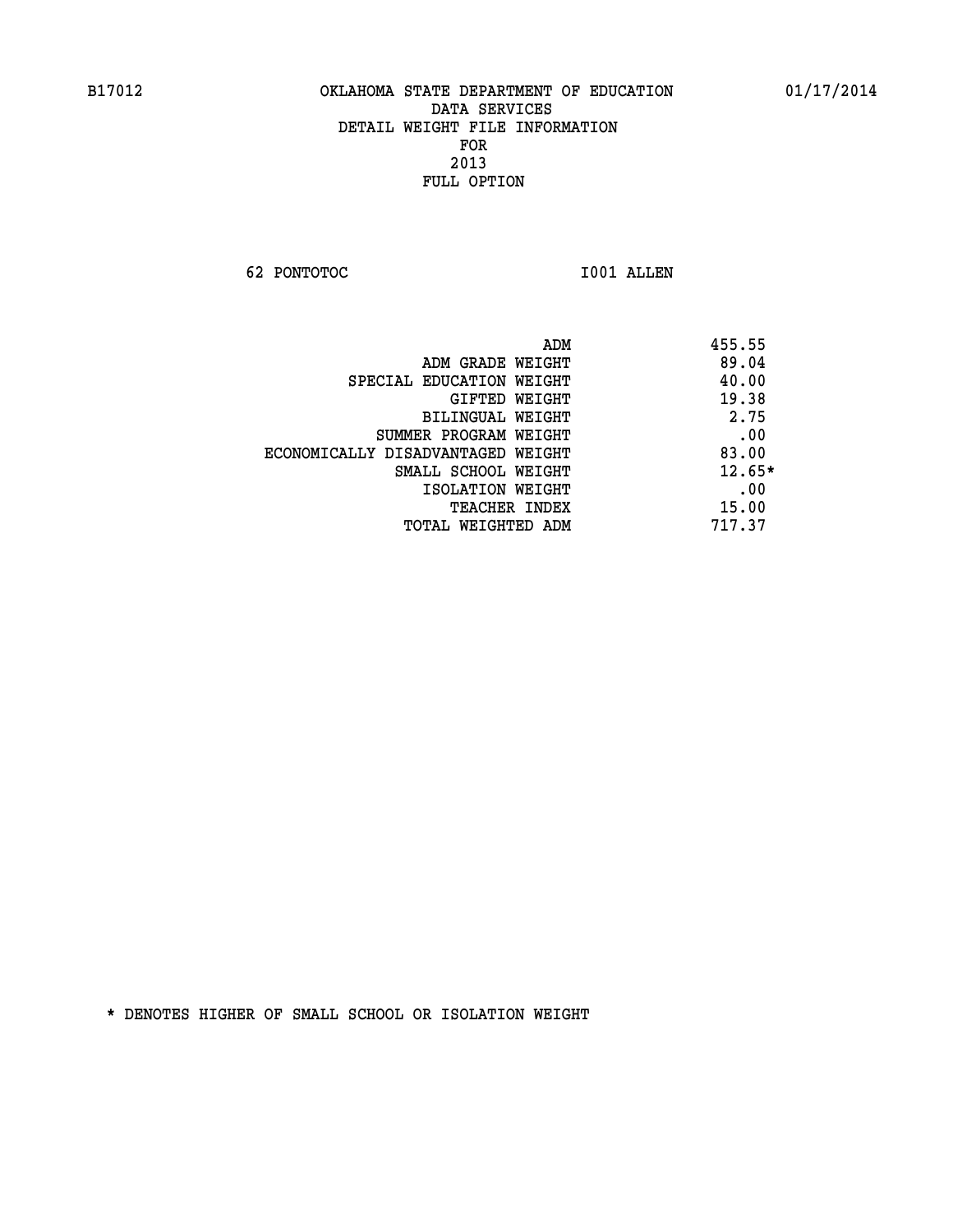**62 PONTOTOC I009 VANOSS** 

| ADM                               | 530.41   |
|-----------------------------------|----------|
| ADM GRADE WEIGHT                  | 103.20   |
| SPECIAL EDUCATION WEIGHT          | 105.40   |
| GIFTED WEIGHT                     | 19.72    |
| BILINGUAL WEIGHT                  | 3.50     |
| SUMMER PROGRAM WEIGHT             | .00      |
| ECONOMICALLY DISADVANTAGED WEIGHT | 87.50    |
| SMALL SCHOOL WEIGHT               | $16.60*$ |
| ISOLATION WEIGHT                  | .00      |
| <b>TEACHER INDEX</b>              | 24.95    |
| TOTAL WEIGHTED ADM                | 891.28   |
|                                   |          |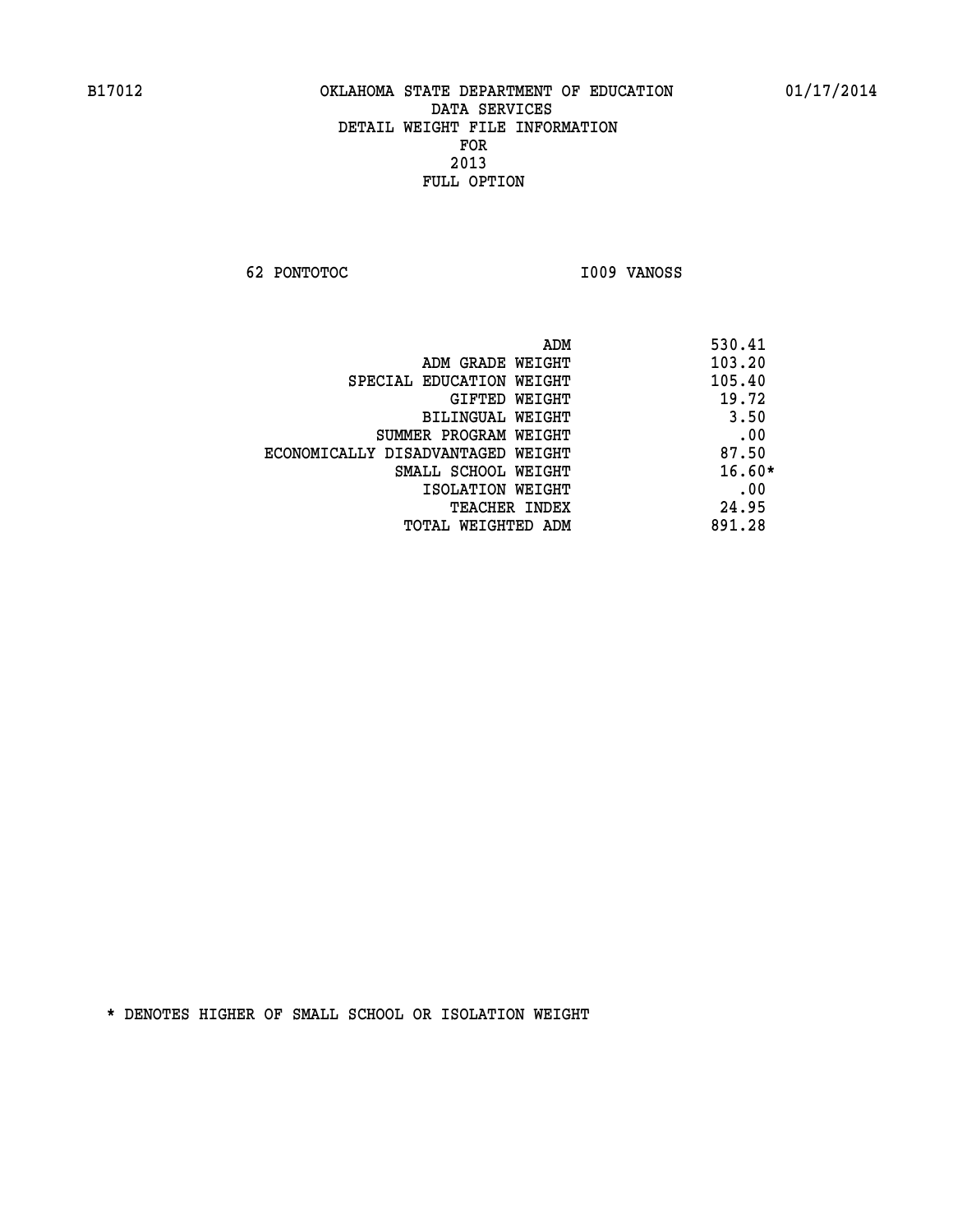**62 PONTOTOC** 1016 BYNG

| 1,809.14 |
|----------|
| 371.90   |
| 381.25   |
| 104.04   |
| 7.00     |
| .00      |
| 276.25   |
| .00      |
| .00      |
| 130.24   |
| 3,079.82 |
|          |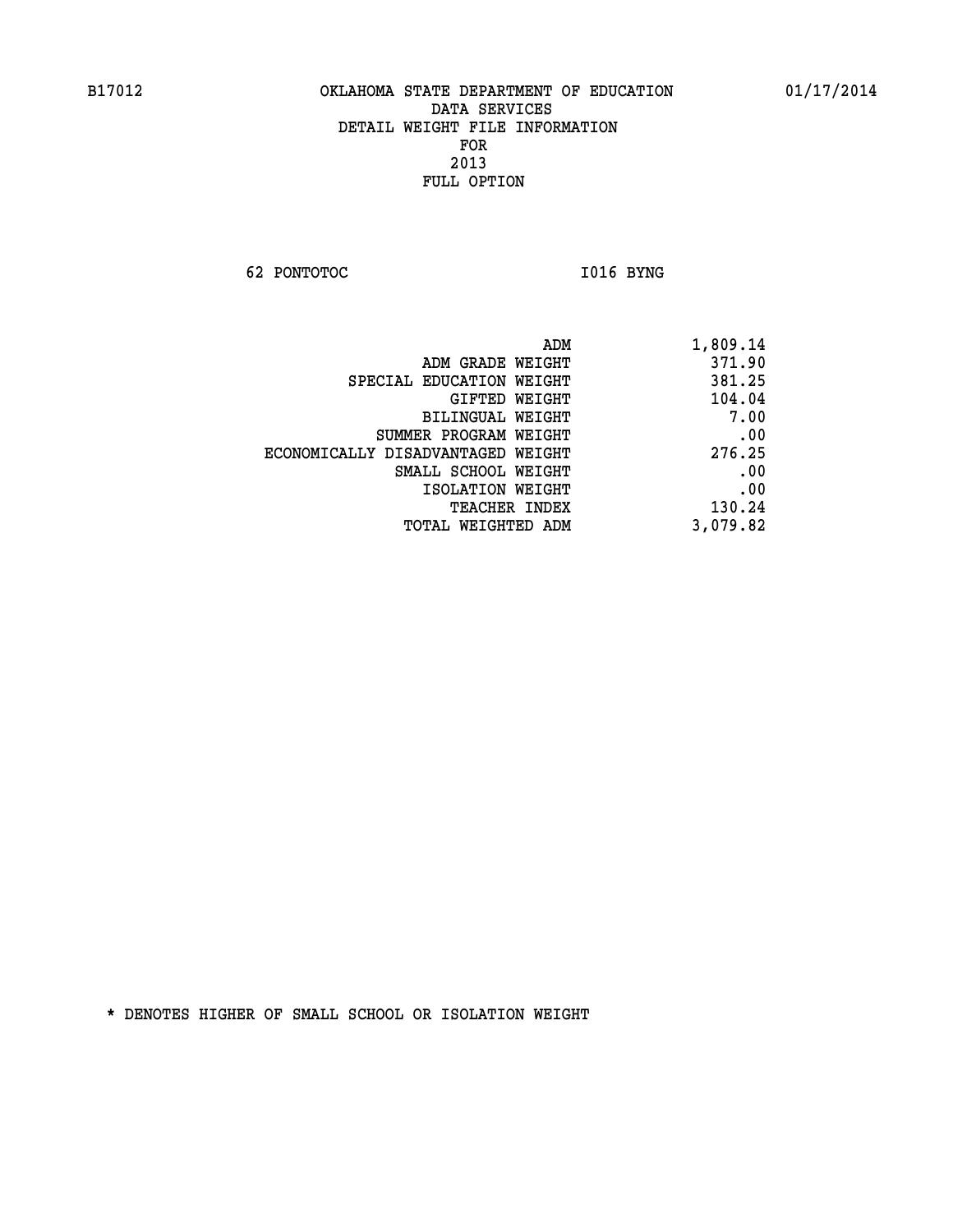**62 PONTOTOC I019 ADA** 

| 2,642.20 |
|----------|
| 542.69   |
| 497.10   |
| 77.86    |
| 41.50    |
| .00      |
| 431.00   |
| .00      |
| .00      |
| 301.20   |
| 4,533.55 |
|          |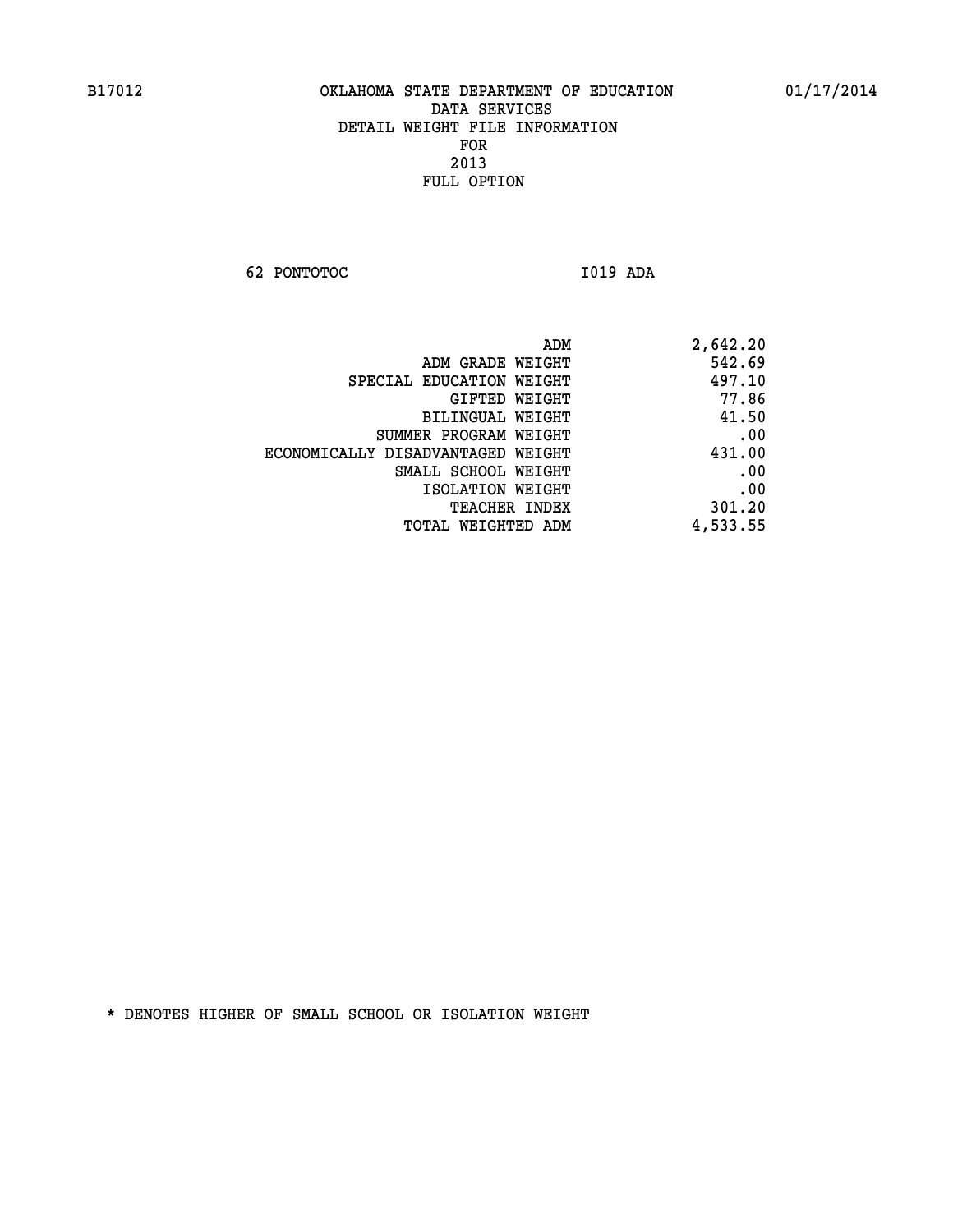**62 PONTOTOC I024 LATTA** 

|                                   | 849.40<br>ADM |
|-----------------------------------|---------------|
| ADM GRADE WEIGHT                  | 171.23        |
| SPECIAL EDUCATION WEIGHT          | 116.85        |
| GIFTED WEIGHT                     | 55.08         |
| BILINGUAL WEIGHT                  | 5.25          |
| SUMMER PROGRAM WEIGHT             | .00           |
| ECONOMICALLY DISADVANTAGED WEIGHT | 98.25         |
| SMALL SCHOOL WEIGHT               | .00           |
| ISOLATION WEIGHT                  | .00           |
| TEACHER INDEX                     | 61.99         |
| TOTAL WEIGHTED ADM                | 1,358.05      |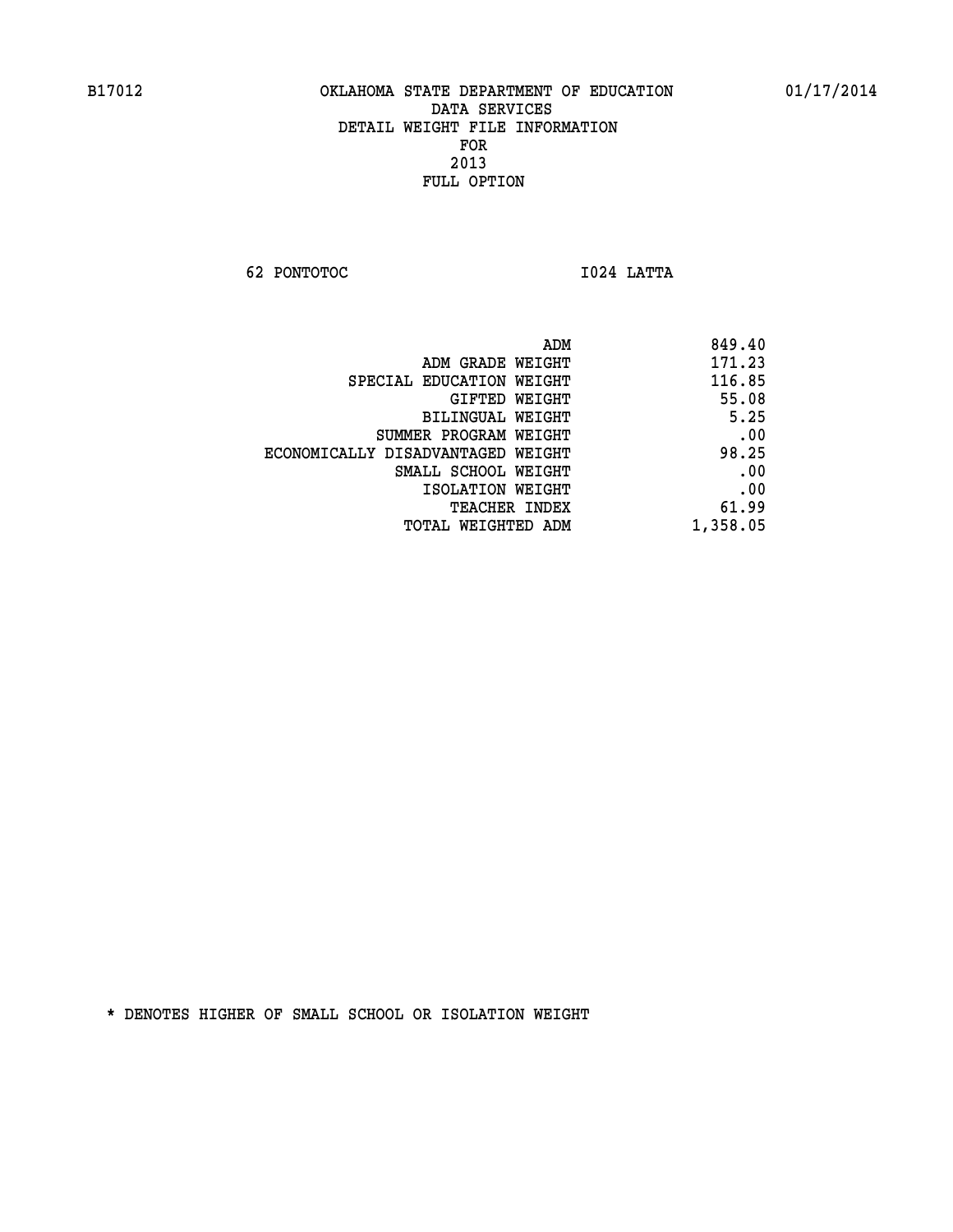**62 PONTOTOC I030 STONEWALL** 

| ADM                               | 431.68   |
|-----------------------------------|----------|
| ADM GRADE WEIGHT                  | 89.88    |
| SPECIAL EDUCATION WEIGHT          | 90.25    |
| GIFTED WEIGHT                     | 15.98    |
| <b>BILINGUAL WEIGHT</b>           | .50      |
| SUMMER PROGRAM WEIGHT             | .00      |
| ECONOMICALLY DISADVANTAGED WEIGHT | 88.50    |
| SMALL SCHOOL WEIGHT               | 15.88    |
| ISOLATION WEIGHT                  | $84.61*$ |
| <b>TEACHER INDEX</b>              | 43.56    |
| TOTAL WEIGHTED ADM                | 844.96   |
|                                   |          |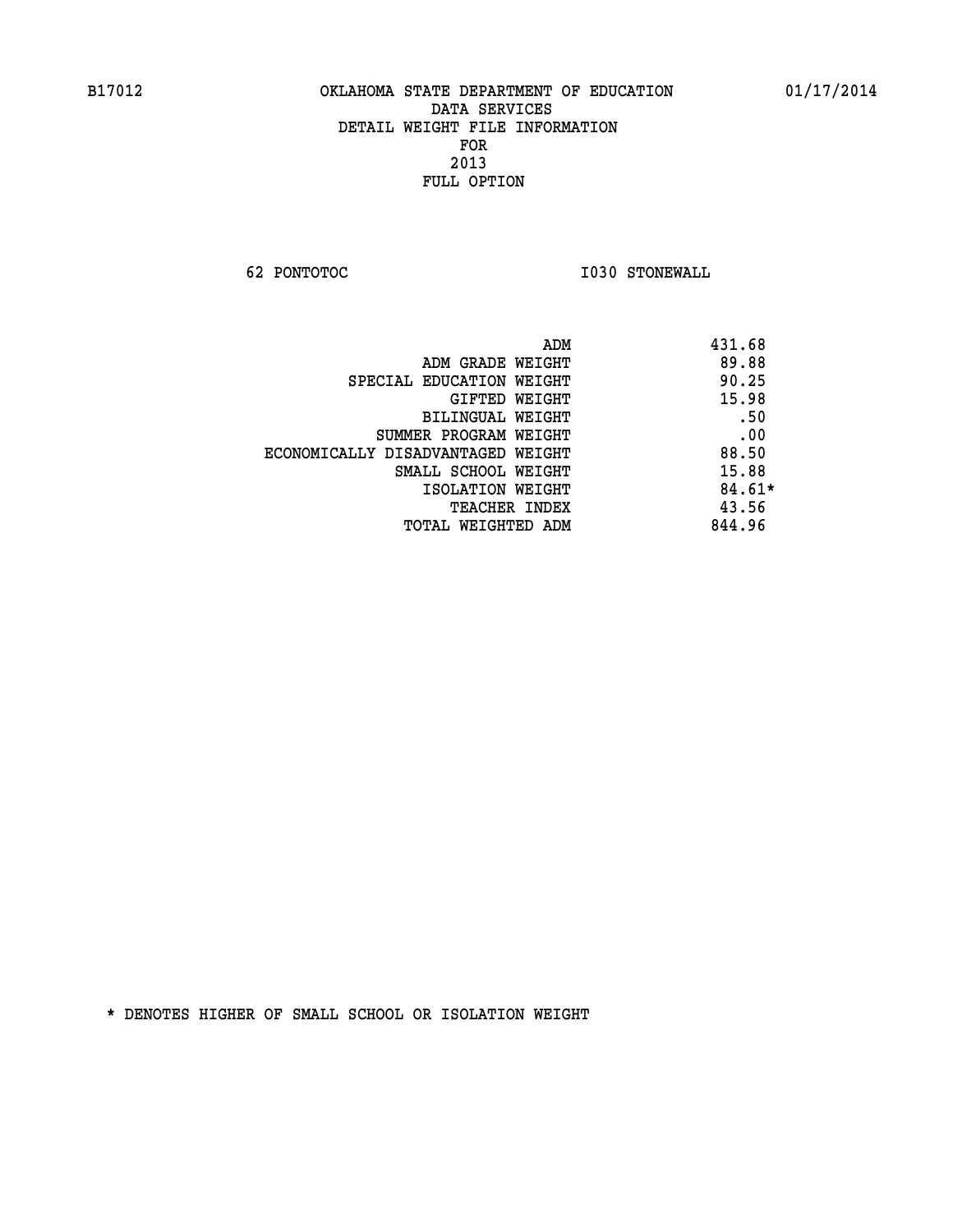**62 PONTOTOC I037 ROFF** 

| ADM                               | 339.37   |
|-----------------------------------|----------|
| ADM GRADE WEIGHT                  | 68.91    |
| SPECIAL EDUCATION WEIGHT          | 48.70    |
| GIFTED WEIGHT                     | 9.18     |
| BILINGUAL WEIGHT                  | .00      |
| SUMMER PROGRAM WEIGHT             | .00      |
| ECONOMICALLY DISADVANTAGED WEIGHT | 68.00    |
| SMALL SCHOOL WEIGHT               | 24.33    |
| ISOLATION WEIGHT                  | $31.77*$ |
| <b>TEACHER INDEX</b>              | 8.76     |
| TOTAL WEIGHTED ADM                | 574.69   |
|                                   |          |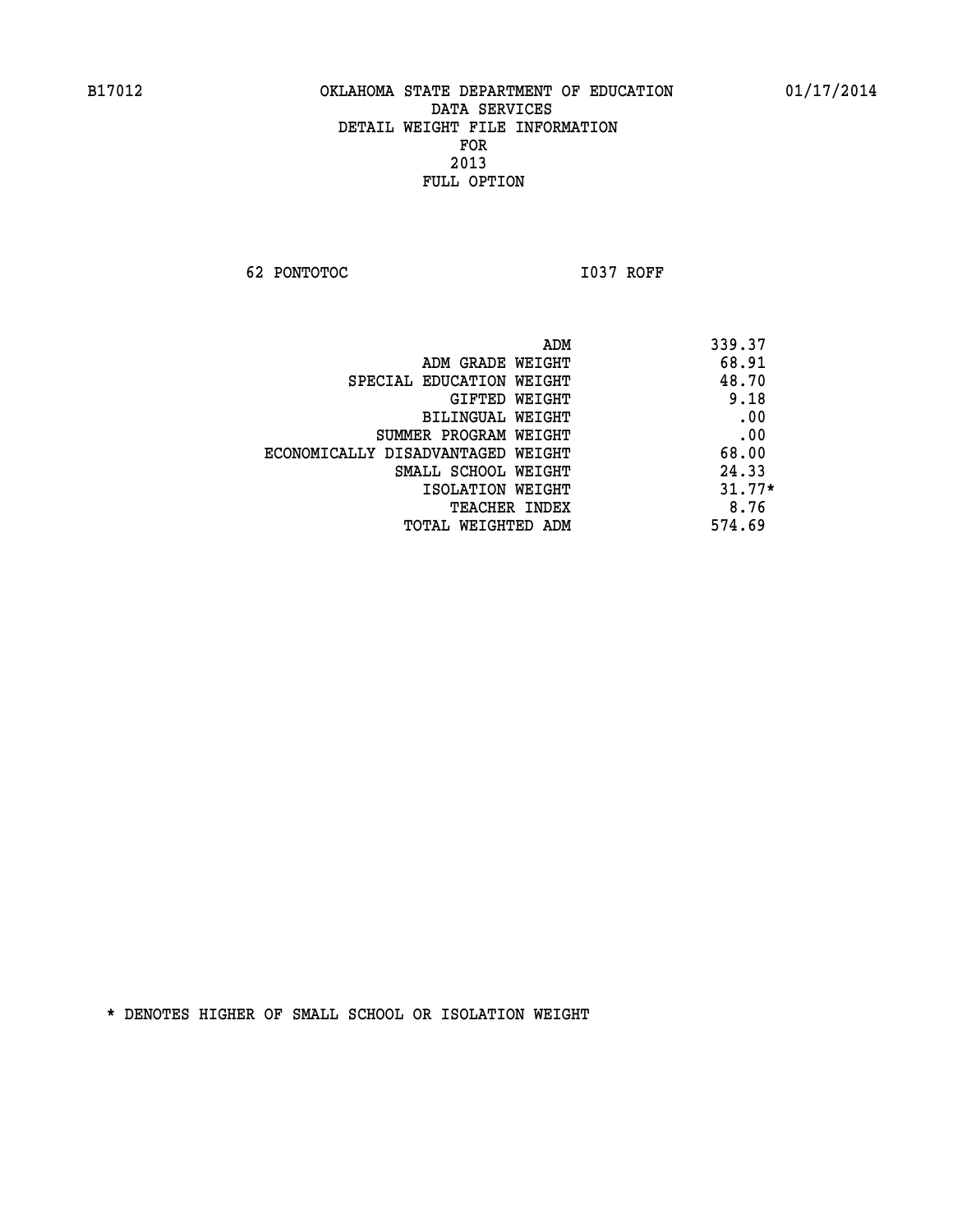**63 POTTAWATOMIE C010 NORTH ROCK CREEK** 

| ADM                               | 561.70 |
|-----------------------------------|--------|
| ADM GRADE WEIGHT                  | 115.20 |
| SPECIAL EDUCATION WEIGHT          | 52.80  |
| GIFTED WEIGHT                     | 22.78  |
| <b>BILINGUAL WEIGHT</b>           | .00    |
| SUMMER PROGRAM WEIGHT             | .00    |
| ECONOMICALLY DISADVANTAGED WEIGHT | 74.00  |
| SMALL SCHOOL WEIGHT               | .00    |
| ISOLATION WEIGHT                  | .00    |
| TEACHER INDEX                     | 15.47  |
| TOTAL WEIGHTED ADM                | 841.95 |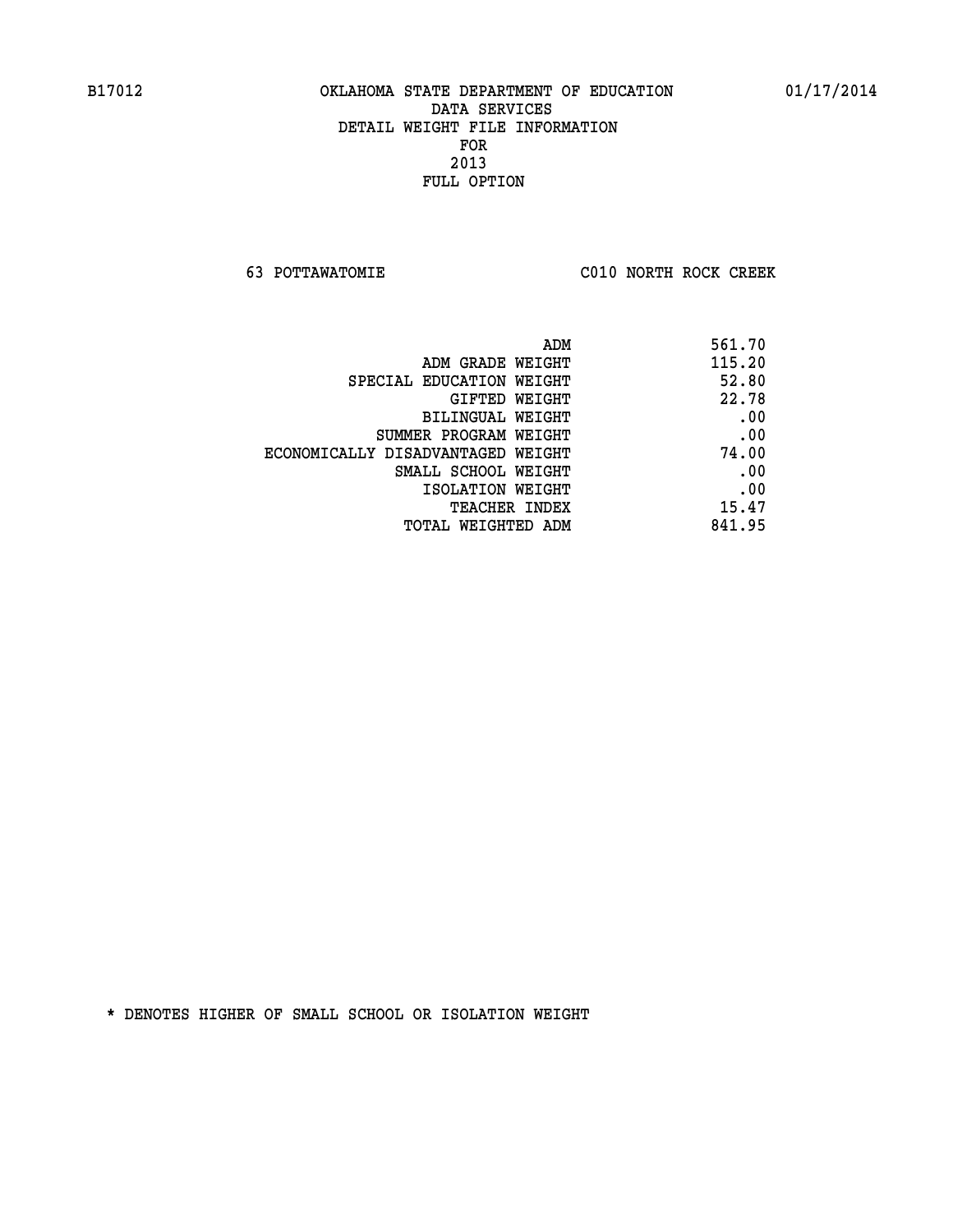**63 POTTAWATOMIE C027 GROVE** 

 **ADM 395.15 ADM GRADE WEIGHT 75.21 SPECIAL EDUCATION WEIGHT 43.80 GIFTED WEIGHT 42.92 BILINGUAL WEIGHT 1.50 SUMMER PROGRAM WEIGHT .00 ECONOMICALLY DISADVANTAGED WEIGHT 21.25 SMALL SCHOOL WEIGHT 20.00\* EXECUTED ISOLATION WEIGHT AND RESOLATION WEIGHT TEACHER INDEX** 11.41  **TOTAL WEIGHTED ADM 581.24**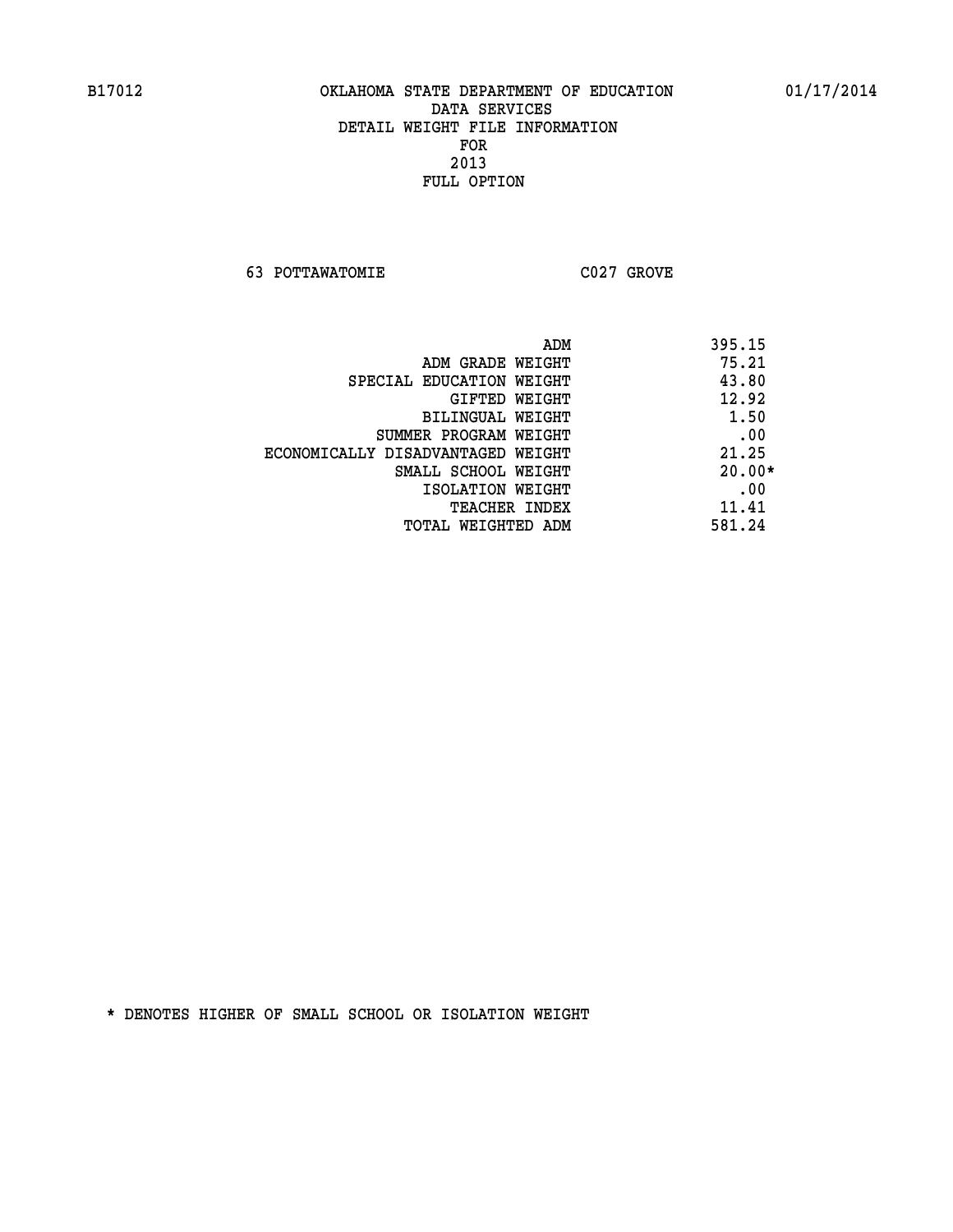**63 POTTAWATOMIE C029 PLEASANT GROVE** 

| ADM                               | 242.18   |
|-----------------------------------|----------|
| ADM GRADE WEIGHT                  | 52.69    |
| SPECIAL EDUCATION WEIGHT          | 15.45    |
| GIFTED WEIGHT                     | 3.06     |
| BILINGUAL WEIGHT                  | .00      |
| SUMMER PROGRAM WEIGHT             | .00      |
| ECONOMICALLY DISADVANTAGED WEIGHT | 51.00    |
| SMALL SCHOOL WEIGHT               | $26.26*$ |
| ISOLATION WEIGHT                  | .00      |
| <b>TEACHER INDEX</b>              | 15.63    |
| TOTAL WEIGHTED ADM                | 406.27   |
|                                   |          |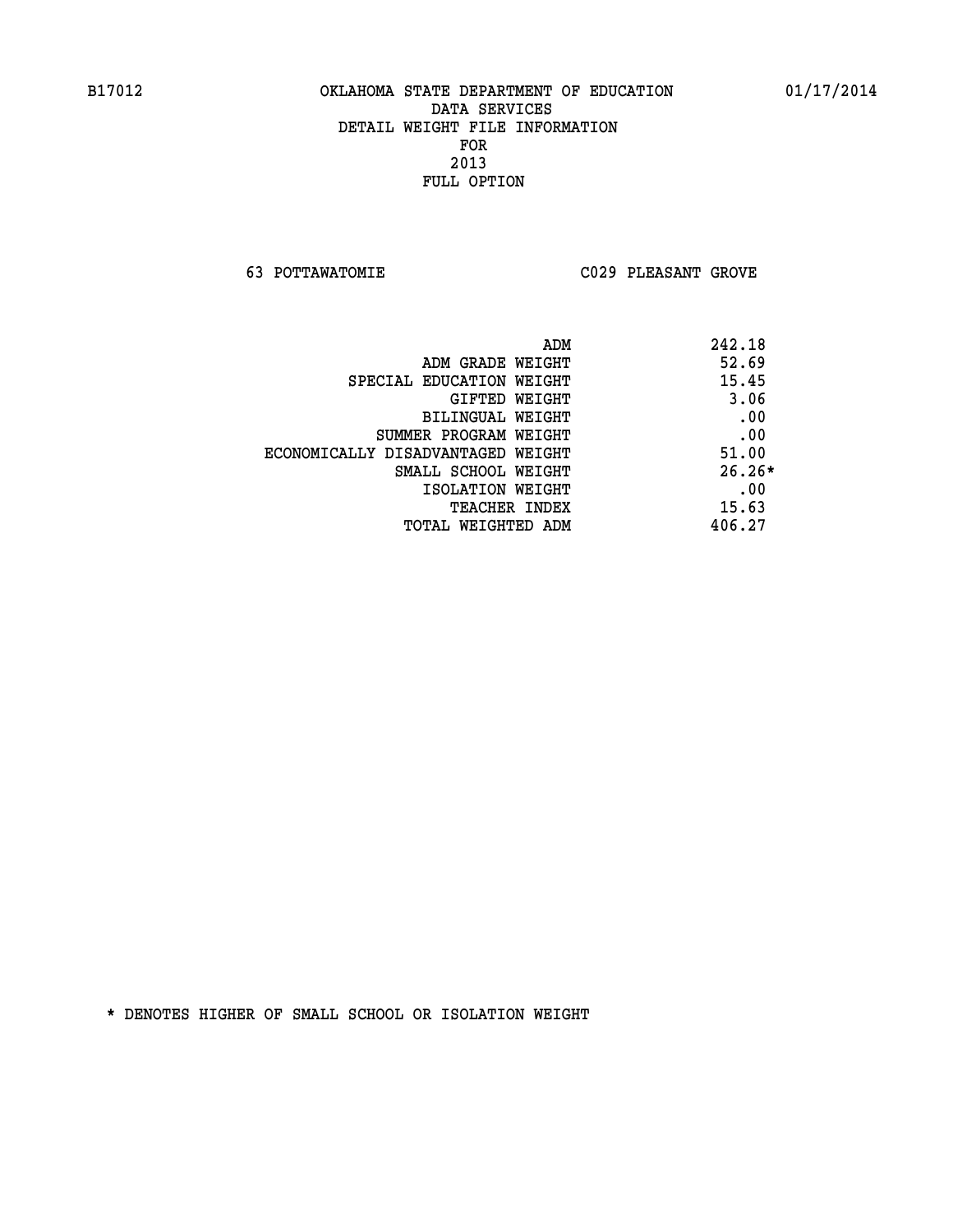**63 POTTAWATOMIE C032 SOUTH ROCK CREEK** 

| ADM                               | 402.52   |
|-----------------------------------|----------|
| ADM GRADE WEIGHT                  | 78.92    |
| SPECIAL EDUCATION WEIGHT          | 34.30    |
| GIFTED WEIGHT                     | 11.56    |
| BILINGUAL WEIGHT                  | .00      |
| SUMMER PROGRAM WEIGHT             | .00      |
| ECONOMICALLY DISADVANTAGED WEIGHT | 44.00    |
| SMALL SCHOOL WEIGHT               | $19.25*$ |
| ISOLATION WEIGHT                  | .00      |
| <b>TEACHER INDEX</b>              | 34.63    |
| TOTAL WEIGHTED ADM                | 625.18   |
|                                   |          |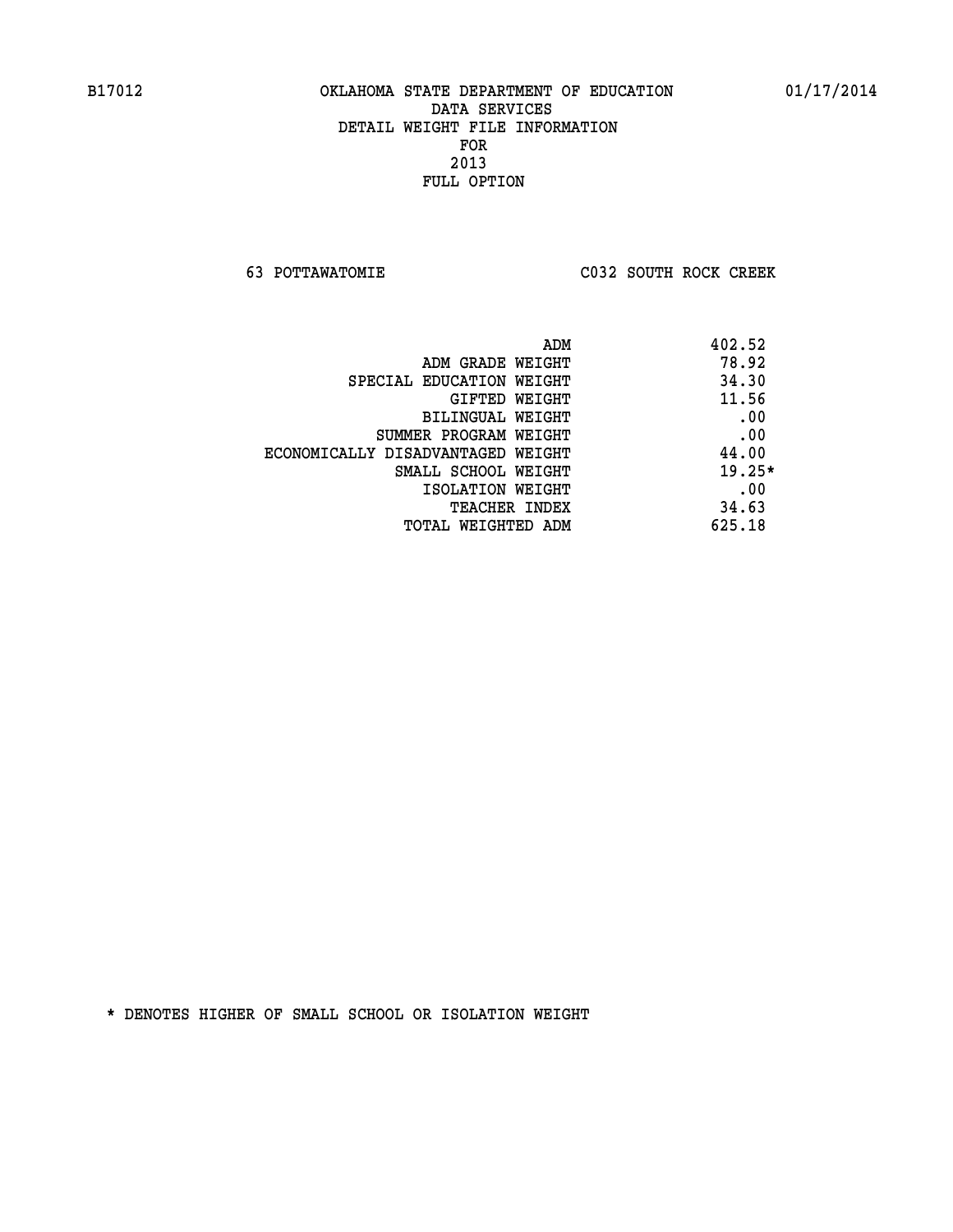**63 POTTAWATOMIE I001 MCLOUD** 

| 1,820.86 |
|----------|
| 363.99   |
| 264.05   |
| 64.60    |
| 23.50    |
| 2.40     |
| 281.50   |
| .00      |
| .00      |
| 11.84    |
| 2,832.74 |
|          |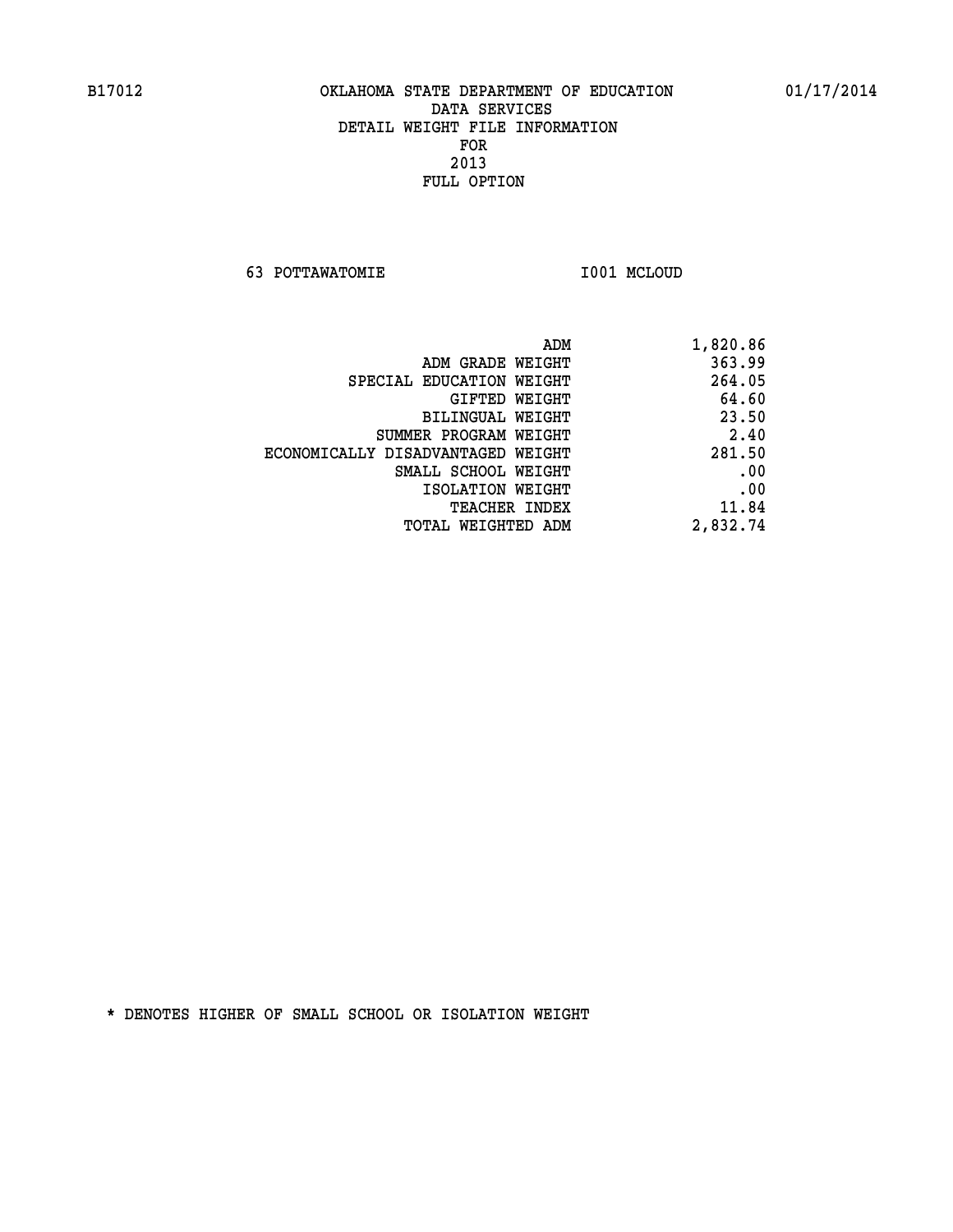**63 POTTAWATOMIE I002 DALE** 

|                                   | 697.04<br>ADM |
|-----------------------------------|---------------|
| ADM GRADE WEIGHT                  | 130.97        |
| SPECIAL EDUCATION WEIGHT          | 56.25         |
| GIFTED WEIGHT                     | 31.62         |
| BILINGUAL WEIGHT                  | .75           |
| SUMMER PROGRAM WEIGHT             | .00           |
| ECONOMICALLY DISADVANTAGED WEIGHT | 60.50         |
| SMALL SCHOOL WEIGHT               | .00           |
| ISOLATION WEIGHT                  | .00           |
| <b>TEACHER INDEX</b>              | 70.81         |
| TOTAL WEIGHTED ADM                | 1,047.94      |
|                                   |               |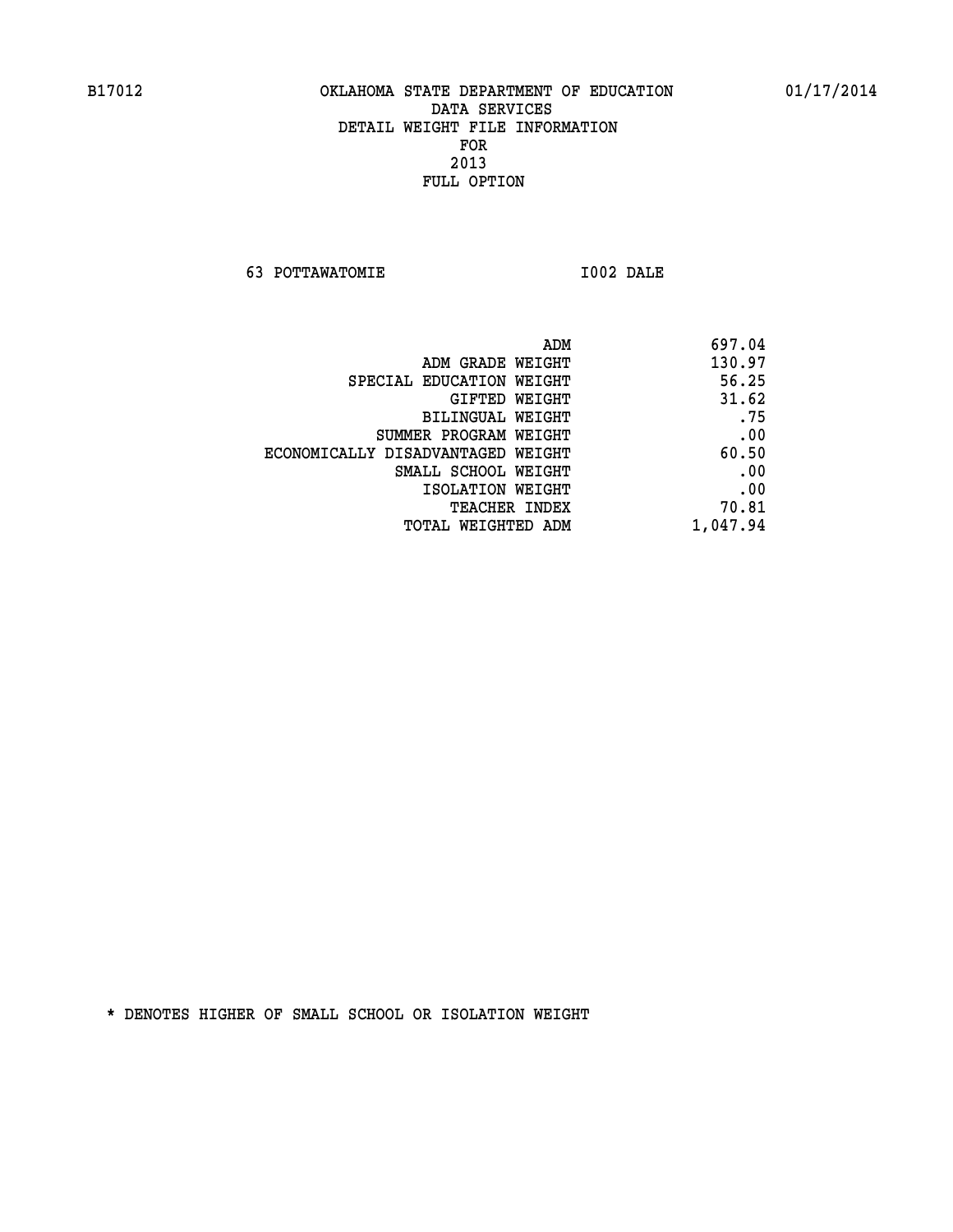**63 POTTAWATOMIE I003 BETHEL** 

| ADM                               | 1,371.60 |
|-----------------------------------|----------|
| ADM GRADE WEIGHT                  | 264.33   |
| SPECIAL EDUCATION WEIGHT          | 182.40   |
| GIFTED WEIGHT                     | 38.76    |
| BILINGUAL WEIGHT                  | 1.50     |
| SUMMER PROGRAM WEIGHT             | .00      |
| ECONOMICALLY DISADVANTAGED WEIGHT | 159.00   |
| SMALL SCHOOL WEIGHT               | .00      |
| ISOLATION WEIGHT                  | .00      |
| <b>TEACHER INDEX</b>              | 25.13    |
| TOTAL WEIGHTED ADM                | 2,042.72 |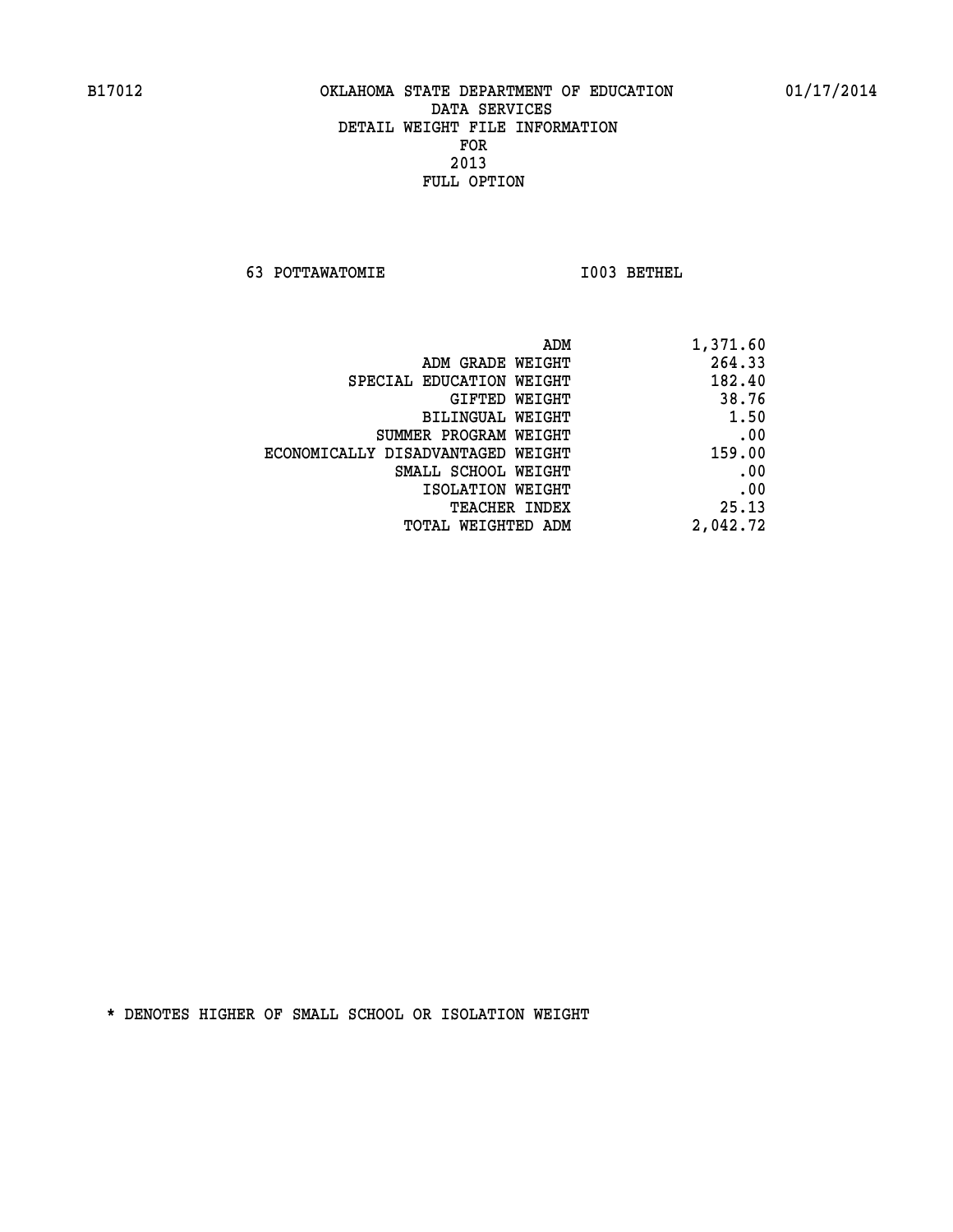**63 POTTAWATOMIE I004 MACOMB** 

|                                   | 326.93<br>ADM |
|-----------------------------------|---------------|
| ADM GRADE WEIGHT                  | 63.73         |
| SPECIAL EDUCATION WEIGHT          | 47.60         |
| GIFTED WEIGHT                     | 10.20         |
| BILINGUAL WEIGHT                  | .75           |
| SUMMER PROGRAM WEIGHT             | .00           |
| ECONOMICALLY DISADVANTAGED WEIGHT | 64.25         |
| SMALL SCHOOL WEIGHT               | $24.98*$      |
| ISOLATION WEIGHT                  | .00           |
| TEACHER INDEX                     | .00           |
| TOTAL WEIGHTED ADM                | 538.44        |
|                                   |               |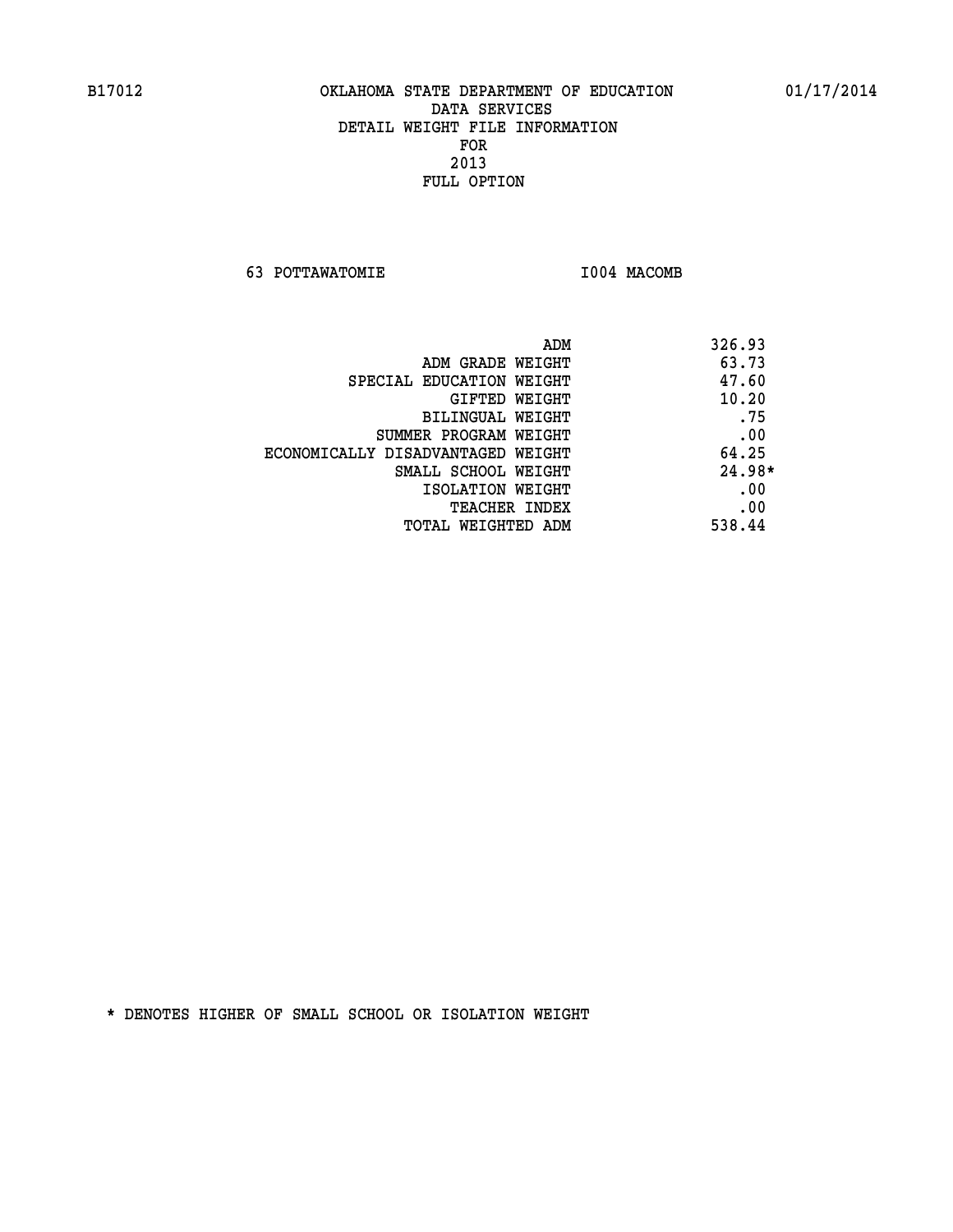**63 POTTAWATOMIE I005 EARLSBORO** 

| ADM                               | 230.10   |
|-----------------------------------|----------|
| ADM GRADE WEIGHT                  | 45.39    |
| SPECIAL EDUCATION WEIGHT          | 20.55    |
| GIFTED WEIGHT                     | 6.46     |
| BILINGUAL WEIGHT                  | .00      |
| SUMMER PROGRAM WEIGHT             | .00      |
| ECONOMICALLY DISADVANTAGED WEIGHT | 48.00    |
| SMALL SCHOOL WEIGHT               | $26.00*$ |
| ISOLATION WEIGHT                  | .00      |
| <b>TEACHER INDEX</b>              | .00      |
| TOTAL WEIGHTED ADM                | 376.50   |
|                                   |          |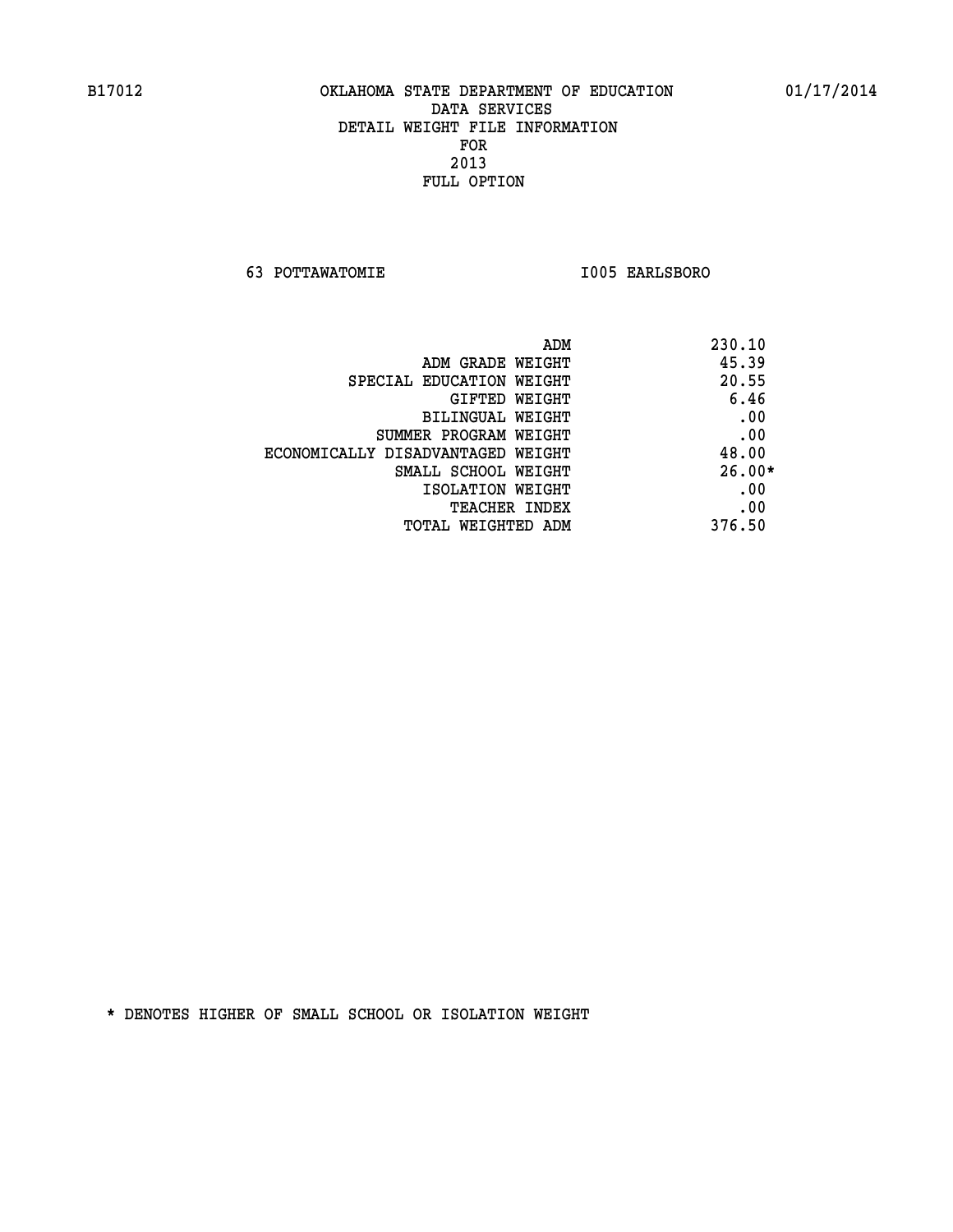**63 POTTAWATOMIE I092 TECUMSEH** 

| 2,175.87 |
|----------|
| 360.79   |
| 268.85   |
| 88.06    |
| 2.00     |
| .00      |
| 367.25   |
| .00      |
| .00      |
| 5.81     |
| 3,268.63 |
|          |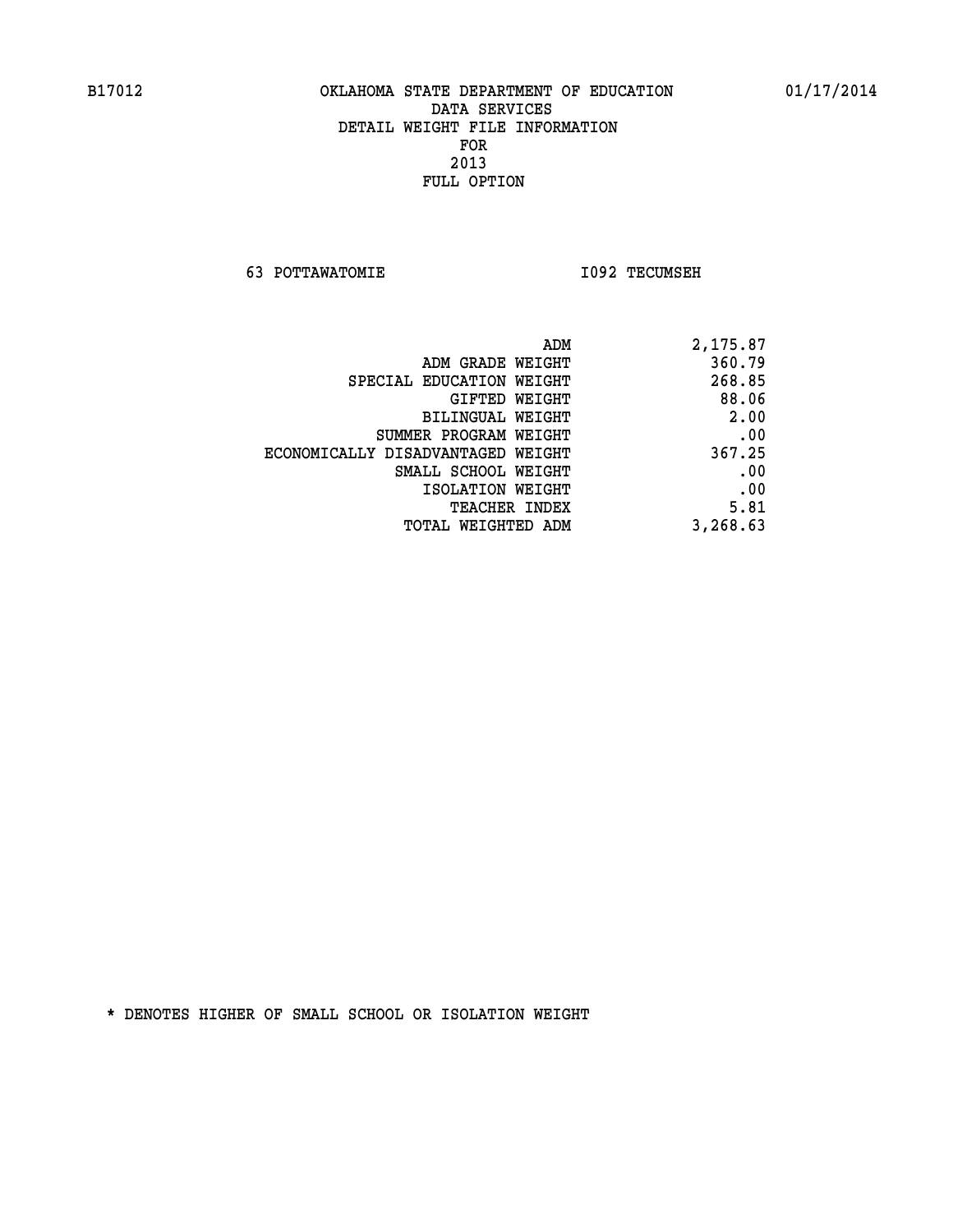**63 POTTAWATOMIE I093 SHAWNEE** 

| 4,036.79 |
|----------|
| 681.97   |
| 506.45   |
| 231.54   |
| 22.25    |
| .00      |
| 728.00   |
| .00      |
| .00      |
| 93.68    |
| 6,300.68 |
|          |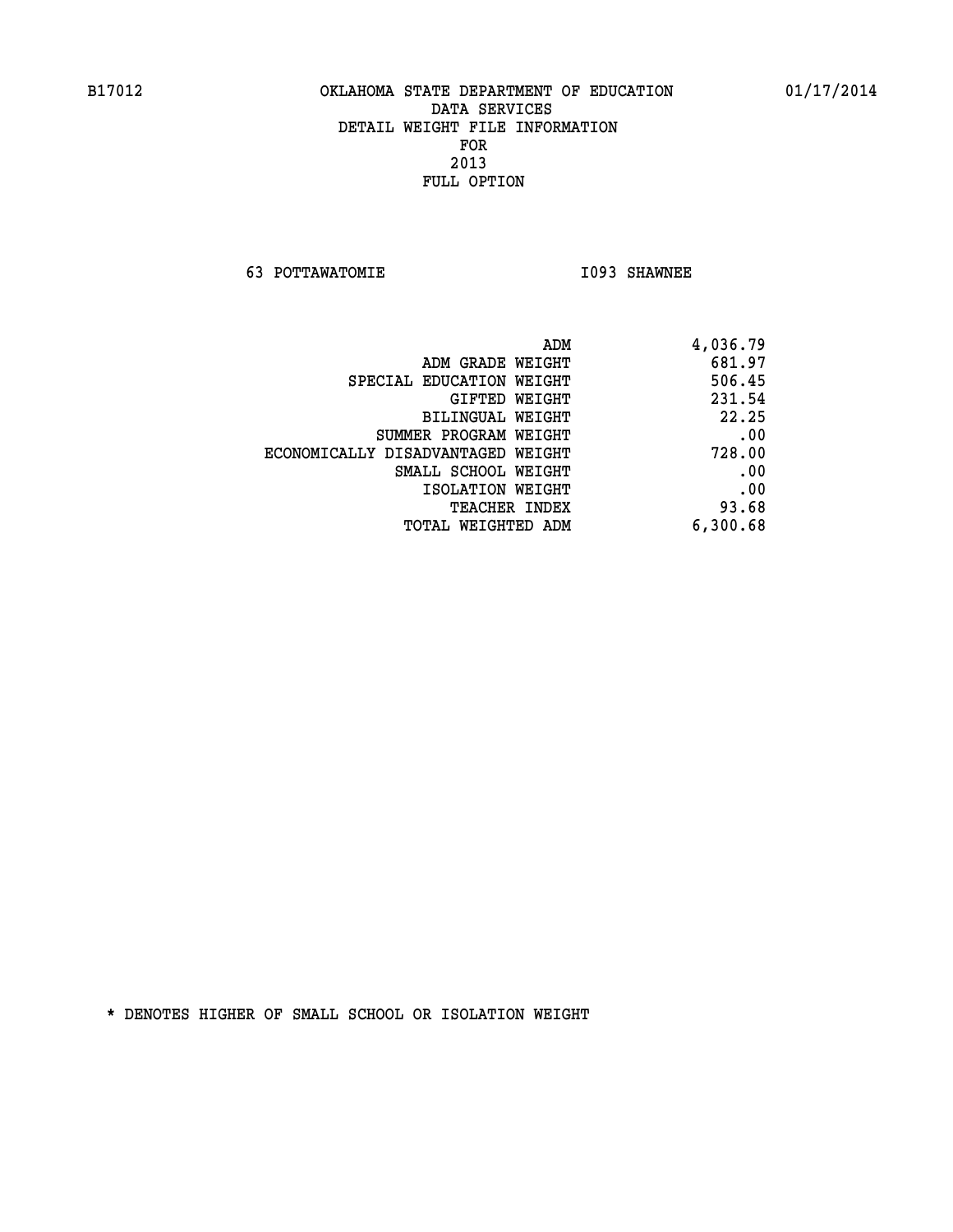**63 POTTAWATOMIE I112 ASHER** 

| ADM                               | 252.38   |
|-----------------------------------|----------|
| ADM GRADE WEIGHT                  | 45.35    |
| SPECIAL EDUCATION WEIGHT          | 33.25    |
| GIFTED WEIGHT                     | 10.20    |
| BILINGUAL WEIGHT                  | .00      |
| SUMMER PROGRAM WEIGHT             | .00      |
| ECONOMICALLY DISADVANTAGED WEIGHT | 41.75    |
| SMALL SCHOOL WEIGHT               | $26.39*$ |
| ISOLATION WEIGHT                  | .00      |
| <b>TEACHER INDEX</b>              | .00      |
| TOTAL WEIGHTED ADM                | 409.32   |
|                                   |          |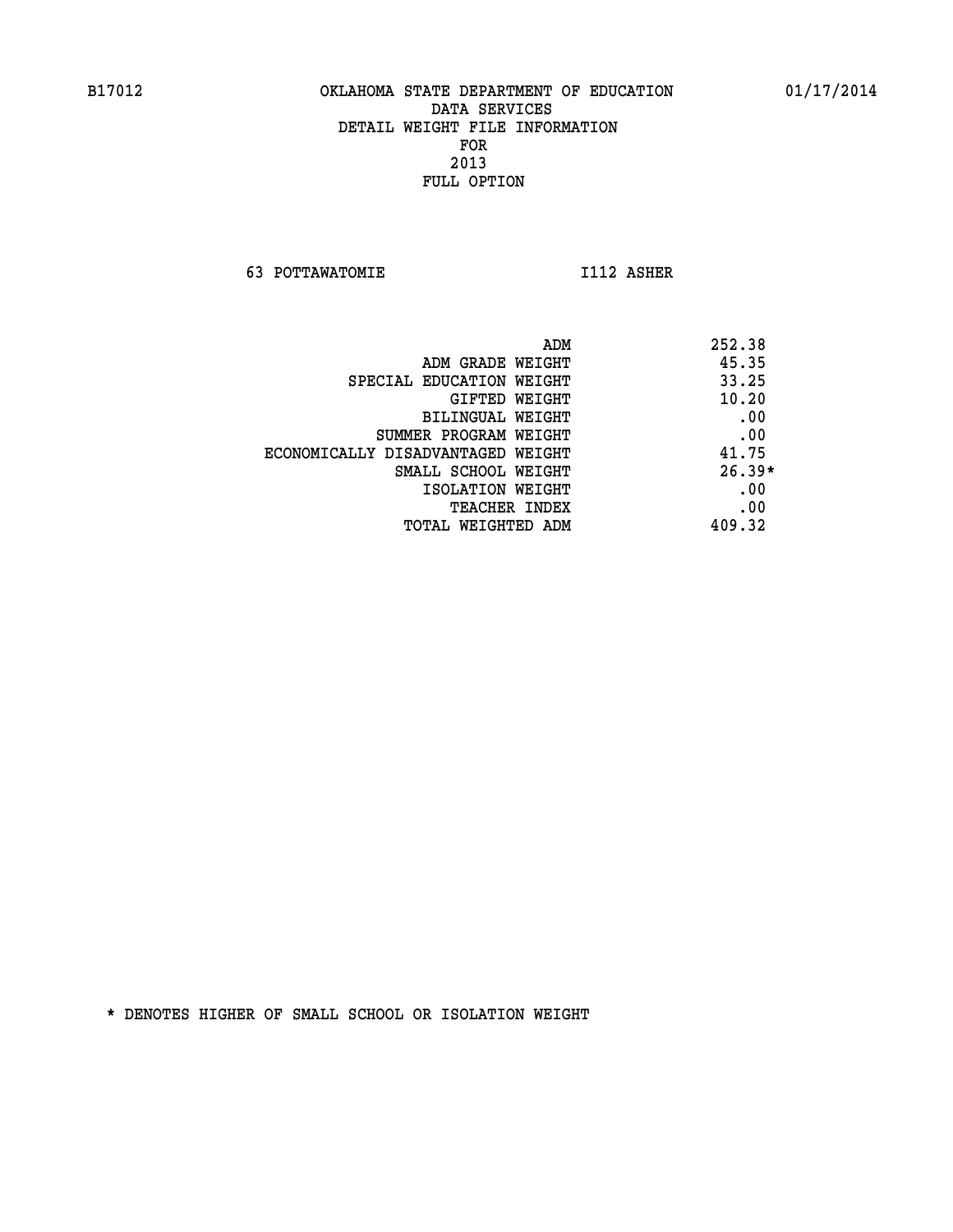**63 POTTAWATOMIE I115 WANETTE** 

|                                   | ADM<br>206.97 |
|-----------------------------------|---------------|
| ADM GRADE WEIGHT                  | 42.33         |
| SPECIAL EDUCATION WEIGHT          | 50.00         |
| GIFTED WEIGHT                     | 7.14          |
| BILINGUAL WEIGHT                  | .25           |
| SUMMER PROGRAM WEIGHT             | .00           |
| ECONOMICALLY DISADVANTAGED WEIGHT | 46.50         |
| SMALL SCHOOL WEIGHT               | $25.20*$      |
| ISOLATION WEIGHT                  | .00           |
| <b>TEACHER INDEX</b>              | .00           |
| TOTAL WEIGHTED ADM                | 378.39        |
|                                   |               |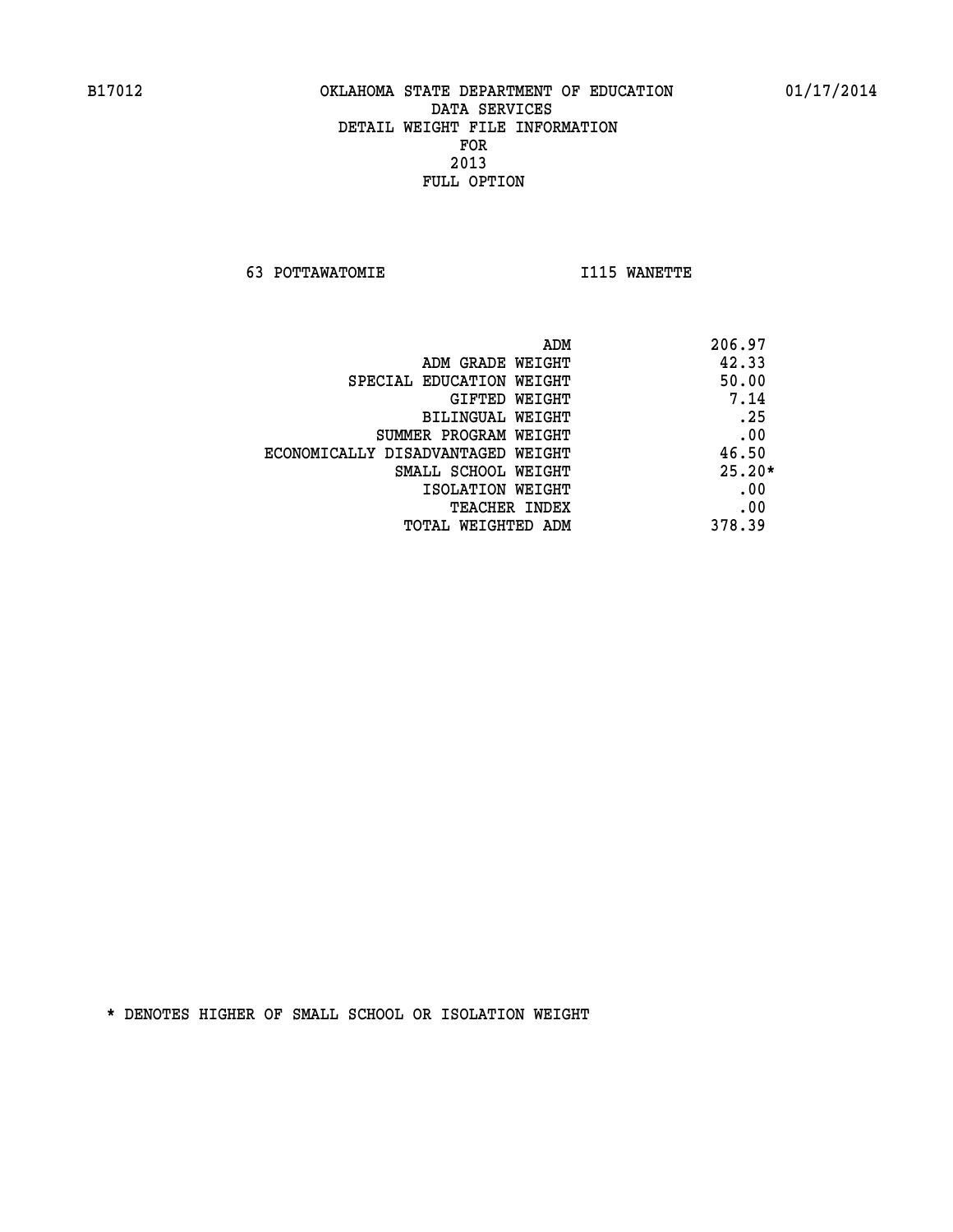**63 POTTAWATOMIE I117 MAUD** 

| ADM                               | 329.86   |
|-----------------------------------|----------|
| ADM GRADE WEIGHT                  | 61.06    |
| SPECIAL EDUCATION WEIGHT          | 42.95    |
| GIFTED WEIGHT                     | 9.52     |
| BILINGUAL WEIGHT                  | .00      |
| SUMMER PROGRAM WEIGHT             | .00      |
| ECONOMICALLY DISADVANTAGED WEIGHT | 67.25    |
| SMALL SCHOOL WEIGHT               | $24.83*$ |
| ISOLATION WEIGHT                  | .00      |
| <b>TEACHER INDEX</b>              | .00      |
| TOTAL WEIGHTED ADM                | 535.47   |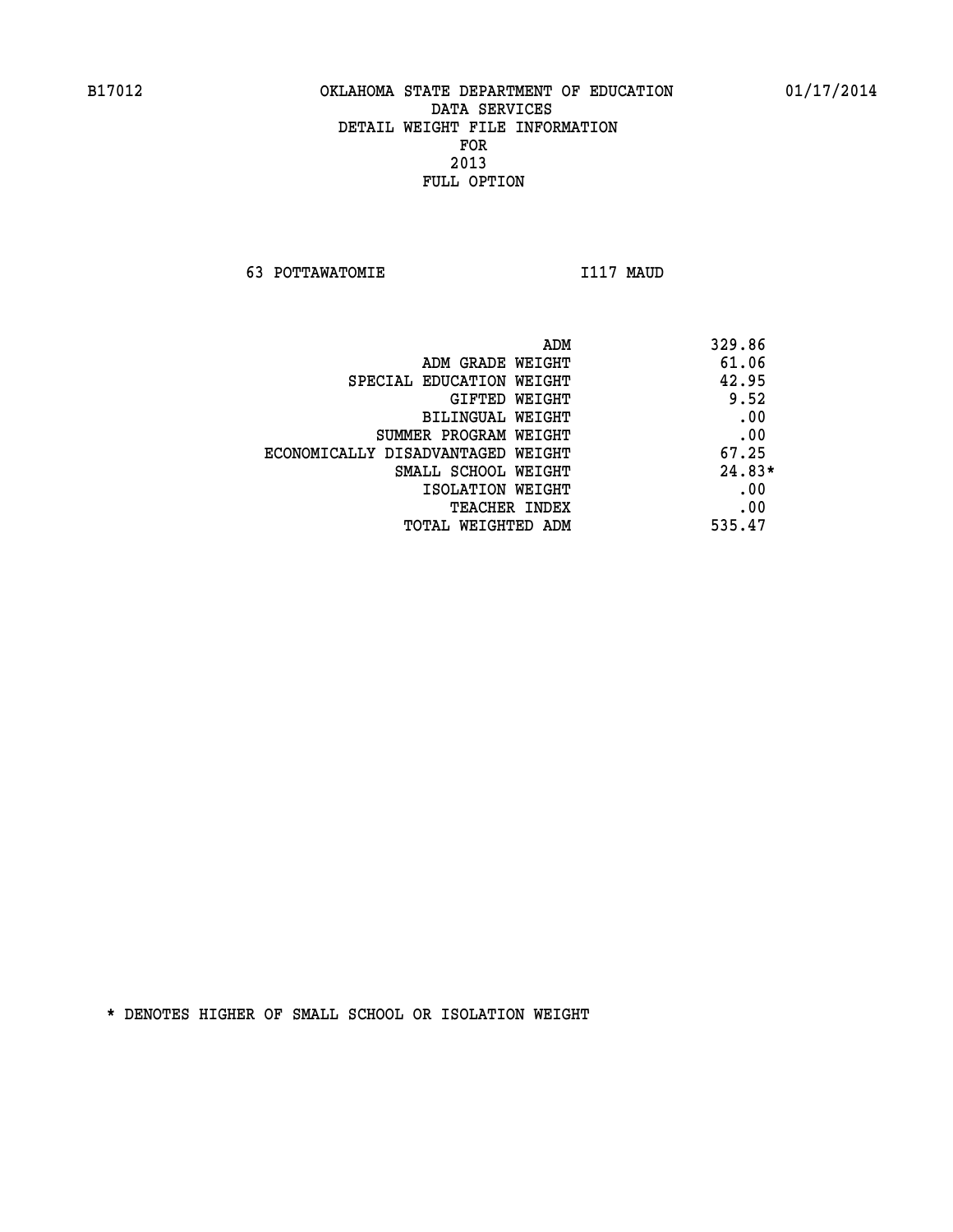**64 PUSHMATAHA C002 ALBION** 

|                                   | ADM<br>85.16 |
|-----------------------------------|--------------|
| ADM GRADE WEIGHT                  | 15.75        |
| SPECIAL EDUCATION WEIGHT          | 36.00        |
| <b>GIFTED WEIGHT</b>              | 2.38         |
| BILINGUAL WEIGHT                  | .00          |
| SUMMER PROGRAM WEIGHT             | .00          |
| ECONOMICALLY DISADVANTAGED WEIGHT | 20.00        |
| SMALL SCHOOL WEIGHT               | $14.29*$     |
| ISOLATION WEIGHT                  | .00          |
| TEACHER INDEX                     | 9.48         |
| TOTAL WEIGHTED ADM                | 183.06       |
|                                   |              |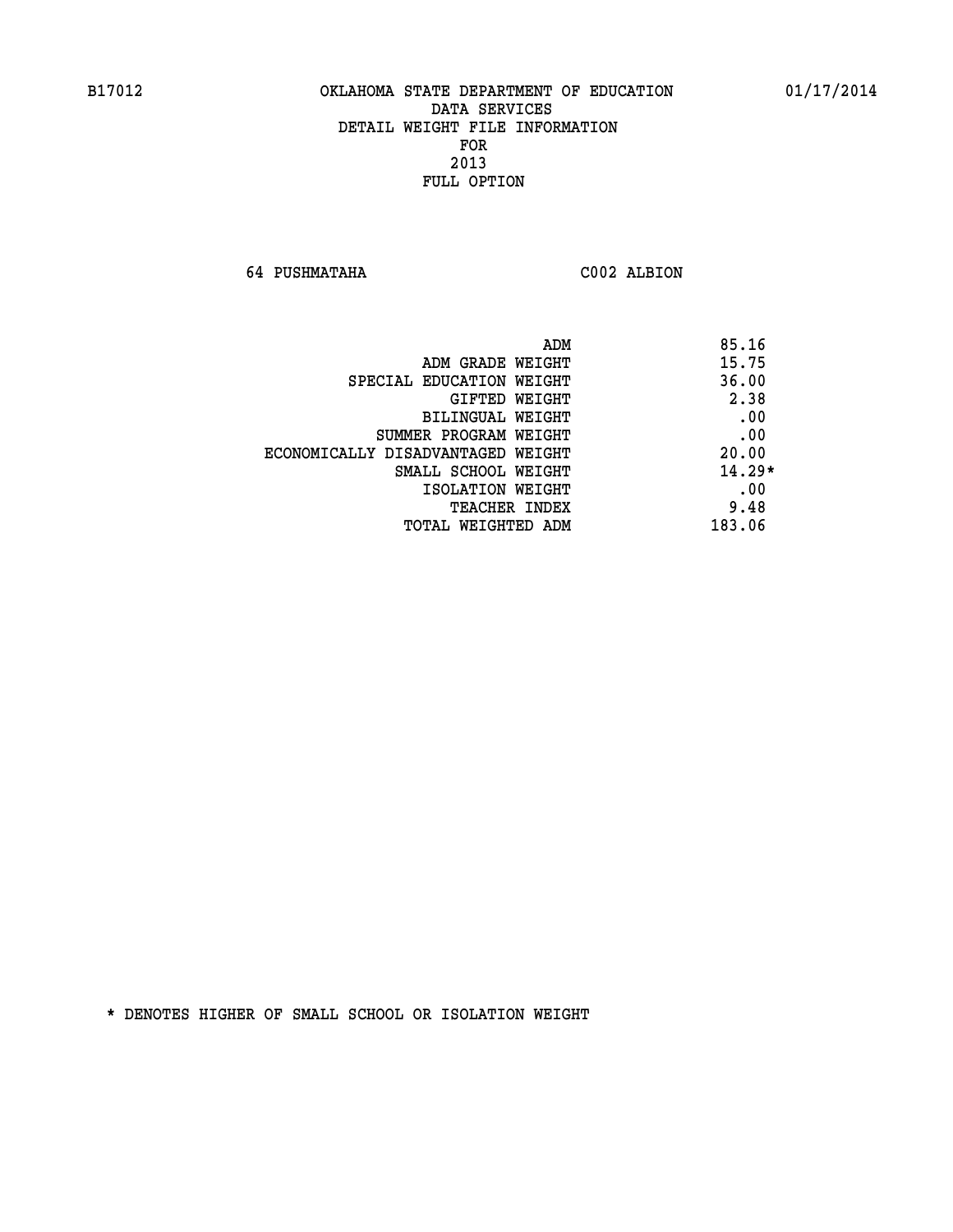**64 PUSHMATAHA C004 TUSKAHOMA** 

| 126.08<br>ADM                              |
|--------------------------------------------|
| 28.29<br>ADM GRADE WEIGHT                  |
| 45.55<br>SPECIAL EDUCATION WEIGHT          |
| 1.70<br>GIFTED WEIGHT                      |
| .00<br>BILINGUAL WEIGHT                    |
| .00<br>SUMMER PROGRAM WEIGHT               |
| 24.00<br>ECONOMICALLY DISADVANTAGED WEIGHT |
| $19.21*$<br>SMALL SCHOOL WEIGHT            |
| .00<br>ISOLATION WEIGHT                    |
| .36<br><b>TEACHER INDEX</b>                |
| 245.19<br>TOTAL WEIGHTED ADM               |
|                                            |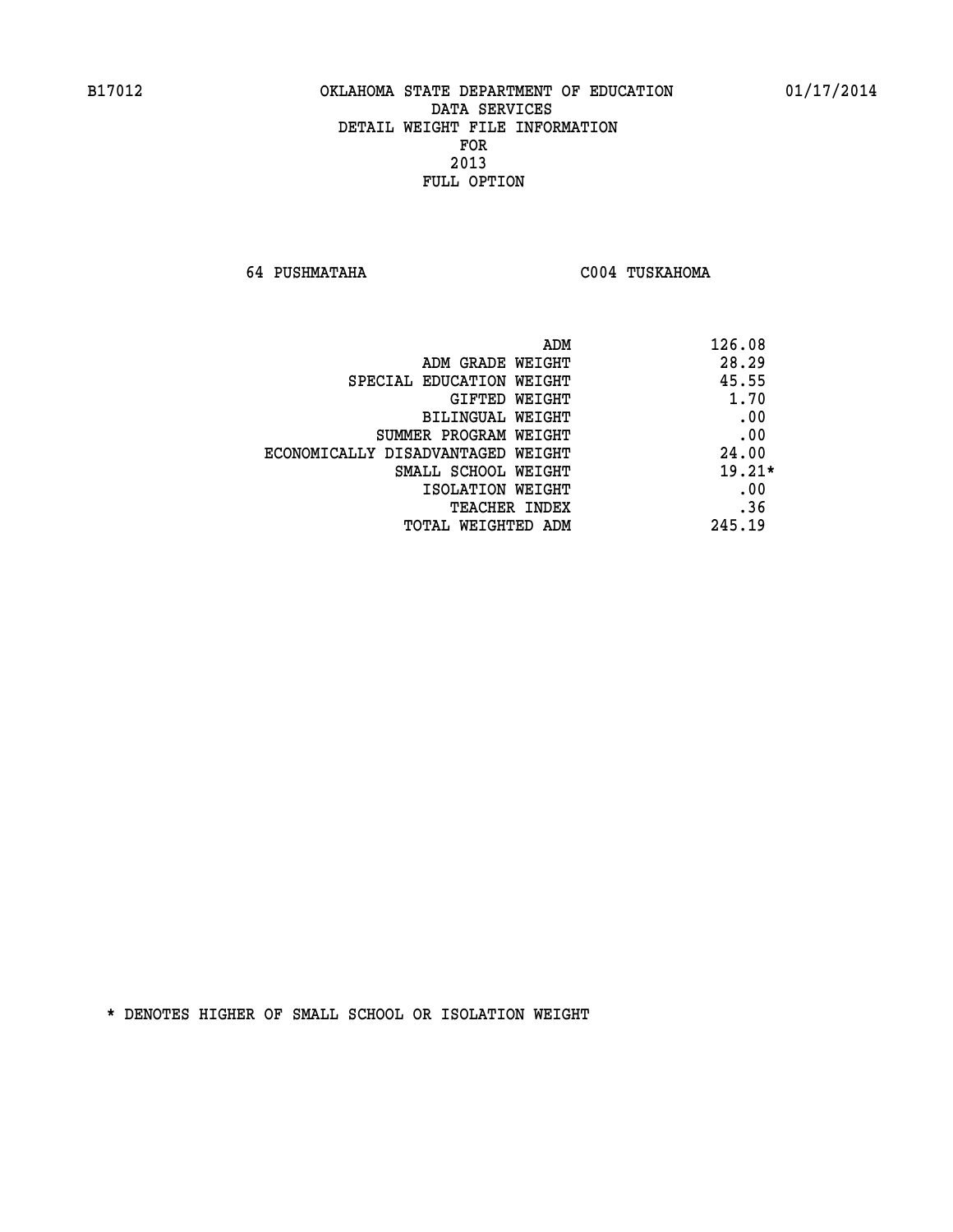**64 PUSHMATAHA C015 NASHOBA** 

| ADM                               | 42.47    |
|-----------------------------------|----------|
| ADM GRADE WEIGHT                  | 10.06    |
| SPECIAL EDUCATION WEIGHT          | 21.85    |
| <b>GIFTED WEIGHT</b>              | 1.36     |
| BILINGUAL WEIGHT                  | .00      |
| SUMMER PROGRAM WEIGHT             | .00      |
| ECONOMICALLY DISADVANTAGED WEIGHT | 7.75     |
| SMALL SCHOOL WEIGHT               | 7.81     |
| ISOLATION WEIGHT                  | $13.65*$ |
| TEACHER INDEX                     | .00      |
| TOTAL WEIGHTED ADM                | 97.14    |
|                                   |          |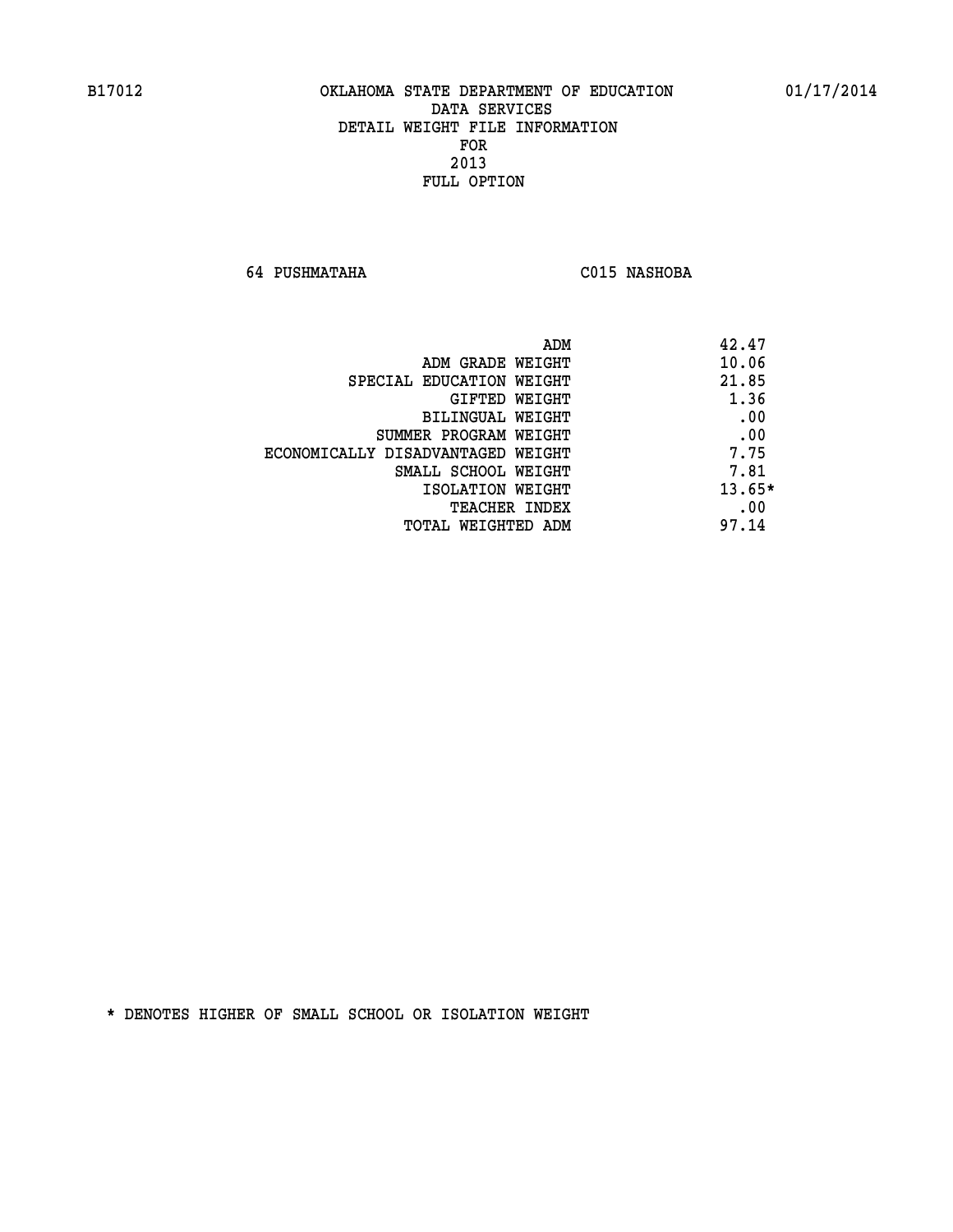**64 PUSHMATAHA I001 RATTAN** 

| 504.59<br>ADM          |                                   |
|------------------------|-----------------------------------|
| 100.01                 | ADM GRADE WEIGHT                  |
| 78.15                  | SPECIAL EDUCATION WEIGHT          |
| 14.96<br>GIFTED WEIGHT |                                   |
| .00                    | BILINGUAL WEIGHT                  |
| .00                    | SUMMER PROGRAM WEIGHT             |
| 83.00                  | ECONOMICALLY DISADVANTAGED WEIGHT |
| 4.66                   | SMALL SCHOOL WEIGHT               |
| 178.32*                | ISOLATION WEIGHT                  |
| 26.13<br>TEACHER INDEX |                                   |
| 985.16                 | TOTAL WEIGHTED ADM                |
|                        |                                   |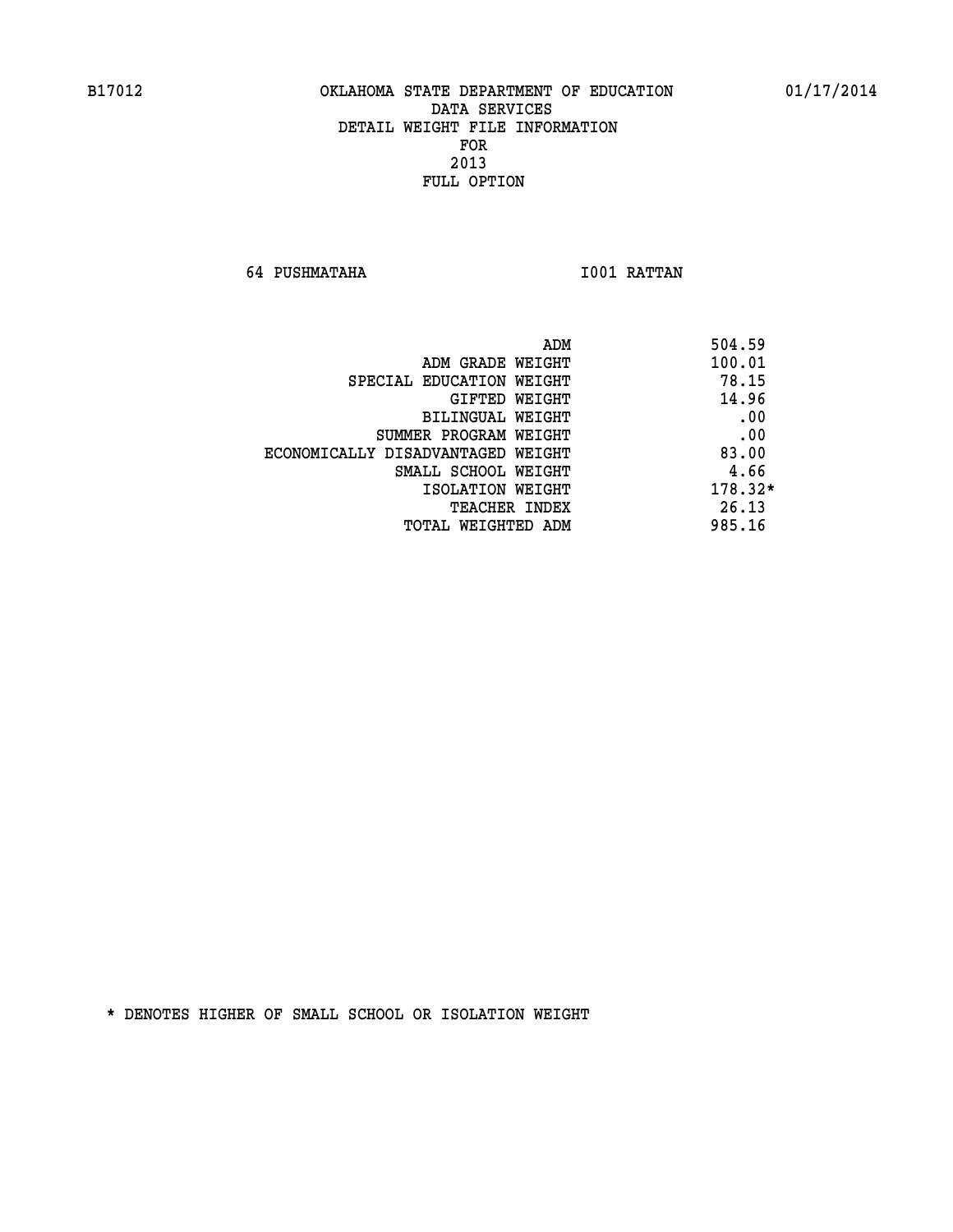**64 PUSHMATAHA 1010 CLAYTON** 

|                                   | ADM<br>303.63 |     |
|-----------------------------------|---------------|-----|
| ADM GRADE WEIGHT                  | 63.05         |     |
| SPECIAL EDUCATION WEIGHT          |               | .00 |
| GIFTED WEIGHT                     | 8.50          |     |
| BILINGUAL WEIGHT                  |               | .00 |
| SUMMER PROGRAM WEIGHT             |               | .00 |
| ECONOMICALLY DISADVANTAGED WEIGHT | 67.00         |     |
| SMALL SCHOOL WEIGHT               | 25.87         |     |
| ISOLATION WEIGHT                  | 188.25*       |     |
| <b>TEACHER INDEX</b>              | 2.60          |     |
| TOTAL WEIGHTED ADM                | 633.03        |     |
|                                   |               |     |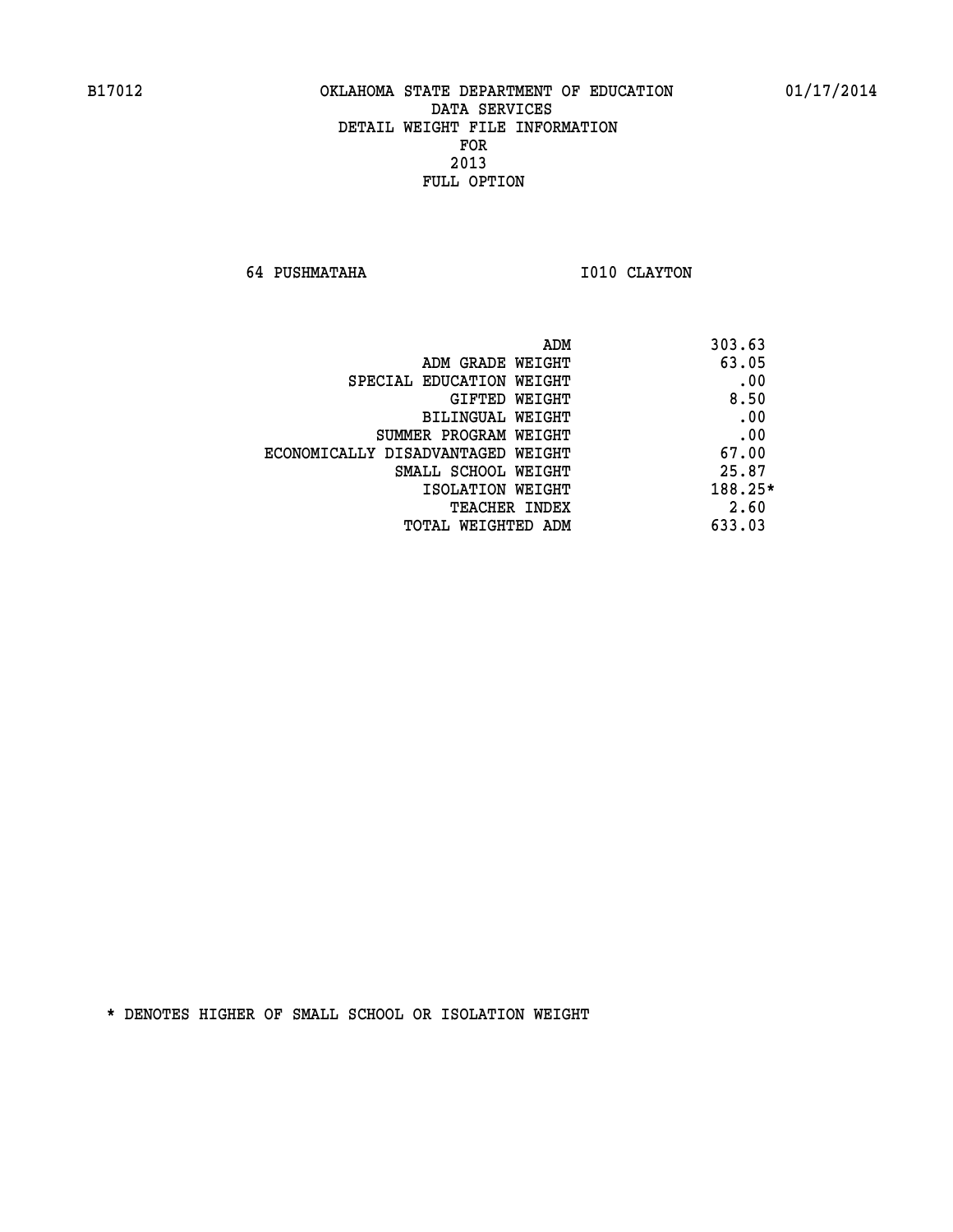**64 PUSHMATAHA I013 ANTLERS** 

| 1,015.62 |
|----------|
| 211.02   |
| 172.50   |
| 26.86    |
| 2.00     |
| .00      |
| 213.75   |
| .00      |
| .00      |
| 59.63    |
| 1,701.38 |
|          |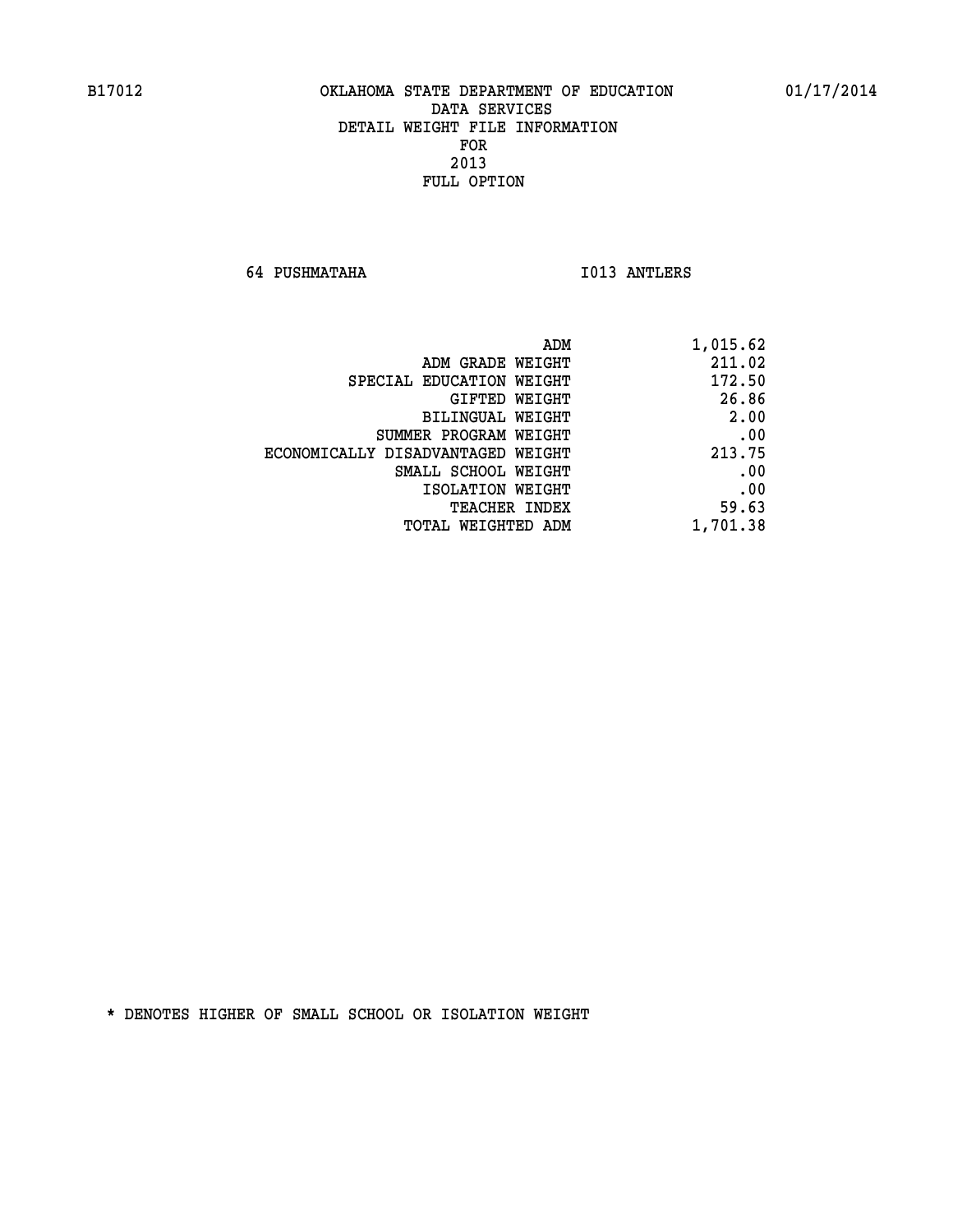**64 PUSHMATAHA I022 MOYERS** 

|                                   | 191.37<br>ADM |  |
|-----------------------------------|---------------|--|
| ADM GRADE WEIGHT                  | 36.39         |  |
| SPECIAL EDUCATION WEIGHT          | 85.35         |  |
| GIFTED WEIGHT                     | 4.76          |  |
| BILINGUAL WEIGHT                  | .00           |  |
| SUMMER PROGRAM WEIGHT             | .00           |  |
| ECONOMICALLY DISADVANTAGED WEIGHT | 39.00         |  |
| SMALL SCHOOL WEIGHT               | 24.43         |  |
| ISOLATION WEIGHT                  | $28.72*$      |  |
| <b>TEACHER INDEX</b>              | .00           |  |
| TOTAL WEIGHTED ADM                | 385.59        |  |
|                                   |               |  |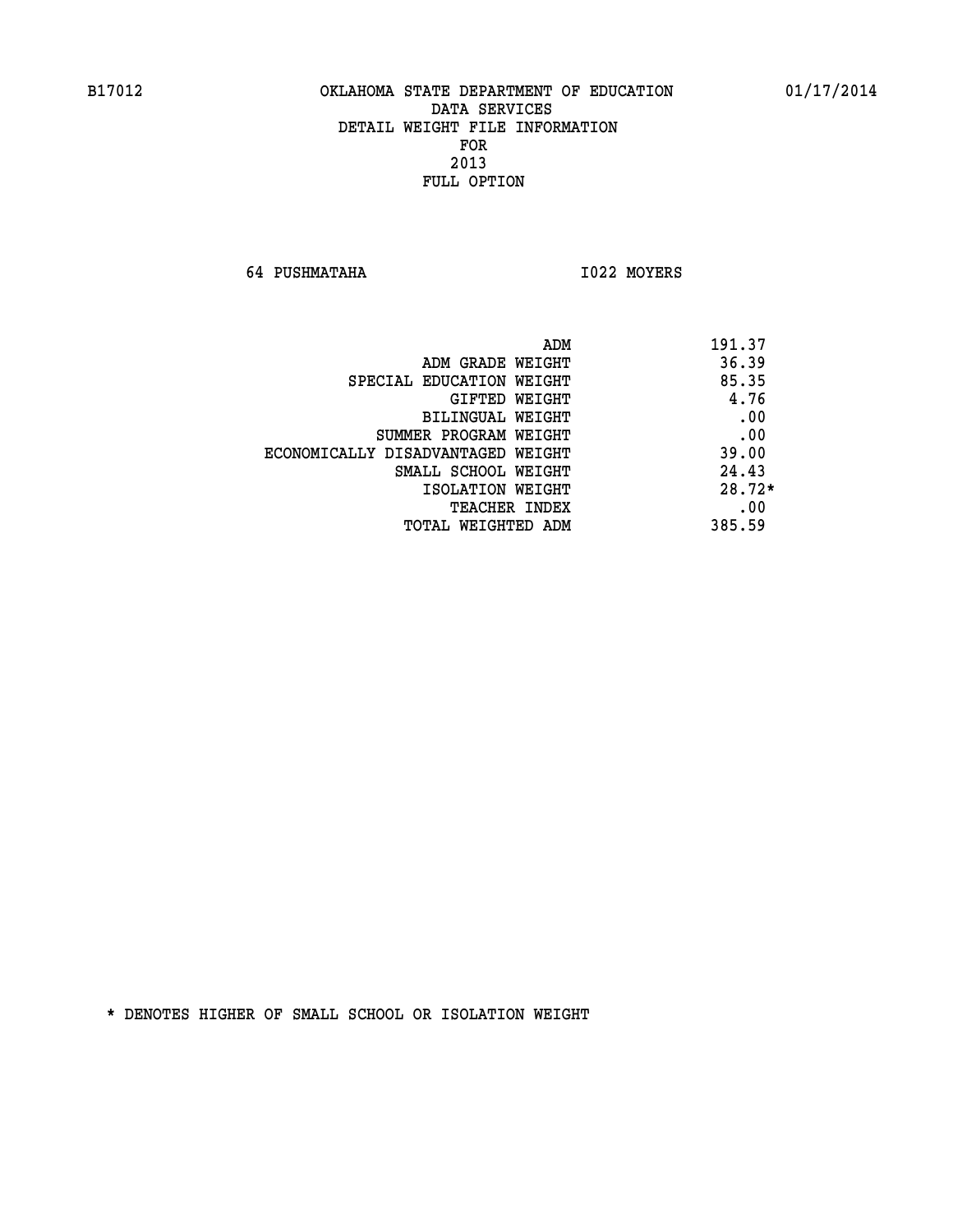**65 ROGER MILLS I003 LEEDEY** 

|                                   | ADM<br>211.62 |
|-----------------------------------|---------------|
| ADM GRADE WEIGHT                  | 43.31         |
| SPECIAL EDUCATION WEIGHT          | 18.80         |
| GIFTED WEIGHT                     | 6.12          |
| BILINGUAL WEIGHT                  | .00           |
| SUMMER PROGRAM WEIGHT             | .00           |
| ECONOMICALLY DISADVANTAGED WEIGHT | 17.00         |
| SMALL SCHOOL WEIGHT               | 25.39         |
| ISOLATION WEIGHT                  | $150.25*$     |
| <b>TEACHER INDEX</b>              | 5.47          |
| TOTAL WEIGHTED ADM                | 452.57        |
|                                   |               |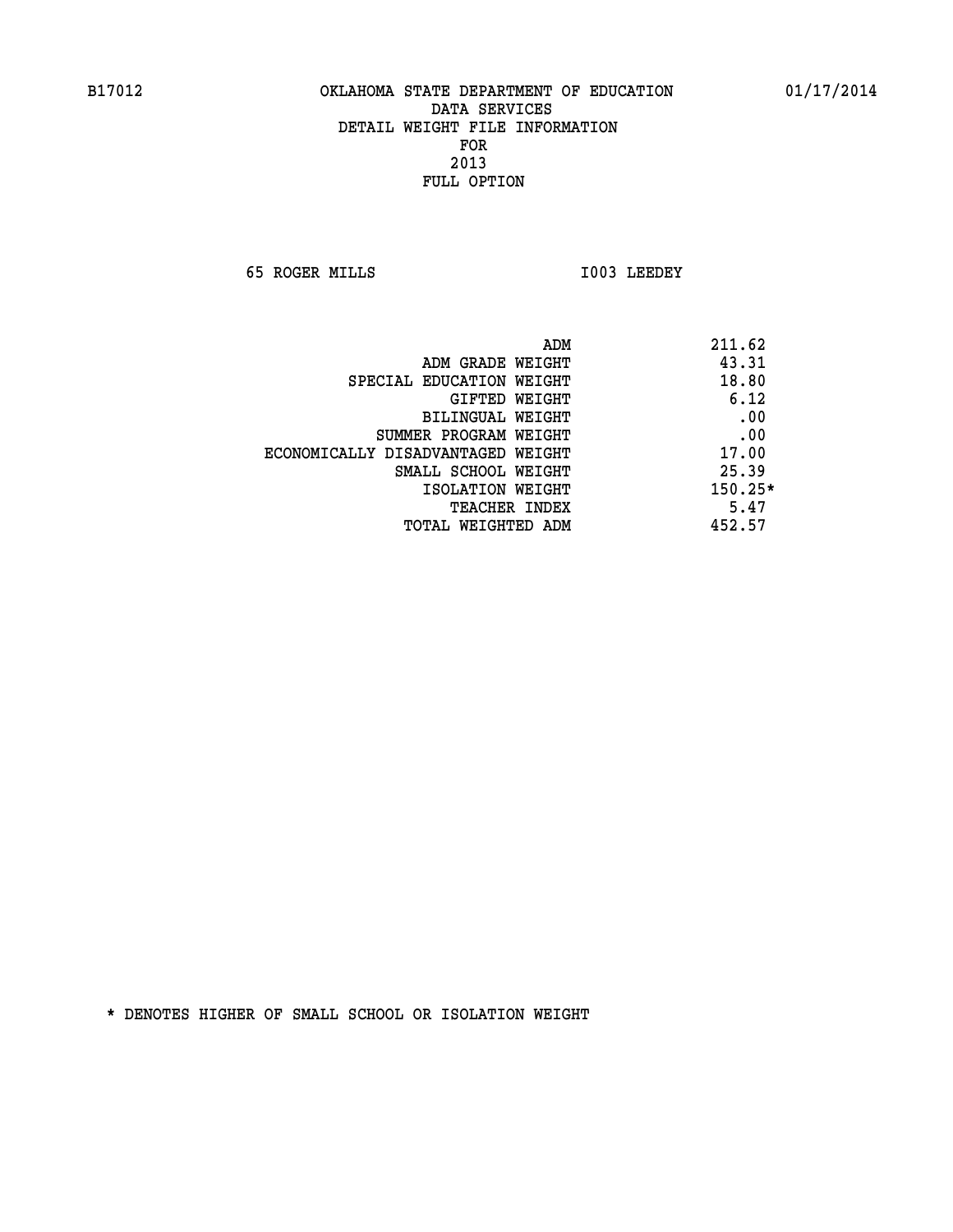**65 ROGER MILLS I006 REYDON** 

| ADM                               | 127.91 |
|-----------------------------------|--------|
| ADM GRADE WEIGHT                  | 26.42  |
| SPECIAL EDUCATION WEIGHT          | 9.50   |
| GIFTED WEIGHT                     | 3.74   |
| BILINGUAL WEIGHT                  | .50    |
| SUMMER PROGRAM WEIGHT             | .00    |
| ECONOMICALLY DISADVANTAGED WEIGHT | 15.75  |
| SMALL SCHOOL WEIGHT               | 19.40  |
| ISOLATION WEIGHT                  | 84.88* |
| <b>TEACHER INDEX</b>              | .00    |
| TOTAL WEIGHTED ADM                | 268.70 |
|                                   |        |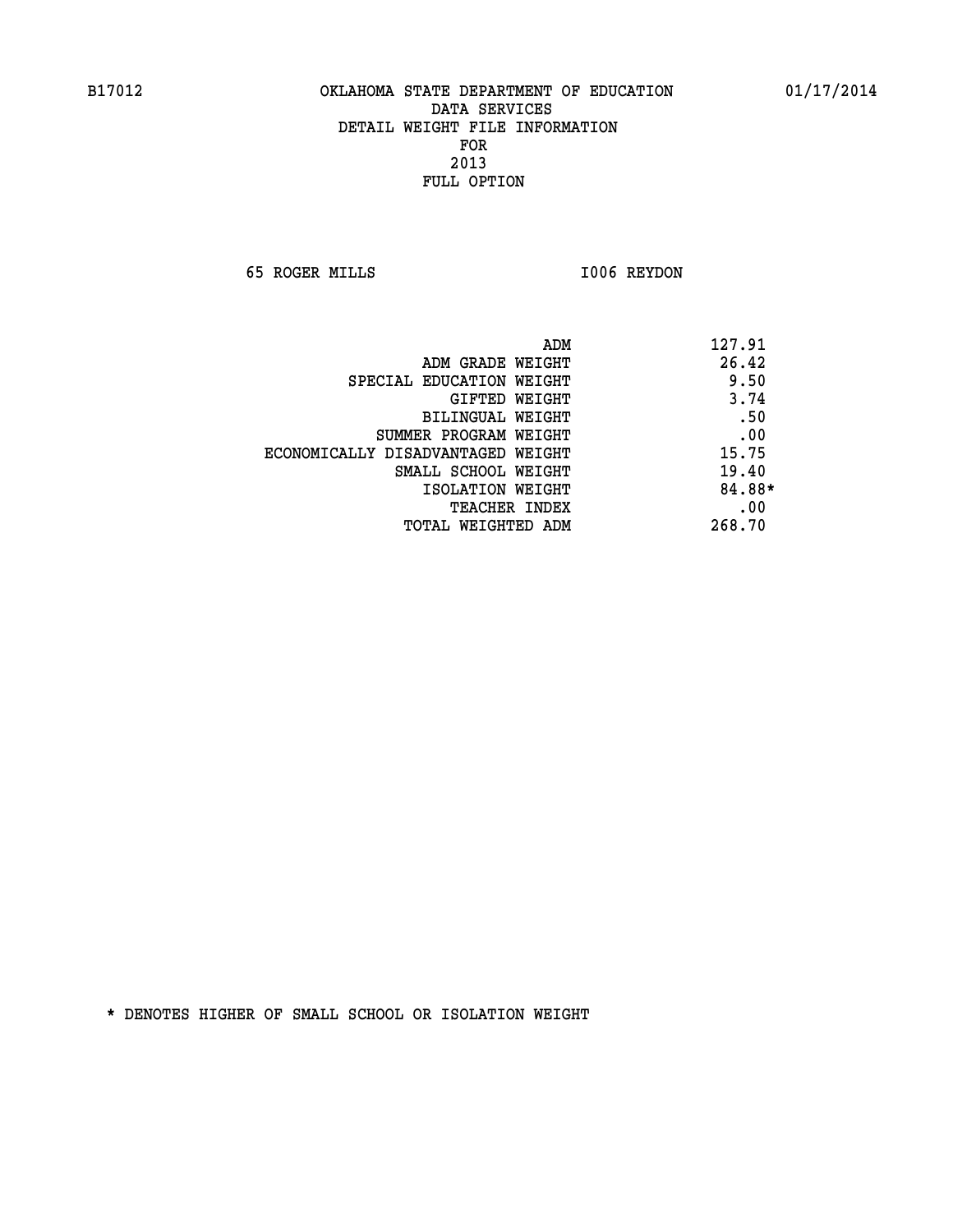**65 ROGER MILLS I007 CHEYENNE** 

|                                   | ADM<br>330.96 |
|-----------------------------------|---------------|
| ADM GRADE WEIGHT                  | 68.00         |
| SPECIAL EDUCATION WEIGHT          | 50.05         |
| GIFTED WEIGHT                     | 9.52          |
| BILINGUAL WEIGHT                  | 3.75          |
| SUMMER PROGRAM WEIGHT             | .00           |
| ECONOMICALLY DISADVANTAGED WEIGHT | 32.50         |
| SMALL SCHOOL WEIGHT               | 24.78         |
| ISOLATION WEIGHT                  | $165.48*$     |
| <b>TEACHER INDEX</b>              | 5.31          |
| TOTAL WEIGHTED ADM                | 665.57        |
|                                   |               |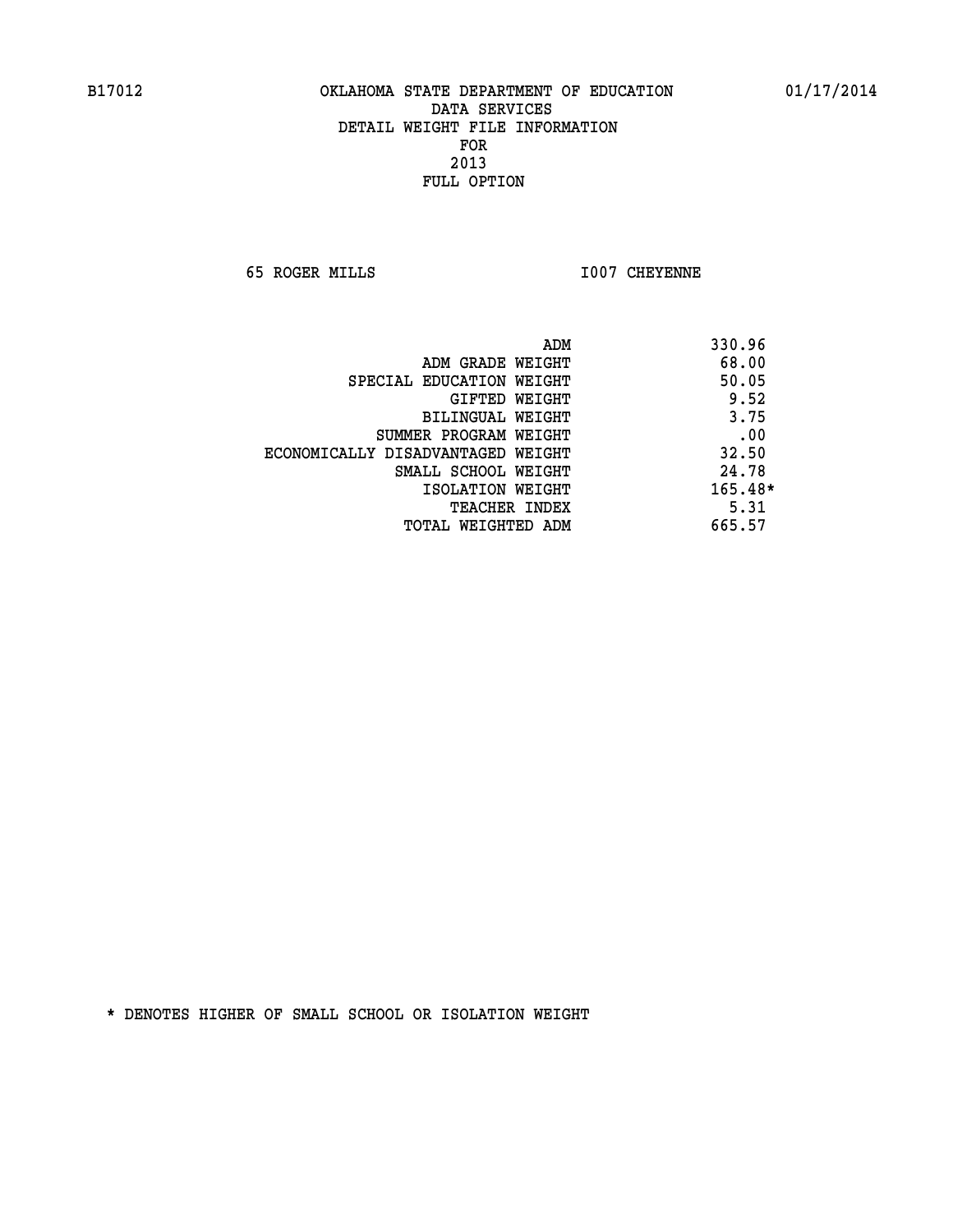**65 ROGER MILLS I015 SWEETWATER** 

| ADM                               | 103.80 |
|-----------------------------------|--------|
| ADM GRADE WEIGHT                  | 21.53  |
| SPECIAL EDUCATION WEIGHT          | 6.10   |
| GIFTED WEIGHT                     | 1.70   |
| BILINGUAL WEIGHT                  | .00    |
| SUMMER PROGRAM WEIGHT             | .00    |
| ECONOMICALLY DISADVANTAGED WEIGHT | 19.00  |
| SMALL SCHOOL WEIGHT               | 16.69  |
| ISOLATION WEIGHT                  | 38.83* |
| <b>TEACHER INDEX</b>              | 1.80   |
| TOTAL WEIGHTED ADM                | 192.76 |
|                                   |        |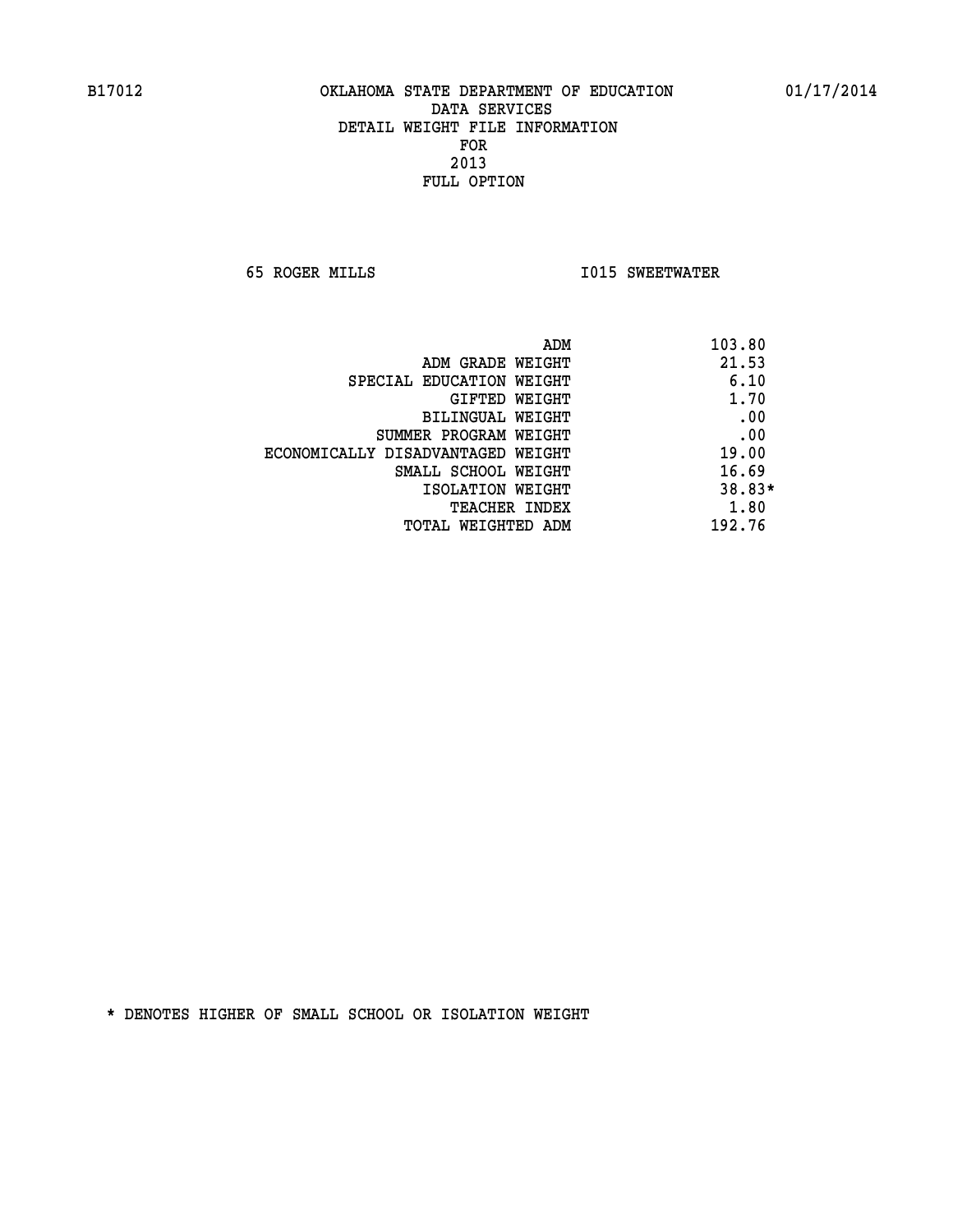**65 ROGER MILLS I066 HAMMON** 

|                                   | 258.32<br>ADM |
|-----------------------------------|---------------|
| ADM GRADE WEIGHT                  | 52.80         |
| SPECIAL EDUCATION WEIGHT          | 12.70         |
| GIFTED WEIGHT                     | 7.14          |
| <b>BILINGUAL WEIGHT</b>           | 2.25          |
| SUMMER PROGRAM WEIGHT             | .00           |
| ECONOMICALLY DISADVANTAGED WEIGHT | 39.00         |
| SMALL SCHOOL WEIGHT               | 26.44         |
| ISOLATION WEIGHT                  | 123.68*       |
| <b>TEACHER INDEX</b>              | 22.69         |
| TOTAL WEIGHTED ADM                | 518.58        |
|                                   |               |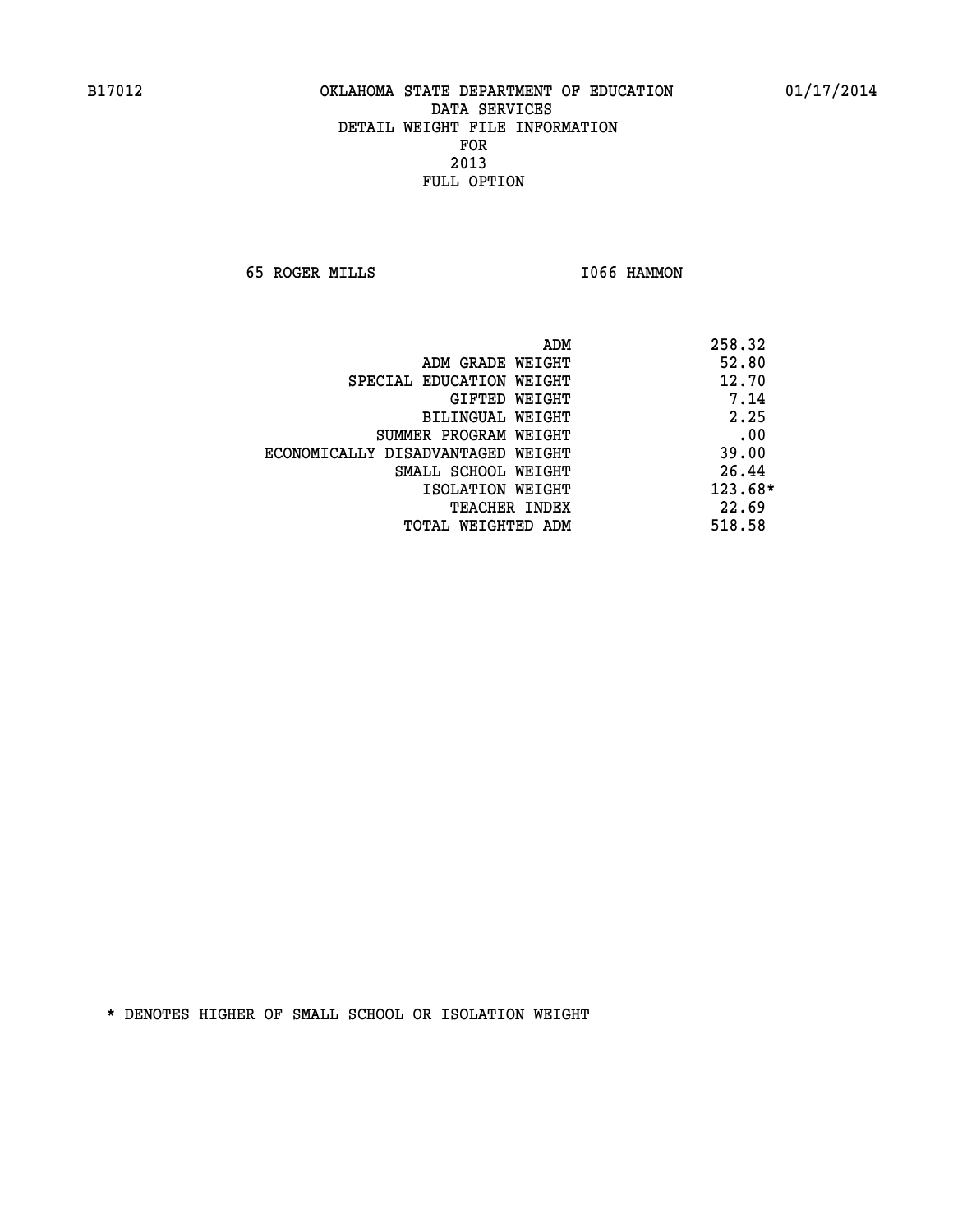**66 ROGERS C009 JUSTUS-TIAWAH** 

| 538.12 |
|--------|
| 81.30  |
| 61.00  |
| 16.66  |
| 1.75   |
| .00    |
| 44.25  |
| .00    |
| .00    |
| .00    |
| 743.08 |
|        |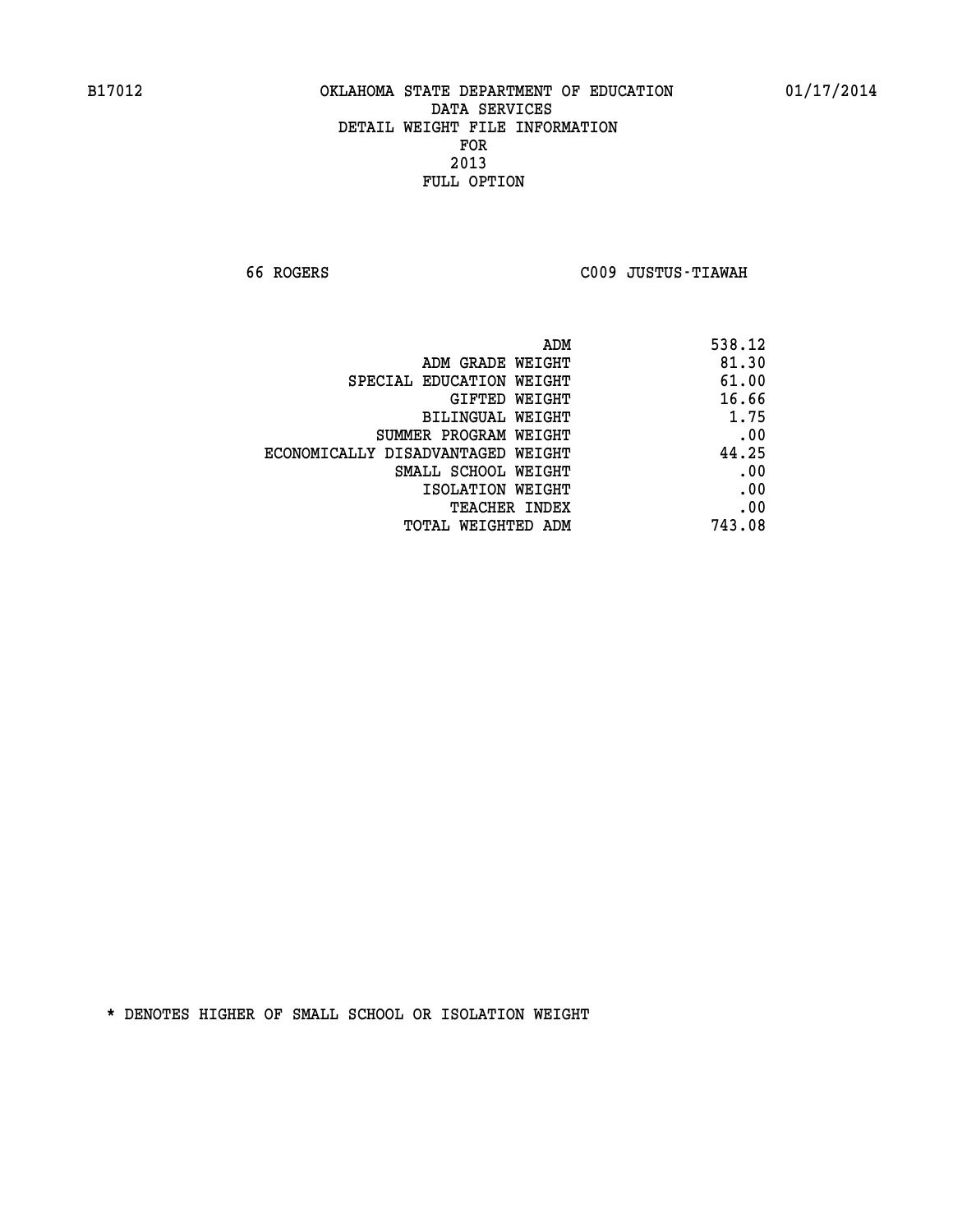**66 ROGERS I001 CLAREMORE** 

| ADM                               | 4,125.33 |
|-----------------------------------|----------|
| ADM GRADE WEIGHT                  | 693.23   |
| SPECIAL EDUCATION WEIGHT          | 614.55   |
| GIFTED WEIGHT                     | 157.08   |
| BILINGUAL WEIGHT                  | 51.00    |
| SUMMER PROGRAM WEIGHT             | .00      |
| ECONOMICALLY DISADVANTAGED WEIGHT | 560.25   |
| SMALL SCHOOL WEIGHT               | .00      |
| ISOLATION WEIGHT                  | .00      |
| <b>TEACHER INDEX</b>              | .00      |
| TOTAL WEIGHTED ADM                | 6,201.44 |
|                                   |          |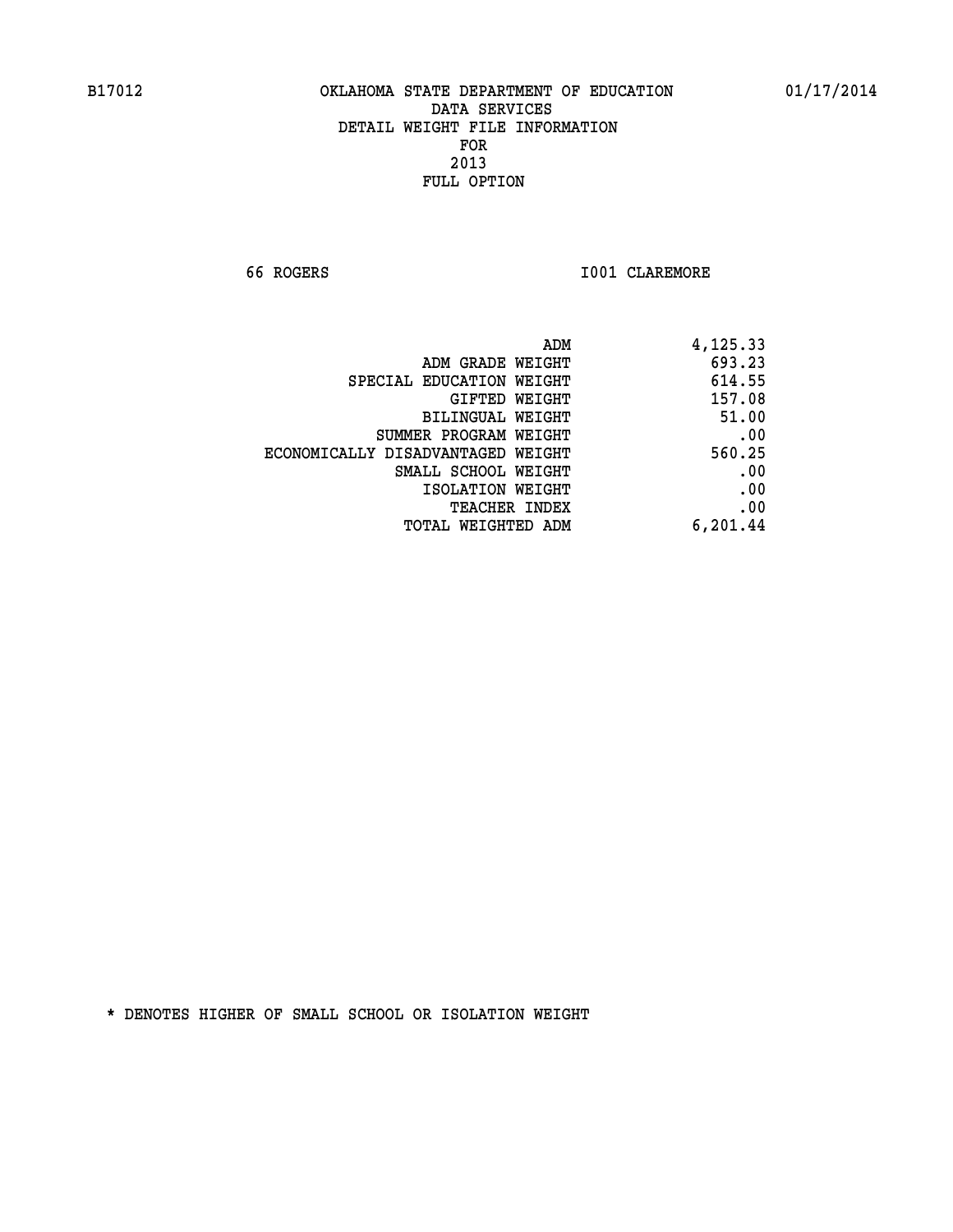**66 ROGERS I002 CATOOSA** 

| 2,176.05 |
|----------|
| 373.87   |
| 356.40   |
| 74.12    |
| 35.50    |
| .00      |
| 349.00   |
| .00      |
| .00      |
| 40.01    |
| 3,404.95 |
|          |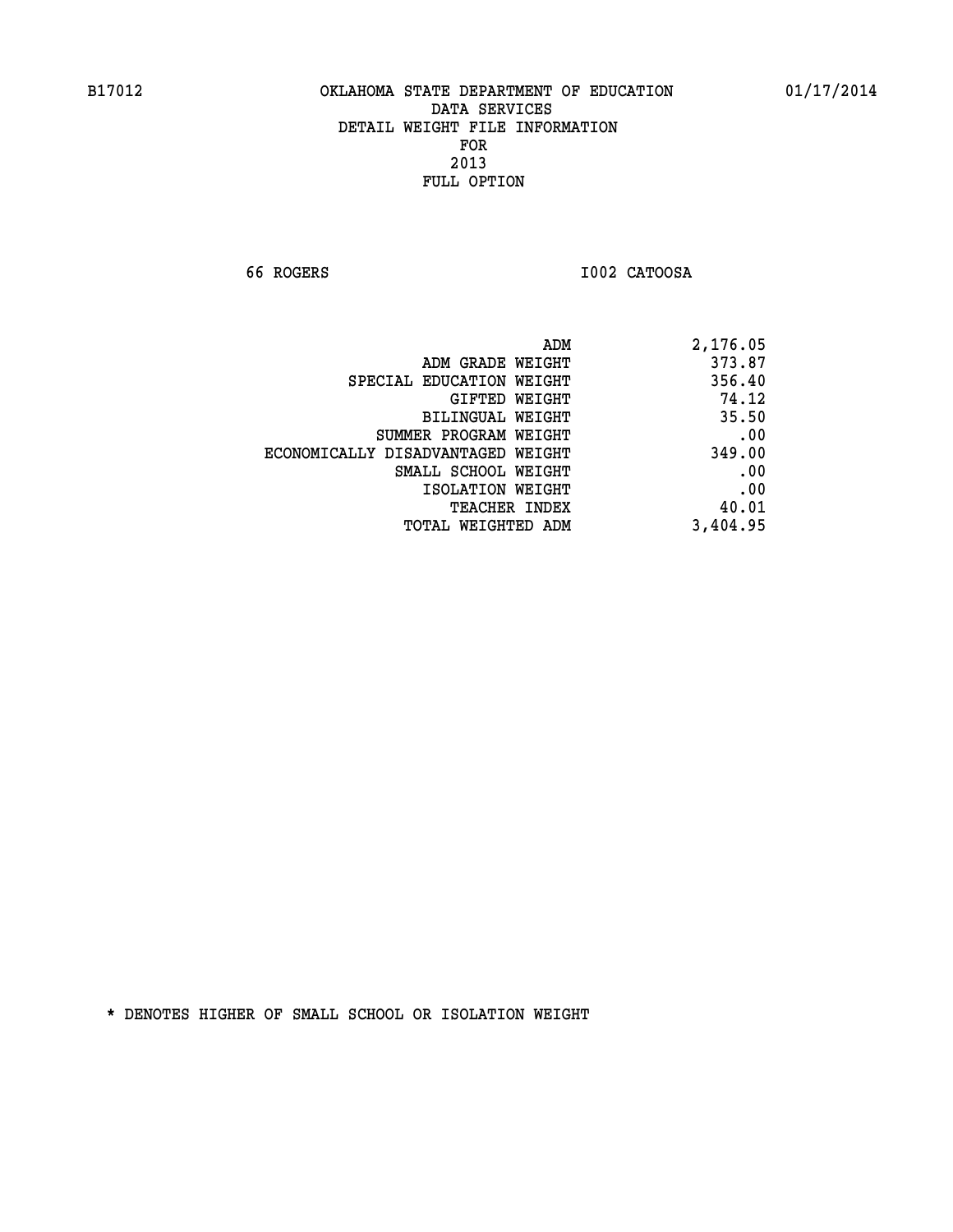**66 ROGERS I003 CHELSEA** 

| 973.90   |
|----------|
| 197.76   |
| 169.20   |
| 17.34    |
| .00      |
| .00      |
| 169.50   |
| .00      |
| .00      |
| 7.64     |
| 1,535.34 |
|          |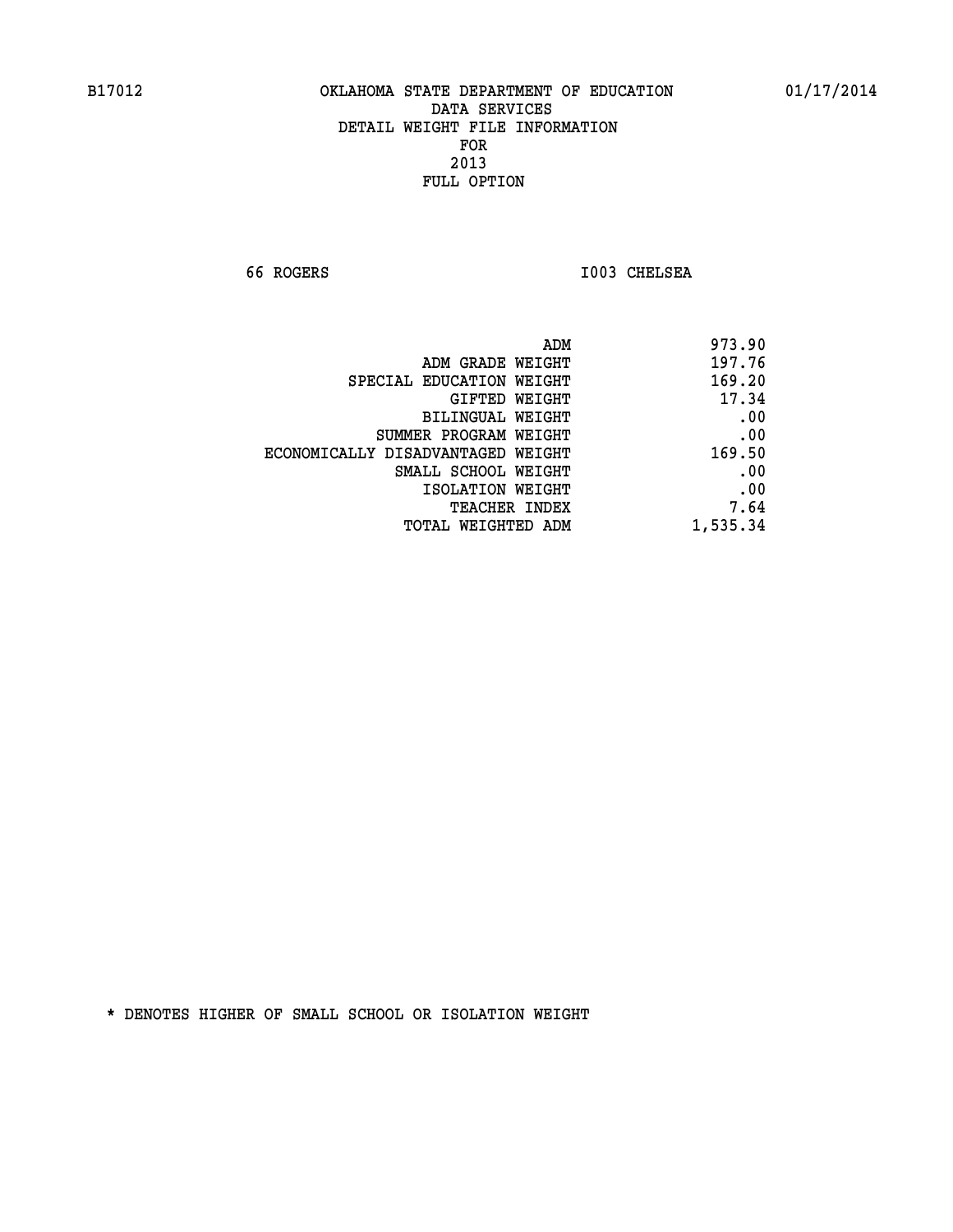**66 ROGERS I004 OOLOGAH-TALALA** 

| 1,830.70 |
|----------|
| 351.52   |
| 215.75   |
| 69.70    |
| 14.00    |
| .00      |
| 187.50   |
| .00      |
| .00      |
| 6.87     |
| 2,676.04 |
|          |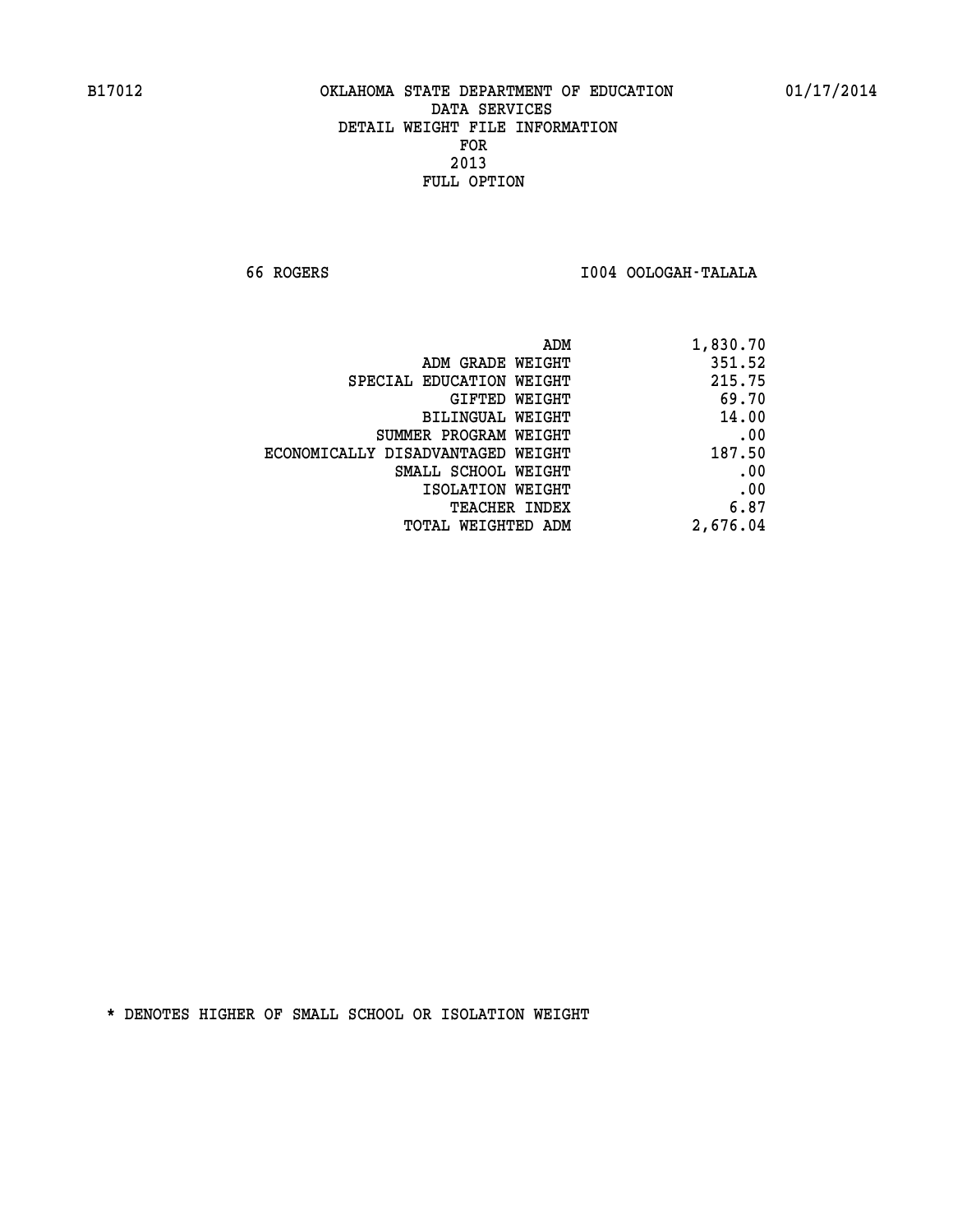**66 ROGERS I005 INOLA** 

| 270.12<br>ADM GRADE WEIGHT<br>191.90<br>SPECIAL EDUCATION WEIGHT<br>62.90<br>GIFTED WEIGHT<br>13.25<br>BILINGUAL WEIGHT<br>4.80<br>SUMMER PROGRAM WEIGHT<br>188.50<br>ECONOMICALLY DISADVANTAGED WEIGHT<br>.00<br>SMALL SCHOOL WEIGHT<br>.00<br>ISOLATION WEIGHT<br>26.09<br><b>TEACHER INDEX</b> | ADM                | 1,328.24 |
|---------------------------------------------------------------------------------------------------------------------------------------------------------------------------------------------------------------------------------------------------------------------------------------------------|--------------------|----------|
|                                                                                                                                                                                                                                                                                                   |                    |          |
|                                                                                                                                                                                                                                                                                                   |                    |          |
|                                                                                                                                                                                                                                                                                                   |                    |          |
|                                                                                                                                                                                                                                                                                                   |                    |          |
|                                                                                                                                                                                                                                                                                                   |                    |          |
|                                                                                                                                                                                                                                                                                                   |                    |          |
|                                                                                                                                                                                                                                                                                                   |                    |          |
|                                                                                                                                                                                                                                                                                                   |                    |          |
|                                                                                                                                                                                                                                                                                                   |                    |          |
|                                                                                                                                                                                                                                                                                                   | TOTAL WEIGHTED ADM | 2,085.80 |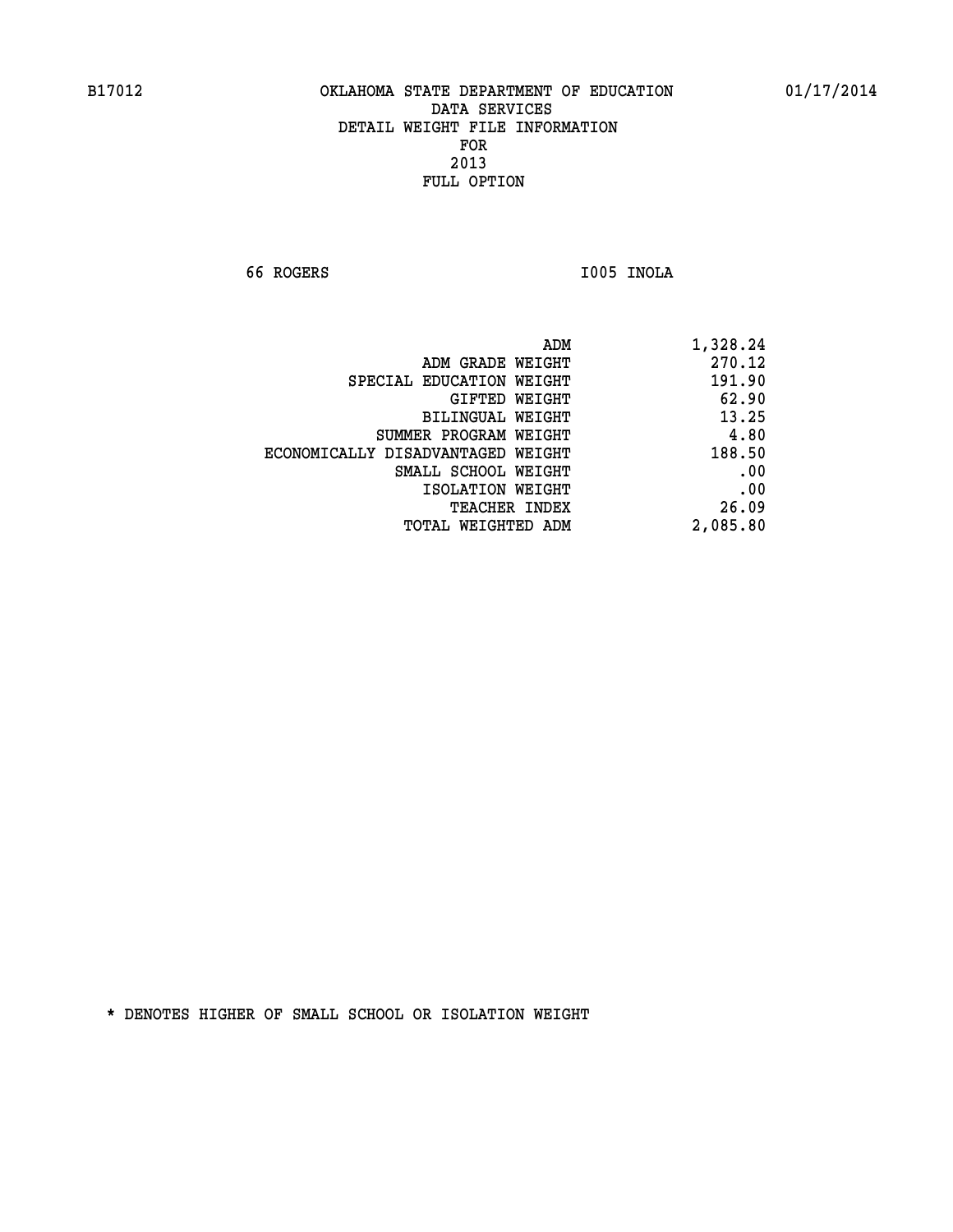**66 ROGERS I006 SEQUOYAH** 

| 1,322.46 |
|----------|
| 254.95   |
| 157.25   |
| 36.04    |
| 3.00     |
| .00      |
| 136.00   |
| .00      |
| .00      |
| .00      |
| 1,909.70 |
|          |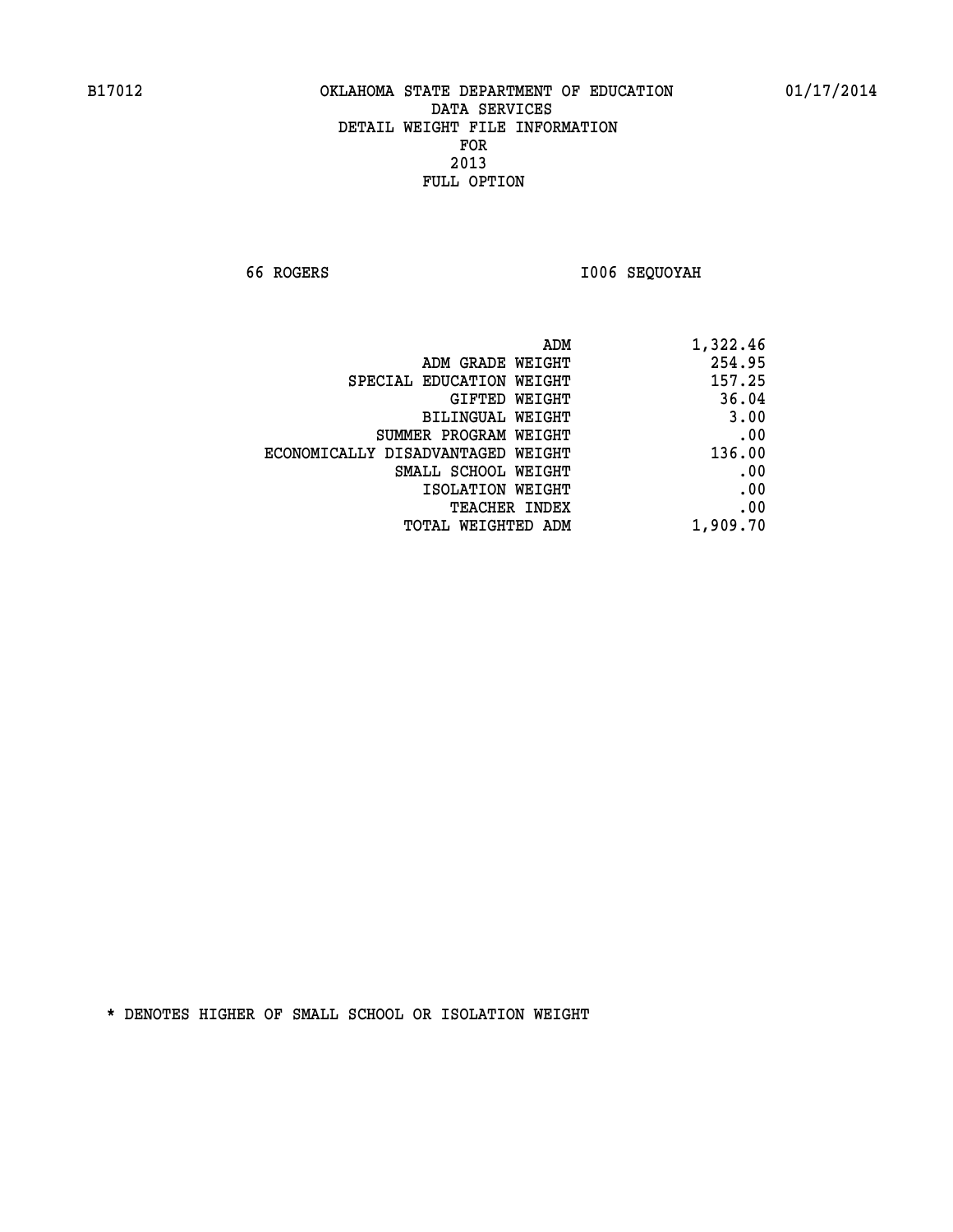**66 ROGERS I007 FOYIL** 

| 628.74 | ADM                               |
|--------|-----------------------------------|
| 128.10 | ADM GRADE WEIGHT                  |
| 87.40  | SPECIAL EDUCATION WEIGHT          |
| 24.14  | GIFTED WEIGHT                     |
| .00    | BILINGUAL WEIGHT                  |
| .00    | SUMMER PROGRAM WEIGHT             |
| 117.00 | ECONOMICALLY DISADVANTAGED WEIGHT |
| .00    | SMALL SCHOOL WEIGHT               |
| .00    | ISOLATION WEIGHT                  |
| .00    | <b>TEACHER INDEX</b>              |
| 985.38 | <b>TOTAL WEIGHTED ADM</b>         |
|        |                                   |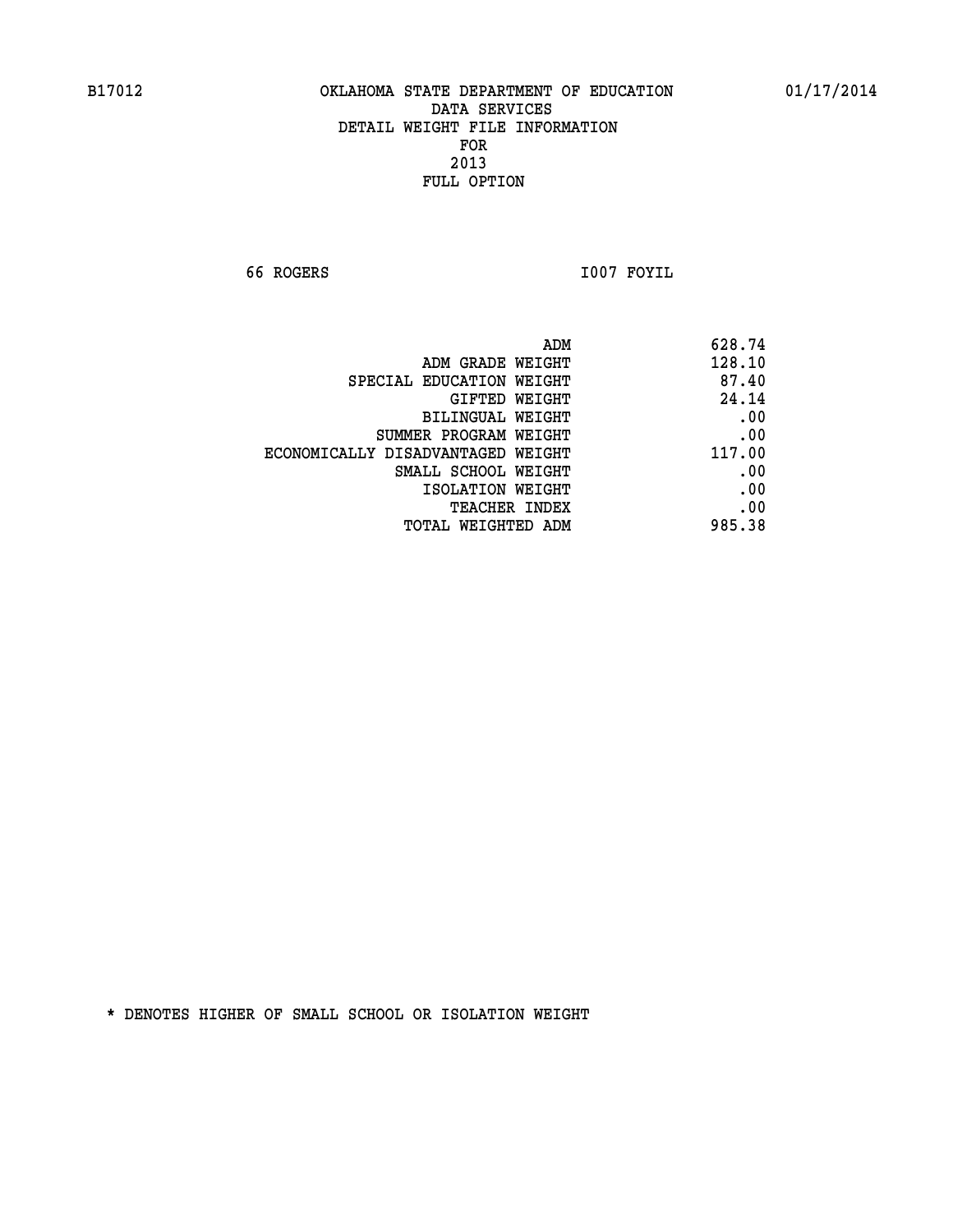**66 ROGERS I008 VERDIGRIS** 

| 1,230.06 |
|----------|
| 227.24   |
| 132.70   |
| 42.16    |
| 4.75     |
| .00      |
| 79.75    |
| .00      |
| .00      |
| 43.04    |
| 1,759.70 |
|          |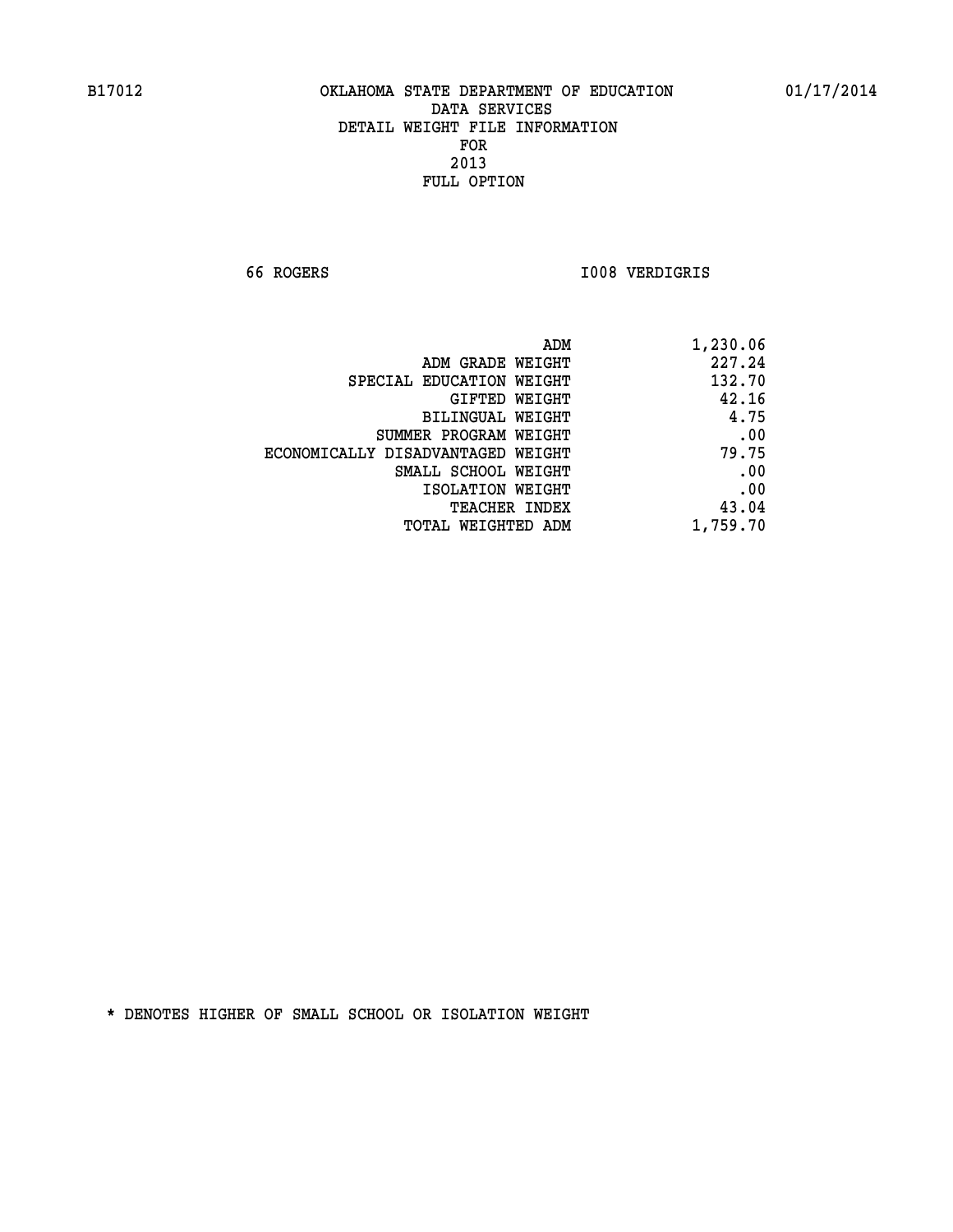**67 SEMINOLE C054 JUSTICE** 

| ADM<br>175.41 |                                   |
|---------------|-----------------------------------|
| 37.88         | ADM GRADE WEIGHT                  |
| 17.90         | SPECIAL EDUCATION WEIGHT          |
| 3.40          | <b>GIFTED WEIGHT</b>              |
| .00           | BILINGUAL WEIGHT                  |
| .00           | SUMMER PROGRAM WEIGHT             |
| 41.25         | ECONOMICALLY DISADVANTAGED WEIGHT |
| $23.45*$      | SMALL SCHOOL WEIGHT               |
| .00           | ISOLATION WEIGHT                  |
| 8.07          | <b>TEACHER INDEX</b>              |
| 307.36        | TOTAL WEIGHTED ADM                |
|               |                                   |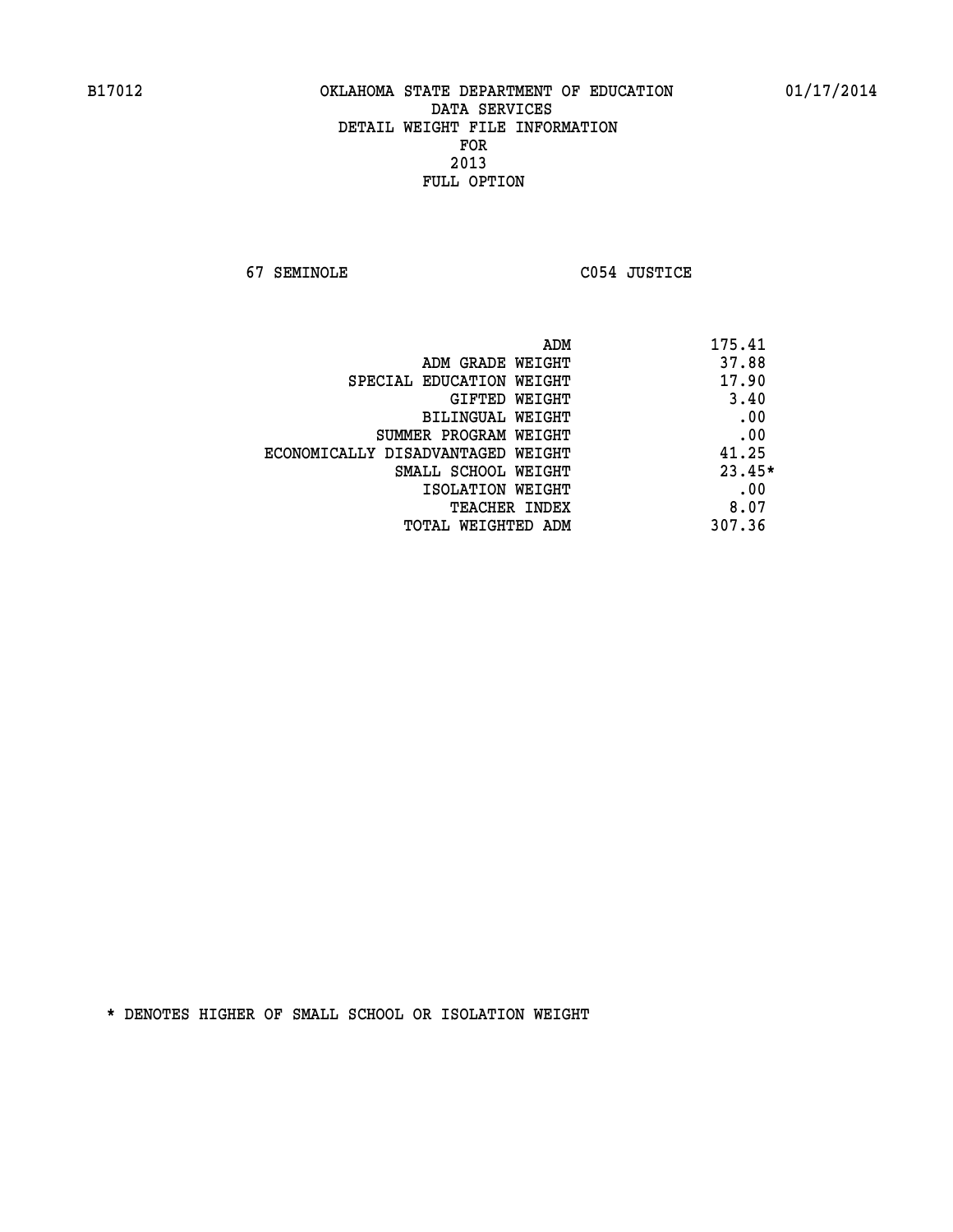**67 SEMINOLE I001 SEMINOLE** 

| 1,833.56 |
|----------|
| 360.95   |
| 201.50   |
| 77.18    |
| 1.75     |
| .00      |
| 324.25   |
| .00      |
| .00      |
| 19.90    |
| 2,819.09 |
|          |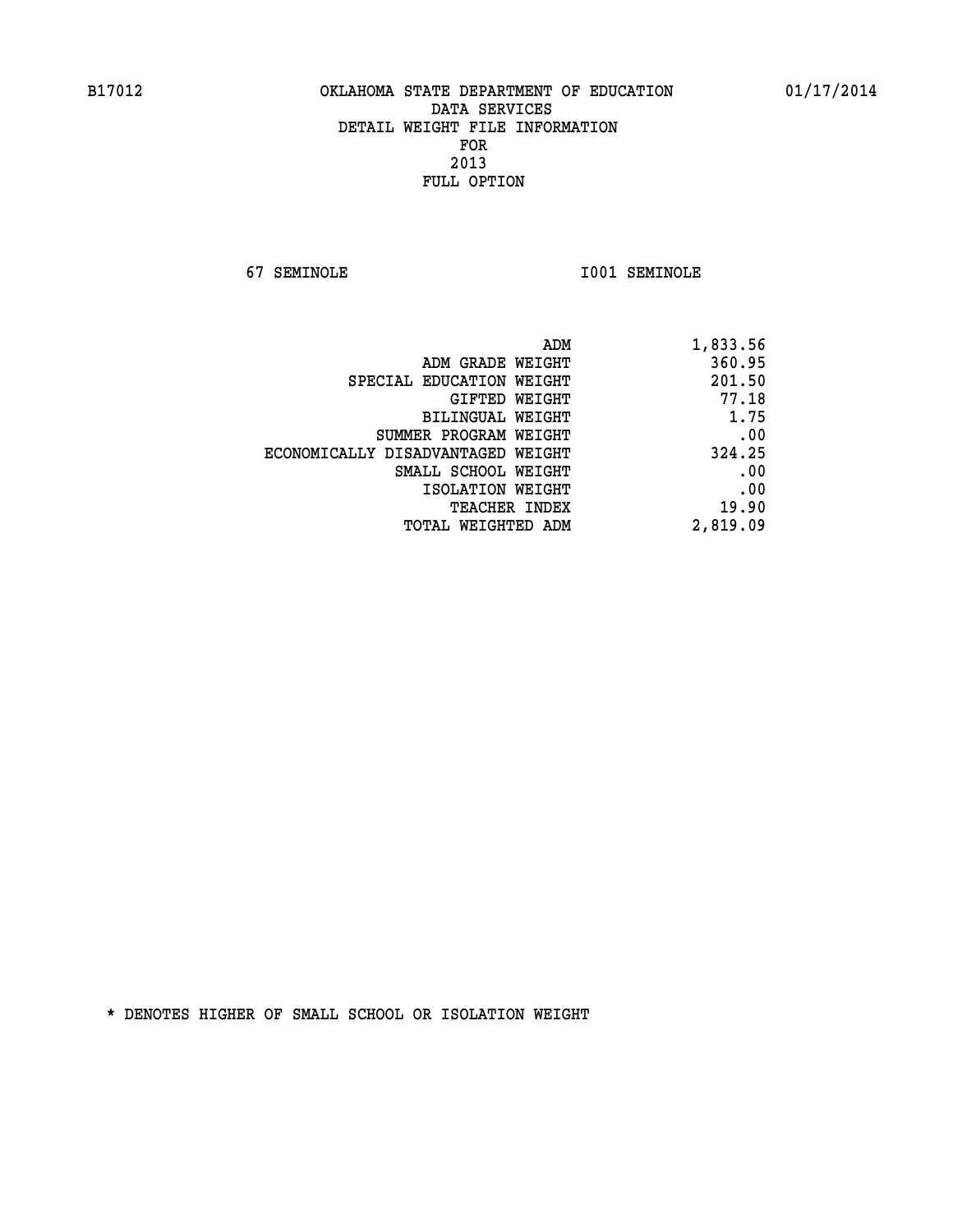**67 SEMINOLE I002 WEWOKA** 

|                                   | 775.83<br>ADM |
|-----------------------------------|---------------|
| ADM GRADE WEIGHT                  | 158.35        |
| SPECIAL EDUCATION WEIGHT          | 162.15        |
| GIFTED WEIGHT                     | 36.72         |
| <b>BILINGUAL WEIGHT</b>           | .50           |
| SUMMER PROGRAM WEIGHT             | .00           |
| ECONOMICALLY DISADVANTAGED WEIGHT | 173.00        |
| SMALL SCHOOL WEIGHT               | .00           |
| ISOLATION WEIGHT                  | .00           |
| TEACHER INDEX                     | .00           |
| TOTAL WEIGHTED ADM                | 1,306.55      |
|                                   |               |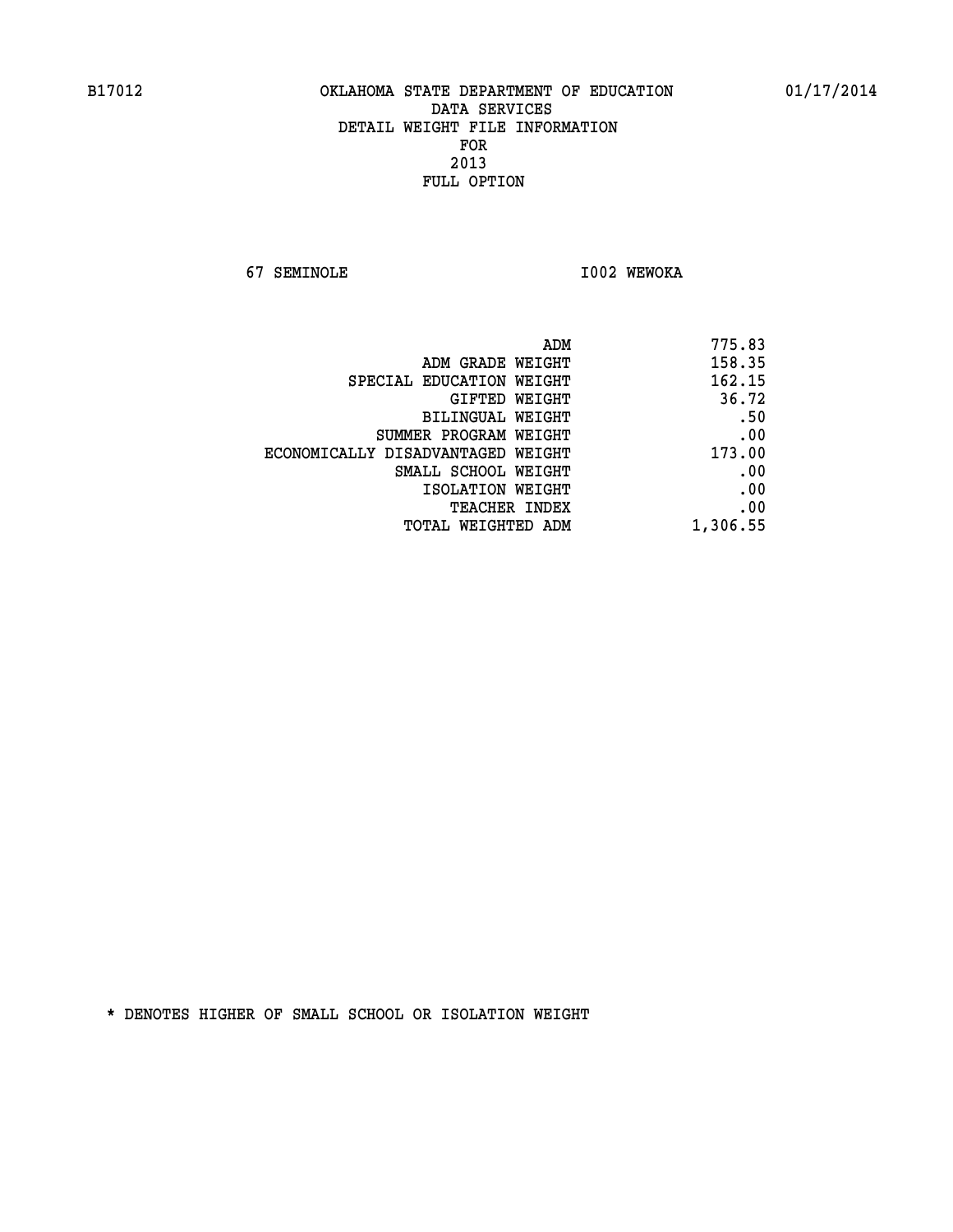**67 SEMINOLE I003 BOWLEGS** 

| ADM                               | 273.51   |
|-----------------------------------|----------|
| ADM GRADE WEIGHT                  | 49.45    |
| SPECIAL EDUCATION WEIGHT          | 49.45    |
| GIFTED WEIGHT                     | 10.54    |
| BILINGUAL WEIGHT                  | 2.25     |
| SUMMER PROGRAM WEIGHT             | .00      |
| ECONOMICALLY DISADVANTAGED WEIGHT | 58.25    |
| SMALL SCHOOL WEIGHT               | $26.42*$ |
| ISOLATION WEIGHT                  | .00      |
| <b>TEACHER INDEX</b>              | .00      |
| TOTAL WEIGHTED ADM                | 469.87   |
|                                   |          |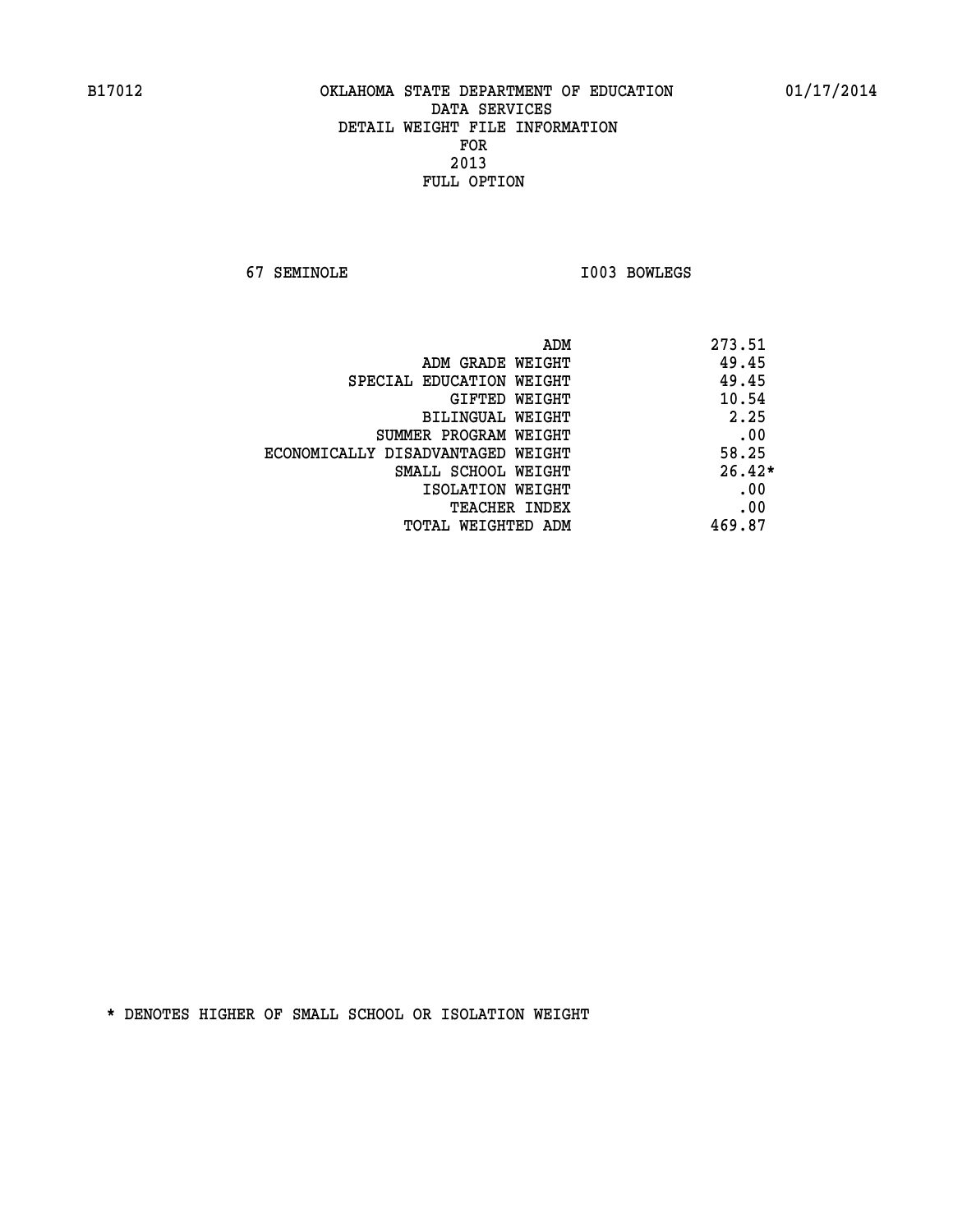**67 SEMINOLE I004 KONAWA** 

| 699.08   |
|----------|
| 135.03   |
| 79.35    |
| 29.58    |
| .00      |
| .00      |
| 127.75   |
| .00      |
| .00      |
| 31.65    |
| 1,102.44 |
|          |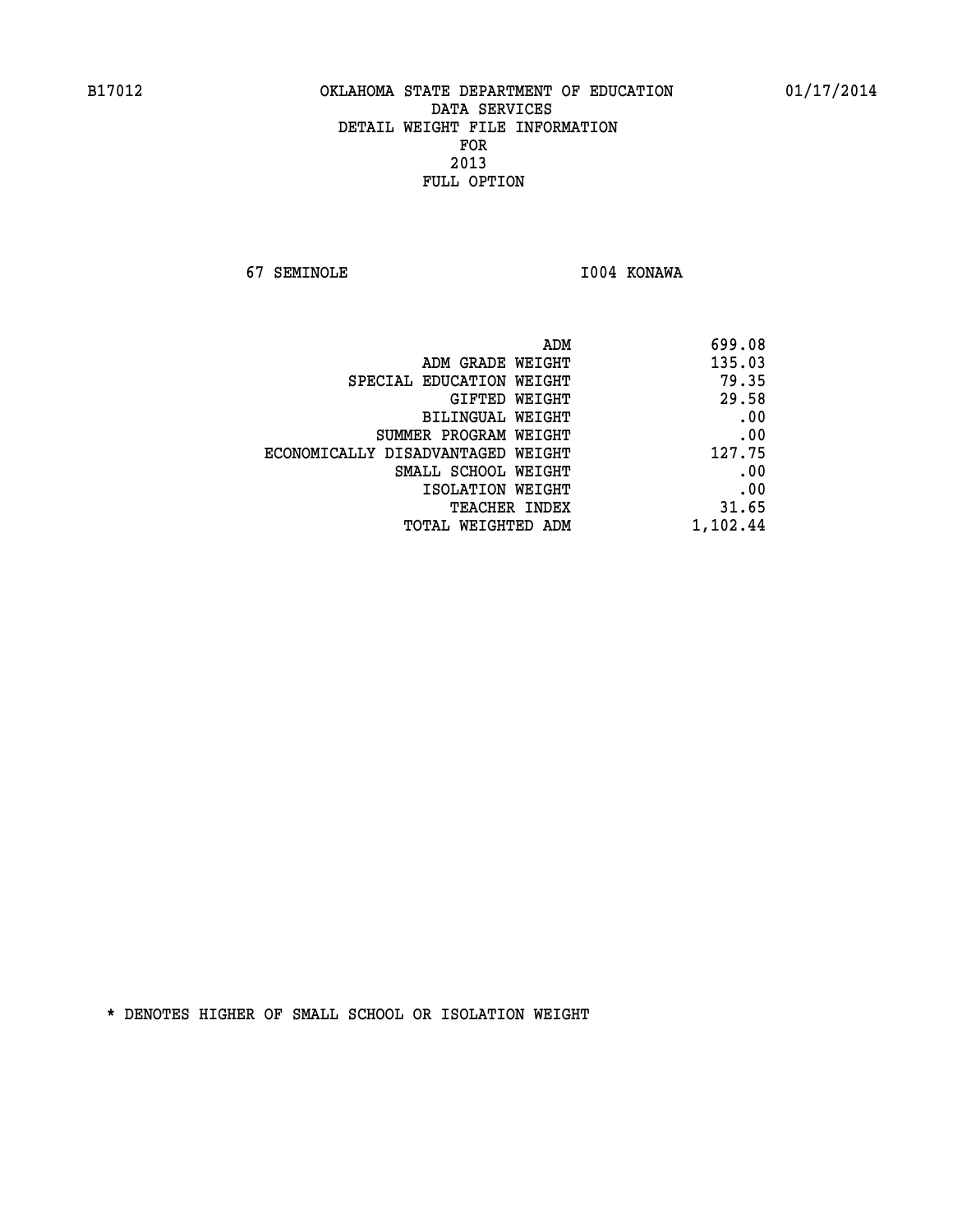**67 SEMINOLE I006 NEW LIMA** 

| ADM                               | 265.65   |
|-----------------------------------|----------|
| ADM GRADE WEIGHT                  | 48.29    |
| SPECIAL EDUCATION WEIGHT          | 16.00    |
| GIFTED WEIGHT                     | 10.88    |
| BILINGUAL WEIGHT                  | 1.25     |
| SUMMER PROGRAM WEIGHT             | .00      |
| ECONOMICALLY DISADVANTAGED WEIGHT | 55.75    |
| SMALL SCHOOL WEIGHT               | $26.45*$ |
| ISOLATION WEIGHT                  | .00      |
| <b>TEACHER INDEX</b>              | .00      |
| TOTAL WEIGHTED ADM                | 424.27   |
|                                   |          |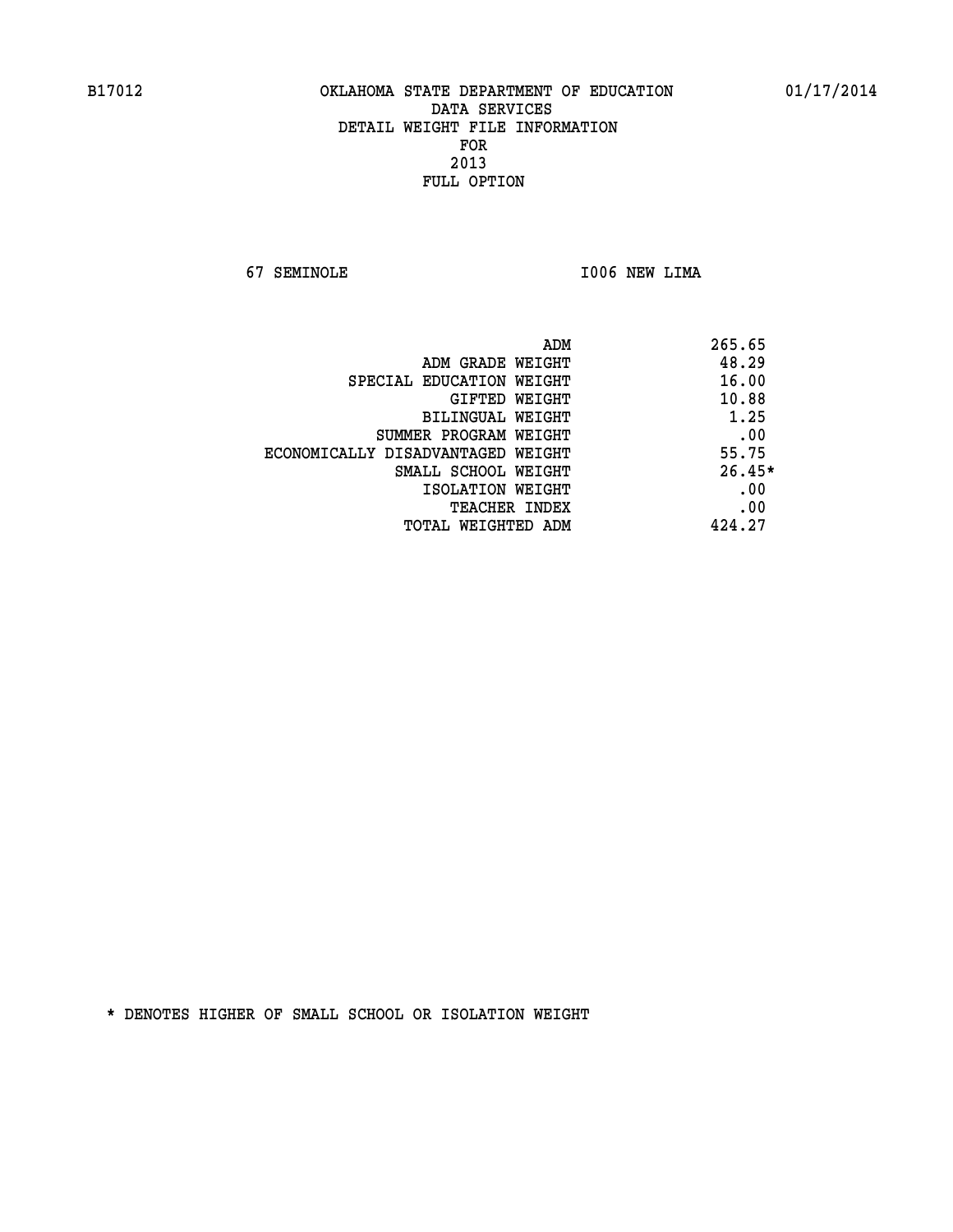**67 SEMINOLE I007 VARNUM** 

| ADM                               | 287.13   |
|-----------------------------------|----------|
| ADM GRADE WEIGHT                  | 55.82    |
| SPECIAL EDUCATION WEIGHT          | 26.70    |
| GIFTED WEIGHT                     | 12.58    |
| BILINGUAL WEIGHT                  | 4.25     |
| SUMMER PROGRAM WEIGHT             | .00      |
| ECONOMICALLY DISADVANTAGED WEIGHT | 55.50    |
| SMALL SCHOOL WEIGHT               | $26.26*$ |
| ISOLATION WEIGHT                  | .00      |
| <b>TEACHER INDEX</b>              | 14.26    |
| TOTAL WEIGHTED ADM                | 482.50   |
|                                   |          |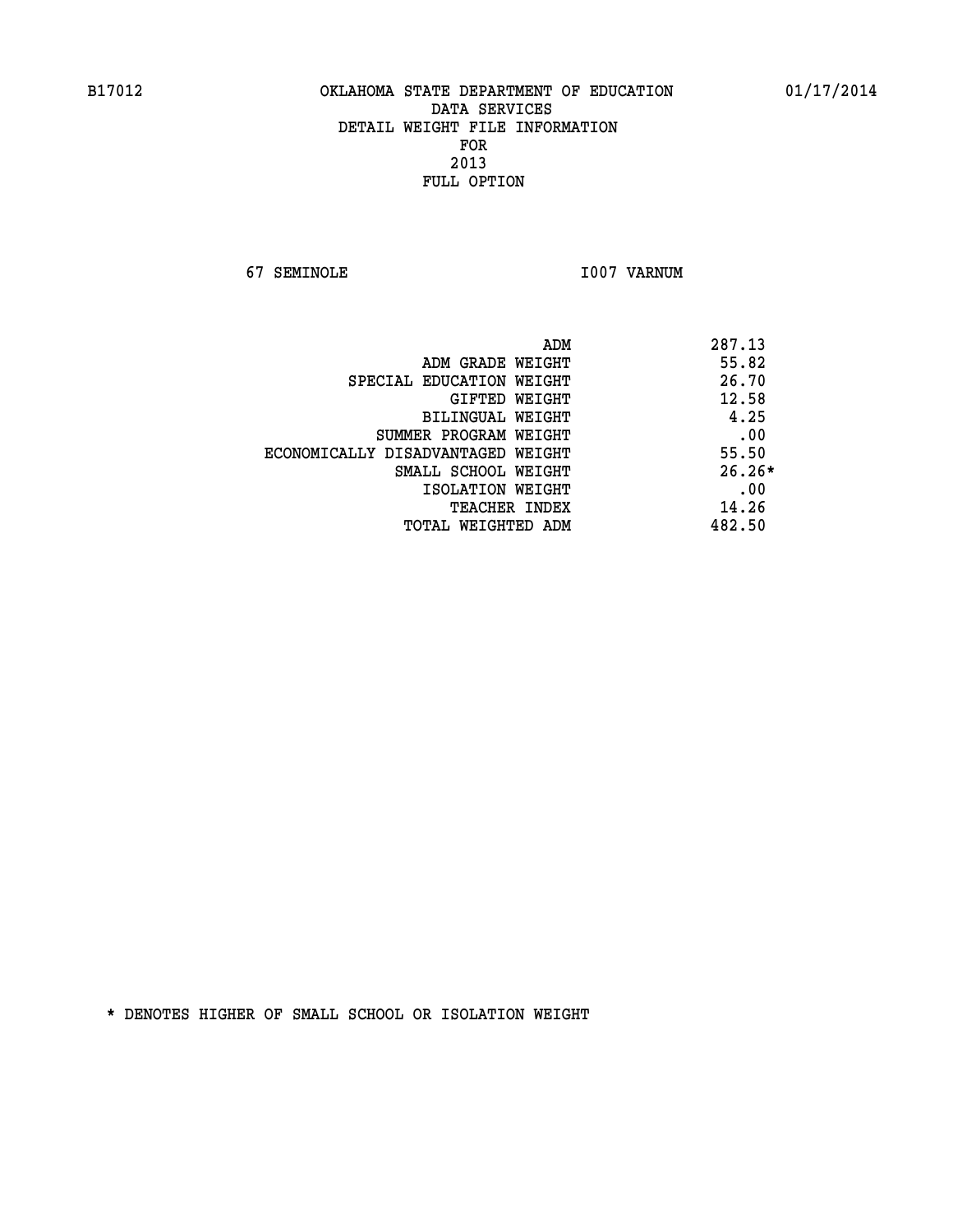**67 SEMINOLE 1010 SASAKWA** 

| ADM<br>205.14                              |  |
|--------------------------------------------|--|
| 38.32<br>ADM GRADE WEIGHT                  |  |
| 28.00<br>SPECIAL EDUCATION WEIGHT          |  |
| 5.78<br>GIFTED WEIGHT                      |  |
| .00<br>BILINGUAL WEIGHT                    |  |
| .00<br>SUMMER PROGRAM WEIGHT               |  |
| 51.75<br>ECONOMICALLY DISADVANTAGED WEIGHT |  |
| $25.12*$<br>SMALL SCHOOL WEIGHT            |  |
| .00<br>ISOLATION WEIGHT                    |  |
| 6.61<br><b>TEACHER INDEX</b>               |  |
| 360.72<br>TOTAL WEIGHTED ADM               |  |
|                                            |  |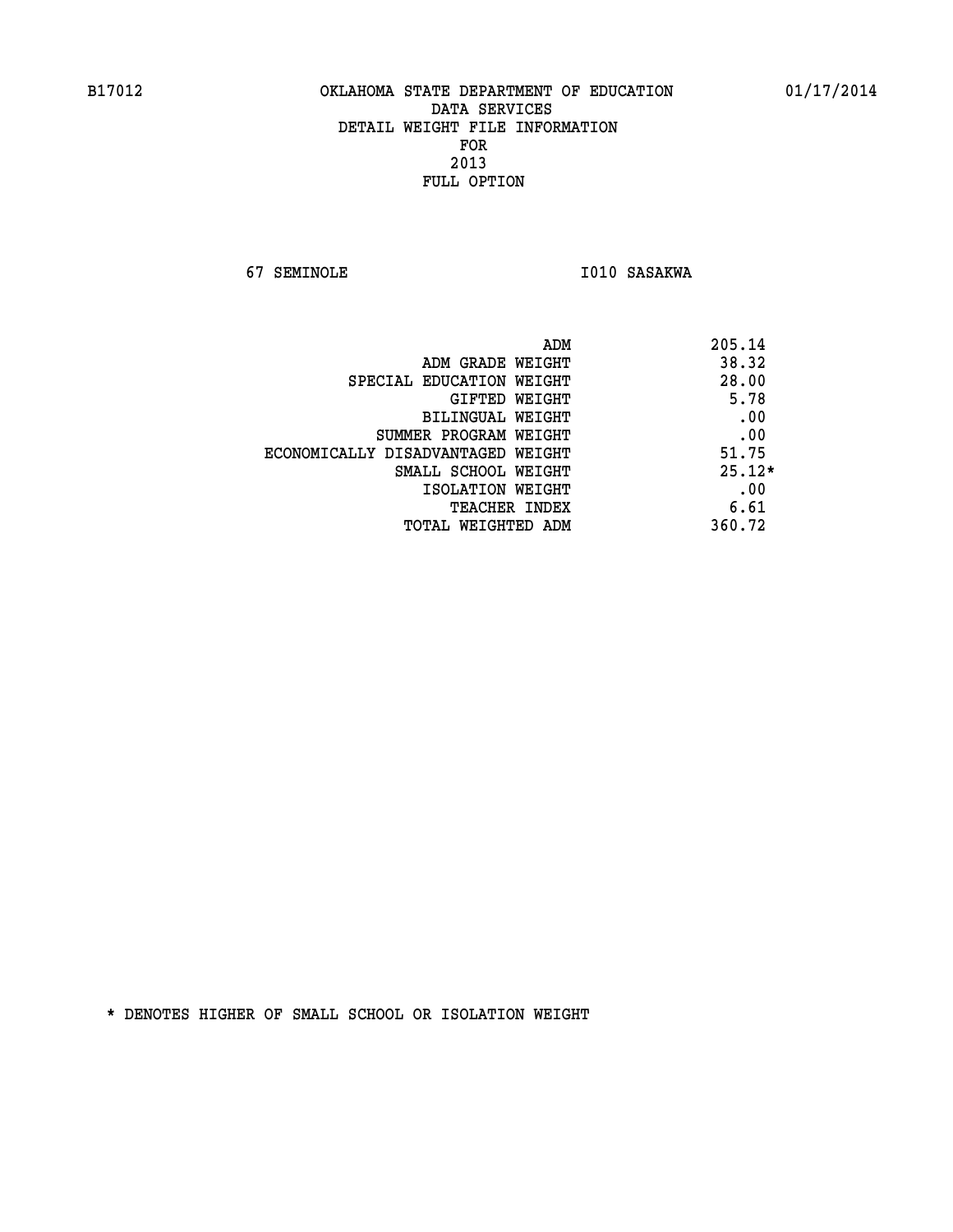**67 SEMINOLE I014 STROTHER** 

| ADM                               | 396.63   |
|-----------------------------------|----------|
| ADM GRADE WEIGHT                  | 74.61    |
| SPECIAL EDUCATION WEIGHT          | 33.75    |
| GIFTED WEIGHT                     | 7.82     |
| BILINGUAL WEIGHT                  | .25      |
| SUMMER PROGRAM WEIGHT             | .00      |
| ECONOMICALLY DISADVANTAGED WEIGHT | 60.00    |
| SMALL SCHOOL WEIGHT               | $19.85*$ |
| ISOLATION WEIGHT                  | .00      |
| <b>TEACHER INDEX</b>              | .00      |
| TOTAL WEIGHTED ADM                | 592.91   |
|                                   |          |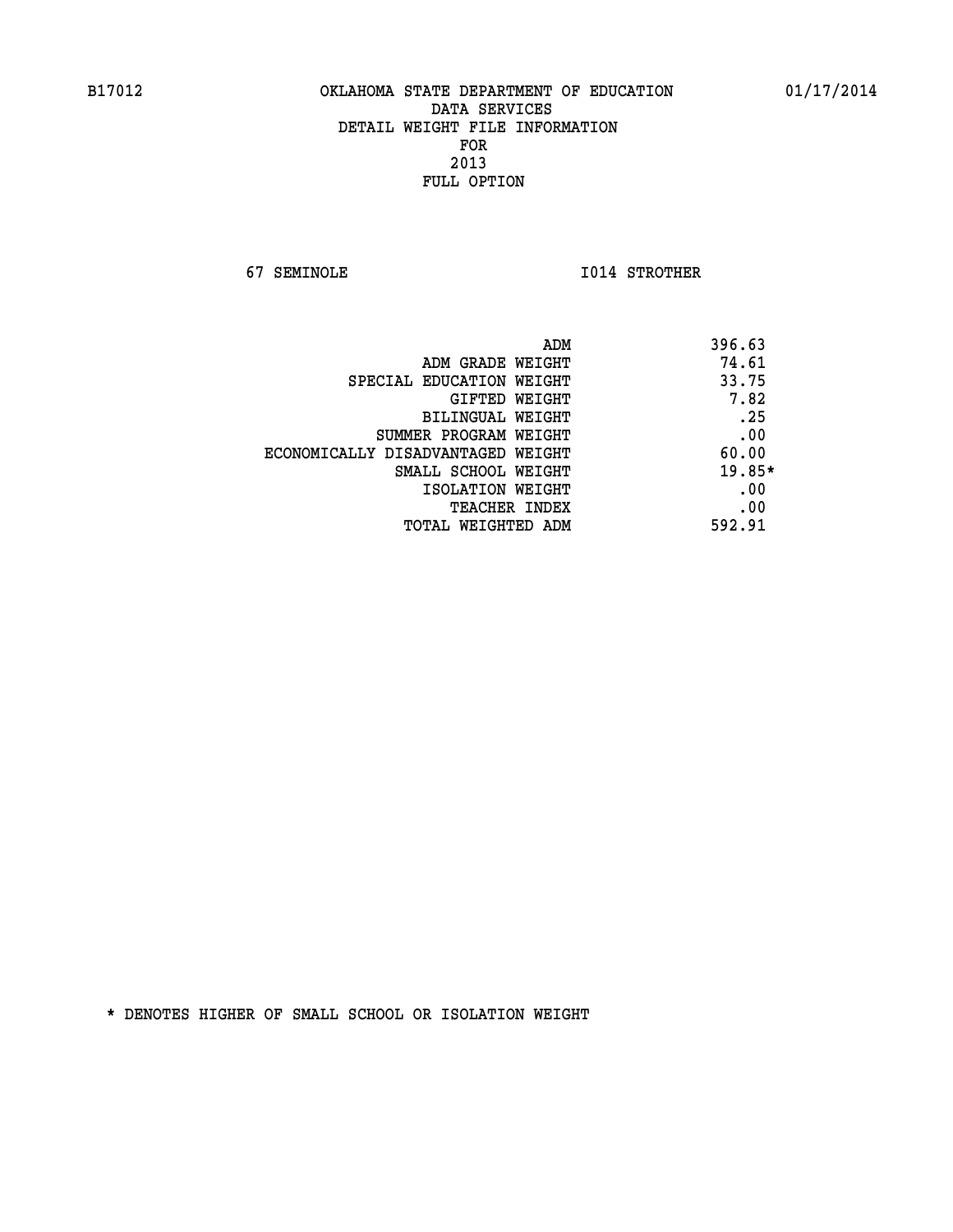**67 SEMINOLE I015 BUTNER** 

|                                   | 217.68<br>ADM |
|-----------------------------------|---------------|
| ADM GRADE WEIGHT                  | 48.58         |
| SPECIAL EDUCATION WEIGHT          | 26.55         |
| GIFTED WEIGHT                     | 5.78          |
| BILINGUAL WEIGHT                  | .00           |
| SUMMER PROGRAM WEIGHT             | .00           |
| ECONOMICALLY DISADVANTAGED WEIGHT | 43.00         |
| SMALL SCHOOL WEIGHT               | $25.62*$      |
| ISOLATION WEIGHT                  | .00           |
| <b>TEACHER INDEX</b>              | .00           |
| TOTAL WEIGHTED ADM                | 367.21        |
|                                   |               |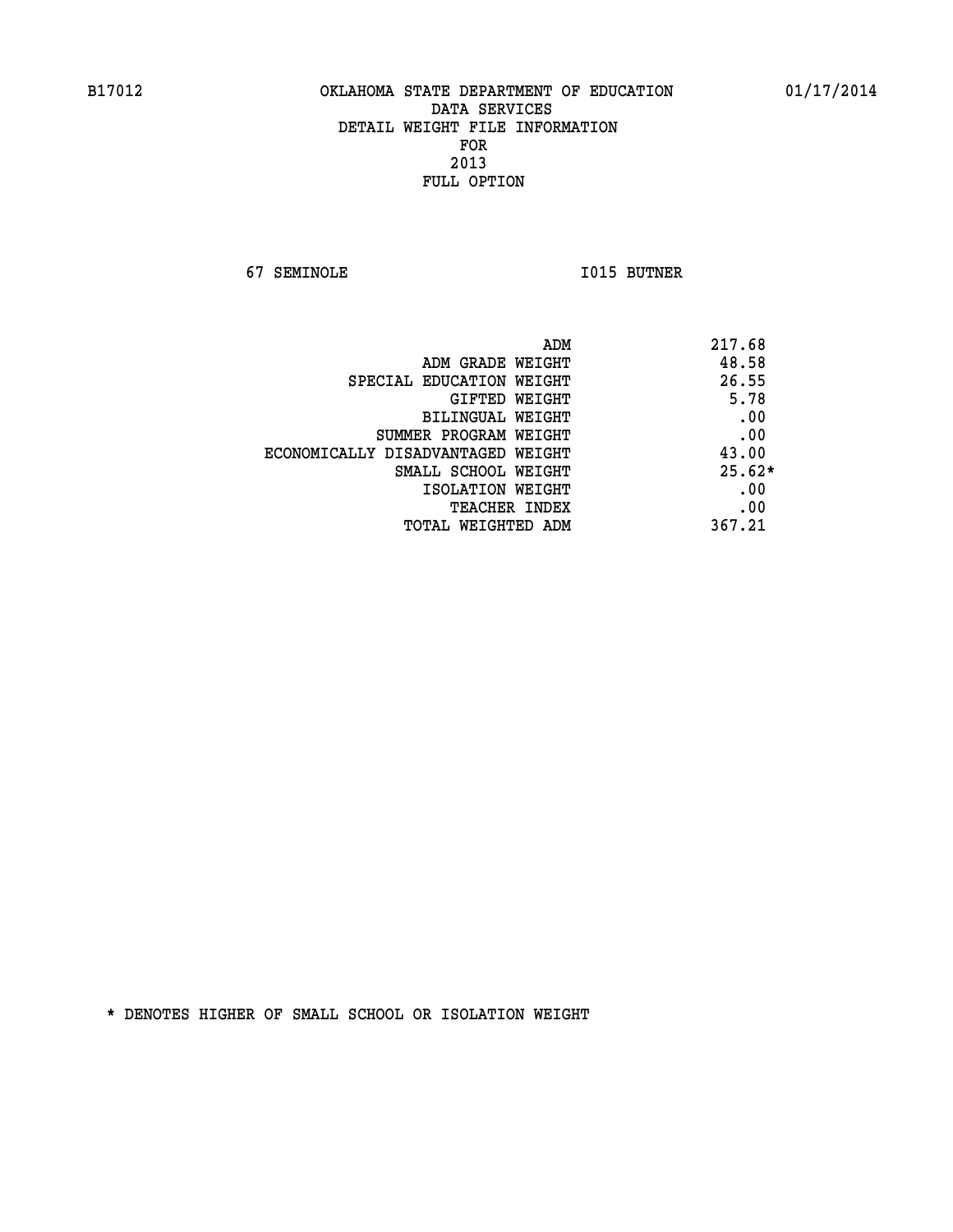**68 SEQUOYAH C001 LIBERTY** 

| 266.97   | ADM                               |
|----------|-----------------------------------|
| 46.34    | ADM GRADE WEIGHT                  |
| 38.40    | SPECIAL EDUCATION WEIGHT          |
| 7.14     | <b>GIFTED WEIGHT</b>              |
| .00      | BILINGUAL WEIGHT                  |
| .00      | SUMMER PROGRAM WEIGHT             |
| 49.50    | ECONOMICALLY DISADVANTAGED WEIGHT |
| $26.45*$ | SMALL SCHOOL WEIGHT               |
| .00      | ISOLATION WEIGHT                  |
| 4.86     | <b>TEACHER INDEX</b>              |
| 439.66   | TOTAL WEIGHTED ADM                |
|          |                                   |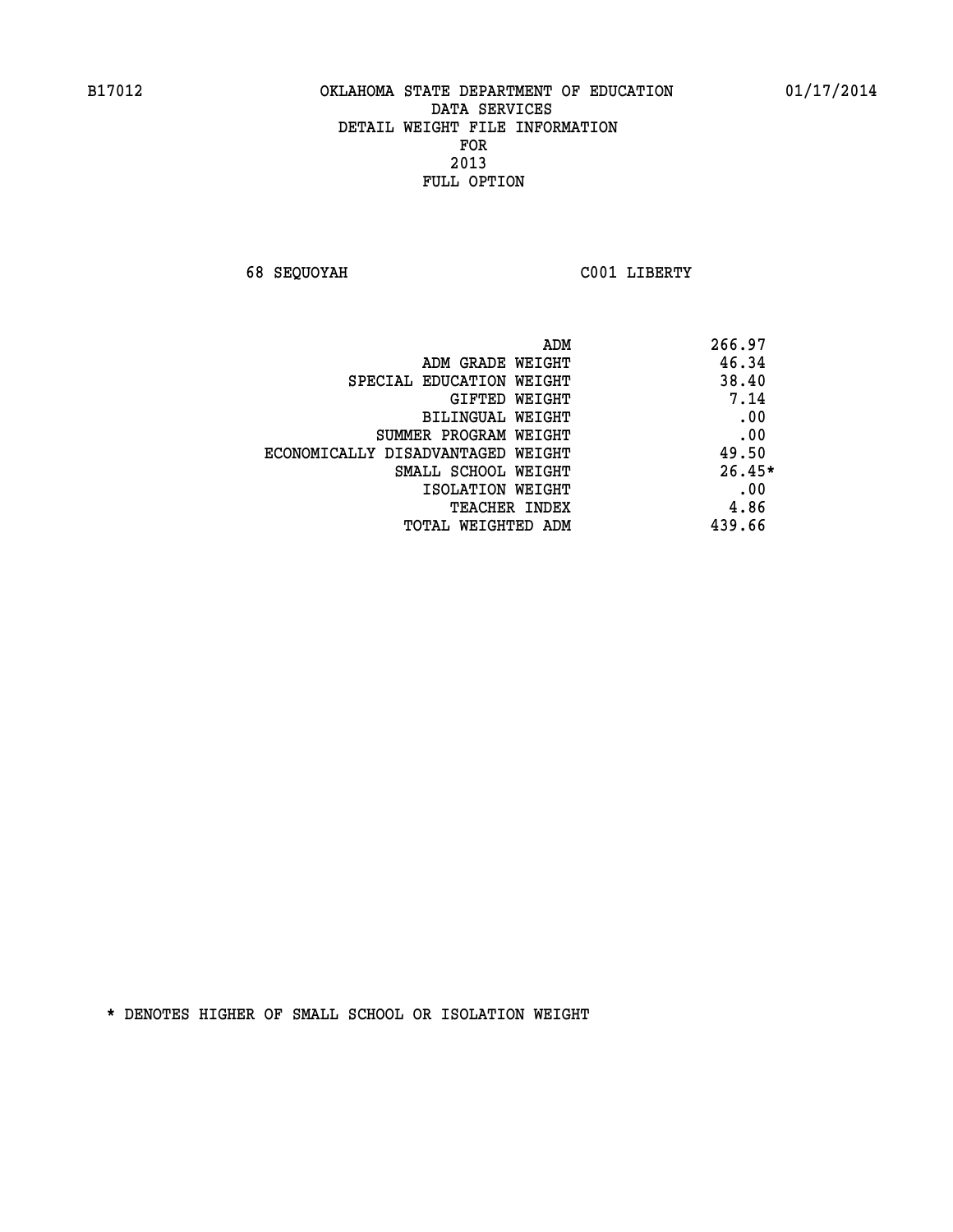**68 SEQUOYAH C035 MARBLE CITY** 

| ADM                               | 121.10 |
|-----------------------------------|--------|
| ADM GRADE WEIGHT                  | 24.42  |
| SPECIAL EDUCATION WEIGHT          | 23.05  |
| GIFTED WEIGHT                     | 2.72   |
| BILINGUAL WEIGHT                  | 2.75   |
| SUMMER PROGRAM WEIGHT             | .00    |
| ECONOMICALLY DISADVANTAGED WEIGHT | 25.75  |
| SMALL SCHOOL WEIGHT               | 18.68* |
| ISOLATION WEIGHT                  | .00    |
| <b>TEACHER INDEX</b>              | .00    |
| TOTAL WEIGHTED ADM                | 218.47 |
|                                   |        |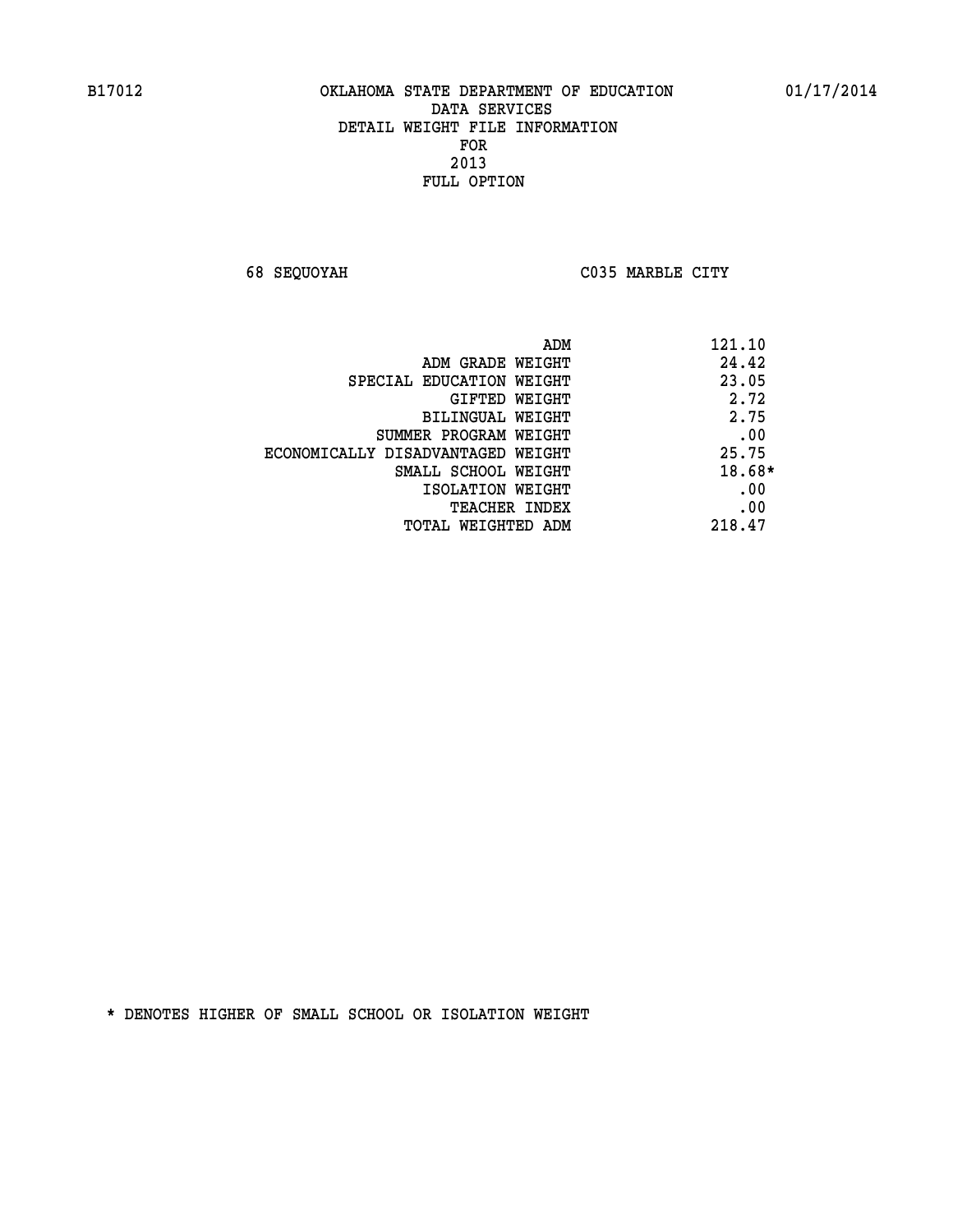**68 SEQUOYAH C036 BRUSHY** 

| ADM                               | 395.42   |
|-----------------------------------|----------|
| ADM GRADE WEIGHT                  | 77.69    |
| SPECIAL EDUCATION WEIGHT          | 40.65    |
| <b>GIFTED WEIGHT</b>              | 6.80     |
| BILINGUAL WEIGHT                  | 1.75     |
| SUMMER PROGRAM WEIGHT             | .00      |
| ECONOMICALLY DISADVANTAGED WEIGHT | 77.00    |
| SMALL SCHOOL WEIGHT               | $19.97*$ |
| ISOLATION WEIGHT                  | .00      |
| <b>TEACHER INDEX</b>              | .00      |
| <b>TOTAL WEIGHTED ADM</b>         | 619.28   |
|                                   |          |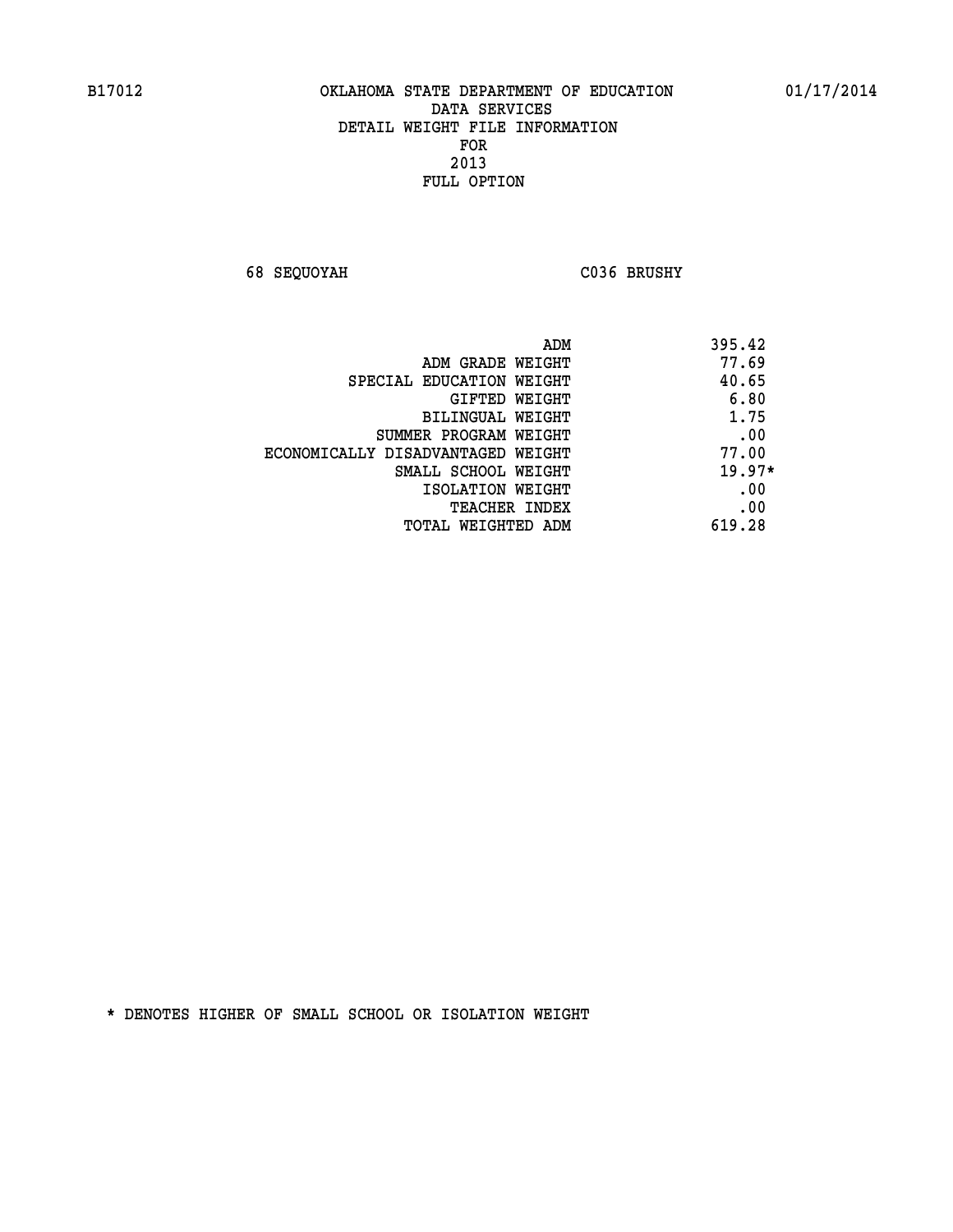**68 SEQUOYAH C050 BELFONTE** 

|                                   | 241.24<br>ADM |
|-----------------------------------|---------------|
| ADM GRADE WEIGHT                  | 52.02         |
| SPECIAL EDUCATION WEIGHT          | 38.80         |
| GIFTED WEIGHT                     | 6.12          |
| BILINGUAL WEIGHT                  | 10.50         |
| SUMMER PROGRAM WEIGHT             | .00           |
| ECONOMICALLY DISADVANTAGED WEIGHT | 52.00         |
| SMALL SCHOOL WEIGHT               | $26.25*$      |
| ISOLATION WEIGHT                  | .00           |
| <b>TEACHER INDEX</b>              | 13.53         |
| TOTAL WEIGHTED ADM                | 440.46        |
|                                   |               |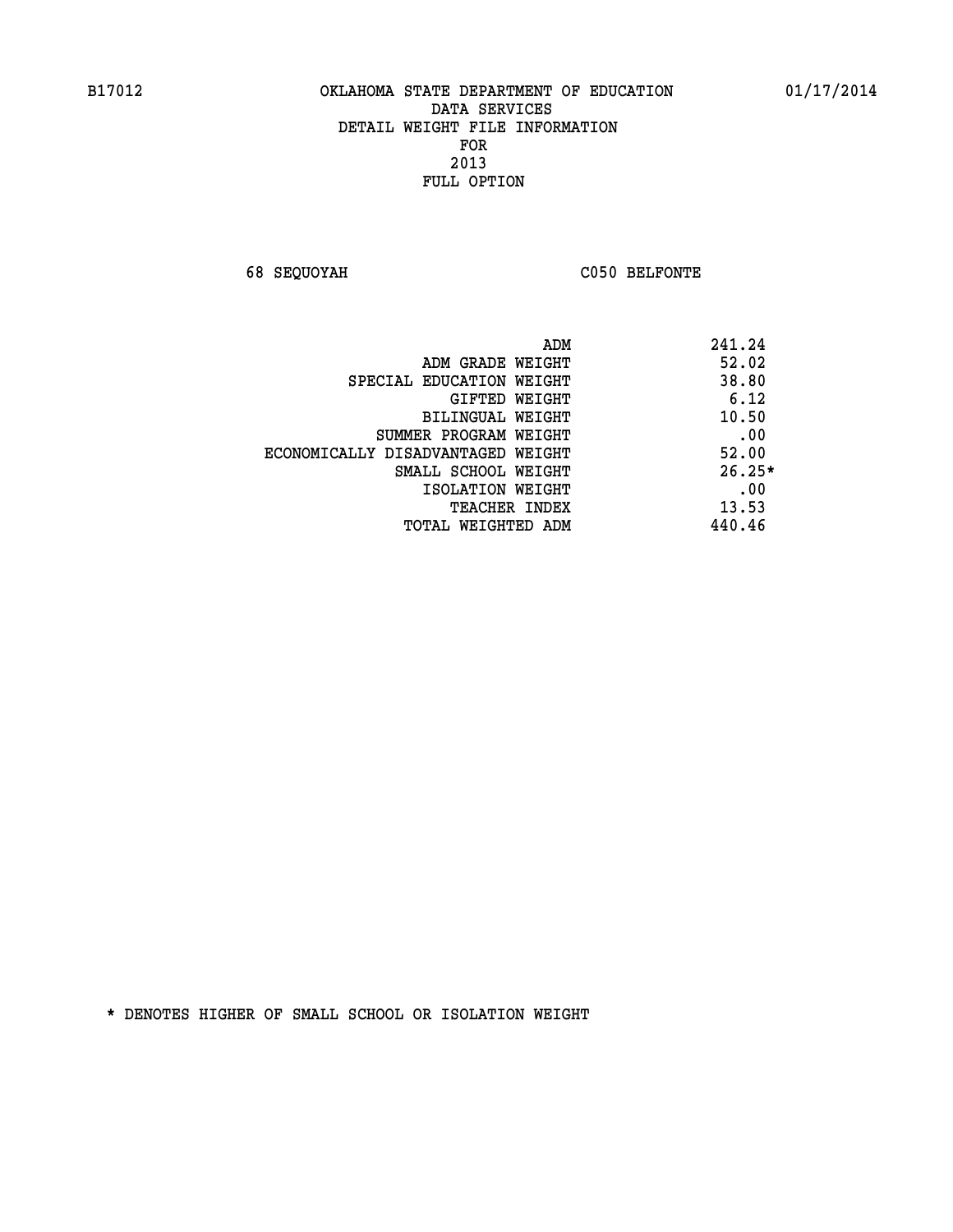**68 SEQUOYAH C068 MOFFETT** 

|                                   | 366.40<br>ADM |
|-----------------------------------|---------------|
| ADM GRADE WEIGHT                  | 78.30         |
| SPECIAL EDUCATION WEIGHT          | 22.30         |
| GIFTED WEIGHT                     | 9.86          |
| BILINGUAL WEIGHT                  | 11.50         |
| SUMMER PROGRAM WEIGHT             | .00           |
| ECONOMICALLY DISADVANTAGED WEIGHT | 82.25         |
| SMALL SCHOOL WEIGHT               | $22.52*$      |
| ISOLATION WEIGHT                  | .00           |
| <b>TEACHER INDEX</b>              | .00           |
| TOTAL WEIGHTED ADM                | 593.13        |
|                                   |               |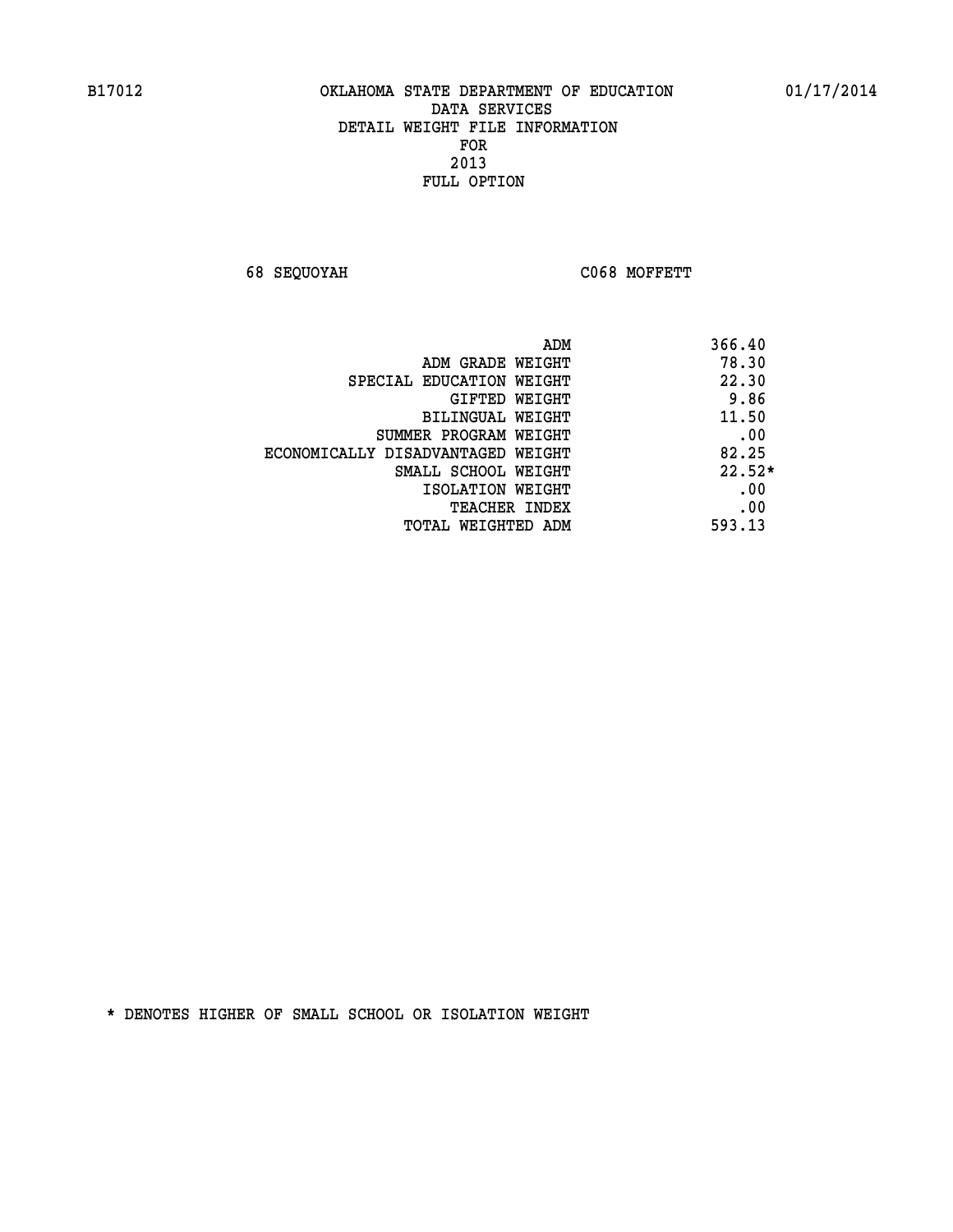**68 SEQUOYAH I001 SALLISAW** 

| ADM                               | 2,027.96 |
|-----------------------------------|----------|
| ADM GRADE WEIGHT                  | 432.01   |
| SPECIAL EDUCATION WEIGHT          | 297.35   |
| GIFTED WEIGHT                     | 81.26    |
| BILINGUAL WEIGHT                  | 28.50    |
| SUMMER PROGRAM WEIGHT             | .00      |
| ECONOMICALLY DISADVANTAGED WEIGHT | 376.25   |
| SMALL SCHOOL WEIGHT               | .00      |
| ISOLATION WEIGHT                  | .00      |
| <b>TEACHER INDEX</b>              | .00      |
| TOTAL WEIGHTED ADM                | 3,243.33 |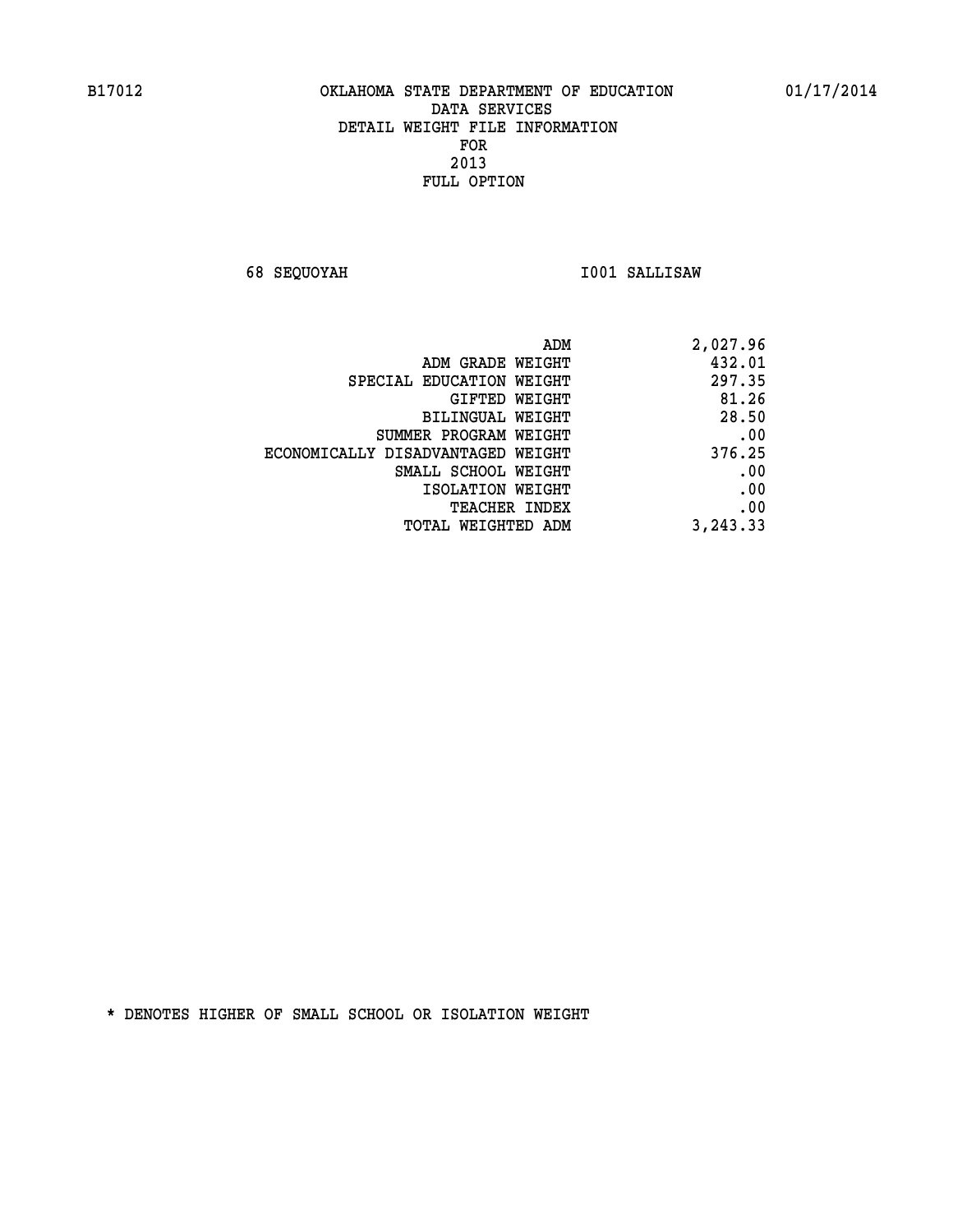**68 SEQUOYAH 1002 VIAN** 

| ADM                               | 1,008.22 |
|-----------------------------------|----------|
| ADM GRADE WEIGHT                  | 200.46   |
| SPECIAL EDUCATION WEIGHT          | 121.95   |
| <b>GIFTED WEIGHT</b>              | 28.22    |
| BILINGUAL WEIGHT                  | 4.25     |
| SUMMER PROGRAM WEIGHT             | .00      |
| ECONOMICALLY DISADVANTAGED WEIGHT | 206.00   |
| SMALL SCHOOL WEIGHT               | .00      |
| ISOLATION WEIGHT                  | .00      |
| <b>TEACHER INDEX</b>              | .00      |
| <b>TOTAL WEIGHTED ADM</b>         | 1,569.10 |
|                                   |          |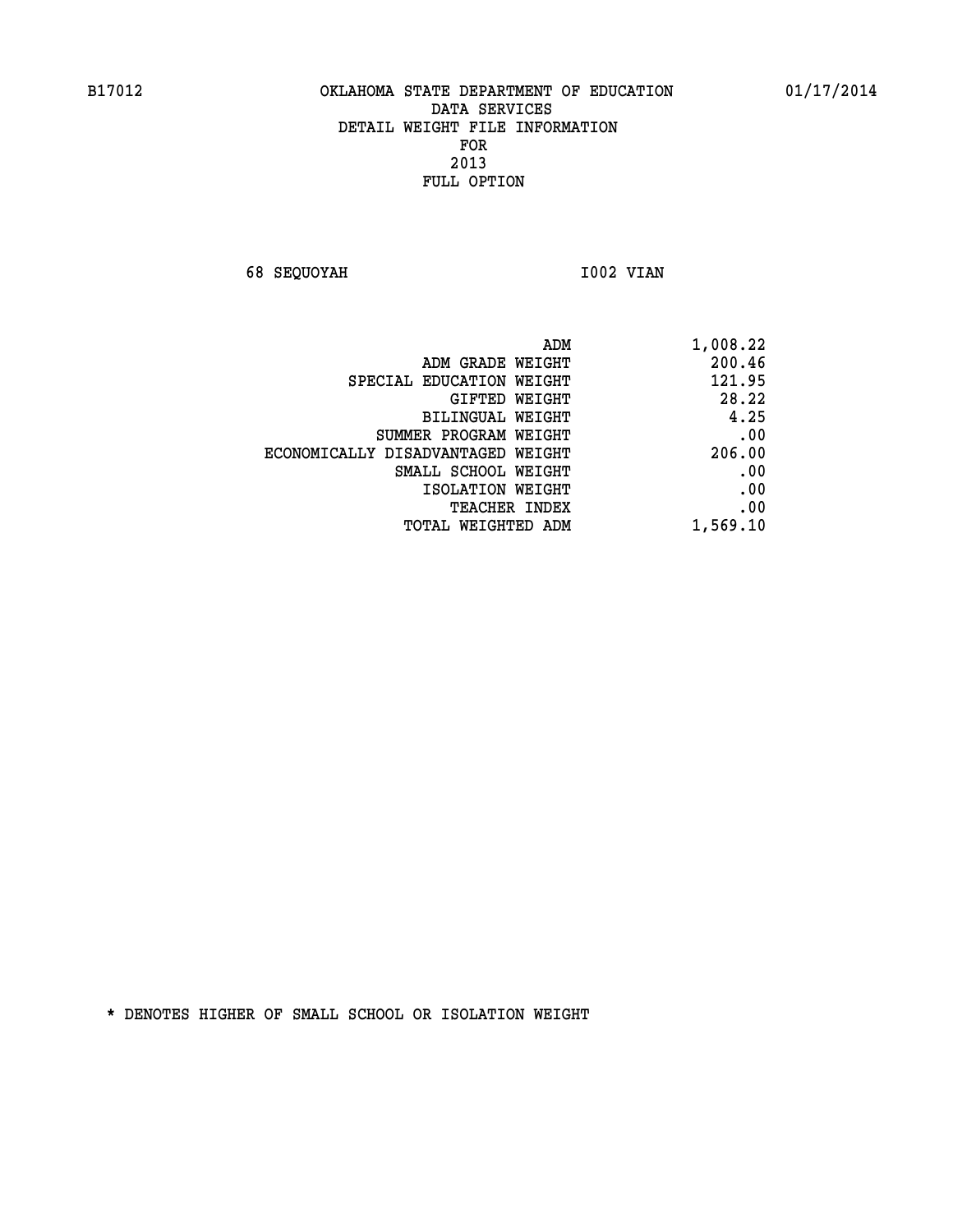**68 SEQUOYAH I003 MULDROW** 

| 1,560.26 |
|----------|
| 301.43   |
| 280.30   |
| 44.20    |
| 38.50    |
| .00      |
| 270.50   |
| .00      |
| .00      |
| 47.97    |
| 2,543.16 |
|          |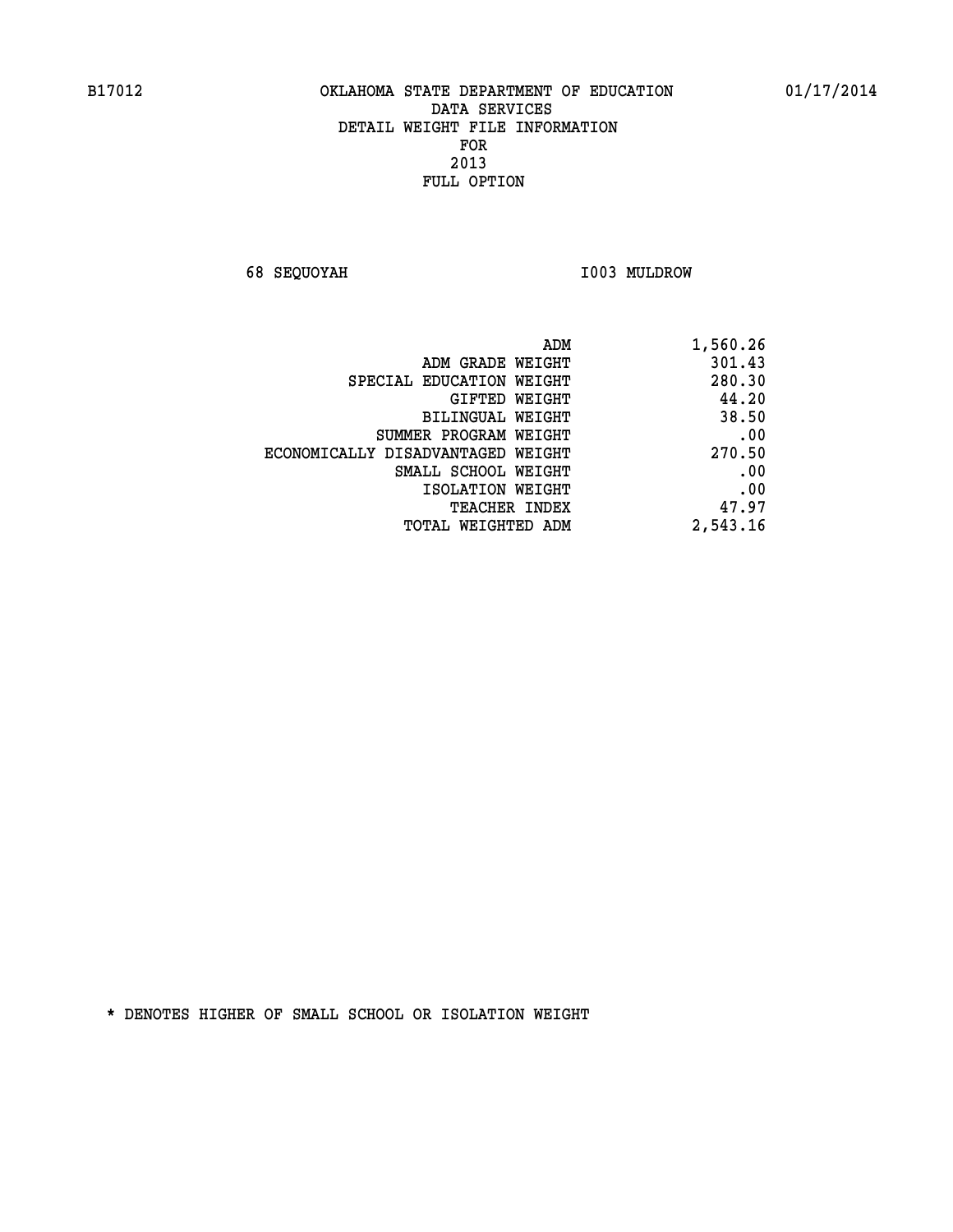**68 SEQUOYAH I004 GANS** 

|                                   | ADM | 383.62   |
|-----------------------------------|-----|----------|
| ADM GRADE WEIGHT                  |     | 71.59    |
| SPECIAL EDUCATION WEIGHT          |     | 46.85    |
| GIFTED WEIGHT                     |     | 14.28    |
| BILINGUAL WEIGHT                  |     | 2.25     |
| SUMMER PROGRAM WEIGHT             |     | .00      |
| ECONOMICALLY DISADVANTAGED WEIGHT |     | 77.75    |
| SMALL SCHOOL WEIGHT               |     | $21.09*$ |
| ISOLATION WEIGHT                  |     | .00      |
| <b>TEACHER INDEX</b>              |     | .00      |
| TOTAL WEIGHTED ADM                |     | 617.43   |
|                                   |     |          |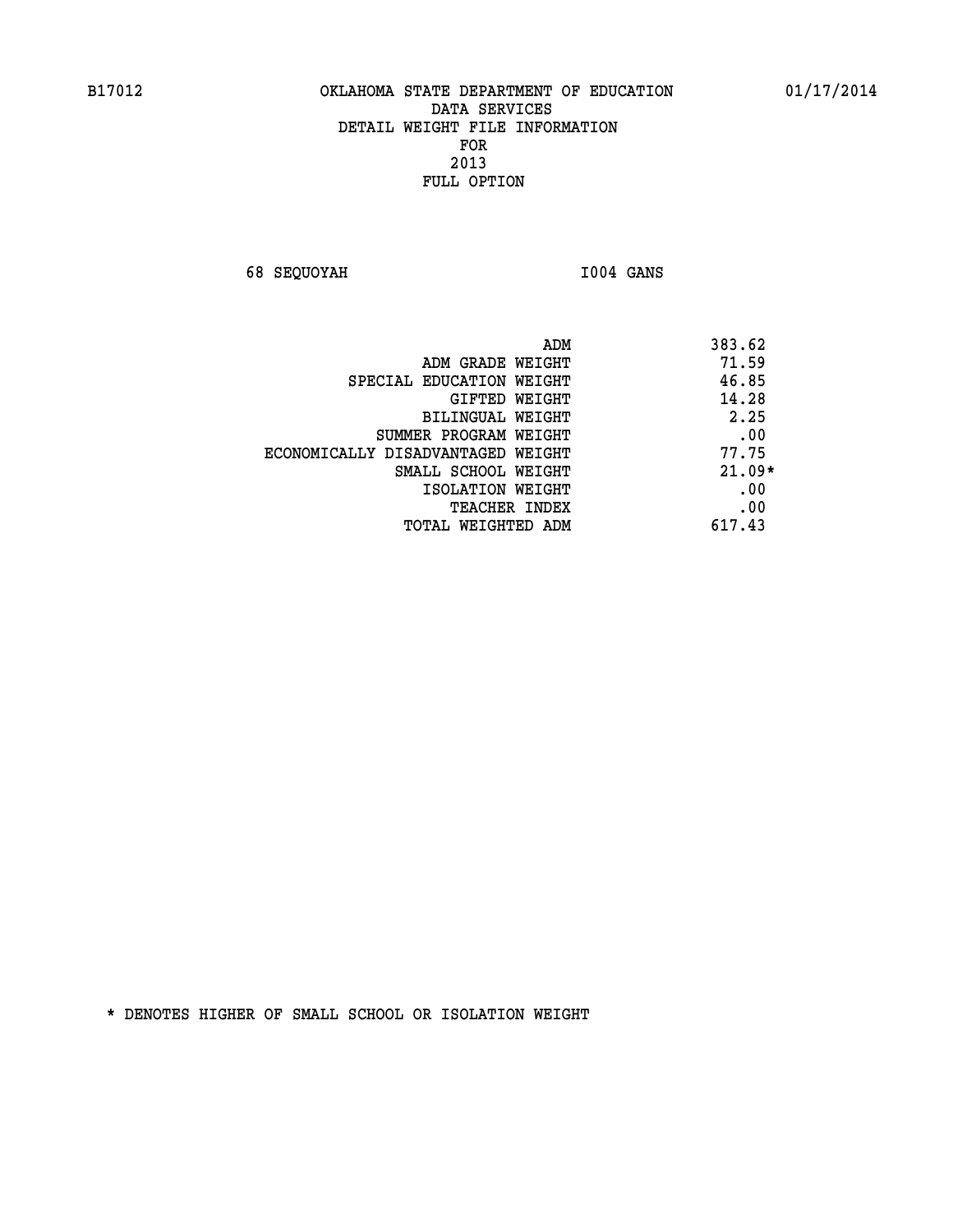**68 SEQUOYAH I005 ROLAND** 

| 1,141.46 |
|----------|
| 226.06   |
| 178.50   |
| 30.94    |
| 5.50     |
| .00      |
| 225.75   |
| .00      |
| .00      |
| 28.04    |
| 1,836.25 |
|          |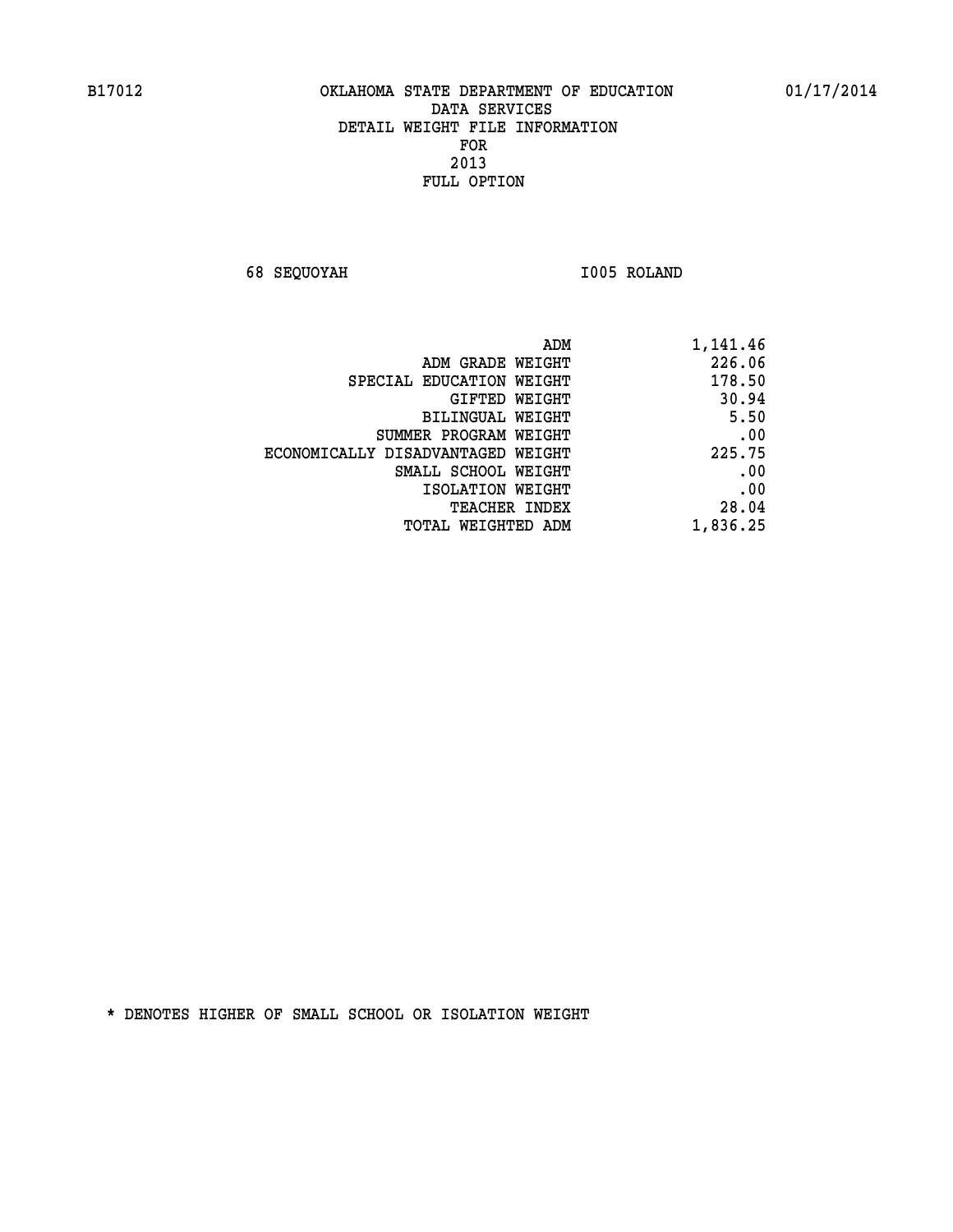**68 SEQUOYAH I006 GORE** 

|                                   | 520.57<br>ADM |
|-----------------------------------|---------------|
| ADM GRADE WEIGHT                  | 108.18        |
| SPECIAL EDUCATION WEIGHT          | 89.70         |
| GIFTED WEIGHT                     | 22.44         |
| BILINGUAL WEIGHT                  | .00           |
| SUMMER PROGRAM WEIGHT             | .00           |
| ECONOMICALLY DISADVANTAGED WEIGHT | 96.75         |
| SMALL SCHOOL WEIGHT               | 1.66*         |
| ISOLATION WEIGHT                  | .00           |
| TEACHER INDEX                     | .00           |
| TOTAL WEIGHTED ADM                | 839.30        |
|                                   |               |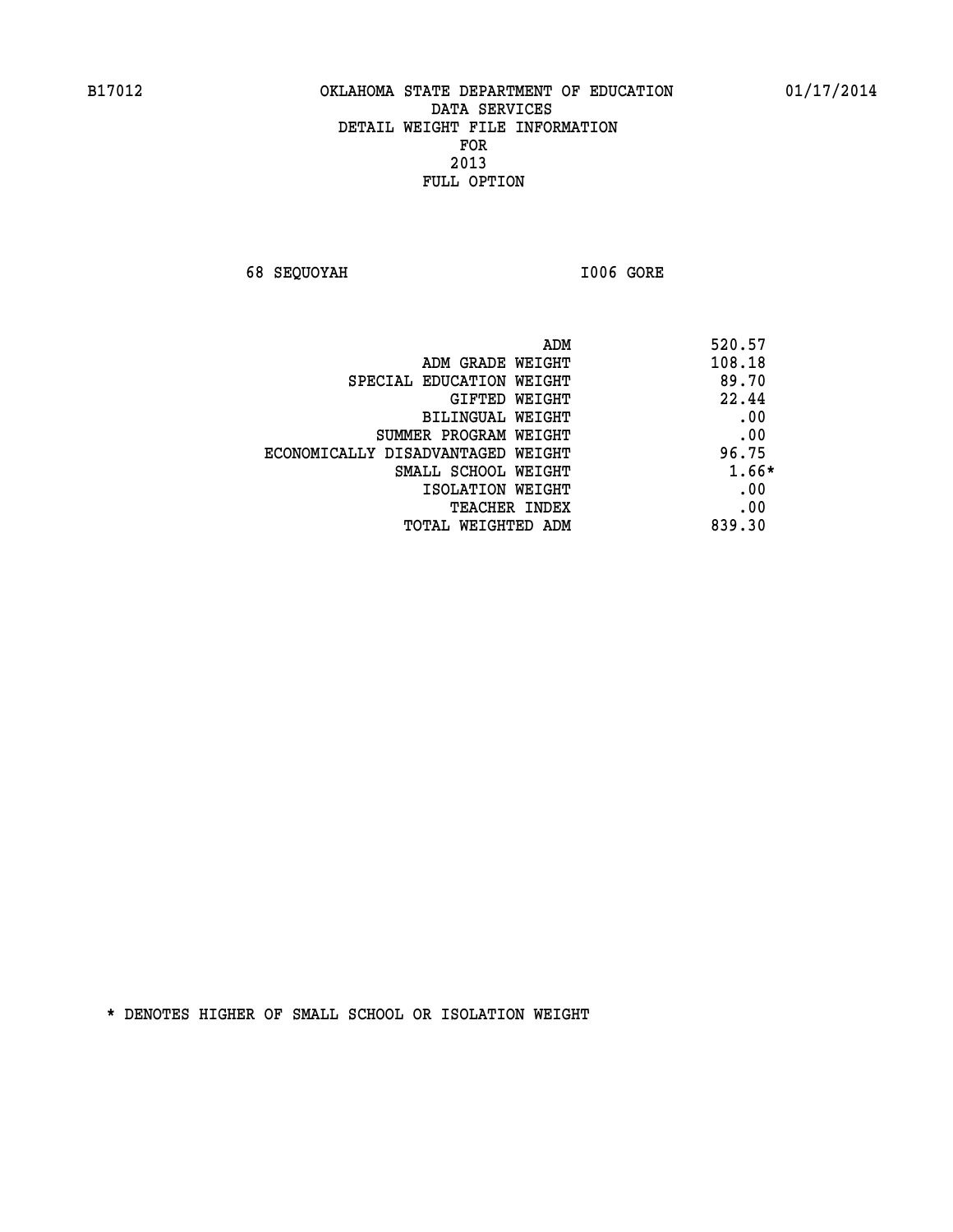**68 SEQUOYAH I007 CENTRAL** 

| ADM                               | 519.68 |
|-----------------------------------|--------|
| ADM GRADE WEIGHT                  | 106.65 |
| SPECIAL EDUCATION WEIGHT          | 48.85  |
| GIFTED WEIGHT                     | 27.88  |
| BILINGUAL WEIGHT                  | 1.25   |
| SUMMER PROGRAM WEIGHT             | .00    |
| ECONOMICALLY DISADVANTAGED WEIGHT | 105.25 |
| SMALL SCHOOL WEIGHT               | 1.83*  |
| ISOLATION WEIGHT                  | .00    |
| <b>TEACHER INDEX</b>              | .00    |
| TOTAL WEIGHTED ADM                | 811.39 |
|                                   |        |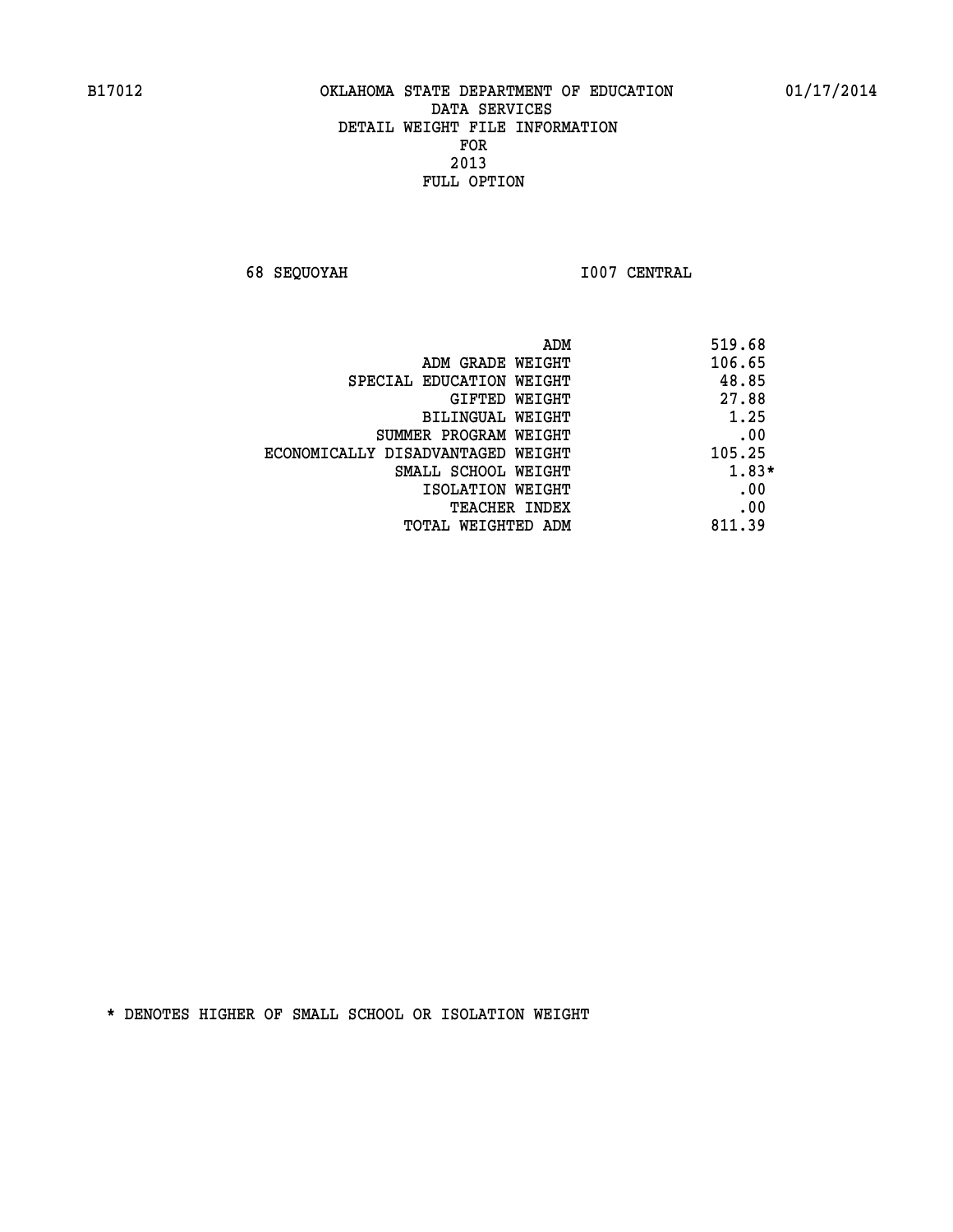**69 STEPHENS C082 GRANDVIEW** 

| ADM                               | 144.11   |
|-----------------------------------|----------|
| ADM GRADE WEIGHT                  | 24.85    |
| SPECIAL EDUCATION WEIGHT          | 11.25    |
| GIFTED WEIGHT                     | 3.74     |
| BILINGUAL WEIGHT                  | .00      |
| SUMMER PROGRAM WEIGHT             | .00      |
| ECONOMICALLY DISADVANTAGED WEIGHT | 24.75    |
| SMALL SCHOOL WEIGHT               | $20.97*$ |
| ISOLATION WEIGHT                  | .00      |
| <b>TEACHER INDEX</b>              | 9.16     |
| TOTAL WEIGHTED ADM                | 238.83   |
|                                   |          |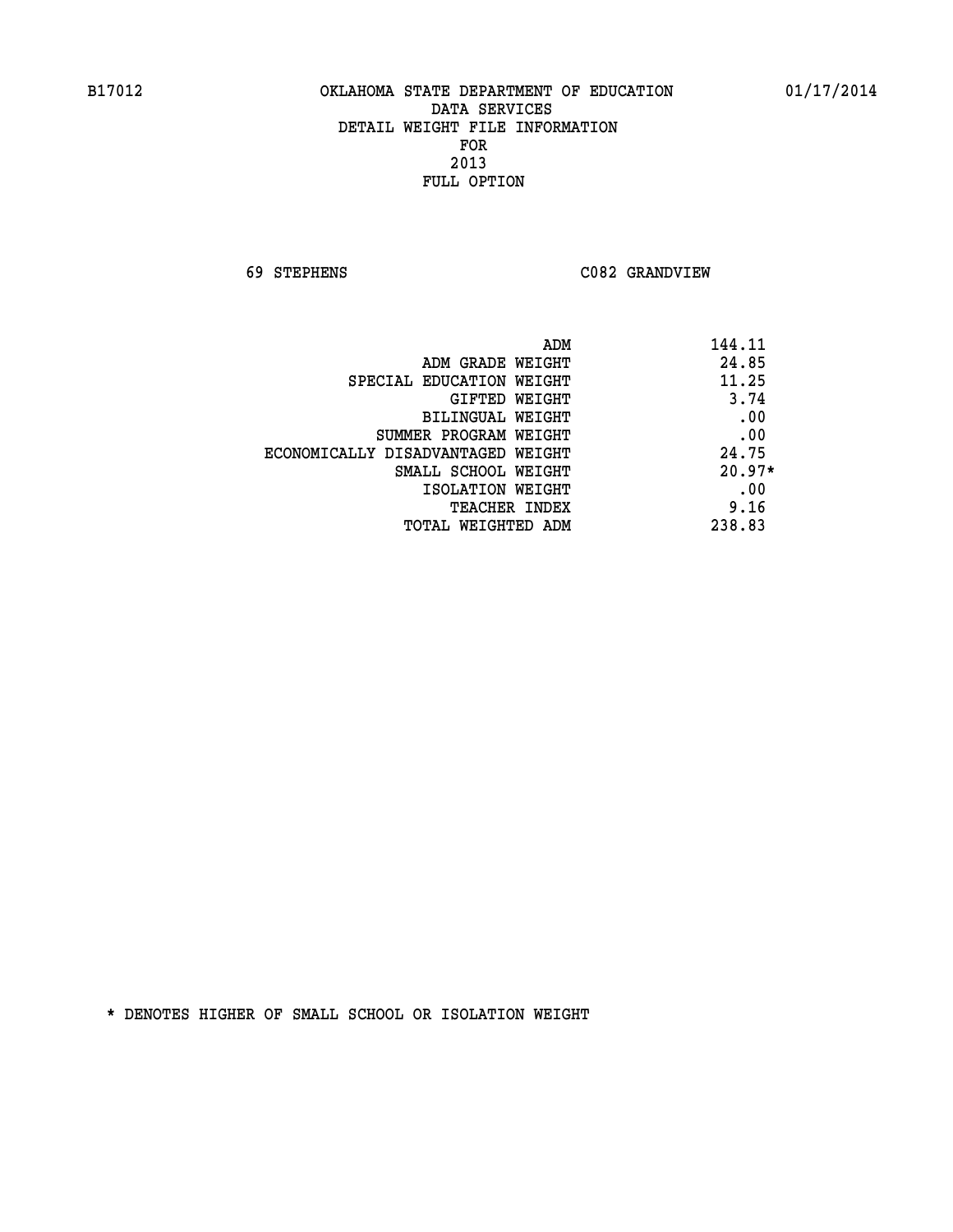**69 STEPHENS I001 DUNCAN** 

| 3,892.41 |
|----------|
| 775.49   |
| 369.95   |
| 124.10   |
| 77.00    |
| .00      |
| 613.75   |
| .00      |
| .00      |
| 62.85    |
| 5,915.55 |
|          |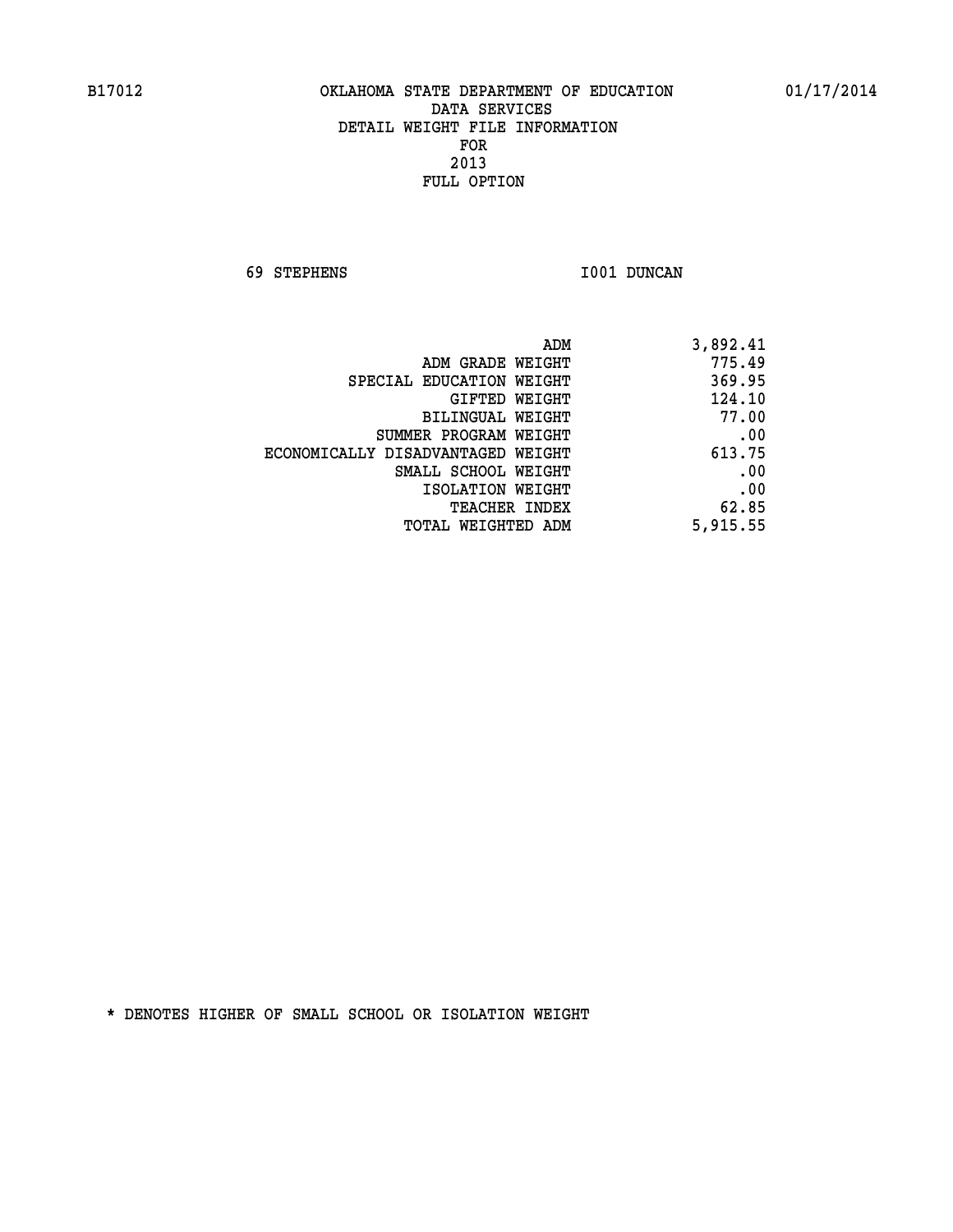**69 STEPHENS I002 COMANCHE** 

| 1,087.55 |
|----------|
| 207.96   |
| 149.20   |
| 78.88    |
| 2.75     |
| .00      |
| 177.25   |
| .00      |
| .00      |
| 58.62    |
| 1,762.21 |
|          |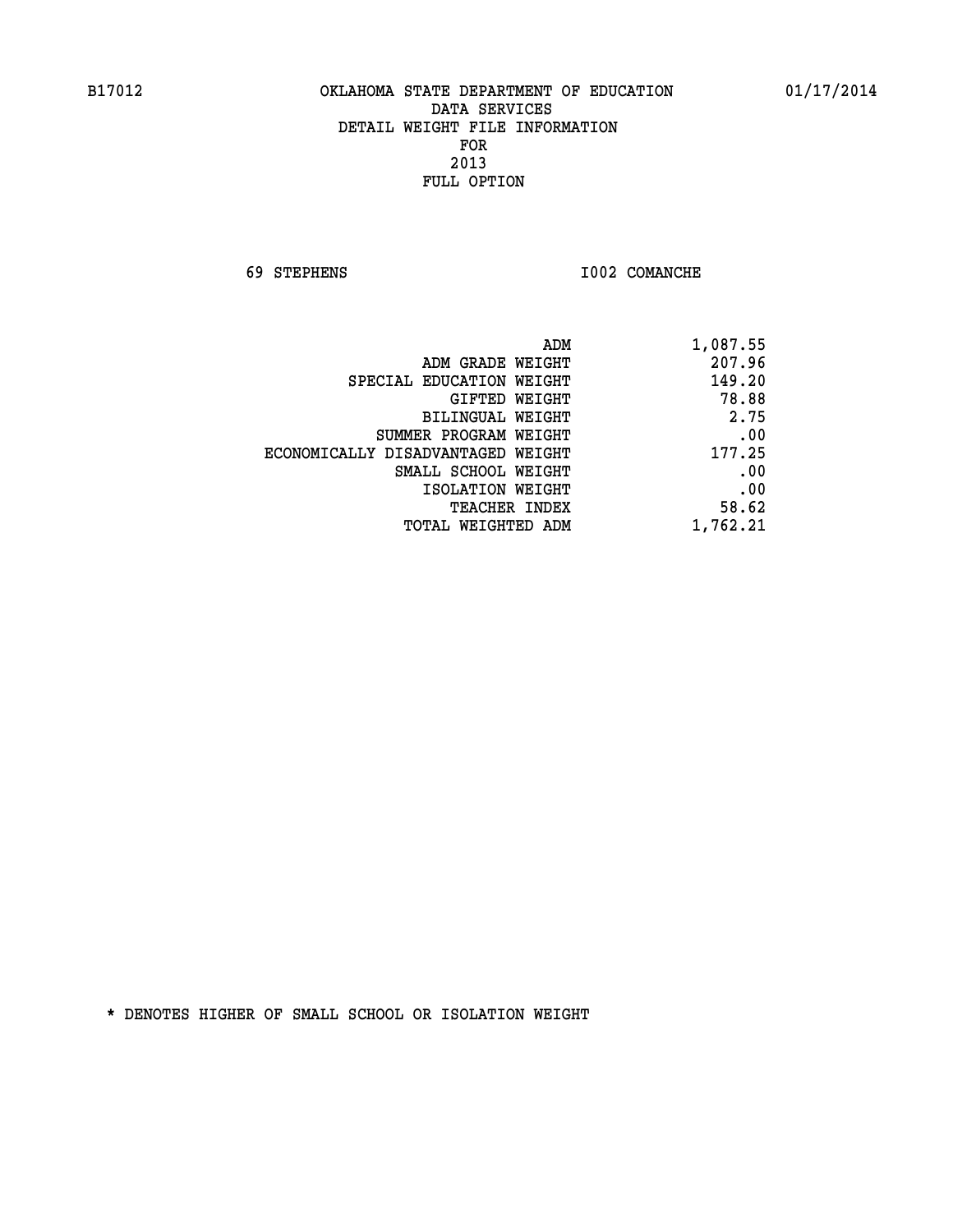**69 STEPHENS I003 MARLOW** 

| 1,377.41 |
|----------|
| 220.69   |
| 195.00   |
| 50.32    |
| 3.00     |
| .00      |
| 166.50   |
| .00      |
| .00      |
| 11.29    |
| 2,024.21 |
|          |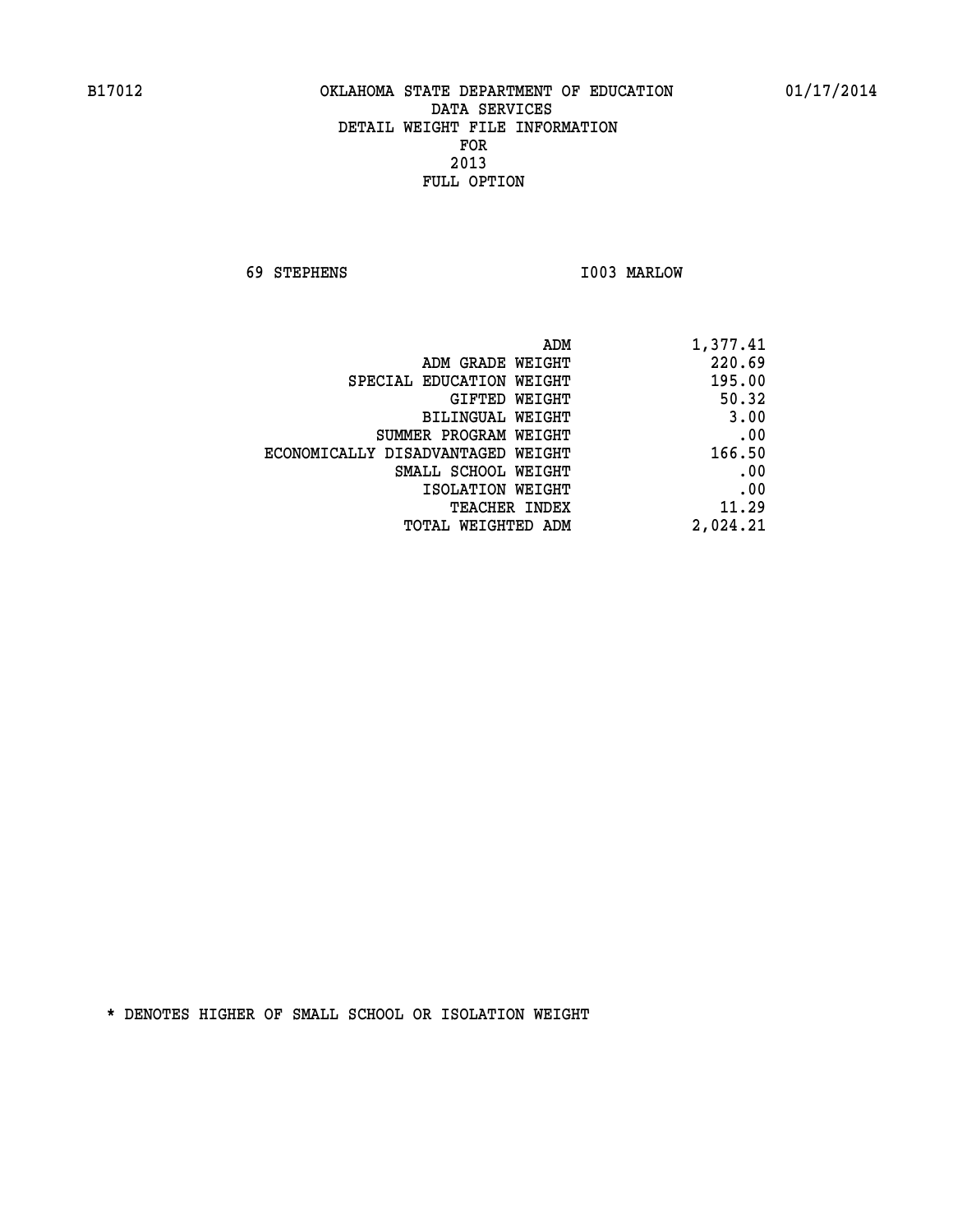**69 STEPHENS I015 VELMA-ALMA** 

|                                   | ADM | 442.62    |
|-----------------------------------|-----|-----------|
| ADM GRADE WEIGHT                  |     | 89.18     |
| SPECIAL EDUCATION WEIGHT          |     | 33.95     |
| GIFTED WEIGHT                     |     | 21.08     |
| BILINGUAL WEIGHT                  |     | 1.25      |
| SUMMER PROGRAM WEIGHT             |     | .00       |
| ECONOMICALLY DISADVANTAGED WEIGHT |     | 47.00     |
| SMALL SCHOOL WEIGHT               |     | 14.46     |
| ISOLATION WEIGHT                  |     | $127.03*$ |
| TEACHER INDEX                     |     | 30.73     |
| TOTAL WEIGHTED ADM                |     | 792.84    |
|                                   |     |           |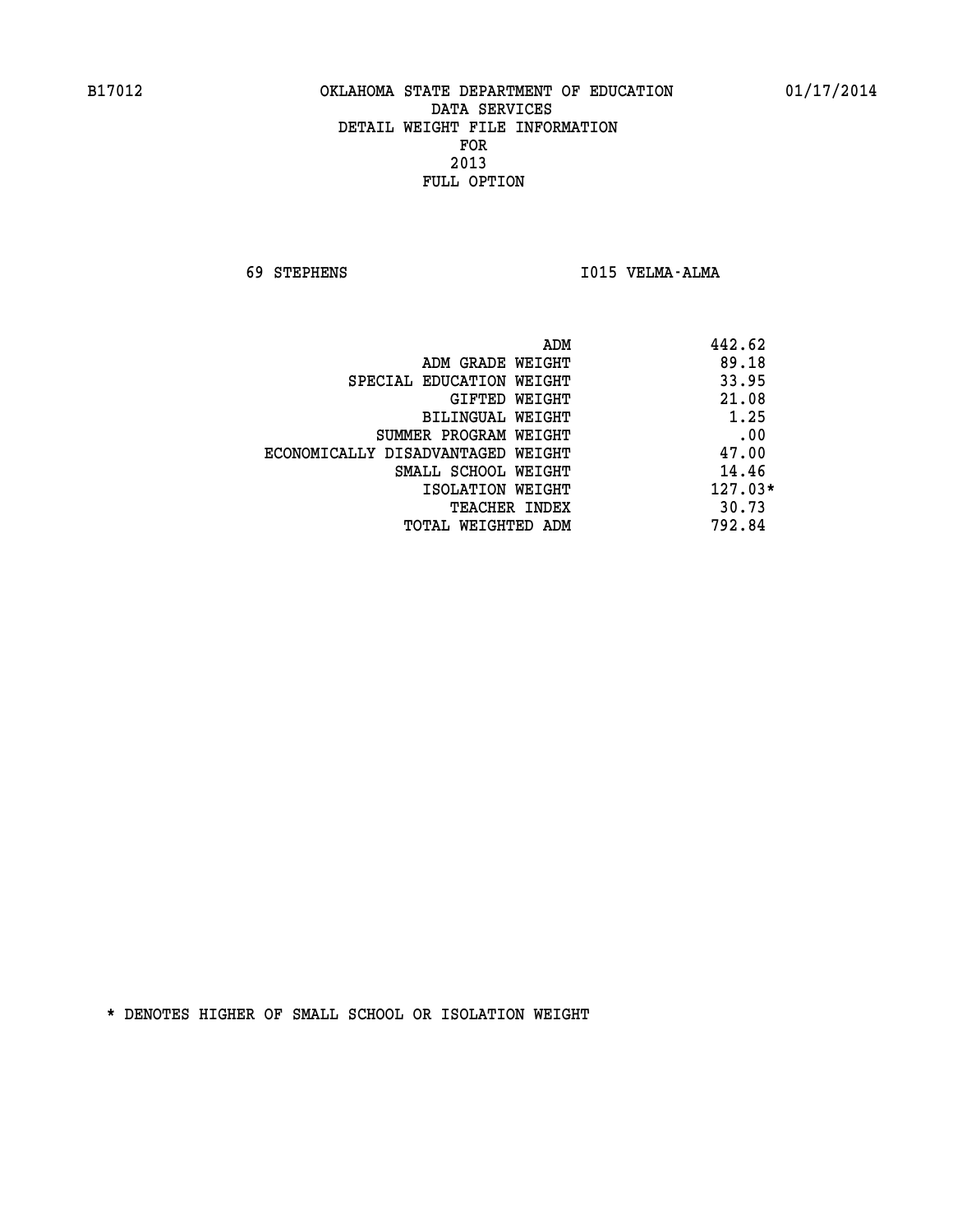**69 STEPHENS I021 EMPIRE** 

| ADM                               | 483.81  |
|-----------------------------------|---------|
| ADM GRADE WEIGHT                  | 96.41   |
| SPECIAL EDUCATION WEIGHT          | 38.15   |
| <b>GIFTED WEIGHT</b>              | 15.98   |
| BILINGUAL WEIGHT                  | 7.00    |
| SUMMER PROGRAM WEIGHT             | .00     |
| ECONOMICALLY DISADVANTAGED WEIGHT | 69.00   |
| SMALL SCHOOL WEIGHT               | $8.27*$ |
| ISOLATION WEIGHT                  | .00     |
| <b>TEACHER INDEX</b>              | .00     |
| TOTAL WEIGHTED ADM                | 718.62  |
|                                   |         |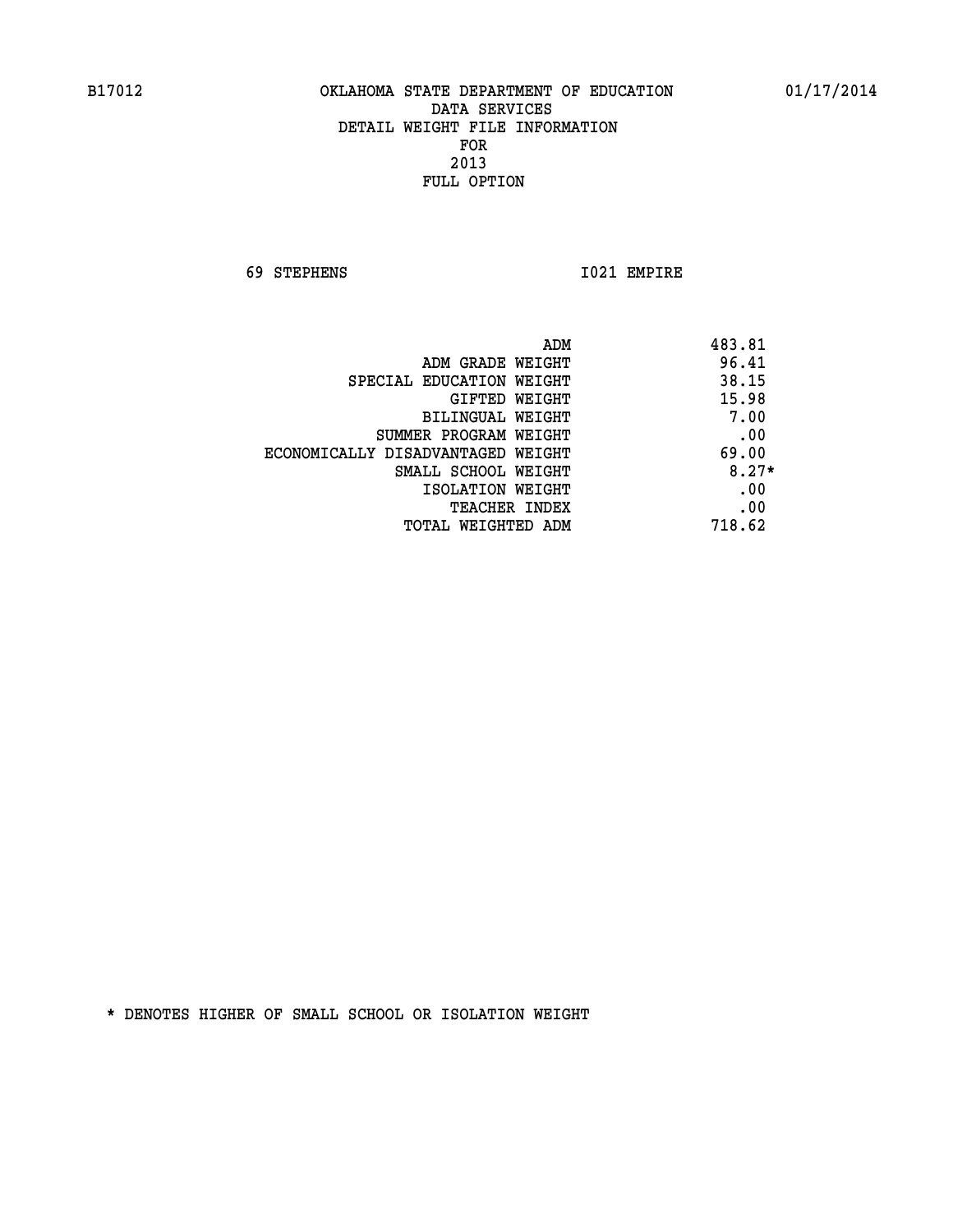**69 STEPHENS I034 CENTRAL HIGH** 

| ADM                               | 431.11   |
|-----------------------------------|----------|
| ADM GRADE WEIGHT                  | 86.27    |
| SPECIAL EDUCATION WEIGHT          | 39.70    |
| GIFTED WEIGHT                     | 14.28    |
| BILINGUAL WEIGHT                  | 2.00     |
| SUMMER PROGRAM WEIGHT             | 1.20     |
| ECONOMICALLY DISADVANTAGED WEIGHT | 48.00    |
| SMALL SCHOOL WEIGHT               | $15.95*$ |
| ISOLATION WEIGHT                  | .00      |
| <b>TEACHER INDEX</b>              | 10.57    |
| TOTAL WEIGHTED ADM                | 649.08   |
|                                   |          |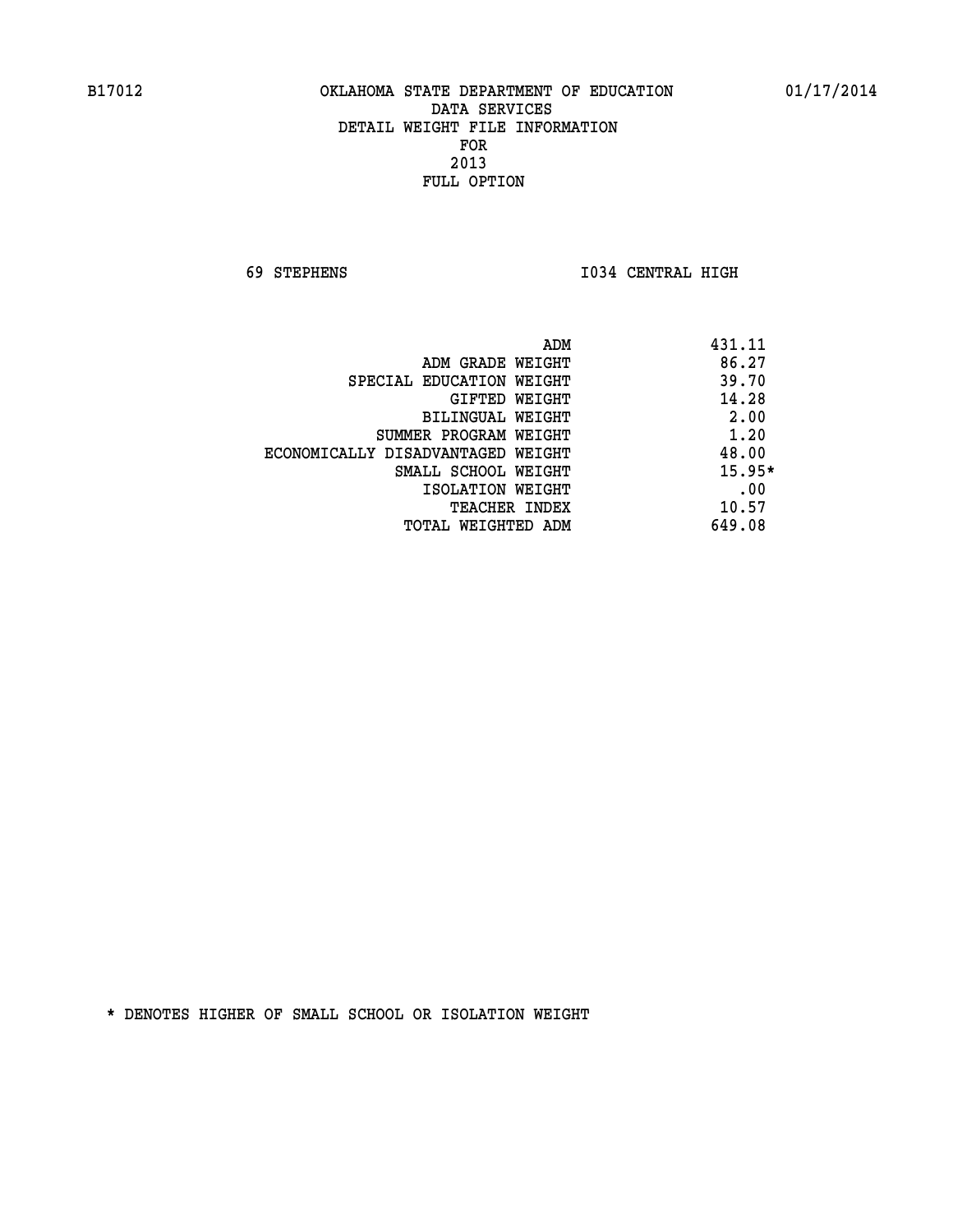**69 STEPHENS I042 BRAY-DOYLE** 

| ADM                               | 354.90    |
|-----------------------------------|-----------|
| ADM GRADE WEIGHT                  | 67.28     |
| SPECIAL EDUCATION WEIGHT          | 36.65     |
| GIFTED WEIGHT                     | 13.94     |
| BILINGUAL WEIGHT                  | .25       |
| SUMMER PROGRAM WEIGHT             | .00       |
| ECONOMICALLY DISADVANTAGED WEIGHT | 40.00     |
| SMALL SCHOOL WEIGHT               | 23.36     |
| ISOLATION WEIGHT                  | $135.75*$ |
| TEACHER INDEX                     | 3.88      |
| TOTAL WEIGHTED ADM                | 652.65    |
|                                   |           |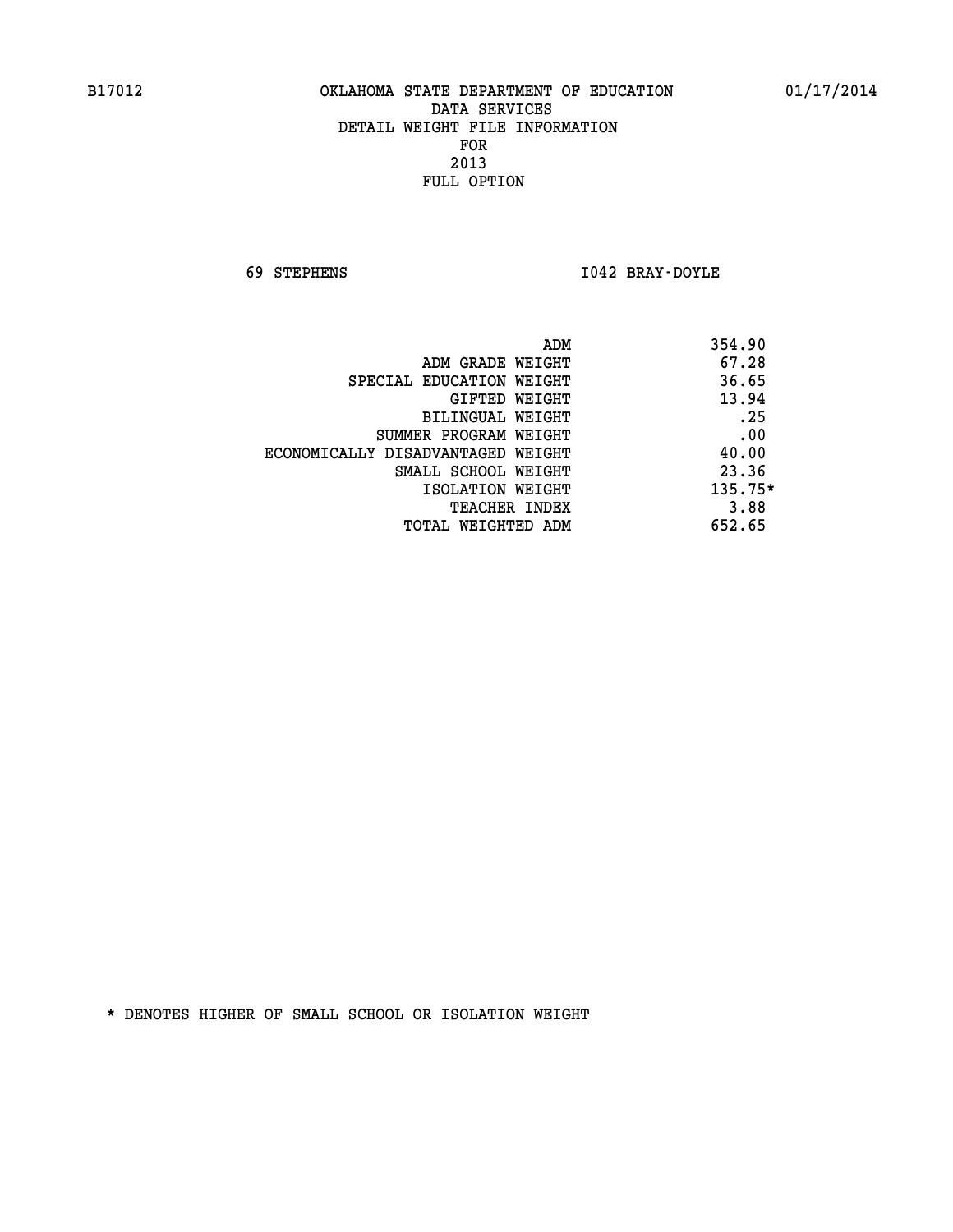**70 TEXAS C009 OPTIMA** 

| ADM                               | 83.51    |
|-----------------------------------|----------|
| ADM GRADE WEIGHT                  | 12.70    |
| SPECIAL EDUCATION WEIGHT          | 4.05     |
| GIFTED WEIGHT                     | .00      |
| BILINGUAL WEIGHT                  | 12.00    |
| SUMMER PROGRAM WEIGHT             | .00      |
| ECONOMICALLY DISADVANTAGED WEIGHT | 17.75    |
| SMALL SCHOOL WEIGHT               | $14.07*$ |
| ISOLATION WEIGHT                  | .00      |
| <b>TEACHER INDEX</b>              | .00      |
| TOTAL WEIGHTED ADM                | 144.08   |
|                                   |          |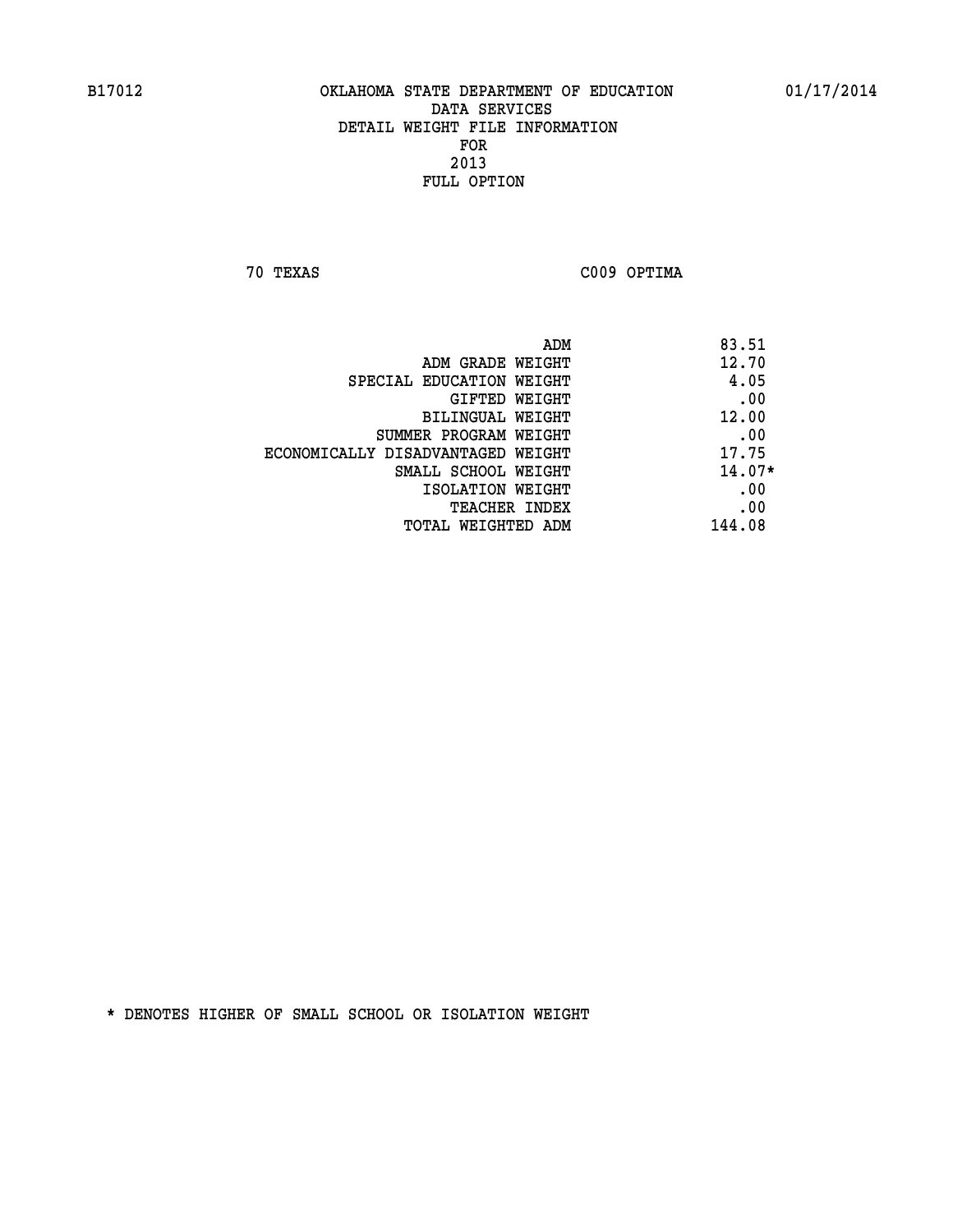**70 TEXAS C080 STRAIGHT** 

| ADM                               | 51.28   |
|-----------------------------------|---------|
| ADM GRADE WEIGHT                  | 10.10   |
| SPECIAL EDUCATION WEIGHT          | .80     |
| GIFTED WEIGHT                     | .00     |
| BILINGUAL WEIGHT                  | 2.00    |
| SUMMER PROGRAM WEIGHT             | .00     |
| ECONOMICALLY DISADVANTAGED WEIGHT | 5.00    |
| SMALL SCHOOL WEIGHT               | $9.26*$ |
| ISOLATION WEIGHT                  | 5.08    |
| <b>TEACHER INDEX</b>              | 7.20    |
| TOTAL WEIGHTED ADM                | 85.64   |
|                                   |         |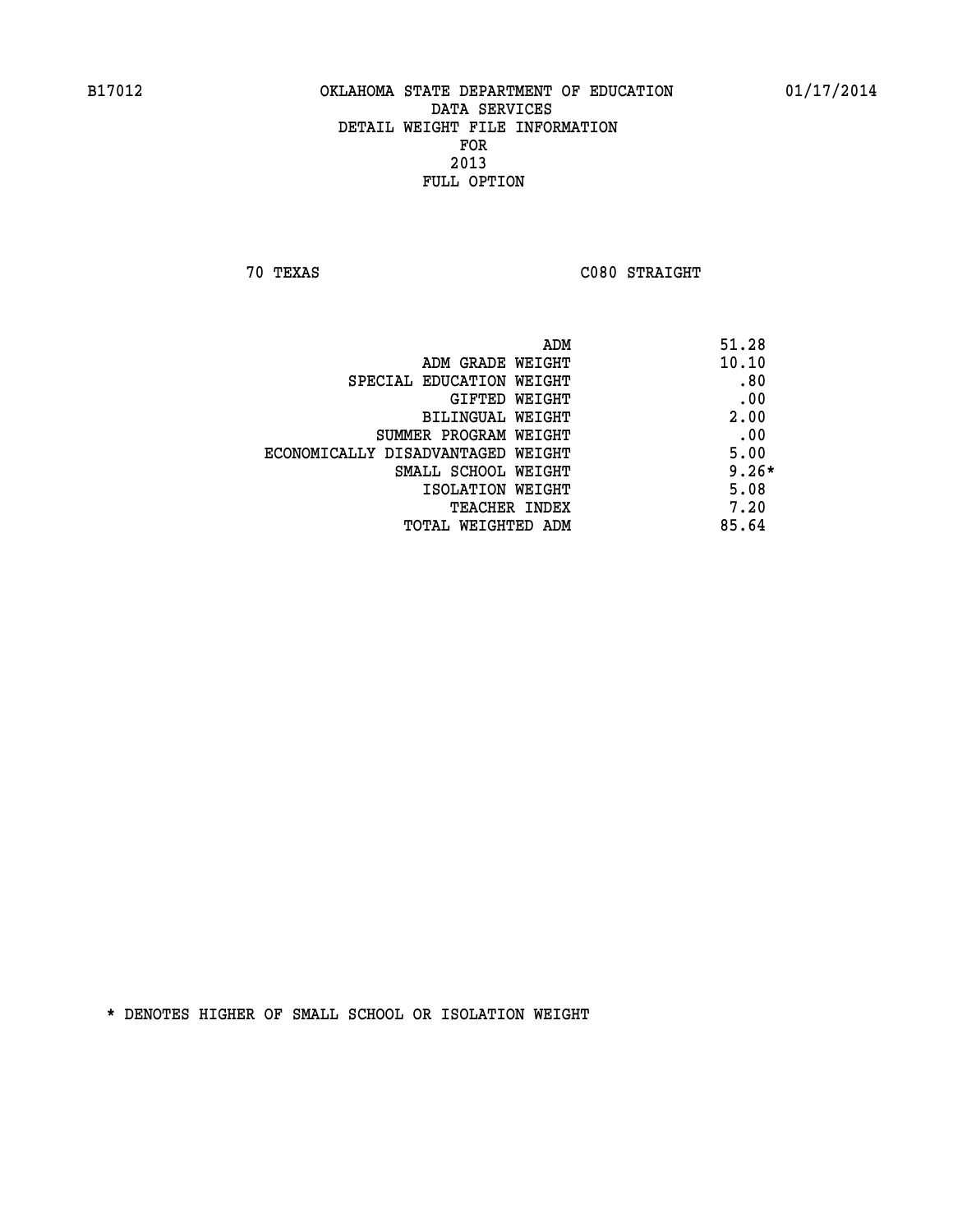**70 TEXAS I001 YARBROUGH** 

|                                   | ADM | 124.27    |
|-----------------------------------|-----|-----------|
| ADM GRADE WEIGHT                  |     | 21.65     |
| SPECIAL EDUCATION WEIGHT          |     | 9.60      |
| GIFTED WEIGHT                     |     | 3.40      |
| BILINGUAL WEIGHT                  |     | 9.50      |
| SUMMER PROGRAM WEIGHT             |     | .00       |
| ECONOMICALLY DISADVANTAGED WEIGHT |     | 19.25     |
| SMALL SCHOOL WEIGHT               |     | 19.02     |
| ISOLATION WEIGHT                  |     | $119.30*$ |
| TEACHER INDEX                     |     | 2.28      |
| TOTAL WEIGHTED ADM                |     | 309.25    |
|                                   |     |           |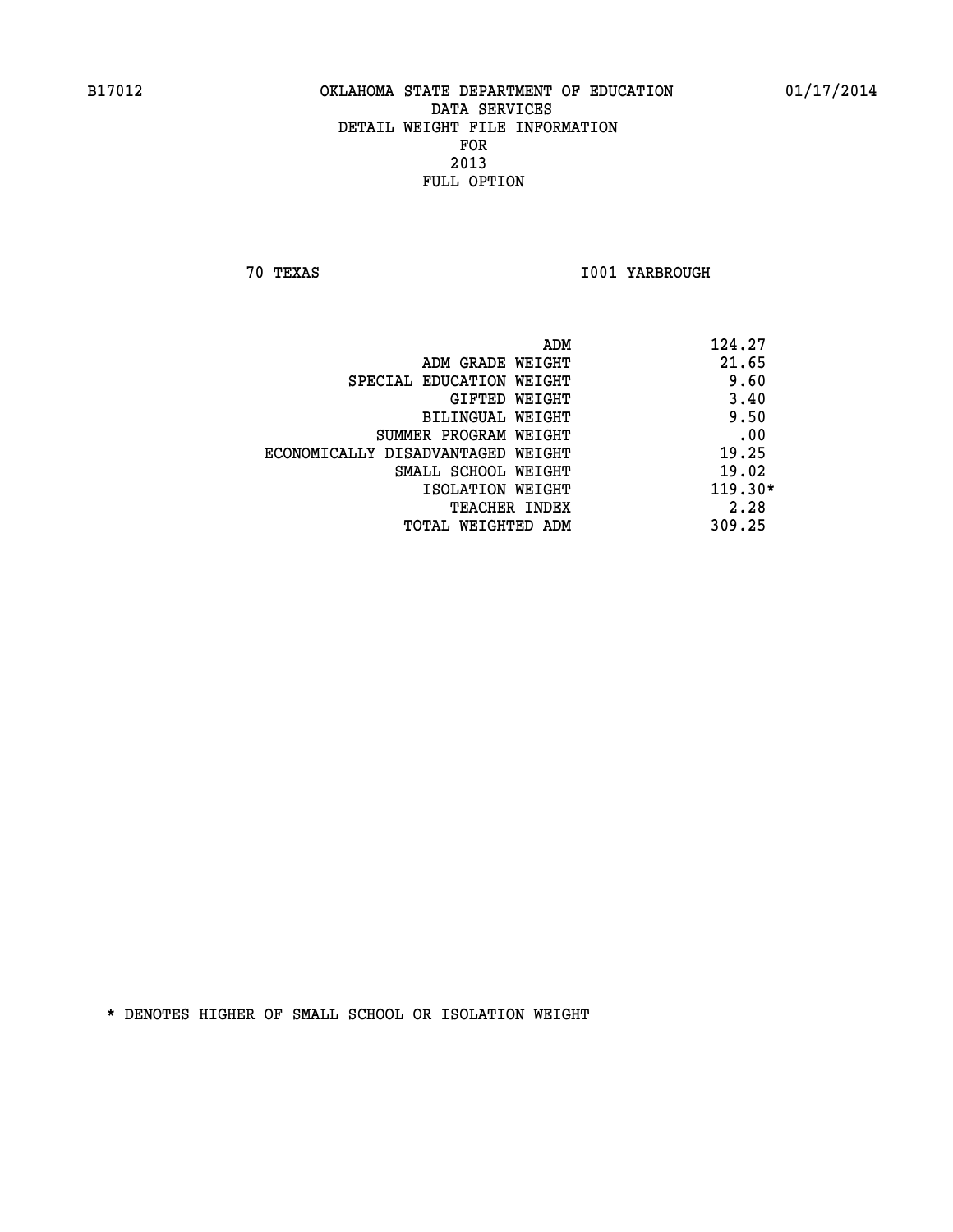**70 TEXAS 1008 GUYMON** 

| ADM                               | 2,810.82 |
|-----------------------------------|----------|
| ADM GRADE WEIGHT                  | 474.07   |
| SPECIAL EDUCATION WEIGHT          | 234.60   |
| GIFTED WEIGHT                     | 57.12    |
| BILINGUAL WEIGHT                  | 380.50   |
| SUMMER PROGRAM WEIGHT             | .00      |
| ECONOMICALLY DISADVANTAGED WEIGHT | 525.25   |
| SMALL SCHOOL WEIGHT               | .00      |
| ISOLATION WEIGHT                  | .00      |
| <b>TEACHER INDEX</b>              | .00      |
| TOTAL WEIGHTED ADM                | 4,482.36 |
|                                   |          |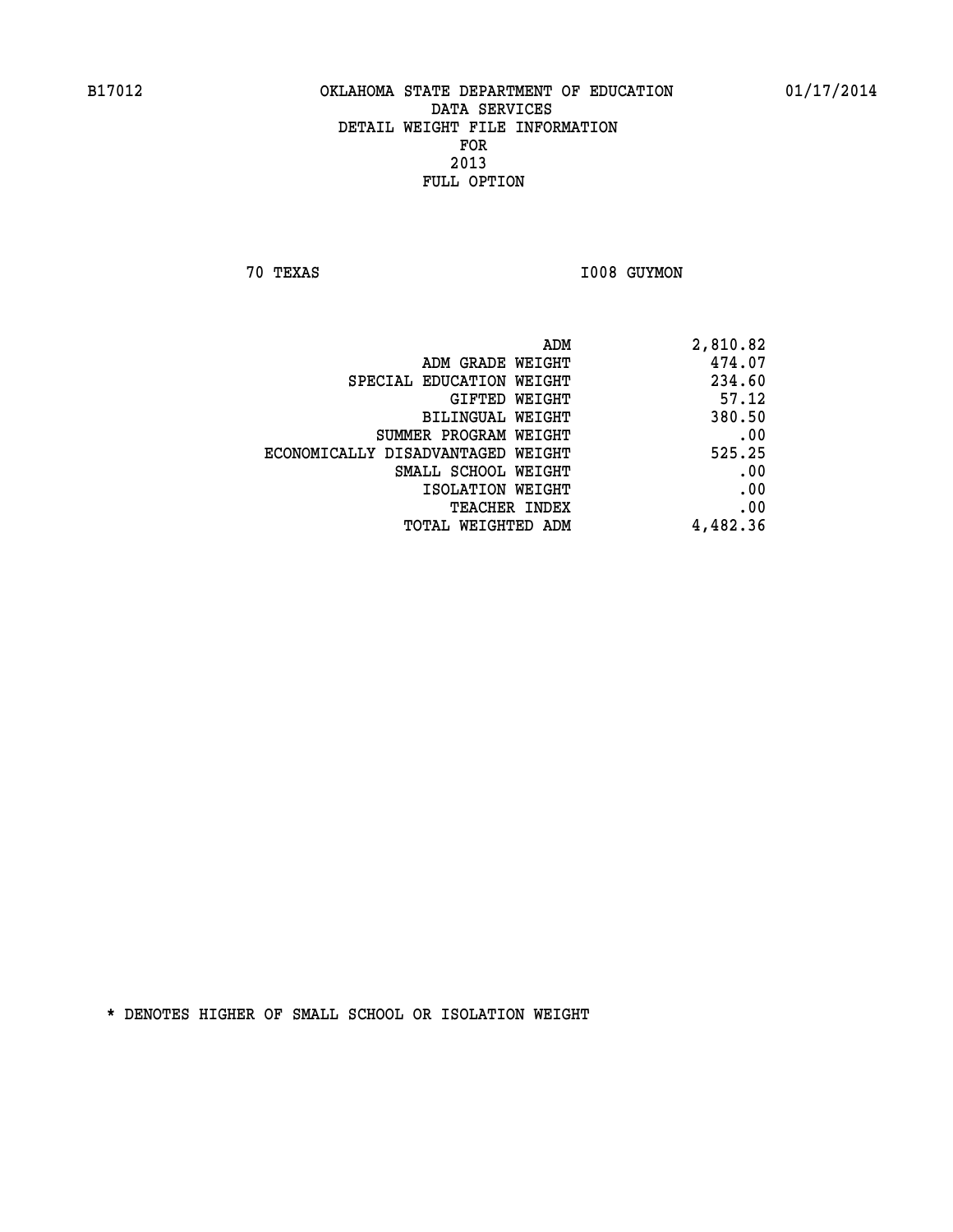**70 TEXAS I015 HARDESTY** 

|                                   | ADM    | 81.81  |
|-----------------------------------|--------|--------|
| ADM GRADE WEIGHT                  |        | 17.94  |
| SPECIAL EDUCATION WEIGHT          |        | 8.30   |
| GIFTED WEIGHT                     |        | 2.04   |
| <b>BILINGUAL WEIGHT</b>           |        | 5.75   |
| SUMMER PROGRAM WEIGHT             |        | .00    |
| ECONOMICALLY DISADVANTAGED WEIGHT |        | 13.50  |
| SMALL SCHOOL WEIGHT               |        | 13.83  |
| ISOLATION WEIGHT                  |        | 78.58* |
| <b>TEACHER INDEX</b>              |        | .00    |
| TOTAL WEIGHTED ADM                | 207.92 |        |
|                                   |        |        |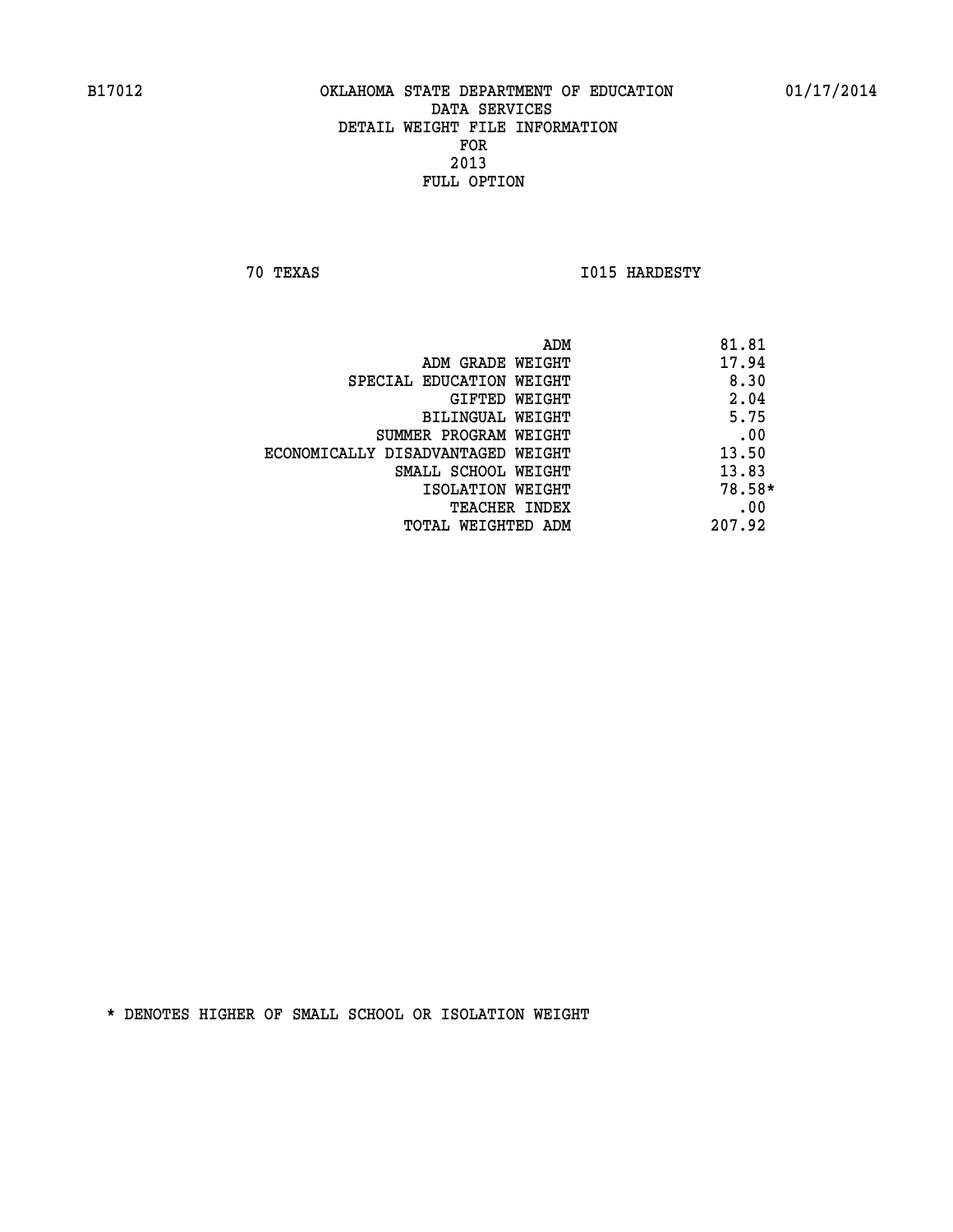**70 TEXAS I023 HOOKER** 

|                                   | ADM | 633.65   |
|-----------------------------------|-----|----------|
| ADM GRADE WEIGHT                  |     | 107.65   |
| SPECIAL EDUCATION WEIGHT          |     | 45.55    |
| GIFTED WEIGHT                     |     | 10.20    |
| BILINGUAL WEIGHT                  |     | 41.50    |
| SUMMER PROGRAM WEIGHT             |     | .00      |
| ECONOMICALLY DISADVANTAGED WEIGHT |     | 99.50    |
| SMALL SCHOOL WEIGHT               |     | .00      |
| ISOLATION WEIGHT                  |     | 190.10*  |
| TEACHER INDEX                     |     | .00      |
| TOTAL WEIGHTED ADM                |     | 1,128.15 |
|                                   |     |          |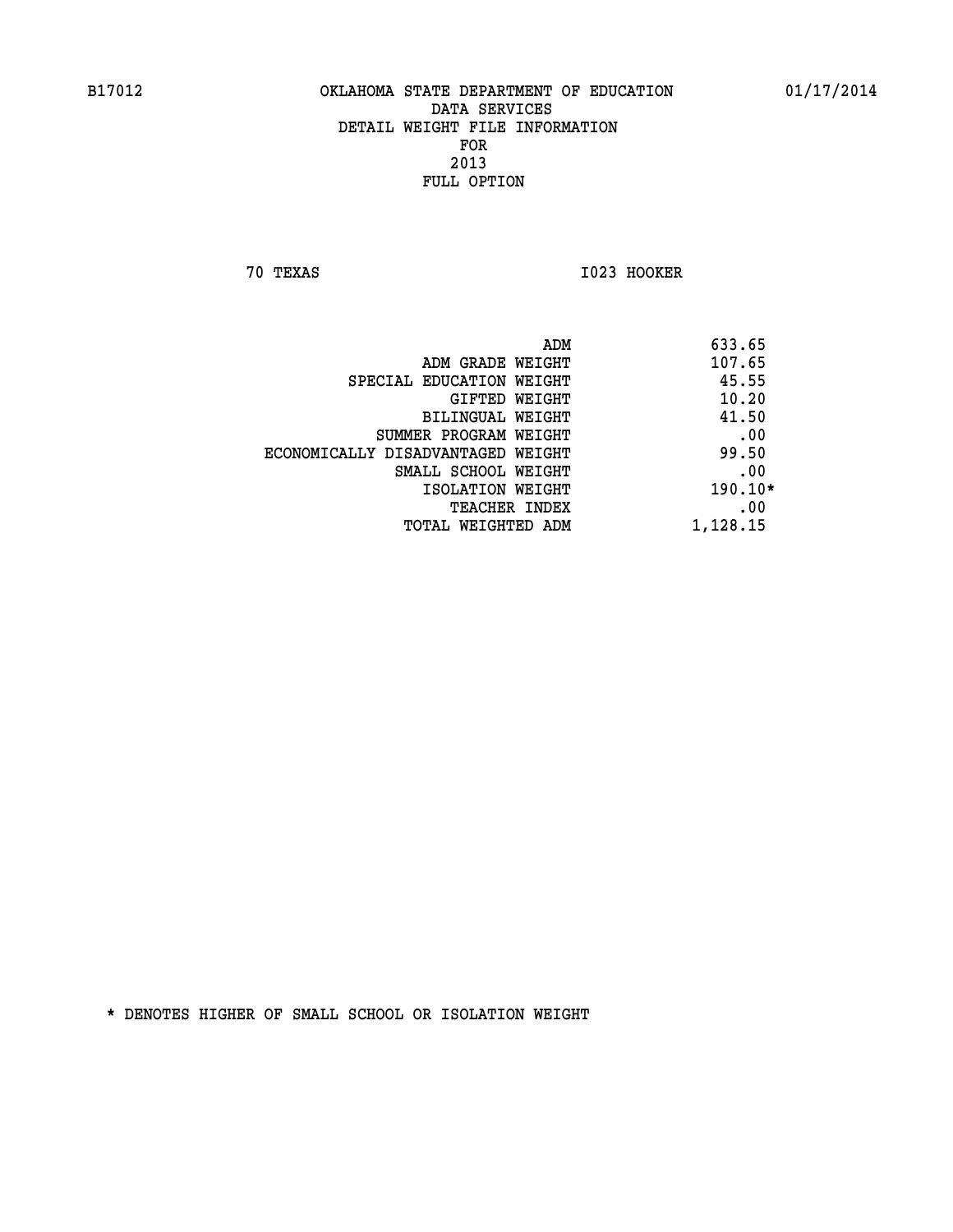**70 TEXAS I053 TYRONE** 

|                                   | ADM | 263.76   |
|-----------------------------------|-----|----------|
| ADM GRADE WEIGHT                  |     | 50.43    |
| SPECIAL EDUCATION WEIGHT          |     | 20.95    |
| GIFTED WEIGHT                     |     | 6.80     |
| BILINGUAL WEIGHT                  |     | 16.25    |
| SUMMER PROGRAM WEIGHT             |     | 1.20     |
| ECONOMICALLY DISADVANTAGED WEIGHT |     | 41.00    |
| SMALL SCHOOL WEIGHT               |     | $26.45*$ |
| ISOLATION WEIGHT                  |     | .00      |
| <b>TEACHER INDEX</b>              |     | .00      |
| TOTAL WEIGHTED ADM                |     | 426.84   |
|                                   |     |          |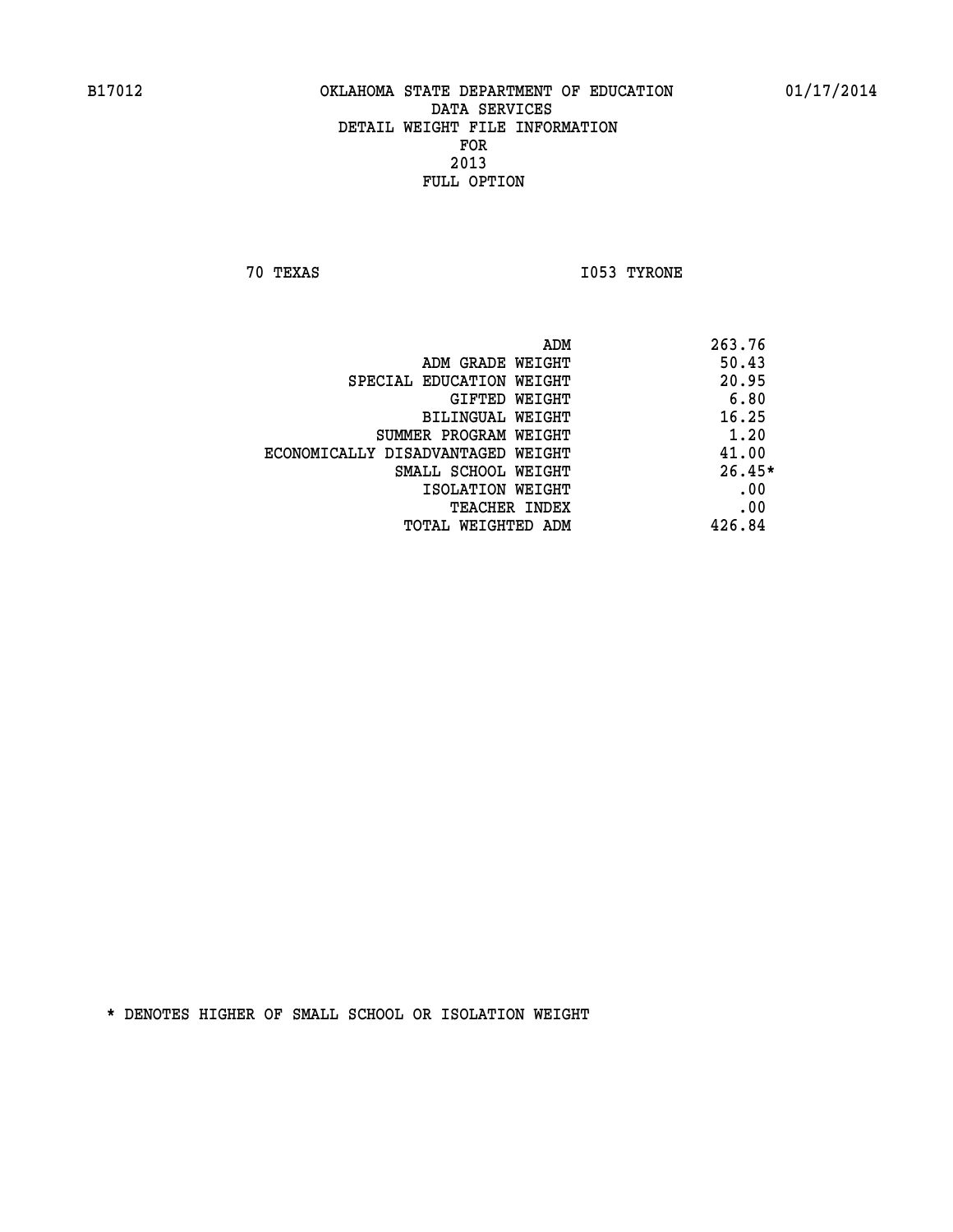**70 TEXAS I060 GOODWELL** 

|                                   | 216.28<br>ADM |
|-----------------------------------|---------------|
| ADM GRADE WEIGHT                  | 42.42         |
| SPECIAL EDUCATION WEIGHT          | 9.85          |
| GIFTED WEIGHT                     | 5.44          |
| BILINGUAL WEIGHT                  | 4.00          |
| SUMMER PROGRAM WEIGHT             | .00           |
| ECONOMICALLY DISADVANTAGED WEIGHT | 18.25         |
| SMALL SCHOOL WEIGHT               | 25.57         |
| ISOLATION WEIGHT                  | $55.67*$      |
| TEACHER INDEX                     | .00           |
| TOTAL WEIGHTED ADM                | 351.91        |
|                                   |               |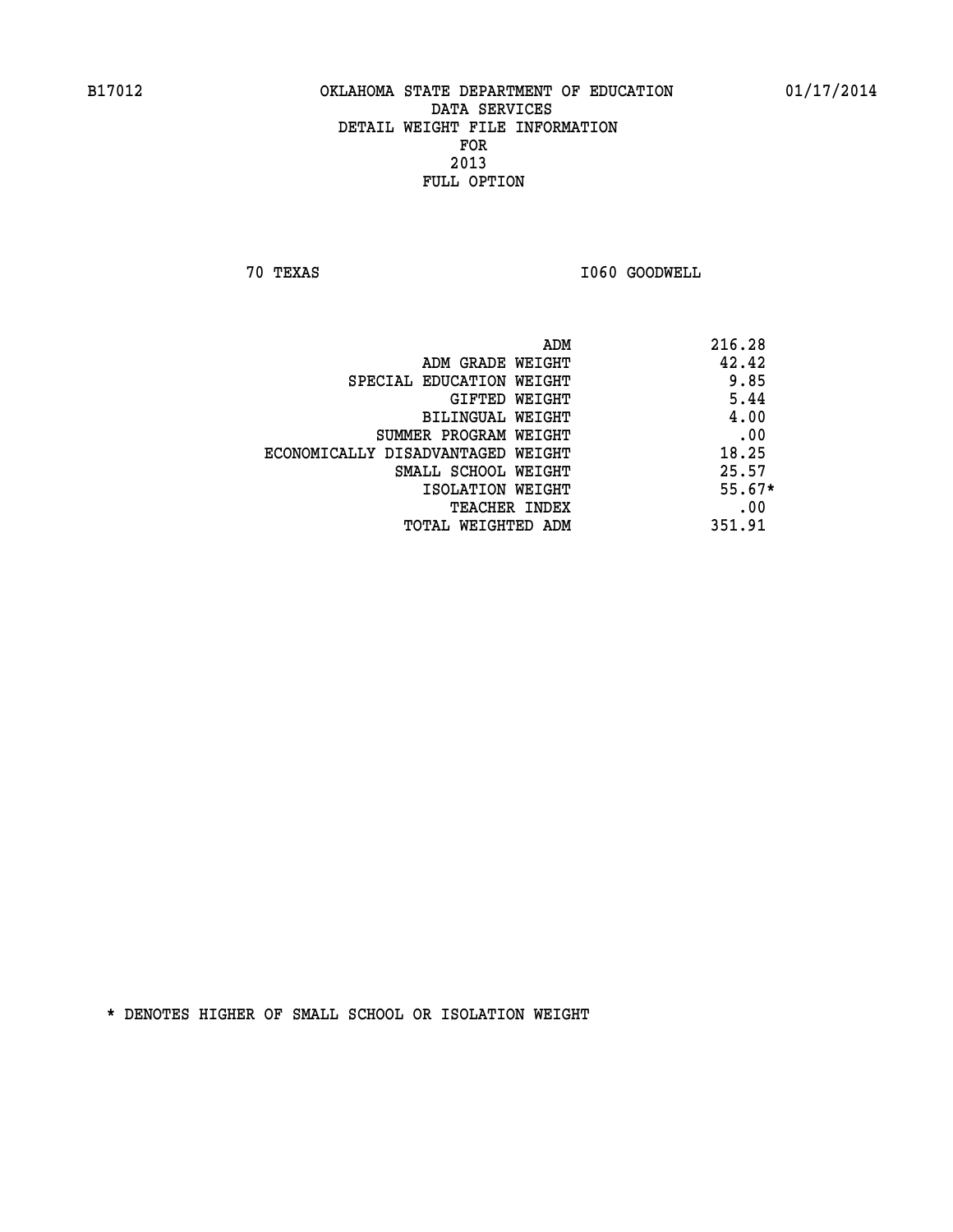**70 TEXAS I061 TEXHOMA** 

|                                   | ADM | 280.97    |
|-----------------------------------|-----|-----------|
| ADM GRADE WEIGHT                  |     | 54.39     |
| SPECIAL EDUCATION WEIGHT          |     | 22.75     |
| GIFTED WEIGHT                     |     | 7.48      |
| BILINGUAL WEIGHT                  |     | 24.00     |
| SUMMER PROGRAM WEIGHT             |     | .00       |
| ECONOMICALLY DISADVANTAGED WEIGHT |     | 30.25     |
| SMALL SCHOOL WEIGHT               |     | 26.35     |
| ISOLATION WEIGHT                  |     | $149.11*$ |
| TEACHER INDEX                     |     | .00       |
| TOTAL WEIGHTED ADM                |     | 568.95    |
|                                   |     |           |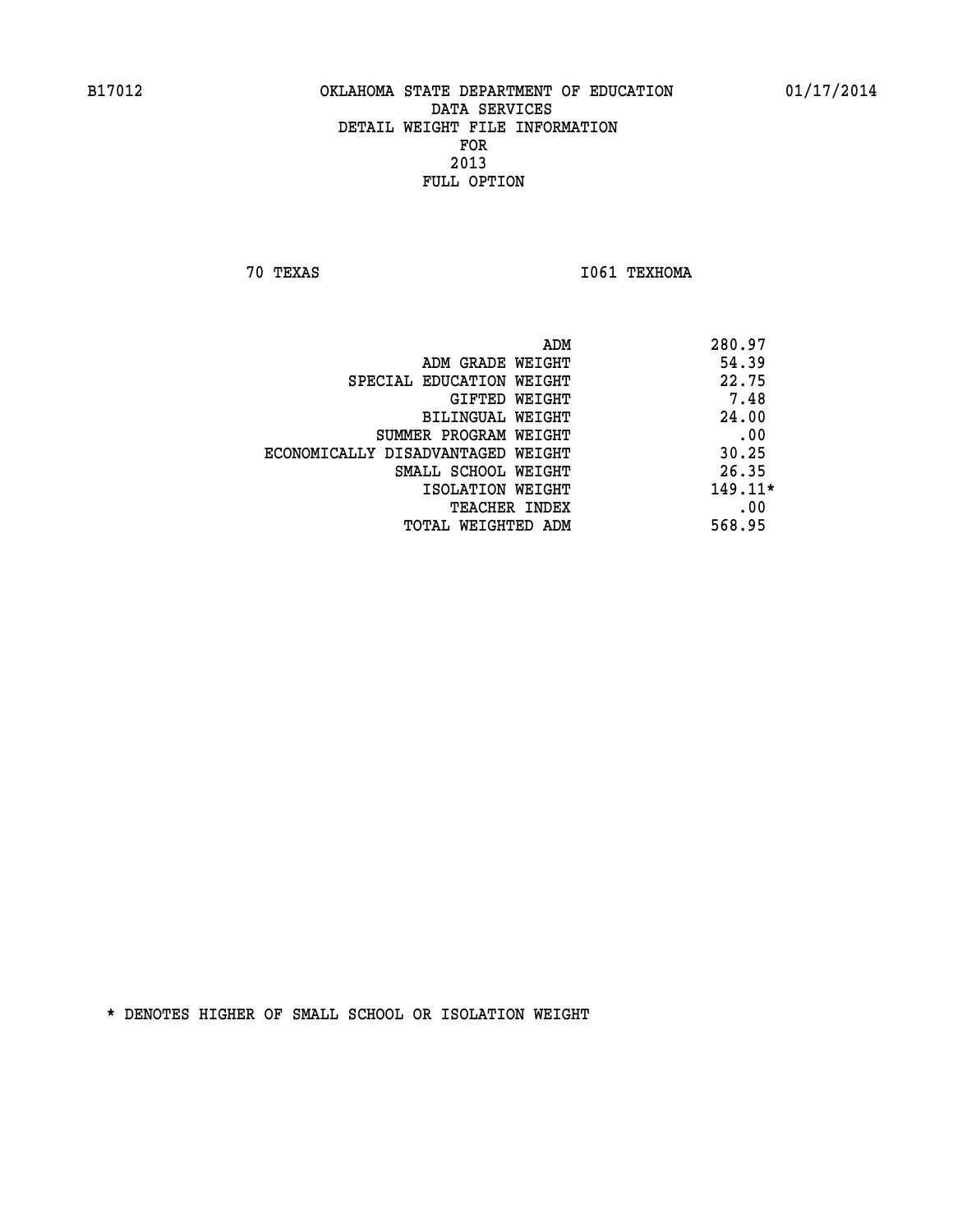**71 TILLMAN I008 TIPTON** 

|                                   | ADM | 344.22   |
|-----------------------------------|-----|----------|
| ADM GRADE WEIGHT                  |     | 98.01    |
| SPECIAL EDUCATION WEIGHT          |     | 65.20    |
| GIFTED WEIGHT                     |     | 13.26    |
| BILINGUAL WEIGHT                  |     | 6.75     |
| SUMMER PROGRAM WEIGHT             |     | .00      |
| ECONOMICALLY DISADVANTAGED WEIGHT |     | 69.25    |
| SMALL SCHOOL WEIGHT               |     | 24.05    |
| ISOLATION WEIGHT                  |     | $51.91*$ |
| <b>TEACHER INDEX</b>              |     | .00      |
| TOTAL WEIGHTED ADM                |     | 648.60   |
|                                   |     |          |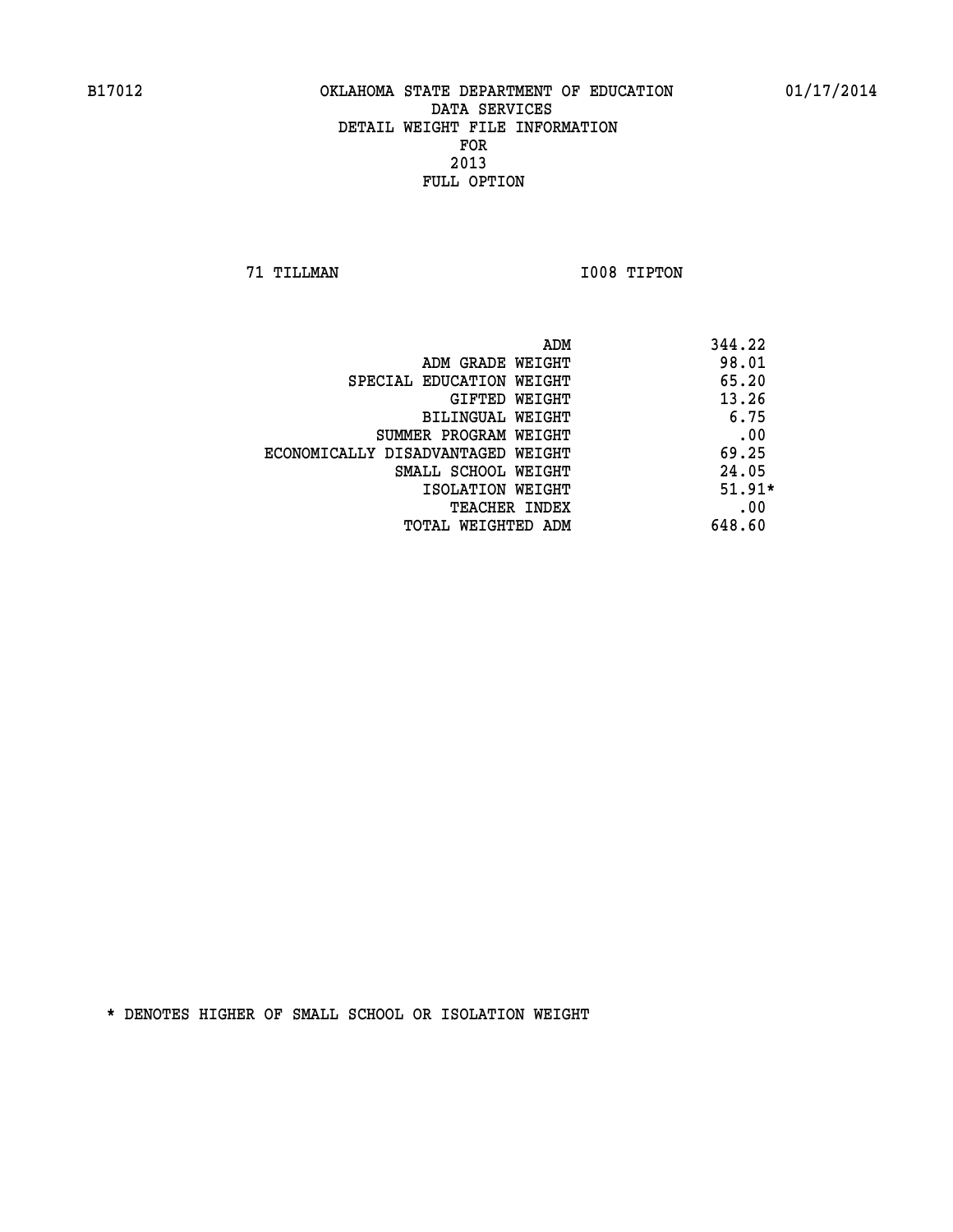**71 TILLMAN I009 DAVIDSON** 

| ADM                               | 90.79    |
|-----------------------------------|----------|
| ADM GRADE WEIGHT                  | 19.04    |
| SPECIAL EDUCATION WEIGHT          | .00      |
| <b>GIFTED WEIGHT</b>              | 2.38     |
| BILINGUAL WEIGHT                  | 8.50     |
| SUMMER PROGRAM WEIGHT             | .00      |
| ECONOMICALLY DISADVANTAGED WEIGHT | 21.00    |
| SMALL SCHOOL WEIGHT               | $15.04*$ |
| ISOLATION WEIGHT                  | .00      |
| <b>TEACHER INDEX</b>              | .01      |
| TOTAL WEIGHTED ADM                | 156.76   |
|                                   |          |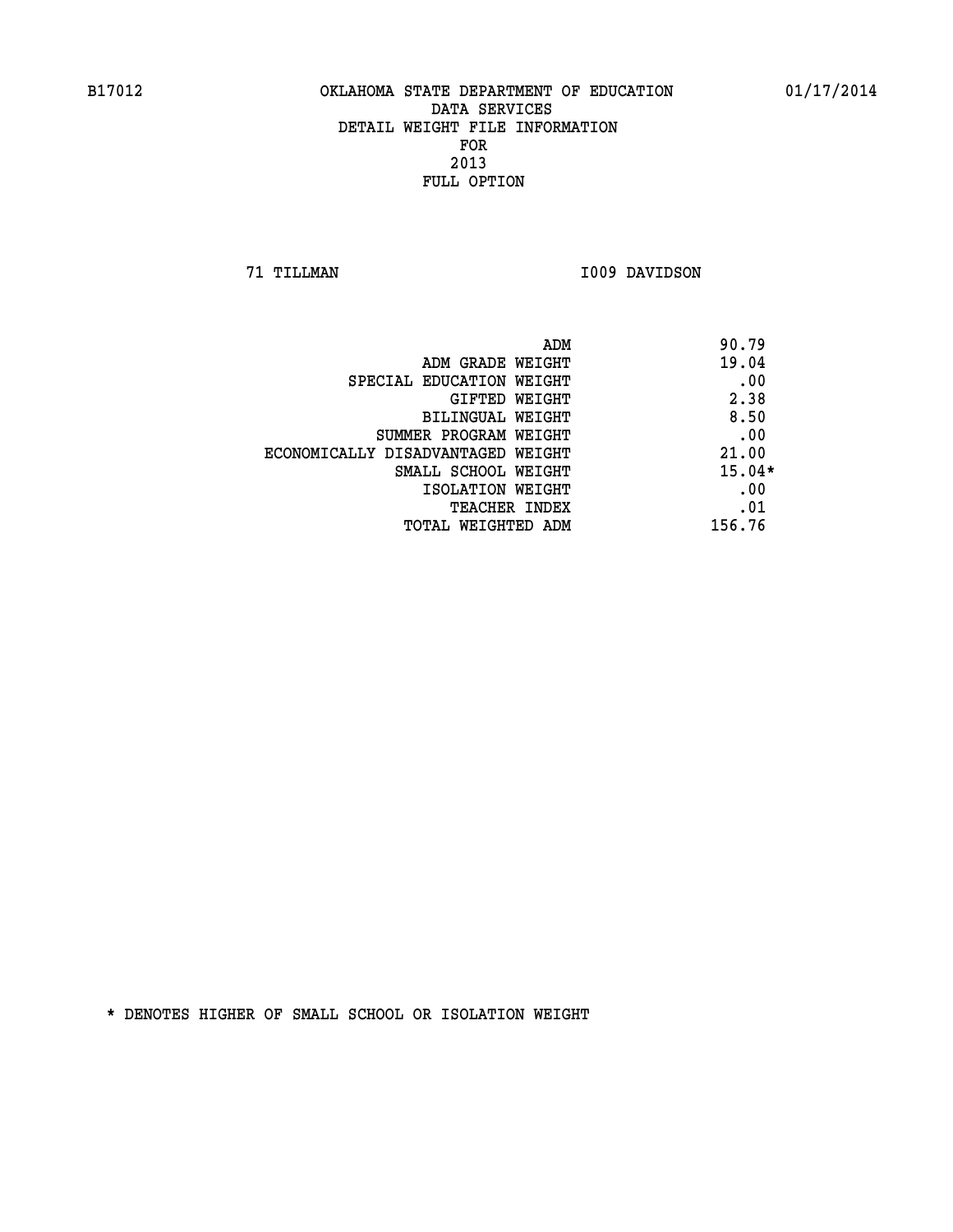**71 TILLMAN I158 FREDERICK** 

| 869.66   |
|----------|
| 179.42   |
| 82.75    |
| 34.68    |
| 71.50    |
| .00      |
| 171.25   |
| .00      |
| .00      |
| .00      |
| 1,409.26 |
|          |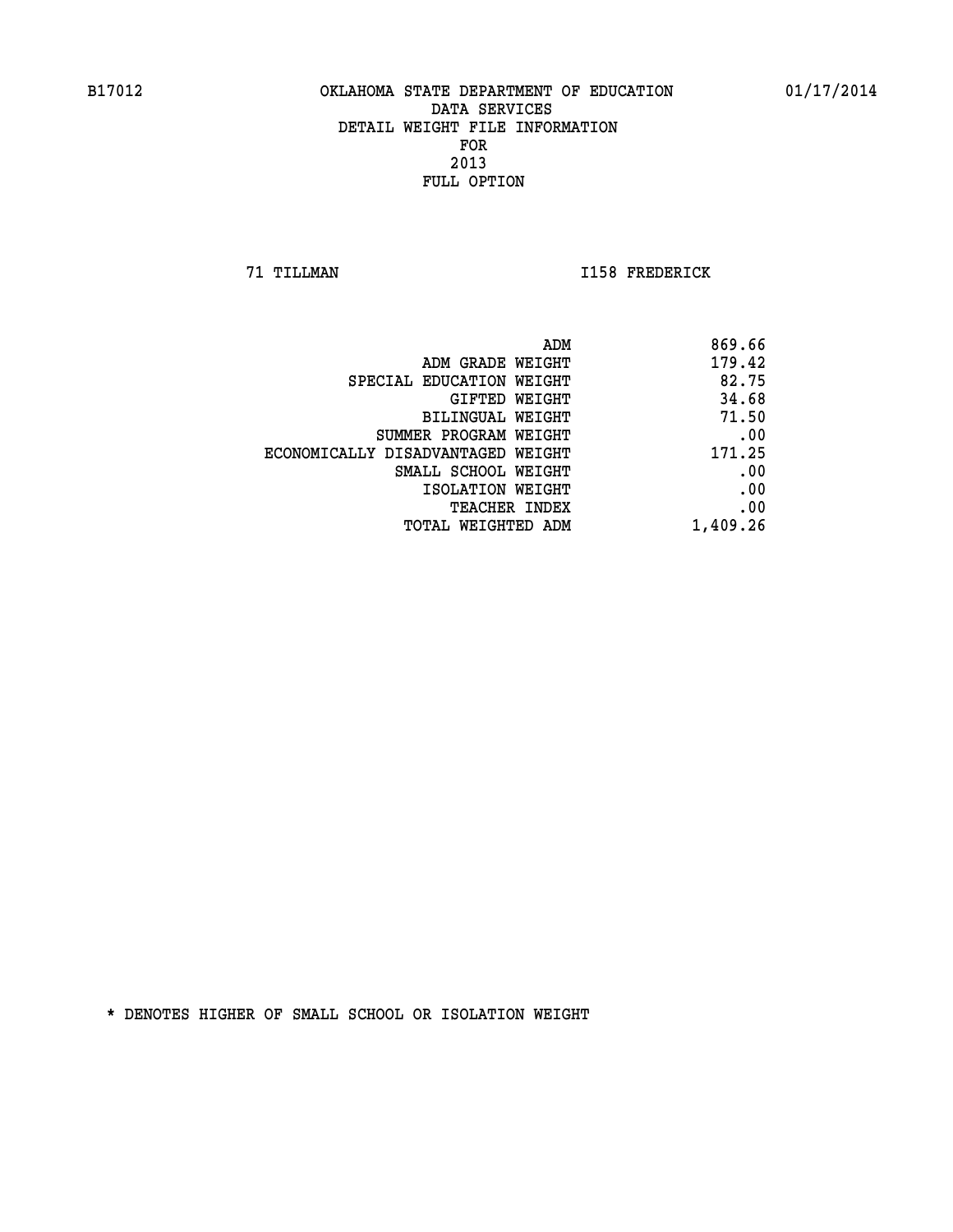**71 TILLMAN I249 GRANDFIELD** 

|                                   | ADM | 257.44 |
|-----------------------------------|-----|--------|
| ADM GRADE WEIGHT                  |     | 53.40  |
| SPECIAL EDUCATION WEIGHT          |     | 19.55  |
| GIFTED WEIGHT                     |     | 9.18   |
| BILINGUAL WEIGHT                  |     | 14.75  |
| SUMMER PROGRAM WEIGHT             |     | .00    |
| ECONOMICALLY DISADVANTAGED WEIGHT |     | 60.75  |
| SMALL SCHOOL WEIGHT               |     | 26.43  |
| ISOLATION WEIGHT                  |     | 48.66* |
| <b>TEACHER INDEX</b>              |     | .00    |
| TOTAL WEIGHTED ADM                |     | 463.73 |
|                                   |     |        |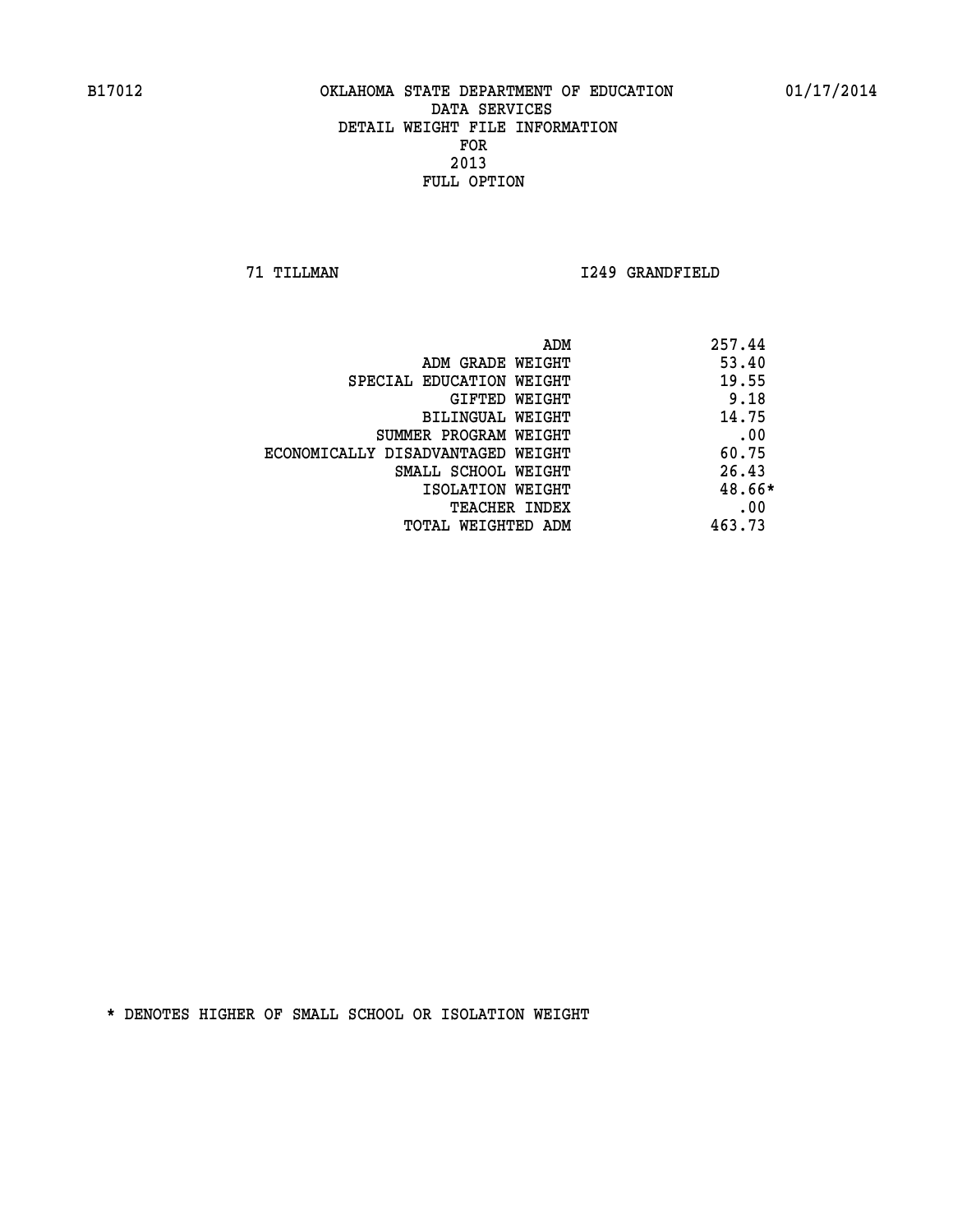**72 TULSA C015 KEYSTONE** 

| ADM                               | 329.63   |
|-----------------------------------|----------|
| ADM GRADE WEIGHT                  | 56.37    |
| SPECIAL EDUCATION WEIGHT          | 53.80    |
| GIFTED WEIGHT                     | 9.18     |
| BILINGUAL WEIGHT                  | .00      |
| SUMMER PROGRAM WEIGHT             | .00      |
| ECONOMICALLY DISADVANTAGED WEIGHT | 62.00    |
| SMALL SCHOOL WEIGHT               | $24.85*$ |
| ISOLATION WEIGHT                  | .00      |
| <b>TEACHER INDEX</b>              | 12.72    |
| TOTAL WEIGHTED ADM                | 548.55   |
|                                   |          |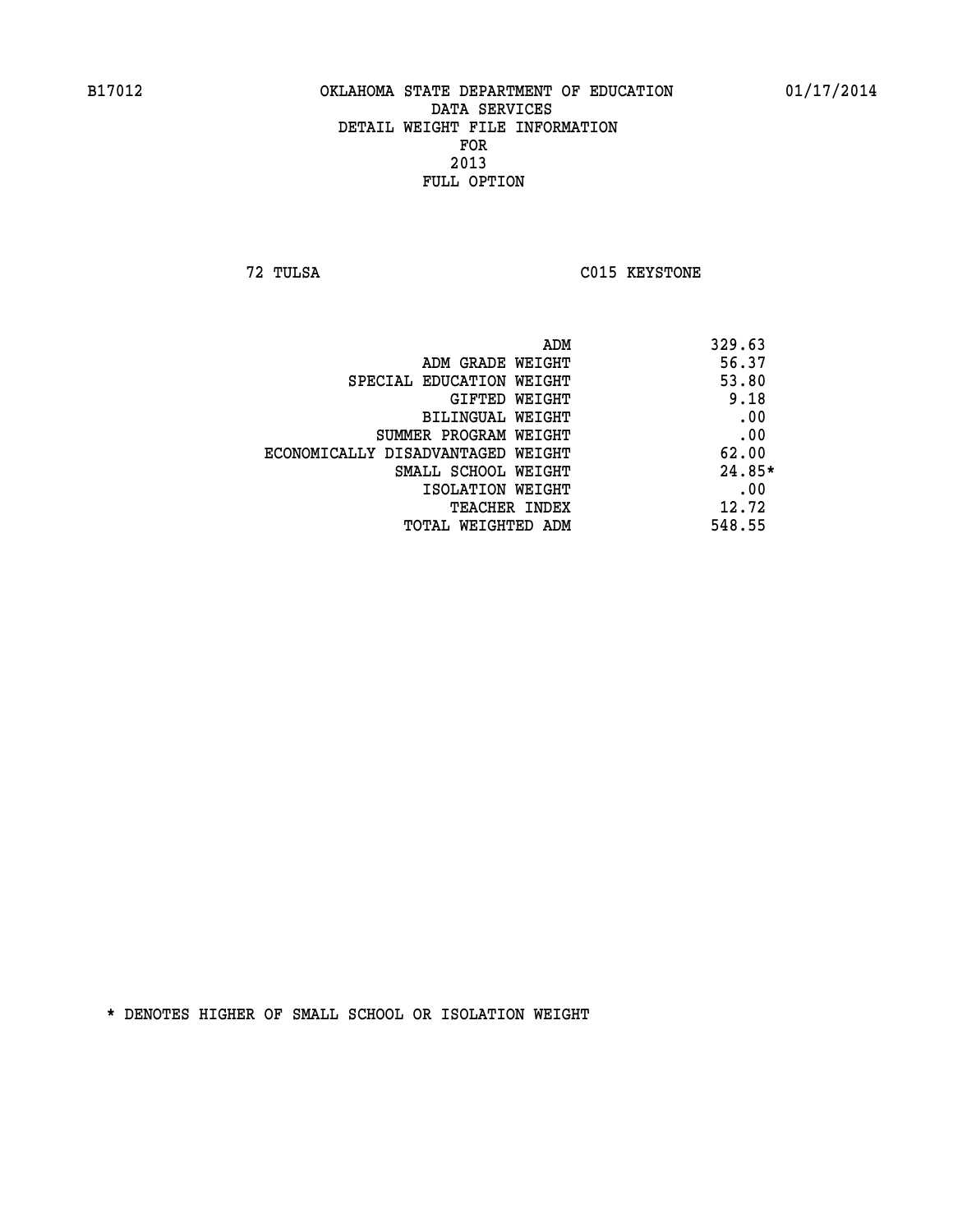**72 TULSA E004 TULSA CHARTER: SCHL AR**

| ADM                               | 290.13 |
|-----------------------------------|--------|
| ADM GRADE WEIGHT                  | 58.03  |
| SPECIAL EDUCATION WEIGHT          | 29.40  |
| GIFTED WEIGHT                     | 20.74  |
| BILINGUAL WEIGHT                  | 1.50   |
| SUMMER PROGRAM WEIGHT             | .00    |
| ECONOMICALLY DISADVANTAGED WEIGHT | 21.75  |
| SMALL SCHOOL WEIGHT               | .00    |
| ISOLATION WEIGHT                  | .00    |
| <b>TEACHER INDEX</b>              | .00    |
| TOTAL WEIGHTED ADM                | 421.55 |
|                                   |        |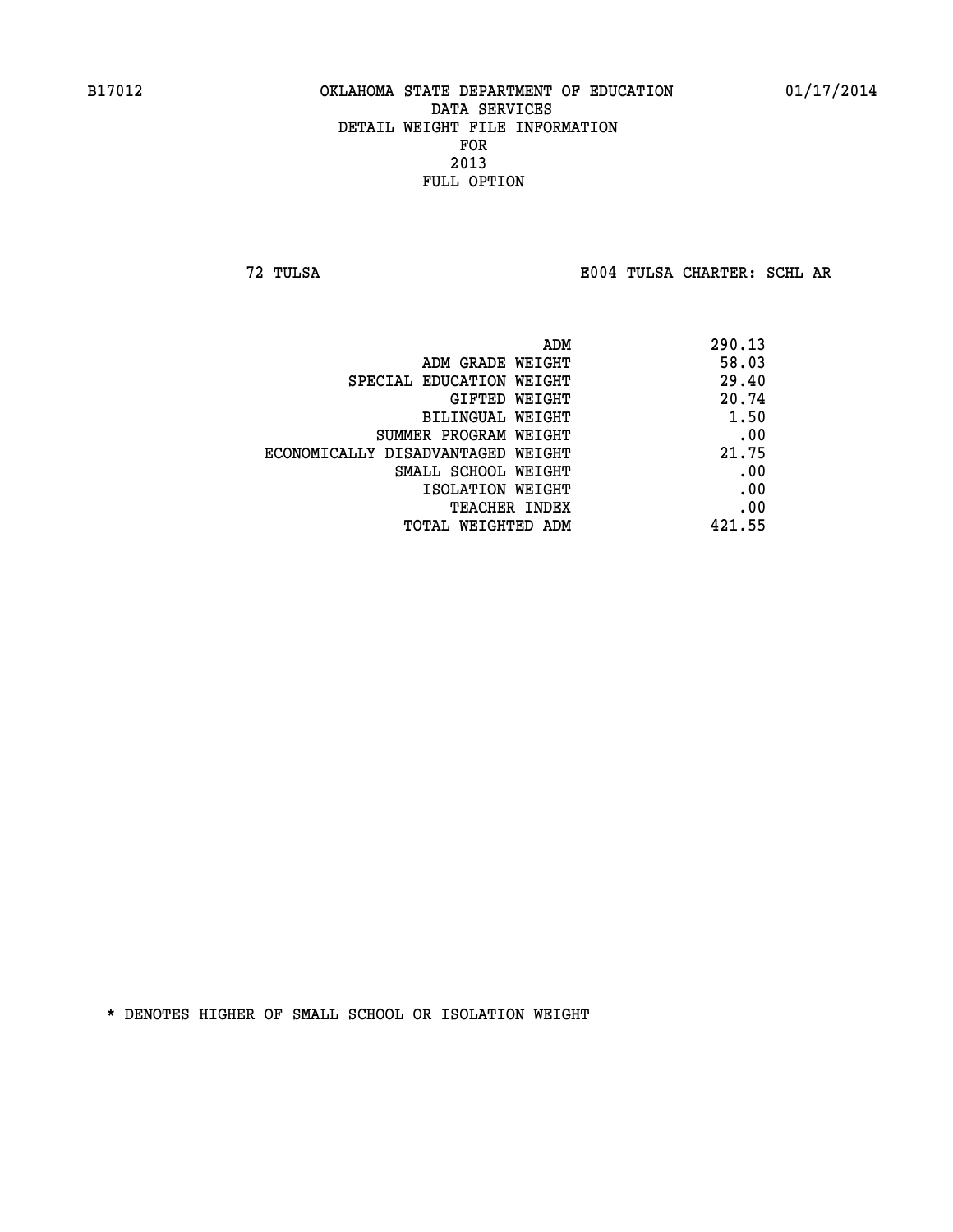**72 TULSA E005 TULSA CHARTER: KIPP TU**

| ADM                               | 311.15 |
|-----------------------------------|--------|
| ADM GRADE WEIGHT                  | 27.51  |
| SPECIAL EDUCATION WEIGHT          | 34.45  |
| <b>GIFTED WEIGHT</b>              | 8.50   |
| BILINGUAL WEIGHT                  | 1.00   |
| SUMMER PROGRAM WEIGHT             | .00    |
| ECONOMICALLY DISADVANTAGED WEIGHT | 60.50  |
| SMALL SCHOOL WEIGHT               | .00    |
| ISOLATION WEIGHT                  | .00    |
| <b>TEACHER INDEX</b>              | .00    |
| TOTAL WEIGHTED ADM                | 443.11 |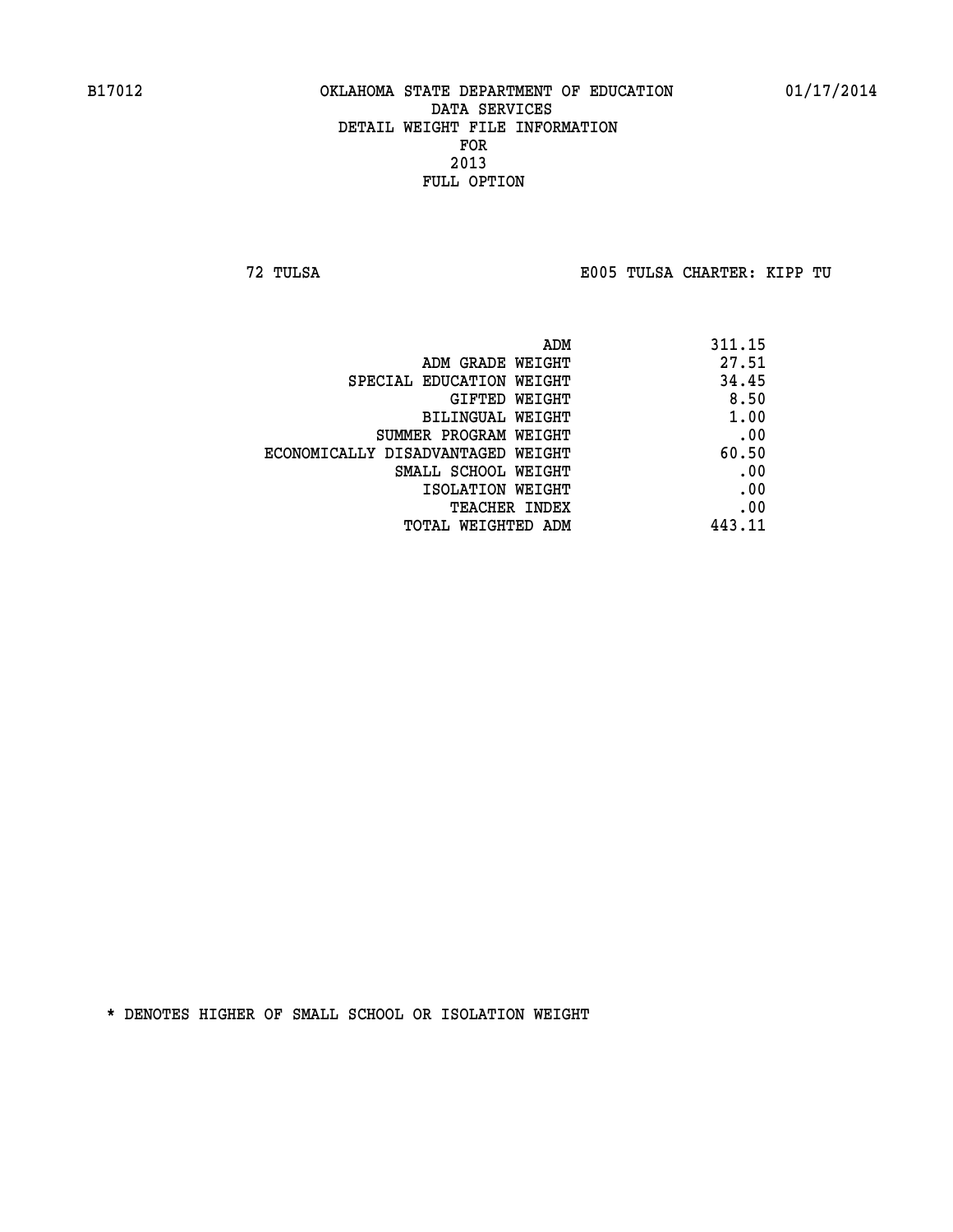**72 TULSA E006 TULSA CHARTER: LIGHTHO**

|                                   | 278.44<br>ADM |
|-----------------------------------|---------------|
| ADM GRADE WEIGHT                  | 69.02         |
| SPECIAL EDUCATION WEIGHT          | 23.00         |
| GIFTED WEIGHT                     | 2.04          |
| BILINGUAL WEIGHT                  | 4.50          |
| SUMMER PROGRAM WEIGHT             | .00           |
| ECONOMICALLY DISADVANTAGED WEIGHT | 63.50         |
| SMALL SCHOOL WEIGHT               | .00           |
| ISOLATION WEIGHT                  | .00           |
| TEACHER INDEX                     | .00           |
| TOTAL WEIGHTED ADM                | 440.50        |
|                                   |               |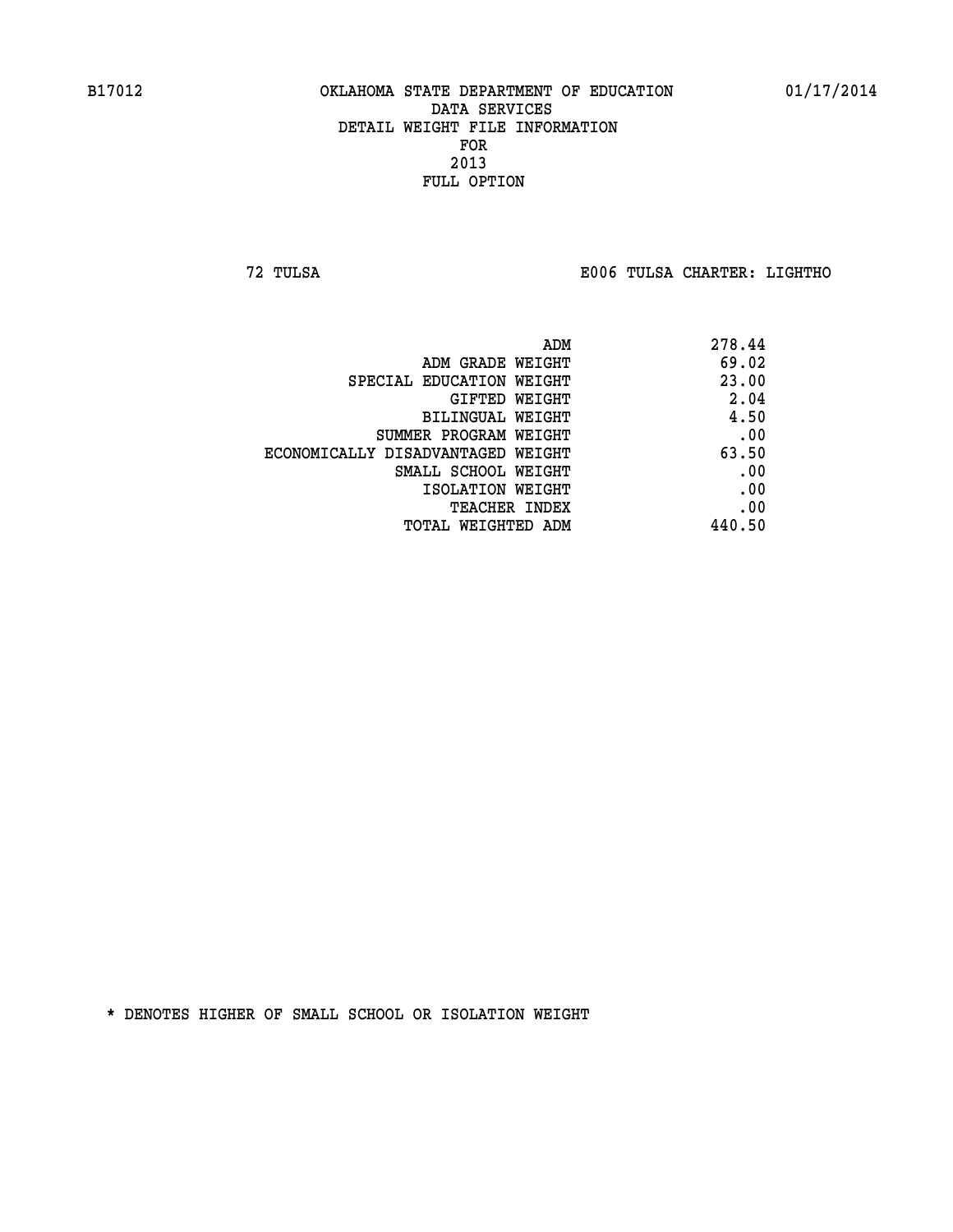**72 TULSA G001 DEBORAH BROWN (CHARTER**

| 269.53 |
|--------|
| 74.30  |
| 6.70   |
| 1.36   |
| .00    |
| .00    |
| 62.50  |
| .00    |
| .00    |
| .00    |
| 414.39 |
|        |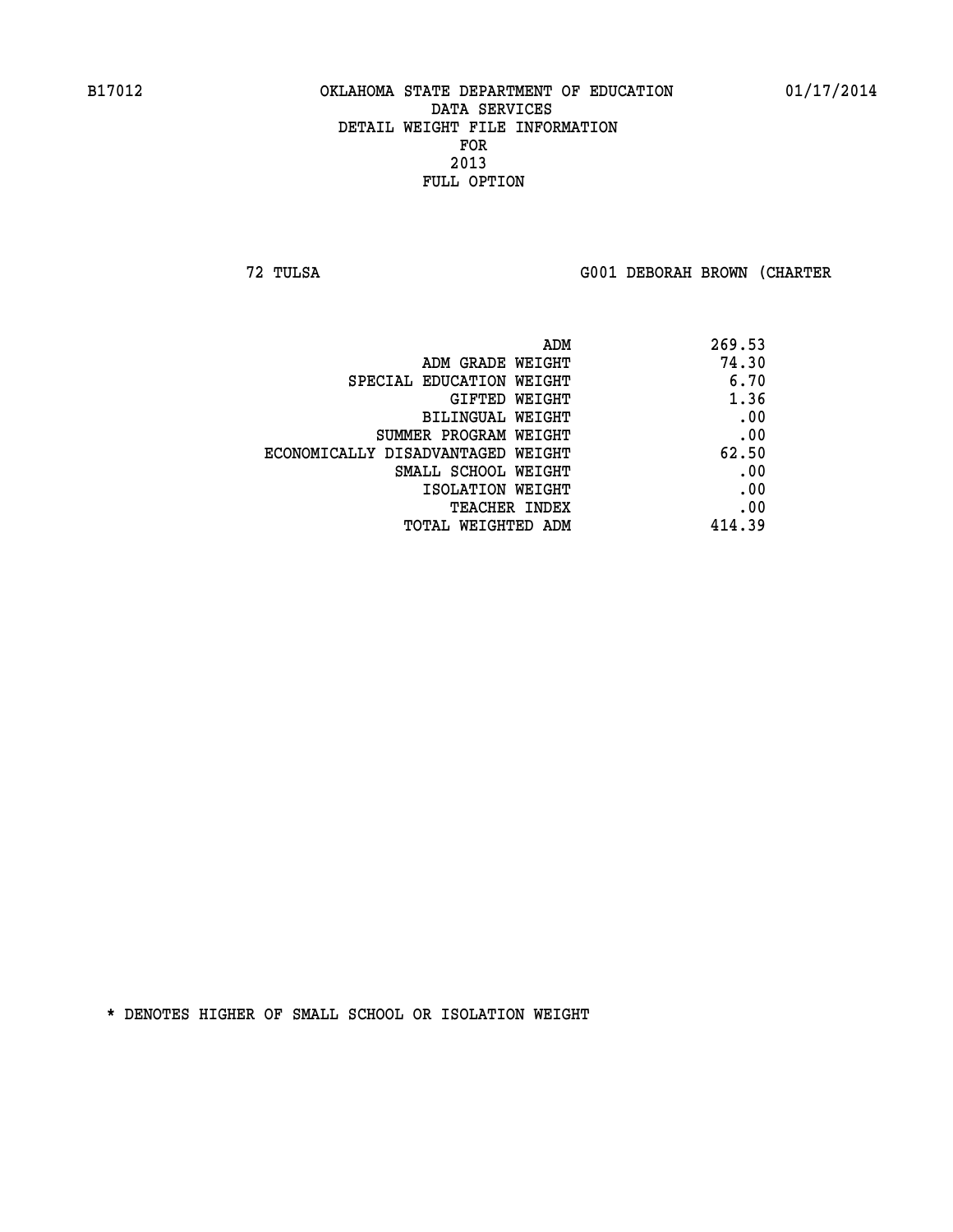**72 TULSA G003 DISCOVERY SCHOOLS OF T**

| ADM                               | 831.90   |
|-----------------------------------|----------|
| ADM GRADE WEIGHT                  | 153.66   |
| SPECIAL EDUCATION WEIGHT          | 36.65    |
| GIFTED WEIGHT                     | 42.84    |
| BILINGUAL WEIGHT                  | 69.50    |
| SUMMER PROGRAM WEIGHT             | .00      |
| ECONOMICALLY DISADVANTAGED WEIGHT | 161.00   |
| SMALL SCHOOL WEIGHT               | .00      |
| ISOLATION WEIGHT                  | .00      |
| TEACHER INDEX                     | .00      |
| TOTAL WEIGHTED ADM                | 1,295.55 |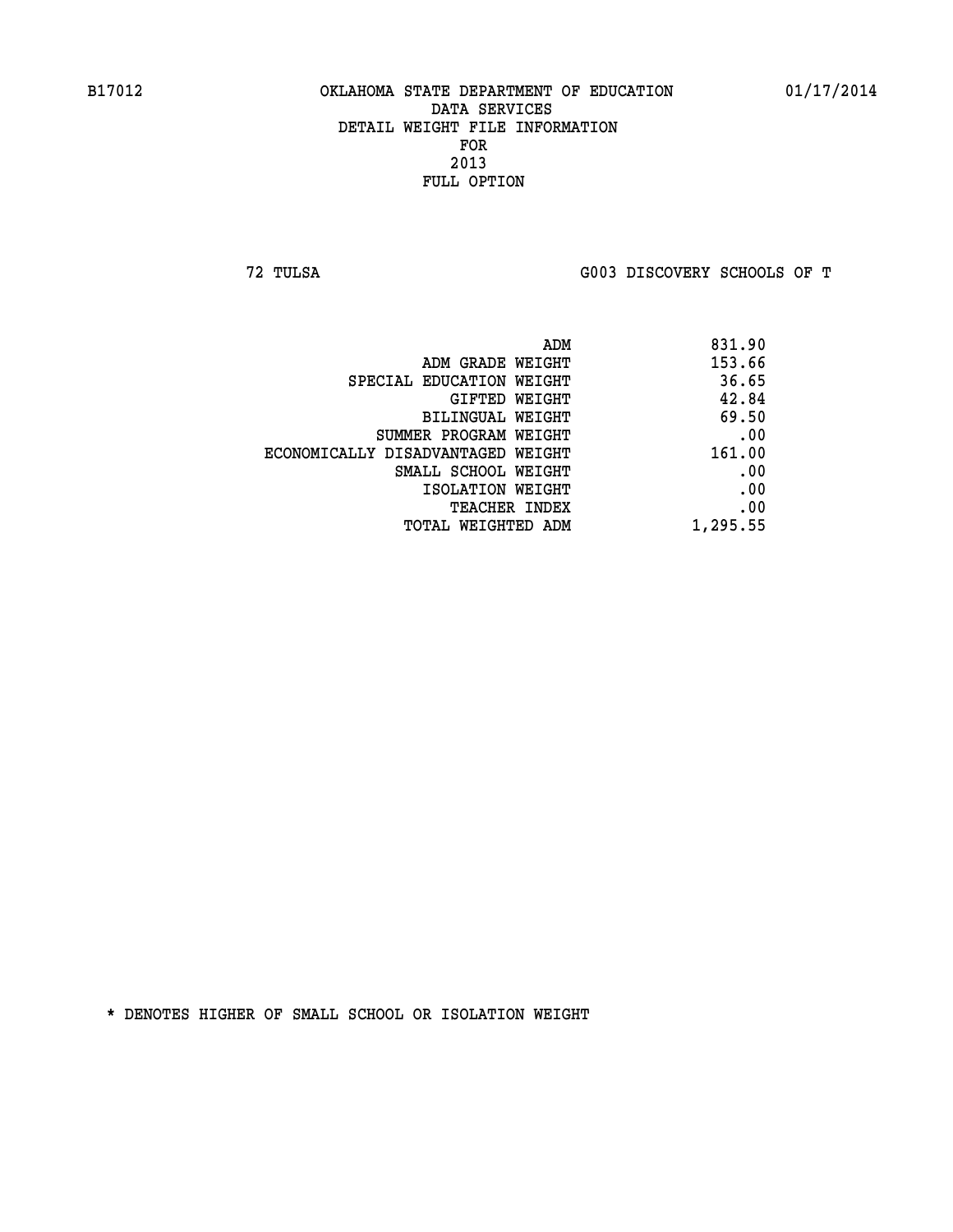**72 TULSA I001 TULSA** 

|                                   | ADM<br>39,596.12 |
|-----------------------------------|------------------|
| ADM GRADE WEIGHT                  | 8,287.45         |
| SPECIAL EDUCATION WEIGHT          | 5,736.25         |
| GIFTED WEIGHT                     | 1,577.26         |
| BILINGUAL WEIGHT                  | 2,294.00         |
| SUMMER PROGRAM WEIGHT             | 30.00            |
| ECONOMICALLY DISADVANTAGED WEIGHT | 8,740.50         |
| SMALL SCHOOL WEIGHT               | .00              |
| ISOLATION WEIGHT                  | .00              |
| <b>TEACHER INDEX</b>              | .00              |
| TOTAL WEIGHTED ADM                | 66,261.58        |
|                                   |                  |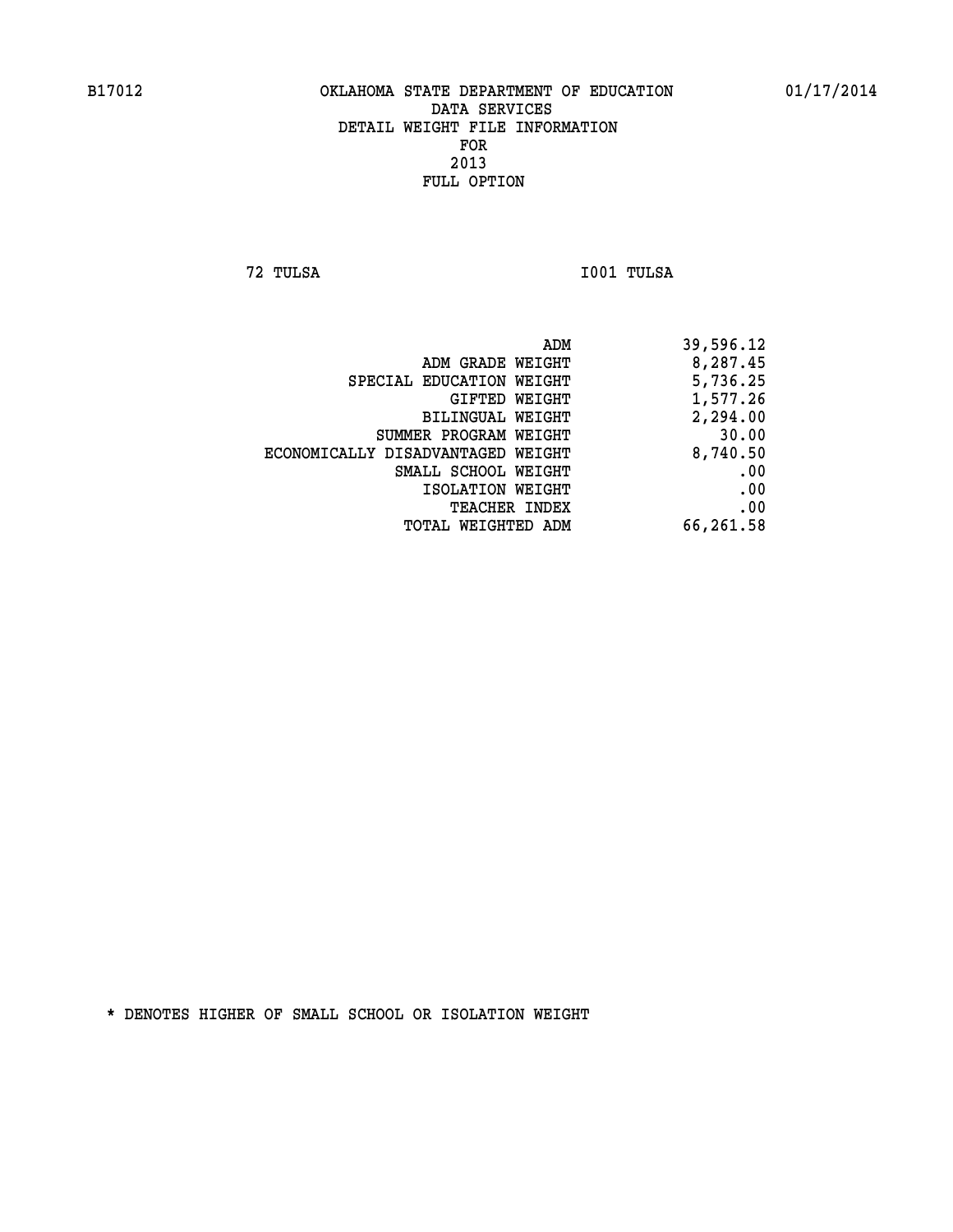**72 TULSA I002 SAND SPRINGS** 

| ADM                               | 5,310.79 |
|-----------------------------------|----------|
| ADM GRADE WEIGHT                  | 1,063.70 |
| SPECIAL EDUCATION WEIGHT          | 707.60   |
| GIFTED WEIGHT                     | 181.56   |
| BILINGUAL WEIGHT                  | 27.00    |
| SUMMER PROGRAM WEIGHT             | 2.40     |
| ECONOMICALLY DISADVANTAGED WEIGHT | 808.50   |
| SMALL SCHOOL WEIGHT               | .00      |
| ISOLATION WEIGHT                  | .00      |
| <b>TEACHER INDEX</b>              | .00      |
| <b>TOTAL WEIGHTED ADM</b>         | 8,101.55 |
|                                   |          |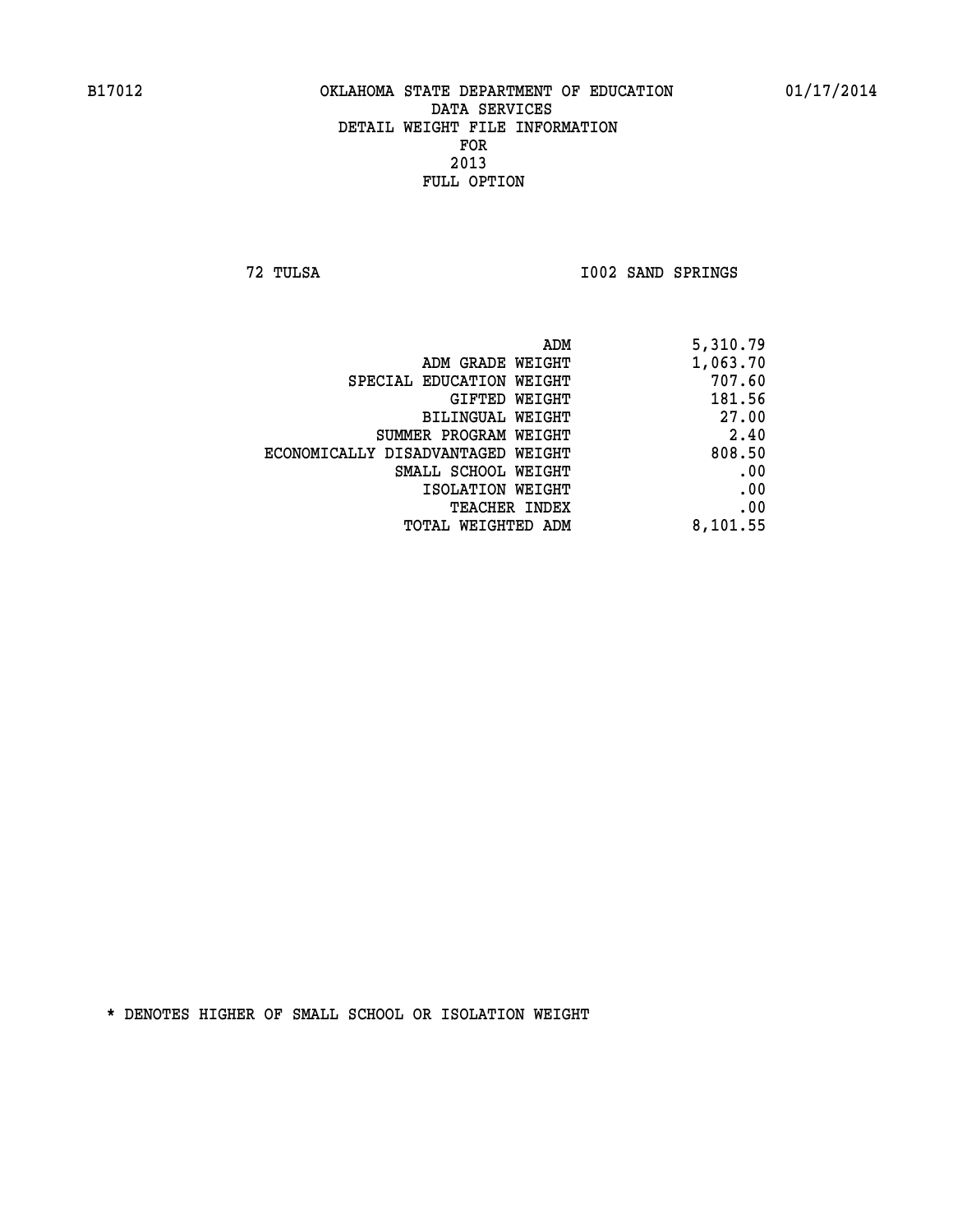**72 TULSA I003 BROKEN ARROW** 

| 17,143.02 |
|-----------|
| 2,998.92  |
| 2,165.65  |
| 1,013.20  |
| 265.00    |
| 24.00     |
| 1,825.00  |
| .00       |
| .00       |
| .00       |
| 25,434.79 |
|           |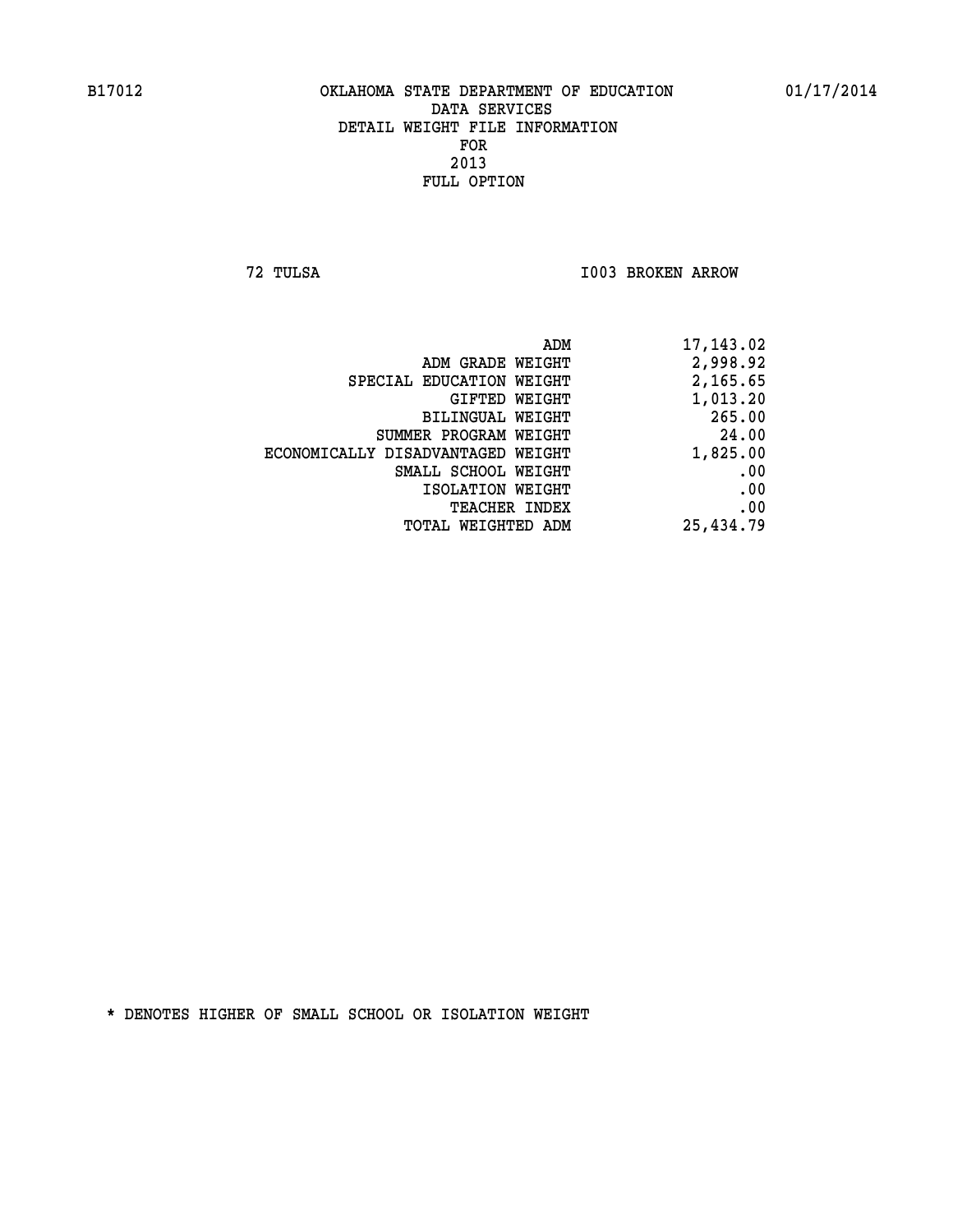**72 TULSA I004 BIXBY** 

| ADM                               | 5,422.87 |
|-----------------------------------|----------|
| ADM GRADE WEIGHT                  | 915.61   |
| SPECIAL EDUCATION WEIGHT          | 722.05   |
| GIFTED WEIGHT                     | 366.52   |
| BILINGUAL WEIGHT                  | 51.75    |
| SUMMER PROGRAM WEIGHT             | .00      |
| ECONOMICALLY DISADVANTAGED WEIGHT | 302.00   |
| SMALL SCHOOL WEIGHT               | .00      |
| ISOLATION WEIGHT                  | .00      |
| TEACHER INDEX                     | .00      |
| TOTAL WEIGHTED ADM                | 7,780.80 |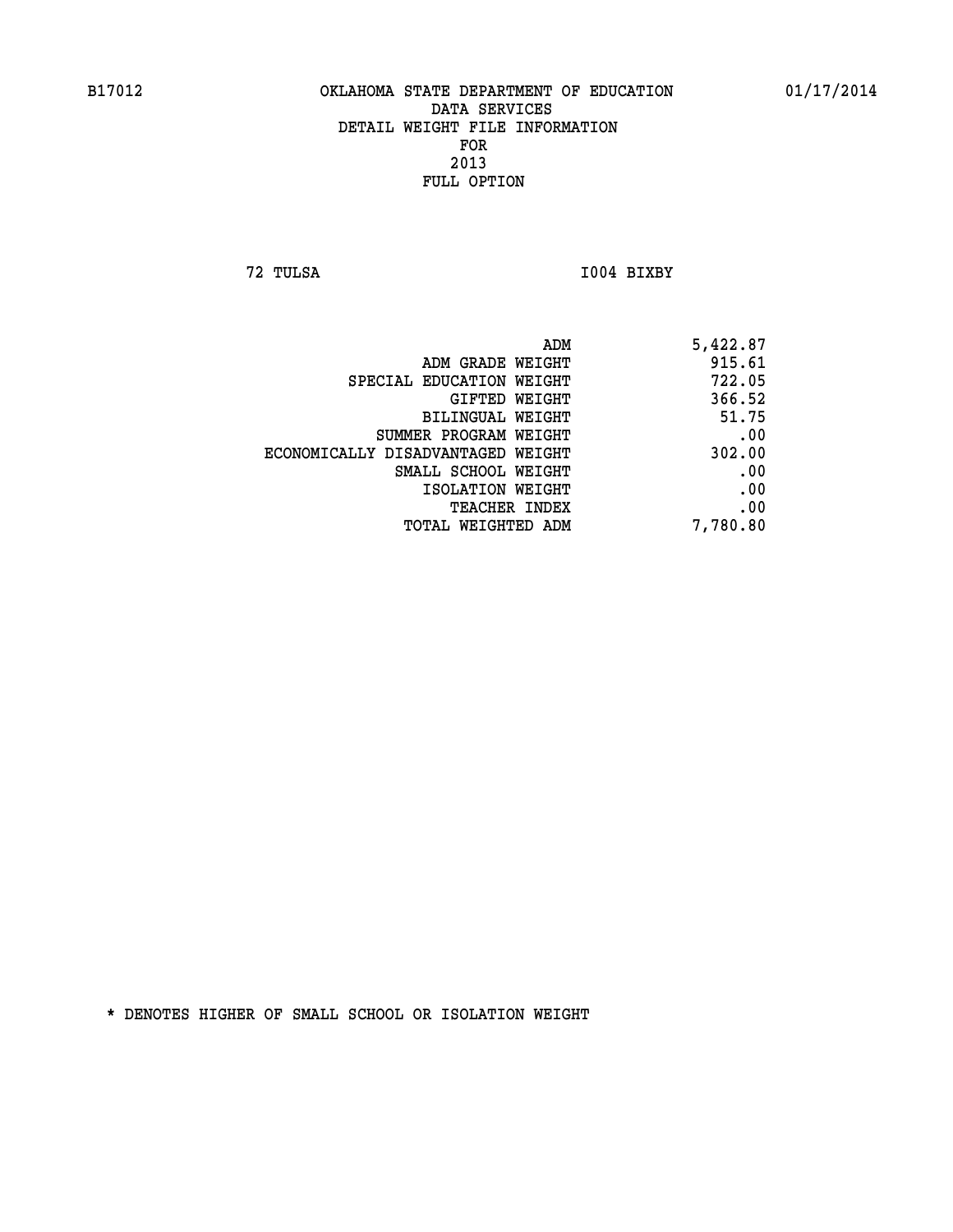**72 TULSA I005 JENKS** 

| 10,902.63 |
|-----------|
| 2,082.49  |
| 1,520.20  |
| 695.64    |
| 285.00    |
| .00       |
| 988.75    |
| .00       |
| .00       |
| 13.97     |
| 16,488.68 |
|           |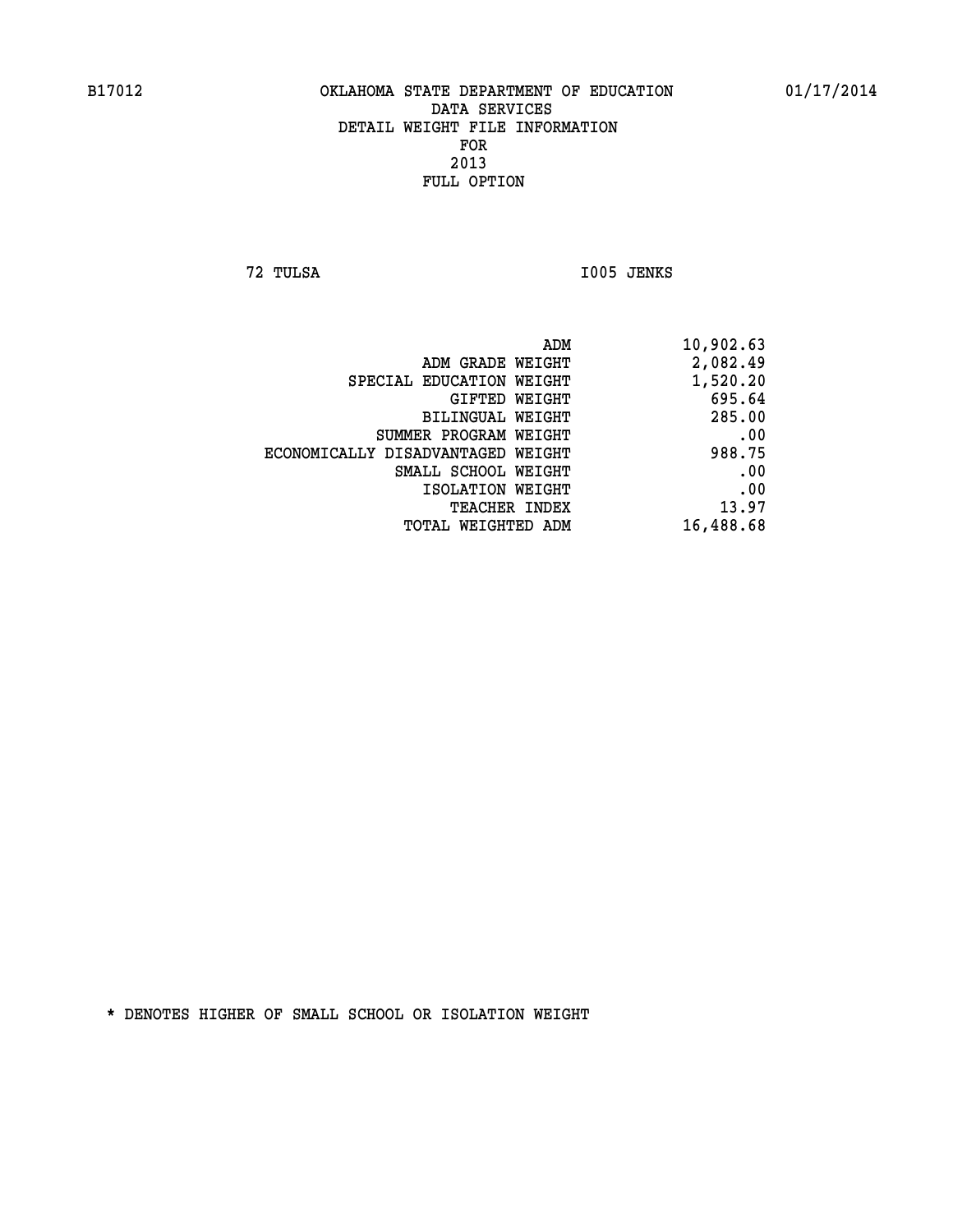**72 TULSA I006 COLLINSVILLE** 

| 2,642.65 |
|----------|
| 423.16   |
| 335.30   |
| 74.80    |
| 21.75    |
| .00      |
| 262.00   |
| .00      |
| .00      |
| .00      |
| 3,759.66 |
|          |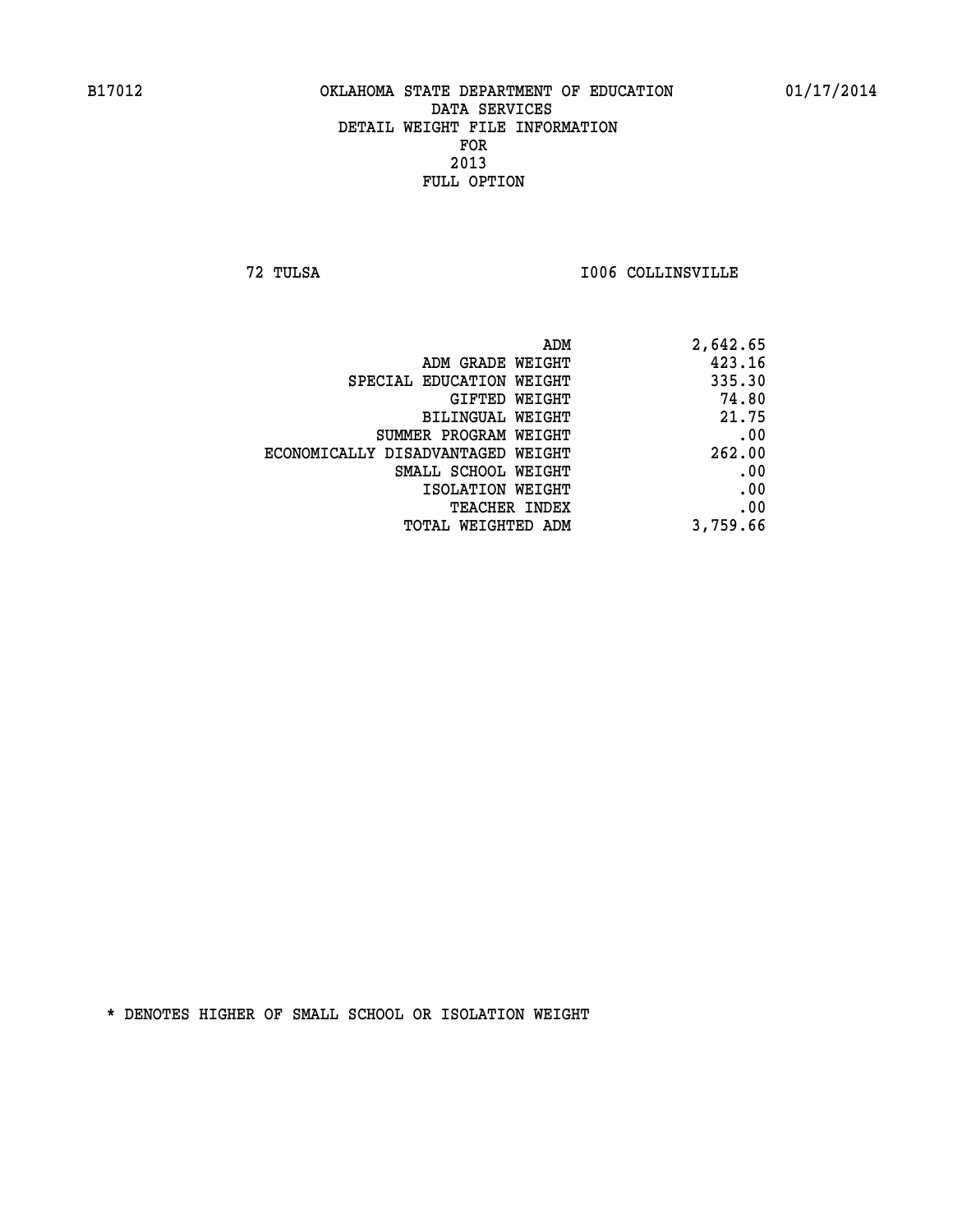**72 TULSA I007 SKIATOOK** 

| 2,542.64 |
|----------|
| 419.86   |
| 339.00   |
| 101.32   |
| 8.25     |
| .00      |
| 307.50   |
| .00      |
| .00      |
| 17.00    |
| 3,735.57 |
|          |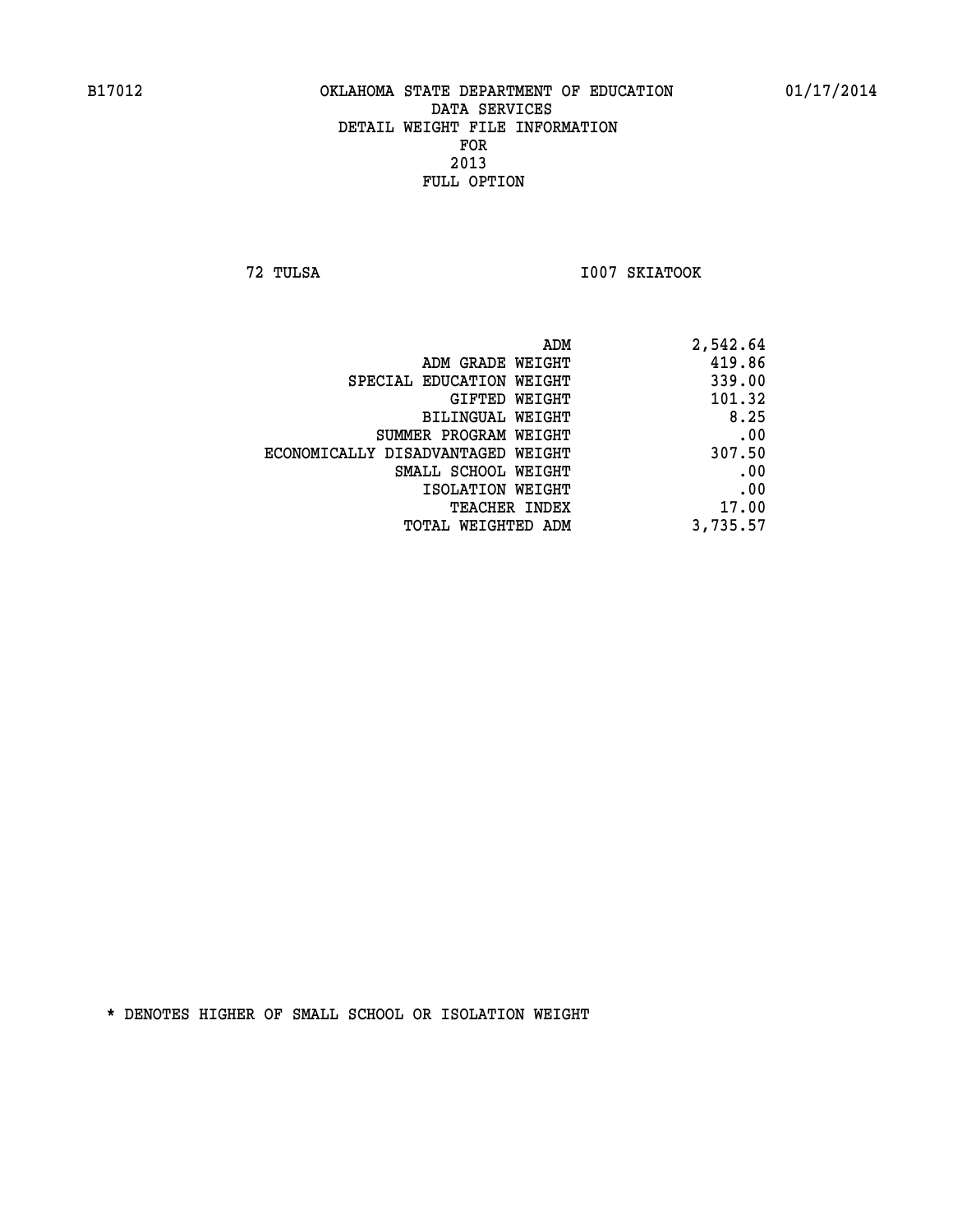**72 TULSA I008 SPERRY** 

| ADM                               | 1,213.89 |
|-----------------------------------|----------|
| ADM GRADE WEIGHT                  | 220.55   |
| SPECIAL EDUCATION WEIGHT          | 145.90   |
| GIFTED WEIGHT                     | 40.46    |
| BILINGUAL WEIGHT                  | 16.00    |
| SUMMER PROGRAM WEIGHT             | .00      |
| ECONOMICALLY DISADVANTAGED WEIGHT | 202.75   |
| SMALL SCHOOL WEIGHT               | .00      |
| ISOLATION WEIGHT                  | .00      |
| <b>TEACHER INDEX</b>              | .00      |
| TOTAL WEIGHTED ADM                | 1,839.55 |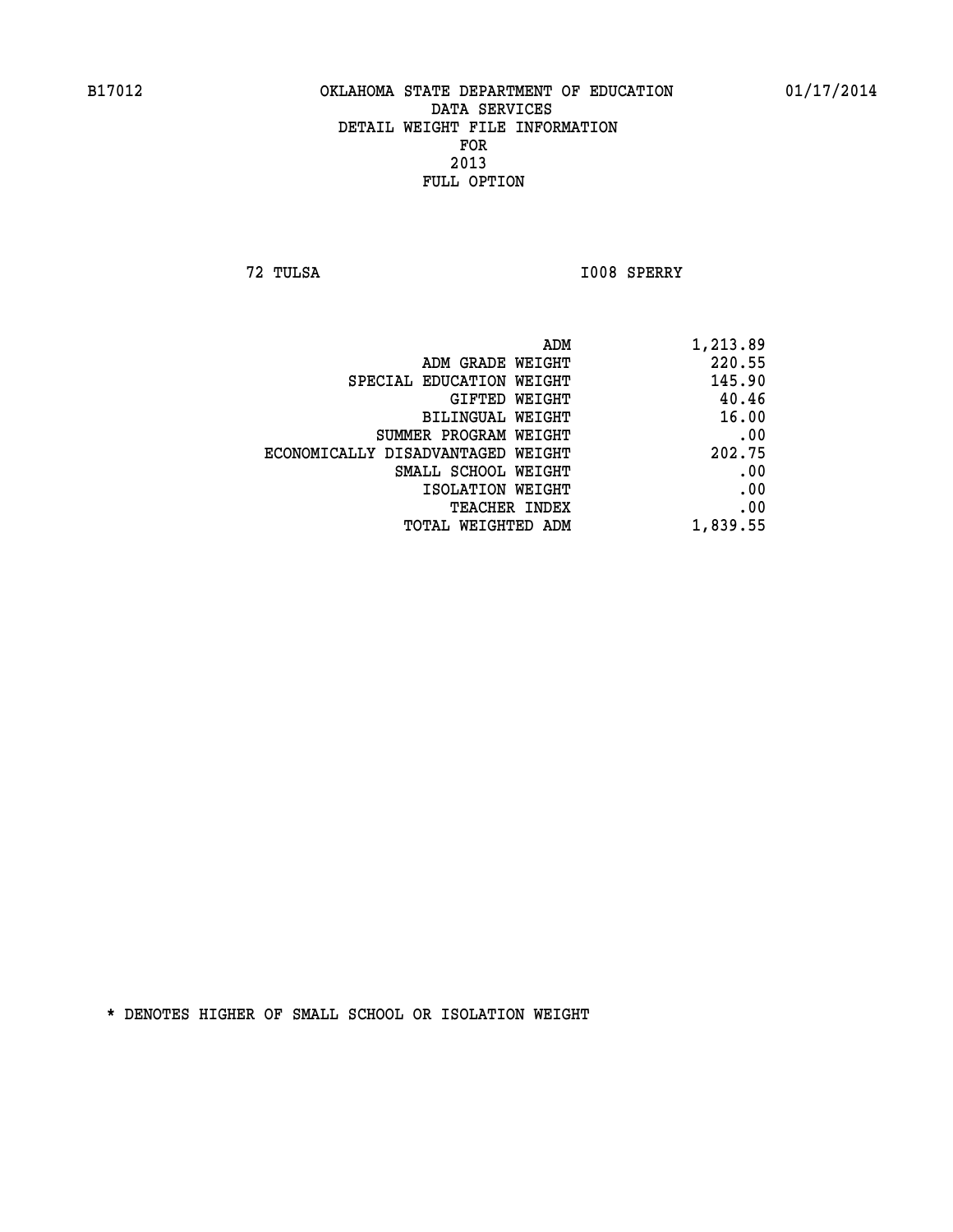**72 TULSA I009 UNION** 

|                                   | ADM<br>15,189.75 |  |
|-----------------------------------|------------------|--|
| ADM GRADE WEIGHT                  | 2,960.76         |  |
| SPECIAL EDUCATION WEIGHT          | 1,406.00         |  |
| GIFTED WEIGHT                     | 957.10           |  |
| BILINGUAL WEIGHT                  | 905.00           |  |
| SUMMER PROGRAM WEIGHT             | 8.40             |  |
| ECONOMICALLY DISADVANTAGED WEIGHT | 2,377.25         |  |
| SMALL SCHOOL WEIGHT               | .00              |  |
| ISOLATION WEIGHT                  | .00              |  |
| TEACHER INDEX                     | .00              |  |
| TOTAL WEIGHTED ADM                | 23,804.26        |  |
|                                   |                  |  |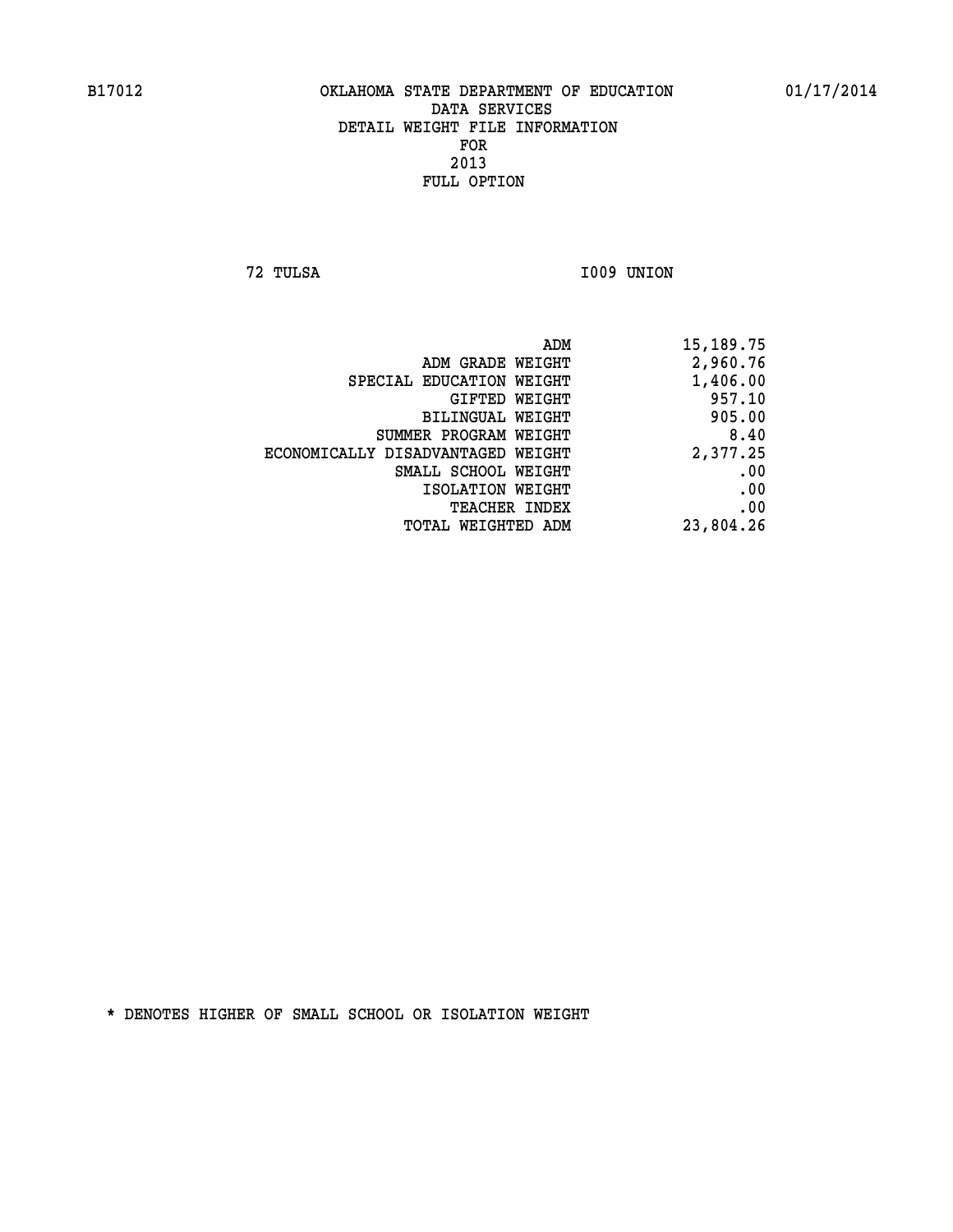**72 TULSA I010 BERRYHILL** 

| 1,265.04 |
|----------|
| 242.07   |
| 79.00    |
| 46.92    |
| .00      |
| .00      |
| 110.75   |
| .00      |
| .00      |
| .00      |
| 1,743.78 |
|          |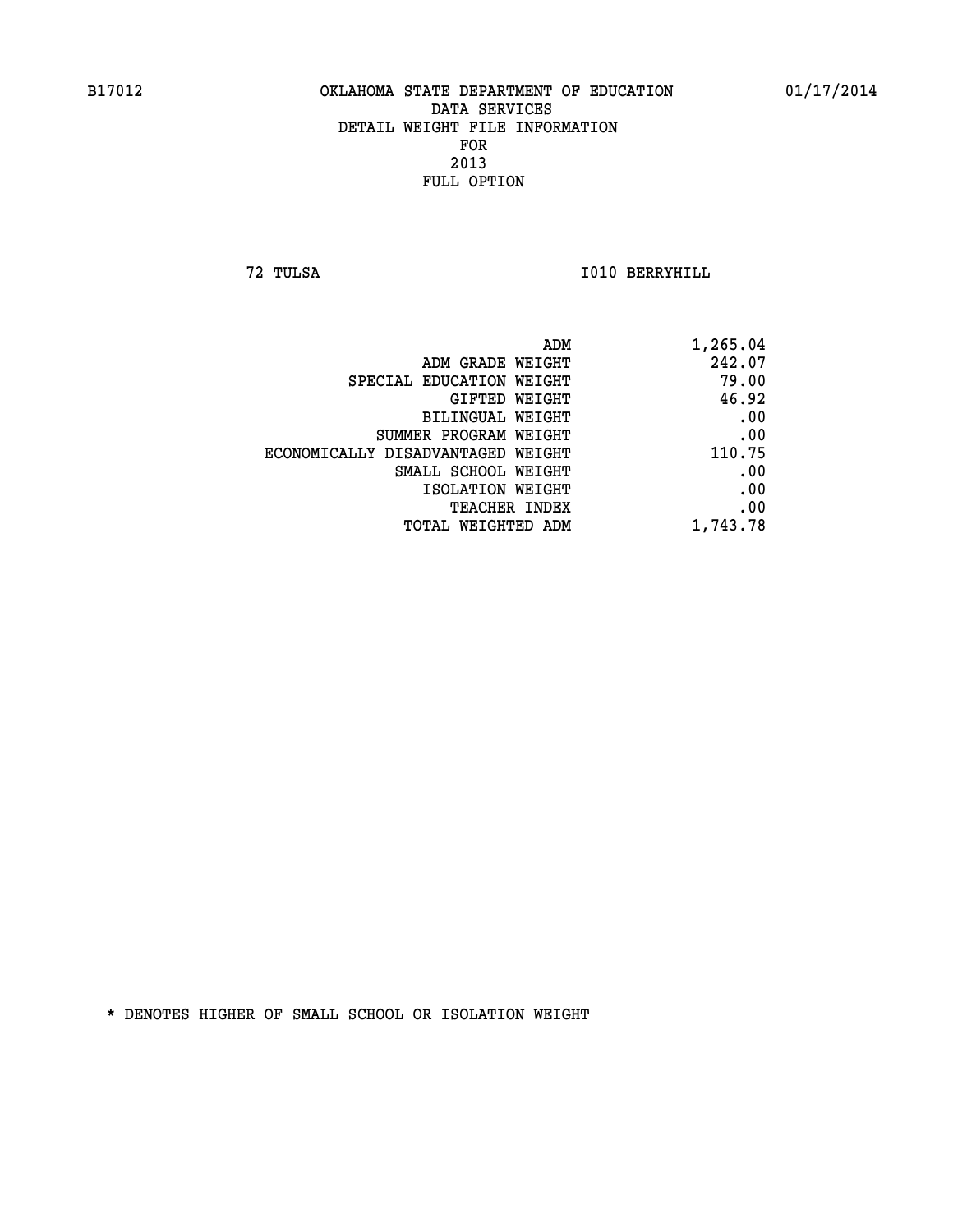**72 TULSA I011 OWASSO** 

| 9,407.79   |
|------------|
| 1,599.24   |
| 919.30     |
| 375.02     |
| 135.75     |
| .00        |
| 728.75     |
| .00        |
| .00        |
| 31.69      |
| 13, 197.54 |
|            |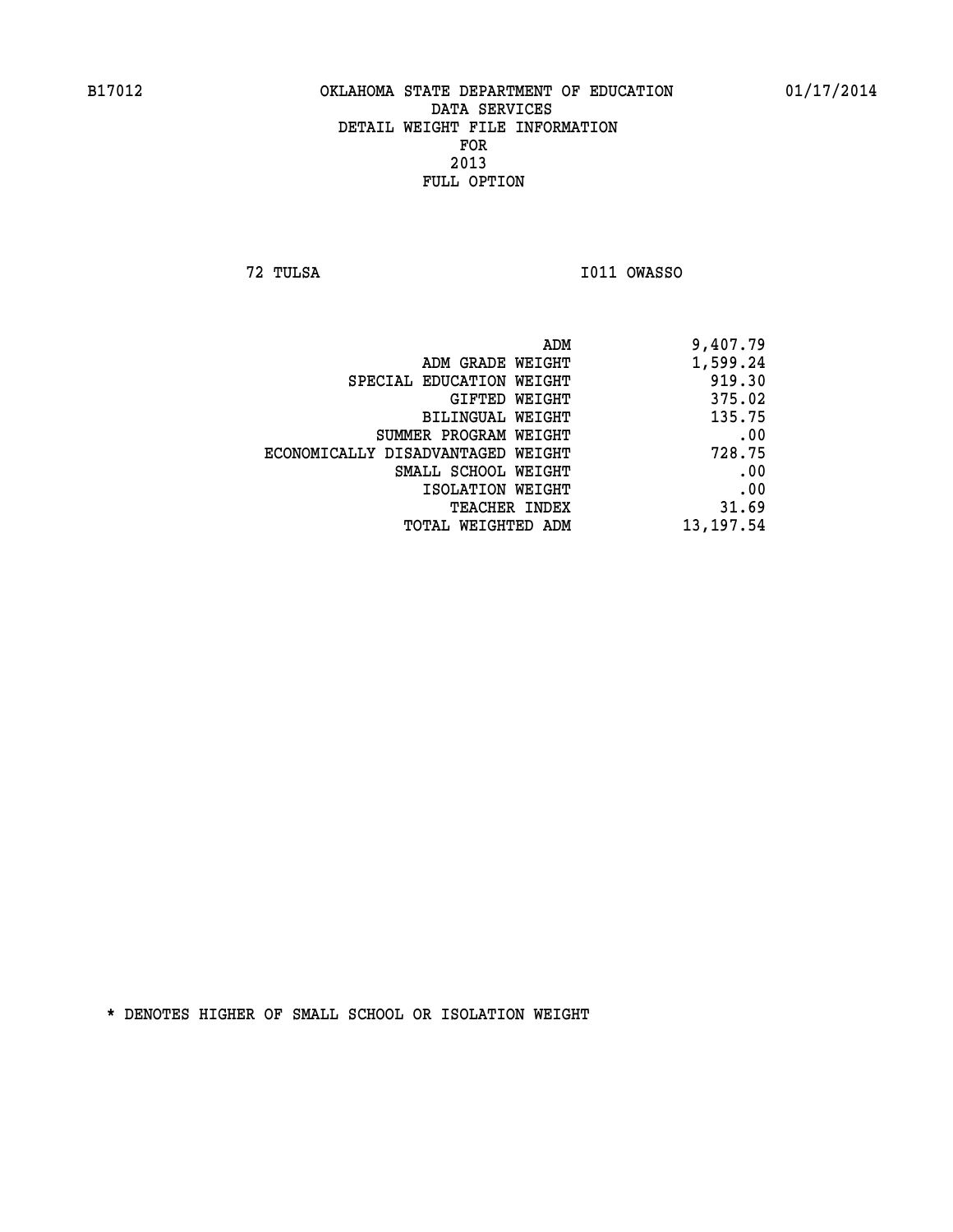**72 TULSA I013 GLENPOOL** 

| 2,427.02 |
|----------|
| 406.55   |
| 293.55   |
| 54.06    |
| 14.50    |
| .00      |
| 315.00   |
| .00      |
| .00      |
| 43.14    |
| 3,553.82 |
|          |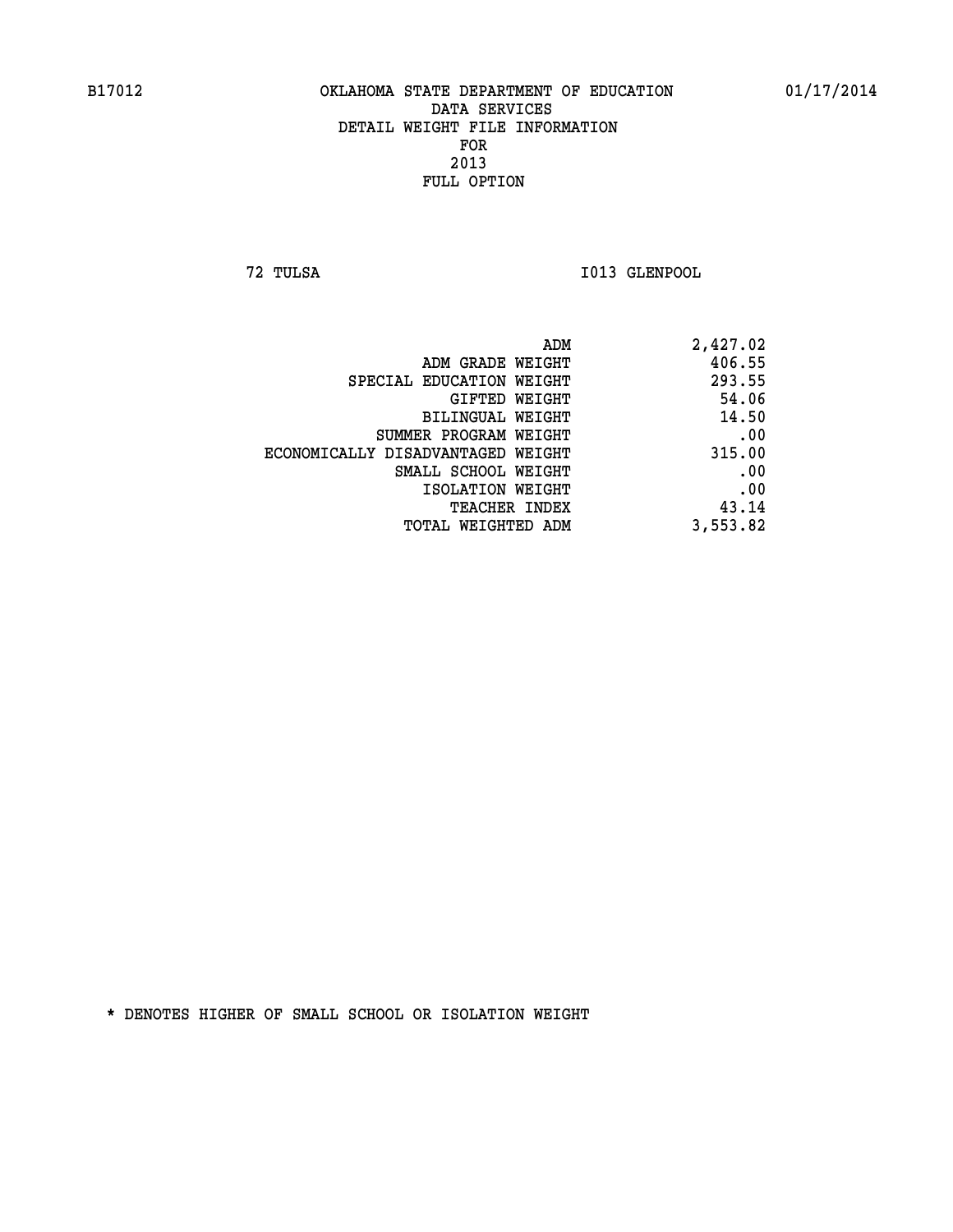**72 TULSA I014 LIBERTY** 

|                                   | ADM<br>580.21 |
|-----------------------------------|---------------|
| ADM GRADE WEIGHT                  | 94.27         |
| SPECIAL EDUCATION WEIGHT          | 55.65         |
| GIFTED WEIGHT                     | 23.46         |
| BILINGUAL WEIGHT                  | 7.75          |
| SUMMER PROGRAM WEIGHT             | .00           |
| ECONOMICALLY DISADVANTAGED WEIGHT | 91.75         |
| SMALL SCHOOL WEIGHT               | .00           |
| ISOLATION WEIGHT                  | .00           |
| TEACHER INDEX                     | .00           |
| TOTAL WEIGHTED ADM                | 853.09        |
|                                   |               |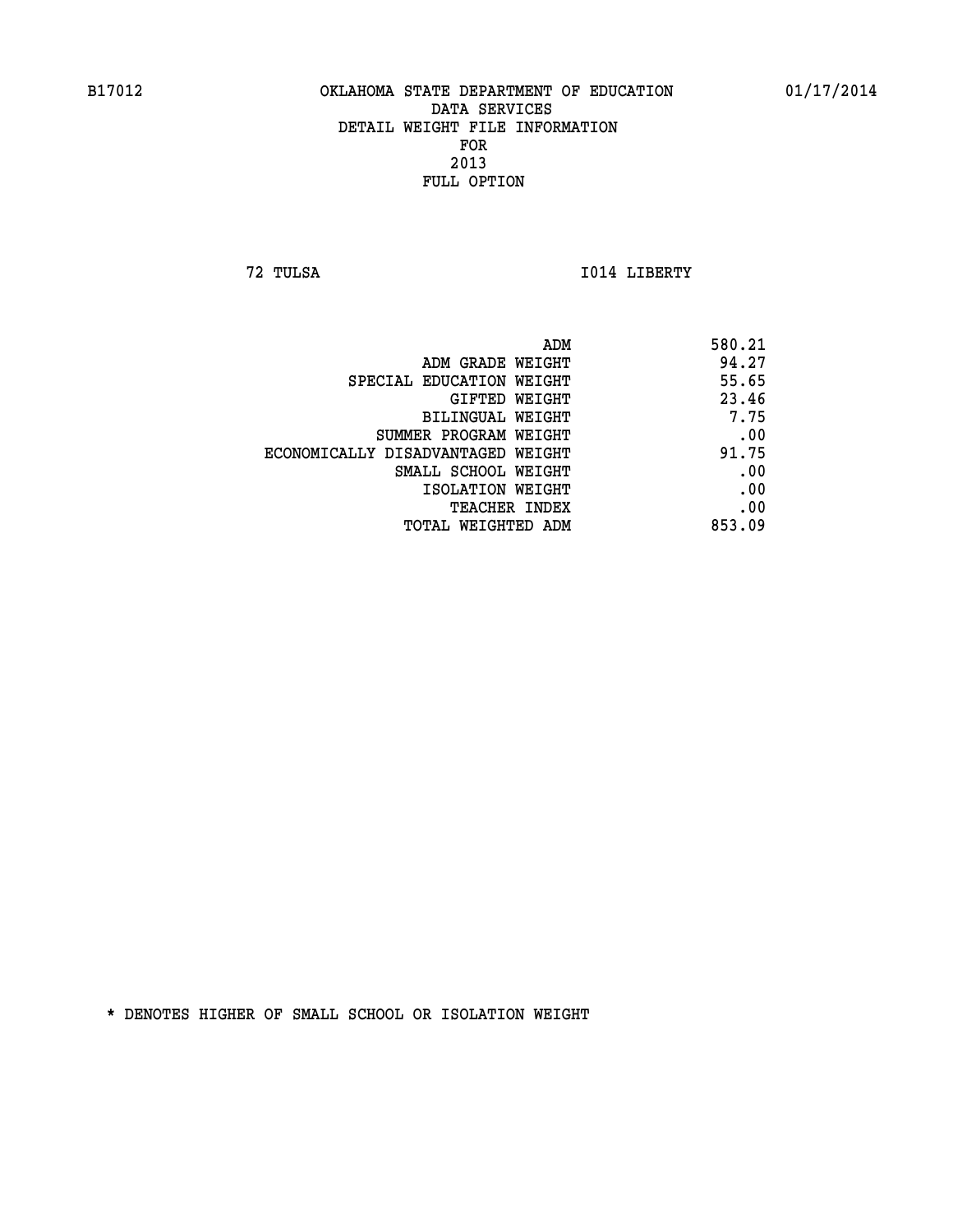**73 WAGONER I001 OKAY** 

|                                   | 414.94<br>ADM |
|-----------------------------------|---------------|
| ADM GRADE WEIGHT                  | 85.62         |
| SPECIAL EDUCATION WEIGHT          | 68.35         |
| GIFTED WEIGHT                     | 23.12         |
| BILINGUAL WEIGHT                  | .25           |
| SUMMER PROGRAM WEIGHT             | 1.20          |
| ECONOMICALLY DISADVANTAGED WEIGHT | 81.50         |
| SMALL SCHOOL WEIGHT               | $17.89*$      |
| ISOLATION WEIGHT                  | .00           |
| <b>TEACHER INDEX</b>              | 17.23         |
| TOTAL WEIGHTED ADM                | 710.10        |
|                                   |               |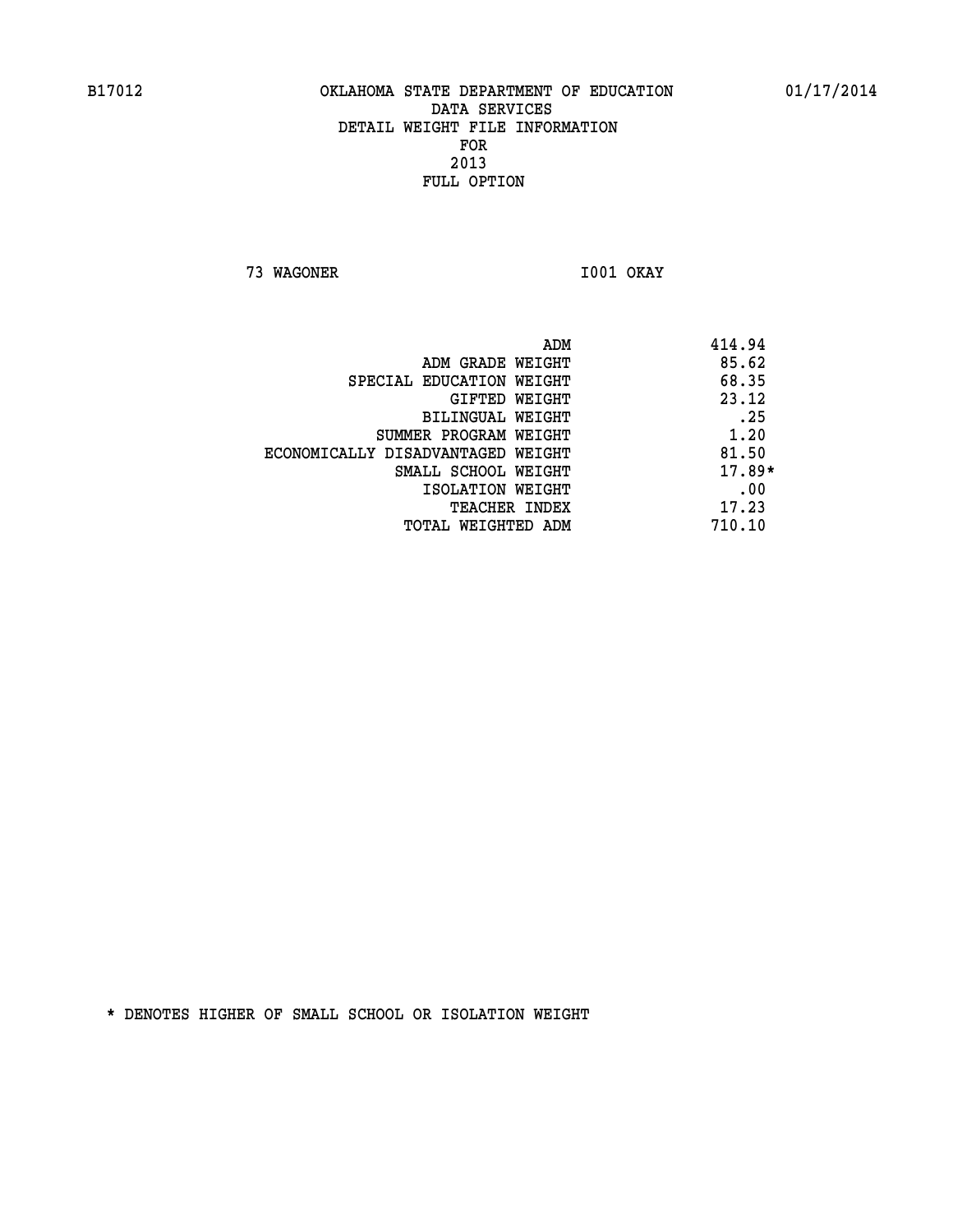**73 WAGONER I017 COWETA** 

| ADM GRADE WEIGHT                  | 562.06   |
|-----------------------------------|----------|
| SPECIAL EDUCATION WEIGHT          | 372.05   |
| GIFTED WEIGHT                     | 123.42   |
| BILINGUAL WEIGHT                  | 25.00    |
| SUMMER PROGRAM WEIGHT             | .00      |
| ECONOMICALLY DISADVANTAGED WEIGHT | 382.00   |
| SMALL SCHOOL WEIGHT               | .00      |
| ISOLATION WEIGHT                  | .00      |
| <b>TEACHER INDEX</b>              | .00      |
| TOTAL WEIGHTED ADM                | 4,763.53 |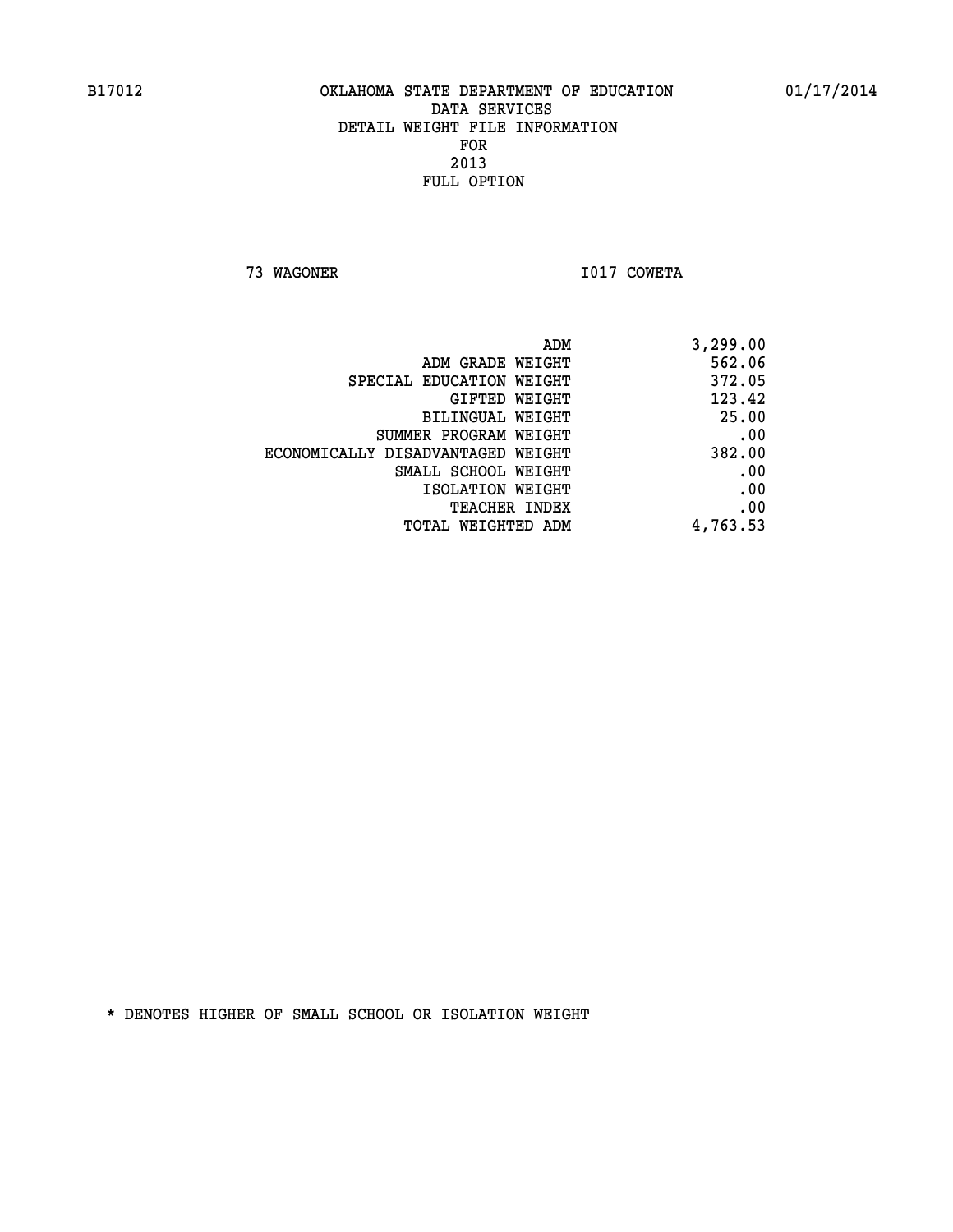**73 WAGONER I019 WAGONER** 

| 2,383.83 |
|----------|
| 463.61   |
| 432.85   |
| 78.20    |
| 10.50    |
| .00      |
| 441.50   |
| .00      |
| .00      |
| .00      |
| 3,810.49 |
|          |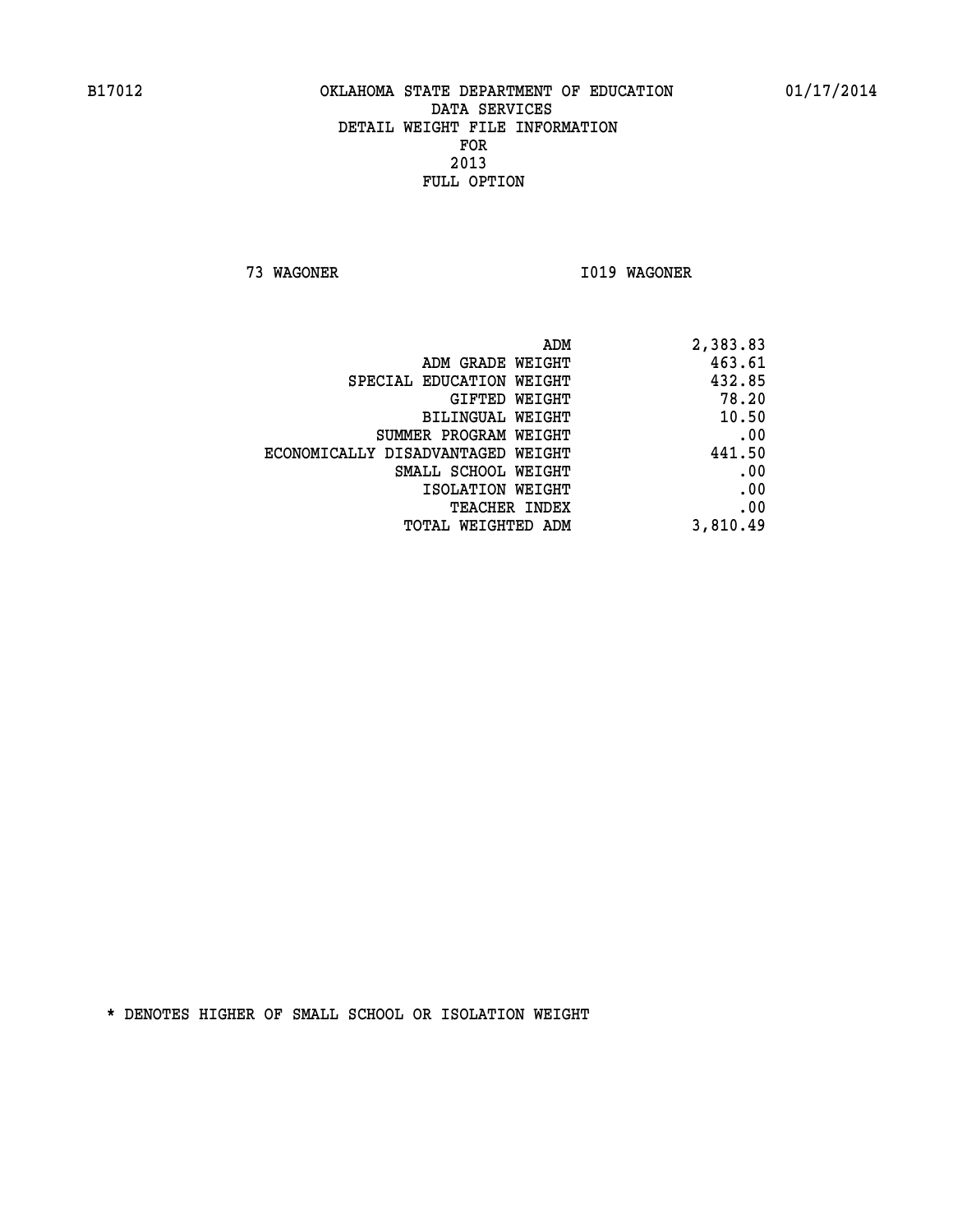**73 WAGONER I365 PORTER CONSOLIDATED** 

| 588.30 |
|--------|
| 113.51 |
| 75.10  |
| 23.46  |
| 4.00   |
| .00    |
| 95.00  |
| .00    |
| .00    |
| .00    |
| 899.37 |
|        |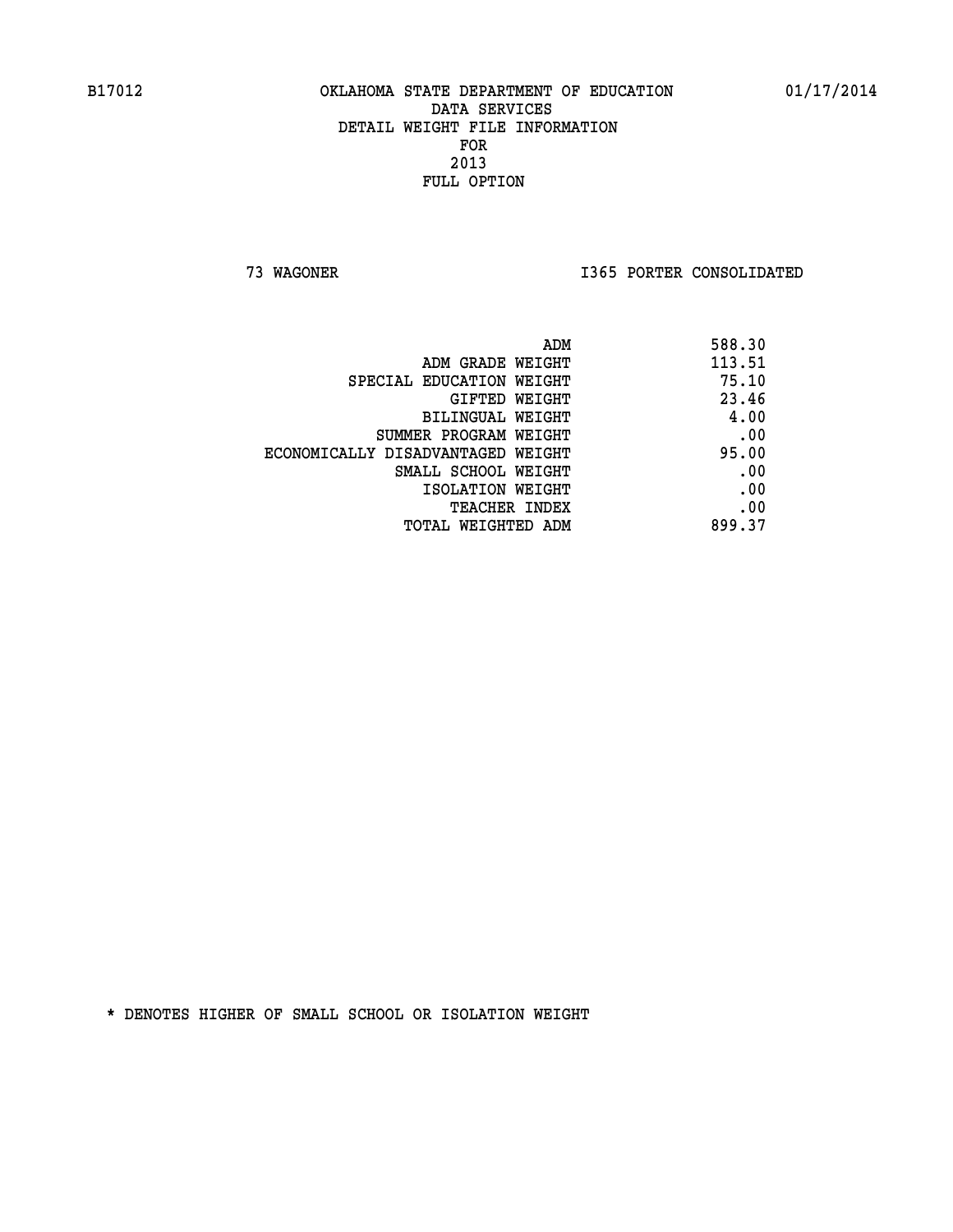**74 WASHINGTON I004 COPAN** 

| 710.11 |
|--------|
| 132.06 |
| 80.50  |
| 12.92  |
| .00    |
| .00    |
| 37.00  |
| .00    |
| .00    |
| .00    |
| 972.59 |
|        |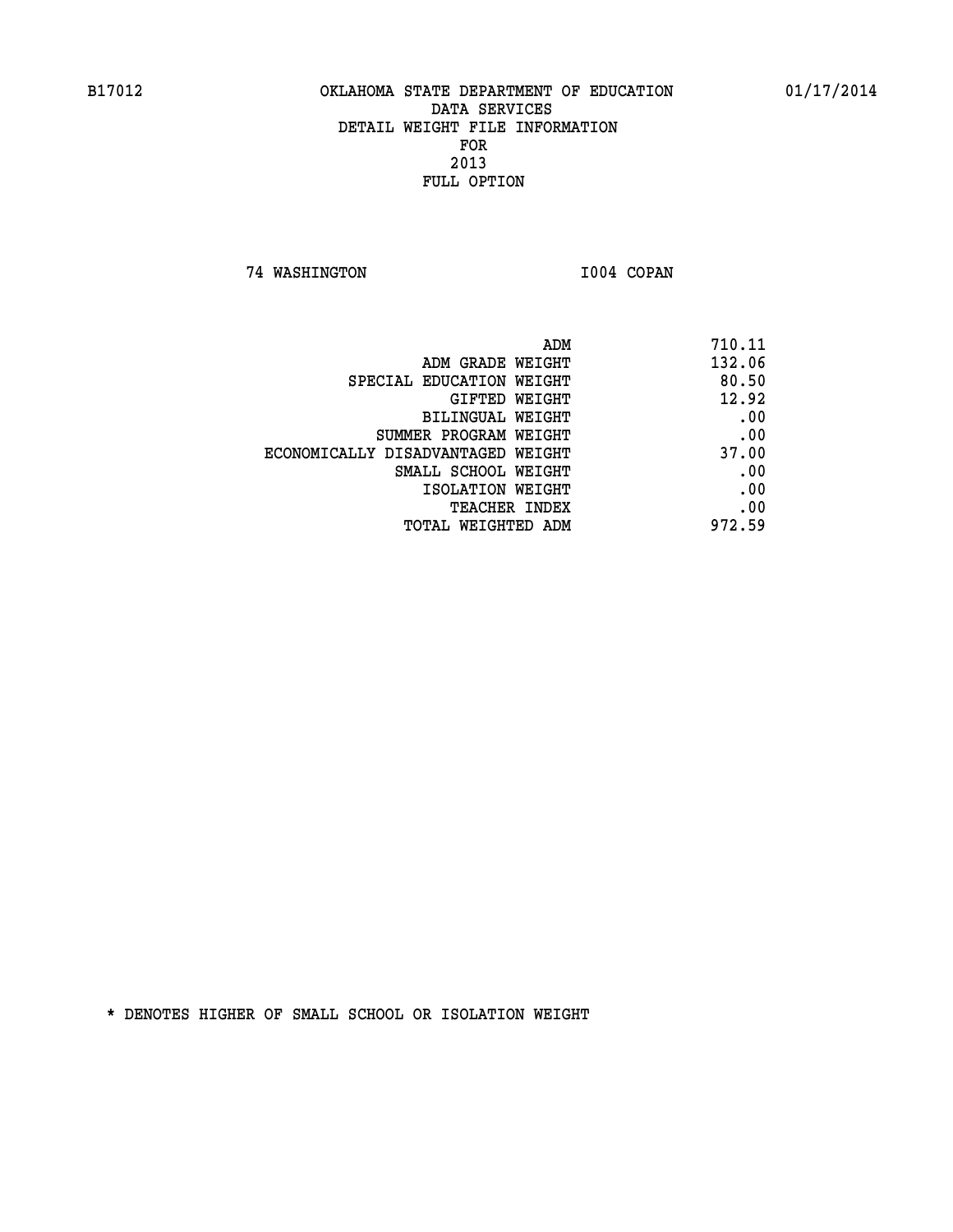**74 WASHINGTON I007 DEWEY** 

| ADM                               | 1,275.59 |
|-----------------------------------|----------|
| ADM GRADE WEIGHT                  | 245.17   |
| SPECIAL EDUCATION WEIGHT          | 122.30   |
| GIFTED WEIGHT                     | 48.62    |
| BILINGUAL WEIGHT                  | 5.25     |
| SUMMER PROGRAM WEIGHT             | .00      |
| ECONOMICALLY DISADVANTAGED WEIGHT | 187.50   |
| SMALL SCHOOL WEIGHT               | .00      |
| ISOLATION WEIGHT                  | .00      |
| TEACHER INDEX                     | .00      |
| TOTAL WEIGHTED ADM                | 1,884.43 |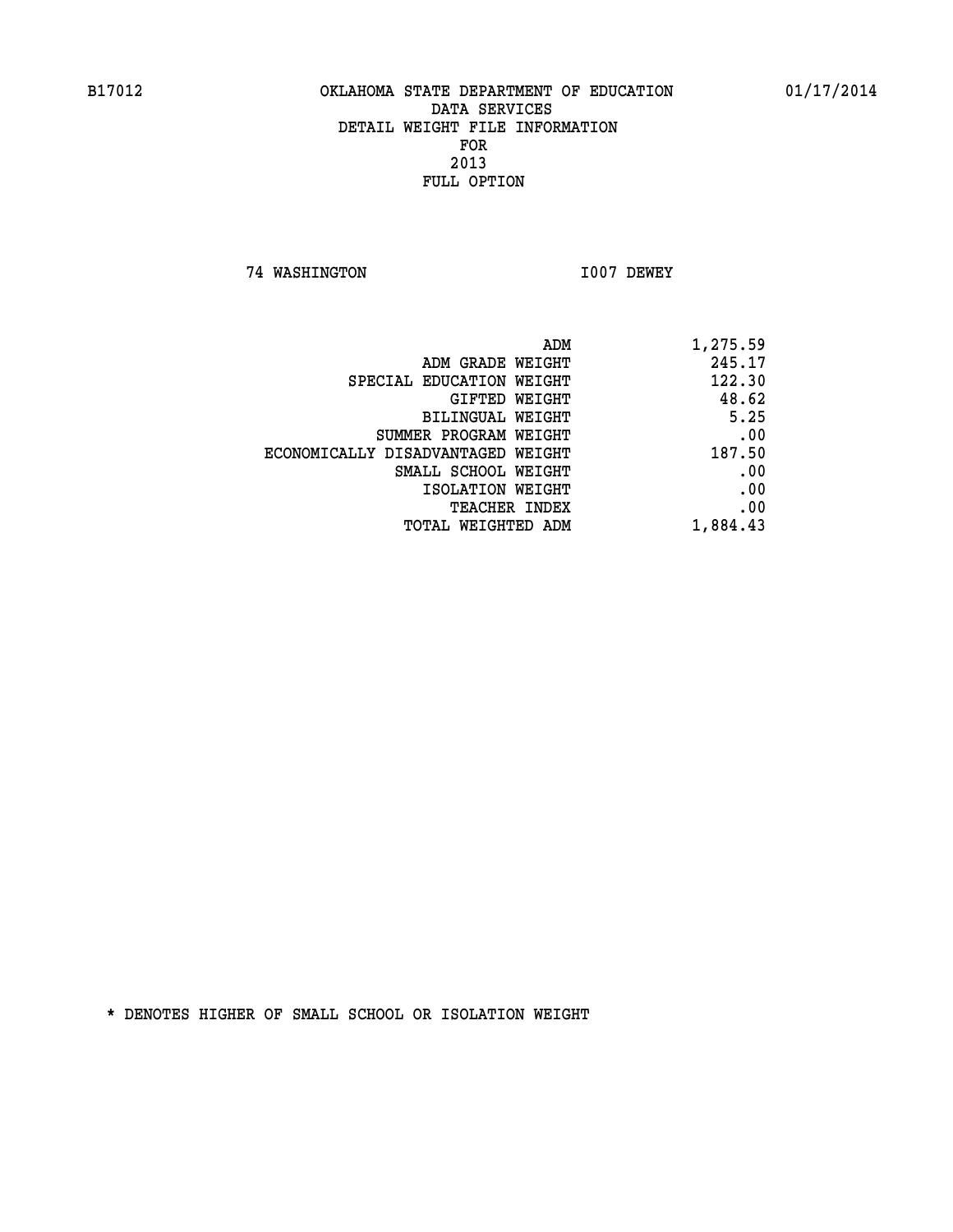**74 WASHINGTON I018 CANEY VALLEY** 

| 768.25   |
|----------|
| 162.52   |
| 114.65   |
| 29.24    |
| 7.50     |
| 2.40     |
| 126.00   |
| .00      |
| .00      |
| 1.06     |
| 1,211.62 |
|          |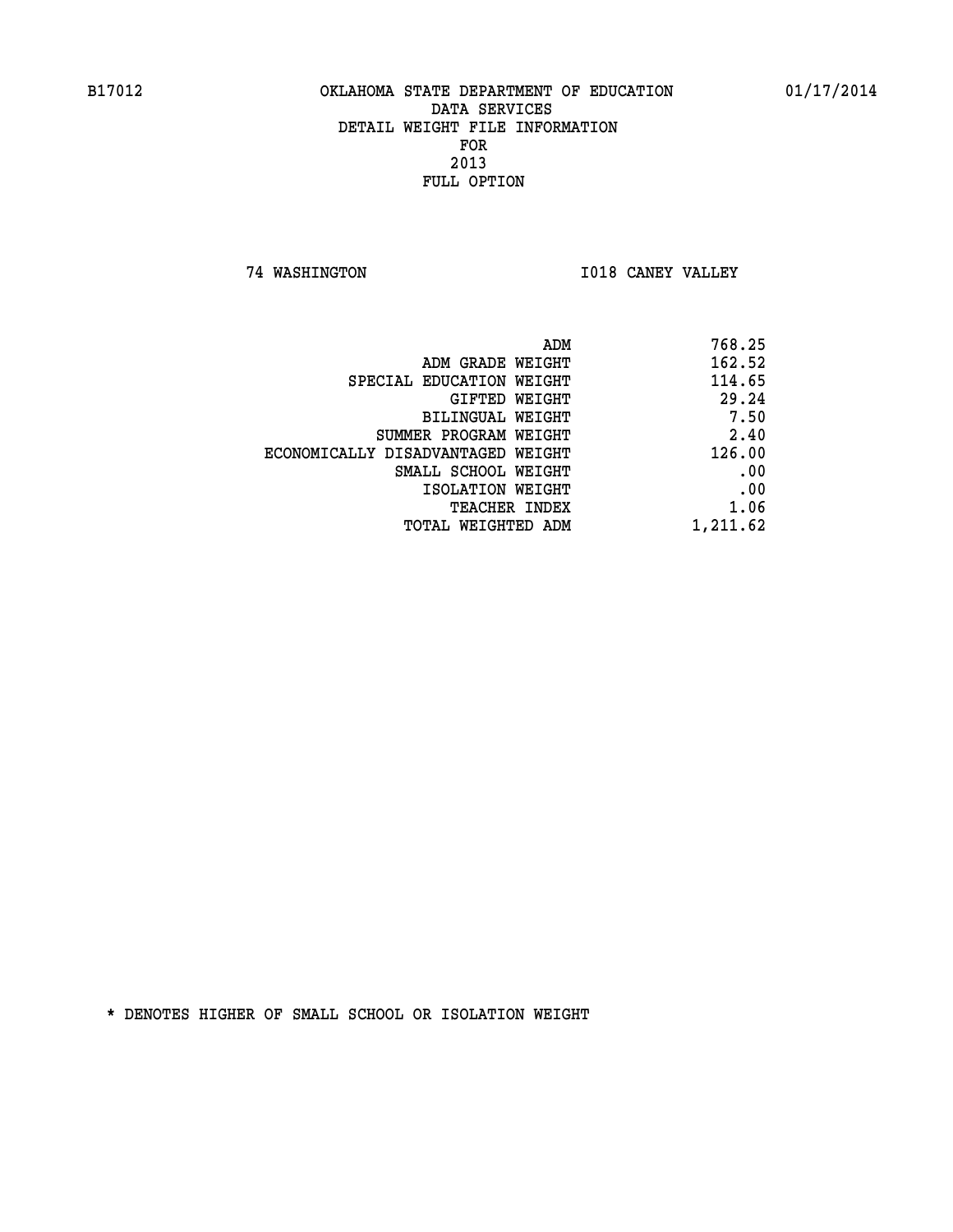**74 WASHINGTON I030 BARTLESVILLE** 

| 5,909.81 |
|----------|
| 1,164.73 |
| 874.55   |
| 387.26   |
| 135.50   |
| 9.60     |
| 717.75   |
| .00      |
| .00      |
| 38.96    |
| 9,238.16 |
|          |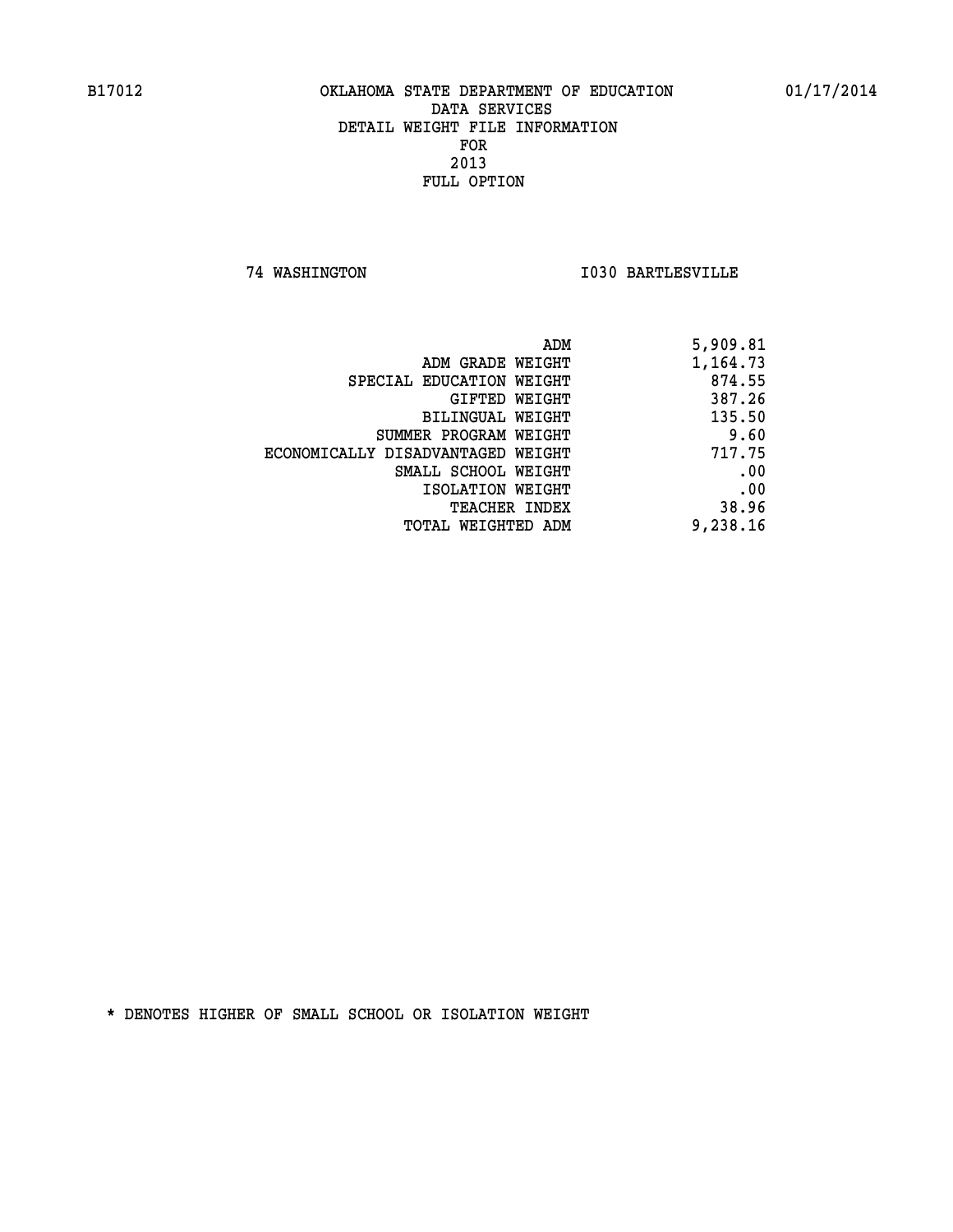**75 WASHITA I001 SENTINEL** 

|                                   | ADM<br>351.60 |           |
|-----------------------------------|---------------|-----------|
| ADM GRADE WEIGHT                  |               | 57.54     |
| SPECIAL EDUCATION WEIGHT          |               | 26.40     |
| GIFTED WEIGHT                     |               | 13.94     |
| BILINGUAL WEIGHT                  |               | 11.00     |
| SUMMER PROGRAM WEIGHT             |               | .00       |
| ECONOMICALLY DISADVANTAGED WEIGHT |               | 52.50     |
| SMALL SCHOOL WEIGHT               |               | 23.58     |
| ISOLATION WEIGHT                  |               | $148.73*$ |
| <b>TEACHER INDEX</b>              |               | 45.01     |
| TOTAL WEIGHTED ADM                | 706.72        |           |
|                                   |               |           |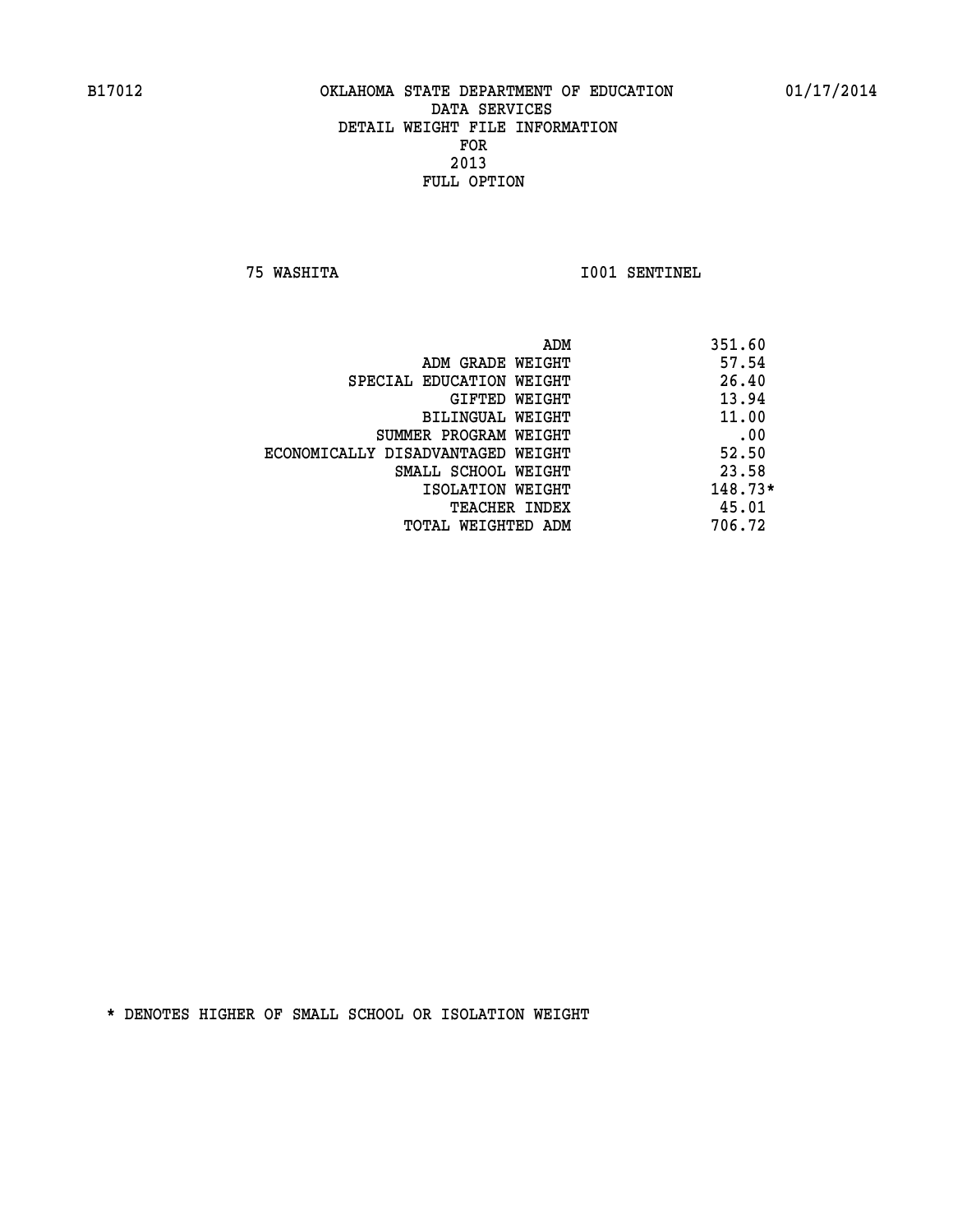**75 WASHITA I010 BURNS FLAT-DILL CITY** 

| 694.19   |
|----------|
| 141.84   |
| 76.15    |
| 23.46    |
| 3.00     |
| .00      |
| 108.75   |
| .00      |
| .00      |
| .00      |
| 1,047.39 |
|          |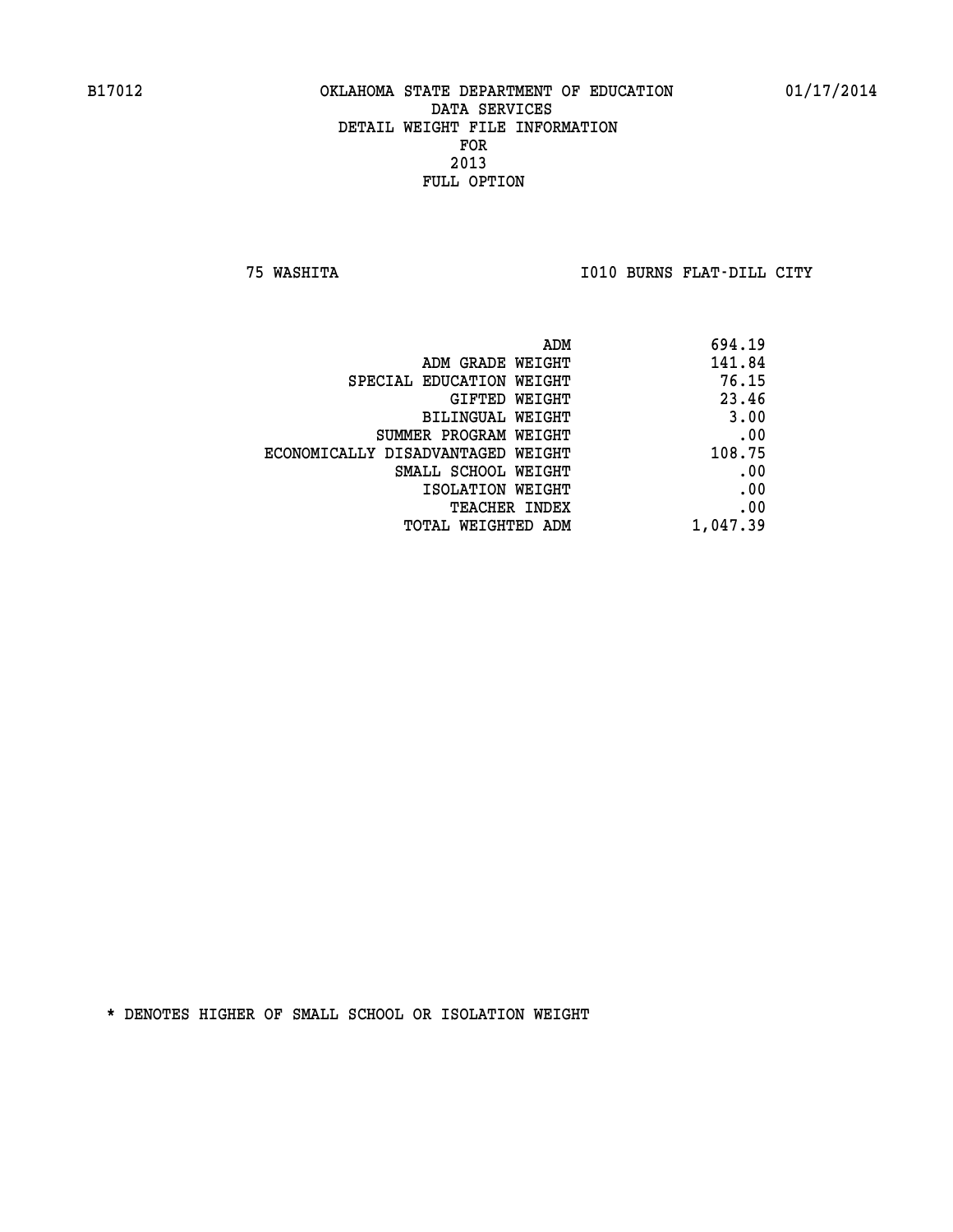**75 WASHITA I011 CANUTE** 

| ADM                               | 431.56   |
|-----------------------------------|----------|
| ADM GRADE WEIGHT                  | 111.31   |
| SPECIAL EDUCATION WEIGHT          | 53.70    |
| <b>GIFTED WEIGHT</b>              | 11.90    |
| BILINGUAL WEIGHT                  | 5.25     |
| SUMMER PROGRAM WEIGHT             | .00      |
| ECONOMICALLY DISADVANTAGED WEIGHT | 68.50    |
| SMALL SCHOOL WEIGHT               | $15.90*$ |
| ISOLATION WEIGHT                  | .00      |
| <b>TEACHER INDEX</b>              | .00      |
| TOTAL WEIGHTED ADM                | 698.12   |
|                                   |          |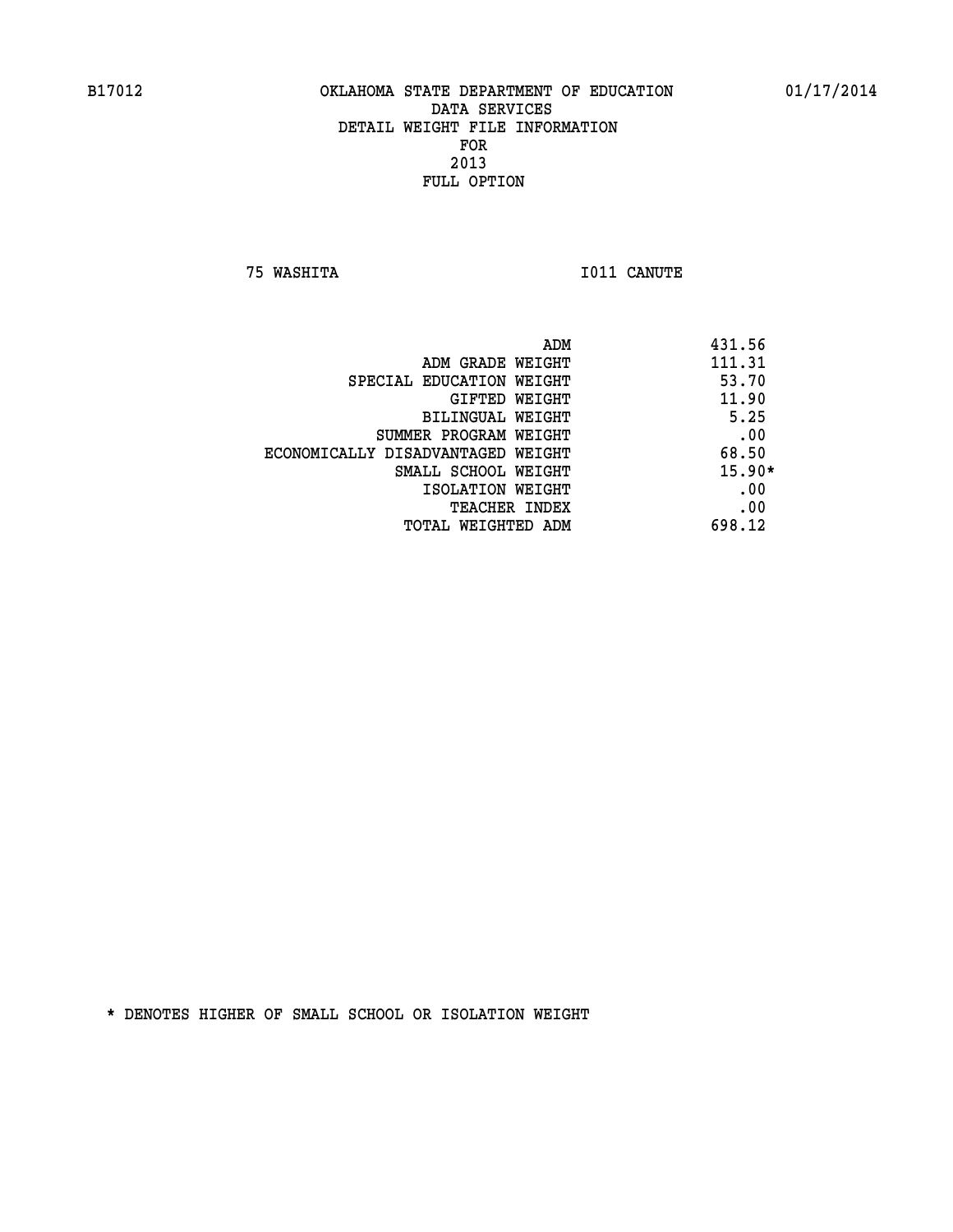**75 WASHITA I078 CORDELL** 

| 748.82   | ADM                               |
|----------|-----------------------------------|
| 140.78   | ADM GRADE WEIGHT                  |
| 86.20    | SPECIAL EDUCATION WEIGHT          |
| 28.90    | GIFTED WEIGHT                     |
| .00      | BILINGUAL WEIGHT                  |
| .00      | SUMMER PROGRAM WEIGHT             |
| 110.50   | ECONOMICALLY DISADVANTAGED WEIGHT |
| .00      | SMALL SCHOOL WEIGHT               |
| 187.21*  | ISOLATION WEIGHT                  |
| 50.61    | <b>TEACHER INDEX</b>              |
| 1,353.02 | TOTAL WEIGHTED ADM                |
|          |                                   |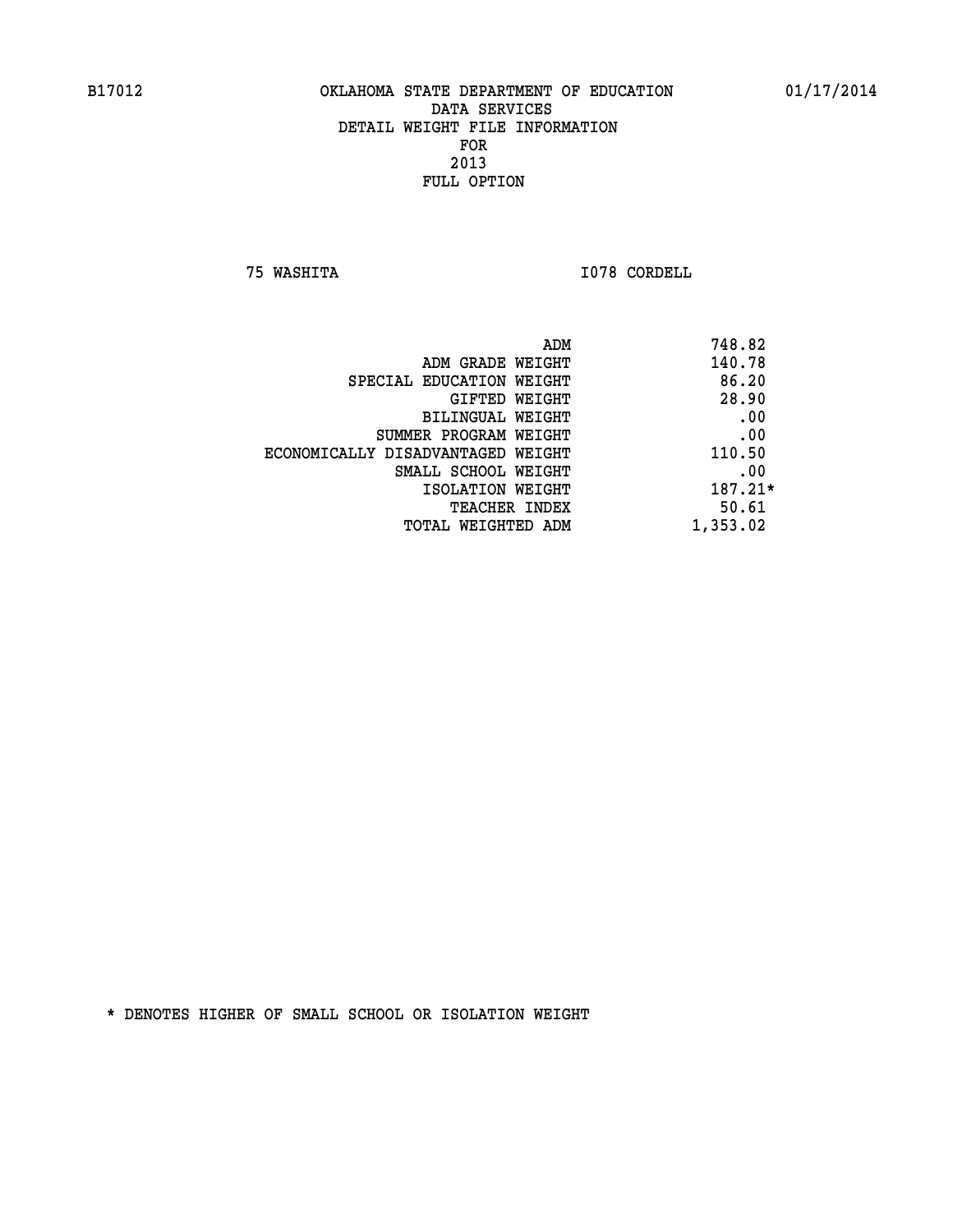**76 WOODS I001 ALVA** 

| 974.61<br>ADM |                                   |
|---------------|-----------------------------------|
| 152.48        | ADM GRADE WEIGHT                  |
| 107.55        | SPECIAL EDUCATION WEIGHT          |
| 27.54         | GIFTED WEIGHT                     |
| 5.00          | BILINGUAL WEIGHT                  |
| 1.20          | SUMMER PROGRAM WEIGHT             |
| 117.00        | ECONOMICALLY DISADVANTAGED WEIGHT |
| .00           | SMALL SCHOOL WEIGHT               |
| $175.43*$     | ISOLATION WEIGHT                  |
| 13.19         | <b>TEACHER INDEX</b>              |
| 1,574.00      | TOTAL WEIGHTED ADM                |
|               |                                   |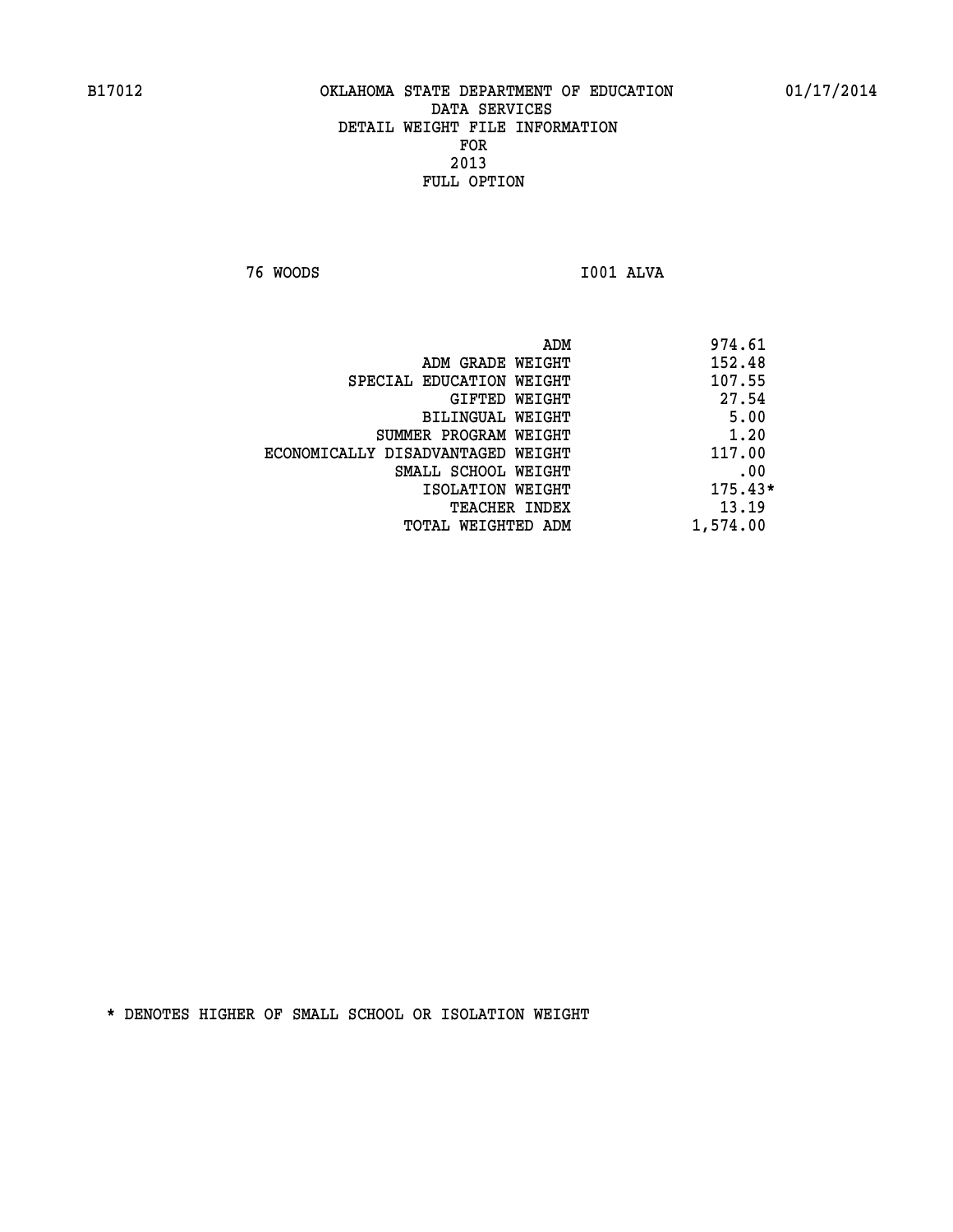**76 WOODS I003 WAYNOKA** 

|                                   | ADM | 255.54    |
|-----------------------------------|-----|-----------|
| ADM GRADE WEIGHT                  |     | 42.73     |
| SPECIAL EDUCATION WEIGHT          |     | 15.35     |
| GIFTED WEIGHT                     |     | 6.46      |
| BILINGUAL WEIGHT                  |     | .25       |
| SUMMER PROGRAM WEIGHT             |     | 1.20      |
| ECONOMICALLY DISADVANTAGED WEIGHT |     | 21.75     |
| SMALL SCHOOL WEIGHT               |     | 26.42     |
| ISOLATION WEIGHT                  |     | $153.32*$ |
| TEACHER INDEX                     |     | 5.09      |
| TOTAL WEIGHTED ADM                |     | 501.69    |
|                                   |     |           |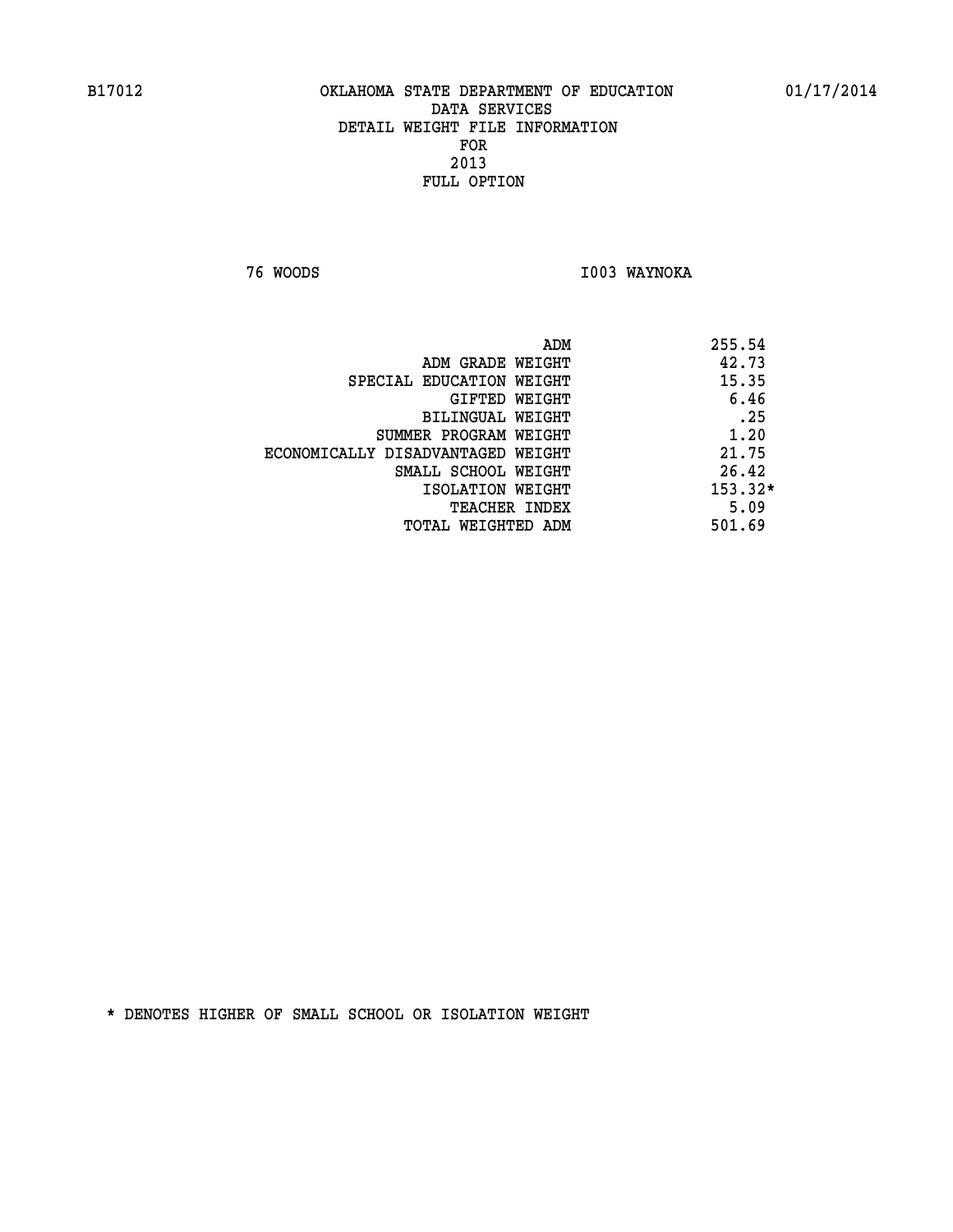**76 WOODS I006 FREEDOM** 

|                                   | ADM<br>74.48 |
|-----------------------------------|--------------|
| ADM GRADE WEIGHT                  | 13.82        |
| SPECIAL EDUCATION WEIGHT          | 3.80         |
| GIFTED WEIGHT                     | 2.04         |
| BILINGUAL WEIGHT                  | 3.00         |
| SUMMER PROGRAM WEIGHT             | .00          |
| ECONOMICALLY DISADVANTAGED WEIGHT | 10.50        |
| SMALL SCHOOL WEIGHT               | 12.80        |
| ISOLATION WEIGHT                  | $90.87*$     |
| TEACHER INDEX                     | .34          |
| TOTAL WEIGHTED ADM                | 198.85       |
|                                   |              |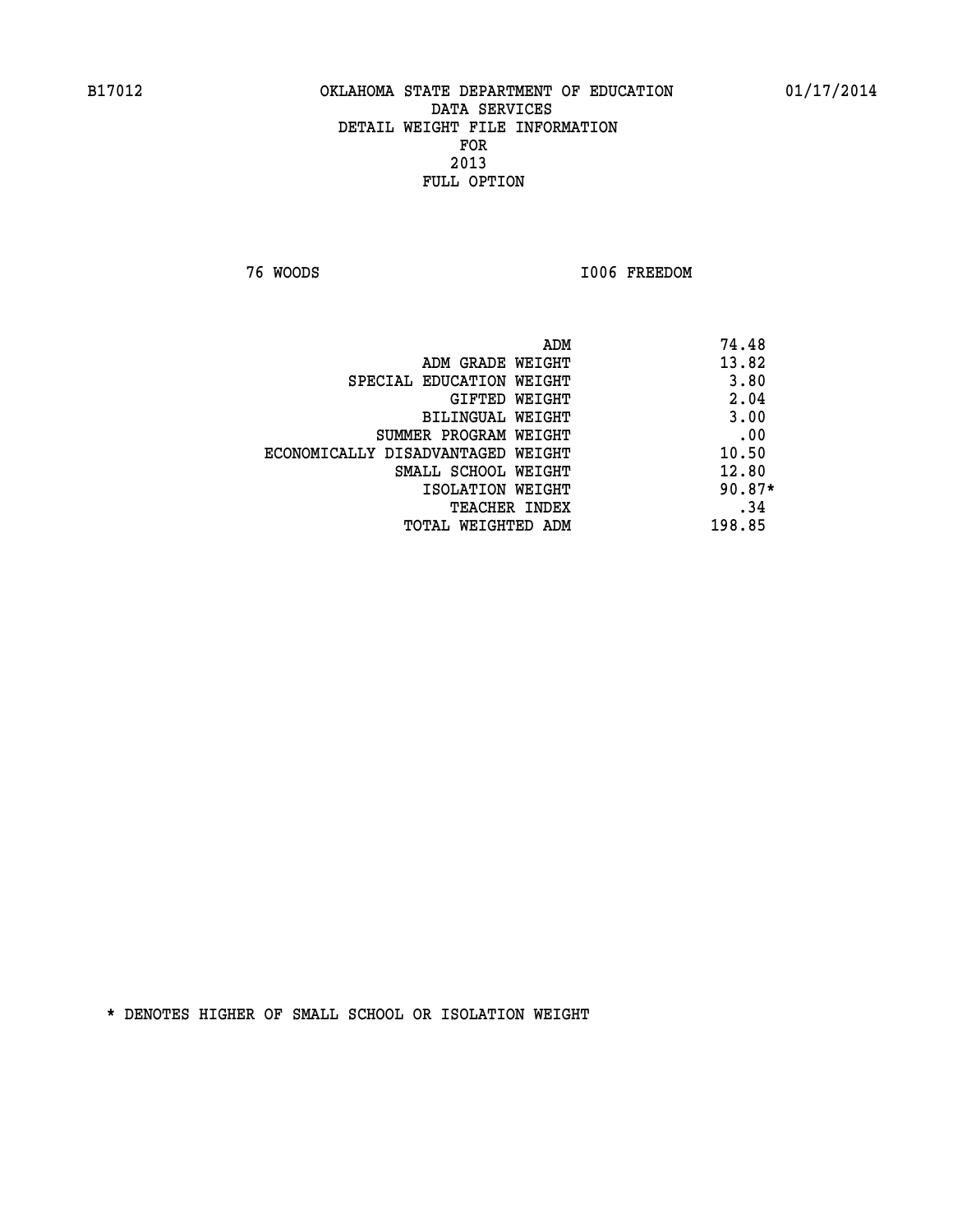**77 WOODWARD 1001 WOODWARD** 

| 2,821.17 |
|----------|
| 597.08   |
| 307.45   |
| 89.08    |
| 89.00    |
| .00      |
| 373.50   |
| .00      |
| .00      |
| .00      |
| 4,277.28 |
|          |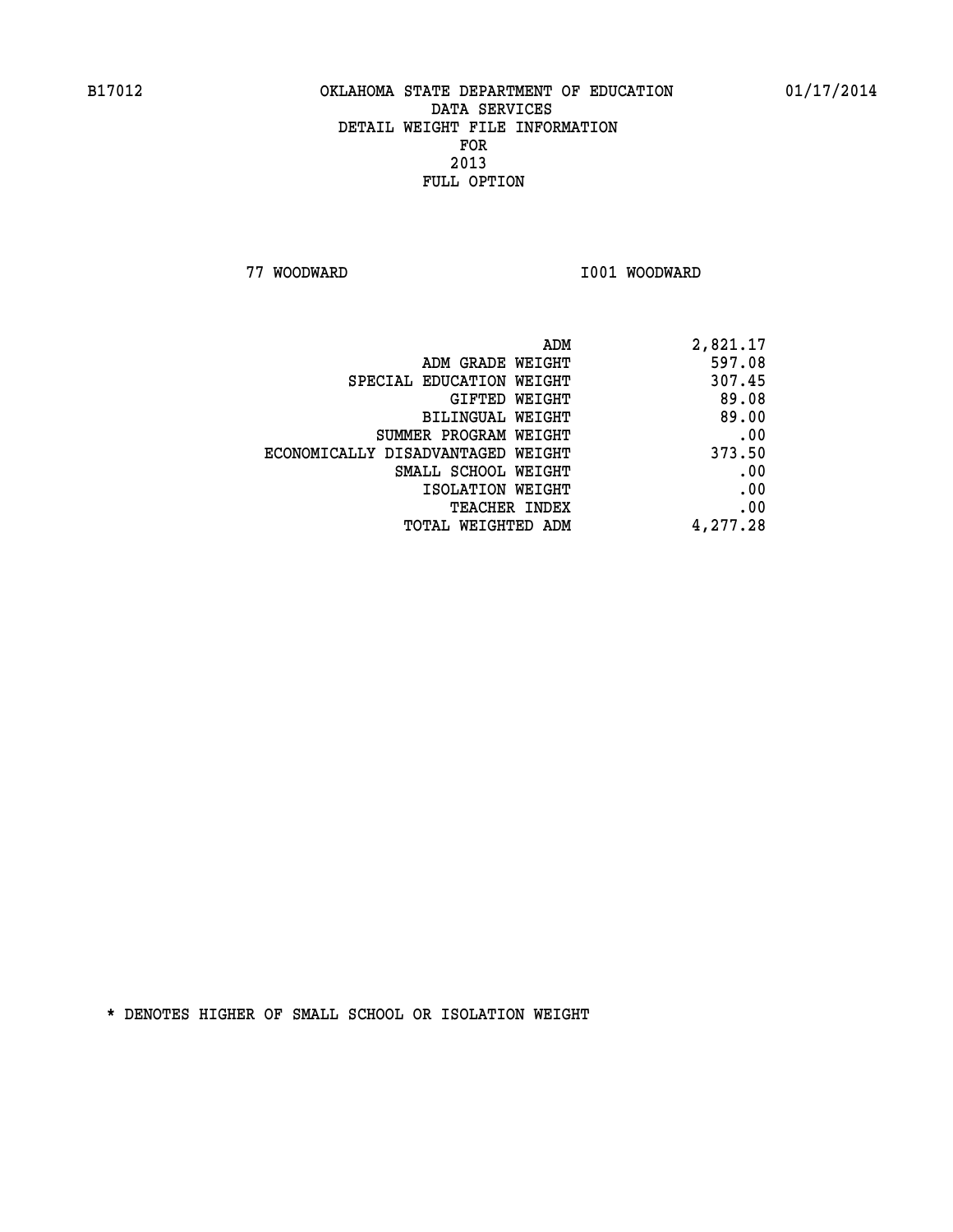**77 WOODWARD I002 MOORELAND** 

| 507.49<br>ADM                              |  |
|--------------------------------------------|--|
| 100.34<br>ADM GRADE WEIGHT                 |  |
| 70.10<br>SPECIAL EDUCATION WEIGHT          |  |
| 24.14<br>GIFTED WEIGHT                     |  |
| 1.25<br>BILINGUAL WEIGHT                   |  |
| .00<br>SUMMER PROGRAM WEIGHT               |  |
| 60.50<br>ECONOMICALLY DISADVANTAGED WEIGHT |  |
| 4.13<br>SMALL SCHOOL WEIGHT                |  |
| 187.77*<br>ISOLATION WEIGHT                |  |
| .00<br><b>TEACHER INDEX</b>                |  |
| 951.59<br>TOTAL WEIGHTED ADM               |  |
|                                            |  |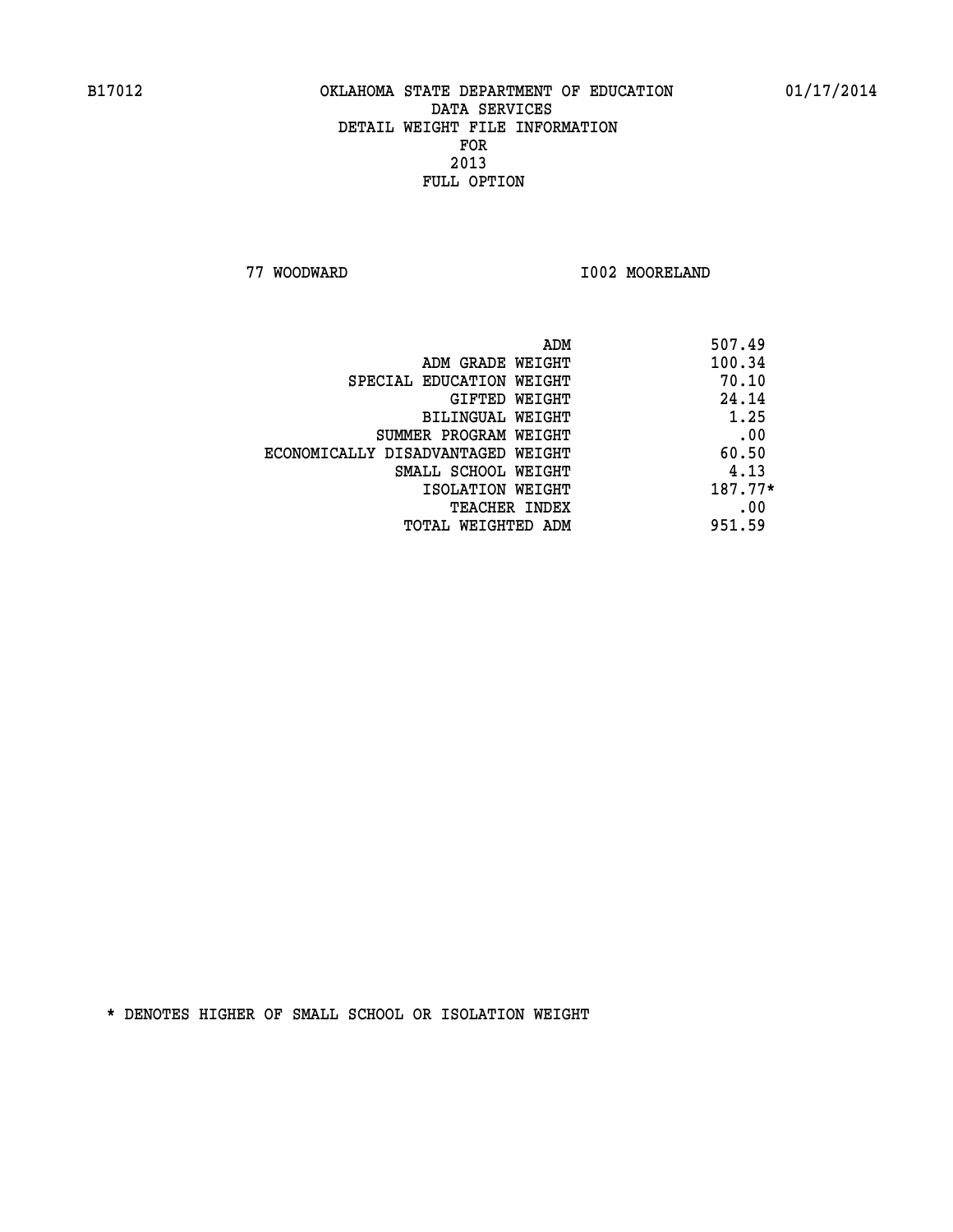**77 WOODWARD I003 SHARON-MUTUAL** 

|                                   | 306.67<br>ADM |
|-----------------------------------|---------------|
| ADM GRADE WEIGHT                  | 57.23         |
| SPECIAL EDUCATION WEIGHT          | 21.95         |
| GIFTED WEIGHT                     | 8.84          |
| BILINGUAL WEIGHT                  | 1.75          |
| SUMMER PROGRAM WEIGHT             | .00           |
| ECONOMICALLY DISADVANTAGED WEIGHT | 24.25         |
| SMALL SCHOOL WEIGHT               | 25.78         |
| ISOLATION WEIGHT                  | $156.40*$     |
| <b>TEACHER INDEX</b>              | .00           |
| TOTAL WEIGHTED ADM                | 577.09        |
|                                   |               |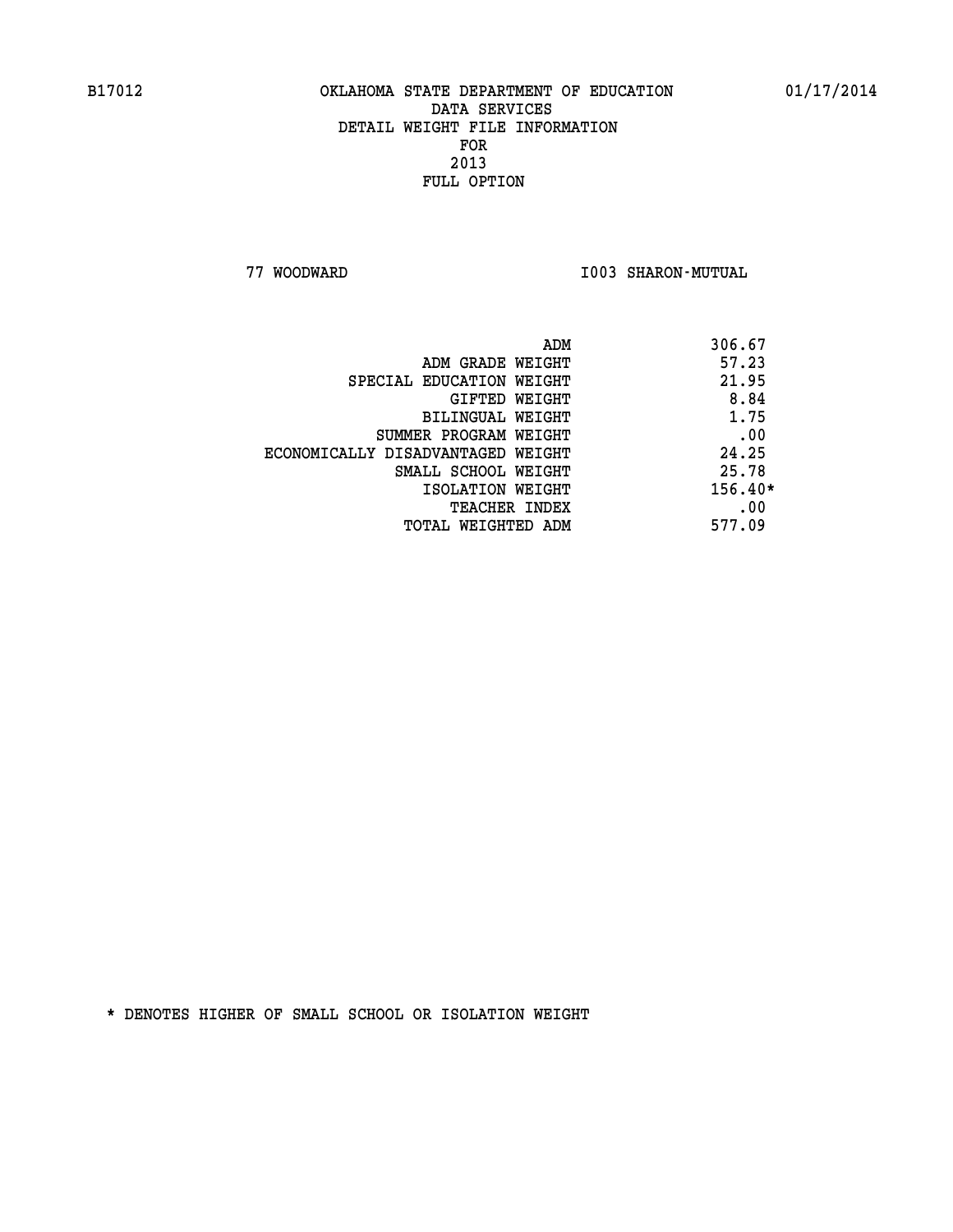**77 WOODWARD I005 FORT SUPPLY** 

| ADM                               | 119.82   |
|-----------------------------------|----------|
| ADM GRADE WEIGHT                  | 25.51    |
| SPECIAL EDUCATION WEIGHT          | 7.45     |
| GIFTED WEIGHT                     | 3.40     |
| BILINGUAL WEIGHT                  | .50      |
| SUMMER PROGRAM WEIGHT             | .00      |
| ECONOMICALLY DISADVANTAGED WEIGHT | 12.50    |
| SMALL SCHOOL WEIGHT               | 18.54    |
| ISOLATION WEIGHT                  | $82.50*$ |
| <b>TEACHER INDEX</b>              | .00      |
| TOTAL WEIGHTED ADM                | 251.68   |
|                                   |          |